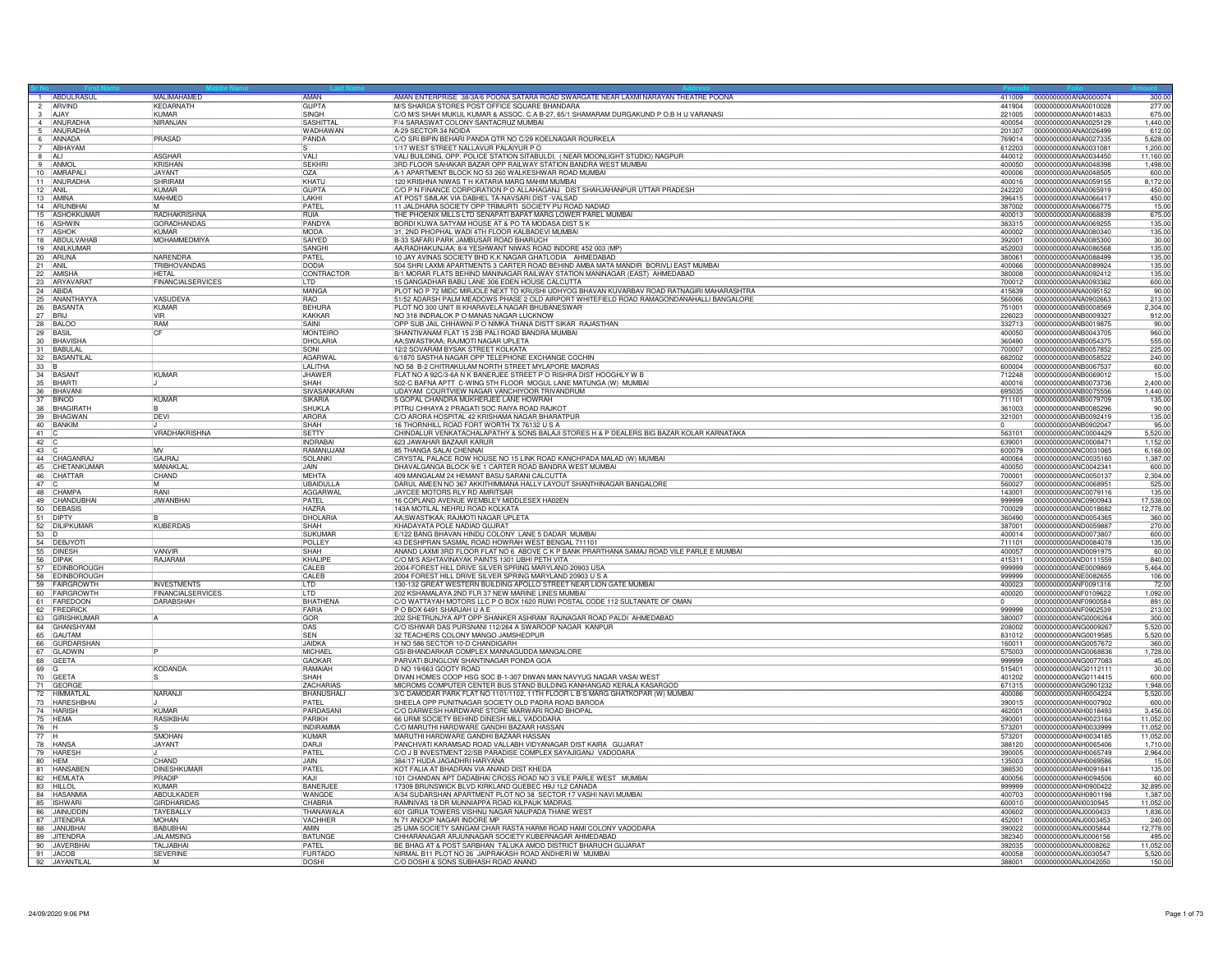|          |                                 |                                     | <b>VORA</b>                       |                                                                                                                                                                 |                  |                                                      | 2,016.00               |
|----------|---------------------------------|-------------------------------------|-----------------------------------|-----------------------------------------------------------------------------------------------------------------------------------------------------------------|------------------|------------------------------------------------------|------------------------|
|          | 93 JASVANTLAL<br>94 JAYSHREE    | <b>ISHWARLAL</b><br><b>HAREN</b>    | <b>SAMPA</b>                      | 41/51 PRANKUNJ SOCIETY BHAIRAVNATH ROAD AHMEDABAD<br>FLAT NO 401 PARK SIDE 2 B RAHEJA ESTATE KULUPWADI BORIVALI EAST MUMBAI                                     | 400066           | 0000000000ANJ0060036                                 | 4,561.00               |
|          | 95 JOHN                         |                                     | VARKEY                            | PAAMBATH HOUSE PERUMPILLY P O ERNAKULAM                                                                                                                         | 682314           | 0000000000ANJ0063285                                 | 270.00                 |
|          | 96 JITENDRA<br>97 JAGDISH       | <b>JAYANTILAL</b>                   | PARIKH                            | MAHISA FALIA POST HALOL DIST PANCHMAHAL STATE GUJARAT                                                                                                           | 389350           | 0000000000ANJ0076715                                 | $\frac{30.00}{270.00}$ |
|          |                                 |                                     | $\overline{II}$ A $\overline{II}$ | HOUSE NO-445 SECTOR-15A NOIDA                                                                                                                                   | 201301           | 0000000000ANJ0087892                                 |                        |
|          | 98 JAYANTILAL<br>99 JAYANTI     |                                     | JAIN<br><b>PATFI</b>              | C/O PORWAL CONSULTANCY 221 PRABHU BHUVAN L J ROAD SHIVAJI PARK MUMBAI<br>C/O VINOD PATEL CO LTD KINGSCORD PO BOX NO 434 BA FIJI ISLANDS                         | 400016           | 0000000000ANJ0094997<br>0000000000ANJ0900782         | 90.00<br>54,743.00     |
|          | 100 KANIYUR                     | RAMADURAL                           | RAMANI                            | 18/129 K P T COMPOUND TALI CALICUT                                                                                                                              | 673002           | 0000000000ANK0000527                                 | 15,996.00              |
|          | 101 KODIGANTI                   |                                     | KONDAIAH                          | NO 105 KAKATTIYA RESIDENCY OPP BHARATH KUMAR HOSPITAL KAPPAGAL ROAD GANDHI NAGAR BELLARY                                                                        | 583103           | 0000000000ANK0007345                                 | 1,392.00               |
|          | 102 KAIRUNISHA                  | <b>BEEVIABDU</b>                    | MAJEED                            | C/O MALAISIA ELECTRICALS 240-A MAIN ROAD PENNADAM                                                                                                               | 606105           | 0000000000ANK0009470                                 | 4,608.00               |
| $104$ K  | 103 KALYAN                      | KUMAR<br><b>SUNANDA</b>             | SFN<br>PRABHU                     | FLAT 6-B 6TH FLOOR NABA KAILASH 55/4 BALLY GUNJ CIRCULAR ROAD CALCUTTA<br>GURU DEEP NEAR BUNTS HOSTEL KARANGALPADY KADRI ROAD MANGALORE                         | 700019<br>575003 | 0000000000ANK0016688<br>0000000000ANK0020574         | 600.00<br>2,400.00     |
|          | 105 KIRAN                       |                                     | <b>JOSHI</b>                      | AT & POST VASIND DIST THANA SHAHAPUR TALUKA THANA                                                                                                               | 999999           | 0000000000ANK0036838                                 | 600.00                 |
|          | 106 KUSUM                       | <b>KANTII AI</b>                    | SHAH                              | 18 KHANDWALA CHAWL DAFTARI ROAD MALAD EAST MUMBAI                                                                                                               | 400064           | 0000000000ANK0039228                                 | 1,998.00               |
|          | 107 KAILASH                     | KUMAR                               | MALESHWARY                        | C/O SOMANI BROTHERS 2 DIGAMBAR JAIN TEMPLE ROAD 3RD FLOOR CALCUTTA                                                                                              | 700007           | 0000000000ANK0050472                                 | 1,920.00               |
|          | 108 KIRITKUMAR<br>109 KUSUMAVAT | VASANT                              | SHAH<br>SARAF                     | 3 RAMNAGAR SOCIETY B/H SHITAL CINEMA DABOR ROAD NADIAD<br>CHANDRASHEKHAR CHOWK A/P SANGAMNER DIST AHMEDNAGAR                                                    | 387001<br>422605 | 0000000000ANK0060912<br>0000000000ANK0070786         | 1,152.00<br>450.00     |
|          | 110 KISHANCHAND                 |                                     | <b>JAIN</b>                       | 19 LALITA III FLOOR GOKHALE ROAD VILE PARLE (E) MUMBAI                                                                                                          | 400057           | 0000000000ANK0071430                                 | 600.00                 |
|          | 111 KAMAL                       |                                     | OCHANI                            | GREEN PARK SOCIETY FLAT NO 6 2ND FLOOR NR AMAN TALKIES ULHASNAGAR                                                                                               | 421003           | 0000000000ANK0074014                                 | 900.00                 |
|          | 112 KRISHNA                     | <b>KUMAR</b>                        | <b>GUPTA</b>                      | A/6 NIRALA NAGAR UPPER FLAT LUCKNOW 226007                                                                                                                      | 226007           | 0000000000ANK0078316                                 | 135.00                 |
|          | 113 KOKILA<br>114 KAILASH       | KANOOBHAI                           | <b>CHOKSEY</b><br><b>JOGANI</b>   | AA;MANGALAMAA; 6 AJANTA SOCIETY RACE COURSE CIRCLE BARODA<br>EMKAY INVESTMENTS 315 ASHIRVAD COMPLEX OPP KALPANA BLDG RAMDASPETH NAGPUR                          | 390007<br>440010 | 0000000000ANK0096511<br>10000000000ANK0096988        | 2,688.00<br>180.00     |
|          | 115 LALBHAI                     | <b>ISHWERBHAI</b>                   | PATEL                             | AT P O VAVOL TARPOJWAS DIST GANDHINAGAR                                                                                                                         | 382016           | 0000000000ANL0005739                                 | 1,260.00               |
|          | 116 LAKSHMIMANIKYAMBA           |                                     | ATYAM                             | W/O ATYAM KESAVA PRAKASA RAO VADALI PENUGONDA MANDAL WEST GODAVARI DISTRICT ANDHRA PRADESH                                                                      | 534324           | 0000000000ANL0008870                                 | 600.00                 |
|          | 117 LALCHAND                    |                                     | LUND                              | FLOWER VALLEY MARIGOLD BLDG FLAT NO 604 6TH FLOOR NR SCARED HEART TOWNSHIP WANORIE PUNE                                                                         | 411040           | 0000000000ANL0063902                                 | 2,664.00               |
| $118$ L  |                                 |                                     | LETCHUMANAN                       | 1869 RAJA VEEDHI KARANTHAI TANJORE                                                                                                                              | 613002           | 0000000000ANL0070951                                 | 390.00                 |
|          | 119 LUTHRIA<br>120 MEERA        | <b>DFVI</b>                         | UPADHYAYA                         | 14 A PEARL QUEEN APTS NORTH AVENUE SANTACRUZ WEST MUMBAL<br>W/O DR R K UPADHYAYA GURHARI BAZAR HATRAS                                                           | 400054<br>204101 | 10000000000ANL0091709<br>0000000000ANM0006657        | 135.00<br>1,152.00     |
|          | 121 MANJOOBEN                   | MANUBHAI                            | PATEI                             | C/O JYOTI H/W MART OPP BARODA COLLEGE BARODA                                                                                                                    | 390005           | 0000000000ANM0007513                                 | 5,520.00               |
|          | 122 MAHENDRA                    | KUMAR                               | SHARMA                            | AA, JAGAT NIVASAA, B-89 SHYAM NAGAR KANPUR                                                                                                                      | 208013           | 0000000000ANM0009360                                 | 5,520.00               |
|          | 123 MANILAL                     | KODARLAL                            | SURA<br>SARAOGI                   | SARAS SOCIETY BUNGLOW NO 2 JUNA VADAJ ASHRAM ROAD AHMEDABAD                                                                                                     | 380013           | 0000000000ANM0016689                                 | 5.520.00               |
| 125 MPD  | 124 MUKUND                      | <b>BUILDERSPRIVATE</b>              | LIMITED                           | C/O THE GANGES PRINTING CO LTD 9 OLD POST OFFICE STREET CALCUTTA<br>6 LSC MADANGIR NEW DELHI                                                                    | 700001<br>110062 | 0000000000ANM0018953<br>0000000000ANM0038678         | 5,028.00<br>264.0      |
| 126 MAKI |                                 | SHIAVAX                             | DHANBHOORA                        | HORNBY VIEW GUNBOW STREET FORT MUMBAI                                                                                                                           | 400001           | 0000000000ANM0038698                                 | 5,520.00               |
|          | 127 MANSUKHLAL                  |                                     | <b>SHAH</b>                       | 2/29 RAGHUVIR SOCIETY JAMNAGAR PIN CODE                                                                                                                         | 361005           | 0000000000ANM0046094                                 | 3.482.00               |
|          | 128 MONY                        | lR.                                 | THAMP                             | G-394 RAMAVARMATH PANAMPILLY NAGAR ERNAKULAM KOCHI                                                                                                              | 880988           | 0000000000ANM0051122                                 | 150.00                 |
|          | 129 MADHUREKHA<br>130 MANJU     |                                     | SARIN<br>PATEL                    | B1/23 VASANT VIHAR NEW DELHI<br>AA;SWASTIKAA; RAJMOTI NAGAR NEAR KALA NALA UPLETA                                                                               | 110057<br>360490 | 0000000000ANM0052309<br>0000000000ANM0054369         | 14,736.00<br>240.00    |
|          | 131 MOHD                        |                                     | TAQI                              | HOUSE NO 103679 SHEKHVADA QILA BAZAR RAE BARELI                                                                                                                 | 229001           | 0000000000ANM0058422                                 | 666.00                 |
|          | 132 MOHD                        |                                     | FAHIM                             | C/O M/S RASHID BROTHERS NEAR OCTROI POST LUDHIANA ROAD MALERKOTLA                                                                                               | 148023           | 0000000000ANM0058423                                 | 1.152.00               |
|          | 133 MADHU                       | <b>SUDAN</b>                        | <b>BURNA</b>                      | C/O MODERN PAPER HOUSE 115 CANNING STREET CALCUTTA                                                                                                              | 700001           | 0000000000ANM0060437                                 | 360.00                 |
|          | 134 MUNNI<br>135 MAHADEVAN      | DEVI                                | AGRAWAL<br>PARAMESWARAN           | C/O HINDUSTAN TRADERS TAMBAKUPATTI CHAIBASA BIHAR<br>316 3RD MAIN DOMLUR LAYOUT BANGALORE                                                                       | 833201<br>560071 | 0000000000ANM0060930<br>0000000000ANM0061508         | 450.00<br>6,444.00     |
|          | 136 MRUNAL                      |                                     | CHADASANIA                        | C/O B T CHADASANIA 01 MADHAV PARK HALVAD ROAD DHRANGDHRA                                                                                                        | 363310           | 0000000000ANM0068641                                 | 1.800.00               |
| $137$ M  |                                 | <b>VSS</b>                          | <b>GURREDDY</b>                   | V M STREET PENUGONDA W G DIST                                                                                                                                   | 534320           | 10000000000ANM0069034                                | 1.665.00               |
|          | 138 MOHAMMAD<br>139 MOHAMED     |                                     | FAROOQUE                          | C/O A A TRANSPORT ALANGAR MOODBIDRI                                                                                                                             | 574227           | 0000000000ANM0071675                                 | 195.00                 |
|          | 140 MOHAN                       | FAROOQPAVANNA<br><b>AXMAN</b>       | <b>HADKAR</b>                     | C/O PARCO HARDWARE 1/1 B GUNDAPANTH STREET BANGALORE KARNATAKA<br>KUDASKAR BNGL RM 4 FRIENDS CLNY BHANDUP VILLAGE BHANDUP EAST 400078                           | 560002<br>400078 | 0000000000ANM0080292<br>0000000000ANM0084865         | 135.00<br>135.00       |
|          | 141 MANSUKHALAL                 |                                     | PRANJIVANBHAI                     | MODI STREET MORBL363 641                                                                                                                                        | 363641           | 0000000000ANM0086171                                 | 60.00                  |
|          | 142 MULJIBHAI                   | AMTHABHA                            | PATFL                             | C/O DR VASANT PATEL NEW HOMES 4TH FLR OPP HATHI POLE PALACE ROAD BARODA                                                                                         | 390001           | 0000000000ANM0086228                                 | 90.00                  |
|          | 143 MAYURESH                    | <b>MANOHAR</b>                      | <b>BANF</b>                       | 12 AMOD CHINCHPADA ASARA COLONY ROAD BORIVALI (E) MUMBAI                                                                                                        | 400060           | 0000000000ANM0096236                                 | 1,440.00               |
|          | 144 NARAYANSWAMY<br>145 NISHA   | <b>JAYSUKHLAL</b>                   | RAMAMURTHY<br><b>MEHTA</b>        | PLOT NO 34 BLOCK 8 SHRI LAL ASHISH GARODIA NAGAR GHATKOPAR MUMBAI<br>417/5 VASANT NIWAS 2ND FLOOR BHANDAJI X RD NO 10 SCHEME NO 6 MATUNGA MUMBAI                | 400077<br>400019 | 0000000000ANN0003466<br>0000000000ANN0015360         | 1,884.00<br>150.00     |
|          | 146 NAWNIT                      |                                     | <b>JAIN</b>                       | C/O SRI NIRMAL KUMAR JAIN C/O M/S ALLIED AGENCIES GURU GOVIND SINGH ROAD HAZARIBAGH                                                                             | 825301           | 0000000000ANN0021463                                 | 12.778.00              |
|          | 147 NISHI                       |                                     | KAKAR                             | 7-A NIDHIVAN APTT BRIJWASI ESTATE BEHIND GOKUL ROW HOUSE ATHWA LINES SURAT                                                                                      | 395007           | 0000000000ANN0052473                                 | 2,628.00               |
|          | 148 NAND                        | <b>KISHORE</b>                      | <b>RATHI</b>                      | PLOT NO 584 RANI ILLAM 1ST FLOOR WEST 4TH STREET K K NAGAR MADURAI TAMILNADU                                                                                    | 625020           | 0000000000ANN0060118                                 | 6.336.0                |
|          | 149 NITIN                       | CHUNILAL                            | <b>MEHTA</b><br><b>DROLIA</b>     | B-1 SMURUTIKUNJ SOCIETY AA;ASHIRWADAA; OPP G E B BILIMORA<br>W/O SUSHIL DROLIA 39 SHRADHANAND ROAD UPPER BAZAR RANCHI GPO RANCHI JHARKHAND                      | 396321<br>834001 | 0000000000ANN0066424<br>0000000000ANN0079586         | 600.00<br>45.00        |
|          | 150 NEETA<br>151 PRAKASH        | PRANI AI                            | <b>MEHTA</b>                      | GOVALSTREET VANIAVAD BHUJ KUTCH GUJARAT                                                                                                                         | 370001           | 0000000000ANP0006350                                 | 1,380.00               |
|          | 152 PRADEEP                     | CHANDRA                             | KATHI                             | ROAD NO 7 BANJARA HILLS HYDERABAD ANDHRA PRADESH                                                                                                                | 500034           | 0000000000ANP0008824                                 | 4,259.00               |
|          | 153 PALLAV                      |                                     | SHETH                             | 2 FULCHAND NIWAS CHOWPATTY SEA FACE MUMBAI                                                                                                                      | 400007           | 0000000000ANP0046233                                 | 1,080.0                |
|          | 154 PARAS<br>155 PRADIP         | <b>NATH</b>                         | <b>GUPTA</b><br><b>DHOLARIA</b>   | HINDUSTAN PHARMACY P O KANTI DIST.MUZAFARPUR BIHAR<br>AA;SWASTIKAA; RAJMOTI NAGAR UPLETA                                                                        | 999999<br>360490 | 0000000000ANP0051898<br>0000000000ANP0054366         | 693.00<br>240.00       |
|          | 156 PUSHPA                      | DFVI                                | <b>GARODIA</b>                    | GARODIA BHAVAN JHAUGANJ LANE PATNA CITY                                                                                                                         | 800008           | 0000000000ANP0056260                                 | 225.00                 |
|          | 157 PUSHPA                      | <b>DEVI</b>                         | GARODIA                           | GARODIA BHAWAN JHAUGANJ LANE PATNA CITY                                                                                                                         | 800008           | 0000000000ANP0056261                                 | 135.00                 |
|          | 158 PUSHPA                      | DEVI                                | <b>GARODIA</b>                    | GARODIA BHAWAN JHAUGANJ LANE PATNA CITY                                                                                                                         | 800008           | 0000000000ANP0056262                                 | 90.00                  |
|          | 159 PUJA<br>160 PANNA           | <b>DINKARRHAI</b>                   | RUNGTA<br>DESAL                   | C/O MAHENDRA KU RUNGTA 7B KIRAN SHANKAR ROY ROAD 1ST FLOOR CALCUTTA<br>10/446 PANI NI BHIT GANDHI CHOWK BHAGA TALAV SURAT                                       | 700001<br>395003 | 0000000000ANP0056432<br>0000000000ANP0058314         | 165.00<br>912.00       |
|          | 161 PUSHPA                      |                                     | RAJE                              | AA;MANGALYAAA; PATEL COLONY ANAND DIST. KHEDA GUJRAT                                                                                                            | 388001           | 0000000000ANP0063432                                 | 7,596.00               |
|          | 162 PRAMILA                     |                                     | <b>GULATI</b>                     | 204 SHAHID BHAGAT SINGH CHOWK ADARSH NAGAR JAIPUR                                                                                                               | 302004           | 0000000000ANP0064942                                 | 90.00                  |
|          | 163 PANCH<br>164 PRAKASH        | <b>GOPALP</b><br>PRANI AI           | MONDAL<br>MFHTA                   | 45/3RD AGIARI LANE BEHIND BULLION EXCHANGE 2ND FLOOR MUMBAI 400003<br>GOVAL STREET WANIYAVAD BHILL KUTCH 370001 MEHDIPATNAM                                     | 400003           | 0000000000ANP0077621<br>0000000000ANP0086463         | 105.00<br>60.00        |
|          | 165 PATEL                       | <b>MENESH</b>                       |                                   | 9 PARITOSH SOCIETY NEAR ST XAVIER SCHOOL NARANPURA AHMEDABAD                                                                                                    | 500028<br>380013 | 0000000000ANP0092522                                 | 135.00                 |
|          | 166 PRITHV                      | CREDITANDLEASING                    | <b>I IMITED</b>                   | 462 A B NAIR ROAD JUHU MUMBAI                                                                                                                                   | 400049           | 0000000000ANP0100394                                 | 28,800.00              |
|          | 167 RAMNIKLAL                   | <b>ISHVERBHAI</b>                   | CONTRACTOR                        | 1 NAIROBI COLONY NEAR VANIA VAD COLLEGE ROAD NADIAD                                                                                                             | 387001           | 10000000000ANR0000963                                | 7,704.00               |
|          | 168 REKHA<br>169 RAJADHYAKSHA   |                                     | SINDOL<br><b>ANAND</b>            | C/O SRI RAMESH SINDOL H NO 9-1-91 1ST FLR NANDI COLONY NEAR RAILWAY STATION BIDAR<br>A-103 MOONLIGHT APARTMENTS CHAKALA MAHAKALLCAVES ROAD ANDHERL(WEST) MUMBAL | 585401<br>400093 | 0000000000ANR0000969<br>10000000000ANR0003102        | 4.032.0<br>1,200.00    |
|          | 170 RAVINDRA                    | JAYANTILAL                          | OZA                               | C/O M H TRIVEDI 19/21 RATANSHI CHAMPSHI MAMA PATH 4TH FLOOR KALBADEVI MUMBAI                                                                                    | 400002           | 0000000000ANR0003234                                 | 1,656.00               |
|          | 171 RAMILA                      | SEVANTILAI                          | VORA                              | VAID FALI VIRAMGAM                                                                                                                                              | 382150           | 0000000000ANR0005831                                 | 450.0                  |
| 172 RANI |                                 |                                     | DEVI                              | W/O SHRI GOPI KRISHNA AGARWAL KOTHI OLD CITY ETAWAH                                                                                                             | 206001           | 0000000000ANR0009395                                 | 1,656.00               |
|          | 173 RAJN<br>174 RATNI           | <b>JAGMOHAN</b><br><b>DEVI</b>      | <b>LIDESH</b><br>KEDIA            | BLOCK NO 504 BUILDING NO 5 SEWA SAMITI NAGAR SION KOLIWADA MUMBAL<br>W/O K L KEDIA TAMBAKU PATTI P O CHAIBASA DIST SINGHBHUM BIHAR                              | 400037<br>833201 | 0000000000ANR0013241<br>0000000000ANR0019571         | 675.00<br>1,152.00     |
|          | 175 RAMA                        | PAI                                 |                                   | 4-1-34C-GOWRI OPP SANDEEP NAGAR N H 17 AMBALPADY UDUPI-                                                                                                         | 576103           | 0000000000ANR0020520                                 | 5,520.00               |
|          | 176 RUBY                        |                                     | FERNANDES                         | GLORIVILLE FLAT NO 6 1ST FLR 6-B VALLABHAI PATEL RD. SANTACRUZ W MUMBAI                                                                                         | 400054           | 0000000000ANR0025255                                 | 7,692.00               |
|          | 177 RAJENDRA                    |                                     | <b>SHAH</b>                       | C/O MR JANAK R SHAH A/9 MANGAL DEEP FLAT JODHPUR VILLAGE ROAD AHMEDABAD                                                                                         | 380015           | 0000000000ANR0026084                                 | 5,520.00               |
|          | 178 RAMANA<br>179 RAMESH        | <b>VENKATA</b><br><b>RAMCHANDRA</b> | KOWDREDDI<br>THAKUR               | 10-3-282/ VENKATADVI NAGAR COLONY HUMAYUN NAGAR HYDERABAD<br>C-23 HEMAL APTS JANAKALYAN NAGAR MALVANI NO 1 MALAD (W) MUMBA                                      | 500028<br>400095 | 0000000000ANR0027034<br>10000000000ANR0036357        | 11.052.00<br>300.00    |
|          | 180 RUTH                        |                                     | ANNAMALAI                         | 112-POONAMALLEE HIGH ROAD MADRAS                                                                                                                                | 600084           | 0000000000ANR0049782                                 | 16,584.00              |
|          | 181 RAJENDRA                    |                                     | <b>MORARKA</b>                    | 24-B CARMICHAEL ROAD MORARKA HOUSE MUMBAI                                                                                                                       | 400026           | 0000000000ANR0057075                                 | 60.0                   |
|          | 182 RAMA                        |                                     | PADMANABHAN                       | TERFALLS GRANT DUFF RD LOVEDALE OOTACAMUND                                                                                                                      | 643003           | 0000000000ANR0061112                                 | 300.00                 |
|          | 183 RABINDRA<br>184 RAJ         | <b>NATH</b>                         | GUPTA<br>KUMARI                   | 1ST FLOOR SOUTH BLOCK 3 MANGOE LANE CALCUTTA<br>H NO 20 GALI NO 5 J EXTENTION LAXMINAGAR DELHI                                                                  | 110092           | 700001  0000000000ANR0068592<br>0000000000ANR0071493 | 15.00<br>5,520.00      |
|          |                                 |                                     |                                   |                                                                                                                                                                 |                  |                                                      |                        |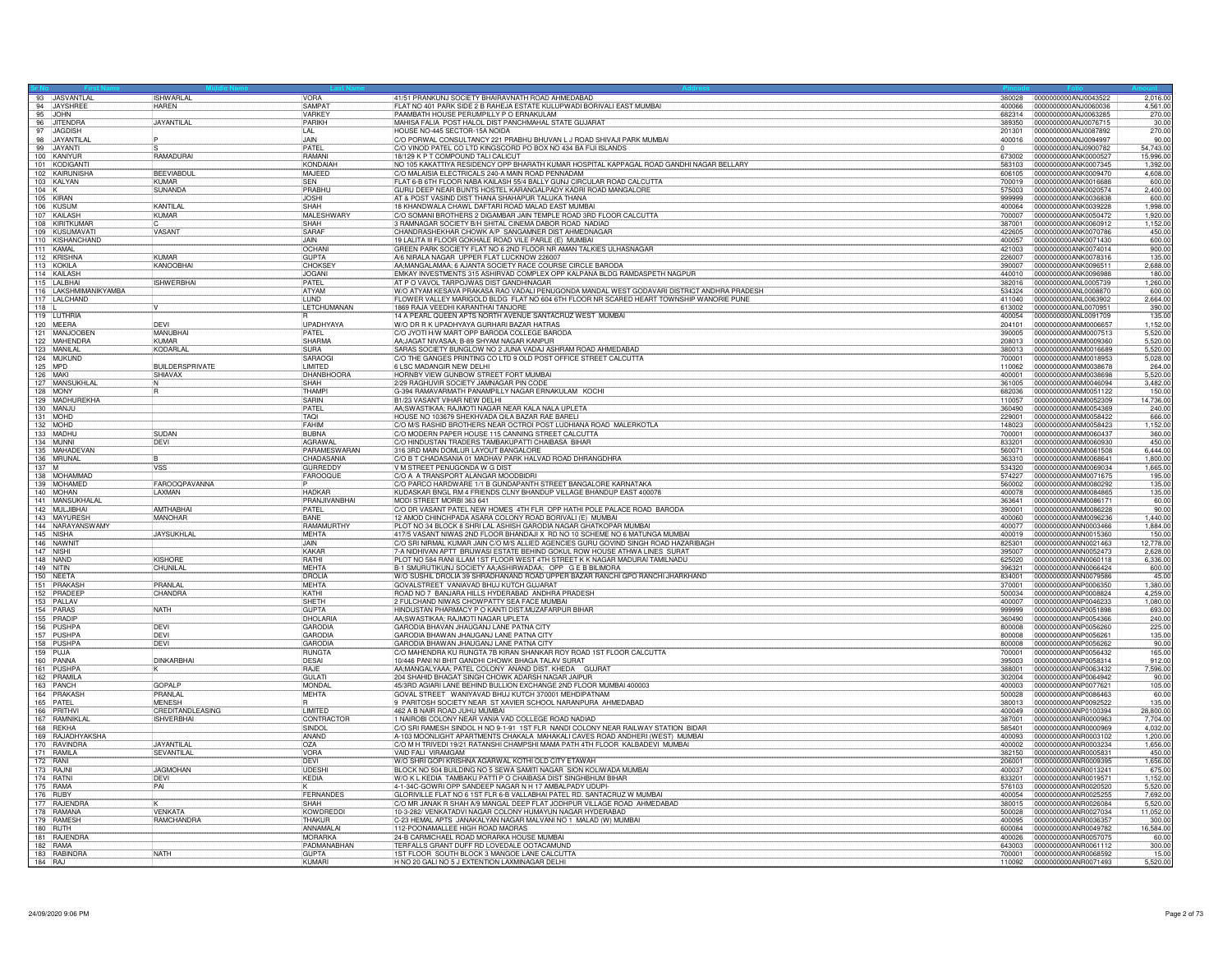| 185 R   |                                                  | AANCHAL                      | SINGH                             | C/O ANIL KAPOOR CROWN DRUG STORES 28-B KHAN MARKET NEW DELH                                                                                                    | 110003           | 0000000000ANR0075987                         | 1,440.00             |
|---------|--------------------------------------------------|------------------------------|-----------------------------------|----------------------------------------------------------------------------------------------------------------------------------------------------------------|------------------|----------------------------------------------|----------------------|
|         | <b>186 RENU</b>                                  |                              | <b>MONGA</b>                      | 101 SOUTH DELHI HOUSE 12 ZAMRUDPUR COMMUNITY CENTRE KAILASH COLONY NEW DELHI                                                                                   | 110048           | 0000000000ANR0076312                         | 2,880.0              |
|         | 187 REKHA                                        |                              | SHAH                              | 16 SANJAY SOCIETY PART-2 OPP MADHUPURA MARKET SHAHIBAUG ROAD AHMEDABAD                                                                                         | 380004           | 0000000000ANR0076548                         | 135.0                |
|         | 188 ROJAVATHY                                    | PANDURANGA                   | KOPPURAM                          | 27 PERUMAL KOIL GARDEN 1ST LANE (NR 47 WALLTAX ROAD) CHENNAI                                                                                                   | 600079<br>400064 | 0000000000ANR0080261                         | 135.00               |
| $190$ R | 189 REKHA                                        | KESHAWLAL<br>KKRAGP          | CHAWDA<br>LTD                     | GURUKRUPA BLDG 5TH FLOOR RAMCHANDRA LANE MALAD (W) MUMBAI<br>JEEVAN TARA BUILDING 5 PARLIAMENT STREET NEW DELHI 110001                                         | 110001           | 0000000000ANR0088092<br>0000000000ANR0090647 | 576.00<br>108.00     |
|         | 191 RAJASEKAR                                    |                              | <b>KASTIA</b>                     | FLAT NO 5109 SRILA TOWERS HYDERANAGAR HYDERABAD                                                                                                                | 500085           | 0000000000ANR0092032                         | 135.00               |
|         | 192 RAVINDRA                                     |                              | MANKAR                            | NIRMAL NIVAS NO 2 FLAT NO 51 6TH FLOOR AUGUST KRANTI MARG MUMBAI                                                                                               | 400036           | 0000000000ANR0104733                         | 150.00               |
|         | 193 REVABEN<br>194 RITA                          | <b>BHAILALBHAI</b>           | PATEL<br><b>SEHGA</b>             | AA;MATRU SMRUTIAA; NEAR KUI NANA PORE P O NADIAD GUJARAT<br>12 ORIANA AVENUE LYNFIELD AUCKLAND 1042 NEW ZEALAND                                                | 387001           | 0000000000ANR0108502<br>0000000000ANR0901445 | 576.00<br>22,001.00  |
|         | 195 SAIFUDDIN                                    | AKBRAI                       | <b>BADAM</b>                      |                                                                                                                                                                | 425001           | 0000000000ANS0001015                         | 13.116.0             |
|         | 196 SAIFUDDIN                                    | MUSAJI                       | <b>MASTER</b>                     | C/O SAIFUDDIN AKBARALI & BROS BOHRA BAZAR JALGAON<br>C/O SAIFUDDIN AKBARALI & BROS BOHRA BAZAR JALGAON                                                         | 425201           | 0000000000ANS0001096                         | 744.0                |
|         | 197 SHOMNATH                                     |                              | CHAKRAVARTY                       | A-31 MANDAKINI ENCLAVE ALAKNANDA NEW DELHI                                                                                                                     | 110019           | 0000000000ANS0004197                         | 15.0                 |
|         | 198 SRIDHAR<br>199 SHAM                          | <b>HARUR</b><br>SUNDER       | VISVANATHAN<br><b>GUPTA</b>       | 17-F RAYAPPA MUDALY STREET KRISHNAGIRI TAMILNADI<br>WARD NO 8 HOUSE NO 270 BALLABGARH DIST FARIDABAD                                                           | 635001<br>121004 | 0000000000ANS0008504<br>0000000000ANS0010743 | 2,304.00<br>1,104.00 |
|         | 200 SUNITY<br>201 SHANKAR                        | LAXMAN                       | PHADKE                            | 999/B-2 MAYURESH CO-OP HSG SOC NAVI PETH PUNE<br>SWAIKA CENTRE 3RD FLOOR 4A POLLACK STREET CALCUTTA                                                            | 411030           | 0000000000ANS0011537                         | 1.200.0              |
|         |                                                  | LALL                         | <b>AGARWALA</b>                   |                                                                                                                                                                | 700001           | 0000000000ANS0027862                         | 1,152.0              |
|         | 202 SHAKUNTALA                                   |                              | SHAH                              | C/O MAYUR PLYWOODINDUSTRIES PVT LTD PO TAPESIA VIA SONAPUR DIST KAMRUP-ASSAM                                                                                   | 782402           | 0000000000ANS0030865                         | 2.304.0              |
|         | 203 SHIRIN<br>204 SANJIV                         | ABDULLAH                     | DALAL<br><b>BHAMBR</b>            | PAGHDIWALA BLDG 2ND FLOOR R NO 15 97/101 SAIFEE JUBILEE STREET MUMBAI<br>18/6 SUN BEAM 2ND FLOOR RAKIDWAI ROAD WADALA MUMBAI                                   | 400003<br>400031 | 0000000000ANS0032498<br>0000000000ANS0034275 | 6,732.0<br>690.00    |
|         | 205 SHYAM                                        | SUNDER                       | GOENKA                            | NO 731 17TH CROSS J P NAGAR 6TH PHASE BANGALORE<br>FLAT NO 1 E-69 VASANT MARG VASANT VIHAR NEW DELHI                                                           | 560078           | 0000000000ANS0036597                         | 900.00               |
|         |                                                  |                              | KRISHEN                           |                                                                                                                                                                | 110057           | 0000000000ANS0036906                         | 1,080.0              |
|         | 207 SHUBHADA                                     | <b>JAYANT</b><br><b>JEMY</b> | SHETH                             | C/O BAHULIWALA EMPORIUM POLADPUR RAIGAD<br>434 HIRAMANEK STREET NANPURA SURAT GUJARAT                                                                          | 402303           | 0000000000ANS0047823                         | 6,912.0              |
|         | 208 SILLU                                        | CHANDRASHEKAR                | DOCTOR<br><b>HESARUR</b>          | 155-B 7TH CROSS SHANTINIKETAN BHAIRIDEVARKOPPA HUBLI                                                                                                           | 395001<br>580025 | 0000000000ANS0057018<br>0000000000ANS0057764 | 240.0<br>495.00      |
|         | 210 SARALA                                       | DEVI                         | KHUNTETA                          | C/O NANDLAL MOOLCHAND 14 ARMENIAN STREET CALCUTTA                                                                                                              | 700001           | 0000000000ANS0060356                         | 707.00               |
| $211$ S |                                                  |                              | PARSWANATH                        | HOUSE NO 15-1/1 6TH MAIN ROAD J P NAGAR III PHASE NR MODERN ENGLISH SCHOOL BANGALORE                                                                           | 560078           | 0000000000ANS0060841                         | 90.00                |
|         | 212 SUDHA                                        |                              | <b>GURTOO</b><br>PATEL            | B 187 SECTOR 19 NOIDA U P<br>12A AJANTA APARTMENTS 7TH FLOOR 124 WALKESHWAR ROAD MUMBAI                                                                        | 201301<br>400006 | 0000000000ANS0063134                         | 1.080.0              |
|         | 213 SONAL<br>214 SELINA                          | NAVINCHANDRA<br>DILIPBHAI    | KAPADIA                           | 25 / 26 MOHANDWAR SOCIETY OPP SAINT THOMAS SCHOOL NEW CITY LIGHT ROAD SURAT                                                                                    | 395007           | 0000000000ANS0063668<br>0000000000ANS0064849 | 1,248.00<br>75.00    |
|         | 215 SUSHIL                                       | VIJOY                        | ARORA                             | 7C J M TOWERS PALLIKKAVU TEMPLE ROAD NEAR CHINMAYA VIDYALAYA VADUTHALA KOCHI ERNAKULAM                                                                         | 682023           | 0000000000ANS0065099                         | 1,200.0              |
|         | 216 SATISH                                       |                              | <b>MISRA</b>                      | C/O LALSONS RAGHUWANSHI COMPLEX 85 - A CIVIL LINES BAREILLY                                                                                                    | 243001           | 0000000000ANS0065978                         | 300.00               |
|         | 217 SURESH                                       | <b>GOVINDLAL</b>             | GHEEWALA                          | GHEEWALA NI SHERI SALVIWADO PATAN (N.GUJ)                                                                                                                      | 384266           | 0000000000ANS0069393                         | 693.0                |
| $219$ S | 218 SUNIL                                        |                              | ANCHALIA<br>NAGAPPAN              | 60/8 S N ROY ROAD 1ST FLOOR BEHALA KOLKATA<br>NO.8, JAYA NAGAR, 2ND STREE L.I.C COLONY K.K.NAGAR TRICHY                                                        | 700038<br>620021 | 0000000000ANS0069991<br>0000000000ANS0074067 | 1,803.00<br>360.00   |
|         | 220 Sunil                                        | Rajendra                     | Karamchandar                      | KESSABAI APARTMENT FLAT NO 4 1ST FLOOR NEAR SWAMI NARAYAN MANDIR ULHASNAGAR DIST THANE                                                                         | 421001           | 0000000000ANS0074609                         | 1,920.0              |
|         | 221 SURESH                                       | <b>KUMAR</b>                 | CHAVDA                            | 364/1994 SHIVSHAKTI NAGAR GUJ HOUSING BOARD CHANDKHEDA DIST GANDHINAGAR                                                                                        | 382425           | 0000000000ANS0076543                         | 135.00               |
|         | 222 SHARDA                                       |                              | DEVI<br>RANA                      | C/O M/S KANHYA LAL BANSI LAL CHAURA BAZAR LUDHIANA 141008<br>C-173 D.D.A MIG-FLATS SAKET NEW DELHI 110017                                                      | 141008<br>110017 | 0000000000ANS0078340<br>0000000000ANS0088568 | 45.00<br>135.00      |
|         | 223 SUDESH                                       | DHARMAN                      | ĪМ                                | 9 PARITOSH SOCIETY NEAR ST XAVIER SCHOOL NARANPURA AHMEDABAD                                                                                                   | 380013           | 0000000000ANS0092546                         | 135.00               |
|         | 225 SUMATHI                                      |                              | KAMATH                            | 3/3/199 OPP:GOPALA KRISHNA MUTT KADRI KAMBLA ROAD MANGALORE                                                                                                    | 575004           | 0000000000ANS0092584                         | 30.00                |
|         |                                                  | <b>KUMAR</b>                 | <b>DOGRA</b>                      | HOUSE NO 205 SECTOR NO 15-A CHANDIGARH                                                                                                                         | 160015           | 0000000000ANS0094687                         | 420.00               |
|         | 227 SYED                                         | PRASAD                       | AMARULLAH<br>MAHAWAR              | #584 M E S ROAD GOKUL EXTENSION BANGALORE<br>C/O OM PRAKASH MAHAWAR 46 GORA BAZAR POST JABALPUR                                                                | 560054<br>482001 | 0000000000ANS0096883<br>0000000000ANS0100228 | 450.00<br>135.00     |
|         | 228 SHITAL<br>229 SHANTINATH                     |                              | <b>INDI</b>                       | C/O DEPT OF MICROBIOLOGY & CELL BIO INDIAN INSTITUTE OF SCIENCE BANGALORE                                                                                      | 560012           | 0000000000ANS0107667                         | 555.00               |
|         | 230 SANTOSH                                      |                              | ARORA                             | P O BOX 145 NEUTRALBAY NSW-2089                                                                                                                                |                  | 0000000000ANS0900342                         | 23.0                 |
|         | 231 SAYED                                        | <b>KAYYUMSAYED</b>           | <b>ISMAIL</b>                     | NAAZ STORE P O BOX 186 QATAR                                                                                                                                   | 999999           | 0000000000ANS0900397                         | 1,425.00             |
|         | 232 SADASIVAN                                    | TAYEBAL                      | SIVAPRASAD<br><b>LOKHANDWALA</b>  | PRASAD HOUSE VISWAMBARAN RD PAPPANAMCODE THIRUVANTHAPURAM<br>492D MONTE STREET BANDRA MUMBAI                                                                   | 695018<br>400050 | 0000000000ANS0900884<br>0000000000ANT0001184 | 594.00<br>9,216.00   |
|         | 233 TAHER                                        |                              | KURENDRAN                         | 25 VARPPU KANNARA STREET MADURAI SOUTH MADURAI                                                                                                                 | 625001           | 00000000000ANT0020441                        | 1.152.00             |
|         | 235 TARACHAND<br>236 TARABEN                     |                              | <b>LIAIN</b>                      | AMISHA PLASTICS 33 ARMENIAN STREET 1ST FLOOR CALCUTTA                                                                                                          | 700001           | 0000000000ANT0073522                         | 2,208.0              |
|         |                                                  | RAMANLAL                     | <b>SHAH</b><br><b>INDIA</b>       | PANCH HATDI PANDYA NI KHADAKI KHUSHAL JAGA NO VAS BAZAR KALOL NORTH GUJ 382721                                                                                 | 382721           | 0000000000ANT0082440                         | 135.00               |
|         |                                                  | <b>TRUSTOF</b>               | <b>GUPTA</b>                      | INV ACCTS SECTION DEPT OF ACCOUNTS 17 MERCHANT CHAMBERS 13 V T MARG NEW MARINE LINES MUMBAI<br>66 VINDHYAVASINI NAGAR ORDERLY BAZAR CANTT VARANASI             | 400020<br>221002 | 0000000000ANU0001493<br>0000000000ANU0011960 | 4,068.00<br>3,504.00 |
|         | 237 UNIT<br>238 UMA<br>239 UMA                   | SUDHANSHU                    | BHAMBURKAR                        | 431-B P.O.FERTILIZER NAGAR DIST BARODA                                                                                                                         | 391750           | 0000000000ANU0027835                         | 8.748.00             |
|         | 240 URMILA                                       | İМ.                          | JARIWALA                          | 10/1163 LALUJI NI GALLY GOPIPURA SURAT                                                                                                                         | 395001           | 0000000000ANU0059072                         | 360.0                |
|         | 241 URVI<br>242 USHA                             | DEVI                         | MATALIA<br>BHAGERIA               | 9 KARANPARA PRABHANIKETAN RAJKOT<br>D-112 SHANTI NAGAR KHATIPURA ROAD JAIPUR                                                                                   | 360001<br>302006 | 0000000000ANU0067975<br>0000000000ANU0072313 | 1,440.0<br>150.0     |
|         |                                                  | <b>SHANKER</b>               | <b>ASOPA</b>                      | 3 CHAPEL ROAD HASTINGS CALCUTTA                                                                                                                                | 700022           | 0000000000ANU0079072                         | 105.00               |
|         | 243 UMA<br>244 URVASH                            |                              | MAHA.JAN                          | C/O RAMBHA MAHAJAN 73-A CUNNINGHAM APTS 5- EDWARD ROAD BANGALORE                                                                                               | 560052           | 0000000000ANU0087841                         | 90.00                |
|         | 245 USHA                                         |                              | <b>GUPTA</b>                      | 447 SAIKRIPA COLONY INDORE (M.P)                                                                                                                               | 452010           | 0000000000ANU0088607                         | 135.00               |
|         | 246 UGWAL<br>247 UPMA                            | SURESH                       | PATIL<br>SHARMA                   | C/O RAMA HOSPITAL DHULE ROAD AMALNER<br>12-INDIRA COLONY TALAB TILLO JAMMU-TAW                                                                                 | 425401<br>180002 | 0000000000ANU0093140<br>0000000000ANU0099066 | 135.00<br>450.00     |
|         | 248 ULLAS                                        | KANTILAI                     | SHETH                             | C/O DR SUDHIR N PARIKH A/7 PARAS NAGAR SOCIETY OPP SANSKAR BHARTI SCHOOL NEW RANDER ROAD SURAT                                                                 | 395009           | 0000000000ANU0111844                         | 124.00               |
|         |                                                  | <b>IVINOD</b>                | <b>GUPTA</b>                      | 20 MAHALAXMI SOCIETY PALANPUR DISTT B K                                                                                                                        | 385002           | 0000000000ANV0006465                         | 5,520.00             |
|         | 250 VANDANA<br>251 VINODKUMAR                    | SITARAN<br><b>BHOGILAL</b>   | SANDAV<br>PATANI                  | B/205 NEW PARK AVENUE CHS LTD DAHANUKARWADI M G ROAD KANDIVALI (W) MUMBAI<br>2470 PATANI LANE YEOLA NASIK                                                      | 400067<br>423401 | 0000000000ANV0022443<br>0000000000ANV0025184 | 6,382.0<br>5,520.00  |
|         |                                                  |                              | <b>TEJANI</b>                     | B-7 MEHTA APARTMENTS TILAK ROAD PUNJABI GALLI BORIVALI WEST MUMBAI                                                                                             | 400092           | 0000000000ANV0032526                         | 2.640.0              |
|         | 252 VASANTBEN<br>253 VALLABHDAS<br>254 VIJAYABEN |                              | SHAH                              | C/O ACME RADIO CORPN 318 M G ROAD PUNE CAMP PUNE                                                                                                               | 411001           | 0000000000ANV0053007                         | 2.880.0              |
|         |                                                  |                              | <b>DHOLARIA</b>                   | AA;SWASTIKAA; RAJMOTI NAGAR UPLETA                                                                                                                             | 360490           | 0000000000ANV0054367                         | 240.00               |
|         | 255 VIPULKUMAR<br>256 VIJAYALAXMI                | MANHARLA<br>BHANUPRASAD      | <b>SHAH</b><br>SUTHAR             | 22/B SANSKAR BHARTI ANKUR NARANPURA AHMEDABAD<br>20 BALASINOR SOCIETY S V ROAD KANDIVLI (W) MUMBAI                                                             | 999999<br>400067 | 0000000000ANV0058259<br>0000000000ANV0059839 | 240.0<br>1,581.00    |
|         |                                                  |                              | PATTU                             | 5 MYSORE COLONY MAHUL MUMBAI                                                                                                                                   | 400074           | 0000000000ANV0064585                         | 960.00               |
|         | 250 VENKATARAMAN<br>258 VIJAY<br>259 VIJAY       | KUMAR                        | SHUKLA                            | OR NO B/357 O P M COLONY AMLAI PAPER MILLS SHAHDOI                                                                                                             | 484117           | 0000000000ANV0080474                         | 135.00               |
|         |                                                  |                              | <b>BHASKAR</b><br>EIPE            | 323 NARMADA APPARTMENT ALKANANDA NEW DELHI                                                                                                                     | 110019           | 0000000000ANV0091038                         | 135.00               |
|         | 260 VIJAYA<br>261 VIJAYASHREE                    | <b>JOSEPH</b>                | <b>ISHIRHATT</b>                  | FLAT - 502 SUNDERVAN G/2 LOKHANDWALA ROAD ANDHERI (WEST) MUMBAI<br>FLAT # 3 BLDG # B-2 B-WING CHINTAMNANAGAR CO OP HSG SOC ANAND PARK AUNDH PUNE               | 400053<br>411007 | 0000000000ANV0092270<br>0000000000ANV0102647 | 135.00<br>375.00     |
|         |                                                  |                              | RAJGOPAL                          | 2972 CASTLE BRIDGE DR MISSISAUGA ONTARIO L5M 5T4 CANADA                                                                                                        |                  | 0000000000ANV0901736                         | 71.00                |
|         | 262 VITTAL<br>263 Y                              | ls                           | <b>NAGARATHNA</b>                 | GAYATHRI NO 2877/5 5TH CROSS CHAMUNDI PURAM MYSORE                                                                                                             | 570004           | 0000000000ANY0071420                         | 900.00               |
|         | 264 ZEHRABEN<br>265 MALTI                        | 1D                           | SAIFUDDINBHAI<br>SHAH             | C/O SAIFUDDIN YUSUFALI & SONS JAWAHAR ROAD LIMBDI DIST SURENDRANAGAR<br>A/12/402 PARAS SHANTI NAGAR CHS LTD SECTOR 4 OPP JAIN TEMPLE MIRA ROAD EAST DIST THANE | 363421<br>401107 | 0000000000ANZ0076758<br>0000000000ANM0073441 | 135.00<br>1,200.0    |
|         | 266 SHARDA                                       |                              | <b>SINHA</b>                      | C/O BISHWANATH PRASAD (RTD. INSP.) NEW ALKAPURI P O ANISHABAD PATNA                                                                                            | 800002           | 0000000000ANS0075136                         | 1.260.0              |
|         | 267 GIRDHARI                                     | il Al                        | AGRAWAI                           | L N MEETALI CS LTD. KHETRAJPUR SAMBALPUR SAMBALPUR                                                                                                             | 768003           | 00AN1201060001730671                         | 4.440.00             |
|         | 268 PURUSHOTTAM                                  | KISANGOPA                    | RATHI                             | KRISHNA NIDDHI NEAR NATRAJ GARDEN KHAMGAON BULDHANA                                                                                                            | 444303           | 00AN1201090000078350                         | 2,220.00             |
|         | 269 BHARAT                                       | HIR.II<br>NEINMAL            | CHHEDA<br>JAIN                    | 53, AA, BACHU VILLAAA;, 1ST FL., SWASTIK SOCIETY, N.S.ROAD # 4, JVPD SCHEME, VILE PARLE (W) MUMBAI<br>116, VRINDAVAN NAGAR SHAHADA                             | 400056<br>425409 | 00AN1201090000124841<br>00AN1201090000279415 | 3,996.00<br>5,078.0  |
|         | 270 MANGIDEV                                     |                              | <b>JANARDHANAN</b>                | HARITHAGRIHA APARTMENT KAMALALAYAM COMPOUND 7/929(53) SEKHARIPURAM JN, KALPATHY(PO) PALGHAT                                                                    | 678003           | 00AN1201090000283375                         | 2,604.0              |
|         | 272 NISHABEN<br>273 SHABBIRHUSSAIN<br>274 SUNITA | <b>MAHFSHRHAI</b>            | PATFI                             | C/O M. G. PATEL KUDWA LINE GONDIA GONDIA                                                                                                                       | 441601           | 00AN1201090000312006                         | 12,778.00            |
|         |                                                  | <b>AHAMADALI</b>             | <b>WAGH</b>                       | S S BROTHERS NETAJI SUBHASH MARG AKOLA DIST - AKOLA AKOLA                                                                                                      | 444001           | 00AN1201090001676295                         |                      |
|         |                                                  | <b>ASHOK</b>                 | <b>GOKHALF</b><br><b>HASSONJE</b> | 61 CHERRYSONS, 143/144, ST. CYRIL RD, BANDRA (W). MUMBAI<br>C/O HASSONJEE & CO. 50, CENTRAL AVENUE NAGPUR                                                      | 400050<br>440018 | 00AN1201250000011207<br>00AN1201750100075366 | 48.562.0<br>3.898.0  |
|         | 275 MUSTAFA                                      |                              | <b>HASSONJE</b>                   | C/O HASSONJEE & CO. 50, CENTRAL AVENUE NAGPUR                                                                                                                  |                  |                                              | 3,982.00             |
|         |                                                  |                              |                                   |                                                                                                                                                                |                  |                                              |                      |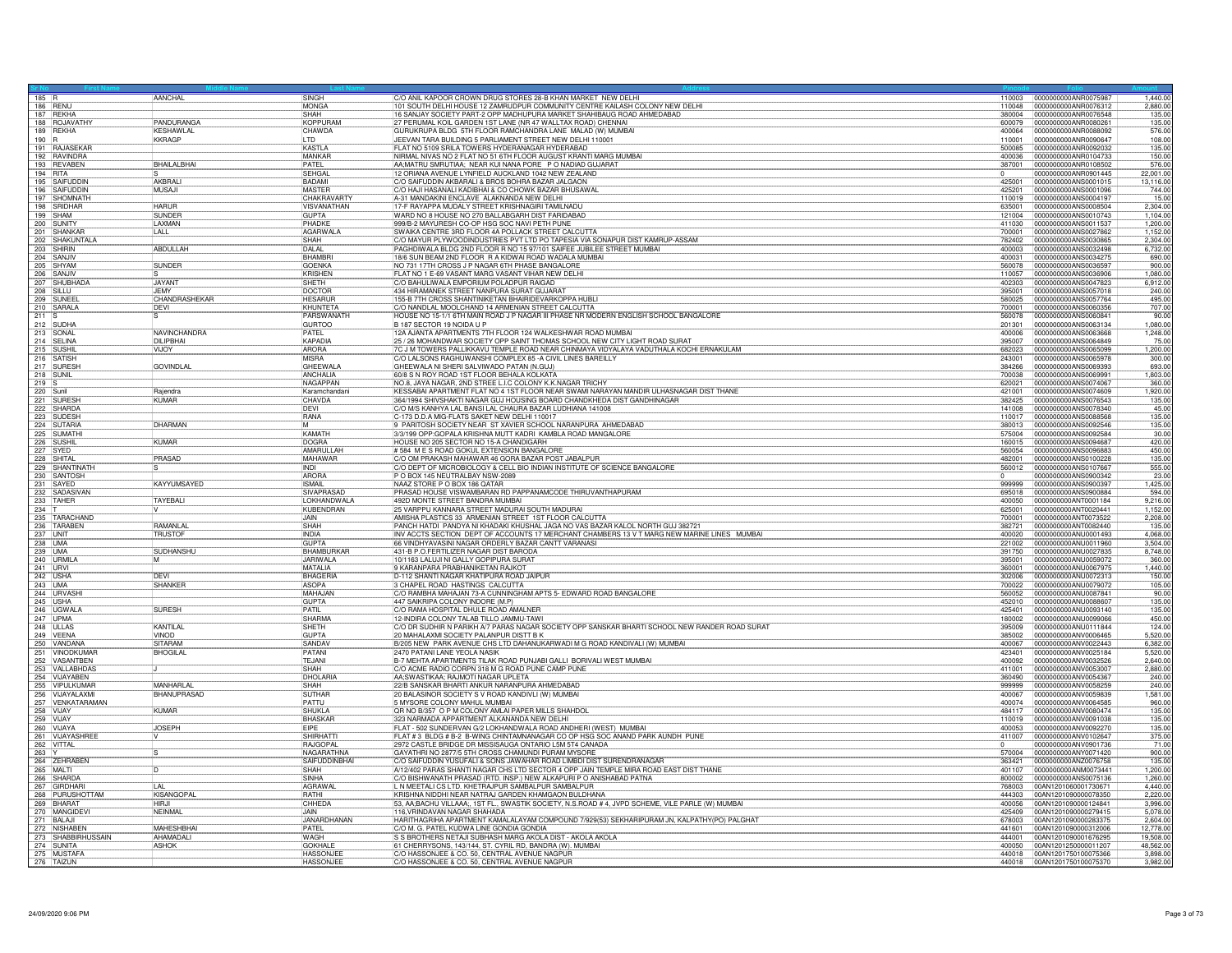|                        |                                        |                                       | <b>HASSONJEE</b>                | C/O HASSONJEE & CO. 50, CENTRAL AVENUE NAGPUR                                                                                                                                        |                  | 440018 00AN1201750100075385                  | 8,560.00              |
|------------------------|----------------------------------------|---------------------------------------|---------------------------------|--------------------------------------------------------------------------------------------------------------------------------------------------------------------------------------|------------------|----------------------------------------------|-----------------------|
|                        | 277 QUIZAR<br>278 SHYAM                | SUNDAR                                | SHARMA                          | SRI SHYAM BHAVAN NAZIRPUR AKHARA GHAT ROAD MUZAFFARPUR                                                                                                                               | 842001           | 00AN1202020000008649                         | 2,400.0               |
|                        | 279 PRATIBHA                           | <b>JAYANTILA</b><br><b>JAYANTILAL</b> | SHAH<br>SHAH                    | SAMADHAN MIRAJ ROAD SANGLI. SANGLI<br>SAMADHAN MIRAJ ROAD SANGLI SANGLI                                                                                                              | 416416<br>416416 | 00AN1202300001040194<br>00AN1202300001043064 | 19,286.00<br>53,793.0 |
|                        | 280 PRATIBHA                           | M                                     | ΙA.                             | C/O ALI E M PLOT 34 ERAKATH HOUSE U C COLLEGE P O ERNAKULAM                                                                                                                          | 683102           | 00AN1202390000330440                         | 1.998.0               |
|                        | 282 JAYANT<br>283 TARULATA             | IM.<br>MADHUBHAI                      | PATF<br>DESAI                   | C/O GAUTAM PLYWOOD NANDED ROAD LATUR LATUR<br>3/14, TAGOR PARK, NEAR NEHRU NAGAR, CHAR RASTA, ELLISBRIDGE, AHMEDABAD                                                                 | 413512<br>380015 | 00AN1202470000063362<br>00AN1202700000457812 | 1,831.00<br>4.065.0   |
|                        | 284 HARGOVIND                          | <b>MAHADEV</b>                        | KELA                            | HARDIK HOSPITAL NEAR CHOTI MASJID . ABU ROAD                                                                                                                                         | 307026           | 00AN1202850000030391                         | 5.369.0               |
|                        | 285 SHRIKANT                           | <b>LAKHMICHAND</b>                    | <b>MODI</b>                     | ROOM NO 51 24/A SUKHANAND CHAWL KHATTAAR GALLI GIRGAON GIRGAON MUMBAI                                                                                                                | 400004           | 00AN1202890001020313                         | 12,778.0              |
|                        | 287 Havovi                             | Nanji<br>Noshir                       | Chheda<br>Kapadia               | B-30, Konark Indraprasth CHS Jain Mandir Road, Sarvodya Nagar, Mulund (West) Mumbai<br>7, Tehmi Villa, 798, JAME JAMSHED ROAD, PARSEE COLONY, DADAR-EAST, Mumbai                     | 400080<br>400014 | 00AN1202970000000173<br>00AN1202970000059502 | 3.885.0<br>4,094.00   |
|                        | 288 SHIRIN                             | KHUZAIMA                              | DALAL                           | 140, ABDUL REHMAN STREET, MUMBAI                                                                                                                                                     | 400003           | 00AN1203000000102286                         | 2.664.0               |
|                        | 289 VIKRAM<br>290 KETKI<br>291 KETAN   | <b>BALDEV</b>                         | KALIA                           | LOO LOO PLOT NO.20 NUTAN LAXMI CHS N S ROAD NO.9 J V P D SCHEME JUHU MUMBAI                                                                                                          | 400049           | 00AN1203000000563377                         | 2,102.00              |
|                        |                                        | PRATIK                                | <b>MFHTA</b><br><b>KOTHAR</b>   | 4TH FLOOR RANCHOD BHAVAN OPERA HOUSE 55 J S S ROAD MUMBAI<br>B-9, PARADISE APTS, 137, S.V.ROAD, ANDHERI (W), MUMBAI                                                                  | 400004<br>400058 | 00AN1203210000074950<br>00AN1203370000061811 | 14.568.0<br>1,595.00  |
|                        | 292 HEMANG                             | RAMNIKLAL                             | THAKKAR                         | HEENA SMRUTI, 4th FLOOR, JVPD SCHEME, PLOT NO:42, NS RD. NO-2, VILE PARLE (W), MUMBAI                                                                                                | 400056           | 00AN1203500000065131                         | 2.122.0               |
|                        | 293 TONSE                              | GANESH<br><b>MANSUKHI A</b>           | PAI<br>PATFI                    | H NO 39 KARTHIK ANANTH NAGAR MANIPAL UDUPI                                                                                                                                           | 576104<br>394210 | 00AN1203760000030182<br>00AN1204150000081775 | 5,591.00<br>1.998.0   |
|                        | 294 NIRANJANBHAI                       | Kumar                                 | Balwani                         | PLOT NO.84, ROAD NO.-5, UDHYOG NAGAR, UDHNA, SURAT<br>Mayur Paints 30. B, Sanwer Road Sectore Indore                                                                                 | 452008           | 00AN1204370000000259                         | 2.019.00              |
| 295 Dilip<br>296 ALICE |                                        |                                       | MATHAN                          | 1601 16TH FLOOR RUSHABH TOWERS JAKARIA BUNDER X ROAD Mumbai                                                                                                                          | 400015           | 00AN1204720002358517                         | 2.147.0               |
|                        | 297 SHILPA<br>298 REENA                | SANDIP<br><b>RAJENDRA</b>             | <b>MODI</b><br>TINAIKAR         | 10 VAD FADIA GHEE KANTA RAOPURA VADODARA<br>B-1 DHAVAL GANGA SOC. MALVIYA ROAD, VILE PARLE-E MUMBAI                                                                                  | 390001<br>400057 | 00AN1207020000084985<br>00AN1301420000016076 | 1.526.0<br>3,330.00   |
|                        | 299 CHEKINTAKATH                       | PUTHIYAPURAYIL                        | <b>AYSHA</b>                    | CANAL VIEW KALLATHAN KADAVU PUTHIYARA KOZHIKODE                                                                                                                                      | 673004           | 00AN1301440002109358                         | 1.667.0               |
|                        | 300 VALLEM<br>301 JAYRAMBHAI           | PURSHOTTAMDAS                         | BHAVANI<br>PATEL                | H NO 76-4-11 GANDHIPURAM-2 EAST GODAVARI RAJAHMUNDRY<br>DHARMNAGAR SOCIETY SHIVRANJANI OPP. BUS STOP DHARMAJ                                                                         | 533101<br>388430 | 00AN1301440002584396<br>00AN1301670000683025 | 6,451.0<br>2.081.0    |
|                        |                                        | KHAMESRA                              | <b>HUF</b>                      | 9, BHAN BAGH, NEW FATEHPURA, UDAIPUR                                                                                                                                                 | 313001           | 00AN1301760000477101                         | 2,796.00              |
|                        | 302 CHANDER<br>303 BHADRESH            | <b>GAJENDRA</b>                       | MAJMUNDAR                       | C-32 VEDASHRAY DUPLEX APEXA CHAR RASTA ISCON ROAD. GOTRI VADODARA                                                                                                                    | 390021           | 00AN1301870000021092                         | 2,025.0               |
|                        | 304 JAGDISH                            | DII IPRAI<br>SHRIDHAR                 | <b>BUCH</b><br><b>BIJUR</b>     | SHREE MAA KRUPA SAHAKARNAGAR MAIN ROAD AAZAD CHOWK,OPP.AMRAPALI CINEM RAJKOT<br>4/6-2, TALMIKI WADI, TARDEO ROAD, Mumbai                                                             | 360001<br>400007 | 00AN1301990000005024<br>00AN1302590000312785 | 1,678.0<br>8,637.0    |
|                        | 305 SUSHMA<br>306 KAPIL                |                                       | BHAMBHANI                       | 80/14, BEHIND TANWAR MOTORS, SRINAGAR ROAD, AJMER AJMER                                                                                                                              | 305001           | 00AN1302590001245110                         | 2,247.0               |
|                        | 307 NANDLAI<br>308 SANTOSH             | <b>BHAGWANJI</b><br><b>DEVI</b>       | RAJGURU<br>AGARWAL              | OPP BHATIA WADI, NEW RADHAKISAN PLOT, AKOLA<br>KRISHNA HARDWARE STORE LALJI HIRJI ROAD RANCH                                                                                         | 444001<br>834001 | 00AN1303580000018252                         | 2,775.00<br>10,003.00 |
|                        | 309 AKHILA                             | BEGUMALEEMULLA                        | SYED                            | SOUTHERN HARDWARES NO 591 ASHOKA ROAD MYSORE                                                                                                                                         | 570001           | 00AN1601010000171291<br>0000000000ANA0000050 | 20,700.00             |
|                        | 310 AMBIKA<br>311 ANURADHABEN          | <b>GOPINATH</b>                       | <b>MENON</b>                    | JANAKI RAM BUILDING PALA ROAD ETTUMANOOR KOTTAYAM DIST                                                                                                                               | 686631           | 0000000000ANA0000079                         | 15,420.0              |
| 312 ATUL               |                                        |                                       | <b>MAKWANA</b><br>SHARMA        | DWARKESH 12 HEMANTKUNJ SOCIETY PALADI AHMEDABAD<br>A/55 NIRMAN VIHAR NEW DELHI                                                                                                       | 380007<br>110092 | 0000000000ANA0003897<br>0000000000ANA0004321 | 22,104.0<br>5.520.0   |
|                        | 313 ALTAFHUSEIN                        | <b>MOHAMADBHAI</b>                    | KAZIBOO                         | 7 SURYA KAMAL FLATS BEHIND MUSIUM KOCHRAB ELLISBRIDGE AREA PALDI, AHMEDABAD                                                                                                          | 380006           | 0000000000ANA0004967                         | 11.052.0              |
|                        | 314 ASHOKKUMAR                         |                                       | PATEL                           | 5 MADAN MOHAN BUILDING PILAJI GANJ MAHESANA                                                                                                                                          | 384001           | 0000000000ANA0005483                         | 5,520.0               |
| 315 AJIT<br>316 AMIT   |                                        | <b>KUMAR</b>                          | MUKHERJEE<br><b>KUMAR</b>       | 4/50 BIDYUT NAGAR P O DAYALBAGH AGRA<br>HADALJA COMPOUND' OPP ALKPURI CLUB BARODA                                                                                                    | 282005<br>390001 | 0000000000ANA0006639<br>0000000000ANA0008056 | 5,520.00<br>6.444.0   |
|                        | 317 AKBAR                              |                                       | <b>IBRAHIM</b>                  | C/O M/S SHAMIM 1-E KAMARAJAR ROAD MADURAI                                                                                                                                            | 625009           | 0000000000ANA0008519                         | 11,052.00             |
| 318 AB                 |                                        |                                       | ALAGAMMA                        | PL RM AR HOUSE PUDIVAYAL                                                                                                                                                             | 623108           | 0000000000ANA0009659                         | 11.052.00             |
|                        | 319 ABDULLA<br>320 ASHADEV             | MHUSAIANLI                            | DIWAN<br><b>GIDWAN</b>          | C/O M HUSENALI ADAMJI & SONS HARDWARE MERCHANTS MAIN ROAD CHANDRAPUR<br>C/O NAMOMAL & SONS M G ROAD NEAR BANK OF BARODA RAIPUR                                                       | 442401<br>492001 | 0000000000ANA0010002<br>0000000000ANA0011665 | 11,052.0<br>11,052.00 |
|                        | 321 ARUN                               |                                       | KUMAR                           | BLOCK NO 246 FLAT NO 1B RAILWAY OFFICERS FLATS PANCHKUIAN ROAD NEW DELHI                                                                                                             | 110001           | 0000000000ANA0011950                         | 1,944.0               |
|                        | 322 ANITA<br>323 ANNA                  | MANGESH<br>CLARASEVERINA              | KENKARE<br><b>MASCARENHAS</b>   | A/33 SHRI GAJANAN CHS LTD LT DILIP GUPTE ROAD MAHIM MUMBAI<br>C/O SALVATION COOP HSG SOCIETY 2ND FLOOR 750/B SAVARKAR MARG DADAR MUMBAI                                              | 400016<br>400028 | 0000000000ANA0013524<br>0000000000ANA0014885 | 5.520.00<br>11,052.0  |
|                        | 324 ABDU                               | <b>AZIZ</b>                           | NAKHAWA                         | 46/50 B ROGHAY BUILDING FLOOR CLARE ROAD BYCULLA MUMBAI                                                                                                                              | 400008           | 0000000000ANA0014945                         | 5.520.0               |
|                        | 325 AJIT<br>326 ABDULLA                | <b>KUMAR</b><br><b>MOHSIN</b>         | <b>BARJATYA</b><br>LOKHANDWALLA | RAJSHRI 39 WORLI SEA FACE MUMBAI<br>95 BAZAR ROAD BANDRA MUMBAI                                                                                                                      | 400025<br>400050 | 0000000000ANA0016132<br>0000000000ANA0016990 | 4,140.00<br>11,052.0  |
| 327 ANIL               |                                        | KUMAR                                 | SINGH                           | C/O NAFED D-392 NEW SUBZI MANDI AZADPUR DELHI                                                                                                                                        | 110033           | 0000000000ANA0018519                         | 4.608.0               |
| 328 AJIT               |                                        | KUMAR                                 | <b>SURANA</b>                   | JEEWAN JYOTI APATMENT 29 SHAKESPEAR SARANI 1ST FLR CALCUTTA                                                                                                                          | 700017           | 0000000000ANA0019192                         | 1,836.00              |
|                        | 329 AJOY<br>330 ASHOK                  | <b>ALEX</b><br>CHANDUBHA              | MATHEW<br>DESAI                 | C/O G M IDICULAY ADVOCATE & NOTARY MULAMOOTIL HOUSE KOZHENCHERRY PATHINAMTHITTA DIST<br>C/O B C PATEL PLOT NO 35 & B URMI CO-OP SOC LTD 401 SHYAM SAMIT APT PRODUCTIVITY ROAD BARODA | 689641<br>390007 | 0000000000ANA0019371<br>0000000000ANA0020745 | 1,836.0<br>5,520.00   |
|                        | 331 AMRUTBHAI                          | <b>GANESHBHAI</b>                     | PATEL                           | B-9 NARAYAN PARK SOCIETY B/H JILLA PANCHAYAT COLONY MAKTAMPUR BHARUCH                                                                                                                | 392012           | 0000000000ANA0020879                         | 5,520.00              |
|                        | 332 APPASAHEB                          |                                       | <b>RONGAL</b>                   | SHRIMANT 220 VISHWAMBAR NAGAR PONDA MARGAO ROAD PONDA GOA                                                                                                                            | 403401           | 0000000000ANA0021372                         | 2.640.0               |
| 334 AJIT               | 333 ANTHONY                            | XAVIERPAUL<br><b>KUMAR</b>            | <b>FERNANDES</b><br>JHA         | BEHIND FARMACIA UNIVERSAL FONTAINHAS PANJIM GOA<br>S P VERMA ROAD PATNA BIHAR                                                                                                        | 403001<br>800001 | 0000000000ANA0021400<br>0000000000ANA0021506 | 5,520.00<br>2,304.0   |
|                        | 335 ABDULALI<br>336 ARCHANA            | AKBERALI                              | SADIKO <sup>T</sup>             | C/O JANTA HARDWARE MART NEAR POST OFFICE GONDAL                                                                                                                                      | 360311           | 0000000000ANA0021590                         | 5,520.00              |
|                        | 337 AYYADURAI                          | SADAGOPAN                             | SINGHAL<br><b>IYENGAR</b>       | 126 SHIVAJI NAGAR NAGPUR<br>37/2283 SUCHITRA GROUND FLOOR C/O S ALWAN THEVARATHU KOIJAL PALACE COMPOUND FORT TRIVANDRUM                                                              | 440010<br>695023 | 0000000000ANA0022248<br>0000000000ANA0022322 | 5,520.00<br>5,520.0   |
|                        | 338 AMIYA                              | KUMAR                                 | <b>DAS</b>                      | F/99 DATTANI PARK II FLOOR WESTERN EXPRESS HIGHWAY KANDIVILI (E) MUMBAI                                                                                                              | 400101           | 0000000000ANA0024551                         | 5,520.0               |
|                        | 339 ARJUN<br>340 ACHILLES              | MOHANLAL                              | <b>BHOJWANI</b>                 | M/S ROOPALI MAIN ROAD SITABULDI NAGPUR                                                                                                                                               | 440012           | 0000000000ANA0025079                         | 11,052.0              |
|                        | 341 AZIMUDDIN                          | <b>BENEDICT</b><br><b>JAMALUDDIN</b>  | FERNANDES<br><b>SHAIKH</b>      | GLORIVILLE FLAT NO 6 6B VALLABHBHAI PATEL ROAD SANTACRUZ (WEST) MUMBAI<br>742/B/C KAMAR CO OP HSG SOC FLAT 6 BHAWANI PETH PUNE                                                       | 400054<br>411042 | 0000000000ANA0025254<br>0000000000ANA0025525 | 11,052.00<br>3.708.00 |
| 342 A                  |                                        |                                       | <b>FONTES</b>                   | 104 IVTH CROSS KALASIPALYAM NEW EXTENSION BANGALORE                                                                                                                                  | 560002           | 0000000000ANA0026601                         | 16,572.0              |
| 344 ANIL               | 343 ARUNA                              | KUMAR                                 | <b>JAISWAL</b><br>WADHWA        | 78/1 CHINTAMONI DEY ROAD HOWRAH W BENGAL<br>313/57E ANAND NAGAR OLD ROHTAK ROAD DELHI                                                                                                | 711101<br>110035 | 0000000000ANA0027731<br>0000000000ANA0028237 | 11,052.0              |
|                        | 345 AMARENDRA                          | KUMAR                                 | <b>BAGCHI</b>                   | 56/1 VIVEKANANDA SARANI CALCUTTA                                                                                                                                                     | 700078           | 0000000000ANA0030837                         | 5,520.00              |
|                        | 346 ABDULLAH                           | DAWOOD                                | LOCKHAT                         | C/O D M LOCKHAT 100 MOHAMED ALI ROAD MUMBAI                                                                                                                                          | 400003           | 0000000000ANA0031851                         | 11,052.00             |
| 347 ATUL<br>$348$ A    |                                        | <b>JAMNADAS</b>                       | RANDERIA<br>PADMANABHAN         | GANGAWALA APPT BLDG NO 2 8TH FLOOR FLAT NO 104 BORIVLI WEST MUMBAI<br>5 PONNIE STREET RAJAJI NAGAR VILLIVAKKAM                                                                       | 400092<br>600049 | 0000000000ANA0033265<br>0000000000ANA0034752 | 2,412.0<br>4,584.0    |
|                        | 349 ABHA                               |                                       | <b>GUPTA</b>                    | B-16 GULMOHAR PARK NEW DELHI PIN CODE                                                                                                                                                | 110049           | 0000000000ANA0037005                         | 2,748.0               |
| 351 ATUL               | 350 ABBAS                              | SAIFUDIN<br><b>JAMNADAS</b>           | KARU<br><b>RANDERIA</b>         | E/III BYCULLA HOUSE 3RD FLOOR SIR J J ROAD MUMBAI<br>GANJAWALLA APATS 8TH FLOOR FLAT NO 104 B-WING BLDG NO 2 BORIVLI (W) MUMBAI                                                      | 400008<br>400092 | 0000000000ANA0037784<br>0000000000ANA0047762 | 1.944.0<br>2,880.00   |
| 352 ADITI              |                                        | <b>GIRISH</b>                         | <b>GOKHALE</b>                  | PRAGATI PARANJPE AA;BAA; SCHEME ROAD NO.2 VILE PARLE (EAST) MUMBAI                                                                                                                   | 400057           | 0000000000ANA0050317                         | 11,052.0              |
|                        | 353 ANNAPURNADEVI                      |                                       | MADIPALL                        | MARELLAVARI STREET WEST GODAVRI BHIMAVARAM ANDHRA PRADESH                                                                                                                            | 534201           | 0000000000ANA0065902                         | 3,330.0               |
|                        | 354 ASEFA<br>355 ANUJ<br>356 ABBASBHAI | <b>ASHIOHUSAIN</b>                    | <b>BOHARI</b><br><b>WADHWA</b>  | C/O AKBARALI ABDULHUSAIN & SONS NEW PETH PANDHARPUR M S<br>B-4 BHOLANATH NAGAR MAIN ROAD SHAHDRA DELHI                                                                               | 999999<br>110032 | 0000000000ANA0070875<br>0000000000ANA0073812 | 5,760.0<br>2.064.0    |
|                        |                                        | AKBARALI                              | <b>BADAMI</b>                   | 165 BHAVANI PETH OPP RAJKAMAL TALKIES JALGAON                                                                                                                                        | 425001           | 0000000000ANA0095711                         | 2,880.0               |
| 358 ALPA               | 357 ARUN                               |                                       | <b>UBGADE</b><br>GOKANI         | 219 AA;ARUN SHOBHAAA; DHARAM PETH NAGPUR<br>ASHAPURA HOUSING SOCIETY SURAJKARADI MITHAPUF                                                                                            | 440010<br>361347 | 0000000000ANA0096519<br>0000000000ANA0102444 | 5,520.0<br>2,640.00   |
|                        | 359 AASHISH                            | <b>BFHRAM</b>                         | KASAD                           | NAVROZ VILLA 2ND FLOOR 188 LAMINGTON ROAD BEHIND MINERVA TALKIES MUMBAI                                                                                                              | 400007           | 0000000000ANA0103294                         | 5,760.00              |
|                        | 360 AAZMEEN                            | <b>BEHRAM</b>                         | KASAD                           | NAVROZ VILLA 2ND FLOOR 188 LAMINGTON ROAD B/H MINERVA TALKIES MUMBAI                                                                                                                 | 400007           | 0000000000ANA0103296                         | 2,880.0               |
| 361 AMIT               |                                        | M<br>M                                | DAMANI<br>KAI F                 | 37/38 A NAVYUG MANSION SLEATER ROAD 5TH FLOOR MUMBAI<br>DUTTA NIWAS SAHAKAR NAGAR MOHONE KALYAN DIST THANE                                                                           | 400007<br>421102 | 0000000000ANA0104540<br>0000000000ANA0108236 | 4,608.00<br>1,665.00  |
|                        | 362 ARVIND<br>363 AJAY                 |                                       | JAIN                            | AASHIRWAD A-6 MAHAVEER NAGAR TONK ROAD JAIPUR                                                                                                                                        | 302018           | 0000000000ANA0108521                         | 1,620.00              |
|                        | 364 ASHWIN                             | RATILAL                               | PARIKH                          | 10 GIRDHAR NAGAR SOCIETY AT & POST SAVLI TAL SAVLI DIST VADODARA                                                                                                                     | 999999           | 0000000000ANA0110056                         | 5,292.0               |
| 366 AJAY               | 365 ALPA                               | <b>ASHOK</b>                          | GOKANI<br><b>AGGARWA</b>        | ASHAPURA HOUSING SOCIETY SURAJKARADI MITHAPUR DIST JAMNAGAR<br>4 AKHNOOR ROAD JAMMU J & K                                                                                            | 361345<br>180016 | 0000000000ANA0111299<br>0000000000ANA0116539 | 4,932.0<br>3,684.0    |
| 367 ANIL               |                                        |                                       | <b>JAGASIA</b>                  | PLOT NO 41 1ST FLR SINDHI SOCIETY CHEMBUR MUMBAI MAHARASHTRA INDIA                                                                                                                   | 400071           | 0000000000ANA8100037                         | 4,176.00              |
|                        | 368 AKSHA                              |                                       | MISRA                           | CP 116 MAURYA ENCLAVE PITAMPURA NEW DELHI DELHI INDIA                                                                                                                                | 110034           | 0000000000ANA8100050                         | 3,725.00              |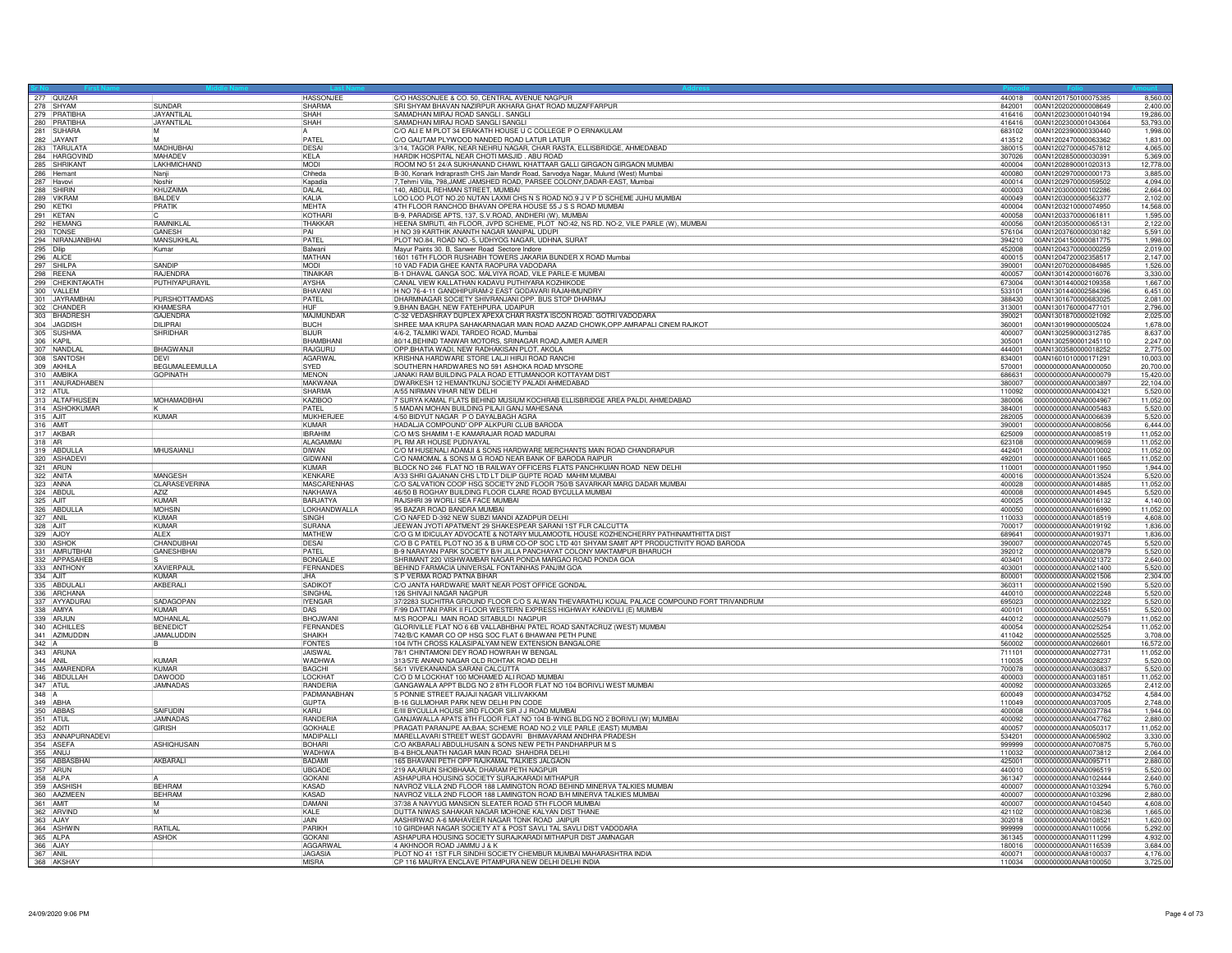|              | 369 ANISH                                  |                       | <b>MFHTA</b>                    | FLAT 3 NATIONAL GARAGE BUILDING BHULA BHAI DESAI ROAD 1ST FLOOR HAJI ALI MUMBAI                                                           |                  | 400026 0000000000ANA8100060<br>2,913.00                               |
|--------------|--------------------------------------------|-----------------------|---------------------------------|-------------------------------------------------------------------------------------------------------------------------------------------|------------------|-----------------------------------------------------------------------|
|              |                                            | CHAMPAKLAL            | <b>MEHTA</b>                    | 5/16 AGARWAL NAGAR DR B A ROAD MATUNGA MUMBAI                                                                                             | 400019           | 0000000000ANB0000126<br>24,636.00<br>0000000000ANB0000150             |
|              | 371 BAJE                                   | RAMARAOVASUDEVA       | <b>KAMATH</b><br>PHRI           | M/S RAJ HARDWARE AND PAINTS 1A/209 OPPOSITE BUS STAND J N ROAD DANDELI UTTARA KANNADA KARNATAKA                                           | 581325<br>400026 | 15,420.00                                                             |
|              | 372 BHARAT<br>373 BANSIDHAR                |                       | <b>MEHTA</b>                    | C/O CADBURY INDIA LTD TERRACE FLAT CADBURY HOUSE 19 BHULABHAI DESAI ROAD MUMBAI<br>5TH FLOOR MAHESHWARI MANSION 34 NEPEAN SEA ROAD MUMBAI | 400036           | 0000000000ANB0003483<br>1,680.00<br>0000000000ANB0003973<br>22,104.00 |
|              |                                            |                       | SHAH                            | VORAWAD DHRANGADHRA GUJARAT                                                                                                               | 363310           | 0000000000ANB0004803<br>11,052.00                                     |
|              | 374 BHAVANA                                | KANTILAL              | MEHTA                           | A/10 FATEH APARTMENT NR FATEH NAGAR BUS STOP PALDI AHMEDABAD                                                                              | 380007           | 0000000000ANB0006036<br>5,520.00                                      |
|              | 376 BALDEVBHAI                             | AMBALAL               | <b>PATEL</b>                    | 13A NARAYAN NAGAR DAKOR ROAD KAPADWANJ DIST KAIRA                                                                                         | 387620           | 0000000000ANB0006790<br>5.628.00                                      |
|              |                                            |                       | MANUEL                          | INDIAN INSTITUTE OF MANAGEMENT 11-12 KMS BANNERGHATTA ROAD BANGALORE                                                                      | 560076           | 0000000000ANB0007105<br>3,672.00                                      |
|              | 377 BLANCHE                                | <b>MAHENDRA</b>       | SHAH                            | 3 MAHAVIR SAGAR 32 GARODIA NAGAR GHATKOPAR MUMBAI                                                                                         | 400077           | 0000000000ANB0012680<br>4,608.00                                      |
|              | 379 BHANUMATI                              | <b>RAMESH</b>         | <b>JAIN</b>                     | JAWAHAR ROAD PAROLA DIST JALAGON PAROLA                                                                                                   | 425111           | 0000000000ANB0017535<br>11,160.00                                     |
|              |                                            | CHARAN                | RAKHIT                          | 11 BEADON STREET CALCUTTA                                                                                                                 | 700006           | 10000000000ANB0018668<br>5.628.00                                     |
|              | 381 B<br>382 BHUPATRAI<br>383 BHANWARLAL   | SULOCHANI             | <b>RAL</b>                      | W/O B D V BALIGA SCHOOL LANE BANTWAL DT SOUTH KANARA                                                                                      | 574211           | 0000000000ANB0020635<br>5,520.00                                      |
|              |                                            | PRABHUDAS             | <b>MARADIA</b>                  | C/O P S MARADIA STATION ROAD DHORAJI                                                                                                      | 360410           | 0000000000ANB0021649<br>11,160.00                                     |
|              |                                            |                       | KOTHARI                         | 27-28 KISHORE NAGAR EXTN SCHEME AVARI MATA KI GALI NR LIC BLDG KANKROLI                                                                   | 313324           | 0000000000ANB0022362<br>11.052.00                                     |
|              | 384 BHARAT<br>385 BHASKAR                  | KUMAR                 | DESAI<br>PRAGASAM               | FLAT 101 ANANDI BHUVAN IST FLOOR TELLI GALLY TEMBHI NAKA THANE (W)<br>12 ZACKRIA AVENUE MADRAS                                            | 400601<br>600008 | 0000000000ANB0023043<br>5,520.00<br>0000000000ANB0027927<br>6.444.00  |
|              |                                            | <b>TOLARAM</b>        | MUTHREJA                        | BARRACK NO 492 A ROOM NO ULHASNAGAR                                                                                                       | 421002           | 0000000000ANB0032536<br>5,520.00                                      |
|              | 386 BALUMAL                                | HIRAI AI              | PANDYA                          | 16 SWASTIK SOCIETY BEHIND RIDDHI SIDDHI NAGAR AJWA ROAD BARODA                                                                            | 390019           | 0000000000ANB0033915<br>3,456.00                                      |
|              | 387 BHUPENDRA                              | <b>SATYENDRA</b>      | <b>GUPTA</b>                    | 94 ALAKNANDA A NEAR DESHMUKH COLLEGE KALKAJI NEW DELHI                                                                                    | 110019           | 0000000000ANB0040704<br>6,444.00                                      |
|              |                                            | <b>SHARMA</b>         | <b>MOTA</b>                     | E-16 RH IV SECTOR 6 VASHI NEW MUMBAI                                                                                                      | 400703           | 0000000000ANB0046833<br>2,304.00                                      |
|              | 389 BULBUL<br>390 BABULAL                  |                       | MURARKA                         | 667 DADABARI KOTA                                                                                                                         | 324009           | 0000000000ANB0052337<br>4.608.00                                      |
|              |                                            | CHANDULAL             | PATEL                           | 14 PURSHOTTAM NAGAR SOCIETY PRODUCTIVITY ROAD BARODA                                                                                      | 390005           | 0000000000ANB0053262<br>4,608.00                                      |
|              |                                            |                       | GAYATRI                         | NO 6 MANTAPAM ROAD KILPAUK MADRAS                                                                                                         | 600010           | 0000000000ANB0054205<br>2,880,00                                      |
|              | 391 BHAVESH<br>392 BALEKUDRU<br>393 BEULAH | ANGELA                | <b>HOLMES</b>                   | C/O MR UTPAL SOM C/1 M P T COLONY HEADLAND SADA GOA                                                                                       | 403804           | 0000000000ANB0054333<br>4,140.00                                      |
|              | 394 BHARATI                                | IG.                   | GHATALIA                        | C/O CHETAN D SHAH OLD PARMANAND BHUVAN NAVROJI LANE GHATKOPAR (W) MUMBAI                                                                  | 400086           | 0000000000ANB0057612<br>10.656.00                                     |
|              |                                            |                       | <b>JADHAV</b>                   | VISHWAS PIRAMITTAR ROAD BARODA                                                                                                            | 390001           | 10000000000ANB0058533<br>5,520.00                                     |
|              | 396 BAWA<br>397 BHARATI<br>398 BASANT      | TEJPRAKASH            | SINGH                           | ARYA NAGAR NARBADA ROAD JABALPUR                                                                                                          | 482001           | 0000000000ANB0059358<br>4,140.00                                      |
|              |                                            |                       | JAIN<br><b>FULCHAND</b>         | 201/A VIKAS TOWER OPP AMBOLI RLY CROSSING ANDHERI (E) MUMBA<br>C/O FULCHAND & SONS 206 CREATIVE IND ESTATE 72 N M JOSHI MARG MUMBAI       | 400069           | 0000000000ANB0059454<br>2,304.00                                      |
|              | 399 BHUMA                                  |                       | SAMPATH                         | 48 1ST MAIN ROAD CIT COLONY MYLAPORE MADRAS                                                                                               | 400011<br>600004 | 0000000000ANB0062934<br>5,760.00<br>0000000000ANB0063722<br>3.216.00  |
|              | 400 BHAGWAN                                | KASHIRAM              | PAWALE                          | AT & POST - HALDA TO: KANDHAR VIA BARUL DIST: NANDED                                                                                      | 431406           | 0000000000ANB0071735<br>2,880.00                                      |
|              | 401 BHARTI                                 | <b>SUDHIR</b>         | <b>JOSHI</b>                    | 27-C LAXMI VIHAR COLONY DASNA ROAD GHAZIABAD                                                                                              | 201001           | 0000000000ANB0075499<br>5,760.00                                      |
|              | 402 BANK                                   |                       | <b>MAHARASHTRA</b>              | L J ROAD BRANCH MAHIM MUMBAI                                                                                                              | 400016           | 0000000000ANB0101895<br>4,320.00                                      |
|              | 403 BHASKAR                                |                       | PRAGASAM                        | 12 ZACKRIA AVENUE CHENNAI                                                                                                                 | 600008           | 0000000000ANB0104966<br>1,692.00                                      |
|              | 404 CHIMANLAL                              | <b>MANGALDAS</b>      | SHAH                            | PARAS PAINTS & HARDWARE CO LAKKAD PITHA ROAD HARIBHAKTI WADI BARODA                                                                       | 390001           | 0000000000ANC0000232<br>53,280.00                                     |
|              | 405 CHANDRAVALIBEN                         | <b>GOVINDLAL</b>      | SHAH                            | 1957 DESAIWADA TALAV FALIA DAHOD P M S                                                                                                    | 389151           | 0000000000ANC0004874<br>5,520.00                                      |
|              | 406 CHARU                                  |                       | <b>BHATT</b>                    | 12 KALYAN SOCIETY ELLIS BRIDGE AHMEDABAD                                                                                                  | 380006           | 0000000000ANC0005069<br>2,424.00                                      |
|              | 407 CHARIVPURAYIDATHIL                     | <b>MATHEW</b>         | THOMAS                          | EDAMALA HOUSE KUMBALAMPOIKA P O VIA PATHANAMTHITTA KERALA STAT                                                                            | 999999           | 0000000000ANC0008430<br>8,172.00                                      |
|              | 408 CHANDKIRAN                             |                       | RASTOGI                         | C/O LUCKNOW MEDICAL AGENCIES 1694 MADAN BLDG BHAGIRATH PLACE DELH                                                                         | 110006           | 0000000000ANC0011077<br>2.064.0                                       |
|              | 409 CHAMPABEN                              | <b>DAHYALAI</b>       | SHAH<br><b>KAMDAR</b>           | 255/3 JAWAHARNAGAR NEAR MOUNT MERY HIGH SCHOOL GOREGAON WEST MUMBAI                                                                       | 400062           | 0000000000ANC0013265<br>2,772.00                                      |
| $411$ C      | 410 CHANDULAL                              | MAGANLAL              | NARAYAN                         | 306 PALITANA DARSHAN BHAYANDER WEST DIST THANE<br>50 IRIS CUFFE PARADE COLABA MUMBAI                                                      | 401101<br>400005 | 0000000000ANC0021630<br>4,080.00<br>0000000000ANC0023939              |
|              | 412 CHAMPA                                 | <b>GIRISH</b>         | <b>VAKIL</b>                    | C 30 ULTRA COOP HSG SOCIETY DILIP GUPTE ROAD SHIVAJI ROAD MUMBAI                                                                          | 400016           | 2,064.0<br>0000000000ANC0029466<br>3,024.00                           |
| $413$ C      |                                            |                       | ANNAMALAICHAMY                  | C/O ANNAMALAI TIMBERS 19 OLD TRUNK ROAD PALLAVARAM CHENNAI                                                                                | 600043           | 0000000000ANC0031088<br>4.140.00                                      |
|              | 414 CHANDRA                                |                       | SETHURAMAN                      | NO 11 VELU STREET WEST MAMBALAM MADRAS                                                                                                    | 600033           | 0000000000ANC0038676<br>2.748.0                                       |
|              |                                            |                       |                                 |                                                                                                                                           |                  |                                                                       |
|              |                                            | <b>PURUSHOTTAMDAS</b> | <b>PATEL</b>                    |                                                                                                                                           | 382021           | 0000000000ANC0041377<br>3.456.00                                      |
| $416$ C      | 415 CHANDUBHAI                             | <b>SUBRAMANYA</b>     | RAO                             | B NO 16 PLOT 684 SECTOR 21 GANDHINAGAR PINCODE 382021 GUJARAT<br>NEAR CHITRAPURA TEMPLE P O: KULAI MANGALORE                              | 575019           | 0000000000ANC0060377<br>4,608.00                                      |
| 417 C        |                                            |                       | VISWASOM                        | 10 DINDIGUL ROAD KARUR                                                                                                                    | 639001           | 0000000000ANC0070204<br>5,760.00                                      |
| $418$ C      |                                            | PSATHYANARAYANA       | <b>ISETTY</b>                   | CHANORA NILAYA MYSORE ROAD CHANNARAYAPATNA HASSAN DIST                                                                                    | 573116           | 0000000000ANC0072576<br>11.052.00                                     |
| $419$ C      |                                            |                       | SARUMATHI                       | PLOT NO 462 ANNA NAGAR MADURAL                                                                                                            | 625020           | 0000000000ANC0074538<br>2,304.0                                       |
|              | 420 CHARU                                  |                       | <b>TULL</b>                     | H.NO.166 SECTOR NO.8/A CHANDIGARH                                                                                                         | 160018           | 0000000000ANC0107055<br>4,488.00                                      |
|              | 421 CHANDRIKA                              | NIRANJAN              | <b>KAPADIA</b>                  | 4A SAGAR VIHAR 45 CHOWPATTY ROAD KULPATI MUNSHI MARG MUMBAI MUMBAI MAHARASHTRA INDIA                                                      | 400007           | 0000000000ANC8100005<br>3,510.00                                      |
|              | 422 DUNDAPPA                               | <b>VIRAPPA</b>        | SHINDGI                         | C/O M/S V D SHINDGI SHANIWAR PETH MIRAJ                                                                                                   | 416410           | 0000000000AND0000241<br>24,636.00                                     |
|              | 423 DEVYANT                                | <b>ANIL</b>           | SHROFF<br><b>LIOSHI</b>         | 9 SNEH KUNG 5 LABURNUM ROAD GAMDEVI MUMBAI                                                                                                | 400007<br>380013 | 0000000000AND0000288<br>2,268,00<br>0000000000AND0005701              |
|              | 424 DILIP                                  | CHIMANLAL             | PATEL                           | 11/118 SURAMYA APTS NR JAYMANGAL SOCIETY MIRAMBIKA ROAD NARANPURA AHMEDABAD (GUJ)                                                         |                  | 5.520.00                                                              |
|              | 425 DHARMESHKUMAR<br>426 DHARAM            | NARAYAN               | <b>RATHI</b>                    | DWARKESH MOGARIWALA BLDG JUNA RASTA ANAND<br>H NO 4-7-344 ESAMIA BAZAR HYDERABAD A P                                                      | 388001<br>500027 | 0000000000AND0006950<br>5,520.00<br>0000000000AND0008761<br>3,684.00  |
|              | 427 DEVAHI                                 |                       | SARAVANAM                       | C/O S K RAJAPANVAN & BROTHER 206 POONAMALEE HIGH ROAD ANJIKARAI MADRAS                                                                    | 600029           | 0000000000AND0009530<br>11,160.00                                     |
|              | 428 DAYAWANT                               |                       | BHATIA                          | B-52 AA; ARCHANA AA; NEAR NEW DN NAGAR ANDHERI (W) MUMBAI                                                                                 | 400058           | 0000000000AND0011528<br>3.564.00                                      |
|              | 429 DOLATRAI                               | <b>DWARKADAS</b>      | DOSHI                           | C/O YOGINI BHARAT PAREKH B 1006 10TH FLOOR EISHA PERAL KONDHWA KHURD NEAR KUMAR PRITHVI PUNE                                              | 411048           | 0000000000AND0016294<br>1,836.0                                       |
|              | 430 DHANI                                  | RAM                   | <b>MISHRA</b>                   | RETIRED MANAGER C/O ALLAHABAD BANK 105/508 ANAND BAGH KANPUR                                                                              | 208001           | 0000000000AND0018052<br>5,520.00                                      |
|              | 431 DARSHANA                               |                       | <b>MEHTA</b>                    | C/O UTPAL R DESAI 2 BHARAT KUNJ GR FLR EIGHTH ROAD SANTACRUZ (E) MUMBAI                                                                   | 400055           | 0000000000AND0018606<br>11,052.00                                     |
|              | 432 DILEEP                                 | <b>SHAMRAO</b>        | PHADNIS                         | B-2 BRAMHA MEMORIES RANGE HILLS ROAD PUNE                                                                                                 | 411007           | 0000000000AND0021408<br>6,336.00                                      |
|              | 433 DILIP                                  | RATILAL               | <b>ISHAH</b>                    | 6 HARIDAS COLONY NAVJIVAN PRESS ROAD AHMEDABAD                                                                                            | 380014           | 10000000000AND0024743<br>5,520.00                                     |
|              | 434 DEEP                                   |                       | <b>BARUAH</b>                   | 22 SENDURI ALI NABIN NAGAR R G BAURAH ROAD GUWAHATI ASSAM                                                                                 | 781024           | 0000000000AND0026931<br>11,052.00                                     |
|              | 435 DEBJYOT                                |                       | POLLEY                          | 43 DESHPRAN SASMAL ROAD HOWRAH WEST BENGAL                                                                                                | 711101<br>721301 | 0000000000AND0027233<br>6,732.00                                      |
|              | 436 DIMPLE<br>437 DORIS                    |                       | THAKKAR<br>PINTO                | 97 RLY MARKET KHARAGPUR<br>12 HUNGERFORD STREET CALCUTTA                                                                                  | 700017           | 0000000000AND0027257<br>1,536.00<br>0000000000AND0027524<br>11.052.00 |
|              | 438 DIGAMBAR                               |                       | <b>NACHANE</b>                  | 12/3 AMIT APARTMENT S V ROAD DAHISAR E MUMBAI                                                                                             | 400068           | 0000000000AND0032511<br>5,520.00                                      |
|              | 439 DEEPAKKUMAF                            |                       | GHEVARIA                        | HASTIRAJ A/15 BAPUBHAI VASHI ROAD VILE PARLE WEST MUMBAI                                                                                  | 400056           | 0000000000AND0033649<br>5,052.0                                       |
|              | 440 DHIRENDRA                              | KUMAR                 | DAVE                            | TAMBOLI PURA SHUJAL PUR CITY M P                                                                                                          | 465331           | 2,160.00<br>0000000000AND0052407                                      |
|              | 441 DNYANESHWAR                            | <b>NAMDEO</b>         | KHANDKE                         | C/O R G KHANDKE H/2 POPULAR HEIGHTS NO 4 301 KOREGAON PARK PUNE                                                                           | 411001           | 0000000000AND0056068<br>5,520.00                                      |
|              | 442 DINAH                                  |                       | FERNANDES                       | C/O NISHANT INVESTMENT 306/A SHROFF APTS SODAWALA LANE BORIVLI (W) MUMBAI                                                                 | 400092           | 0000000000AND0058311<br>5.760.00                                      |
|              | 443 DARA                                   | İΒ.                   | <b>SIDHWA</b>                   | DINA BLDG 3RD FLR 53 QUEEN'S ROAD MUMBAL                                                                                                  |                  | 6,912.00                                                              |
|              | 444 DEEPALI                                |                       | DESHMUKH                        | 29/311 MANISH NAGAR ANDHERI (W) MUMBAI                                                                                                    | 400053           | 0000000000AND0071934<br>2,880.00                                      |
|              | 445 DAHYABHAI                              | AMBALAL               | <b>PATEL</b>                    | OPP RAMJI MANDIR P O BANDHANI TA PETLAD DIST: KHEDA                                                                                       | 388410           | 10000000000AND0072679<br>2,880.00                                     |
|              | 446 DRAUPADI<br>447 DEEPA                  | AJAY                  | <b>MANDHWAN</b><br><b>JOSHI</b> | 101 AMMI BHAVAN BLOCK NO C-673/1345 ULHASNAGAR                                                                                            | 421004<br>201001 | 0000000000AND0075427<br>2,880.00<br>6.660.00                          |
|              | 448 DALJEET                                | SINGH                 | <b>JASSAI</b>                   | 27-C LAXMI VIHAR COLONY DASNA ROAD GHAZIABAD<br>1 - 207 SADAR BAZAR DELHI CANTT                                                           | 110010           | 0000000000AND0075498<br>0000000000AND0096548<br>2,880.00              |
|              | 449 DHARINI                                | RAJIV                 | PAREKH                          | 5/B PAREKH NIVAS II DUBASH LANE V P ROAD MUMBAI                                                                                           | 400004           | 0000000000AND0098452<br>2,304.00                                      |
|              | 450 DAYABAI                                |                       | <b>JAIN</b>                     | 242 NAPIER TOWN JABALPUR                                                                                                                  | 482001           | 5,520.00<br>0000000000AND0105028                                      |
|              | 451 DINA                                   | <b>HOMI</b>           | COOPER                          | A/6 NESS BAUG NANA CHOWK MUMBAI                                                                                                           | 400007           | 0000000000AND0108417<br>11.052.00                                     |
|              | 452 DHRUMA                                 | <b>HFMANT</b>         | <b>MUNSHAW</b>                  | B NO 19- SUREL BUNGALOWS HIGH COURT JUDGES B'LOWS RD BODAKDER AHMEDABAD                                                                   | 380015           | 0000000000AND0112633<br>2,880.0                                       |
|              | 453 DERINEH                                | <b>HOMEE</b>          | <b>COOPER</b>                   | <b>28 FORJETT STREET MUMBAL</b>                                                                                                           | 400036           | 0000000000AND0116550<br>11,052.00                                     |
|              | 454 DEVILA                                 |                       | MEHTA                           | SAHYOG BLDG 5TH FLOOR NO 51 5 MINT RD OPP G P O FORT V T MUMBAI                                                                           | 400001           | 0000000000AND8100004<br>51,115.00                                     |
| 455          |                                            |                       | BETTYWARUNNY<br>NAFISA          | RANI ESTATE MALDARE P O SKODAGU KARNATAKA                                                                                                 | 571253<br>625009 | 0000000000ANE0007198<br>2,808.00<br>0000000000ANF0020428              |
| 456<br>457 E |                                            |                       | NA7MA                           | 1 E KAMARAJAR ROAD MADURAI<br>1 E KAMARAJAR ROAD MADURAI                                                                                  | 625009           | 11,052.00<br>0000000000ANE0020429<br>11.052.0                         |
| 458          |                                            | PREETAM               | <b>FONTES</b>                   | 71/1 IIIRD CROSS KALASIPALYAM NEW EXTENSION BANGALORE                                                                                     | 560002           | 0000000000ANE0026602<br>16,572.00                                     |
| 459          | 460 ELIZA                                  | SAIFUDIN              | FAROOK<br>KARU                  | M/S SHAMIM 1-E KAMARAJAR ROAD MADURAI<br>E/III BYCULLA HOUSE SIR J J ROAD MUMBAI                                                          | 625009<br>400008 | 0000000000ANE0028457<br>11.052.0<br>0000000000ANE0048123<br>6,912.00  |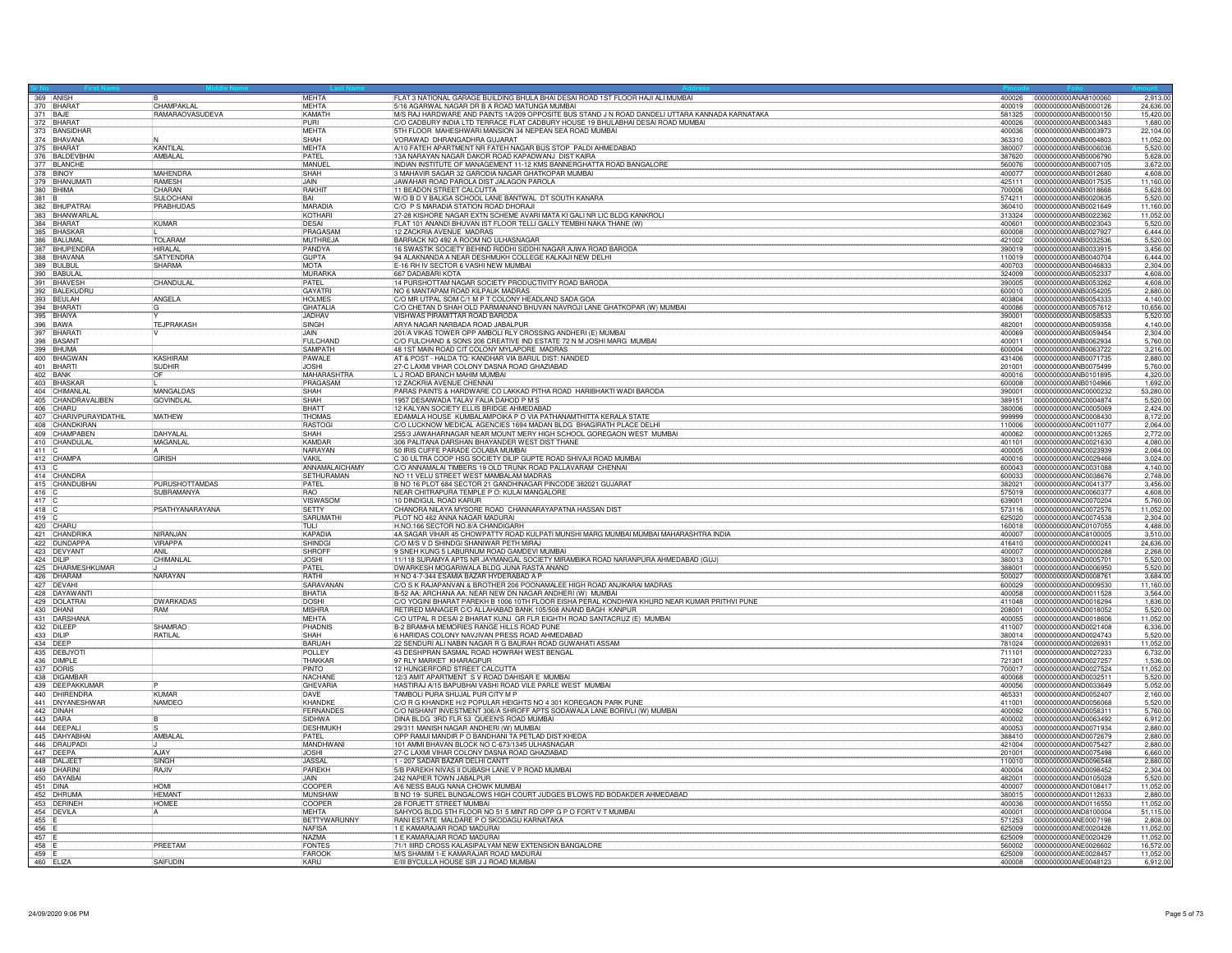|         | 461 EDUL<br>462 FAZLE                           | ARDESHIR<br><b>HUSSAIN</b>         | KARANJIA<br><b>GHEEWALA</b>      | AA;SOONA VILLAAA; PERRY CROSS ROAD BANDRA MUMBAI<br>C/O HAJI NAZERALI ESUFALI PIPLI CHOWK BANSWARA RA.                                    | 999999           | 400050 0000000000ANE0068292<br>2,400.00<br>0000000000ANF0022401<br>11.052.00 |
|---------|-------------------------------------------------|------------------------------------|----------------------------------|-------------------------------------------------------------------------------------------------------------------------------------------|------------------|------------------------------------------------------------------------------|
|         | 463 FILMINA                                     | SIRAJ                              | PETLADWALA                       | C/O ENAYET & BROS PETLADWALA 307 SHAIKH MEMON STREET MUMBAI                                                                               | 400002           | 0000000000ANF0022799<br>11.052.00                                            |
|         | 464 FFI ICIA                                    |                                    | SOUZA                            | 31 ASHOK APARTMENTS GANDHIGRAM ROAD JUHU MUMBAI                                                                                           | 400049           | 0000000000ANF0030527<br>11.160.00                                            |
|         | 465 FRANCIS                                     |                                    | VA7                              | FERREIRA MANSION D/5 SITLADEVI TEMPLE ROAD MAHIM MUMBAI                                                                                   | 400016           | 0000000000ANF0041485<br>2,304.00                                             |
|         | 466 FATEMA                                      |                                    | MOTIWALA                         | FAKHRI MANZIL CHSL GR FLOOR FLAT NO 003 PLOT NO 29 SAIFEE PARK MAROL CHURCH ROAD MAROL VILLAGE ANDHERI-E MUMBAI                           | 400059           | 0000000000ANF0067733<br>2,880.0                                              |
|         | 467 FATEMA                                      |                                    | MOTIWALA                         | FAKHRI MANZIL CHSL GROUND FLOOR FLAT NO 3 PLOT NO 29 SAIFEE PARK MAROL CHURCH RD MAROL VILLAGE ANDHERI(E) MUMBAI                          | 400059           | 0000000000ANF0067734<br>2,880.00                                             |
|         | 468 FALGUNI                                     | <b>RAJFSH</b>                      | SHAH                             | 1 AMRAPALASH BUNGLOWS RAMDEVNAGAR SATELLITE AHMEDABAD                                                                                     | 380015           | 0000000000ANF0114233<br>2.988.00                                             |
|         | 469 GANESHBHAI                                  | MAHESHBHAI                         | AMIN                             | KRIPA PRITAM SOCIETY BHARUCH GUJARAT<br>GAVI MATH ROAD KOPPAL DT RAICHUR                                                                  | 999999           | 0000000000ANG0006718<br>11.160.00                                            |
|         | 470 GOURAMMA                                    |                                    | GANGAWATH                        |                                                                                                                                           | 583231           | 0000000000ANG0008611<br>1.944.00                                             |
| $471$ G | 472 GEORGE                                      | VINAYAKAMURTHI<br>ARAPURAYIL       | <b>GOVINDARAJ</b><br>CHACKO      | PATTUNOOLKARA STREET MARIAMMANKOIL TANJORE<br>A-99 SHIVALIK MALVIYA NAGAR EXTN NEW DELHI                                                  | 613501<br>110017 | 0000000000ANG0009451<br>3,600.00<br>0000000000ANG0010829<br>6,912.00         |
|         | 473 GULAB                                       | <b>MADHUKAR</b>                    | CHIKHALI                         | UDAYANJALI BLOCK NO 17 MAHATMA GANDHI RD EXT VILE PARLE E MUMBAI                                                                          | 400057           | 0000000000ANG0012138<br>2,412.0                                              |
|         | 474 GURMEE                                      |                                    | SINGH                            | C/O DR TIRLOK SINGH 10 HAMIDIA ROAD BHOPAL                                                                                                | 462001           | 0000000000ANG0018554<br>11,052.00                                            |
|         | 475 GIRDHARILAI                                 |                                    | <b>RATHI</b>                     | H NO 4 7 344 ESAMIA BAZAR HYDERABAD A P                                                                                                   | 500027           | 0000000000ANG0019418<br>11,052.00                                            |
|         | 476 GYARASI                                     | LAL                                | GOYAL                            | A-46 GOYAL BHAWAN SETHI COLONY JAIPUR RAJ                                                                                                 | 302004           | 0000000000ANG0019729<br>5,520.00                                             |
|         | 477 GITA                                        |                                    | PATEL                            | 391 RAJA ROAD P O MAROLI BAZAR DIST VALSAD                                                                                                | 396436           | 5,760.00<br>0000000000ANG0022039                                             |
|         | 478 GAURI                                       | <b>HARSHADRAI</b>                  | DESAL                            | 203 GAYATDRI CHAMBERS 2ND FLOOR NEAR NARI SANRAKSHAN GARH NIZAMPURA BARODA                                                                | 390002           | 0000000000ANG0024406<br>6,444.00                                             |
|         | 479 GAJANAND                                    |                                    | PAREEK                           | C/O S N PAREEK ORISSA CEMENT LTD B-45/47 CONNAUGHT PLACE NEW DELHI                                                                        | 110001           | 0000000000ANG0025214<br>3,216.00                                             |
|         | 480 GURCHARAN                                   | KAUR                               | SAINI                            | 7 CO-OPERATIVE COLONY MAJITHA ROAD AMRITSAR                                                                                               | 143001           | 0000000000ANG0026472<br>6,984.00                                             |
| 481 G   |                                                 | NARAYANA                           | <b>SWAMY</b>                     | JOURNALIST 1351 KATARIPALYAM KOLAR KARNATAKA                                                                                              | 563101           | 0000000000ANG0026712<br>4,800.00                                             |
|         | 482 GIRIRAJ                                     | <b>RATAN</b>                       | DAGA                             | 16 PAGEYA PUTTY STREET CALCUTTA                                                                                                           | 700007           | 5,520.00<br>0000000000ANG0027323                                             |
|         | 483 GIRISH                                      | SHANTILAL                          | SHAH<br><b>SINGH</b>             | B-3 ASHIRWAD GOVANDI ROAD CHEMBUR MUMBAI<br>II-V77 LAJPAT NAGAR NEW DELHI                                                                 | 400071<br>110024 | 0000000000ANG0028899<br>11,052.00<br>0000000000ANG0031518                    |
|         | 484 GURVINDER<br>485 GOURI                      |                                    | SENGUPTA                         | AE-122 SALT LAKE CITY CALCUTTA                                                                                                            | 700064           | 5,628.00<br>0000000000ANG0033702<br>5,520.00                                 |
|         | 486 GERALDO                                     | CYRIL                              | FONSECA                          | A-2 NEELAY CO OP HSG SOC S T ROAD SWASTIK PARK CHEMBUR MUMBAI                                                                             | 400071           | 0000000000ANG0037269<br>11,052.00                                            |
|         | 487 GANPAT                                      | TUKARAM                            | <b>GURAV</b>                     | 172/5774 KANNAMWAR NAGAR VIKHROLI EAST MUMBAI                                                                                             | 400083           | 0000000000ANG0039694<br>11.052.00                                            |
|         |                                                 |                                    | DHAWAN                           | 81-B SHALIMAR APTS BLOCK-B POCKET W (SFS) DELHI                                                                                           | 110052           | 0000000000ANG0039875<br>3,900.00                                             |
|         | 488 GAYATRI<br>489 GANESHBHAI                   | <b>MAHESHBHA</b>                   | AMIN                             | KRIPA PRITAM SOCIETY NO 1 BHARUCH 392002 (GUJARAT)                                                                                        | 392002           | 0000000000ANG0040068<br>11,052.00                                            |
|         | 490 GAJENDRA                                    | DWARKANATH                         | PARELKAR                         | AA;SUNDEEPAA; PLOT.NO.158 10TH ROAD,KHAR MUMBAI                                                                                           | 400052           | 0000000000ANG0051155<br>6.912.0                                              |
|         | 491 GIRIN                                       | <b>MOHAN</b>                       | PYNE                             | 74 AMHERSI STREET CALCUTTA                                                                                                                | 700009           | 0000000000ANG0056585<br>2.748.0                                              |
|         | 492 GURUDAS                                     |                                    | SARDESA                          | 6/10 DAMODAR CO-OP HSG SOCIETY LTD AQUEM MARGAO                                                                                           | 403601           | 0000000000ANG0072035<br>2.880.00                                             |
|         | 493 GANGABAI                                    | <b>DINANATH</b>                    | PADWAL                           | 31-1382 PANCH PUSHPA CO-OP SOCY SARDAR NAGAR NO 3 SION-KOLIWADA MUMBAI                                                                    | 400022           | 0000000000ANG0098524<br>4,608.00                                             |
|         | 494 GOVINDLAL                                   | <b>MOHANLAI</b><br>MOHANLAL        | <b>GANDHI</b><br>GANDHI          | 162 NAVYUG NAGAR NO 3 FORJETT HILL ROAD MUMBAI                                                                                            | 400036<br>400036 | 0000000000ANG0112201<br>2,544.00<br>0000000000ANG0112203<br>1,836,00         |
|         | 495 GOVINDLAL<br>496 GANAPATHY                  |                                    |                                  | 162 NAVYUG NAGAR NO 3 FORJETT HILL ROAD MUMBAI<br>PONNA 48 JAWAHAR STREET RAMAVARMAPURAM NAGER COIL                                       | 629001           | 0000000000ANG0114737<br>11.052.00                                            |
|         | 497 HARPAL                                      |                                    | <b>SINGH</b>                     | C/O DHANPATRAI TRILOK SINGH 87 BURTAN BAZAR HALDWANI                                                                                      | 263139           | 0000000000ANH0000383<br>19,404.00                                            |
|         | 498 HASMUKHLAL                                  | <b>GOVINDLA</b>                    | <b>SHAH</b>                      | NETAJI BAJAR DAHOD P M S                                                                                                                  | 389151           | 0000000000ANH0004873<br>5,520.00                                             |
|         |                                                 | MAKANBHA                           | TANDE                            | 9/279 MASTER STREET NANI DAMAN DAMAN                                                                                                      | 396210           | 0000000000ANH0004902<br>5,520.00                                             |
|         | 499 HARJIBHAI<br>500 HARBANS                    | LAL                                | AHUJA                            | C/O AHUJA IRON STORE BETUL GANJ BETUL M P                                                                                                 | 460001           | 0000000000ANH0009223<br>11,052.00                                            |
|         | 501 HARI<br>502 HARANABAI                       | PRAKASH                            | KANODIA                          | M/S GAJANAND HARIRAM CLOTH MERCHANT SUBHASH CHOWK MAHENDRA GARH HARYANA                                                                   | 123029           | 0000000000ANH0010436<br>2.748.00                                             |
|         |                                                 | <b>YESHWANT</b>                    | <b>IDEO</b>                      | 1201/A/3 NEELKANTHA OFF GHOLE ROAD PUNE                                                                                                   | 411004           | 0000000000ANH0011493<br>2.640.00                                             |
|         | 503 HEMANT                                      |                                    | KULKARNI                         | A-16/5 GOVT COLONY BANDRA EAST MUMBAI                                                                                                     | 400051           | 0000000000ANH0013374<br>11,052.00                                            |
|         | 504 HOMI                                        | CAVAS                              | PARDIWALA                        | 2 HAMPTON COURT WODEHOUSE ROAD COLABA MUMBAI                                                                                              | 400005           | 0000000000ANH0014028<br>6,444.0                                              |
| $506$ H | 505 HASANALI                                    | JAMAL<br><b>UMAS</b>               | MOHAMMED<br><b>NAYAK</b>         | COMMONWEALTH B/6 OPP BUND GARDENS POONA<br>W/O H SADASHIVA NAYAK MERCHANT SHANKER NARAYANA                                                | 411001<br>576227 | 0000000000ANH0015882<br>16,572.00<br>2.304.0                                 |
|         | 507 HARSHADKUMAR                                | CHAMPAKI AI                        | <b>SHAH</b>                      | 17 MILAN PARK SWASTIK CHAR RASTA NAVRANGPURA AHMEDABAD                                                                                    | 380009           | 0000000000ANH0017386<br>0000000000ANH0017723<br>11.052.00                    |
|         | 508 HARI                                        | <b>HARKISHOR</b>                   | PATHAK                           | AMAR PREM SADAN PHAFRANA ROAD MODINAGAR                                                                                                   | 201204           | 0000000000ANH0021043<br>11.052.0                                             |
|         |                                                 | SOMABHAI                           | DALIA                            | 1 PADMAVATI NEAR RANGSAGAR FLATS P T ROAD PALDI AHMEDABAD                                                                                 | 380007           | 0000000000ANH0024643<br>9,612.00                                             |
|         | 509 HIMMATLA                                    |                                    | MIGLAN                           | FLAT NO 31 KARTAR BHUVAN BEHIND FARIYAS HOTEL COLABA MUMBA                                                                                | 400005           | 0000000000ANH0028801<br>1,956.00                                             |
|         | 511 HEMANT                                      |                                    | RAIGANGAR                        | 9B TATTA NIWASI CO OP HSG SOC LTD IST FLOOR PESTOM SAGAR LANE NO 3 G M ROAD CHEMBUR MUMBAI                                                | 400089           | 0000000000ANH0029475<br>5,520.0                                              |
|         | 512 HARILAL                                     | <b>DAMODARDAS</b>                  | <b>MEHTA</b>                     | C/O RAMNIKLAL HARILAL & CO 86/SUTAR CHAWL 1ST FLOOR MUMBAI                                                                                | 400002           | 0000000000ANH0029494<br>2,424.00                                             |
|         | 513 HEMA                                        | <b>MANOHAF</b>                     | <b>KASBEKAF</b>                  | ADVAITA SARASWATI BAAG JOGESHWARI MUMBA                                                                                                   | 400060           | 0000000000ANH0032606<br>11.052.0                                             |
|         | 514 HASANALI                                    |                                    |                                  | COMMONWEALTH B/6 OPP BUND GARDENS POONA                                                                                                   |                  |                                                                              |
| $515$ H |                                                 | JAMAL                              | <b>MOHAMMED</b>                  |                                                                                                                                           | 411001           | 0000000000ANH0034463<br>22,104.00                                            |
|         |                                                 |                                    | SUBBARAJU                        | SHRI SHARADA PRESS NEHRU ROAD SHIMOGA                                                                                                     | 577201           | 0000000000ANH0039530<br>2,820.00                                             |
|         |                                                 |                                    | MAVJEE                           | 8 TARUN SADAN BEHIND AURORA CINEMA MATUNGA MUMBAI                                                                                         | 400019           | 0000000000ANH0055011<br>3.564.0                                              |
|         | 516 HARENDRAKUMAR<br>517 HARDAVINDER            |                                    | <b>SINGH</b>                     | 2 CIRCULAR ROAD DEHRA DOON U P                                                                                                            | 248001           | 0000000000ANH0067727<br>5,760.00                                             |
|         | 518 HARSHIDABEN                                 |                                    | PANDIT                           | 2-A AKASH GANGA FLAT OPP PANCHVATI BUS STAND GORWA REFINERY ROAD BARODA                                                                   | 390016<br>400075 | 0000000000ANH0068542<br>2,880.00                                             |
|         |                                                 | <b>UMANATH</b>                     | <b>VYAS</b><br>GADIYAR           | 181/4961 PANT NAGAR GHATKOPAR (EAST) MUMBAI<br>C/O S K HOME INDUSTRIES BAJPE KHB COLONY MANAMFIADY VILLAGE MANGALORE TALUKA (D.K)         | 574154           | 0000000000ANH0071189<br>4,608.00<br>0000000000ANH0072665<br>2,880.00         |
|         | 519 HEMAL<br>520 H                              | AMBELAL                            | <b>DESAL</b>                     | 508 CUMBALLA CREST 42 PEDDAR ROAD MUMBAL                                                                                                  | 400026           | 0000000000ANH0073516<br>5,760.00                                             |
|         | 521 HASMUKH<br>522 HEMANGINI                    |                                    | DAVE                             | 16 BAJKHEDAWAL SOCIETY MANINAGAR (EAST) AHMEDABAD                                                                                         | 380008           | 0000000000ANH0075431<br>2,880.00                                             |
|         |                                                 |                                    | MUNSHAW                          | PLOT 28 PRABHUKRUPA OPP PLOY TECHNIC AMBAWADI AHMEDABAD                                                                                   | 380015           | 0000000000ANH0076217<br>2,880.00                                             |
|         |                                                 | IN.                                | KACHWALLA                        | 257 BUDHWAR PETH PUNE                                                                                                                     | 411002           | 0000000000ANH0108051<br>2,304.00                                             |
|         | 523 HEMANT<br>524 HAKIMUDDIN<br>525 HASMUKHBHAI |                                    | <b>PATEL</b>                     | 56 SHRINATHJI SOCIETY BEHIND RLY STATION PIJ ROAD NADIAD                                                                                  | 387002           | 0000000000ANH0109693<br>3,504.00                                             |
|         |                                                 | <b>MOHANLAL</b>                    | CHOKS                            | 4/1587 BEGAMPURA VANIAWADI OPP SURAJ CINEMA SURAT                                                                                         | 395003           | 0000000000ANH0114565<br>1.836.0                                              |
|         | 526 HARENDRAKUMAR<br>527 HIMANSHU               | <b>KUMAR</b>                       | <b>PANDE</b>                     | OLD BHARATPUR HOUSE MAYO COLLEGE AJMER RAJASTHAN INDIA                                                                                    | 305001           | 0000000000ANH8100012<br>25,557.00                                            |
|         |                                                 | SAKARLA                            | <b>MEHTA</b>                     | KUSUM VILLA 1ST FLOOR S V ROAD X 8TH ROAD KHAR MUMBAI                                                                                     | 400052           | 0000000000ANI0004337<br>5,520.00                                             |
|         |                                                 | <b>ROSA</b><br><b>NAVIN</b>        | <b>GONSALVE</b><br><b>BAVISI</b> | 13 REAR HELAL BLDG MOUNT ROAD MAZGAON MUMBAI                                                                                              | 400010<br>444001 | 11,052.00<br>0000000000ANI0014510<br>0000000000ANI0024226<br>11.052.00       |
|         | 528 ISHWERLAL<br>529 ISMENIA<br>530 ILA         | KUMAR                              |                                  | C/O M/S MOTICHAND KESHAVJI AKOLA M S                                                                                                      |                  |                                                                              |
|         | 531 INDER                                       |                                    | <b>BATRA</b><br>SARIN            | E/25, MAHANAGAR EXTN, LUCKNOW (U P)<br>B-1/23 VASANT VIHAR NEW DELHI PIN CODE                                                             | 226006<br>110057 | 0000000000ANI0030415<br>5,988.0<br>0000000000ANI0035549<br>7,356.00          |
|         | 532 ISHWARCHANDRA                               |                                    | SHAMIM                           | 1-E KAMARAJAR ROAD MADURAI PIN CODE                                                                                                       | 625009           | 0000000000ANI0037654<br>11,052.00                                            |
|         |                                                 | CHANDRAKANT                        | PARIKH                           | VAVDISHERY DEVGADH BARIA DIST PANCHMAHAL GUJ                                                                                              | 389380           | 11,520.00<br>0000000000ANI0045841                                            |
|         | 533  <br>534   INDUMATI<br>535   INDRAVATH      |                                    | POLA                             | VARA LAKSHMI HARDWARE MART 184 CAR STREET BELLARY                                                                                         | 583101           | 10000000000ANI0064841<br>5,292.00                                            |
|         |                                                 |                                    | SINGH                            | 401 GOSWAMI TOWERS 11TH N S ROAD JUHU JAI HIND SOCIETY MUMBAI                                                                             | 400049           | 0000000000ANI0069671<br>1,920.0                                              |
|         | 536 INDERJEET<br>537 JASNEEM                    | <b>SHABBIRHUSEN</b>                | <b>WAGH</b>                      | C/O S S BROTHERS NETAJI SUBHASH RD MOHMEDALI CHOWK AKOLA                                                                                  | 444001           | 1,728.00<br>10000000000ANJ0000455                                            |
|         |                                                 | <b>HANSRAJ</b>                     | UDESHI                           | 504 DAFFODIL VASANT VALLEY NR DINDOSHI BUS DEPOT MALAD (E) MUMBAI                                                                         | 400097           | 7,128.00<br>0000000000ANJ0001920                                             |
|         |                                                 | <b>JITFNDRA</b><br><b>NAGARDAS</b> | SHUKLA                           | 87/2 3RD BHOIWADA BHULESHWAR MUMBAI                                                                                                       | 400002<br>380006 | 0000000000ANJ0004228<br>1.836.00<br>0000000000ANJ0004570                     |
|         | 538 JAGJIVAN<br>538 JAGJIVAN<br>540 JANAK       |                                    | MEHTA<br>SHAH                    | E/8, NEELAM APTS. OPP DAVENDRA SOC., HIRABAUG AMBAWADI AHMEDABAD                                                                          |                  | 5,628.00                                                                     |
|         | 541 JAYESH<br>542 JAGADISHBHAI                  |                                    | PATEL                            | 1 ROHINI SOCIETY OPP CENTRAL BANK DR RADHAKRISHNAN MARG AHMEDABAD<br>AKSHAR VISHAL PARK NEAR D Z PATEL SCHOOL ANAND VIDYANAGAR ROAD ANAND | 380015<br>388001 | 0000000000ANJ0005791<br>5,520.00<br>5,520.00<br>0000000000ANJ0006951         |
|         | 543 JAGDISH                                     |                                    | <b>SEWHAN</b>                    | 14 A SHREENAGAR SOCIETY PRODUCTIVITY RD VADODARA                                                                                          | 390020           | 0000000000ANJ0007961<br>2,304.00                                             |
|         |                                                 | PALSINGH                           | GHAI                             | 322 MODEL TOWN AMBALA CITY HARYANA                                                                                                        | 134003           | 0000000000ANJ0008381<br>5.520.00                                             |
|         | 544 JATINDER                                    |                                    | <b>SONI</b>                      | C/O KANHAIYALALJI SONI 75 UDA PURA INDORE                                                                                                 | 452002           | 0000000000ANJ0009044<br>2,640.00                                             |
|         | 546 JYOTI                                       | PRAKASH                            | KAMAT                            | 1194/13 SHIWAJI NAGAR PUNE                                                                                                                | 411005           | 11,052.00<br>0000000000ANJ0011530                                            |
|         | 547 JAYANTILAL                                  | <b>MOHANLAL</b>                    | AMIN                             | 96 SHANIWAR WARD CHINDHADE LANE MALEGAON NASIK                                                                                            | 423203           | 0000000000ANJ0017382<br>5,520.00                                             |
|         | 548 JYOTI                                       | <b>DI FFP</b>                      | PHADNIS                          | B-2 BRAMHA MEMORIES RANGE HILLS ROAD PUNE                                                                                                 | 411007           | 0000000000AN.J0021407<br>1,836.0                                             |
|         | 549 JAYESH                                      | <b>PRADUYAMAN</b>                  | <b>VAIDYA</b>                    | 2/1037 BHAIDAS MEHTAS STREET SAGRAMPURA SURAT                                                                                             | 395002           | 2.016.00<br>0000000000ANJ0022163                                             |
|         | 550 JAYENDRA                                    | SHANKERLAL                         | JANI                             | B NO 2 TOLAK NAGAR PALDI AHMEDABAD                                                                                                        | 380007           | 0000000000ANJ0024718<br>4,716.00                                             |
|         | 551 JAMUNABA                                    | RATHAN                             | KUMAR                            | 7-1-95/2 AMEERPET HYDERABAD<br>83 SANTHA PET GUDIYATTAM                                                                                   | 500016<br>632602 | 0000000000ANJ0027021<br>11.052.0<br>0000000000ANJ0028033<br>20,229.00        |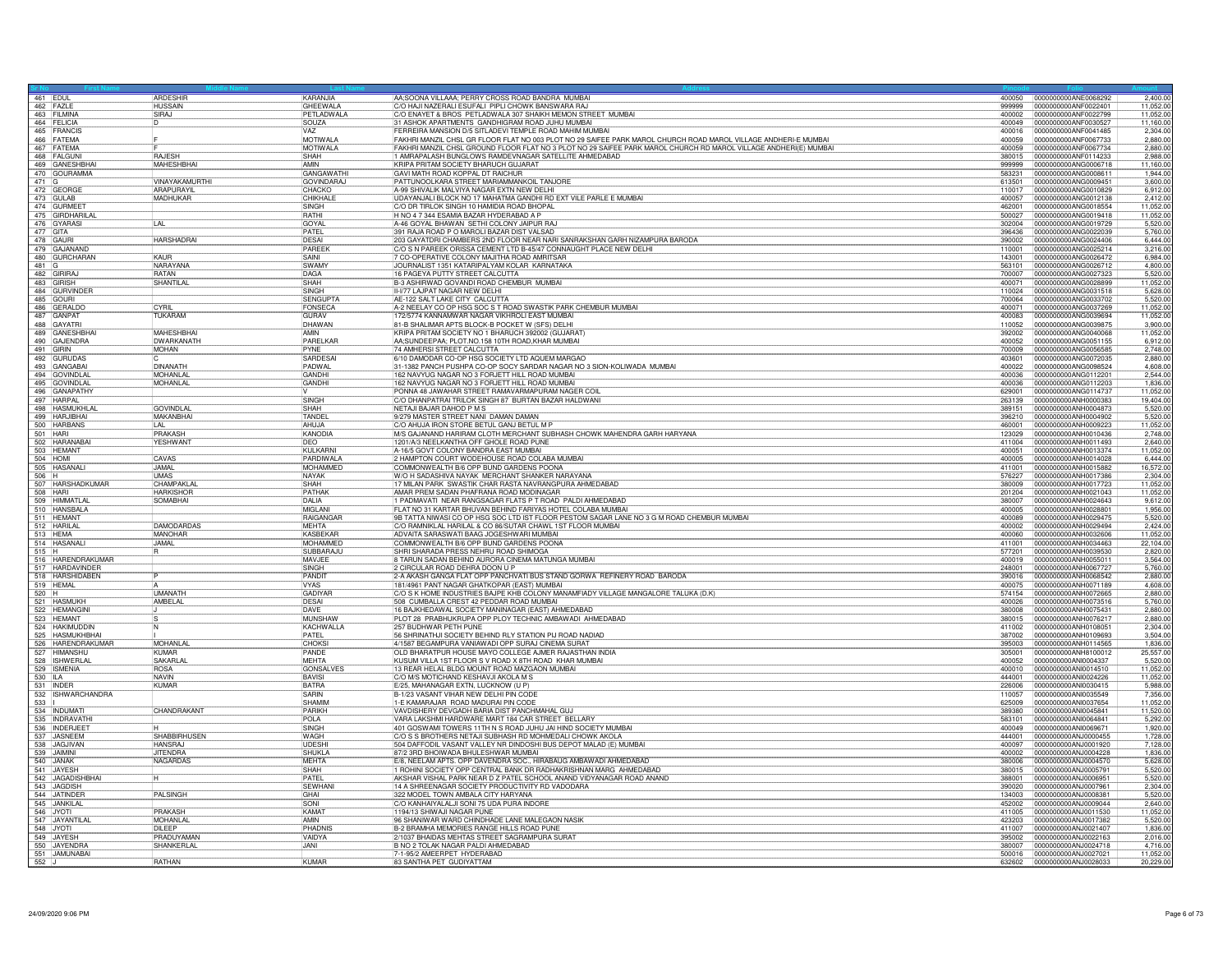| 553 JYOTI<br>554 JOSEPH                                                       |                                             | RAIGANGAR                      | 9B TATTA NIWASI CO OP HSG SOC LTD IST FLOOR PESTOM SAGAR LANE NO 3 G M ROAD CHEMBUR MUMBAI                                               | 400089           | 0000000000ANJ0029474                         | 5,520.00              |
|-------------------------------------------------------------------------------|---------------------------------------------|--------------------------------|------------------------------------------------------------------------------------------------------------------------------------------|------------------|----------------------------------------------|-----------------------|
|                                                                               | VATTAKATTU                                  | <b>MATHEW</b><br>SHAH          | ROOM 10 RASHMI CHEDANAGAR CHEMBUR MUMBAI                                                                                                 | 400089<br>400028 | 0000000000ANJ0032274<br>0000000000ANJ0032614 | 11,052.00             |
| 555 JAGDISH                                                                   | <b>REGINAD</b>                              | SOUZA                          | JAGJIVAN NIWAS 4TH FLOOR 20 GOKHALE ROAD (N) MUMBAI<br>C/O MRS R VAZ PELICAN APTS FLAT Z-6 FR AGNELO ROAD ALTINHO PANAJI (GOA)           | 403001           | 0000000000ANJ0033754                         | 11,052.0<br>2,700.0   |
| 556 JACINTA<br>557 JAYA                                                       |                                             | DUTTA                          | 18/E HARALAL MITRA STREET CALCUTTA PIN CODE                                                                                              | 700003           | 0000000000ANJ0046379                         | 5,520.0               |
| 558 JAGDISH                                                                   |                                             | DHUTIA                         | 101/7 JAGDISH BLDG TELONG CROSS ROAD NO 1 SCHEME 6 MATUNGA MUMBAI                                                                        | 400019           | 0000000000ANJ0048680                         | 6,912.0               |
| 559 JAYSHRI                                                                   | <b>CHAANDRAKANT</b>                         | PRABHU                         | C/314 LANCELOT 3RD FLOOR S V RD. BORIVALI (W) MUMBAI                                                                                     | 400092           | 0000000000ANJ0054727                         | 4.608.0               |
| 560 JHADE                                                                     | SURYANARAYANA                               | RAO                            | CLOTH MERCHANT 4-4-62 RAJA VEEDI PO GADWAL DIST MAHBOOBNAGAR                                                                             | 509125           | 0000000000ANJ0056072                         | 2,016.0               |
| $\begin{array}{c c}\n561 & \text{JER} \\ \hline\n562 & \text{J}\n\end{array}$ | BEHRAM                                      | <b>DUBASH</b>                  | CHAPSEY TERRACE 3RD FLR ALTAMOUNT ROAD MUMBAI                                                                                            | 400026           | 0000000000ANJ0059084                         | 9,216.0               |
| 563 JOHN                                                                      | PRAKASH                                     | CHAKRAVARTY<br>LEWIS           | NO S 2 MADHURAMS 6 OROOR OLCOTT ROAD BESANT NAGAR MADRAS<br>53/2 MADINA MANZIL DR AMBEDKAR ROAD PAREL MUMBAI                             | 600090<br>400012 | 0000000000ANJ0059134<br>0000000000ANJ0066684 | 4.608.0<br>1.836.0    |
| 564 JAYAL                                                                     | <b>GOPALPRASAD</b>                          | <b>BHATT</b>                   | A/4 DODSAL HSG SOCIETY PRODUCTIVITY ROAD VADODARA                                                                                        | 390020           | 10000000000AN.J0067614                       | 2.880.00              |
| 565 JAIRAJ                                                                    |                                             | <b>NAGDA</b>                   | 361/15 BABUBHAI TARRACE CHANDAVARKAR LANE MATUNGA MUMBAI                                                                                 | 400019           | 0000000000ANJ0070597                         | 2,880.0               |
| 566 JUBEDABAI                                                                 | ABBASBHAI                                   | BADAMI                         | C/O ABBASBHAI A BADAMI 165 BHAVANI PETH OPP RAJKAMAL TALKIES JALGAON                                                                     | 425001           | 0000000000ANJ0095609                         | 2,880.00              |
| 567 JOGINDER                                                                  | KAUR                                        | <b>JASSAL</b>                  | - 207 SADAR BAZAR DELHI CANTT                                                                                                            | 110010           | 0000000000ANJ0096547                         | 2,880.0               |
| 568 JAYANT<br>569 KANIYUR                                                     | CHHABILDAS<br><b>RAMADURAL</b>              | <b>KAMDAR</b><br>SUBBRAMANIAN  | NEAR MANIBAI GUJRATI SCHOOL AMBAPETH AMRAVATI<br>18/129 K P T COMPOUND TALI CALICUT                                                      | 444601<br>673002 | 0000000000ANJ0098496                         | 2.880.0<br>2.844.00   |
|                                                                               | <b>MOHAN</b>                                | <b>THOMAS</b>                  | C/O ASIAN PAINTS I LTD JEW STREET ERNAKULAM COCHIN                                                                                       | 382035           | 0000000000ANK0000579<br>0000000000ANK0003576 | 5,520.00              |
| 570 KURIAKOSI<br>571 KANTABEN                                                 | VALLABHDAS                                  | PANDYA                         | GAYATRI NIVAS PLOT NO 296 SECTOR NO 23 GANDHINAGAR CAPITAL GUJARAT STATE                                                                 | 382023           | 0000000000ANK0004021                         | 5,520.00              |
| 572 KAUSHALYA                                                                 | BHAJANLAI                                   | BAJAJ                          | 217 CHANDRAKIRAN HOUSING SOCY 11TH ROAD KHAR MUMBAI                                                                                      | 400052           | 0000000000ANK0004353                         | 5,520.00              |
| 573 KAMLESHKUMAR                                                              | VRAJLAL                                     | DANI                           | 8 BANK OF BARODA SOCIETY BEHIND APSARA CINEMA KANKERIA AHMEDABAD                                                                         | 380022           | 0000000000ANK0005790                         | 11,052.00             |
| $574$ K                                                                       |                                             | SREENIVASULU                   | BALAJI MAHAL D NO 7-7-20/A UPSTAIRS S V D RD HINDUPUR                                                                                    | 515201           | 0000000000ANK0007407                         | 5.532.0               |
| 575 KANTILAL                                                                  | ODHAVJI                                     | SHAH<br>AGRAWA                 | DODSAL SOCIETY LTD BLOCK C-25 OPP R C PATEL ESTATE AKOTA BARODA<br>563 HANUMANTAL JABALPUR M P                                           | 390020<br>482002 | 0000000000ANK0008267<br>0000000000ANK0009243 | 5,520.0               |
| 576 KUSUM<br>577 K                                                            |                                             | RAMESH                         | 45 SOUTH AGRAHARAM KATTUPUTHUR P O MUSIRI TK TRICHY DT TAMILNADU                                                                         | 621207           | 0000000000ANK0009667                         | 5,520.00<br>11,052.00 |
| 578 KAMLA                                                                     |                                             | PANDE                          | 10/45 ANOOP BUILDING SUBWAY ROAD (MILAN) SANTACRUZ (WEST) MUMBAI                                                                         | 400054           | 0000000000ANK0012847                         | 6,852.0               |
| 579 KRISHNA                                                                   |                                             | TIBREWALA                      | C/O TIBREWALA STEEL TRADERS KARUMDIA ROAD JHUNJHUNU RAJ                                                                                  | 333001           | 0000000000ANK0019926                         | 6,382.0               |
| 580 KASHIRAM                                                                  | <b>SAKHARAM</b>                             | KOLGE                          | F/1 PRASHANT CO OP HSG SOCY LTD 139 SENAPATI BAPAT MARG MATUNGA WEST MUMBAI                                                              | 400016           | 0000000000ANK0022563                         | 5,520.0               |
| 581 KHURSHID                                                                  | <b>HUSAIN</b>                               | NAGARWALA                      | PLOT NO 27 FAKHRI HILLS S NO 2/3/65 KONDHWA ROAD PUNE                                                                                    | 411040           | 0000000000ANK0025334                         | 5,520.00              |
| 582 KARTIK<br>583 KUNDAPUR                                                    | CHAMPAKLAL<br>GANAPATH                      | BODANI<br><b>HFGDF</b>         | A-304 ROKADIA APT ROKADIA LANE BORIVALI WEST MUMBAI<br>CANARA BANK MAIN BRANCH NEHRU ROAD SHIMOGA_KARNATAKA                              | 400092<br>577201 | 0000000000ANK0026190<br>0000000000ANK0026548 | 11,052.0<br>5.520.0   |
| 584 KIKKERI                                                                   | VISWESWARAIAH                               | SUJAYA                         | 403/8 20TH CROSS I & III BLOCK EAST JAYANAGAR BANGALORE                                                                                  | 560011           | 0000000000ANK0026851                         | 4,608.00              |
| 585 KANIKA                                                                    |                                             | SIRCAR                         | 235/2 B B CHATTERJEE ROAD CALCUTTA                                                                                                       | 700042           | 0000000000ANK0027238                         | 1.836.0               |
| 586 KANCHAN                                                                   |                                             | <b>SRIVASTAV</b>               | S-2/202 SUNDER NAGAR S V ROAD MALAD W MUMBAI                                                                                             | 400064           | 0000000000ANK0029508                         | 2,748.0               |
| 587 KANTILAL                                                                  |                                             | <b>GOSAR</b>                   | 25 SHEETAL DARSHAN G V SCHEME ROAD NO 4 MULUND (E) MUMBAI                                                                                | 400081           | 0000000000ANK0030292                         | 1.836.00              |
| 588 KAMINI                                                                    | CHANDRAKANT                                 | <b>SHAH</b>                    | 71 MARINE DRIVE GIRI KUNJ 6TH FLOOR BLOCK NO 63 MUMBAI                                                                                   | 400020           | 0000000000ANK0035805                         | 22,104.0              |
| 589 K<br>590 KAMLA                                                            | <b>HAKARS</b>                               | <b>RAGHAVENDRA</b><br>SONI     | 1951/2 N S ROAD EAST CROSS-1 MYSORE<br>ROOM NO.6 BLDG 28 1ST FLR SAHAKAR NAGAR NAIGAUM X ROAD WADALA MUMBAI                              | 570001<br>400031 | 0000000000ANK0041165<br>0000000000ANK0046375 | 2,976.00<br>5,520.0   |
| 591 KHEMKA                                                                    | <b>AVIATIONPV</b>                           | LTD                            | SPEEDBIRD HOUSE 41/2 M BLOCK CONNAUGHT CIRCUS NEW DELHI                                                                                  | 110001           | 0000000000ANK0050669                         | 6,780.00              |
| 592 KALPESH                                                                   |                                             | <b>SOLANKI</b>                 | OPP 63 DIGVIJAY PLOT ANAND JYOT SUMER CLUB ROAD JAMNAGAR                                                                                 | 361001           | 0000000000ANK0054541                         | 11,520.0              |
| 593 KAMALA                                                                    | DHANANJAY                                   | <b>LIARADI</b>                 | 21 GOVIND NAGAR DIXIT ROAD VILEPARLE (E) MUMBAI                                                                                          | 400057           | 0000000000ANK0055582                         | 1.944.0               |
| 594 KETKI                                                                     |                                             | <b>ISHAH</b>                   | 6 ASHOK BHUVAN LIBERTY GARDEN X RD NO 3 MALAD (W) MUMBAI                                                                                 | 400064           | 0000000000ANK0058443                         | 5,520.00              |
| 595 KIRTIKANT                                                                 |                                             | VAGHELA                        | HIND-DEVI NR JAMWALI GATE PALITANA GUJARAT                                                                                               | 364270           | 0000000000ANK0061182                         | 2,039.0               |
| 596 KANTILAL<br>597 KR                                                        |                                             | <b>DOSHI</b><br>MUTUZAM        | C/O MODERN JEWELLERS 143 COTTON STREET CALCUTTA<br>NO 2 MUNZAPILLAZ ST KOMALESHWARANPET MADRAS 2                                         | 700007<br>600002 | 0000000000ANK0063530<br>0000000000ANK0063575 | 18.432.0<br>2.304.00  |
| 598 KALPANA                                                                   |                                             | PRABHU                         | C/O V S KHATKHATE BLOCK NO 21 PARLE VAIBHAV CHS MAHANT ROAD EXTN VILE PARLE (EAST) MUMBAI                                                | 400057           | 0000000000ANK0065452                         | 2,592.0               |
| 599 KAVITA                                                                    |                                             | KHEMKA                         | 63 GOLD MIST GULMOHAR ROAD J V P D SCHEME JUHU VILE PARLE (W) MUMBAI                                                                     | 400049           | 0000000000ANK0068792                         | 11,520.00             |
| 600 KANAIYALAL                                                                | BHANJI                                      | PAI AN                         | C/O M/S MOTIRAM BHANJI & CO CUTLERY BAZAR ANJAR (KACHCHH)                                                                                | 370110           | 0000000000ANK0071651                         | 6,048.00              |
| 601 KALYANI                                                                   |                                             | RAJAN                          | C-686 NEW FRIENDS COLONY NEW DELHI                                                                                                       | 110065           | 0000000000ANK0105395                         | 2,604.00              |
| 602 KANTAREN                                                                  | <b>VALLABHDAS</b>                           | <b>PANDYA</b>                  | PLOT # 296 SECTOR 23 SWAMINARAYAN MANDIR ROAD OPP CHURCH GANDHINAGAR CAPITAL<br>PLOT NO 37 ANANDNAGAR NANDED                             | 382023<br>431605 | 0000000000ANK0110285<br>0000000000ANK0110527 | 5.520.00              |
| 603 KAMLABAI                                                                  | М                                           | <b>KONDALWADIKAR</b><br>PARIKH | 5 SHREE RAM APARTMENT NEAR SAMRAT DAIRY GURUKUL ROAD AHMEDABAD GUJARAT                                                                   | 380052           | 0000000000ANK0113383                         | 5,520.00<br>5,520.0   |
| 605 KASHINATH                                                                 |                                             | MAHAJAN                        | S NO 167 A 2 F 15 AJMITA APTS HAPPY COLONY LANE 1 KOTHRUD PUNE                                                                           | 411038           | 0000000000ANK0113656                         | 1,548.00              |
| 606 KANCHAN                                                                   |                                             | KUMBHAF                        | H NO 345 LANE NO 10 NEAR UDGAON BANK JAYSINGPUR MAHARASHTRA INDIA                                                                        | 416101           | 0000000000ANK8100027                         | 6.900.0               |
| 607 KADAMBAR                                                                  | SHASHIKANT                                  | KULKARN                        | A/3 A/4 C D NEIGHBOURHOOD GOGAL MARGAO SOUTH GOA MARGAO                                                                                  | 403601           | 0000000000ANK8100034                         | 7.450.00              |
| 608 KALPESHBHAI                                                               | BHAGVANJIBHAI                               | KARIA                          | STATION ROAD NEAR BANK OF BARODA OPP HIRAK BAUG AMRELI                                                                                   | 365601           | 0000000000ANK8100035                         | 1,665.0               |
| 609 LAJ<br>610 LALU                                                           |                                             | TALREJA<br>AHUJA               | 402 PRIYANKA APPTS OPP ATUR PARK S T ROAD CHEMBUR MUMBAI<br>10-B/7 NITYANAND BAUG C H SOC NEAR ASHISH THEATRE MAHUL ROAD CHEMBUR MUMBAI  | 400071<br>400074 | 0000000000ANL0012118<br>0000000000ANL0013950 | 3,684.0<br>5,520.00   |
| 611 LALITKUMAR                                                                | <b>MANFKI AI</b>                            | SHAH                           | 6 MADHAV NIWAS NATAKWALA LANE S V ROAD BORIVLI (W) MUMBAI                                                                                | 400092           | 0000000000ANL0014200                         | 5.520.0               |
| 612 LATIKA                                                                    |                                             | NIRMAL                         | UTKARSHA NAWAGHAR ROAD MULUND EAST MUMBAI                                                                                                | 400081           | 0000000000ANL0029811                         | 4.800.00              |
| 613 LALITA                                                                    |                                             | <b>GUPTA</b>                   | C/O S R TRADERS OPP CITY POLICE STATION MAIN ROAD GONDIA M S                                                                             | 441601           | 0000000000ANL0034476                         | 11,052.0              |
|                                                                               |                                             | JAIN                           | C/O PAHUJA ASSOCIATES 16-17 KAVERY COMPLEX P L SHARMA ROAD MEERUT                                                                        | 250006           | 0000000000ANL0043601                         | 2,712.00              |
| 615 LIEWELLYN<br>616 MADHU                                                    | NEVILLE<br>CHANDRAKAN <sup>T</sup>          | VAZ<br>MFHTA                   | KAIROS PLOT NO 35 C T S NO 927/39 HAPPY HOMES JAIWANT SAWANT MARG DAHISAR (WEST) MUMBAI<br>5/16 AGRAWAL NAGAR DR B A ROAD MATUNGA MUMBAI | 400068<br>400019 | 0000000000ANL0055562<br>0000000000ANM0000611 | 2,016.0<br>24.636.0   |
| 617 MANSOORMULLA                                                              | <b>FAKHRUDDIN</b>                           | LATIFJIWALA                    | C/O ABEDIN & SONS GANJ BAZAR AHMEDNAGAR                                                                                                  | 414001           | 0000000000ANM0000622                         | 2,928.00              |
|                                                                               | CHANDRAKANT                                 | MEHTA                          | 5/16 AGARWAL NAGAR DR AMBEDKAR ROAD MATUNGA MUMBAI                                                                                       | 400019           | 0000000000ANM0000671                         | 46,416.0              |
| 618 MADHU<br>619 MOHAMED                                                      | SALIM                                       | <b>HUSAIN</b>                  | A-2/S-6 SARVODAYA COMPLEX N I B M ROAD KONDHWA PUNE                                                                                      | 411048           | 0000000000ANM0001939                         | 2,304.0               |
| 620 MFFNA                                                                     |                                             | DESAL                          | 26 ANJALI KIRAN VAKOLA BRIDGE SANTACRUZ E MUMBAI                                                                                         | 400055           | 0000000000ANM0004366                         | 5,520.00              |
| 621 MUSTUF                                                                    | <b>BADRUDDIN</b>                            | <b>RANGWAL</b>                 | <b>ISTATION ROAD MEHSANA N G</b>                                                                                                         | 384001           | 0000000000ANM0005593                         | 5.520.0               |
| 622 MAHESH<br>623 MANJL                                                       | CHANDRA                                     | BANSAL<br><b>JAIN</b>          | C/O GWALIOR WOOL INDUSTRIES BIRLA NAGAR GWALIOR<br>POCKET-A A-481 SARITA VIHAR SECTOR-I MATHURA ROAD NEW DELHI                           | 474004<br>110044 | 0000000000ANM0006618<br>0000000000ANM0008916 | 5,520.00<br>11.052.0  |
| 624 MEHFUZA                                                                   |                                             | <b>BOHRA</b>                   | C/O BADE MULLA MAIN ROAD SHAHDOL M P                                                                                                     | 484001           | 0000000000ANM0009213                         | 5,520.00              |
| $625$ M                                                                       |                                             | <b>PAULINE</b>                 | W/O A MICHAEL NO 9 POTTUKKARA STREET PALAKKARAI TIRUCHIRAPPALLI                                                                          | 620001           | 0000000000ANM0009571                         | 5,520.00              |
| 626 MARY                                                                      |                                             | GEORGE                         | A-99 SHIVALIK MALVIYA NAGAR EXTN NEW DELHI                                                                                               | 110017           | 0000000000ANM0010630                         | 6,912.0               |
| 627 MADANLAL                                                                  |                                             | <b>DIWAN</b>                   | B-1/B-35 JANAKPURI NEW DELHI                                                                                                             | 110058           | 0000000000ANM0010696                         | 2,412.00              |
| 628 MANGALA<br>629 MALATI                                                     | DINBANDHU                                   | <b>TELANG</b><br>SHIVKAR       | 158 A SECTOR 15 A NOIDA<br>BLOCK NO 7 BLDG NO 11 THE ADI JANTA CO OP HSG SOC SION EAST MUMBAI                                            | 201301<br>400022 | 0000000000ANM0010804<br>0000000000ANM0013585 | 11,052.0<br>5,628.00  |
| 630 MAHENDRAKUMAR                                                             | MOHANLAL                                    | AMIN                           | 96 SHANIWAR WARD CHINDHADE LANE MALEGAON NASIK                                                                                           | 423203           | 0000000000ANM0017383                         | 5,520.0               |
| 631 MD                                                                        |                                             | AI AUDDIN                      | 11 JAN NAGAR ROAD IDDGAH GALI PARK CIRCUS KOLKATA                                                                                        | 700017           | 0000000000ANM0019176                         | 11,052.0              |
| 632 MEERA                                                                     |                                             | <b>GANESAN</b>                 | HOUSE NO 40/1521 NEAR RENEWAL CENTRE AZAD ROAD KALOOR COCHIN                                                                             | 682017           | 0000000000ANM0019363                         | 2,748.00              |
| 633 MAHESH                                                                    | CHANDRA                                     | <b>GUPTA</b>                   | STATE BANK OF INDIA GOLA GOKARN NATH LAKHIMPUR KHERI                                                                                     | 262802           | 0000000000ANM0020185                         | 11,052.0              |
| $634$ M                                                                       | $\overline{\mathsf{PN}}$                    | EZHILARASL<br><b>GANESAN</b>   | 29 CATHEDRAL GARDEN ROAD NUNGAMBAKKAM MADRAS                                                                                             | 600034           | 0000000000ANM0020298                         | 5,520.00              |
| 635 MUNA<br>636 M                                                             | SHIVANANDA                                  | SHENOY                         | G-2 SHANTI VIJAY 4(18) JAGADAMBAL STREET T NAGAR CHENNAI<br>C/O PARTNER UDIPI TEXTILES OPPOSITE SANSKRIT COLLEGE UDUPI S K               | 600017<br>576101 | 0000000000ANM0020543<br>0000000000ANM0020668 | 11,052.00<br>5.520.0  |
| 637 MANOHARRAO                                                                | SHANKARRAO                                  | <b>SANT</b>                    | 208 SAI MALHAR SOCIETY AGRA ROAD BEHIND GANESH TOWER KALYAN WEST DIS THANE                                                               | 421301           | 0000000000ANM0021130                         | 5,520.00              |
| 638 MULVANTRAI                                                                |                                             | <b>OZA</b>                     | B/2 SHRI KRUPA FLATS OPP RANGILA ROW HSE ANAND MAHAL RD OPP SAGAR COMPLEX RD ADAJAN SURAT                                                | 394009           | 0000000000ANM0022031                         | 2,748.00              |
| 639 MANIK                                                                     | <b>GOVIND</b>                               | <b>BHIDE</b>                   | 10 PUSHKAR B W PATHARE MARG MUMBAI                                                                                                       | 400028           | 0000000000ANM0024514                         |                       |
| 640 MANSUKHLAL                                                                |                                             | <b>BHTEWARA</b>                | AT POST GHODWADI TAL SIRUR DIST PUNE                                                                                                     | 412210           | 0000000000ANM0025437                         | 12,778.00             |
| 641 MILIND<br>642 MADAN                                                       | SHASHIKAN <sup>®</sup><br><b>GOPALSINGH</b> | <b>DONDE</b><br>SAIN           | A/9 SAMRUDHI CO OP HSG SOCY BABURAO PARULEKAR MARG DADAR MUMBAI<br>7 CO-OPERATIVE COLONY MAJITHA ROAD AMRITSAR                           | 400028<br>143001 | 0000000000ANM0025641<br>0000000000ANM0026471 | 11,052.0<br>6,984.0   |
| 643 MAHESH                                                                    |                                             | CHAND                          | 3-6-161 HYDERGUDA HYDERABAD                                                                                                              | 500029           | 0000000000ANM0027020                         | 2.760.0               |
| 644 MAYA                                                                      |                                             | CHUNDER                        | 5A ALIPORE PARK PLACE CALCUTTA                                                                                                           | 700027           | 0000000000ANM0027131                         | 5,520.00              |
|                                                                               |                                             |                                |                                                                                                                                          |                  |                                              |                       |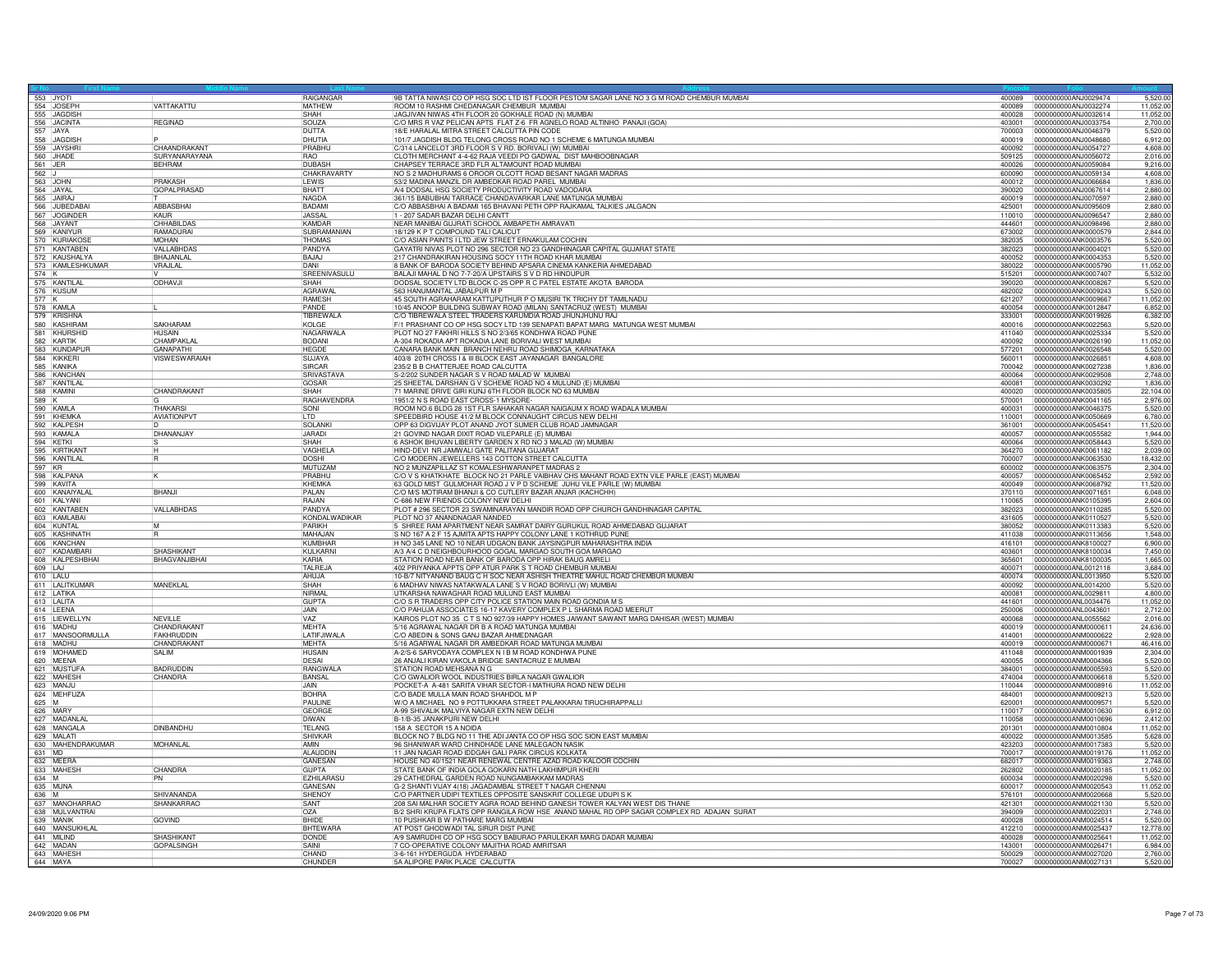| 646 MIRA            | 645 MICHAEL                        | <b>KESRICHAND</b>              | PINTO<br><b>JHAVER</b>        | 12 HUNGERFORD STREET CALCUTTA<br>39 CHOWPATTY SEA FACE GROUND FLOOR MUMBAI                                                                              | 700017<br>400007 | 0000000000ANM0027523<br>0000000000ANM0031610 | 11,052.0<br>6.444.0   |
|---------------------|------------------------------------|--------------------------------|-------------------------------|---------------------------------------------------------------------------------------------------------------------------------------------------------|------------------|----------------------------------------------|-----------------------|
| 647 MALTI           |                                    | KAILASHCHANDRA                 | <b>GUPTA</b>                  | 2/13 VERMA BUILDING DIXIT CROSS ROAD NO 1 VILE PARLE EAST MUMBAI                                                                                        | 400057           | 0000000000ANM0032194                         | 2,412.00              |
|                     | 648 MAI TIBEN                      | <b>RAJFNDRA</b>                | <b>DESAI</b>                  | 502 HONEY APARTMENT RASHI HILLA LUNSIKUI BEHIND JAYSHANKER PARTY PLOT NAVSARI                                                                           | 396445           | 0000000000ANM0033493                         | 5,520.0               |
| 649 MINOO           |                                    | KHARSHED                       | <b>DEPUTY</b>                 | 142 ADERBAD HUGHES ROAD MUMBAI                                                                                                                          | 400007           | 0000000000ANM0034010                         | 11,052.0              |
| 650 MOTIA           | 651 MEENA                          | <b>MAYURESH</b>                | <b>WANTI</b><br><b>SHUKLA</b> | MOHALLA KHAIDORA ALIGARH<br>FLAT NO 31 3RD FLOOR GEETANJALI MARVE ROAD MALAD (W) MUMBAI                                                                 | 202001<br>400064 | 0000000000ANM0036981<br>0000000000ANM0043419 | 11,052.0<br>3,384.0   |
| 652 MINOC           |                                    |                                | PATFI                         | P-34 NAVROZ BAUG DR S S RAO ROAD LAL BAUG MUMBAI PIN CODE 400 012                                                                                       | 400012           | 0000000000ANM0044003                         | 2,304.00              |
| 653 MINOO           |                                    | <b>JEHANBUX</b>                | PATFI                         | P-34 NAVROZ BAUG DR S S RAO ROAD LAL BAUG MUMBAI                                                                                                        | 400012           | 0000000000ANM0046978                         | 2,304.00              |
| 654 MEERA           |                                    |                                | <b>MUGVI</b>                  | 30-K NAVRANGE MARG GAMDEVI MUMBAI                                                                                                                       | 400007           | 0000000000ANM0047336                         | 11.052.0              |
| 655 MALA            |                                    |                                | SINGH                         | 404 V P ROAD CONGRESS HOUSE MUMBAI                                                                                                                      | 400004           | 0000000000ANM0048354                         | 2,592.0               |
| 657 MAMDI           | 656 MINOO                          | BHARATHA                       | PATFI<br>LAKSHM               | AA;P-34AA; NAUROZ BAUG DR S S RAO ROAD LAL BAUG MUMBAI<br>H NO 30/6/15 LIKKI PULLAIH ST DURGA GRA HARAM VIJAYAWADA                                      | 400012<br>520002 | 0000000000ANM0050624<br>0000000000ANM0055863 | 2,304.00              |
|                     | 658 MANVENDRA                      |                                | SWAMI                         | 3 DA 3 ( JAWAHAR NAGAR JAIPUR RAJASTHAN                                                                                                                 | 302004           | 0000000000ANM0056007                         | 4,608.0<br>22,104.00  |
| 659 MANJIL          |                                    | PARASRAM                       | PURIA                         | 11 SIR HARI RAM GOENKA STREET 2ND FLOOR CALCUTTA                                                                                                        | 700007           | 0000000000ANM0057716                         | 4,608.0               |
| 660 M               |                                    | RAMAKUMAR                      | <b>RAIU</b>                   | KOPALLE POST VIA BHIMAVARAM W G DT A P                                                                                                                  | 534202           | 0000000000ANM0058956                         | 4,608.00              |
| 661 M               |                                    |                                | RAJENDRAN                     | TC 7 974 MADATHI PARAMBIL HOUSE MUSEUM CROSS ROAD CHEMBUKAVU THRISSUR                                                                                   | 680020           | 0000000000ANM0059755                         | 7,282.0               |
| 663 M               | 662 MALLESWARA                     | <b>RAO</b><br>RAMANATH         | TALLURI<br>SHENOY             | SATYA SRI TRADERS OLD GAJUWAKA JUNCTION VISAKHAPATNAM<br>967 J L B ROAD LAKSHMIPURAM MYSORE                                                             | 530026<br>570004 | 0000000000ANM0064124<br>0000000000ANM0067859 | 1,728.0<br>2,880.0    |
| 664 MUKUI           |                                    |                                | MOHEKAF                       | PARAG SADAN DHARAM PETH NAGPUR                                                                                                                          | 440010           | 0000000000ANM0070224                         | 4,008.0               |
|                     | 665 MADHAV                         |                                | PATWARDHAN                    | 759/74 PRABHAT ROAD PUNE                                                                                                                                | 411004           | 0000000000ANM0071776                         | 2.880.0               |
| 666 MILIND          |                                    | LAXMAN                         | <b>KELKAR</b>                 | 8 LOUKIK' OFF DADASAHEB PHALKE RD DADAR CROSS ROAD DADAR (E) MUMBAI                                                                                     | 400014           | 0000000000ANM0073981                         | 1.728.0               |
|                     | 667 MAHADEVS/                      |                                | MFTRANI                       | TAMBAD ONI HUBLI DIST:DHARWAD                                                                                                                           | 580028           | 0000000000ANM0074326                         | 2,640.0               |
| 669 MOTH            | 668 MUSTAFA                        | ZAKKIYUDDIN<br>SHEKAR          | ERANPURWALA<br><b>SHENO</b>   | C/O N M JIVAJI & CO 116 YUSUF MEHERALI ROAD MUMBAI<br>3/11 JAGDISH KUNJ RAFI AHMED KIDWAI ROAD WADALA MUMBAI                                            | 400003<br>400031 | 0000000000ANM0095635<br>0000000000ANM0095981 | 2,880.0<br>2,748.00   |
| 670 MINAXI          |                                    | PRAVINKUMAR                    | PARIKH                        | NO 5 KALYAN BLDG KHADILKAR ROAD GIRGAUM MUMBAI                                                                                                          | 400004           | 0000000000ANM0096516                         | 38,676.00             |
|                     | 671 MANJAR                         |                                | SNFHAI                        | C/O M S MUZOOMDAR 52 WALCHAND TERRACES TARDEO ROAD MUMBAI                                                                                               | 400034           | 10000000000ANM0103635                        | 2.748.0               |
| 672 MRF             |                                    | CORE                           | LIMITED                       | C/O MRF LIMITED 124 GREAMS ROAD CHENNAI                                                                                                                 | 600006           | 0000000000ANM0106601                         | 4,608.00              |
|                     | 673 MANJAR                         | <b>VINOD</b>                   | MEHTA                         | 22-A GANESH PRASAD NAUSHIR BHARUCHA MARG MUMBAI                                                                                                         | 400007           | 0000000000ANM0107830                         | 1,836.0               |
|                     | 674 MADHUSUDAN<br>675 MADHUSUDAN   | <b>JERAM</b><br>NARAYAN        | <b>HALAI</b><br><b>JOSHI</b>  | 107 BAZAR GATE STREET 4TH FLOOR FORT MUMBAI<br>A/2 MITRADHAM SOCIETY J B MARG PAREL NAKA MUMBAI                                                         | 400001<br>400012 | 0000000000ANM0108239<br>0000000000ANM0115365 | 1.980.0<br>5.520.0    |
| 676 MINAXI          |                                    | <b>KAMI FSH</b>                | <b>BHATT</b>                  | 3 SHRADHA APART NR RAMJI MANDIR NAVARANGPURA AHMEDABAD                                                                                                  | 380009           | 0000000000ANM0115445                         | 3.216.00              |
|                     | 677 MAHESH                         | AMBALAL                        | KUVADIA                       | 1/7 CHAITANYA SOCIETY VAKOLA BRIDGE SANTACRUZ EAST MUMBAI                                                                                               | 400055           | 0000000000ANM0116251                         | 2,304.0               |
|                     | 678 MADAN                          |                                | MANJESHWAR                    | 9/17 SARASWAT COLONY TALMAKI ROAD SANTACRUZ (WEST) MUMBAI                                                                                               | 400054           | 0000000000ANM0910069                         | 10,941.00             |
|                     | 679 MOHAN                          |                                | RADHAKRISHNAN                 | 4870 WILDFLOWER DRIVE BAXTER MN 56425 USA                                                                                                               |                  | 0000000000ANM0910087                         | 5,464.00              |
| 680 MONAL           |                                    | LIAS<br>CHHAGANLA              | SHAH<br>PATFI                 | 402 SHRUTI AVENUE KHADAYATA SOCIETY BALVATIKA MANINAGAR AHMEDABAD GUJARAT INDIA                                                                         | 380008<br>400058 | 0000000000ANM8100033                         | 2.247.0               |
|                     | 681 NATVARLAL<br>682 NARISHCHANDRA |                                | <b>SHAH</b>                   | 41 ARADHANA 4TH FLOOR C D BARFIWALA ROAD ANDHERI (W) MUMBAI<br>AT & PO CHOILA TA: BAYAD DIST SABARKANTHA                                                | 383327           | 0000000000ANN0000760<br>0000000000ANN0006509 | 15,420.00<br>2,640.0  |
|                     | 683 NIRUPAMABEN                    | <b>GANESHBHAI</b>              | AMIN                          | KRIPA PRITAM SOCIETY BHARUCH GUJARAT                                                                                                                    | 999999           | 0000000000ANN0006717                         | 11,052.0              |
| $684$ N             |                                    |                                | KARUNANITHI                   | DEPT VTS BHEL R&D VIKASNAGAR HYDERABAD                                                                                                                  | 500593           | 0000000000ANN0009000                         | 5,520.00              |
| 685 NEETA           |                                    | VAMAN                          | <b>PIMPI F</b>                | D/18 NIRLON EMPLOYEES SOCY LINK KROAD CHINCHOLI MALAD (W) MUMBAI                                                                                        | 400064           | 0000000000ANN0013183                         | 5.520.0               |
|                     | 686 NAINSUKH                       |                                | BANWAT                        | SHILPA B/45 4TH FLOOR AZAD ROAD OFF SIR M V ROAD ANDHERI E MUMBAI                                                                                       | 400069           | 0000000000ANN0013445                         | 4,188.0               |
|                     | 687 NARESH<br>688 NAVNITLA         | <b>JAYANTILAI</b><br>CHANDULAL | <b>MEHTA</b><br><b>JHAVER</b> | C/O YOGESH JAYANTILAL MEHTA 47/A NEW PUTLIBAI KAPOL NIVAS 2ND FLOOR S V ROAD VILE PARLE WEST MUMBAI<br>SULTAN PURA ZAVERI BHUVAN ADHYARU NI POLE BARODA | 400056<br>390001 | 0000000000ANN0014821<br>0000000000ANN0016513 | 2,064.0<br>2,016.00   |
| 689 NEELA           |                                    | <b>SURESH</b>                  | <b>BODAS</b>                  | SHRIRANG APARTMENTS NEAR RAILWAY CROSSING VISHRAMBAG SANGLI                                                                                             | 416415           | 0000000000ANN0017410                         | 5,520.00              |
| 690 N               |                                    |                                | NATARAJA                      | NO 23 SEVENTH MAIN I CROSS IV PHASE 7TH BLOCK SYNDICATE BANK COLONY BANASHANKARI 3RD STAGE BANGALORE                                                    | 560085           | 0000000000ANN0018216                         | 7.992.0               |
|                     | 691 NAVNITBHAI                     | G                              | <b>SHAH</b>                   | 1 CHANDRA VILLA SOC NEAR ARBUDA SOC ATMAJYOTI ASHRAM ELLORA PARK RACE COURSE BARODA                                                                     | 390007           | 0000000000ANN0018484                         | 5,520.00              |
| 692 N               |                                    | <b>MKN</b>                     | PURUSHOTHAMAN                 | NARAYANI NIVAS PANTHEERANKAV CALICUT                                                                                                                    | 673019           | 0000000000ANN0019270                         | 1,728.0               |
| 694 N               | 693 NATARAJAN                      |                                | SAROJA                        | 161 A P SHANMUGA NADAR ST VIRUDHUNAGAF<br>14/OLD AGRAHARAM CHINNA CHOCKIKULAM MADURAI                                                                   | 626001<br>625002 | 0000000000ANN0020363<br>0000000000ANN0020419 | 4,080.00<br>2,304.00  |
|                     | 695 NALINKUMAR                     | <b>BALKRISHAN</b>              | <b>RFHI</b>                   | NAVANIT KUNJ VAGHESWARI AREA PORBANDAR                                                                                                                  | 360575           | 0000000000ANN0021106                         | 5,760.0               |
|                     | 696 NAVINCHANDRA                   | VRAJLAL                        | <b>SHAH</b>                   | C/O VINOD VRAJLAL SHAH 59-B FLONIKA OPP SITAL BAUG GROUND FLOOR WALKESHWAR RD. MUMBAI                                                                   | 400006           | 0000000000ANN0023951                         | 11.052.0              |
|                     | 697 NANJIBHAI                      |                                | <b>MISTRY</b>                 | 9 URVASHI APTS SILVER PARK TPS III FACTORY LANE BORIVLI (W) MUMBAI                                                                                      | 400092           | 0000000000ANN0024301                         | 11,052.00             |
|                     | 698 NAROTAMDAS<br>699 NIRANJAN     | LALLUBHA<br>CHIMANLAL          | JAVERI<br><b>MEHTA</b>        | 126 SHEIKH MEMON STREET OPP KHARA KUVA 2ND FLOOR MUMBAI<br>22 GITANJALI WALKESHWAR ROAD MUMBA                                                           | 400002           | 0000000000ANN0028632<br>0000000000ANN0034276 | 3,216.00<br>4.608.00  |
|                     | 700 NAZIMUDDIN                     |                                | NAKHAW/                       | 46/50B ROAHAY BLDG 40 4TH FLR CLARE ROAD BYCULLA MUMBAI                                                                                                 | 400006<br>400008 | 0000000000ANN0052544                         | 2,232.0               |
|                     | 701 NIRUPMA                        |                                | KAPUR                         | M-143 GREATER KKAILASH II NEW DELHI                                                                                                                     | 110048           | 0000000000ANN0053291                         | 4,608.0               |
|                     | 702 NEETA                          | MADAN                          | <b>MAKHIJA</b>                | 191/2000 SECTOR VII KANENAGAR ANTOPHILL MUMBAI                                                                                                          | 400037           | 0000000000ANN0055941                         | 1,836.00              |
|                     | 703 NATVARLA                       | <b>GOVINDJ</b>                 | SHAH                          | PAREKH NIVAS 1ST FLOOR ROOM NO 31 GAZDAR STREET CHIRABAZAR MUMBAI                                                                                       | 400002           | 0000000000ANN0056414                         | 4.608.0               |
|                     | 704 NATVARI AI                     | GOVIND.II<br><b>GOVINDJ</b>    | SHAH<br>SHAH                  | PAREKH NIVAS 1ST FLOOR ROOM NO 31 GAZDAR STREET CHIRABAZAR MUMBAI                                                                                       | 400002           | 0000000000ANN0056415<br>0000000000ANN0056437 | 4.608.00              |
|                     | 705 NATVARLAL<br>706 NILKANTHRAI   | <b>BALKRISHNA</b>              | PUROHIT                       | PAREKH NIVAS 1ST FLOOR ROOM NO 31 GAZDER STREET CHIRABAZAR MUMBAI<br>4 UMA SMRUTI KASTURBA ROAD 7 BORIVALI (E) MUMBAI                                   | 400002<br>400066 | 0000000000ANN0056936                         | 1,836.0<br>5,520.0    |
|                     | 707 NARAHARI                       |                                |                               | 3-6-372 HIMAYAT NAGAR 2ND STREET HYDERABAD                                                                                                              | 500029           | 0000000000ANN0058657                         | 4,608.00              |
|                     | 708 NAINSUKH                       | <b>BANSILAL</b>                | BANWAT                        | SHILPA B/45 4TH FLOOR AZAD ROAD OFF SIR M V ROAD ANDHERI (E) MUMBAI                                                                                     | 400069           | 0000000000ANN0062058                         | 1,728.00              |
|                     | 709 NIVEDITA                       |                                | <b>JALISATGI</b>              | C/O SHRI R M JALISATGI ADVOCATE NITYANAND ROAD SIRSI                                                                                                    | 581402           | 0000000000ANN0062776                         | 2,220.00              |
|                     | 710 NEELAM<br>711 NARENDRA         | <b>HIRO</b>                    | ABICHANDAN<br><b>JOSHI</b>    | DOLPHIN APARTMENTS PILOT BUNDE ROAD COLABA MUMBAI<br>109 RATAN NIVAS 1ST FLOOR DADYSETH AGIARI LANE MUMBAI                                              | 400005<br>400002 | 0000000000ANN0069653<br>0000000000ANN0075763 | 11,052.0<br>5,520.00  |
|                     | 712 NARAYAN                        | <b>SHIVRAM</b>                 | PRADHAN                       | 81 MEHR NAZ CUFFE PARADE MUMBAI                                                                                                                         | 400005           | 0000000000ANN0099616                         | 2,880.00              |
|                     | 713 NARAYAN                        | SHIVRAM                        | PRADHAN                       | 81 MEHR NAZ CUFFF PARADE MUMBA                                                                                                                          | 400005           | 0000000000ANN0099617                         | 2.880.0               |
|                     | 714 OCHHAVLAI                      | LALLUBHA                       | <b>SHAH</b>                   | BOOK SELLER NIMAWAD THASRA DIST KHEDA                                                                                                                   | 388250           | 0000000000ANO0020700                         | 5,520.0               |
|                     | 715 PILLAPAKKAM                    | NATTU                          | <b>KRISHNASWAMI</b>           | FLAT NO 7 PLOT NO 47 ANJALI SION EAST MUMBAI                                                                                                            | 400022           | 0000000000ANP0003852                         | 11,052.0              |
|                     | 716 PRABODH<br>717 PRAGNAREN       |                                | BHATT<br><b>JOSHI</b>         | 12 KALYAN SOCIETY ELLIS BRIDGE AHMEDABAD<br>SHAH BHUVAN NR NILKANTHA MAHADEV COLLEGE ROAD JORAVARNAGAR                                                  | 380006<br>363020 | 0000000000ANP0005070<br>0000000000ANP0005103 | 2,424.0<br>11,052.00  |
|                     | 718 PUSHPAREN                      |                                | SARAIYA                       | M/S KANTILAL DAHYABHAI SARAIYA 2700/ MANEK CHOWK FUVARA AHMEDABAD                                                                                       | 380001           | 0000000000ANP0005453                         | 5.520.0               |
|                     | 719 PURSHOTTAMDAS                  | VRUNDAVANDAS                   | PATFL                         | 12 B NILAY APARTMENTS NEAR GULAB TOWER SOLA ROAD THATLEJ AHMEDABAD                                                                                      | 380059           | 0000000000ANP0005731                         | 11,052.0              |
|                     | 720 PRAVINA                        | MANAHARKUMAR                   | <b>MODI</b>                   | 367 NEAR GHEEKANTA POST OFFICE AHMEDABAD                                                                                                                | 380001           | 0000000000ANP0006174                         | 2,748.0               |
|                     | 721 PRATAP                         | KHIMCHAND                      | BHATIA                        | 37 OLD MERCHANT COLONY MITHAPUR JAMNAGAR                                                                                                                | 361345           | 0000000000ANP0006357                         | 6,382.0               |
|                     | 722 PANKAJ<br>723 PANDURANG        | KAI YANMA<br>MANJUNATH         | CHOUDHARY<br>KAGALKAR         | B-34 JALARAM SOCIETY NANA BAZAR VALLABHVIDYA NAGAR DIST KAIRA<br>M/S BALAJI STORES MAIN ROAD KAMPLI BELLARY DIST                                        | 388120<br>583132 | 0000000000ANP0006828<br>0000000000ANP0006997 | 5.520.0<br>11,052.0   |
| 724 P               |                                    | v                              | ANANTANARAYANAN               | AA;SANKARAAA; NO 607 3RD MAIN OMBR LAY OUT BANSWADI POST BANGALORE                                                                                      | 560043           | 0000000000ANP0008617                         | 2.988.0               |
|                     | 725 PRITAM                         |                                | KAUR                          | C/O DALJEET SINGH AMAR MAYA COTTAGE 135 VISHNUPURI INDORE                                                                                               | 452001           | 0000000000ANP0009101                         | 5,520.00              |
|                     | 726 PRADIPKUMAP                    | <b>DINUBHAI</b>                | PATFI                         | C/O A P TRADERS DABHAN BHAGOL NADIAD                                                                                                                    | 380001           | 0000000000ANP0009914                         | 4,140.00              |
|                     | 727 PARKASH                        | LAL                            | <b>NAGPAL</b>                 | 8/41 INDUSTRIAL AREA KIRTI NAGAR NEW DELHI                                                                                                              | 110015           | 0000000000ANP0011110                         | 13,692.0              |
|                     | 728 PADMAKAR<br>729 PRAJAKTA       | <b>YFSHWANT</b>                | PHULF<br>KULKARN              | 29 GANESH MALA SINHGAD ROAD PUNE<br>A-16/5 GOVT COLONY BANDRA EAST MUMBAI                                                                               | 411030<br>400051 | 0000000000ANP0011463<br>0000000000ANP0013373 | 11.052.0<br>11,052.00 |
|                     | 730 PARAG                          |                                | <b>MEHTA</b>                  | 22 DR WILSON STREET V P ROAD MUMBAI                                                                                                                     | 400004           | 0000000000ANP0015501                         | 5,328.00              |
|                     | 731 POURSHOTAM                     |                                | MEHTA                         | 11 ALLI CHAMBERS TAMARIND LANE FORT MUMBAI                                                                                                              | 400023           | 0000000000ANP0017081                         | 12,888.00             |
|                     | 732 PRADIP                         | AMRAI A                        | SHAH                          | B-9 SHAILEE FLATS NR DREAM LAND PLOT VASNA AHMEDABAD                                                                                                    | 380009           | 0000000000ANP0017924                         | 5,520.0               |
|                     | 733 PADMABEN                       | <b>BABUBHA</b>                 | PATFI                         | 5 PRATAP GUNJ BARODA                                                                                                                                    | 390002           | 0000000000ANP0018369                         | 4.140.0               |
| 734 P               |                                    | ELIZABETH                      | <b>JOHN</b>                   | X1/627 PIPE LINE ROAD COCHIN UNIVERSITY PO COCHIN                                                                                                       | 682022           | 0000000000ANP0019386                         | 7,356.0               |
| 735 P<br>736 PRADIE |                                    | MARY                           | <b>JOHN</b><br>SHAH           | X1/627 PIPE LINE ROAD COCHIN UNIVERSITY P O COCHIN<br>1557 SHUKRAWAR PETH R NO 24 LAXMI NARAYAN MARKET 1ST FLOOR PUNE                                   | 682022<br>411002 | 0000000000ANP0019387<br>0000000000ANP0021148 | 6.444.0<br>11,052.00  |
|                     |                                    |                                |                               |                                                                                                                                                         |                  |                                              |                       |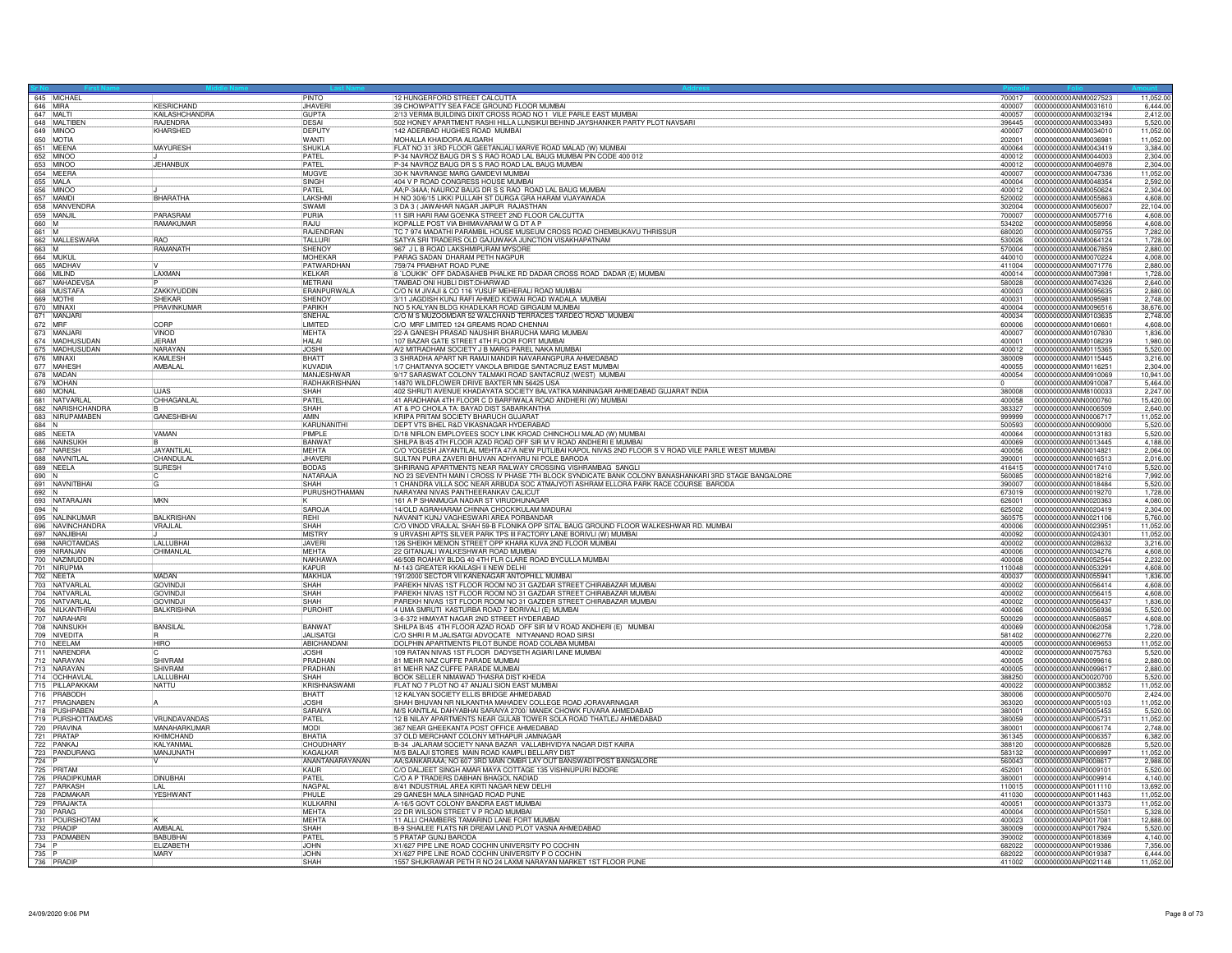|         | 737 PRABHAKER<br>738 PARUL                       |                                | VAIDYA                    | VAIDYABHAWAN MARDIKATTA CUNCOLIM SALCETE                                                        |                  | 5,520.00<br>403001 0000000000ANP0021373                              |
|---------|--------------------------------------------------|--------------------------------|---------------------------|-------------------------------------------------------------------------------------------------|------------------|----------------------------------------------------------------------|
|         |                                                  | <b>RAJENDRA</b>                | <b>DOSHI</b>              | VIJAYRAJ PLOT NO 427 10TH ROAD NR JAIN TEMPLE CHEMBUR (EAST) MUMBAI                             | 400071           | 0000000000ANP0023338<br>11,052.00                                    |
|         | 739 PRAKASH                                      | VRAJLAL                        | SHAH                      | 1/B SIDDHARATNA APTS 1ST FLR FLAT # 1-B BHATHAR ROAD NANPURA POST SURAT                         | 395001           | 0000000000ANP0023949<br>11.052.00                                    |
|         | 740 PRAKASH                                      | <b>BHASKAR</b>                 | MUJUMDAR                  | CANARA BANK DIVISIONAL OFFICE NMDC BUILDING 10-3-311/A CASTLE HILLS MASAB TANK HYDERABAD        | 500028           | 0000000000ANP0025394<br>5,520.00                                     |
|         | 741 PRADEEP                                      | KUMAR                          | AGRAWAL                   | IC/O KUNJ LAL AGRAWAL CLOTH MERCHANT G T ROAD P O NIRSHACHATTY DIST DHANBAD BIHAR               | 828205           | 2,640.00<br>0000000000ANP0027474                                     |
|         | 742 PHUL                                         | KUMARI                         | SINGH                     | C/O BRAJ KISHORE PRASAD SINGH ADV. CHAPRA NIWAS NR DUJRA DEVIASTHAN EAST BUSHA COLONY PATNA     | 800001           | 0000000000ANP0027481<br>5,520.00                                     |
|         | 743 PARESH                                       | KÜMAR                          | SRIMAL                    | 54 BURTOLLA STREET CALCUTTA                                                                     | 700007           | 0000000000ANP0027767<br>3,768.00                                     |
|         | 744 PREM                                         | <b>I AKHMICHAND</b>            | KESWAN                    | FLAT 11 NEW CREATION CO OP HOUSING SOCIETY 5TH ROAD KHAR MUMBAI                                 | 400052           | 0000000000ANP0030349<br>11.052.00                                    |
|         | 745 PAUL                                         |                                | <b>ISOUZA</b>             | 31 ASHOK APARTMENTS GANDHIGRAM ROAD JUHU MUMBAL                                                 | 400049           | 0000000000ANP0030528<br>11.052.0                                     |
|         | 746 PRABHAKAR                                    |                                | <b>SUSARLA</b>            | C/O K V SUBRAHMANYAM 315 ADITYA APTS. 6-3-671 PUNJA GUTTA HYDERABAD (A P)                       | 500482           | 0000000000ANP0030549<br>6.444.0                                      |
|         | 747 PADAMA                                       | DEVI                           | CHHUGANI                  | C/O GOPALDAS MANGATRAM SHYAM TALKIES ROAD BILASPUR                                              | 495001           | 12,778.00<br>0000000000ANP0035601                                    |
|         | 748 PURUSHOTTAM                                  | ΙD                             | GHANFKAF                  | SHREEPRAKASH 165-C DR AMBEDKAR ROAD DADAR MUMBAI                                                | 400014           | 0000000000ANP0040636<br>33,168.00                                    |
|         | 749 PUSHPA<br>750 PRASUNAMBA<br>751 PRAVEEN      | DEVI                           | <b>SHARMA</b>             | C/O VIRENDRA NATH SHARMA B 20 SHIV MARG BANIPARK JAIPUR RAJ                                     | 302006           | 0000000000ANP0043502<br>4.140.00                                     |
|         |                                                  |                                | <b>REDDY</b>              | C/O Y.S. BHASKARA RAO PLOT NO. 228 TIRUMALA NAGAR MEERPET HYDERABAD                             | 500040           | 0000000000ANP0047450<br>6,912.00                                     |
|         |                                                  |                                | TRIPATHI                  | FLAT NO.1811/1812 MAGNUM TOWER LOKHANDWALA COMPLEX ANDHERI (W) MUMBAI                           | 400058           | 0000000000ANP0052698<br>3,168.00                                     |
|         |                                                  | <b>RUSI</b>                    | <b>JESIA</b>              | G/11 SIR SHAPURJI BROACHA COLONY S V ROAD ANDHERI (W) MUMBAI                                    | 400058           | 0000000000ANP0058339<br>2,016.00                                     |
|         | 752 PERIN<br>753 PATRICH                         | DE                             | SOUSA                     | VAZ BUILDING NEXT TO SONAPUR CHURCH MARINE LINES MUMBAI                                         | 400002           | 0000000000ANP0061351<br>1.728.00                                     |
|         | 754 PARKASH<br>755 PRADIPKUMAR<br>756 PURSHOTTAM | SITARAM                        | KAKAR                     | 4/4502 KUVERSINGH STREET BEGUMPURA SURAT                                                        | 395003           | 0000000000ANP0064161<br>11,388.00                                    |
|         |                                                  | MOHANLAI                       | <b>JOSHI</b>              | AT-PALSADA POST-VALSAD DIST BULSAR (W.RLY) GUJARAT                                              | 999999           | 0000000000ANP0064430<br>2,880.00                                     |
|         |                                                  | <b>DATTATRAYA</b>              | GHANEKAR                  | SHREEPRAKASH DR AMBEDKAR ROAD DADAR MUMBAI                                                      | 400014           | 11,052.00<br>0000000000ANP0065460                                    |
|         | 757 PRABHAT                                      |                                | KHEMKA                    | 63 GOLD MIST GULMOHAR ROAD J V P D SCHEME JUHU VILE PARLE (W) MUMBAI                            | 400049           | 0000000000ANP0068790<br>6.660.0                                      |
|         | 758 PRIYADARSHAN                                 | NARAYAN                        | PRADHAN                   | 81 MEHR NAZ CUFFEE PARADE MUMBAI                                                                | 400005           | 0000000000ANP0074818<br>11.520.00                                    |
|         | 759 PANDURANG                                    | YASHWANT                       | PATHAK                    | 11 SUYOG COLONY PADAMPURA AURANGABAD                                                            | 999999           | 0000000000ANP0101581<br>2,880.00                                     |
|         | 760 PRAKASH                                      |                                | CHOUDHARY                 | PLOT NO 83 ROAD NO 4 CHANDRAPURI COLONY L B NAGAR HYDERABAD                                     | 500074           | 0000000000ANP0102487<br>2,880.00                                     |
| 761 P   |                                                  |                                | PONRAJ                    | J K HOSPITAL COMPUND REDDIAR PATTI TIRUNEL VELLY DIST                                           | 627051           | 0000000000ANP0109025<br>22,104.00                                    |
|         | 762 PRAVINBHAI                                   |                                | PATEL                     | NATHABHAI NI KHADKI AT & POST CHAKLASHI TAL NADIAD DIST KHEDA                                   | 387315           | 0000000000ANP0109691<br>2,700.00                                     |
|         |                                                  | VIRAL                          | LL.                       | 35 DHARA NAGRI OPP APC V V NAGAR DI ANDN GUJARAT                                                | 388120           | 0000000000ANP0115238<br>1,836.00                                     |
|         | 764 PANKAJ                                       |                                | <b>AGGARWA</b>            | 4 AKHNOOR ROAD JAMMI J & K                                                                      | 180016           | 0000000000ANP0116540<br>3,684.00                                     |
|         | 765 PANKAJKUMAR                                  | KARAMSHIBHAI                   | VAMJA                     | BHAKTI PLOT NO 2309 OPP RAMESHWAR SOCIETY NR JALDHARA CHOKDI GIDC ANKLESHWAR GUJARAT INDIA      | 393002           | 0000000000ANP8100030<br>6,382.00                                     |
|         | 766 RASHMI                                       | CHANDULAL                      | SHAH                      | C/O CHUNILAL & CO JALIWALA 74 ABDUL REHMAN STREET MUMBAI                                        | 400003           | 0000000000ANR0000975<br>15,420.00                                    |
|         |                                                  |                                | GROVER                    | N-167 PANCHSHILA PARK NEW DELHI                                                                 | 110017           | 0000000000ANR0003656<br>1,836.0                                      |
|         | 767 RAJIVE<br>768 RADHAKISHAN                    | <b>BABULAL</b>                 | <b>VARMA</b>              | BUNGALOW NO.13 STELLER TOWER LOKHANDWALA COMPLEX 4-BUNGLOWS ANDHERI (W) MUMBAI                  | 400058           | 0000000000ANR0003763<br>5,520.00                                     |
|         | 769 RAJENDRA                                     | RATILAL                        | DOSHI                     | FLAT NO A 1001 RAJ GRANDEUR BEHIND HIRANANDANI HOSPITAL POWAI MUMBA                             | 400076           | 0000000000ANR0003802<br>5,520.00                                     |
|         | 770 RENU                                         |                                | MONGA                     | 101 SOUTH DELHI HOUSE 12 ZAMRUDPUR COMMUNITY CENTRE KAILASH COLONY NEW DELHI                    | 110048           | 0000000000ANR0008373<br>2,640.00                                     |
|         | 771 RADHAKRISHNA                                 | NARAYANA                       | <b>SHENA</b>              | 63 K H B COLONY VISHWESHWAR NAGAR HUBLI KARNATAKA                                               | 580032           | 0000000000ANR0008619<br>11.052.00                                    |
|         | 772 RAMESH                                       |                                | CHALASANI                 | 4-1-1233/3-C, SUBHODAYA APARTMENTS BOGGULKUNTA HYDERABAD                                        | 500001           | 0000000000ANR0008857<br>5,520.00                                     |
|         | 773 RITA                                         | RAMCHAND                       | MALKANI                   | C/O SHEILA 2/9 SHANTINIKETAN NEW DELHI                                                          | 110021           | 0000000000ANR0011384<br>5,520.00                                     |
|         | 774 RAJABHAV                                     | <b>DIGAMBAR</b>                | KOTALWAR                  | LOKHAND LINE LATUR                                                                              | 413512           | 0000000000ANR0011623<br>2,640.00                                     |
|         | 775 RAJESH                                       |                                | SHAH                      | C/O PUNAMCHAND DEVCHAND SHROFF LALLUBHAI CHAKLA BHARUCH                                         | 392001           | 0000000000ANR0011874<br>2,304.00                                     |
|         | 776 RAMESH                                       |                                | <b>KANAKIA</b><br>ISAAC   | 62 SWASTIK SOCIETY N S ROAD NO 4 KANAKIA BHAVAN JUHU SCHEME VILE PARLE W MUMBAI                 |                  | 1,920.00                                                             |
|         | 777 REGINALD<br>778 RAVINDRA                     | <b>MOHANDAS</b>                |                           | 102 SPENCER ROAD BANGALORE                                                                      | 560005           | 0000000000ANR0013993<br>6,912.0                                      |
|         |                                                  | SHANTILAL<br>NARASIMHA         | PRAJAPAT                  | B/3 83 MANDAPESHWAR KRIPA C H SOC MANDPESHWAR ROAD BORIVLI WEST MUMBAI                          | 400092           | 0000000000ANR0014690<br>1.944.00<br>0000000000ANR0017554<br>6.444.00 |
|         | 779 RAMNATH<br>780 RAM<br>781 RAJESH             | <b>BAHADUR</b>                 | PRABHU<br><b>SINHA</b>    | G 4 NEW ASHWINI BUILDING GOPAL NAGAR DOMBIVILI (E)<br>17-A ANIL ROY ROAD CALCUTTA               | 421201<br>700029 | 0000000000ANR0018990<br>11.052.00                                    |
|         |                                                  | <b>KUMAR</b>                   | <b>JAIN</b>               | C/7 VIRESHWAR CHHAYA V S KHANDERKAR MARG VILE PARLE EAST MUMBAI                                 | 400057           | 0000000000ANR0019533<br>1.836.00                                     |
|         | 782 RAM                                          | <b>KRISHAN</b>                 | <b>JOSHI</b>              | 434 LAJPAT NAGAR ALWAR RAJASTHAN                                                                | 301001           | 0000000000ANR0019666<br>2,700.00                                     |
|         | 783 RAMESHCHANDRA                                |                                | PATEL                     | 391 RAJA ROAD P O MAROLI BAZAR DIST VALSAD                                                      | 396436           | 5,760.00<br>0000000000ANR0022038                                     |
|         | 784 RAMNIKLAL                                    |                                | BHUTA                     | NAGARDAS PARK OLD NAGARDAS ROAD ANDHERI E MUMBAI                                                | 400069           | 0000000000ANR0022735<br>5,520.00                                     |
|         | 785 RAJAN                                        | PADMAKAR                       | KAI F                     | KSHATRIYA DNYATI NIWAS NO 1 229 RAJA RAM MOHAN ROY ROAD MUMBAI                                  | 400004           | 0000000000ANR0024019<br>5.520.00                                     |
|         | 786 RAMCHANDRA                                   |                                | KEDIA                     | C/O GOVINDRAM BROTHERS PRIVATE LTD SEKSARIA CHAMBERS 189 NAGINDAS MASTER ROAD MUMBAI            | 400023           | 0000000000ANR0024212<br>5,292.00                                     |
|         | 787 RADHA                                        |                                | PAREEK                    | C/O S N PAREEK ORISSA CEMENT LIMITED B-45/47 CONNAUGHT PLACE NEW DELHI                          | 110001           | 0000000000ANR0025218<br>3,216.00                                     |
|         | 788 RAJMAL                                       |                                | <b>JAIN</b>               | SHOP NO SHRI LUHANA MAHAPARISHAD BLDG M G ROAD MULUND WEST MUMBAI                               | 400080           | 0000000000ANR0025651<br>11,052.00                                    |
|         | 789 RAGUNATHAN                                   |                                | KR                        | MANGUDIAR STREET KANDAVARAYANPATTI RAMNAD DISTRICT TAMILNADU                                    | 623203           | 0000000000ANR0027982<br>11,052.00                                    |
|         | 790 RANJANA                                      |                                | <b>JOSH</b>               | MEDICAL CENTRE MEDICAL OFFICER IN CHARGE ARDE PASHAN PUNE                                       | 411021           | 0000000000ANR0028317<br>1,836.00                                     |
|         | 791 RAJKUMAR                                     |                                | LAHEJA                    | 5 USHA VIHAR OPP POST OFFICE MULUND EAST MUMBAI                                                 | 400081           | 5,520.00<br>0000000000ANR0029016                                     |
|         | 792 RAMABAL                                      |                                | <b>NAYAK</b>              | 3 V K BUILIDNG NO 2 FORJETT HILL MUMBAI                                                         | 400036           | 0000000000ANR0030124<br>2,304.00                                     |
|         |                                                  | <b>KUMAR</b>                   | <b>RAWLINS</b>            | JAYSHREE NIKETAN NATIONAL SCHOOL ROAD BHANDUP MUMBAI                                            | 400078           | 5,520.00<br>0000000000ANR0032588                                     |
|         | 794 RAJESH                                       | ANIL                           | VARTAK                    | 1296 SHUKRAWAR PETH SUBHASHNAGAR PUNE                                                           | 411002           | 0000000000ANR0033828<br>6,444.00                                     |
|         | 795 RAVIPRASAD                                   |                                | VALLABHANEN               | DOOR NO 9/70 GUDLAVALLERU(P O) KRISHNA DT (A P)                                                 | 521356           | 0000000000ANR0035486<br>11.052.0                                     |
|         | 796 ROHIT                                        | KISHOREBHAI                    | ADALJA                    | CHAMPA NIWAS 1ST FLR OPP GOKALIBHAI SCHOOL DADABHOY RD VILE PARLE (W) MUMBAI                    | 400056           | 0000000000ANR0040745<br>3,564.00                                     |
|         | 797 RAJEEY                                       |                                | KARAJGIKAF                | SUKHASHREE BUNGALOW 34 SAMARTH NAGAR AURANGABAD                                                 | 431001           | 0000000000ANR0044547<br>6,912.00                                     |
|         | 798 RAJENDRAKUMAR                                |                                | <b>SHARMA</b>             | 4 THA HOUSING BOARD SHASTRINAGAR JAIPUR RAJASTHAN                                               | 302001           | 0000000000ANR0045590<br>2,304.00                                     |
|         | 799 RAJENDRA                                     | KUMAR                          | PATEL                     | C/O MANIBHAI A PATEL & CO GOLEBAZAR RAIPUR (M P)                                                | 492001           | 13,824.00<br>0000000000ANR0053705                                    |
|         | 800 RASHMIKANT                                   |                                | CHIMANLAI                 | NEAR TRIKAMJINI POLE BHAVSARWAD NANIAD (GUJARAT)                                                | 387001           | 0000000000ANR0055674<br>2,016.00                                     |
| $801$ R |                                                  |                                | RANJINI                   | 2 POES GARDEN MADRAS                                                                            | 600086           | 0000000000ANR0056194<br>4,608.00                                     |
|         | 802 RAKESH                                       |                                | JAISWAL                   | C/O RAKESH SAW MILL JAIPRAKASH WARD PIPARIA DIST: HOSHANGABAD (M P)                             | 461775           | 0000000000ANR0062725<br>6,444.00                                     |
|         | 803 RAJKUMAR                                     |                                | <b>RAWLINS</b>            | 22 JAYASHREE NIKETAN 3RD FLR NATIONAL SCHOOL ROAD BHANDUP (W) MUMBAI                            | 400078           | 0000000000ANR0063221<br>1,728.00                                     |
|         | 804 RABINDRA                                     | <b>KUMAF</b>                   | SWAIN                     | 304/PANCHSHEEL-1 WING-A RAHEJA TOWNSHIP MALAD (E) MUMBAI                                        | 400097           | 0000000000ANR0063483<br>4,608.00                                     |
|         | 805 RAJESH<br>806 RABINDRA                       | <b>BASAPPA</b><br><b>KUMAR</b> | KAGGANAG<br><b>ISWAIN</b> | 723 RAVIWARPETH BELGAUM KARNATAKA                                                               | 590002           | 0000000000ANR0064550<br>2,664.00<br>0000000000ANB0065804<br>2.880.00 |
|         |                                                  |                                | <b>BAHI</b>               | 304/PANCHSHEEL-1 WING-A RAHEJA TOWNSHIP MALAD (E) MUMBAI                                        | 400097           |                                                                      |
|         | 807 RAGHAV                                       |                                | AJMANI                    | 124 JEEVAN BHARATHI BLDG CONNAUGHT CIRCUS NEW DELHI<br>JAGMAL CHOWK NEAR MANOJ BACKERY BILASPUR | 110001           | 0000000000ANR0074084<br>5,760.00<br>0000000000ANR0074891<br>1,728.00 |
|         | 809 RAJENDRA                                     | PRASAD                         | RUSTAGI                   | FANCY STORE 2236 DHARAM PURA DELHI                                                              | 495001<br>110006 | 0000000000ANR0075330<br>2,880.00                                     |
|         | 810 RASHMI                                       | <b>GIRISH</b>                  | KAMDAR                    | NEAR MANIBAI GUJARATI HIGH SCHOOL AMBAPETH AMRAVATI                                             | 444601           | 0000000000ANR0076410<br>2,880.00                                     |
|         | 811 ROSHAN                                       | ARDESHIP                       | <b>BHARUCHA</b>           | A - 7 SHAPUR BAUG V PATEL ROAD MUMBAI                                                           | 400004           | 10000000000ANR0096578<br>6,840.00                                    |
|         |                                                  |                                | CHAWARE                   | POST KARANJA LAD DIST AKOLA                                                                     | 444105           | 0000000000ANR0100140<br>2,880.00                                     |
|         | 812 RAMSA                                        |                                | <b>GROVER</b>             | E K 196 PHAGWARA GATE JALANDHAR CITY                                                            | 144001           | 0000000000ANR0100376<br>10,080.00                                    |
|         | 814 RADHA                                        |                                | NARAYAN                   | A-201 NIKITA AMRUT NAGAR GHATKOPAR (W) MUMBAI                                                   | 400086           | 0000000000ANB0102571<br>8.748.00                                     |
|         | 815 RAM                                          | SWAROOP                        | BHATHAR                   | 31 G T ROAD (NORTH) 4TH FLOOR HOWRAH                                                            | 711101           | 0000000000ANR0105278<br>5,760.00                                     |
|         | 816 RAMCHANDRA                                   |                                | KEDIA                     | JAGDISH NIWAS 1ST FLOOR SAINATH ROAD MALAD (WEST) MUMBAI                                        | 400064           | 0000000000ANR0106352<br>2,880.00                                     |
|         | 817 RASHMIKA                                     | <b>HARISHBHA</b>               | SHAH                      | MAHADEV ROAD VIA ANAND PANDOLI                                                                  | 388160           | 0000000000ANR0108414<br>3,384.00                                     |
|         | 818 RATAN                                        | <b>KISHORE</b>                 | AGRAWAL                   | C/O VITHALDAS AGRAWAL SUBJI MANDI HARAA M P                                                     | 461331           | 0000000000ANR0114254<br>4,140.00                                     |
| 819 R   |                                                  |                                | <b>GANESAN</b>            | OLD NO 84-B NEW NO 60 KARUPPUSAMY MEISTHRY STREET K K PUDUR COIMBATORE                          | 641038           | 0000000000ANR0115245<br>5.520.00                                     |
|         | 820 ROXANNE                                      | <b>ROHINTON</b>                | GODIWALLA                 | SAI NIKETAN 13/12 B-WING MAZGAON MUMBAI                                                         | 400010           | 0000000000ANR0116297<br>1.859.00                                     |
|         | 821 RAM                                          | <b>BABURAO</b>                 | <b>SALVE</b>              | 101 BHAVESHWAR SAGAR CHS LTD PATEL COMPOUND MUKESH CHOWK NEPEANSEA RD MUMBAI                    | 400026           | 0000000000ANR8100050<br>3,552.00                                     |
|         | 822 SHABBIR<br>823 SEEMATHI                      | <b>MOHOSIN</b>                 | SONI                      | 29 CENTRAL VIEW SOUTER STREET MUMBAI                                                            | 400008           | 0000000000ANS0001084<br>2,880.00                                     |
|         |                                                  |                                | RAMNATH                   | 3-C AA; PARK VIEWAA; 5, SOMASUNDARAM STREET T NAGAR MADRAS                                      | 600017           | 0000000000ANS0001119<br>5,700.00                                     |
|         | 824 SRINIVASA                                    |                                | SANTHANAM                 | 30 SAPTHAGIRI BHARAT THIRTA SOCIETY SION-TROMBAY RD CHEMBUR MUMBAI                              | 400071           | 0000000000ANS0004167<br>11,268.00                                    |
|         | 825 SHILPANKUMAR<br>826 SHANKERPRASAD            |                                | PATEL                     | WAD FALIA NANI KHADKI BHADRAN TA BORSAD                                                         | 388530           | 0000000000ANS0005448<br>11,052.00                                    |
|         |                                                  |                                | <b>VYAS</b>               | 1541 BARDOLPURA NR DARIAPUR POLICE STATION AHMEDABAD                                            | 380004           | 0000000000ANS0005618<br>2.640.00                                     |
|         | 827 SANDEEP                                      | <b>JAYESHCHANDRA</b>           | <b>MOHAN</b>              | C/O M/S S N GUPTA & CO 2/30 SWADESHI BIMA NAGAR AGRA U P                                        | 282002           | 0000000000ANS0006594<br>2,016.00                                     |
|         |                                                  |                                | <b>JOSHI</b>              | 37 VIVEKANAND NAGAR MAKARPURA ROAD P O BARODA GUJARAT                                           |                  | 1,836.00                                                             |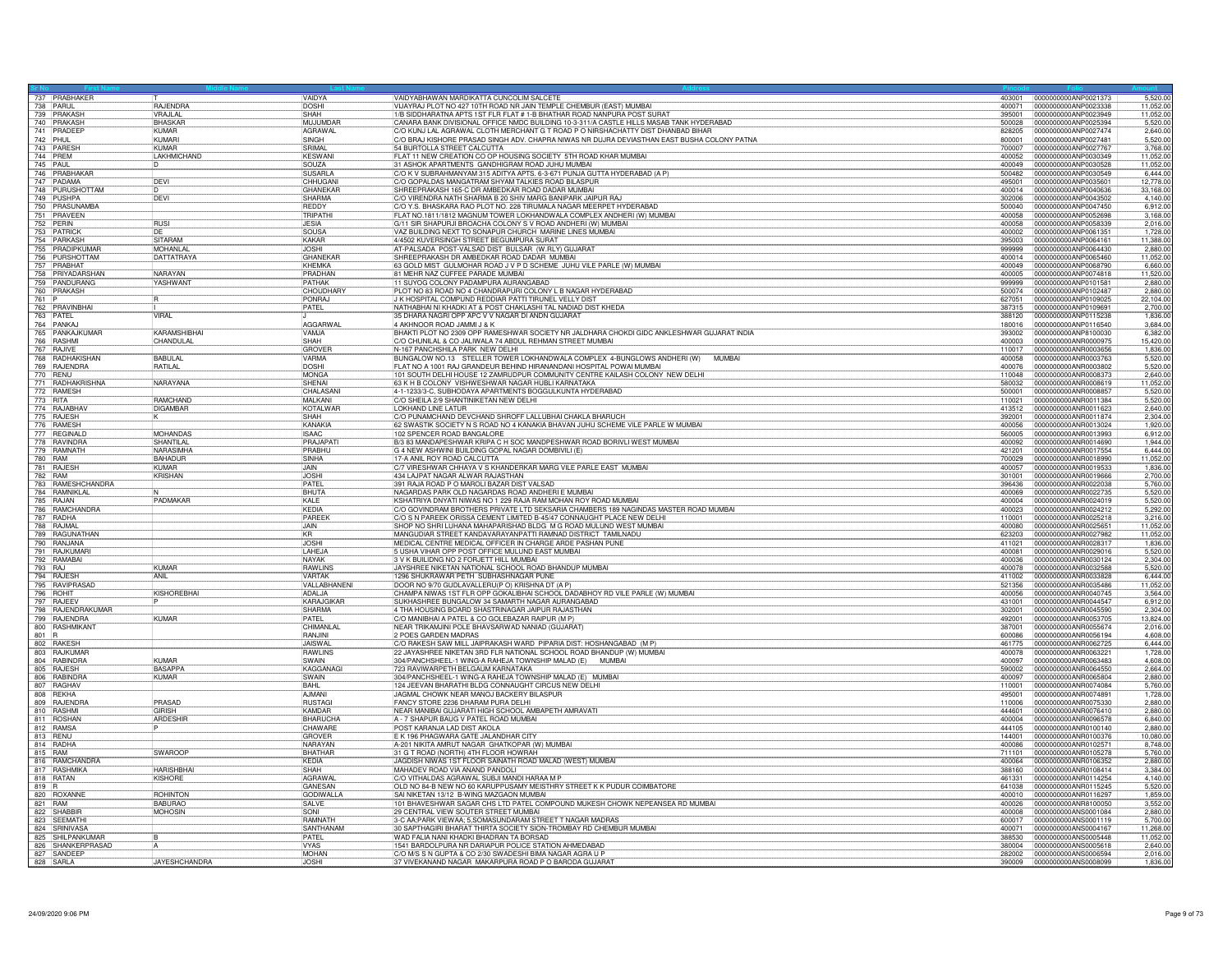|           | 829 SHARDABEN            | GIRDHARLAL                     | THAKKAR            | AA; KALPVRUX AA; PUNIT CHOWK PADRA DIST VADODARA                                                 |        | 391440 0000000000ANS0008291                  | 2,304.00             |
|-----------|--------------------------|--------------------------------|--------------------|--------------------------------------------------------------------------------------------------|--------|----------------------------------------------|----------------------|
|           | 830 SHAMSUNNISA          |                                | <b>BEGUM</b>       | NO 16 8 238/6/2 NEW MALAKPET HYDERABAD INDIA                                                     | 500036 | 0000000000ANS0008855                         | 4,080.00             |
|           | 831 SHAKUNTLA            |                                | RIRRAL             | POCKET-A A-481 SARITA VIHAR SECTOR I MATHURA ROAD NEW DELHI                                      | 110076 | 0000000000ANS0008907                         | 11,052.00            |
| 832 S     |                          |                                | VINAYAKUMAR        | DEPT V T S BHEL R & D VIKASNAGAR HYDERABAD                                                       | 500593 | 0000000000ANS0008928                         | 5,520.00             |
|           | 833 SATISHCHANDRA        |                                | <b>SHARMA</b>      | OR NO N/28 INDUSTRIAL COLONY KANCH GHAR JABALPUR                                                 | 482001 | 0000000000ANS0009172                         | 11,052.00            |
|           | 834 SAROJ                | <b>BAI A</b>                   | GANGULY            | C/O DR A K DEY 491 KAZI-KHERA LAL-BANGLA KANPUR                                                  | 208007 | 0000000000ANS0009310                         | 6,444.00             |
| $835$ S   |                          | <b>VVENKATARADHAKRISHNAIAH</b> | SAKE               | 104 SECOND FLOOR BAZAAR STREET TIRUPATI                                                          | 517501 | 0000000000ANS0009866                         | 4.140.00             |
|           | 836 SOHAN                |                                | <b>PASSEY</b>      | 392 SECTOR 21-B FARIDABAD                                                                        | 121001 | 0000000000ANS0010351                         | 2,304.00             |
|           | 837 SWAPAN               | <b>KUMAR</b>                   | <b>SIKDAR</b>      | C/O MRS. C.P.SIKDAR CHIRA MILL, VIVEKANANDA AVENUE MONGOLBARI MALDA                              | 732142 | 0000000000ANS0010370                         | 2,304.00             |
|           | 838 SHYAM                | LÄL                            | AGRAWAL            | SHREE MAHALAXMI RICE MILL P O KHARIAR ROAD DIST KALAHAND                                         | 766104 | 0000000000ANS0010475                         | 2,532.00             |
|           | 839 SURESH               |                                | GOEL               | S-83 PANCHSHILA PARK NEW DELHI                                                                   | 110017 | 0000000000ANS0010675                         | 5,088.00             |
|           | 840 SAROJA               |                                | DORAISWAMY         | E B/14 DDA (SFS) FLATS HARINAGAR MAYA ENCLAVE NEW DELHI                                          | 110064 | 0000000000ANS0010954                         | 4.140.00             |
|           | 841 SANTOSH              |                                | NARANG             | 24/37A TILAK NAGAR NEW DELHI                                                                     | 110018 | 0000000000ANS0011205                         | 5,520.00             |
|           | 842 SHYAM                | <b>BEHARI</b>                  | LAL                | ADDL DISTT & SESSIONS JUDGE J-1 OFFICERS COLONY CIVIL LINES SITAPUR                              | 400001 | 0000000000ANS0011945                         | 5,520.00             |
|           | 843 SATYANARAYANARAO     |                                | VALLABHANENI       | S/O VASUDEVA RAO H NO 4/129 GUDLAVALLERU KRISHNA                                                 | 521356 | 0000000000ANS0012029                         | 5,520.00             |
|           | 844 SIVASANKARA          | <b>REDDY</b>                   | MABBU              | 12-346 BANDLA STREET TIRUPATHI                                                                   | 517501 | 0000000000ANS0012081                         | 11,052.00            |
| 845 SAM   |                          | <b>NARIMAN</b>                 | <b>VARIAVA</b>     | C/O BHARAT TILES 32 BOMBAY SAMACHAR MARG MUMBAI                                                  | 400001 | 0000000000ANS0012729                         | 4,608.00             |
|           | 846 SHRINIVAS            |                                | MOKASHI            | 10 SHREEDHAR APTS OPP SALVI WADI MITHAGAR ROAD MULUND EAST MUMBAI                                | 400081 | 0000000000ANS0013107                         | 5,520.00             |
|           | 847 SABHBHAI             | $\overline{\text{SM}}$         | NAGARWALLA         | 606-A BUNIYAN LOVE LANE X LANE BYCULLA MUMBAI                                                    | 400027 | 0000000000ANS0013307                         | 5,520.00             |
|           | 848 SUNITA               |                                | BANWAT             | SHILPA B/45 4TH FLOOR AZAD ROAD OFF SIR M V ROAD ANDHERI E MUMBAI                                | 400069 | 0000000000ANS0013444                         | 5,520.00             |
|           | 849 SHIVANAND            |                                | <b>NAIK</b>        | BLDG NO K 3/54 3RD FLOOR PUSHKAR NIKETAN HSG SOC BEHIND MADHUBAN ANDHERI (W) MUMBAI              | 400058 | 0000000000ANS0013902                         | 5,760.00             |
|           | 850 SULABHA              | CHINTAMAN                      | GADRE              | NAROTTAM BUILDING MANOR ROAD PALGHAR DIST THANE                                                  | 401404 | 0000000000ANS0013989                         | 11,052.00            |
|           | 851 SAROJIN              | CHINTAMAN                      | GADRE              | NAROTTAM BUILDING MANOR ROAD PALGHAR DIST THANE                                                  | 401404 | 0000000000ANS0013990                         | 11,052.00            |
|           | 852 SHIREEN              | NAVZAR                         | DOTIVALA           | PLOT NO 3 CIRCUIT HOUSE AREA NORTH EAST ROAD NO 11 JAMSHEDPUR                                    | 831001 | 0000000000ANS0014305                         | 11,052.00            |
|           | 853 SUNIL                | <b>VISHVAMBHAR</b>             | KALE               | SHRAM SAPHALYA MITHAGAR ROAD MULUND EAST MUMBAI                                                  | 400081 | 0000000000ANS0014488                         | 2,412.00             |
|           | 854 SAURABH              | <b>BHUPENDRA</b>               | MFHTA              | 188D BHIMRAO S WADI DR JAYKAR MARG MUMBAI                                                        | 400002 | 0000000000ANS0014519                         | 3,528.00             |
|           | 855 SMITA                | <b>BHUPAT</b>                  | <b>SHROFF</b>      | JORAWAR BHUVAN 5TH FLR 93 M KARVE ROAD MUMBAI                                                    | 400020 | 0000000000ANS0016023                         | 9,120.00             |
|           | 856 SHRIRANG             | RAMARAO                        | <b>RAOTE</b>       | RAOTE BLDG 106 R B C K BOLE ROAD DADAR MUMBAI                                                    | 400028 | 0000000000ANS0016093                         | 5,520.00             |
|           | 857 SHILPA               | PRAVINKUMAR                    | PARIKH             | KALYAN BUILDING NO 5 1ST FLOOR KHADILKAR ROAD GIRGAUM MUMBAI                                     | 400004 | 000000000ANS0016265                          | 11,052.00            |
| $858$ $S$ |                          | VENKATARAMA                    | <b>IYFR</b>        | S K S HOUSE DR A R MENON ROAD NAICKANAL TRICHUR                                                  | 680001 | 0000000000ANS0017060                         | 2,304.00             |
|           | 859 SANDHYA              |                                | MALLAMPALLI        | C/O MR M KRISHNAMURTY 12-1-6 PRAKASA RAO PETA VISAKHAPATNAM                                      | 530002 | 0000000000ANS0017426                         | 11,052.0             |
|           | 860 SUNIT                |                                | <b>MISRA</b>       | 1 F 29 VIGYAN NAGAR KOTA                                                                         | 324005 | 0000000000ANS0017566                         | 5,520.00             |
|           | 861 SEETHALAKSHM         | AMMAL                          |                    | 975 - LEKSHMANA SWAMY ROAD WEST K K NAGAR CHENNAI                                                | 600078 | 0000000000ANS0019310                         | 11,052.00            |
|           | 862 SATYENDRA            | PRAKASH                        | GOYAL              | C/O SH B L SETHI P N 7 L I C COLONY CHRISTIAN GANJ AJMER RAJ                                     | 305001 | 0000000000ANS0019458                         | 5,520.00             |
|           | 863 SUSHILA              |                                | CHANDAK            | AGLA-KI-GALI SAMBHAR LAKE DIST JAIPUR (RAJASTHAN)                                                | 303604 | 0000000000ANS0019659                         | 1,728.00             |
| 864 SITA  |                          |                                | <b>MAHESHWARI</b>  | C/O BHARAT TRADERS SUBZI MANDI BIJAINAGAR AJMER RAJ                                              | 305624 | 0000000000ANS0019986                         | 2,412.00             |
|           | 865 SOHAN                | DEVI                           | <b>VIJAYA</b>      | SECTOR 1 GHA 22 JAWAHAR NAGAR JAIPUR                                                             | 302004 | 0000000000ANS0019997                         | 5,520.00             |
|           | 866 SUNITA               |                                | <b>SHARMA</b>      | C/O SHRI VIRENDRANATH SHARMA B-20 SHIV MARG BANI PARK JAIPUR 302006 (RAJASTHAN)                  | 302006 | 0000000000ANS0020003                         | 4,140.00             |
|           | 867 SHIV                 | SHANKEE                        | <b>JAJOO</b>       | 3 VIRTI APARTMENTS PRABHA COLONY USMANPURA AHMEDABAD                                             | 999999 | 0000000000ANS0020066                         | 5,520.00             |
|           | 868 SATISH               | RAJARAM                        | <b>NACHNOLKAR</b>  | G/3 SANDEEP APARTMENT DR DADA VAIDYA ROAD PANAJI                                                 | 403001 | 0000000000ANS0021438                         | 11,052.00            |
|           | 869 SHIV                 | NARAYAN                        | RANARASI           | 36 CHINTANPARK SOCEITY BEHIND NUTAN NIWAS BHATAR ROAD SURAT                                      | 999999 | 0000000000ANS0022105                         |                      |
|           |                          | SIRAJ                          |                    |                                                                                                  | 400002 |                                              | 2,964.0              |
|           | 870 SHABBI               |                                | PETLADWALA         | C/O ENAYET & BROS PETLADWALA 307 SHAIKH MEMON STREET MUMBAI                                      |        | 0000000000ANS0022794                         | 11,052.00            |
|           | 871 SYLVIA               |                                | COLACO             | GURU KRUPA C-001 PLOT NO-5 2ND CROSS LANE SAMARTH NAGAR LOKHANDWALA ANDHERI [W] MUMBAI           | 400053 | 0000000000ANS0023197                         | 6,912.00             |
|           | 872 SUSHIL               | ANANT                          | <b>REDIJ</b>       | MAHATMA GANDHI ROAD RATNAGIRI MAH                                                                | 415612 | 0000000000ANS0024071                         | 3,996.00             |
|           | 873 SHARADCHANDRA        |                                | <b>JOG</b>         | MECHANICAL ENGINEERING DEPARTMENT INDIAN INSTITUTE OF TECHNOLOGY POWAI MUMBAI                    | 400076 | 0000000000ANS0024509                         | 2,640.00             |
|           | 874 SURYABALA            | <b>DINESHCHANDRA</b>           | SHAH               | A/12 ON ROAD KRUPASAGAR SOC NEAR SHANTIVAN STAND NARAYAN NAGAR ROAD PALDI AHMEDABAD              | 380007 | 0000000000ANS0024694                         | 11,052.0             |
|           | 875 SAYARBAI             |                                | <b>JAIN</b>        | SHOP NO 2&3 SHRI LUHANA MAHAPARISHAD BLDG M G ROAD MULUND WEST MUMBAI                            | 400080 | 0000000000ANS0025653                         | 11,052.00            |
|           | 876 SHAKUNTALA           | <b>DEVILIMASHANKAR</b>         | TRIPATH            | 2/3 HARI HAR NIWAS PODDAR ROAD SANTACRUZ W MUMBAI                                                | 400054 | 0000000000ANS0026097                         | 11,052.00            |
|           | 877 SANTOSH              | <b>MANMOHAN</b>                | TRIPATHI           | 2/3 HARI HAR NIWAS PODDAR ROAD SANTACRUZ W MUMBAI                                                | 400054 | 0000000000ANS0026098                         | 4,008.00             |
|           | 878 SAMIR                | <b>JAYANT</b>                  | <b>NANAVATY</b>    | 8 ST MARY S ROAD BACHU BHUVAN VILE PARLE W MUMBAI                                                | 400056 | 0000000000ANS0026113                         | 5,520.00             |
|           | 879 SUSHIL               |                                | PERIWAL            | C/O RAMESHWARLALL SUSHILKUMAR 207 MAHARSHI DEVENDRA ROAD CALCUTTA                                | 700070 | 0000000000ANS0027405                         | 5,520.0              |
|           | 880 SARASWATHY           |                                |                    | MANGUDIAR STREET KANDAVARAYANPATTI RAMNAD DISTRICT                                               | 623203 | 0000000000ANS0027983                         | 11,052.00            |
|           | 881 SHAILAJA             |                                | GADGIL             | 2853 KHADE BAZAR BELGAUM                                                                         | 590002 | 0000000000ANS0028922                         | 3,648.00             |
|           | 882 SUGRA                | ASGAR                          | PATEL              | 48 WODE HOUSE ROAD 4 ORIENT BLDG GR FLOOR COLABA MUMBAI                                          | 400005 | 0000000000ANS0029153                         | 5,520.00             |
|           | 883 SHUBHADA             |                                | <b>SUKTHANKAR</b>  | PRIYA FLAT NO 5 9 KHAN ABDUL GAFFAR KHAN MARG WORLI SEA FACE MUMBAI                              | 400025 | 0000000000ANS0029762                         | 2,304.00             |
|           | 884 SHIRIN               |                                | KANASWALA          | 5 PRINCIPAL SHAIKI HOSOA MAG 2 MOHBOOB MANTION 1ST FL NEAR KESER BAUG DONGRI MUMBAI              | 400009 | 0000000000ANS0029880                         | 5,520.00             |
|           | 885 SESHADR              | <b>KRISHNASWAM</b>             | <b>IYFR</b>        | SUBHADRA CO OP HOUSING SOCIETY LTD DWARKHA BLDG FLAT NO 8 AGRA ROAD GHATKOPAR (W) MUMBAI         | 400086 | 0000000000ANS0029980                         | 11,160.00            |
|           | 886 SUDARSHAM            |                                | GROVER             | I-110 ASHOK VIHAR PHASE I DELHI                                                                  | 110052 | 0000000000ANS0031178                         | 11,052.00            |
|           | 887 SUBJIT               |                                | KAUR               | II-V77 LAJPAT NAGAR NEW DELHI                                                                    | 110024 | 0000000000ANS0031519                         | 4,368.00             |
|           | 888 SURENDRA             | KUMARSARDARMAL                 | <b>JAIN</b>        | 13-382-83 TELANG CROSS ROAD NO 3 MATUNGA MUMBAL                                                  | 400019 | 0000000000ANS0031676                         | 5,760.00             |
|           | 889 SUDHAKAR             |                                | DUGAL              | 52 NEHRU ROAD VILE PARLE EAST MUMBAI                                                             | 400057 | 0000000000ANS0032276                         | 6,840.00             |
|           | 890 SHAMSUNDEF           |                                | NAIK               | B-6 ARUNACHAL CO-OP HSG SOCIETY PAHADI GORAGAON (EAST) MUMBAI                                    | 400063 | 0000000000ANS0032566                         | 5,520.00             |
|           | 891 SURENDRA             |                                | KAUR               | 28 SIKH COLONEY GURU NANAK PURA UDAIPUR RAJ                                                      | 313001 | 0000000000ANS0034473                         | 1.836.00             |
|           | 892 SHRI                 | <b>SATPAI</b>                  | GROVER             | E K 196 PHAGWARE GATE JULLUNDUR CITY                                                             | 144001 | 0000000000ANS0034636                         | 12,024.00            |
|           | 893 SHAMBHU              | PRASAD                         | <b>BIYANI</b>      | C/O NEW COMMERCIAL AGENCIES 3 COMMERCIAL BUILDING 23 N S ROAD CALCUTTA                           | 700001 | 0000000000ANS0034750                         | 5,520.00             |
|           | 894 SUSHILA              |                                | CHANDAK            | AGLA-KI-GALI SAMBHAR LAKE DIST JAIPUR (RAJASTHAN)                                                | 303604 | 0000000000ANS0034889                         | 4,212.00             |
|           | 895 SAYA                 | BAI                            | <b>MEHTA</b>       | 48 SAYAR CHABUTRA RATLAM                                                                         | 457001 | 0000000000ANS0037186                         | 3,996.00             |
|           | 896 SHILPA               | <b>PRAVINKUMAF</b>             | PARIKH             | KAI YAN BUILDING 5 KHADILKAR ROAD MUMBA                                                          | 400004 | 0000000000ANS0040995                         | 11,964.00            |
|           | 897 SNEHA                |                                | MUZOOMDAF          | 52 WALCHAND TERRACES TARDEO ROAD MUMBAI                                                          | 400034 | 0000000000ANS0048844                         | 6,912.00             |
|           | 898 SNEH                 | <b>I ATA</b>                   | <b>MIRG</b>        | 4 HEMOO KALANI SOCIETY PIMPRI POOONA                                                             | 411017 | 0000000000ANS0054232                         | 1,860.00             |
|           | 899 SARASWAT             | NAGESI                         | PRABHU             | C 314 LANCELOT 3RD FLOOR S V ROAD BORIVALI (W) MUMBA                                             | 400092 | 0000000000ANS0054726                         | 3,072.00             |
|           | 900 SATISH               | YASHWANTLAI                    | <b>ACHARYA</b>     | ARUN 'A' FLAT NO 11 2ND FLOOR 278 MOGAL LANE MAHIM (W) MUMBA                                     | 400016 | 0000000000ANS0055867                         | 1,728.00             |
|           | 901 SUSHMA               |                                | SINGHAL            | C/O SHRI HARI KISHAN SHAH 78 RAYOM COLONY BIRLA NAGAR GWALIOR                                    | 474004 | 0000000000ANS0056118                         | 4,140.00             |
|           | 902 SANJAY               | KUMAR                          | JAIN               | SANTOSH JAIN & CO AMBICA PATTY SILCHAR CACHAR ASSAM                                              | 788004 | 0000000000ANS0058122                         | 1.728.0              |
|           | 903 SURESH               | AMRUTLA                        | <b>BAFANA</b>      | 1609 AA;EAA; 6TH LANE RAJARAMPURI KOLHAPUR                                                       | 416008 | 0000000000ANS0058668                         | 2,748.00             |
|           | 904 SUSHANT              |                                | NAVANDHAP          | C/O SHRIMAN SHRIMATI NEAR SHIVAJI STATUE KOPARGAON DIST A'NAGAR                                  | 999999 | 000000000ANS0058684                          | 2,112.00             |
| $905$ S   |                          |                                | SUBRAMANIAN        | SAMVANA 92/2 RAGHAVENDRASWAMY MUTT ROAD JAYALAKSHMIPURAM MYSORE                                  | 570012 | 000000000ANS0059012                          | 2,304.00             |
|           | 906 SMITA                | DHUNDIRAJ                      | <b>NARAR</b>       | 11 ROOPALI DIXIT ROAD VILE PARLE (E) MUMBAI                                                      | 400057 | 0000000000ANS0059469                         | 5,520.00             |
|           | 907 SEETA                |                                | <b>MADHUSUDHAN</b> | E-2 AFI BLDG MUMBAI HOSPITAL AVENUE MUMBAI                                                       | 400020 | 0000000000ANS0059699                         | 1,728.0              |
| 908 SMT   |                          | ANITA                          | JAISWAL            | C/O RAKESH SAW MILL JAIPRAKASH WARD PIPARIA DISTT HOSHANSABAD (M.P.)                             | 461775 | 0000000000ANS0061974                         | 4,608.00             |
|           | 909 SHRENIP              |                                | <b>RAJ</b>         | BOHRA PHOOLCHAND AMARCHAND MAHAVEER CHOWK RAICHUR                                                | 584101 | 0000000000ANS0062711                         | 1,836.00             |
|           | 910 SREEKRISHNAMURTY     |                                | MADIPALLI          | MARELLA VARI STREET BHIMAVARAM WEST GODAVARI (A P)                                               | 534201 | 0000000000ANS0063993                         | 3,672.00             |
|           | 911 SHANKAR              | VITTALFINANCEPRIVATE           | I IMITED           | S V M CO BUILDING N G ROAD ATTAVAR MANGALORE KARNATAKA                                           | 575001 | 0000000000ANS0065125                         | 2,880.00             |
|           | 912 SHIRISH              | <b>SHANTARAM</b>               | PRADHAN            | E/3 AVANTI FLATS B/H CIRCUIT HOUSE SHAHIBAUG AHMEDABAD                                           | 380004 | 0000000000ANS0065128                         | 2,208.0              |
|           | 913 SOMESWARA            | PHANI                          | MUKKAVALL          | MARATHA CEMENT WORKS (A UNIT OF GACL) UPPARWAHI TAL KORPANA DIST CHANDRAPUR                      | 442908 | 0000000000ANS0065771                         | 11,052.00            |
|           | 914 SANJIV               | <b>HARISH</b>                  | SHAH               | B-91 CHINAR R A KIDWAI MARG WADALA MUMBAI                                                        | 400031 | 0000000000ANS0068087                         | 5,760.00             |
|           | 915 SURABH               |                                | KHEMKA             | 63 GOLD MIST GULMOHAR ROAD J V P D SCHEME JUHU VILE PARLE (W) MUMBAI                             | 400049 | 0000000000ANS0068791                         | 13,320.00            |
|           |                          |                                | PAREKH             |                                                                                                  | 400092 |                                              |                      |
|           | 916 SUDHIR<br>917 SAMEEF | NARENDRA                       | SHAH               | B-3 GOVERDHAN L T ROAD BORIVLI (W) MUMBAI<br>43-B MEHER APARTMENTS ALTAMOUNT ROAD MUMBAI         | 400026 | 0000000000ANS0069228<br>0000000000ANS0069267 | 3,780.0<br>11,520.00 |
|           | 918 SARLA                |                                | SHARMA             | HARIT NIWAS NR KAMGAR KENDRA 20 GUNDVALI VILLAGE ANDHERI EAST MUMBAI                             | 400069 | 0000000000ANS0069574                         | 1,824.00             |
|           | 919 SURESH               | <b>BASAPPA</b>                 | KAGGANAG           | 723 RAVIWARPETH BELGAUM                                                                          | 590002 | 0000000000ANS0069952                         | 1,800.00             |
|           |                          |                                | PARANJPE           | C/O S P PARANJAPE RAJAT APARTMENT 4TH FLR OPP PYC GRD D B DEODHAR RD 759/33 DECCAN GYMKHANA PUNE | 411004 | 0000000000ANS0070222                         |                      |
|           | 920 SHASHANK             |                                |                    |                                                                                                  |        |                                              | 2,880.00             |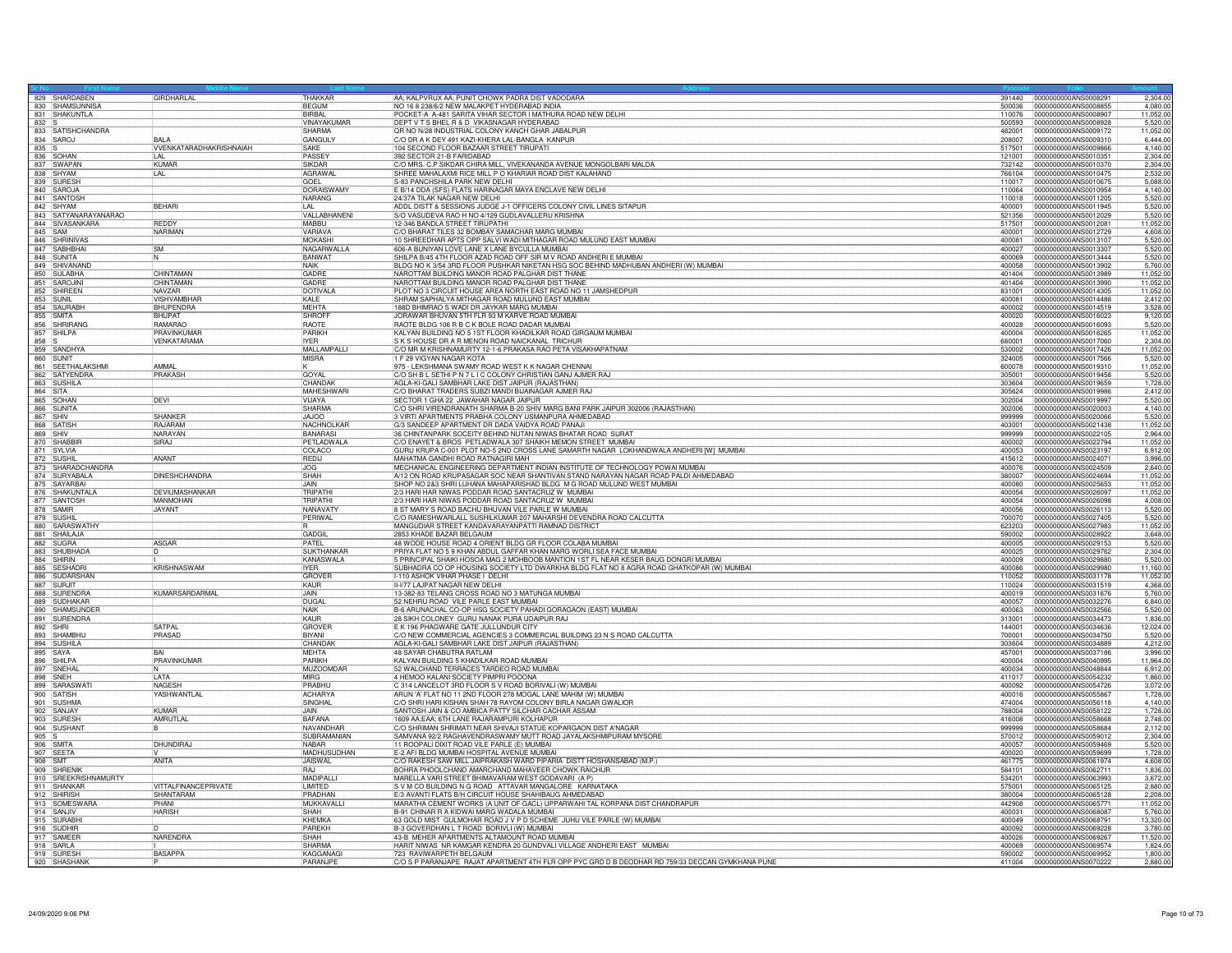|          | 921 SONALIKA                           |                                        | <b>VARMA</b>               | FLAT NO C-403 PRINCE APARTMENTS PLOT NO 54 PATPARGANJ DELHI                                                                                                                | 110092           | 0000000000ANS0073192                          | 2,788.0               |
|----------|----------------------------------------|----------------------------------------|----------------------------|----------------------------------------------------------------------------------------------------------------------------------------------------------------------------|------------------|-----------------------------------------------|-----------------------|
|          | 922 SAMIRCHANDRA                       |                                        | LAHIRI                     | 13A DEODAR STREET 1ST FLOOR CALCUTTA                                                                                                                                       | 700019           | 0000000000ANS0073886                          | 5,760.00              |
| 923 S    |                                        | ΙN                                     | RAMANATHAN<br>ANANTH       | FIRST STREET ALAVAKOTTAI SIVAGANGA<br>132 RAGHAVAN REDDIAR COLONY JAFFARKHANPET MADRAS                                                                                     | 623553<br>600083 | 0000000000ANS0074133<br>0000000000ANS0075400  | 2,880.0<br>5,520.00   |
|          | 924 SARASWATHI<br>925 SHAMIMA          |                                        | JETAJIWALA                 | C/O HAZI NAZARALI YUSUFALI PAINTS MERCHANT PIPLE CHOWK BANSWARA                                                                                                            | 327001           | 0000000000ANS0075653                          | 2,880.0               |
|          | 926 SHRIRAJ                            | <b>DAKSHESH</b>                        | DHRUV                      | NISHANT PODAR ROAD SANTACRUZ(WEST) MUMBAI                                                                                                                                  | 400054           | 0000000000ANS0097325                          | 2,880.00              |
|          | 927 SONAL                              | <b>BHUPENDRA</b>                       | <b>RADIA</b>               | 5/17 DHANVANTARI BHUVAN 143/B AUGUST KRANTI MARG MUMBAI                                                                                                                    | 400036           | 0000000000ANS0099620                          | 2.880.0               |
|          | 928 SANDEER                            | NARENDRA                               | SHETH                      | 66 MAKER CHAMBERS III JAMNALAL BAJAJ ROAD NARIMAN POINT MUMBAI                                                                                                             | 400021           | 0000000000ANS0103589                          | 16,572.00             |
|          | 929 SUMAN                              |                                        | KEDIA                      | C/O COSMOS PROCESSORS KACHERY ROAD ROORKELA                                                                                                                                | 769012           | 0000000000ANS0103593                          | 3,672.0               |
|          | 930 SNEHAL                             |                                        | NATVARLAL                  | C/O SNEHAL N MUZOOMDAR 52 WALCHAND TERRACES TARDEO MUMBAI                                                                                                                  | 400034           | 0000000000ANS0103636                          | 2,748.00              |
|          | 931 SHIRIN                             |                                        | <b>GUZDER</b>              | 12 BANAJI HOUSE CONTRACTOR BAUG MORI ROAD MAHIM MUMBAI                                                                                                                     | 400016           | 0000000000ANS0107595                          | 2,880.00              |
|          | 932 SUREKHA                            | ARUN                                   | <b>HUNNARGIKAR</b>         | <b>R-4 ATHARVA APARTMENTS LAXMINAGAR NAGPUR</b>                                                                                                                            |                  | 440010 0000000000ANS0107972                   | 44,220.0              |
|          | 933 SUJATA                             |                                        | NARULA                     | A 202 WATER FRONT NEXT TO GOLD CITY KALYANI NAGAR PUNE                                                                                                                     | 411006           | 0000000000ANS0109628                          | 22,224.0              |
|          | 934 SRIVIDYA                           |                                        |                            | B-11 OM SABARI SOC SUBHASH CROSS ROAD NO 1 VILE PARLE EAST MUMBAI                                                                                                          |                  | 400057 0000000000ANS0111179                   | 3,792.00              |
|          | 935 SURENDRAKUMAR<br>936 SWARANLATA    | SARDARMAL                              | JAIN<br>PURI               | 13/382/83 SRI SANKARA MATTHAM ROAD MATUNGA MUMBAI                                                                                                                          | 400019           | 10000000000ANS0112458<br>0000000000ANS0112859 | 5,760.00<br>5,760.00  |
|          | 937 SURAJI                             | <b>DFVI</b>                            | <b>BHATHAR</b>             | ASHAVARI 3RD FLOOR 222 JODHPUR PARK CALCUTTA<br>31 G T ROAD (NORTH) 4TH FLOOR HOWRAH                                                                                       | 700068<br>711101 | 0000000000ANS0113210                          | 4,800.0               |
|          | 938 SHIRIN                             | ABDULHUSAIN                            | FATEHI                     | 140 ABDUL REHMAN ST 1ST FLOOR MUMBAI                                                                                                                                       | 400003           | 0000000000ANS0114072                          | 11,052.00             |
|          | 939 SOSAMMA                            |                                        | VARGHESE                   | C/O JOHN CHACKO K. 203 VIJAYASHREE CHS ST, ANTONY ROAD CHEMBUR MUMBAI MAHARASHTRA INDIA                                                                                    | 400071           | 0000000000ANS0114969                          | 2,455.00              |
|          | 940 SYDNEY                             |                                        | <b>MENDENS</b>             | ELSYD NO 1 CLAPHAM STREET RICHMOND TOWN BANGALORE                                                                                                                          | 560025           | 0000000000ANS0115545                          | 33,168.00             |
|          | 941 SALAUDDIN                          | <b>AZIMUDDIN</b>                       | SHAIKH                     | 742/B/C KAMAR COOP HSG SOC FLAT 6 BHAWANI PETH PUNE                                                                                                                        | 411042           | 0000000000ANS0115736                          | 4.608.0               |
|          | 942 SUSHIL                             | <b>KUMAR</b>                           | SONDHI                     | HOUSE NO-143 POCKET A-2 SECTOR-3 ROHINI DELHI                                                                                                                              | 110085           | 0000000000ANS0116299                          | 5,520.0               |
|          | 943 SANJAY                             |                                        | <b>AGGARWAL</b>            | 4 AKHNOOR ROAD JAMMU J & K                                                                                                                                                 | 180016           | 0000000000ANS0116541                          | 3,684.0               |
|          | 944 SHUBHA                             |                                        | KASIVISWESWARAN            | B/201 ATRIUM 49 KALAKSHETRA ROAD THIRUVANMIYUR CHENNAI                                                                                                                     | 600041           | 0000000000ANS8100014                          | 3,330.00              |
| 945      |                                        |                                        | SHANMUGAM                  | NO 240 MINT STREET MADRAS                                                                                                                                                  | 600003           | 0000000000ANT0003433                          | 2,748.00              |
| $946$ T  |                                        |                                        | VARADARAJAN                | F/89 SHRINAGAR SOCIETY PESTOM SAGAR TILAK NAGAR P O MUMBAI                                                                                                                 | 400089           | 0000000000ANT0032185                          | 5,520.00              |
|          | 947 TARUN                              | KUMAR                                  | <b>BANFRJFF</b>            | 55 DESHBANDHU ROAD (WEST) CALCUTTA                                                                                                                                         | 700035           | 0000000000ANT0056459                          | 1,908.0               |
|          | 948 TEHMINA                            |                                        | <b>SHROFF</b>              | 51 GOOLESTAN 34 BHULABHAI DESAI ROAD MUMBAI                                                                                                                                | 400026           | 0000000000ANT0073796                          | 3,360.00              |
|          | 949 THERESIYA                          | EDWARD                                 | PARMAR                     | 17 ST JOSEPH COLONY NR ST XAVIERS SCHOOL MIRZAPUR AHMEDABAD GUJARAT<br>28 MAHUDIMAHAVIR SOC 1/SIDE TEJENDRANAGAR VIBHAG-1 VALLABH PARK D CABIN SABARMATI AHMEDABAD GUJARAT | 380001           | 0000000000ANT0116629                          | 3,330.00              |
| 951 U    | 950 UMESH                              | M                                      | DAVE<br>KARUNA             | 15 8 398 FFFI KHAND HYDFRABAD                                                                                                                                              | 380019<br>500012 | 0000000000ANU0005635<br>0000000000ANU0008977  | 5,520.00              |
|          | 952 USHA                               |                                        | <b>GUPTA</b>               | NEAR P N BANK VILL & PO ACHALGANJ DISTT UNNAO                                                                                                                              | 201001           | 0000000000ANU0009380                          | 11,052.0<br>6,382.00  |
|          | 953 UJJWAL                             | <b>KUMAR</b>                           | <b>JARUHAR</b>             | C-52/A GANGOTRI ENCLAVE ALAKNANDA NEW DELHI                                                                                                                                | 110019           | 0000000000ANU0019604                          | 5,520.0               |
|          | 954 USHA                               | <b>VASANT</b>                          | SHAH                       | MUNI S KHADKI NEAR DESAI POLE AHMEDABADI BAZAR NADIAD                                                                                                                      | 387001           | 0000000000ANU0020710                          | 1,800.00              |
|          | 955 UPESH                              | SHANTILAL                              | <b>MEHTA</b>               | 3A MAHAVIR APTS 307 PANT NAGAR GHATKOPAR (E) MUMBAI                                                                                                                        | 400075           | 0000000000ANU0022525                          | 3,216.00              |
|          | 956 UMESH                              |                                        | AMBEGAONKAR                | TILAK WADA 307 SOMWAR PETH POONA                                                                                                                                           | 411011           | 0000000000ANU0034434                          | 6.444.0               |
|          | 957 USHA                               | MAHENDRA                               | <b>BINDAL</b>              | 1 VASANT 3B PEDDAR ROAD MUMBAI                                                                                                                                             | 400026           | 0000000000ANU0036035                          | 6,336.00              |
|          | 958 USHA                               | KRISHNA                                | <b>GOKHALE</b>             | 271/3 AA;SHRADHAAA; SHRIDHAR NAGAR CHINCHWAD PUNE                                                                                                                          | 411033           | 0000000000ANU0037384                          | 4,140.00              |
|          | 959 UDAY                               |                                        |                            | NO 3 36TH CROSS 8TH BLOCK JAYANAGAR BANGALORE                                                                                                                              | 560082           | 0000000000ANU0039985                          | 1,548.00              |
| 960 UMA  |                                        |                                        | DOKANIA                    | CG-9 SECTOR-II SALT LAKE CITY CALCUTTA                                                                                                                                     | 700091           | 0000000000ANU0059976                          | 3,672.00              |
| 961 UMA  |                                        |                                        | SAHASRANAM                 | NEW NO 10 NO 14 F VEMBULIAMMAN APTS VEMBULI AMMAN STREET WEST K K NAGAR CHENNAI                                                                                            | 600078           | 0000000000ANU0073071                          | 7,356.0               |
|          | 962 URMILA                             | PRADIP                                 | CHOKSEY                    | 8 AMARDEEP DR RAJENDRA PRASAD ROAD NEAR LIC COLONY MULUND (WEST) MUMBAI MAHARASHTRA INDIA                                                                                  | 400080           | 0000000000ANU8100005                          | 1,845.00              |
|          | 963 VASANT                             | CHATURBHAI                             | PATEL                      | PRABHU NIVAS 22 NEW NAGARDS ROAD ANDHERI E MUMBAI                                                                                                                          | 400069           | 0000000000ANV0001248                          | 3,840.00              |
|          | 964 VIDYA<br>965 VASANT                | NATVERLAL                              | PATEL<br>GURAV             | 41 ARADHANA 4TH FLOOR C D BARFIWALA ROAD ANDHERI WEST MUMBAI<br>172/5774 KANNAMWAR NAGAR VIKHROLL FAST MUMBAL                                                              | 400058<br>400083 | 0000000000ANV0001264<br>0000000000ANV0003181  | 31.032.0<br>16.812.00 |
|          | 966 VENKATA                            | RADHARAMANAGUPTA                       | <b>BONDADA</b>             | VENKATA RATNA BHAVAN BONDADA ESTATES PALAKOI                                                                                                                               | 534260           | 0000000000ANV0008668                          | 4,656.0               |
|          |                                        |                                        |                            |                                                                                                                                                                            |                  |                                               |                       |
|          |                                        |                                        |                            |                                                                                                                                                                            |                  |                                               |                       |
|          | 967 VENKATA                            | RATNARAMAMOHANGUPTA                    | BONDADA                    | VENKATA RATNA BHAVAN BONDADA ESTATES PALAKOL                                                                                                                               | 534260<br>533101 | 0000000000ANV0008669                          | 8,400.00              |
|          | 968 VENKATASURYANARAYANA<br>969 VIMI A |                                        | <b>JUPUDY</b><br>PUNDIR    | DOOR NO 8-18-44 KAMBHAM CHOULTRY STREET 1ST FLOOR UPSTAIRS RAJAHMUNDRY E G DIST A P<br>343 DDA-SES-FLATS MUKHEBJLNAGAR DELHI                                               | 110009           | 0000000000ANV0009721<br>0000000000ANV0010252  | 2,016.00              |
|          | 970 VINOD                              |                                        | KUMAR                      | C/O LUCKNOW MEDICAL AGENCIES 1694 MADAN LAL MEDICINE MARKET BHAGIRATH PALACE CHANDNI CHOWK DELHI                                                                           | 110006           | 10000000000ANV0011080                         | 3,492.00<br>3,792.00  |
|          | 971 VANDANA                            |                                        | <b>JOSHI</b>               | 27 UMESH DHAM 2ND VINCENT SQUARE STREET DADAR MUMBAI                                                                                                                       | 400014           | 0000000000ANV0016154                          | 2,748.0               |
|          | 972 VIKRAMKUMAR                        | PUKHRAJ                                | <b>JAIN</b>                | LALJI UMARSHI BLDG 1ST FLOOR WANZAWADI MAHIM MUMBAI                                                                                                                        | 400016           | 0000000000ANV0016989                          | 11,052.00             |
|          | 973 VASANT                             |                                        | <b>JOSHI</b>               | NEAR GANAPATI TEMPLE TITAWALA TA KALYAN DIST THANA                                                                                                                         | 421605           | 0000000000ANV0017604                          | 11,052.00             |
| 974 VFD  |                                        | PRAKASH                                | AGRAWAI                    | M/S SHARDA MEDICAL STORES AT NEAMATPUR P O SITARAMPUR DIST BURDWAN W B                                                                                                     | 713359           | 0000000000ANV0019246                          | 5.772.0               |
|          | 975 VISHNL                             | HARI                                   | PATIL                      | 3 MODEL COLONY NASIK M S                                                                                                                                                   | 422005           | 0000000000ANV0025187                          | 5,292.00              |
|          | 976 VINOD                              | <b>KUMAR</b>                           | <b>GULATI</b>              | E-298 GREATER KAILASH PART II NEW DELHI                                                                                                                                    | 110048           | 0000000000ANV0025200                          | 5,520.0               |
| $977$ V  |                                        |                                        | ANNAPURNA                  | 1882 C MAIN ROAD 9TH BLOCK JAYANAGAR BANGALORE                                                                                                                             | 560069           | 0000000000ANV0026608                          | 5,520.00              |
|          | 978 VIVEK<br>979 VI.IAY                | <b>VISHWANATH</b><br><b>SHANKARRAO</b> | KHARF<br>JOPULE            | C/O DR M S PATHAK A-4 NEW LIGHT OPP KHAR CHURCH S V ROAD KHAR (W) MUMBAI                                                                                                   | 400058<br>400080 | 0000000000ANV0029919                          | 5,520.00<br>11.052.0  |
|          |                                        |                                        | WALKE                      | NUTAN KALPANA CO OP HSG SOCIETY B/I J D ROAD ANAND BAZAR MULUND MUMBAI<br>PLOT NO 3 SHARADA KUTIR JADHAVNAGAR BELGAUM                                                      | 590011           | 0000000000ANV0030089                          |                       |
|          | 980 VEENA<br>981 VINAYLATA             | VEERSEN                                | KALE                       | KSHATRIYA DNYATI NIWAS NO-1 229RAJA RAM MOHAN ROY ROAD MUMBAI                                                                                                              | 400004           | 0000000000ANV0034565<br>0000000000ANV0035737  | 2,952.00<br>5,520.0   |
|          | 982 VIPINCHANDRA                       | JAYWANTI A                             | KOTHAR                     | PRITI BUILDING NAVROJI LANE GHATKOPAR (W) MUMBAI                                                                                                                           | 400086           | 0000000000ANV0037162                          | 10,944.00             |
|          | 983 VASANT                             | MOTILAL                                | <b>JHAVERI</b>             | SHYAM BHAWAN NO 1 GAZDAR STREET J SHANKER SHETH ROAD MUMBAL                                                                                                                | 400002           | 0000000000ANV0037201                          | 6,444.00              |
|          | 984 VARJAVAND                          |                                        | <b>MODDIE</b>              | NO 4 1ST CROSS INDIRA NAGAR MAL II STAGE BANGALORE                                                                                                                         | 560038           | 0000000000ANV0044583                          | 9,504.0               |
|          | 985 VASANTLAL                          | RAMJI                                  | BHANUSHAL                  | 4 THAKKER NIVAS 1ST FLOOR R H B ROAD MULUND (W) MUMBAI                                                                                                                     | 400080           | 0000000000ANV0046825                          | 3,384.00              |
|          | 986 VIJAYALAKSHMI                      |                                        | RAGHUNATHAN                | FLAT 11 SRINIVAS 294/295 LLOYDS ROAD ROYAPETTAH CHENNAI                                                                                                                    | 600014           | 0000000000ANV0050100                          |                       |
|          | 987 VASUDHA                            | VINODRAI                               | KAPASI                     | 265/2 GREAT BHARAT SOCIETY GROUND FLOOR SCHEME NO 6 ROAD NO 31 SION- EAST MUMBAI                                                                                           | 400022           | 0000000000ANV0051079                          | 2,304.00              |
|          | 988 VASUDHA                            | <b>HARFSH</b>                          | THACKEF                    | 16/A/6 SION SINDHI SOCIETY COLONY SION (W) MUMBAI                                                                                                                          |                  | 400022  0000000000ANV0052601                  | 1,728.0               |
|          | 989 VIJAYA                             | HIRJFF                                 | SHAH                       | 12 KESHAVJI NAIK ROAD JAWAHAR MANSION 3RD FLR ROOM NO 1 MUMBAI                                                                                                             | 400009           | 0000000000ANV0053191                          | 11,052.0              |
|          | 990 VINAYAK                            | YESHWAN <sup>®</sup><br>SURYANARAYANA  | <b>DEO</b>                 | 1201/A/3 NEELKANTH GHOLE ROAD PUNE                                                                                                                                         | 411004           | 0000000000ANV0053965<br>0000000000ANV0057014  | 1,728.00              |
| $992$ V  | 991 VENKATA                            |                                        | <b>JUPUDY</b><br>SUDHASHRE | DOOR NO 8-18-44 KAMBHAM CHOULTRY STREET 1ST FLOOR UPSTAIRS RAJAHMUNDRY E G DIST A P<br>SREENILAYAM 1216, 5TH CROSS 1 PHASE J P NAGAR BANGALORE                             | 533101<br>560078 | 0000000000ANV0059131                          | 4,608.0<br>4,608.00   |
|          | 993 VIMALABEN                          |                                        | <b>DESAL</b>               | DESAI HAVELI P.O. BAKROL ANAND GUJARAT                                                                                                                                     | 388315           | 0000000000ANV0063425                          | 11,052.00             |
|          | 994 VARUNBHAI                          |                                        | <b>GANDHI</b>              | AMBAMATA'S ROAD AT POST PADRA DIST BARODA                                                                                                                                  | 391440           | 0000000000ANV0069728                          | 2,880.0               |
|          | 995 VINITA                             |                                        | PATIL                      | 1202/5 YESHWANT GHOLE ROAD PUNE                                                                                                                                            |                  |                                               | 2,880.00              |
|          | 996 VARSHA                             | VASANT                                 | KULKARNI                   | 20 SARDAR HSG SOCIETY BEHIND GREEN VIEW HOTEL SHARANPUR NASHIK                                                                                                             | 422007           | 0000000000ANV0074522                          | 2,880.00              |
|          | 997 VIPINCHANDRA                       | <b>JAYWANTLA</b>                       | KOTHARI                    | B/4 2ND FLOOR VENUS REGENCY NAVROJI LANE GHATKOPAR (WEST) MUMBAI                                                                                                           | 400086           | 0000000000ANV0108489                          | 22,464.00             |
|          | 998 VIVIAN                             | CLARANCE                               | <b>KENNY</b>               | 32 LA VISTA APPTS JUHU TARA SANTACRUZ WEST MUMBAI                                                                                                                          | 400049           | 0000000000ANV0111239                          | 5,520.00              |
|          | 999 VINAY                              | KUMAR                                  | <b>MISRA</b>               | CP 116 MAURYA ENCLAVE PITAMPURA NEW DELHI DELHI INDIA                                                                                                                      | 110034           | 0000000000ANV8100013                          | 3,725.0               |
|          | 1000 WAMAN                             | SHANKAR                                | PARULEKAF                  | AKHAND JYOTIC H SOC FLAT NO 11 4TH FLR PLOT NO 162 SECTOR 3 CHARKOP KANDIVLI (W) MUMBAI                                                                                    | 400067           | 0000000000ANW0001697                          | 15,192.00             |
|          | 1001 WASUNDHARA<br>1002 YOGENDRA       | <b>VASANTRAO</b><br>KUMAR              | BONDGULWAR<br>KHANDFI WAI  | PINGLE BLDG HOSPITAL WARD CHANDRAPUR TAH DIST: CHANDRAPUR                                                                                                                  | 442402<br>243001 | 0000000000ANW0060803<br>0000000000ANY0010366  | 1.536.0<br>2.304.0    |
|          |                                        |                                        | <b>MEHTA</b>               | C/O M/S KHANDELWAL SALES COPRN 47 CIVIL LINES BAREILLY                                                                                                                     |                  |                                               |                       |
|          | 1003 YOGINDER<br>1004 YOGESH           | RAJ                                    | PATHAK                     | A 11/24 DLF PHASE I GURGAON<br>C/O TRADE WINGS BUSINESS CENTRE CABIN NO 436 18/20 K DUBASH MARG KALA GHODA MUMBAI                                                          | 122002<br>400021 | 0000000000ANY0028296<br>0000000000ANY0069496  | 11,052.0<br>3,456.0   |
|          | 1005 YASHODA                           |                                        | KHURANA                    | 425-B POCKET-2 PHASE-I MAYUR VIHAR NEAR KALI BADI MANDIR NEW DELHI                                                                                                         | 110091           | 0000000000ANY0116665                          | 5,526.00              |
| 1006 SAM |                                        |                                        | <b>BALSARA</b>             | 47 MALCOLM BAUG JOGESHWARI WEST MUMBAI MUMBAI                                                                                                                              | 400102           | 0000IN30001110127343                          | 3,468.00              |
|          | 1007 MARSHELLO                         | <b>ILUIS</b>                           | <b>MENDONCA</b>            | A8/23 VIJAYNAGAR APTS MAROL MAROSHI ROAD ANDHERI EAST MUMBAI, MUMBAI                                                                                                       | 400059           | 0000IN30001110239866                          | 3.330.0               |
|          | 1008 BHARAT                            | KANTILAL                               | <b>MODI</b>                | 22 VIMLA MAHAL 755 PEDDER ROAD MUMBAI XXXXX                                                                                                                                | 400026           | 0000IN30001110252461                          | 3,954.00              |
|          | 1009 PRATA                             |                                        | <b>THAKKAF</b>             | VISHWESHWAR NAGAR HOUSE NO 125 HUBLI HUBLI                                                                                                                                 | 580032           | 0000IN30001110276765                          | 1.665.0               |
|          | 1010 DINESH                            | DHIRAJLA                               | <b>MEHTA</b>               | 4/6 BHULABHAI DESAI ROAD 201 SHIVTIRTH NO 2 MUMBAI MUMBAI                                                                                                                  |                  | 400026  00000N30001110420488                  | 5,647.00              |
|          | 1011 PFRSIS<br>1012 PANKAJ             | SUDHAN<br><b>BHOGILAL</b>              | SATHE<br><b>CHOVATIA</b>   | CLARK HOUSE 3RD FLOOR 8 NATHALAL PARIKH MARG MUMBAI<br>10 SANJOG 18 PHEROZSHAH STREET SANTACRUZ WEST MUMBAI MUMBAI                                                         | 400039           | 0000IN30001110538657                          | 27,750.00<br>1,665.00 |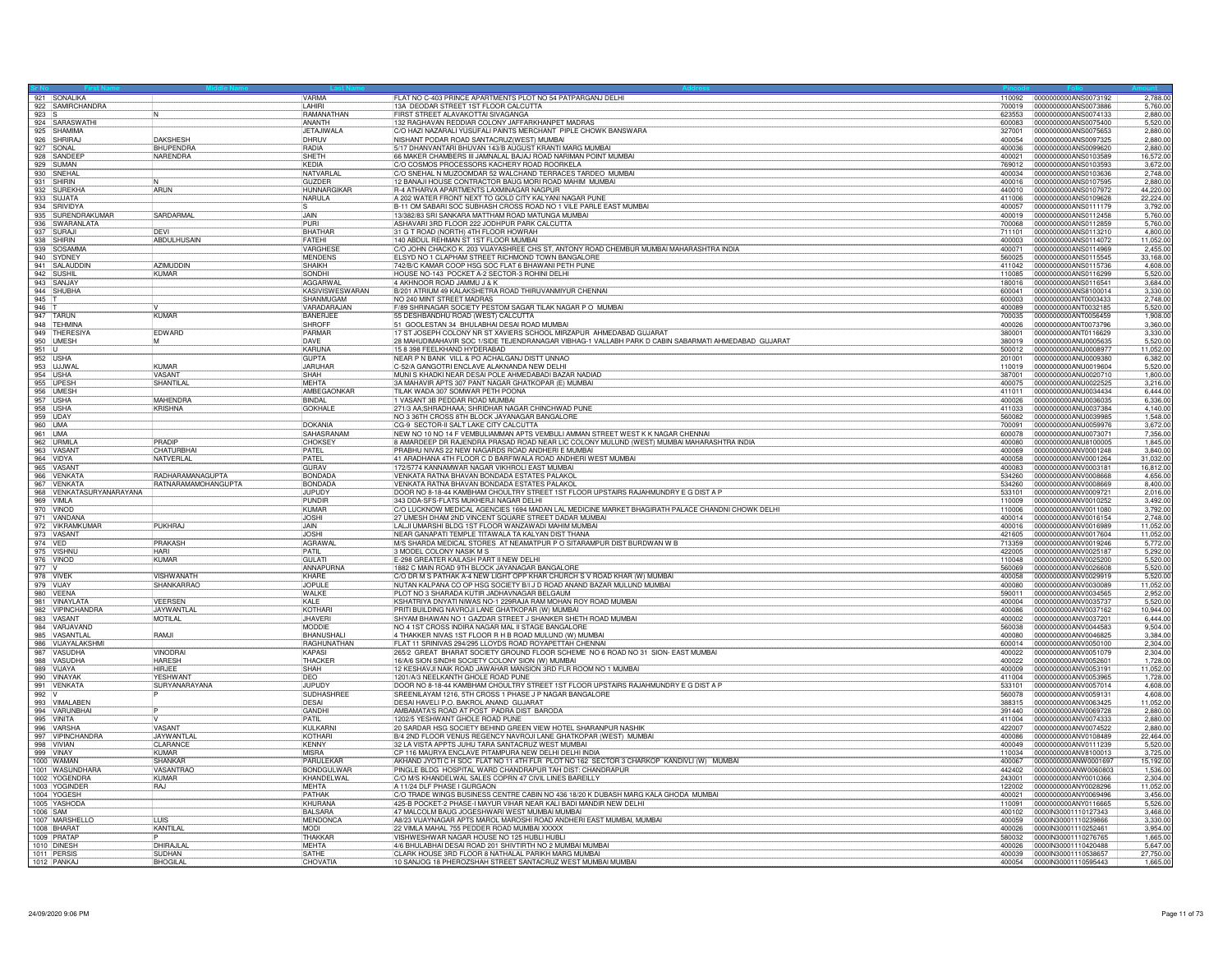|                        | 1013 SARLABEN                      | NAVNITLAL               | DESAI                              | 9-9A HUGHES ROAD KEMPS KORNER DELSTAR 5TH FLOOR BL NO 24 MUMBAI                                                                                                   |                  | 400036 0000IN30002011055589                          | 48,465.00             |
|------------------------|------------------------------------|-------------------------|------------------------------------|-------------------------------------------------------------------------------------------------------------------------------------------------------------------|------------------|------------------------------------------------------|-----------------------|
| 1014 SMITA             |                                    | <b>ASHIT</b>            | DESAI                              | 9/9A HUGHES ROAD KEMPS KORNER DELSTAR 5TH FLOOR BL NO 24 MUMBAI                                                                                                   | 400036           | 0000IN30002011055677                                 | 12,778.00             |
| 1015 BELA              |                                    | <b>NAVNITI A</b>        | <b>DESAL</b>                       | 9/9A HUGHES ROAD KEMPS KORNER DELSTAR 5TH FLOOR BL NO 24 MUMBAI                                                                                                   | 400036           | 0000IN30002011065759                                 | 28.610.00             |
|                        | 1016 VAHEEDA                       | <b>HARUN</b>            | KHAN                               | 25, B ROAD PANCHGANI TAL - MAHABALESHWAR DIST - SATARA PANCHGANI, MAHARASHTRA                                                                                     | 412805           | 0000IN30007910493394                                 | 5,841.00              |
| 1017 Eruch             |                                    | Jal                     | Mahableshwarvala                   | D 3 1, Casuarina, Best Nagar, Ghatkopar East, Mumbai                                                                                                              | 400075           | 00000N30009510468504                                 | 6,382.00              |
| $1018$ C<br>1019 Milan |                                    |                         | Indrakumar<br>Ashar                | 734, III Block, 12th Main Rajaji Nagar BANGALORE<br>Pratap Cloth Centre 18/24, P Nariman Street MUMBAI                                                            | 560010<br>400001 | 0000IN30009510577357<br>0000IN30009510971727         | 2,455.00<br>1.942.00  |
|                        | 1020 Nivedita                      | Mahadeo                 | Rajadhyaksha                       | Block No 7, 2nd Cross, Smith House Near Dongri Police Station Nawroji Hill Road No 11 E MUMBAI                                                                    | 400009           | 0000IN30009511031569                                 | 4,523.00              |
| 1021 VE                |                                    |                         | LAKSHMANAN                         | NO 28 FOURTH TRUST CROSS ST MANDAVELI CHENNAI                                                                                                                     | 600028           | 0000IN30010010096458                                 | 4,162.00              |
| 1022 GIRISH            |                                    | KUMARMOHANLAL           | PALAN                              | C/O GUJRAT TOBACCO HOUSE 524 KATRA ISHWAR BHAWAN KHARI BAOLI DELHI                                                                                                | 110006           | 00000N30011810256995                                 | 3,330.00              |
|                        | 1023 RAJYSHREE                     |                         | GUPTA                              | 27, RAJDHANI NIKUNJ 94, I P EXTENSION DELHI                                                                                                                       | 110092           | 0000IN30012610038792                                 | 3,330.00              |
| 1024 ALIFE             |                                    | SLILTAN                 | <b>FAZELBHOY</b>                   | SARAS SERVICES 63, MORI ROAD, MAHIM, MUMBAI                                                                                                                       | 400016           | 100001N30012610094979                                | 6.382.00              |
| 1025 M                 |                                    | CCSTOCKSHARESBROKERSPVT | li TD.                             | CHORARIA HOUSE 53 RADHA BAZAR LANE CALCUTTA                                                                                                                       | 700001           | 0000IN30012611107943                                 | 6,660.00              |
|                        | 1026 PAMELA                        |                         | DSOUZA                             | HILL N SEA APPTS FLAT NO 206 72 PALI HILL BANDRA MUMBAI                                                                                                           | 400050           | 0000IN30014210059594                                 | 4,093.00              |
|                        | 1027 PREMI                         | OPHELIA                 |                                    | 301 SAMEER APTS 180 PERRY ROAD BANDRA (WEST) MUMBAI                                                                                                               | 400050           | 00000N30014210069260                                 | 5,328.00              |
|                        | 1028 ACHAMA                        |                         | CHANDY                             | PULICKATHARA HOUSE KANJIRAPALLY, KERALA                                                                                                                           |                  | 686507 00000N30017510009315                          | 12,778.00             |
|                        | 1029 ARTHANAR                      | IK.                     |                                    | NEW NO 8/3, OLD NO 7/1-A GURUSAMIPALAYAM POST RASIPURAM TALUK NAMAKKAL                                                                                            |                  | 637403 0000IN30017510174436                          | 1.526.00              |
|                        | 1030 MOHAMED                       | FAROOKN<br>M            |                                    | NEW NO 358, OLD NO 41/5 NAGARAM ROAD ARANTANGI ROAD PATTUKKOTTAI                                                                                                  | 641602           | 0000IN30017510444527                                 | 7,450.00              |
|                        | 1031 MOHAMED                       | FAROOK                  | <b>NM</b>                          | OLD NO 41/5, NEW NO 358 NAGARAM ROAD PATTUKOTTAI                                                                                                                  | 614602           | 0000lN30017510471469                                 | 2,289.00              |
|                        | 1032 MUMTAJ                        | <b>BEGAM</b><br>ĪΜ      |                                    | 41/5/358 NAGARAM ROAD PATTUKKOTTAI TALUK PATTUKKOTTAI                                                                                                             | 614602           | 00000N30017510471477                                 | 6.382.00              |
|                        | 1033 RAMESH                        | KUMARHEMRAJ             | JAIN<br>SINGHAL                    | 179 UPPER DUNCAN ROAD LOLIWALA BUILDING MUMBAI                                                                                                                    | 400008           | 0000IN30018310627968                                 | 4.995.00              |
|                        | 1034 ANURAG                        |                         |                                    | 32 MANIK VILAS COLONY JHANSI ROAD GWALIOR MP                                                                                                                      |                  | 474002  0000IN30018311347865                         | 6.382.00              |
| 1035 AMIT              | 1036 ARVIND                        |                         | MALHOTRA<br><b>WALIA</b>           | D-29 JANGPURA EXTENSION NEW DELHI<br>C 150 MOTI NAGAR                                                                                                             | 110014<br>110015 | 0000IN30018311435559<br>00000130018312016740         | 2,775.00<br>2,442.00  |
|                        | 1037 INDIRA                        | SURYAKANT               | SHAH                               | B 206 RAMESH APT NR SUVARNA HOSPITAL KASTUPARK SIMPOLI ROAD BORIVALI WEST                                                                                         | 400092           | 0000lN30018312085840                                 | 2,775.00              |
|                        | 1038 RAJESH                        | PRASAD                  | <b>MISRA</b>                       | E -1/183 ARERA COLONY BHOPAL                                                                                                                                      | 462016           | 0000IN30018312968815                                 | 6.243.00              |
| 1039 T                 |                                    |                         | <b>SEETHARAMAN</b>                 | 196 LLOYDS ROAD CHENNAI                                                                                                                                           | 600086           | 0000IN30018313124939                                 | 7,575.00              |
| 1040 AMIT              |                                    | CHAMPAKLAI              | CHOKSEY                            | GEETANJALI 9 N GAMADIA ROAD OFF PEDDAR ROAD MUMBAI                                                                                                                | 400026           | 0000IN30021410046539                                 | 61,050.00             |
| 1041 KULIN             |                                    | SHANTILAL               | <b>KOTAK</b>                       | SEKSERIA HOUSE 28 BABULNATH ROAD MUMBAI                                                                                                                           | 400007           | 0000IN30021410062897                                 | 2,081.00              |
|                        | 1042 TERESA                        |                         | <b>EARNES</b>                      | A 54\3 DDA SFS FLATS SAKET NEW DELHI                                                                                                                              | 110017           | 0000IN30021410063693                                 | 7,700.00              |
|                        | 1043 GUNVANTRAY                    |                         | SHRIDHARAN                         | SHREE NIDHI NEAR JAY SOMNATH MANGALPURA ANAND                                                                                                                     | 388001           | 0000lN30021411019524                                 | 3.385.00              |
|                        | 1044 TUKARAM                       | M                       | <b>BADDI</b>                       | NEW FORT C B T HUBLI                                                                                                                                              | 580020           | 0000IN30021411618721                                 | 41,139.00             |
| 1045 ARUN              |                                    |                         | BADDI                              | ARUNODAYA BUILDING 2ND CROSS NEW FORT NEAR C B T HUBLI, KARNATAKA                                                                                                 | 580020           | 0000IN30021411618739                                 | 51,788.00             |
|                        | 1046 RISHIKESH                     |                         | THAKUF                             | 408 ASHIRWAD BUNGLOW VASNA ROAD BARODA GUJARAT                                                                                                                    | 390015           | 0000IN30021412256998                                 | 19,425.00             |
|                        | 1047 VENKATARAMAN                  |                         | VENUGOPALAN                        | FLAT A/502 OASIS VASANT OSCAR MULUND WEST MUMBAI                                                                                                                  | 400080           | 0000IN30021412739528                                 | 6,937.00              |
|                        | 1048 MEERA                         | KAILASHCHAND            | <b>NIMODIA</b>                     | C O H H NIMODIYA BALAJI CHOWK YAVATMAL MAHARASHTRA                                                                                                                | 445001           | 0000IN30021415316628                                 | 2.094.00              |
|                        | 1049 RAJENDRA                      | <b>DATTARAM</b>         | <b>HARI IKAF</b>                   | 12TH LANE, JAYSINGPUR TAL, SHIROL DIST KOLHAPUR JAYSINGPUR MAHARASHTRA                                                                                            | 416101           | 0000lN30021415869116                                 | 5.879.00              |
| 1050 C                 |                                    | MERCYKUTTY              | MATHEW                             | HARITHA HOUSE NO. 28/1047A PLOT 129, INDIRANAGAR KADAVANTHARA PO KOCHI KERALA<br>HOUSE NO 28/1047 A HARITHA PLOT 129 INDIRANAGAR KADAVANTHRA KOCHI KERALA         | 682020<br>682020 | 0000IN30023910076218                                 | 6,937.00              |
| 1051 RAJL              | 1052 MATHAI                        |                         | GEORGE<br><b>MATHEW</b>            | 32/501 H, ORUVATTITHARA ROSE GARDEN COLONY PALLINADA, PALARIVATTOM ERNAKULAM                                                                                      | 682025           | 0000IN30023910363119<br>0000030023910713867          | 6,937.00<br>13,444.00 |
|                        | 1053 RAMNA                         | <b>RAOT</b>             |                                    | 1ST ELEPHANTA COOP HSG SOC GAUSHALA LANE BLOCK NO 1 MALAD (E), MUMBAI                                                                                             | 400097           | 0000IN30023911142244                                 | 12,903.00             |
|                        | 1054 ANANTRAO                      | <b>NEMINATH</b>         | <b>GHODKE</b>                      | 257/1/3 PLOT NO.41 UNIK PARK OPP LISHA HOTEL KOLHAPUR KOLHAPUR                                                                                                    | 416001           | 0000lN30023912597655                                 | 2,081.00              |
|                        | 1055 SANGEETHA                     |                         | KAMATH                             | 1/287 OLD NO 33 RD STREET V SECTOR TVS AVENUE TAMILNADU                                                                                                           | 600101           | 0000lN30023913878918                                 | 4,162.00              |
|                        | 1056 SEEMA                         |                         | <b>BEED</b>                        | 14, SRINATH DAS LANE CALCUTTA                                                                                                                                     | 700012           | 00000N30026310085375                                 | 6.382.00              |
| 1057 DILIP             |                                    | <b>KUMAR</b>            | MONDAL                             | RAM MANDIR UTTARYAN P.O-CHINSURAH (R.S) DIST-HOOGHLY                                                                                                              |                  | 712102  00000030026310094669                         | 12,778.00             |
|                        | 1058 JAGDISH                       |                         | MAI PANI                           | 1538, SHUKRAWAR PETH PUNE                                                                                                                                         | 411002           | 0000IN30028010134635                                 | 1.873.00              |
|                        | 1059 RAJENDRA                      | SHAM                    | DESHPANDE                          | BLOCK NO'S HILL VIEW APARTMENT PRABHAT ROAD 15TH LANE PUNE                                                                                                        |                  | 411004 0000lN30028010403632                          | 1,998.00              |
| 1060 SHAH              |                                    | MFGHA                   | <b>JAYKUMAR</b>                    | STATION ROAD BARAMATI PUNE                                                                                                                                        | 413102           | 0000IN30028010430143                                 | 12,778.00             |
|                        | 1061 MOHAN                         | MADHAO                  | DHAVALE                            | STAR VILLA APTS 917/9 GANESHWADI DECCAN GYMKHANA PUNE                                                                                                             | 411004           | 0000IN30028010505837                                 | 17,128.00             |
|                        | 1062 GUNAVANT                      | NATVERLAL               | <b>SHAH</b>                        | 42, SHRINATHPARK SOC., B/H MANEKBAUG TOLL NAKA, B/H AVISKAR PARTY PLOT, AMBAWADI, AHMEDABAD.                                                                      |                  |                                                      | 1.665.00              |
|                        | 1063 RAJESHBHAI                    |                         | PATEL                              | NATHABHAI NI KHADKI, AT AND POST CHAKLASI. TAL. NADIAD. DIST. KHEDA.                                                                                              | 387315           | 00000N30034310416328                                 | 3.018.00              |
|                        | 1064 VASANT                        | <b>VENKATESH</b>        | DHARGALKA                          | MILROCK RIBANDAR RETREAT BLDG NO 23 FLAT NO. S-1 SECIND FLOOR, RIBANDAR, PANJIM GOA                                                                               | 403006           | 0000IN30036010034738                                 | 6,382.00              |
|                        | 1065 NAVIN                         | ODHAVJI                 | <b>MEHTA</b>                       | 207, DALAMAL CHAMBERS 29, NEW MARINE LINES MUMBAI                                                                                                                 | 400020           | 0000IN30036020001533                                 | 2,178.00              |
| 1066 VE                | 1067 KAILASH                       | CHANDER                 | <b>LAKSHMANAN</b><br><b>KAPOOR</b> | NO 28 FOURTH TRUST CROSS ST MANDAVELI CHENNAI<br>C/O KITY CHAWLA B-40 GREATER KAILASH I NEW DELHI                                                                 | 600028           | 0000IN30036020096458<br>110001  0000IN30036020236809 | 3.330.00              |
|                        |                                    |                         | SHAH                               |                                                                                                                                                                   | 400006           |                                                      | 2.927.00              |
| 1069 NEHA              | 1068 CHANDANBEN                    | CHHOTALAL               | BAJAJ                              | CHANDRALOK ' A' BLOCK NO. 301 97, NEPEANSEA ROAD MUMBAI<br>F-11/5 MODEL TOWN PART-II NEW DELHI                                                                    | 110009           | 0000IN30036021411850<br>00000N30036021932410         | 27,750.00<br>2,788.00 |
| 1070 VINITA            |                                    | AMAR                    | SHRIDHARANI                        | 74 NIBBANA PALI HILL ROAD BANDRA W MUMBAI                                                                                                                         | 400050           | 0000IN30036022135360                                 | 5,452.00              |
| 1071 SAROJ             |                                    |                         | <b>GUPTA</b>                       | W/O VIDYA BHUSHAN GUPTA 122 HAUZ KHAS APARTMENTS S.F.S HAUZ KHAS S.O SOUTH WEST DELHI DELHI                                                                       | 110016           | 0000030036022399463                                  | 6.382.00              |
|                        | 1072 MANJUSHREE                    | PRATUL                  | DAS                                | 2 FL RM 202 NIRMAL KUNJ N PARALKAR MARG PAREL MUMBAI                                                                                                              |                  | 400012  0000IN30036022405289                         | 2.664.00              |
| 1073 M<br>1074 RAJESH  |                                    |                         | CHAUHAN                            | 315 DHAKA KINGSWAY CAMP DELHI                                                                                                                                     | 110009           | 0000IN30036022459359                                 | 1,998.00              |
|                        |                                    | RAMANLAL                | <b>SHAH</b>                        | 7/2, PARAS BLDG LITTLE GIBBS ROAD, HANGING GARDEN MALABAR HILL, MUMBAI                                                                                            | 400006           | 00000N30038610109223                                 | 2.691.00              |
| 1075 ASHA              |                                    |                         | SINHA                              | NEW-9 OLD 6/1 DR AMBEDKAR STREET KANAGAM TITI TARAMATI CHENNAI                                                                                                    | 600113           | 0000IN30039410968268                                 | 6,507.00              |
| $1076$ K               |                                    | <b>VMOHAN</b>           | <b>RAO</b>                         | KHADI BHANDAR 2/84 PONDY BAZZAR T NAGAR CHENNAI                                                                                                                   | 600017           | 0000IN30039411706278                                 | 6.382.00              |
| 1077 SHAH              |                                    | <b>AMITKUMAF</b>        | KANAIYALA                          | AMIYOG 369/2 SECTOR NO 12 C GANDHI NAGAR                                                                                                                          | 382012           | 0000IN30039411858454                                 | 2,899.00              |
| 1078 S                 |                                    | <b>SANKARA</b>          | <b>RAO</b>                         | SRI RAMA RICE MILL D NO 7-51/2A ANATAVARAM                                                                                                                        | 533222           | 0000IN30039412843404                                 | 5,217.00              |
|                        | 1079 VALLABHANENI<br>1080 MAHENDRA | <b>GOPALA</b>           | <b>KRISHNA</b><br>KOTHARI          | 9/80-1 GUDLAVELLURU KRISHNA DIST                                                                                                                                  | 380008           | 00000N30039413713572                                 | 6,382.00              |
| 1081 H                 |                                    | KANCHANLAI              | SRIDHAR                            | ARCHANA BUNGLOW RAMAN NAGAR SOCIETY OPP SWAMY NARAYAN HALL MANI NAGAR AHMEDABAD<br>S/O VISWANATHAN H.P 3A JAKKAPPAN NAGAR 6TH CROSS NEAR JOE HOSPITAL KRISHNAGIRI | 635001           | 00000N30039413972717                                 | 17,551.00<br>4.162.00 |
|                        | 1082 NAVINCHANDRA                  | TILAKCHAND              | <b>SHAH</b>                        | SADAR BAZAR PARATWADA                                                                                                                                             | 444805           | 0000IN30039415387509                                 | 8,519.00              |
|                        | 1083 SUNITI                        |                         | <b>GHOSH</b>                       | 48/22/3 SWISS PARK CALCUTTA                                                                                                                                       | 700033           | 0000IN30044110138403                                 | 2.122.00              |
|                        | 1084 RAGHAVENDRA                   |                         | <b>SHASTRYS</b>                    | GANAPATHI TEMPLE SQUARE GANAPATHI TEMPLE SQUARE GANAPATHI TEMPLE SQUARE MANGALORE                                                                                 | 575001           | 00000N30044110164502                                 | 2,497.00              |
| 1085 BIJAN             |                                    | KUMAR                   | GANGULY                            | 28/3 GARIAHAT ROAD (SOUTH) KOLKATA                                                                                                                                | 700031           | 0000IN30044110244495                                 | 9,712.00              |
|                        | 1086 KARPAGAMBA                    |                         |                                    | 11 VISWESWARAPURAM MYLAPORE CHENNAL                                                                                                                               | 600004           | 0000IN30044110258675                                 | 4.162.00              |
|                        | 1087 NAGARAJ                       |                         |                                    | 1177 22/A CROSS 23RD MAIN BANASHANKARI 2ND STAGE BANGALORE                                                                                                        | 560070           | 0000IN30044110354329                                 | 3,815.00              |
|                        | 1088 KAMALA                        |                         |                                    | VOORAKGARAI K JEYARAM MERCHANTS AND COMMISSION AGENTS 287 CHINNAKADAI STREET SALEM                                                                                | 636001           | 0000IN30044110434618                                 | 7.284.00              |
| 1089 S                 |                                    |                         | RAJARAJESWARI                      | 66, ANSARI STREET RAMNAGAR COIMBATORE                                                                                                                             | 641009           | 00000030045010101872                                 | 10,406.00             |
|                        | 1090 DEVENDRA                      | <b>RAMANBHAI</b>        | PATFI                              | MARUTI SADAN OPP. AMBER CINEMA VALLABH VIDYANAGAR                                                                                                                 | 388120           | 0000IN30045010783227                                 | 17,690.00             |
|                        | 1091 NIRMALA                       |                         | GAL A<br>GALA                      | 287 SATNA BUILDING H NO 785 PT BHAWANI PRASAD TIWARI WARD JABALPUR                                                                                                | 482002           | 0000IN30045010843684                                 | 12,522.00             |
|                        | 1092 HARISH                        |                         | PATEI                              | GALA TRADING CO 179 TULARAM CHOWK JABALPUR                                                                                                                        | 482002<br>492001 | 0000IN30045010843705                                 | 13,861.00             |
| 1093 MEHU              | 1094 MANESH                        | ਸ                       | GANJAWALA                          | 16 SOUTH AVENUE RD CHOUBEY COLONY RAIPUR C G<br>606 SHIVTIRTH NO 2 BHULABHAI DESAI ROAD MUMBAI MAHARASHTRA                                                        | 400026           | 0000IN30045011323092<br>0000IN30045013473873         | 1,665.00<br>23,074.00 |
|                        | 1095 NIMBKAR                       |                         | MANJIRI                            | LONAND ROAD NEAR JINTI BRIDGE PHALTAN DIST SATARA PHALTAN                                                                                                         | 415523           | 0000IN30045080229546                                 | 3,121.00              |
|                        | 1096 SHABBIR                       | <b>MOHSIN</b>           | SONI                               | 103 CENTRAL VIEW 29 SOUTER STREET 1ST FLOOR MUMBAI CENTRAL MUMBAI                                                                                                 | 400008           | 0000IN30047640161624                                 | 13,250.00             |
|                        | 1097 RAVINDRA                      | GURUDAYAL               | <b>UBERO</b>                       | 1756 RAJARAMPURI 4TH LANE KOLHAPUR                                                                                                                                | 416008           | 0000IN30047640308642                                 | 6,382.00              |
|                        | 1098 GEETA                         | BHARATKUMAR             | <b>BHAVSAR</b>                     | 4 - B, SHIVAM BUNGALOWS, HARI-SABHA B/H R C TECHNICAL INSTITUTE GHATLODIA AHMEDABAD                                                                               | 380061           | 0000IN30047641465452                                 | 4,717.00              |
|                        | 1099 NIRMALA                       |                         | MURALISHANKAR                      | 72 B R K SHANMUGAM SALAI K K NAGAR CHENNAI                                                                                                                        | 600078           | 00000N30047641513929                                 | 4.662.00              |
|                        | 1100 NAVINCHANDRA                  | MH.II                   | SHAH                               | ISHAN, 3/ 114, WALKESHVARI NAGARI BEHIND AURVED HOSPITAL JAMNAGAR                                                                                                 | 361008           | 0000IN30047642124453                                 | 14,083.00             |
| 1101 MILIND            |                                    | ASHOK                   | SHAH                               | 7 CHAMPAKLAL UDYOG BHAVAN SION MUMBAI                                                                                                                             | 400022           | 0000IN30047643031624                                 | 4,162.00              |
|                        | 1102 RAMNATH                       |                         | <b>HEGDE</b>                       | 12/B NEETA TERRACE MANGALDAS ROAD PUNE                                                                                                                            | 411001           | 00000030051310475902                                 | 2,081.00              |
|                        | 1103 JANARDHAN                     |                         | SALIAN                             | GEETANJALI 46/B CIBA SOCIETY AMRUT NAGAR GHATKOPAR WEST MUMBAI                                                                                                    | 400086           | 0000IN30051310506564                                 | 2.267.00              |
|                        | 1104 JASWANTI                      | KASHYAP                 | <b>THAKKAF</b>                     | OLD MADHUMAHAL PLOT NO 83 FLAT NO 1 SHRADANAND CROSS ROAD MATUNGA MUMBAI                                                                                          |                  |                                                      | 12,778.00             |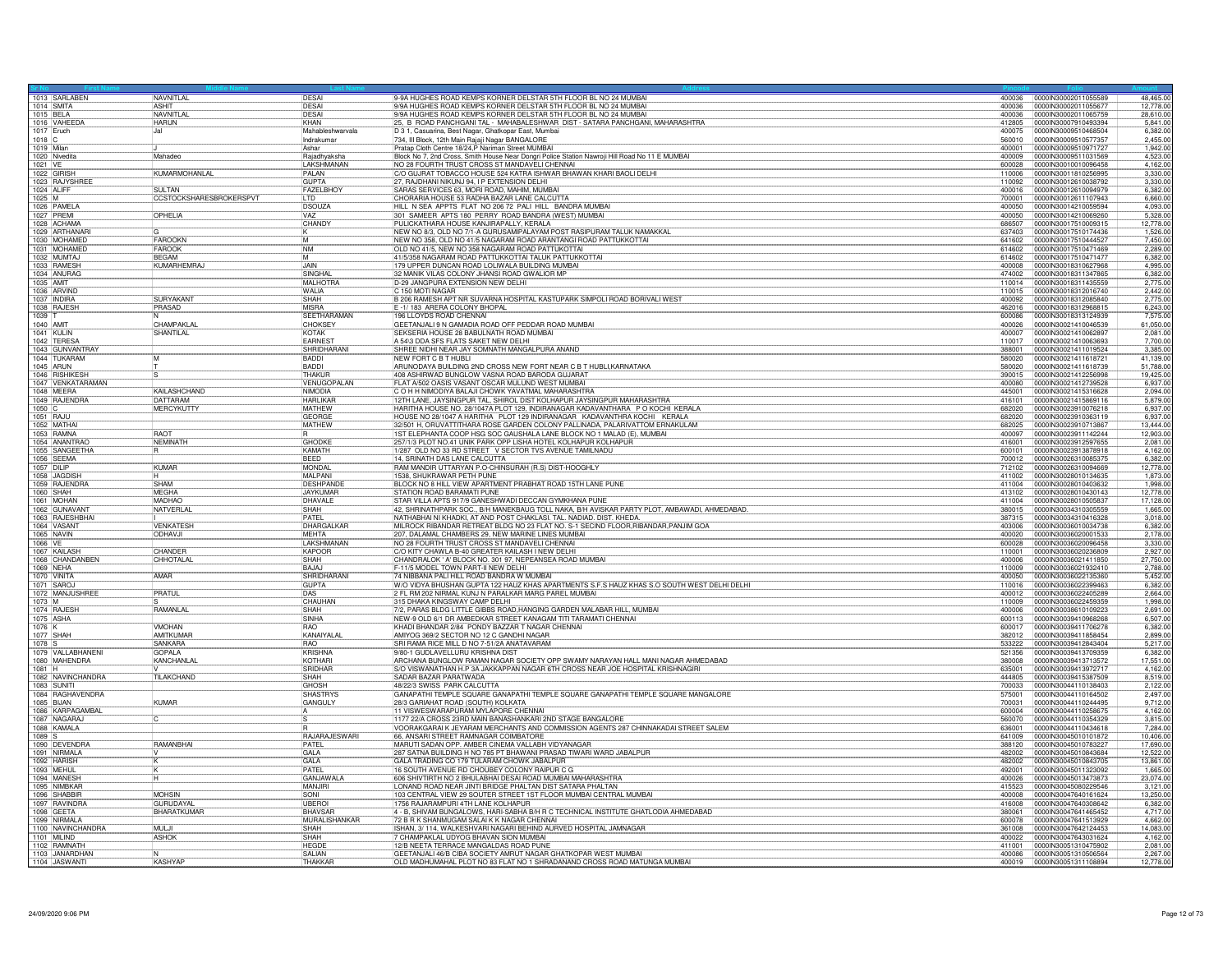|            | 1105 LEENA        | RAMESH                                | <b>SATAM</b>        | B1/201 LOK GAURAV L B S MARG VIKHROLI WEST MUMBAI                                                           |        | 400083 0000IN30051312897197 | 6,509.00  |
|------------|-------------------|---------------------------------------|---------------------|-------------------------------------------------------------------------------------------------------------|--------|-----------------------------|-----------|
|            | 1106 ABEEZAF      |                                       | <b>FAIZULLABHOY</b> | 41 MEREWATHER ROAD JAIJI MANSION GR FLOOR MUMBAI MAHARASHTRA                                                | 400001 | 0000IN30051314212553        | 1,817.00  |
|            | 1107 VIMALA       | AMRUTLAL                              | <b>VISANI</b>       | 9 JIVANJYOT CO OP HSG SOCIETY DEVBAUG BHAVNAGAR GUJARAT                                                     | 364001 | 0000lN30051314518112        | 5,896.00  |
|            | 1108 BABITHA      |                                       | SHETTY              | 1092, 'SAI SADAN' 18TH 'B' MAIN 5TH BLOCK, RAJAJINAGAR BANGALORE                                            | 560010 | 0000IN30061010047351        | 1.665.00  |
|            | 1109 ARVINDBHA    | RAQJIBHAI                             | PATEL               | MOHAN CHOWK AT. & PO.- DHARMAJ TA. - PETLAD DIST. - ANAND                                                   | 388430 | 00000830063610105494        | 4.162.00  |
|            | 1110 NAVINBHAI    | RAOJIBHAI                             | PATEL               | 12, NAVLIWALA BUILDING ANAND                                                                                | 388001 | 0000IN30063610243452        | 6,937.00  |
|            | 1111 MANJULABEN   | CHIMANBHAI                            | PATEL               | B-5, CHAITANYAHARI VIHAR NEAR EKTA PARIVAR V.V.NAGAR ROAD ANAND                                             | 388001 | 0000IN30063610265384        | 2,775.00  |
|            | 1112 REVABEN      | <b>BHAILALBHAI</b>                    | PATEL               | "MATRU SMURTI" NEAR KUI NANA PORE NADIAD                                                                    | 387001 | 0000IN30063620010044        | 2.511.00  |
|            | 1113 SHAILESH     | <b>MOHANI AI</b>                      | PARIKH              | DALAL POLE SALUN BAZAR NADIAD                                                                               | 387001 | 0000IN30063620044278        | 12,778.00 |
|            | 1114 AJAYKUMAR    | <b>DAHYABHA</b>                       | PATFL               | 9, UTKARSH SOCIETY, NANA KUMBHNATH ROAD, . NADIAD.                                                          | 387001 | 0000IN30063620077085        | 2.011.00  |
| 1115 USHA  |                   | VASANT                                | SHAH                | MUNINI KHADKI NEAR DESAI POLE AHMEDABADI BAZAR NADIAD                                                       | 387001 | 0000IN30063630062848        | 1,984.00  |
|            | 1116 BHARATKUMAF  | CHANDULAL                             | <b>BHAVSAF</b>      | VADA BAZAR AT - UMRETH                                                                                      | 388220 | 0000IN30063640001579        | 12,778.00 |
|            | 1117 SAVITRIBEN   | <b>HARMANRHA</b>                      | PATEL               | DHARAMDAS NI KHADKI AT - BHARODA TAL- UMRETH DIS-ANAND                                                      | 388210 | 0000IN30063640007226        | 3.912.00  |
|            | 1118 RAJNIKANT    | <b>BHIMBHAI</b>                       | <b>DESAI</b>        | 22/4 JAY MAHAL A ROAD CHURCHGATE MUMBAI                                                                     | 400020 | 0000IN30068510106949        | 6.912.00  |
|            | 1119 SUSHILA      | RAJNIKANT                             | DESAL               | 22/4 JAY MAHAL A ROAD CHURCHGATE MUMBAI                                                                     | 400020 | 0000IN30068510106973        | 6,912.00  |
| 1120 BANK  |                   | OF                                    | INDIA               | ANDHERI (WEST) BRANCH, 28, S.V. ROAD, P.B.NO.7358 ANDHERI(WEST), MUMBAI                                     | 400058 | 0000lN30074910036393        | 2.081.00  |
| 1121 BANK  |                   |                                       | <b>INDIA</b>        | MUMBAI (MAIN) BRANCH. DIVIDEND DEPARTMENT, 70/80, M.G. ROAD, FORT, MUMBAI                                   | 400023 | 0000IN30074910054215        | 9,379.00  |
| 1122 ROHIT |                   | <b>JAMNADAS</b>                       | <b>JHAVER</b>       | 18-SETHIA SADAN, GROUND FLOOR, FLAT NO.2, MARUBAI GAVEDAVEI ROAD, BEHIND DON BOSCO SCHOOL, MAATUNGA, MUMBAI | 400019 | 0000IN30074910242855        | 2.497.00  |
|            | 1123 SANJAY       | <b>RAIANIKANT</b>                     | PARIKH              | 128/4533 TILAKNAGAR TRIBHUVAN CHS NEW TILAKNAGAR CHEMBUR MUMBAI                                             | 400089 | 0000IN30075710388188        | 38,350.00 |
|            | 1124 NATVERLAL    | <b>DAMODERDAS</b>                     | <b>MODI</b>         | 23 SUJATA SOCIETY GOTRI ROAD VADODARA VADODARA                                                              | 390021 | 00000N30075710557564        | 5.328.00  |
|            | 1125 SHRIKANT     |                                       | PAREKH              | A/7 VIVEKANAND PARK 3RD FLOOR NO.3 DR AMBEDKAR ROAD OPP NEHRU MEMORIAL HALL POONA                           | 411001 | 0000IN30075710698558        | 4.162.00  |
|            | 1126 KUNDAN       |                                       | PARFKH              | A/7 VIVEKANANAND PARK 3 DR AMBEDKAR RD 3 FLR POONA                                                          | 411001 | 0000IN30075710710824        | 4,786.00  |
|            | 1127 GIRDHARI     | NARAINDAS                             | <b>MELWAN</b>       | FLAT 7 DHOOP CHHHAN 28TH ROAD PLOT 201 BANDRA MUMBAI                                                        | 400050 | 0000IN30075710954267        | 4.537.00  |
|            | 1128 SURESH       | iM.                                   | KHATRI              | A/9 TUSHAR APTS JAGABHAI PARK MANINAGAR AHMEDABAD                                                           | 380008 | 0000IN30075711103756        | 2,913.00  |
| 1129 BAWA  |                   | <b>TEJPRAKASH</b>                     | <b>SINGH</b>        | 301 EXCEL RESIDENCY SECTOR 7 AIROLI NAVI MUMBAI                                                             | 400708 | 0000IN30075711336013        | 7,992.00  |
|            | 1130 POONAM       | <b>MUKESH</b>                         | <b>GANESHWALA</b>   | AMAAN SARJAN SOCIETY ROAD OPP SARGAM SHOPPING CENTER PARLE POINT ATHWALINES SURAT                           | 395007 | 0000IN30075711506945        | 4,786.00  |
|            | 1131 WADEKAR      | RAMESH                                | <b>VISHWANATH</b>   | 207/5628 ANITA KUTIR CHS LTD OPP ODEON CINEMA GHATKOPAR EAST MUMBAI                                         | 400075 | 0000IN30075711664317        | 4.995.00  |
| 1132 PATEL |                   | MAHENDRABHAI                          |                     | UNIT C/3-12, SUNDER NAGAR, S. V. ROAD, MALAD (W) MUMBAI                                                     | 400064 | 0000IN30082910633156        | 1.567.00  |
|            | 1133 ABHISHEK     |                                       | <b>TODI</b>         | 4, JAGMOHAN MULLICK LANE, KOLKATA                                                                           | 700007 | 0000IN30085310105567        | 4,995.00  |
|            | 1134 VIKRAM       | BACHUBHAI                             | <b>SHAH</b>         | PARAS I FLOOR 13/994 E TRIKKOVIL LANE JAIN TEMPLE COLONY CALICUT                                            | 673001 | 0000IN30088813130813        | 3.663.00  |
| 1135       |                   | ARAJ                                  | LINGAM              | IST ELEPHANTA CO OP HSG SOC LTD BLOCK NO 1 GUSHALA LANE DAFTARY ROAD MALAD EAST MUMBAI                      | 400097 | 0000IN30088813256033        | 15.470.00 |
|            | 1136 JAYSHREE     | <b>HASMUKH</b>                        | BRAHMBHAT           | C/10 PARVATI MANSION OPP APSARA CINEMA 214 DR BHADKAMKAR MARG GRANT ROAD MUMBAL                             | 400007 | 0000IN30088813450970        | 2.636.00  |
|            | 1137 RADHA        |                                       | NARAYAN             | A 201 NIKITA AMRUT NAGAR GHATKOPAR WEST MUMBAI                                                              | 400086 | 0000IN30088813618250        | 1,942.00  |
|            | 1138 CENTBANK     | FINANCIALSERVICES                     | LTD                 | MMO BUILDING 3RD FLOOR 55 M G ROAD FORT MUMBAI                                                              | 400001 | 0000IN30088813621815        | 6,660.00  |
|            | 1139 VISHVESHWARA | <b>BHAT</b>                           | POLAL               | SAI SMARANAM KANJEKODI ADDOOR POST MANGALORE TALUK                                                          | 574145 | 0000IN30088813624821        | 6,660.00  |
|            | 1140 MITALEE      | PRASHANT                              | CHOVATIA            | 10 SANJOG 18 PHEROZSHAH STREET SANTACRUZ (W) MUMBAI                                                         | 400054 | 0000IN30088813729595        | 4.995.00  |
| 1141 KIRTI |                   | MOHANLAL                              | SHAH                | 216 VEENA CHAMBERS 21 DALAL STREET FORT MUMBAI                                                              | 400023 | 0000IN30088814056008        | 7.173.00  |
|            | 1142 CHANDRAKANT  | <b>GULABRAO</b>                       | <b>BORDE</b>        | ATUR PARK BUILDING NO 10 FLAT NO 8 NAYLOR ROAD OFF MAGALDAS ROAD, PUNE                                      | 411001 | 0000IN30088814264618        | 2,081.00  |
|            | 1143 BRIJGOPAL    | <b>JAINARAYAN</b>                     | BHAIYA              | C/P BHAIYA INDUSTRIES BADNERA ROAD AMRAVATI AMRAVATI                                                        | 444605 | 0000IN30088814357263        | 1.734.00  |
|            | 1144 PUNIT        |                                       | NANDWANI            | D 54/155 45, SHRINAGAR COLONY LUXA ROAD VARANASI                                                            | 221010 | 0000IN30088814428873        | 4,162.00  |
| 1145 SUMIT |                   |                                       | NANDWANI            | D 54/155 45 SHRINAGAR COLONY LUXA ROAD VARANASI                                                             | 221010 | 0000IN30088814430624        | 4.162.00  |
|            | 1146 ANUPAMA      | <b>BHARATLAL</b>                      | PARIKH              | CHAMPASHREE NEAR JEEVAN APT MANGAL MURTI SANGLI                                                             | 416416 | 0000IN30088814543239        | 12,903.00 |
|            | 1147 RAJINDER     | PAUL                                  | GUPTA               | H NO 151, SECTOR 4 TRIKUTA NAGAR. JAMMU                                                                     | 180012 | 0000IN30088814810030        | 6.660.00  |
|            | 1148 YUSUFAL      | <b>JAFERJ</b>                         | <b>DARUGAR</b>      | DANDA BAZAR, BHUJ-KUTCH.                                                                                    | 370001 | 0000IN30097411350672        | 3.746.00  |
|            | 1149 GEETABEN     | RAJENDRAKUMAR                         | PATEL               | 1221, PATELWADA KAPADWANJ                                                                                   | 387620 | 0000IN30098210168274        | 4,995.00  |
|            | 1150 KUDITHIPUDI  | <b>SARATHCHANDHRA</b>                 | PRASAD              | D NO 1 48 B BETHAPUDI REPALLE GUNTUR                                                                        | 522279 | 0000IN30102220354607        | 1.665.00  |
| $1151$ N   |                   | <b>SURESH</b>                         | <b>RARII</b>        | H NO 10 47 MERAKA VEEDHI KADIYALA WELL SIDE VELPUR                                                          | 534222 | 0000lN30102220539903        | 6,382.00  |
|            | 1152 BUDDHAVARAPU |                                       | KANAKADURGA         | H NO 27 11 2/1 SRIRAMPURAM BHIMAVARAM BHIMAVARAM                                                            | 534202 | 0000IN30102220601898        | 3,330.00  |
|            | 1153 DOPPALAPUDI  | NAGESWARA                             | <b>RAO</b>          | C/O SREENIVASA ENTERPRISES 55 1 29 KALESWARI COMPLEX SHOP NO 8 AUTO NAGAR VIJAYAWADA                        | 520007 | 0000lN30102221315068        | 1,526.00  |
|            | 1154 ATMURI       | <b>NAGASOUNDARYA</b>                  | TILAKA              | D NO 7 6 15/1 NARASAPUR                                                                                     | 534275 | 0000IN30102221488800        | 3,371.00  |
|            | 1155 CHANDULAL    | CHUNILAL                              | PARFKH              | VIKRAM BUNGLOW 1554/D GHOGHA ROAD GHOGHA CIRCLE BHAVNAGAR                                                   | 364001 | 0000IN30103924205937        | 2,358.00  |
| 1156 DAVE  |                   | PRAVINABEN                            | SHASHIKANT          | SHILPI SOCIETY NR JAWAHAR SOCIETY MAHUVA                                                                    | 364290 | 0000IN30103924462784        | 6,118.00  |
|            | 1157 NAMB         | <b>INVESTMENTSFINANCEPVT</b>          | II TD.              | NO 1 FIRST MAIN ROAD INDIRA NAGAR CHENNAI CHENNAI                                                           | 600020 | 0000IN30108022058999        | 6,660.00  |
| 1158 A     |                   |                                       | PADMANABHAN         | NO 42 CHELLIYAMMAN KOVIL STREET MARAIMALAI NAGAR KANCHEEPURAM                                               | 603203 | 0000IN30108022159972        | 7,534.00  |
| 1159 M     |                   | <b>SUBHASH</b>                        | <b>CHAND</b>        | NO 1 C.M. PALLAYAM NEW STREET KALADIPET CHENNAL                                                             | 600019 | 0000IN30108022433870        | 3.330.00  |
| 1160 M     |                   | <b>RAMESH</b>                         | KUMAR               | NO 1 C.M. PALLAYAM NEW STREET KALADIPET CHENNAI                                                             | 600019 | 0000IN30108022433888        | 3.191.00  |
|            | 1161 DHANANJAY    |                                       | PARANJAPE           | 767\10 DECCAN GYMKHANA NEAR PYC GROUND PUNE                                                                 | 411004 | 00000N30109810549602        | 1,581.00  |
|            | 1162 PADMAJA      | <b>KESHRIKUMAR</b>                    | <b>SHAHA</b>        | 1306 NORTH KASABA SOLAPUR                                                                                   | 413007 | 0000lN30109810773346        | 3,330.00  |
|            | 1163 GOVIND       | <b>SHRIPAD</b>                        | <b>TAI WAI KAF</b>  | ASANAY, KADAMVAN, SATPUR AMBAD LINK ROAD, SATPUR, NASHIK.                                                   | 422007 | 0000IN30109880028753        | 3.552.00  |
| 1164 KIRIT |                   | <b>RAMANI AI</b>                      | PARIKH              | 4 AWADHPURI NEAR CANARA BANK R B MEHTA ROAD GHATKOPAR (E) MUMBAI                                            | 400077 | 0000IN30112715188431        | 12,534.00 |
|            | 1165 DWARKANATH   | YESHWANT                              | KULKARNI            | 1 ICHHAPOORTI ANANT PATIL ROAD DADAR WEST MUMBAI                                                            | 400028 | 0000lN30112715207953        | 6,937.00  |
|            | 1166 YOGESHKUMAR  |                                       | <b>DESAI</b>        | PARVATI BHUVAN 5TH FLOOR 19/21 V P ROAD MUMBAI, MUMBAI                                                      | 400004 | 0000IN30112715305198        | 1.665.00  |
|            | 1167 SAROJA       |                                       | VAIDYANATHAN        | 18 VANAMALI 86 GARODIA NAGAR GHATKOPAR EAST MUMBAI MUMBAI                                                   | 400077 | 0000lN30112715457071        | 11,710.00 |
|            | 1168 JITENDRA     |                                       | CHAUDHRY            | B/23 QUEENS PARK JUHU ROAD SANTACRUZ (W) MUMBAI                                                             | 400049 | 0000IN30112715545918        | 7.992.00  |
|            | 1169 KAMLADEVI    |                                       | AGRAWAL             | PITRU CHHAYA, JAWAHAR CHOWK, SADAR NAGPUR NAGPUR                                                            | 440001 | 0000IN30112715643932        | 7,631.00  |
|            | 1170 KAREN        | ROSEMARI                              | <b>DSOUZA</b>       | C/O UNIVERSAL FILTERATION CO 202 COMMERCE HOUSE 2ND FLOOR 140 NAGINDAS MASTER ROAD MUMBAI                   | 400023 | 0000lN30112715701795        | 4.828.0   |
|            | 1171 RAMESH       | <b>LAKHMICHAND</b>                    | <b>KESWAN</b>       | FLAT 11 NEW CREATION CO OP HSG SOC 5TH ROAD KHAR MUMBAI MUMBAI                                              | 400052 | 0000IN30112715822274        | 10,545.00 |
| 1172 SAJNI |                   |                                       | <b>BHAMBHAN</b>     | 1 GH 6 NEAR LOWRENCE & MAYO SCHOOL VAISHALI NAGAR AJMER RAJASTHAN                                           | 305006 | 0000IN30112715850919        | 6.937.00  |
|            | 1173 SURESH       | CHANDRA                               | <b>MISRA</b>        | 128/252 'H' BLOCK KIDWAI NAGAR KANPUR                                                                       | 208011 | 0000IN30112715966633        | 6.382.00  |
| 1174       |                   |                                       | <b>VIJAYAN</b>      | SOBHANA NILAYAM PANGARAPPILLY P O MULANTHURUTHI VIA, ERNAKULAM DIST                                         | 682314 | 0000IN30112716398545        | 38,156.00 |
|            | 1175 GANESH       | <b>VISHWANATH</b>                     | PRABHL              | 17 1ST CROSS 10TH MAIN ROAD SAMPIGE ROAD BANGALORE                                                          | 560079 | 0000lN30113510550760        | 8.755.00  |
| 1176 C     |                   | <b>VLAKSHMIR</b>                      | SWAMY               | C31 PARK VIEW EXTENSION DURGIGUDI SHIMOGA SHIMOGA                                                           | 577201 | 0000IN30113513379893        | 12,778.00 |
|            | 1177 PANDURANG    | <b>BABANNA</b>                        | SHANBHAG            | BELL ROAD YELLAPUR KARNATAKA YELLAPUR                                                                       | 581359 | 0000IN30113526075172        | 1.734.00  |
|            | 1178 JAGANNATH    |                                       | KALAL               | SARASWATPUR NEAR VENKATESHWAR TEMPLE REDDY COLONY DHARWAD                                                   | 580002 | 0000IN30113526089755        | 3,330.00  |
| 1179 THE   |                   | WESTERNINDIAINDUSTRIALCORPORATION LTD |                     | 4581 GOMATHI N R MOHALLA, MYSORE                                                                            | 570007 | 0000lN30113526121734        | 3,468.00  |
|            | 1180 SHANTILAL    |                                       | <b>MUTHA</b>        | VINOD STATIONERY CLOTH MARKET ROAD GADAG                                                                    | 582101 | 0000lN30113526171236        | 4,023.00  |
|            | 1181 BHARATHI     |                                       | NARAYAN             | 501 PAWAN APARTMENTS KARANGALPADY MANGALORE MANGALORE                                                       | 575003 | 0000IN30113526185917        | 1,665.00  |
|            | 1182 GEETHA       |                                       | <b>RALLAL</b>       | C/O B D SHETTY ADI UDUPI UDUPI UDUPI                                                                        | 576103 | 0000IN30113526236180        | 3,468.00  |
|            | 1183 JACINTHA     |                                       | <b>CUTINHA</b>      | JOSVA GHAR BOLWAR PUTTUR D K                                                                                | 574201 | 0000IN30113526245157        | 3,120.00  |
| $1184$ U   |                   | <b>LANANTHA</b>                       | ACHARYA             | MEL MUTT UDYAVARA UDUPI UDUPI                                                                               | 574118 | 00000130113526272400        | 4,023.00  |
|            | 1185 MAROOR       | <b>JAYAPRAKASH</b>                    | <b>BHANDARY</b>     | LIG 52 KHB COLONY MANIPAL UDUPI                                                                             | 576119 | 0000IN30113526381425        | 2,344.00  |
|            | 1186 MEENA        | <b>SHANKAR</b>                        | NADGOUDA            | AMIT PLOT NO 17 R S NO 1376 OPP BANK OF MAHARASHTRA MAIN ROAD SADASHIV NAGAR BELGAUM                        | 590001 | 0000IN30113526493760        | 4.731.00  |
|            | 1187 NIRMALKUMAR  |                                       | <b>JAVALL</b>       | MYSORE STORES BELGAVI GALLI HUBLI HUBLI                                                                     | 580028 | 0000IN30113526646143        | 2,081.00  |
| 1188 K     |                   |                                       | <b>NAGARA</b>       | S/O SUBRAYA SHETTY BELGUR BELGUR BELGUR KARNATAKA                                                           | 573114 | 0000IN30113526842337        | 4,162.00  |
| $1189$ U   |                   | <b>SHARADA</b>                        | KAMATH              | SHARADA NILAYA MAIN ROAD MALPE UDUPI                                                                        | 576108 | 0000IN30113526849178        | 15,984.00 |
|            | 1190 BANDEMEGALA  |                                       | GANGAMMA            | 149 SAI KRIPA BELLARY ROAD SANDUR                                                                           | 583119 | 0000lN30113526906664        | 6,507.00  |
|            | 1191 DAMAYANTI    |                                       | DFVI                | 27 RAJDHANI NIKUNJ 94 I P EXTN DELHI                                                                        | 110092 | 0000IN30115112077062        | 8.280.00  |
|            | 1192 PUSHKAR      | NARENDRA                              | JAMNERKAR           | 2/12 CHANDRA SHEKHAR SOCIETY S NITYANAND MARG ANDHERI EAST MUMBAI                                           | 400069 | 0000IN30115112413863        | 6,687.00  |
|            | 1193 ALPESH       | VINODCHANDR/                          | SHAH                | 7 AXAT APARTMENTS OPP PUJAN PARTY PLOT MEMNAGAR ROAD MEMNAGAR AHMEDABAD                                     |        | 0000IN30115112645021        | 6.105.00  |
|            | 1194 ARVIND       | KUMARCHAMPAKLAL                       | <b>SHAH</b>         | C/7 EVERSHINE APARTMENT II OPP PRATAP SOCIETY VERSOVA ROAD ANDHERI WEST MUMBAI                              | 400053 | 0000lN30115112656604        | 6.382.00  |
|            | 1195 DINABEN      | <b>BALMUKUND</b>                      | SHAH                | 10 KRUSHNA PARK SOCIETY NEAR SHAMALDSPARK SOC OPP WATER TANK, KARELIBAG VADODARA, GUJARAT                   | 390001 | 0000IN30115112857408        | 5.161.00  |
|            | 1196 SUNANDA      | <b>GOPAL</b>                          | BHATKAL             | NO 402 SANJANA APARTMENTS 9TH CROSS 11TH MAIN ROAD MALLESHWARAM BANGALORE                                   | 560003 | 00000030115113164304        | 1,665.00  |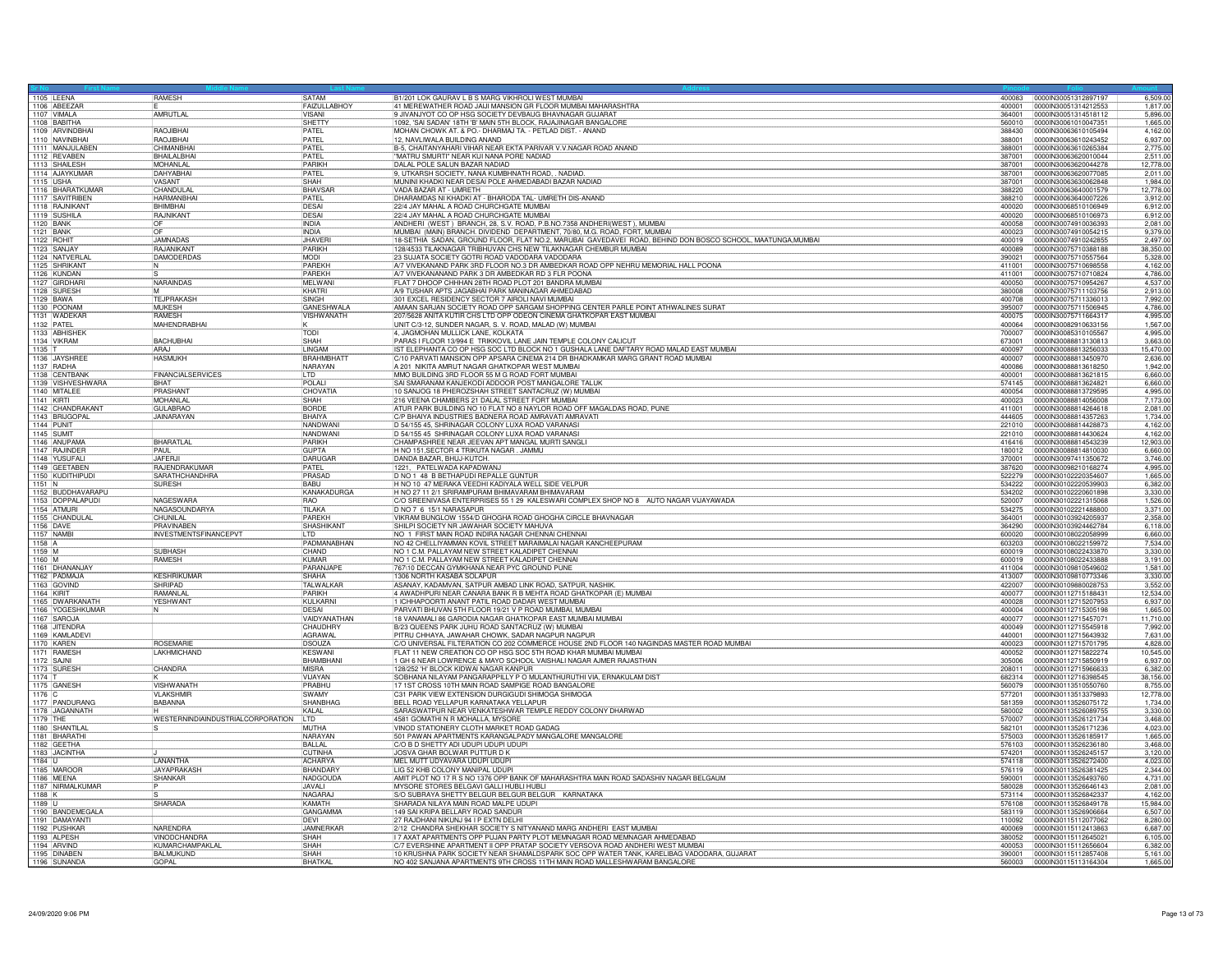| 1197 GEETA                          | NATWARLAL                      | PANCHAL                      | 502/AJAY APARTMENT T H KATARIA MARG MATUNGA W MUMBAI                                                                                              | 400016           | 0000IN30115113284682                         | 10,656.00             |
|-------------------------------------|--------------------------------|------------------------------|---------------------------------------------------------------------------------------------------------------------------------------------------|------------------|----------------------------------------------|-----------------------|
| 1198 BHAGYESH<br>1199 BHARTI        | VASUDEV<br><b>LIITENDRA</b>    | BHATT<br>SHAH                | B-504, SHARNAM 3, B/H HETAVI TOWER ANAND NAGAR ROAD, SATELLITE NR, JODHPUR GAM AHMEDABAD<br>502/C BAFANA APARTMENT MOGUL LANE MATUNGA WEST MUMBAI | 380015<br>400016 | 0000IN30115113488110<br>0000IN30115113530268 | 1.665.00<br>3.885.00  |
| 1200 HEMA                           | SARATH                         | <b>GOPALAN</b>               | B3 LENCED APTS DANDA UNION PARK NARGIS DATT ROAD KHAR MUMBAL                                                                                      | 400052           | 0000IN30115120271331                         | 6,660.00              |
| 1201 HEMA                           | <b>SARATH</b>                  | GOPALAN                      | B3 CENCED APTS DANDA VNION PARK NARGIS PVTT RD KHAR MUMBAI                                                                                        | 400052           | 0000lN30115120287726                         | 13,375.00             |
| 1202 REKHA                          |                                | <b>SAXENA</b>                | 95-C NEHRU PARK COLONY PO- SHAHMATGANJ BAREILLY                                                                                                   | 243005           | 0000IN30118620005107                         | 3,330.00              |
| 1203 BHARATBHA                      |                                | <b>ISONI</b>                 | 148, TIRUPATI NAGAR, OPP. G.E.B. NR. SHARTHI NAGAR CHANSMA ROAD PATAN (N.G.)                                                                      | 384265           | 0000IN30123310084740                         | 1.942.00              |
| 1204 GHANSHYAM                      | DAS                            | RINNANI                      | 72 NANDY BAGAN BYLANE SALKIA HOWRAH HOWRAH                                                                                                        | 711106           | 0000IN30125028050275                         | 5.827.00              |
| 1205 CHANDRA                        |                                | BHATTACHARYA                 | 38/B BAKUL BAGAN ROAD KOLKATA                                                                                                                     | 700025           | 0000IN30125028727319                         | 6,937.00              |
| 1206 DEOKINANDAN                    |                                | KFDIA                        | O HYDEL EQUIPMENTS 97 2ND FLOOR DR B K KAKOTI ROAD ULUBARI, GUWAHATI                                                                              | 781007           | 0000IN30125028735020                         | 2.081.00              |
| 1207 RAMANLAL<br>1208 AMOLA         | SAUMIL                         | PARMAR                       | SHARDA A/29 GREEN LAND PARK MISSION ROAD NADIAD NADIAD<br>19 NEW BRAHMAKSHATRIY SOCIETY PRITAM NAGAR ELISBRIDGE AHMEDABAD                         | 387002           | 0000IN30127630130759                         | 4,717.00<br>12.778.00 |
|                                     |                                | <b>SHAH</b><br><b>MAKWAN</b> |                                                                                                                                                   | 380006<br>380007 | 0000IN30127630247719                         |                       |
| 1209 YOGENDRAKUMAR<br>1210 ARUNABEN | PRAVINCHANDRA                  | <b>BHAVSAR</b>               | DWARKESH 12 HEMANTKUNJ SOCIETY FATEHPURA PALDI AHMEDABAD<br>CHHIPA OL AMBAJI MATA NA MANDIR PASE AT VADNAGAR DIST MEHSANA VADNAGAR                | 384355           | 0000IN30127630377544<br>0000lN30127630645842 | 14,860.00<br>3,066.00 |
| 1211 KAMLESH                        | SHIVPRASAD                     | JHALA                        | AASHISH 35/A HARIHAR CO OP HOUSING SOCIETY KALAVAD ROAD RAJKOT                                                                                    | 360001           | 0000IN30127630673774                         | 2.483.00              |
| 1212 PATEL                          | <b>DHANSUKHLAL</b>             | BHUDARDAS                    | 13 PATEL NAGAR SOCIETY B/H DATTATRAYA SOCIETY PATAN                                                                                               | 384265           | 0000IN30127630728931                         | 6,507.00              |
| 1213 MEENAKSHI                      |                                |                              | OLD NO 7 NEW NO 13 2ND MAIN ROAD GANDHI NAGAR ADYAR CHENNAL                                                                                       | 600020           | 0000IN30131320057058                         | 2.788.00              |
| 1214 KOTAGIRI                       |                                | SATYAVATHI                   | Z BHAVARAM KARAPA MANDALAM EAST GODAVERI DIST                                                                                                     | 533462           | 0000lN30131320206639                         | 6,937.00              |
| 1215 ARJUN                          | M                              |                              | 18/1/151 M F ROAD M F ROAD HINDUPUR                                                                                                               | 515201           | 0000IN30131320582953                         | 1.665.00              |
| 1216 SUBBANNA                       |                                |                              | 53 6TH MAIN 5TH BLOCK JAYA NAGAR BANGALORI                                                                                                        | 560041           | 0000IN30131320658885                         | 2,400.00              |
| 1217 VAIDYANATHAN<br>1218 DHARMESH  |                                | SHAH                         | NORTH STREET KONERIRAJAPURAM PO KUMBAKONAM RMS THANJAVUR DT<br>M/S KANTILAL UMEDRAI SHAH DHANRAJ LANE SAKKAR SATH AMRAVATI                        | 612201<br>444601 | 0000IN30131321169592<br>0000IN30133017216302 | 6.937.00<br>6.660.00  |
| 1219 KARUNA                         | SHANTIKUMAI                    | PANDIT                       | 705A BLASE VIEW A MHATARPADA ROAD AMBOLI ANDHERI WEST MUMBAI                                                                                      | 400058           | 0000IN30133017293671                         | 1,998.00              |
| 1220 DHANVANT                       | SHANTILAI                      | PARIKH                       | VICTOR VILLA 3RD FLR BABULNATH ROAD MUMBAI MUMBAI                                                                                                 | 400007           | 0000IN30133017653062                         | 8.325.00              |
| 1221 LIZZAMMA                       |                                | <b>THOMAS</b>                | ORIKOMPIL HOUSE ADOOR PO PATHANAMTHITTA PATHANAMTHITTA                                                                                            | 691523           | 0000IN30133019310671                         | 3,330.00              |
| 1222 TINU                           |                                | THOMAS                       | ORIKOMPIL HOUSE ADOOR P O PATHANAMTHITTA KERALA                                                                                                   | 691523           | 0000030133019310697                          | 3.330.00              |
| 1223 MEMON                          | ABDULMAJID                     | <b>ZAKERIA</b>               | PLOT N 5 BAGABAN EKATA COLONY KASAMWADI JALGAON                                                                                                   | 425001           | 0000IN30133019348452                         | 18,897.00             |
| 1224 LAXMAN                         | DAS                            | PANJWAN                      | 55 HOSPITAL LINE MADAV NAGAR KATNI M P                                                                                                            | 483504           | 0000IN30133019669192                         | 4.065.00              |
| 1225 BHAGYALATA                     | VASANT                         | <b>KOTAK</b>                 | 36 K M MUNSHI MARG KOTAK KUNJ BHAVANS COLLEGE LANE CHOWPATTY MUMBAI                                                                               | 400007           | 0000IN30133019680348                         | 6,216.00              |
| 1226 PRITESH                        | MAHENDRA                       | KHAMESRA                     | B/4 ANAND BHAVAN HIRACHAND DESAI ROAD GHATKOPAR WEST MUMBAI                                                                                       | 400086           | 0000IN30133019762704<br>0000IN30133019815447 | 3,219.00              |
| 1227 RAM<br>1228 MADHUKANTA         | NARAINDAS<br><b>MULSHANKAF</b> | VASWANI<br>PUROHIT           | APT 23 6TH FLOOR A ROAD OWNERS COURT CHURCHGATE MUMBAI<br>26/A VYAS WADI PRABHAT DARSHAN SEVARAM LALWANI ROAD MULUND WEST MUMBAI                  | 400020<br>400080 | 0000IN30133020019312                         | 2.775.00<br>4,717.00  |
| 1229 NAND                           | KUMAR                          | MISHRA                       | TARBAHAR SIRGITEE ROAD NEAR RLY GATE BILASPUR C G                                                                                                 | 495001           | 0000IN30133020049606                         | 6.382.00              |
| 1230 ZENAE                          |                                | <b>BOHRA</b>                 | C/OFAKHRUDDIN HAJI ALLABUX BHOPAL GANJ BHOPAL GANJ BHILWARA (RAJASTHAN)                                                                           | 311001           | 0000IN30133020506261                         | 7.881.00              |
| $1231$ S                            |                                | GNANAMBIGAI                  | NEW NO13 OLD NO 20 1ST CIRCULAR ROAD JAWAHAR NAGAR SO CHENNAL                                                                                     | 600082           | 0000IN30133040035716                         | 1,581.00              |
| 1232 BHAGAWATIBAI                   |                                | KHFMKA                       | 329/331 KALBADEVI ROAD 4TH FLOOR MUMBAI                                                                                                           | 400002           | 0000IN30135610023918                         | 2.317.00              |
| 1233 KRISHAN                        | $\overline{H}$ Al              | MITTAI                       | MOHALLA NO 13/42, SADAR BAZAR, JALANDHAR                                                                                                          | 144005           | 0000lN30143610210042                         | 5,550.00              |
| 1234 NILESH                         | RATILAL                        | PRAJAPAT                     | 15, KIRANNAGAR SOCIETY O/S. SHAHPUR GATE AHMEDABAD                                                                                                | 380004           | 0000IN30148510046679                         | 7.631.00              |
| 1235 PRIYADARSHAN                   | <b>BHIMBHA</b>                 | <b>MEHTA</b>                 | PRITAMNAGAR FIRST SHOPE OPP V S HOSPITAL ELLISBRIDGE AHMEDABAD                                                                                    | 380006           | 0000lN30148510114104                         | 13,986.00             |
| <b>1236 NIRAV</b>                   | RAJNIKANT                      | KOTHARI<br><b>WARANGE</b>    | 12 C CHARMI HOUSING SOCIETY NEAR GOD GIFT ADARSH DUGDHA MALAD W MUMBAI<br>1801 HURRAH CITY OF JOY OPP LOKKEDAR MULUND WEST MUMBAI, MAHARASHTRA    | 400064           | 0000IN30154914046279                         | 31.246.00             |
| 1237 SADHANA<br>1238 CHANDRASHEKHAR | <b>MORESHWAR</b>               | TII AK                       | C / 402 RAJ PARK SOCIETY, RAJAJI PATH DOMBIVLI EAST DOMBIVLI, MAHARASHTRA                                                                         | 400080<br>421201 | 0000IN30154914126393<br>0000IN30154914226352 | 2,775.00<br>2,816.00  |
| 1239 NARENDRAKUMAR                  | KALYANJI                       | <b>PAREKH</b>                | MAFATLAL HOUSE 2ND FLOOR BACKBAY RECLAMATION MUMBAI                                                                                               | 400020           | 0000IN30154914282113                         | 5,328.00              |
| 1240 USHA                           | <b>MAHENDRA</b>                | BINDAL                       | 901 B RAJKAMAL HEIGHTS RAJKAMAL LANE DR S S RAO ROAD PAREL MUMBAI                                                                                 | 400012           | 0000lN30154914298482                         | 3,330.00              |
| 1241 FELIX                          | SALVADOR                       | FERNANDES                    | 8/2 BLOSSOM CO OP HSG SOC LTD MILITARY ROAD MAROL J B NAGAR P O MUMBAI                                                                            | 400059           | 0000IN30154914324333                         | 5,328.00              |
| 1242 SNEHALATA                      | <b>KASHINATH</b>               | SHELAR                       | B-205 ASHOKA, GAWAND BAUG POKHARAN ROAD NO 2, UPAVAN THANE WEST THANE                                                                             | 400601           | 0000IN30154914361006                         | 3.968.00              |
| 1243 ANIL                           | <b>KUMAR</b>                   | KHER                         | F 256 NEW RAJINDER NAGAR NEW DELHI                                                                                                                | 110060           | 0000lN30154914440675                         | 12,778.00             |
| 1244 SHAKUNTALA                     |                                | AHUJA                        | C/5 KAKAD ESTATE 106 SEA FACE ROAD WORLI MUMBAI                                                                                                   | 400018           | 0000IN30154914503552                         | 4,253.00              |
| 1245 NARGIS                         | AMMAR                          | AYAZ                         | A G AYAZ & CO 317 JOLLY BHAVAN NO 1 10 NEW MARINE LINES MUMBAI                                                                                    | 400020           | 0000lN30154914842710                         | 2,664.00              |
| 1246 JAIVANT                        | JFTHANAND                      | <b>NAGPAL</b>                | 703 SHIVALA BUILDING 7TH FLOOR KHATAU ROAD CUFFE PARADE MUMBAI MAHARASHTRA                                                                        | 400005           | 0000IN30154915732292                         | 12,778.00             |
| 1247 HARSHADRAY                     | DHIRAJLAL                      | PANDYA                       | 1 BOMBAY HOUSING SOCIETY OPP PANCHAYAT NAGAR RAJKOT                                                                                               | 360005           | 0000IN30154916538349                         | 5,217.00              |
| 1248 UBALDINA<br>1249 BHIKHULAL     | MILAGRINA<br>SAKARCHAND        | <b>FERNANDE</b><br>VASA      | 8/2 BLOSSOM CO OP HSG SOC LTD MILITARY ROAD MAROL J B NAGAR P O MUMBAI<br>213/215 JOLLY BHUVAN NO 1 10 NEW MARINE LINES MUMBAI                    | 400059<br>400020 | 0000lN30154916687188<br>0000lN30154918717493 | 7,450.00<br>13,875.00 |
| 1250 SHARDA                         | RANI                           | <b>GUPTA</b>                 | C-115 LOHIA NAGAR GHAZIABAD                                                                                                                       | 201001           | 0000IN30155721715952                         | 6.382.00              |
| 1251 NARESH                         | KUMAR                          | <b>BATRA</b>                 | HOUSE NO - 64 BANK COLONY RAILWAY ROAD KARNAL                                                                                                     | 132001           | 0000IN30165310335031                         | 13.320.00             |
| 1252 JAYADEVAN                      |                                |                              | AATHIRA AISWARYA LANE 38/1920, ELAMKULAM COCHIN                                                                                                   | 682017           | 0000IN30169611455777                         | 2,428.00              |
| 1253 Ghisa                          | Lal                            | Kabra                        | HOUSE NO 390 GALI NO 4 MODEL TOWN JHAJJAR BAHADURGARH                                                                                             | 124507           | 0000IN30177410053225                         | 3.607.00              |
| 1254 VIJAYKUMAR                     | DHIRAJLAL                      | JAIN                         | KHOL GALLI BHADGAON                                                                                                                               | 424105           | 0000lN30177412970137                         | 1,665.00              |
| 1255 SHAMALA                        | <b>GOWDAPP</b>                 | <b>HUNASHIKATTI</b>          | NO A 60 KUNCHANUR ROAD SHANTI NAGAR JAMKHANDI BAGALKOT                                                                                            | 587301           | 0000IN30177416608099                         | 3.885.00              |
| 1256 MADAN                          | <b>GOPALSINGH</b>              | SAINI                        | 7, CO-OPERATIVE COLONY, MAJITHA ROAD, AMRITSAR.                                                                                                   | 143001           | 0000IN30178210009914                         | 2.053.00              |
| 1257 GURCHARAN<br>1258 VARUGHESE    | KAUR                           | SAINI<br>KOSHY               | 7, CO-OPERATIVE COLONY, MAJITHA ROAD, AMRITSAR.<br>KARIPAL HOUSE CHETTY STREET ARATHOOTY KOTTAYAM KERALA                                          | 143001<br>686001 | 0000lN30178210009922<br>0000IN30189511193815 | 2,053.00<br>55,500.00 |
| 1259 VIJAYA                         |                                | PAI                          | H NO 5-590A JAMBAVALI STORES KUNDAPUR                                                                                                             | 576201           | 0000IN30192630749016                         | 1.998.00              |
| 1260 RAJ                            | KUMAR                          | SHARMA                       | GOMTI KUNJ CART SARAI ROAD BYE LANE, UPPER BAZAR RANCHI                                                                                           | 834001           | 0000IN30210510052440                         | 2.636.00              |
| 1261 SASSI                          |                                | <b>SANGHAI</b>               | G.T.ROAD, NEAMATPUR BAZAR, P.O.-SITARAMPUR, DIST.-BURDWAN(W.B)                                                                                    | 713359           | 0000IN30210510176627                         | 5.050.00              |
| 1262 A                              |                                | CHITTARANJAN                 | D NO 589/2 6TH MAIN P J EXTENSION DAVANGERE                                                                                                       | 577002           | 0000lN30214810044108                         | 2.913.00              |
| 1263 VAIKUNTH                       |                                | PRABHU                       | H NO 1508 BUNDER ROAD HONNAVAR UTTAR KANNADA                                                                                                      | 581395           | 0000IN30214810840157                         | 2.077.00              |
| 1264 HARFNDRA                       | CHHAGANI AI                    | UPADHYA'                     | PLOT NO 1179-C. AMBAWADL NEAR AMBAWADLBUS STAND, BHAVNAGAR, GUJARAT                                                                               | 364001           | 0000IN30226910560399                         | 5.411.00              |
| 1265 ANURADHA                       | <b>VLIAY</b>                   | <b>GAIKWAD</b>               | 7 SHUBHADA SOCIETY, SAHAKAR RD, VILEPARLE E, MUMBAI                                                                                               | 400057           | 0000IN30226911026030                         | 2.109.00              |
| 1266 RAMESH                         | <b>JAYANTILAI</b><br>RAMESH    | <b>SHAH</b><br>SHAH          | RAVIDHARA NEAR CHANDAN APT. VISHRAMBAG SANGLI                                                                                                     | 416415<br>416415 | 0000IN30226911602105<br>0000IN30226911731597 | 9,308.00<br>34.493.00 |
| 1267 VILASBEN<br>1268 SAMIR         | <b>JITENDRA</b>                | BHATT                        | RAVINDRA BANGLOW, NEAR VANDAN CHANDAN APARTMENT, VISHRAM BHAG, SANGLI<br>B/H GANGA NAGAR GOTR ROAD VADODARA GUJARAT INDIA                         | 390021           | 0000IN30226912808548                         | 3,642.00              |
| 1269 SHAH                           | <b>KAI AVAT</b>                |                              | 313, MANDLIYA STREET B/H KABIR MANDIR BHUJ GUJARAT                                                                                                | 370001           | 0000IN30226913822295                         | 5.924.00              |
| 1270 RAJASEKHARA                    | <b>RAOVENKATARAMANA</b>        | RAMRA.IU                     | DOOR NO 6-9-4-9/2 ARUNDALPET GUNTUR                                                                                                               | 522002           | 0000IN30232410804882                         | 3.829.00              |
| 1271 CHHAGANLAL                     | <b>SUKHRAM</b>                 | PANCHAL                      | A 1/5 PANNAPARK GAYATRI MANDIR ROAD MAHAVIRNAGAR HIMATNAGAR                                                                                       | 383001           | 0000lN30246110062046                         | 1,678.00              |
| 1272 HARSHADBHA                     |                                | PATEL                        | 55, SURMAYA BUNGLOWS NR. MURLIDHAR PARTYPLOT, OPP. RATNAM BUNGLOWS, SOLA SCIENCE CITY ROAD SOLA, AHMEDABAD                                        | 380060           | 0000IN30246110193118                         | 3.163.00              |
| 1273 MANOHAR                        | <b>TRIMBAK</b>                 | <b>IJOSHI</b>                | AT A102 SHRI GANRAJ APPT B/H DNSB TAL KALYAN TITWALA EAST DIST THANE                                                                              | 421605           | 0000IN30247040221705                         | 12,778.00             |
| 1274 SRINIVASAN                     |                                | NARAYANASWAMY                | 2/304 NEW TEXPROCIL C H S D N NAGAR (OLD) ANDHERI (WEST) MUMBAI<br>BEHIND PMS SCHOOL CIVIL LINES MORADABAD UTTAR PRADESH                          | 400053           | 0000IN30260310107287                         | 1.789.00              |
| 1275 PRAVEENA<br>1276 DEEPSHIKHA    |                                | SHARMA                       | <b>G 4 PREET VIHAR DELHI</b>                                                                                                                      | 244001<br>110092 | 0000IN30267931111179<br>0000IN30267931535115 | 25,557.00<br>2,122.00 |
| 1277 Y                              |                                | LAKSHMI                      | PLOT NO 1315 ROAD NO 66 JUBILEE HILLS HYDERABAD                                                                                                   | 500033           | 0000IN30286310162910                         | 6,798.00              |
| 1278 CHINDANUR                      | <b>VENKATESWARA</b>            | KUMAR                        | 15-660 PANCHAVATI TADPATRI TADPATRI                                                                                                               | 515411           | 0000IN30286310167329                         | 1,665.00              |
| 1279 ALOO                           |                                | KOTWAL                       | 7/32 JOOTHICA HOUSE 22 NAUSHIR BHARUCHA ROAD MUMBAI                                                                                               | 400007           | 0000IN30302850585799                         | 2,775.00              |
| 1280 SHELA                          | KILO                           |                              | BUNGLOW-1 B M M SOCIETY OPP KRUPA PETROL PUMP NR PARIMAL GARDEN AMBAVADI                                                                          | 380006           | 0000IN30429510027234                         | 3.330.00              |
| 1281 VINITA                         | <b>NARESH</b>                  | <b>SHARMA</b>                | 501 NEELMANI 2ND BAPUBHAI VASI ROAD VILEPARLE WEST MUMBAI                                                                                         | 400056           | 0000lN30429512458684                         | 2,081.00              |
| 1282 Smt                            | SARASWATI                      | <b>RATHI</b>                 | SHYAM VILLA 13- A, NEHRU COLONY HARDA                                                                                                             | 461331           | 0000IN30611420270898                         | 3,330.00              |
| <b>1283 NUNN</b>                    |                                | SHAKUNTHALA                  | FLAT NO G-2 SWETHA RESIDENCY RAMAKRISHNA STREET V V NAGAR KUKATPALLE HYDERABAD                                                                    | 500072           | 00000N30611421126183                         | 7,992.00              |
| 1284 PREMA<br>1285 AZIZ             |                                | UILAI<br>ABBASBHA            | 10, 12TH MAIN ROAD, VASANTHNAGAR BANGALORE<br>P O BOX 1722 SABAKA ROAD DEIRA DUBAI U A E                                                          | 560052           | 0000IN30611490425747<br>0000000000ANA0900819 | 12,903.00<br>855.00   |
| 1286 BHAVENDRA                      | KANTIBHA                       | PATEL                        | 8 MAMBULIMA ROAD P O BOX LUSAKA ZAMBIA                                                                                                            |                  | 0000000000ANB0901149                         | 32,836.00             |
| 1287 CANUTE                         | <b>ALOYSIUSD</b>               | <b>SA</b>                    | C/O MRS LYNETTE D'SOUZA FLAT NO 304 NESTLE B I C COLONY I C COLONY ROAD BORIVILI W MUMBAI                                                         | 400103           | 0000000000ANC0902445                         | 213.00                |
| 1288 GOPAL                          | GAGANDAS                       | LALMALANI                    | C/O DR J G LAL MALANI 8/14 SURYANIVAS SION WEST MUMBAI                                                                                            | 400022           | 0000000000ANG0902312                         | 213.00                |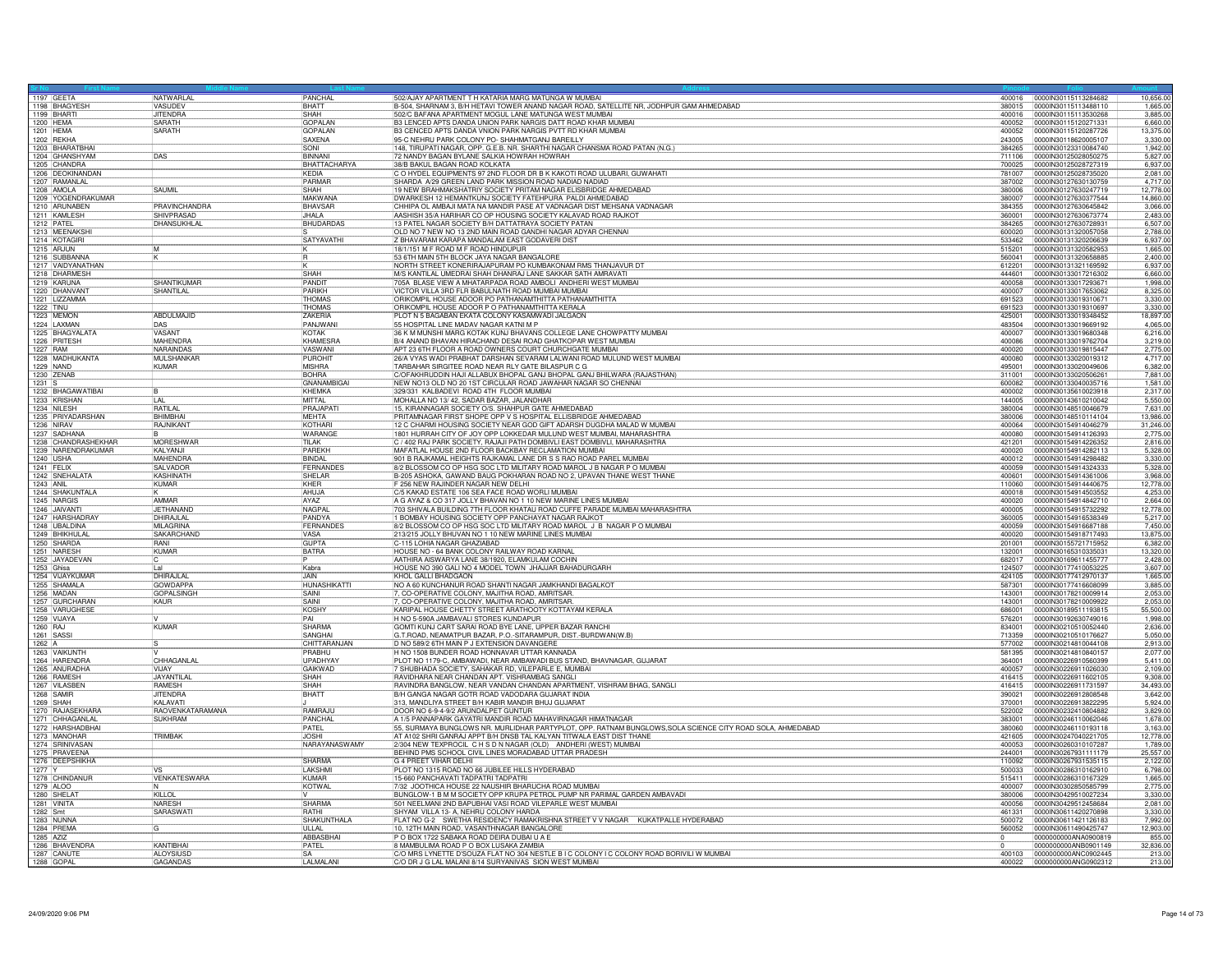|            | 1289 ISHAQUE<br>1290 JIVANJI        | ABDULLAH<br>CHHITABHAI              | DAI VI<br>PATEL              | PASBAN CO.OP HOU SOC BUILDING A BLOCK NO.3 HALL ROAD KURLA MUMBAI<br>54 SCARBOROUGH ROAD LEICESTER LE4 6PF U K                                   |                          | 400070 0000000000ANI0902550<br>0000000000ANJ0901055 | 213.00<br>21.882.00  |
|------------|-------------------------------------|-------------------------------------|------------------------------|--------------------------------------------------------------------------------------------------------------------------------------------------|--------------------------|-----------------------------------------------------|----------------------|
|            | 1291 JAGJIVAN                       | <b>HANSRAJ</b>                      | <b>IIDESHI</b>               | 504 DAFFODIL VASANT VALLEY NR DINDOSHI BUS DEPOT MALAD (E) MUMBAI                                                                                | 400097                   | 0000000000ANJ0901781                                | 35.00                |
|            | 1292 JAYSUKHRAI                     | RATILAL                             | MEHTA                        | C/O R R MEHTA MAHAVIR PARK A 98/4 GARODIA NAGAR GHATKOPAR EAST MUMBAI 400077                                                                     |                          | 400077  0000000000ANJ0902059                        | 213.00               |
|            | 1293 KANDASAMY                      |                                     |                              | K 63 ANNA NAGAR EAST MADRAS 600102                                                                                                               | 600102                   | 0000000000ANK0901928                                | 213.00               |
|            | 1294 KOMALA                         | <b>SUNDARSRINIVAS</b>               | <b>BHUSHAN</b><br>KONDEPUD   | 1411 6TH CROSS TYAGARAJA ROAD K R MOHALLA MYSORE 570024 INDIA<br>C/O SHRI A V SUBBA RAO 1-1-523/B GOLCONDA X ROADS HYDERABAD                     | 570024                   | 0000000000ANK0902111                                | 213.00<br>71.00      |
|            | 1295 MEENAKSH<br>1296 MEENA         | <b>NITIN</b>                        | <b>MODY</b>                  | 208 JEWELLERS APPARTMENT 56 PEDDER ROAD MUMBAI 400 026                                                                                           | 500380<br>400026         | 0000000000ANM0901655<br>0000000000ANM0901940        | 106.00               |
|            | 1297 PRAVINCHANDRA                  | CHUNIBHAI                           | PATEL                        | C/O N C PATEL 9/13 GURUKRUPA VISHWABHARATI SOC V P ROAD ANDHERI WEST MUMBAI                                                                      | 400058                   | 0000000000ANP0902028                                | 106.00               |
|            | 1298 PRASANN                        |                                     | KOTHARI                      | C/O NARENDRA MERTIA KATLA BAZAR JODHPUR 342001                                                                                                   | 342001                   | 0000000000ANP0902136                                | 213.00               |
|            | 1299 PATHASUMATI                    |                                     | CHANDULAL                    | C/O CHANDULAL PURSHOTTAM RAVI PARK-13 SHRI KRISHNA SHARNAMAH B/H AC SOCIETY KALAWAD ROAD RAJKOT                                                  | 360005                   | 0000000000ANP0902636                                | 213.00               |
|            | 1300 REHANA                         | MOORUDDIN                           | KAPADIA                      | 5864 NANEVA COURT W.BLOOMFIELD MI 48322 USA                                                                                                      | $\overline{0}$           | 0000000000ANB0900428                                | 54.743.00            |
| 1302 SUNIL | 1301 RAGINI                         | <b>ARLINKLIMAF</b>                  | PARIKH<br>PANDYA             | 66 MAKER CHAMBERS III 6TH FLOOR 221 NARIMAN POINT JAMNALAL BAJAJ ROAD MUMBAI<br>39 CORNWALL GARDENS CLIFTONEVILE MARGATE KENT CT9-2JQ ENGLAND    | 400021<br>10             | 0000000000ANR0902007<br>0000000000ANS0900054        | 213.00<br>32,836.00  |
|            | 1303 SHANTABEN                      | RAMANBHAI                           | <b>PATEL</b>                 | 5 KREISEL WALK RICHMOND SURRY TW93 AN U K                                                                                                        |                          | 0000000000ANS0901550                                | 3,065.00             |
|            | 1304 SUDHA                          | <b>JAYSUKHRA</b>                    | MEHTA                        | C/O R R MEHTA MAHAVIR PARK A 98/4 GARODIA NAGAR GHATKOPAR EAST MUMBAI 400077                                                                     | 400077                   | 0000000000ANS0902060                                | 213.00               |
|            | 1305 SURENDRA                       |                                     | <b>MANOCHA</b>               | 1 ANIL ROY ROAD CALCUTTA 700029                                                                                                                  |                          |                                                     | 213.00               |
|            | 1306 SHARAD                         |                                     | DAVDA                        | C/O MR JAYANTI KAKKAD 221 SHOLAPUR BAZAR PUNE 411001                                                                                             | 411001                   | 0000000000ANS0902150                                | 213.00               |
|            | 1307 UDAYAVAR                       | VIJAYKUMAR<br><b>ABDUL</b>          | <b>ACHAR</b><br><b>XECOR</b> | W/O U VIJAYAKUMAR ACHAR 3367/P 13TH MAIN HAL 2ND STAGE BANGALORE                                                                                 | 560008<br>403001         | 0000000000ANU0902528<br>0000000000ANX0900690        | 213.00<br>498.00     |
| 1308 XEC   | 1309 ANURADHA                       | VAI FCHA                            | DELOURI                      | DR GAMA PINTO ROAD SANTINEZZ HOUSE NO E/568 PANAJI<br>11669 FRAMES PORT PLACE SAN DIEGO CA 92126 USA UNITED STATES OF AMERICA                    |                          | 0000000000ANA8100045                                | 7.282.00             |
|            | 1310 NIRANJAN                       | <b>DATTATRAYA</b>                   | KSHIRSAGAR                   | WS ATKINS AND PARTNERS P BOX 5620 DUBAI U A E                                                                                                    | 999999                   | 0000000000ANN0001550                                | 1.188.00             |
|            | 1311 SAKINA                         | ALIHUSSAIN                          | RANGOONWALA                  | 15A SALIM COMPOUND 12 KHETWADI X LANE 3RD FLOOR MUMBAI MAHARASHTRA INDIA                                                                         | 400004                   | 0000000000ANS8100056                                | 902.00               |
|            | 1312 TRUPTI                         | JAYESH                              | SHAH                         | BRINDAVAN FLAT NO 4 1ST FLR 27 KHETWADI 12TH LANE MUMBAI 400004                                                                                  | 400004                   | 0000000000ANT0077379                                | 106.00               |
|            | 1313 TANUVI                         |                                     | GARIMELLAMINOR               | 149 STANCOMBE ROAD FLAT BUSH MANUKAU AVCKLAND                                                                                                    | 999999                   | 0000000000ANT0116271                                | 13,258.00            |
| 1314 SAJI  |                                     |                                     | <b>THOMAS</b>                | P O BOX 283144 DUBAI                                                                                                                             |                          | 00AN1202390000353641                                | 1.00                 |
| 1315 D     |                                     |                                     | <b>TAMBEKAF</b>              | P O BOX 879, P CODE 113 MUSCUT                                                                                                                   | 400070                   | 00AN1203280000333158                                | 59.00                |
| 1317 ABDUI | 1316 ANTONY                         | CRUZSTALIN<br><b>HAMEED</b>         | ROCHE<br>KHATRI              | 3 BHAVANA APARTMENT OPP KAMANI L B S MARG KURLA NORTH MUMBAI<br>C/O SAUDI BINLADIN GROUP SPECIAL BUILDINGS DIVISION P O BOX 41007 JEDDAH 21521   |                          | 0000000000ANA0900338<br>0000000000ANA0900362        | 1,354.00<br>891.00   |
| 1318 ALTAR |                                     |                                     | KARAMPURWALA                 | P O BOX 1633 SHARJAH                                                                                                                             | 999999                   | 0000000000ANA0901620                                | 2,851.00             |
|            | 1319 ASHWIN                         |                                     | MADIA                        | 13810 58TH AVENUE N PLYMOUTH M N 55446 U S A                                                                                                     | 999999                   | 0000000000ANA0901637                                | 2.851.00             |
|            | 1320 ASWIN                          | İM.                                 | <b>MADIA</b>                 | 13810, 58TH AVENUE N. PLAY MOUTH MN 55446 U.S.A                                                                                                  | l0.                      | 0000000000ANA0901640                                | 2,851.00             |
| 1321 ARUN  |                                     |                                     | GANDHI                       | P O BOX 20427 SHARJAH U A E                                                                                                                      | 999999                   | 0000000000ANA0901877                                | 71.00                |
| 1322 ANILA | 1323 ARVINDKUMAR                    | <b>JAYANTILAL</b>                   | KUVADIA<br>RAVAL             | 1/7 CHAITANYA SOCIETY VAKOLA BR SANTACRUZ E MUMBAI 400055<br>10 PURLEY ROAD LEICESTER UK LE46PA                                                  | 400055<br>$\overline{0}$ | 0000000000ANA0902068<br>0000000000ANA0902129        | 213.00<br>213.00     |
|            | 1324 ASHOK                          | KUMAR                               | <b>MFHTA</b>                 | POROX 819 DUBALU A F                                                                                                                             | 999999                   | 0000000000ANA0902716                                | 213.00               |
|            | 1325 BIPINKUMAR                     | MUGATLA                             | PANDYA                       | POST BOX NO 4051 RUWI SULTANATE OF OMAN                                                                                                          | ١o                       | 0000000000ANB0902531                                | 213.00               |
|            | 1326 BRIGITHA                       |                                     | KOSHY                        | C/O A/CS DEPT ALGHO PO B 223 SAFAT KUWAIT 13003                                                                                                  | 999999                   | 0000000000ANB0902757                                | 71.00                |
|            | 1327 CHATTAM                        | KUI AM                              | ABUBACKER                    | C/O HASAN MANSOURI P O BOX 5185 BAHRAIN                                                                                                          |                          | 0000000000ANC0902205                                | 213.00               |
|            | 1328 CYRIL                          | <b>MOHANKUMAF</b>                   | <b>MANDODY</b>               | GULF AIR INSURANCE DEPT P O BOX 5246 BAHRAIN                                                                                                     |                          | 0000000000ANC0902212                                | 71.00                |
|            | 1329 DIVAKARAN                      | RAMANARAYANAN                       | <b>MENON</b>                 | POST BOX NO 76 MANAMA BAHRAIN                                                                                                                    | 999999<br>999999         | 0000000000AND0901233                                | 12,759.00            |
|            | 1330 DURBHAKULA<br>1331 DAVID       | <b>ANARDHAN</b>                     | JAYASHREE<br><b>RAJ</b>      | 14 NELSON DRIVE GRIFFITH NSW 2680<br>9 CHELDON CLOSE RED HOUSE FARM WHITLEY BAY TYNE & WEAR NE25 9XS (UK)                                        |                          | 0000000000AND0901771<br>0000000000AND0901946        | 106.00<br>213.00     |
|            | 1332 DANDA                          | RATHNAMALANARAYANA                  | <b>REDDY</b>                 | ADMA OPCO ELECTRONICS LAB P B NO 303 ABUDHABI UAE                                                                                                |                          | 0000000000AND0902696                                | 118.00               |
|            | 1333 FRANCIS                        |                                     | RODRIGUES                    | AL HABAISHI CONTRACTORS P O BOX 851 ABU DHABI U A E                                                                                              | 999999                   | 0000000000ANF0900214                                | 32,836.00            |
|            | 1334 FRENY                          |                                     | SIDHWA                       | POST BOX 5592 DUBAI U A E *202                                                                                                                   |                          | 0000000000ANF0900746                                | 15,681.00            |
|            | 1335 FARDOON                        |                                     | <b>SIDHWA</b>                | POST BOX 5592 DUBAI                                                                                                                              | 10                       | 0000000000ANF0900747                                | 15,681.00            |
|            | 1336 FOZAN<br>1337 FAYAZ            | MAHMOOD<br><b>ESMAIL</b>            | SHAIKH<br><b>SACHEDINA</b>   | P O BOX 1029 OLAYA 30TH STREET RIYADH 11431<br>MAINT SHOPS N-2 INST SECTION BAPCO-AWALI BAHRAIN                                                  | 999999                   | 0000000000ANF0901084<br>0000000000ANF0902426        | 18,247.00<br>213.00  |
|            | 1338 GFRARD                         | RAYMONDD                            | ISOUZA                       | C/O DOHA SHERATON HOTEL P O BOX 3166 ACCOUNTS DEPT DOHA QATAR                                                                                    |                          | 0000000000ANG0900547                                | 21.882.00            |
|            | 1339 GHANSHYAM                      |                                     | AMIN                         | 10 NAVITI STREET LAUTOKA P BOX 874 LAUTOKA FIJI ISLANDS                                                                                          |                          | 0000000000ANG0900809                                | 87,579.00            |
|            | 1340 GHANSHYAM                      |                                     | <b>AMIN</b>                  | 10 NAVITI STREET LAUTOKA P BOX 874 LAUTOKA FIJI ISLANDS                                                                                          | 999999                   | 0000000000ANG0901766                                | 106.00               |
|            | 1341 GREGORY                        | PETER                               | FERNANDES                    | 4213 ELORA DRIVE MISSISSAUGA ONTARIO                                                                                                             | 999999                   | 0000000000ANG0902526                                | 213.00               |
|            | 1342 HIMALINI                       |                                     | <b>TALWAR</b>                | QATAR INSURANCE CO PO BOX 666 DOHA QATAR                                                                                                         |                          | 0000000000ANH0901825                                | 47.00                |
|            | 1343 HARSHADRAI                     | <b>AMRITLALKALIDAS</b>              | <b>SHAH</b><br>ASAR          | C/O MR J M PAREKH 6 AJANTA L D RUPAREL MARG MUMBAI 400006<br>P O BOX NO 1797 MANAMA BAHRAIN                                                      | 400006                   | 0000000000ANH0902056<br>0000000000ANH0902194        | 47.00                |
|            | 1344 HARENDRA<br>1345 HAFIZURRAHMAN | GANGARAM                            | MANI                         | GHADAH JEWELLERY P O BOX 3822 DOHA QATAR                                                                                                         | 999999                   | 10000000000ANH0902341                               | 213.00<br>213.00     |
|            | 1346 HOSSAIN                        | <b>MOHAMMAD</b>                     | EJAJUL                       | C/O ZAHID TRACTOR POST BOX NO 579 DAMMAM 31421 SAUDI ARABIA                                                                                      |                          | 0000000000ANH0902430                                | 213.00               |
|            | 1347 JAMALUDDIN                     | NAVOORKANN                          | <b>RAWTHER</b>               | CRESCENT ENGLISH SCHOOL POST BOX 923 DUBAI                                                                                                       |                          | 0000000000AN.J0900327                               | 32.836.00            |
|            | 1348 JAMAL                          | <b>MOHAMED</b>                      | MEERAN                       | C/O KOTAK SECURITIES (PMS) CLIENT MONEY MGMT SCHEME 1ST FLR BAMHTAWAR NARIMAN POINT MUMBAI                                                       |                          |                                                     | 1.900.00             |
|            | 1349 JAMSHED                        |                                     | <b>MEHTA</b>                 | C/O INTERNATIONAL SANITATION CO P O BOX 3223 DUBAI U A E                                                                                         | 10                       | 0000000000ANJ0901460                                | 21,882.00            |
| 1350 JANE  | 1351 JITENDRAKUMAR                  | <b>RITATHERESA</b><br>MUGATLAL      | FERNANDES<br>PANDYA          | W/O NELSON S FERNANDES C/O Y B A KANOO DAMMAM 31411<br>POST BOX NO 4051 RUWI SULTANATE OF OMAN                                                   | 999999                   | 10000000000ANJ0902095<br>0000000000ANJ0902530       | 95.00<br>213.00      |
|            | 1352 JAGDISH                        | <b>HARI</b>                         | <b>TAHIL RAMAN</b>           | (N300) STATE BANK OF INDIA NRI DIVISION MUMBAI MAIN BR M S MARG FORT MUMBAI                                                                      | 400023                   | 0000000000ANJ0902886                                | 71.00                |
|            | 1353 KOSHY                          |                                     | <b>KUNJAPPY</b>              | C/O ACCOUNTS DEPT ALGHO PO B 223 SAFAT KUWAIT 13003                                                                                              | 999999                   | 0000000000ANK0902756                                | 71.00                |
|            | 1354 LAXMIDAS                       |                                     | SURU                         | POST BOX NO 1089 DEIRA DUBAI U A E                                                                                                               | 999999                   | 0000000000ANL0900877                                | 213.00               |
|            | 1355 LIGOURY                        | <b>MATHIASD</b>                     | <b>SOUZA</b>                 | P O BOX NO 26951 ABU DHABI, U A E                                                                                                                |                          | 0000000000ANL0902278                                | 71.00                |
|            | 1356   ALITA<br>1357 MOHAN          |                                     | PARWAN                       | P O BOX 3815 DUBALUAE<br>C/O GOLD PALACE INC P O BOX 1630 ST THOMAS VIRGIN ISLANDS 00801 U S A                                                   | 999999                   | 0000000000ANL0902689<br>0000000000ANM0900317        | 47.00                |
|            | 1358 MOHAMMED                       | ABBAS                               | KULCHANDRA<br>MA7            | P O BOX 1044 BAHRAIN *210                                                                                                                        | 999999<br>999999         | 0000000000ANM0901068                                | 3.849.00<br>4,098.00 |
|            | 1359 MABEL                          |                                     | SOUZA                        | P O BOX 25216 SHARJAH                                                                                                                            | 999999                   | 0000000000ANM0901473                                | 43,777.00            |
|            | 1360 MANHAF                         |                                     | SHAH                         | 79 51 264TH FLORAL PARK QUEENS NEW YORK 11004 1309                                                                                               | 999999                   | 0000000000ANM0901995                                | 213.00               |
|            | 1361 MOIZALI                        |                                     | <b>BAHRAINWALA</b>           | HASNAIN TRADING P O BOX 387 BAHBAIN                                                                                                              |                          | 0000000000ANM0902436                                | 118.00               |
|            | 1362 MUSHTAC                        | AHMED                               | SATTIKAR                     | P O BOX 438 MUSCAT POSTAL CODE 113 SULTANATE OF OMAN                                                                                             |                          | 0000000000ANM0902477                                | 213,00               |
|            | 1363 MATHEW                         | <b>CR</b>                           |                              | CHERUVATHOOR HOUSE ANJOOR PO NHAMANGHAT KERALA                                                                                                   |                          | 679563  0000000000ANM0902572                        | 213.00               |
|            | 1364 MAMTA<br>1365 MASUMA           | SHABBIR                             | KABRA<br>KHOKHAWALA          | AVIS RENT A CAR PO BOX 6891 DUBAI U A E<br>PO BOX 3990 DEIRA DUBAI UAE                                                                           | 999999<br>999999         | 0000000000ANM0902681<br>0000000000ANM0902683        | 71.00<br>213.00      |
|            | 1366 MOHAMMAD                       | II IAS                              | <b>IRAOI</b>                 | P O BOX 19413 KHETAN KUWAIT 83805                                                                                                                | 999999                   | 0000000000ANM0902723                                | 213.00               |
|            | 1367 NFVILLE                        | ANTONIOCAR                          | BRAGANZA                     | C/O PAUL CARVALHO 75 OLD COLONY ROAD RICHMOND HILL ON L4E 3X2 CANADA                                                                             | 999999                   | 00000000000ANN0900097                               | 43.777.00            |
|            | 1368 NITINKUMAF                     |                                     | VASA                         | P O BOX 37123 EAST RIFFA BAHRAIN (A GULF)                                                                                                        | lo                       | 0000000000ANN0900537                                | 902.00               |
|            | 1369 NAFISA                         | MANSUF                              | <b>BORIAWALA</b>             | P O BOX 3765 DIERA DUBAI U A E *202                                                                                                              | 999999                   | 0000000000ANN0901279                                | 784.00               |
|            | 1370 NOOR                           | MOHAMMEDABDULAZIZ<br><b>MOIDEEN</b> | <b>BUKHARI</b>               | POST BOX NO.16599 DOHA STATE OF QATAR                                                                                                            | 999999                   | 0000000000ANN0901425                                | 5,001.00             |
| 1372 NITIN | 1371 NADEER                         | <b>JAMNADAS</b>                     | KUTTY<br>CHAD                | 4088 RIDGEWOOD DR YPSILANTI MI 48197-7490 USA<br>JAMNADAS KHIMJI & SONS PO BOX 251 MUSCAT SULTANATE OF OMAN                                      |                          | 0000000000ANN0902321<br>0000000000ANN0902485        | 213.00<br>332.00     |
|            | 1373 NAJMA                          |                                     | NAGUTHANAWALA                | C/O ASSARAIN ENTERPRISE P O BOX 4475 RUWI SULTANATE OF OMAN                                                                                      |                          | 0000000000ANN0902493                                | 213.00               |
|            | 1374 PRADHUMAN                      | SHANTILAL                           | ZAVERI                       | DHANLAXMI P ZAVERI 2223 GIANERA ST SANTA CLARA CA U S A-95054-1321                                                                               | 999999                   | 0000000000ANP0902154                                | 71.00                |
|            | 1375 PRAVINCHANDRA                  |                                     | RATILAL                      | P O BOX NO 21084 SAFAT SAFAT CODE 13071                                                                                                          |                          | 0000000000ANP0902272                                | 213.00               |
|            | 1376 PURNIMA                        | AKHII                               | SHAH                         | 17 POOLE ROAD 437 503                                                                                                                            | 999999                   | 0000000000ANP0902381                                | 213.00               |
| 1377 RAJ   |                                     | KUMAR                               | RAHI<br><b>MOHAN</b>         | 22 BRANTWOOD ROAD BARNEHURST KENT DA76LQ U K                                                                                                     | 400023                   | 0000000000ANR0900925                                | 54,743.00            |
|            | 1378 RASIPUR<br>1379 REENA          | <b>BRIDGITD</b>                     | <b>SA</b>                    | C/O BANK OF INDA N R I CENTRE 70/80 M G ROAD MUMBAI<br>C/O MRS LYNETTE D'SOUZA FLAT NO 304 NESTLE B I C COLONY I.C COLONY ROAD BORIVILI W MUMBAI | 400103                   | 0000000000ANR0901530<br>0000000000ANR0902204        | 475.00<br>213.00     |
|            | 1380 RAJENDRA                       |                                     | BHADBHADE                    | 4159 SUN MEADOW DR HOUSTON TEXAS 77072                                                                                                           | 10                       | 0000000000ANR0902259                                | 71.00                |
|            |                                     |                                     |                              |                                                                                                                                                  |                          |                                                     |                      |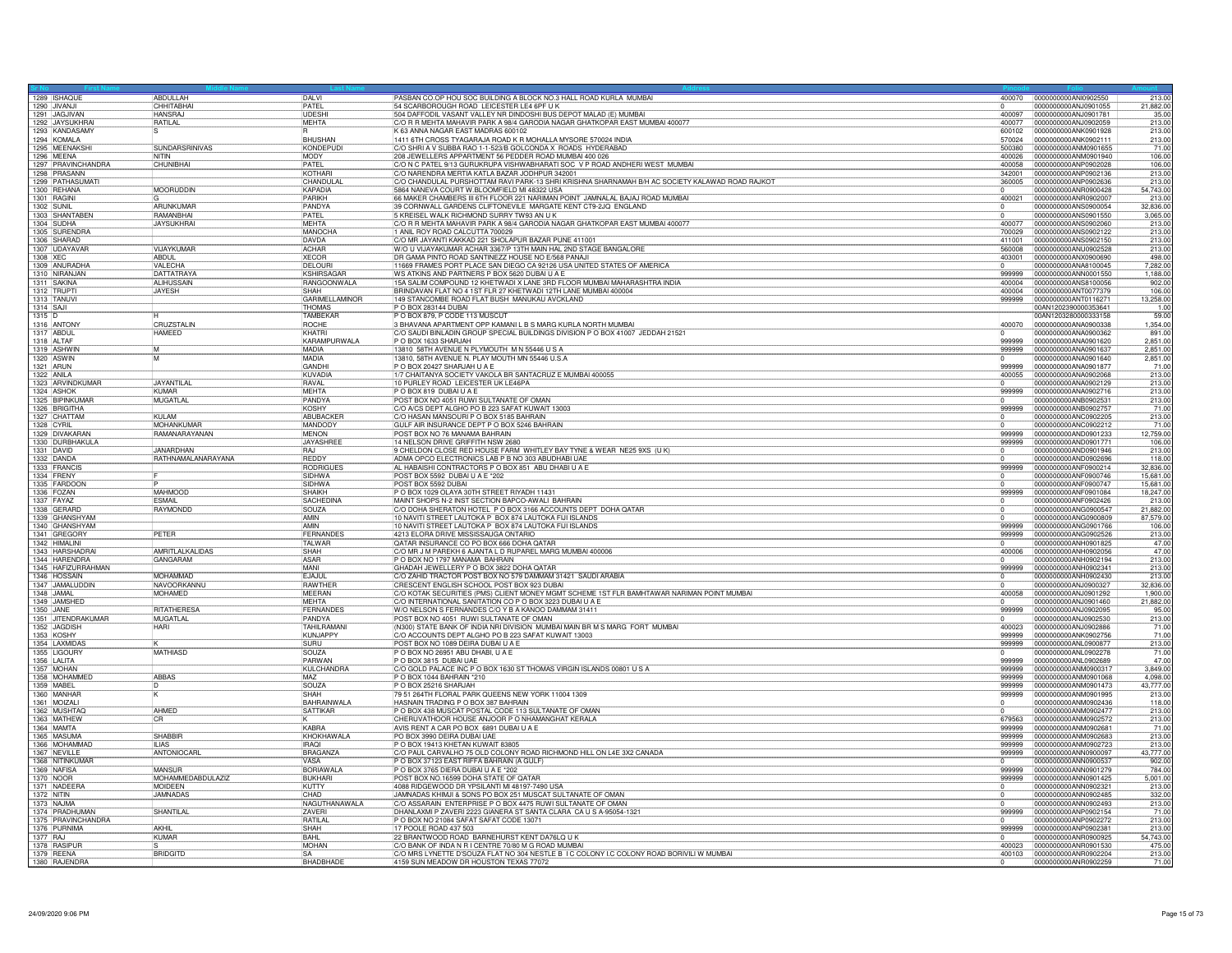|                  | 1381 RAMESH                                                        | CHATODKATH                      | 27 JAY GOPAL LIBERTY GARDEN MALAD WEST MUMBAI 400064                                                                                                                          | 400064           | 0000000000ANR0902303                         | 225.00              |
|------------------|--------------------------------------------------------------------|---------------------------------|-------------------------------------------------------------------------------------------------------------------------------------------------------------------------------|------------------|----------------------------------------------|---------------------|
|                  | 1382 RAVINDRAN<br>GOPAL                                            | KABRA                           | ETHYLENE PLANT QAPCO P BOX NO 50155 UMM SAID QATAR                                                                                                                            | 999999           | 0000000000ANR0902338                         | 213.00<br>47.00     |
| 1383 RAM         | 1384 SHAIKH<br><b>ABDUL</b>                                        | RAZAK                           | AVIS RENT A CAR PO BOX 6891 DUBAI U A E<br>SENIOR SUPERVISOR ANABEEB SERVICES CO LTD W L L PO BOX 491 DOHA QATAR 1109/10 MAGNUM TOWER LOKHANDWALA COMLEX ANDHERI (W) MUMBAI   | 999999           | 0000000000ANR0902680<br>0000000000ANS0901407 | 21,882.00           |
|                  | 1385 SYDNEY<br>STEPHEN                                             | PINTO                           |                                                                                                                                                                               | 400053           | 0000000000ANS0902090                         | 213.00              |
|                  | 1386 SUDESH<br>1387 SOMAN                                          | OBEROI                          | 67 PAXFORD ROAD, NORTH WEMBLEY MIDDLESEX HAO 3RJ, UK<br>NALANCHIRA PO TRIVANDRUM KERALA                                                                                       | 999999<br>695015 | 0000000000ANS0902108<br>0000000000ANS0902153 | 213.00<br>47.00     |
|                  | 1388 SHOBHA<br>NITIN                                               | CHAD                            | JAMNADAS KHIMJI & SONS PO BOX 251 MUSCAT SULTANATE OF OMAN                                                                                                                    | 999999           | 0000000000ANS0902486                         | 332.00              |
|                  | <b>JAGABHAI</b><br>1389 VASANJ<br>1390 WILLIAM                     | PATEL<br><b>JAYARAJ</b>         | 55 TRINITY ROAD BRICH FIELD BIRMINGHAM 6 B6-6LW U K                                                                                                                           | 999999           | 0000000000ANV0900944<br>0000000000ANW0900429 | 21,882.00<br>178.00 |
|                  | 1391 YUSUF                                                         | PATEL                           | 6373 WINSTEAD COURT LISLE, ILLINOIS 60532 U S A                                                                                                                               |                  | 0000000000ANY0900177                         | 1,188.00            |
|                  | 1392 KRISHNASAMY<br>1393 Niyamat<br>Ullah                          | MADASAMY<br>Khan                | P O BOX 5156 DUBAI U A E<br>C/o Mohammad Abdur Rasheed PO Box 2921, Safat Kuwait Kuwait                                                                                       | 999999           | 0000IN30001110449103<br>0000IN30009510613720 | 106.00<br>213.00    |
| 1394             | <b>MGA</b>                                                         | <b>WAHEED</b>                   | C/O DRFCO P O B 185 DUBAI U A E<br>C O OMASCO P O BOX 2734 RUWI POSTAL CODE 112 SULTANATE OF OMAN                                                                             |                  | 0000IN30014210187803                         | 4,752.00            |
|                  | 1395 CHELOTT<br><b>BALAKRISHNAN</b><br>1396 SUVASIS                | <b>NAIR</b><br>MUKHERJEE        | 235 SAN ANTONIO RD PALO ALTO CALIFORNIA USA 94306                                                                                                                             | 111111<br>999999 | 0000IN30018311224895<br>0000lN30021418644284 | 30.00<br>59.00      |
|                  | 1397 SUDHIR                                                        |                                 | EGPC/LPG JAT P B 9400 DUBAI, U A E                                                                                                                                            | 1000000          | 00000N30023910209837                         | 41.00               |
|                  | 1398 TAILOR<br><b>ARID</b><br><b>KARSANDAS</b><br>1399 RAVINDRA    | ABBAS<br>TOPRANI                | P O BOX 2851 DUBAI UAE<br>PO BOX 2453, P C 112 RUWI SULTANATE OF OMAN                                                                                                         | 100000           | 0000IN30023910688333                         | 332.00<br>3,564.00  |
|                  | 1400 ASHISH                                                        | <b>RANF</b>                     | WA INTERNATIONAL P.O. BOX 42 DUBAI UAE                                                                                                                                        | 100000           | 0000IN30023910884317<br>0000lN30023911570073 | 35.00               |
|                  | 1401 JOHN                                                          | VARGHESE<br>ALEX                | UNIVERSAL SUPPLIERS PB 12354 DOHA QATAR<br>DEPT OF CARDIAL SCIENCES SHEIKH KHALIFA, MEDICAL CITY PO BOX 51900                                                                 | 51900            | 0000IN30023912959188                         | 59.00               |
|                  | 1402 VINOD<br>1403 JAISON<br><b>JOHN</b>                           | KURUVILLA                       | C/O MR N K JOHN P O BOX 186 SAFAT KUWAIT                                                                                                                                      | 100000           | 0000IN30023913030418<br>0000IN30023913176468 | 59.00<br>2.00       |
| 1404 P           |                                                                    | MATHEW                          | PUTHUKULANGARA BHARANIKAVU PALLIKKAD P O, KAYAMKULAM ALLEPPEY DIST                                                                                                            | 690503           | 0000IN30023913926759                         | 213.00              |
|                  | 1405 MOHAMED<br><b>ABDUI</b><br>1406 GAUTAM<br>VALLABHDAS          | AKBER<br><b>VED</b>             | NOUR COMMUNICATION P O BOX 21557 ALHASSA ROAD MALAZ, RIYADH<br>305 - A, MADHUBAN RAHEJA TOWNSHIP MALAD EAST MUMBAI                                                            | 21557<br>400097  | 0000IN30023914246045<br>0000IN30036021340245 | 3.00<br>5,464.00    |
|                  | 1407 PERUMAL                                                       | M                               | 24/33 VIYASARAJA NAGAR SRIRANGAM TRICHY                                                                                                                                       | 620006           | 0000IN30044110906413                         | 190.00              |
|                  | 1408 PURUSOTTAM<br>SLIL FMAN<br>1409 MAHMUD                        | SINGH<br>RHAM                   | P O BOX 1887 BIN SULEIMAN MEDICAL VILLA 01 BIN SULIMAN MEDICAL BLDG SANAIYA ST NR ETISALAT AL AIN<br>156 KYVERDLE ROAD LONDON N 16 6 PU 6 PU (U.K)                            | 123456<br>999074 | 0000lN30059710133120<br>0000IN30088814874447 | 118.00<br>118.00    |
| 1410 IVAN        | <b>IGNATIUSPAUL</b>                                                | BRAGANZA                        | P O BOX 150 DOHA QATAR                                                                                                                                                        | 111111           | 00000N30112715713397                         | 14,113.00           |
|                  | 1411 UNNIKRISHNAN<br>SIVAN<br>1412 SHIBU                           | KUNNUMPURATH<br><b>JACOB</b>    | 215 HAMPSHIRE DR PALINS BORO NEW JERSEY UNITED STATES<br>HEAD OF PAYROLL BOUBYAN BANK P B NO 25507 SAFAT KUWAIT 13116                                                         | 853600<br>111111 | 0000lN30163741366525<br>0000IN30177414662408 | 11.00<br>59.00      |
|                  | MADHAVRAO<br>1413 RAJENDRA                                         | SHENDE                          | G NO 320-321 AT BHUGAON TAL MULSHI PUNE                                                                                                                                       | 412108           | 0000lN30177415019863                         | 57.00               |
|                  | 1414 MUMTAZ                                                        | FAZLULLAH                       | DULAND TECHNICAL SERVICES L.L.C. P.O.BOX 89699 DUBAI U.A.E                                                                                                                    | 999999           | 0000IN30183810003134                         | 213.00              |
|                  | 1415 LABU<br>1416 PADMAVATHI                                       | PAULOSE<br>SUNDARAM             | NO 1, TYRELL COURT OLD CORK ROAD CORK MALLOW, IRELAND<br>H 33 ASTC HUDCO NEW COLONY 9TH CROSS HOSUR PO SHANTINIKETAN KRISHNAGIRI DT TAMILNADU                                 | 635109           | 0000IN30189510863040<br>0000IN30611490441808 | 30.00<br>43,777.00  |
|                  | 1417 Abhinav                                                       | Bafna                           | Ward No-18, Mahaveer Chowk, Balaghat Balaghat                                                                                                                                 | 481001           | 00AN1201060000146366                         | 41.00               |
|                  | 1418 BANSILAI<br>CHAGANLAL<br>1419 KISHOR<br>PRAKASH               | NAVAI<br><b>HAVANAG</b>         | A-126 OLD MIDC JALGAON<br>VEERENDRA DRESS LAND VEGETABLE MARKAT DHARWAD                                                                                                       | 425003<br>580001 | 00AN1201060000327701<br>00AN1201060000346674 | 45.00<br>150.00     |
|                  | 1420 SURENDRA<br><b>KUMAR</b>                                      | SHARMA                          | H NO 17P, SECTOR 10 A, VILL. KADIPUR TEHSIL-GURGAON GURGAON                                                                                                                   | 122001           | 00AN1201060000366551                         | 15.00               |
|                  | 1421 PRADEEP<br><b>BASAPRABHU</b><br>1422 RAJFSH<br>SUBHASHCHANDRA | <b>HALAGUNAKI</b><br>KOTHARI    | INDI ROAD RAJAPUT GALLI BIJAPUR<br>RATNADEEP NIWAS KADOLKAR GALLI KHANAPUR BELGAUM                                                                                            | 586101<br>591302 | 00AN1201060000397109<br>00AN1201060000457189 | 8.00<br>11.00       |
| 1423 B           |                                                                    | <b>MOHAN</b>                    | SHRI SHAKTHI MEDICALS 1563 NEHRU ROAD DURGIGUDI SHIMOGA                                                                                                                       | 577201           | 00AN1201060000467083                         | 30.00               |
|                  | 1424 RUTUJA<br>RAVINDRA<br>1425 PUSHPA                             | DESHPANDE<br>TIWARI             | FL-1 B-AMRISH COOP SOC PAUD RD SNO 115/1+2A SHIVTIRTH NGR KOTHRUD Pune<br><b>F-5 CIVIL LINES RAIPUF</b>                                                                       | 411038<br>492001 | 00AN1201060000552960                         | 8.00<br>23.00       |
|                  | 1426 PASALKAR<br>MANOJ                                             | NAMDEO                          | B2-16, SHRI GAJANAN B SAH GRUH RACHNA SANSTHA PARAMHANS NAGAR PUNE                                                                                                            | 411038           | 00AN1201060000688690<br>00AN1201060000824129 | 30.00               |
| $1427$ S         |                                                                    | BALAMURUGAN                     | PALANI MURUGAN JEWELLERY 240 AND 242 JAWAHAR BAZAAR KARUR                                                                                                                     | 639001           | 00AN1201060000877659                         | 38.00               |
| 1428 C<br>1429 M |                                                                    | SUDARSAN<br><b>KANDASAM</b>     | PALANIMURUGAN JEWELLERY 242 JAWAHAR BAZAR KARUR KARUR<br>NO.403 JAWAHAR BAZAAR KARUR                                                                                          | 639001<br>639001 | 00AN1201060000877682<br>00AN1201060000926277 | 38.00<br>150.00     |
|                  | 1430 RAJASHEKAR                                                    |                                 | NO. 132 BEML LAYOUT IIND CROSS BASAWESHWARA NAGAR BANGALORE                                                                                                                   | 560079           | 00AN1201060000970595                         | 17.00               |
|                  | 1431 BASAWARAJ<br><b>PAL</b><br>1432 VARINDER                      | PATIL<br><b>SINGH</b>           | H NO 82 SHANTI NAGAR GULBARGA<br>HNO-145 SECTOR-13 NANAK NAGAR JAMMU                                                                                                          | 585103<br>180004 | 00AN1201060001006120<br>00AN1201060001017962 | 21.00<br>15.00      |
|                  | 1433 NAGASHREE                                                     |                                 | 1 AKSHAYA SAGARIKA,6TH CROSS, NEAR SACRED HEART COLLEGE, SAPTHAGIRI EXTN WEST, TUMKUR                                                                                         | 572102           | 00AN1201060001026770                         | 45.00               |
|                  | 1434 MANJU<br>1435 RITIKA<br>RAHUL                                 | PANDEY<br><b>GOENKA</b>         | 291 UPHAR ELDICO SECTOR -1 POST BHADARUKH LUCKNOW DILKUSHA LUCKNOW<br>MADAN MAHAL AKOLA                                                                                       | 226002<br>444001 | 00AN1201060001080007<br>00AN1201060001125326 | 2.00<br>375.00      |
|                  | 1436 MUKESH                                                        |                                 | RAJ COMPLEX 2ND FLOOR BAJAR STREET MANDYA                                                                                                                                     | 571401           | 00AN1201060001275193                         | 6.00                |
| 1437 M           | 1438 NILANG                                                        | ARIEFBABU                       | OLD NO 83A NEW NO 81 MAIN ROAD KALAPPANAICKEN PATTY NAMAKKAL<br>48-C-12 MANHNAGAR SOCIETY VI-2 RAJPUR HIRPUR AHMEDABAD                                                        | 637404<br>380021 | 00AN1201060001393089<br>00AN1201060001401126 | 47.00<br>30.00      |
|                  | 1439 NAVEEDRAFI                                                    | LEVA                            | H NO 4-601/100C, MASJID-E-ARFAT ADARSH NAGAR RING ROAD GULBARGA                                                                                                               | 585101           | 00AN1201060001495091                         | 150.00              |
| 1441 AJAY        | 1440 SULOCHANA<br><b>DAYARAM</b>                                   | <b>AHUJA</b>                    | HOUSE NO.2727 YASHWANTNAGAR NEAR GURUDATTA SIZZING VITA                                                                                                                       | 415311           | 00AN1201060001559942                         | 75.00               |
|                  | PRASAD<br>1442 ANISHA<br>KANAI                                     | CHOUDHARY<br><b>MISHRA</b>      | NEAR PROJECT OFFICE OTR JSS-15/2 DIST- HAZARIBAGH GHATOTAND<br>ANIHSA, PLOT.NO.05 LEYALAND ROAD DEVLALI CAMP NASHIK                                                           | 825314<br>422401 | 00AN1201060001584268<br>00AN1201060001662399 | 42.00<br>150.00     |
|                  | 1443 NOSHIR<br><b>FARAMROZ</b>                                     | VAID                            | AZADNAGAR VAID BUNLOW VAPI VAPI PARDI VAPI                                                                                                                                    | 396191           | 00AN1201060001687903                         | 14.00               |
| 1444 AJAY        | VENKATLAKSHMAN<br>1445 ARUN<br>DATTATRAY                           | BAGEPALL<br><b>GOTKHINDIKAR</b> | T 715 PURVA PARK JEEVANAHALLI RD COX TOWN BANGALORE<br>A-5 AWANI SAHANIVAS C.S. NO 381/1A/1B/6 DATTANAGAR SANGLI                                                              | 560005<br>416416 | 00AN1201060002046064<br>00AN1201060002204836 | 30.00<br>63.00      |
|                  | 1446 PRAMII A                                                      | AGASKAR                         | SANTOSH BUNGLOW NO 673 WAGHESHWARI MANDIR MARG WAGHOLI NALLASOPARA WEST                                                                                                       | 401304           | 00AN1201060002215772                         | 11.00               |
|                  | 1447 SANJAY<br>1448 PRADIF<br>AMBADAS                              | <b>JARHA</b><br>JUNGADE         | H NO B 246 NFL TOWNSHIP PANIPAT<br>H NO 22 B MALUNAGAR BADNERA ROAD SATURNA NEAR BHATWADI AMRAVATI AMRAVATI                                                                   | 132103<br>444607 | 00AN1201060002307331<br>00AN1201060002310927 | 15.00<br>15.00      |
|                  | 1449 CHARANJEET                                                    | KAUR                            | NO WARD NO 6 PURNAHAT SAHI BARIPADA BARIPADA                                                                                                                                  | 757001           | 00AN1201060002312014                         | 450.00              |
|                  | 1450 SOMNATH<br>1451 KANTILAL<br><b>FULCHAND</b>                   | <b>NANDI</b><br>KOTHADIYA       | BHABANIPUR COLLEGE PARA 3NO WARD NO 13 NEAR PARADISE SPORTS CLUB BASIRHAT<br>JOSHI GALLI H NO 1936 DIST BELGAUM NIPANI                                                        | 743411<br>591237 | 00AN1201060002334741<br>00AN1201060002379969 | 15.00<br>33.00      |
|                  | 1452 ABHISHEM<br>SHYAM                                             | PADWAD                          | BUILDING NO4 FLOOR 2 SATYA SAI APRTMENTS NEAR SOMALWAR SCHOOL KHAMLA NAGPUR                                                                                                   | 440025           | 00AN1201060002391959                         | 15.00               |
|                  | 1453 SAVITA<br>PRAMOD<br>1454 ARVIND<br><b>DIGAMBER</b>            | DALVI<br>EKHE                   | VARDHAMAN NAGAR BLDG NO2 BLOCK NO 201 BHANVAJ RAOD TAL KHALAPUR DIST RAIGAD KHOPOLI<br>AP DIKVISHA OPP DR PANDE OPP ANAND HIGH SCHOOL NR NARHARI NAGAR GULMOHAR RD AHMEDNAGAR | 410203<br>414003 | 00AN1201060002402898<br>00AN1201060002408925 | 8.00<br>30.00       |
|                  | 1455 SAKHAHARI<br><b>VFNKATI</b>                                   | <b>BORL FPWAR</b>               | H NO 1-6 55 NEAR BALAJI TEMPLE NEW MONDHA NANDED NANDED                                                                                                                       | 431602           | 00AN1201060002414050                         | 150.00              |
|                  | 1456 RITESH<br>CHANDRAKANT<br>1457 PATEL<br>PRITESHKUMAR           | YEOLE                           | SAI DARSHAN ROW HOUSE NO 4 PLOT NO 11/12 MAHALE FARM NR LAXMI NAGAR CIDCO NASIK<br>AT KOYALI GANCHIWALA FALIA VADODARA                                                        | 422009<br>391330 | 00AN1201060002475513<br>00AN1201060002508584 | 11.00<br>30.00      |
|                  | 1458 VISHWAJIT<br><b>BANDU</b>                                     | KAMBLE                          | A/P HALONDI TAL HATKANANGALE DIST KOLHAPUR HALONDI                                                                                                                            | 416122           | 00AN1201060002510515                         | 9.00                |
|                  | 1459 GOPAL<br>RAO                                                  | SINDHE                          | HN 18/7/466/B/A AMBIKA NAGAR UPPUGUDA HYDERABAD                                                                                                                               | 500053           | 00AN1201060002557687                         | 15.00               |
| 1461 VIJAY       | 1460 VANAJAKSHI<br><b>KUMAR</b>                                    | SHAH                            | HN 523/4 5TH MAIN 5TH CROSS PJ EXTENSION DAVANAGERE JAYADEVA CIRCLE DAVANGERE<br>NEAR WER HOUSE WARD NO 9 SHIVAJI COLONY PARASIA PARASIA                                      | 577002<br>480441 | 00AN1201060002558355<br>00AN1201060002578095 | 30.00<br>15.00      |
|                  | 1462 ABASAHEB<br>PANDURANG                                         | PALEKAR                         | 26 ZILLA PARISHAD, SHAHUPURI COLONY, SATARA                                                                                                                                   | 415002           | 00AN1201060003787485                         | 5.00                |
| 1464 Nisha       | 1463 RAJAN<br><b>DINKAR</b>                                        | KALWIT<br>Panda                 | E-5, NEELKAMAL CO-OP, HOUSING SOCIETY 62 BAJAJ NAGAR NAGPUR                                                                                                                   | 440010<br>495004 | 00AN1201060100007300<br>00AN1201060100045144 | 360.00<br>3.00      |
|                  | 1465 BALDEV                                                        | MIGLANI                         | Qtr. no. VB11/1 New Railway Dupolex Colony Railway Hospital Road Bilaspur<br>WARD NO 8 NEW ABADI DIAT- CHHINDWARA CHHINDWARA                                                  | 480001           | 00AN1201060100257432                         | 75.00               |
|                  | 1466 PRADEEP<br>SHANKARRAO<br>1467 RICHA<br>PRADEEP                | DHANDE<br>DHANDE                | 7-5 TO 75/1 KELKARWADI WARDHA WARDHA<br>7-5 TO 75/1 KELKARWADI WARDHA WARDHA                                                                                                  | 442001<br>442001 | 00AN1201060100265836<br>00AN1201060100267088 | 150.00<br>150.00    |
|                  | 1468 YASHAWANT                                                     | <b>BAFNA</b>                    | 36 SHOPING CENTER JANTA COLONY JAIPUR                                                                                                                                         | 302004           | 00AN1201060500074221                         | 150.00              |
|                  | 1469 RAIFFV<br>1470 SANTOSH                                        | <b>BAFNA</b><br>KHOIWA          | SHOP NO - 36 SHOPPING CENTRE JANTA COLONY JAIPUR<br>B-40, AYODHYAPURI COLONY, KODARIYA, MHOW                                                                                  | 302004<br>453441 | 00AN1201060500084217<br>00AN1201060800071251 | 150.00<br>8.00      |
|                  | 1471 SUNITA<br><b>KISAN</b>                                        | SHIRKE                          | CITY SURVEY NO.466 A-20 SADAR BAZAR, F-4 HIRANYA GARBHA APT, BHURKE COLONY SATARA                                                                                             | 415001           | 00AN1201070000077802                         | 21.00               |
|                  | 1472 HIMANSHU                                                      | SHARMA                          | C-6/6333, VASANT KUNJ NEW DELHI                                                                                                                                               | 110070           | 00AN1201070000081781                         | 23.00               |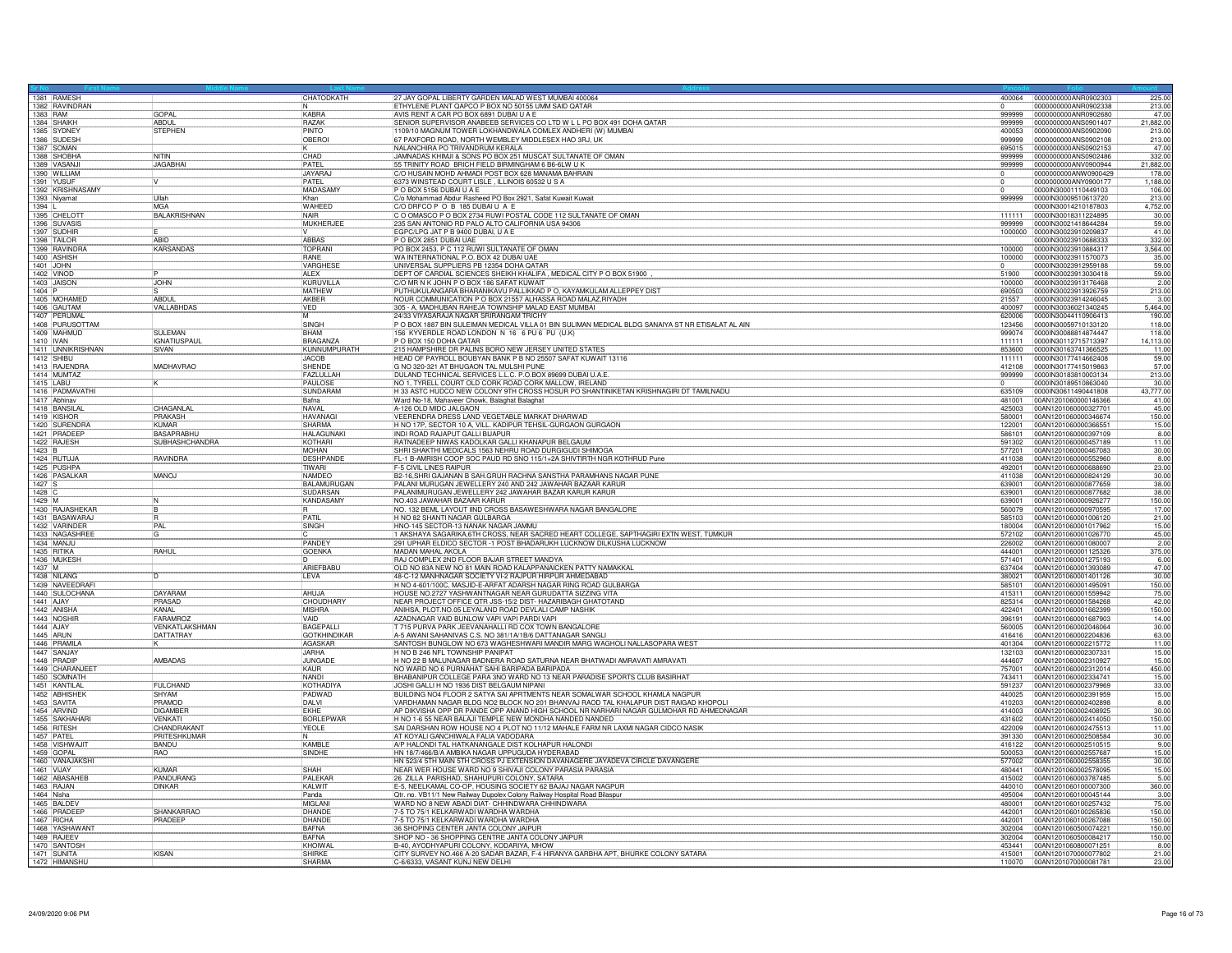| 1473 SHRUSHTI                  | MANOJKUMAR                        | BAROT                     | JAY BUNGLOW, NR. KAVITA FLAT POLICE GROUND, KALOL(N.G.)                                                                                     | 382721           | 00AN1201080000051124<br>150.00                                        |
|--------------------------------|-----------------------------------|---------------------------|---------------------------------------------------------------------------------------------------------------------------------------------|------------------|-----------------------------------------------------------------------|
| 1474 ARCHANA                   | PRAKASH                           | <b>GOKHALE</b>            | AA;COMET-KUNJAA; B-15 TILAK NAGAR HIGH SCHOOL TILAK NAGAR DOMBIVLI (E)                                                                      | 421201           | 15.00<br>00AN1201090000028332                                         |
| 1475 SHOBHA                    | <b>VIJAYKUMAF</b>                 | <b>TAORI</b>              | OPPOSITE ADV. ATTAL RAM NAGAR TOSHNIWAL LAYOUT RAMNAGAR AKOLA                                                                               | 444001           | 00AN1201090000086866<br>75.00                                         |
| 1476 JYOTI                     | VAIKUNTH                          | GOPANI                    | 24, UMIYA PARK GIRLS HIGH SCHOOL ROAD BAVLA BAVLA                                                                                           | 382220           | 00AN1201090000219336<br>30.00                                         |
| 1477 JAGRUT                    | ATUL                              | <b>VASTANI</b>            | HANUMAN CHOWK CIVIL LINES GONDIA GONDIA                                                                                                     | 441601           | 75.00<br>00AN1201090000265005                                         |
| 1478 VIJAY                     | <b>BALKRISHNA</b>                 | <b>GURAM</b>              | G-17 AMBEKAR NAGAR GOLANJI HILLS EKNATH GANDHI MARG PAREL MUMBAI                                                                            | 400012           | 00AN1201090000295262<br>375.00                                        |
| 1479 RINIYAVAN                 |                                   |                           | FLAT NO 322, K T V R GREEN FIELDS THAVASI NAGAR, KOVIL MEDU TELUNGUPALAYAM COIMBATORE                                                       | 641025           | 00AN1201090000343326<br>3.00                                          |
| 1480 SMITA                     | <b>NARENDRA</b>                   | KOTHAVADE                 | D 15/1 VIKHROLI, PARK SIDE, . MUMBAI                                                                                                        | 400079           | 00AN1201090000563583<br>6.00                                          |
| 1481 MANGA                     | VIJAY                             | <b>NAIK</b>               | 2ND FLOOR SWAMI KRUPA GAVANDPATH NAUPADA DIST THANE                                                                                         | 400602           | 270.00<br>00AN1201090000567803                                        |
| 1482 azeez                     |                                   | anjum                     | post box no 8 gulistan estate aldur post chickmagalur                                                                                       | 577111           | 00AN1201090000804916<br>6.00                                          |
| $1483$ K                       |                                   | KANAKAMBIGAI              | AR A S APPLIANCES P LTD., 17 KAMALA, SECOND STREET, CHOKKIKULAM MADURAI                                                                     | 625002           | 00AN1201090000874178<br>47.00                                         |
| 1484 MITAL                     | PRANAV                            | PATFI                     | 13, HEMDEEP SOCIETY B/H TAGOR NAGAR OLD PADRA ROAD BARODA                                                                                   | 390015           | 12.00<br>00AN1201090000882324                                         |
| 1485 PARVINDERKAUR             | <b>JASPAL SINGI</b>               | BHATIA                    | INFRONT OF GUJARATI SCHOOL RAIL TOLY GONDIA GONDIA                                                                                          | 441614           | 45.00<br>00AN1201090001010375                                         |
| 1486 DINESHKUMAR               | SOHANLAL                          | SHAH                      | AT-PO, MANKNA, TA-KAMREJ SURAT                                                                                                              | 394325           | 3.00<br>00AN1201090001174728                                          |
| 1487 DEBABRATA                 |                                   | MITRA                     | 6 P C SARKAR SARANI HAKIMPARA SILIGURI                                                                                                      | 734001           | 75.00<br>00AN1201090001177596                                         |
| 1488 BENARJEE                  |                                   | POLAVARAPL                | H NO 5-83/1 GPO ROAD NEREDUCHERLA (Post) NALGONDA (Dist) NEREDCHERLA                                                                        | 508207           | 00AN1201090001193289<br>6.00                                          |
| 1489 VENU                      |                                   | SRIRANGAM                 | H NO 2-5-223 NAKKALAGUTTA HANAMKONDA WARANGAL                                                                                               | 506001           | 00AN1201090001196807<br>14.00                                         |
| 1490 ANTONY                    |                                   |                           | PUDUSSERIPADY HOUSE THRIKKUR THRISSUR THRISSUP                                                                                              | 680306           | 00AN1201090001290329<br>8.00                                          |
| 1491 HEMANT                    | <b>JANARDAN</b>                   | DEORUKHKAR                | 903, SHREEJI VILLA SOCIETY, T.H.KATARIA, NEAR KATARIA BRIDGE, MAHIM MUMBAI                                                                  | 400016           | 00AN1201090001327789<br>188.00                                        |
| 1492 RAJESH                    | <b>KUMAR</b>                      | <b>AJITSARIA</b>          | HAIBARGAON, NAGAON NAGAON                                                                                                                   | 782002           | 00AN1201090001333110<br>30.00                                         |
| 1493 DOLLY                     |                                   | <b>JAISWAL</b>            | 27 NIRMAL CHANDRA STREET, KOLKATA KOLKATA                                                                                                   | 700012           | 12.00<br>00AN1201090001361784                                         |
| 1494 JAYANT                    | <b>DATTATRAY</b>                  | <b>DIVEY</b>              | GUNDECHA HEIGHTS B-1301 LBS MARG ,OPP ST XAVIER SCHOOL KANJUR MARG MUMBAI                                                                   | 400078           | 00AN1201090001420079<br>45.00                                         |
| 1495 NITIN                     | <b>GOPALJ</b>                     | ANAM                      | DARIYASTHAN, MEGHANI DAILY MACHCHHI PITH ANJAR                                                                                              | 370110           | 00AN1201090001488556<br>48.00                                         |
| 1496 ANANTHAYA                 | <b>KARKADA</b>                    | SHANBHOGUE                | PADMAVATHI CHEMPI POST YEDABETTU VIA SASTHAN UDUPI TALUK AND DISTRICT UDUPI                                                                 | 576226           | 00AN1201090001543737<br>21.00                                         |
| 1497 ANAND                     |                                   | BANGERA                   | K S HEGDE C HOSPITAL DERLAKATTE MANGALORE                                                                                                   | 574160           | 00AN1201090001564067<br>30.00                                         |
| 1498 RAJENDRAN                 |                                   |                           | ATHIRA PRROORKARZHMA CHARUMOOD ALAPPUZHA                                                                                                    | 690505           | 00AN1201090001575613<br>33.00                                         |
| $1499$ K                       |                                   | VISALAKSHI                | 20 VELAIAMMAL, LAYOUT, POLLACHI                                                                                                             | 642001           | 00AN1201090001596283<br>32.00                                         |
| 1500 ARUN                      | VIJAAY                            | MALLI                     | JYOTHI ILLAM 9 VALLABAI ROAD CHOKKIKULAM MADURAI                                                                                            | 625002           | 00AN1201090001629322<br>35.00                                         |
| 1501 SIDDHARTHAN               |                                   |                           | 3/191, G R T NAGAR, TIRUVARUR TIRUVARUR                                                                                                     | 610001           | 5.00<br>00AN1201090001684135                                          |
| 1502 T                         |                                   | SANKARANKUTTY             | 111-9 P O VADAKKANCHERY THRISSUR THRISSUF                                                                                                   | 680582           | 300.00<br>00AN1201090001740191                                        |
| 1503 MILIND                    | <b>VISHVANATH</b>                 | <b>GODAMBE</b>            | A/103 HARIDWAR COMPLEX, LBS MARG HENDREPADA, BADLAPUR WEST BADLAPUR                                                                         | 421503           | 00AN1201090001792485<br>26.00                                         |
| 1504 PROVAKAR                  | <b>BASANTKUMAR</b>                | PANDA                     | GANGA TOWER, FLAT NO 901 ATUR PARK CHEMBUR MUMBAI                                                                                           | 400071           | 15.00<br>00AN1201090001811781                                         |
| $1505$ K                       |                                   | AGARWAL                   | H.NO-13 VINTI 13 VINTI HAUS, MALAROD RANIKHET                                                                                               | 263645           | 6.00<br>00AN1201090001882051                                          |
| 1506 MURAI                     |                                   | KARREDULLA                | 148 BALAJI NAGAR TIRUMALA TIRUMALA                                                                                                          | 517501           | 00AN1201090001953975                                                  |
| 1507 SAMMETA                   |                                   | <b>VENKATESH</b>          | D NO 20-333 CHILAKALAPUDI MACHILIPATNAM                                                                                                     | 521001           | 38.00<br>6.00<br>00AN1201090002020752                                 |
| 1508 BHAGWANDAS                | <b>BHERUMAL</b>                   | RAMCHANDANI               | FLAT 27-F, SITARAM BLDG. CRAFORDTD N ROAD MANDVI GPO MUMBAI                                                                                 | 400001           | 00AN1201090002076905<br>150.00                                        |
| 1509 VITTAL                    |                                   | MURUGANTS                 | D. NO. 43, SRI VISHAL NIVAS, KAMACHI NAGAR, KOVAIPUDHUR COIMBATORE COIMBATORE                                                               | 641042           | 00AN1201090002138551<br>8.00                                          |
|                                |                                   | <b>BAJAJ</b>              |                                                                                                                                             | 440008           | 15.00<br>00AN1201090002145833                                         |
| 1510 KAPIL<br>1511 PRATHIBHA   |                                   | MAI PANI                  | BLOCK NO 4 2ND FLOOR NEW GHATATE BUILDING BADKAS CHOWK MAHAL NAGPUR                                                                         | 504001           |                                                                       |
|                                |                                   |                           | H NO 4-2-164-13 RANISATHIJI ADILABAD ADILABAD                                                                                               |                  | 00AN1201090002554567<br>38.00                                         |
| 1512 VIVEK                     |                                   | <b>KESWANI</b>            | G-15 AVANTI VIHAR SECTOR 1 RAIPUR                                                                                                           | 492001           | 00AN1201090002689105<br>15.00                                         |
| 1513 VIPUL<br><b>1514 ARUN</b> | <b>JAYANTILAL</b><br><b>KUMAR</b> | THAKAR<br><b>JAIN</b>     | PLOT NO-61, INDRANAGAR SOCIETY BEHIND GANGOTRI SOCIETY, KHED TASIYA ROAD, GOKULNAGAR, HIMATNAGAR<br>CHUNNILAL AJITKUMAR THANGALBAZAR IMPHAL | 383001<br>795001 | 00AN1201090002813248<br>60.00<br>00AN1201090002868513<br>5.00         |
|                                |                                   | MANDAL                    |                                                                                                                                             |                  |                                                                       |
| 1515 SUBIR                     |                                   |                           | ELECOM SOFTWARE PVT LTD 25A, CAMAC STREET BARDAN MARKET ROOM NO 303 314 KOLKATA                                                             | 700016           | 45.00<br>00AN1201090002928405                                         |
| 1516 NARAL                     |                                   | SURYANARAYANA             | D.NO.4-201/1 G P R MILL ROAD BOMMURU E G DIST RAJAHMUNDRY                                                                                   | 533103           | 00AN1201090003045614<br>15.00                                         |
| 1517 KAMALABEN                 |                                   | PADHIYAR                  | 19 SUNRISE PARK SOCEITY OPP COLLEGE NAGALPUR HIGHWAY MEHSANA MEHSANA                                                                        | 384002           | 00AN1201090003089386<br>9.00                                          |
| 1518 SAKARBEN                  |                                   | <b>SURANA</b>             | DU - 14 VISHAKHA ENCLAVE PITAMPURA DELHI                                                                                                    | 110032           | 00AN1201090003173856<br>150.00<br>00AN1201090003213860                |
| 1519 ATUL                      | KUMAR                             | AGGARWAL                  | NO - 4570 DURGAPURI H / KALAN LUDHIANA LUDHIANA                                                                                             | 141001           | 638.00                                                                |
| 1520 VENKITASUBRAMANIAN        | i M                               | ID                        | THENAMOOLA MADAKKIMALA PO, KALPETTA WAYANAD                                                                                                 | 673121           | 00AN1201090003376825<br>135.00                                        |
| 1521 NASIR                     | <b>SATTARKHAN</b>                 | PATHAN                    | KASBA FALI, TA;LUNAWADA,DIST;PANCHMAHAL LUNAWADA                                                                                            | 389230           | 5.00<br>00AN1201090003407242                                          |
| 1522 NARIKOMBU                 | VASUDEVA                          | RAO                       | 75 B QTRS NO 1V CROSS ANANTHANAGAR 1ST STAGE, MANIPAL UDUPI                                                                                 | 576104           | 75.00<br>00AN1201090003446854                                         |
| 1523 APARNA                    |                                   | MODI                      | 2/A AANANDMANGAL SOCIETY NANDEWAR ROAD OPP-VAUVIHAR NR.GUJ GAS CO.LTD BHARUCH                                                               | 392001           | 128.00<br>00AN1201090003456461                                        |
| 1524 CHANDRAMOHAN              |                                   |                           | M/S GOVINDA PAI M A ROAD, KANNUR KANNUR                                                                                                     | 670001           | 00AN1201090003486598<br>5.00                                          |
| 1525 VARSHA                    | VARAD                             | <b>BAPAT</b>              | 110 DHANANJAY PRASAD DUDH NAKA GUPTE CHAWL KALYAN (W) KALYAN                                                                                | 421301           | 00AN1201090003506391<br>3.00                                          |
| 1526 BHARATKUMAR               |                                   | CHADDARWALA               | 908, GAYATRI NAGAR BHARUCH BHARUCH                                                                                                          | 392001           | 00AN1201090003628131<br>8.00                                          |
| 1527 AJINKYA                   | DEVKINANDAN                       | MAHESHWARI                | AJINKYA, NEAR LIC COLONY, RING ROAD, JALGAON JALGOAN                                                                                        | 425001           | 00AN1201090003681724<br>53.00                                         |
| 1528 ADITYA                    | DEVKINANDAN                       | <b>MAHESHWARI</b>         | AJINKYA, NEAR LIC COLONY, RING ROAD, JALGAON JALGAON                                                                                        | 425001           | 00AN1201090003682557<br>75.00                                         |
| 1529 ASHWIN                    | <b>MUKESH</b>                     | <b>NAK</b>                | B-202, PASCOAL SQUARE SUNDERNAGAR, KALINA NEAR KALINA EDUCATION SOCIETY MUMBAI                                                              | 400098           | 8.00<br>00AN1201090003690781                                          |
| 1530 UMEDSINH                  | <b>JASVANTSINH</b>                | THAKOR                    | 4766, THAKOR HOSPITAL HANUMAN BAZAR DAHOD                                                                                                   | 389151           | 00AN1201090003722139<br>38.00                                         |
| 1531 ABDUL                     | WAHABK                            |                           | NO - 2 NR RIVER BRIDGE PAIKARA STREET KOOTHANALLUR                                                                                          | 614101           | 00AN1201090003830966<br>8.00                                          |
| $1532$ <sub>R</sub>            |                                   | <b>INDIRA</b>             | OLD NO. 11, NEW NO 43 REDDY PALAYAM, ATHIPATTU, THIRUVALLUR DISTRICT                                                                        | 601203           | 00AN1201090003872728<br>3.00                                          |
| 1533 RAJENDRA                  | JIVRAJBHAI                        | CHAUHAN                   | ARVIND APPARTMENT VAPI TALUKA PARDI NR HANUMAN MANDIR VAPI                                                                                  | 396191           | 17.00<br>00AN1201090003980529                                         |
| 1534 PARESHKUMAR               | <b>NAVINCHANDRA</b>               | SHAH                      | PANJRAPOLE NEAR CITY SUB POST OFICE GODHRA                                                                                                  | 389001           | 00AN1201090004015006<br>75.00                                         |
| 1535 NANDA                     |                                   | KENY                      | 122 K.M KENY CHALW BHANDRAWADA GAONTHAN RD MALAD WEST MUMBAI                                                                                | 400064           | 00AN1201090004037765<br>11.00                                         |
| 1536 RAMANATH                  |                                   | SAHOC                     | OR NO- GM(T)-B/18, DERA COLONY DERA, TALCHER ANGUL                                                                                          | 759103           | 00AN1201090004103196<br>6.00                                          |
| 1537 DEVAL                     | <b>HASMUKHRAY</b>                 | <b>DOSHI</b>              | SEVALAYA HOSPITAL CHITRA ROAD GODHRA                                                                                                        | 389001           | 45.00<br>00AN1201090004109563                                         |
| 1538 JAYPAI                    | MADHAORAO                         | <b>UMARE</b><br><b>IM</b> | QTR NO 216 BLOCK NO 27 EKTA NAGAR PO KONDA TH BHADRAWATI CHANDRAPUR                                                                         | 442902           | 00AN1201090004189631<br>15.00                                         |
| 1539 RAJATI                    |                                   |                           |                                                                                                                                             | 577501           | 00AN1201090004220041<br>48.00<br>00AN1201090004302371<br>8.00         |
|                                |                                   |                           | JANATHA COFFE WORKS MAIN ROAD HOSADURGA TO CHITRADURGA                                                                                      |                  |                                                                       |
| 1540 DINKAR                    | <b>BHAGWANRAO</b>                 | DESHPANDE                 | PLOT NO 214, SADGURU PALACE GANGAPUR TALUKA BEHIND R.M DHOOT KANYA PRASHAL AURANGABAD                                                       | 431109           |                                                                       |
| 1541 USHA                      | <b>BHAGWAN</b>                    | DHUWAD                    | B/32, SKYLAND VILLAGE, SKYLAND DEVELOPERS, KANDIVALI(W) NEAR BHATIA SCHOOL MUMBAI                                                           | 400067           | 45.00<br>00AN1201090004419986                                         |
| 1542 SANGANABASAPPA            | <b>I</b> OKAPPA                   | SAMALAD                   | BLDG NO.1, B/4 SANKALP SIDDHI NR. DHANVANTARI HOSPITAL, KULGAON, BADLAPUR(E) BADLAPUR                                                       | 421503           | 15.00<br>00AN1201090004546510                                         |
| 1543 NIRMAL                    | KUMARC                            | KOTTIETH                  | NEELIMA JAYANTHI ROAD NR KUNNATHAKKAL HOUSE KANNUR                                                                                          | 670014           | 00AN1201090004681772<br>15.00                                         |
| 1544 SALEM                     | <b>JAIKESHVANPAPPIYA</b>          | NAIDU                     | F.NO.101,K.D SAGAR SUJAL APT. KIRTI POLICE SOC RD, SHIRGAON BADLAPUR(E) NEAR TV TOWER BADLAPUR                                              | 421503           | 15.00<br>00AN1201090004726538                                         |
| 1545 DHANSUKHBHAI              |                                   | PATEL                     | 44, JAGIRAVADI NANIVED SURAT SITI SURAT                                                                                                     | 395004           | 27.00<br>00AN1201090004906496                                         |
| 1546 SUNANDA                   | CHANDRASHEKAR                     | SHETTY                    | A/502 AMALFI RAHEJA GARDEN L.B.S MARG THANE-W THANE                                                                                         | 400604           | 00AN1201090005045180<br>98.00                                         |
| 1547 PRAKASH                   | <b>WAMANRAO</b>                   | <b>MORE</b>               | R NO. 5, FRUITWALA BLDG VAISHALI ROAD, LINES, DK ROAD RANI BAUG BYCULLA MUMBAI                                                              | 400027           | 00AN1201090005123292<br>300.00                                        |
| 1548 DHAMBOLAM                 |                                   | PADMAJA                   | FLAT NO 406 4TH FLOOR SIDDAMSETTYS HIMASAI GARDENS JAWAHAR NAGAR HYDERABAD                                                                  | 500020           | 00AN1201090005216119<br>152.00                                        |
| 1549 NITHYA                    |                                   |                           | OLD NO 224 NEW NO 273 RACE COURSE . COIMBATORE                                                                                              | 641018           | 00AN1201090005238732<br>540.00                                        |
| 1550 MANJUDEV                  | <b>VIKRAMADITYA</b>               | <b>GOENKA</b>             | MADAN MAHAL NEAR GOVT GARDEN . AKOLA                                                                                                        | 444001           | 00AN1201090005254051<br>75.00                                         |
| 1551 SACHIN                    | <b>SITARAM</b>                    | MUKNAK                    | 101 KHYATIDEEP CHS NEW LINK RD PADMANAGAR CHIKUWADI BORIVALI WEST MUMBAI                                                                    | 400092           | 00AN1201090005512759<br>11.00                                         |
| 1552 SRIMATHI                  |                                   |                           | 4-3, SRI VISHAL NIVAS KAMATCHI NAGAR KOVAIPUDUR COIMBATORE                                                                                  | 641042           | 00AN1201090005860506<br>15.00                                         |
| 1553 N                         |                                   | RAJANI                    | H NO 33-111 NEAR BANJARASARGAM OFFICERS COLONY FIRST FLOOR R K PURAM POST MALKAJGIRI HYDERABAD                                              | 500056           | 00AN1201090006276645<br>30.00                                         |
| 1554 SONA                      |                                   | PATHAK                    | R NO 10, SHRI SHIDDHIVINAYAK CHAWL SHAHJI RAJE ROAD SHIVAJI NAGAR VILE PARLE EAST MUMBAI                                                    | 400057           | 00AN1201090006296104<br>2.00                                          |
| 1555 BHAGYASHREE               |                                   | ADWANKAR                  | 5 G UTTUNG BLDG SONAWALA RD NR BHARAT CO OP BANK GOREGAON EAST MUMBA                                                                        | 400063           | 11.00<br>00AN1201090006324065                                         |
| 1556 DINESH                    |                                   | <b>BEDI</b>               | 2200 SECTOR 38 C CHANDIGARH CHANDIGARH                                                                                                      | 160038           | 00AN1201090006740792<br>3.00                                          |
| 1557 KAIVAN                    | <b>VISTASF</b>                    | MEHTA                     | EDEN GRDN SOC NGR RD B 3 725 VIMAN NGR PUNE CITY PUNE                                                                                       | 411014           | 00AN1201090007866454<br>150.00                                        |
| 1558 SHEETAL                   | SWAPNIL                           | SAWANT                    | BLDG NO 169 5478 KANNAMWAR NGR 1 TAGORE NGR VIKHROLI E MUMBAI                                                                               | 400089           | 00AN1201090008978143<br>5.00                                          |
| 1559 AKSHAY                    |                                   | <b>VERMA</b>              | ANIL VERMA1383 1383 SEC 20 SECTOR 33 C CHANDIGARH                                                                                           | 160020           | 27.00<br>00AN1201090009102930                                         |
| 1560 SHEELA                    | RANI                              | <b>JAISWAL</b>            | SAHABGANJ SOUTH PADRAUNA KUSHINAGAR PADRAUNA                                                                                                | 274304           | 00AN1201090009908788<br>8.00                                          |
| 1561 CHANDRIKA                 | PRASAD                            | <b>VISHWAKARMA</b>        | 24 1 SARAITAKI CHATNAG RD ALLAHABAD ALLAHABAD                                                                                               | 211019           | 00AN1201090009937950<br>30.00                                         |
| 1562 PRAKASH                   |                                   |                           | B-75 JAY NAGAR COLONY TAKROHI LUCKNOW                                                                                                       | 226016           | 5.00<br>00AN1201090009959100                                          |
| 1563 NIRAJ<br>$1564$ S         | SATYANARAYAN<br><b>DEVI</b>       | <b>AGRAWA</b><br>KUMARI   | C 101 SAPPHIRE PARK PARK STREET KALEWADI PHATA WAKAD PUNE<br>NO 19 VANIYA CHETTY STREET WORAIYUR TIRUCHIRAPPALLI                            | 411057           | 00AN1201090010253484<br>50.00<br>620003  00AN1201090010889852<br>8.00 |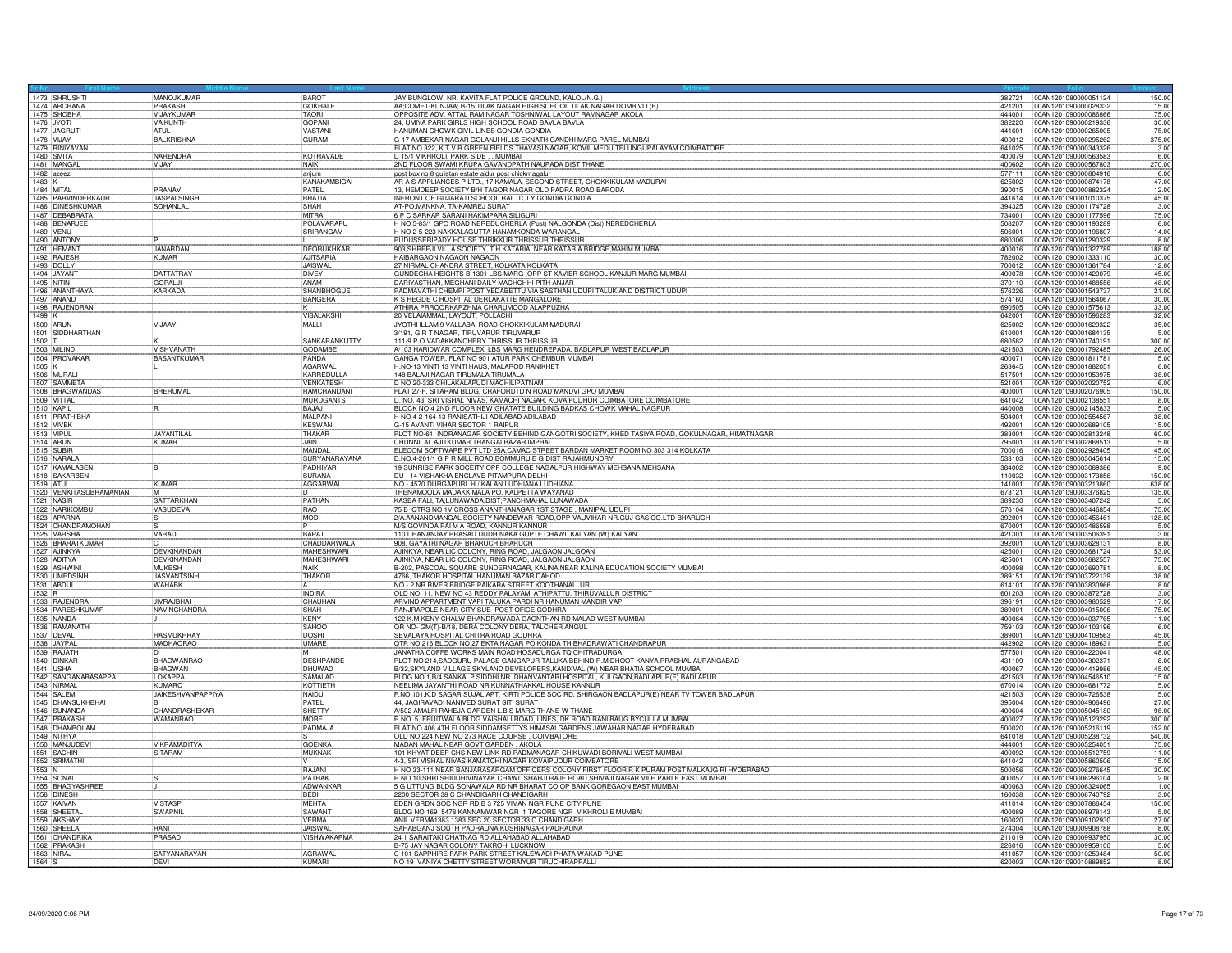| $\begin{array}{ c c c c c }\n\hline\n1565 & S \\ \hline\n\end{array}$ |                                 | RADHIKA                        | 19 VANIYA CHETTY STREET WORAIYUR TIRUCHIRAPPALLI WORIUR TIRUCHIRAPPALLI TIRUCHIRAPPALLI                                                          |                  | 620003 00AN1201090010915326<br>15.00                           |
|-----------------------------------------------------------------------|---------------------------------|--------------------------------|--------------------------------------------------------------------------------------------------------------------------------------------------|------------------|----------------------------------------------------------------|
| 1566 NEERAJ                                                           |                                 | KUMAR                          | 48/B KARL MARX SARANI SOUTH PORT KOLKATA                                                                                                         | 700023           | 2.00<br>00AN1201090011962883                                   |
| 1567 DEEPA                                                            |                                 | RAMANI                         | NO 208 KUTEER BLISS APTS 14A NOBO NGR CANARA BANK COLONY SOUTH BENGALURU                                                                         | 560076           | 00AN1201090012360468<br>15.00                                  |
| 1568 ROSAMMA                                                          |                                 | VARGHESE                       | MALIACKAL PALARIVATTOM ERNAKULAM                                                                                                                 | 682025           | 00AN1201090012670384<br>14.00                                  |
| 1569 M<br>1570 MERCY                                                  |                                 | GEORGE                         | MANAVALAN HOUSE AYROOR ATTUPURAM PUTHENVELIKARA ERNAKULAM<br>PULIYANIPUTHENPURAYIL HOUSE THONDERTNAD P O KOROME, WAYANAD WAYANAD                 | 683579<br>670731 | 00AN1201090012679182<br>11.00<br>00AN1201090012768990<br>35.00 |
| 1571 SURENDRAN                                                        |                                 |                                | GOKULAM, OOZHAYIKKODU VARINJAM KALLUVATHUKKAL KOLLAM                                                                                             | 691578           | 30.00<br>00AN1201090012802298                                  |
|                                                                       | GEORGE                          | <b>MUTHOOT</b>                 | MUTHOOT TOWERS MG ROAD ERNAKULAM COLLEGE ERNAKULAM                                                                                               | 682035           | 00AN1201090012803458                                           |
| 1572 THOMAS                                                           | MITTHULAL                       | BHANDARI                       | PLOT NO 35 KESHAR BANGLA NEAR MAHARASHTRA BEKARI BH MARKET YARD SARAS NGR AHMEDNAGAR                                                             | 414001           | 338.00<br>00AN1201090015221552<br>21.00                        |
| 1573 PRAKASH<br>1574 VIJAY                                            | KACHARDAS                       | SANKLECHA                      | PITRU MANGAL, OPP. DURGA UDYAN, NASIK ROAD, NASIK                                                                                                | 422101           | 60.00<br>00AN1201090700020965                                  |
| 1575 DEEPA                                                            | KHIALDAS                        | SACHDEV                        | 18, GREENFIELDS, 29 SOCIETY, ANAND ROAD, DEOLALI CAMP, NASIK                                                                                     | 422401           | 00AN1201090700043351<br>47.00                                  |
| 1576 KHIALDAS                                                         | DARYANOMAL                      | SACHDEV                        | 18, GREENFIELDS, 29 SOCIETY, ANAND ROAD, DEOLALI CAMP, NASIK                                                                                     | 422401           | 45.00<br>100AN1201090700043370                                 |
| 1577 YOGESH                                                           | RAGHUNATH                       | SHETE                          | YASHODHAN PAN STALL, S.NO.18, KUBER CORNER, JAIL ROAD, NASIK ROAD, NASIK                                                                         | 422101           | 00AN1201090700045359<br>15.00                                  |
| 1578 KALPANA                                                          | RAJENDRA                        | YEOLE                          | 4792 NEAR SAMEER HOSPITAL, NEHRU NAGAR ROAD, DEOPUR, DHULE                                                                                       | 424002           | 00AN1201090700116571<br>2.00                                   |
| 1579 MANJIRI                                                          | <b>AVINASH</b>                  | <b>DAMLE</b>                   | 8, 6 FLOOR, SHREE GANESH GAURI APPT, NR ATHARVA MANGAL KARYALA DATE NAGAR, GANGAPUR ROAD, NASIK                                                  | 422013           | 15.00<br>00AN1201090700167346                                  |
| 1580 BARKU                                                            | ANANDA                          | WALUNJ                         | C/O K.B LAHOTI & CO. SUBHASH ROAD, NASHIK ROAD, NASHIK                                                                                           | 422103           | 00AN1201090700179782<br>20.00                                  |
| 1581 NIKHIL                                                           | <b>RAMESH</b>                   | DHADIWAL                       | 18, MAHAVEER NAGAR, NR ANURADHA THEATRE DURGA GARDEN, NASIK ROAD, NASHIK                                                                         | 422101           | 12.00<br>00AN1201090700190308                                  |
| 1582 NITIKA                                                           | SANJIV                          | NANDANI                        | 9/A AJANTA ELLORA APPT, 3, JAGNATH PLOT, RAJKOT                                                                                                  | 360002           | 00AN1201090900004031<br>428.00                                 |
| 1583 JOYDEEF                                                          |                                 | DEY                            | POLO ROAD OAKLAND SHILLONG                                                                                                                       | 793001           | 00AN1201090900004097<br>6.00                                   |
| 1584 RAGHUNATH                                                        | <b>WAMAN</b>                    | <b>JAMDAGNI</b>                | 74-B, NEW HAVADWAR ROAD MANGALWAR PETH KOLLHAPUR                                                                                                 | 416012           | 00AN1201091900027511<br>150.00                                 |
| 1585 SUBHASH                                                          | <b>BANDU</b>                    | ALEKAR                         | PLOT NO 14, DROPADI NAGAR, NEAR SHANTI NAGAR, PACHGAON KOLHAPUR                                                                                  | 416012           | 00AN1201091900055727<br>180.00                                 |
| 1586 SHAMRAJ                                                          | <b>RAMCHANDRA</b>               | KUMKAR                         | 793, SHANIWAR PETH, SATARA SATARA                                                                                                                | 415002           | 00AN1201091900059206<br>15.00                                  |
| 1587 SMITA                                                            | <b>ASHOK</b>                    | SAKHALAKAF                     | GURUMAULI, 648/2/6, BEHIND NACHANE SHADE, RATNAGIRI                                                                                              | 415612           | 00AN1201091900064364<br>38.00                                  |
| 1588 CHAITANYA                                                        | <b>SUBHASH</b>                  | BHURKE                         | PLOT NO-111, SATYANANTA, E WARD, SHIVAJI PARK, KOLHAPUR                                                                                          | 416001           | 15.00<br>00AN1201091900143957                                  |
| 1589 HEMANT                                                           | <b>MADHAV</b>                   | SATOSKAF                       | FL NO-103, VAISHNA VIHAR, VINDHYAVASINI RD, RAOTALE, CHIPLUN TAL-RATNAGIRI CHIPLUN                                                               | 415605           | 00AN1201091900159644<br>3.00                                   |
| 1590 MANSOOR                                                          |                                 | AI AM                          | GRAM PANCHAYAT RAJ MADHOPUR PS- BARAULI NR MASJID DIST- GOPALGANJ GOPALGANJ                                                                      | 841428           | 00AN1201092400110539<br>3.00                                   |
| 1591 RAJESH                                                           |                                 | KUMAR                          | SHEOTAR HOUSE NEAR CIVIL-LINE, LAL KOTHI COMPOUND, GAYA GAYA                                                                                     | 823001           | 75.00<br>00AN1201092600056388                                  |
| 1592 PRAVEEN                                                          | <b>KUMAR</b>                    | CHAVDA                         | C/O PRABHULAL DEVRAMCHAVDA D-6 GOLDAN ARCADE COLONY NEAR RAM DARBAR MANDIR KOTA RAIPUR RAIPUR                                                    | 492010           | 9.00<br>00AN1201092600165013                                   |
| 1593 GHULAM                                                           |                                 | SHAHID                         | MAHARAJGANJ, RAFIGANJ AURANGABAD RAFIGANJ                                                                                                        | 824125           | 2.00<br>00AN1201092600198987                                   |
| 1594 ROHITBHAI                                                        | <b>BABURHAL</b>                 | GANDHI                         | 11, CHINA GATE-3 B/H GAYATRI MANDIR, UDHNA MAGDALLA ROAD, SURAT                                                                                  | 395017           | 00AN1201120000037935<br>38.00                                  |
| 1595 MAMTA                                                            | PRAKASH                         | <b>DHUMAI</b>                  | FLAT NO. 8, FIRST FLOOR, MAJITHIA NAGAR, BLDG.NO. G/3, KANDIVALI (WEST), MUMBAI                                                                  | 400067           | 00AN1201120000067128<br>503.00                                 |
| 1596 PARVATIDEVI                                                      | RAMPRAKASH                      | <b>CHAURASI</b>                | ROOM NO.129, RAHIMTULLA BLD 2ND FLR, DR. MAHESHWARI ROAD, MUMBAI                                                                                 | 400009           | 00AN1201120000182903<br>41.00                                  |
| 1597 RASIKLAL                                                         | MANGALDAS                       | VAKHARIA                       | 15-A, DEVDA BLDG, 2ND FLOOR, 53, RANI SATI MARG, MALAD (EAST) MUMBAI                                                                             | 400097           | 135.00<br>00AN1201120100003021                                 |
| 1598 DEVA                                                             | AMITKUMAF                       | SHAH                           | A-1, VISHWAKARMA JYOTI BLDG., SUBHASH LANE, DAFTARY ROAD, MALAD (EAST), MUMBAI                                                                   | 400097           | 75.00<br>00AN1201120100029844                                  |
| 1599 SATYANARAYAN                                                     | <b>GOVARDHAN</b>                | ZAWAR                          | TAPKIR LANE, AHMEDNAGAR                                                                                                                          | 414001           | 11.00<br>00AN1201130000042499                                  |
| 1600 BASANTABAI                                                       | SHRIMAL                         | SHINGAV                        | 2347/48, DALMANDAI, AHMEDNAGAR                                                                                                                   | 414001           | 00AN1201130000044920<br>75.00                                  |
| 1601 GAURANG                                                          | NANUBHAI                        | DESAL                          | NO. 224, HARIOM NAGAR, VALLABH VIDYANAGAR, ANAND                                                                                                 | 388120           | 00AN1201130000049705<br>6.00                                   |
| 1602 RAMACHANDRA                                                      |                                 | KINI                           | 14-17, NEAR S V TEMPLE, MANAMPADI, MANGALORE                                                                                                     | 574154           | 00AN1201130000060267<br>75.00                                  |
| 1603 GIRISH                                                           | RATILAL                         | DESAL                          | 401, S. S. SADAN, JYOTI NAGAR SOC., GULMOHAR CROSS RD NO. 6, VILLE PARLE (W), MUMBAI                                                             | 400049           | 00AN1201130000063764<br>675.00                                 |
| 1604 SARLA                                                            | MAHARA.                         | KACHROO                        | 504-A, MEENA TOWERS, SION TROMBAY ROAD, SWASTIK PARK, CHEMBUR, MUMBAI                                                                            | 400071           | 38.00<br>00AN1201130000078477                                  |
| 1605 CHAYABEN                                                         | <b>DUSHYANT</b>                 | PANDIT                         | B-52, SHRI RAMVATIKA SOCIETY, JADESHVAR, BHARUCH                                                                                                 | 392011           | 8.00<br>00AN1201130000078783                                   |
| 1606 RAMACHANDRA                                                      |                                 | MADHYASTHA                     | SHARADA COMPLEX, CAR STREET, BARKUR, UDUPI                                                                                                       | 576210           | 00AN1201130000082010<br>150.00                                 |
| 1607 SHAUNAK                                                          | BHARAT                          | ADHIA                          | RH-9, SAI PRASAD CHS., SECTOR 3, AIROLI, NAVI MUMBAI                                                                                             | 400708           | 00AN1201130000082253<br>338.00                                 |
| 1608 PRANAV<br>1609 GEETA                                             | SHARAD                          | <b>JAIN</b><br>ZAWAR           | A 1/31, SURYA VIHAR, BHILAI<br>MAULI BUNGLOW, S. NO. 24, BHAWANI NAGAR, AHMEDNAGAR                                                               | 490020           | 00AN1201130000099970<br>6.00<br>15.00<br>00AN1201130000112817  |
|                                                                       |                                 |                                |                                                                                                                                                  | 414001<br>388620 | 5.00<br>00AN1201130000151747                                   |
| 1610 BHAGVANDAS<br>1611 PRATIK                                        | <b>HEMANT</b>                   | <b>DUDHARA</b><br><b>BAFNA</b> | J-1150, GAVARA ROAD, OPP. MASJID, DIST - ANAND, KHAMBHAT<br>FLAT NO 17, FOURTH FLOOR NISARG BUILDING, SALISBURY PARK, NR ADVENTIST HOSPITAL PUNE | 411037           | 00AN1201130000169131<br>15.00                                  |
| 1612 SUDHIR                                                           |                                 | PATEL                          | ST - 11, QTR - 14, GNFC TOWNSHIP, NARAMADA NAGAR BHARUCH                                                                                         | 392015           | 00AN1201130000205475<br>6.00                                   |
| 1613 MOHMEDZUBER                                                      | AAIYUBBHAI                      | PATEL                          | HANDLY COLONY, AT & PO.- TANKARIA, TA. & DIST.- BHARUCH, BHARUCH                                                                                 | 392240           | 15.00<br>00AN1201130000230696                                  |
| 1614 PAWAN                                                            |                                 | CHAWLA                         | L-12, HARILOK COLONY, JWALAPUR, HARIDWAR                                                                                                         | 249407           | 75.00<br>00AN1201130000274529                                  |
| 1615 PATEL                                                            | NITESH                          |                                | B - 6, BHADRALOK SOC., TILAKWADA ROAD, AT & POST - DABHOI, DABHOI                                                                                | 391110           | 00AN1201130000277549<br>5.00                                   |
| 1616 NARENDRA                                                         | MAHADEORAO                      | PATIL                          | AT & POST - HIWARKHED, TAHSHIL - MORSHI, AMRAVATI                                                                                                | 444914           | 00AN1201130000444001<br>30.00                                  |
| 1617 ABHISHEK                                                         |                                 | <b>SHARMA</b>                  | 46, NEELKHUDANA, SIKHOLA CHOWK, JWALAPUR, HARIDWAR                                                                                               | 249407           | 00AN1201130000483037<br>8.00                                   |
| 1618 SENTHIL                                                          | <b>KUMAR</b>                    |                                | NEW NO:1/14, WARRENT OFFICER ST MACHAMPALAYAM . COIMBATORE                                                                                       | 641024           | 75.00<br>00AN1201160000046448                                  |
| <b>1619 ASHOK</b>                                                     | MANSUKHI AI                     | <b>GOHIL</b>                   | A-7, SHYAM SARJIT, MATHURADAS ROAD, KANDIVLI (WEST). MUMBAI                                                                                      | 400067           | 6.00<br>00AN1201170000049604                                   |
| 1620 AVINASH                                                          | PRAMOD                          | WADAVANE                       | ANAND BUNGLOW RAMNAGAR, NEAR APTE WADI SHIRGAON BADLAPUR                                                                                         | 421503           | 00AN1201170000081980<br>12.00                                  |
| 1621 SANDESH                                                          | PRABHAKAR                       | DESHMUKH                       | DESHMUKH SADAN KULGAON BADLAPUR                                                                                                                  | 421503           | 00AN1201170000088665<br>35.00                                  |
| 1622 MUKESH                                                           | <b>MADHUSUDAN</b>               | ZADE                           | GURU ASHRAY CO OP HSG SOC LTD, FLAT NO B 06 1ST FLOOR, KATRAP NAKA, BADLAPUR [EAST] BADLAPUR                                                     | 421503           | 35.00<br>00AN1201170000107425                                  |
| 1623 SAYLL                                                            | <b>SUHAS</b>                    | GHAYAL                         | 9, EKOPA CHS, PENDSE NAGAR 1ST LANE, NEAR KANVINDE HEALTH CLUB DOMBIVALI EAST DOMBIVALI                                                          | 421201           | 17.00<br>00AN1201170000161424                                  |
| 1624 PANKAJ                                                           | SOBHAGYACHAND                   | VIRA                           | B-504, MAHARANI CHS. LTD., PLOT NO. 62, SECTOR NO. 17, VASHI NAVI MUMBAI                                                                         |                  | 400703  00AN1201200000023234<br>8.00                           |
| 1625 SARLA                                                            | <b>BALRAM</b>                   | SHARMA                         | E-601, GOKUL ACCORD, THAKUR COMPLEX, KANDIVALI (E), MUMBAI                                                                                       | 400101           | 00AN1201210000022170<br>135.00                                 |
| 1626 VIDHYA                                                           |                                 | <b>GULECHA</b>                 | JHALARA ROAD, MANAK CHOWK, JODHPUR                                                                                                               | 342002           | 90.00<br>00AN1201210100005569                                  |
| 1627 BHIKAN                                                           | CHAND                           | <b>MEWARA</b>                  | NELESH BHAWAN OPP.KRISHI MANDI PALI-MARWAR                                                                                                       | 306401           | 00AN1201210100018937<br>75.00                                  |
| 1628 DHARAM                                                           | PAI                             | YADAV                          | CIVIL AIRPORT ROAD PABU PARA JODHPUR                                                                                                             | 342001           | 00AN1201210100056844<br>30.00                                  |
| 1629 RAJNI                                                            |                                 | <b>LODHA</b>                   | 8/404, CHOPASANI HOUSING BOARD JODHPUR                                                                                                           | 342008           | 15.00<br>00AN1201210100104849                                  |
| 1630 RITA                                                             |                                 | <b>ROSE</b>                    | 1442, VIJAY NAGAR ALWAR                                                                                                                          | 301001           | 00AN1201210100124764<br>23.00                                  |
| 1631 DEEPAI                                                           | KUMAR                           | DANGRA                         | H.NO.89, DHIBBA PADA WARD NO.15 JAISALMER                                                                                                        | 345001           | 00AN1201210100394486<br>345.00                                 |
| 1632 PARAM IFF                                                        |                                 | KAUR                           | WARD NO. 2 21, SHASTRI COLONY . RAISINGHNAGAF                                                                                                    | 335051           | 15.00<br>00AN1201210100481661                                  |
| 1633 PREM                                                             | SUKH<br>DAYAL                   | AGGARWA<br><b>SHARMA</b>       | RAM KUMAR IRON STORE. HANUMANGARH HANUMANGARH                                                                                                    | 335513           | 00AN1201210100483593<br>300.00                                 |
| 1634 USHA                                                             |                                 |                                | BEHIND JATI GARDEN WARD NO 2 . CHURU                                                                                                             | 331001           | 00AN1201210100488285<br>60.00                                  |
| 1635 SUSHILA                                                          | <b>DEVI</b><br><b>VENKATRAY</b> | <b>AGARWAL</b>                 | 125 DARUKUTA MOHALLA GALI NO 3 ALWAR                                                                                                             | 301001           | 00AN1201210100550997<br>36.00                                  |
| 1636 SATISH<br>1637 PANKA                                             | <b>MANURHAL</b>                 | SHANBHAG<br>PATFI              | 124, VARDHAMAN MARKET, SECTOR - 17 VASHI NAVI MUMBAI<br>A327, RAMDASPURA, AT&PO-PIJ NADIAD                                                       | 400705<br>387230 | 00AN1201260000001753<br>53.00<br>8.00                          |
| 1638 AVESH                                                            | <b>ISMAIL</b>                   | KAYSEE                         | 2ND FLR, RAJA BAHADUR MANSION 20, AMBALAL DOSHI MARG, FORT MUMBAI                                                                                | 400001           | 00AN1201260000029794<br>00AN1201290000036773<br>150.00         |
| 1639 BABU                                                             | KUTTY                           | <b>GEORGE</b>                  | 519 SWASTIK CHAMBER SION TROMBAY ROAD CHEMBUR MUMBAI                                                                                             | 400071           | 00AN1201320000002113<br>15.00                                  |
| 1640 SANJAY                                                           | RAJARAM                         | <b>REDIJ</b>                   | 1992, BHARGAV PETH, BAZAR PETH, CHIPLUN, CHIPLUN RATNAGIR                                                                                        | 415605           | 00AN1201320000031932<br>3.00                                   |
| 1641 SACHIN                                                           | SHARAD                          | GORF                           | FL NO 203, AVKAR APPT BHUJ-BALWADI RAMBAUG LANE 2 KALYAN (W)                                                                                     | 421301           | 00AN1201320000033657<br>48.00                                  |
| 1642 NIRMALA                                                          | <b>DAI PATRHAI</b>              | CHAUHAN                        | 15-PARIXIT SOCIETY B/S JUAMNA NAGAR GHOD DOD ROAD SURAT                                                                                          | 395001           | 00AN1201320000174965<br>8.00                                   |
| 1643 BINDUPRAKASH                                                     | KARUNASHANKAR                   | <b>JANI</b>                    | C/207, SHANTI NAGAR STATION ROAD OPP-BANK OF BAROD VILLAGE DAHAD UMBERGAON                                                                       | 396165           | 00AN1201320000182877<br>15.00                                  |
| 1644 SUMANTA                                                          |                                 | KUMAR                          | VILL-BAZAR RAHAMAT GANG (KUMRABAD) PO-KUMRABAD                                                                                                   | 814119           | 00AN1201320000186360<br>23.00                                  |
| 1645 ASHA                                                             |                                 | MISRA                          | 31 EX CANTOMENT KRISHNAPURI BEHIND R M P DEGREE COLLEGE SITAPUR                                                                                  | 261001           | 00AN1201320000202567<br>75.00                                  |
| $1646$ H                                                              |                                 | BADRINATH                      | 113 BANGALORE ROAD KRISHNAGIRI KRISHNAGIRI                                                                                                       | 635001           | 15.00<br>00AN1201320000216295                                  |
| 1647 B                                                                |                                 | <b>UMARANI</b>                 | 113 BANGALORE ROAD KRISHNAGIRI KRISHNAGIRI                                                                                                       | 635001           | 15.00<br>00AN1201320000216301                                  |
| 1648 SWAPNALI                                                         | RAJKISHORE                      | VEDPATHAM                      | A-1 ALLAHABAD BANK STAFF NUTAN CO-OP HSG SOC KOLDONGRI RD NO 2 JUMBODARSHAN MUMBAI ANDHERI (E)                                                   | 400069           | 00AN1201320000264983<br>15.00                                  |
| 1649 RACHAMMA                                                         |                                 | VASTRAD                        | W/O VEERABHADRAYYA VASTRAD 2884/1 BASAVESHWAR GUDI ONI RA SAVADATTI BELGAUM                                                                      | 591126           | 00AN1201320000359300<br>8.00                                   |
| 1650 RAJNISH                                                          |                                 | <b>AGARWAL</b>                 | H.I.G.-42 SECTOR - E ALIGANJ OPP.MODERN SCHOOL LUCKNOW                                                                                           | 226024           | 00AN1201320000396778<br>30.00                                  |
| 1651 MAHENDRAKUMAR                                                    | SOMABHAI                        | PATEL                          | B 21 RAGHUVIR NAGAR BEHIND MENTAL HOSPITAL KARELIB VADODARA                                                                                      | 390018           | 15.00<br>00AN1201320000404304                                  |
| 1652 GULAM                                                            | MOHIDDINHASAN                   | PARKAR                         | POST-KALUSTE, TAL-CHIPLUN, DIST RATNAGIRI. RATNAGIRI                                                                                             | 415605           | 00AN1201320000420951<br>68.00                                  |
| 1653 NIVAS                                                            |                                 |                                | NO 39 GANDHAPODIKKARA STREET KARUR                                                                                                               | 639001           | 00AN1201320000452684<br>2.00                                   |
| 1654 MARG                                                             | KEYUR                           | PALKHIWAL                      | LABH 902 SUKEN TOWER NEAR PLANET EDUCATION HOUSE BO AHMEDABAD                                                                                    | 380054           | 00AN1201320000457148<br>3.00                                   |
| 1655 CELINE                                                           | <b>VALEBIAN</b>                 | NAZARETH                       | D/115 VADANIWALLA CHINCHOLI BUNDER RD MALAD [WEST] MUMBAI                                                                                        | 400064           | 00AN1201320000545251<br>60.00                                  |
| 1656 ASHWIN                                                           | VASUDEV                         | <b>INAMDAR</b>                 | BLDG A/2414/03 HAPPY VALLEY HOMES TAKUJINI WADI MANAPADA THANE                                                                                   |                  | 400607 00AN1201320000567398<br>30.00                           |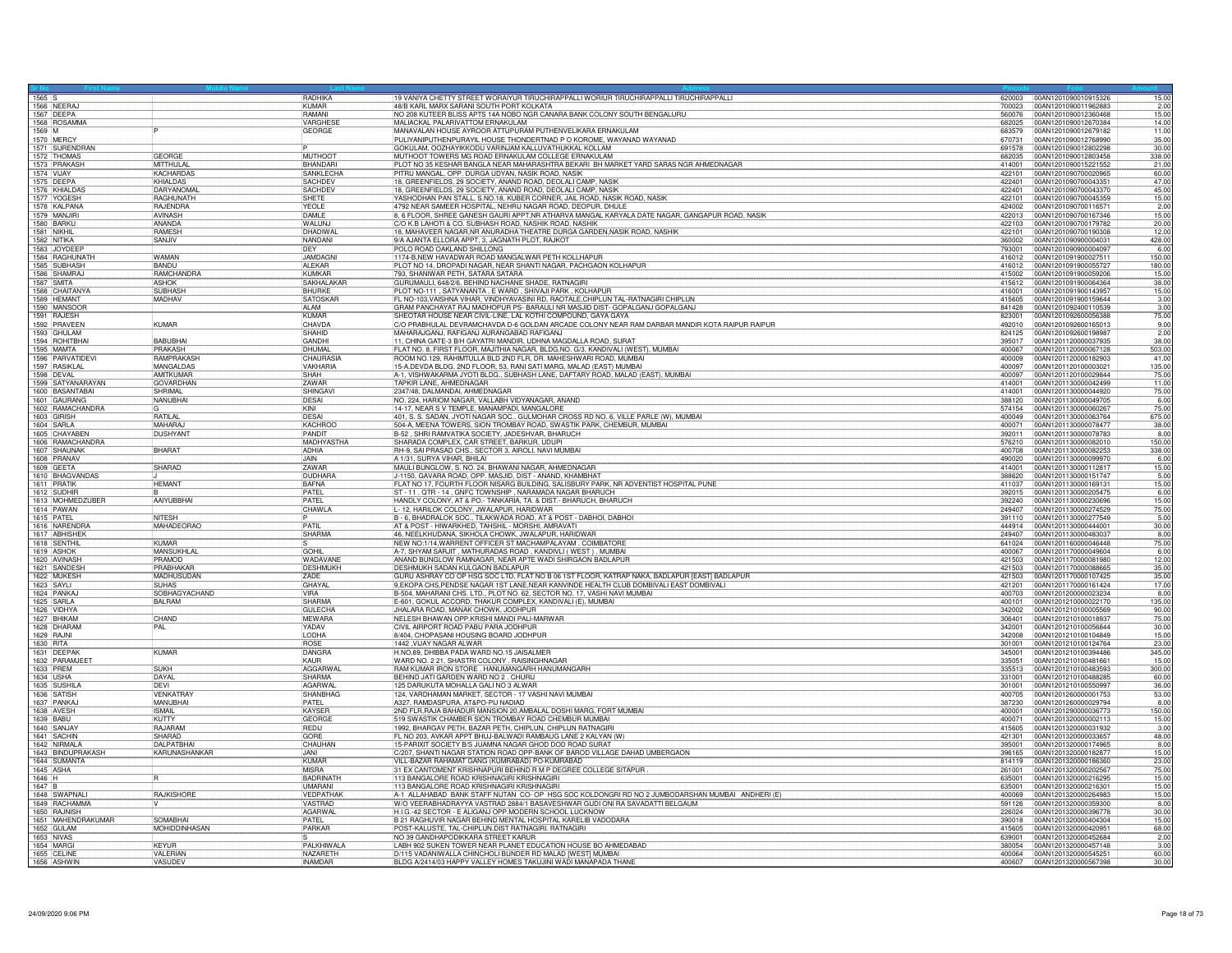| 1657 MEENA                         |                                   |                               |                                                                                                                                                                          |                  |                                                                       |
|------------------------------------|-----------------------------------|-------------------------------|--------------------------------------------------------------------------------------------------------------------------------------------------------------------------|------------------|-----------------------------------------------------------------------|
| 1658 PRABHAT                       | ASHOK<br><b>KUMAF</b>             | GEHANI<br><b>AGRAWAL</b>      | 31C BHARAT MAHAL NR FIRE BRIGADE KOPRI THANE EA THANE<br>WARD NO 10 BHABUA BHABUA BHABUA                                                                                 | 821101           | 400603 00AN1201320000595081<br>15.00<br>00AN1201320000613017<br>8.00  |
| 1659 VISHVANATH                    | <b>RAMCHANDRA</b>                 | WANI                          | OTAR GALLI AT POST PAROLA PAROLA                                                                                                                                         | 425111           | 117.00<br>00AN1201320000635227                                        |
| 1660 UDAY                          | VISHNU                            | MHATRE                        | AT BOISAR INDRAPRASTHA BUILDIN CHITRALAYA ROAD BOISAR                                                                                                                    | 401501           | 00AN1201320000637211<br>$\frac{8.00}{2.00}$                           |
| 1661 SUREKHA<br>1662 MAHESH        | <b>ARUN</b><br><b>SHRIDHAR</b>    | DUDUSKAR<br>DHERE             | E 80/16 SHRIRANG SOCIETY NR VRINDAVAN MAJIWADE THANE THANE<br>BLOCK NO F/2 EXCEL HOUSING COL BEHIND COURT DHAMKHADI ROHA RA ROHA                                         | 400601           | 00AN1201320000665539<br>402109 00AN1201320000683248<br>38.00          |
| 1663 PRABHAVATHI                   |                                   |                               | VAISHANAVI WARD NO III H NO 34 SADANANDA KAMATH ROAD MAHALAXM KARKALA                                                                                                    | 574104           | 00AN1201320000824447<br>15.00                                         |
| 1664 NIRMALA                       | PRABHAKAR                         | WANI                          | B F MARKET SHOP NO 14 CHALISGAON                                                                                                                                         | 424101           | 3.00<br>00AN1201320000906781                                          |
| 1665 SHRI                          | KRISHNA                           | KHANDELWAL                    | 33 ASSISTANT LINE BIRLA NAGAR GWALIOR                                                                                                                                    | 474004           | 38.00<br>00AN1201320000967851                                         |
| 1666 KUSUMBEN<br>1667 SUDHIR       | CHHAGANBHA<br>KUMAR               | CHAUDHARI<br><b>SINGH</b>     | C/2 GANESH NAGAR SHASTRI ROAD BARDOLI<br>VILL AND POST TERWA DAHIGAWAN TEHSIL SANDILA DISTT HARDOI HARDOI                                                                | 394601<br>241001 | 15.00<br>00AN1201320000973901<br>00AN1201320001133385<br>33.00        |
| 1668 HEMANT                        | TOLAJI                            | <b>GAIKWAD</b>                | PLOT NO 23 GHAR NO 1101 MAHAVIR NAGAR WARD NO 14 BULDHANA                                                                                                                | 443001           | 00AN1201320001153870<br>36.00                                         |
| 1669 BALAKRISHNA                   |                                   | <b>BHAT</b>                   | S/O ANANTHAPADAMANABHA BHAT KOLIBETTU HOUSE ANDAR POST VIA AJEKAR KARKALA                                                                                                | 574104           | 9.00<br>00AN1201320001177256                                          |
| 1670 ASHOK<br>1671 JAYSHRE         | <b>VITHAI</b><br><b>RAMESH</b>    | SHFTTY<br><b>MORANKAF</b>     | 301 VELHO HAVEN OPP 4TH CROSS ROAD IC COLONY B MUMBAL<br>FLAT NO 9 DEVPOOJA APTS JIJAMATA NAGAR JAIL ROAD NASIK NASIK                                                    | 400103<br>422101 | 15.00<br>00AN1201320001197488<br>00AN1201320001202923<br>30.00        |
| 1672 DILIP                         | <b>VISHNU</b>                     | SHIRSAT                       | 1/103 YASHODHAN APARTMENTS FOUR BUNGLOWS ANDHERI WEST MUMBAI                                                                                                             | 400053           | 00AN1201320001332345<br>144.0                                         |
| 1673 PRADNYA                       | DILIP                             | SHIRSAT                       | 1/103 YASHODHAN APARTMENTS FOUR BUNGLOWS ANDHERI WEST MUMBAI                                                                                                             | 400053           | 144.00<br>00AN1201320001332351                                        |
| 1674 NILESH                        | <b>DINKAR</b>                     | AHIRRAO                       | TRIMURTI SHIVSHAKTI NAGAR JAIL ROAD NASIK ROAD NASIK                                                                                                                     | 422101           | 75.00<br>00AN1201320001342877                                         |
| 1675 M<br>1676 ASHA                | KISHOR                            | <b>WILSON</b><br>TVIG         | FLAT NO 4 AMARJYOT HOUSING SOC SHIKHAREWADI NASIK ROAD NASIK<br>DATTASHRI APT FLAT NO 8 NEAR HOTEL ATITHI MAHATMA NAGA NASIK                                             | 422101<br>422007 | 00AN1201320001347632<br>9.00<br>00AN1201320001400018<br>90.00         |
| 1677 B                             |                                   | <b>GAJBHIYE</b>               | KUMBHARE NAGAR GONDIA                                                                                                                                                    | 441614           | 00AN1201320001410731<br>150.00                                        |
| 1678 GUNVANTRAI                    | PARAGJI                           | DESAI                         | 402 MEHUL APPARTMENT NANI MAHETWAD VALSAD                                                                                                                                | 396001           | 375.00<br>00AN1201320001439069                                        |
| 1679 VEERAYYA                      | ADAVAYYA                          | <b>HIREMATH</b>               | H.NO. 752 JUNIPETA RAMDURGA BELGAUM                                                                                                                                      | 591123           | 15.00<br>00AN1201320001518077                                         |
| 1680 GANESHMAI<br>1681 VIKRAMKUMAR | CHANDULALJ                        | KHODA<br>JAIN                 | H.NO 3453/B SAMADEVI GALLI BELGAUM, BELGAUM<br>3 RD FLOOR H NO 404 OM APARTMENT GOODSHED RD SHASHTRI NAGAR BELGAUM                                                       | 590002<br>590003 | 00AN1201320001533471<br>38.00<br>6.00<br>00AN1201330000136035         |
| 1682 SACHIN                        | <b>DHARAMRA</b>                   | PATIL                         | 42 HINDWADI BELGAUM BELGAUM                                                                                                                                              | 590011           | 00AN1201330000161661<br>15.00                                         |
| 1683 PANKA.                        | PRAKASH                           | GANDHI                        | VANJAR GALLI AHMEDNAGAR MAHARASHTRA AHMEDNAGAR                                                                                                                           | 414001           | 150.00<br>100AN1201330000242014                                       |
| 1684 DALI                          | FIROZ                             | BARIA                         | 8/400 MANGALIA WAD KAHARWAS BAZAR NAVSARI NAVSARI                                                                                                                        | 396445           | 00AN1201330000256346<br>11.00                                         |
| 1685 KULAKARNI<br>1686 LUBNA       | <b>VENKOBA</b>                    | RAO<br>ΙK                     | SRI LAKSHMI NIVASA POLICE QUARTERS I ST DIVISION S/O LATE K SRINIVASA RAO CHICKBALLAPUR<br>THE HORIZON, M S ROAD CHERAKKARA KANNUR KANNUR                                | 562101<br>670104 | 00AN1201330000282254<br>15.00<br>150.00<br>00AN1201330000419231       |
| 1687 SWANANDI                      | SWAPNI                            | WARVATKAR                     | A 3 302 YASHASVI NAGAR LAXMAN KUTIR BALKUM THANE WEST 400608 THANE                                                                                                       | 400608           | 00AN1201330000520740<br>8.00                                          |
| 1688 MADHAVI                       | <b>VIJAY</b>                      | SHIVRAIKAR                    | PLOT NO 32 SHIVRAI UNIK PARK KOLHAPUR 416001 KOLHAPUR                                                                                                                    |                  | 3.00                                                                  |
| 1689 VASU                          |                                   | <b>TILOKANI</b>               | PLOT NO 5 KALURAM JI KI BAGICHI KE SAMNE GURJAR BASTI PAHAR GANJ AJMER                                                                                                   | 305001           | 00AN1201330000697108<br>8.00                                          |
| 1690 MAHESH<br>1691 DAXESH         |                                   | MUKKAWAF<br><b>JOBANPUTRA</b> | HOUSE NO 1 8 50 M 1 KRISHNA NAGAR COLONY P G ROAD SECUNDERABAD<br>TBX 27 ADIPUR GANDHIDAM ADIPUR ADIPUR                                                                  | 500003<br>370201 | 00AN1201330000701362<br>2.00<br>18.00<br>00AN1201330000727408         |
| 1692 RAVI                          | CHARAN                            | AVALA                         | 7 44 143 TAGARAPUVALASA WARD 8 BHEEMUNIPATNAM BHEMIL                                                                                                                     | 531162           | 00AN1201330000741788                                                  |
| 1693 PANKAJ                        | SHRIRAM                           | <b>HOMKAR</b>                 | INDUMADHAV NIWAS PLOT NO 5 SHIVAJINAGAR SONGIRWADI WAI SATARA                                                                                                            | 412803           | $\frac{15.00}{5.00}$<br>00AN1201330000748540                          |
| 1694 RITESH                        |                                   | <b>SETHIYA</b>                | SARAFA ROAD AGRASEN BHAWAN PARISAR SARAFA ROAD KADRABAD JALNA                                                                                                            | 431203           | 00AN1201330000775642<br>150.00                                        |
| 1695 POPATRAO<br>1696 KOTAK        | <b>RAMCHANDRA</b><br>MANALI       | KADAM<br><b>HITESHBHAI</b>    | F 58 GANATHIRAJ CHSL MITHAGHAR ROAD MULUND E MUMBAI<br>32 36 PRAHLAD PLOT CORNER ANAND CHETAN BILDING RAJKOT RAJKOT                                                      | 400081<br>360001 | 00AN1201330000779725<br>2.00<br>450.00<br>00AN1201330000796557        |
| 1697 AJAYAKUMAR                    |                                   |                               | TRIVENI PLAVILA VEEDU KOONAYIL PARAVOOR KOLLAM                                                                                                                           | 691301           | 00AN1201330000830941<br>38.00                                         |
| 1698 SMRUTHI                       | RA.IIV                            | PARIKH                        | 11 HEMKIRAN SHIVAJI PARK KOLHAPUR KOLHAPUR 416005 KOLHAPUR                                                                                                               | 416005           | 8.00<br>00AN1201330000833771                                          |
| 1699 JYOTI<br>1700 REKHA           | RAVINDRA<br>JITENDRA              | MANE<br><b>BORA</b>           | N 4 B 2 LAXMI NIWAS CIDCO AURANGABAD AURANGABAD 431005 AURANGABAD<br>3409 GULAB TARA MANKESHWAR LANE BEHIND SANJIVANI HOSPITAL AHMEDNAGAR AHMEDNAGAR                     | 431005<br>414001 | 00AN1201330000841185<br>11.00<br>5.00                                 |
| 1701 MILIND                        | <b>ASHOK</b>                      | SHENKUDE                      | CHAPKHANA GALLI NEAR ANNAPURNA MANDI BEED BEED                                                                                                                           | 431122           | 00AN1201330000963003<br>5.00<br>00AN1201330000965910                  |
| 1702 MEENA                         | NITIN                             | PATIL                         | 09 SHALEEN UDAY COLONY JALGAON JALGAON 425001 JALGAON                                                                                                                    | 425001           | 30.00<br>00AN1201330000970270                                         |
| 1703 PRAVIN                        |                                   | <b>TIKAM</b>                  | B 2 GURUDATTA SOC NARDAS NAGAR SHIVDARSHAN ROAD BHANDUP WEST MUMBAI                                                                                                      | 400078           | 2.00<br>00AN1201330001011173                                          |
| 1704 JAI<br>1705 AMIT              | KUMAR<br>SHARAD                   | <b>HEMNANI</b><br>APTF        | 562 SINDHI COLONY ADARSH NAGAR RAJAPARK WARD NO 50 JAIPUF<br>KRUTARTH SAHNIVAS OVERSEAR COLONY NEAR SHIVSHAKTI VYAYAM MANDAL SANGALI SANGLI                              | 302004<br>416416 | 30.00<br>00AN1201330001014136<br>42.00<br>00AN1201330001073074        |
| 1706 ANURAG                        |                                   | SHARMA                        | H. NO.30-A MODEL TOWN-C MALVIYA NAGAR JAIPUR                                                                                                                             | 302017           | 3.00<br>00AN1201580000273134                                          |
| 1707 KAILASH                       |                                   | AHLUWALIA                     | C/O A.S. AHLUWALIA, CENTRAL BANK OF INDIA, LINK HOUSE PRESS AREA, 3-B.S. ZAFAR MARG DELHI                                                                                | 110002           | 150.00<br>00AN1201640000040698                                        |
| 1708 SEEMA                         | <b>SUDHIR</b>                     | <b>NICHANI</b>                | 29 SAHARANPUR ROAD ANSHIK PATEL NAGAR DEHRADUN                                                                                                                           | 248001           | 00AN1201640400043808<br>150.00                                        |
| 1709 PRAMILA<br>1710 MUKESH        | KUMAR                             | KOTHARI<br>BHANDARI           | GURU RAJENDRA NAGAR, RAJGARH<br>111, MALDAS STREET UDAIPUR                                                                                                               | 454116<br>313001 | 00AN1201700000051843<br>15.00<br>5.00<br>00AN1201700000125391         |
| 1711 ASHOK                         | KUMAR                             | JAIN                          | TRADER 306 B, SETHI NAGAR, INFRONT OF NEAR DEEPAK KIRAN - - STORE, UJJAIN                                                                                                | 456010           | 8.00<br>00AN1201700000150270                                          |
| 1712 SADHANA                       |                                   | <b>NFFMA</b>                  | 31, SHARAD CHANDRA MARG, DHAR                                                                                                                                            | 454001           | 3.00<br>00AN1201700000158324                                          |
| 1713 SHUBHANGI                     | <b>RAJFSH</b>                     | KETKAR                        | FTAT NO. 19, SAI VILLA, SAVEDI ROAD, AHILYANAGARI, SAVEDI, AHMEDNAGAR                                                                                                    | 414003           | 00AN1201700000224441<br>5.00                                          |
| 1714 PRABHAKAR<br>1715 APARNA      | SHANKAF<br>PRASHANT               | <b>MAUSKAR</b><br>KADAM       | A/3/12, MARUTI CO-OP HSG TILAK ROAD PANVEL<br>H.NO.18 A, GAJANAN TRADERS, SAHYOGNAGAR, WORKSHOP NANDED                                                                   | 410206<br>431605 | 00AN1201750000030193<br>255.00<br>8.00<br>00AN1201750000097069        |
| 1716 SHAKEEL                       |                                   | ANWAR                         | INSIDE JAMA MASJID, PATHANPURA NAJIBABAD, DISTT BIJNOR NAJIBABAD                                                                                                         |                  | 38.00<br>246763  00AN1201750000113231                                 |
| 1717 BHADRESH                      | <b>HIMMATLAL</b>                  | SHAH                          | 1505, DHAKVADI HOLICHAKALA KAPADWANJ KAPADWANJ                                                                                                                           | 387620           | 00AN1201750000115486<br>3.00                                          |
| 1718 RAMABEN<br>1719 ANAND         | UPENDRABHAI<br><b>BADRIPRASAD</b> | SONI<br><b>AGRAWAL</b>        | 23, RATNAGIRI SOCIETY RATNAKAR MATA ROAD KAPADWANJ<br>REVENUE COLONY, GANESH NAGAR, G GONDIA                                                                             | 387620<br>441601 | 00AN1201750000169141<br>26.00<br>00AN1201750000181431<br>15.00        |
| 1720 MUKESH                        | <b>BABULAL</b>                    | SHFTH                         | 20, ODEON APT, VALLABH BAUG LANE GHATKOPAR (E) MUMBAI                                                                                                                    | 400077           | 15.00<br>00AN1201750000330922                                         |
| 1721 AKIL                          | <b>ARFDIN</b>                     | KHOKHAWALA                    | 16, SARANG STREET, MUMBAI                                                                                                                                                | 400003           | 45.00<br>00AN1201750000507981                                         |
| 1722 MOHAMADI                      | <b>ALIHUSAIN</b>                  | <b>DISAWALA</b>               | 55/59, AMIN BUILDING, 1ST FLR, BLOCK NO: 05, IBRAHIM REHMATULLA ROAD, MUMBAI                                                                                             | 400003           | 00AN1201750000510424<br>135.00                                        |
| 1723 ANISH<br>1724 Shiv            | <b>VISHNU</b><br>Kumar            | <b>NAWARE</b><br>Mundra       | B-1202 ELITE, VASANT VIHAR, SIDDHACHAL PHASE, POKHARAN ROAD - 2, THANE -WEST THANE<br>Near Maheshwari Vidhya Mandir At/Po. Dist-Jharsuguda Jharsuguda                    | 400610<br>768201 | 15.00<br>00AN1201750000511510<br>45.00<br>00AN1201750300029972        |
| 1725 RESHU                         |                                   | AGARWAL                       | 5/178, BAL BHAWAN AGRA GATE, OPP. SUBJI MANDI AJMER                                                                                                                      | 305001           | 00AN1201770100179053                                                  |
| 1726 MADHU                         | <b>BALA</b>                       | <b>AGRAWAL</b>                | 85, PRATAP NAGAR COLONY NEAR GLASS FACTORY TONK ROAD JAIPUR                                                                                                              | 302015           | $\frac{5.00}{15.00}$<br>00AN1201770100246043                          |
| 1727 RAKESH                        |                                   | KUMAT                         | KUMAWAT BHAWAN PURANI HALWAI GALI BEAWAR                                                                                                                                 | 305901           | 00AN1201770100353727<br>45.00                                         |
| 1728 VARSHA<br>1729 MIMANSA        |                                   | AIRUN<br><b>BAIRATHI</b>      | 226 . SADAR BAZAR NASIRABAD AJMER<br>D/O M.K BAIRATHI E-92 CORAL CASTLE 303 SUBHASH MARG C-SCHEME JAIPUR                                                                 | 305601<br>302001 | 8.00<br>00AN1201770100549636<br>8.00<br>00AN1201770100571803          |
| 1730 JAICHAND                      |                                   | JHAI ANI                      | 29 RAM NAGAR SHASTRI NAGAR JAIPUR                                                                                                                                        | 302016           | 150.00<br>00AN1201770100599542                                        |
| 1731 SUDESH                        |                                   | AGRAWAL                       | H-7 P.B. M. HOSPITAL GOVT. MEDICAL COLLAGE BIKANER BIKANER                                                                                                               |                  | 334001 00AN1201770100704201<br>30.00                                  |
| 1732 HARISH                        | KUMAF                             | BHATIA                        | 49-A, NEW COLONY GUMANPURA. KOTA                                                                                                                                         | 324007           | 00AN1201770100723005<br>135.0                                         |
| 1733 LOKESH<br>1734 KUMUD          | CHANDRA                           | LALWANI<br>DAS                | P NO. 233A, SHANKAR NAGAR KAGDIWARA BRAHMPURI JAIPUR<br>BAMUNPARA GOALPARA GOALPARA                                                                                      | 302002<br>783101 | 35.00<br>00AN1201770100729621<br>00AN1201770100761778                 |
| 1735 SAJAN                         | KUMAR                             | GARG                          | SAJAN KUMAR GARG S/O RAM PHULE GARG GALI NO-2 H NO-27 NAGPAL COLONY SRI GANGANAGAR SRI GANGANAGAR                                                                        | 335001           | $\frac{15.00}{15.00}$<br>00AN1201770100811746                         |
| 1736 SANJAYKUMAR                   | SHIVPRASAD                        | SARDA                         | SHREE NIVAS BORBAN VAZIRABAD NANDED NANDED                                                                                                                               | 431601           | 00AN1201770100923765<br>30.00                                         |
| 1737 RAM<br>1738 JAYOTSANA         | NATH<br>NATHALAL                  | YADAV<br>DETHARIA             | YADAV COLONY RTO ROAD RADHAKISHANPURA WARD NO 40 SIKAR<br>17 B PUSHPA KUNJ 6 NALANDA SOCIETY KALAWAD ROAD RAJKOT                                                         | 332001<br>360001 | 00AN1201770101094049<br>33.00<br>135.00<br>00AN1201800000055764       |
| 1739 MULJIBHAI                     | <b>BHIMJIBHA</b>                  | <b>MUCHHADIA</b>              | LAXMI SOCIETY MAIN RD BEHIND RAJNAGAR NANAMAVA RD RAJKOT                                                                                                                 | 360002           | 00AN1201800000067286<br>150.00                                        |
| 1740 BHARTI                        | RHAVESH                           | DHANDHA                       | SHIV 24 A AVADH DUPLEX NR RADHIKA PARK B/H STERLING HOSPITAL 150 FEET RING ROAD RAJKOT                                                                                   | 360007           | 00AN1201800000380181<br>6.00                                          |
| 1741 SURDAS                        | PANDHARINATH                      | KASHID                        | 5/6, NEHRU NAGAR, GANPATRAO KADAM MARG, WORLI MUMBAI                                                                                                                     | 400013           | 00AN1201860000013350<br>15.00                                         |
| 1742 SHYAM<br>1743 KALPANA         | <b>SUNDAR</b><br><b>RAJENDRA</b>  | <b>AGRAWAL</b><br>GANDHI      | RAJGANGPUR RAJGANGPUR SUNDARGARH RAJGANGPUR<br>127, UJAMSHI NIWAS, GROUND FLOOR, ROOM NO. 1, V P ROAD MUMBAI                                                             | 770017<br>400004 | 00AN1201860000025991<br>$\frac{30.00}{75.00}$<br>00AN1201860000120464 |
| 1744 PRAMOD                        | <b>RAMCHANDRA</b>                 | KULKARNI                      | 65 3188 MHB COLONY NEAR VARTAK NAGAR POLICE ST VARTAK NAGAR THANE                                                                                                        | 400606           | 00AN1201860000219198                                                  |
| 1745 DILIP                         | PUNAMCHAND                        | DOSHI                         | 218 AHURANAGAR SOC OPP BHULKA BHAVAN SCHOOL ADAJAN SURAT                                                                                                                 | 395009           | $\frac{3.00}{8.00}$<br>00AN1201860000321723                           |
| 1746 HASHMATH                      | BEE                               | MULLA                         | 6/1459 T B ROAD GUNTAKAL                                                                                                                                                 | 515801           | 00AN1201860000328524<br>30.00                                         |
| 1747 Y                             | <b>SWETHA</b><br><b>HEMANT</b>    | REDDY<br>SURVE                | D NO 26 - 861- 1A D. 3/1179-4 LAKSHMI RAMA NAGAR T.B.ROAD PRODDATUR DIST KADAPA KADAPA<br>ROOM NO 03 VAKRATUND APT BAGAL CHOWK BEHIND ABHIJIT PARK KHARIGAON KALWA THANE | 516360           | 00AN1201860000331803<br>8.00<br>2.00<br>400605 00AN1201860000517419   |
| 1748 PRASAD                        |                                   |                               |                                                                                                                                                                          |                  |                                                                       |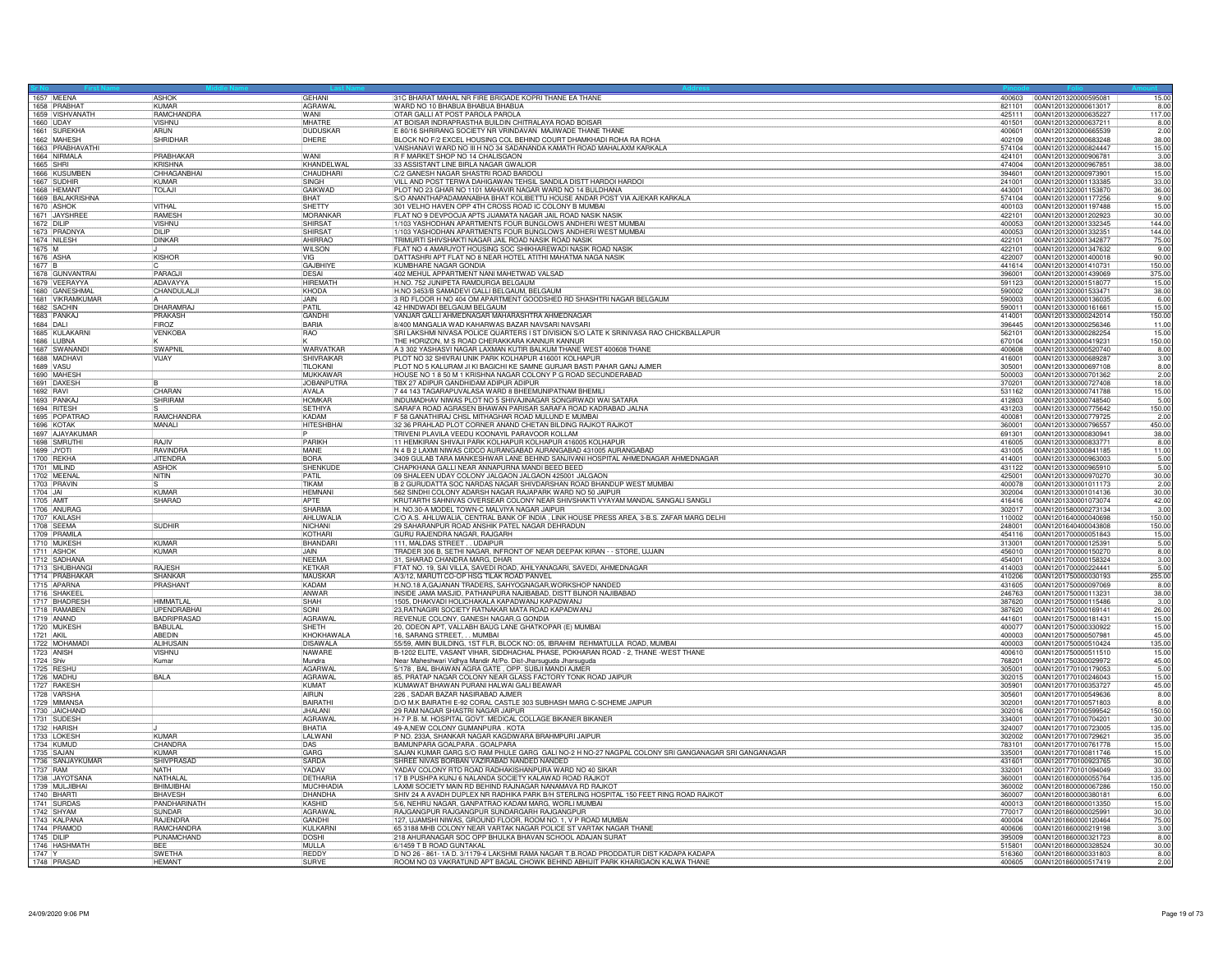| 1749 RACHITA                 |                      | <b>MAHENDRA</b>                 | PATFI                | 6 DEEPKUNJ SOCIETY B/H PALDI GAM PALDI AHMEDABAD                                                                                                     |                  | 380007 00AN1201860000544641<br>23.00                            |
|------------------------------|----------------------|---------------------------------|----------------------|------------------------------------------------------------------------------------------------------------------------------------------------------|------------------|-----------------------------------------------------------------|
|                              | 1750 HANSABEN        | <b>VINODCHANDRA</b>             | DAVE                 | 2-BODHI APARTMENT, PART-4, JODHAPUR, AHMEDABAD                                                                                                       | 380015           | 00AN1201910100971607<br>225.00                                  |
| 1751 GURDEV                  | 1752 PRAVEENCHANDRA  | RATILA                          | <b>SINGH</b><br>SHAH | H. NO-1730, SECTOR-17, HUDA JAGADHRI, YAMUNA NAGAR<br>A/32, SATYAM TOWER, SOMESHWAR COMPLEX-1, 132 FT., RING ROAD, SATELLITE, AHMEDABAD              | 135003<br>380015 | 00AN1201910100999601<br>44.00                                   |
|                              | 1753 VISHNUBHAI      | MAGANBHAI                       | PATEL                | PITRU CHAYA NR RANCHHODJI MANDIR Anand                                                                                                               | 388001           | 00AN1201910101138257<br>15.00<br>00AN1201910101345741<br>75.00  |
| 1754 SHARDA                  |                      | DEVI                            | AGARWAL              | SHARDA DEVI AGARWAL NR HANDPUMP, B/H RAJGHAT COLONY, SHIV PURI ROAD Jhansi                                                                           | 284003           | 00AN1201910101348474<br>38.00                                   |
| 1755 VISHAL                  |                      |                                 | YADAV                | PHATTUPUR, DARGARH PIPRIS Bhadohi                                                                                                                    | 221401           | 00AN1201910101351563<br>2.00                                    |
| 1756 AMAR                    |                      |                                 | CHALLUR              | HOUSE NO. 5-221 BAZAR STREET SANTHAPET WARD 5 Chittoor                                                                                               | 517004           | 00AN1201910101384272<br>2.00                                    |
| 1757 PATEI                   |                      | ANILABEN                        | PANKAJKUMAR          | H NO 409 BAJARFALIYUA VADAGAM 2 VADAGAM DHANSURA DIST SABARKANTHA Dhansura                                                                           | 383307           | 00AN1201910101430440<br>45.00                                   |
| 1758 MANASH                  |                      | <b>KUMAR</b>                    | <b>MITRA</b>         | D - 2 / 78 NTPC TOWN SHIP UJWAL NAGAR SIPAT BILASPUR Bilaspur                                                                                        | 495555           | 2.00<br>00AN1201910101453785                                    |
|                              | 1759 SHRADHA         |                                 | KULSHRESHTHA         | 1298 / 1 RAVIDAS MARG BABINA CANTT Jhansi                                                                                                            | 284401           | 00AN1201910101487407<br>75.00                                   |
|                              | 1760 JANARDAN        | PRASAD                          | GUPTA                | VILL & POST RAMPUR BALDIHA MAHARAJGANJ Mahrajganj                                                                                                    | 273151           | 6.00<br>100AN1201910101546289                                   |
| 1761 S                       |                      |                                 | <b>SUREKHA</b>       | D.NO 3 - 3 - 05 PILLARI GUDAM STREET NAIDUPET NELLORE DT Nellore                                                                                     | 524126           | 00AN1201910101767708<br>11.00                                   |
|                              | 1762 SUREKHA         |                                 | CHOPRA               | H - 70 RAJOURI GARDEN DELHI                                                                                                                          | 110027           | 00AN1201910101773777<br>135.00                                  |
|                              | 1763 ARCHANA         | AJIT                            | RANEBENNUR           | 201 GANGOTRI APARTMENT GAYATRI COMPLEX DESAI WD NAMDA ROAD VAPI                                                                                      | 396191           | 15.00<br>00AN1201910102194297                                   |
| 1764 SAKSHI                  |                      |                                 | BHASIN               | H NO 191 MAMTA ENCLAVE VILL DHAKOLI TEH DERA BASSI DISTT SAS NAGAR DERA BASSI                                                                        | 140507           | 00AN1201910102395712<br>75.00                                   |
| 1765 RAJESH                  |                      |                                 | <b>MFHRA</b>         | F - 45 / 1 MEENAKSHI PURAM MEERUT                                                                                                                    | 250001           | 3.00<br>00AN1201910103960534                                    |
|                              | 1766 KRISHANL        |                                 | DEY                  | VILL-SHIBANANDABATI PO MUNSHIRHAT PS J B PUR HOWRAH                                                                                                  | 711410           | 00AN1201910300304450<br>3.00                                    |
| 1767 MANAS                   |                      |                                 | SARKAR               | VILL BHADAI PO JHIKRA BARDHAMAN                                                                                                                      | 713422           | 30.00<br>00AN1201910300305908                                   |
| 1768 BADRE                   |                      | <b>ALAM</b>                     | <b>MIRZA</b>         | DALURBANDH COLLIERY, PO-PANDABESHWAR BURDWAN Pandabeswar                                                                                             | 713346           | 00AN1201910300367642<br>45.00                                   |
| 1769 GITAL                   |                      |                                 | <b>MAHANTA</b>       | BAPAPUNG NO-1, NEAR-BAPAPUNG, NAMGARH PO-DIGBOI DIGBOI                                                                                               | 786171           | 00AN1201910300440912<br>8.00                                    |
| 1770 PRODIF                  |                      |                                 | BORTHAKUI            | S/O SURENDRA NATH BORTHAKUR JYOTI NAGAR BORBIL NO 1 PO DIGBOI DIGBOI                                                                                 | 786171           | 38.00<br>00AN1201910300528237                                   |
| 1772 BIMAL                   | 1771 BHAVESH         | NARBHERAMBHAI<br><b>MANSINH</b> | MEHTA<br>CHIKHAI     | 227-ROYAL COMPLEX, BHUT KHANA CHOWK, DHEBAR ROAD, RAJKOT                                                                                             | 360001<br>411040 | 00AN1201980000049308<br>3.00<br>00AN1202000000027241            |
| 1773 SUNITA                  |                      | <b>NANDKISHOR</b>               | LAHOTI               | MOTI MANSION L/2, LULLANAGAR PUNE<br>350, NEHRU PATH BHAGUR NASIK                                                                                    | 422502           | 15.00<br>75.00<br>00AN1202000000045461                          |
| 1774 KAVITA                  |                      | <b>JITFNDRA</b>                 | KAMADAR              | 236/238 SAMUEL STREET, 1ST FLOOR, VADAGADI, MUMBAI.                                                                                                  | 400003           | 00AN120200000097487<br>420.00                                   |
| 1775 VISHNU                  |                      | PANDURANG                       | PATIL                | SURVEY NO.42 'B' MAHADA COLONY POONA BANGALORE HIGHWAY EAST UJALAIWADI KOLHAPUR                                                                      | 416005           | 00AN1202000000115281<br>15.00                                   |
| 1776 MAHESH                  |                      | VASANTRAO                       | PATIL                | 446, TUKARAM NEAR RAM MANDIR, SOUTH SHIVAJI NAGAR SANGLI                                                                                             | 416416           | 8.00<br>00AN1202000000139197                                    |
| 1777 SHIRISH                 |                      | VITTHALRAO                      | PHAKADE              | VARCHI GALLI A/P- TASGAON TAL- TASGAON, DIST- SANGLI SANGLI                                                                                          | 416312           | 15.00<br>00AN1202000000236995                                   |
|                              | 1778 SANDEEP         |                                 | BELPATRE             | LAXMI HARAYAN NIWAS BEHIND HOTEL NAGALAND PLOT NO.18 B, PANDHARPUR PANDHARPUR                                                                        | 413304           | 00AN1202000000238272<br>39.00                                   |
| 1779 JAGDISH                 |                      |                                 | MFHTA                | 46, AJIT COLONY OPP BAL NIKETAN SCHOOL JODHPUR                                                                                                       | 342002           | 00AN1202000000272658<br>15.00                                   |
| 1780 PRAVIN                  |                      | <b>GAJFNDRA</b>                 | <b>JADHAV</b>        | 3810/1/11, DATTA NAGAR BARSHI                                                                                                                        | 413401           | 00AN1202000000300741<br>2.00                                    |
|                              | 1781 KUMARCHANDRA    | THAKARDAS                       | <b>GUJRATH</b>       | RAJA TEA CORPORATION, 4731, FULLSUNDER CHOWK MALIWADA AHMEDNAGAR                                                                                     | 414001           | 2.00<br>00AN1202000000322801                                    |
|                              | 1782 SANDEEP         | <b>JAYANTILAL</b>               | BHARUCHA             | B-30 JAYSUKH SAGAR M G ROAD KANDIVALI WEST MUMBAI                                                                                                    | 400067           | 00AN1202000000355145<br>90.00                                   |
|                              | 1783 RAJKUMAF        | SHIVAJI                         | <b>BHOLE</b>         | 321, UTRESHWAR MANDIR MANGALWAR PETH BARSHI BARSH                                                                                                    | 413411           | 00AN1202000000411851<br>15.00                                   |
| 1784 SEEMA                   |                      |                                 |                      | ANIRUDH COMPUTERS BOOTH- 3 M.B.D COMPLEX NR NAAZ CINEMA JALANDHAR                                                                                    | 144001           | 00AN1202060000141312<br>2.00                                    |
| 1785 RAKESH                  |                      |                                 | <b>KIMAR</b>         | VILL-KASAMPUR GARHI TEH BIJNOR BIJNOR                                                                                                                | 246722           | 00AN1202060000186128<br>2.00                                    |
|                              | 1786 PUSHPANATH      |                                 | SHARMA               | Q NO- 402 TYPE- II SECTOR- I BHEL HARIDWAR                                                                                                           | 249401           | 2.00<br>00AN1202060000356050                                    |
|                              | 1787 KAMALJIT        |                                 | SINGH                | H NO- 1378 MAIN ROAD ADAMPUR JALANDHAR                                                                                                               | 144102           | 00AN1202060000519231<br>60.00                                   |
| 1788 PRITI                   |                      |                                 |                      | JAIN MANDIR WALI GALI SATIGHAT HARDWAR                                                                                                               | 249401           | 00AN1202060000567423<br>15.00                                   |
| 1789 GANESH                  |                      | PRASAD                          | GAIROLA              | LANE NO 4 HARDWAR ROAD SHASTRI NAGAR DEHRADUN                                                                                                        | 248001           | 15.00<br>00AN1202060000570814                                   |
| 1790 AJAY                    |                      |                                 | <b>DUGGAL</b>        | HOUSE NO 107 SECTOR-8 A CHANDIGARH                                                                                                                   | 160018           | 00AN1202060001183941<br>8.00                                    |
| 1791 VEENA                   |                      |                                 | <b>VERMA</b>         | SHOP NO 18 MAIN MARKET NANGAL TOWNSHIP RUPNAGAR                                                                                                      | 140124           | 00AN1202060001202106<br>45.00                                   |
| 1792 RISHI                   |                      |                                 | KUMAR<br>SARMA       | E-2, NIRBHAY NAGAR, GAILANA ROAD AGRA                                                                                                                | 282007           | 8.00<br>00AN1202140000047100<br>3.00                            |
| 1793 IRA                     | 1794 DHARMESWARI     |                                 | <b>DAS</b>           | W/O MR. H. K. SARMA C/O/ UCO BANK NALBARI BRANCH NALBARI<br>W/O NAGEN DAS DIST - BAKSA VILL - NIZ JULUKI PO- BARAMA                                  | 781335<br>781346 | 00AN1202180000034410<br>15.00<br>00AN1202180000035866           |
| 1795 RATI                    |                      | $\overline{A}$                  | PATEL                | AT/PO- LUHASINGA VIA- PATNAGARH DIST- BOLANGIR                                                                                                       | 767027           | 00AN1202180000067932<br>53.00                                   |
| 1796 ANJANI                  |                      | <b>KUMAR</b>                    | SINGH                | H N- 110 AT+PO- NARPATINAGAR DIST- MADHUBANI MADHUBANI                                                                                               | 847239           | 00AN1202180000070067<br>38.00                                   |
|                              | 1797 SUBRAMANYAGUPTA |                                 |                      | 14, CHIKKAJAJOORU-1 HOLALKERE TALUK CHITRADURGA DISTRICT CHITRADURGA                                                                                 | 577523           | 15.00<br>00AN1202180000080639                                   |
|                              | 1798 ANIRUDHA        |                                 | MAHESHWARI           | UDYACHAL SEVOKE RD 2ND MILE SILIGURI                                                                                                                 | 734001           | 00AN1202180000088695<br>8.00                                    |
| 1799 Y                       |                      | RANJIT                          | KUMAR                | D NO.3/417 BYRMAL STREET KURNOOL (DT) NANDYAL                                                                                                        | 518501           | 00AN1202230000036324<br>114.00                                  |
|                              | 1800 VANAMALA        | LAKSHMI                         | PRASANNA             | DOOR NO 28/2063 NETAJI STREET S P S R NELLORE DT., VENKATESWARAPURAM                                                                                 | 524005           | 00AN1202230000065495<br>90.00                                   |
| 1801 N                       |                      | <b>DSPRASADA</b>                | RAO                  | FLAT NO. 203, HIG-2 NIMISH ENCLAVE MARRIPALEM VUDA LAYOUT VISAKHAPATNAM                                                                              | 530009           | 00AN1202230000084588<br>23.00                                   |
| 1802 MANJI                   |                      |                                 | <b>SINGH</b>         | 143/1 SECTOR 45 A CHANDIGARH                                                                                                                         | 160047           | 00AN1202290000037263<br>285.00                                  |
| 1803 AJAY                    |                      |                                 | <b>AROBA</b>         | HOUSE NO 3193 SECTOR 21 D CHANDIGARH                                                                                                                 | 160022           | 00AN1202290000383689<br>9.00                                    |
| 1804 NIRMAL                  |                      | LAXMICHAND                      | RAMBHI               | 20/6 POSTAL COLONI, RAMKRUSHNASHRAM, CHEMBUR MUMBAI                                                                                                  | 400071           | 00AN1202300000208967<br>12.00                                   |
| 1805 SHARDA                  |                      | RAJESH                          | AGRAWAL              | 14, GAYATRI SADAN, SARASWATI NAGAR, ARNI ROAD. YAVATMAL                                                                                              | 445001           | 00AN1202300000422897<br>11.00                                   |
| 1806 B                       |                      | <b>GSANDHYA</b>                 | RAVI                 | 112 2ND STAGE OUT HOUSE SANMARGA SIDDARTHA NAGAR MYSORE                                                                                              | 570011           | 6.00<br>00AN1202300000764797                                    |
| 1807 YASHPA                  |                      |                                 |                      | S/O DEVICHAND BHANDARI NEAR JAIN TEMPLE, GUTTIPET TO SHAHAPUR YADAGIR                                                                                | 585223           | 00AN1202300000852425<br>38.00                                   |
| 1808 RAMA                    |                      |                                 | SHARMA               | 102/A VITHAL APT MANDPESWAR ROAD BORIVALI (W) MUMBAI                                                                                                 |                  | 135.00<br>400092  00AN1202300000921961                          |
| 1809 KAPIL                   |                      |                                 | SHETH                | 26-B, MOHINI MOHAN ROAD, . KOLKATA                                                                                                                   | 700020           | 00AN1202300001065937<br>23.00                                   |
| 1810 HEMAL                   |                      | <b>PRAKASH</b>                  | <b>MEHTA</b>         | 703/704 AMEZON PARK BLDG NO 2, NEW LINK ROAD DEVIDAS LANE, BORIVLI (W) MUMBAI                                                                        | 400091           | 2.00<br>00AN1202350000013681                                    |
| 1812 SAGUN                   | 1811 LACHHIYABHAI    | VARSIYABHA<br>TRIMBAK           | GAMIT<br>KAMBL       | BLOCK-C/6, GOVERMENT COLONY, NEAR THREE GATE, DHARAMPUR VALSAD<br>104, PUSHPA MANGAL COMPLEX, NR BABUBHAI PETROL PUMP, PANCHPAKHADI, LBS MARG, THANE | 396050           | 2.00<br>00AN1202350000123247                                    |
|                              |                      | <b>GANAPAT</b>                  |                      |                                                                                                                                                      | 400601           | 5.00<br>00AN1202350000206532<br>30.00                           |
| 1813 VINAYAK<br>1814 MAHAVIR |                      | <b>RASIKLAL</b>                 | SOLANKAR<br>MUTHA    | PABAL-JAINMANDIR ROAD KASAR ALI, PABAL, SHIRUR. PUNE<br>SAKKAR CHOWK, PARAS, STATION ROAD NAGAR, AHMEDNAGAR                                          | 412403<br>414001 | 00AN1202350000220802<br>00AN1202350000263395<br>15.00           |
|                              | 1815 VANASHRE        | ANAND                           | BHAGWA <sup>-</sup>  | H NO 129/2 SUNAND BURUDGAON ROAD M S E B COLONY AHMEDNAGAR                                                                                           | 414001           | 2.00<br>00AN1202350000268959                                    |
| 1816 <b>FAPFN</b>            |                      |                                 | ABRAHAM              | KOODATHUMURIYIL VADAVATHOOR P.O KOTTAYAM KOTTAYAM                                                                                                    | 686010           | 15.00<br>00AN1202390000002454                                   |
|                              | 1817 SUKUMARAN       |                                 | PARAKKAL             | KIZHAKKETHIL LANE BEHIND HEAD POST OFFICE KOTTAYAM KOTTAYAM                                                                                          | 686001           | 00AN1202390000002469<br>38.00                                   |
| 1818 LEELA                   |                      |                                 | ARRAHAM              | KOODATHUMURIYIL VADAVATHOOR P.O KOTTAYAM                                                                                                             | 686010           | 15.00<br>00AN1202390000009196                                   |
| 1819 N                       |                      |                                 | NADARAJAN            | RAJEEVAM J4- LAKSHMI NAGAR PATTOM THIRUVANANTHAPURAM                                                                                                 | 695004           | 00AN1202390000009859<br>240.00                                  |
| 1820 MERCY                   |                      |                                 | JOSEPH               | KOLATHU PANAMTHOTTATHIL NECHIPUZHOOR PALAI KOTTAYAM                                                                                                  | 686574           | 00AN1202390000010309<br>188.00                                  |
|                              | 1821 KALAPURACKAL    | VARGHESE                        | <b>ITTIRA</b>        | 'NATHANIA' XII/73A, CHOICE SCHOOL ROAD TRIPUNITHURA ERNAKULAM                                                                                        | 682301           | 00AN1202390000035178<br>30.00                                   |
|                              | 1822 AZHIMMA         |                                 | <b>JOJO</b>          | JOJO BROS, KODUNGALLUR                                                                                                                               | 680664           | 00AN1202390000062041<br>2.00                                    |
| 1823 HARIDAS                 |                      |                                 | lG                   | G 198, KAVITHA PANAMPILLY NAGAR COCHIN                                                                                                               | 682036           | 00AN1202390000129416<br>2.00                                    |
| 1824 SHEELA                  |                      |                                 | <b>JOSEPH</b>        | PALLIVATHUCKAL, SEA-VIEW WARD ALLEPPEY                                                                                                               | 688012           | 00AN1202390000145109<br>90.00                                   |
| 1825 DR                      |                      | AG                              | <b>JOSEPH</b>        | ROSHAN EYE HOSPITAL ARABIC COLLEGE ROAD SULTHAN BATHERY WAYANAD                                                                                      | 673592           | 00AN1202390000161224<br>150.00                                  |
|                              | 1826 MATHEW          |                                 | ALEXANDER            | PEACE COTTAGE APPOLO ROAD THAMMANAM KOCHI                                                                                                            | 682032           | 00AN1202390000170091<br>9.00                                    |
| 1827 RAMANI                  |                      |                                 | BHASKER              | SREEVALSAM KIDANGOOR SOUTH P O KOTTAYAM                                                                                                              | 686583           | 150.00<br>00AN1202390000174586                                  |
|                              | 1828 VIJAYALAKSHMI   | М                               |                      | 40/4454, MAKAM ST ALBERTS SCHOOL LANE BANERJI ROAD KOCHI                                                                                             | 682035           | 00AN1202390000226167<br>150.00                                  |
| 1829 T                       |                      |                                 | REMANI               | 34/2222-A THIRUVONAM DEEPAM LANE THAMBURATTYPARAMBU RD MAMANGALAM COCHIN                                                                             | 682025           | 00AN1202390000303353<br>75.00                                   |
| 1830 VALSAN                  |                      |                                 | <b>MATHEW</b>        | PARANGOTTU HOUSE ELANTHOOR P O ELANTHOOR PATHANAMTHITTA                                                                                              | 689643           | 270.00<br>00AN1202390000305181                                  |
|                              | 1831 ANNAMMA         |                                 | <b>OOMMEN</b>        | MOOTHEDATH 84 MAVELIPURAM KAKKANAD COCHIN                                                                                                            | 682030           | 00AN1202390000310812<br>39.00                                   |
| 1832 SHARON                  |                      |                                 | SHALLAM              | PANTHALIVEEDU KAITHA NORTH CHETTIKULANGARA MAVELIKARA ALAPPUZHA                                                                                      | 690106           | 00AN1202390000319420<br>75.00                                   |
| 1833 SUBAIDA                 | 1834 FIRDOSH         | <b>BEEVIV</b><br><b>DARA</b>    | <b>BUCHIA</b>        | SUSHAMA HOUSE KARAPUZHA P O KOTTAYAM WEST KOTTAYAM<br>742 PARSI COLONY ROAD NO.5 DADAR MUMBA                                                         | 686003<br>400014 | 00AN1202390000347205<br>15.00<br>00AN1202400000001890<br>150.00 |
| 1835 ARIJIT                  |                      |                                 | <b>SAHA</b>          | DVC PARA MEMARI CHALK DIGHI ROAD BURDWAN KOLKATA                                                                                                     | 713146           | 00AN1202420000235833<br>30.00                                   |
| 1836 MANJU                   |                      |                                 | KI IMARI             | QTR NO.382, E BLOCK SEC 11 BHULI DHANBAD                                                                                                             | 828104           | 00AN1202420000473284<br>69.00                                   |
| 1837 NAYANA                  |                      |                                 | KUMARI               | L-1/265 B, DDA FLATS, KALKAJI NEW DELHI                                                                                                              | 110019           | 00AN1202420000580214<br>30.00                                   |
|                              | 1838 NANDKISHOR      | BALMUKUND                       | ASAWA                | 4415A BHAGWATI HOUSING SOC SOLAPUR SOLAPUR                                                                                                           | 413002           | 00AN1202470000133009<br>75.00                                   |
| 1839 KISHOR                  |                      | DATTU                           | <b>BARHATE</b>       | PLOT NO 594 A/4 SARASWATI NAGAR NR YASHWANT MUKTANGAR HALL JALGAON 425001 MOB 9423973312 JALGAON                                                     | 425001           | 00AN1202470000230032<br>8.00                                    |
| 1840 REEMA                   |                      |                                 | <b>HARWAL</b>        | HARWAL NURSING HOME, JANATA LAYOUT BRAHMPUR GULBARGA                                                                                                 |                  | 585103 00AN1202470000316430<br>75.00                            |
|                              |                      |                                 |                      |                                                                                                                                                      |                  |                                                                 |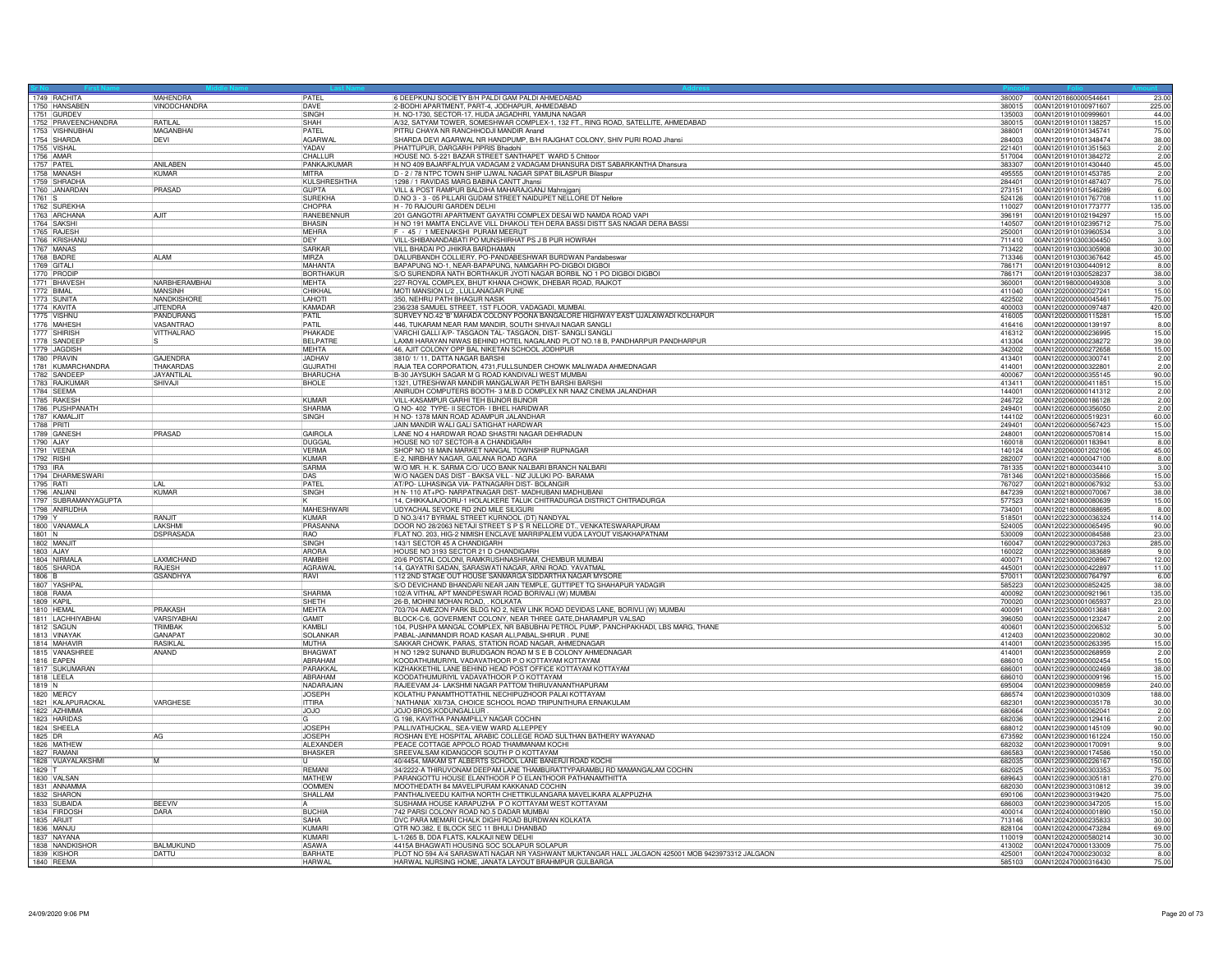|                   | 1841 SHARANBASWA  |                          | BALAKOPPA                         | R/O 22 PARVTHI NILAYA KALYAN NAGAR AIWAN E SHAHI ROAD GULBARGA GULBARGA                                                          |                  | 585102 00AN1202470000470498<br>38.00                  |
|-------------------|-------------------|--------------------------|-----------------------------------|----------------------------------------------------------------------------------------------------------------------------------|------------------|-------------------------------------------------------|
| 1842 KIRAN        |                   | <b>KUMAR</b>             | SANGHVI                           | ASSOCATED TRADERS, ROURKELA MAIN ROAD SUNDERGARH                                                                                 | 769001           | 150.00<br>00AN1202570000027782                        |
| 1843 AVIJIT       |                   |                          | <b>IDEY</b>                       | 13/2, JANATA ROAD. NEW SANTOSHPUR. WARD-104, KASBA. KOLKATA                                                                      | 700075           | 00AN1202650100011120<br>30.00                         |
| 1844 PIRAJ        |                   | <b>RAJEENA</b>           | <b>BUTEPWAD</b>                   | AT. POST CHINCHLA TO. BILOLI DIST. NANDED NANDED                                                                                 | 431710           | 00AN1202670000009489<br>5.00                          |
|                   | 1845 HIMANSUBHAI  | KANCHANLA                | <b>GAJJAR</b>                     | GUNDI FALIYA, LASI HOUSE, TA & DIST:-KHEDA, KHEDA                                                                                | 387411           | 11.00<br>00AN1202680000106950                         |
| 1846 ABARAO       |                   | MAHADEORAO               | KHOND                             | SAINAGAR BURANDE LAY OUT Wardha                                                                                                  | 442001           | 00AN1202700000079556<br>23.00                         |
| 1847 RAJENDRA     |                   | CHANDRABHAN              | <b>II UNAVAT</b>                  | 250 BHAVANI PFTH SATARA Satara                                                                                                   | 415002           | 100AN1202700000083104<br>75.00                        |
| 1848 MONIKA       |                   | <b>MANOJ</b>             | SANCHET                           | KOKARE BLD B H SAVATA MANDIR Shrirampur                                                                                          | 413709           | 00AN1202700000128229<br>38.00                         |
| 1849 MADHURI      |                   | PRADEER                  | KARVE                             | SARASWATI NIWAS SANE GURUJI MA SHIVAJI NAGAR BRAHMAN SOC NAUPADA Thane                                                           | 400602           | 53.00<br>00AN1202700000156212                         |
| 1850 PRASHANT     |                   | <b>PUNDALIK</b>          | ALAWE                             | AT POST MANGAON TAL KUDAL Kudal                                                                                                  | 416520           | 00AN1202700000165041<br>74.00                         |
|                   | 1851 VIJAYKUMAR   |                          | <b>BARUDE</b>                     | E/99 TELKAR COLONY KUSANUR H NO.E TO E/614 GULBARGA TALUK GULBARGA DIST GULBARGA                                                 | 585105           | 00AN1202700000228819<br>15.00                         |
|                   | 1852 SHASHIKANT   | KRISHNA                  | DALVI                             | R NO 003 OM SAI SHRADHA OPP MANVEL PADA ROAD VIRAR (E) VIRAR                                                                     | 401303           | 00AN1202700000261483<br>90.00                         |
| 1853 SURAJIT      |                   |                          | <b>ISFN</b>                       | 33F, NILMONI MITRA STREET KOLKATA                                                                                                | 700006           | 00AN1202770000030490<br>38.00                         |
|                   | 1854 MAHESHBHAI   | NAROTTAMDAS              | PATEI                             | AT - JAISINPURA, TAL - LUNAWADA, DIST - PANCHMAHAL, LUNAWADA                                                                     | 389230           | 11.00<br>00AN1202810000026851                         |
|                   | 1855 AMRUTLAL     | <b>GANESHMAL</b>         | JAIN                              | 14, KHADE BAZAR, SHAHPUR, BELGAUM BELGAUM                                                                                        | 590003           | 00AN1202850000011824<br>12.00                         |
| 1856 MANISH       |                   | <b>MADANI AI</b>         | <b>JAIN</b>                       | BELLA VISTA CHS LTD FLAT 2 GROUND FLOOR BANDRA WEST MUMBAI                                                                       | 400050           | 00AN1202870000098968<br>150.00                        |
| 1857 BHARTI       |                   | MADHUKAF                 | <b>VORA</b>                       | J / 13 NENSEY COMP CHS LTD SANT GNANESHWAR MARG NEAR ADINATH TOWER BORIVALI E MUMBAI                                             | 400066           | 00AN1202870000153769<br>60.00                         |
| 1858 SANJEE       |                   | <b>SHANKAR</b>           | NARKHEDE                          | SANKALP HOSPITAL, CIVIL LINES KHAMGAON                                                                                           | 444303           | 00AN1202890000062156<br>375.00                        |
| 1859 SHANTILAL    |                   |                          | ALIZAD                            | H.NO. 6-1-2147/53C & 54 C (NEW) 6-1-2563 (OLD), ADARSH COLONY, SINDHANOOR, RAICHUR                                               | 584128           | 00AN1202890000101946<br>15.00                         |
| 1860 JOYAB        |                   | <b>ABBASBHAI</b>         | LOKHANDWALA                       | 3026, PAIGA HUSAMI MOHALLA M. G. ROAD OPP HUSAMI MASJID DAHOD                                                                    | 389151           | 150.00<br>00AN1202890000164553                        |
|                   | 1861 KUNDANMAL    | GASHIAL                  | <b>LIAIN</b>                      | FLAT NO. 201, 2nd FL, ASHOK SHABRI APT. ASHOK NAGAR, KANDIVALI (E) MUMBAI                                                        | 400101           | 00AN1202890000245121<br>20.00                         |
|                   | 1862 VISHNUDAS    | SHANKARLA                | BAJAJ                             | BLOCK NO. 7, TULJA BHAWANI SHOPPING CENTRE MAIN ROAD OSMANABAD                                                                   | 413501           | 00AN1202890000285868<br>8.00                          |
| 1863 SUDHIR       |                   | RATNAIAH                 | DANDAM                            | BILT NEW COLONY QTR NO. H - 727 BALLARPUR CHANDRAPUR                                                                             | 442901           | 00AN1202890000295154<br>23.00                         |
| 1864 NEHA         |                   | NARENDRA                 | DIGHE                             | HOSPITAL WARD CHANDRAPUR                                                                                                         | 442401           | 00AN1202890000299602<br>8.00                          |
| 1865 PINAL        |                   | NUPUR                    | PATFI                             | FL NO. 2.2ND FLR. NILEEMA BLDG NEXT TO RAMKRISHNA MISSION, 12TH ROAD, KHAR (W), MUMBAL                                           | 400052           | 87.00<br>100AN1202890000336766                        |
|                   |                   |                          |                                   |                                                                                                                                  |                  |                                                       |
| 1866 USHA         |                   |                          | SHARMA                            | C/O. SHYAM BIHARI ROY 171, BHAGWANPUR B.H.U. VARANASI VARANASI                                                                   | 221005           | 00AN1202890000341801<br>60.00                         |
| 1867 DUNDAPPA     |                   | BASAVARAJ                | KESTI                             | 1267, DALAL PETH, NIPANI                                                                                                         | 591237           | 00AN1202890000342404<br>12.00                         |
| 1868 EKTA         |                   | DHIREN                   | DEDHIA                            | 252/15, AGGRAWAL NIWAS STATION ROAD WADALA(W) MUMBAI                                                                             | 400031           | 00AN1202890000386917<br>75.00                         |
| 1869 SHRIKAN      |                   | <b>SHRIKISHAN</b>        | AGROYA                            | MOTI NAGAR LATUR                                                                                                                 | 413512           | 8.00<br>00AN1202890000405510                          |
| 1870 KRIPAL       |                   |                          | <b>CHHUGAN</b>                    | 9. VENKAT MARKET KARAN GARMENT REWA                                                                                              | 486001           | 75.00<br>00AN1202890000493446                         |
| 1871 ANITA        |                   |                          | <b>TIWARI</b>                     | F/4 POWER HOUSE KE PAS, GALLA MANDI AMHIYA, WARD NO. 22, REWA                                                                    | 486001           | 00AN1202890000629660<br>6.00                          |
| 1872 SHRIPAD      |                   | GOVIND                   | PUJARI                            | NRUSINGHWADI NRUSINGHWADI                                                                                                        |                  | 30.00                                                 |
|                   | 1873 SEVANTILA    | <b>GANPATLAL</b>         | MODI                              | 32, BHAGAVAN NAGAR SOCIETY MODHERA ROAD MEHSANA                                                                                  | 384002           | 14.00<br>00AN1202890000652335                         |
| 1874 MANPREET     |                   |                          | KAUR                              | 274 C/O DALBIR SINGH PRINCIPAL RANJIT AVENUE HARDOCHHANI ROAD GURDASPUR                                                          | 143521           | 00AN1202890000669269<br>30.00                         |
|                   | 1875 HRISHIKESH   | SHRIPAD                  | PUJARI                            | NSINGHWADI SHIROL                                                                                                                | 416104           | 00AN1202890000670601<br>30.00                         |
|                   | 1876 SEETHARAMA   | <b>SHETTY</b>            |                                   | KAPETTU N.H.17 POST-AMBALPADY UDUPI                                                                                              | 576103           | 00AN1202890000681415<br>308.00                        |
| 1877 RUCHITA      |                   | PIYUSH                   | KOTHARI                           | 1ST FLOOR, ROOM NO 2- A ROSEREIO VILLA MOUNTEK ROAD, MAZGAON MUMBAI                                                              | 400010           | 00AN1202890000765402<br>45.00                         |
| 1878 K            |                   | MURALIKRISHNA            | LIPADHYA                          | 106, ANANTHA NAGAR 1ST STAGE MANIPAL UDUPI                                                                                       | 576119           | 00AN1202890000771619<br>8.00                          |
| 1879 RFKHA        |                   | PRAVIN                   | MOHTA                             | BIRLA COLONY NEAR BIRLA GATE NO.2 AKOLA                                                                                          | 444005           | 15.00<br>00AN1202890000806955                         |
| <b>1880 NITIN</b> |                   | DNYANESHWARRAO           | LOKHANDI                          | SHRI GANESH APPARTMENTS FLAT NO.T-1 SHENDE PLOT RAMNAGAR CHANDRAPUR                                                              | 442401           | 00AN1202890000845317<br>8.00                          |
| 1881 BHUSHAN      |                   | PURUSHOTTAM              | <b>NAIK</b>                       | 93- GALLI -2 NEAR MARATHI SCHOOL NRU.WADI                                                                                        | 416104           | 00AN1202890000907761<br>2.00                          |
| 1882 KANTABEN     |                   | MULJI <sup>1</sup>       | <b>SAVLA</b>                      | PLOT 21 WARD 3 A ADIPUR ADIPUR                                                                                                   | 370205           | 00AN1202890000910031<br>30.00                         |
| 1883 GUNDO        |                   | <b>SHRIPAD</b>           | PLIARI                            | NRUSINHWADI NRUSINHWADI                                                                                                          | 416104           | 00AN1202890000916257<br>30.00                         |
| 1884 SAMTA        |                   |                          | TRIPATHI                          | PLOT NO 60 WARD 9-B BHARAT NAGAR GANDHIDHAM GANDHIDHAM                                                                           | 370201           | 00AN1202890000995997<br>15.00                         |
| 1885 NEHA         |                   |                          | SAHNI                             | W/O AMARNATH SAHNI, WARD NO.6 CHURCH ROAD, WARD NO.6, PUNJABI COLONY, VIKASNAGAR DEHRADUN                                        | 248198           | 00AN1202890001070097<br>2.00                          |
| 1886 RAJESH       |                   | <b>BIHARILAL</b>         | <b>MEHTA</b>                      | FLAT NO 4 2ND FLOOR A WING GOVIND DALVI NAGAR C P ROAD OPP BUS DEPOT KANDIVLI (EAST) MUMBAI                                      | 400101           | 00AN1202890001094460<br>23.00                         |
| 1887 KAJAL        |                   | <b>VIJAY</b>             | CHANDAN                           | A-2/54, HIGHLAND PARK, SHASTRI NGR, GURU GOVIND SINGH ROAD, BHANDUP COMLX, MULUND-W MUMBAI                                       | 400082           | 00AN1202890001355873<br>9.00                          |
|                   |                   |                          |                                   |                                                                                                                                  |                  |                                                       |
| 1888 SAUMIL       |                   | ANII                     | SHROFF                            | 9, SNEH KUNJ 5TH FLOOR, LABURNUM ROAD GAMDEVI MUMBAI                                                                             | 400007           | 00AN1202900000008768<br>12.00                         |
| 1889 AVANI        |                   | DHAVALBHAI               | THAKKAR                           | H.R.THAKKAR ESTATE, M.G.ROAD, P.O.BAJUVA, BAJUVA                                                                                 | 391310           | 00AN1202900000011648<br>93.00                         |
| 1890 DHAVA        |                   | <b>BHARATBHA</b>         | <b>THAKKAF</b>                    | H.R.THAKKAR ESTATE M.G.ROAD, P.O. BAJUVA BAJUVA                                                                                  | 391310           | 100AN1202900000011652<br>93.00                        |
| 1891 AAYUSH       |                   | SANJAY                   | MAKHARIA                          | MAKHARIA HOUSE, 4 TH FLOOR, 327 SVP ROAD MUMBAI                                                                                  | 400004           | 00AN1202900000021451<br>$\frac{2.00}{15.00}$          |
| 1892 AMIT         |                   | <b>VIRJIBHAI</b>         | <b>MAKWANA</b>                    | 40-SAHAKAR NIWAS 20-TARDEO ROAD MUMBAL                                                                                           | 400034           | 00AN1202940000000497                                  |
| 1893 NATASHA      |                   |                          | <b>DUGGAL</b>                     | FLAT NO-302, 3RD FLOOR, KRISHNA KRIPA BUILDING, 19TH ROAD, KHAR (WEST) MUMBAI                                                    | 400052           | 00AN1202970000144216<br>3.00                          |
| 1894 AJIS         |                   |                          |                                   | VILAYIL PUTHEN VEEDU, KATTADIMUKKU, AZHOOR.P.O, TRIVANDRUM                                                                       | 695305           | 00AN1202980000114680<br>11.00                         |
| 1895 THOMAS       |                   |                          | <b>SEBASTIAN</b>                  | PLAPPUZHA, SANATHANAPURAM.P.O, KAITHAVANA, NEAR SWAPNA VAYANASALA, ALLEPPEY                                                      | 688003           | 00AN1202980000119904<br>8.00                          |
| 1896 GEETHA       |                   |                          | SHYAMSUNDER                       | 33/3091F, CVRA 80, GEETHANJALI THURUTHIYIL UNNIKRISHNAN- ROAD, VENNALA, KOCHI ERNAKULAM                                          | 682028           | 00AN1202980000390663<br>15.00                         |
| 1897 SURESH       |                   |                          |                                   | UMALAYAM MANTHUKA P.O. KULANADA PATHANAMTHITTA                                                                                   | 695004           | 24.00<br>00AN1202990000151063                         |
| 1898 SMITA        |                   | <b>BHARAT</b>            | <b>SHAH</b>                       | 603 ADITYA HEIGHTS PLOT NO 96 A SECTOR 19 KHARGHAR NAVI MUMBAI                                                                   | 410210           | 00AN1202990000212003<br>15.00                         |
| 1899 PRATHAP      |                   |                          | <b>REDD</b>                       | 34 JIGALA ANEKAL BANGALORE                                                                                                       | 562106           | 00AN1202990000230977<br>300.00                        |
| 1900 ANIL         |                   | <b>DAMODAR</b>           | KANADE                            | LAKE TOWN CO-OP HSG BLD-D-01 F N 902 S N 11, KATRAJ PUNE                                                                         | 411046           | 00AN1202990000388767<br>53.00                         |
| 1901 JYOTI        |                   |                          | <b>DAHIYA</b>                     | A 2/1 VASANT VIHAR NEW DELHI                                                                                                     | 110057           | 108.00<br>00AN1202990000449327                        |
| 1902 RAJIV        |                   |                          | <b>SHARMA</b>                     | K 7/19 D L F PHASE II D L F QUTAB ENCLAVE GURGAON                                                                                | 122002           | 00AN1202990001086004<br>150.00                        |
| 1903 GUNA         |                   | <b>SEKHARGM</b>          |                                   | DOOR NO 4/3/789/D GIRIPURAM TIRUPATHI                                                                                            | 517501           | 00AN1202990001142299<br>30.00                         |
|                   | 1904 LAXMIKANT    |                          | GHARAT                            | FLAT NO 505 5TH FLOOR GIRIJA B WING NEELKANTH HEIGHTS KOKNIPADA NR UPVAN LAKE THANE WEST                                         | 400610           | 00AN1202990001704009<br>128.00                        |
| 1905 LAXMI        |                   | <b>NARASIMHASWAMY</b>    | DASARI                            | BMP # 13, YERRISWAMY NILAYA 10TH MAIN, 13TH CROSS MARUTHI NAGAR, MALLESHPALYA BANGALORE                                          | 560075           | 00AN1202990001836610<br>8.00                          |
| 1906 GEETA        |                   |                          | GOYAL                             | #DQ 751/17 SEC 19 I HUDA KAITHAL                                                                                                 | 136027           | 00AN1202990002959607<br>45.00                         |
| 1907 REENA        |                   |                          | <b>SAXENA</b>                     | A 61 SECTOR 23 NOIDA                                                                                                             | 201301           | 00AN1202990003054040<br>6.00                          |
| 1908 RAJESH       |                   | <b>ARJUN</b>             | DABRAI                            | W 5/554 CLOVER CITADEL CO OP HSG SO OXFORD VILLAGE OFF SALUNKHE VIHAR PUNE                                                       | 411040           | 00AN1202990003482627<br>195.00                        |
|                   | 1909 SANGEETA     |                          | KHANDELWA                         | 67 KAMAYAGANJ KUNJ MAN POWER GHS PATPAR GANJ DELHI                                                                               | 110092           | 00AN1202990003567721<br>8.00                          |
| 1910 VISHNU       |                   | PRASAD                   | <b>MITTAI</b>                     | KAMAL VIHAR MASANI MATHURA                                                                                                       | 281001           | 5.00<br>00AN1202990003571618                          |
|                   | 1911 PREMCHAND    |                          | KESARICHAND                       | 276 MAWBAZAAR OOTY                                                                                                               | 643001           | 00AN1202990003633551<br>53.00                         |
| 1912 VERSHA       |                   |                          | AGARWAL                           | 36 1ST FLOOR VIJAY PLAZA OPP ABAD DAIRY KANKARIA ROAD AHMEDABAD                                                                  | 380022           | 45.00<br>00AN1202990003724909                         |
| 1913 NAVEEN       |                   | MADHAV                   | BALLAL                            | 3 3 17 D NO BEEDU MARGA AMBALPADY UDUPI                                                                                          | 576103           | 00AN1202990003853103<br>2.00                          |
| 1914 KAUSTUBH     |                   | GOVIND                   | THAKAR                            | 560 NARAYANA PETH NEAR MODI GANPATI PUNE                                                                                         | 411030           | 00AN1202990003880741<br>30.00                         |
| 1915 AMOL         |                   | <b>RAMESH</b>            | BAHETI                            | WARD NO. 21 CHIKHLI CHIKHLI                                                                                                      | 443201           | 15.00<br>00AN1202990003970618                         |
|                   | 1916 CHIKKANALLUR | NANJUNDAPPA              | KALLESHAPPA                       | H NO 3590 T B ROAD KADUR CHICKMAGALUR KADUR                                                                                      | 577548           | 00AN1202990004029851<br>18.00                         |
|                   | 1917   MOHAMMED   |                          | UMAIR                             | OLD NCC BUILDING NEW NO 783/2 SAMPIGE ROAD K R PURAM HASSAN                                                                      | 573201           | 15.00<br>00AN1202990004112209                         |
|                   | 1918 ANURADHA     | <b>KAMI AKAF</b>         | DIVEKAR                           | 80 B POWAR COLONY SHANUPURI GENDAMAL SATARA SATARA                                                                               | 415002           | 00AN1202990004234439<br>8.00                          |
|                   |                   | KUMAR                    |                                   |                                                                                                                                  |                  |                                                       |
| 1919 PRAMOD       |                   | <b>HIMANSHUBHAI</b>      | AWASTHI<br><b>SHUKLA</b>          | HOUSE NO.83 SECTOR-11 INDIRA NAGAR LUCKNOW                                                                                       | 226016<br>380054 | 00AN1202990004412157<br>21.00<br>00AN1202990004615428 |
| 1920 ARTIBEN      |                   |                          |                                   | A 17 AMBALAL PARK OPP SOMESHWE R PARK NR TAPAN SOC AHMEDABAD                                                                     |                  | 30.00                                                 |
| 1921 NAGA         |                   | MAHESH                   | APPALA                            | 53-1-410/1 KRISTURAJAPURAM OPP RCM HIGH SCHOOL VIJAYAWADA                                                                        | 520008           | 00AN1202990005087373<br>6.00                          |
| 1922 PRATIBHA     |                   |                          | KHATRI                            | SHAKTI MARKET NEEL KANTH GENERAL TRADERS K E M ROAD BIKANER                                                                      | 334001           | 00AN1202990005160016<br>23.00                         |
| 1923 SUMAN        |                   |                          | SINGH                             | 5 BAGHAMBARY HOUSING SCHEME ALLAHPUR ALLAHABAD                                                                                   | 211006           | 00AN1202990005341311<br>75.00                         |
| 1924 RACHNA       |                   |                          | SAIGAL                            | B 2/709 Varun Appartments Plot No 12 Sector 9 Rohini Delhi                                                                       | 110085           | 00AN1202990005653573<br>3.00                          |
| 1925 SUMAN        |                   |                          | <b>MAJUMDAF</b>                   | S-2, PLOT NO-672 RAKSHIT APPT, SHALIMAR GARDEN EXTN-1, SAHIBABAD GHAZIABAD                                                       | 201001           | 00AN1202990005838550<br>8.00                          |
|                   | 1926 SYAMSUNDER   |                          | KOTA                              | 20/225 Bethavolu Gudivada                                                                                                        | 521301           | 00AN1202990006350805<br>30.00                         |
| 1927 SWATI        |                   | PARAG                    | RANE                              | 14, RAGHAWALIYA PARK, CHAITANYA NAGAR, G. P. ROAD, NASHIK                                                                        | 422013           | 00AN1203000000070618<br>2.00                          |
|                   | 1928 JIGNABEN     | <b>HITFNKUMAR</b>        | SHAH                              | 8/99, HARIPURA STREET, VYARA, SURAT                                                                                              | 394650           | 15.00<br>00AN1203000000144827                         |
|                   |                   | INDRAVADAN               | SHAH                              | PITH, DHRUV NI POLE, AT POST - KHAMBHAT, KHAMBHAT                                                                                | 388620           | 00AN1203000000186331<br>27.00                         |
| 1929 BHAVIN       |                   |                          |                                   |                                                                                                                                  |                  |                                                       |
| 1930 TEJALBEN     |                   | <b>JAGDISHKUMAR</b>      | BAROT                             | ZALAWADI SANOTORIUM, 238, KHINGER ROAD, DIST - SATARA, PANCHGANI                                                                 | 412805           | 00AN1203000000235304<br>12.00                         |
| 1932 SNEHA        | 1931 HARESHKUMAR  | ATMARAM<br>SHARADCHANDRA | KARAMCHANDANI<br><b>ARHYANKAR</b> | B-33, MAHESHWARI SOCIETY, METPUR ROAD, KHAMBHAT, DIST- ANAND, KHAMBHAT<br>H. NO. 2327, SUBHASH PATH, DIST - RATNAGIRI, RATNAGIRI | 388620           | 00AN1203000000347659<br>47.00<br>8.00                 |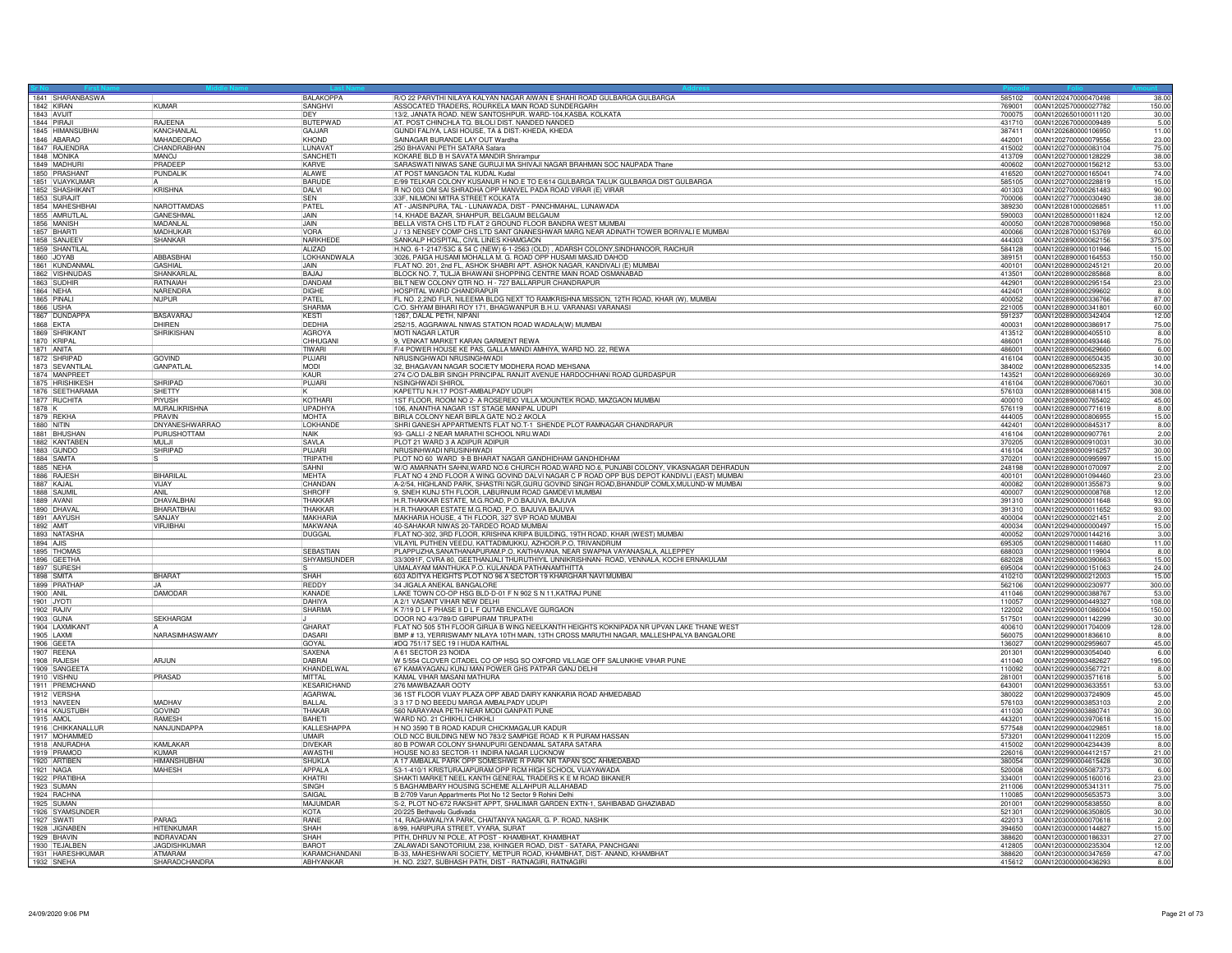| 1933 SUDHIR                       |                                           | MODI                        | H NO 39 SUBHASH GANJ, JHANSI                                                                                                                               |                   | 284001 00AN1203000000497230                  | 75.00                       |
|-----------------------------------|-------------------------------------------|-----------------------------|------------------------------------------------------------------------------------------------------------------------------------------------------------|-------------------|----------------------------------------------|-----------------------------|
| 1934 ILABEN                       | <b>HEMANTKUMAR</b>                        | SHAH                        | KANPURA, T A VYARA, 785 BAZAR, SURAT                                                                                                                       | 394650            | 00AN1203000000519025                         | 60.00                       |
| 1935 JAYDEB                       |                                           | MONDAL                      | VILL - BHADA, AUSGRAM, BURDWAN                                                                                                                             | 713141            | 00AN1203000000528232                         | 146.00                      |
| 1936 TEJANAND<br>1937 VIKRAMSINGH | ANI<br><b>VII AS</b>                      | <b>GANPATYE</b><br>KADAM    | AT POST PEDHAMBE TAL CHIPLUN DIST RATNAGIRI CHIPLUN<br>1436 10 LAXMI PLAZA VIDYANAGAR KARAD DIST SATARA KARAD                                              | 415605            | 00AN1203000000567654                         | 2.00<br>9.00                |
| 1938 RUPALI                       | IV.                                       | SHITOLE                     | ROOM NO 20/A BHUDARGAD SOCIETY BILDING NO 5 CHAR BUNGLOW ANDHERI WEST MUMBAI                                                                               | 400058            | 00AN1203000001253359                         | 11.00                       |
| 1939 POOJA                        |                                           | MUNJAL                      | B-19 GREATER KAILASH PART-I NEW DELHI                                                                                                                      | 110048            | 00AN1203020000074319                         | 122.00                      |
| 1940 PHOOL<br>1941 SHEFTA         | PATTI<br>MANFFSH                          | PANDEY<br>THAAKUF           | QT NO B-1 ORIENT CEMENT COLONY DEVAPUR CEMENT WORK ADILABAD<br>2/06, AALAY APPT., VASTRAPUR, AHMEDABAD                                                     | 504218<br>380015  | 00AN1203020000084572<br>00AN1203030000013824 | 53.00<br>15.00              |
| 1942 PRABHAVATI                   | YALLAPPA                                  | CHOUDHARI                   | PHILIPA BLDG., ROOM NO. 13, AZAD RD., NEAR K - WARD, GUDVALI, ANDHERI (E), MUMBAI                                                                          | 400069            | 00AN1203030000024441                         | 3.00                        |
| 1943 ALPA                         |                                           | RANA                        | 34/36, ANANTWADI, BHULESHWAR ROAD, 2ND FLOOR, ROOM NO.33 MUMBAI                                                                                            | 400002            | 00AN1203040000010419                         | 8.00                        |
| 1944 KIRTI<br>1945 GADDAM         | SANTOSH<br><b>MOHAN</b>                   | AMLE<br>REDDY               | KARMAVEER PRIDE FLAT NO.4 TAMBENAGAR TANDULWADI BARAMATI<br>D NO. 2/17 DONKA STREET PEDDAMUDIUM KADAPA (DT)                                                | 413102<br>516411  | 00AN1203040000087571<br>00AN1203070000118703 | 12.00                       |
| $1946$ D                          |                                           | SUBRAMANYAM                 | D NO. 3/637-1 S V M S ROAD PRODDATUR CUDDAPAH                                                                                                              | 516360            | 00AN1203070000126104                         | $\frac{15.00}{5.00}$ 120.00 |
| 1947 A                            |                                           | MAHENDRANATH                | S/O LATE PATTABI SETTY ASHWINI NILAYA,13 th CROSS SIT EXTENSION TUMKUR                                                                                     | 572103            | 00AN1203070000138477                         |                             |
| 1948 LEELA<br>1949 CHETAN         |                                           | MAHENDRA<br><b>KUMAR</b>    | W/O A P MAHENDRANATH ASHWINI, 13TH CROSS S IT EXTN TUMKUR<br>NO:232, WARD NO:11 BANGALORE ROAD BESIDE ZAINUDDIN BROS BELLAR                                | 572103<br>583101  | 00AN1203070000170038<br>00AN1203070000210762 | 84.00<br>15.00              |
| 1950 ASHWIN                       |                                           | SURFNDRANATH                | D/O:DR S SURENDRANATH NO:456, SHANKAR NILAYA RAGHAVENDRA COLONY TIPTUR                                                                                     | 572201            | 00AN1203070000213011                         | 8.00                        |
| 1951 MULLUR                       | <b>YASHODHARAKUMAR</b>                    | <b>MAHAPRASAD</b>           | S/O M P YASHODHARAKUMAR BELLUR NAGAMANGALA TO MAHAVEERA RDBELLUR, BELLUR MANDYA DIST                                                                       | 571418            | 00AN1203070000284166                         | $\frac{8.00}{9.00}$         |
| 1952 MAYURI<br>1953 RAM           | <b>GANESH</b>                             | GHAG<br><b>MADHWANI</b>     | NL-6/3:1, BRIDGE VIEW APT SECTOR - 2 NERUL NAVI MUMBAI<br>H.NO.-142 NEW SINDHI COLONY BARSIA ROAD BHOPAL                                                   | 400706<br>462001  | 00AN1203150000147389                         |                             |
| 1954 RAMESH                       | CHAND<br>'LAL                             | DEWANI                      | 9, NEELKANTH COLONY, NEAR GURUDWARA, IDGAH HILL BHOPAL                                                                                                     | 462001            | 00AN1203160000006217<br>00AN1203160000014338 | 8.00<br>75.00               |
| 1955 ABHINESH                     | KUMAR                                     | MAI VIYA                    | AWAS COLONY REHIT TEH BUDHANI SEHORE                                                                                                                       | 466001            | 00AN1203160000149811                         | 8.00                        |
| 1956 HARESH<br>1957 RATANBEN      | <b>DINKARRAY</b><br><b>RATANSHI</b>       | SHFTH<br>GOSAR              | AT POST SANJAN TAL UMBERGAON DIST VALSAD SANJAN<br>34/292 UNNAT NAGAR II S.V.ROAD GOREGAON(WEST) MUMBAI                                                    | 396150            | 00AN1203210000002190                         | 12.00<br>15.00              |
| 1958 RADHESHYAM                   | BIPINCHANDRA                              | PATFI                       | SHAKARPUR NAVI SHERI TEKRA KHAMBHAT                                                                                                                        | 400062<br>388620  | 00AN1203210000012382<br>00AN1203210000024892 | 75.00                       |
| 1959 SUMIT                        | KUMAR                                     | <b>GUPTA</b>                | 51-A JHOTWARA INDUSTRIAL AREA JAIPUR 0 JAIPUR                                                                                                              | 302012            | 00AN1203230000298258                         | 293.00                      |
| 1960 GANAPATI                     | <b>RHIMRAC</b>                            | SHINDE                      | 1783 RAJARAMPURI SHRIRAM VIDYALAY RAJARAMPURI KOLHAPUR KOLHAPUR                                                                                            | 416008            | 00AN1203230000747211                         | 38.00                       |
| 1961 NAGAVENKATA<br>1962 D        | MANJULA<br>ANAND                          | SAKALA<br>REDDY             | 22 122 RACHUMALLU KANNAIAH STREET CHILAKALURIPET CHILAKALURIPET<br>H NO 14-80/1 SREE RAM NAGAR COLONY PATANCHERU MEDAK                                     | 522616<br>502319  | 00AN1203230001405211<br>00AN1203230001490028 | 30.00<br>8.00               |
| 1963 NEHA                         | PRAMOD                                    | KHOPKAR                     | 804 B DHEERAJ RESIDENCY OFF LINK ROAD OPP GOREGAON BUS DEPOT GOREGAON W MOTILAL NAGAR MUMBAI                                                               | 400104            | 00AN1203230001697876                         | 17.00                       |
| 1964 KGMATHEW                     |                                           | MUTHALALY                   | KALLUMPURATHU MEDAYIL VADAKKADATHU KAVE. P. O ADOOR PATHANAMTHITTA                                                                                         | 691529            | 00AN1203280000108596                         | 270.00                      |
| 1965 NIXON<br>1966 MALLAPPA       |                                           | <b>JOSEPH</b><br>HONNANAVAR | THEKKANATH HOUSE KOOVAPPADY P O THOTTUVA ERNAKULAM<br>82/2, MUNOLLI SAUNDATTI BELGAUM                                                                      | 683544<br>591126  | 00AN1203280000151190<br>00AN1203280000172466 | 150.00<br>2.00              |
| 1967 GEORGE                       | KOCHU                                     | CHERIAN                     | VII 330, THADATHIL KEEZHUKUNNU COLLECTORATE P O KOTTAYAM                                                                                                   | 686002            | 00AN1203280000290123                         | 15.00                       |
| 1968 LILABAEN                     | ANGATBHAI                                 | RATHOD                      | 47, CHANRALOK SOCIETY, NR. ARJUN ASHRAM ROAD, RANIP, AHMEDABAD                                                                                             | 382480            | 00AN1203300000014347                         | 75.00                       |
| 1969 PATIL<br>1970 HARI           | ARUNDHAT<br>SHANKAR                       | SHANKAR<br>AGARWAL          | ROW HOUSE NO 14 SECTOR 2 A VISHAL CO OP HSG SOC LTD AIROLI CIDCO COLONY NAVI MUMBAI<br>H/505 VATIKA TOWNSHIP NEAR MODEL TOWN SURAT                         | 400708<br>395002  | 00AN1203320000131976<br>00AN1203320000317904 | 15.00<br>2.00               |
| 1971 VIJAYBHAI                    | DAHYABHAI                                 | PATFI                       | 43 BHAGU NAGAR MATA WADI L H ROAD SURAT                                                                                                                    | 395006            | 00AN1203320000444901                         | 26.00                       |
| 1972 BHAVIN                       | <b>HARENDRA</b>                           | KAPADIA                     | B 57 ASHRAY SOC NANDELAV ROAD BHARUCH BHARUCH                                                                                                              | 392001            | 00AN1203320000446322                         | 315.00                      |
| 1973 ASHOK<br>1974 SUCHETA        | <b>BIHARILAL</b><br><b>DI IP</b>          | <b>TAPADIA</b><br>PATIL     | NEAR ANKUR BALWADI RAMKRISHNA NAGAR BASMAT ROAD PARBHANI PARBHANI<br>FLT NO 10 ANUPREETA B RD NO 9 DAHANUKAR COLONY KOTHRUD CUMMINS CO LTD JVAL PUNE       | 431401<br>411038  | 00AN1203320000448543<br>00AN1203320000454137 | 14.00<br>15.00              |
| 1975 NARESH                       | RAMBHAU                                   | DHAKADE                     | MAHARANA PRATAP COLONY AKOT DIST AKOLA AKOT                                                                                                                | 444101            | 00AN1203320000488371                         | 38.00                       |
| 1976 RATHNAVATHI                  |                                           | SHETTY                      | NEAR KAMESHWARA TEMPLE BAIKADV VILLAGE POST BRAHMAVARA UDUPI BRAHMAVARA                                                                                    | 576213            | 00AN1203320000500311                         | 15.00                       |
| 1977 VIDHYUT<br>1978 JASPALSINGH  | LATA<br><b>SAUDAGARSINGH</b>              | JAIN<br><b>BHUI</b>         | C-332 MAHESH NAGAR JAIPUR<br>GEETAGHAR CO-OP HOUSING SOC FLAT NO 8 A 3RD FLR 215 KATARIA ROAD MAHIM MUMBAI                                                 | 303706<br>400016  | 00AN1203320000555015<br>00AN1203320000596624 | 30.00<br>3.00               |
| 1979 HARESH                       | <b>BHIKHABHAI</b>                         | PATFI                       | AT & PO- PUNDHARA TA-MANSA DIST-GANDHINAGAR MANSA                                                                                                          | 382855            | 00AN1203320000709956                         | 60.00                       |
| 1980 PRITI                        | <b>JAYESH</b>                             | TRIVED                      | 14 JAY SHUBH LAXMI SOC MANINAGAR - E AHMEDABAD                                                                                                             | 380008            | 00AN1203320000889343                         | 150.00                      |
| 1981 HANISHA<br>1982 A            |                                           | KATHPA<br><b>RATHNA</b>     | FLAT NO 6 GULZAR APT OF SAHAR ROAD ANDHERI-W MUMBAI<br>NO 2646 CHIKKAPETE DODDABALLAPURA BANGALORE                                                         | 400050<br>561203  | 00AN1203320000922595<br>00AN1203320000925976 | 15.00<br>60.00              |
| 1983 ANJALI                       |                                           | SHARMA                      | 9-D ARMY OFFRS COLONY GAUR ENCLAVE SULTANPUR ROAD LUCKNOW LUCKNOW                                                                                          | 226002            | 00AN1203320000991731                         | 83.00                       |
| 1984 KAUSHAL                      | <b>HARILAI</b>                            | PITHDIA                     | ANAM HOTEL RING ROAD PANCHMUKHA HANMAN STREET BHUJ-KUTCH BHUJ                                                                                              | 370001            | 00AN1203320001263903                         | 2.00                        |
| 1985 SANJAY<br>1986 ASHOKKUMAR    | <b>JAMBOOLAI</b><br><b>GORDHANBHAI</b>    | SONEGARA<br><b>MODI</b>     | AANGRE WADI CHAL NO 2 ROOM NO 25 3RD FLOOR V P ROAD MUMBAI<br>PLOT NO 1681-1 SECTOR-2-D GANDHINAGAR                                                        | 400004<br>382002  | 00AN1203320001382125<br>00AN1203320001431273 | 150.00<br>23.00             |
| 1987 SACHIN                       | VIJAY                                     | MORE                        | OPP SHRINATH HSG SOC B/H PANDURANG APPT TISGAON NAKA KALYAN EAST THANE                                                                                     | 421306            | 00AN1203320001485239                         | 15.00                       |
| 1988 KRUNAL                       | <b>MAHFNDRA</b>                           | SHFTH                       | 1203 SWAPNALOK OPP I O B MARVE RD MALAD (WEST) MUMBAI                                                                                                      | 400064            | 00AN1203320001531523                         | 75.00                       |
| 1989 JAGDISH                      | SHANTILAL<br>RATILAL                      | <b>DIWANI</b>               | MOTI RAYAN TAK MANDVI - KUTCH KUTCH                                                                                                                        | 370465<br>388001  | 00AN1203320001587883                         | 47.00<br>75.00              |
| 1990 RAJENDRA<br>1991 MAGANLAL    | TRIKAMJI                                  | PATEL<br>DHOKIA             | MATRUCHHAYA 18 KRISHNA HOUSING SOCIETY STATION ROAD ANAND<br>KUMBHARWADA KUTIYANA                                                                          | 362650            | 00AN1203320001670794<br>00AN1203320001688417 | 15.00                       |
| 1992 ARUNA                        | SURESH                                    | JADHAV                      | AT POST -OROS TAL-KUDAL DIST-SINDHUDURG KUDAL                                                                                                              | 416812            | 00AN1203320001702903                         | 21.00                       |
| 1993 SURESH<br>1994 POPATBHAI     | MAHADEC<br>PREMJIBHAI                     | JADHAV<br><b>RATHOD</b>     | AT POST OROS TAL KUDAL DIST SINDHUDURG KUDAL                                                                                                               | 416812<br>364002  | 00AN1203320001713149                         | 32.00                       |
| 1995 PRAVIN                       | <b>GOVIND</b>                             | PATEL                       | 4255 MEERA PARK MIG-95 GAYATRINAGAR NR SHIVAJI CIRCLE BHAVNAGAR<br>FLAT NO 502 D WING RAMWADI CHS LTD J P ROAD ANDHERI W MUMBAI                            | 400058            | 00AN1203320001764954<br>00AN1203320001917107 | 15.00<br>30.00              |
| 1996 BIMALKUMAR                   | GUNAVANTLA                                | GHANDH                      | 18 HARI KRUPA SOCIETY TA-KAPADWANJ NADIAD KAPADWANJ                                                                                                        | 387620            | 00AN1203320002142991                         | 5.00                        |
| 1997 SURINDER                     | <b>SINGH</b>                              | KOCHHAR                     | 4TH FLR FLAT NO SATGURU SUNDARI TPS III DR AMBEDKAR RD KHAR MUMBAI                                                                                         | 400052            | 00AN1203320002171843<br>00AN1203320002332516 | 53.00                       |
| 1998 VIKAS<br>1999 NIKUNJ         | <b>HASMUKHLAL</b>                         | DHAKAD<br><b>SHAH</b>       | PLOT NO 9A PV3 COMMERCIAL SCH NO 54 A B ROAD OPP NEW PAKIZA SHOW ROOM INDORE<br>1619 MANIK HOUSE GANESH NAGAR SANGLI SANGLI                                | 452001<br>416416  | 00AN1203320002413063                         | 150.00<br>12.00             |
| 2000 RITA                         | NIKESH                                    | DHOLAKIA                    | C-26 MILANDHARA AZAD LANE IRLA BRIDGE S V ROAD ANDHERI - WEST MUMBAI                                                                                       | 400058            | 00AN1203320002443907                         | 2.00                        |
| 2001 MUZAMMILAHMED                | <b>MOHDHAMZAKHAN</b><br><b>RAMCHANDRA</b> | KANUGA<br>KATHF             | KASBATIWAD ANKI FSHWAR<br>B-13 GANDHARVA SOC SHREENAGAR THANE                                                                                              | 1393001<br>400604 | 00AN1203320002513687<br>00AN1203320002689226 | 90.00<br>45.00              |
| 2003 RENU                         |                                           | NADHERIA                    | 1/253-254 HOUSING BOARD SIROHI                                                                                                                             | 307001            | 00AN1203320002727252                         | 6.00                        |
| 2004 RAJKUMAF                     | PREMCHAND                                 | TULSANI                     | PLOT NO 75 NEAR ASHOK CINEMA OPP PCMC LAWNS PIMPRI PUNE                                                                                                    | 411017            | 00AN1203320002731189                         | 75.00                       |
| 2005 ANGAD                        | <b>BABUBHAI</b>                           | SINGH<br>AKABAR             | FLAT NO 1 GEETANJALI BANDRA RECLAMATION BANDRA WEST NEAR LILAVATI HOSPITAL MUMBAI<br>SY NO 156 PLOT NO 10 GR FLOOR OM PARK SOC AMBA TALAVDI KATARGAM SURAT | 400050<br>395007  | 00AN1203320002751085<br>00AN1203320002964873 | 32.00                       |
| 2006 GIRISHKUMAR<br>2007 RAJ      |                                           | BALA                        | H NO 1012 WARD-13 V P O- RAWALDHI PHOGAT PANNA TEH- CH DADRI DISTT-BHIWANI CH DADRI                                                                        | 127306            | 00AN1203320002992054                         | $\frac{2.00}{8.00}$         |
| 2008 CHETANA                      | <b>JITENDRA</b>                           | <b>DOSHI</b>                | 236 NAVI PETH JALGAON TRADERS JALGAON                                                                                                                      | 425001            | 00AN1203320003090375                         | 8.00                        |
|                                   | <b>GULABRAO</b>                           | BADGUJAF                    | 11-B UDAY SHREE CHS LTD UDAY SHREE MARG BHANDUP EAST MUMBAI<br>LIG 186/9 B SAKET NAGAR BHOPAL                                                              | 400042<br>462024  | 00AN1203320003103955<br>00AN1203320003177004 | 8.00                        |
| 2010 VISHWAS<br>2011 AMOL         | JAYWANT                                   | SAHASTRABUDDHE<br>JAIN.     | 229 ADARSH NAGAR SHIRPUR                                                                                                                                   | 425405            | 00AN1203320003314933                         | 3.00<br>60.00               |
| 2012 SHIRISH                      |                                           | <b>TAWDE</b>                | B 004 SHREE GANESH COMP CH LTD SEC 3 RDP 6 BANDER PAKHADI RD CHARKOP KANDIVALI W NR RPD-6 MUMBAI                                                           | 400067            | 00AN1203320003360693                         | 8.00                        |
| 2013 NARAYANAN<br>2014 SAAJAN     | PADMANABHANGOPALAN                        | NARAYANAN<br>KUMAR          | 4/401 SWAMI DARSHAN CHS SHELAR PARK KHADAKPADA KALYAN (W) KALYAN                                                                                           | 421301<br>249407  | 00AN1203320003511307                         | 38.00                       |
| 2015 ARUNA                        |                                           | KHANNA                      | 1 PURVINATH NAGAR JWALAPUR HARIDWAR<br>39-11 VAYUPURI SAINIKPURI POST SECUNDERABAD                                                                         | 500062            | 00AN1203320003578337<br>00AN1203320003666153 | 15.00<br>15.00              |
| 2016 SUNITA                       |                                           | MANDIL                      | A-60 GOVIND PURI UNIVERSITY ROAD GWALIOR                                                                                                                   | 474011            | 00AN1203320003727657                         | 30.00                       |
| <b>2017 KOTNI</b>                 |                                           | SRAVANI                     | GAUTAM NIWAS HANUMAN BAZAR BERHAMPUR                                                                                                                       | 760002            | 00AN1203320003789091                         | 75.00                       |
| 2018 ANIL<br>2019 SHARAD          | KUMAR<br>SHIVAJI                          | <b>GUPTA</b><br>PATIL       | PLOT NO-23 VIMLA COLONY BEHIND MUNGASKA ALWAR<br>S-14 HUDCO COLONY AT POST DHATAV ROHA RAIGAD                                                              | 301001<br>402116  | 00AN1203320003825251<br>00AN1203320003953493 | 23.00<br>$-9.00$            |
| 2020 APARNA                       | SAMIR                                     | POTDAR                      | 5 RAJGRUHA VEER SAVARKAR PATH THANE                                                                                                                        | 400602            | 00AN1203320004047951                         | 300.00                      |
| 2021 RAJENDRABHAI                 | VRANDAVANDAS                              | <b>DOSHI</b>                | VRANDRAVAN SOC AT PO TA MEGHRAJ MEGHRAJ                                                                                                                    | 383350            | 00AN1203320004165452                         | 375.00                      |
| 2022 BHAVESHKUMAR<br>2023 SUMIT   | SUNMUKHLAL                                | MODI<br><b>MEHRA</b>        | 17 JEEVAN JYOTI SOCIETY B/H NEERA AUTO GARAGE ANKLESHWAR<br>H NO 603 KAILASH BHAWAN BEHARIPUR KASGARAN BAREILLY                                            | 393001<br>243001  | 00AN1203320004200781<br>00AN1203320004247841 | 15.00<br>5.00               |
| 2024 PULLAK                       |                                           | GUPTA                       | 2C/604 OM CHS LTD. MHADA COLONY CHANDIVALI ANDHERI EAST MUMBAI                                                                                             |                   |                                              | 15.00                       |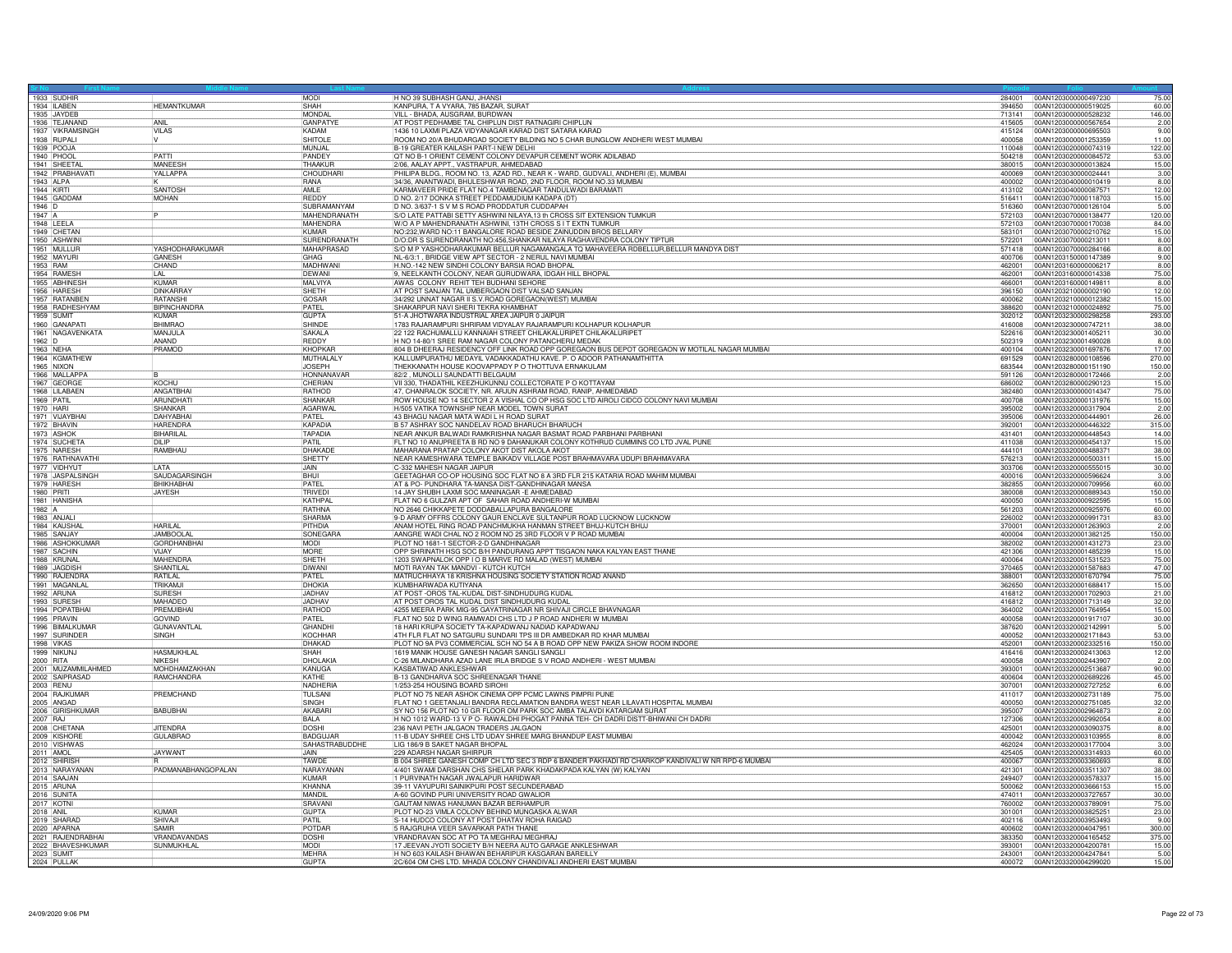|                                     |                               | BHARATHI                        | RAMESH JNANESHWARI APTS 6TH FLOOR NO 603 B BLOCK V T ROAD MANGALORE                                                                  |                  | 575001 00AN1203320004312946                  | 84.00                 |
|-------------------------------------|-------------------------------|---------------------------------|--------------------------------------------------------------------------------------------------------------------------------------|------------------|----------------------------------------------|-----------------------|
| 2025 K<br>2026 SAIFUDIN             | SADAKALI                      | <b>HATHI</b>                    | OPP MAHAVIR JIN AT - WANKANER DIST - RAJKOT WANKANER                                                                                 | 363621           | 00AN1203320004344161                         | 165.00                |
| 2027 ELIZABETH                      | SHASHIKANT                    | <b>RAUT</b>                     | A-19 SAHAKAR NGR WADALA MUMBAI                                                                                                       | 400031           | 00AN1203320004440394                         | 21.00                 |
| 2028 GAYATRI<br>2029 SARODE         |                               | RAJPUROHIT                      | OPP BIJALI BOARD JAIL WELL BIKANER                                                                                                   | 334001           | 00AN1203320004505820                         | $\frac{12.00}{68.00}$ |
|                                     |                               | <b>II AI ITHA</b>               | W/O SARODE VENKATESHWAR H NO 13/274 LAXMI BALAJI NAGAR MANCHERIAL MANCHERIAL                                                         | 504208           | 00AN1203320004602932                         |                       |
| 2030 AKASH<br>2031 KAMLESH          |                               | <b>VERMA</b><br>TALESRA         | 373 KOTIYAT BEH SHARMA INTER COLLEGE BULANDSHAHR<br>B/40 TYPE II ORS BMHRC KAROND BHOPAL                                             | 203001<br>462038 | 00AN1203320004692715<br>00AN1203320004738206 | 8.00<br>30.00         |
| 2032 AMENAKHTUN                     |                               | PATHAN                          | NEAR RUBI BUILDING YAKUTPURA VADODARA                                                                                                | 390001           | 00AN1203320005077914                         | 45.00                 |
| 2033 SASHIBEN                       |                               | <b>GUPTA</b>                    | A-1 MARUTI APT ODHAV NARODA AHMEDABAD                                                                                                | 382418           | 00AN1203320005688201                         | 15.00                 |
|                                     |                               | HAR.IA                          | 92 BLOCK BM WEST SHALIMAR BAGH NR MODERN SCHOOL DELHI                                                                                | 110088           | 00AN1203320005747423                         | 30.00                 |
| 2035 BALRAM                         | KIRAN                         | KADYAN                          | PANA CHAJYAN BERI DIST JHAJJAR JHAJJAR                                                                                               | 124201           | 00AN1203320006042895                         | 149.00                |
| 2037 ANUJA                          | <b>HERSH</b>                  | RAMDAS<br>RATHI                 | A P LANDEWADI TAL AMBEGAON DIST PUNE PUNE<br>A/103 ORION VASANT GALAXY BANGUR NAGAR GOREGAON WEST MUMBAI                             | 410503<br>400090 | 00AN1203320006108736<br>00AN1203320006291041 | 15.00<br>150.00       |
|                                     |                               |                                 | H NO 150 NEW AREA PO DIHRI PATEL PATH DALMIANAGAR                                                                                    | 821305           | 00AN1203320006411583                         |                       |
| 2038 PRAMILA<br>2039 MEGHSHAYM      | <b>VASUDEO</b>                | CHOUDHARY                       | A-1 BHANJAY HOUSING SOCIETY SUJLAMNAGAR PIMPALBHAT ALIBAG                                                                            | 402201           | 00AN1203320006581061                         | $\frac{75.00}{15.00}$ |
| 2040 NIJU<br>2041 RAMAVAT           | ABRAHAM                       | THAMPI                          | KOVALI PARAMBIL HOUSE KUZHIKALA PO PATHANAMTHITTA KUZHIKALA                                                                          | 689644           | 00AN1203320006690966                         | 8.00                  |
|                                     |                               | DEVI                            | KHAIRHI DINARA SASARAM DIST ROHTAS SASARAM                                                                                           | 821115           | 00AN1203320007000123                         | 6.00                  |
| 2042 SANJAY                         |                               | SOMAN<br>SINGH                  | SOMMI BHAWAN GANESH COLONY GWALIOR GWALIOR<br>IFFCO T S BAREILLY B 411 BAREILLY BAREILLY                                             | 474009<br>243001 | 00AN1203320007091594                         | 144.00                |
| 2043 RENU<br>2044 SUBHASHISH        |                               | SAHA                            | 82, GEET BHARATI PARA TOWN-UDAIPUR PO-R K PUR PS-R K PUR, GOMATI UDAIPUR                                                             | 799120           | 00AN1203320007238246<br>00AN1203320007298095 | $\frac{8.00}{3.00}$   |
| 2045 JOSEPH                         | CHACKO                        | THOTTUNGAL                      | JOSEPH CHACKO THOTTUNGAL S/O CHACKO THOTTUNGAL HOUSECONVENT KARAMUCK KANDASSANKADAVU THRISSUR                                        | 680613           | 00AN1203320007395684                         | 9.00                  |
| 2046 DIVYESH                        |                               | <b>GOSWAMI</b>                  | PLOT 1131 2 SECTOR 2 D GANDHINAGAR NEAR SECTOR 2 SWAMINARAYAN TEMPLE GANDHINAGAR                                                     | 382002           | 00AN1203320007496163                         | 8.00                  |
| 2047 ABANI                          | KUMAR                         | PATTANAIK                       | DR ABANI KUMAR PATTANAIK SREERAMCHANDRAPUR AGRAHARAM VIA-CHATRAPUR GM GANJAM CHATRAPUR                                               | 761020           | 00AN1203320007516968                         | 15.00                 |
| 2048 ANDHALKAR<br>2049 PRAVEEN      | <b>VISHAI</b><br><b>KIMAR</b> | MADHUKAR<br>KONERU              | BUVASAHEB NAGAR KOLKI TAL PHALTAN DIST SATARA PHALTAN                                                                                | 415523<br>520008 | 00AN1203320008117239                         | $\frac{15.00}{17.00}$ |
|                                     | <b>KUMAR</b>                  | TULI                            | 54 16 8/8 SRINAGAR COLONY VIJAYAWADA<br>H NO 80 URBANE ESTATE PHASE I JALANDHAR JALANDHAR                                            | 144022           | 00AN1203320008181166<br>00AN1203320008836765 | 11.00                 |
| 2050 ASHOK<br>2051 SWATI            |                               | SANDUJA                         | A 18 B, DDA FLATS GURU GOBIND SINGH KUNJ TAGORE GARDEN EXTN, DELHI DELHI                                                             | 110027           | 00AN1203320009596828                         | 8.00                  |
| 2052 BRAHMANAND                     | <b>SAMBHAJIRAO</b>            | <b>INDUI KAR</b>                | KAREGAON ROAD PARBHANI NEAR SWAMI SAMARTH KENDRA VIKAS NAGAR PARBHANI PARBHANI                                                       | 431401           | 00AN1203320010784993                         | 8.00                  |
| 2053 LOVARAJU<br>2054 SUNITA        |                               | ANUPOJU                         | PLOT NO 1 12 FLAT NO 204 MAHESHWARI NILAYAM ROAD SAINATHAPURAM OPP PRASHANTH HYDERABAD                                               | 500062           | 00AN1203320012063344                         | $\frac{3.00}{5.00}$   |
|                                     | YASHWANT                      | MORF                            | M-AFLAT NO-203 MORAJ RIVER SIDE PARK TAKKA RAIGRAH PANVEL                                                                            | 410206           | 00AN1203320012249817                         |                       |
| 2055 MAYUR<br>2056 Baburao          | VIJAY<br>Govindrao            | SALVE<br>Fasmale                | NO 4 SUDARSHAN NAGAR HUDCO AURANGABAD AURANGABAD(MH)<br>KANDHAR KANDHAR VYANKATESH NAGAR KANDHAR NANDED KANDHAR NANDED               | 431003<br>431714 | 00AN1203320021243392<br>00AN1203320025496529 | 12.00<br>12.00        |
| 2057 Akshaykumar                    |                               | Chinai                          | 204 SAHNIP VIEW APP MADHUVAN CEMPUS OPP SHREE RAM PETROL PUMP ANAND MAHAL RD ADAJAN Surat                                            | 395009           | 00AN1203330000049785                         | 23.00                 |
|                                     | Prabhula                      | Bhatt                           | Umed Nagar Colony 340 Tal Bhuj Dist Kutch Bhuj                                                                                       | 370001           | 00AN1203330000072557                         | 12.00                 |
| 2058 Chandrashekhar<br>2059 SAURABH | CHANDRAKAN                    | <b>JANI</b>                     | 207 CAPITAL PLAZA MAHADEV GATE BHUJ KUTCH                                                                                            | 370001           | 00AN1203330000184367                         | 45.00                 |
| 2060 MAYURI                         | <b>MAHESHKUMAR</b>            | ADHIKAR                         | EKNATH SAVALI B WING 1ST FLR EKNATH MHATRE NAGAR SANTA NAMDEO PATH DOMBIVLI E DOMBIVLI                                               | 421201           | 00AN1203330000266395                         | 8.00                  |
| 2061 RANJANBEN                      | <b>DINESH</b>                 | THACKER<br><b>MOHITE</b>        | 84 ODHAV RESIDENCY PRAMUKHSWAMI NAGAR ROAD MUNDRA RELOCATION BHUJ                                                                    | 370001<br>415110 | 00AN1203330000394740                         | 15.00                 |
| 2062 PRATAPSINH                     | VITTHALRAC<br><b>JILIPSA</b>  | <b>BIREN</b>                    | SRIPRASAD TULJAINAGAR BEHIND NAVRANG HOTEL MALKAPUR KARAD<br>ARPAN 1 B PRABHUNAGAR OPP PRABHAT BUS STOP WAGHODIA ROAD VADODARA       | 390019           | 00AN1203330000516350<br>00AN1203330000647010 | 15.00<br>15.00        |
| 2063 PATEL                          |                               | <b>THOMAS</b>                   | H NO 1 21 284 10 WEST VANKATAPURAM NEAR ANDHRA BANK ATM ALWAL SECUNDERABAD                                                           | 500015           | 00AN1203330000684965                         | 9.00                  |
| 2065 GAUTHAM                        |                               | CHAND                           | 19 MAZID STREET BANGALORE                                                                                                            | 560025           | 00AN1203330000806940                         | 15.00                 |
| 2066 SANGITA                        | PREMRAJ                       | LANGAR                          | MU GONDRI POST HASEGAON TO AUSA LATUR                                                                                                | 413520           | 00AN1203330001106876                         | $\frac{3}{2.00}$      |
| 2067 BHAGWAN                        | DAS                           | NAGPAL                          | BH-646-D EAST JANTA FLATS SHALIMAR BAGH DELHI                                                                                        | 110088           | 00AN1203340000010465                         | 2.00                  |
| 2068 BASHEER                        |                               | GOPINATH                        | 75 VALIPARAMBIL HOUSE 1 ANTHIKAD PADYAIAM KANDASSANKNDAP PO THRISSUR<br>3B, STREET 45 SECTOR 8 BHILAI NAGAR BHILAI                   | 680613<br>490006 | 00AN1203350000066450<br>00AN1203350000405825 | 2.00<br>15.00         |
| 2070 PALVINDER                      | SINGH                         | RATHORE                         | 306 JALAM SINGH KA HATHA LAXMI NAGAR JODHPUR JODHPUR                                                                                 | 342001           | 00AN1203350000412197                         | 150.00                |
| 2071 SANJAY                         |                               | <b>GUPTA</b>                    | 36 ANAJMANDI CHHOTI LINE KHAIRTHAL TH KISHANGARH BAS WARD NO 10 DIST ALWAR KHAIRTHAL                                                 | 301404           | 00AN1203350000454645                         | 150.00                |
| 2072 AMIT                           | KUMAR                         | <b>ROY</b>                      | AMIT KUMAR ROY BAISHYA TOLA PO RADHANAGAR PS BALIDIA SIJUA BOKARO BOKARO                                                             | 827010           | 00AN1203350000541449                         | 105.00                |
| 2073 LEENA<br>2074 MEGHNA           |                               | KOTHARI                         | BLDG NO A FLAT NO 201 SUNDER AKASH SN 151 HISSA 7 9+10/HADAPSAR PUNE                                                                 | 411028           | 00AN1203350000668740                         | 45.00                 |
|                                     | SAMEEF<br>MUKESHBHAI          | <b>MEHTA</b><br><b>JARIWALA</b> | A/401 402 UPENDRA NAGAR Y. T. ROAD DAHISAR EAST MUMBAI<br>62 GANDHIKUTIR OPP NILKANTH NAGAR SOCIETY UDHNA MAGDALLA ROAD SURAT        | 400068<br>395017 | 00AN1203350000836258<br>00AN1203350000843434 | 6.00<br>3.00          |
| 2075 KRUNAL<br>2076 SUJESH          |                               | VIDYADHARAN                     | MANGALASSEBBIL ABPOOKKABA POST KOTTAYAM                                                                                              | 686008           | 00AN1203350000854824                         | 38.00                 |
| 2077 YOGESH                         | CHANDRA                       | SOMANI                          | H NO 125 NIMBAHERA WARD NO 11 CHITTORGARH DIST NIMBAHERA                                                                             | 312601           | 00AN1203350000876479                         | 135.00                |
| 2078 RAVINDRANATH                   |                               |                                 | STATE BANK OF MYSORE JOGFALLA BRANCH THIMMANDHALLI S V P COLONY JOGFALLS                                                             | 577435           | 00AN1203350000885063                         | 6.00                  |
|                                     | <b>KUMAR</b>                  | BACHCHANI                       | SEVARAM ANAND NAGAR COLONY WARD NO.22 KHAIRTHAL DIST-ALWAR KHAIRTHAL                                                                 | 301404           | 00AN1203350000964865                         | 12.00                 |
| 2080 INDU<br>2081 SHARAD            | KANTILAI<br>KASHINATH         | PRAJAPATI<br><b>SHIRULE</b>     | BHABHA NO PADO LAKHUKHAD PATAN<br>OPP BHATE WADI LAVAN LANE 790 AT/PO/TAL PAROLA DIST JALGAON PAROLA                                 | 384265<br>425111 | 00AN1203350001092763<br>00AN1203350001124015 | 15.00<br>30.00        |
| 2082 KAMINI                         |                               | <b>GROVER</b>                   | 40/3 SARAI CHODHARIYAN BULANDSHAHR BULANDSHAHR                                                                                       | 203001           | 00AN1203350001500601                         | 150.00                |
| 2083 ALTAF                          | <b>HUSSAIN</b>                | <b>BHAT</b>                     | MAQBOOL ABAD KHANBAL HANDWARA HANDWARA                                                                                               | 193221           | 00AN1203350001587798                         | 99.00                 |
| 2084 DILIP                          | <b>KUMAR</b>                  | AHUJA                           | H NO 130 MOH RAMCHANDRAKAN JWALAPUR HARIDWAF                                                                                         | 249407           | 00AN1203350001600351                         | 15.00                 |
| 2085 SUNITA                         | DFVI                          | TANTIA                          | S/O BINAY KUMAR TANTIA SHISHU BAGAN DIST BURDWAN RANIGANJ                                                                            | 713347           | 00AN1203350001706198                         | 120.00                |
|                                     | KUMAR                         | <b>SACHDEVA</b>                 | KASERA MOHALLA NEAR BADA BAZAR HOSHANGABAD                                                                                           | 461001           | 00AN1203350001836920                         | 75.00                 |
| 2087 RAJ<br>2088 SEBASTIAN          | KUMAR<br><b>INAS</b>          | PANDEY<br><b>DSOUZA</b>         | W B C GHATO TAND HAZARI BAGH HAZARI BAGH<br>3, NEW HOUSE CHURCH PAKAHADI ROAD NO. 2 SAHAR VILLAGE, ANDHERI (E)                       | 525314<br>400099 | 00AN1203350001898359<br>00AN1203360000043121 | 150.00<br>105.00      |
| 2089 RAJIV                          | SATISH                        | MEHTA                           | 77/15, WELFARE VIEW, OPP JAIN BHUVAN, JAIN SOCIETY, SION (W) MUMBAI                                                                  | 400022           | 00AN1203360000043377                         | 15.00                 |
| 2090 ANJALI<br>2091 SUDHIF          | BHAVESH                       | SHFTH                           | E - 704, VEENA SARGAM, MAHAVIR NAGAR, NEXT TO UTI BANK, DAHANUKAR WADI, KANDIVALI (W) MUMBAI                                         | 400067           | 00AN1203370000030808                         | 23.00                 |
|                                     |                               | <b>BHATT</b>                    | 2056/A, KRISHNA NAGAR SANSKAR MANDAL TALAJA ROAD BHAVNAGAR                                                                           | 364002           | 00AN1203380000074695                         | 225.00                |
| 2092 VIMAL                          | <b>KUMAR</b>                  | <b>MANDAWAT</b>                 | NAI ABADI PRATAPGARH DIST : CHITTORGARH                                                                                              | 312605           | 00AN1203390000060757                         | 45.00                 |
| 2093 CYRUS<br>2094 DINESH           | <b>BEHRAM</b><br>RATILAL      | SAHUKAR<br>PAUN                 | A/401, EVEN TIDE APT., CHUIM VILLAGE, KHAR (WEST) MUMBAI<br>RAVI RATNA PARK E-104 UNIVERSITY ROAD RAJKOT                             | 400052<br>360005 | 00AN1203390000085837<br>00AN1203410000060364 | 300.00<br>6.00        |
|                                     | RANJAN                        | <b>BFRA</b>                     | VILL BAHARGRAM PO PANSKURA TAMLUK PUBRA MEDINIPUR PANSKURARIY WIRELESS TAMLUK                                                        | 721636           | 00AN1203410000150893                         |                       |
| 2095 DEB<br>2096 ASOK               |                               | CHHAJARE                        | NEAR COMMERCE COLLEGE PO JIAGANJ DIST MURSHIDABAD JIAGANJ                                                                            | 742123           | 00AN1203410000151050                         | $\frac{15.00}{75.00}$ |
| 2097 GIRISHKUMAR                    |                               | SHARMA                          | 213/B SHIVMAHAL, CO OP HSG SOCIETY LTD, RNP PARK, BHAYANDER                                                                          | 401105           | 00AN1203410000239270                         | 38.00                 |
| 2098 JAYESH<br>2099 RAMASWAMY       | CHUNILAI                      | KHOKHANI                        | B/207, VEENA SUR, OPP. KAMLA ASHISH TOWER MAHAVIR NAGAR, KANDIVLI WEST MUMBAI                                                        | 400067           | 00AN1203440000020609                         | 23.00                 |
|                                     |                               |                                 | 193, KAMATCHIAMMAN KOIL STREET, BHAVANI (TK) BHAVANI BHAVANI                                                                         | 638301           | 00AN1203440000297691                         | 3.00                  |
| 2100 VIKESH<br>2101 VAIBHAV         | <b>VASANTI AI</b>             | CHANDLA<br>DAMA                 | H NO.109 PURANA GURUDWARA NANGAL TOWNSHIP DISTT.ROPAR ROPAR<br>GOKUL PALACE CHANOD NR. JAIN TEMPLE VAPI VALSAD                       | 140124<br>396191 | 00AN1203440000483847<br>00AN1203440000712463 | 23.00<br>32.00        |
| 2102 ATUL                           | SHYAMSUNDAR                   | ZALKE                           | FLAT NO 8 ATHARV APARTMENT VIJAY NAGAR SINNAR NASHIP                                                                                 | 422103           | 00AN1203440000884255                         | 23.00                 |
| 2103 REKHA                          | <b>SANTOSH</b>                | KANFMAR                         | W/O SANTOSH VASUDEV KANEMAR, #12-4-324 KANEMAR CMPD, GOPALAKRISHNA TEMPLE RD KALIKAMBA TEMPLE, CARSTREET, MANGALORE DAKSHINA KANNADA | 575001           | 00AN1203440100005078                         | 15.00                 |
| 2104 RAJ                            | <b>KUMAR</b>                  | TIBREWAL                        | 51/2/E RABINDRA SARANI, LILUAH, HOWRAH                                                                                               | 711104           | 00AN1203450000070436                         | 135.00                |
| 2105 MANISHA                        |                               | <b>GWALIORY</b>                 | SADAR BAZAR SAILANA DIST- RATLAM SAILANA                                                                                             | 457550           | 00AN1203450000476256                         | 15.00                 |
| 2106 JOHN                           | <b>DEB</b>                    | <b>BARMA</b><br><b>JAIN</b>     | 163, EASTERN PART OF BHUTURIA N BANAMALIPUR, VILL-AGARTALA PO-AGARTALA(E), DT-WEST TRIPURA WEST TRIPURA                              | 799001           | 00AN1203450000641750                         | 75.00                 |
| 2107 RANU<br>2108 PARAMITA          |                               | GHOSH                           | 7, BAJAJ KHANA RATLAM RATLAM<br>V. ROAD, DASNAGAR, HOWRAH                                                                            | 457001<br>711105 | 00AN1203450000648376<br>00AN1203460000031714 | 83.00<br>11.00        |
| 2109 R                              |                               | KHANNA                          | FLAT NO.1, GANGA PLOT NO.1/5A, SECTOR - C, NEAR ALIGANJ POST OFFICE, LUCKNOW                                                         | 226024           | 00AN1203460000046178                         | 14.00                 |
| 2110 KAILASH                        |                               | VIJAY                           | A-97 A, MODEL TOWN, JAGATPURA ROAD, MALVIYA NAGAR, JAIPUR                                                                            | 302017           | 00AN1203460000049447                         | 8.00                  |
| 2111 KAILASH                        |                               | <b>AGARWAL</b>                  | KERKEND BAZAR KUSUNDA DHANBAD                                                                                                        | 826001           | 00AN1203460000169481                         | 150.00                |
| 2112 KAMLESH                        |                               | KUMAR                           | BHAWASAR COLONY, SOYAT KALAN TEHSIL-SUSNER, DISTT-SHAJAPUR SOYAT KALAN                                                               | 465449           | 00AN1203460000308658                         | 24.00                 |
| 2113 FARUK<br>2114 SIVARAMA         | KRISHNAREDDY                  | AHMAD<br>$K$ OI I I             | F/7, KAILASHPURAM, MOHILI VILLAGE, SAKI - NAKA, ANDHERI - EAST, MUMBAI<br>JANATA HOSPITAL, D NO:2-64-7, MYLAVARAM                    | 400072<br>521230 | 00AN1203490000004643<br>00AN1203500000059624 | 9.00<br>11.00         |
|                                     | <b>DINESH</b>                 | RAO                             | 10-1-124 MARUTHI VEETHIKA ROAD 76 BADAGUBETTU UDUPI                                                                                  | 576101           | 00AN1203500000113022                         | 30.00                 |
| 2115 U<br>2116 ROBER                |                               | REBELLO                         | S/O JOHN REBELLO, MARNE POST, VIA MOODUBELLE, UDUPI                                                                                  |                  | 576120 00AN1203500000115471                  | 30.00                 |
|                                     |                               |                                 |                                                                                                                                      |                  |                                              |                       |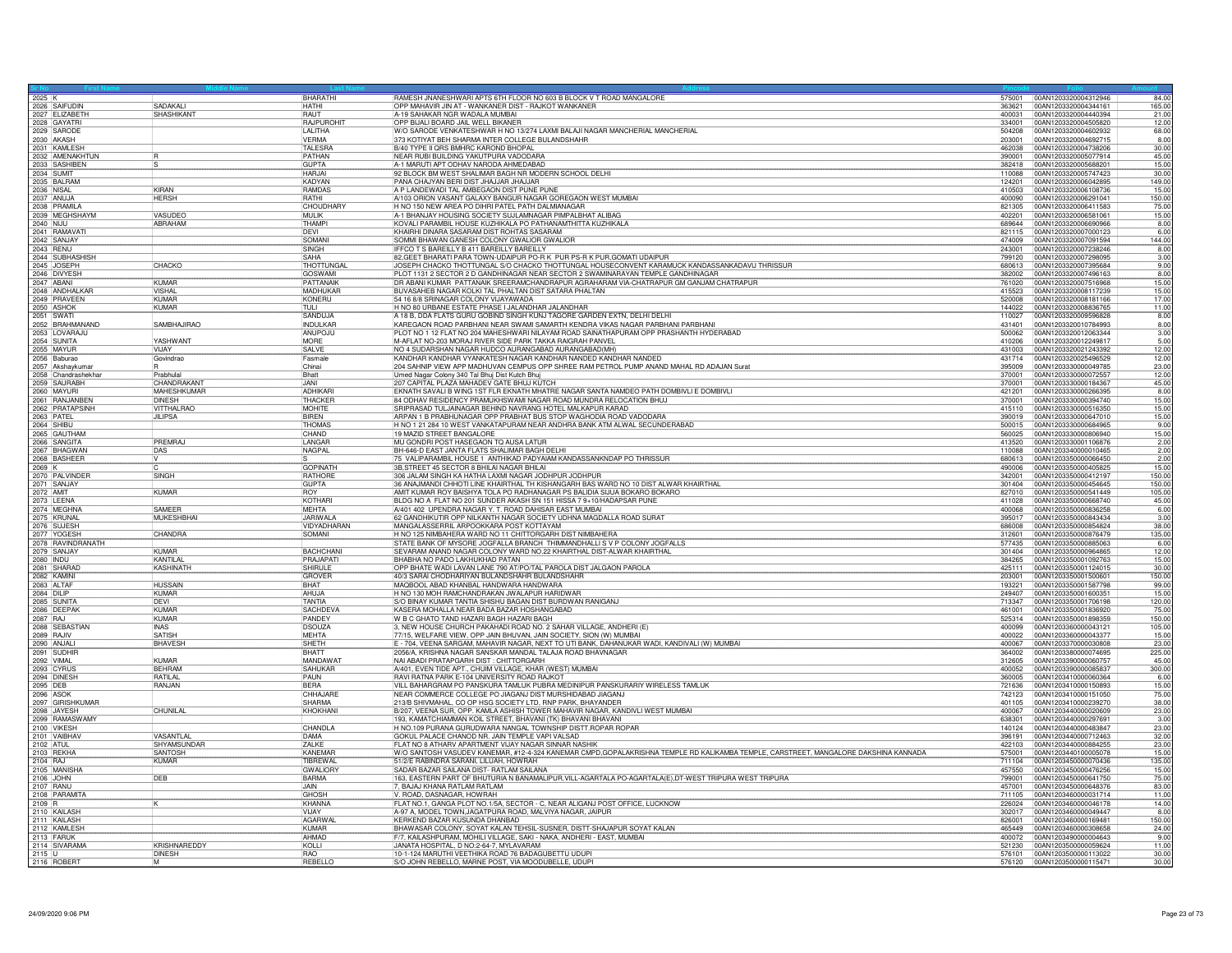| 2117 SORAYA<br>403101 00AN1203500000188802<br>REBELLO<br>D.NO:- 1/79, EGUVA BRAHMANA STREET, BADVEL, KADAPA<br>NARASAIAH<br>6.00<br>00AN1203500000227467<br>516227<br>2119 USHA<br>POST PADU NEELAVAR, NEELAVAR, UDUPI<br>576259<br>00AN1203500000233728<br>5.00<br>RAMANJANEYULU<br>TEACHER M.P.P.S. K. NARASAPURA C/O G. ANITHA KUMARI, JR. LECTURER, G.JR. COLLEGE, LEPAKSHI<br>2120 B<br>2121 SUSHANT<br>00AN1203500000240752<br>15.00<br>515331<br><b>KALIKRISHNA</b><br>BHATTACHARYA<br>6. A, SUNCITY APPTS., UNION PARK LANE, GHODDOD ROAD SURAT<br>00AN1203500000321660<br>23.00<br>395007<br>2122 REKHA<br>2123 NANDHINI<br>589, PATIL GALLI, BELGAUM BELGAUM<br>PARASHRAM<br>LAMJI<br>590002<br>00AN1203500000356311<br>2.00<br>27.00<br>NO-2, CENTRAL AVENUE, RAIL VIHAR, LIC COLONY TRICHY<br>620021<br>00AN1203500000372678<br>2124 D<br>ANNADANAGOUD<br>20/20, B M GIDLI 3RD CROSS SAI NAGAR UNKAL HUBLI<br>580031<br>00AN1203500000674376<br>36.00<br>2125 RAJENDRA<br>2126 SATYANARAYAN<br>PRASAD<br>BOBBA<br>JAKKAMPUDI KRISHNA DIST VIJAYAWADA<br>520012<br>00AN1203500000694044<br>15.00<br>NANDAYYAN NAGAVENI AT SIDDANABAVI KUMTA<br>2.00<br><b>HFGDF</b><br>581343<br>00AN1203500000743705<br>2127 MANISH<br>2128 KOMMURU<br>KUMAR<br>KUDROLI<br>S/O K UPENDRA RAO 8 6 493 20 H NO 405 RAYEE DAMODHAR APRT LAXMINARAYANA MANGALORE<br>575003<br>00AN1203500001065711<br>8.00<br>SUBBARAO<br>23-11-24 HAZARIVARI STREET ELURU BAZAAR GUNTUR<br>8.00<br><b>VENKATA</b><br>522003<br>100AN1203520000004304<br>RAMAKRISHNAMOHANA<br>2129 VELICHETI<br><b>RAO</b><br>D.NO. 11-41 TIRAPANNA STREET ACHANTA<br>534123<br>00AN1203520000012195<br>2130 SARSWATULA<br>H NO:3-5/A KALIPATNAM MOGALTURU MANDAL KALIPATNAM<br>SURENDRA<br>00AN1203520000032657<br>SNVM<br>534281<br>H NO:2-90 M G H COLONY GANDHI NAGAR CHIRALA<br>75.00<br><b>GANDHI</b><br>523157<br>00AN1203520000041085<br>2132 MADAN<br>2133 SUNANDA<br>DESHPANDE<br>SWAMI CHIDANAND ROAD, BIJAPUR<br>8.00<br>RAMCHANDRA<br>586104<br>00AN1203530000000896<br>21/1, WARD NO.2 SEDDESHWAR BANK ROAD BUAPUR<br>150.00<br><b>RAMESH</b><br><b>TOSHNIWAL</b><br>00AN1203530000001551<br>586101<br>2134 MANISH<br>NEMICHAND<br>KAMDAR<br>MANISH GLEW SIGN SH/NO 5 GROUND FLR SHREE JALALPURA B/H ADARSH VIDYA SCHOOL NAGPUR<br>440002<br>00AN1203600000035221<br>2135 NAJMUNNISA<br><b>SHAIKH</b><br>FFLAT NO 20 4TH FLOOR AL HUSSAIN CHS DARGAH STREET MAHIM WEST MUMBAI<br>00AN1203600000137555<br>400016<br><b>ASHOK</b><br><b>KOTALWAR</b><br>101 DESHI KENDRA SHALECHYA PATIMAGE DAN BAJUS DESHIKENDRA VIDYALAY SINGAL KAIMPA LATUR<br>413531<br>00AN1203600000219199<br>3.00<br>2137 PUTTANNA<br>2138 ANWARSADAD<br>303 ARYA LOTUS ABHAYATHAM ROAD D SILVA LAYOUT NR HOLLY CROSS SCHOOL OFF WHITEFIELD ROAD BANGALORE<br>KONANAHALL<br>00AN1203600000233908<br>150.00<br>560066<br>OLD NO 2 NEW NO 3 SADIO BATCHA NAGAR ALWARTHIRUNAG NEAR MASQUE CHENNAI<br>600087<br>00AN1203600000259673<br>2139 SAIFAHMED<br><b>MUSA</b><br><b>BARGIR</b><br>FLAT NO S 12 SONAL APPARTMENT MIDC ROAD BEHIND SANMAN HOTEL MIRAJ SANGLI SANGL<br>416410<br>00AN1203600000266465<br>2140 SMITA<br>2141 PRIYESH<br><b>RAVIKIRAN</b><br>H NO 1 GRAHALAXMI GANESH COLONY PIPELINE ROAD SAVEDI AHMEDABAD<br>00AN1203600000343121<br><b>GULLAPALLI</b><br>414003<br>23.00<br>SHENOY<br>E12 CHITRAKUT CENTURY APARTMEN G BLOCK SAHAKARA NAGAR BEHIND SHANTHISAGAR HOTEL BANGALORE<br>560092<br>00AN1203600000371947<br>2142 LATHA<br><b>SEKAR</b><br>25 B MANNAR 1ST STREET VADAPALANI AMBIKA EMPIRE BACKSIDE CHENNAI<br>00AN1203600000449464<br>9.00<br>600026<br>2143<br>1/1 A THAIKKAL 3RD STREET SIMMAKKAL NEAR PILAYAR KOVIL MADURAI<br>MANIRA.IAN<br>625001<br>00AN1203600000489136<br>2144 CHANDRASHEKHAR<br>LAXMAN<br>KANADE<br>VERITAS SOFTWARE INDIA PVT LTD RMZICON PROJECT S NO 3/8 BANER ROAD OPP MAHABALESHWAR HOTEL PUNE<br>411021<br>00AN1203600000518409<br>2145 CHETAN<br>2146 ANIL<br>RAMNIKLA<br><b>MANIAR</b><br>3 2767 MHB BLDG 38 ABHYUDAYANAGAR NR S K HADKAR MARG NR LALBAG MUMBAI<br>400033<br>00AN1203600000559944<br>502 BLDG 5 C WING ALICA NAGAR PLOT C KANDIVALI EAST MAHINDRA MAHINDRA MUMBAI<br>GAJANAN<br>PATANKAR<br>400101<br>00AN1203600000611588<br>2147 NATTHU<br>NEAR PRIYADARSHNI MAHILA MAHAVIDHYALA WARDHA<br>KHODE<br>00AN1203600000676247<br><b>HARISHCHANDRA</b><br>442001<br>LAKSHMI SADANAM PRAKKANAM PO OPP KAITHAVANA TEMPLE PATHANAMTHITTA<br>2148 BIJILATHA<br><b>NAIR</b><br>2149 SHIBANSHU<br><b>DEVASHISH</b><br>GHOSH<br>H NO A/3 MINATI VILLA SONA PATH BHATIA BASTI KADMA JAMSHEDPUR<br>30.00<br>831005<br>00AN1203600000723837<br>2150 A<br><b>KUMARASWAMY</b><br>2/70 4E ANBU NAGAR KEEZHATHATHIYARKULAM THEREKALPUDUR THRUPATHISARAM KANNIYAKUMARI<br>629901<br>00AN1203600000779481<br>2151 ABHISHEK<br>SHARMA<br>419/10 TILAK NAGAR PARWATI VILA OPP PATIL HOMEOSTORE INDORE<br>00AN1203600000789236<br>452001<br>2152 VIDYA<br>2153 VIGNESH<br>G 5 KIRTINAGAR HSG SOCIETY NO 3 VADGAON BUDRUK PUNE<br>SANDEEP<br>KULKARNI<br>00AN1203600000849341<br>411041<br>33/63 SANADHI STREET PADMANABHAPURAM THUCKALAY POST BIG KOVIL NEAR KANYAKUMARI<br>M<br>629175<br>00AN1203600000902637<br>2154 SHAGIR<br>BABULAL<br>SHAIKH<br>111 MARUTI TEMPLE NEAR GRAM PANCHAYAT KUSHI TAL SATARA DIST SATARA SATARA<br>15.00<br>415015<br>00AN1203600000935935<br>2155 ASHRAF<br>AT POST UKSHI TAL AND DIST RATNAGIRI RATNAGIRI<br>HASAN<br>RAJAPKAF<br>415612<br>00AN1203600001020402<br>2156 SEEMA<br>VAISHNAV<br>186 B SANSKARNAGAR NEAR BHUJ BHUJ<br>00AN1203600001022049<br>370001<br>2157 GOURANGADOSS<br>PARK STREET PH 2 SAPPHIRE PARK WAKAD FL G/802 PUNE<br>SHYAM<br>SUNDAR<br>411057<br>00AN1203600001078565<br>6.00<br><b>BANERJEE</b><br>PURNAPATRA<br>57/A SASAN KALITALA RO KOLKATA<br>700008<br>00AN1203600001117810<br>23.00<br>CHANDORKAR<br>ISMAIL BUILDING MAHAVIR SUKH 3RD FLR ROOM NO 91 DR B A ROAD DADAR EAST MUMBAI<br>5.00<br>2159 RAJESH<br>400014<br>00AN1203600001176725<br>2160 HARSHAD<br>NARENDRA<br>MEW MONARCH MENS WEAR OPP NEELKAMAL THEATRE LONAVLA 7 MAVAL D PUNE LONAVALA<br><b>BAGADE</b><br>410401<br>00AN1203600001180457<br>2.00<br>2161 HEMANT<br><b>ASHOK</b><br>TAWARE<br>S NO 71 KIRTI NAGAR NR SK CLASSES NEW SANGAVI PUNE<br>3.00<br>411027<br>00AN1203600001223521<br>2162 KANKARIYA<br>23 BURUDGAON ROAD BURUDGAON ROAD AHMEDNAGAR<br>15.00<br>PARTHANA<br>ABHAY<br>00AN1203600001267538<br>414001<br>MU BHUGAON TALUKA ACHALPUR BHUGAON NEAR HANUMAN TEMPLE ACHALPUR<br><b>NARAYANRAC</b><br><b>HIWF</b><br>444806<br>00AN1203600001691881<br>5.00<br>2164 PRAVEEN<br>KUMAR<br><b>GUNDLA</b><br>NO 17 195 INDRA NAGAR COLONY SHADNAGAR MAHABUBNAGAR<br>509216<br>00AN1203600002209295<br>15.00<br>2165 THRESIAMMA<br>2166 MADHAV<br>ANJERIL PALA THODUPUZHA ROAD PALA KOTTAYAM LALAM PART PALAI KOTTAYAM<br>GEORGE<br>686575<br>00AN1203600002279868<br>6.00<br>LÄXMÄN<br>33 NEW ABDI NEAR MGB BANK LOHGAON NANDED NANDED<br>6.00<br>KHANDARE<br>431710<br>00AN1203600004751155<br>2167 HEMLATA<br>AMBIKA JWELLERS HIRALAL KI MEEL MAHESH TAKIJ KE PASS GANGAPUR CITY GANGAPUR<br>KHANDELWAL<br>322201<br>00AN1203660000040181<br>8.00<br>KOHLI<br>H NO 66 SECTOR I, TRIKUTA NAGAR JAMMU<br>180012<br>00AN1203680000017378<br>450.00<br>2169 NAGA<br>PADMAKUMAR<br>VASA<br>8/169-A SRI RAMPURAM GUDIVADA KRISHNA (DISTRICT)<br>521301<br>00AN1203690000005758<br>8.00<br>2170 SURESH<br>H NO 4-41, OPP SBH BANK RAJYALAKSHMI IRON & HARDWARE AYYAGARIPETA, SATHUPALLY KHAMMAM<br>KUMAR<br><b>TONTEPU</b><br>507303<br>00AN1203690000078688<br>3.00<br>11, SHASHANK SOC 444, MANMALA TANK ROAD NEAR STARCIY CINEMA, MAHIM MUMBAI<br><b>DILIP</b><br><b>MEHTA</b><br>00AN1203710000013828<br>128.00<br>400016<br>2172 MANJULA<br>2173 NAGESHPRABHU<br>YASH SHREE CO OP HSG SOC FLAT NO-704, OPP. ZEE NEWS N.M. JOSHI MARG MUMBA<br><b>KISHORE</b><br>RATHOD<br>400011<br>00AN1203710000025715<br>11.00<br>S/O ANANTHA PRABHU KIRTHI NILAYA WARD NO 07 KITTUR RANI CHANNAMMA ROAD CHANNARAYAPATNA<br>00AN1203760000019732<br>2.00<br>573116<br>2174 MIRANDA<br>2175 ABHILASH<br>2176 M<br>2177 PRASAD<br>2178 SIBY<br>GEORGE<br>VADAKKEDATHU HOUSE OORAMANA MEMURY VILLAGE ERNAKULAM<br>Eaaaaa<br>00AN1203760000029491<br>60.00<br>PADINJAREKARA HOUSE NERIAMANGALAM PO ERNAKULAM<br>CHACKO<br>686693<br>00AN1203760000040224<br>360.00<br>VASUDEVA<br>H NO 2-2 GILIYURU UDUPI TO UDUPI DK DIST<br>PAI<br>576221<br>00AN1203760000204164<br>SANT EKNATH HOSPITAL E 004 KHINVASARA WOODS ULKANAGARI GARKHEDA AREA AURANGABAD<br>LAXMIKANT<br><b>BHANAF</b><br>431005<br>00AN1203760000282649<br>15.00<br>PUNNOOS<br>S/O K P PUNNOOSE 304-B METROMAX THONDAYAD BYPASS NELIKODE (PO) KUTHIRAVATTOM KOZHIKODE<br>00AN1203760000522898<br>38.00<br>673016<br>2179 SAPNA<br><b>SHARMA</b><br>66/1 SHIV PURI MEETRUT<br>250001<br>00AN1203800000091970<br>150.00<br>2180 VENKATESWARA<br>TRINATH<br>BONAGIRI VARI STREET PALAKOL PALAKOL PALAKOL<br><b>SOLASA</b><br>534260<br>150.00<br>00AN1203810000084109<br>8-7-177/80 SWARNADHAM NAGAR OPPOSITE MILITARY FARM SECUNDERABAD<br><b>AITHA</b><br>500055<br>00AN1203810000113384<br>2182 R<br>2183 MANGAMMA<br>KANTHARAJU<br>H NO-71-MIGH BHARATNAGAR COLONY HYDERABAD HYDERABAD<br>500018<br>00AN1203810000161333<br>12-510-E13-A BEHIND AMBEDKAR BHAVAN SAI NAGAR ANANTAPUR<br>515001<br>00AN1203810000178573<br>2184 MEGHJI<br><b>BHAIKANJIBHAI</b><br><b>HODAR</b><br>BANDAR MANGROL, AT-MANGROL, DIST-JUNAGADH, MANGROL<br>MENGROL BANDAR, AT-MANGROL, DIST-JUNAGADH, MANGROL<br>362225<br>00AN1203820000024001<br>2185 KARSHAN<br>BHAIKANJIBHA<br>HODAR<br>150.00<br>362225<br>00AN1203820000024029<br>2186 ABBASBHAI<br>LOKHANDWALA<br><b>BADRI MOHALLA GODHRA</b><br>AHFSANBHAI<br>389001<br>00AN1203820000052994<br>22, SHANTINAGAR SOCIETY, DINESH MILL ROAD, VADODARA<br>2187 BHARAT<br>2188 G<br>PUNJALAL<br>CHOKSHI<br>390005<br>00AN1203820000107162<br>375.00<br>LAKSHMINARAYANAN<br>OLD NO:- 23/2, NEW NO:- 47 NATTU SUBBARAYA STREET MYLAPORE CHENNAL<br>00AN1203840000107156<br>600004<br>MANICKAM<br>37 (OLD NO:- 20) 5TH MAIN ROAD KASTURBAI NAGAR, ADYAR CHENNAI<br>2189 SWAMY<br>2190 RADHAKRISHNAN<br>2191 HIMADRI<br><b>MUTHU</b><br>600020<br>00AN1203840000108884<br>PLOT NO-31, DREAM FLATS F2 MURUGAN KOIL FIRST ST, VIVEKANDA NAGAR, KOLATHUR, AMBATTUR TIRUVALLUR<br><b>SENTHILVE</b><br>600099<br>00AN1203840000167989<br>24.00<br>BURMAN COTTAGE RABINDRA NAGAR ASANSOL<br><b>BURMAN</b><br>713304<br>00AN1203840000216501<br>2192 KRISHNENDRA<br>NARAIN<br>SINGH<br>B-18 KUSUM VIHAR KOYLA NAGAR, BCCL TOWNSHIP DHANBAD<br>00AN1203840000226444<br>15.00<br>826005<br>NEELKANTH<br>3A/301, ACCOLADE CHS. OFF EASTERN EXPRESS HIGHWAY HAJURI DARGAH RD. BEH LIC OFF THANE<br>DAMI F<br>400604<br>00AN1203840000350434<br>38.00<br>CHAKRABORTY<br>2194 MANJAR<br>358 KAJI KHERA KANPUR<br>208007<br>00AN1203840000361292<br>4F BLOCK J C NAGAR JAYACHAMARAJ NAGAR HUBLI<br>CHANDRASHEKHAR<br>2195 SHIVAYOG<br>2196 KRISHAN<br>AMINGAD<br>580020<br>00AN1203840000470122<br>30.00<br>20 NORMAL SCHOOL ROAD BEHIND MHOW NAKA PETROL PUMP 11 BUNGLOW COMPOUND INORE<br>DAS<br>GUJRATI<br>452009<br>00AN1203840000545409<br>2197 KARIBASAYYA<br>2198 KEDARI<br>MAIN ROAD TALUK-HUVINAHADAGALI DIST-BELLARY HOLALU<br>583217<br>00AN1203840000612855<br>5.00<br>łм.<br><b>RAMESH</b><br>DAGADU<br>AT-KARMOLI PO-PAUD TAL-MULASHI DIST-PUNE<br>412108<br>00AN1203840000683393<br>2199 SUBODH<br>KONAI<br>KACHARIPOTTY NR ADHARCHANDRA PRIMARY SCHOOL DIST-BIRBHUM PO-BOLPUR<br>12.00<br>731204<br>100AN1203840000754126<br>NO 402 THIRUTHANGAL ROAD GURU COLONY SIVAKASI<br>2200 JEYARAJ<br>2201 SANJAY<br>MANOHAE<br>17.00<br>00AN1203840000759236<br>626123<br>HOUSE OF SHERO PANI GIRI BEHIND ST THRESA SCHOOL KEONJHAR JODA<br>KUMAR<br>AGARWAL<br>758034<br>00AN1203840000848795<br>2202 IBRAHEEM<br>CHADHIDAR<br>HOSPET ONI UPPINBETGERI DHARWAD<br>581206<br>00AN1203840000898492<br>2.00<br>AJEEBA<br><b>BEGAM</b><br>6/60/1 BIG STREET THITTUVILAI BHOOTHAPANDY-PO NAGERCOIL<br>629852<br>00AN1203840000958405<br>KAVALATHUPADAM (H) MUDAPPALLUR PALAKKAD<br>NEAR FLOOD CONTROL OFFICE-1 CIVIL LINE BASTI<br>2204 LOKANADHAN<br>2205 ANIL<br>678705<br>00AN1203840000981137<br>75.00<br><b>KUMAR</b><br>PANDEY<br>00AN1203840001073125<br>155.00<br>272001<br>2206 VINAYAK<br>SHIVARAM<br><b>BHATMULL</b><br>270/1 CAR STREET GOKARN<br>581326<br>00AN1203840001084169<br><b>PASUPULA</b><br>Q NO T-2-1100 8 INC COLONY KARIMNAGAR<br>2207 SURESH<br>505211<br>00AN1203840001209164<br>300.00<br><b>NATH</b><br>SHAW<br>9/A KHOSHBAGAN EAST OF APPOLO NURSING HOME BURDWAN<br>713101 00AN1203840001220034<br>8.00 |  |  |                                                                |        |
|--------------------------------------------------------------------------------------------------------------------------------------------------------------------------------------------------------------------------------------------------------------------------------------------------------------------------------------------------------------------------------------------------------------------------------------------------------------------------------------------------------------------------------------------------------------------------------------------------------------------------------------------------------------------------------------------------------------------------------------------------------------------------------------------------------------------------------------------------------------------------------------------------------------------------------------------------------------------------------------------------------------------------------------------------------------------------------------------------------------------------------------------------------------------------------------------------------------------------------------------------------------------------------------------------------------------------------------------------------------------------------------------------------------------------------------------------------------------------------------------------------------------------------------------------------------------------------------------------------------------------------------------------------------------------------------------------------------------------------------------------------------------------------------------------------------------------------------------------------------------------------------------------------------------------------------------------------------------------------------------------------------------------------------------------------------------------------------------------------------------------------------------------------------------------------------------------------------------------------------------------------------------------------------------------------------------------------------------------------------------------------------------------------------------------------------------------------------------------------------------------------------------------------------------------------------------------------------------------------------------------------------------------------------------------------------------------------------------------------------------------------------------------------------------------------------------------------------------------------------------------------------------------------------------------------------------------------------------------------------------------------------------------------------------------------------------------------------------------------------------------------------------------------------------------------------------------------------------------------------------------------------------------------------------------------------------------------------------------------------------------------------------------------------------------------------------------------------------------------------------------------------------------------------------------------------------------------------------------------------------------------------------------------------------------------------------------------------------------------------------------------------------------------------------------------------------------------------------------------------------------------------------------------------------------------------------------------------------------------------------------------------------------------------------------------------------------------------------------------------------------------------------------------------------------------------------------------------------------------------------------------------------------------------------------------------------------------------------------------------------------------------------------------------------------------------------------------------------------------------------------------------------------------------------------------------------------------------------------------------------------------------------------------------------------------------------------------------------------------------------------------------------------------------------------------------------------------------------------------------------------------------------------------------------------------------------------------------------------------------------------------------------------------------------------------------------------------------------------------------------------------------------------------------------------------------------------------------------------------------------------------------------------------------------------------------------------------------------------------------------------------------------------------------------------------------------------------------------------------------------------------------------------------------------------------------------------------------------------------------------------------------------------------------------------------------------------------------------------------------------------------------------------------------------------------------------------------------------------------------------------------------------------------------------------------------------------------------------------------------------------------------------------------------------------------------------------------------------------------------------------------------------------------------------------------------------------------------------------------------------------------------------------------------------------------------------------------------------------------------------------------------------------------------------------------------------------------------------------------------------------------------------------------------------------------------------------------------------------------------------------------------------------------------------------------------------------------------------------------------------------------------------------------------------------------------------------------------------------------------------------------------------------------------------------------------------------------------------------------------------------------------------------------------------------------------------------------------------------------------------------------------------------------------------------------------------------------------------------------------------------------------------------------------------------------------------------------------------------------------------------------------------------------------------------------------------------------------------------------------------------------------------------------------------------------------------------------------------------------------------------------------------------------------------------------------------------------------------------------------------------------------------------------------------------------------------------------------------------------------------------------------------------------------------------------------------------------------------------------------------------------------------------------------------------------------------------------------------------------------------------------------------------------------------------------------------------------------------------------------------------------------------------------------------------------------------------------------------------------------------------------------------------------------------------------------------------------------------------------------------------------------------------------------------------------------------------------------------------------------------------------------------------------------------------------------------------------------------------------------------------------------------------------------------------------------------------------------------------------------------------------------------------------------------------------------------------------------------------------------------------------------------------------------------------------------------------------------------------------------------------------------------------------------------------------------------------------------------------------------------------------------------------------------------------------------------------------------------------------------------------------------------------------------------------------------------------------------------------------------------------------------------------------------------------------------------------------------------------------------------------------------------------------------------------------------------------------------------------------------------------------------------------------------------------------------------------------------------------------------------------------------------------------------------------------------------------------------------------------------------------------------------------------------------------------------------------------------------------------------------------------------------------------------------------------------------------------------------------------------------------------------------------------------------------------------------------------------------------------------------------------------------------------------------------------------------------------------------------------------------------------------------------------------------------------------------------------------------------------------------------------------------------------------------------------------------------------------------------------------------------------------------------------------------------------------------------------------------------------------------------------------------------------------------------------------------------------------------------------------------------------------------------------------------------------------------------------------------------------------------------------------------------------------------------------------------------------------------------------------------------------------------------------------------------------------------------------------------------------------------------------------------------------------------------------------------------------------------------------------------------------------------------------------------------------------------------------------------------------------------------------------------------------------------------------------------------------------------------------------------------------------------------------------------------------------------------------------------------------------------------------------------------------------------------------------------------------------------------------------------------------------------------------------------------------------------------------------------------------------------------------------------------------------------------------------------------------------------------------------------------------------------------------------------------------------------------------------------------------------------------------------------------------------------------------------------------------------------------------------------------------------------------------------------------------------------------------------------------------------------------------------------------------------------------------------------------------------------------------------------------------------|--|--|----------------------------------------------------------------|--------|
|                                                                                                                                                                                                                                                                                                                                                                                                                                                                                                                                                                                                                                                                                                                                                                                                                                                                                                                                                                                                                                                                                                                                                                                                                                                                                                                                                                                                                                                                                                                                                                                                                                                                                                                                                                                                                                                                                                                                                                                                                                                                                                                                                                                                                                                                                                                                                                                                                                                                                                                                                                                                                                                                                                                                                                                                                                                                                                                                                                                                                                                                                                                                                                                                                                                                                                                                                                                                                                                                                                                                                                                                                                                                                                                                                                                                                                                                                                                                                                                                                                                                                                                                                                                                                                                                                                                                                                                                                                                                                                                                                                                                                                                                                                                                                                                                                                                                                                                                                                                                                                                                                                                                                                                                                                                                                                                                                                                                                                                                                                                                                                                                                                                                                                                                                                                                                                                                                                                                                                                                                                                                                                                                                                                                                                                                                                                                                                                                                                                                                                                                                                                                                                                                                                                                                                                                                                                                                                                                                                                                                                                                                                                                                                                                                                                                                                                                                                                                                                                                                                                                                                                                                                                                                                                                                                                                                                                                                                                                                                                                                                                                                                                                                                                                                                                                                                                                                                                                                                                                                                                                                                                                                                                                                                                                                                                                                                                                                                                                                                                                                                                                                                                                                                                                                                                                                                                                                                                                                                                                                                                                                                                                                                                                                                                                                                                                                                                                                                                                                                                                                                                                                                                                                                                                                                                                                                                                                                                                                                                                                                                                                                                                                                                                                                                                                                                                                                                                                                                                                                                                                                                                                                                                                                                                                                                                                                                                                                                                                                                                                                                                                                                                                                                                                                                                                                                                                                                                                                                                                                                                                                                                                                                                                                                                                                                                                                                                                                                                                                                                                                                                                                                                                                                                                                                                                              |  |  | HOUSE NO-438, SALEM, SALVADOR DO MUNDO PO BETIM, BARDEZ, BETIM | 75.00  |
|                                                                                                                                                                                                                                                                                                                                                                                                                                                                                                                                                                                                                                                                                                                                                                                                                                                                                                                                                                                                                                                                                                                                                                                                                                                                                                                                                                                                                                                                                                                                                                                                                                                                                                                                                                                                                                                                                                                                                                                                                                                                                                                                                                                                                                                                                                                                                                                                                                                                                                                                                                                                                                                                                                                                                                                                                                                                                                                                                                                                                                                                                                                                                                                                                                                                                                                                                                                                                                                                                                                                                                                                                                                                                                                                                                                                                                                                                                                                                                                                                                                                                                                                                                                                                                                                                                                                                                                                                                                                                                                                                                                                                                                                                                                                                                                                                                                                                                                                                                                                                                                                                                                                                                                                                                                                                                                                                                                                                                                                                                                                                                                                                                                                                                                                                                                                                                                                                                                                                                                                                                                                                                                                                                                                                                                                                                                                                                                                                                                                                                                                                                                                                                                                                                                                                                                                                                                                                                                                                                                                                                                                                                                                                                                                                                                                                                                                                                                                                                                                                                                                                                                                                                                                                                                                                                                                                                                                                                                                                                                                                                                                                                                                                                                                                                                                                                                                                                                                                                                                                                                                                                                                                                                                                                                                                                                                                                                                                                                                                                                                                                                                                                                                                                                                                                                                                                                                                                                                                                                                                                                                                                                                                                                                                                                                                                                                                                                                                                                                                                                                                                                                                                                                                                                                                                                                                                                                                                                                                                                                                                                                                                                                                                                                                                                                                                                                                                                                                                                                                                                                                                                                                                                                                                                                                                                                                                                                                                                                                                                                                                                                                                                                                                                                                                                                                                                                                                                                                                                                                                                                                                                                                                                                                                                                                                                                                                                                                                                                                                                                                                                                                                                                                                                                                                                                                              |  |  |                                                                |        |
|                                                                                                                                                                                                                                                                                                                                                                                                                                                                                                                                                                                                                                                                                                                                                                                                                                                                                                                                                                                                                                                                                                                                                                                                                                                                                                                                                                                                                                                                                                                                                                                                                                                                                                                                                                                                                                                                                                                                                                                                                                                                                                                                                                                                                                                                                                                                                                                                                                                                                                                                                                                                                                                                                                                                                                                                                                                                                                                                                                                                                                                                                                                                                                                                                                                                                                                                                                                                                                                                                                                                                                                                                                                                                                                                                                                                                                                                                                                                                                                                                                                                                                                                                                                                                                                                                                                                                                                                                                                                                                                                                                                                                                                                                                                                                                                                                                                                                                                                                                                                                                                                                                                                                                                                                                                                                                                                                                                                                                                                                                                                                                                                                                                                                                                                                                                                                                                                                                                                                                                                                                                                                                                                                                                                                                                                                                                                                                                                                                                                                                                                                                                                                                                                                                                                                                                                                                                                                                                                                                                                                                                                                                                                                                                                                                                                                                                                                                                                                                                                                                                                                                                                                                                                                                                                                                                                                                                                                                                                                                                                                                                                                                                                                                                                                                                                                                                                                                                                                                                                                                                                                                                                                                                                                                                                                                                                                                                                                                                                                                                                                                                                                                                                                                                                                                                                                                                                                                                                                                                                                                                                                                                                                                                                                                                                                                                                                                                                                                                                                                                                                                                                                                                                                                                                                                                                                                                                                                                                                                                                                                                                                                                                                                                                                                                                                                                                                                                                                                                                                                                                                                                                                                                                                                                                                                                                                                                                                                                                                                                                                                                                                                                                                                                                                                                                                                                                                                                                                                                                                                                                                                                                                                                                                                                                                                                                                                                                                                                                                                                                                                                                                                                                                                                                                                                                                              |  |  |                                                                |        |
|                                                                                                                                                                                                                                                                                                                                                                                                                                                                                                                                                                                                                                                                                                                                                                                                                                                                                                                                                                                                                                                                                                                                                                                                                                                                                                                                                                                                                                                                                                                                                                                                                                                                                                                                                                                                                                                                                                                                                                                                                                                                                                                                                                                                                                                                                                                                                                                                                                                                                                                                                                                                                                                                                                                                                                                                                                                                                                                                                                                                                                                                                                                                                                                                                                                                                                                                                                                                                                                                                                                                                                                                                                                                                                                                                                                                                                                                                                                                                                                                                                                                                                                                                                                                                                                                                                                                                                                                                                                                                                                                                                                                                                                                                                                                                                                                                                                                                                                                                                                                                                                                                                                                                                                                                                                                                                                                                                                                                                                                                                                                                                                                                                                                                                                                                                                                                                                                                                                                                                                                                                                                                                                                                                                                                                                                                                                                                                                                                                                                                                                                                                                                                                                                                                                                                                                                                                                                                                                                                                                                                                                                                                                                                                                                                                                                                                                                                                                                                                                                                                                                                                                                                                                                                                                                                                                                                                                                                                                                                                                                                                                                                                                                                                                                                                                                                                                                                                                                                                                                                                                                                                                                                                                                                                                                                                                                                                                                                                                                                                                                                                                                                                                                                                                                                                                                                                                                                                                                                                                                                                                                                                                                                                                                                                                                                                                                                                                                                                                                                                                                                                                                                                                                                                                                                                                                                                                                                                                                                                                                                                                                                                                                                                                                                                                                                                                                                                                                                                                                                                                                                                                                                                                                                                                                                                                                                                                                                                                                                                                                                                                                                                                                                                                                                                                                                                                                                                                                                                                                                                                                                                                                                                                                                                                                                                                                                                                                                                                                                                                                                                                                                                                                                                                                                                                                                              |  |  |                                                                |        |
|                                                                                                                                                                                                                                                                                                                                                                                                                                                                                                                                                                                                                                                                                                                                                                                                                                                                                                                                                                                                                                                                                                                                                                                                                                                                                                                                                                                                                                                                                                                                                                                                                                                                                                                                                                                                                                                                                                                                                                                                                                                                                                                                                                                                                                                                                                                                                                                                                                                                                                                                                                                                                                                                                                                                                                                                                                                                                                                                                                                                                                                                                                                                                                                                                                                                                                                                                                                                                                                                                                                                                                                                                                                                                                                                                                                                                                                                                                                                                                                                                                                                                                                                                                                                                                                                                                                                                                                                                                                                                                                                                                                                                                                                                                                                                                                                                                                                                                                                                                                                                                                                                                                                                                                                                                                                                                                                                                                                                                                                                                                                                                                                                                                                                                                                                                                                                                                                                                                                                                                                                                                                                                                                                                                                                                                                                                                                                                                                                                                                                                                                                                                                                                                                                                                                                                                                                                                                                                                                                                                                                                                                                                                                                                                                                                                                                                                                                                                                                                                                                                                                                                                                                                                                                                                                                                                                                                                                                                                                                                                                                                                                                                                                                                                                                                                                                                                                                                                                                                                                                                                                                                                                                                                                                                                                                                                                                                                                                                                                                                                                                                                                                                                                                                                                                                                                                                                                                                                                                                                                                                                                                                                                                                                                                                                                                                                                                                                                                                                                                                                                                                                                                                                                                                                                                                                                                                                                                                                                                                                                                                                                                                                                                                                                                                                                                                                                                                                                                                                                                                                                                                                                                                                                                                                                                                                                                                                                                                                                                                                                                                                                                                                                                                                                                                                                                                                                                                                                                                                                                                                                                                                                                                                                                                                                                                                                                                                                                                                                                                                                                                                                                                                                                                                                                                                                                              |  |  |                                                                |        |
|                                                                                                                                                                                                                                                                                                                                                                                                                                                                                                                                                                                                                                                                                                                                                                                                                                                                                                                                                                                                                                                                                                                                                                                                                                                                                                                                                                                                                                                                                                                                                                                                                                                                                                                                                                                                                                                                                                                                                                                                                                                                                                                                                                                                                                                                                                                                                                                                                                                                                                                                                                                                                                                                                                                                                                                                                                                                                                                                                                                                                                                                                                                                                                                                                                                                                                                                                                                                                                                                                                                                                                                                                                                                                                                                                                                                                                                                                                                                                                                                                                                                                                                                                                                                                                                                                                                                                                                                                                                                                                                                                                                                                                                                                                                                                                                                                                                                                                                                                                                                                                                                                                                                                                                                                                                                                                                                                                                                                                                                                                                                                                                                                                                                                                                                                                                                                                                                                                                                                                                                                                                                                                                                                                                                                                                                                                                                                                                                                                                                                                                                                                                                                                                                                                                                                                                                                                                                                                                                                                                                                                                                                                                                                                                                                                                                                                                                                                                                                                                                                                                                                                                                                                                                                                                                                                                                                                                                                                                                                                                                                                                                                                                                                                                                                                                                                                                                                                                                                                                                                                                                                                                                                                                                                                                                                                                                                                                                                                                                                                                                                                                                                                                                                                                                                                                                                                                                                                                                                                                                                                                                                                                                                                                                                                                                                                                                                                                                                                                                                                                                                                                                                                                                                                                                                                                                                                                                                                                                                                                                                                                                                                                                                                                                                                                                                                                                                                                                                                                                                                                                                                                                                                                                                                                                                                                                                                                                                                                                                                                                                                                                                                                                                                                                                                                                                                                                                                                                                                                                                                                                                                                                                                                                                                                                                                                                                                                                                                                                                                                                                                                                                                                                                                                                                                                                                              |  |  |                                                                |        |
|                                                                                                                                                                                                                                                                                                                                                                                                                                                                                                                                                                                                                                                                                                                                                                                                                                                                                                                                                                                                                                                                                                                                                                                                                                                                                                                                                                                                                                                                                                                                                                                                                                                                                                                                                                                                                                                                                                                                                                                                                                                                                                                                                                                                                                                                                                                                                                                                                                                                                                                                                                                                                                                                                                                                                                                                                                                                                                                                                                                                                                                                                                                                                                                                                                                                                                                                                                                                                                                                                                                                                                                                                                                                                                                                                                                                                                                                                                                                                                                                                                                                                                                                                                                                                                                                                                                                                                                                                                                                                                                                                                                                                                                                                                                                                                                                                                                                                                                                                                                                                                                                                                                                                                                                                                                                                                                                                                                                                                                                                                                                                                                                                                                                                                                                                                                                                                                                                                                                                                                                                                                                                                                                                                                                                                                                                                                                                                                                                                                                                                                                                                                                                                                                                                                                                                                                                                                                                                                                                                                                                                                                                                                                                                                                                                                                                                                                                                                                                                                                                                                                                                                                                                                                                                                                                                                                                                                                                                                                                                                                                                                                                                                                                                                                                                                                                                                                                                                                                                                                                                                                                                                                                                                                                                                                                                                                                                                                                                                                                                                                                                                                                                                                                                                                                                                                                                                                                                                                                                                                                                                                                                                                                                                                                                                                                                                                                                                                                                                                                                                                                                                                                                                                                                                                                                                                                                                                                                                                                                                                                                                                                                                                                                                                                                                                                                                                                                                                                                                                                                                                                                                                                                                                                                                                                                                                                                                                                                                                                                                                                                                                                                                                                                                                                                                                                                                                                                                                                                                                                                                                                                                                                                                                                                                                                                                                                                                                                                                                                                                                                                                                                                                                                                                                                                                                                              |  |  |                                                                |        |
|                                                                                                                                                                                                                                                                                                                                                                                                                                                                                                                                                                                                                                                                                                                                                                                                                                                                                                                                                                                                                                                                                                                                                                                                                                                                                                                                                                                                                                                                                                                                                                                                                                                                                                                                                                                                                                                                                                                                                                                                                                                                                                                                                                                                                                                                                                                                                                                                                                                                                                                                                                                                                                                                                                                                                                                                                                                                                                                                                                                                                                                                                                                                                                                                                                                                                                                                                                                                                                                                                                                                                                                                                                                                                                                                                                                                                                                                                                                                                                                                                                                                                                                                                                                                                                                                                                                                                                                                                                                                                                                                                                                                                                                                                                                                                                                                                                                                                                                                                                                                                                                                                                                                                                                                                                                                                                                                                                                                                                                                                                                                                                                                                                                                                                                                                                                                                                                                                                                                                                                                                                                                                                                                                                                                                                                                                                                                                                                                                                                                                                                                                                                                                                                                                                                                                                                                                                                                                                                                                                                                                                                                                                                                                                                                                                                                                                                                                                                                                                                                                                                                                                                                                                                                                                                                                                                                                                                                                                                                                                                                                                                                                                                                                                                                                                                                                                                                                                                                                                                                                                                                                                                                                                                                                                                                                                                                                                                                                                                                                                                                                                                                                                                                                                                                                                                                                                                                                                                                                                                                                                                                                                                                                                                                                                                                                                                                                                                                                                                                                                                                                                                                                                                                                                                                                                                                                                                                                                                                                                                                                                                                                                                                                                                                                                                                                                                                                                                                                                                                                                                                                                                                                                                                                                                                                                                                                                                                                                                                                                                                                                                                                                                                                                                                                                                                                                                                                                                                                                                                                                                                                                                                                                                                                                                                                                                                                                                                                                                                                                                                                                                                                                                                                                                                                                                                                              |  |  |                                                                |        |
|                                                                                                                                                                                                                                                                                                                                                                                                                                                                                                                                                                                                                                                                                                                                                                                                                                                                                                                                                                                                                                                                                                                                                                                                                                                                                                                                                                                                                                                                                                                                                                                                                                                                                                                                                                                                                                                                                                                                                                                                                                                                                                                                                                                                                                                                                                                                                                                                                                                                                                                                                                                                                                                                                                                                                                                                                                                                                                                                                                                                                                                                                                                                                                                                                                                                                                                                                                                                                                                                                                                                                                                                                                                                                                                                                                                                                                                                                                                                                                                                                                                                                                                                                                                                                                                                                                                                                                                                                                                                                                                                                                                                                                                                                                                                                                                                                                                                                                                                                                                                                                                                                                                                                                                                                                                                                                                                                                                                                                                                                                                                                                                                                                                                                                                                                                                                                                                                                                                                                                                                                                                                                                                                                                                                                                                                                                                                                                                                                                                                                                                                                                                                                                                                                                                                                                                                                                                                                                                                                                                                                                                                                                                                                                                                                                                                                                                                                                                                                                                                                                                                                                                                                                                                                                                                                                                                                                                                                                                                                                                                                                                                                                                                                                                                                                                                                                                                                                                                                                                                                                                                                                                                                                                                                                                                                                                                                                                                                                                                                                                                                                                                                                                                                                                                                                                                                                                                                                                                                                                                                                                                                                                                                                                                                                                                                                                                                                                                                                                                                                                                                                                                                                                                                                                                                                                                                                                                                                                                                                                                                                                                                                                                                                                                                                                                                                                                                                                                                                                                                                                                                                                                                                                                                                                                                                                                                                                                                                                                                                                                                                                                                                                                                                                                                                                                                                                                                                                                                                                                                                                                                                                                                                                                                                                                                                                                                                                                                                                                                                                                                                                                                                                                                                                                                                                                                              |  |  |                                                                |        |
|                                                                                                                                                                                                                                                                                                                                                                                                                                                                                                                                                                                                                                                                                                                                                                                                                                                                                                                                                                                                                                                                                                                                                                                                                                                                                                                                                                                                                                                                                                                                                                                                                                                                                                                                                                                                                                                                                                                                                                                                                                                                                                                                                                                                                                                                                                                                                                                                                                                                                                                                                                                                                                                                                                                                                                                                                                                                                                                                                                                                                                                                                                                                                                                                                                                                                                                                                                                                                                                                                                                                                                                                                                                                                                                                                                                                                                                                                                                                                                                                                                                                                                                                                                                                                                                                                                                                                                                                                                                                                                                                                                                                                                                                                                                                                                                                                                                                                                                                                                                                                                                                                                                                                                                                                                                                                                                                                                                                                                                                                                                                                                                                                                                                                                                                                                                                                                                                                                                                                                                                                                                                                                                                                                                                                                                                                                                                                                                                                                                                                                                                                                                                                                                                                                                                                                                                                                                                                                                                                                                                                                                                                                                                                                                                                                                                                                                                                                                                                                                                                                                                                                                                                                                                                                                                                                                                                                                                                                                                                                                                                                                                                                                                                                                                                                                                                                                                                                                                                                                                                                                                                                                                                                                                                                                                                                                                                                                                                                                                                                                                                                                                                                                                                                                                                                                                                                                                                                                                                                                                                                                                                                                                                                                                                                                                                                                                                                                                                                                                                                                                                                                                                                                                                                                                                                                                                                                                                                                                                                                                                                                                                                                                                                                                                                                                                                                                                                                                                                                                                                                                                                                                                                                                                                                                                                                                                                                                                                                                                                                                                                                                                                                                                                                                                                                                                                                                                                                                                                                                                                                                                                                                                                                                                                                                                                                                                                                                                                                                                                                                                                                                                                                                                                                                                                                                                              |  |  |                                                                |        |
|                                                                                                                                                                                                                                                                                                                                                                                                                                                                                                                                                                                                                                                                                                                                                                                                                                                                                                                                                                                                                                                                                                                                                                                                                                                                                                                                                                                                                                                                                                                                                                                                                                                                                                                                                                                                                                                                                                                                                                                                                                                                                                                                                                                                                                                                                                                                                                                                                                                                                                                                                                                                                                                                                                                                                                                                                                                                                                                                                                                                                                                                                                                                                                                                                                                                                                                                                                                                                                                                                                                                                                                                                                                                                                                                                                                                                                                                                                                                                                                                                                                                                                                                                                                                                                                                                                                                                                                                                                                                                                                                                                                                                                                                                                                                                                                                                                                                                                                                                                                                                                                                                                                                                                                                                                                                                                                                                                                                                                                                                                                                                                                                                                                                                                                                                                                                                                                                                                                                                                                                                                                                                                                                                                                                                                                                                                                                                                                                                                                                                                                                                                                                                                                                                                                                                                                                                                                                                                                                                                                                                                                                                                                                                                                                                                                                                                                                                                                                                                                                                                                                                                                                                                                                                                                                                                                                                                                                                                                                                                                                                                                                                                                                                                                                                                                                                                                                                                                                                                                                                                                                                                                                                                                                                                                                                                                                                                                                                                                                                                                                                                                                                                                                                                                                                                                                                                                                                                                                                                                                                                                                                                                                                                                                                                                                                                                                                                                                                                                                                                                                                                                                                                                                                                                                                                                                                                                                                                                                                                                                                                                                                                                                                                                                                                                                                                                                                                                                                                                                                                                                                                                                                                                                                                                                                                                                                                                                                                                                                                                                                                                                                                                                                                                                                                                                                                                                                                                                                                                                                                                                                                                                                                                                                                                                                                                                                                                                                                                                                                                                                                                                                                                                                                                                                                                                                              |  |  |                                                                |        |
|                                                                                                                                                                                                                                                                                                                                                                                                                                                                                                                                                                                                                                                                                                                                                                                                                                                                                                                                                                                                                                                                                                                                                                                                                                                                                                                                                                                                                                                                                                                                                                                                                                                                                                                                                                                                                                                                                                                                                                                                                                                                                                                                                                                                                                                                                                                                                                                                                                                                                                                                                                                                                                                                                                                                                                                                                                                                                                                                                                                                                                                                                                                                                                                                                                                                                                                                                                                                                                                                                                                                                                                                                                                                                                                                                                                                                                                                                                                                                                                                                                                                                                                                                                                                                                                                                                                                                                                                                                                                                                                                                                                                                                                                                                                                                                                                                                                                                                                                                                                                                                                                                                                                                                                                                                                                                                                                                                                                                                                                                                                                                                                                                                                                                                                                                                                                                                                                                                                                                                                                                                                                                                                                                                                                                                                                                                                                                                                                                                                                                                                                                                                                                                                                                                                                                                                                                                                                                                                                                                                                                                                                                                                                                                                                                                                                                                                                                                                                                                                                                                                                                                                                                                                                                                                                                                                                                                                                                                                                                                                                                                                                                                                                                                                                                                                                                                                                                                                                                                                                                                                                                                                                                                                                                                                                                                                                                                                                                                                                                                                                                                                                                                                                                                                                                                                                                                                                                                                                                                                                                                                                                                                                                                                                                                                                                                                                                                                                                                                                                                                                                                                                                                                                                                                                                                                                                                                                                                                                                                                                                                                                                                                                                                                                                                                                                                                                                                                                                                                                                                                                                                                                                                                                                                                                                                                                                                                                                                                                                                                                                                                                                                                                                                                                                                                                                                                                                                                                                                                                                                                                                                                                                                                                                                                                                                                                                                                                                                                                                                                                                                                                                                                                                                                                                                                                                              |  |  |                                                                |        |
|                                                                                                                                                                                                                                                                                                                                                                                                                                                                                                                                                                                                                                                                                                                                                                                                                                                                                                                                                                                                                                                                                                                                                                                                                                                                                                                                                                                                                                                                                                                                                                                                                                                                                                                                                                                                                                                                                                                                                                                                                                                                                                                                                                                                                                                                                                                                                                                                                                                                                                                                                                                                                                                                                                                                                                                                                                                                                                                                                                                                                                                                                                                                                                                                                                                                                                                                                                                                                                                                                                                                                                                                                                                                                                                                                                                                                                                                                                                                                                                                                                                                                                                                                                                                                                                                                                                                                                                                                                                                                                                                                                                                                                                                                                                                                                                                                                                                                                                                                                                                                                                                                                                                                                                                                                                                                                                                                                                                                                                                                                                                                                                                                                                                                                                                                                                                                                                                                                                                                                                                                                                                                                                                                                                                                                                                                                                                                                                                                                                                                                                                                                                                                                                                                                                                                                                                                                                                                                                                                                                                                                                                                                                                                                                                                                                                                                                                                                                                                                                                                                                                                                                                                                                                                                                                                                                                                                                                                                                                                                                                                                                                                                                                                                                                                                                                                                                                                                                                                                                                                                                                                                                                                                                                                                                                                                                                                                                                                                                                                                                                                                                                                                                                                                                                                                                                                                                                                                                                                                                                                                                                                                                                                                                                                                                                                                                                                                                                                                                                                                                                                                                                                                                                                                                                                                                                                                                                                                                                                                                                                                                                                                                                                                                                                                                                                                                                                                                                                                                                                                                                                                                                                                                                                                                                                                                                                                                                                                                                                                                                                                                                                                                                                                                                                                                                                                                                                                                                                                                                                                                                                                                                                                                                                                                                                                                                                                                                                                                                                                                                                                                                                                                                                                                                                                                                                              |  |  |                                                                | 75.00  |
|                                                                                                                                                                                                                                                                                                                                                                                                                                                                                                                                                                                                                                                                                                                                                                                                                                                                                                                                                                                                                                                                                                                                                                                                                                                                                                                                                                                                                                                                                                                                                                                                                                                                                                                                                                                                                                                                                                                                                                                                                                                                                                                                                                                                                                                                                                                                                                                                                                                                                                                                                                                                                                                                                                                                                                                                                                                                                                                                                                                                                                                                                                                                                                                                                                                                                                                                                                                                                                                                                                                                                                                                                                                                                                                                                                                                                                                                                                                                                                                                                                                                                                                                                                                                                                                                                                                                                                                                                                                                                                                                                                                                                                                                                                                                                                                                                                                                                                                                                                                                                                                                                                                                                                                                                                                                                                                                                                                                                                                                                                                                                                                                                                                                                                                                                                                                                                                                                                                                                                                                                                                                                                                                                                                                                                                                                                                                                                                                                                                                                                                                                                                                                                                                                                                                                                                                                                                                                                                                                                                                                                                                                                                                                                                                                                                                                                                                                                                                                                                                                                                                                                                                                                                                                                                                                                                                                                                                                                                                                                                                                                                                                                                                                                                                                                                                                                                                                                                                                                                                                                                                                                                                                                                                                                                                                                                                                                                                                                                                                                                                                                                                                                                                                                                                                                                                                                                                                                                                                                                                                                                                                                                                                                                                                                                                                                                                                                                                                                                                                                                                                                                                                                                                                                                                                                                                                                                                                                                                                                                                                                                                                                                                                                                                                                                                                                                                                                                                                                                                                                                                                                                                                                                                                                                                                                                                                                                                                                                                                                                                                                                                                                                                                                                                                                                                                                                                                                                                                                                                                                                                                                                                                                                                                                                                                                                                                                                                                                                                                                                                                                                                                                                                                                                                                                                                                              |  |  |                                                                | 8.00   |
|                                                                                                                                                                                                                                                                                                                                                                                                                                                                                                                                                                                                                                                                                                                                                                                                                                                                                                                                                                                                                                                                                                                                                                                                                                                                                                                                                                                                                                                                                                                                                                                                                                                                                                                                                                                                                                                                                                                                                                                                                                                                                                                                                                                                                                                                                                                                                                                                                                                                                                                                                                                                                                                                                                                                                                                                                                                                                                                                                                                                                                                                                                                                                                                                                                                                                                                                                                                                                                                                                                                                                                                                                                                                                                                                                                                                                                                                                                                                                                                                                                                                                                                                                                                                                                                                                                                                                                                                                                                                                                                                                                                                                                                                                                                                                                                                                                                                                                                                                                                                                                                                                                                                                                                                                                                                                                                                                                                                                                                                                                                                                                                                                                                                                                                                                                                                                                                                                                                                                                                                                                                                                                                                                                                                                                                                                                                                                                                                                                                                                                                                                                                                                                                                                                                                                                                                                                                                                                                                                                                                                                                                                                                                                                                                                                                                                                                                                                                                                                                                                                                                                                                                                                                                                                                                                                                                                                                                                                                                                                                                                                                                                                                                                                                                                                                                                                                                                                                                                                                                                                                                                                                                                                                                                                                                                                                                                                                                                                                                                                                                                                                                                                                                                                                                                                                                                                                                                                                                                                                                                                                                                                                                                                                                                                                                                                                                                                                                                                                                                                                                                                                                                                                                                                                                                                                                                                                                                                                                                                                                                                                                                                                                                                                                                                                                                                                                                                                                                                                                                                                                                                                                                                                                                                                                                                                                                                                                                                                                                                                                                                                                                                                                                                                                                                                                                                                                                                                                                                                                                                                                                                                                                                                                                                                                                                                                                                                                                                                                                                                                                                                                                                                                                                                                                                                                                              |  |  |                                                                |        |
|                                                                                                                                                                                                                                                                                                                                                                                                                                                                                                                                                                                                                                                                                                                                                                                                                                                                                                                                                                                                                                                                                                                                                                                                                                                                                                                                                                                                                                                                                                                                                                                                                                                                                                                                                                                                                                                                                                                                                                                                                                                                                                                                                                                                                                                                                                                                                                                                                                                                                                                                                                                                                                                                                                                                                                                                                                                                                                                                                                                                                                                                                                                                                                                                                                                                                                                                                                                                                                                                                                                                                                                                                                                                                                                                                                                                                                                                                                                                                                                                                                                                                                                                                                                                                                                                                                                                                                                                                                                                                                                                                                                                                                                                                                                                                                                                                                                                                                                                                                                                                                                                                                                                                                                                                                                                                                                                                                                                                                                                                                                                                                                                                                                                                                                                                                                                                                                                                                                                                                                                                                                                                                                                                                                                                                                                                                                                                                                                                                                                                                                                                                                                                                                                                                                                                                                                                                                                                                                                                                                                                                                                                                                                                                                                                                                                                                                                                                                                                                                                                                                                                                                                                                                                                                                                                                                                                                                                                                                                                                                                                                                                                                                                                                                                                                                                                                                                                                                                                                                                                                                                                                                                                                                                                                                                                                                                                                                                                                                                                                                                                                                                                                                                                                                                                                                                                                                                                                                                                                                                                                                                                                                                                                                                                                                                                                                                                                                                                                                                                                                                                                                                                                                                                                                                                                                                                                                                                                                                                                                                                                                                                                                                                                                                                                                                                                                                                                                                                                                                                                                                                                                                                                                                                                                                                                                                                                                                                                                                                                                                                                                                                                                                                                                                                                                                                                                                                                                                                                                                                                                                                                                                                                                                                                                                                                                                                                                                                                                                                                                                                                                                                                                                                                                                                                                                                              |  |  |                                                                |        |
|                                                                                                                                                                                                                                                                                                                                                                                                                                                                                                                                                                                                                                                                                                                                                                                                                                                                                                                                                                                                                                                                                                                                                                                                                                                                                                                                                                                                                                                                                                                                                                                                                                                                                                                                                                                                                                                                                                                                                                                                                                                                                                                                                                                                                                                                                                                                                                                                                                                                                                                                                                                                                                                                                                                                                                                                                                                                                                                                                                                                                                                                                                                                                                                                                                                                                                                                                                                                                                                                                                                                                                                                                                                                                                                                                                                                                                                                                                                                                                                                                                                                                                                                                                                                                                                                                                                                                                                                                                                                                                                                                                                                                                                                                                                                                                                                                                                                                                                                                                                                                                                                                                                                                                                                                                                                                                                                                                                                                                                                                                                                                                                                                                                                                                                                                                                                                                                                                                                                                                                                                                                                                                                                                                                                                                                                                                                                                                                                                                                                                                                                                                                                                                                                                                                                                                                                                                                                                                                                                                                                                                                                                                                                                                                                                                                                                                                                                                                                                                                                                                                                                                                                                                                                                                                                                                                                                                                                                                                                                                                                                                                                                                                                                                                                                                                                                                                                                                                                                                                                                                                                                                                                                                                                                                                                                                                                                                                                                                                                                                                                                                                                                                                                                                                                                                                                                                                                                                                                                                                                                                                                                                                                                                                                                                                                                                                                                                                                                                                                                                                                                                                                                                                                                                                                                                                                                                                                                                                                                                                                                                                                                                                                                                                                                                                                                                                                                                                                                                                                                                                                                                                                                                                                                                                                                                                                                                                                                                                                                                                                                                                                                                                                                                                                                                                                                                                                                                                                                                                                                                                                                                                                                                                                                                                                                                                                                                                                                                                                                                                                                                                                                                                                                                                                                                                                                              |  |  |                                                                |        |
|                                                                                                                                                                                                                                                                                                                                                                                                                                                                                                                                                                                                                                                                                                                                                                                                                                                                                                                                                                                                                                                                                                                                                                                                                                                                                                                                                                                                                                                                                                                                                                                                                                                                                                                                                                                                                                                                                                                                                                                                                                                                                                                                                                                                                                                                                                                                                                                                                                                                                                                                                                                                                                                                                                                                                                                                                                                                                                                                                                                                                                                                                                                                                                                                                                                                                                                                                                                                                                                                                                                                                                                                                                                                                                                                                                                                                                                                                                                                                                                                                                                                                                                                                                                                                                                                                                                                                                                                                                                                                                                                                                                                                                                                                                                                                                                                                                                                                                                                                                                                                                                                                                                                                                                                                                                                                                                                                                                                                                                                                                                                                                                                                                                                                                                                                                                                                                                                                                                                                                                                                                                                                                                                                                                                                                                                                                                                                                                                                                                                                                                                                                                                                                                                                                                                                                                                                                                                                                                                                                                                                                                                                                                                                                                                                                                                                                                                                                                                                                                                                                                                                                                                                                                                                                                                                                                                                                                                                                                                                                                                                                                                                                                                                                                                                                                                                                                                                                                                                                                                                                                                                                                                                                                                                                                                                                                                                                                                                                                                                                                                                                                                                                                                                                                                                                                                                                                                                                                                                                                                                                                                                                                                                                                                                                                                                                                                                                                                                                                                                                                                                                                                                                                                                                                                                                                                                                                                                                                                                                                                                                                                                                                                                                                                                                                                                                                                                                                                                                                                                                                                                                                                                                                                                                                                                                                                                                                                                                                                                                                                                                                                                                                                                                                                                                                                                                                                                                                                                                                                                                                                                                                                                                                                                                                                                                                                                                                                                                                                                                                                                                                                                                                                                                                                                                                                                              |  |  |                                                                | 15.00  |
|                                                                                                                                                                                                                                                                                                                                                                                                                                                                                                                                                                                                                                                                                                                                                                                                                                                                                                                                                                                                                                                                                                                                                                                                                                                                                                                                                                                                                                                                                                                                                                                                                                                                                                                                                                                                                                                                                                                                                                                                                                                                                                                                                                                                                                                                                                                                                                                                                                                                                                                                                                                                                                                                                                                                                                                                                                                                                                                                                                                                                                                                                                                                                                                                                                                                                                                                                                                                                                                                                                                                                                                                                                                                                                                                                                                                                                                                                                                                                                                                                                                                                                                                                                                                                                                                                                                                                                                                                                                                                                                                                                                                                                                                                                                                                                                                                                                                                                                                                                                                                                                                                                                                                                                                                                                                                                                                                                                                                                                                                                                                                                                                                                                                                                                                                                                                                                                                                                                                                                                                                                                                                                                                                                                                                                                                                                                                                                                                                                                                                                                                                                                                                                                                                                                                                                                                                                                                                                                                                                                                                                                                                                                                                                                                                                                                                                                                                                                                                                                                                                                                                                                                                                                                                                                                                                                                                                                                                                                                                                                                                                                                                                                                                                                                                                                                                                                                                                                                                                                                                                                                                                                                                                                                                                                                                                                                                                                                                                                                                                                                                                                                                                                                                                                                                                                                                                                                                                                                                                                                                                                                                                                                                                                                                                                                                                                                                                                                                                                                                                                                                                                                                                                                                                                                                                                                                                                                                                                                                                                                                                                                                                                                                                                                                                                                                                                                                                                                                                                                                                                                                                                                                                                                                                                                                                                                                                                                                                                                                                                                                                                                                                                                                                                                                                                                                                                                                                                                                                                                                                                                                                                                                                                                                                                                                                                                                                                                                                                                                                                                                                                                                                                                                                                                                                                                                              |  |  |                                                                | 11.00  |
|                                                                                                                                                                                                                                                                                                                                                                                                                                                                                                                                                                                                                                                                                                                                                                                                                                                                                                                                                                                                                                                                                                                                                                                                                                                                                                                                                                                                                                                                                                                                                                                                                                                                                                                                                                                                                                                                                                                                                                                                                                                                                                                                                                                                                                                                                                                                                                                                                                                                                                                                                                                                                                                                                                                                                                                                                                                                                                                                                                                                                                                                                                                                                                                                                                                                                                                                                                                                                                                                                                                                                                                                                                                                                                                                                                                                                                                                                                                                                                                                                                                                                                                                                                                                                                                                                                                                                                                                                                                                                                                                                                                                                                                                                                                                                                                                                                                                                                                                                                                                                                                                                                                                                                                                                                                                                                                                                                                                                                                                                                                                                                                                                                                                                                                                                                                                                                                                                                                                                                                                                                                                                                                                                                                                                                                                                                                                                                                                                                                                                                                                                                                                                                                                                                                                                                                                                                                                                                                                                                                                                                                                                                                                                                                                                                                                                                                                                                                                                                                                                                                                                                                                                                                                                                                                                                                                                                                                                                                                                                                                                                                                                                                                                                                                                                                                                                                                                                                                                                                                                                                                                                                                                                                                                                                                                                                                                                                                                                                                                                                                                                                                                                                                                                                                                                                                                                                                                                                                                                                                                                                                                                                                                                                                                                                                                                                                                                                                                                                                                                                                                                                                                                                                                                                                                                                                                                                                                                                                                                                                                                                                                                                                                                                                                                                                                                                                                                                                                                                                                                                                                                                                                                                                                                                                                                                                                                                                                                                                                                                                                                                                                                                                                                                                                                                                                                                                                                                                                                                                                                                                                                                                                                                                                                                                                                                                                                                                                                                                                                                                                                                                                                                                                                                                                                                                                              |  |  |                                                                |        |
|                                                                                                                                                                                                                                                                                                                                                                                                                                                                                                                                                                                                                                                                                                                                                                                                                                                                                                                                                                                                                                                                                                                                                                                                                                                                                                                                                                                                                                                                                                                                                                                                                                                                                                                                                                                                                                                                                                                                                                                                                                                                                                                                                                                                                                                                                                                                                                                                                                                                                                                                                                                                                                                                                                                                                                                                                                                                                                                                                                                                                                                                                                                                                                                                                                                                                                                                                                                                                                                                                                                                                                                                                                                                                                                                                                                                                                                                                                                                                                                                                                                                                                                                                                                                                                                                                                                                                                                                                                                                                                                                                                                                                                                                                                                                                                                                                                                                                                                                                                                                                                                                                                                                                                                                                                                                                                                                                                                                                                                                                                                                                                                                                                                                                                                                                                                                                                                                                                                                                                                                                                                                                                                                                                                                                                                                                                                                                                                                                                                                                                                                                                                                                                                                                                                                                                                                                                                                                                                                                                                                                                                                                                                                                                                                                                                                                                                                                                                                                                                                                                                                                                                                                                                                                                                                                                                                                                                                                                                                                                                                                                                                                                                                                                                                                                                                                                                                                                                                                                                                                                                                                                                                                                                                                                                                                                                                                                                                                                                                                                                                                                                                                                                                                                                                                                                                                                                                                                                                                                                                                                                                                                                                                                                                                                                                                                                                                                                                                                                                                                                                                                                                                                                                                                                                                                                                                                                                                                                                                                                                                                                                                                                                                                                                                                                                                                                                                                                                                                                                                                                                                                                                                                                                                                                                                                                                                                                                                                                                                                                                                                                                                                                                                                                                                                                                                                                                                                                                                                                                                                                                                                                                                                                                                                                                                                                                                                                                                                                                                                                                                                                                                                                                                                                                                                                                                              |  |  |                                                                |        |
|                                                                                                                                                                                                                                                                                                                                                                                                                                                                                                                                                                                                                                                                                                                                                                                                                                                                                                                                                                                                                                                                                                                                                                                                                                                                                                                                                                                                                                                                                                                                                                                                                                                                                                                                                                                                                                                                                                                                                                                                                                                                                                                                                                                                                                                                                                                                                                                                                                                                                                                                                                                                                                                                                                                                                                                                                                                                                                                                                                                                                                                                                                                                                                                                                                                                                                                                                                                                                                                                                                                                                                                                                                                                                                                                                                                                                                                                                                                                                                                                                                                                                                                                                                                                                                                                                                                                                                                                                                                                                                                                                                                                                                                                                                                                                                                                                                                                                                                                                                                                                                                                                                                                                                                                                                                                                                                                                                                                                                                                                                                                                                                                                                                                                                                                                                                                                                                                                                                                                                                                                                                                                                                                                                                                                                                                                                                                                                                                                                                                                                                                                                                                                                                                                                                                                                                                                                                                                                                                                                                                                                                                                                                                                                                                                                                                                                                                                                                                                                                                                                                                                                                                                                                                                                                                                                                                                                                                                                                                                                                                                                                                                                                                                                                                                                                                                                                                                                                                                                                                                                                                                                                                                                                                                                                                                                                                                                                                                                                                                                                                                                                                                                                                                                                                                                                                                                                                                                                                                                                                                                                                                                                                                                                                                                                                                                                                                                                                                                                                                                                                                                                                                                                                                                                                                                                                                                                                                                                                                                                                                                                                                                                                                                                                                                                                                                                                                                                                                                                                                                                                                                                                                                                                                                                                                                                                                                                                                                                                                                                                                                                                                                                                                                                                                                                                                                                                                                                                                                                                                                                                                                                                                                                                                                                                                                                                                                                                                                                                                                                                                                                                                                                                                                                                                                                                                              |  |  |                                                                | 11.00  |
|                                                                                                                                                                                                                                                                                                                                                                                                                                                                                                                                                                                                                                                                                                                                                                                                                                                                                                                                                                                                                                                                                                                                                                                                                                                                                                                                                                                                                                                                                                                                                                                                                                                                                                                                                                                                                                                                                                                                                                                                                                                                                                                                                                                                                                                                                                                                                                                                                                                                                                                                                                                                                                                                                                                                                                                                                                                                                                                                                                                                                                                                                                                                                                                                                                                                                                                                                                                                                                                                                                                                                                                                                                                                                                                                                                                                                                                                                                                                                                                                                                                                                                                                                                                                                                                                                                                                                                                                                                                                                                                                                                                                                                                                                                                                                                                                                                                                                                                                                                                                                                                                                                                                                                                                                                                                                                                                                                                                                                                                                                                                                                                                                                                                                                                                                                                                                                                                                                                                                                                                                                                                                                                                                                                                                                                                                                                                                                                                                                                                                                                                                                                                                                                                                                                                                                                                                                                                                                                                                                                                                                                                                                                                                                                                                                                                                                                                                                                                                                                                                                                                                                                                                                                                                                                                                                                                                                                                                                                                                                                                                                                                                                                                                                                                                                                                                                                                                                                                                                                                                                                                                                                                                                                                                                                                                                                                                                                                                                                                                                                                                                                                                                                                                                                                                                                                                                                                                                                                                                                                                                                                                                                                                                                                                                                                                                                                                                                                                                                                                                                                                                                                                                                                                                                                                                                                                                                                                                                                                                                                                                                                                                                                                                                                                                                                                                                                                                                                                                                                                                                                                                                                                                                                                                                                                                                                                                                                                                                                                                                                                                                                                                                                                                                                                                                                                                                                                                                                                                                                                                                                                                                                                                                                                                                                                                                                                                                                                                                                                                                                                                                                                                                                                                                                                                                                                              |  |  |                                                                | 15.00  |
|                                                                                                                                                                                                                                                                                                                                                                                                                                                                                                                                                                                                                                                                                                                                                                                                                                                                                                                                                                                                                                                                                                                                                                                                                                                                                                                                                                                                                                                                                                                                                                                                                                                                                                                                                                                                                                                                                                                                                                                                                                                                                                                                                                                                                                                                                                                                                                                                                                                                                                                                                                                                                                                                                                                                                                                                                                                                                                                                                                                                                                                                                                                                                                                                                                                                                                                                                                                                                                                                                                                                                                                                                                                                                                                                                                                                                                                                                                                                                                                                                                                                                                                                                                                                                                                                                                                                                                                                                                                                                                                                                                                                                                                                                                                                                                                                                                                                                                                                                                                                                                                                                                                                                                                                                                                                                                                                                                                                                                                                                                                                                                                                                                                                                                                                                                                                                                                                                                                                                                                                                                                                                                                                                                                                                                                                                                                                                                                                                                                                                                                                                                                                                                                                                                                                                                                                                                                                                                                                                                                                                                                                                                                                                                                                                                                                                                                                                                                                                                                                                                                                                                                                                                                                                                                                                                                                                                                                                                                                                                                                                                                                                                                                                                                                                                                                                                                                                                                                                                                                                                                                                                                                                                                                                                                                                                                                                                                                                                                                                                                                                                                                                                                                                                                                                                                                                                                                                                                                                                                                                                                                                                                                                                                                                                                                                                                                                                                                                                                                                                                                                                                                                                                                                                                                                                                                                                                                                                                                                                                                                                                                                                                                                                                                                                                                                                                                                                                                                                                                                                                                                                                                                                                                                                                                                                                                                                                                                                                                                                                                                                                                                                                                                                                                                                                                                                                                                                                                                                                                                                                                                                                                                                                                                                                                                                                                                                                                                                                                                                                                                                                                                                                                                                                                                                                                                              |  |  |                                                                |        |
|                                                                                                                                                                                                                                                                                                                                                                                                                                                                                                                                                                                                                                                                                                                                                                                                                                                                                                                                                                                                                                                                                                                                                                                                                                                                                                                                                                                                                                                                                                                                                                                                                                                                                                                                                                                                                                                                                                                                                                                                                                                                                                                                                                                                                                                                                                                                                                                                                                                                                                                                                                                                                                                                                                                                                                                                                                                                                                                                                                                                                                                                                                                                                                                                                                                                                                                                                                                                                                                                                                                                                                                                                                                                                                                                                                                                                                                                                                                                                                                                                                                                                                                                                                                                                                                                                                                                                                                                                                                                                                                                                                                                                                                                                                                                                                                                                                                                                                                                                                                                                                                                                                                                                                                                                                                                                                                                                                                                                                                                                                                                                                                                                                                                                                                                                                                                                                                                                                                                                                                                                                                                                                                                                                                                                                                                                                                                                                                                                                                                                                                                                                                                                                                                                                                                                                                                                                                                                                                                                                                                                                                                                                                                                                                                                                                                                                                                                                                                                                                                                                                                                                                                                                                                                                                                                                                                                                                                                                                                                                                                                                                                                                                                                                                                                                                                                                                                                                                                                                                                                                                                                                                                                                                                                                                                                                                                                                                                                                                                                                                                                                                                                                                                                                                                                                                                                                                                                                                                                                                                                                                                                                                                                                                                                                                                                                                                                                                                                                                                                                                                                                                                                                                                                                                                                                                                                                                                                                                                                                                                                                                                                                                                                                                                                                                                                                                                                                                                                                                                                                                                                                                                                                                                                                                                                                                                                                                                                                                                                                                                                                                                                                                                                                                                                                                                                                                                                                                                                                                                                                                                                                                                                                                                                                                                                                                                                                                                                                                                                                                                                                                                                                                                                                                                                                                                                              |  |  |                                                                | 11.00  |
|                                                                                                                                                                                                                                                                                                                                                                                                                                                                                                                                                                                                                                                                                                                                                                                                                                                                                                                                                                                                                                                                                                                                                                                                                                                                                                                                                                                                                                                                                                                                                                                                                                                                                                                                                                                                                                                                                                                                                                                                                                                                                                                                                                                                                                                                                                                                                                                                                                                                                                                                                                                                                                                                                                                                                                                                                                                                                                                                                                                                                                                                                                                                                                                                                                                                                                                                                                                                                                                                                                                                                                                                                                                                                                                                                                                                                                                                                                                                                                                                                                                                                                                                                                                                                                                                                                                                                                                                                                                                                                                                                                                                                                                                                                                                                                                                                                                                                                                                                                                                                                                                                                                                                                                                                                                                                                                                                                                                                                                                                                                                                                                                                                                                                                                                                                                                                                                                                                                                                                                                                                                                                                                                                                                                                                                                                                                                                                                                                                                                                                                                                                                                                                                                                                                                                                                                                                                                                                                                                                                                                                                                                                                                                                                                                                                                                                                                                                                                                                                                                                                                                                                                                                                                                                                                                                                                                                                                                                                                                                                                                                                                                                                                                                                                                                                                                                                                                                                                                                                                                                                                                                                                                                                                                                                                                                                                                                                                                                                                                                                                                                                                                                                                                                                                                                                                                                                                                                                                                                                                                                                                                                                                                                                                                                                                                                                                                                                                                                                                                                                                                                                                                                                                                                                                                                                                                                                                                                                                                                                                                                                                                                                                                                                                                                                                                                                                                                                                                                                                                                                                                                                                                                                                                                                                                                                                                                                                                                                                                                                                                                                                                                                                                                                                                                                                                                                                                                                                                                                                                                                                                                                                                                                                                                                                                                                                                                                                                                                                                                                                                                                                                                                                                                                                                                                                                              |  |  |                                                                |        |
|                                                                                                                                                                                                                                                                                                                                                                                                                                                                                                                                                                                                                                                                                                                                                                                                                                                                                                                                                                                                                                                                                                                                                                                                                                                                                                                                                                                                                                                                                                                                                                                                                                                                                                                                                                                                                                                                                                                                                                                                                                                                                                                                                                                                                                                                                                                                                                                                                                                                                                                                                                                                                                                                                                                                                                                                                                                                                                                                                                                                                                                                                                                                                                                                                                                                                                                                                                                                                                                                                                                                                                                                                                                                                                                                                                                                                                                                                                                                                                                                                                                                                                                                                                                                                                                                                                                                                                                                                                                                                                                                                                                                                                                                                                                                                                                                                                                                                                                                                                                                                                                                                                                                                                                                                                                                                                                                                                                                                                                                                                                                                                                                                                                                                                                                                                                                                                                                                                                                                                                                                                                                                                                                                                                                                                                                                                                                                                                                                                                                                                                                                                                                                                                                                                                                                                                                                                                                                                                                                                                                                                                                                                                                                                                                                                                                                                                                                                                                                                                                                                                                                                                                                                                                                                                                                                                                                                                                                                                                                                                                                                                                                                                                                                                                                                                                                                                                                                                                                                                                                                                                                                                                                                                                                                                                                                                                                                                                                                                                                                                                                                                                                                                                                                                                                                                                                                                                                                                                                                                                                                                                                                                                                                                                                                                                                                                                                                                                                                                                                                                                                                                                                                                                                                                                                                                                                                                                                                                                                                                                                                                                                                                                                                                                                                                                                                                                                                                                                                                                                                                                                                                                                                                                                                                                                                                                                                                                                                                                                                                                                                                                                                                                                                                                                                                                                                                                                                                                                                                                                                                                                                                                                                                                                                                                                                                                                                                                                                                                                                                                                                                                                                                                                                                                                                                                                              |  |  |                                                                | 12.00  |
|                                                                                                                                                                                                                                                                                                                                                                                                                                                                                                                                                                                                                                                                                                                                                                                                                                                                                                                                                                                                                                                                                                                                                                                                                                                                                                                                                                                                                                                                                                                                                                                                                                                                                                                                                                                                                                                                                                                                                                                                                                                                                                                                                                                                                                                                                                                                                                                                                                                                                                                                                                                                                                                                                                                                                                                                                                                                                                                                                                                                                                                                                                                                                                                                                                                                                                                                                                                                                                                                                                                                                                                                                                                                                                                                                                                                                                                                                                                                                                                                                                                                                                                                                                                                                                                                                                                                                                                                                                                                                                                                                                                                                                                                                                                                                                                                                                                                                                                                                                                                                                                                                                                                                                                                                                                                                                                                                                                                                                                                                                                                                                                                                                                                                                                                                                                                                                                                                                                                                                                                                                                                                                                                                                                                                                                                                                                                                                                                                                                                                                                                                                                                                                                                                                                                                                                                                                                                                                                                                                                                                                                                                                                                                                                                                                                                                                                                                                                                                                                                                                                                                                                                                                                                                                                                                                                                                                                                                                                                                                                                                                                                                                                                                                                                                                                                                                                                                                                                                                                                                                                                                                                                                                                                                                                                                                                                                                                                                                                                                                                                                                                                                                                                                                                                                                                                                                                                                                                                                                                                                                                                                                                                                                                                                                                                                                                                                                                                                                                                                                                                                                                                                                                                                                                                                                                                                                                                                                                                                                                                                                                                                                                                                                                                                                                                                                                                                                                                                                                                                                                                                                                                                                                                                                                                                                                                                                                                                                                                                                                                                                                                                                                                                                                                                                                                                                                                                                                                                                                                                                                                                                                                                                                                                                                                                                                                                                                                                                                                                                                                                                                                                                                                                                                                                                                                                              |  |  |                                                                | 14.00  |
|                                                                                                                                                                                                                                                                                                                                                                                                                                                                                                                                                                                                                                                                                                                                                                                                                                                                                                                                                                                                                                                                                                                                                                                                                                                                                                                                                                                                                                                                                                                                                                                                                                                                                                                                                                                                                                                                                                                                                                                                                                                                                                                                                                                                                                                                                                                                                                                                                                                                                                                                                                                                                                                                                                                                                                                                                                                                                                                                                                                                                                                                                                                                                                                                                                                                                                                                                                                                                                                                                                                                                                                                                                                                                                                                                                                                                                                                                                                                                                                                                                                                                                                                                                                                                                                                                                                                                                                                                                                                                                                                                                                                                                                                                                                                                                                                                                                                                                                                                                                                                                                                                                                                                                                                                                                                                                                                                                                                                                                                                                                                                                                                                                                                                                                                                                                                                                                                                                                                                                                                                                                                                                                                                                                                                                                                                                                                                                                                                                                                                                                                                                                                                                                                                                                                                                                                                                                                                                                                                                                                                                                                                                                                                                                                                                                                                                                                                                                                                                                                                                                                                                                                                                                                                                                                                                                                                                                                                                                                                                                                                                                                                                                                                                                                                                                                                                                                                                                                                                                                                                                                                                                                                                                                                                                                                                                                                                                                                                                                                                                                                                                                                                                                                                                                                                                                                                                                                                                                                                                                                                                                                                                                                                                                                                                                                                                                                                                                                                                                                                                                                                                                                                                                                                                                                                                                                                                                                                                                                                                                                                                                                                                                                                                                                                                                                                                                                                                                                                                                                                                                                                                                                                                                                                                                                                                                                                                                                                                                                                                                                                                                                                                                                                                                                                                                                                                                                                                                                                                                                                                                                                                                                                                                                                                                                                                                                                                                                                                                                                                                                                                                                                                                                                                                                                                                                              |  |  |                                                                | 17.00  |
|                                                                                                                                                                                                                                                                                                                                                                                                                                                                                                                                                                                                                                                                                                                                                                                                                                                                                                                                                                                                                                                                                                                                                                                                                                                                                                                                                                                                                                                                                                                                                                                                                                                                                                                                                                                                                                                                                                                                                                                                                                                                                                                                                                                                                                                                                                                                                                                                                                                                                                                                                                                                                                                                                                                                                                                                                                                                                                                                                                                                                                                                                                                                                                                                                                                                                                                                                                                                                                                                                                                                                                                                                                                                                                                                                                                                                                                                                                                                                                                                                                                                                                                                                                                                                                                                                                                                                                                                                                                                                                                                                                                                                                                                                                                                                                                                                                                                                                                                                                                                                                                                                                                                                                                                                                                                                                                                                                                                                                                                                                                                                                                                                                                                                                                                                                                                                                                                                                                                                                                                                                                                                                                                                                                                                                                                                                                                                                                                                                                                                                                                                                                                                                                                                                                                                                                                                                                                                                                                                                                                                                                                                                                                                                                                                                                                                                                                                                                                                                                                                                                                                                                                                                                                                                                                                                                                                                                                                                                                                                                                                                                                                                                                                                                                                                                                                                                                                                                                                                                                                                                                                                                                                                                                                                                                                                                                                                                                                                                                                                                                                                                                                                                                                                                                                                                                                                                                                                                                                                                                                                                                                                                                                                                                                                                                                                                                                                                                                                                                                                                                                                                                                                                                                                                                                                                                                                                                                                                                                                                                                                                                                                                                                                                                                                                                                                                                                                                                                                                                                                                                                                                                                                                                                                                                                                                                                                                                                                                                                                                                                                                                                                                                                                                                                                                                                                                                                                                                                                                                                                                                                                                                                                                                                                                                                                                                                                                                                                                                                                                                                                                                                                                                                                                                                                                                                              |  |  |                                                                | 53.00  |
|                                                                                                                                                                                                                                                                                                                                                                                                                                                                                                                                                                                                                                                                                                                                                                                                                                                                                                                                                                                                                                                                                                                                                                                                                                                                                                                                                                                                                                                                                                                                                                                                                                                                                                                                                                                                                                                                                                                                                                                                                                                                                                                                                                                                                                                                                                                                                                                                                                                                                                                                                                                                                                                                                                                                                                                                                                                                                                                                                                                                                                                                                                                                                                                                                                                                                                                                                                                                                                                                                                                                                                                                                                                                                                                                                                                                                                                                                                                                                                                                                                                                                                                                                                                                                                                                                                                                                                                                                                                                                                                                                                                                                                                                                                                                                                                                                                                                                                                                                                                                                                                                                                                                                                                                                                                                                                                                                                                                                                                                                                                                                                                                                                                                                                                                                                                                                                                                                                                                                                                                                                                                                                                                                                                                                                                                                                                                                                                                                                                                                                                                                                                                                                                                                                                                                                                                                                                                                                                                                                                                                                                                                                                                                                                                                                                                                                                                                                                                                                                                                                                                                                                                                                                                                                                                                                                                                                                                                                                                                                                                                                                                                                                                                                                                                                                                                                                                                                                                                                                                                                                                                                                                                                                                                                                                                                                                                                                                                                                                                                                                                                                                                                                                                                                                                                                                                                                                                                                                                                                                                                                                                                                                                                                                                                                                                                                                                                                                                                                                                                                                                                                                                                                                                                                                                                                                                                                                                                                                                                                                                                                                                                                                                                                                                                                                                                                                                                                                                                                                                                                                                                                                                                                                                                                                                                                                                                                                                                                                                                                                                                                                                                                                                                                                                                                                                                                                                                                                                                                                                                                                                                                                                                                                                                                                                                                                                                                                                                                                                                                                                                                                                                                                                                                                                                                                                              |  |  |                                                                | 525.00 |
|                                                                                                                                                                                                                                                                                                                                                                                                                                                                                                                                                                                                                                                                                                                                                                                                                                                                                                                                                                                                                                                                                                                                                                                                                                                                                                                                                                                                                                                                                                                                                                                                                                                                                                                                                                                                                                                                                                                                                                                                                                                                                                                                                                                                                                                                                                                                                                                                                                                                                                                                                                                                                                                                                                                                                                                                                                                                                                                                                                                                                                                                                                                                                                                                                                                                                                                                                                                                                                                                                                                                                                                                                                                                                                                                                                                                                                                                                                                                                                                                                                                                                                                                                                                                                                                                                                                                                                                                                                                                                                                                                                                                                                                                                                                                                                                                                                                                                                                                                                                                                                                                                                                                                                                                                                                                                                                                                                                                                                                                                                                                                                                                                                                                                                                                                                                                                                                                                                                                                                                                                                                                                                                                                                                                                                                                                                                                                                                                                                                                                                                                                                                                                                                                                                                                                                                                                                                                                                                                                                                                                                                                                                                                                                                                                                                                                                                                                                                                                                                                                                                                                                                                                                                                                                                                                                                                                                                                                                                                                                                                                                                                                                                                                                                                                                                                                                                                                                                                                                                                                                                                                                                                                                                                                                                                                                                                                                                                                                                                                                                                                                                                                                                                                                                                                                                                                                                                                                                                                                                                                                                                                                                                                                                                                                                                                                                                                                                                                                                                                                                                                                                                                                                                                                                                                                                                                                                                                                                                                                                                                                                                                                                                                                                                                                                                                                                                                                                                                                                                                                                                                                                                                                                                                                                                                                                                                                                                                                                                                                                                                                                                                                                                                                                                                                                                                                                                                                                                                                                                                                                                                                                                                                                                                                                                                                                                                                                                                                                                                                                                                                                                                                                                                                                                                                                                                              |  |  |                                                                | 5.00   |
|                                                                                                                                                                                                                                                                                                                                                                                                                                                                                                                                                                                                                                                                                                                                                                                                                                                                                                                                                                                                                                                                                                                                                                                                                                                                                                                                                                                                                                                                                                                                                                                                                                                                                                                                                                                                                                                                                                                                                                                                                                                                                                                                                                                                                                                                                                                                                                                                                                                                                                                                                                                                                                                                                                                                                                                                                                                                                                                                                                                                                                                                                                                                                                                                                                                                                                                                                                                                                                                                                                                                                                                                                                                                                                                                                                                                                                                                                                                                                                                                                                                                                                                                                                                                                                                                                                                                                                                                                                                                                                                                                                                                                                                                                                                                                                                                                                                                                                                                                                                                                                                                                                                                                                                                                                                                                                                                                                                                                                                                                                                                                                                                                                                                                                                                                                                                                                                                                                                                                                                                                                                                                                                                                                                                                                                                                                                                                                                                                                                                                                                                                                                                                                                                                                                                                                                                                                                                                                                                                                                                                                                                                                                                                                                                                                                                                                                                                                                                                                                                                                                                                                                                                                                                                                                                                                                                                                                                                                                                                                                                                                                                                                                                                                                                                                                                                                                                                                                                                                                                                                                                                                                                                                                                                                                                                                                                                                                                                                                                                                                                                                                                                                                                                                                                                                                                                                                                                                                                                                                                                                                                                                                                                                                                                                                                                                                                                                                                                                                                                                                                                                                                                                                                                                                                                                                                                                                                                                                                                                                                                                                                                                                                                                                                                                                                                                                                                                                                                                                                                                                                                                                                                                                                                                                                                                                                                                                                                                                                                                                                                                                                                                                                                                                                                                                                                                                                                                                                                                                                                                                                                                                                                                                                                                                                                                                                                                                                                                                                                                                                                                                                                                                                                                                                                                                                                              |  |  |                                                                |        |
|                                                                                                                                                                                                                                                                                                                                                                                                                                                                                                                                                                                                                                                                                                                                                                                                                                                                                                                                                                                                                                                                                                                                                                                                                                                                                                                                                                                                                                                                                                                                                                                                                                                                                                                                                                                                                                                                                                                                                                                                                                                                                                                                                                                                                                                                                                                                                                                                                                                                                                                                                                                                                                                                                                                                                                                                                                                                                                                                                                                                                                                                                                                                                                                                                                                                                                                                                                                                                                                                                                                                                                                                                                                                                                                                                                                                                                                                                                                                                                                                                                                                                                                                                                                                                                                                                                                                                                                                                                                                                                                                                                                                                                                                                                                                                                                                                                                                                                                                                                                                                                                                                                                                                                                                                                                                                                                                                                                                                                                                                                                                                                                                                                                                                                                                                                                                                                                                                                                                                                                                                                                                                                                                                                                                                                                                                                                                                                                                                                                                                                                                                                                                                                                                                                                                                                                                                                                                                                                                                                                                                                                                                                                                                                                                                                                                                                                                                                                                                                                                                                                                                                                                                                                                                                                                                                                                                                                                                                                                                                                                                                                                                                                                                                                                                                                                                                                                                                                                                                                                                                                                                                                                                                                                                                                                                                                                                                                                                                                                                                                                                                                                                                                                                                                                                                                                                                                                                                                                                                                                                                                                                                                                                                                                                                                                                                                                                                                                                                                                                                                                                                                                                                                                                                                                                                                                                                                                                                                                                                                                                                                                                                                                                                                                                                                                                                                                                                                                                                                                                                                                                                                                                                                                                                                                                                                                                                                                                                                                                                                                                                                                                                                                                                                                                                                                                                                                                                                                                                                                                                                                                                                                                                                                                                                                                                                                                                                                                                                                                                                                                                                                                                                                                                                                                                                                                              |  |  |                                                                | 6.00   |
|                                                                                                                                                                                                                                                                                                                                                                                                                                                                                                                                                                                                                                                                                                                                                                                                                                                                                                                                                                                                                                                                                                                                                                                                                                                                                                                                                                                                                                                                                                                                                                                                                                                                                                                                                                                                                                                                                                                                                                                                                                                                                                                                                                                                                                                                                                                                                                                                                                                                                                                                                                                                                                                                                                                                                                                                                                                                                                                                                                                                                                                                                                                                                                                                                                                                                                                                                                                                                                                                                                                                                                                                                                                                                                                                                                                                                                                                                                                                                                                                                                                                                                                                                                                                                                                                                                                                                                                                                                                                                                                                                                                                                                                                                                                                                                                                                                                                                                                                                                                                                                                                                                                                                                                                                                                                                                                                                                                                                                                                                                                                                                                                                                                                                                                                                                                                                                                                                                                                                                                                                                                                                                                                                                                                                                                                                                                                                                                                                                                                                                                                                                                                                                                                                                                                                                                                                                                                                                                                                                                                                                                                                                                                                                                                                                                                                                                                                                                                                                                                                                                                                                                                                                                                                                                                                                                                                                                                                                                                                                                                                                                                                                                                                                                                                                                                                                                                                                                                                                                                                                                                                                                                                                                                                                                                                                                                                                                                                                                                                                                                                                                                                                                                                                                                                                                                                                                                                                                                                                                                                                                                                                                                                                                                                                                                                                                                                                                                                                                                                                                                                                                                                                                                                                                                                                                                                                                                                                                                                                                                                                                                                                                                                                                                                                                                                                                                                                                                                                                                                                                                                                                                                                                                                                                                                                                                                                                                                                                                                                                                                                                                                                                                                                                                                                                                                                                                                                                                                                                                                                                                                                                                                                                                                                                                                                                                                                                                                                                                                                                                                                                                                                                                                                                                                                                                                              |  |  |                                                                | 2.00   |
|                                                                                                                                                                                                                                                                                                                                                                                                                                                                                                                                                                                                                                                                                                                                                                                                                                                                                                                                                                                                                                                                                                                                                                                                                                                                                                                                                                                                                                                                                                                                                                                                                                                                                                                                                                                                                                                                                                                                                                                                                                                                                                                                                                                                                                                                                                                                                                                                                                                                                                                                                                                                                                                                                                                                                                                                                                                                                                                                                                                                                                                                                                                                                                                                                                                                                                                                                                                                                                                                                                                                                                                                                                                                                                                                                                                                                                                                                                                                                                                                                                                                                                                                                                                                                                                                                                                                                                                                                                                                                                                                                                                                                                                                                                                                                                                                                                                                                                                                                                                                                                                                                                                                                                                                                                                                                                                                                                                                                                                                                                                                                                                                                                                                                                                                                                                                                                                                                                                                                                                                                                                                                                                                                                                                                                                                                                                                                                                                                                                                                                                                                                                                                                                                                                                                                                                                                                                                                                                                                                                                                                                                                                                                                                                                                                                                                                                                                                                                                                                                                                                                                                                                                                                                                                                                                                                                                                                                                                                                                                                                                                                                                                                                                                                                                                                                                                                                                                                                                                                                                                                                                                                                                                                                                                                                                                                                                                                                                                                                                                                                                                                                                                                                                                                                                                                                                                                                                                                                                                                                                                                                                                                                                                                                                                                                                                                                                                                                                                                                                                                                                                                                                                                                                                                                                                                                                                                                                                                                                                                                                                                                                                                                                                                                                                                                                                                                                                                                                                                                                                                                                                                                                                                                                                                                                                                                                                                                                                                                                                                                                                                                                                                                                                                                                                                                                                                                                                                                                                                                                                                                                                                                                                                                                                                                                                                                                                                                                                                                                                                                                                                                                                                                                                                                                                                                                              |  |  |                                                                | 15.00  |
|                                                                                                                                                                                                                                                                                                                                                                                                                                                                                                                                                                                                                                                                                                                                                                                                                                                                                                                                                                                                                                                                                                                                                                                                                                                                                                                                                                                                                                                                                                                                                                                                                                                                                                                                                                                                                                                                                                                                                                                                                                                                                                                                                                                                                                                                                                                                                                                                                                                                                                                                                                                                                                                                                                                                                                                                                                                                                                                                                                                                                                                                                                                                                                                                                                                                                                                                                                                                                                                                                                                                                                                                                                                                                                                                                                                                                                                                                                                                                                                                                                                                                                                                                                                                                                                                                                                                                                                                                                                                                                                                                                                                                                                                                                                                                                                                                                                                                                                                                                                                                                                                                                                                                                                                                                                                                                                                                                                                                                                                                                                                                                                                                                                                                                                                                                                                                                                                                                                                                                                                                                                                                                                                                                                                                                                                                                                                                                                                                                                                                                                                                                                                                                                                                                                                                                                                                                                                                                                                                                                                                                                                                                                                                                                                                                                                                                                                                                                                                                                                                                                                                                                                                                                                                                                                                                                                                                                                                                                                                                                                                                                                                                                                                                                                                                                                                                                                                                                                                                                                                                                                                                                                                                                                                                                                                                                                                                                                                                                                                                                                                                                                                                                                                                                                                                                                                                                                                                                                                                                                                                                                                                                                                                                                                                                                                                                                                                                                                                                                                                                                                                                                                                                                                                                                                                                                                                                                                                                                                                                                                                                                                                                                                                                                                                                                                                                                                                                                                                                                                                                                                                                                                                                                                                                                                                                                                                                                                                                                                                                                                                                                                                                                                                                                                                                                                                                                                                                                                                                                                                                                                                                                                                                                                                                                                                                                                                                                                                                                                                                                                                                                                                                                                                                                                                                                                              |  |  |                                                                | 21.00  |
|                                                                                                                                                                                                                                                                                                                                                                                                                                                                                                                                                                                                                                                                                                                                                                                                                                                                                                                                                                                                                                                                                                                                                                                                                                                                                                                                                                                                                                                                                                                                                                                                                                                                                                                                                                                                                                                                                                                                                                                                                                                                                                                                                                                                                                                                                                                                                                                                                                                                                                                                                                                                                                                                                                                                                                                                                                                                                                                                                                                                                                                                                                                                                                                                                                                                                                                                                                                                                                                                                                                                                                                                                                                                                                                                                                                                                                                                                                                                                                                                                                                                                                                                                                                                                                                                                                                                                                                                                                                                                                                                                                                                                                                                                                                                                                                                                                                                                                                                                                                                                                                                                                                                                                                                                                                                                                                                                                                                                                                                                                                                                                                                                                                                                                                                                                                                                                                                                                                                                                                                                                                                                                                                                                                                                                                                                                                                                                                                                                                                                                                                                                                                                                                                                                                                                                                                                                                                                                                                                                                                                                                                                                                                                                                                                                                                                                                                                                                                                                                                                                                                                                                                                                                                                                                                                                                                                                                                                                                                                                                                                                                                                                                                                                                                                                                                                                                                                                                                                                                                                                                                                                                                                                                                                                                                                                                                                                                                                                                                                                                                                                                                                                                                                                                                                                                                                                                                                                                                                                                                                                                                                                                                                                                                                                                                                                                                                                                                                                                                                                                                                                                                                                                                                                                                                                                                                                                                                                                                                                                                                                                                                                                                                                                                                                                                                                                                                                                                                                                                                                                                                                                                                                                                                                                                                                                                                                                                                                                                                                                                                                                                                                                                                                                                                                                                                                                                                                                                                                                                                                                                                                                                                                                                                                                                                                                                                                                                                                                                                                                                                                                                                                                                                                                                                                                                                              |  |  |                                                                |        |
|                                                                                                                                                                                                                                                                                                                                                                                                                                                                                                                                                                                                                                                                                                                                                                                                                                                                                                                                                                                                                                                                                                                                                                                                                                                                                                                                                                                                                                                                                                                                                                                                                                                                                                                                                                                                                                                                                                                                                                                                                                                                                                                                                                                                                                                                                                                                                                                                                                                                                                                                                                                                                                                                                                                                                                                                                                                                                                                                                                                                                                                                                                                                                                                                                                                                                                                                                                                                                                                                                                                                                                                                                                                                                                                                                                                                                                                                                                                                                                                                                                                                                                                                                                                                                                                                                                                                                                                                                                                                                                                                                                                                                                                                                                                                                                                                                                                                                                                                                                                                                                                                                                                                                                                                                                                                                                                                                                                                                                                                                                                                                                                                                                                                                                                                                                                                                                                                                                                                                                                                                                                                                                                                                                                                                                                                                                                                                                                                                                                                                                                                                                                                                                                                                                                                                                                                                                                                                                                                                                                                                                                                                                                                                                                                                                                                                                                                                                                                                                                                                                                                                                                                                                                                                                                                                                                                                                                                                                                                                                                                                                                                                                                                                                                                                                                                                                                                                                                                                                                                                                                                                                                                                                                                                                                                                                                                                                                                                                                                                                                                                                                                                                                                                                                                                                                                                                                                                                                                                                                                                                                                                                                                                                                                                                                                                                                                                                                                                                                                                                                                                                                                                                                                                                                                                                                                                                                                                                                                                                                                                                                                                                                                                                                                                                                                                                                                                                                                                                                                                                                                                                                                                                                                                                                                                                                                                                                                                                                                                                                                                                                                                                                                                                                                                                                                                                                                                                                                                                                                                                                                                                                                                                                                                                                                                                                                                                                                                                                                                                                                                                                                                                                                                                                                                                                                                              |  |  |                                                                | 14.00  |
|                                                                                                                                                                                                                                                                                                                                                                                                                                                                                                                                                                                                                                                                                                                                                                                                                                                                                                                                                                                                                                                                                                                                                                                                                                                                                                                                                                                                                                                                                                                                                                                                                                                                                                                                                                                                                                                                                                                                                                                                                                                                                                                                                                                                                                                                                                                                                                                                                                                                                                                                                                                                                                                                                                                                                                                                                                                                                                                                                                                                                                                                                                                                                                                                                                                                                                                                                                                                                                                                                                                                                                                                                                                                                                                                                                                                                                                                                                                                                                                                                                                                                                                                                                                                                                                                                                                                                                                                                                                                                                                                                                                                                                                                                                                                                                                                                                                                                                                                                                                                                                                                                                                                                                                                                                                                                                                                                                                                                                                                                                                                                                                                                                                                                                                                                                                                                                                                                                                                                                                                                                                                                                                                                                                                                                                                                                                                                                                                                                                                                                                                                                                                                                                                                                                                                                                                                                                                                                                                                                                                                                                                                                                                                                                                                                                                                                                                                                                                                                                                                                                                                                                                                                                                                                                                                                                                                                                                                                                                                                                                                                                                                                                                                                                                                                                                                                                                                                                                                                                                                                                                                                                                                                                                                                                                                                                                                                                                                                                                                                                                                                                                                                                                                                                                                                                                                                                                                                                                                                                                                                                                                                                                                                                                                                                                                                                                                                                                                                                                                                                                                                                                                                                                                                                                                                                                                                                                                                                                                                                                                                                                                                                                                                                                                                                                                                                                                                                                                                                                                                                                                                                                                                                                                                                                                                                                                                                                                                                                                                                                                                                                                                                                                                                                                                                                                                                                                                                                                                                                                                                                                                                                                                                                                                                                                                                                                                                                                                                                                                                                                                                                                                                                                                                                                                                                                              |  |  |                                                                | 6.00   |
|                                                                                                                                                                                                                                                                                                                                                                                                                                                                                                                                                                                                                                                                                                                                                                                                                                                                                                                                                                                                                                                                                                                                                                                                                                                                                                                                                                                                                                                                                                                                                                                                                                                                                                                                                                                                                                                                                                                                                                                                                                                                                                                                                                                                                                                                                                                                                                                                                                                                                                                                                                                                                                                                                                                                                                                                                                                                                                                                                                                                                                                                                                                                                                                                                                                                                                                                                                                                                                                                                                                                                                                                                                                                                                                                                                                                                                                                                                                                                                                                                                                                                                                                                                                                                                                                                                                                                                                                                                                                                                                                                                                                                                                                                                                                                                                                                                                                                                                                                                                                                                                                                                                                                                                                                                                                                                                                                                                                                                                                                                                                                                                                                                                                                                                                                                                                                                                                                                                                                                                                                                                                                                                                                                                                                                                                                                                                                                                                                                                                                                                                                                                                                                                                                                                                                                                                                                                                                                                                                                                                                                                                                                                                                                                                                                                                                                                                                                                                                                                                                                                                                                                                                                                                                                                                                                                                                                                                                                                                                                                                                                                                                                                                                                                                                                                                                                                                                                                                                                                                                                                                                                                                                                                                                                                                                                                                                                                                                                                                                                                                                                                                                                                                                                                                                                                                                                                                                                                                                                                                                                                                                                                                                                                                                                                                                                                                                                                                                                                                                                                                                                                                                                                                                                                                                                                                                                                                                                                                                                                                                                                                                                                                                                                                                                                                                                                                                                                                                                                                                                                                                                                                                                                                                                                                                                                                                                                                                                                                                                                                                                                                                                                                                                                                                                                                                                                                                                                                                                                                                                                                                                                                                                                                                                                                                                                                                                                                                                                                                                                                                                                                                                                                                                                                                                                                                              |  |  |                                                                |        |
|                                                                                                                                                                                                                                                                                                                                                                                                                                                                                                                                                                                                                                                                                                                                                                                                                                                                                                                                                                                                                                                                                                                                                                                                                                                                                                                                                                                                                                                                                                                                                                                                                                                                                                                                                                                                                                                                                                                                                                                                                                                                                                                                                                                                                                                                                                                                                                                                                                                                                                                                                                                                                                                                                                                                                                                                                                                                                                                                                                                                                                                                                                                                                                                                                                                                                                                                                                                                                                                                                                                                                                                                                                                                                                                                                                                                                                                                                                                                                                                                                                                                                                                                                                                                                                                                                                                                                                                                                                                                                                                                                                                                                                                                                                                                                                                                                                                                                                                                                                                                                                                                                                                                                                                                                                                                                                                                                                                                                                                                                                                                                                                                                                                                                                                                                                                                                                                                                                                                                                                                                                                                                                                                                                                                                                                                                                                                                                                                                                                                                                                                                                                                                                                                                                                                                                                                                                                                                                                                                                                                                                                                                                                                                                                                                                                                                                                                                                                                                                                                                                                                                                                                                                                                                                                                                                                                                                                                                                                                                                                                                                                                                                                                                                                                                                                                                                                                                                                                                                                                                                                                                                                                                                                                                                                                                                                                                                                                                                                                                                                                                                                                                                                                                                                                                                                                                                                                                                                                                                                                                                                                                                                                                                                                                                                                                                                                                                                                                                                                                                                                                                                                                                                                                                                                                                                                                                                                                                                                                                                                                                                                                                                                                                                                                                                                                                                                                                                                                                                                                                                                                                                                                                                                                                                                                                                                                                                                                                                                                                                                                                                                                                                                                                                                                                                                                                                                                                                                                                                                                                                                                                                                                                                                                                                                                                                                                                                                                                                                                                                                                                                                                                                                                                                                                                                                                              |  |  |                                                                |        |
|                                                                                                                                                                                                                                                                                                                                                                                                                                                                                                                                                                                                                                                                                                                                                                                                                                                                                                                                                                                                                                                                                                                                                                                                                                                                                                                                                                                                                                                                                                                                                                                                                                                                                                                                                                                                                                                                                                                                                                                                                                                                                                                                                                                                                                                                                                                                                                                                                                                                                                                                                                                                                                                                                                                                                                                                                                                                                                                                                                                                                                                                                                                                                                                                                                                                                                                                                                                                                                                                                                                                                                                                                                                                                                                                                                                                                                                                                                                                                                                                                                                                                                                                                                                                                                                                                                                                                                                                                                                                                                                                                                                                                                                                                                                                                                                                                                                                                                                                                                                                                                                                                                                                                                                                                                                                                                                                                                                                                                                                                                                                                                                                                                                                                                                                                                                                                                                                                                                                                                                                                                                                                                                                                                                                                                                                                                                                                                                                                                                                                                                                                                                                                                                                                                                                                                                                                                                                                                                                                                                                                                                                                                                                                                                                                                                                                                                                                                                                                                                                                                                                                                                                                                                                                                                                                                                                                                                                                                                                                                                                                                                                                                                                                                                                                                                                                                                                                                                                                                                                                                                                                                                                                                                                                                                                                                                                                                                                                                                                                                                                                                                                                                                                                                                                                                                                                                                                                                                                                                                                                                                                                                                                                                                                                                                                                                                                                                                                                                                                                                                                                                                                                                                                                                                                                                                                                                                                                                                                                                                                                                                                                                                                                                                                                                                                                                                                                                                                                                                                                                                                                                                                                                                                                                                                                                                                                                                                                                                                                                                                                                                                                                                                                                                                                                                                                                                                                                                                                                                                                                                                                                                                                                                                                                                                                                                                                                                                                                                                                                                                                                                                                                                                                                                                                                                                                              |  |  |                                                                |        |
|                                                                                                                                                                                                                                                                                                                                                                                                                                                                                                                                                                                                                                                                                                                                                                                                                                                                                                                                                                                                                                                                                                                                                                                                                                                                                                                                                                                                                                                                                                                                                                                                                                                                                                                                                                                                                                                                                                                                                                                                                                                                                                                                                                                                                                                                                                                                                                                                                                                                                                                                                                                                                                                                                                                                                                                                                                                                                                                                                                                                                                                                                                                                                                                                                                                                                                                                                                                                                                                                                                                                                                                                                                                                                                                                                                                                                                                                                                                                                                                                                                                                                                                                                                                                                                                                                                                                                                                                                                                                                                                                                                                                                                                                                                                                                                                                                                                                                                                                                                                                                                                                                                                                                                                                                                                                                                                                                                                                                                                                                                                                                                                                                                                                                                                                                                                                                                                                                                                                                                                                                                                                                                                                                                                                                                                                                                                                                                                                                                                                                                                                                                                                                                                                                                                                                                                                                                                                                                                                                                                                                                                                                                                                                                                                                                                                                                                                                                                                                                                                                                                                                                                                                                                                                                                                                                                                                                                                                                                                                                                                                                                                                                                                                                                                                                                                                                                                                                                                                                                                                                                                                                                                                                                                                                                                                                                                                                                                                                                                                                                                                                                                                                                                                                                                                                                                                                                                                                                                                                                                                                                                                                                                                                                                                                                                                                                                                                                                                                                                                                                                                                                                                                                                                                                                                                                                                                                                                                                                                                                                                                                                                                                                                                                                                                                                                                                                                                                                                                                                                                                                                                                                                                                                                                                                                                                                                                                                                                                                                                                                                                                                                                                                                                                                                                                                                                                                                                                                                                                                                                                                                                                                                                                                                                                                                                                                                                                                                                                                                                                                                                                                                                                                                                                                                                                                                              |  |  |                                                                |        |
|                                                                                                                                                                                                                                                                                                                                                                                                                                                                                                                                                                                                                                                                                                                                                                                                                                                                                                                                                                                                                                                                                                                                                                                                                                                                                                                                                                                                                                                                                                                                                                                                                                                                                                                                                                                                                                                                                                                                                                                                                                                                                                                                                                                                                                                                                                                                                                                                                                                                                                                                                                                                                                                                                                                                                                                                                                                                                                                                                                                                                                                                                                                                                                                                                                                                                                                                                                                                                                                                                                                                                                                                                                                                                                                                                                                                                                                                                                                                                                                                                                                                                                                                                                                                                                                                                                                                                                                                                                                                                                                                                                                                                                                                                                                                                                                                                                                                                                                                                                                                                                                                                                                                                                                                                                                                                                                                                                                                                                                                                                                                                                                                                                                                                                                                                                                                                                                                                                                                                                                                                                                                                                                                                                                                                                                                                                                                                                                                                                                                                                                                                                                                                                                                                                                                                                                                                                                                                                                                                                                                                                                                                                                                                                                                                                                                                                                                                                                                                                                                                                                                                                                                                                                                                                                                                                                                                                                                                                                                                                                                                                                                                                                                                                                                                                                                                                                                                                                                                                                                                                                                                                                                                                                                                                                                                                                                                                                                                                                                                                                                                                                                                                                                                                                                                                                                                                                                                                                                                                                                                                                                                                                                                                                                                                                                                                                                                                                                                                                                                                                                                                                                                                                                                                                                                                                                                                                                                                                                                                                                                                                                                                                                                                                                                                                                                                                                                                                                                                                                                                                                                                                                                                                                                                                                                                                                                                                                                                                                                                                                                                                                                                                                                                                                                                                                                                                                                                                                                                                                                                                                                                                                                                                                                                                                                                                                                                                                                                                                                                                                                                                                                                                                                                                                                                                                                              |  |  |                                                                |        |
|                                                                                                                                                                                                                                                                                                                                                                                                                                                                                                                                                                                                                                                                                                                                                                                                                                                                                                                                                                                                                                                                                                                                                                                                                                                                                                                                                                                                                                                                                                                                                                                                                                                                                                                                                                                                                                                                                                                                                                                                                                                                                                                                                                                                                                                                                                                                                                                                                                                                                                                                                                                                                                                                                                                                                                                                                                                                                                                                                                                                                                                                                                                                                                                                                                                                                                                                                                                                                                                                                                                                                                                                                                                                                                                                                                                                                                                                                                                                                                                                                                                                                                                                                                                                                                                                                                                                                                                                                                                                                                                                                                                                                                                                                                                                                                                                                                                                                                                                                                                                                                                                                                                                                                                                                                                                                                                                                                                                                                                                                                                                                                                                                                                                                                                                                                                                                                                                                                                                                                                                                                                                                                                                                                                                                                                                                                                                                                                                                                                                                                                                                                                                                                                                                                                                                                                                                                                                                                                                                                                                                                                                                                                                                                                                                                                                                                                                                                                                                                                                                                                                                                                                                                                                                                                                                                                                                                                                                                                                                                                                                                                                                                                                                                                                                                                                                                                                                                                                                                                                                                                                                                                                                                                                                                                                                                                                                                                                                                                                                                                                                                                                                                                                                                                                                                                                                                                                                                                                                                                                                                                                                                                                                                                                                                                                                                                                                                                                                                                                                                                                                                                                                                                                                                                                                                                                                                                                                                                                                                                                                                                                                                                                                                                                                                                                                                                                                                                                                                                                                                                                                                                                                                                                                                                                                                                                                                                                                                                                                                                                                                                                                                                                                                                                                                                                                                                                                                                                                                                                                                                                                                                                                                                                                                                                                                                                                                                                                                                                                                                                                                                                                                                                                                                                                                                                                              |  |  |                                                                |        |
|                                                                                                                                                                                                                                                                                                                                                                                                                                                                                                                                                                                                                                                                                                                                                                                                                                                                                                                                                                                                                                                                                                                                                                                                                                                                                                                                                                                                                                                                                                                                                                                                                                                                                                                                                                                                                                                                                                                                                                                                                                                                                                                                                                                                                                                                                                                                                                                                                                                                                                                                                                                                                                                                                                                                                                                                                                                                                                                                                                                                                                                                                                                                                                                                                                                                                                                                                                                                                                                                                                                                                                                                                                                                                                                                                                                                                                                                                                                                                                                                                                                                                                                                                                                                                                                                                                                                                                                                                                                                                                                                                                                                                                                                                                                                                                                                                                                                                                                                                                                                                                                                                                                                                                                                                                                                                                                                                                                                                                                                                                                                                                                                                                                                                                                                                                                                                                                                                                                                                                                                                                                                                                                                                                                                                                                                                                                                                                                                                                                                                                                                                                                                                                                                                                                                                                                                                                                                                                                                                                                                                                                                                                                                                                                                                                                                                                                                                                                                                                                                                                                                                                                                                                                                                                                                                                                                                                                                                                                                                                                                                                                                                                                                                                                                                                                                                                                                                                                                                                                                                                                                                                                                                                                                                                                                                                                                                                                                                                                                                                                                                                                                                                                                                                                                                                                                                                                                                                                                                                                                                                                                                                                                                                                                                                                                                                                                                                                                                                                                                                                                                                                                                                                                                                                                                                                                                                                                                                                                                                                                                                                                                                                                                                                                                                                                                                                                                                                                                                                                                                                                                                                                                                                                                                                                                                                                                                                                                                                                                                                                                                                                                                                                                                                                                                                                                                                                                                                                                                                                                                                                                                                                                                                                                                                                                                                                                                                                                                                                                                                                                                                                                                                                                                                                                                                                                              |  |  |                                                                |        |
|                                                                                                                                                                                                                                                                                                                                                                                                                                                                                                                                                                                                                                                                                                                                                                                                                                                                                                                                                                                                                                                                                                                                                                                                                                                                                                                                                                                                                                                                                                                                                                                                                                                                                                                                                                                                                                                                                                                                                                                                                                                                                                                                                                                                                                                                                                                                                                                                                                                                                                                                                                                                                                                                                                                                                                                                                                                                                                                                                                                                                                                                                                                                                                                                                                                                                                                                                                                                                                                                                                                                                                                                                                                                                                                                                                                                                                                                                                                                                                                                                                                                                                                                                                                                                                                                                                                                                                                                                                                                                                                                                                                                                                                                                                                                                                                                                                                                                                                                                                                                                                                                                                                                                                                                                                                                                                                                                                                                                                                                                                                                                                                                                                                                                                                                                                                                                                                                                                                                                                                                                                                                                                                                                                                                                                                                                                                                                                                                                                                                                                                                                                                                                                                                                                                                                                                                                                                                                                                                                                                                                                                                                                                                                                                                                                                                                                                                                                                                                                                                                                                                                                                                                                                                                                                                                                                                                                                                                                                                                                                                                                                                                                                                                                                                                                                                                                                                                                                                                                                                                                                                                                                                                                                                                                                                                                                                                                                                                                                                                                                                                                                                                                                                                                                                                                                                                                                                                                                                                                                                                                                                                                                                                                                                                                                                                                                                                                                                                                                                                                                                                                                                                                                                                                                                                                                                                                                                                                                                                                                                                                                                                                                                                                                                                                                                                                                                                                                                                                                                                                                                                                                                                                                                                                                                                                                                                                                                                                                                                                                                                                                                                                                                                                                                                                                                                                                                                                                                                                                                                                                                                                                                                                                                                                                                                                                                                                                                                                                                                                                                                                                                                                                                                                                                                                                                                              |  |  |                                                                |        |
|                                                                                                                                                                                                                                                                                                                                                                                                                                                                                                                                                                                                                                                                                                                                                                                                                                                                                                                                                                                                                                                                                                                                                                                                                                                                                                                                                                                                                                                                                                                                                                                                                                                                                                                                                                                                                                                                                                                                                                                                                                                                                                                                                                                                                                                                                                                                                                                                                                                                                                                                                                                                                                                                                                                                                                                                                                                                                                                                                                                                                                                                                                                                                                                                                                                                                                                                                                                                                                                                                                                                                                                                                                                                                                                                                                                                                                                                                                                                                                                                                                                                                                                                                                                                                                                                                                                                                                                                                                                                                                                                                                                                                                                                                                                                                                                                                                                                                                                                                                                                                                                                                                                                                                                                                                                                                                                                                                                                                                                                                                                                                                                                                                                                                                                                                                                                                                                                                                                                                                                                                                                                                                                                                                                                                                                                                                                                                                                                                                                                                                                                                                                                                                                                                                                                                                                                                                                                                                                                                                                                                                                                                                                                                                                                                                                                                                                                                                                                                                                                                                                                                                                                                                                                                                                                                                                                                                                                                                                                                                                                                                                                                                                                                                                                                                                                                                                                                                                                                                                                                                                                                                                                                                                                                                                                                                                                                                                                                                                                                                                                                                                                                                                                                                                                                                                                                                                                                                                                                                                                                                                                                                                                                                                                                                                                                                                                                                                                                                                                                                                                                                                                                                                                                                                                                                                                                                                                                                                                                                                                                                                                                                                                                                                                                                                                                                                                                                                                                                                                                                                                                                                                                                                                                                                                                                                                                                                                                                                                                                                                                                                                                                                                                                                                                                                                                                                                                                                                                                                                                                                                                                                                                                                                                                                                                                                                                                                                                                                                                                                                                                                                                                                                                                                                                                                                                              |  |  |                                                                |        |
|                                                                                                                                                                                                                                                                                                                                                                                                                                                                                                                                                                                                                                                                                                                                                                                                                                                                                                                                                                                                                                                                                                                                                                                                                                                                                                                                                                                                                                                                                                                                                                                                                                                                                                                                                                                                                                                                                                                                                                                                                                                                                                                                                                                                                                                                                                                                                                                                                                                                                                                                                                                                                                                                                                                                                                                                                                                                                                                                                                                                                                                                                                                                                                                                                                                                                                                                                                                                                                                                                                                                                                                                                                                                                                                                                                                                                                                                                                                                                                                                                                                                                                                                                                                                                                                                                                                                                                                                                                                                                                                                                                                                                                                                                                                                                                                                                                                                                                                                                                                                                                                                                                                                                                                                                                                                                                                                                                                                                                                                                                                                                                                                                                                                                                                                                                                                                                                                                                                                                                                                                                                                                                                                                                                                                                                                                                                                                                                                                                                                                                                                                                                                                                                                                                                                                                                                                                                                                                                                                                                                                                                                                                                                                                                                                                                                                                                                                                                                                                                                                                                                                                                                                                                                                                                                                                                                                                                                                                                                                                                                                                                                                                                                                                                                                                                                                                                                                                                                                                                                                                                                                                                                                                                                                                                                                                                                                                                                                                                                                                                                                                                                                                                                                                                                                                                                                                                                                                                                                                                                                                                                                                                                                                                                                                                                                                                                                                                                                                                                                                                                                                                                                                                                                                                                                                                                                                                                                                                                                                                                                                                                                                                                                                                                                                                                                                                                                                                                                                                                                                                                                                                                                                                                                                                                                                                                                                                                                                                                                                                                                                                                                                                                                                                                                                                                                                                                                                                                                                                                                                                                                                                                                                                                                                                                                                                                                                                                                                                                                                                                                                                                                                                                                                                                                                                                                              |  |  |                                                                |        |
|                                                                                                                                                                                                                                                                                                                                                                                                                                                                                                                                                                                                                                                                                                                                                                                                                                                                                                                                                                                                                                                                                                                                                                                                                                                                                                                                                                                                                                                                                                                                                                                                                                                                                                                                                                                                                                                                                                                                                                                                                                                                                                                                                                                                                                                                                                                                                                                                                                                                                                                                                                                                                                                                                                                                                                                                                                                                                                                                                                                                                                                                                                                                                                                                                                                                                                                                                                                                                                                                                                                                                                                                                                                                                                                                                                                                                                                                                                                                                                                                                                                                                                                                                                                                                                                                                                                                                                                                                                                                                                                                                                                                                                                                                                                                                                                                                                                                                                                                                                                                                                                                                                                                                                                                                                                                                                                                                                                                                                                                                                                                                                                                                                                                                                                                                                                                                                                                                                                                                                                                                                                                                                                                                                                                                                                                                                                                                                                                                                                                                                                                                                                                                                                                                                                                                                                                                                                                                                                                                                                                                                                                                                                                                                                                                                                                                                                                                                                                                                                                                                                                                                                                                                                                                                                                                                                                                                                                                                                                                                                                                                                                                                                                                                                                                                                                                                                                                                                                                                                                                                                                                                                                                                                                                                                                                                                                                                                                                                                                                                                                                                                                                                                                                                                                                                                                                                                                                                                                                                                                                                                                                                                                                                                                                                                                                                                                                                                                                                                                                                                                                                                                                                                                                                                                                                                                                                                                                                                                                                                                                                                                                                                                                                                                                                                                                                                                                                                                                                                                                                                                                                                                                                                                                                                                                                                                                                                                                                                                                                                                                                                                                                                                                                                                                                                                                                                                                                                                                                                                                                                                                                                                                                                                                                                                                                                                                                                                                                                                                                                                                                                                                                                                                                                                                                                                                              |  |  |                                                                |        |
|                                                                                                                                                                                                                                                                                                                                                                                                                                                                                                                                                                                                                                                                                                                                                                                                                                                                                                                                                                                                                                                                                                                                                                                                                                                                                                                                                                                                                                                                                                                                                                                                                                                                                                                                                                                                                                                                                                                                                                                                                                                                                                                                                                                                                                                                                                                                                                                                                                                                                                                                                                                                                                                                                                                                                                                                                                                                                                                                                                                                                                                                                                                                                                                                                                                                                                                                                                                                                                                                                                                                                                                                                                                                                                                                                                                                                                                                                                                                                                                                                                                                                                                                                                                                                                                                                                                                                                                                                                                                                                                                                                                                                                                                                                                                                                                                                                                                                                                                                                                                                                                                                                                                                                                                                                                                                                                                                                                                                                                                                                                                                                                                                                                                                                                                                                                                                                                                                                                                                                                                                                                                                                                                                                                                                                                                                                                                                                                                                                                                                                                                                                                                                                                                                                                                                                                                                                                                                                                                                                                                                                                                                                                                                                                                                                                                                                                                                                                                                                                                                                                                                                                                                                                                                                                                                                                                                                                                                                                                                                                                                                                                                                                                                                                                                                                                                                                                                                                                                                                                                                                                                                                                                                                                                                                                                                                                                                                                                                                                                                                                                                                                                                                                                                                                                                                                                                                                                                                                                                                                                                                                                                                                                                                                                                                                                                                                                                                                                                                                                                                                                                                                                                                                                                                                                                                                                                                                                                                                                                                                                                                                                                                                                                                                                                                                                                                                                                                                                                                                                                                                                                                                                                                                                                                                                                                                                                                                                                                                                                                                                                                                                                                                                                                                                                                                                                                                                                                                                                                                                                                                                                                                                                                                                                                                                                                                                                                                                                                                                                                                                                                                                                                                                                                                                                                                                              |  |  |                                                                |        |
|                                                                                                                                                                                                                                                                                                                                                                                                                                                                                                                                                                                                                                                                                                                                                                                                                                                                                                                                                                                                                                                                                                                                                                                                                                                                                                                                                                                                                                                                                                                                                                                                                                                                                                                                                                                                                                                                                                                                                                                                                                                                                                                                                                                                                                                                                                                                                                                                                                                                                                                                                                                                                                                                                                                                                                                                                                                                                                                                                                                                                                                                                                                                                                                                                                                                                                                                                                                                                                                                                                                                                                                                                                                                                                                                                                                                                                                                                                                                                                                                                                                                                                                                                                                                                                                                                                                                                                                                                                                                                                                                                                                                                                                                                                                                                                                                                                                                                                                                                                                                                                                                                                                                                                                                                                                                                                                                                                                                                                                                                                                                                                                                                                                                                                                                                                                                                                                                                                                                                                                                                                                                                                                                                                                                                                                                                                                                                                                                                                                                                                                                                                                                                                                                                                                                                                                                                                                                                                                                                                                                                                                                                                                                                                                                                                                                                                                                                                                                                                                                                                                                                                                                                                                                                                                                                                                                                                                                                                                                                                                                                                                                                                                                                                                                                                                                                                                                                                                                                                                                                                                                                                                                                                                                                                                                                                                                                                                                                                                                                                                                                                                                                                                                                                                                                                                                                                                                                                                                                                                                                                                                                                                                                                                                                                                                                                                                                                                                                                                                                                                                                                                                                                                                                                                                                                                                                                                                                                                                                                                                                                                                                                                                                                                                                                                                                                                                                                                                                                                                                                                                                                                                                                                                                                                                                                                                                                                                                                                                                                                                                                                                                                                                                                                                                                                                                                                                                                                                                                                                                                                                                                                                                                                                                                                                                                                                                                                                                                                                                                                                                                                                                                                                                                                                                                                                                              |  |  |                                                                |        |
|                                                                                                                                                                                                                                                                                                                                                                                                                                                                                                                                                                                                                                                                                                                                                                                                                                                                                                                                                                                                                                                                                                                                                                                                                                                                                                                                                                                                                                                                                                                                                                                                                                                                                                                                                                                                                                                                                                                                                                                                                                                                                                                                                                                                                                                                                                                                                                                                                                                                                                                                                                                                                                                                                                                                                                                                                                                                                                                                                                                                                                                                                                                                                                                                                                                                                                                                                                                                                                                                                                                                                                                                                                                                                                                                                                                                                                                                                                                                                                                                                                                                                                                                                                                                                                                                                                                                                                                                                                                                                                                                                                                                                                                                                                                                                                                                                                                                                                                                                                                                                                                                                                                                                                                                                                                                                                                                                                                                                                                                                                                                                                                                                                                                                                                                                                                                                                                                                                                                                                                                                                                                                                                                                                                                                                                                                                                                                                                                                                                                                                                                                                                                                                                                                                                                                                                                                                                                                                                                                                                                                                                                                                                                                                                                                                                                                                                                                                                                                                                                                                                                                                                                                                                                                                                                                                                                                                                                                                                                                                                                                                                                                                                                                                                                                                                                                                                                                                                                                                                                                                                                                                                                                                                                                                                                                                                                                                                                                                                                                                                                                                                                                                                                                                                                                                                                                                                                                                                                                                                                                                                                                                                                                                                                                                                                                                                                                                                                                                                                                                                                                                                                                                                                                                                                                                                                                                                                                                                                                                                                                                                                                                                                                                                                                                                                                                                                                                                                                                                                                                                                                                                                                                                                                                                                                                                                                                                                                                                                                                                                                                                                                                                                                                                                                                                                                                                                                                                                                                                                                                                                                                                                                                                                                                                                                                                                                                                                                                                                                                                                                                                                                                                                                                                                                                                                                              |  |  |                                                                |        |
|                                                                                                                                                                                                                                                                                                                                                                                                                                                                                                                                                                                                                                                                                                                                                                                                                                                                                                                                                                                                                                                                                                                                                                                                                                                                                                                                                                                                                                                                                                                                                                                                                                                                                                                                                                                                                                                                                                                                                                                                                                                                                                                                                                                                                                                                                                                                                                                                                                                                                                                                                                                                                                                                                                                                                                                                                                                                                                                                                                                                                                                                                                                                                                                                                                                                                                                                                                                                                                                                                                                                                                                                                                                                                                                                                                                                                                                                                                                                                                                                                                                                                                                                                                                                                                                                                                                                                                                                                                                                                                                                                                                                                                                                                                                                                                                                                                                                                                                                                                                                                                                                                                                                                                                                                                                                                                                                                                                                                                                                                                                                                                                                                                                                                                                                                                                                                                                                                                                                                                                                                                                                                                                                                                                                                                                                                                                                                                                                                                                                                                                                                                                                                                                                                                                                                                                                                                                                                                                                                                                                                                                                                                                                                                                                                                                                                                                                                                                                                                                                                                                                                                                                                                                                                                                                                                                                                                                                                                                                                                                                                                                                                                                                                                                                                                                                                                                                                                                                                                                                                                                                                                                                                                                                                                                                                                                                                                                                                                                                                                                                                                                                                                                                                                                                                                                                                                                                                                                                                                                                                                                                                                                                                                                                                                                                                                                                                                                                                                                                                                                                                                                                                                                                                                                                                                                                                                                                                                                                                                                                                                                                                                                                                                                                                                                                                                                                                                                                                                                                                                                                                                                                                                                                                                                                                                                                                                                                                                                                                                                                                                                                                                                                                                                                                                                                                                                                                                                                                                                                                                                                                                                                                                                                                                                                                                                                                                                                                                                                                                                                                                                                                                                                                                                                                                                                                              |  |  |                                                                |        |
|                                                                                                                                                                                                                                                                                                                                                                                                                                                                                                                                                                                                                                                                                                                                                                                                                                                                                                                                                                                                                                                                                                                                                                                                                                                                                                                                                                                                                                                                                                                                                                                                                                                                                                                                                                                                                                                                                                                                                                                                                                                                                                                                                                                                                                                                                                                                                                                                                                                                                                                                                                                                                                                                                                                                                                                                                                                                                                                                                                                                                                                                                                                                                                                                                                                                                                                                                                                                                                                                                                                                                                                                                                                                                                                                                                                                                                                                                                                                                                                                                                                                                                                                                                                                                                                                                                                                                                                                                                                                                                                                                                                                                                                                                                                                                                                                                                                                                                                                                                                                                                                                                                                                                                                                                                                                                                                                                                                                                                                                                                                                                                                                                                                                                                                                                                                                                                                                                                                                                                                                                                                                                                                                                                                                                                                                                                                                                                                                                                                                                                                                                                                                                                                                                                                                                                                                                                                                                                                                                                                                                                                                                                                                                                                                                                                                                                                                                                                                                                                                                                                                                                                                                                                                                                                                                                                                                                                                                                                                                                                                                                                                                                                                                                                                                                                                                                                                                                                                                                                                                                                                                                                                                                                                                                                                                                                                                                                                                                                                                                                                                                                                                                                                                                                                                                                                                                                                                                                                                                                                                                                                                                                                                                                                                                                                                                                                                                                                                                                                                                                                                                                                                                                                                                                                                                                                                                                                                                                                                                                                                                                                                                                                                                                                                                                                                                                                                                                                                                                                                                                                                                                                                                                                                                                                                                                                                                                                                                                                                                                                                                                                                                                                                                                                                                                                                                                                                                                                                                                                                                                                                                                                                                                                                                                                                                                                                                                                                                                                                                                                                                                                                                                                                                                                                                                                                              |  |  |                                                                |        |
|                                                                                                                                                                                                                                                                                                                                                                                                                                                                                                                                                                                                                                                                                                                                                                                                                                                                                                                                                                                                                                                                                                                                                                                                                                                                                                                                                                                                                                                                                                                                                                                                                                                                                                                                                                                                                                                                                                                                                                                                                                                                                                                                                                                                                                                                                                                                                                                                                                                                                                                                                                                                                                                                                                                                                                                                                                                                                                                                                                                                                                                                                                                                                                                                                                                                                                                                                                                                                                                                                                                                                                                                                                                                                                                                                                                                                                                                                                                                                                                                                                                                                                                                                                                                                                                                                                                                                                                                                                                                                                                                                                                                                                                                                                                                                                                                                                                                                                                                                                                                                                                                                                                                                                                                                                                                                                                                                                                                                                                                                                                                                                                                                                                                                                                                                                                                                                                                                                                                                                                                                                                                                                                                                                                                                                                                                                                                                                                                                                                                                                                                                                                                                                                                                                                                                                                                                                                                                                                                                                                                                                                                                                                                                                                                                                                                                                                                                                                                                                                                                                                                                                                                                                                                                                                                                                                                                                                                                                                                                                                                                                                                                                                                                                                                                                                                                                                                                                                                                                                                                                                                                                                                                                                                                                                                                                                                                                                                                                                                                                                                                                                                                                                                                                                                                                                                                                                                                                                                                                                                                                                                                                                                                                                                                                                                                                                                                                                                                                                                                                                                                                                                                                                                                                                                                                                                                                                                                                                                                                                                                                                                                                                                                                                                                                                                                                                                                                                                                                                                                                                                                                                                                                                                                                                                                                                                                                                                                                                                                                                                                                                                                                                                                                                                                                                                                                                                                                                                                                                                                                                                                                                                                                                                                                                                                                                                                                                                                                                                                                                                                                                                                                                                                                                                                                                                                              |  |  |                                                                |        |
|                                                                                                                                                                                                                                                                                                                                                                                                                                                                                                                                                                                                                                                                                                                                                                                                                                                                                                                                                                                                                                                                                                                                                                                                                                                                                                                                                                                                                                                                                                                                                                                                                                                                                                                                                                                                                                                                                                                                                                                                                                                                                                                                                                                                                                                                                                                                                                                                                                                                                                                                                                                                                                                                                                                                                                                                                                                                                                                                                                                                                                                                                                                                                                                                                                                                                                                                                                                                                                                                                                                                                                                                                                                                                                                                                                                                                                                                                                                                                                                                                                                                                                                                                                                                                                                                                                                                                                                                                                                                                                                                                                                                                                                                                                                                                                                                                                                                                                                                                                                                                                                                                                                                                                                                                                                                                                                                                                                                                                                                                                                                                                                                                                                                                                                                                                                                                                                                                                                                                                                                                                                                                                                                                                                                                                                                                                                                                                                                                                                                                                                                                                                                                                                                                                                                                                                                                                                                                                                                                                                                                                                                                                                                                                                                                                                                                                                                                                                                                                                                                                                                                                                                                                                                                                                                                                                                                                                                                                                                                                                                                                                                                                                                                                                                                                                                                                                                                                                                                                                                                                                                                                                                                                                                                                                                                                                                                                                                                                                                                                                                                                                                                                                                                                                                                                                                                                                                                                                                                                                                                                                                                                                                                                                                                                                                                                                                                                                                                                                                                                                                                                                                                                                                                                                                                                                                                                                                                                                                                                                                                                                                                                                                                                                                                                                                                                                                                                                                                                                                                                                                                                                                                                                                                                                                                                                                                                                                                                                                                                                                                                                                                                                                                                                                                                                                                                                                                                                                                                                                                                                                                                                                                                                                                                                                                                                                                                                                                                                                                                                                                                                                                                                                                                                                                                                                                              |  |  |                                                                |        |
|                                                                                                                                                                                                                                                                                                                                                                                                                                                                                                                                                                                                                                                                                                                                                                                                                                                                                                                                                                                                                                                                                                                                                                                                                                                                                                                                                                                                                                                                                                                                                                                                                                                                                                                                                                                                                                                                                                                                                                                                                                                                                                                                                                                                                                                                                                                                                                                                                                                                                                                                                                                                                                                                                                                                                                                                                                                                                                                                                                                                                                                                                                                                                                                                                                                                                                                                                                                                                                                                                                                                                                                                                                                                                                                                                                                                                                                                                                                                                                                                                                                                                                                                                                                                                                                                                                                                                                                                                                                                                                                                                                                                                                                                                                                                                                                                                                                                                                                                                                                                                                                                                                                                                                                                                                                                                                                                                                                                                                                                                                                                                                                                                                                                                                                                                                                                                                                                                                                                                                                                                                                                                                                                                                                                                                                                                                                                                                                                                                                                                                                                                                                                                                                                                                                                                                                                                                                                                                                                                                                                                                                                                                                                                                                                                                                                                                                                                                                                                                                                                                                                                                                                                                                                                                                                                                                                                                                                                                                                                                                                                                                                                                                                                                                                                                                                                                                                                                                                                                                                                                                                                                                                                                                                                                                                                                                                                                                                                                                                                                                                                                                                                                                                                                                                                                                                                                                                                                                                                                                                                                                                                                                                                                                                                                                                                                                                                                                                                                                                                                                                                                                                                                                                                                                                                                                                                                                                                                                                                                                                                                                                                                                                                                                                                                                                                                                                                                                                                                                                                                                                                                                                                                                                                                                                                                                                                                                                                                                                                                                                                                                                                                                                                                                                                                                                                                                                                                                                                                                                                                                                                                                                                                                                                                                                                                                                                                                                                                                                                                                                                                                                                                                                                                                                                                                                                              |  |  |                                                                |        |
|                                                                                                                                                                                                                                                                                                                                                                                                                                                                                                                                                                                                                                                                                                                                                                                                                                                                                                                                                                                                                                                                                                                                                                                                                                                                                                                                                                                                                                                                                                                                                                                                                                                                                                                                                                                                                                                                                                                                                                                                                                                                                                                                                                                                                                                                                                                                                                                                                                                                                                                                                                                                                                                                                                                                                                                                                                                                                                                                                                                                                                                                                                                                                                                                                                                                                                                                                                                                                                                                                                                                                                                                                                                                                                                                                                                                                                                                                                                                                                                                                                                                                                                                                                                                                                                                                                                                                                                                                                                                                                                                                                                                                                                                                                                                                                                                                                                                                                                                                                                                                                                                                                                                                                                                                                                                                                                                                                                                                                                                                                                                                                                                                                                                                                                                                                                                                                                                                                                                                                                                                                                                                                                                                                                                                                                                                                                                                                                                                                                                                                                                                                                                                                                                                                                                                                                                                                                                                                                                                                                                                                                                                                                                                                                                                                                                                                                                                                                                                                                                                                                                                                                                                                                                                                                                                                                                                                                                                                                                                                                                                                                                                                                                                                                                                                                                                                                                                                                                                                                                                                                                                                                                                                                                                                                                                                                                                                                                                                                                                                                                                                                                                                                                                                                                                                                                                                                                                                                                                                                                                                                                                                                                                                                                                                                                                                                                                                                                                                                                                                                                                                                                                                                                                                                                                                                                                                                                                                                                                                                                                                                                                                                                                                                                                                                                                                                                                                                                                                                                                                                                                                                                                                                                                                                                                                                                                                                                                                                                                                                                                                                                                                                                                                                                                                                                                                                                                                                                                                                                                                                                                                                                                                                                                                                                                                                                                                                                                                                                                                                                                                                                                                                                                                                                                                                                                              |  |  |                                                                | 6.00   |
|                                                                                                                                                                                                                                                                                                                                                                                                                                                                                                                                                                                                                                                                                                                                                                                                                                                                                                                                                                                                                                                                                                                                                                                                                                                                                                                                                                                                                                                                                                                                                                                                                                                                                                                                                                                                                                                                                                                                                                                                                                                                                                                                                                                                                                                                                                                                                                                                                                                                                                                                                                                                                                                                                                                                                                                                                                                                                                                                                                                                                                                                                                                                                                                                                                                                                                                                                                                                                                                                                                                                                                                                                                                                                                                                                                                                                                                                                                                                                                                                                                                                                                                                                                                                                                                                                                                                                                                                                                                                                                                                                                                                                                                                                                                                                                                                                                                                                                                                                                                                                                                                                                                                                                                                                                                                                                                                                                                                                                                                                                                                                                                                                                                                                                                                                                                                                                                                                                                                                                                                                                                                                                                                                                                                                                                                                                                                                                                                                                                                                                                                                                                                                                                                                                                                                                                                                                                                                                                                                                                                                                                                                                                                                                                                                                                                                                                                                                                                                                                                                                                                                                                                                                                                                                                                                                                                                                                                                                                                                                                                                                                                                                                                                                                                                                                                                                                                                                                                                                                                                                                                                                                                                                                                                                                                                                                                                                                                                                                                                                                                                                                                                                                                                                                                                                                                                                                                                                                                                                                                                                                                                                                                                                                                                                                                                                                                                                                                                                                                                                                                                                                                                                                                                                                                                                                                                                                                                                                                                                                                                                                                                                                                                                                                                                                                                                                                                                                                                                                                                                                                                                                                                                                                                                                                                                                                                                                                                                                                                                                                                                                                                                                                                                                                                                                                                                                                                                                                                                                                                                                                                                                                                                                                                                                                                                                                                                                                                                                                                                                                                                                                                                                                                                                                                                                                                              |  |  |                                                                |        |
|                                                                                                                                                                                                                                                                                                                                                                                                                                                                                                                                                                                                                                                                                                                                                                                                                                                                                                                                                                                                                                                                                                                                                                                                                                                                                                                                                                                                                                                                                                                                                                                                                                                                                                                                                                                                                                                                                                                                                                                                                                                                                                                                                                                                                                                                                                                                                                                                                                                                                                                                                                                                                                                                                                                                                                                                                                                                                                                                                                                                                                                                                                                                                                                                                                                                                                                                                                                                                                                                                                                                                                                                                                                                                                                                                                                                                                                                                                                                                                                                                                                                                                                                                                                                                                                                                                                                                                                                                                                                                                                                                                                                                                                                                                                                                                                                                                                                                                                                                                                                                                                                                                                                                                                                                                                                                                                                                                                                                                                                                                                                                                                                                                                                                                                                                                                                                                                                                                                                                                                                                                                                                                                                                                                                                                                                                                                                                                                                                                                                                                                                                                                                                                                                                                                                                                                                                                                                                                                                                                                                                                                                                                                                                                                                                                                                                                                                                                                                                                                                                                                                                                                                                                                                                                                                                                                                                                                                                                                                                                                                                                                                                                                                                                                                                                                                                                                                                                                                                                                                                                                                                                                                                                                                                                                                                                                                                                                                                                                                                                                                                                                                                                                                                                                                                                                                                                                                                                                                                                                                                                                                                                                                                                                                                                                                                                                                                                                                                                                                                                                                                                                                                                                                                                                                                                                                                                                                                                                                                                                                                                                                                                                                                                                                                                                                                                                                                                                                                                                                                                                                                                                                                                                                                                                                                                                                                                                                                                                                                                                                                                                                                                                                                                                                                                                                                                                                                                                                                                                                                                                                                                                                                                                                                                                                                                                                                                                                                                                                                                                                                                                                                                                                                                                                                                                                                              |  |  |                                                                |        |
|                                                                                                                                                                                                                                                                                                                                                                                                                                                                                                                                                                                                                                                                                                                                                                                                                                                                                                                                                                                                                                                                                                                                                                                                                                                                                                                                                                                                                                                                                                                                                                                                                                                                                                                                                                                                                                                                                                                                                                                                                                                                                                                                                                                                                                                                                                                                                                                                                                                                                                                                                                                                                                                                                                                                                                                                                                                                                                                                                                                                                                                                                                                                                                                                                                                                                                                                                                                                                                                                                                                                                                                                                                                                                                                                                                                                                                                                                                                                                                                                                                                                                                                                                                                                                                                                                                                                                                                                                                                                                                                                                                                                                                                                                                                                                                                                                                                                                                                                                                                                                                                                                                                                                                                                                                                                                                                                                                                                                                                                                                                                                                                                                                                                                                                                                                                                                                                                                                                                                                                                                                                                                                                                                                                                                                                                                                                                                                                                                                                                                                                                                                                                                                                                                                                                                                                                                                                                                                                                                                                                                                                                                                                                                                                                                                                                                                                                                                                                                                                                                                                                                                                                                                                                                                                                                                                                                                                                                                                                                                                                                                                                                                                                                                                                                                                                                                                                                                                                                                                                                                                                                                                                                                                                                                                                                                                                                                                                                                                                                                                                                                                                                                                                                                                                                                                                                                                                                                                                                                                                                                                                                                                                                                                                                                                                                                                                                                                                                                                                                                                                                                                                                                                                                                                                                                                                                                                                                                                                                                                                                                                                                                                                                                                                                                                                                                                                                                                                                                                                                                                                                                                                                                                                                                                                                                                                                                                                                                                                                                                                                                                                                                                                                                                                                                                                                                                                                                                                                                                                                                                                                                                                                                                                                                                                                                                                                                                                                                                                                                                                                                                                                                                                                                                                                                                                                              |  |  |                                                                |        |
|                                                                                                                                                                                                                                                                                                                                                                                                                                                                                                                                                                                                                                                                                                                                                                                                                                                                                                                                                                                                                                                                                                                                                                                                                                                                                                                                                                                                                                                                                                                                                                                                                                                                                                                                                                                                                                                                                                                                                                                                                                                                                                                                                                                                                                                                                                                                                                                                                                                                                                                                                                                                                                                                                                                                                                                                                                                                                                                                                                                                                                                                                                                                                                                                                                                                                                                                                                                                                                                                                                                                                                                                                                                                                                                                                                                                                                                                                                                                                                                                                                                                                                                                                                                                                                                                                                                                                                                                                                                                                                                                                                                                                                                                                                                                                                                                                                                                                                                                                                                                                                                                                                                                                                                                                                                                                                                                                                                                                                                                                                                                                                                                                                                                                                                                                                                                                                                                                                                                                                                                                                                                                                                                                                                                                                                                                                                                                                                                                                                                                                                                                                                                                                                                                                                                                                                                                                                                                                                                                                                                                                                                                                                                                                                                                                                                                                                                                                                                                                                                                                                                                                                                                                                                                                                                                                                                                                                                                                                                                                                                                                                                                                                                                                                                                                                                                                                                                                                                                                                                                                                                                                                                                                                                                                                                                                                                                                                                                                                                                                                                                                                                                                                                                                                                                                                                                                                                                                                                                                                                                                                                                                                                                                                                                                                                                                                                                                                                                                                                                                                                                                                                                                                                                                                                                                                                                                                                                                                                                                                                                                                                                                                                                                                                                                                                                                                                                                                                                                                                                                                                                                                                                                                                                                                                                                                                                                                                                                                                                                                                                                                                                                                                                                                                                                                                                                                                                                                                                                                                                                                                                                                                                                                                                                                                                                                                                                                                                                                                                                                                                                                                                                                                                                                                                                                                                              |  |  |                                                                |        |
|                                                                                                                                                                                                                                                                                                                                                                                                                                                                                                                                                                                                                                                                                                                                                                                                                                                                                                                                                                                                                                                                                                                                                                                                                                                                                                                                                                                                                                                                                                                                                                                                                                                                                                                                                                                                                                                                                                                                                                                                                                                                                                                                                                                                                                                                                                                                                                                                                                                                                                                                                                                                                                                                                                                                                                                                                                                                                                                                                                                                                                                                                                                                                                                                                                                                                                                                                                                                                                                                                                                                                                                                                                                                                                                                                                                                                                                                                                                                                                                                                                                                                                                                                                                                                                                                                                                                                                                                                                                                                                                                                                                                                                                                                                                                                                                                                                                                                                                                                                                                                                                                                                                                                                                                                                                                                                                                                                                                                                                                                                                                                                                                                                                                                                                                                                                                                                                                                                                                                                                                                                                                                                                                                                                                                                                                                                                                                                                                                                                                                                                                                                                                                                                                                                                                                                                                                                                                                                                                                                                                                                                                                                                                                                                                                                                                                                                                                                                                                                                                                                                                                                                                                                                                                                                                                                                                                                                                                                                                                                                                                                                                                                                                                                                                                                                                                                                                                                                                                                                                                                                                                                                                                                                                                                                                                                                                                                                                                                                                                                                                                                                                                                                                                                                                                                                                                                                                                                                                                                                                                                                                                                                                                                                                                                                                                                                                                                                                                                                                                                                                                                                                                                                                                                                                                                                                                                                                                                                                                                                                                                                                                                                                                                                                                                                                                                                                                                                                                                                                                                                                                                                                                                                                                                                                                                                                                                                                                                                                                                                                                                                                                                                                                                                                                                                                                                                                                                                                                                                                                                                                                                                                                                                                                                                                                                                                                                                                                                                                                                                                                                                                                                                                                                                                                                                                                              |  |  |                                                                | 3.00   |
|                                                                                                                                                                                                                                                                                                                                                                                                                                                                                                                                                                                                                                                                                                                                                                                                                                                                                                                                                                                                                                                                                                                                                                                                                                                                                                                                                                                                                                                                                                                                                                                                                                                                                                                                                                                                                                                                                                                                                                                                                                                                                                                                                                                                                                                                                                                                                                                                                                                                                                                                                                                                                                                                                                                                                                                                                                                                                                                                                                                                                                                                                                                                                                                                                                                                                                                                                                                                                                                                                                                                                                                                                                                                                                                                                                                                                                                                                                                                                                                                                                                                                                                                                                                                                                                                                                                                                                                                                                                                                                                                                                                                                                                                                                                                                                                                                                                                                                                                                                                                                                                                                                                                                                                                                                                                                                                                                                                                                                                                                                                                                                                                                                                                                                                                                                                                                                                                                                                                                                                                                                                                                                                                                                                                                                                                                                                                                                                                                                                                                                                                                                                                                                                                                                                                                                                                                                                                                                                                                                                                                                                                                                                                                                                                                                                                                                                                                                                                                                                                                                                                                                                                                                                                                                                                                                                                                                                                                                                                                                                                                                                                                                                                                                                                                                                                                                                                                                                                                                                                                                                                                                                                                                                                                                                                                                                                                                                                                                                                                                                                                                                                                                                                                                                                                                                                                                                                                                                                                                                                                                                                                                                                                                                                                                                                                                                                                                                                                                                                                                                                                                                                                                                                                                                                                                                                                                                                                                                                                                                                                                                                                                                                                                                                                                                                                                                                                                                                                                                                                                                                                                                                                                                                                                                                                                                                                                                                                                                                                                                                                                                                                                                                                                                                                                                                                                                                                                                                                                                                                                                                                                                                                                                                                                                                                                                                                                                                                                                                                                                                                                                                                                                                                                                                                                                                                              |  |  |                                                                | 2.00   |
|                                                                                                                                                                                                                                                                                                                                                                                                                                                                                                                                                                                                                                                                                                                                                                                                                                                                                                                                                                                                                                                                                                                                                                                                                                                                                                                                                                                                                                                                                                                                                                                                                                                                                                                                                                                                                                                                                                                                                                                                                                                                                                                                                                                                                                                                                                                                                                                                                                                                                                                                                                                                                                                                                                                                                                                                                                                                                                                                                                                                                                                                                                                                                                                                                                                                                                                                                                                                                                                                                                                                                                                                                                                                                                                                                                                                                                                                                                                                                                                                                                                                                                                                                                                                                                                                                                                                                                                                                                                                                                                                                                                                                                                                                                                                                                                                                                                                                                                                                                                                                                                                                                                                                                                                                                                                                                                                                                                                                                                                                                                                                                                                                                                                                                                                                                                                                                                                                                                                                                                                                                                                                                                                                                                                                                                                                                                                                                                                                                                                                                                                                                                                                                                                                                                                                                                                                                                                                                                                                                                                                                                                                                                                                                                                                                                                                                                                                                                                                                                                                                                                                                                                                                                                                                                                                                                                                                                                                                                                                                                                                                                                                                                                                                                                                                                                                                                                                                                                                                                                                                                                                                                                                                                                                                                                                                                                                                                                                                                                                                                                                                                                                                                                                                                                                                                                                                                                                                                                                                                                                                                                                                                                                                                                                                                                                                                                                                                                                                                                                                                                                                                                                                                                                                                                                                                                                                                                                                                                                                                                                                                                                                                                                                                                                                                                                                                                                                                                                                                                                                                                                                                                                                                                                                                                                                                                                                                                                                                                                                                                                                                                                                                                                                                                                                                                                                                                                                                                                                                                                                                                                                                                                                                                                                                                                                                                                                                                                                                                                                                                                                                                                                                                                                                                                                                                                              |  |  |                                                                | 38.00  |
|                                                                                                                                                                                                                                                                                                                                                                                                                                                                                                                                                                                                                                                                                                                                                                                                                                                                                                                                                                                                                                                                                                                                                                                                                                                                                                                                                                                                                                                                                                                                                                                                                                                                                                                                                                                                                                                                                                                                                                                                                                                                                                                                                                                                                                                                                                                                                                                                                                                                                                                                                                                                                                                                                                                                                                                                                                                                                                                                                                                                                                                                                                                                                                                                                                                                                                                                                                                                                                                                                                                                                                                                                                                                                                                                                                                                                                                                                                                                                                                                                                                                                                                                                                                                                                                                                                                                                                                                                                                                                                                                                                                                                                                                                                                                                                                                                                                                                                                                                                                                                                                                                                                                                                                                                                                                                                                                                                                                                                                                                                                                                                                                                                                                                                                                                                                                                                                                                                                                                                                                                                                                                                                                                                                                                                                                                                                                                                                                                                                                                                                                                                                                                                                                                                                                                                                                                                                                                                                                                                                                                                                                                                                                                                                                                                                                                                                                                                                                                                                                                                                                                                                                                                                                                                                                                                                                                                                                                                                                                                                                                                                                                                                                                                                                                                                                                                                                                                                                                                                                                                                                                                                                                                                                                                                                                                                                                                                                                                                                                                                                                                                                                                                                                                                                                                                                                                                                                                                                                                                                                                                                                                                                                                                                                                                                                                                                                                                                                                                                                                                                                                                                                                                                                                                                                                                                                                                                                                                                                                                                                                                                                                                                                                                                                                                                                                                                                                                                                                                                                                                                                                                                                                                                                                                                                                                                                                                                                                                                                                                                                                                                                                                                                                                                                                                                                                                                                                                                                                                                                                                                                                                                                                                                                                                                                                                                                                                                                                                                                                                                                                                                                                                                                                                                                                                                                              |  |  |                                                                | 93.00  |
|                                                                                                                                                                                                                                                                                                                                                                                                                                                                                                                                                                                                                                                                                                                                                                                                                                                                                                                                                                                                                                                                                                                                                                                                                                                                                                                                                                                                                                                                                                                                                                                                                                                                                                                                                                                                                                                                                                                                                                                                                                                                                                                                                                                                                                                                                                                                                                                                                                                                                                                                                                                                                                                                                                                                                                                                                                                                                                                                                                                                                                                                                                                                                                                                                                                                                                                                                                                                                                                                                                                                                                                                                                                                                                                                                                                                                                                                                                                                                                                                                                                                                                                                                                                                                                                                                                                                                                                                                                                                                                                                                                                                                                                                                                                                                                                                                                                                                                                                                                                                                                                                                                                                                                                                                                                                                                                                                                                                                                                                                                                                                                                                                                                                                                                                                                                                                                                                                                                                                                                                                                                                                                                                                                                                                                                                                                                                                                                                                                                                                                                                                                                                                                                                                                                                                                                                                                                                                                                                                                                                                                                                                                                                                                                                                                                                                                                                                                                                                                                                                                                                                                                                                                                                                                                                                                                                                                                                                                                                                                                                                                                                                                                                                                                                                                                                                                                                                                                                                                                                                                                                                                                                                                                                                                                                                                                                                                                                                                                                                                                                                                                                                                                                                                                                                                                                                                                                                                                                                                                                                                                                                                                                                                                                                                                                                                                                                                                                                                                                                                                                                                                                                                                                                                                                                                                                                                                                                                                                                                                                                                                                                                                                                                                                                                                                                                                                                                                                                                                                                                                                                                                                                                                                                                                                                                                                                                                                                                                                                                                                                                                                                                                                                                                                                                                                                                                                                                                                                                                                                                                                                                                                                                                                                                                                                                                                                                                                                                                                                                                                                                                                                                                                                                                                                                                                                              |  |  |                                                                |        |
|                                                                                                                                                                                                                                                                                                                                                                                                                                                                                                                                                                                                                                                                                                                                                                                                                                                                                                                                                                                                                                                                                                                                                                                                                                                                                                                                                                                                                                                                                                                                                                                                                                                                                                                                                                                                                                                                                                                                                                                                                                                                                                                                                                                                                                                                                                                                                                                                                                                                                                                                                                                                                                                                                                                                                                                                                                                                                                                                                                                                                                                                                                                                                                                                                                                                                                                                                                                                                                                                                                                                                                                                                                                                                                                                                                                                                                                                                                                                                                                                                                                                                                                                                                                                                                                                                                                                                                                                                                                                                                                                                                                                                                                                                                                                                                                                                                                                                                                                                                                                                                                                                                                                                                                                                                                                                                                                                                                                                                                                                                                                                                                                                                                                                                                                                                                                                                                                                                                                                                                                                                                                                                                                                                                                                                                                                                                                                                                                                                                                                                                                                                                                                                                                                                                                                                                                                                                                                                                                                                                                                                                                                                                                                                                                                                                                                                                                                                                                                                                                                                                                                                                                                                                                                                                                                                                                                                                                                                                                                                                                                                                                                                                                                                                                                                                                                                                                                                                                                                                                                                                                                                                                                                                                                                                                                                                                                                                                                                                                                                                                                                                                                                                                                                                                                                                                                                                                                                                                                                                                                                                                                                                                                                                                                                                                                                                                                                                                                                                                                                                                                                                                                                                                                                                                                                                                                                                                                                                                                                                                                                                                                                                                                                                                                                                                                                                                                                                                                                                                                                                                                                                                                                                                                                                                                                                                                                                                                                                                                                                                                                                                                                                                                                                                                                                                                                                                                                                                                                                                                                                                                                                                                                                                                                                                                                                                                                                                                                                                                                                                                                                                                                                                                                                                                                                                                              |  |  |                                                                | 15.00  |
|                                                                                                                                                                                                                                                                                                                                                                                                                                                                                                                                                                                                                                                                                                                                                                                                                                                                                                                                                                                                                                                                                                                                                                                                                                                                                                                                                                                                                                                                                                                                                                                                                                                                                                                                                                                                                                                                                                                                                                                                                                                                                                                                                                                                                                                                                                                                                                                                                                                                                                                                                                                                                                                                                                                                                                                                                                                                                                                                                                                                                                                                                                                                                                                                                                                                                                                                                                                                                                                                                                                                                                                                                                                                                                                                                                                                                                                                                                                                                                                                                                                                                                                                                                                                                                                                                                                                                                                                                                                                                                                                                                                                                                                                                                                                                                                                                                                                                                                                                                                                                                                                                                                                                                                                                                                                                                                                                                                                                                                                                                                                                                                                                                                                                                                                                                                                                                                                                                                                                                                                                                                                                                                                                                                                                                                                                                                                                                                                                                                                                                                                                                                                                                                                                                                                                                                                                                                                                                                                                                                                                                                                                                                                                                                                                                                                                                                                                                                                                                                                                                                                                                                                                                                                                                                                                                                                                                                                                                                                                                                                                                                                                                                                                                                                                                                                                                                                                                                                                                                                                                                                                                                                                                                                                                                                                                                                                                                                                                                                                                                                                                                                                                                                                                                                                                                                                                                                                                                                                                                                                                                                                                                                                                                                                                                                                                                                                                                                                                                                                                                                                                                                                                                                                                                                                                                                                                                                                                                                                                                                                                                                                                                                                                                                                                                                                                                                                                                                                                                                                                                                                                                                                                                                                                                                                                                                                                                                                                                                                                                                                                                                                                                                                                                                                                                                                                                                                                                                                                                                                                                                                                                                                                                                                                                                                                                                                                                                                                                                                                                                                                                                                                                                                                                                                                                                                              |  |  |                                                                |        |
|                                                                                                                                                                                                                                                                                                                                                                                                                                                                                                                                                                                                                                                                                                                                                                                                                                                                                                                                                                                                                                                                                                                                                                                                                                                                                                                                                                                                                                                                                                                                                                                                                                                                                                                                                                                                                                                                                                                                                                                                                                                                                                                                                                                                                                                                                                                                                                                                                                                                                                                                                                                                                                                                                                                                                                                                                                                                                                                                                                                                                                                                                                                                                                                                                                                                                                                                                                                                                                                                                                                                                                                                                                                                                                                                                                                                                                                                                                                                                                                                                                                                                                                                                                                                                                                                                                                                                                                                                                                                                                                                                                                                                                                                                                                                                                                                                                                                                                                                                                                                                                                                                                                                                                                                                                                                                                                                                                                                                                                                                                                                                                                                                                                                                                                                                                                                                                                                                                                                                                                                                                                                                                                                                                                                                                                                                                                                                                                                                                                                                                                                                                                                                                                                                                                                                                                                                                                                                                                                                                                                                                                                                                                                                                                                                                                                                                                                                                                                                                                                                                                                                                                                                                                                                                                                                                                                                                                                                                                                                                                                                                                                                                                                                                                                                                                                                                                                                                                                                                                                                                                                                                                                                                                                                                                                                                                                                                                                                                                                                                                                                                                                                                                                                                                                                                                                                                                                                                                                                                                                                                                                                                                                                                                                                                                                                                                                                                                                                                                                                                                                                                                                                                                                                                                                                                                                                                                                                                                                                                                                                                                                                                                                                                                                                                                                                                                                                                                                                                                                                                                                                                                                                                                                                                                                                                                                                                                                                                                                                                                                                                                                                                                                                                                                                                                                                                                                                                                                                                                                                                                                                                                                                                                                                                                                                                                                                                                                                                                                                                                                                                                                                                                                                                                                                                                                                              |  |  |                                                                | 3.00   |
|                                                                                                                                                                                                                                                                                                                                                                                                                                                                                                                                                                                                                                                                                                                                                                                                                                                                                                                                                                                                                                                                                                                                                                                                                                                                                                                                                                                                                                                                                                                                                                                                                                                                                                                                                                                                                                                                                                                                                                                                                                                                                                                                                                                                                                                                                                                                                                                                                                                                                                                                                                                                                                                                                                                                                                                                                                                                                                                                                                                                                                                                                                                                                                                                                                                                                                                                                                                                                                                                                                                                                                                                                                                                                                                                                                                                                                                                                                                                                                                                                                                                                                                                                                                                                                                                                                                                                                                                                                                                                                                                                                                                                                                                                                                                                                                                                                                                                                                                                                                                                                                                                                                                                                                                                                                                                                                                                                                                                                                                                                                                                                                                                                                                                                                                                                                                                                                                                                                                                                                                                                                                                                                                                                                                                                                                                                                                                                                                                                                                                                                                                                                                                                                                                                                                                                                                                                                                                                                                                                                                                                                                                                                                                                                                                                                                                                                                                                                                                                                                                                                                                                                                                                                                                                                                                                                                                                                                                                                                                                                                                                                                                                                                                                                                                                                                                                                                                                                                                                                                                                                                                                                                                                                                                                                                                                                                                                                                                                                                                                                                                                                                                                                                                                                                                                                                                                                                                                                                                                                                                                                                                                                                                                                                                                                                                                                                                                                                                                                                                                                                                                                                                                                                                                                                                                                                                                                                                                                                                                                                                                                                                                                                                                                                                                                                                                                                                                                                                                                                                                                                                                                                                                                                                                                                                                                                                                                                                                                                                                                                                                                                                                                                                                                                                                                                                                                                                                                                                                                                                                                                                                                                                                                                                                                                                                                                                                                                                                                                                                                                                                                                                                                                                                                                                                                                                              |  |  |                                                                | 8.00   |
|                                                                                                                                                                                                                                                                                                                                                                                                                                                                                                                                                                                                                                                                                                                                                                                                                                                                                                                                                                                                                                                                                                                                                                                                                                                                                                                                                                                                                                                                                                                                                                                                                                                                                                                                                                                                                                                                                                                                                                                                                                                                                                                                                                                                                                                                                                                                                                                                                                                                                                                                                                                                                                                                                                                                                                                                                                                                                                                                                                                                                                                                                                                                                                                                                                                                                                                                                                                                                                                                                                                                                                                                                                                                                                                                                                                                                                                                                                                                                                                                                                                                                                                                                                                                                                                                                                                                                                                                                                                                                                                                                                                                                                                                                                                                                                                                                                                                                                                                                                                                                                                                                                                                                                                                                                                                                                                                                                                                                                                                                                                                                                                                                                                                                                                                                                                                                                                                                                                                                                                                                                                                                                                                                                                                                                                                                                                                                                                                                                                                                                                                                                                                                                                                                                                                                                                                                                                                                                                                                                                                                                                                                                                                                                                                                                                                                                                                                                                                                                                                                                                                                                                                                                                                                                                                                                                                                                                                                                                                                                                                                                                                                                                                                                                                                                                                                                                                                                                                                                                                                                                                                                                                                                                                                                                                                                                                                                                                                                                                                                                                                                                                                                                                                                                                                                                                                                                                                                                                                                                                                                                                                                                                                                                                                                                                                                                                                                                                                                                                                                                                                                                                                                                                                                                                                                                                                                                                                                                                                                                                                                                                                                                                                                                                                                                                                                                                                                                                                                                                                                                                                                                                                                                                                                                                                                                                                                                                                                                                                                                                                                                                                                                                                                                                                                                                                                                                                                                                                                                                                                                                                                                                                                                                                                                                                                                                                                                                                                                                                                                                                                                                                                                                                                                                                                                                                              |  |  |                                                                |        |
|                                                                                                                                                                                                                                                                                                                                                                                                                                                                                                                                                                                                                                                                                                                                                                                                                                                                                                                                                                                                                                                                                                                                                                                                                                                                                                                                                                                                                                                                                                                                                                                                                                                                                                                                                                                                                                                                                                                                                                                                                                                                                                                                                                                                                                                                                                                                                                                                                                                                                                                                                                                                                                                                                                                                                                                                                                                                                                                                                                                                                                                                                                                                                                                                                                                                                                                                                                                                                                                                                                                                                                                                                                                                                                                                                                                                                                                                                                                                                                                                                                                                                                                                                                                                                                                                                                                                                                                                                                                                                                                                                                                                                                                                                                                                                                                                                                                                                                                                                                                                                                                                                                                                                                                                                                                                                                                                                                                                                                                                                                                                                                                                                                                                                                                                                                                                                                                                                                                                                                                                                                                                                                                                                                                                                                                                                                                                                                                                                                                                                                                                                                                                                                                                                                                                                                                                                                                                                                                                                                                                                                                                                                                                                                                                                                                                                                                                                                                                                                                                                                                                                                                                                                                                                                                                                                                                                                                                                                                                                                                                                                                                                                                                                                                                                                                                                                                                                                                                                                                                                                                                                                                                                                                                                                                                                                                                                                                                                                                                                                                                                                                                                                                                                                                                                                                                                                                                                                                                                                                                                                                                                                                                                                                                                                                                                                                                                                                                                                                                                                                                                                                                                                                                                                                                                                                                                                                                                                                                                                                                                                                                                                                                                                                                                                                                                                                                                                                                                                                                                                                                                                                                                                                                                                                                                                                                                                                                                                                                                                                                                                                                                                                                                                                                                                                                                                                                                                                                                                                                                                                                                                                                                                                                                                                                                                                                                                                                                                                                                                                                                                                                                                                                                                                                                                                                                              |  |  |                                                                | 15.00  |
|                                                                                                                                                                                                                                                                                                                                                                                                                                                                                                                                                                                                                                                                                                                                                                                                                                                                                                                                                                                                                                                                                                                                                                                                                                                                                                                                                                                                                                                                                                                                                                                                                                                                                                                                                                                                                                                                                                                                                                                                                                                                                                                                                                                                                                                                                                                                                                                                                                                                                                                                                                                                                                                                                                                                                                                                                                                                                                                                                                                                                                                                                                                                                                                                                                                                                                                                                                                                                                                                                                                                                                                                                                                                                                                                                                                                                                                                                                                                                                                                                                                                                                                                                                                                                                                                                                                                                                                                                                                                                                                                                                                                                                                                                                                                                                                                                                                                                                                                                                                                                                                                                                                                                                                                                                                                                                                                                                                                                                                                                                                                                                                                                                                                                                                                                                                                                                                                                                                                                                                                                                                                                                                                                                                                                                                                                                                                                                                                                                                                                                                                                                                                                                                                                                                                                                                                                                                                                                                                                                                                                                                                                                                                                                                                                                                                                                                                                                                                                                                                                                                                                                                                                                                                                                                                                                                                                                                                                                                                                                                                                                                                                                                                                                                                                                                                                                                                                                                                                                                                                                                                                                                                                                                                                                                                                                                                                                                                                                                                                                                                                                                                                                                                                                                                                                                                                                                                                                                                                                                                                                                                                                                                                                                                                                                                                                                                                                                                                                                                                                                                                                                                                                                                                                                                                                                                                                                                                                                                                                                                                                                                                                                                                                                                                                                                                                                                                                                                                                                                                                                                                                                                                                                                                                                                                                                                                                                                                                                                                                                                                                                                                                                                                                                                                                                                                                                                                                                                                                                                                                                                                                                                                                                                                                                                                                                                                                                                                                                                                                                                                                                                                                                                                                                                                                                                                              |  |  |                                                                |        |
|                                                                                                                                                                                                                                                                                                                                                                                                                                                                                                                                                                                                                                                                                                                                                                                                                                                                                                                                                                                                                                                                                                                                                                                                                                                                                                                                                                                                                                                                                                                                                                                                                                                                                                                                                                                                                                                                                                                                                                                                                                                                                                                                                                                                                                                                                                                                                                                                                                                                                                                                                                                                                                                                                                                                                                                                                                                                                                                                                                                                                                                                                                                                                                                                                                                                                                                                                                                                                                                                                                                                                                                                                                                                                                                                                                                                                                                                                                                                                                                                                                                                                                                                                                                                                                                                                                                                                                                                                                                                                                                                                                                                                                                                                                                                                                                                                                                                                                                                                                                                                                                                                                                                                                                                                                                                                                                                                                                                                                                                                                                                                                                                                                                                                                                                                                                                                                                                                                                                                                                                                                                                                                                                                                                                                                                                                                                                                                                                                                                                                                                                                                                                                                                                                                                                                                                                                                                                                                                                                                                                                                                                                                                                                                                                                                                                                                                                                                                                                                                                                                                                                                                                                                                                                                                                                                                                                                                                                                                                                                                                                                                                                                                                                                                                                                                                                                                                                                                                                                                                                                                                                                                                                                                                                                                                                                                                                                                                                                                                                                                                                                                                                                                                                                                                                                                                                                                                                                                                                                                                                                                                                                                                                                                                                                                                                                                                                                                                                                                                                                                                                                                                                                                                                                                                                                                                                                                                                                                                                                                                                                                                                                                                                                                                                                                                                                                                                                                                                                                                                                                                                                                                                                                                                                                                                                                                                                                                                                                                                                                                                                                                                                                                                                                                                                                                                                                                                                                                                                                                                                                                                                                                                                                                                                                                                                                                                                                                                                                                                                                                                                                                                                                                                                                                                                                                                              |  |  |                                                                |        |
|                                                                                                                                                                                                                                                                                                                                                                                                                                                                                                                                                                                                                                                                                                                                                                                                                                                                                                                                                                                                                                                                                                                                                                                                                                                                                                                                                                                                                                                                                                                                                                                                                                                                                                                                                                                                                                                                                                                                                                                                                                                                                                                                                                                                                                                                                                                                                                                                                                                                                                                                                                                                                                                                                                                                                                                                                                                                                                                                                                                                                                                                                                                                                                                                                                                                                                                                                                                                                                                                                                                                                                                                                                                                                                                                                                                                                                                                                                                                                                                                                                                                                                                                                                                                                                                                                                                                                                                                                                                                                                                                                                                                                                                                                                                                                                                                                                                                                                                                                                                                                                                                                                                                                                                                                                                                                                                                                                                                                                                                                                                                                                                                                                                                                                                                                                                                                                                                                                                                                                                                                                                                                                                                                                                                                                                                                                                                                                                                                                                                                                                                                                                                                                                                                                                                                                                                                                                                                                                                                                                                                                                                                                                                                                                                                                                                                                                                                                                                                                                                                                                                                                                                                                                                                                                                                                                                                                                                                                                                                                                                                                                                                                                                                                                                                                                                                                                                                                                                                                                                                                                                                                                                                                                                                                                                                                                                                                                                                                                                                                                                                                                                                                                                                                                                                                                                                                                                                                                                                                                                                                                                                                                                                                                                                                                                                                                                                                                                                                                                                                                                                                                                                                                                                                                                                                                                                                                                                                                                                                                                                                                                                                                                                                                                                                                                                                                                                                                                                                                                                                                                                                                                                                                                                                                                                                                                                                                                                                                                                                                                                                                                                                                                                                                                                                                                                                                                                                                                                                                                                                                                                                                                                                                                                                                                                                                                                                                                                                                                                                                                                                                                                                                                                                                                                                                                                              |  |  |                                                                | 47.00  |
|                                                                                                                                                                                                                                                                                                                                                                                                                                                                                                                                                                                                                                                                                                                                                                                                                                                                                                                                                                                                                                                                                                                                                                                                                                                                                                                                                                                                                                                                                                                                                                                                                                                                                                                                                                                                                                                                                                                                                                                                                                                                                                                                                                                                                                                                                                                                                                                                                                                                                                                                                                                                                                                                                                                                                                                                                                                                                                                                                                                                                                                                                                                                                                                                                                                                                                                                                                                                                                                                                                                                                                                                                                                                                                                                                                                                                                                                                                                                                                                                                                                                                                                                                                                                                                                                                                                                                                                                                                                                                                                                                                                                                                                                                                                                                                                                                                                                                                                                                                                                                                                                                                                                                                                                                                                                                                                                                                                                                                                                                                                                                                                                                                                                                                                                                                                                                                                                                                                                                                                                                                                                                                                                                                                                                                                                                                                                                                                                                                                                                                                                                                                                                                                                                                                                                                                                                                                                                                                                                                                                                                                                                                                                                                                                                                                                                                                                                                                                                                                                                                                                                                                                                                                                                                                                                                                                                                                                                                                                                                                                                                                                                                                                                                                                                                                                                                                                                                                                                                                                                                                                                                                                                                                                                                                                                                                                                                                                                                                                                                                                                                                                                                                                                                                                                                                                                                                                                                                                                                                                                                                                                                                                                                                                                                                                                                                                                                                                                                                                                                                                                                                                                                                                                                                                                                                                                                                                                                                                                                                                                                                                                                                                                                                                                                                                                                                                                                                                                                                                                                                                                                                                                                                                                                                                                                                                                                                                                                                                                                                                                                                                                                                                                                                                                                                                                                                                                                                                                                                                                                                                                                                                                                                                                                                                                                                                                                                                                                                                                                                                                                                                                                                                                                                                                                                                                              |  |  |                                                                |        |
|                                                                                                                                                                                                                                                                                                                                                                                                                                                                                                                                                                                                                                                                                                                                                                                                                                                                                                                                                                                                                                                                                                                                                                                                                                                                                                                                                                                                                                                                                                                                                                                                                                                                                                                                                                                                                                                                                                                                                                                                                                                                                                                                                                                                                                                                                                                                                                                                                                                                                                                                                                                                                                                                                                                                                                                                                                                                                                                                                                                                                                                                                                                                                                                                                                                                                                                                                                                                                                                                                                                                                                                                                                                                                                                                                                                                                                                                                                                                                                                                                                                                                                                                                                                                                                                                                                                                                                                                                                                                                                                                                                                                                                                                                                                                                                                                                                                                                                                                                                                                                                                                                                                                                                                                                                                                                                                                                                                                                                                                                                                                                                                                                                                                                                                                                                                                                                                                                                                                                                                                                                                                                                                                                                                                                                                                                                                                                                                                                                                                                                                                                                                                                                                                                                                                                                                                                                                                                                                                                                                                                                                                                                                                                                                                                                                                                                                                                                                                                                                                                                                                                                                                                                                                                                                                                                                                                                                                                                                                                                                                                                                                                                                                                                                                                                                                                                                                                                                                                                                                                                                                                                                                                                                                                                                                                                                                                                                                                                                                                                                                                                                                                                                                                                                                                                                                                                                                                                                                                                                                                                                                                                                                                                                                                                                                                                                                                                                                                                                                                                                                                                                                                                                                                                                                                                                                                                                                                                                                                                                                                                                                                                                                                                                                                                                                                                                                                                                                                                                                                                                                                                                                                                                                                                                                                                                                                                                                                                                                                                                                                                                                                                                                                                                                                                                                                                                                                                                                                                                                                                                                                                                                                                                                                                                                                                                                                                                                                                                                                                                                                                                                                                                                                                                                                                                                                              |  |  |                                                                | 15.00  |
|                                                                                                                                                                                                                                                                                                                                                                                                                                                                                                                                                                                                                                                                                                                                                                                                                                                                                                                                                                                                                                                                                                                                                                                                                                                                                                                                                                                                                                                                                                                                                                                                                                                                                                                                                                                                                                                                                                                                                                                                                                                                                                                                                                                                                                                                                                                                                                                                                                                                                                                                                                                                                                                                                                                                                                                                                                                                                                                                                                                                                                                                                                                                                                                                                                                                                                                                                                                                                                                                                                                                                                                                                                                                                                                                                                                                                                                                                                                                                                                                                                                                                                                                                                                                                                                                                                                                                                                                                                                                                                                                                                                                                                                                                                                                                                                                                                                                                                                                                                                                                                                                                                                                                                                                                                                                                                                                                                                                                                                                                                                                                                                                                                                                                                                                                                                                                                                                                                                                                                                                                                                                                                                                                                                                                                                                                                                                                                                                                                                                                                                                                                                                                                                                                                                                                                                                                                                                                                                                                                                                                                                                                                                                                                                                                                                                                                                                                                                                                                                                                                                                                                                                                                                                                                                                                                                                                                                                                                                                                                                                                                                                                                                                                                                                                                                                                                                                                                                                                                                                                                                                                                                                                                                                                                                                                                                                                                                                                                                                                                                                                                                                                                                                                                                                                                                                                                                                                                                                                                                                                                                                                                                                                                                                                                                                                                                                                                                                                                                                                                                                                                                                                                                                                                                                                                                                                                                                                                                                                                                                                                                                                                                                                                                                                                                                                                                                                                                                                                                                                                                                                                                                                                                                                                                                                                                                                                                                                                                                                                                                                                                                                                                                                                                                                                                                                                                                                                                                                                                                                                                                                                                                                                                                                                                                                                                                                                                                                                                                                                                                                                                                                                                                                                                                                                                                                              |  |  |                                                                |        |
|                                                                                                                                                                                                                                                                                                                                                                                                                                                                                                                                                                                                                                                                                                                                                                                                                                                                                                                                                                                                                                                                                                                                                                                                                                                                                                                                                                                                                                                                                                                                                                                                                                                                                                                                                                                                                                                                                                                                                                                                                                                                                                                                                                                                                                                                                                                                                                                                                                                                                                                                                                                                                                                                                                                                                                                                                                                                                                                                                                                                                                                                                                                                                                                                                                                                                                                                                                                                                                                                                                                                                                                                                                                                                                                                                                                                                                                                                                                                                                                                                                                                                                                                                                                                                                                                                                                                                                                                                                                                                                                                                                                                                                                                                                                                                                                                                                                                                                                                                                                                                                                                                                                                                                                                                                                                                                                                                                                                                                                                                                                                                                                                                                                                                                                                                                                                                                                                                                                                                                                                                                                                                                                                                                                                                                                                                                                                                                                                                                                                                                                                                                                                                                                                                                                                                                                                                                                                                                                                                                                                                                                                                                                                                                                                                                                                                                                                                                                                                                                                                                                                                                                                                                                                                                                                                                                                                                                                                                                                                                                                                                                                                                                                                                                                                                                                                                                                                                                                                                                                                                                                                                                                                                                                                                                                                                                                                                                                                                                                                                                                                                                                                                                                                                                                                                                                                                                                                                                                                                                                                                                                                                                                                                                                                                                                                                                                                                                                                                                                                                                                                                                                                                                                                                                                                                                                                                                                                                                                                                                                                                                                                                                                                                                                                                                                                                                                                                                                                                                                                                                                                                                                                                                                                                                                                                                                                                                                                                                                                                                                                                                                                                                                                                                                                                                                                                                                                                                                                                                                                                                                                                                                                                                                                                                                                                                                                                                                                                                                                                                                                                                                                                                                                                                                                                                                                              |  |  |                                                                | 30.00  |
|                                                                                                                                                                                                                                                                                                                                                                                                                                                                                                                                                                                                                                                                                                                                                                                                                                                                                                                                                                                                                                                                                                                                                                                                                                                                                                                                                                                                                                                                                                                                                                                                                                                                                                                                                                                                                                                                                                                                                                                                                                                                                                                                                                                                                                                                                                                                                                                                                                                                                                                                                                                                                                                                                                                                                                                                                                                                                                                                                                                                                                                                                                                                                                                                                                                                                                                                                                                                                                                                                                                                                                                                                                                                                                                                                                                                                                                                                                                                                                                                                                                                                                                                                                                                                                                                                                                                                                                                                                                                                                                                                                                                                                                                                                                                                                                                                                                                                                                                                                                                                                                                                                                                                                                                                                                                                                                                                                                                                                                                                                                                                                                                                                                                                                                                                                                                                                                                                                                                                                                                                                                                                                                                                                                                                                                                                                                                                                                                                                                                                                                                                                                                                                                                                                                                                                                                                                                                                                                                                                                                                                                                                                                                                                                                                                                                                                                                                                                                                                                                                                                                                                                                                                                                                                                                                                                                                                                                                                                                                                                                                                                                                                                                                                                                                                                                                                                                                                                                                                                                                                                                                                                                                                                                                                                                                                                                                                                                                                                                                                                                                                                                                                                                                                                                                                                                                                                                                                                                                                                                                                                                                                                                                                                                                                                                                                                                                                                                                                                                                                                                                                                                                                                                                                                                                                                                                                                                                                                                                                                                                                                                                                                                                                                                                                                                                                                                                                                                                                                                                                                                                                                                                                                                                                                                                                                                                                                                                                                                                                                                                                                                                                                                                                                                                                                                                                                                                                                                                                                                                                                                                                                                                                                                                                                                                                                                                                                                                                                                                                                                                                                                                                                                                                                                                                                                                              |  |  |                                                                |        |
|                                                                                                                                                                                                                                                                                                                                                                                                                                                                                                                                                                                                                                                                                                                                                                                                                                                                                                                                                                                                                                                                                                                                                                                                                                                                                                                                                                                                                                                                                                                                                                                                                                                                                                                                                                                                                                                                                                                                                                                                                                                                                                                                                                                                                                                                                                                                                                                                                                                                                                                                                                                                                                                                                                                                                                                                                                                                                                                                                                                                                                                                                                                                                                                                                                                                                                                                                                                                                                                                                                                                                                                                                                                                                                                                                                                                                                                                                                                                                                                                                                                                                                                                                                                                                                                                                                                                                                                                                                                                                                                                                                                                                                                                                                                                                                                                                                                                                                                                                                                                                                                                                                                                                                                                                                                                                                                                                                                                                                                                                                                                                                                                                                                                                                                                                                                                                                                                                                                                                                                                                                                                                                                                                                                                                                                                                                                                                                                                                                                                                                                                                                                                                                                                                                                                                                                                                                                                                                                                                                                                                                                                                                                                                                                                                                                                                                                                                                                                                                                                                                                                                                                                                                                                                                                                                                                                                                                                                                                                                                                                                                                                                                                                                                                                                                                                                                                                                                                                                                                                                                                                                                                                                                                                                                                                                                                                                                                                                                                                                                                                                                                                                                                                                                                                                                                                                                                                                                                                                                                                                                                                                                                                                                                                                                                                                                                                                                                                                                                                                                                                                                                                                                                                                                                                                                                                                                                                                                                                                                                                                                                                                                                                                                                                                                                                                                                                                                                                                                                                                                                                                                                                                                                                                                                                                                                                                                                                                                                                                                                                                                                                                                                                                                                                                                                                                                                                                                                                                                                                                                                                                                                                                                                                                                                                                                                                                                                                                                                                                                                                                                                                                                                                                                                                                                                                                              |  |  |                                                                |        |
|                                                                                                                                                                                                                                                                                                                                                                                                                                                                                                                                                                                                                                                                                                                                                                                                                                                                                                                                                                                                                                                                                                                                                                                                                                                                                                                                                                                                                                                                                                                                                                                                                                                                                                                                                                                                                                                                                                                                                                                                                                                                                                                                                                                                                                                                                                                                                                                                                                                                                                                                                                                                                                                                                                                                                                                                                                                                                                                                                                                                                                                                                                                                                                                                                                                                                                                                                                                                                                                                                                                                                                                                                                                                                                                                                                                                                                                                                                                                                                                                                                                                                                                                                                                                                                                                                                                                                                                                                                                                                                                                                                                                                                                                                                                                                                                                                                                                                                                                                                                                                                                                                                                                                                                                                                                                                                                                                                                                                                                                                                                                                                                                                                                                                                                                                                                                                                                                                                                                                                                                                                                                                                                                                                                                                                                                                                                                                                                                                                                                                                                                                                                                                                                                                                                                                                                                                                                                                                                                                                                                                                                                                                                                                                                                                                                                                                                                                                                                                                                                                                                                                                                                                                                                                                                                                                                                                                                                                                                                                                                                                                                                                                                                                                                                                                                                                                                                                                                                                                                                                                                                                                                                                                                                                                                                                                                                                                                                                                                                                                                                                                                                                                                                                                                                                                                                                                                                                                                                                                                                                                                                                                                                                                                                                                                                                                                                                                                                                                                                                                                                                                                                                                                                                                                                                                                                                                                                                                                                                                                                                                                                                                                                                                                                                                                                                                                                                                                                                                                                                                                                                                                                                                                                                                                                                                                                                                                                                                                                                                                                                                                                                                                                                                                                                                                                                                                                                                                                                                                                                                                                                                                                                                                                                                                                                                                                                                                                                                                                                                                                                                                                                                                                                                                                                                                                                              |  |  |                                                                | 23.00  |
|                                                                                                                                                                                                                                                                                                                                                                                                                                                                                                                                                                                                                                                                                                                                                                                                                                                                                                                                                                                                                                                                                                                                                                                                                                                                                                                                                                                                                                                                                                                                                                                                                                                                                                                                                                                                                                                                                                                                                                                                                                                                                                                                                                                                                                                                                                                                                                                                                                                                                                                                                                                                                                                                                                                                                                                                                                                                                                                                                                                                                                                                                                                                                                                                                                                                                                                                                                                                                                                                                                                                                                                                                                                                                                                                                                                                                                                                                                                                                                                                                                                                                                                                                                                                                                                                                                                                                                                                                                                                                                                                                                                                                                                                                                                                                                                                                                                                                                                                                                                                                                                                                                                                                                                                                                                                                                                                                                                                                                                                                                                                                                                                                                                                                                                                                                                                                                                                                                                                                                                                                                                                                                                                                                                                                                                                                                                                                                                                                                                                                                                                                                                                                                                                                                                                                                                                                                                                                                                                                                                                                                                                                                                                                                                                                                                                                                                                                                                                                                                                                                                                                                                                                                                                                                                                                                                                                                                                                                                                                                                                                                                                                                                                                                                                                                                                                                                                                                                                                                                                                                                                                                                                                                                                                                                                                                                                                                                                                                                                                                                                                                                                                                                                                                                                                                                                                                                                                                                                                                                                                                                                                                                                                                                                                                                                                                                                                                                                                                                                                                                                                                                                                                                                                                                                                                                                                                                                                                                                                                                                                                                                                                                                                                                                                                                                                                                                                                                                                                                                                                                                                                                                                                                                                                                                                                                                                                                                                                                                                                                                                                                                                                                                                                                                                                                                                                                                                                                                                                                                                                                                                                                                                                                                                                                                                                                                                                                                                                                                                                                                                                                                                                                                                                                                                                                                                              |  |  |                                                                |        |
|                                                                                                                                                                                                                                                                                                                                                                                                                                                                                                                                                                                                                                                                                                                                                                                                                                                                                                                                                                                                                                                                                                                                                                                                                                                                                                                                                                                                                                                                                                                                                                                                                                                                                                                                                                                                                                                                                                                                                                                                                                                                                                                                                                                                                                                                                                                                                                                                                                                                                                                                                                                                                                                                                                                                                                                                                                                                                                                                                                                                                                                                                                                                                                                                                                                                                                                                                                                                                                                                                                                                                                                                                                                                                                                                                                                                                                                                                                                                                                                                                                                                                                                                                                                                                                                                                                                                                                                                                                                                                                                                                                                                                                                                                                                                                                                                                                                                                                                                                                                                                                                                                                                                                                                                                                                                                                                                                                                                                                                                                                                                                                                                                                                                                                                                                                                                                                                                                                                                                                                                                                                                                                                                                                                                                                                                                                                                                                                                                                                                                                                                                                                                                                                                                                                                                                                                                                                                                                                                                                                                                                                                                                                                                                                                                                                                                                                                                                                                                                                                                                                                                                                                                                                                                                                                                                                                                                                                                                                                                                                                                                                                                                                                                                                                                                                                                                                                                                                                                                                                                                                                                                                                                                                                                                                                                                                                                                                                                                                                                                                                                                                                                                                                                                                                                                                                                                                                                                                                                                                                                                                                                                                                                                                                                                                                                                                                                                                                                                                                                                                                                                                                                                                                                                                                                                                                                                                                                                                                                                                                                                                                                                                                                                                                                                                                                                                                                                                                                                                                                                                                                                                                                                                                                                                                                                                                                                                                                                                                                                                                                                                                                                                                                                                                                                                                                                                                                                                                                                                                                                                                                                                                                                                                                                                                                                                                                                                                                                                                                                                                                                                                                                                                                                                                                                                                                              |  |  |                                                                | 8.00   |
|                                                                                                                                                                                                                                                                                                                                                                                                                                                                                                                                                                                                                                                                                                                                                                                                                                                                                                                                                                                                                                                                                                                                                                                                                                                                                                                                                                                                                                                                                                                                                                                                                                                                                                                                                                                                                                                                                                                                                                                                                                                                                                                                                                                                                                                                                                                                                                                                                                                                                                                                                                                                                                                                                                                                                                                                                                                                                                                                                                                                                                                                                                                                                                                                                                                                                                                                                                                                                                                                                                                                                                                                                                                                                                                                                                                                                                                                                                                                                                                                                                                                                                                                                                                                                                                                                                                                                                                                                                                                                                                                                                                                                                                                                                                                                                                                                                                                                                                                                                                                                                                                                                                                                                                                                                                                                                                                                                                                                                                                                                                                                                                                                                                                                                                                                                                                                                                                                                                                                                                                                                                                                                                                                                                                                                                                                                                                                                                                                                                                                                                                                                                                                                                                                                                                                                                                                                                                                                                                                                                                                                                                                                                                                                                                                                                                                                                                                                                                                                                                                                                                                                                                                                                                                                                                                                                                                                                                                                                                                                                                                                                                                                                                                                                                                                                                                                                                                                                                                                                                                                                                                                                                                                                                                                                                                                                                                                                                                                                                                                                                                                                                                                                                                                                                                                                                                                                                                                                                                                                                                                                                                                                                                                                                                                                                                                                                                                                                                                                                                                                                                                                                                                                                                                                                                                                                                                                                                                                                                                                                                                                                                                                                                                                                                                                                                                                                                                                                                                                                                                                                                                                                                                                                                                                                                                                                                                                                                                                                                                                                                                                                                                                                                                                                                                                                                                                                                                                                                                                                                                                                                                                                                                                                                                                                                                                                                                                                                                                                                                                                                                                                                                                                                                                                                                                                                              |  |  |                                                                |        |
|                                                                                                                                                                                                                                                                                                                                                                                                                                                                                                                                                                                                                                                                                                                                                                                                                                                                                                                                                                                                                                                                                                                                                                                                                                                                                                                                                                                                                                                                                                                                                                                                                                                                                                                                                                                                                                                                                                                                                                                                                                                                                                                                                                                                                                                                                                                                                                                                                                                                                                                                                                                                                                                                                                                                                                                                                                                                                                                                                                                                                                                                                                                                                                                                                                                                                                                                                                                                                                                                                                                                                                                                                                                                                                                                                                                                                                                                                                                                                                                                                                                                                                                                                                                                                                                                                                                                                                                                                                                                                                                                                                                                                                                                                                                                                                                                                                                                                                                                                                                                                                                                                                                                                                                                                                                                                                                                                                                                                                                                                                                                                                                                                                                                                                                                                                                                                                                                                                                                                                                                                                                                                                                                                                                                                                                                                                                                                                                                                                                                                                                                                                                                                                                                                                                                                                                                                                                                                                                                                                                                                                                                                                                                                                                                                                                                                                                                                                                                                                                                                                                                                                                                                                                                                                                                                                                                                                                                                                                                                                                                                                                                                                                                                                                                                                                                                                                                                                                                                                                                                                                                                                                                                                                                                                                                                                                                                                                                                                                                                                                                                                                                                                                                                                                                                                                                                                                                                                                                                                                                                                                                                                                                                                                                                                                                                                                                                                                                                                                                                                                                                                                                                                                                                                                                                                                                                                                                                                                                                                                                                                                                                                                                                                                                                                                                                                                                                                                                                                                                                                                                                                                                                                                                                                                                                                                                                                                                                                                                                                                                                                                                                                                                                                                                                                                                                                                                                                                                                                                                                                                                                                                                                                                                                                                                                                                                                                                                                                                                                                                                                                                                                                                                                                                                                                                                                              |  |  |                                                                |        |
|                                                                                                                                                                                                                                                                                                                                                                                                                                                                                                                                                                                                                                                                                                                                                                                                                                                                                                                                                                                                                                                                                                                                                                                                                                                                                                                                                                                                                                                                                                                                                                                                                                                                                                                                                                                                                                                                                                                                                                                                                                                                                                                                                                                                                                                                                                                                                                                                                                                                                                                                                                                                                                                                                                                                                                                                                                                                                                                                                                                                                                                                                                                                                                                                                                                                                                                                                                                                                                                                                                                                                                                                                                                                                                                                                                                                                                                                                                                                                                                                                                                                                                                                                                                                                                                                                                                                                                                                                                                                                                                                                                                                                                                                                                                                                                                                                                                                                                                                                                                                                                                                                                                                                                                                                                                                                                                                                                                                                                                                                                                                                                                                                                                                                                                                                                                                                                                                                                                                                                                                                                                                                                                                                                                                                                                                                                                                                                                                                                                                                                                                                                                                                                                                                                                                                                                                                                                                                                                                                                                                                                                                                                                                                                                                                                                                                                                                                                                                                                                                                                                                                                                                                                                                                                                                                                                                                                                                                                                                                                                                                                                                                                                                                                                                                                                                                                                                                                                                                                                                                                                                                                                                                                                                                                                                                                                                                                                                                                                                                                                                                                                                                                                                                                                                                                                                                                                                                                                                                                                                                                                                                                                                                                                                                                                                                                                                                                                                                                                                                                                                                                                                                                                                                                                                                                                                                                                                                                                                                                                                                                                                                                                                                                                                                                                                                                                                                                                                                                                                                                                                                                                                                                                                                                                                                                                                                                                                                                                                                                                                                                                                                                                                                                                                                                                                                                                                                                                                                                                                                                                                                                                                                                                                                                                                                                                                                                                                                                                                                                                                                                                                                                                                                                                                                                                                                              |  |  |                                                                | 17.00  |
|                                                                                                                                                                                                                                                                                                                                                                                                                                                                                                                                                                                                                                                                                                                                                                                                                                                                                                                                                                                                                                                                                                                                                                                                                                                                                                                                                                                                                                                                                                                                                                                                                                                                                                                                                                                                                                                                                                                                                                                                                                                                                                                                                                                                                                                                                                                                                                                                                                                                                                                                                                                                                                                                                                                                                                                                                                                                                                                                                                                                                                                                                                                                                                                                                                                                                                                                                                                                                                                                                                                                                                                                                                                                                                                                                                                                                                                                                                                                                                                                                                                                                                                                                                                                                                                                                                                                                                                                                                                                                                                                                                                                                                                                                                                                                                                                                                                                                                                                                                                                                                                                                                                                                                                                                                                                                                                                                                                                                                                                                                                                                                                                                                                                                                                                                                                                                                                                                                                                                                                                                                                                                                                                                                                                                                                                                                                                                                                                                                                                                                                                                                                                                                                                                                                                                                                                                                                                                                                                                                                                                                                                                                                                                                                                                                                                                                                                                                                                                                                                                                                                                                                                                                                                                                                                                                                                                                                                                                                                                                                                                                                                                                                                                                                                                                                                                                                                                                                                                                                                                                                                                                                                                                                                                                                                                                                                                                                                                                                                                                                                                                                                                                                                                                                                                                                                                                                                                                                                                                                                                                                                                                                                                                                                                                                                                                                                                                                                                                                                                                                                                                                                                                                                                                                                                                                                                                                                                                                                                                                                                                                                                                                                                                                                                                                                                                                                                                                                                                                                                                                                                                                                                                                                                                                                                                                                                                                                                                                                                                                                                                                                                                                                                                                                                                                                                                                                                                                                                                                                                                                                                                                                                                                                                                                                                                                                                                                                                                                                                                                                                                                                                                                                                                                                                                                                                              |  |  |                                                                |        |
|                                                                                                                                                                                                                                                                                                                                                                                                                                                                                                                                                                                                                                                                                                                                                                                                                                                                                                                                                                                                                                                                                                                                                                                                                                                                                                                                                                                                                                                                                                                                                                                                                                                                                                                                                                                                                                                                                                                                                                                                                                                                                                                                                                                                                                                                                                                                                                                                                                                                                                                                                                                                                                                                                                                                                                                                                                                                                                                                                                                                                                                                                                                                                                                                                                                                                                                                                                                                                                                                                                                                                                                                                                                                                                                                                                                                                                                                                                                                                                                                                                                                                                                                                                                                                                                                                                                                                                                                                                                                                                                                                                                                                                                                                                                                                                                                                                                                                                                                                                                                                                                                                                                                                                                                                                                                                                                                                                                                                                                                                                                                                                                                                                                                                                                                                                                                                                                                                                                                                                                                                                                                                                                                                                                                                                                                                                                                                                                                                                                                                                                                                                                                                                                                                                                                                                                                                                                                                                                                                                                                                                                                                                                                                                                                                                                                                                                                                                                                                                                                                                                                                                                                                                                                                                                                                                                                                                                                                                                                                                                                                                                                                                                                                                                                                                                                                                                                                                                                                                                                                                                                                                                                                                                                                                                                                                                                                                                                                                                                                                                                                                                                                                                                                                                                                                                                                                                                                                                                                                                                                                                                                                                                                                                                                                                                                                                                                                                                                                                                                                                                                                                                                                                                                                                                                                                                                                                                                                                                                                                                                                                                                                                                                                                                                                                                                                                                                                                                                                                                                                                                                                                                                                                                                                                                                                                                                                                                                                                                                                                                                                                                                                                                                                                                                                                                                                                                                                                                                                                                                                                                                                                                                                                                                                                                                                                                                                                                                                                                                                                                                                                                                                                                                                                                                                                                                              |  |  |                                                                |        |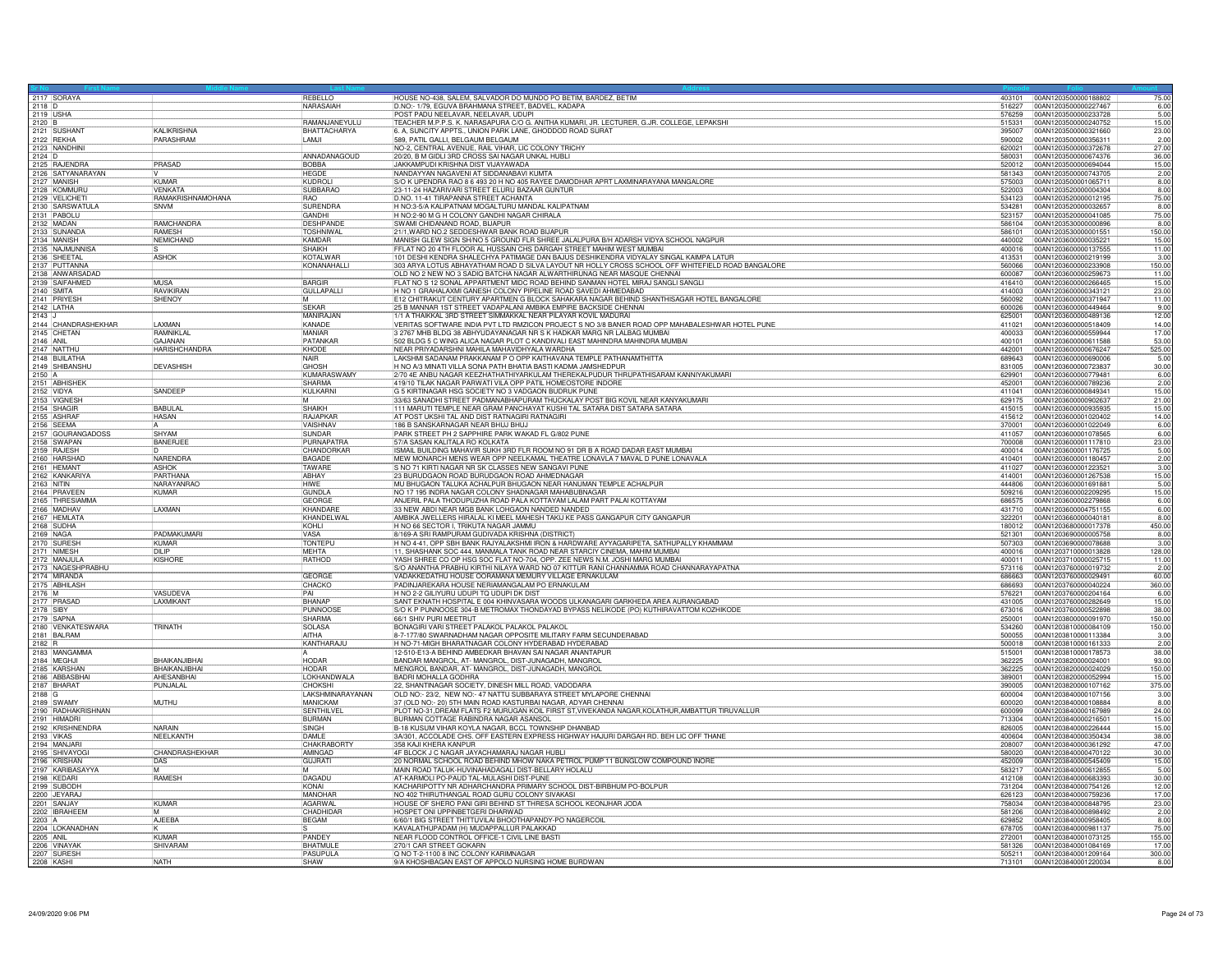| 2209 APARNA                       | <b>JITENDRA</b>                     | <b>JOSHI</b>                     | H NO 2-1-339/C NALLAKUNTA HYDERABAD                                                                                                                                                    |                  | 500044 00AN1203840001234634                   | 8.00                   |
|-----------------------------------|-------------------------------------|----------------------------------|----------------------------------------------------------------------------------------------------------------------------------------------------------------------------------------|------------------|-----------------------------------------------|------------------------|
| 2210 SUSANTA                      |                                     | <b>NANDI</b>                     | VILL & PO-GURAP MANDIR BAKUL TALA DIST-HOOGHLY HOOGHLY                                                                                                                                 | 712303           | 00AN1203840001420251                          | 53.00                  |
| 2211 RAJENDRA                     | KIIMAR                              | <b>TAPADIA</b>                   | 1-7-1072-A MUSHEERABAD ROAD RTC X ROADS HYDERABAD                                                                                                                                      | 500020           | 00AN1203840001472431                          | 150.00                 |
| 2212 LAKSHMANA                    | BABU                                | YATHAM                           | No.5-6-7, WARD No.1, TATAVARTHI VARI MILL STREET, BHIMAVARAM                                                                                                                           | 534201           | 00AN1203900000012746                          | 9.00                   |
| 2213 R                            | <b>ROA</b>                          | <b>VENKATESH</b><br>VABILISETTY  | No.2, GANDHI ROAD, ALWARTHIRUNAGAR, CHENNAI<br>No:22-13-18 VENKAYYA NAIDU STREET 22nd WARD BHIMAVARAM                                                                                  | 600087<br>534201 | 00AN1203900000034084<br>00AN1203900000079611  | 27.00<br>15.00         |
| 2214 VENKATESWARA<br>2215 M       |                                     | <b>DURGA</b>                     | 201, Padmaja Towers Plot No.81, H-No.8-3-1050 Srinagar Colony Hyderabad                                                                                                                | 500073           | 00AN1203920000004832                          | 15.00                  |
| 2216 POOJ/                        | <b>BHUSHAN</b>                      | <b>BFI NFKAF</b>                 | B 31 RATNASAMUH CHS D N NAGAR ANDHERI (WEST) MUMBAI                                                                                                                                    | 400053           | 00AN1203990000015675                          | 15.00                  |
| 2217 GOPAL                        | KUMAR                               | MANDHANIA                        | 1 - 10 - 60, ASHOK NAGAR, HYDERABAD                                                                                                                                                    | 500020           | 00AN1204000000046742                          | 135.00                 |
| 2218 REKHABEN                     | KUNTESHBHA                          | <b>BHATT</b>                     | B-21, MANKODIA, VIJALPORE-7, NAVSARI                                                                                                                                                   | 396450           | 00AN1204000000071049                          | 75.0                   |
| 2219 MANGALA                      | ASHOK                               | MAHAJAN                          | 29, VIRAL VIHAR, NANDURBAR                                                                                                                                                             | 425412           | 00AN1204000000100837                          | 38.00                  |
| 2220 ANANDRAC                     | <b>DADUNATH</b>                     | PAWAR                            | VAJRABAD PETH, DIST - SANGOLA, SOLAPUR                                                                                                                                                 | 413307           | 00AN1204000000101182                          | 8.00                   |
| 2221 ASHOK                        |                                     | KUMAR                            | R/O DUJOD SIKAR SIKAR                                                                                                                                                                  | 332001           | 00AN1204000000108141                          | 2.00                   |
| 2222 PRAVEEN                      | MADANLA                             | <b>SHARMA</b>                    | 12/301, FLOWER VALLEY, OPP ESTERN EXPRESS HIGHWAY, THANE                                                                                                                               | 400601           | 00AN1204000000155547                          | 23.00                  |
| 2223 RATANBEN                     | <b>JAGMOHAN</b>                     | TANDEL                           | ANDHIA SADAN, AT/POST - KOLAK, TAL - PARDI, VALSAD                                                                                                                                     | 396115           | 00AN1204000000228752                          | 60.00                  |
| 2224 PN<br>2225 KARUPPIAH         |                                     | RANGANAYAKI<br>RM                | NO.48, SHENBHAGAM ESTATE, SIRUVANI MAIN ROAD, COIMBATORE<br>PLOT NO:22, NO:11(OLD NO:6-4/3) THILAKAR STREET VALLIAMMAI NAGAR KOTTAIYUR                                                 | 641010           | 00AN1204010000076844<br>00AN1204040000006931  | 263.00<br>8.00         |
|                                   | <b>DINESHCHANDRA</b>                | SHAH                             |                                                                                                                                                                                        | 630106<br>395007 |                                               |                        |
| 2226 MANJULABEN<br>2227 MANORBHAI | MOHANBHA                            | PATEL                            | 501- AMIZARA APT, NR. CLASIC HOTEL ATHWALINES SURAT<br>84/765 GUJARAT HOUSING BOARD RANDER RANDER ROAD, SURAT                                                                          | 395005           | 00AN1204150000035352<br>00AN1204150000044481  | 75.00<br>5.00          |
| 2228 KISHOR                       | <b>GULABBHA</b>                     | <b>GANDHI</b>                    | 33/B, LAXMI NAGAR, LUNSIKUI, DIST-VALSAD, NAVSARI                                                                                                                                      | 396445           | 00AN1204150000291574                          | 9.00                   |
| 2229 GITABEN                      | RAJNIKANT                           | PATEL                            | NEHRU STREET, AT DABHAN NADIAD 387320 KHEDA                                                                                                                                            | 387320           | 00AN1204150001247042                          | 3.00                   |
| 2230 MUKAT                        | LAL                                 | GUPTA                            | SHIVA PURAM COLONY RAMPUR                                                                                                                                                              | 244901           | 00AN1204180000062924                          | 30.00                  |
| 2231 NEHABEN                      | ID                                  | SHARMA                           | 31- MODASA, SABARKANTHA. MODASA                                                                                                                                                        | 383315           | 00AN1204200000037232                          | 6.00                   |
| 2232 DHARABEN                     | <b>HARSHALBHAI</b>                  | <b>MODI</b>                      | 9 C ASHOKVATIKA AMBLI BOPAL ROAD B H ISCON TEMPLE BODAKDEV AHMEDABAD                                                                                                                   | 380058           | 00AN1204210000024579                          | 5.00                   |
| 2233 MUKUL                        | SHRIKANT                            | MARATHE                          | SHREEMAN BANGLOW, KATRAP ROAD, PO KULGAON, BADLAPUR, THANE                                                                                                                             | 421503           | 00AN1204230000002483                          | 75.00                  |
| 2234 SANGEETA                     |                                     | <b>SHARMA</b>                    | HOUSE NO - 126 KATGHAR GARI MARBARA ROAD MORADABAD                                                                                                                                     | 244001           | 00AN1204230000139981                          | 45.00                  |
| 2235 PURNIMABEN                   | KISHORKUMAR                         | <b>MEHTA</b>                     | 202, ARIHANT PARK APARTMENT, B/H AMIDHARA APARTMENT, CITYLIGHT ROAD, SURAT                                                                                                             | 395007           | 00AN1204310000002135                          | 60.00                  |
| 2236 PIYUSH<br>2237 NIMESH        | <b>NAVINCHANDRA</b><br>NAVINCHANDRA | PATEL<br>PATEL                   | B. NO: 70/71, MAMTA SOCIETY, RAJPIPLA ROAD, ANKLESHWAR, BHARUCH<br>B. NO: 70/71, MAMTA SOCIETY, RAJPIPLA ROAD, ANKLESHWAR, BHARUCH                                                     | 393001<br>393001 | 00AN1204310000008221<br>00AN1204310000008234  | 45.00<br>45.00         |
| 2238 RAJVEE                       | SANJAY                              | VAKIL                            | 603, VIRAT APRT, DIWALI BAUG, ATHWAGATE, SURAT                                                                                                                                         | 395001           | 00AN1204310000130324                          | 11.00                  |
| 2239 NAGINCHAND                   | SHANTILAL                           | <b>CHORDIYA</b>                  | 522/14 SHANTISAGAR VARSHA COLONY, BEHIND PANCH MUKHI HANUMAN JALGAON JALGAON                                                                                                           | 425001           | 00AN1204330000000588                          |                        |
| 2240 KOKILA                       |                                     | <b>AGRAWAL</b>                   | BESIDE NEW EXCHANGE LAKAD GANJ BEHIND DR.K.C. SANU ITARSI                                                                                                                              | 461111           | 00AN1204330000010201                          | $\frac{15.00}{15.00}$  |
| 2241 SURESH                       | NARAYAN                             | <b>VERMA</b>                     | 4 B STREET 11 SECTOR 8 BHILAI NAGAR CIVIC CENTRE BHILAI DURG CHHATTISGARH DURG                                                                                                         | 490006           | 00AN1204330000025292                          | 15.00                  |
| 2242 GIRIJA                       |                                     | MAURYA                           | 142/1 WARD N 16 OPP OPP R.S.S KARYALAYA LALPURA SHAJAPUR                                                                                                                               | 465001           | 00AN1204330000080660                          | 23.00                  |
| 2243 NAGAPPA                      | YALLAPPA                            | CHOPADE                          | AT - NIDGAL POST - TOPINKATTI KHANAPUR BELGAUM                                                                                                                                         | 590006           | 00AN1204330000083490                          | 8.00                   |
| 2244 BINDIA                       |                                     | SURANA                           | H.NO-73/1 WARD NO-11 PO/TEH-SHAJAPUR NATHWADA SHAJAPUR                                                                                                                                 | 465001           | 00AN1204330000092693                          | 8.00                   |
| 2245 PAVITRA                      |                                     | PERUMKADI                        | 13 107 C V C PARK ROAD GUDUR NELLORE DISTRICT                                                                                                                                          | 524101           | 00AN1204340000059122                          | 8.00                   |
| 2246 Anand                        | Kumar                               | Jangi                            | R/O Islamiya School Road, Sikar                                                                                                                                                        | 332001           | 00AN1204370000085762                          | 3.00                   |
| 2247 ANKUR<br>2248 SHOBHA         | SHANKARLAL                          | <b>MODY</b><br><b>MAHESHWARI</b> | Parakh Ji Bada Lashker Gwalior<br>Q -16 Laxmi Nagar Nagpur                                                                                                                             | 474001<br>440022 | 00AN1204370000208631<br>00AN1204370000231251  | 15.00<br>8.00          |
| 2249 RFKHA                        |                                     | <b>GUPTA</b>                     | 408 KANCHAN KARUNA APPARTMENT GALI NO. 8/4 SNEHLATA GANJ NEAR GANESH MANDIR INDORE                                                                                                     | 452003           | 00AN1204370000345335                          |                        |
| 2250 SUREKHABEN                   | <b>ARLINKLIMAR</b>                  | <b>MAPARA</b>                    | C/O. MAPARA HOSPITAL, TRIVENI SOCIETY, FEDER ROAD, TALODH, BILIMORA, NAVSARI                                                                                                           | 396380           | 00AN1204400000007390                          | $\frac{2.00}{3.00}$    |
| 2251 LAXMI                        | NARAYANBABULA                       | SARDA                            | 303, SHIV MANGAL APT., NEAR SARGAM SHOPPING CENTRE, ATHWALINES, SURAT                                                                                                                  | 395007           | 00AN1204400000038478                          | 15.00                  |
| 2252 ISHWARBHA                    | <b>BHAVABHAI</b>                    | PATEL                            | 21, NAVARANG BUNGLOWS, NR, SHYAM VIHAR, MODHERA ROAD, MAHEMDAVAD                                                                                                                       | 384002           | 00AN1204440000019037                          | 8.00                   |
| 2253 PRAJAPATI                    | <b>JASHBHAI</b>                     | AMBALAL                          | 42, SHANTIDEEP SOCIETY NR, HARIOM NAGAR V V NAGAR ANAND                                                                                                                                | 388120           | 00AN1204440000097108                          | 45.00                  |
| 2254 VISHALKUMAR                  | BABUBHAI                            | PATFI                            | D/117, SHIVAM SOCIETY NR, SUN CITY, OPP, AMBE SCHOOL MANJALPUR VADODARA                                                                                                                | 390011           | 00AN1204440000105770                          | 38.0                   |
| 2255 NIRALI                       | MIHIR                               | <b>DAI AI</b>                    | C/11, SHAJANAND APPT NR, WARD OFFICE NO - 6 OLD PADRA ROAD VADODARA                                                                                                                    | 390020           | 00AN1204440000188816                          | 225.00                 |
| 2256 NIMES                        | <b>NAVINCHANDRA</b>                 | PATE                             | 70 - 71 MAMTA CO - OP HOUSING SOCIETY RAJPIPLA ROAD ANKLESHWAR                                                                                                                         | 393002           | 00AN1204450000255594                          | 74.0                   |
| 2257 PIYUSH<br>2258 SEETHA        | NAVINCHANDRA<br>LAKSHMIN            | PATEL                            | 70-71, MAMTA CO-OP HOUSING SOCIETY, RAJPIPLA ROAD ANKLESHWAR<br>96 OPP ITI COLLEGE SPM ROAD . SHIMOGA                                                                                  | 393002<br>577201 | 00AN1204450000256401<br>00AN1204450000534999  | 75.00<br>8.00          |
| 2259 KESHAVKANT                   |                                     | <b>MITRA</b>                     | A-502, SHASHWAT GREENS, OPP. GERI COMPOUND, GOTRI VASNA ROAD, GOTRI, VADODARA                                                                                                          | 390021           | 00AN1204470000057735                          | 15.00                  |
| 2260 SIDDHARTH                    | <b>UMESH</b>                        | <b>MFHRA</b>                     | 4 601 SANSKRITI SOC OPP ST LAWRENCE SCHOOL 90 FT ROAD THAKUR COMPLEX KANDIVALI EAST MUMBAI                                                                                             | 400101           | 00AN1204470000352609                          | 8.00                   |
| 2261 RENU                         |                                     | ANAND                            | 361 SUBHASH PURI KANKER KHERA MEERUT                                                                                                                                                   | 250001           | 00AN1204470000446182                          | 30.00                  |
| 2262 SHEKHAF                      | ANANT                               | DHOTRE                           | SAI SHRADDHA TOWER FLAT NO 203, KOMAL TANK DEVIDAS LANE, BORIVALI WEST MUMBAI                                                                                                          | 400092           | 00AN1204470000508179                          |                        |
| 2263 SHAKUNTALA                   | BHERULA                             | <b>JAIN</b>                      | SUNIL NIWAS, 301, A WING, GUPTE ROAD, DOMBIVALI WEST THANE                                                                                                                             | 421202           | 00AN1204470000512812                          | $\frac{9.00}{3.00}$    |
| 2264 E                            |                                     | ARAVINDAN                        | 3/195A RENGA NAGAR PALUR, MANACHANALLUR, TRICHY                                                                                                                                        | 621216           | 00AN1204470000585121                          | 15.00                  |
| 2265 ASHWIN                       |                                     | KUMAR                            | BALAJI MACHINE WORKS P LTD 3-5-17/518, GROUND FLOOR VITTAL WADI, NARAYANAGUDA HYDERABAD                                                                                                | 500029           | 00AN1204470000818188                          | 3.00                   |
| 2266 SUKUMAF                      |                                     | <b>CHAKRABORTY</b>               | PATEL NAGAR, NEAR DIPAK KIRANA STORES, MANEGAON, KHAMARIA, JABALPUR                                                                                                                    | 482005           | 00AN1204470000821277                          | 6.00                   |
| 2267 RAGHAVENDRA<br>2268 RAJBIR   | <b>BAO</b><br>SINGH                 | RAO                              | 10/1, 1st MAIN KANAKDAS ROAD, AKSHAYNAGA YELENA HALLI, OFF BANNERGHATTA ROAD, BANGALORE<br>1-363. NEW VIDHYADHAR NAGAR, JAIPUR                                                         | 560068<br>302012 | 00AN1204470000831950<br>00AN1204470001085228  | 30.00<br>30.00         |
| 2269 RAJEE\                       | KUMAR                               | MALISETT                         | 1542, GROUND FLOOR, 2ND - MAIN, 'E' BLOCK, AECS LAYOUT, KUNDALAHALLI, BANGALORE                                                                                                        | 560037           | 00AN1204470001095082                          | 75.00                  |
| 2270 DEEPAK                       | SAHEBRAC                            | PITLAWAR                         | BLOCK A-705, RIVERISDE PARK, NR APMC VASNA, AHMEDABAD                                                                                                                                  | 380007           | 00AN1204470001202638                          | 2.00                   |
| 2271 HARI                         | SHANKER                             | <b>MITTAL</b>                    | 2/182 BELA MARG NEW VISHNUPURI ALIGARH ALIGARH                                                                                                                                         | 202001           | 00AN1204470001254406                          | 30.00                  |
| 2272 FALGUN                       | <b>AJAYKUMAF</b>                    | PATEL                            | AZAD CHOWK AT AND PO SUNDARNA TA PETLAD DIST ANAND ANAND ANAND                                                                                                                         | 388480           | 00AN1204470001324849                          | $\frac{15.00}{5.00}$   |
| 2273 SANJAYKUMAR                  | <b>BABUBHAI</b>                     | PATFI                            | AT LILAPURA TA IDAR DIST SABARKANTAH IDAR                                                                                                                                              | 383430           | 00AN1204470001440931                          |                        |
| 2274 RAKESH                       | NATVARLAI                           | PANCHA                           | 1- MANGAKRUTI APARTMENT MEMNAGAR AHMEDABAD AHMEDABAD                                                                                                                                   | 380052           | 00AN1204470001471907                          | $\frac{2.00}{8.00}$    |
| 2275 AR                           |                                     | <b>VISWANATHAN</b>               | 13/33 KAMASHI JOSIER STREET KUMBAKONAM                                                                                                                                                 | 612001           | 00AN1204470001582221                          |                        |
| 2276 CHANDAN<br>2277 SELVAKUMAR   |                                     | <b>KUMAR</b><br><b>SUBBIAN</b>   | S/O SHREEKANT PRASAD SHARMA DHIWAR PO CHAKNAWADA PS PUNPARAKH PATNA<br>313, KALIAMMAN NAGAR, KURUMANDUR MEDU, GOBICHETTIPALAYAM, ERODE, TAMILNADU                                      | 803213<br>638457 | 00AN1204470001685772<br>00AN1204470001693684  | 5.00                   |
| 2278 KIRPAL                       | SINGH                               | <b>RAWAT</b>                     | 543-C NYAY KHNAD-I INDIRAPURAM INDIRAPURAM                                                                                                                                             | 201010           | 00AN1204470001747224                          | $\frac{30.00}{15.00}$  |
| 2279 PRATAF                       | <b>VILAS</b>                        | PANHALE                          | NEAR NEW RANAPUR NAKA ABJ ROAD BISAN NAGAR AT PO LATUR LATUR                                                                                                                           | 413512           | 00AN1204470002027954                          | 15.00                  |
| 2280 JASVEER                      | SINGH                               | BHALLA                           | BHALLA NIWAS VILL - ANDHRI, SUMMER HILL SHIMLA SHIMLA                                                                                                                                  | 171005           | 00AN1204470002255690                          | 11.00                  |
| 2281 SANGEETA                     |                                     | <b>GUPTA</b>                     | NALA PAR NEAR RATAN LAL SILIWALEY KOTHIWAL NAGAR MORADABAD                                                                                                                             | 244001           | 00AN1204470002541912                          | 24.00                  |
| 2282 MODI                         | <b>BHAVESHKUMAF</b>                 | NARANBHA                         | B014 NILAMPARK SOCIETY TB HOSPITAL ROAD MEHSANA MEHSANA                                                                                                                                | 384001           | 00AN1204470002606739                          | $\frac{6.00}{5.00}$    |
| 2283 ANEES                        | <b>JABIRT</b>                       |                                  | THAYYIL ENTERPRISES 1 CROSS RD SIPCOT INDL COMPLEX DHARAMPURI DT HOSUR                                                                                                                 |                  |                                               |                        |
| 2284 NARANBHAI                    | VADILAL                             | MODI                             | B014 NILAMPARK SOCIETY TB HOSPITAL ROAD MEHSANA MEHSANA                                                                                                                                | 384001           | 00AN1204470002801027                          | 27.00                  |
| 2285 JJGNA<br>2286 ASHISHKUMAR    | SAMIR<br><b>GOVINDLAI</b>           | PAREKH<br>PARIKH                 | 203-B 2ND FLOOR FP NO 79 DHAVAL APARTMET TPS 3 FACTORY LANE BORIVALI W<br>MEHTA OLE NO MADH AT PO SIDDHPUR DI PATAN SIDDHPUR SIDDHPUR                                                  | 400091<br>384151 | 100AN1204470002826219<br>00AN1204470002864223 | 5.00                   |
| 2287 KULLEGOWDA                   | VEERAMASTY                          | <b>SURESH</b>                    | UPPER HUTHA MANJUNDESHWAR NILAYA 1ST CROSS NEAR RAILWAY GATE BHADRAVATHI                                                                                                               | 577301           | 00AN1204470002869124                          | $\frac{75.00}{23.00}$  |
| 2288 YUSUR                        | GUI AM                              | TAI                              | ALIPORE TAI STREET TAL CHIKHLI NAVSARI NAVSARI                                                                                                                                         | 396521           | 00AN1204470002930389                          | 15.00                  |
| 2289 NEELESH                      | KUMAR                               | SODHIYA                          | MATRA SMRITI BHAWAN, BEHIND SBI, VERNI, SAGAR                                                                                                                                          | 470002           | 00AN1204470002937253                          | 6.00                   |
| 2290 SANTOSH                      | SHRIRANG                            | <b>BHOSALE</b>                   | KALPATARU ESTATE PH -I, S NO. 85/1A/1PIM, GURAV FL-3A/704, PUNE, PUNE                                                                                                                  | 411027           | 00AN1204470002972837                          | 5.00                   |
| 2291 KULJOT                       |                                     | GILL                             | C/O RAJVIR SINGH GILL GANDRAPARA TEA GARDEN PO BANARHAT DIST JALPAIGURI SILIGURI                                                                                                       | 735202           | 00AN1204470003013480                          | 60.00                  |
| 2292 SANDEER                      |                                     | AGRAWAL                          | NEHRU ROAD . - - SEONI                                                                                                                                                                 | 480661           | 00AN1204470003091794                          | 2.00                   |
| 2293 CHETANA                      | CHANDRAKANT                         | <b>MORE</b>                      | C-2/1103 SWASTIK GARDEN SUBHASH NAGAR POKHRAN ROAD NO 2 THANE W                                                                                                                        | 400601           | 00AN1204470003326661                          | 36.00                  |
| 2294 ROHAN                        | <b>SAKHARAM</b>                     | MORF<br>MORE                     | C 2/1103 SWASTIK GARDEN SUBHASH NAGAR POKHRAN ROAD NO 2 THANE W                                                                                                                        | 400601<br>400601 | 00AN1204470003326963                          | 36.00<br>68.00         |
| 2295 RUKMAN<br>2296 CHANDRAKANT   | SAKHARAM                            | <b>MORF</b>                      | C-2 1103 SWASTIK GARDENS SUBHASH NAGAR POKHRAN RD NO 2 THANE W<br>C 2 1103 SWASTIK GARDEN SUBHASH NAGAR POKHARAN RD NO 2 THANE W                                                       | 400601           | 00AN1204470003327120<br>00AN1204470003327739  |                        |
|                                   |                                     | ANBUKUMARESAN                    | OLD NO 11 NEW NO 36 KAVARA ST SOUTH NORTH CUDDALOR CUDDALORE TK CUDDALORE                                                                                                              | 607001           | 00AN1204470003341331                          | 36.00<br>8.00          |
| 2297 K                            |                                     |                                  |                                                                                                                                                                                        |                  |                                               |                        |
| 2298 PHILIPS                      |                                     | THOMAS                           |                                                                                                                                                                                        | 682013           |                                               |                        |
| 2299<br>2300 ASHISH               |                                     | <b>KUMAF</b><br>SHARMA           | VILLA-J, CHAKOLAS BOUGAIN VILLA, FR MULAVARICKAL RD, KONTAURUTHY, ERNAKULAM, ERNAKULAM<br>1/57-1 GUNTAKRINDA PALLI SRIKALAHASTI<br>134 MAHAVEER NAGAR-II MAHARANI FARM DURGAPUR JAIPUR | 517644           | 00AN1204470003342597<br>00AN1204470003577077  | 30.00<br>8.00<br>30.00 |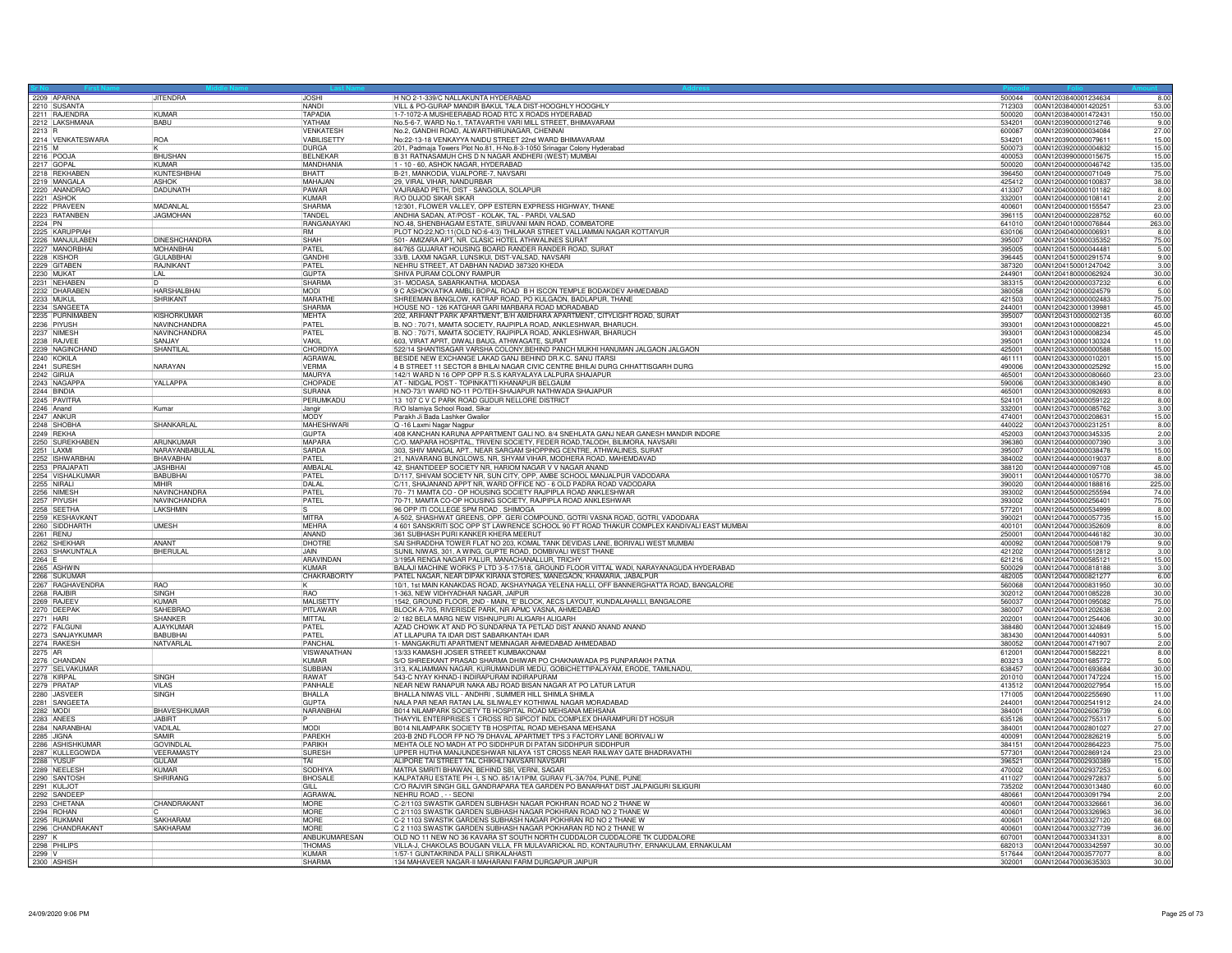| 2301 TRIVED         |                               | NIRAVKUMAR                       | BHARATKUMAR               | 9 SHRIJI RAW HOUSE NR SHARDANAGAR SOC HIGHWAY ROAD KALOL                                                                                                       |                  | 382721 00AN1204470003640077                         | 8.00                  |
|---------------------|-------------------------------|----------------------------------|---------------------------|----------------------------------------------------------------------------------------------------------------------------------------------------------------|------------------|-----------------------------------------------------|-----------------------|
| 2302 ABHIJIT        |                               |                                  | <b>SEN</b>                | 91/1D SARAT GHOSH GARDEN ROAD DHAKURIA KOLKATA                                                                                                                 | 700031           | 00AN1204470003713793                                | 3.00                  |
|                     | 2303 RACHIT                   |                                  | SATHE                     | 127/2 MAHAGANESH SOCIETY KOTHRUD PUNE                                                                                                                          | 411029<br>560048 | 00AN1204470003833633                                | 300.00                |
| 2304 NITIN          | 2305 PRADEE                   | GAJANAN                          | SINGAL<br>KHANWALKAR      | 20148, PRESTIGE SHANTI- NIKETAN, WHITEFIELD ROAD, NEAR ITPL WHITEFIELD, BANGALORE<br>E-7 DOCTOR COLONY S S MEDICAL COLLEGE CAMPUS REWA                         | 486001           | 00AN1204470003908466<br>00AN1204470003982532        | 86.00<br>30.00        |
|                     | 2306 BHRUGU                   |                                  | PATEL                     | 40 HARIKRISHNA SOCI ANKLESHWAR MAHADEV ROAD GODHRA                                                                                                             | 389001           | 00AN1204470004056203                                | 2.00                  |
| <b>2307 NAVIN</b>   |                               |                                  | <b>JOSHI</b>              | GANPATI CHOUK JANKUPURA MANDSAUR                                                                                                                               | 458002           | 00AN1204470004197754                                | 3.00                  |
| 2308 JOSE           |                               |                                  |                           | VAZHATTIL PUTHUPADY P O MUVATTUPUZHA ERNAKULAM                                                                                                                 | 686673           | 00AN1204470004236288                                | 30.00                 |
|                     | 2309 CHARANJI                 |                                  | <b>SINGH</b>              | VPO RAJPUR GAHOT DISTT HOSHIAR PUR HOSHIARPUR                                                                                                                  | 144203           | 00AN1204470004358539                                | 26.00                 |
|                     | 2310 HEMALATHA                |                                  | VENKATESH                 | NO 02 OLD NO 1/3 HOSAKEREHALLI BANGALORE                                                                                                                       | 560085           | 00AN1204470004440748                                | 8.00                  |
| 2311 KAMAL          |                               |                                  | <b>HAZRA</b>              | 16 SARKAR BYE LANE KOLKATA                                                                                                                                     | 700007           | 00AN1204470004462681                                | 38.00                 |
|                     | 2312 RAMESH                   | <b>MANIKRAO</b>                  | NANDGAWLE                 | BLDG NO 16 FLAT NO 01 SAI BABA NAGAR BOISAR                                                                                                                    | 401501           | 00AN1204470004470627                                | 9.00                  |
|                     | 2313 BHAVANA                  |                                  | KUMBHARE                  | H NO 13E ST 16 SADAK 15 HOSPITAL SECTOR BHILAI                                                                                                                 | 490009           | 00AN1204470004495443                                | 3.00                  |
|                     | 2314 SEKHAR<br>2315 MOTILAL   |                                  | SINGH<br>YADAV            | C/O MAHADEV SINGH MUCHIPARA DIST PURULIA PURULIA<br>VILL RAMPURA PO SHIKOPUR GURGAON                                                                           | 723101<br>122001 | 00AN1204470004504347<br>00AN1204470004627800        | 18.00                 |
|                     | 2316 JANAPATI                 |                                  | <b>HARIKRISHNA</b>        | D NO 1 481 TADIPATRI ANANTAPUR                                                                                                                                 | 515411           | 00AN1204470004649626                                | 15.00<br>15.00        |
| 2317 GOKAL          |                               |                                  | LALWANI                   | GOKAL SARLSHILPI PLAZA REWA                                                                                                                                    | 486001           | 00AN1204470004713370                                | 9.00                  |
|                     | 2318 ANANTHA                  | LAKSHMI                          | MANDAPAK/                 | H NO 1/1/518/1 GANDHI NAGAR CHIKKADPALLY WARD 1 HYDERABAD                                                                                                      | 500020           | 00AN1204470004757826                                | 33.00                 |
| 2319 RUHUL          |                               |                                  | FATMA                     | HOMD ARIF HASSAN ARIF MANZIL AMBAIR DARGAH BIHARSHARIF NALANDA                                                                                                 | 803101           | 00AN1204470004800881                                | 23.00                 |
|                     | 2320 BHARATKUMAR              | <b>NAGARDAS</b>                  | PARMAR                    | 955/49, DHARNIDHAR AVENUE, NR. RADHE RESIDENCY, B/H SARJAN BUNGLOWS, NAVA NARODA, AHMEDABAD                                                                    | 382350           | 00AN1204470004826982                                | 2.00                  |
|                     | 2321 ABHISHEK                 |                                  | <b>AGNIHOTRI</b>          | 127/381 W 1 SAKET NAGAR KANPUR                                                                                                                                 | 108014           | 00AN1204470004961832                                | 8.00                  |
|                     |                               | <b>USHA</b>                      | RANI                      | 15-176, UP MASA PETA, NR MEKAL DODDI, BALLARY ROAD, KADAPA                                                                                                     | 516001           | 00AN1204470004962646                                | 98.00                 |
|                     | 2323 YAJUVENDRASINH           | <b>JASHWANTSINH</b>              | VANSIA                    | B 13 AMARKANTAK SOC BHOLAV BHARUCH                                                                                                                             | 392001           | 00AN1204470005078856                                | 23.00                 |
|                     | 2324 KAMRUDDIN                |                                  |                           | 295 AVAS VIKAS COLONY BULAND SHAHAR ROAD HAPUR                                                                                                                 | 245101           | 00AN1204470005083028                                | 3.00                  |
|                     | 2325 ANCHAL                   |                                  | BIKHCHANDANI<br>PAI       | 23/52 SAGAR APARTMENTS OFF NEW LINK ROAD OSHIWARA JOGESHWARI W MUMBAI                                                                                          | 400102           | 00AN1204470005121375                                | 75.00                 |
|                     | 2326 ASHA<br>2327 RAMANPREET  | SINGH                            | MAKEN                     | D NO 7/02/63 B1 1ST FLOOR VADIRAJA ROAD UDUPI<br>12 G BLOCK VIKASPURI NEW DELHI                                                                                | 576101           | 00AN1204470005123499                                | 15.00                 |
| 2328 SANTHI         |                               |                                  | MAHADEVAN                 | 30 RAJA ST PASUR PASUR S VP WARD 10 ERODE                                                                                                                      | 638006           | 00AN1204470005521102                                | 60.00                 |
| 2329 A              |                               |                                  | <b>SENTHILKUMAR</b>       | NO 2 PILLAIYAR KOIL ST ARIYAPPAMPALAYAM SATHYAMANGALAM                                                                                                         | 638402           | 00AN1204470005536058                                | 3.00<br>8.00          |
| 2330 RAGAN          |                               |                                  | PAMULU                    | DOOR NO 7-103-3/B PEDATUMMIDI BANTUMILLI                                                                                                                       | 521329           | 00AN1204470005562633                                | 14.00                 |
|                     | 2331 MHALLY                   | NAGARAJASETTY                    | MUKUNDRA                  | SRI KALKI OPP POILICE QURS N H 13 CHITRADURGA                                                                                                                  | 577501           | 00AN1204470005565877                                | 15.00                 |
| 2332 ASHIT          |                               | KUMAR                            | BHATNAGAR                 | B-201, ASHOKA KOHINOOR, ASHOKA RATAN CAMPUS, VIDHAN SABHA ROAD, KHAMARDIH, RAIPUR                                                                              | 492007           | 00AN1204470005634431                                | 12.00                 |
| 2333 SUJIT          |                               | <b>KUMAR</b>                     | DEY                       | VILL GODAKPUR PO KHATNAGAR NEKURSENI DIST WEST MIDNAPORE BELDA                                                                                                 | 721451           | 00AN1204470005748331                                | 8.00                  |
| 2334 ASHISH         |                               | <b>KUMAR</b>                     | SARATHE                   | WARD NO 5 NEAR BAJRANG MANDIR RAJENDRAP OLD ITARSI ITARS                                                                                                       | 461111           | 00AN1204470005783670                                | 2.00                  |
| 2335 HEMA           |                               | <b>SWAPNIL</b>                   | MANJREKAR                 | A 10 MH NO 195 CONTRACTOR BUILDING NO 4 PRARTHANA SAMAJ GIRGAON MUMBAI MUMBAI                                                                                  | 400004           | 00AN1204470005807215                                | 8.00                  |
|                     | 2336 RAKSHITHA                |                                  | <b>HARISH</b>             | 68 3RD CROSS NRUPATONGA EXTENSION R T NAGAR BANGALORE                                                                                                          | 560032           | 00AN1204470005822761                                | 45.00                 |
|                     | 2337 DEEPAKLAL                | RAMDAS                           | KASARI                    | 3-10-81-7371 KHANAPURE GALLI OLD JALNA JALNA                                                                                                                   | 431203           | 00AN1204470005911161                                | 26.00                 |
| 2338 M<br>2339 MANO |                               |                                  | MANMATHARAJ               | 16/10/1 SARTHAR ST UDUMALPET UDUMALPET<br>GARG MEDICAL STORE BAIRAD SHIVPURI BAIRAD                                                                            | 642126<br>473793 | 00AN1204470005924198                                | 23.00                 |
| 2340 RANJI          |                               | ĪR                               | <b>KUMAR</b>              | E 12 RADIO COLONY SM NAGAR AVADI CHENNAI 62 SVDS CHENNAI                                                                                                       | 600040           | 00AN1204470006060071<br>00AN1204470006078813        | 15.00<br>18.00        |
| 2341 REVAT          |                               | <b>HARSHAD</b>                   | GADRE                     | AUDIPITU D P MANMAD TOWN MANMAD TALUKA NANDGAON DISTRICT NASHIK MANMAD                                                                                         | 423104           | 00AN1204470006141490                                | 30.00                 |
| 2342 MANJU          |                               | <b>SUHAS</b>                     | SODANI                    | KESHAR NAND NEAR RUKMINI GARDEN SARDAR PATEL ROAD JALNA                                                                                                        | 431203           | 00AN1204470006143859                                | 15.00                 |
|                     | 2343 CHANDRAN                 |                                  | <b>VENKATESH</b>          | NO 16 ABIRAMI NAGAR CHETTY STREET COIMBATORE COIMBATORE                                                                                                        | 641001           | 00AN1204470006238286                                | 38.00                 |
|                     | 2344 ANEESH                   |                                  | ALEX                      | CHITTAZHIKATTHU PUTHEN VEEDU CHENGAMANADU PO KOTTARAKARA KOLLAM                                                                                                | 691557           | 00AN1204470006306607                                | 17.00                 |
| 2345 GIRISH         |                               |                                  | LAKHE                     | OR NO JG23 JINDALGARH JINDAL STEEL AND POWER LTD PB NO 16 KHARSIA ROAD RAIGARH RAIGARH                                                                         | 496001           | 00AN1204470006357137                                | 5.00                  |
| 2346 IMARTI         |                               | DEVI                             | CHAUHAN                   | 2845 1 CHAUHANO KABERA AJMER TH AJMER DIST AJMER AJMER                                                                                                         | 305001           | 00AN1204470006372508                                | 150.00                |
| 2347 E              |                               |                                  | KARTHIKEYAN               | 67 ETTAYAPURAM ROAD KOVILPATTI KOVILPATTI KOVILPATTI                                                                                                           | 628501           | 00AN1204470006403738                                | 3.00                  |
| 2348 RADHA          |                               |                                  | BUDHIRAJA                 | 380 1 D3 P AND T COLONY SALEM C SALEM<br>B-6/1333 DURGA CHAMBERS KAROL BAGH MAIN D B GUPTA ROAD NEW DELHI                                                      | 636004           | 00AN1204470006476431                                | 57.00                 |
| 2350 S              | 2349 GULSHAN                  | RAI                              | NIZAMDEEN                 | DOOR NO 1/65 NORTH STREET POTTAGAVAYAL PARAMAKUDI TK RAMNAD DIST RAMANAD                                                                                       | 110005<br>623537 | 00AN1204470006549742<br>00AN1204470006568571        | 2.00<br>2.00          |
| 2351 PIYUSH         |                               | <b>VILAS</b>                     | PARVEKAR                  | NEAR AWADHUT AKHADA WARD NO 38 97/2 AWADHUT WADI BESIDE RSS KARYALAY YEOTMAL                                                                                   | 445001           | 00AN1204470007096853                                | 2.00                  |
| 2352 ANIL           |                               | KUMAR                            | CHEEKOTY                  | 2 6 9 LIC COLONY HYDERABAD HYDERABAD HYDERABAD                                                                                                                 | 500009           | 00AN1204470007393948                                | 21.00                 |
| 2353 NITIN          |                               | <b>BHAURAO</b>                   | PATIL                     | 10, NUTAN JAI BHARAT SOCIETY SHANKAR GHANEKAR MARG NR RACHANA SANSAD COLLEGE DADAR W MUMBAI                                                                    | 400025           | 00AN1204470007418655                                | 3.00                  |
|                     | 2354 SHRIRAM                  | NAMDEO                           | GAWDE                     | BUILD NO-169,B WING ROOM NO-5542 KANNAMWAR NAGAR-1 VIKHROLI EAST MUMBAI                                                                                        | 400083           | 00AN1204470007498299                                | 11.00                 |
| 2355 B              |                               |                                  | GUNASEKARAN               | 85/35, BAZAAR STREET, NAMAGIRIPETTAI, RASIPURAM, NAMAKKAL RASIPURAM                                                                                            | 637406           | 00AN1204470007803492                                | 15.00                 |
| 2356 KADAM          |                               |                                  | SANDIP                    | GORANE DHULE MAHARASHTRA DHULE                                                                                                                                 | 424309           | 00AN1204470008631382                                | 2.00                  |
| 2357 RAVI           |                               | SHANKAR                          | SHARMA                    | 157, INDRA COLONY BANIPARK JAIPUR JAIPUR RAJASTHAN JAIPUR                                                                                                      | 302016           | 00AN1204470008890664                                | 450.00                |
| 2358 RISHI          |                               | BIPINCHANDRA<br><b>SHRIKUMAR</b> | <b>MEHTA</b><br>KARGUTKAR | 4/ RATNADEEP BLDG HINGWALA LANE, TILAK ROAD, GHATKOPAR (E) MUMBAI<br>A/302, GANESH DHAM, GAVANPADA, MULUND(E) MUMBAI                                           | 400077<br>400081 | 00AN1204520000041671<br>00AN1204540000005605        | 30.00                 |
|                     | 2359 MANISHA<br>2360 HEMANT   | <b>SURESH</b>                    | MAHATEKAR                 | FLAT NO 303 SUVARNANAND PARK DANDEKAR BRIDGE NAVIPETH S P COLLEGE PUNE PUNE                                                                                    | 411030           | 00AN1204550000105951                                | $\frac{15.00}{15.00}$ |
|                     | 2361 NANDLAL                  | <b>BABULAL</b>                   | <b>GUPTA</b>              | B/204, MAHAVIR TRINKETS, OPP. OMKAR IND ESTATE, BEHIND HUMA CINEMA, BHANDUP MUMBAI                                                                             | 400078           | 00AN1204560000007615                                | 8.00                  |
|                     | 2362 RAKESH                   | <b>KUMAR</b>                     | <b>JATAV</b>              | 409 ANAND EKTA HEIGHTS SINGAPUR TOWNSHIP TALAWALI CHANDA MANGLIA INDORE                                                                                        | 453771           | 00AN1204570000029917                                | 8.00                  |
|                     | 2363 RAMAVTAR                 | RADHAKISHAN                      | SARDA                     | SARAJU PRASAD RD MALDA                                                                                                                                         | 732101           | 00AN1204630000462813                                | 38.00                 |
|                     | 2364 KRISHNA                  | <b>MURTHY</b>                    | <b>BHUSHANAN</b>          | H.NO.I - B/26, GROUND FLOOR, LAJPATNAGAR - INEW DELHI<br> A-2/17 BLOCK A,B,C,D,E ROHINI SECTOR 18 NEW DELHI                                                    | 110024           | 00AN1204720000036297                                | 15.00                 |
|                     |                               | i Al I                           | KHAN                      |                                                                                                                                                                | 110085           | 00AN1204720000061621                                | 2.00                  |
|                     | 2366 MAMATA                   |                                  | PANDA                     | IB-26 VIDYANAGAR TOWNSHIP TORANGALLU BELLARY                                                                                                                   | 583275           | 00AN1204720000137346                                | 3.00                  |
| 2367 S              |                               |                                  | PRAKASH                   | SHOP NO-12,T-MARKET, SWEET PARADISE, KHURSIPAR BHILAI                                                                                                          | 490001           | 00AN1204720000171278                                | 8.00                  |
|                     | 2368 ANUPINDI                 | <b>SATISH</b><br>KUMAR           | KUMAR                     | H NO 10-267 VASANTAPURI MALKAJGIRI HYDERABAD<br>38 MAYANK COMPLEX NEW BHOPALPURA GIRVA UDAIPUR                                                                 | 500047<br>313001 | 00AN1204720000197406<br>00AN1204720000207643        | $\frac{5.00}{3.00}$   |
|                     | 2369 SURENDRA<br>2370 MALEKAR | VIJAYKUMAR                       | SHARMA                    | S/O M GURUNATH 4/67-1 FOREST LANE NEAR AMBABHAVANT TEMPLE GOWLIPET ADONI HYDERABAD                                                                             | 518301           | 00AN1204720000212573                                | 15.00                 |
|                     | 2371 DHARMENDRA               | RK                               | G.<br>PRAJAPATI           | 03 MANAGEMENT TRINEE HOSTEL ACC COLONY WADI GULBARGA GULBARGA                                                                                                  | 585225           | 00AN1204720000221474                                | 3.00                  |
|                     | 2372 RAMAKRISHNA              |                                  | ETHAKOTA                  | H NO 7 2 1099 SANATH NAGAR SANATH NAGAR HYDERABAD HYDERABAD                                                                                                    | 500018           | 00AN1204720000253502                                | 23.00                 |
|                     | 2373 JYOTHISHREE              |                                  |                           | 120 2H MAIN ROAD 11TH BLOCK NAGARABHAVI 2ND STAGE BANGALORE                                                                                                    | 560072           | 00AN1204720000536253                                |                       |
|                     |                               |                                  | <b>BAJPAI</b>             | STATE BANK OF HYDERABAD CORPORATE FINANCE BRANCH 11C MITTAL TOWER 210 NP Mumbai                                                                                | 400021           | 00AN1204720000576168                                | $\frac{17.00}{26.00}$ |
|                     | 2374 VIKAS<br>2375 NIRMALENDU |                                  | <b>NATH</b>               | 6/83 BIJOYGARH JADAVPUR KOLKATA                                                                                                                                |                  |                                                     | 11.00                 |
| 2376 SHIBU          |                               | SHANKAR                          | <b>NAIR</b>               | PLOT NO 59 E SAI PARK 2 MOGRAWADI VALSAD VALSAD                                                                                                                | 396001           | 00AN1204720001274051                                | 20.00                 |
| 2377 RUHI           |                               |                                  | SHRIVASTAVA               | HOUSE NO 539 SECTOR 16 PANCHKULA                                                                                                                               | 134109           | 100AN1204720001457692                               | 15.00                 |
|                     | 2378 PRIYAMVADA               |                                  | AGRAWAL<br>KUMARASAMY     | H NO 16-1-24/208/1 TO 4 NORTH EAST RESIDENCY FL NO 301 SAIDABAD COLONY SAIDABAD HYDERABAD<br>NO 15 FIRST CROSS DEVAR NAGAR MITTANAMALLI IAF AVADI POST CHENNAI | 500059           | 00AN1204720001562298                                | 143.00                |
|                     | 2379 B<br>2380 VIJAYKUMAR     | LAXMANRAO                        | SUTRAVE                   | PLOT NO 10 VISHAL NAGAR WADI BK NANDED NANDED                                                                                                                  | 600055           | 00AN1204720001633128<br>431602 00AN1204720001733361 | 23.00                 |
|                     | 2381 RAJESH                   |                                  | KUMAR                     | H NO 68 B PHASE IV AMAN PARK V AND PO THARIKEE VIA BADDOWAL LUDHIANA                                                                                           | 142021           | 00AN1204720001886377                                | 9.00<br>15.00         |
|                     | 2382 CHUKKA                   | YAMINI                           | <b>SRINIVAS</b>           | H NO 14 58 KANAGALA POST CHERUKUPALLI KHAMMAM                                                                                                                  | 522259           | 00AN1204720001965273                                | 5.00                  |
| 2383 ALOK           |                               | <b>KUMAR</b>                     | ASATI                     | HOUSE NO 308 TANDON BAGICHA NEAR AJIT SHRIVASTAV HOUSE DAMOH                                                                                                   | 470661           | 00AN1204720001994241                                | 15.00                 |
|                     | 2384 GAYATR                   |                                  | JONNALAGADDA              | PLOT NO 504 SOLITAIRE RESIDENCY P AND T COLONY GANDHI NAGAR HYDERABAD                                                                                          | 500080           | 00AN1204720002015214                                | 51.00                 |
|                     | 2385 PRINCEPAL                |                                  | SINGH                     | NO 89 OLD GANESH NAGAR RAJPURA PATIALA                                                                                                                         |                  |                                                     | 2.00                  |
|                     | 2386 GANARAJU                 | PAIDYA                           | RAJU                      | 357 D BHEL R C PURAM MEDAK MEDAK                                                                                                                               | 502032           | 00AN1204720002548122                                | 5.00                  |
|                     | 2387 NAVVATHI                 | SIVASANKAF                       | RAO                       | H NO 5 6 513 PLOT 904 SKD NAGAR NEAR DPS SCHOOL VANASTHALIPURAM HYDERABAD                                                                                      | 500001           | 00AN1204720002574940                                | 3.00                  |
| 2388 CH             |                               | VASUDEVA                         | <b>REDDY</b>              | H NO 2 2 1119 4 RAJNILAYAM F NO 101 SYMPHONY HEIGHTS NEW NALLAKUNTA HYDERABAD WIN DALE TC 11 492 1 NANTHANCODE KOWDIAR PO THIRUVANANTHAPURAM                   | 500044           | 00AN1204720002904202                                | 38.00                 |
|                     | 2389 NIRMALA                  |                                  | FDWARD                    |                                                                                                                                                                | 695003           | 00AN1204720002906457                                | 3.00                  |
|                     | 2390 RAVICHANDRAN             |                                  | <b>SREENIVASAN</b>        | 13 6 CV RAMAN ROAD ALWARPET CHENNAL                                                                                                                            |                  | 600018 00AN1204720002962789                         | 2.00                  |
| 2392 ROHIT          | 2391 LAKSHMI                  | SINGH                            | RAMASWAMY<br>BAGHEL       | A 308 DSR SONSHINE APARTENT 1 MAIN KRISHNA REDDY LAYOUT BANASWADI BENGALURU<br>H NO M 19 RAJIV NAGAR RAIPUR RAIPUR                                             | 560043           | 00AN1204720003052811<br>492001 00AN1204720003087530 | 20.00<br>33.00        |
|                     |                               |                                  |                           |                                                                                                                                                                |                  |                                                     |                       |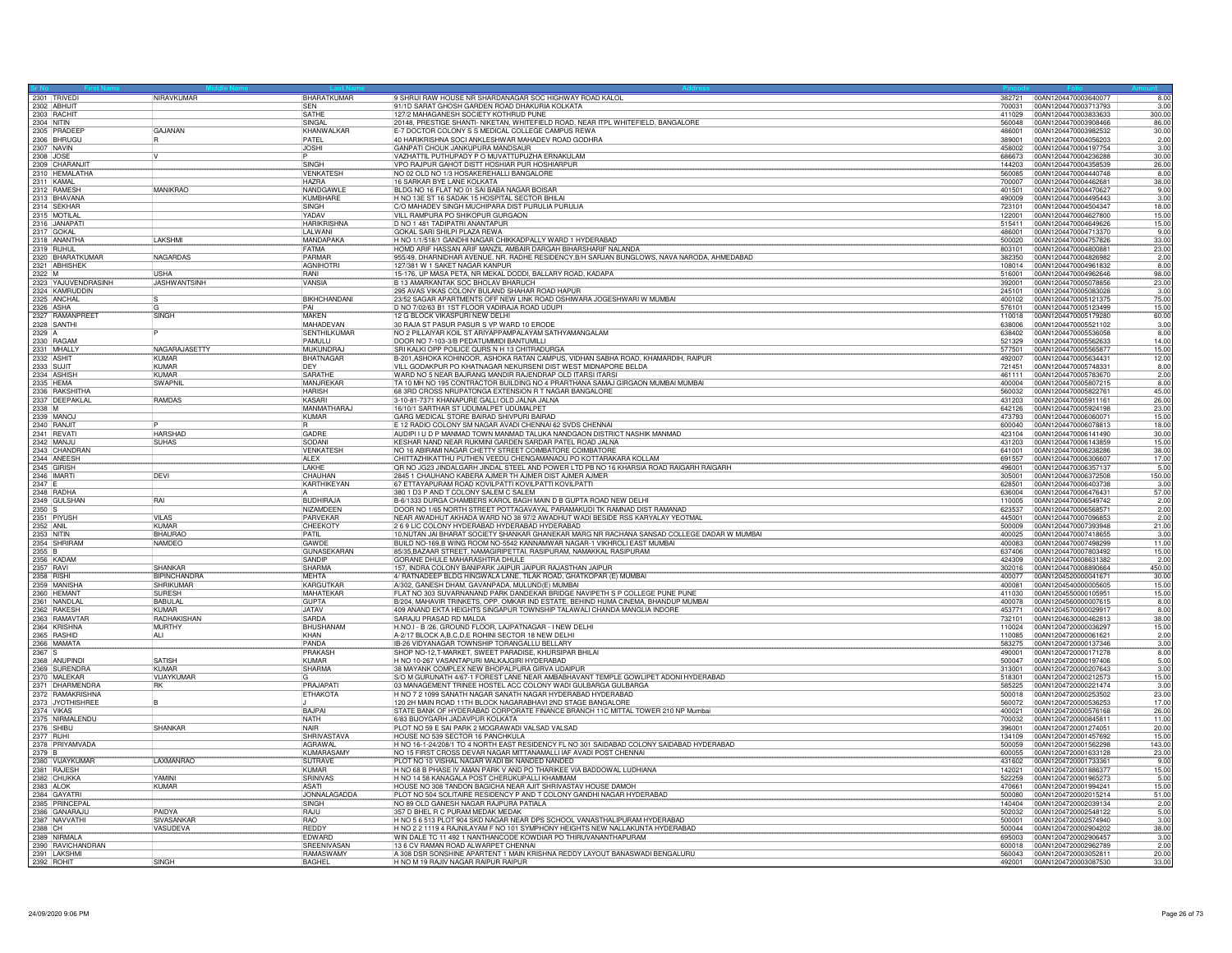|                                 | <b>RAO</b>                       | PANDARABOINA                    | D NO 1825 VASANTHARAYAPURAM 2ND LINE GUNTUR                                                                                                                       | 522002 00AN1204720003606601                                      | 27.00                 |
|---------------------------------|----------------------------------|---------------------------------|-------------------------------------------------------------------------------------------------------------------------------------------------------------------|------------------------------------------------------------------|-----------------------|
| 2393 SRINIVASA                  | DEEP                             | <b>DUMOLIA</b>                  | VPO BHUNDER TEHSIL GIDDERBAHA SRI MUKTSAR SAHIB MUKTASAR                                                                                                          | 152112<br>00AN1204720003642579                                   | 9.00                  |
| 2395 SHOBHIT                    | KUMAR                            | <b>JAIN</b>                     | 252 2 AJADPURA 2 LALITPUR LALITPUR                                                                                                                                | 00AN1204720003660157<br>284403                                   | 2.00                  |
| 2396 MOHAMMED                   | SANDEEP                          | ZIAUDDIN<br>NARAYAN             | H NO 2 6 1064 2 KLN REDDY COLONY NAKKALAGUTTA HANAMKONDA WARANGAL<br>SAHADEV SIGWAN CHAWLL R NO 2 RB KADAM MARG GHATKOPAR W KAJUPADA Mumbai                       | 00AN1204720003712477<br>506001<br>00AN1204720004383500<br>400084 | 11.00<br>8.00         |
|                                 |                                  | POKALE                          | 264 VITALA GRAM VITALA TEHSIL DHAMANAGANU RAILWAY DISTT AMRAVATI AMRAVATI                                                                                         | 442302<br>00AN1204720004447021                                   | 8.00                  |
| 2398 GAJANAN<br>2399 HITESH     |                                  | <b>DESHMUKH</b>                 | SBH BANK BUILDING JALNA ROAD BEHIND SBH GEORAI DIST BEED BEED                                                                                                     | 431127<br>00AN1204720005109516                                   | 15.00                 |
| $2400$ R                        | <b>SATISH</b><br><b>MOHANRAC</b> | CHANDRA<br><b>ALAHARI</b>       | 340 4TH CROSS 4TH MAIN ANNAPOORNESHWARI NAGAR NAGARBHAVI BENGALURU<br>11 3 26 A SWAYAMPAKULA VARI STREET KAVALI NELLORE                                           | 560091<br>00AN1204720005541522<br>00AN1204720005669982<br>524001 | 3.00                  |
| 2401 RAMA<br>2402 GIRIJA        |                                  | RAMACHANDRAN                    | LAKSHMI SADAN MULANGUNNATHUKAVU THRISSUR                                                                                                                          | 00AN1204720007197438<br>680581                                   | $\frac{105.00}{5.00}$ |
| 2403 SHALINI                    |                                  | <b>PUROHIT</b>                  | 7 E VARDHMAN NAGAR ROSHAN JI KI BARI SAVINA HIRAN MAGRI SECTOR 12 UDAIPUR                                                                                         | 313002<br>00AN1204720007334351                                   | 3.00                  |
| 2404 GOURAV                     |                                  | <b>SHARMA</b>                   | H NO 3 ADARSH NAGAR GANGWA ROAD HISSAR                                                                                                                            | 125001<br>00AN1204720007427731                                   | 8.00                  |
| 2405 BHASKARA                   |                                  | SUGALI<br>PREMKUMAR             | Q NO 217 F SECTOR 11 UKKUNAGARAM PEDAGANTYADA UKKUNAGARAM VISAKHAPATNAM<br>H NO 78 144 KRISHNA NAGAR KNL CAMP B KURNOOL                                           | 530032<br>00AN1204720007590153<br>00AN1204720007915108<br>518002 | $\frac{38.00}{5.00}$  |
| 2406 S<br>2407 ILYAS            | <b>BIN</b>                       | SAYEED                          | H NO 9 92 MULUGU BLAKU 10 WARANGAL                                                                                                                                | 00AN1204720008255459<br>506343                                   |                       |
| 2408 JAGDISH                    |                                  | KUNDU                           | 1288 SECTOR 11 PANCHKULA PANCHKULA                                                                                                                                | 134109<br>00AN1204720008615060                                   | 5.00                  |
| 2409 PRATHIBA<br>2410 SANATAN   |                                  | <b>SURESH</b><br><b>MISHRA</b>  | KKR HOMES II FLOOR 16 II STREET LAKSHMI NAGAR ADAMBAKKAM CHENNAI<br>D 71 SNEHGANGA PATEL NAGAR RAISEN ROAD BHOPAL                                                 | 600088<br>00AN1204720009236532<br>462021<br>00AN1204720009473910 | 3.00<br>6.00          |
|                                 |                                  | <b>GEORGE</b>                   | MIG-I-106, HUDCO SECTOR, BHILAI DIST, DURG BHILAI                                                                                                                 | 490009<br>00AN1204720009554259                                   |                       |
| 2411 JAMES<br>2412 USHA         |                                  | TIWARI                          | VIRAT NAGAR COLONY PANNA ROAD NEAR HOTEL U.S.A. SATNA                                                                                                             | 485001<br>00AN1204720009562536                                   | $\frac{60.00}{15.00}$ |
| 2413 ASHOP<br>2414 PRATAF       | KUMAR<br>CHANDRA                 | KHETAN<br>KICHINGIA             | SRE18/4, STAFF COLONY VIKRAM NAGAR, PO KHOR. NEEMUCH<br>D-48 HARMU HOUSING COLONY RANCHI RANCH                                                                    | 458470<br>00AN1204720009586306<br>834012<br>00AN1204720009602711 | 75.00<br>8.00         |
| 2415 HABIR                      |                                  | KHAN                            | S O B KHAN D 204 KRUSHNA APRT VIDHANSABHA RD NEAR LIC COLONY WARD NO 27 MOWA SADDU RAIPUR                                                                         | 492007<br>00AN1204720009604056                                   | 39.00                 |
| 2416 SHIRLEY                    |                                  | <b>THOMAS</b>                   | VAIKATH HOUSE CULLEN ROAD ALLEPPRY ALLEPPEY                                                                                                                       | 688001<br>00AN1204720009638094                                   | $\frac{15.00}{2.00}$  |
| 2417 VENKITACHALAM              |                                  |                                 | PLOT NO 19 CAUVERY NAGAR SOUTH EXTENSION THANJAVUR                                                                                                                | 613005<br>00AN1204720009799980                                   |                       |
| 2418 RAMA<br>2419 MANGLA        | RAMANA                           | PADHY<br>MEHAR                  | AT SHREE NAGAR INFRONT OF BOOKS INST GOILUNDI JN GANJAM<br>4 NEW COLONY BEHIND MAMTA GARAGE . NAGDA                                                               | 760004<br>00AN1204720009802960<br>456335<br>00AN1204720009845992 | 30.00<br>30.00        |
| 2420 RAMNARAYAN                 |                                  | <b>MFHAR</b>                    | 4 NEW COLONY BEHIND MAMTA GARAGE . NAGDA                                                                                                                          | 456335<br>00AN1204720009846086                                   | 8.00                  |
| 2421 RAMAN                      |                                  | NARAYANAN                       | VADAKKE PUSHPAKAM URAKAM PO THRISSUR THRISSUF                                                                                                                     | 680562<br>00AN1204720009861364                                   | 18.00                 |
| 2422 KUMAR                      |                                  | GAURAV                          | 6 B 104 VIDYUT VIAHAR COLONY S S T P S SHAKTI NAGAR SONEBHADRA                                                                                                    | 00AN1204720009967859<br>231222                                   | 15.00                 |
| 2423 SUBODH<br>2424 RAVIKADAM   | <b>KUMAR</b>                     | <b>VISHNOI</b>                  | CO SAMIR DESHPANDEY SMIG 38 BACHPAYEE CASTLE BH MINOCHA COLONY MUNGELI ROAD BILASPUR<br>70 2ND MAIN ROAD 5TH CROSS DINNUR R T NAGAR POST BANGALORE                | 495001<br>00AN1204720009972400<br>560032<br>00AN1204720009972599 | 75.00<br>3.00         |
| 2425 RAM                        | MEHAR                            | SINGH                           | FLAT NO. 5/2 C RAIL VIHAR, MDC SECTOR-4 PANCHKULA                                                                                                                 | 134109<br>00AN1204720009973174                                   | 21.00                 |
| 2426 SOMESH                     | KUMAR                            | LAKHANPA                        | B 15 H NO 357 ARYA NAGAR . HOSHIARPUR                                                                                                                             | 146001<br>00AN1204720009977675                                   | 75.00                 |
| 2428 UDHAYAKUMAR                |                                  |                                 | STATE BANK OF INDIA MAIN BRANCH MUSSOORIE MUSSOORIE<br>49 A U K C NAGAR UDUMALPET. COIMBATORE                                                                     | 248179<br>00AN1204720010082845<br>642126<br>00AN1204720010095624 | 3.00<br>2.00          |
| 2429 KUNDAN                     |                                  | KUMAR                           | SBI OFFICERS RESIDENCE FLAT NO J 1 SECTOR DS SITAPUR ROAD ALLGANJ LUCKNOW                                                                                         | 00AN1204720010109021<br>226024                                   | 12.00                 |
| 2430 SUYASH                     |                                  | KUMAR                           | FLAT NO 16 NL 6 5 INDRAPRASTHA APPT SECTOR 10 NERUL WEST NERUL NAVI MUMBAI                                                                                        | 400706<br>00AN1204720010141879                                   | 6.00                  |
| 2431 HARISH<br>2432 JAGRUT      |                                  | <b>BABLANI</b>                  | E 10/95 CHITRAKOOT. JAIPUR                                                                                                                                        | 302019<br>00AN1204720010207933                                   | 113.00                |
| 2433 ASHOK                      | <b>DEORAO</b>                    | VAGHELA<br>GHUMADE              | 68 A SHIVALAY VEGETABLE SOCIETYVIDYANAGAR. BHAVNAGAR<br>SANT TUKDOJI WARD NEAR MALLARI PETROL PUMP HINGANGHAT WARDHA                                              | 364002<br>00AN1204720010209166<br>442301<br>00AN1204720010232449 | 38.00<br>45.00        |
| 2434 AKASH                      |                                  | PANDEY                          | 15 NANDIGRAM NO 2 SINDHWAIMATA RD PRATAPNAGAR VADODARA                                                                                                            | 390004<br>00AN1204720010270599                                   | 30.00                 |
| 2435 NELSON                     |                                  | THOMAS                          | S O M U THOMAS S 1 SREEDEVI GARDENS SOCIETY ROAD MARADU S O ERNAKULAM                                                                                             | 682304<br>00AN1204720010308640                                   | 26.00                 |
| 2436 CHANDRA<br>2437 BRAJA      | KUMAR<br>SUNDAR                  | <b>BHAMBHAN</b><br><b>GHOSH</b> | 78 ROOPRAM NAGAR NEAR MANIK BAG ROAD INDORE INDORE<br>STATE BANK OF INDIA PENENGLA BRANCH BOJOGHARI DIST EAST SIKKIM SIKKIM                                       | 00AN1204720010315641<br>452001                                   | 3.00<br>30.00         |
| 2438 JITENDRA                   |                                  | SHAH                            | VILL MILONPUR PO NAMRUP DIBRUG DIBRUGARH                                                                                                                          | 737101<br>00AN1204720010325394<br>786621<br>00AN1204720010329272 | 8.00                  |
| 2439 P                          |                                  | <b>FI ANGO</b>                  | D NO 12 2 KAMALA LAKSHMI COLONY . DHARMAPURI                                                                                                                      | 636701<br>00AN1204720010355896                                   | 2.00                  |
| 2440 SIDDHARTH                  |                                  | CHOW DHAR                       | C 294 ARAWALI MARG INDIRA NAGAR LUCKNOW                                                                                                                           | 226016<br>00AN1204720010372001                                   | 2.00                  |
| 2441 ANEETA<br>2442 DEVENDRA    |                                  | <b>KACHROO</b><br><b>KUMAR</b>  | FLAT NO 562 SECTOR NO 8 KARNAL KARNAL<br>KUTCHERY MORE AT AND PO RAJPUR. ROHTAS                                                                                   | 132001<br>00AN1204720010423248<br>852217<br>00AN1204720010447723 | 6.00<br>6.00          |
| 2443 SUBRATA                    |                                  | PANJA                           | DAKSHIN LASKARPUR PURBA PARA PO LASKARPUR SOUTH 24 PARGANAS KOLKATA                                                                                               | 700153<br>00AN1204720010472661                                   | 12.00                 |
| 2444 ABHAY                      |                                  | KUMAR                           | SIMREKHA HOUSE HANS MARG IN FRONT OF RELIANCE MART KANKE ROAD PS GONDA RANCHI                                                                                     | 834008<br>00AN1204720010482532                                   | 15.00                 |
| 2445 ANAND                      | SUNDER<br>KUMAR                  | SINGH<br><b>SINGH</b>           | A 402 ROHAN VASANTHA APARTMENTS VARTHUR MAIN ROAD MARATHAHALLI BANGALORE                                                                                          | 560037<br>00AN1204720010489747<br>00AN1204720010536334           | 45.00                 |
| 2446 RAJESH<br>2447 TANMAY      |                                  | MUKHERJEE                       | 296/1 KABI NABIN SEN ROAD DUMDUM . DUMDUM<br>NETAJINAGAR ALAMGANJ PO NUTANGANJ . BURDWAN                                                                          | 700028<br>00AN1204720010538025<br>713102                         | 3.00<br>3.00          |
| 2448 VAIBHAV                    |                                  | SHAH                            | C 123/88, PURDILPUR . GORAKHPUR                                                                                                                                   | 273001<br>00AN1204720010584448                                   | $\frac{6.00}{17.00}$  |
| 2449 RAVI                       | PRAKASH                          | SHARMA                          | FLAT NO 44 B-17 VISHWAKARMA APPTT VASUNDHARA ENCLAVE . DELHI                                                                                                      | 110096<br>00AN1204720010586956                                   |                       |
| 2450 LAXM<br>2451 ALOK          | CHAND<br><b>GOPALKRISHNA</b>     | MITTAL<br><b>JOSHI</b>          | AT/PO BABBIR DIST NUAPADA . NUAPADA<br>47/300 GHB MIG FLATS ELLORAPARK VADODARA                                                                                   | 766118<br>00AN1204720010606631<br>390023<br>00AN1204720010658150 | 15.00<br>15.00        |
| 2452 ASHISH                     |                                  | <b>GUPTA</b>                    | PREM NAGAR COLONY BARELI RAISEN. RAISEN                                                                                                                           | 464668<br>00AN1204720010673365                                   | 15.00                 |
| 2453 VIVEK                      | MADHAVRAQJI                      | PILLEWAN                        | PLOT NO 396 HUDKESHWAR ROAD NEW SUBHEDAR LAYOUT NAGPUR AYODHYA NAGAR NAGPUR                                                                                       | 440024<br>00AN1204720010710670                                   | 3.00                  |
| 2454 KUSHAI                     | KISHOR                           | <b>VFRMA</b>                    | DAKBANLOW ROAD AT PO TO VAIJAPUR AURANGABAD                                                                                                                       | 423701<br>00AN1204720010741475                                   | 30.00                 |
| 2455 SATISH<br>2456 RAVINDRA    | CHANDRA                          | <b>SHARMA</b><br>PRASAD         | 60, 61 CHITRAKOOT COLONY BY PASS PETROL PUMP. CHITTORGARH<br>1345 SECTOR 12E B3 CITY PO DIST BOKARO . BOKARO                                                      | 312001<br>00AN1204720010783197<br>827012<br>00AN1204720010800665 | 15.00<br>75.00        |
| 2457 ANIL                       | MANGUBHAI                        | <b>PATEL</b>                    | SAI KRIPA 27/1064 D N NAGAR ANDHERI (W) . Mumbai                                                                                                                  | 400058<br>00AN1204720010814165                                   | 3.00                  |
| 2458 SURESH                     |                                  | MEKIN                           | PLOT NO 5 HOUSE NO 2-910/65-5 DHANVANTRI LAYOUT KUSNOOR ROAD JAYANAGAR GULBARGA                                                                                   | 585105<br>00AN1204720010820099                                   | 45.00                 |
| 2459 DINESH<br>2460 SWAROOF     | <b>BALKRISHNA</b>                | KULKARNI<br>KUMAR               | 10 YOGESHWARI APTS NEMINATH NAGAR. SANGLI<br>NH II-B 457 NTPC VSTPP VINDHYA NAGAR. VINDHYA NAGAR                                                                  | 416415<br>00AN1204720010910522<br>486885<br>00AN1204720010921999 | 6.00<br>15.00         |
| 2461 SINGAM                     | VB                               | REDDY                           | DOOR NO 2-681 NAGARAJU PET KADAPA . KADAPA                                                                                                                        | 516001<br>00AN1204720010985863                                   | 15.00                 |
|                                 |                                  | <b>GHORPAD</b>                  | MIG I B-12 K H B COLONY UDAYNAGAR J M ROAD BIJAPUR                                                                                                                | 00AN1204720011006251<br>586104                                   | 2.00                  |
| 2463 LEO<br>2464 ABHISEK        | <b>JOSEPH</b>                    | PINTO<br>PAI                    | SNEH RUCHI 303/3RD FLR PARAB WADI NR BHAVANI GEN STORE, MENT AL HOSP RD DNYANSADHAND COL RD THANE (W)<br>AB 205 1ST FLOOR SECTOR I BIDHAN NAGAR SALT LAKE KOLKATA | 400604<br>00AN1204720011038385<br>700064<br>00AN1204720011039127 | 3.00<br>12.00         |
| 2465 A                          |                                  | PARMAR                          | 3 SAVGUNPARK INDIRANAGAR ROAD OPP WATER TANK NADDAD                                                                                                               | 387002<br>00AN1204720011045766                                   | 12.00                 |
| 2466 S                          |                                  | <b>JEYAGOPA</b>                 | 98/371 NORTH MAIN ST THANJAVUR. THANJAVUR                                                                                                                         | 00AN1204720011066271<br>613009                                   | 30.00                 |
| 2467 YATENDRA                   |                                  | <b>RAWAT</b>                    | 106 VIJAY PARK BALLUPUR ROAD. DEHRADUN                                                                                                                            | 00AN1204720011187913<br>248001                                   | 8.00                  |
| 2468 SUMIT<br>2469 AMIT         |                                  | <b>TANDON</b><br>TANDON         | 3C 337 BUDHI VIHAR AVAS VIKAS . MORADABAD<br>3C 337 BUDHI VIHAR MORADABAD MORADABAD                                                                               | 244001<br>00AN1204720011187947<br>00AN1204720011189239<br>244001 | 45.00<br>60.00        |
| 2470 PRAKASH                    |                                  | <b>MESHRAM</b>                  | OR NO 24/4, TYPE 2 ORD FAC JAWAHAR NAGAR TAH - JAWAHAR NAGAR DIST - BHANDARA JAWAHAR NAGAR                                                                        | 441906<br>00AN1204720011198241                                   | 6.00                  |
| 2471 KAUSHILBHAI                |                                  | <b>MONANI</b>                   | 2411 PORT COLO WAGHESVARY PLOT PORBANDAR JAMNAGAR                                                                                                                 | 00AN1204720011271623<br>360575                                   | 30.00                 |
| 2472 ANITA                      |                                  | LACHHWANI                       | POONAM NIKUNJ 34 MAIN SECTOR, SHASTRI NAGAR BHILWARA<br>NO. 58 2ND CROSS, RIFCO SHANTINIKETAN LAYOUT MEDAHALLI K.R. PURAM BANGALORE                               | 311001<br>00AN1204720011277264<br>560049<br>00AN1204720011280178 | 45.00<br>38.00        |
| 2473 MURALIDHARA                |                                  | <b>VASHISHTHA</b>               | F 301 INDIAN OIL APARTMENT C 58 23 SECTOR 62 NOIDA                                                                                                                | 201301<br>00AN1204720011305339                                   | 23.00                 |
| 2475 CHANDRAKANT                | MADHUKARRAO                      | <b>KAPSE</b>                    | 91 FRIENDS CO OP HSG SOCIETY NARENDRA NAGAR NAGPUR NAGPUR NAGPUR                                                                                                  | 440015<br>00AN1204720011334271                                   | 23.00                 |
| 2476 ASHOK                      |                                  | <b>ROY</b>                      | QTR NO T II/24 SHIVKUNJ COLONY PO SINGRAULI SINGRAULI                                                                                                             | 486889<br>00AN1204720011347785                                   | 225.00                |
| 2477 KABULA                     |                                  | <b>BEHERA</b><br>NAIKNAVARE     | AT TIKANA PO- KHALAKATA PATNA VIA- KONARK KONARK<br>SN 201 SAI NIWAS FLAT NO 15 PUNYAINAGAR OPP K K MARKET DHANKWADI PUNE CITY PUNE                               | 752111<br>00AN1204720011492772<br>411043<br>00AN1204720011843751 | 21.00<br>2.00         |
| 2478 MANGESH<br>2479 VISALAKSHI |                                  | KONDURI                         | H NO 1 9 278 41 2 PLOT NO 41 OPP TO TEMPLE BALAJI NAGAR NEAR RAM NAGAR GUNDU HYDERABAD                                                                            | 500044<br>00AN1204720012453206                                   | 8.00                  |
| 2480 SREENIVASA                 | SARMA                            | PFRI                            | PLT C 4 3 53 9 KAMESHWARI NILAYAM NEW ASHA OFF COLONY RAMAKRISHNAPURAM TIRUMALAGIRI HYDERABAD                                                                     | 500056<br>00AN1204720012748355                                   | 21.00                 |
| 2481 RAJA                       | VENKATACHALAPATHIRAO<br>PRABHA   | DEVULAPALL<br>THIRANI           | H NO 8 6 192 PADMAVATHI COLONY MAHABUBNAGAR<br>SD - 92, DDA TOWERS APARTS. PITAMPURA, . NEW DELHI                                                                 | 00AN1204720012757159<br>509001<br>110088                         | 8.00                  |
| 2482 CHANDRA<br>2483 ANJU       |                                  | <b>VERMA</b>                    | QUARTER NO 2 ASSISTANT PROF QUARTERS SVIMS TIRUPATI URBAN TIRUPATHI                                                                                               | 00AN1204720012896060<br>00AN1204720012983761<br>517501           | 375.00<br>12.00       |
| 2484 NARAYANAN                  |                                  | G                               | 14/596 A UDAYA NAGAR AYYANTHOLE THRISSUR                                                                                                                          |                                                                  | 15.00                 |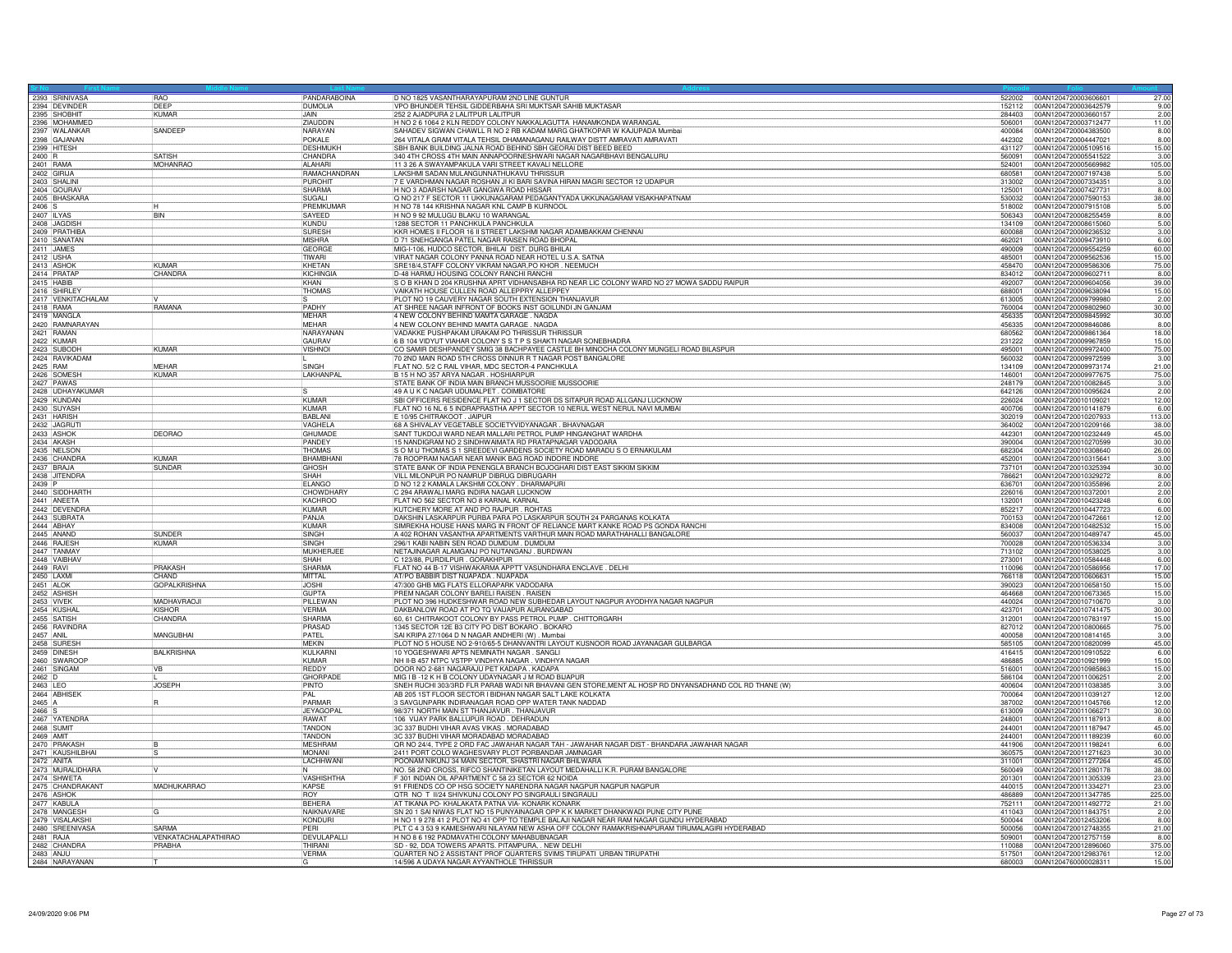| 2485 RAJENDRA<br>2486 SUBRAHMANIA | <b>SHENOY</b>                  |                              | KMC IV/424 A INDIRA, ATHIYAMBUR KANHANGAD P O, KASARGODE DT KANHANGAD                                                                                                      |                  | 671315 00AN1204760000090896<br>45.00                           |
|-----------------------------------|--------------------------------|------------------------------|----------------------------------------------------------------------------------------------------------------------------------------------------------------------------|------------------|----------------------------------------------------------------|
|                                   | <b>AYER</b>                    |                              | 549 (7/317) PUTHENMADOM 15, BALABHAVAN KOTTAYAM MUNICIPALITY KOTTAYAM                                                                                                      | 686001           | 74.00<br>00AN1204760000175473                                  |
| 2487 SHAJI                        | IM.                            | <b>GEORGE</b>                | MOOTHAMPACKAL KURUMULLOOR P O KANAKKARY KOTTAYAM                                                                                                                           | 686632           | 004N1204760000253416<br>15.00                                  |
| 2488 SAJEE\                       | M                              | <b>RAO</b>                   | MENOTHU PARAMBIL HOUSE ANTHIKAD P O THRISSUR                                                                                                                               | 680641           | 00AN1204760000275358<br>60.00                                  |
| 2489 KOTTUR                       | <b>SRINIVASA</b>               |                              | D NO 13-3-26 13TH WARD KANDUKUR<br>17- DHANJI NAGAR, AT&POST- UNJHA, TA- UNJHA UNJHA                                                                                       | 523105           | 00AN1204770000051756<br>15.00                                  |
| 2490 PATEL<br>2491 KOKILABEN      | NAYANABEN                      | SHAILESHKUMAR<br><b>MODI</b> | PLOT NO-1681/1 SECTOR-2D GANDHINAGAR                                                                                                                                       | 384170<br>382006 | 00AN1204780000024940<br>30.00<br>15.00<br>00AN1204780000090398 |
| 2492 ASHISH                       |                                | <b>KIMAR</b>                 | GH.14, FLAT NO.10 SECTOR-20 PANCHKULA                                                                                                                                      | 134104           | 00AN1204790000027079<br>300.00                                 |
| 2493 ANJANA                       |                                | CHOPRA                       | FLAT NO 235/I SECTOR-55 CHANDIGARH                                                                                                                                         | 160055           | 00AN1204790000079501<br>8.00                                   |
| 2494 BHAVIN                       |                                | GOR                          | 603-C , SUDHIR PARK S N ROAD, TAMBE NAGAR, MULUND-WEST MUMBAI                                                                                                              | 400080           | 23.00<br>00AN1204830000007149                                  |
| 2495 JUGAL                        | TEKCHAND                       | DHAWAN                       | 2, MANSAROVAR CHS LTD, PLOT 62, 63, 64, SECTOR 9 AIROLI NAVI MUMBAI                                                                                                        | 400708           | 00AN1204880000062016<br>30.00                                  |
| <b>2496 VINU</b>                  | <b>MATHFW</b>                  | KURIAN                       | PARUTHUMKUZHY MANGANAM PO KOTTAYAM                                                                                                                                         | 686018           | 100AN1204880000117907<br>8.00                                  |
| 2497 KINNAR                       | AMIT                           | DESAL                        | B-14, LAVKUSH SHOPPING CENTRE DATTAPADA ROAD BORIVALI EAST MUMBAI                                                                                                          | 400068           | 00AN1204890000016880<br>8.00                                   |
| 2498 ANIL                         | VITTHAL                        | MAIN                         | 61 SHRIRAM COLONY DEOPUR DHULE                                                                                                                                             | 424002           | 00AN1204890000025266<br>18.00                                  |
| 2499 PRAMEELA                     |                                | <b>NAIR</b>                  | LAL AND BAHL CHS 2ND FLOOR ROOM NO 7 NEAR DURGA MATA MANDIR KALYAN EAST                                                                                                    | 421306           | 00AN1204890000051351<br>8.00                                   |
| 2500 RAMANATHAN                   | SRINIVASAN                     | <b>IYER</b>                  | FLAT NO 9 RAGHUNATH CHS LANE NO 3 DAHANUKAR COLONY KOTHARUD PUNE                                                                                                           | 411038           | 00AN1204890000070193<br>60.00                                  |
|                                   | <b>RAMKRISHNA</b>              | 7AD                          | 652 SHANIWAR PETH PRATHAMESH APT SHANI MARUTI MANDIR MAGE SATARA                                                                                                           | 415001           | 65.00<br>00AN1204890000094742                                  |
| 2502 VIVEK                        | <b>DHARMESH</b>                | DESAI                        | 7 ANIKET APT TITHAL ROAD SWARGASHRAMMANDIR LANE VALSAD                                                                                                                     | 396001           | 00AN1204890000103743<br>30.00                                  |
| 2503 R                            |                                | KARTHIK                      | FLAT 1C SRI SELVA VINAYAGA APARTMENTS 22 A, RANJITH ROAD KOTTURPURAM, CHENNAI                                                                                              | 600085           | 00AN1205040000018562<br>60.00                                  |
| 2504 JAYASHREE                    |                                | NARAYANAN                    | O.NO.37, N NO.48 BHIMASENA GARDEN STREET MYLAPORE CHENNAI                                                                                                                  | 600004           | 00AN1205040000025791<br>69.00                                  |
| 2505 DINESH                       |                                | <b>SINGH</b>                 | Q.NO. SC2-142 SHARADANAGAR GODAVARIKHANI RAMAGUNDAM                                                                                                                        | 505209           | 00AN1205140000002996<br>152.00                                 |
|                                   |                                | SRINIVAS                     | FLAT NO. 504 TIRUMALA RESIDENCY AREPALLY ROAD KARIMNAGAR                                                                                                                   | 505001           | 00AN1205140000007451<br>3.00                                   |
| 2507 RAMESH                       |                                | <b>HANUMANDAS</b>            | H.NO. 21-2-81, 2-INCLAINE, BELLAMPALLY                                                                                                                                     | 504251           | 00AN1205140000018075<br>15.00                                  |
| 2508 BHAGAVANTHA                  | REDDY                          | MOOLA                        | PLOT NO.7, FLAT NO.209 STREETNO.2, HARE RAMA RESIDENCY PRASHANT NAGAR, VIL. MEDIPALLY MDL. GHATKESAR, RANGAREDDY                                                           | 500098           | 00AN1205140000042176<br>12.00                                  |
| 2509 CHANCHAL                     | KANTA                          | MADAAN                       | H.NO. 491 SEC-3 HUDA, NEAR SAHARA SCHOOL KURUKSHETRA KURUKSHETRA                                                                                                           | 136118           | 00AN1205170000003944<br>23.00                                  |
| 2510 PITAM<br>2511 SWAPAN         | KUMAR<br>KUMAR                 | <b>BASAK</b><br><b>BOSE</b>  | 132A/1A B. B. MITRA BOAD KOLKATA<br>AT - BACHHURDOBA BEHIND NANI BALA ROYS SCHOOL P.O-JHARGRAM DIST - PASCHIM MEDINIPUR JHARGRAM                                           | 700010<br>721507 | 00AN1205200000030350<br>75.00<br>15.00                         |
|                                   | <b>KABIRAJ</b>                 | DAS                          | BISWASPARA BALURGHAT DIST - DAKSHIN DINAJPUR BALURGHAT                                                                                                                     | 733101           | 00AN1205320000020653<br>00AN1205320000037344<br>6.00           |
| 2512 TUSI                         |                                | <b>MUSTAF</b>                | 9/1, R N TAGORE ROAD DUM DUM KOLKATA                                                                                                                                       | 700077           | 00AN1205320000039926<br>8.00                                   |
| 2513 SHATAVISHA<br>2514 SAMIR     |                                | SARKAR                       | MALLIK SHOBHA SAKOYA JHORA - 2 DHUPGURI JALPAIGURI DHUPGURI                                                                                                                | 735210           | 00AN1205320000051291<br>33.00                                  |
|                                   | <b>RANI</b>                    | JANA                         | VILL - KUMARPUR P.O - CONTAI DIST - PURBA MEDINIPUR CONTAI                                                                                                                 | 721401           | 00AN1205320000083315<br>15.00                                  |
| 2515 GITA<br>2516 RAJENDRA        | ZUMBERLAL                      | SOMANI                       | 8 - JAWAHAR COLONY, JAWAHAR COLONY WASHIM WASHIM                                                                                                                           | 444505           | 00AN1205370000016853<br>113.00                                 |
| 2517 TINU                         |                                | ABRAHAM                      | THOTTUPURATHU(H) VENPALA(PO) THIRUVALLA                                                                                                                                    | 689114           | 00AN1205670000061309<br>8.00                                   |
| 2518 POORNIMA                     | <b>SURESH</b>                  | NAYAK                        | FLAT NO:002 REGAL JENESIA APARTMENT SHIRIBEEDU UDUPI                                                                                                                       | 576101           | 00AN1205670000062243<br>30.00                                  |
|                                   |                                | THOMAS                       | AMANTHOPPIL(H) MUNDENCAVU CHENGANUR CHENGANUR                                                                                                                              | 689121           | 00AN1205670000071368<br>8.00                                   |
| 2520 RAVINDRAN<br>2521 DEEPALI    |                                |                              | KOOVAMMOOLA KIZHAKKE VEEDU CHERUKATTOOR PO PANAMARAM                                                                                                                       | 670721           | 00AN1205670000093911<br>15.00                                  |
|                                   | SUNIL                          | DIVEKAR                      | FLAT NO 3, NEEL HEIGHTS 80/2 BANER RESIDENCY, NEAR SAKALNAGAR AUNDH PUNE                                                                                                   | 411007           | 15.00<br>00AN1205810000105365                                  |
| 2522 NARENDRAKUMAR                | <b>RAMESHWAR</b>               | THUSE                        | FLAT NO 201, GURUDEEP CO-OP HSG SOC. NO 1, TULSHIBUAGWALE COLONY SAHAKAR NAGAR NO 2, PUNE                                                                                  | 411009           | 00AN1205810000105798<br>38.00                                  |
| 2523 SATISH<br>2524 ANIRUDDHA     | <b>BAPU</b>                    | AUTY                         | D 601, CRYSTAL GARDEN, BANER PASHAN LINK RD, NR WHISPERING WIND SOCIETY BANER PASHAN PUNE                                                                                  | 411021           | 00AN1205810000123566<br>8.00                                   |
|                                   | <b>VASANT</b>                  | KARYEKAR                     | OLD 319(NEW 312) SHANWAR PETH D.V.GOKHALE ROAD, PUNE                                                                                                                       | 411030           | 15.00<br>00AN1205810000129325                                  |
| 2525 SUHAS                        | <b>RHIMRAO</b>                 | <b>ROTHE</b>                 | D 101 ISHA GARDEN, NEAR SAHAJANAND SOCIETY PUNE                                                                                                                            | 411029           | 317.00<br>00AN1205810000131727                                 |
|                                   | RAMCHANDRA                     | <b>BAPAT</b>                 | SN - 1/9, PLOT 20, HINGANE KD., GAURI SHANKAR SOCIETY, PUNE                                                                                                                | 411051           | 00AN1205810000138697<br>15.00                                  |
| 2527 DEEPAK                       | PANALAL                        | LUNKAD                       | 41, PLOT NO.WALVEKAR NAGAR, NEAR RAJOPADHYE GAS DEPO, PUNE                                                                                                                 | 411009           | 00AN1205810000183683<br>90.00                                  |
| 2528 NAVIN<br>2529 SUREKHA        |                                | <b>JAIN</b><br>FERNANDES     | C/O GLOBAL OPTICS, CITY MALL NEAR BAZAAR KOLKATA P.O SEVOKE ROAD SILIGURI<br>402/B PLOTNO-73AMARDEEP GREEN LANE SHERE PUNJAB NEARDOMINIC HIGH SCHOOL ANDHERI (EAST) MUMBAI | 734001<br>400093 | 00AN1205930000015052<br>84.00<br>2.00<br>00AN1206020000004109  |
|                                   | KIRITRHAI                      | PATFI                        | NEAR KUVA NANA PORE NADIAD                                                                                                                                                 | 387001           | 75.00<br>00AN1206040000002093                                  |
| 2530 SHILPABEN<br>2531 NIMISH     | <b>GOPALBHAI</b>               | <b>SHAH</b>                  | 12/RAMNAGAR SOCIETY, Nr.SHITAL CINEMA, DAKOR ROAD, NADIAD                                                                                                                  | 387001           | 00AN1206040000019126<br>225.00                                 |
| 2532 YASHPAI                      | SINGH                          | <b>NFGI</b>                  | 18/372 CARIAPPA VIHAE DELHI CANTT MEW DELHI                                                                                                                                | 110010           | 00AN1206070000010739<br>15.00                                  |
|                                   | JAHAN                          | ANSAR                        | 55 ANSARI BUILDING NAWAN TOLA SITAPUR. SITAPUR                                                                                                                             | 261001           | 23.00<br>00AN1206120000154988                                  |
| 2533 HASRAT<br>2534 NIDHI         |                                | <b>GUPTA</b>                 | 112/294 SWAROOP NAGAR KANPUR                                                                                                                                               | 208002           | I00AN1206120000232629<br>30.00                                 |
|                                   | TAHIR                          | JAFARI                       | JAFRI MANJIL QAZIYARA SITAPUR                                                                                                                                              | 261001           | 00AN1206120000323178<br>45.00                                  |
| 2535 MOHD<br>2536 SRINIVAS        | BALIGA                         |                              | S V S HIGH SCHOOL ROAD BANTWAL                                                                                                                                             | 574211           | 315.00<br>00AN1206290000008577                                 |
| 2537 POONAM                       | <b>OMPRAKASH</b>               | <b>JOGESHWAR</b>             | FLAT NO - B-104 MANALI SOCIETY HIMALAYA SOCIETY MILIND NAGAR GHATKOPAR(W) MUMBAI                                                                                           | 400086           | 00AN1206380000095151<br>47.00                                  |
| 2538 APPARAO                      |                                | <b>DUGGIRALA</b>             | H NO 280 LIG BHARATHI NAGAR NEAR BHEL RAMA CHANDRAPURAM MU RAMACHANDRAPURAM MEDAK                                                                                          | 502032           | 00AN1206420002772931<br>12.00                                  |
|                                   | SHANKAR                        | <b>KHANDFI WAI</b>           | PLOT NO. 14, VIJAY BARI VIKAS NAGAR PATH NO. 7 JAIPUR                                                                                                                      | 302023           | 23.00<br>00AN1206500000004327                                  |
| 2540 GOVIND<br>2541 MEERA         |                                | KHANDELWAL                   | PLOT NO. 14, VIJAY BARI VIKAS NAGAR PATH NO. 7, SIKAR ROAD JAIPUR                                                                                                          | 302023           | 00AN1206500000004331<br>23.00                                  |
|                                   |                                | KHANDELWA                    | PLOT NO. 14, VIJAY BARI VIKAS NAGAR PATH NO. 7, SIKAR ROAD JAIPUR                                                                                                          | 302023           | 00AN1206500000004346<br>60.00                                  |
| 2542 RUKMAN                       | <b>DEVI</b>                    | KHANDELWAL                   | B-1 RATAN NAGAR DHER KE BALAJI JAIPUR                                                                                                                                      | 302013           | 30.00<br>00AN1206500000004350                                  |
| 2543 SATYANARAYAN<br>2544 SHARAD  |                                | KHANDEL WAL                  | 14 - TILAK MARG, VIKAS NAGAR JAIPUR<br>BHARGAVA NIKUNJ RUPANGARG ROAD, MADANGUNJ KISHANGARH AJMER                                                                          | 302005           | 00AN1206500000016921<br>30.00                                  |
|                                   |                                | BHARGAVA                     |                                                                                                                                                                            | 305801           | 00AN1206590000000094<br>2.00                                   |
| 2545 LAKSHMI<br>2546 KOLLAPARTH   | ANURADHA                       | KAVURI<br>PERRAJU            | 12-2-831/41 AND 42/404 ADITYA RESIDENCY 61 AND 62 M I G H MEHDIPATNAM HYDERABAD<br>H NO 6 27 PENUGONDA MANDALAM SIDHANTHAM WEST GODAVARI                                   | 500028<br>534326 | 00AN1206690000141048<br>14.00<br>2.00<br>00AN1206690000454330  |
| 2547 MANIMOHAN                    |                                |                              | SREERANGAM PATHANAMTHITTA PATHANAMTHITTA                                                                                                                                   | 689645           | 00AN1206690000456794<br>2.00                                   |
|                                   | <b>RAJFSH</b>                  | YADWANI                      | 129/6 NISHCHAL BUNGLOW BURUDGAON ROAD MANIKNAGAR AHMEDNAGAR                                                                                                                | 414001           | 00AN1206690000722351<br>3.00                                   |
| 2548 GAURAV<br>2549 DEEPSHIKA     |                                | <b>SHARMA</b>                | W/O SHRI M.K. SHARMA 11/906 CHOPASNI HOUSING BOARD JODHPUR                                                                                                                 | 342301           | 00AN1206850000069494<br>8.00                                   |
|                                   | BHALCHANDRA                    | <b>BHATT</b>                 | D-36, SURAJ NAGAR SOCIETY, NEAR BHAVNA PARK, AMITNAGAR, KARELIBAUG VADODARA                                                                                                | 390018           | 00AN1207020000096800<br>33.00                                  |
| 2550 NILESHKUMAR<br>2551 SHAMIMA  | SARJIBHAI                      | VIMANWALA                    | AMLIFALIA VHORWAD VIMANWALA BUNGLOW GODHRA GODHARA                                                                                                                         | 389001           | 15.00<br>00AN1207020000160861                                  |
| 2552 NAZEER                       |                                | iPK.                         | POOCHINGAL HOUSE, MEEPPARAMBA PALLIPURAM PO, PALGHAT                                                                                                                       | 678006           | 5.00<br>00AN1207040000009875                                   |
| 2553 BHARATI<br>2554 VENKATESH    | NADKISHORE                     | MUNDADA                      | PLOT-25, NR. NAVJIVAN HOSPITAL CAMP ROAD, MALEGAON CAMP, MALEGAON                                                                                                          | 423203           | 00AN1207100000035952<br>5.00                                   |
|                                   | <b>SUBHASHCHANDRA</b>          | ZAWAR                        | 48, SHANIWAR WARD, CHINDHADE GALLI, DIST- NASHIK, MALEGAON                                                                                                                 | 423203           | 00AN1207100000079857<br>8.00                                   |
| 2555 DILIP                        | <b>SITARAM</b>                 | PHANSALKAR                   | PLOT NO.39, FLAT NO.13, LANE- NO. 2, SIDDHARTH SHREYA APT, HAPPY COLONY, KOTHRUD, PUNE                                                                                     | 411038           | 00AN1207100000094069<br>2.00                                   |
| 2556 AMIT                         | <b>VIRAM</b>                   | <b>BOKHIRIYA</b>             | NR. CHAMUNDA, MANDIR BOKHIRA, . PORBANDAR                                                                                                                                  | 360575           | 00AN1207100000098726<br>89.00                                  |
| 2557 JESU                         | MUI CHAND<br><b>CHANDRAKAN</b> | PAN.IWAN<br>AMRFKAR          | 47, MANISHA TERRACE, 2A MOLIDINA ROAD, . PUNE                                                                                                                              | 411001<br>400012 | 00AN1207100000099257<br>30.00<br>00AN1207100000102372<br>2.00  |
| 2558 SAMEEF<br>2559 OMPRAKASH     | MOTILAL                        | <b>GAGRAN</b>                | ROOM NO.-102, SUMUKH CO-OP HSG SOC LTD, GANESH LANE, BEHIND PAREL POST OFFICE, LALBAUG, MUMBAI<br>S.NO.10/2, CITY BAZAR COMPLEX, SANGAMESHWAR, DIST- NASHIK, MALEGAON      | 423203           | 00AN1207100000115658<br>14.00                                  |
| 2560 GEORGE                       |                                | <b>THOMAS</b>                | NO 9 106 ALAYCKAL HOUSE KUNNACKAL P O VALAKOM MUVATTUPUZHA                                                                                                                 | 682316           | 00AN1207580000047291<br>270.00                                 |
| 2561 ABDUL                        |                                | SUBHAN                       | 460 SHAHABAD PS - PREM NAGAR BAREILLY                                                                                                                                      | 243001           | 00AN1207640000000958<br>24.00                                  |
| 2562 ANURAG                       |                                | RFKHI                        | 16-703 ADARSH CRYSTALCAMBRIDGE ROAD OPP THE FRANK ANTHONY PUBLIC SCHOOL ULSOOR HAL2NDSTG BENGALURU                                                                         | 560008           | 00AN1207650000204423<br>30.00                                  |
| 2563 PANKAJ                       | <b>KACHRULA</b>                | <b>GII DA</b>                | ATC OLD MONDHA  JAI NA                                                                                                                                                     | 431203           | 00AN1207780000005733<br>11.00                                  |
| 2564 HARISH                       |                                |                              | HARISREE, HOUSE NO 654 RAJIV LANE, 11 NATHAN CODE THIRUVANANTHAPURAM CORPORATION TRIVANDRUM                                                                                | 695003           | 00AN1207830000126044<br>21.00                                  |
| 2565 KARUMAKKATT                  | <b>MUMMY</b>                   | ABIDA                        | 13/443B KALLEPURATH HOUSE THRIKKAKARA THRIKKAKARA PANCHAYAT KOCHI                                                                                                          | 682021           | 00AN1207830000157900<br>23.00                                  |
|                                   |                                |                              | PRASANTH HOUSE NEAR THAYAMKAVU CHOONDAL PO THRISSUR                                                                                                                        | 680502           | 30.00<br>00AN1208160000168377                                  |
| 2567 SRINIVASAN                   |                                |                              | NO 7 NAKKEERAN STREET MGR NAGAR CHENNAI                                                                                                                                    | 600078           | 5.00<br>00AN1208160000273863                                   |
| 2568 SUSHMA                       |                                |                              | VILLAGE GUNIANA TEHSIL NISSING KARNAL                                                                                                                                      | 132024           | 00AN1208160000430151<br>11.00                                  |
| 2569 UDAYA                        | <b>BHASKARY</b>                |                              | 154 YELEKERI ST NR ASHWINI HOSPITAL WARD NO 5 YELANDUR CHAMARAJANAGAR                                                                                                      | 571441           | 2.00<br>00AN1208160000998424                                   |
| 2570 SANJAY<br>2571 RAJESH        | <b>RAJFSH</b>                  | KUMAR                        | PANCHAYAT DHENGADIH PARKHAND D DHENGADIH MANJHLADIH POST GHOR GIRIDIH                                                                                                      | 815314           | 00AN1208160001002214<br>60.00                                  |
|                                   |                                | CHELLE                       | T 2 607 48 1 SBH CLNY B/H DBR MILLS GANDHI NAGAR MUSHEERABAD HYDERABAD                                                                                                     | 500080           | 2.00<br>00AN1208160001028068                                   |
| 2572 Pravin                       | NANASAHEE                      | Shinde<br>PEGU               | PRAKASH NAGAR VITTHAL NAGAR B NR MSEB SOC LATUR                                                                                                                            | 413531           | 00AN1208160001125638<br>3.00                                   |
| 2573 BHARA<br>2574 TORAL          |                                | <b>JAIN</b>                  | STATE BANK OF HYDERABAD TORLIKONDA BRANCH G P ROAD TORLIKONDA ARMOOR<br>47 SHASTRI MARG ASHOK OPP MAYA MISTHAN GIRWA UDAIPUR UDAIPUR SHASTRI CIRCLE UDAIPUR                | 503224<br>313001 | 00AN1208160001152398<br>15.00<br>8.00<br>00AN1208160001344264  |
|                                   |                                | SANTRA                       | 66 1 8 P ROAD NETAJIGAR HAROA CORPORATION HOWRAH                                                                                                                           | 711108           | 00AN1208160001387471<br>9.00                                   |
| 2575 PRASENJIT<br>2576 RAHUL      | KANTILAL                       | PATIL                        | FLAT NO 404 LAMBODHAR AVENUE B WING SADGURU NAGAR LINK ROAD NEAR DURVANKUR LAWAN TIDKE NAG NASHIK                                                                          | 422008           | 00AN1208160001419517<br>9.00                                   |
|                                   |                                |                              |                                                                                                                                                                            |                  |                                                                |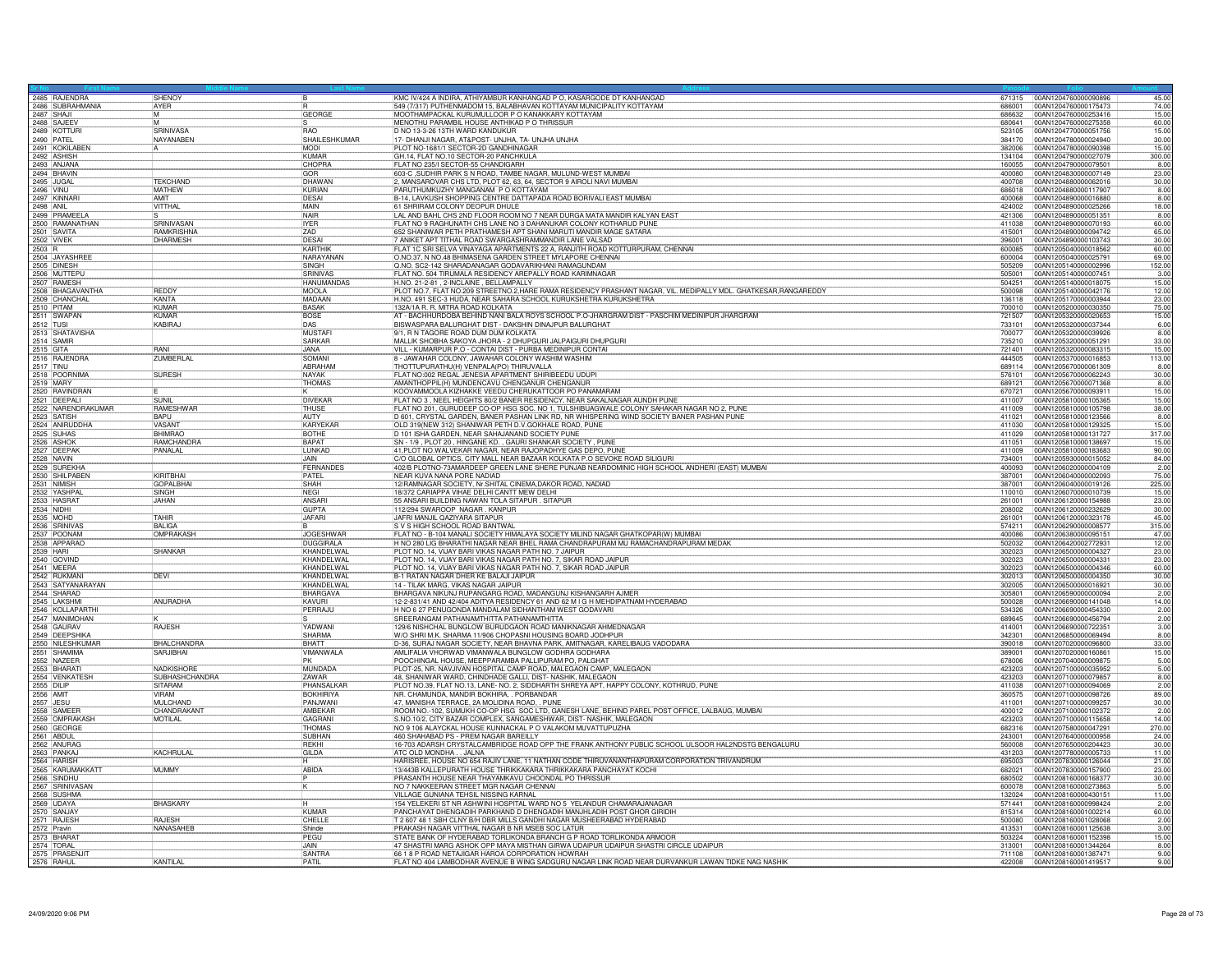| 2577 RAHUL<br>2578 SIBIN         |                                | KAURA                              | 98 NORTH AVENUE BHADSON ROAD PATIALA PATIALA                                                                                                                     |                  | 147001 00AN1208160001766936                         | 165.00               |
|----------------------------------|--------------------------------|------------------------------------|------------------------------------------------------------------------------------------------------------------------------------------------------------------|------------------|-----------------------------------------------------|----------------------|
|                                  |                                | <b>SEBASTIAN</b>                   | C 32/896-1 NEW TC 78/4365 JAS VILL VETTUCAUD BEACH PO TRIVANDRUM THIRUVANANTHAPURAM                                                                              | 695007           | 00AN1208160001821678                                | 18.00                |
| 2579 RAVI                        | <b>KUMAR</b>                   | MFDAKANAKAM                        | H NO 8.9 BHUPALAPALLE JANGEDU WARANGAL                                                                                                                           | 506169           | 00AN1208160002029681                                | 2.00                 |
| 2580 TUKARAM<br>2581 CHINTHALA   | <b>KISHANRAC</b>               | PORF                               | POWERLOOM SOCIETY INDUSTRIAL AREA PARLLAMBEJOGAL                                                                                                                 | 431515           | 00AN1208160002037141                                | $\frac{2.00}{77.00}$ |
| 2582 PAMUJULA                    | PALLI                          | <b>PRABHAVATHI</b><br>NAGESWARARAO | 2 3 512 A 203 CHENNA REDDY NGR AMBERPET HYDERABAD<br>25 2 998 POLICE COLONY CURRENT OFFICE BACK SIDE ANDHRAKESARI NELLORE                                        | 500013           | 00AN1208160002298087<br>524004 00AN1208160002517759 |                      |
| 2583 ROOPA                       |                                | DEVI                               | H NO 6 1 96 1 WARD NO 5 THIMMAPUR PET RAICHUR                                                                                                                    | 584101           | 00AN1208160003157418                                | 2.00<br>3.00         |
| 2584 ANNAPURNA                   |                                |                                    | 1126 BESIDE HANUMAN TEMPLE RAJIV GANDHI NAGAR AFZALPUR                                                                                                           | 585301           | 00AN1208160004958870                                | 173.00               |
|                                  | <b>MADHLIKAF</b>               | MANE                               | H NO 422 RAVINDRA NIWAS GAVDEVI WADI ABHINAV MITRA MAN DAL GHANSOLI GAON SO NAVIMUMBAI                                                                           | 400701           | 00AN1208160006138701                                | 3.00                 |
| 2585 RAVINDRA<br>2586 ARVIND     | NARAYAN                        | KULKARN                            | FLAT NO 6 MITTAL PLAZA DINDORI ROAD Nashik                                                                                                                       | 422004           | 00AN1208160010162494                                | 14.00                |
|                                  | <b>RAMKISHOF</b>               | <b>GUPTA</b>                       | 1301 BRIGHTON TOWER 2ND CROSS LANE LOKHANDWALA COMPLEX Mumbai                                                                                                    |                  | 400053 00AN1208160011829441                         | 17.00                |
| 2587 NARENDRA<br>2588 SANDEEP    | ADHIKRAO                       | MANF                               | FLAT 301NATRAJ BUILDINGPLOT NO 23 SECTOR 10 KAMOTHE NAVI MUMBAI                                                                                                  | 410209           | 00AN1208160012021991                                | 2.00                 |
| 2589 RAM                         | <b>VI.IAYKUMAF</b>             | <b>BIRADAR</b>                     | S/O VIJAYKUMAR BIRADAR WALANDI TAL DIVANI DIST LATUR DIVANI NEAR LATUR                                                                                           | 413519           | 00AN1208160012849362                                | 2.00                 |
|                                  | <b>RAMESH</b>                  | <b>BORUDE</b>                      | MAKHARE VADI A/P SHRIGONDA TALUKA - SHRIGONDA MARATHI SHALEJAVAL SHRIGONDA AHMEDNAGAR                                                                            | 413701           | 00AN1208160013586872                                | 5.00                 |
| 2590 GIRISH                      | <b>BALAJI</b>                  | CHIDRAWAF                          | RASHTRAMATA JIJAU NGAR NANDED                                                                                                                                    | 431712           | 00AN1208160014493031                                | 9.00                 |
| 2592 VIRABHADRA<br>2593 SHUBHAM  | EKANATHARAV                    | DHONDE                             | H NO 2453 SHIVKALYAN NAGAR OPP POST OFFICE LOHA NANDED NANDED                                                                                                    | 431708           | 00AN1208160022826508                                | 6.00                 |
|                                  | <b>DATTATRAYA</b>              | SHINDE                             | audumber shri krushna nagar nagar kalyan road. AHMEDNAGAR                                                                                                        | 414001           | 00AN1208160029602409                                | 2.00                 |
| 2594 NITIN                       | RAJENDRA                       | <b>RANKHAMP</b>                    | S/O RAJENDRA RANKHAMB TULJAPUR JALKOT NLD OSMANABAD                                                                                                              | 413602           | 00AN1208160029937371                                | 2.00                 |
| 2595 MANOJ<br>2596 SWAPNIL       | PRADHUMN                       | JADHAV                             | at kapsi post kerwadi tq palam post kerwadi tq palam - Kapsi PARBHANI                                                                                            |                  | 431720 00AN1208160031317312                         | 2.00                 |
|                                  | CHANDRASHEKHAR                 | MALWADKAR                          | Mu Lohara Ta Lohara Mu Lohara Ta Lohara Malavdkar plot OSMANABAD                                                                                                 | 413608           | 00AN1208160032912315                                | 2.00                 |
| 2597 MANISHA<br>2598 DEEPAK      |                                | SHAH                               | 230 4 MADAVI ESTATE BEHIND SADANAND HOTEL BALKUM NAKA THANE W THANE                                                                                              | 400608           | 00AN1208180000444411                                | 2.00                 |
|                                  |                                | VASUDEVA                           | 703, SHANTANU BUILDING, ST.MARTINS ROAD BANDRA (WEST) MUMBAI                                                                                                     | 400050           | 00AN1301380000019011                                | 225.00               |
| 2599 SHAILAJA                    | SUBHASH                        | BANDIVADEKAF                       | 3/B, KENI BLDG., S.K.BOLE ROAD, AGAR BAZAR, DADAR MUMBAI                                                                                                         | 400028           | 00AN1301420000033634                                | 15.00                |
| 2600 GAJENDRA                    | KUMAR                          | BHARGAVA                           | OPP TIN MANDIR BHULLAN P GUNA                                                                                                                                    | 473001           | 00AN1301440000574034                                | 15.00                |
| 2601 YUGAL                       |                                | PIMPLIKAF                          | B -909 ISRANT TOWERS SECTOR 15 CBD BELAPUR NR DY PATIL BIOTECH COLLEGE NAVI MUMBAI                                                                               | 400614           | 00AN1301440000616557                                | 38.00                |
| 2602 RAMARAO                     | KUMAR                          | DESHAPANDE<br><b>ROY</b>           | SHREENIDHI 433/2 PLOT NO 10 SUHAG COLONY BIJAPUR<br>H NO 245/2 BISHNPUR BOAD MURSHIDARAD BERHAMPORE                                                              | 586101           | 00AN1301440000646455                                | 173.00<br>30.00      |
|                                  |                                |                                    |                                                                                                                                                                  | 500059           | 742101  00AN1301440001227632                        |                      |
| 2604 VARALAXMI                   | <b>KUMARP</b>                  | <b>KANAPURAM</b>                   | H NO 16-1-24/76 SAIDABAD COLONY HYDERABAD<br>H NO 13 SRI RENUKA DEVI NILAYA NO 7TH CROSS NEAR MAHTIKERE BU S B M COLONY BRINDAVAN NAGAR BENGALURU                | 560054           | 00AN1301440001346880<br>00AN1301440001418851        | 8.00<br>3.00         |
| 2605 RAKESH<br>2606 M            |                                | MURALIKANNAN                       | NO 426 TNHB COLONY SECTOR I II NANIYUR TELEPHONE EXGHANGE STREET MADURAL                                                                                         | 625017           | 00AN1301440001437085                                | 8.00                 |
| 2607 TRIPTA                      |                                |                                    | NO WE 397 ALI MOHALL STREET CHAJJURAM JALANDHAR                                                                                                                  | 144001           | 00AN1301440001485809                                | 14.00                |
| 2608 SHARANA                     | PRASAD                         | <b>HOSAPETI</b>                    | WARD NO 05 ANAND NAGAR BAGALKOT MUDHOL                                                                                                                           |                  |                                                     | 6.00                 |
| 2609 KANDRU                      | SRAVAN                         | KUMAR                              | NO 8-2268 BHARGAVAPETA MANGALAGIRI GUNTUR                                                                                                                        | 522503           | 00AN1301440001527791                                | 2.00                 |
|                                  |                                | <b>KAMATH</b>                      | KAMATH HOUSE GANDHI NAGAR KUMTA KUMTA                                                                                                                            |                  | 581343 00AN1301440001567900                         | 15.00                |
| 2610 YOGISH                      | PASCO                          | CARVALHO                           | C/15 GEESEE CHS VIDYANAGARI,C.S.T ROAD KALINA MUMBAI                                                                                                             | 400098           | 00AN1301440001583494                                | 75.00                |
| 2612 VED<br>2613 WAGHMARE        |                                | PRAKASH                            | HOUSE NO 435 STREET NO 3 PREM BASTI SANGRUR                                                                                                                      | 148001           | 00AN1301440001624046                                | 9.00                 |
|                                  | SIDDHESHWAR                    |                                    | H NO 1691 SANGAR GALLI NANA SAMANGAVKAR HOSPITAL JAVA BARSHI                                                                                                     | 413401           | 00AN1301440001642948                                | 6.00                 |
| 2614 VISHA                       |                                | <b>DASHOTAR</b>                    | NO 367 J1 ROAD BHOPALPURA UDAIPUR                                                                                                                                | 313001           | 00AN1301440001718833                                | 45.00                |
| 2615 SATISH                      | <b>SAKHARAM</b>                | SANAP                              | GAURI NAGAR SAM BHE KOLAD ROHA RAIGARH                                                                                                                           |                  | 402304 00AN1301440001908151                         | 3.00                 |
|                                  |                                | RUKMINI                            | NO 371/A IDEAL HOME LAYOUT HALAGEVADERAHALLI BANGALORE                                                                                                           | 560098           | 00AN1301440001925481                                | 60.00                |
| 2617 MADAN                       | $\parallel$ Al                 | <b>MAROTHIYA</b>                   | SHASTRI NAGAR OPP NAHRI I PARK WARD NO M SIKAR                                                                                                                   | 332001           | 00AN1301440002071629                                | 5.00                 |
| 2618 ARTHI                       | <b>IDFIVANA</b>                | <b>RM</b>                          | NO 151 NO 6TH STREET PUTHUR BARJHI NAGAR TRICHY                                                                                                                  | 620017           | 00AN1301440002115944                                | 3.00                 |
| 2619 CHANDRA                     | <b>SEKHAF</b>                  | <b>SOLASA</b>                      | FLAT NO108 SHREE HOMES SUHA APARTMENTS HANUMANNAGAR N GAS GODOWN MANIKONDA RANGAREDD RANGAREDDY                                                                  | 500089           | 00AN1301440002121580                                | 5.00                 |
| 2620 MEENA                       | <b>JITENDRA</b>                | ZADE<br>RAJMOHAN                   | PLOT NO 471 VINOBA BHAVE NAGAR NEAR SAI KAIPA SCHOOL KALMNA ROAD DR AMBEDKAR MARG NAGPUR<br>H NO 6 106 B 1A PADASALAI STRE PANDALUR CHERANCODE NILGIRIS PANDALUR | 440017           | 00AN1301440002578194                                | 15.00                |
|                                  |                                |                                    |                                                                                                                                                                  | 643253<br>712101 | 00AN1301440002592863<br>00AN1301440002711318        | 3.00                 |
| 2622 BIMAL<br>2623 JAMES         | KUMAR                          | AGARWAL<br><b>LIONEL</b>           | NETAJI SUBHAS ROAD P Q CHINSUAH HOOGHLY<br>C-1507 PBEL CITY PEERAMCHERU NR TSPA HIMAYATH S HYDERSHAHKOTE GOLCONDA HYDERABAD                                      |                  |                                                     | 60.00                |
| 2624 CHANDER                     | DEV                            | SINGH                              | HOUSE NO 1 DELHI ROAD VARUN VIHAR SAHARANPUR                                                                                                                     | 500091<br>247001 | 00AN1301440002723530<br>00AN1301440002724481        | 12.00<br>50.00       |
|                                  |                                | <b>VERMA</b>                       | WO RAVINDRA KUMAR 1659 BADHPURA KALONI SADAR ROAD MATHURA                                                                                                        | 281001           | 00AN1301440002746613                                | 3.00                 |
| 2625 RASHMI<br>2626 BISAKHA      |                                | <b>SAHA</b>                        | NO 49 MADHYA BALIA RAJPUR PO P S SONARPUR SOUTH 24 PARGANAS SOUTH 24 PARGANAS                                                                                    | 700084           | 100AN1301440002979037                               | 5.00                 |
|                                  | UTTAM                          | RANGDAL                            | MARUTI MANDIR JAVAL CHINCHOLI GALLI KARAJAGI AKKALKOT SOLAPUR SOLAPUR                                                                                            | 413219           | 00AN1301440003400811                                | 5.00                 |
| 2627 SHEKHAR<br>2628 YOGESHWAR   |                                | <b>SINGH</b>                       | HOUSE NO B 9 VPO KULHAL KULHAN MATAK MAJRI HERBERTPUR VIKASNAGAR DEHRADUN                                                                                        |                  |                                                     | 15.00                |
| 2629 AAMIR                       | <b>NADEEM</b>                  | <b>BAMNE</b>                       | F/103 NAUSHEEN PLAZA HASRAT MOHAN ROAD NEAR KADAR PALASE THANE                                                                                                   | 400612           | 00AN1301440003865020                                | 26.00                |
|                                  |                                | PATEL                              | No 9-8 B.V.B COLLEGE ROAD BIDAR, BIDAR GANDHI GUNJ, KALIDA BIDAR                                                                                                 | 585403           | 00AN1301440004171255                                | 9.00                 |
| 2630 HARSHAD                     | KUMAR                          | <b>GIRI</b>                        | C N -467 AMBEDKAR BASTI NEW DELHI, CENTRAL DELHI, KAROL NEW DELHI                                                                                                |                  | 110005  00AN1301440004176312                        | 11.00                |
|                                  |                                |                                    | 9-5-522 OLD ADARSH COLONY BIDAR, BIDAR, BIDAR, BIDAR BIDAR                                                                                                       | 585401           | 00AN1301440004292006                                | 3.00                 |
| 2632 JAISHREE<br>2633 KOLLONNOOR | <b>JACOB</b>                   | <b>JOSEPH</b>                      | 8 INDRA NAGAR POONAMALLEE, TIRUVALLUR, KAMARAJ TIRUVALLUR                                                                                                        | 600071           | 00AN1301440004405089                                | 15.00                |
| 2634 GOKUI                       | SHARAD                         | <b>DUSANE</b>                      | P.NO.3,F.NO.1,BRAHMA COMPLEX COLLAGE SOYGAON ROAD MALEGAON,NASHIK,MALEGAON,MALEG NASHIK                                                                          | 423203           | 00AN1301440004417069                                | 17.00                |
| 2635 SARANGANATHAN               |                                | VARATHARAJAN                       | FLAT S2 BLOCK 1, PACE ANUSA APARTMENTS TAMBARAM.KANCHEEPURAM.TAMBARAM KANCHIPURAM                                                                                | 600045           | 00AN1301440004432425                                | 15.00                |
|                                  |                                | KUMAR                              | HOUSE NO B X/127 BARNALA, AHATTA NARAIN SINGH WA AHATTA NARAIN SINGH WARD NO 13 BARNALA                                                                          | 148101           | 00AN1301440004433773                                | 2.00                 |
| 2637 SHAILENDRA                  | SINGH                          | RATHORE                            | FLAT 514, MVV PRESIDENCY OLD VENKOJIPALEM VISAKHAPATNAM, H B COLONY, HB C VISAKHAPATNAM                                                                          | 530022           | 00AN1301440004500248                                | 9.00                 |
| 2638 SATISH                      | SHANKAR                        | <b>JADHAO</b>                      | HOUSE NO-4-11-325 LANE NO-7 JAWAHAR COLONY ROAD AURANGABAD, AURANGABAD, KRANTI C AURANGABAD (MH)                                                                 | 431005           | 00AN1301440004537954                                | 2.00                 |
| 2639 HARSHVARDHANSINH            | CHANDANSINH                    | GOHIL                              | 17. SUBH AMAR CO OP HOUSING SOCIETY. RAMDEV NAGAR VEJALPUR ROAD AHMEDABAD                                                                                        | 380051           | 00AN1301520000007906                                | 98.00                |
| 2640 BHALCHANDRA                 | <b>SHANKAR</b>                 | GARATE<br>KOHI I                   | JULIAN D'SOUZA CHAWL, DAYALDAS RD, VILEPARLE (EAST), MUMBAI                                                                                                      | 400057<br>400093 | 00AN1301540000045450                                | 15.00                |
| 2641 REKHA<br>2642 PRAKASH       | <b>SADASHIV</b>                | GANGA                              | 201, MANAS BLGD, SHREE PUNJAB C.H.S, M.C. ROAD, ANDHERI - EAST, MUMBAI<br>B 23/103, ANAND NAGAR SHIVAJI ROAD DAHISAR EAST MUMBAI                                 | 400068           | 00AN1301540000081550<br>00AN1301540000163861        | 135.00               |
| 2643 GENDALAL                    | PANNAL AL                      | SOMAN                              | 8, SEVAK NAGAR B/H GAUTAM NAGAR RACE COURSE VADODARA                                                                                                             | 390007           | 00AN1301670000059478                                | 23.00<br>75.00       |
| 2644 DAKSHABEN                   | <b>BHAGVANDAS</b>              | DESAL                              | MANDIR FALIA TA-HALOL DIST-PANCHMAHAL HALOL                                                                                                                      | 389350           | 00AN1301670000239763                                | 75.00                |
|                                  | DINDAYAL                       | <b>SHAH</b>                        | 9 JAYANTINAGAR SOC GOTRI ROAD VADODARA                                                                                                                           | 390021           | 00AN1301670000260012                                | 15.00                |
| 2645 DEVIKABEN<br>2646 KINJAL    | <b>PRAKASH</b>                 | PATFL                              | A/55, AKSHARDHAM SOCIETY OPP T P UDYAN NO-7 HARNI WARASIA RING ROAD VADODARA                                                                                     | 390022           | 00AN1301670000370467                                | 450.00               |
|                                  | KAMLESHKUMAR                   | PARIKH                             | NR, BOB BRANCH, AT & POST : - JABUGAM, TA :- PAVI JETPUR, BARODA                                                                                                 | 391155           | 00AN1301670000394617                                | 150.00               |
| 2647 MAMTA                       | <b>BINNY</b>                   | SNEHAL                             | 123-A, GOKULDHAM SOCIETY G.I.D.C. ROAD, MANJALPUR VADODARA                                                                                                       | 390011           | 00AN1301670000417842                                | 150.00               |
| 2649 SHAH                        | KHUSHBL                        | ANKUR                              | 123-A, GOKULDHAM SOCIETY G.I.D.C. ROAD MANJALPUR VADODARA                                                                                                        | 390011           | 00AN1301670000417901                                | 150.00               |
| 2650 BHARA                       | <b>JASWANTLA</b>               | <b>DESAI</b>                       | 18 VANALI SOCIETY KARELIBAUG VADODARA                                                                                                                            | 390018           | 00AN1301670000473722                                | 30.00                |
| 2651 SONI                        | CHANDRIKABEN                   | <b>VINUBHAI</b>                    | A/7, RATNAPRABHA SOC, HARNI ROAD, VADODARA                                                                                                                       |                  |                                                     | 45.00                |
| 2652 RAJNIKANT                   |                                | PATEL                              | GUNDA FALIA RAJMEL ROAD VADODARA                                                                                                                                 |                  | 00AN1301670000602464                                | 18.00                |
| 2653 JAYDEV                      | YASHVANT                       | DAVE                               | B-5, ALNKNANDA FLATS, NR. PANCHAYAT HOSPITAL, NANA BAZAR, V. V. NAGAR, ANAND                                                                                     | 388120           | 00AN1301670000694449                                | 165.00               |
| 2654 RIMPLE                      | <b>II ESHKLIMAR</b>            | SHAH                               | 4, SNEHKUNJ SOCIETY NR. VRAJDHAM MANDIR MANJALPUR VADODARA                                                                                                       | 390011           | 00AN1301670000696391                                | 15.00                |
| 2655 GHANSHYAMBHAI               | <b>DAMODARDAS</b>              | PATEL                              | MUWADA JHALOD JHALOD                                                                                                                                             | 389170           | 00AN1301670000740957                                | 23.00                |
| $2656$ N                         | MOHANA<br><b>KUMAR</b>         | SHANKAR<br>JAIN                    | NO.31, KUYAVER STREET SAIDAPET CHENNAI<br>1B33, OLD HOUSING BOARD, SHASTRI NAGAR, . BHILWARA                                                                     | 311001           | 600015 00AN1301740000060888<br>00AN1301760000103021 | 8.00<br>45.00        |
| 2657 ANIL<br>2658 Manju          |                                | Goval                              | D-59, Mahesh Marg Bapu Nagar Jaipur                                                                                                                              | 302004           | 00AN1301760000125795                                | 150.00               |
| 2659 DURGESH                     |                                | SHAH                               | SHASTRI COLONY RATI TALAI BANSWARA BANSWARA                                                                                                                      | 327001           | 00AN1301760000244325                                | 5.00                 |
| 2660 MUNISH                      |                                | GOYAL                              | H.NO. 278, URBAN ESTATE, PHASE II PATIALA                                                                                                                        | 147001           | 00AN1301760000630421                                | 525.00               |
| 2661 LATA                        |                                | <b>BOHRA</b>                       | M 09 SHIVAJI NAGAR JALORE                                                                                                                                        | 343001           | 00AN1301760000658213                                | 38.00                |
|                                  | <b>SUNDAR</b>                  | GANDHI                             | S/O NARENDRA KUMAR GANDHI MAHESHWARI GENERAL STORE NEAR JAMOLA FACTORY BIJAYNAGAR                                                                                | 305624           | 00AN1301760000725465                                | 165.00               |
| 2662 SHYAM<br>2663 RAJESHBHAI    | <b>CHATURBHUJDAS</b>           | SHAH                               | L - 25, VAIKUNTH BUNGLOW NEAR SAIDIP NAGAR NEW VIP ROAD, VADODARA                                                                                                | 39001            | 100AN1301870000030090                               | 15.00                |
| 2664 DHAVALKUMAR                 | GHANSHYAMBHAI                  | PURANI                             | 31-B JAGRUTI SOCIETY GANDHI PARK HARNI ROAD VADODARA                                                                                                             |                  | 390022 00AN1301870000066463                         | 15.00                |
| 2665 TAKSH                       | <b>JAYANTIBHAI</b>             | PATEL                              | , SAIMI SOCIETY NO 2 SUBHANPURA VADODARA                                                                                                                         | 390023           | 00AN1301870000077950                                | 8.00                 |
|                                  |                                |                                    |                                                                                                                                                                  |                  |                                                     |                      |
| 2666 SUCHITRA                    | CHETAN                         | PAWASKAF                           | 246, SHUKARAWAR PETH UMATRYAMBAK APARTMENT . PUNE                                                                                                                |                  | 411002 00AN1301870000213300                         | 6.00                 |
| 2667 DIPTY<br>2668 RAJESH        | <b>BABULA</b><br>PRAVINCHANDRA | DHOLARIYA<br>GOTECHA               | RAJMOTI NAGAR NEAR KALA NAKA UPLETA<br>VALLABH SADAN 12-SUBHASH NAGAR RAIYA ROAD RAJKOT                                                                          | 360490           | 00AN1301990000029168                                | 495.00<br>3.00       |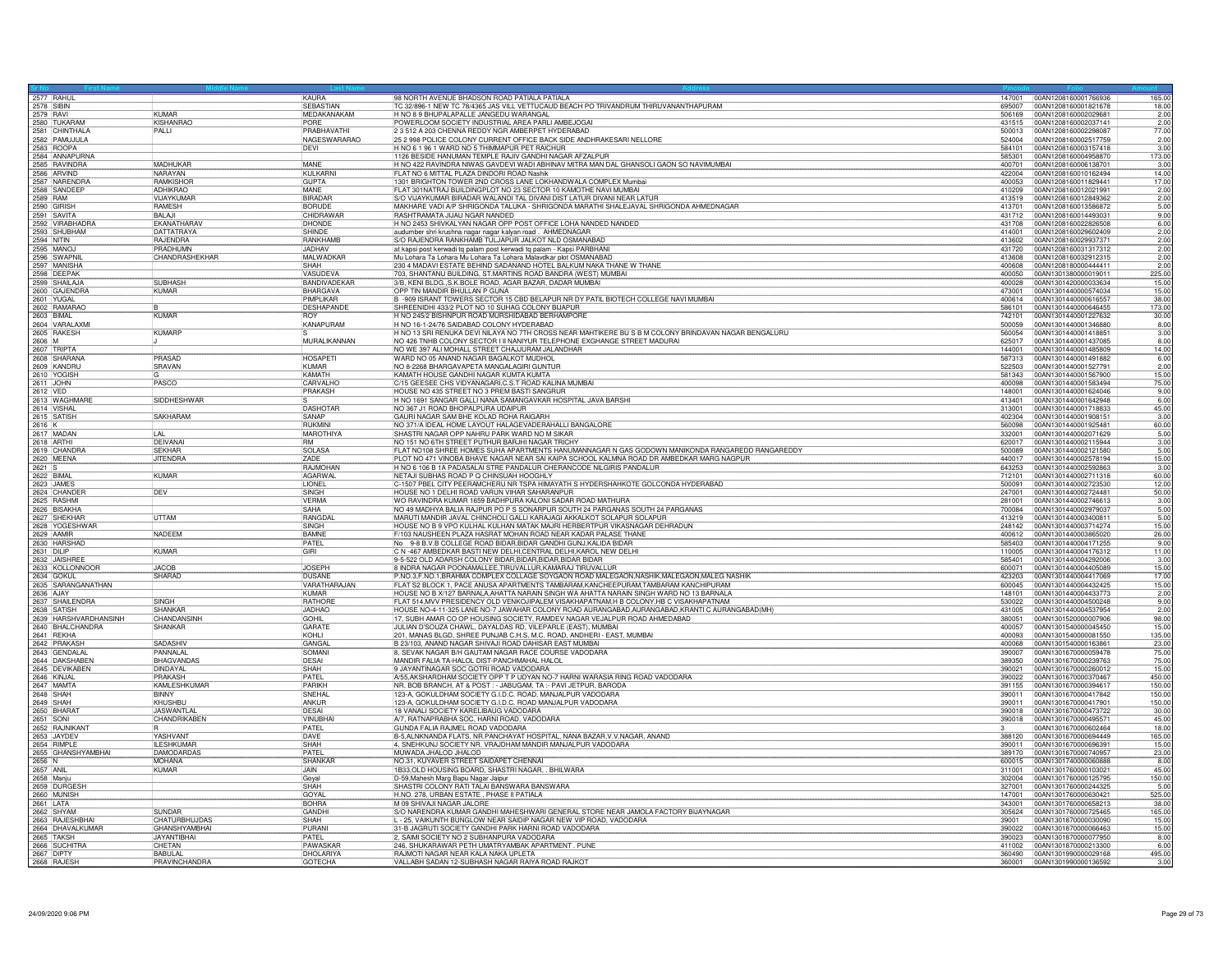|                                  | 2669 MUKESH                                                          | MAHENDRA                       | SHAH                         | 10/11 BHAKTI NAGAR SOCIETY NEEL PRABHU RAJKOT                                                        | 360002           | 00AN1301990000366357<br>300.00                                  |
|----------------------------------|----------------------------------------------------------------------|--------------------------------|------------------------------|------------------------------------------------------------------------------------------------------|------------------|-----------------------------------------------------------------|
|                                  |                                                                      |                                | NAGARAJA                     | C/O B V KRISHNAMURTHY NO.4, 8TH MAIN, B D A LAYOUT, BANASANKARI 3RD STAGE, BANGALORE                 | 560085           | 00AN1302080000086389<br>38.00                                   |
|                                  | 2671 MALLIKARJUNA                                                    | SHANKAREPPA                    | CHINNANNAVAE                 | NO 445,1ST FLOOR 13TH MAIN,18TH CROSS M.C LAYOUT, VIJAYANAGAR BANGALORE                              | 560040           | 00AN1302080000090910<br>60.00                                   |
|                                  | 2672 VANITHA<br>2673 TUSHAR                                          |                                | REDDY<br><b>NAIK</b>         | NO.35 MIG 1ST CTOSS, 1ST STAGE KHB COLONY, BASAVESWARANAGAR, BANGAALORE                              | 560079<br>380009 | 00AN1302080000091671<br>20.00<br>420.00                         |
|                                  |                                                                      | <b>GOVINDBHAI</b><br>CHIMANLAL | <b>BHARTIA</b>               | 2, PRAGNA SOCIETY, NAVRANGPURA . Ahmedabad<br>BHARTIA HOUSE OPP 4 BUNGLOWS GAURKSHAN ROAD AKOLA      | 444005           | 00AN1302080000430436<br>450.00                                  |
|                                  | 2674 BRIJMOHAN<br>2675 MURLIDHAR                                     | <b>BAJRANGLA</b>               | AGRAWA                       | C/O DR M.B.AGRAWAL POST HIWARKHED HIWARKHED                                                          | 444103           | 00AN1302310000003841<br>00AN1302310000006141<br>150.00          |
|                                  | 2676 RANJEET                                                         | NII KANTHRAC                   | SAPKAL                       | SAPKAL HOSPITAL, BEHIND ADCC BANK, CIVIL LINE AKOLA                                                  | 444001           | 00AN1302310000017983<br>150.00                                  |
|                                  |                                                                      | <b>RRLIMOHAN</b>               | <b>BHARTIA</b>               | BHARTIA HOUSE OPP 4 BUNGLOWS GAURKSHAN ROAD AKOLA                                                    | 444005           | 00AN1302310000022480<br>38.00                                   |
|                                  | 2677 SAKET<br>2678 PRAKASH                                           | <b>MOTIRAM</b>                 | <b>INGOLE</b>                | BY PASS ROAD, WARD NO. 10, MANGRULPIR                                                                | 444403           | 00AN1302310000025160<br>300.00                                  |
|                                  |                                                                      | SHRIPAD                        | PURADUPADHYE                 | A/24, INDIRA COLONY, OLD CITY, AKOLA                                                                 | 444002           | 00AN1302310000040210<br>23.00                                   |
|                                  | 2679 RAHUL<br>2680 RAMBHAU                                           | MAROTI                         | DHANDE                       | AT-PO-RIDHORA, TA-BALAPUR, DIST-AKOLA, RIDHORA                                                       | 444403           | 00AN1302310000041949<br>38.00                                   |
|                                  | 2681 SHEETAL                                                         | NIRA.                          | <b>SANGHAV</b>               | C/O BAPULAL PREMCHAND KIRANA BAZAR AKOLA                                                             | 444001           | 23.00<br>00AN1302310000064451                                   |
|                                  |                                                                      | RAN.IIT                        | SAPKAL                       | C/O SAPKAL HOSPITAL, BEHAIND A.D.C.C. BANK, CIVIL LINE, AKOLA                                        | 444001           | 00AN1302310000073065<br>8.00                                    |
|                                  | 2682 SHRAMILA<br>2683 PAVNESH                                        | VRAJLAI                        | <b>BHUPTAN</b>               | VRAJLEELA' 1st FLOOR CHANKYAPURI APARTMENT, JATHARPETH AKOLA                                         | 444005           | 00AN1302310000083219<br>15.00                                   |
|                                  | 2684 KIRAN<br>2685 MAHENDRA                                          | KANTILAL                       | POKHARNA                     | SUYOG BEHIND WAREHOUSE BHAWANI NAGAR AHMEDNAGAR                                                      | 414001           | 00AN1302340000004601<br>29.00                                   |
|                                  |                                                                      | <b>MANSUKHLAL</b>              | FIRODIYA                     | SARVE NO.69/1, PLOT NO.7 KAPILESHWAR NAGAR SARASNAGAR AHMEDNAGAR                                     | 414001           | 00AN1302340000007410<br>23.00                                   |
|                                  | 2686 MEENA                                                           |                                | <b>MFHTA</b>                 | 203 VEETRAG-I OPP JAIN TEMPLE DEVCHAND NAGAR BHAYANDER(W) THANE                                      | 401101           | 00AN1302340000079176<br>15.00                                   |
|                                  | 2687 MEENA                                                           | MANSUKHLAL                     | PITAI F                      | VITTHAL MANDIR SAMOR, H.NO. 5204, NANGARE GALLI, MANIK CHOWK, AHMEDNAGAR                             | 414001           | 00AN1302340000099049<br>15.00                                   |
|                                  |                                                                      |                                | <b>OSWAL</b>                 | D 2/9, NEAR P.N.B BANK RANA PRATAP BAGH, MALKA GANG S.O NORTH DELHI DELHI                            | 110007           | 8.00<br>00AN1302340000397118                                    |
|                                  | 2689 MIHIR<br>2690 SHEETALKUMAR                                      | MAKARAND                       | <b>BAPAT</b>                 | B-42, SANTMUKTA SOCIETY DADASAHEB PENDSE MARG, PERUBAUG, GOREGAON EAST MUMBAI                        | 400063           | 00AN1302340000413105<br>123.00                                  |
|                                  |                                                                      |                                | <b>ILINIYA</b>               | 5, ANAND PRASAD URBAN BANK COLONY, BURUDGAON ROAD, BEHIND AFALI, AHMEDNAGAR                          | 414001           | 00AN1302340000463157<br>17.00                                   |
|                                  | 2691 SUNITA                                                          | SANJAY                         | <b>BORA</b>                  | PLOT NO32 JAIN PARK BEHIND POONAM MOTI NAGAR MARKET YARD ROAD AHMEDNAGAR                             | 414001           | 00AN1302340000557832<br>23.00                                   |
|                                  | 2692 SUSHAMA                                                         | <b>VINOD</b>                   | <b>JOSHI</b>                 | 101, ASHISH TILAK MANDIR RD. VILE PARLE MUMBAI                                                       | 400057           | 00AN1302590000015365<br>450.00                                  |
|                                  |                                                                      | FIROZE                         | MISTRY<br><b>BERRY</b>       | 402 NAMDAR HOUSE 4TH FLOOR OPP POLICE STATION HILL ROAD Mumbai                                       | 400050           | 00AN1302590000291669<br>30.00<br>3.00                           |
|                                  | 2694 DIVYA<br>2695 SURINDER                                          | PAI                            | POPLI                        | H.N.61 NEW COLONY GOPAL NAGAR JALANDHAR                                                              | 144008<br>124001 | 00AN1302590000468071<br>150.00                                  |
|                                  | 2696 KULWANTKAUF                                                     |                                | CHHABR/                      | HOUSE NO 304, SECTOR 14 ROHTAK ROHTAK<br>15 B -1 FLOOR CYCLE SOCIETY QUATER GATE SOCIETY PUNE        | 411004           | 00AN1302590001103168<br>00AN1302590001170326<br>8.00            |
|                                  |                                                                      |                                | <b>HUSAIN</b>                | C/O GULSHAN SALES 135 NAI SADAK TILAK MARG UJJIAN                                                    | 456001           | 00AN1302590001362775<br>90.00                                   |
|                                  | 2697 SAJJAD<br>2698 SABIR                                            |                                | <b>HUSAIN</b>                | C/O GULSHAN SALES 135 NAI SADAK TILAK MARG UJJAIN                                                    | 456001           | 00AN1302590001362815<br>90.00                                   |
|                                  |                                                                      |                                |                              | 19/175 B1 KRISHNANEELLAM PUTHIYAKAVU VALAVU TRIPUNITHURA ERNAKULAM                                   | 682301           | 00AN1302790000136835<br>3.00                                    |
|                                  | 2699 SREEJITH                                                        |                                | AGARWAL                      | 410/10 KANODIA BHAWAN AGRESEN NAGAR AJMER                                                            | 305001           | 00AN1302860000019351<br>24.00                                   |
|                                  | 2701 HEMANTKUMAR                                                     | NANDKUMAF                      | SHAH                         | SAHAKARYA BICHAYAT KENDRA, BHAGWAT PLOT, AKOLA                                                       | 444005           | 00AN1303580000007578<br>150.00                                  |
|                                  |                                                                      | <b>SURESHRAC</b>               | GAWANDE                      | AISHARWAD, I/F VIRALE BUNGLOW, NR.DR.KORPE HOSPITAL, AKOLA                                           | 444001           | 00AN1303580000040890<br>24.00                                   |
|                                  | 2702 PARAG                                                           |                                |                              | SENIOR BRANCH MANAGER KARNATAKA BANK LTD M G PALACE SHIMOGA                                          | 577201           | 8.00<br>00AN1304050000037435                                    |
|                                  | 2704 GOPAL<br>2705 LAXMAN                                            | <b>ACHUTHAN</b>                | KIZHEDATH                    | KEEZHEDATH HOUSE TIRUR POOKAYIL BAZAR P.O MALAPPURAM MALAPPURAM                                      | 676107           | 00AN1304140000154546<br>30.00                                   |
|                                  |                                                                      |                                | KOTAL                        | M N 316 E HOME PRATAP NAGAR UDAIPUR                                                                  | 313001           | 15.00<br>00AN1304140000302902                                   |
|                                  | 2706 VIRENDRA                                                        | KANTIBHAI                      | PATEL                        | ATUL SOCIETY KHIMJI BHAI BUNGLOW VALSAD ROAD VAPI                                                    | 396191           | 00AN1304140000342990<br>2.00                                    |
|                                  |                                                                      | <b>ASHOK</b>                   | JHAVER                       | ROOM NO 701 7TH FLOOR 18 TRIBHUVAN GRANT ROAD MUMBAL                                                 | 400007           | 00AN1304140000415262<br>14.00                                   |
|                                  | 2707 MANISH<br>2708 BHAVINBHAI<br>2709 ANUKOOL<br>2710 VENKATASUBBAN | <b>BHARATBHAI</b>              | TALATI                       | GANESH POLE SANTH BAZAR NADIAD                                                                       | 387001           | 44.00<br>00AN1304140000480706                                   |
|                                  |                                                                      | CHANDRA                        | SHARMA                       | 168 C 4F II ND FLOOR BLOCK C 4F JANAK PURI NEW DELHI                                                 | 110058           | 2.00<br>00AN1304140000512224                                    |
|                                  |                                                                      |                                | SRINIVASAN                   | 63 GOKALE STREET RAMNAGAR COIMBATORE                                                                 | 641009           | 2.00<br>00AN1304140000781225                                    |
|                                  | 2711 SANJAY                                                          |                                | MALHOTRA                     | FT NO 2 FIRST FLOOR NIRALA MARKET NIRALA NAGAR LUCKNOW                                               | 226020           | 00AN1304140000865970<br>8.00                                    |
|                                  | 2712 KALPANA                                                         | <b>RASIKBHAI</b>               | <b>GANDHI</b><br><b>BHAT</b> | 205 ANAND DHAM TITHAL ROAD VALSAD<br>NEAR MAHALINGESWARA TEMPLE PARAKALA POST PARKALA UDUPI          | 396001           | 00AN1304140000979530<br>9.00<br>15.00                           |
|                                  |                                                                      | RANGNATH                       | CHOUDHARI                    |                                                                                                      | 576107<br>400612 | 00AN1304140001120862<br>00AN1304140001258279<br>23.00           |
|                                  | 2714 DNYANDEO                                                        |                                | <b>SHARMA</b>                | C/4/406 NANDI CO-OP HOUSING SOCITY LOKDHARA KALYAN THANE THANE<br>4 C 3 ZINC PARK MOTI MAGRI UDAIPUR | 313001           | 00AN1304140001469996<br>150.00                                  |
|                                  |                                                                      |                                | CHENOLI                      | C 1011 BRIGADE GARDENIA JP NAGAR 7TH PHASE BANGALORE                                                 | 560078           | 00AN1304140001668390<br>8.00                                    |
|                                  | 2716 NAVEEN<br>2717 PARESH<br>2718 SURESH                            | RAMANLAL                       | PATEL                        | A-7 NARAYANNAGAR 2 NEAR RANCHODJI TEMPLE WAGHODIA ROAD VADODARA                                      | 361142           | 3.00<br>00AN1304140001739600                                    |
|                                  |                                                                      | <b>TUI SHIRAM</b>              | <b>RAUT</b>                  | S V PAWARS HOUSE ANUSHRI JIJAMATA NAGAR BULDHANA                                                     | 443001           | 15.00<br>00AN1304140001741753                                   |
|                                  |                                                                      |                                | KOTIAN                       | 63 JASMINE APTS S V ROAD ANDHERI W MUMBAI                                                            | 400058           | 00AN1304140001821672<br>38.00                                   |
|                                  | 2719 CHITRAKSHI<br>2720 NIRAJ                                        | KUMAR                          | PANDEY                       | INS PRALAYA FLEET MAIL OFFICE MUMBAI                                                                 | 400001           | 78.00<br>00AN1304140002470188                                   |
|                                  |                                                                      | RATNAKUMAR<br>lм               |                              | H NO 2 73 NEAR SAIBABA TEMPLE NIDAMANURU VIJAYAWADA                                                  | 521104           | 00AN1304140002492345<br>3.00                                    |
| 2721 SIVA<br>2722 S<br>2723 GIRI |                                                                      |                                | SINGH                        | 26 304 MHADA COMPLEX CENTRAL EXCISE QTRS OSHIWARA ANDHERI WEST MUMBAI                                | 400053           | 30.00<br>00AN1304140003220674                                   |
|                                  |                                                                      |                                |                              | DOOR NO 3 NEW NATARAJA PURAM ST NEAR WATER TANK ARUMBAKKAM CHENNAI                                   | 600106           | 45.00<br>00AN1304140003620781                                   |
|                                  | 2724 SAILABALA                                                       |                                | SUTAR                        | ANGUL RWSS DIVISION PO HATA TOTA TULCHER ANGUL                                                       | 759122           | 00AN1304140005492755<br>17.00                                   |
|                                  |                                                                      |                                | SINGH                        | FLAT NO B 206 DOSTI ELITE BUILDING NEAR SION CIRCLE SION MUMBAI                                      | 400022           | 8.00<br>00AN1304140005614783                                    |
|                                  | 2726 SANDEEP<br>2727 HANAMANTAGAUDA<br>2728 RAKESH                   | PAI                            | SINGH                        | NO PLOT NO 12 WORK CENTER COLONY RAJPURA                                                             | 140401           | 8.00<br>00AN1304140005793538                                    |
|                                  |                                                                      | YALLANAGOUDA                   | PATIL                        | ALLURI NILAYA 7TH CROSS SIR MV NAGAR KAPPAGAL ROAD GANDHI NAGAR BELLARY                              | 583103           | 00AN1304140005889661<br>15.00                                   |
|                                  |                                                                      | KUMAR                          | CHOLA                        | BILRAM GATE KASGANJ                                                                                  | 207123           | 369.00<br>00AN1304140005893674                                  |
|                                  | 2729 ANAND                                                           | KR                             | CHOUBEY                      | HALWAI PARA JAINARAYAN STREET BARAKAR STATION ROAD NEAR VERMA PRESS ASANSOI                          | 713324           | 00AN1304140006297100<br>15.00                                   |
|                                  |                                                                      | DUTT                           | TRIPATHI                     | PUTHUKKUDI PANNIANNUR PO THALASSERY KANNUR<br>NO 181 PATEL NAGAR GONDA GONDA                         | 670679<br>271001 | 00AN1304140006301916<br>33.00                                   |
|                                  | 2731 KAMLESHWAR<br>2732 KAUSHIK<br>2733 SHAIK                        | CHHOTURHA                      | GAMIT                        | 2-B JAGRUTI SOCIETY VYARA SURAT                                                                      | 394650           | 2.00<br>00AN1304140006425685<br>18.00<br>00AN1304140006920964   |
|                                  |                                                                      | <b>FARZANA</b>                 | <b>BEGUM</b>                 | 44-29-8/3 RAILWAY COLONY VISAKHAPATNAM URBAN WALTAIR RS VISAKHAPATNAM                                | 530004           | 00AN1304140008322684<br>3.00                                    |
|                                  |                                                                      | <b>VAIKUNTHA</b>               | KAMAT                        | SRI LAXMI RICE AND FLOOR MILLS KEREHALLI SORAB TO SHIMOGA DIST                                       | 577419           | 00AN1601010000126193<br>38.00                                   |
|                                  | 2734 VENKATESH<br>2735 KAUSHALYA                                     | <b>DFVI</b>                    | <b>MODI</b>                  | <b>BANKA BAZAR CUTTACK</b>                                                                           | 753002           | 00AN1601010000179968<br>23.00                                   |
|                                  |                                                                      | <b>NAVINCHANDRA</b>            | VORA                         | B/19 MAHAVIR JYOT V B LANE OPP ODEAN SHOPPING CENTER GHATKOPAR EAST MUMBAI                           | 400077           | 00AN1601010000222983<br>135.00                                  |
|                                  | 2736 MEENA                                                           | <b>IREANKALILILAH</b>          | JANVEKAR                     | 46 CHANDA BAWDI STREET SHAHAPUR GATE BIJAPUR BIJAPUR                                                 | 586101           | 00AN1601010000230574<br>38.00                                   |
|                                  | 2738 SURESH                                                          | <b>KUMAR</b>                   | <b>NFMA</b>                  | SHUBHAM COLONY NIRANJAN WARD KARELI DISTT NARSINGHPUR                                                | 487221           | 00AN1601010000318971<br>15.00                                   |
| 2739 T<br>2740 KAMIN             |                                                                      |                                | RATHINAVELU                  | B 4 ROHINI GARDENS SANTHOME HIGH ROAD R A PURAM CHENNA                                               | 600028           | 00AN1601010300001829<br>45.00                                   |
|                                  |                                                                      | <b>MANISH</b>                  | SHAH                         | B-42, YOGI NAGAR EKSAR ROAD, FLAT NO 205 BORIVALI WEST MUMBA                                         | 400091           | 9.00<br>00AN1601480000045371                                    |
|                                  | 2741 MANISH                                                          | BHAVIN                         | PATFI                        | 1514/A, GARNET BUILDING 5TH FLOOR, 501/2 DEVKI NAGAR, SHANTI ASHRAM BORIVALI W, MUMBAI               | 400103           | 45.00<br>00AN1601480000455147                                   |
|                                  | 2742 PRAMILA                                                         |                                | <b>DINESE</b>                | DEUTSCHE BANK, DB HOUSE, HAZARIMAL SOMANI MARG, FORT, POST BOX 1142, MUMBAI                          | 400001           | 00AN1601480000925205<br>78.00                                   |
|                                  | 2743 APURVA                                                          | <b>JAGDISH</b>                 | NANAVAT                      | ARUNODAYA SAROJINI RD VILE PARLE WEST MUMBAI                                                         | 400056           | 0000000000ANA0004312<br>60.00                                   |
|                                  | 2744 ANTIM                                                           | AMBALAL                        | MODI<br>BHAGAT               | A/2-3 KAILAS TOWER NEAR DARSHAN SOCIETY NAVRANGPURA AHMEDABAD<br>D-9 N D S E-II NEW DELHI            | 380009           | 0000000000ANA0006151<br>60.00<br>195.00<br>0000000000ANA0033301 |
|                                  | 2746 APURVA                                                          |                                | NANAVAT                      |                                                                                                      | 110049<br>400056 | 0000000000ANA0041004<br>135.00                                  |
| 2747 AMIT                        |                                                                      | <b>JAGDISH</b>                 | <b>BINDAL</b>                | ARUNODAYA SAROJNI ROAD VILE PARLE (W) MUMBAI<br>19 TAPTI APT T T NAGAR BHOPAL                        | 462003           | 0000000000ANA0048912<br>555.00                                  |
|                                  | 2748 ANSUYA                                                          | KRISHNAKANT                    | <b>SHAH</b>                  | 3-PARUL MANEKLAL ESTATE GHATKOPAR MUMBAI                                                             | 400086           | 225.00<br>0000000000ANA0058026                                  |
|                                  |                                                                      |                                | NANDA                        | C/O SIVANANDA DEVI MARKET UNIT-2 BHUBANESHWAR                                                        | 751009           | 0000000000ANA0059060<br>270.00                                  |
|                                  | 2749 ANNAPURNA                                                       | <b>ASGER</b>                   | SHABBIF                      | C/O GEN TOOLS & HARDWARE SUPPLIERS 137 LINGHI CHETTY STREET MADRAS                                   | 600001           | 0000000000ANA0070577<br>60.00                                   |
| 2751 ABDU                        |                                                                      | <b>I ATIFAI</b>                | FAKIR                        | MAPARI MOHALLA CHIPLUN DIST RATNAGIRI                                                                | 415605           | 0000000000ANA0070653<br>420.00                                  |
| 2752 ANANI                       |                                                                      | <b>KUMAR</b>                   | JAIN                         | 39 B JANAK ROAD FLAT NO 4 CALCUTTA                                                                   | 700029           | 0000000000ANA0070816<br>15.00                                   |
|                                  |                                                                      |                                | <b>PAL</b>                   | FRIEND'S INVESTMENT CENTRE 21 BENIAPARA LANE SERAMPORE DIST HOOGHLY                                  | 712201           | 15.00<br>0000000000ANA0071770                                   |
| 2754 AJIT<br>2755 ANIL           |                                                                      |                                | BACHHAWAT                    | ROOM NO 26 196 OLD CHINA BAZAR STREET CALCUTTA                                                       | 700001           | 15.00<br>0000000000ANA0072846                                   |
|                                  |                                                                      | <b>OCHCHHAVI AI</b>            | <b>MEHTA</b>                 | MEHTA WADA AT PO TA MALPUR DIST S K 383345                                                           | 383345           | 135.00<br>0000000000ANA0076645                                  |
| 2756 ABDE                        |                                                                      | LATHEEFUK                      |                              | 25 NAVAB MOSQUE TEPPAKULAM P O TRICHY 620002                                                         | 620002           | 0000000000ANA0076983<br>135.00                                  |
| 2757 AJITH                       |                                                                      | <b>RAO</b>                     |                              | CHAIRMAN, CHIKO BANK HEAD OFFICE P B NO 111 INDIRA GANDHI ROAD CHIKMAGALUR                           | 577101           | 0000000000ANA0077025<br>135.00                                  |
|                                  | 2758 ABDULRASOOL                                                     | MULLA                          | KUTUBALI                     | C/O NOBLE MEDICOS LOKADGANJ NGP                                                                      | 440008           | 0000000000ANA0077054<br>135.00                                  |
|                                  | 2759 ANANTKUMAR<br>2760 ARVIND                                       |                                | <b>DEOTALE</b>               | NEAR ITWARI RAILWAY STATION NR BHARTIYA AKHARA BASTARWARI NAGPUR 440002                              | 440005           | 0000000000ANA0077057<br>135.00                                  |
|                                  |                                                                      | <b>HIRALAI</b>                 | MAHADUL                      | UPASRAO MAHADULE MARG SADAR GANDHI CHOWK NAGPUR                                                      | 440001           | 135.00<br>0000000000ANA0077065                                  |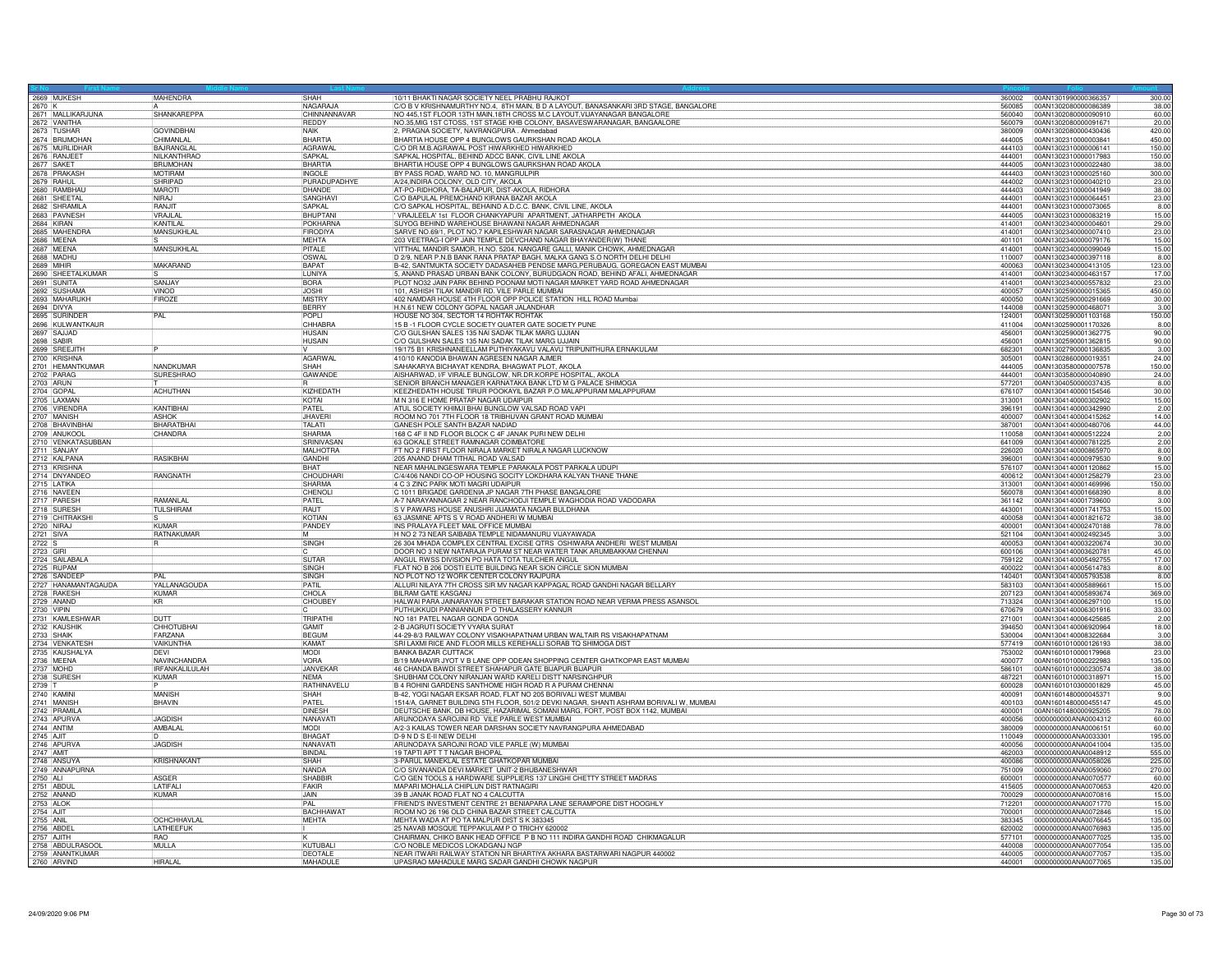|                             | KUMARCHAMPALAL                   | <b>JAIN</b>                    |                                                                                                                                                      |                  | 135.00                                                           |
|-----------------------------|----------------------------------|--------------------------------|------------------------------------------------------------------------------------------------------------------------------------------------------|------------------|------------------------------------------------------------------|
| 2761 ASHOK                  | KUMARKEDARNATH                   | <b>MALPAN</b>                  | PLOT NO 27 SECTOR NO 8 VASHI NEW MUMBAI 400703<br>A K MALPANI 80/1 NEW MONDHA JALNA                                                                  | 431203           | 400703  0000000000ANA0077336<br>0000000000ANA0077681<br>135.00   |
| 2763 ASHOI                  |                                  | <b>JAIN</b>                    | GURJAR HARDWARE & LIME MART CHHOTTU TERRACE COLABA MUMBAI                                                                                            | 400005           | 0000000000ANA0077719<br>135.00                                   |
| 2764 ALKA<br>2765 ABDUL     |                                  | CHAWLA                         | C/O SUKHWANT SINGH ANDHRA BANK SECTOR 17-C CHANDIGARH 160 017                                                                                        | 160017           | 0000000000ANA0077967<br>135.00                                   |
|                             | RASHIDABDULMAJID                 | PATFI                          | 604 PARUL APT FATE GUNJ BARODA                                                                                                                       | 390002           | 135.00<br>0000000000ANA0078218                                   |
| 2766 ASHOK<br>2767 ANIL     | KUMAR<br>RAMCHANDRA              | PAHWA<br>NIRGUDE               | 83 ADARSH NAGAR JALANDHAR CITY PUNJAB 144008<br>DHANRAI APARTMENT 2ND FLR FLAT NO 30 BLDG A WING C RATHOD NAGAR OPP NEW PRAKASH TALKIES KUMBHAR WADA | 144008<br>421301 | 0000000000ANA0078362<br>135.00<br>0000000000ANA0078819<br>135.00 |
| 2768 ARUNA                  |                                  | <b>NAG</b>                     | C/O B NAG C F P B 30 GORACHAND ROAD CALCUTTA 700014                                                                                                  | 700014           | 0000000000ANA0079014<br>135.00                                   |
|                             |                                  | <b>SINGH</b>                   | 446 GENERAL GANJ BEHIND KAMLA NEHRU SCHOOL MATHURA UP 281001                                                                                         | 281001           | 0000000000ANA0079127<br>135.00                                   |
| 2769 AMAR                   | PRALHAD                          | <b>DESHPANDE</b>               | FLAT 32 3RD FLOOR WINDERMERE 1A OFF NEW LINK ROAD NEAR OSHIWARA POLICE STATION ANDHERI WEST MUMBAI                                                   | 400053           | 0000000000ANA0079443<br>30.00                                    |
| 2771 ASHIT<br>2772 ARCHANA  | IN.                              | GHELANI                        | 134 SALKIA SCHOOL ROAD BLOCK E FLAT NO 618 HOWRAH                                                                                                    | 711106           | 0000000000ANA0079629<br>135.00                                   |
|                             |                                  | BANERJEA                       | 235 GOPAL LAL TAGORE ROAD CALCUTTA                                                                                                                   | 700036           | 0000000000ANA0079699<br>135.00                                   |
| 2773 ASHOK                  | KUMAR<br>KUMAR                   | <b>DWIVEDI</b><br><b>NIGAM</b> | ALLAHABAD BANK UNIVERSITY BRANCH GORAKHPUR UP 273001<br>ARTIFICIAL LIMBS MFG CORPN OF INDIA MARKETING DEPT G T ROAD KANPUR                           | 273001<br>208016 | 0000000000ANA0079753<br>135.00<br>0000000000ANA0079776           |
| 2774 ANIL<br>2775 ARUPRATAN |                                  | CHATTERJEE                     | H 1587 CHITTARANJAN PARK NEW DELHI                                                                                                                   | 110019           | 135.00<br>135.00<br>0000000000ANA0079815                         |
|                             | KUMAR                            | GOEL                           | C/O BANSI DHAR RAMESH KUMAR GOKHLY MARG KOTDWAR GARHWAL UP 246149                                                                                    | 246149           | 0000000000ANA0079857<br>30.00                                    |
| 2776 ANIL<br>2777 AVINASH   | RAMCHANDRA                       | RASA                           | HOUSE NO 12-L AMOLKAR HOUSE NR MONALISA BLDG CHUIM VILLAGE DR AMBEDKAR RD KHAR (W) MUMBAI                                                            | 400052           | 0000000000ANA0079956<br>135.00                                   |
| 2778 ATULKUMAR              | CHANDULAL                        | <b>MISTRY</b>                  | LAXMINARAYAN COLONY KALPNA TALKIES ROAD ANAND                                                                                                        | 388001           | 0000000000ANA0080055<br>135.00                                   |
| 2779 ARUN<br>2780 ALKA      | <b>SHENOY</b>                    |                                | PAINT DISTRIBUTORS MARUTHI VEETHIKA UDUPI 576101                                                                                                     | 576101           | 0000000000ANA0080578<br>30.00                                    |
|                             | <b>ARHAY</b>                     | <b>CHOKSEY</b>                 | C/O NISHITH PARIKH 603 ANKUR BUILDING K G MARG PRABHADEVI MUMBAI                                                                                     | 400025           | 30.00<br>0000000000ANA0080992                                    |
| 2781 ASHADEV<br>2782 ANAND  | <b>KUMAR</b>                     | GIDWANI<br>MAHENDRANATH        | C/O NAMOMAL & SONS M G ROAD NEAR BANK OF BARODA RAIPUR 492001<br>NO 33 8TH MAIN ROAD VASANTHNAGAR BANGALORE                                          | 492001<br>560052 | 0000000000ANA0082234<br>135.00<br>0000000000ANA0082510<br>135.00 |
| 2783 AKBAF                  |                                  | <b>IBRAHIM</b>                 | C/O M/S SHAMIM 1-E KAMARAJAR ROAD MADURAI 625009                                                                                                     | 625009           | 0000000000ANA0082645<br>135.00                                   |
|                             | <b>CLARASEVERINA</b>             | <b>MASCARENHAS</b>             | C/O SALVATION COOP HSG SOCIETY 2ND FLOOR 750/B SAVARKAR MARG DADAR MUMBAI 400028                                                                     | 400028           | 0000000000ANA0083169<br>135.00                                   |
| 2784 ANNA                   | AI FX                            | MATHEW                         | C/O G M IDICULAY ADVOCATE MULAMOOTIL HOUSE KOZENCHERRY PATINAMTHITA DIST KERALA                                                                      | 689641           | 0000000000ANA0083373<br>135.00                                   |
| 2786 ALI                    | <b>HUSAINKADAR</b>               | ALI                            | NAVRANG KIRANA BAZAR AKOLA 444001                                                                                                                    | 444001           | 0000000000ANA0083850<br>135.00                                   |
| 2787 AJIT                   | KUMAR                            | SURANA                         | 29 THEATER ROAD CALCUTTA                                                                                                                             | 700017           | 0000000000ANA0084080<br>135.00                                   |
| 2788 ASOKAN                 |                                  |                                | 45 MUNICIPAL COLONY ERODE PERIYAR DISTRICT 638004                                                                                                    | 638004           | 0000000000ANA0084464<br>60.00                                    |
| 2789 ALLARAKHA<br>2790 AJAY | <b>RASULBHA</b><br><b>MADHAV</b> | <b>MANSURI</b><br>KHARKAR      | 5 SARDAR SMURTI JUHAPURA SARKHEJ ROAD AHMEDABAD 380055                                                                                               | 380055           | 0000000000ANA0084665<br>15.00<br>270.00                          |
| 2791 ANAND                  | PURUSHOTTAM                      | MUI YF                         | C 16 TRIDAL MITHAGAR ROAD MULUND EAST MUMBAI 400081<br>A-4 MALHAR CHAYA 3RD LANE PANDURANG WADI DOMBIVLI (EAST) DIST THANE                           | 400081<br>421201 | 0000000000ANA0084764<br>0000000000ANA0084867<br>135.00           |
| 2792 ACHHEIBE               | <b>SINGHS</b>                    | SINGH                          | RAM SURAJ YADAV CHALL LAKE ROAD ROOM NO 1 TULASHI PADA BHANDUP MUMBAI 400078                                                                         | 400078           | 0000000000ANA0085048<br>150.00                                   |
| 2793 AMOSU                  |                                  | YENDURI                        | S/O ASEERWADAM DRIVER PWD WORKSHOP SEETHANAGARAM RAMALAYAM POST GUNTUR DISTRICT                                                                      | 500001           | 270.00<br>0000000000ANA0085435                                   |
| 2794 AJAY<br>2795 ASHOI     |                                  | MAHINDRAKAR                    | 102 EMERALD BLDG NYATI EMPIRE KHARADI PUNE                                                                                                           | 411014           | 0000000000ANA0085446<br>270.00                                   |
|                             | RANJAN                           | <b>DAS</b>                     | MAHANADI ROAD TULSIPUR CUTTACT                                                                                                                       | 753008           | 0000000000ANA0085469<br>270.00                                   |
| 2796 ANJU                   |                                  | <b>MATHAPAT</b>                | JYOTI C/21 DR R P ROAD MULUND (WEST) MUMBAI 400 080                                                                                                  | 400080           | 0000000000ANA0085804<br>135.00                                   |
| 2797 ANJU                   |                                  | MATHAPAI                       | JYOTI C/21 DR R P ROAD MULUND (WEST) MUMBAI 400 080                                                                                                  | 400080           | 0000000000ANA0085805<br>135.00                                   |
| 2798 AMALENDL               | <b>DADOBA</b>                    | GANGUL<br>THAKOOR              | SHARISHA PARA PO CHANDERNAGORE DIST HOOGHLY 712 136                                                                                                  | 712136<br>400052 | 0000000000ANA0085923<br>135.00<br>0000000000ANA0085932<br>135.00 |
| 2799 ANANT<br>2800 ANITA    |                                  | BHATIA                         | MAYA PLOT NO 533 3RD FLOOR SEVENTEENTH ROAD KHAR MUMBAI<br>118/442 C KAUSHALPURI KANPUR                                                              | 208012           | 270.00<br>0000000000ANA0085971                                   |
| 2801 AMIT                   |                                  | SHAH                           | A/12 MAYANI MANOR ANDHERI KORLA ROAD ANDHERI EAST MUMBAI                                                                                             | 400069           | 0000000000ANA0085977<br>90.00                                    |
| 2802 AMFFTA                 |                                  | AGNIHOTRI                      | B6C REGAL PALM GARDENS 383 VELACHERY TAMBARAM ROAD VELACHERY CHENNAI                                                                                 | 600042           | 135.00<br>10000000000ANA0086265                                  |
| 2803 ATUL                   | MADHUSUDAN                       | PATEL                          | MADHUYAN SANGAMPARK NR HIRABAUG CROSSING AMBAWADI AHMEDABAD                                                                                          | 380006           | 0000000000ANA0086573<br>45.00                                    |
| 2804 ALAPAT                 |                                  | ARUNASREI                      | C/O A SIVA KUMARAM P O GOVADA TENALI GUNTUR DIST                                                                                                     | 500001           | 0000000000ANA0087456<br>135.00                                   |
| 2805 ANOOP                  | <b>KUMAR</b>                     | MEHRA                          | 24A/371 GOVIND NAGAR KANPUR 6                                                                                                                        | 208006           | 0000000000ANA0087532<br>45.00                                    |
| 2806 ANJANA<br>2807 ATMARAM | <b>HARSHADRA</b>                 | PANDYA<br><b>KFJRIWAL</b>      | 4 LAXMIWADI OPP LABOUR QUARTERS RAJKOT 360002<br>25/32 A VISHWAMBHAR HOUSE KARACHI KHANA, KANPUR 208 001                                             | 360002<br>208001 | 0000000000ANA0087669<br>135.00<br>0000000000ANA0087946<br>90.00  |
| 2808 AMITA                  | PURNENDL                         | MEHTA                          | M/S MAGANLAL T VORA 23 RHUPEN CHAMBER, DALAL STREET, FORT MUMBAI 23                                                                                  | 400023           | 0000000000ANA0088431<br>555.00                                   |
| 2809 AMITA                  | PURNENDI                         | <b>MEHTA</b>                   | M/S MAGANLAL T VORA 23 BHUPEN CHAMBER, DALAL ST FORT MUMBAI 23                                                                                       | 400023           | 135.00<br>0000000000ANA0088865                                   |
| 2810 ANAND                  | <b>VISHWASRAC</b>                | SALUKHE                        | NILKANTHA APARTMENT 4TH FLOOR S NO 155/1B BARANGANI ROAD DHYARI PUNE                                                                                 | 411041           | 0000000000ANA0089406<br>60.00                                    |
| 2811 ASHA                   |                                  | VARYANI                        | 117/H-1/337 MODEL TOWN PANDU NAGAR KANPUR 208 005                                                                                                    | 208005           | 0000000000ANA0089658<br>135.00                                   |
| 2812 ABDUL                  | <b>RASHID</b>                    | FAZAI                          | 63/65 SAYEED HOUSE I FLOOR NEAR MAHIM DARGAH S VEER SAVARKAR MARG MAHIM MUMBAI                                                                       | 400016           | 0000000000ANA0090267<br>270.00                                   |
| 2813 ANILKUMAF              | <b>BABULAL</b>                   | KABRA                          | A-3/11 MANAV KALYAN COOP HSG SOC LTD BANGUR NAGAR MAHATMA GANDHI RD GOREGAON WEST MUMBAI                                                             | 400090           | 0000000000ANA0090944<br>135.00                                   |
| 2814 ANITA<br>2815 AMISH    | <b>MAHENDRAKUMAR</b>             | SHAH<br>PANCHALI               | 16/C RUDHA NIWAS IRANIWADI ROAD-3 KANDIVALI WEST MUMBAI<br>VYARA BAZAR AT POST VYARA DIST SURAT 394650                                               | 400067<br>394650 | 0000000000ANA0090945<br>135.00<br>0000000000ANA0091050<br>135.00 |
| 2816 AMROTLAL               | VIRJI                            | VIRA                           | 12 BHATIA NIVAS G K ROAD PAREL BHOIWADU MUMBAI                                                                                                       | 400012           | 0000000000ANA0091052<br>555.00                                   |
| 2817 ASHVIN                 |                                  | DEDHIA                         | 20/1041 MHB COLONY KHER NAGAR BANDRA EAST MUMBAI                                                                                                     | 400051           | 0000000000ANA0091064<br>30.00                                    |
| 2818 ASHOKKUMAR             |                                  | BHATT                          | JAMANI BUILDING LILIYA MOTA 365535 DIST AMRELI                                                                                                       | 365535           | 0000000000ANA0091271<br>135.00                                   |
| 2819 AVTAR                  | <b>SINGHS</b>                    | SOHAL                          | 7 CASA BLANKA RAMDASWADI KALYAN (WEST) DIST THANE                                                                                                    | 421304           | 0000000000ANA0091273<br>210.00                                   |
| 2820 No                     | NameOr                           | Records                        | NO ADDRESS ON RECORDS                                                                                                                                | 999999           | 0000000000ANA0091555<br>135.00                                   |
| 2821 ANIL<br>2822 No        | PRAVINCHANDRA                    | VARA                           | A/103 RATNAJYAT APT 60 D P ROAD DEVCHAND NAGAR BHAYANDAR                                                                                             | 401101           | 135.00<br>0000000000ANA0091608                                   |
| 2823 No                     | NameOn<br>NameOn                 | Records<br>Records             | NO ADDRESS ON RECORDS<br>NO ADDRESS ON RECORDS                                                                                                       | 999999<br>999999 | 0000000000ANA0091663<br>270.00<br>000000000ANA0091813<br>135.00  |
| 2824 AARTI                  |                                  | VASWANI                        | B NO 9 RADHA VALLABH COLONY BEHIND DURGA HIGH SCHOOL MANI NAGAR AHMEDABAD                                                                            | 380008           | 0000000000ANA0092049<br>15.00                                    |
| 2825 ANIL                   | KRISHNAJI                        | PARULEKAR                      | 2ND BUMOS X LANE 13 TOPIWALA BLDG THAKURDWAR MUMBAI                                                                                                  | 400004           | 0000000000ANA0092085<br>270.00                                   |
| 2826 APURVA                 |                                  | MITHANI                        | 263 DR ANNIE BESANT ROAD 18 MADHU HANS 3RD FLOOR WORLI MUMBAI                                                                                        | 400025           | 0000000000ANA0092286<br>30.00                                    |
| 2827 AJEYA                  | PRATAP                           | SWAIN                          | C/O UPENDRA SHAH CHANDINI CHOWK CUTTACK ORISSA                                                                                                       | 753002           | 0000000000ANA0093059<br>45.00                                    |
| 2828 ADAK                   |                                  |                                | A/12 ASHWAGHOSH COOP HSG SOCIETY DATAR COLONY ASHOK NAGAR ROAD BHANDUP E MUMBAI                                                                      | 400042           | 0000000000ANA0093272<br>420.00                                   |
| 2829 AMBA<br>2830 ANDREW    |                                  | RAO<br><b>JOSEPH</b>           | 3 PRAGAT M KARVE ROAD NAUPADA THANE<br>AA;BETHELAA; 40 5TH CROSS VASANTH NAGAR BANGALORE                                                             | 400602<br>560052 | 0000000000ANA0093273<br>60.00<br>135.00<br>0000000000ANA0093442  |
| 2831 AVDHUT                 | <b>BALASHANKAR</b>               | <b>BUCH</b>                    | C/O R D MEHTA 310 B GSFC TOWNSHIP FERTILIZER NAGAR DIST VADODARA                                                                                     | 391750           | 0000000000ANA0093675<br>45.00                                    |
| 2832 AJIT                   | SINHJAMNADAS                     | <b>BHATIA</b>                  | 38/40 CHAMPA GALLI X LANE HANSRAJ LADHA BUILDING 4TH FLOOR KALBADEVI ROAD MUMBAI                                                                     | 400002           | 0000000000ANA0093902<br>135.00                                   |
| 2833 ASHWANI                |                                  | KUMAR                          | 706-L MALL ROAD MODEL TOWN JALANDHAR CITY                                                                                                            | 144001           | 0000000000ANA0094160<br>600.00                                   |
| 2834 ATUL<br>2835 ANDREW    |                                  | DANDEKAI                       | 6113 KHOJA LANE VERSOVA MUMBAI                                                                                                                       | 400061           | 0000000000ANA0094162<br>90.00                                    |
|                             |                                  | <b>JOSEPH</b>                  | AA;BETHELAA; NO 40 5TH CROSS VASANTHANAGAR BANGALORE                                                                                                 | 560052           | 0000000000ANA0094426<br>135.00                                   |
| 2836 AKILA<br>2837 AVNINDRA |                                  | <b>SUNDAR</b>                  | OLD NO 2-172 A6 ATHIYAMAN ST SENTHIL NAGAR COLLECTORATE PO DHARAMPURI                                                                                | 636705           | 0000000000ANA0094488<br>270.00                                   |
| 2838 ABRAF                  | <b>HUSSAIN</b>                   | SHARMA<br><b>GURESHI</b>       | DOOR NO A-29 SECTOR NO 19 NODIDA<br>NO 502 PAKEEZA MARKET 276/278 MANLANA SHANKAL ALI ROAD MUMBAI                                                    | 201301<br>400008 | 180.00<br>0000000000ANA0094586<br>135.00<br>0000000000ANA0095153 |
| 2839 ANAND                  | KUMAR                            |                                | NO 2-B SUBRAMANIAM STREET RAJAJI STREET VILLIVAKKAM MADRAS                                                                                           | 600049           | 0000000000ANA0095155<br>135.00                                   |
| 2840 ANITHA                 |                                  |                                | NO 93 AZIZ MULK 3RD STREET THOUSAND LIGHTS MADRAS                                                                                                    | 600006           | 0000000000ANA0095380<br>90.00                                    |
| 2841 ABHIJIT                |                                  | PANDA                          | 5 RAMJEE HAZRA LANE HOWRAH                                                                                                                           | 711101           | 0000000000ANA0096095<br>60.00                                    |
|                             | M                                | KARWAR                         | A/201 PREMA SADAN RATAN NAGAR FOUR BUNGLOWS ANDHERI (W) MUMBAI                                                                                       | 400053           | 105.00<br>0000000000ANA0098008                                   |
| 2843 ANKITA                 |                                  | DAVE                           | 3 JAY JAGDISH SOCIETY ST XAVIER'S SCHOOL ROAD AHMEDABAD                                                                                              | 380014           | 15.00<br>0000000000ANA0100611                                    |
| 2844 ANIL                   |                                  | I ALCHETA                      | 41 PAYAL GR FLOOR OPP STOCK EXCHANGE SAYAJIGUNJ BARODA                                                                                               | 390020           | 0000000000ANA0111052<br>135.00                                   |
| 2845 AMBEF                  |                                  | VARYANI<br><b>KARKARIA</b>     | C/O ASHA NURSING HOME 122/455 SINDHU NAGAR KANPUR U P<br>742 FLAT NOS 3 ROAD NO 5 PARSI COLONY DADAR MUMBAI                                          | 208005<br>400014 | 0000000000ANA0113065<br>60.00<br>0000000000ANA0114227<br>135.00  |
| 2846 ADIL<br>2847 ALAMELL   |                                  |                                | NEW NO-6 OLD NO-58 SINGARACHARI ST TRIPLICANE CHENNAL                                                                                                | 600005           | 0000000000ANA0116359<br>540.00                                   |
| 2848 ANIL                   |                                  | <b>TIWAR</b>                   | 510 ANIL SADAN ALAKH SAGAR ROAD LOARD KRISHANA GALI BIKANER                                                                                          | 334001           | 0000000000ANA8100008                                             |
| 2849 ANIL                   | KUMAR                            | JAGNANI                        | C/O GHANSHYAM DAS GIRDHARI LAL POST BARHIYA DIST LAKHISARAI BARHIYA BIHAR INDIA                                                                      | 811302           | $\frac{2.00}{15.00}$<br>0000000000ANA8100040                     |
| 2850 AMITRAJ                |                                  | <b>LIAIN</b>                   | SHRUTDHARA NEW NO 351 OLD NO 90/2 MELPPATTI PONNAPPAN ROAD (NEXT TO PERAMBUR MARKET) PERAMBUR CHENNAI TAMIL NADU INDIA                               | 600039           | 15.00<br>0000000000ANA8100051                                    |
| 2851 BAPUSAHEB              | KRISHNAJIRAO                     | CHAVAN                         | 591-B MANGALWAR PETH KOLHAPUR                                                                                                                        | 416001           | 0000000000ANB0000158<br>300.00                                   |
| 2852 BASHAB                 | KUMAR                            | MUKHERJE                       | 3 KAMAKSHI NIKETAN LT DILIP GUPTE ROAD MAHIM MUMBAI                                                                                                  | 400016           | 0000000000ANB0022541<br>690.00                                   |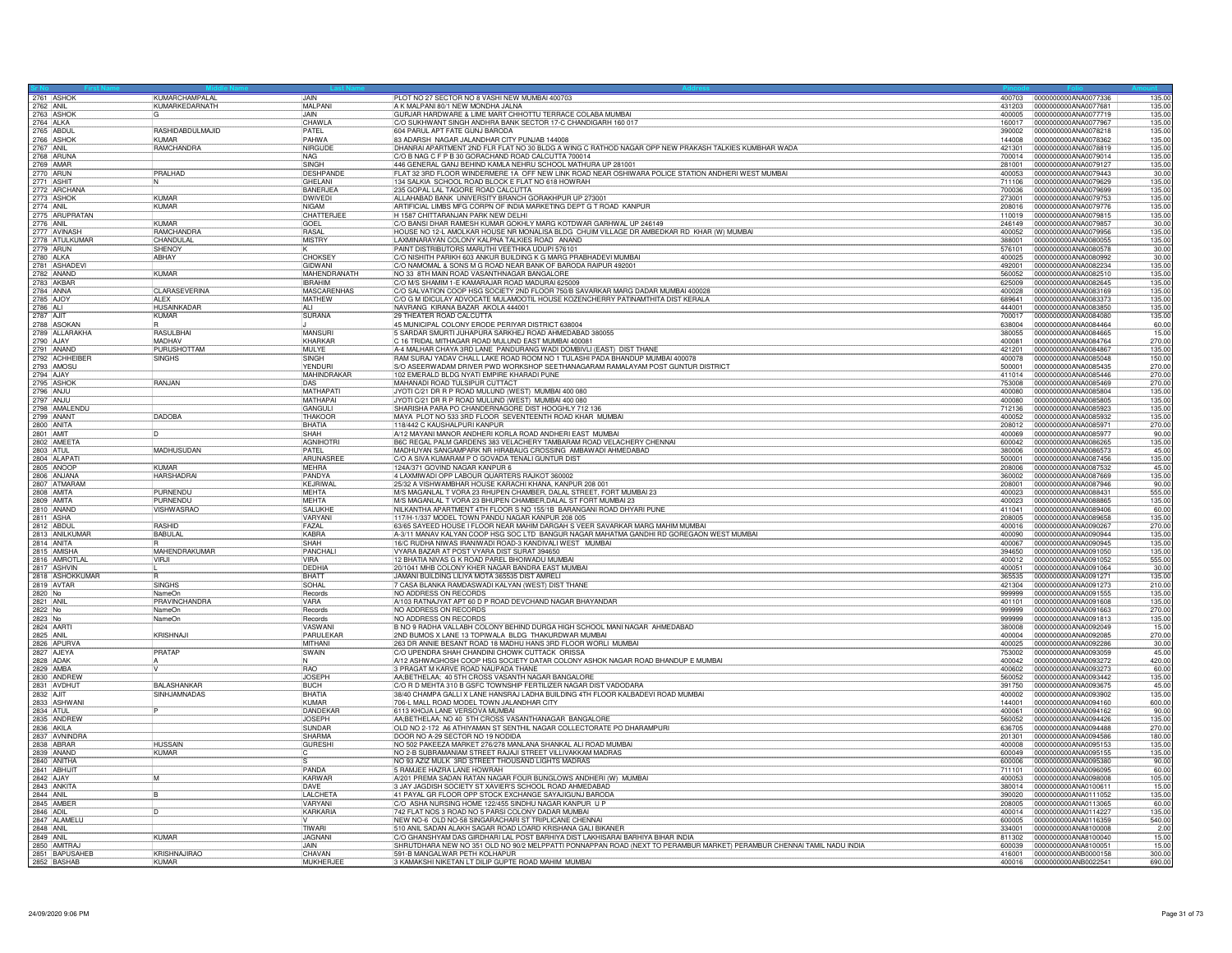| 2853 BHAGAWATIBAI                    | <b>B</b>                           | KHEMKA                        | C/O V S KHEEMKA ADVOCATE 9053 BHUPEN CHAMBERS 3RD FLR DALAL STREET FORT MUMBAL<br> C/O BANKATLAL BOOB & CO 68 RAJENDRA GUNJ RAICHUR                                               | 400023           | 0000000000ANB0029376                         | 135.00                           |
|--------------------------------------|------------------------------------|-------------------------------|-----------------------------------------------------------------------------------------------------------------------------------------------------------------------------------|------------------|----------------------------------------------|----------------------------------|
| 2854 BALKISHAN                       |                                    | <b>BOOB</b>                   |                                                                                                                                                                                   | 584102           | 0000000000ANB0031560                         | 480.00                           |
| 2855 BHAGWAN                         | DAS                                | <b>BOOB</b><br>PATIL          | C/O B JAIKISHAN BOOB RAJENDRA GUNJ RAICHUR                                                                                                                                        | 584102           | 0000000000ANB0031561                         | 480.00                           |
| 2856 BHALCHANDRA<br>2857 BANOO       | <b>SHIAVAK</b>                     | <b>MISTRY</b>                 | 44 ARUN KAMAL CO-OP SOC LTD VILE PARLE(E) MUMBAI<br>3 MOONLIGHT 1ST FLOOR 158 MAHARSHI KARVE ROAD MUMBAI                                                                          | 400057<br>400020 | 0000000000ANB0048424<br>0000000000ANB0059847 | 630.00<br>135.00                 |
| 2858 BHAGVATIBEN                     |                                    | PATEL                         | C/O DR A H PATEL NAVDEEP CHILDREN HOSPITAL SHRIJI SUPER MARKET OPP OLD BUS STAND UNJHA DIST. MEHSANA                                                                              | 384170           | 0000000000ANB0060669                         | 300.00                           |
| 2859 BINA                            | DEVI                               | <b>BEHAN</b>                  | 38 VIVEKANAND ROAD CALCUTTA                                                                                                                                                       | 700007           | 0000000000ANB0060959                         | 60.00                            |
| 2860 BABITA                          |                                    | JAIN.                         | 102 PARAS APARTMENTS 1ST FLOOR KUTCHARY ROAD RANCHI                                                                                                                               | 834001           | 0000000000ANB0063607                         | 60.00                            |
| 2861 BHAWAR                          | LAL                                | GANG                          | C/O G.P. JAJU & CO. 11 POLLOCK STREET CALCUTTA                                                                                                                                    | 700001           | 0000000000ANB0064926                         | 60.00                            |
| 2862 B                               |                                    | <b>SURESH</b>                 | 536 GEETHA ROAD ROBERTSONPET K G F                                                                                                                                                | 563122           | 0000000000ANB0067812                         | 45.00                            |
| 2863 BISHNU                          | KUMAR                              | AGARWAI                       | 2/1 JODHAN SINGH ROAD POST RISHRA DIST HOOGHLY WEST BENGAL                                                                                                                        | 712248           | 0000000000ANB0068973                         | 15.00                            |
| 2864 BRIJ                            | <b>MOHAN</b>                       | DHANUKA                       | B M DHANUKA & CO 12 POLLOCK STREET R N 26 IST FLOOR CALUCTTA                                                                                                                      | 700001           | 0000000000ANB0070110                         | 60.00                            |
| 2865 BHARTI                          |                                    | VORA                          | C/O VORA PHARMA BHAIRAVNATH ROAD AHMEDABAD                                                                                                                                        | 380028           | 0000000000ANB0076554                         | 135.00                           |
| 2866 BHAVANA                         | R                                  | SHAH                          | VISHAL INVT & CONSULTANCY SERVICE BAJWADA NAVLAKHA S HAVELI BARODA 390001                                                                                                         | 390001           | 0000000000ANB0076729                         | 135.00                           |
| 2867 BABY                            |                                    |                               | THOPIL CHAKRAVELIL HOUSE IRIMPANAM P O ERNAKULAM DT 68230                                                                                                                         | 682309           | 0000000000ANB0076808                         | 135.00                           |
| 2868 BHAGWAN<br>2869 BHANUPRASAD     | DAS                                | <b>SHARDA</b><br><b>RAVAL</b> | C/O BALMUKAND DEVKARAN SHARDA 15 7 320 BEGUM BAZAR HYDERABAD A P 500012                                                                                                           | 500012           | 0000000000ANB0076875<br>0000000000ANB0077152 | 135.00<br>135.00                 |
|                                      |                                    |                               | 21 DIGVIJAY PLOT SITA MADHULI JAMNAGAR, GUJARAT                                                                                                                                   | 361001           |                                              |                                  |
| 2870 BHANUBEN<br>2871 BHARATI        | DHANSUKH                           | OZA<br>GANDHI                 | C/O V D OZA PIPALE SWAR MANDIR P O MANAVADAR 362630                                                                                                                               | 362630           | 0000000000ANB0077164<br>0000000000ANB0077201 | 135.00<br>135.00                 |
| 2872 BATRA                           | SUPRAGAYA                          | RANI                          | PARSHI STREET BE AGIYARI GANDEVI DIST BULSAR 396360<br>C/O RITA 17A/29 W E A KAROL BAGH NEW DELHI 110005                                                                          | 396360<br>110005 | 0000000000ANB0077275                         | 135.00                           |
| 2873 BHAVNA                          |                                    | <b>BHUTA</b>                  | NAGARDAS PARK OLD NAGARDAS ROAD ANDHERI E MUMBAI 400069                                                                                                                           | 400069           | 0000000000ANB0077388                         | 135.00                           |
| 2874 BERYL                           |                                    | GAMA                          | SA/8 UNITED PALACE RAHAL PARK BHAYENDER EAST THANE                                                                                                                                | 401105           | 0000000000ANB0077587                         | 135.00                           |
| 2875 BABITA                          |                                    | AGARWAL                       | RAJ KUMAR HARDWARE STORE OLD BUS STAND MANDAMARRI PO KALYANI KHANI AP 504231                                                                                                      | 504231           | 0000000000ANB0077870                         | 135.00                           |
| 2876 BHANUDAS                        |                                    | DEGLURKAR                     | 1519 UTPAT LANE PANDHARPUR                                                                                                                                                        | 413304           | 0000000000ANB0077881                         | 30.00                            |
| 2877 BALAKRISHNAN                    | PACHAIMUTHUNADARR                  |                               | 56B PERUMAL KOIL STREET MADURAI                                                                                                                                                   | 625001           | 0000000000ANB0078410                         | 45.00                            |
| 2878 BHARAT                          |                                    | CARPENTER                     | OPP SHROFF BUILDING NEW SUTHAR CHAWL AZAD CHOWK VALSAD 396001                                                                                                                     | 396001           | 0000000000ANB0078546                         | 135.00                           |
| 2879 BANWAR                          | il Al                              | KHANDELWAL                    | SADAR BAZAR LANSDOWNE GARWAL U P                                                                                                                                                  | 246155           | 0000000000ANB0078590                         | 45.00                            |
| 2880 BRIJ                            | RANI                               | BHARGAVA                      | A-49 ALLAHABAD BANK HOUS SOCIETY PLOT # 3 MAYUR KUNJ NR CHILLA REGULATOR DELHI                                                                                                    | 110096           | 0000000000ANB0078593                         | 135.00                           |
| 2881 BHARGAVA                        |                                    |                               | A-49 ALLAHABAD BANK HOUSING SOCIETY PLOT NO 3 MAYUR KUNJ NEAR CHILLA REGULATOR DELHI                                                                                              | 110096           | 0000000000ANB0078665                         | 135.00                           |
| 2882 BAMA                            |                                    | SUBRAMANIAN                   | D 23 ANNA NAGAR EAST MADRAS 600102                                                                                                                                                | 600102           | 0000000000ANB0079104                         | 135.00                           |
| 2883 BHANABHAI                       | <b>RAMBHA</b>                      | PATEL                         | TAD FALIA AT MACHHAD VIA JALALPORE TAL JALALPORE DIST NAVSARI GUJARAT.<br> C/O HIND WASTRA BHANDAR SITABULDI NAGPUR M S 440012                                                    | 396440           | 0000000000ANB0079317                         | 60.00                            |
| 2884 BHAGWAN                         | <b>GOPALDAS</b>                    | MULANI                        |                                                                                                                                                                                   | 440012           | 0000000000ANB0080642                         | 60.00                            |
| 2885 BALASUBRAMANIAN<br>2886 BHARAT  | CHAMPAKLAL                         | <b>MEHTA</b>                  | 4/550 CHAITRA 11TH ROAD CHEMBUR MUMBAI 400071<br>5/16 AGARWAL NAGAR DR B A ROAD MATUNGA MUMBAI 400019                                                                             | 400071<br>400019 | 0000000000ANB0081412<br>0000000000ANB0081560 | 135.00<br>135.00                 |
| 2887 BHUPENDER                       |                                    | SARNA                         | C/O SRI AMREEK SARNA 597 SRINAGAR LUCKNOW                                                                                                                                         | 201001           | 0000000000ANB0082585                         | 135.00                           |
| 2888 BHASKAR                         |                                    | PRAGASAM                      | 12 ZACKRIA AVENUE MADRAS 600008                                                                                                                                                   | 600008           | 0000000000ANB0082618                         | 135.00                           |
| 2889 BEANT                           | SINGH                              | <b>MONGA</b>                  | 27/12 SHAKTI NAGAR DELHI 110007                                                                                                                                                   | 110007           | 0000000000ANB0082680                         | 135.00                           |
| 2890 BALUMA                          | <b>TOLARAM</b>                     | MUTHREJA                      | BARRACK NO 492 A ROOM NO 2 & 3 ULHASNAGAR 421002                                                                                                                                  | 421002           | 0000000000ANB0083753                         | 135.00                           |
| 2891 BASKARAN                        |                                    |                               | 53 T V A KOIL STREET AMINJIKARAI MADRAS 600029                                                                                                                                    | 600029           | 0000000000ANB0084730                         | 135.00                           |
| 2892 BALACHANDRAN                    |                                    | A                             | NO 1785 2ND CROSS PRASHANT NAGAR BEHIND SRI AYYAPPA COMMUNITY HALL T DASARAHALLI BANFALORE                                                                                        | 560057           | 0000000000ANB0084789                         | 270.00                           |
| 2893 BALKRISHNA                      | SITARAM                            | DALVI                         | ARADKAR CHAWL SAI VIHAR TEMBI PADA ROAD ROOM NO 1 BHANDUP MUMBAI                                                                                                                  | 400078           | 0000000000ANB0084890                         | 270.00                           |
| 2894 BHIWA                           | <b>SHANKAR</b>                     | KAI AP                        | LILAWATI NIWAS ROOM NO 9 NARDAS NAGAR TOMBAY PADA ROAD BHANDUP MUMBAI                                                                                                             | 400078           | 0000000000ANB0084937                         | 270.00                           |
| 2895 BHASKA                          | SAKHARAM                           | <b>WALIMBI</b>                | BLOCK NO 205 PRATIBHA CO OP HSG SOC A WING IIND FLOOR AGARKAR ROAD DOMBIVLI (E) DIST THANE                                                                                        | 421201           | 0000000000ANB0084944                         | 135.00                           |
| 2896 BALU                            | <b>NATESA</b>                      | <b>IYER</b>                   | PLOT NO 1 DOOR NO 5 SRI RISHAB AVENUE RAJA RAJESHWARI NAGAR II STREET RAJAKEELPAKKAM CHENNAI                                                                                      | 600073           | 0000000000ANB0085145                         | 270.00                           |
| 2897 BIVA                            |                                    | PYNE                          | 74 AMHERST STREET CALWTTA 700 009                                                                                                                                                 | 700009           | 0000000000ANB0086607                         | 45.00                            |
| 2898 BHANUMATHY<br>2899 BIMLA        |                                    | <b>BHATIA</b>                 | D NO 8-702 THOTAPALEM NEAR SAI KUTEER APPT CHITTOOR A P                                                                                                                           | 517001<br>110057 | 0000000000ANB0087787                         | 135.00<br>135.00                 |
|                                      |                                    |                               | 311 VASANT ENCLAVE NEAR VASANT VIHAR NEW DELHI                                                                                                                                    | 700027           | 0000000000ANB0088941<br>0000000000ANB0089051 |                                  |
| 2900 BABITA<br>2901 BEDI             |                                    | JHUNJHUNWALA                  | 7F RAJA SANTOSH ROAD CALCUTTA 700 027<br>B II 898 KUCHA LAXMI NARAIN LUDHIANA 141008                                                                                              | 141008           | 0000000000ANB0090130                         | 270.00<br>30.00                  |
|                                      |                                    |                               |                                                                                                                                                                                   |                  |                                              |                                  |
|                                      |                                    |                               |                                                                                                                                                                                   |                  |                                              |                                  |
| 2902 BRAAN                           | <b>DSOUZAJ</b>                     |                               | AA;PALM GROVEAA; KEMMANNU P O 576 115 UDUPI TALUK (DK)                                                                                                                            | 576115           | 0000000000ANB0090353                         | 135.00                           |
| 2903 BHARATHI                        |                                    | M                             | 155 A & C NORTH PERUMAL MAISTRY ST MADURAL                                                                                                                                        | 625001           | 0000000000ANB0090520                         | 135.00                           |
| 2904 BHARAT                          | M                                  | SHUKLA                        | CHETANA INVESTMENTS 30 NAGINDAS MASTER ROAD OLD ORIENTAL BANK BLDG MUMBAI                                                                                                         | 400023           | 0000000000ANB0091280                         | 135.00                           |
| 2905 BHAVESH<br>2906 BHARATI         |                                    | SHAH<br><b>AGGARWA</b>        | B-57 MANEK NAGAR M G ROAD KANDIVALI WEST MUMBAI<br>1/9516 ST NO 2 WEST ROHTAS NAGARR SHAHDARA DELHI                                                                               | 400067<br>110032 | 0000000000ANB0091287<br>0000000000ANB0091929 | 135.00<br>135.00                 |
| 2907 BRAHMAIAH                       |                                    | POLA                          | C/O YELISETTY DASARATHA GUPA & COMPANY H NO 1-7-57/2 OPP S P OFFICE MAHABUBNAGAR                                                                                                  | 509001           | 0000000000ANB0092053                         | 270.00                           |
| 2908 BHAVAR                          | DAI ICHAND                         | SHAH                          | 69 KIKA STREET GULALWADI MUMBAI 14                                                                                                                                                | 400014           | 0000000000ANB0092490                         | 135.00                           |
| 2909 BHAVESH                         | SUMATILAL                          | MODI                          | ABOVE PALIVAL DAIRY 203 JAIN SHIVAM APARTMENT JIVDAYA LANE GHATKOPAR WEST MUMBAI                                                                                                  | 400086           | 0000000000ANB0092661                         | 135.00                           |
| 2910 BHUPENDRA                       |                                    | <b>GANDHI</b>                 | 1004 10TH FLOOR BLDG 6/C DAMODAR PARK L B S MARG GHATKOPAR (W) MUMBAI                                                                                                             | 400086           | 0000000000ANB0093370                         | 60.00                            |
| 2911 BAJRANG                         |                                    | <b>MOHTA</b>                  | MOHTA BHAWAN 354 INDRAPURI COLONY INDORE                                                                                                                                          | 452001           | 0000000000ANB0094866                         | 135.00                           |
| 2912 BIPINCHANDRA                    | <b>BABULAL</b>                     | SHAH                          | 8-STATE BANK SOCIETY NEAR PRAKASH SOCIETY ATHWALINES SURAT                                                                                                                        | 395001           | 0000000000ANB0106130                         | 30.00                            |
| 2913 BINTA                           |                                    | VAKII                         | C/2 RIDGE APARTMENTS 18 RIDGE ROAD MALBAR HILL MUMBAL                                                                                                                             | 400006           | 0000000000ANB0110372                         | 135.00                           |
| 2914 BHAGIRATH                       |                                    | BHAT                          | C/501 ANANT REGENCY OPP TELEPHONE EXCHANGE M M M ROAD MULUND (WEST) MUMBAI MAHARASHTRA INDIA                                                                                      | 400080           | 0000000000ANB8100010                         | 270.00                           |
| 2915 BIPIN                           |                                    | <b>SHAH</b>                   | 301 VRINDAVAN VATIKA CHS LTD ADUKIYA RD KANDIVALI (WEST) MUMBAI                                                                                                                   | 400067<br>380007 | 0000000000ANB8100021<br>0000000000ANC0006306 | 135.00<br>480.00                 |
| 2916 CHANDRIKABEN                    | CHHAGANLAI                         | KOTHARI<br><b>AGRAWAL</b>     | 6 AGAM FLATS VASANA BARRAGE ROAD VASANA AHMEDABAD                                                                                                                                 | 833201           | 0000000000ANC0060932                         | 450.00                           |
| 2917 CHANCHALA                       |                                    | KAPADIA                       | C/O HINDUSTAN TRADERS TAMBAKUPATTI CHAIBASA BIHAR                                                                                                                                 | 400027           |                                              |                                  |
| 2918 CHRISTINA<br>2919 CHANDRASEKHAR | NAVZER                             | SHEREGAR                      | NO 1 RUSTOM BAUG FLAT NO 5 2ND FLOOR VICTORIA ROAD BYCULLA MUMBAI                                                                                                                 | 400053           | 0000000000ANC0061517<br>0000000000ANC0065746 | 630.00<br>270.00                 |
| 2920 CHETAN                          |                                    | <b>MEHTA</b>                  | FLAT NO 2004 A WING SAMARTHA ANGAN BUILDING NO III INDRA DARSHAN PHASE III WALWALKAR ROAD LOKHANDWALA ANDHERI WEST MUMBAI<br>FLAT NO 1B SRINIWAS BLDG 22C PUDDAPUKUR ROAD KOLKATA | 700020           | 0000000000ANC0067291                         | 360.00                           |
| 2921 CHETNA                          |                                    |                               | C/O ANIL KUMAR AGARWAL 34 A 1 NARKULAGMI OPP IQBAL GODAM NEAR MARWARIYAN P O BAREILLY U P                                                                                         | 243005           | 0000000000ANC0069045                         | 90.00                            |
| 2922 CHINUBHAI                       |                                    | PATEL                         | MOTI - KHADKI P.O.VASAD DIST KHEDA                                                                                                                                                | 388306           | 0000000000ANC0071577                         | 240.00                           |
| 2923 CHANDRA                         | PRAKASH                            | <b>BANG</b>                   | 7 2 306 ASHOK NAGAR TAKARA BASTI SECUNDERABAD 500003                                                                                                                              | 500003           | 0000000000ANC0077873                         | 135.00                           |
| 2924 CHAMPALA                        | <b>DEVICHAND</b>                   | <b>JAIN</b>                   | AT POST INDORI TAL MAWAL DIST POONA 410506                                                                                                                                        | 410506           | 0000000000ANC0078455                         | 135.00                           |
| 2925 CHHAGAN                         | <b>LALCHUNNILA</b>                 | RATHOD                        | 16 DARASAN VIEW APT BLOC NO 202/203 HERDEVI CO OP SOC CAVES ROAD JOGESHWARI EAST MUMBAI                                                                                           | 400060           | 0000000000ANC0078726                         | 135.00                           |
| 2926 CHANDRA                         | <b>BHUSHAN</b>                     | <b>TIWARI</b>                 | F E 227 SECTOR III SALT LAKE KOLKATA                                                                                                                                              | 700091           | 0000000000ANC0079074                         | 135.00                           |
| 2927 CHARANJEET                      |                                    | SINGH                         | 30-B GURU NANAK NAGAR NEAR MODEL TOWN JALANDHAR 144 001                                                                                                                           | 144001           | 0000000000ANC0079770                         | 135.00                           |
| 2928 CHANDER                         | PRAKASH<br>$\overline{\mathsf{N}}$ | BHATIA                        | 29 DOUBLE STOREY NEW RAJINDER NAGAR NEW DELHI 110060                                                                                                                              | 110060<br>583101 | 0000000000ANC0079831<br>0000000000ANC0080256 | 135.00<br>60.00                  |
| 2929 CHANDRAMOHAN<br>2930 CHIMANLAI  |                                    | PAREKH                        | C/O M/S N M GURAPPA SON HARDWARE MERCHANTS BANGALORE ROAD BELLARY 583101                                                                                                          | 400020           | 0000000000ANC0081728                         | 30.00                            |
|                                      |                                    | <b>MORAES</b>                 | C/O SHRIJEE SALES CORPORATION ATLANTA 10TH FLOOR NARIMAN POINT MUMBAI 400020<br>106 MARVE ROAD ORLEM MALAD MUMBAI-400064                                                          | 400064           | 0000000000ANC0082327                         | 135.00                           |
| 2931 CHRISTOPHEF<br>2932 CHARU       |                                    | <b>BHATT</b>                  | 12 KALYAN SOCIETY ELLIS BRIDGE AHMEDABAD 380006                                                                                                                                   | 380006           | 0000000000ANC0082372                         | 90.00                            |
| 2933 CHAKRAVARTHY                    |                                    |                               | NEW NO 4 OLD 12 2ND STREET TANSI NAGAR VELACHERY CHENNAI (T N)                                                                                                                    | 600042           | 0000000000ANC0084416                         | 60.00                            |
| 2934 CHITRA                          |                                    | SHANGHVI                      | 12 C WOODLANDS 67 DR G DESHMUKH MARG MUMBAI                                                                                                                                       | 400026           | 0000000000ANC0084575                         | 60.00                            |
| 2935 CHITRA                          |                                    | SHANGHV                       | 12 C WOODLANDS 67 DR G DESHMUKH MARG MUMBAI                                                                                                                                       | 400026           | 0000000000ANC0084576                         | 60.00                            |
| 2936 CHANDRAPPA                      |                                    | BHAIKHADI                     |                                                                                                                                                                                   | 400017           | 0000000000ANC0085039                         | 270.00                           |
| 2937 CHANDRAKANT                     | SHIVRAM                            | <b>HATLE</b>                  | MAHATMA GANDHI CO-OP HSG SOCY BLDG NO 4 R NO 27 SION BANDRA LINK ROAD DHARAVI KOLIWADA MUMBAI.<br>JEKATA SOCIETY ROOM NO 12 MAHARASHTRA NAGAR BHANDUP MUMBAI 400078               | 400078           | 0000000000ANC0085204                         | 270.00                           |
| 2938 CHAND                           |                                    | JHAMB                         | YOGI SMRUTI AVITHAL NAGAR SOCIETY 10TH ROAD JVPD SCHEME MUMBAI 400 049                                                                                                            | 400049           | 0000000000ANC0085825                         | 135.00                           |
| 2939 CHHAYA                          | <b>SUNIL</b>                       | REGE                          | 8 SARGAM DIXIT ROAD VILE PARLE (EAST) MUMBAI-400 057                                                                                                                              | 400057           | 0000000000ANC0086143                         | 135.00                           |
| 2940 CHANDRESH                       |                                    | SHAH                          |                                                                                                                                                                                   | 400057           | 0000000000ANC0087861                         |                                  |
| 2941 CHHAGAN                         |                                    | <b>CHOPRA</b><br>BHATT        | 6 DURGA VILA, LALITA SOCIETY GOKHALE ROAD, VILE PARLE (EAST) MUMBAI 400 057<br>M/S BELTORS INDIA CHOPASNI ROAD, JODHPUR                                                           | 342000<br>390001 | 0000000000ANC0087862                         | $\frac{90.00}{135.00}$<br>135.00 |
| 2942 CHANDRAKANT                     | NARAYAN                            |                               | P/O SHIRGAON, BOND PADA VIA BHILAD DIST BULSAR                                                                                                                                    | 625002           | 0000000000ANC0088897<br>0000000000ANC0089186 |                                  |
| 2943 CHINTHAMAN<br>2944 CHHAGANLAL   | VARDICHAND                         | OSWAL                         | 6 SAROJINI ST (UPSTAIRS) CHINNA CHOKKIKULAM MADURAI TAMIL NADU<br>436 GANAPATI ALI WAI 412 803                                                                                    | 412803           | 0000000000ANC0089424                         | 135.00<br>270.00                 |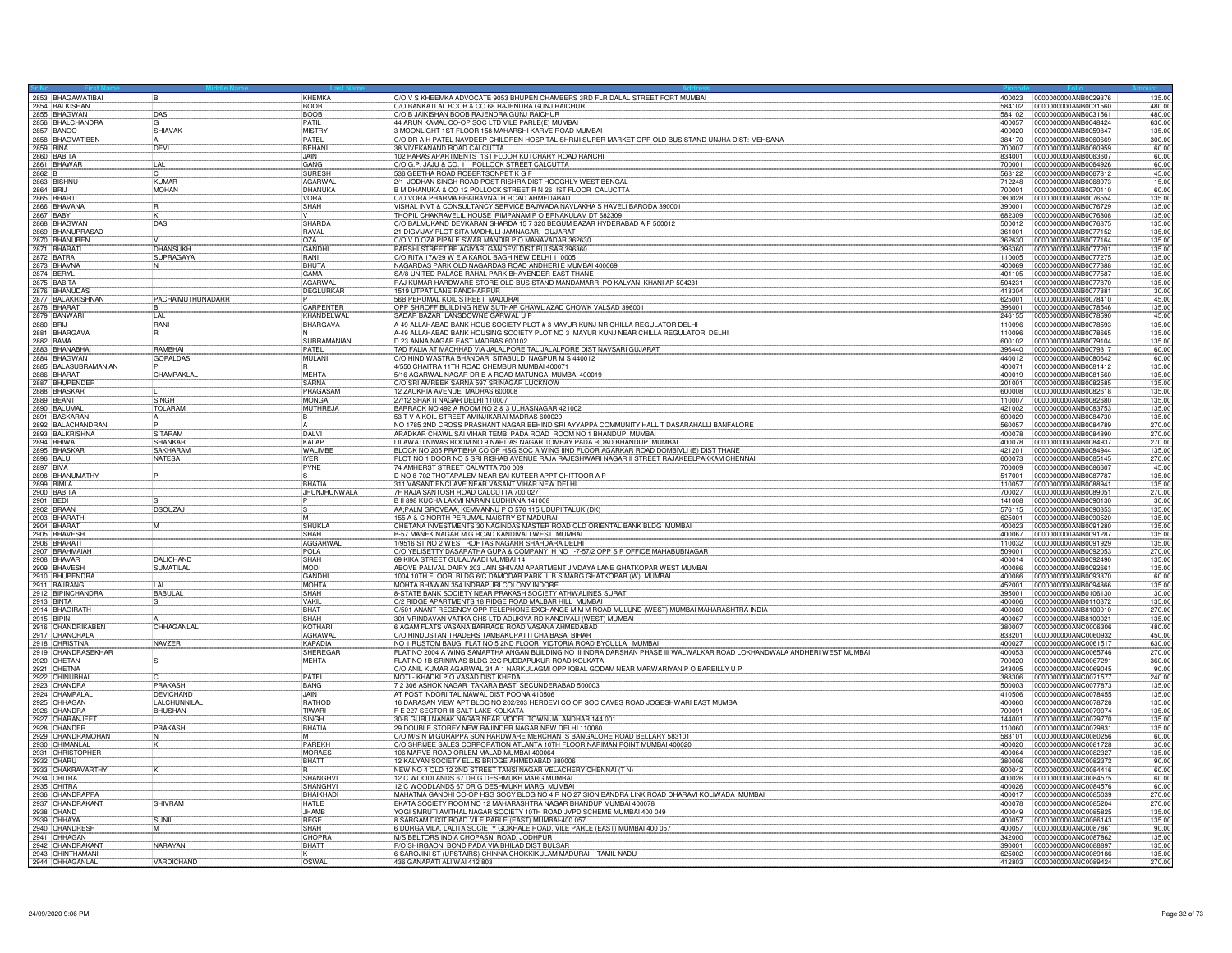|                           | 2945 CHETNABEN                       | DEVENDRAKUMAR       | <b>BHATT</b>              | VIKRAM NEAR LILIA JAKAT NAKA MANEKPARA AMRELI                                                                                                                   |                  | 135.00<br>365601 0000000000ANC0091794                            |
|---------------------------|--------------------------------------|---------------------|---------------------------|-----------------------------------------------------------------------------------------------------------------------------------------------------------------|------------------|------------------------------------------------------------------|
|                           |                                      | MAGANLAL            | KAMDAR                    | 306 PALITANA DARSHAN DEVCHAND NAGAR ROAD BHAYANDER (WEST)                                                                                                       | 401101           | 0000000000ANC0098661<br>270.00                                   |
| 2947 CHANDI               |                                      | CHARAN              | <b>SEN</b>                | 144/8 BARUI PARA LANE P O ALAMBAZAR CALCUTTA                                                                                                                    | 700035           | 0000000000ANC0109158<br>2.00                                     |
|                           | 2948 CHABI<br>2949 DINESHCHANDRA     |                     | DAS                       | 87A SHYAM BAZAR STREET (1ST FLOOR) KOLKATA                                                                                                                      | 700005           | 0000000000ANC8100011<br>45.00                                    |
|                           |                                      | הו                  | PATFI                     | NANI KHADAKI AT & PO VANTHVADI DIST KHEDA                                                                                                                       | 387435           | 0000000000AND0058898<br>60.00                                    |
|                           | 2950 DURGA<br>2951 DINABEN           |                     | DEVI                      | C/O BHAJANRAM GIRDHARILAL & SONS POST BOX NO 27 SUMERPUR (RAJ)                                                                                                  | 306902           | 0000000000AND0066798<br>90.00                                    |
|                           |                                      | ĪМ                  | SHAH                      | A/4 202 SHREE NIDHI APT B/H COMMUNITY HALL VIJAYANAGAR HARNI ROAD VADODARA                                                                                      | 390022           | 0000000000AND0067662<br>30.00                                    |
| 2952 DEVKI                |                                      |                     | SWAMI                     | DEVKI SADAN E-121 SIDHARTH NAGAR NEAR SECTOR NO 14 MALVIYANAGAR JAIPUR                                                                                          | 302001           | 0000000000AND0068574<br>15.00                                    |
|                           | 2953 DIVAKAR<br>2954 DILIP           |                     | GUPTA                     | A-5 NATRAJ NAGAR TONK PHATAK JAIPUR 302015                                                                                                                      | 302015           | 0000000000AND0076957<br>135.00                                   |
|                           |                                      |                     | CHHAJED                   | 3-1508 AGRA RD POST BOX NO 24 DHULE 424001                                                                                                                      | 424001           | 135.00<br>0000000000AND0077550                                   |
|                           | 2955 DEVIDAYAL<br>2956 DARSHNABEN    |                     | SHARMA                    | 8 9 MADHU KUNJ CO OP HSG SOCIETY S P S RD BHANDUP MUMBAI 400078                                                                                                 | 400076           | 0000000000AND0077653<br>135.00                                   |
|                           |                                      |                     | <b>SANGHVI</b>            | A 6 RATAN JYOT SOCIETY DOLATKHANA SARANGPUR AHMEDABAD 380001                                                                                                    | 380001           | 0000000000AND0077768<br>135.00                                   |
|                           | 2957 DEEPAK                          | KUMAR               | <b>BHAMBHAM</b>           | H NO 80/14 SRI NAGAR ROAD AJMER                                                                                                                                 | 305007           | 0000000000AND0077847<br>135.00                                   |
| 2958 DHILON<br>2959 DAMAN |                                      | PRAVINKUMAR         | <b>BHATT</b>              | 442 VACHALI SHERI RAIPUR A'BAD                                                                                                                                  | 380001           | 0000000000AND0077992<br>135.00                                   |
|                           |                                      | <b>PAL</b>          | <b>KAUR</b>               | B-IV/633 WAIT GANJ LUDHIANA PB                                                                                                                                  | 141000           | 0000000000AND0078376<br>135.00                                   |
|                           | 2960 DEEPAK<br>2961 DHIRENDRA        | <b>KANTILAL</b>     | SHAH                      | 592 RAVIVAR PETH TALEGAON DABHADE DISTRICT PUNE 410506                                                                                                          | 410506           | 0000000000AND0078456<br>135.00                                   |
|                           |                                      |                     | TANK                      | C/O BHUPENDRA C TANK 17 KARANPARA RAJKOT 360001                                                                                                                 | 360001           | 0000000000AND0078482<br>135.00                                   |
| 2962 DEEPAK               |                                      |                     | KOHI                      | C-1 MUSTJAB QUARTERS AGRA CANTT AGRA                                                                                                                            | 282001           | 0000000000AND0078582<br>135.00                                   |
|                           |                                      | ANANT               | WALKE                     | FIVE KRISHNA HARIKRIPA NO TWO COOP HSG SOCIETY OPP DENA BANK GOVANDI MUMBAI 400088                                                                              | 400088           | 0000000000AND0079274<br>135.00                                   |
| 2963 DINKAP<br>2964 DILIP |                                      | LAXMAN              | PARAB                     | 2 GANESH VIHAR CHS BABHAI RAM MANDIR RD BORIVALI W MUMBAI                                                                                                       | 400091           | 135.00<br>0000000000AND0079365                                   |
| 2965 DAYA                 |                                      | PRALHAD             | ATHVANKAR                 | A/34 GANESH PARSAD SLEATER RD MUMBAI 400007                                                                                                                     | 400007           | 135.00<br>0000000000AND0079377                                   |
| 2966 DINES                |                                      | KUMAR               | SAXENA                    | CHHATRI SHINDE KI CHHAWNI LASHKAR GWALIOR 474001                                                                                                                | 474001           | 0000000000AND0079874<br>90.00                                    |
| 2967 DILIP                |                                      | CHIMANLAL           | <b>JOSHI</b>              | 11/118 SURAMYA APT NR JAY MANGAL SOCY MIRAMBICA ROAD NARANPURA AHMEDABAD                                                                                        | 380063           | 0000000000AND0080203<br>135.00                                   |
|                           |                                      | BHAGAVANDAS         | SONI                      | HAVELI S STREET OPP RAJ VALKENISE BHAVNAGAR 364001                                                                                                              | 364001           | 0000000000AND0080326<br>135.00                                   |
|                           | 2968 DAMODARDAS<br>2969 DARSHANA     |                     | MEHTA                     | C/O MR UTPAL R DESAI `BHARAT KUNJ' BLOCK NO.2 8TH ROAD SANTACRUZ (E) MUMBAI                                                                                     | 400055           | 0000000000AND0080330<br>135.00                                   |
|                           |                                      |                     | DHRUV                     | NISHANT PODAR ROAD SANTACRUZ WEST MUMBAI 400054                                                                                                                 | 400054           | 0000000000AND0084585<br>135.00                                   |
|                           | 2970 DAKSHESH                        | RAMBHAU             | <b>GORIVAL</b>            | KANJI BHAVN R NO 8 BORKAR WADI RAM MARUTI ROD DADAR 400028                                                                                                      | 400028           | 0000000000AND0084915<br>270.00                                   |
|                           | 2972 DHONDIRAM                       |                     | KATE                      | SAJJANNIWAS CHAWL TEBLI PADA ZIPRA COMPOUND GAMDEVI ROAD BHANDUP MUMBAI                                                                                         | 400078           | 0000000000AND0085036<br>135.00                                   |
| 2973 DADAJI               |                                      | <b>APPAJIRAO</b>    | SHINDE                    | C1/4 VANRAI PUSHP KATRAP ROAD BADLAPUR EAST                                                                                                                     | 421503           | 270.00<br>0000000000AND0085089                                   |
|                           | 2974 DATTATRAY                       | RAMCHANDRA          | YESARE                    | ALKAR CHAWL ROOM NO 2 PARDHI COMPOUND L B S MARG BHANDUP MUMBAI                                                                                                 | 400078           | 0000000000AND0085192<br>270.00                                   |
|                           | 2975 DEBASHIS                        |                     | <b>SARKAR</b>             | 304 JODHPUR PARK CALCUTTA                                                                                                                                       | 700068           | 0000000000AND0085338<br>90.0                                     |
| 2976 DEVI                 |                                      |                     | <b>SINGH</b>              | C/O ASIAN PAINTS I LTD 22/2 MOTILAL NEHRU ROAD AGRA U P                                                                                                         | 282004           | 0000000000AND0085339<br>135.00                                   |
|                           | 2977 DEVANG                          | VISHNUPRASAD        | GANDHI                    | C/O ASIAN PAINTS (I) LTD 2602 GIDC IND ESTATE ANKLESHWAR                                                                                                        | 393002           | 0000000000AND0085376<br>90.00                                    |
|                           | 2978 DHRUVABEN                       | <b>JAGADISHBHAI</b> | PATEL                     | 20 MADHUVAN SOCIETY NEAR TOWN HALL ANAND DIST KHEDA GUJARAT                                                                                                     | 388001           | 135.00<br>0000000000AND0086579                                   |
| 2979 DEVIKA               |                                      |                     | KUMAF                     | C/O HARSH KUMAR HOUSE NO 10-A TILAK BRIDGE RAILWAY COLONY TILAK BRIDGE NEW DELHI                                                                                | 110001           | 0000000000AND0088059<br>270.00                                   |
|                           |                                      |                     |                           | 259 BAZARGATE STREET FORT MUMBAI 400 001                                                                                                                        | 400001           | 0000000000AND0088279<br>270.00                                   |
|                           | 2980 DARABNA                         | BALUBHAI            | PATFI                     | A 36 MAHESHWARI SOCIETY NEAR HARINAGAR GOTRI ROAD BARODA 5                                                                                                      | 390005           | 0000000000AND0088540<br>135.00                                   |
| 2982 DEEPAK               |                                      | ARVINDKUMAR         | MODY                      | 1141 SHUKRAWAR PETH HIRA KUNJ POONA 411 002                                                                                                                     | 411002           | 0000000000AND0088686<br>135.00                                   |
|                           |                                      | SHANKAR             | MORE                      | D 9/2 JEEVANSANTI L I C COLONY S V ROAD SANTACRUZ WEST MUMBAI                                                                                                   | 400054           | 135.00<br>0000000000AND0088728                                   |
|                           | 2983 DASHARATH                       | lн.                 | <b>ISHETH</b>             | C-A GALIAKOTWALA & CO P LTD66 MAKER CHAMBERS III 6TH FLOOR JAMNALAL BAJAJ RD,221 NARIMAN PT MUMBAI                                                              | 400021           | 0000000000AND0089528<br>135.00                                   |
|                           |                                      |                     | GALA                      | 14-D ROY VILLA 2ND FLOOR KALINA SANTACRUZ EAST MUMBAI 400029                                                                                                    |                  | 0000000000AND0089762<br>270.00                                   |
| 2985 DILIP<br>2986 DEEPAK |                                      | TIKAM               | VASWANI                   | VASWANI GARDENS 25 SOBANI ROAD (GROUND FLOOR) CUFFE PARADE MUMBAI                                                                                               | 400029<br>400005 | 555.00<br>0000000000AND0090275                                   |
| 2987 DAKSHA               |                                      | NAI IN              | DESAL                     | VISHNU BHUVAN ANAND ROAD MALAD WEST MUMBAI                                                                                                                      | 400064           | 135.00<br>0000000000AND0090357                                   |
|                           |                                      |                     | PANDYA                    | 15-A KUMKUM APTS 8TH FLOOR 161 S V ROAD VILEPARLE WEST MUMBAI                                                                                                   | 400056           | 0000000000AND0091084<br>495.00                                   |
| 2988 DIPESH               |                                      | MGANGADHARAGUPTA    | <b>BROS</b>               | MAIN ROAD HOSADURGA KARNATAKA                                                                                                                                   | 577527           | 0000000000AND0091298                                             |
| 2989 D                    |                                      |                     | KADAKIA                   | 602 VIJAY CHAMBER OPP DREAMLAND CINEMA MUMBAI 400004                                                                                                            | 400004           | 135.00<br>0000000000AND0091299                                   |
|                           | 2990 DAKSHESH                        | ান                  | PANDYA                    | 15-A KUM-KUM APARTMENTS 5TH FLOOR 161 S V ROAD VILE PARLE (WEST) MUMBAI                                                                                         | 400056           | 135.00<br>0000000000AND0091936<br>30.00                          |
|                           | 2992 DIVYAKAN                        | CHIMANI AI          | SHAH                      | BRIGHTON NO 2 (4-B) 68 NEPEAN SEA ROAD MUMBAI                                                                                                                   | 400006           | 555.00<br>0000000000AND0092810                                   |
| 2993 DILIP                |                                      | KUMAR               | JAISWAI                   | BANGLA TAND CHAKRADHAR PUR SINGBHUM WEST                                                                                                                        | 833102           | 0000000000AND0095484<br>30.00                                    |
|                           |                                      |                     |                           |                                                                                                                                                                 |                  |                                                                  |
|                           |                                      |                     |                           |                                                                                                                                                                 |                  |                                                                  |
| 2994 D                    |                                      |                     | DEIVARAYAN                | 20 DR NAIR ROAD T NAGAR MADRAS                                                                                                                                  | 600017           | 0000000000AND0098884<br>60.00                                    |
|                           |                                      | LAL                 | GROVER                    | 1307 BARA BAZAR ROHTAK                                                                                                                                          | 124001           | 0000000000AND0102196<br>270.00                                   |
|                           | 2995 DARSHAN<br>2996 DEVESH          |                     | SHARMA<br>PURANI          | SHREERAM MANSION 557-15 ADENWALA ROAD MATUNGA MUMBAI                                                                                                            | 400019           | 135.00<br>0000000000AND0104859                                   |
| 2997 DILIP                |                                      |                     |                           | 3 SUVAS CO OP HSG SOC OLD MANEKLAL ESTATE LBS MARG GHATKOPAR (WEST) MUMBAI                                                                                      | 400086           | 0000000000AND0108823<br>270.00                                   |
| 2998 DIPAK                | 2999 DIPANKAR                        | AMBALAL             | PATEL                     | 701 ANMOL APARTMENTS 89 SAKHARAM KEER ROAD SHIVAJI PARK MUMBAI<br>BG/62 SALT LAKE CITY CALCUTTA                                                                 | 400016<br>700091 | 0000000000AND0109551<br>60.00<br>0000000000AND0111827<br>150.00  |
| 3000 DEVILA               |                                      | ASHOK               | DAS<br>MEHTA              |                                                                                                                                                                 | 400001           |                                                                  |
|                           |                                      |                     | .loshi                    | SAHYOG BLDG 5TH FLR NO 51 5MINT RD OPP G P O FORT V T MUMBAI                                                                                                    | 380013           | 0000000000AND0116754<br>405.00<br>135.00                         |
|                           | 3001 Dharmendra                      | Jagdishchandra      | <b>SARMA</b>              | 2/A YOGESHWAR SOCIETY NEAR SANJIVANI HOSPITAL OPP MAHESANA SOCIETY NAVAVADAJ ROAD AHMEDABAD GUJARAT INDIA                                                       |                  | 0000000000AND8100012                                             |
| 3002 E                    |                                      | SN                  | <b>DURAISAMY</b>          | 304 RAGHAVENDRA THIMMAJI PALACE 1-1-652 GANDHI NAGAR HYDERABAD<br>516/A S K C ROAD ERODE                                                                        | 500080<br>638009 | 0000000000ANE0000311<br>225.00<br>0000000000ANE0034874           |
| 3003<br>3004 EDNA         |                                      |                     | <b>MASCARENHAS</b>        | B-11 GRACIOUS MAHAKALI CAVES ROAD ANDHERI EAST MUMBAI 400093                                                                                                    | 400093           | 15.00<br>135.00<br>0000000000ANE0078759                          |
|                           |                                      | ANOPCHAND           | MODY                      | 4-A ASHISH BLDG 60 SAHAR ROAD ANDHERI EAST MUMBAI                                                                                                               | 400069           | 270.00                                                           |
|                           | 3005 ELAICHEE<br>3006 FAKHRUDDIN     |                     | KUVALAWALA                |                                                                                                                                                                 | 327001           | 0000000000ANE0085188<br>645.00<br>0000000000ANF0000315           |
|                           | 3007 FATMAKHANOO                     |                     |                           | C/O H N H YUSUFALI & SONS PIPLI CHOWK BANSWARA RAJ                                                                                                              | 400036           | 0000000000ANF0077706                                             |
|                           | 3008 FATEMABAI                       |                     | <b>BACHOOALI</b>          | 192 A GRAND PARADI APARTMENT AUGUST KRANTI MARG MUMBAI 400036<br>NO 11 ERRABALU STREET P O BOX NO 211 MADRAS 600001                                             | 600001           | 135.00<br>0000000000ANF0077858<br>135.00                         |
|                           | 3009 FAUSTIN                         | <b>TFO</b>          | CORREYA                   | 19 A - JAGANATHAN COLONY FOXEN STREET PERAMBUR MADRAS                                                                                                           | 600011           | 0000000000ANF0084713<br>270.00                                   |
|                           |                                      | HARSHVADAN          | SHAH                      |                                                                                                                                                                 | 380015           | 0000000000ANF0086220<br>60.00                                    |
|                           |                                      |                     | <b>HARSHVADAN</b>         | 1 AMRAPALASH BUNGLOWS OPP RAJSUYA BUNGLOWS RAMDEV NAGAR SATELITE AHMEDABAD<br>1 AMRAPALASH BUNGLOWS OPP RAJSUYA BUNGLOWS RAMDEV NAGAR SATELLITE AHMEDABAD       | 380015           | 0000000000ANF0087171<br>120.00                                   |
|                           | 3010 FALFUNI<br>3011 FALGUNI         |                     |                           |                                                                                                                                                                 |                  |                                                                  |
| 3012 FANNIE               |                                      | CRESENTIA           | ANDREW<br><b>BENJAMIN</b> | AA;BETHELAA; 40 5TH CROSS VASANTHA NAGAR BANGALORE<br>2/15 RAJABALLI ISMAIL CHAWL DHARAVI MUMBAI                                                                | 560052<br>400017 | 0000000000ANF0093107<br>555.00<br>0000000000ANF0098447<br>270.00 |
|                           |                                      |                     | SHAH                      |                                                                                                                                                                 | 400080           | 270.00<br>0000000000ANE8100001                                   |
|                           | 3013 FREDERICK                       |                     | <b>RAO</b>                | AMBIKA HOS SOC LTD 1ST FLOOR R/13 CT/2 NEHRU ROAD SARVODAYA NAGAR MULUND (WEST)                                                                                 |                  |                                                                  |
|                           |                                      | <b>KRISHNA</b>      | ABANI                     | HERMES HERITAGE BLDG # F3 FLAT # 1 PHASE-III SHASTRINAGAR CHOWK OFF NAGAR ROAD PUNE                                                                             | 411006<br>342002 | 0000000000ANG0001506<br>150.00<br>0000000000ANG0019501           |
| 3015 G<br>3016 GIRISH     | 3017 GANGAVISHAN                     | RAJ                 | SARDA                     | C/O ABANI GULRAJ AND SONS KATLA BAZAR JODHPUR<br>G S INVESTMENTS BADSHAHKA ZANDA PALI MARWAR                                                                    | 306401           | 60.00<br>0000000000ANG0055551<br>60.00                           |
|                           |                                      |                     | SOMANI                    |                                                                                                                                                                 | 390007           | 0000000000ANG0055931<br>150.00                                   |
|                           | 3018 GENDALAL<br>3019 GAUTAM         | PANNALAI            | DHUMF                     | B SEVAK NAGAR BEHIND GAUTAM NAGAR RACE COURSE CIRCLE BARODA<br>10 PRAGATI GOKHALE ROAD (N) DADAR MUMBAI                                                         | 400028           | 10000000000ANG0063811<br>360.00                                  |
|                           |                                      |                     | AMARNATH                  | 1-11-251/8 BEGUMPET HYDERABAD                                                                                                                                   | 500016           | 0000000000ANG0070842<br>450.00                                   |
| 3020 G<br>3021 GOPA       |                                      |                     | <b>AGARWAL</b>            | 100 GIRISH GHOSH ROAD 4TH FLOOR BELUR HOWRAH                                                                                                                    | 711202           | 15.00<br>0000000000ANG0071356                                    |
|                           | 3022 GURDEFF                         |                     | NAGPAL                    |                                                                                                                                                                 | 452001           | 0000000000ANG0076883<br>135.00                                   |
|                           |                                      |                     | MEDANKAR                  | C/O SILKY TOUCH RADHIKA APARTMENT 345 SAKET NAGAR INDORE<br>L/5 HIMALI CO-OP SOCIETY ERANDAVANA PUNE                                                            | 411004           | 0000000000ANG0077135<br>135.00                                   |
|                           | 3023 GANGUBAL<br>3024 GITA           | <b>MUKESH</b>       | SHAH                      |                                                                                                                                                                 | 400005           | 0000000000ANG0077455<br>135.00                                   |
| 3025 GOPA                 |                                      | <b>KRISHAN</b>      | SHARMA                    | 98 CUFFE PARADE 8 SUNITA 2ND FLOOR G D SOMANI MARG MUMBAI 400005<br>C/O SHRI RATTANSINGH JI OPP JAIN PATHSHALA NEW WELL BIKANER                                 | 302001           | 0000000000ANG0077841<br>135.00                                   |
|                           | 3026 GOVINDBHAI                      | PRABHUBHAI          | PATEL                     | AT POST AAT PARAS STREET TALUKA JALAJPUR DIST NAVSARI                                                                                                           | 396403           | 0000000000ANG0078291<br>135.00                                   |
|                           | 3027 GIRDHAR                         |                     |                           |                                                                                                                                                                 | 221001           | 135.00<br>0000000000ANG0078568                                   |
|                           |                                      | <b>RATAN</b>        | DAS<br>DAGA               |                                                                                                                                                                 | 700007           | 0000000000ANG0079595<br>135.00                                   |
| 3028 GIRIRAJ              | 3029 GOBINDRAM                       |                     | <b>RAJDEY</b>             | MADRAS CLOTH STORE BENILAL KATRA CHOWK VARANASI 221001<br>16 PAGEYA PUTTY STREET OUT SIDE CALCUTTA 700007<br>20 PAYAL VATIKA VANDNA NAGAR NR TILAK NAGAR INDORI | 452018           | 0000000000ANG0079716<br>45.00                                    |
|                           |                                      | <b>HARINARAYAN</b>  | <b>MALPANI</b>            | 151 SADASHIV PETH SATARA CITY M S                                                                                                                               | 415002           | 0000000000ANG0079943<br>135.00                                   |
|                           | 3030 GHANASHYAM<br>3031 GYARASI      | LAL                 | GOYAL                     | A-46 GOYAL BHAWAN SETHI COLONY JAIPUR RAJ 302004                                                                                                                | 302004           | 0000000000ANG0080513<br>135.00                                   |
|                           |                                      |                     | MULANI                    |                                                                                                                                                                 | 440012           | 0000000000ANG0080641                                             |
| 3032 GIRISH               |                                      | <b>GOPALDAS</b>     | SINGH                     | C/O HIND WASTRA BHANDAR SITABULDI NAGPUR 440012<br>407/A HARISHCHANDRA APTS RAHEJA TOWNSHIP MALAD E MUMBAI                                                      | 400097           | 60.00<br>0000000000ANG0081030<br>135.00                          |
|                           | 3033 GHANSHYAM<br>3034 GOPALKRISHNAN |                     |                           |                                                                                                                                                                 | 400022           | 0000000000ANG0081682<br>30.00                                    |
|                           | 3035 GULAMOHAMMAD                    | <b>MUSABHAI</b>     | CHOPDA                    | 7/254 KINGSWAY HOUSE SION (E) MUMBAI 400022<br>3101 LAKHOTA POLE DARIAPUR CHARWAT AHMEDABAD 380001<br>KRIPA PRITAM SOCIETY NO 1 BHARUCH 392002 (GUJARAT)        | 380001           | 0000000000ANG0082369<br>135.00                                   |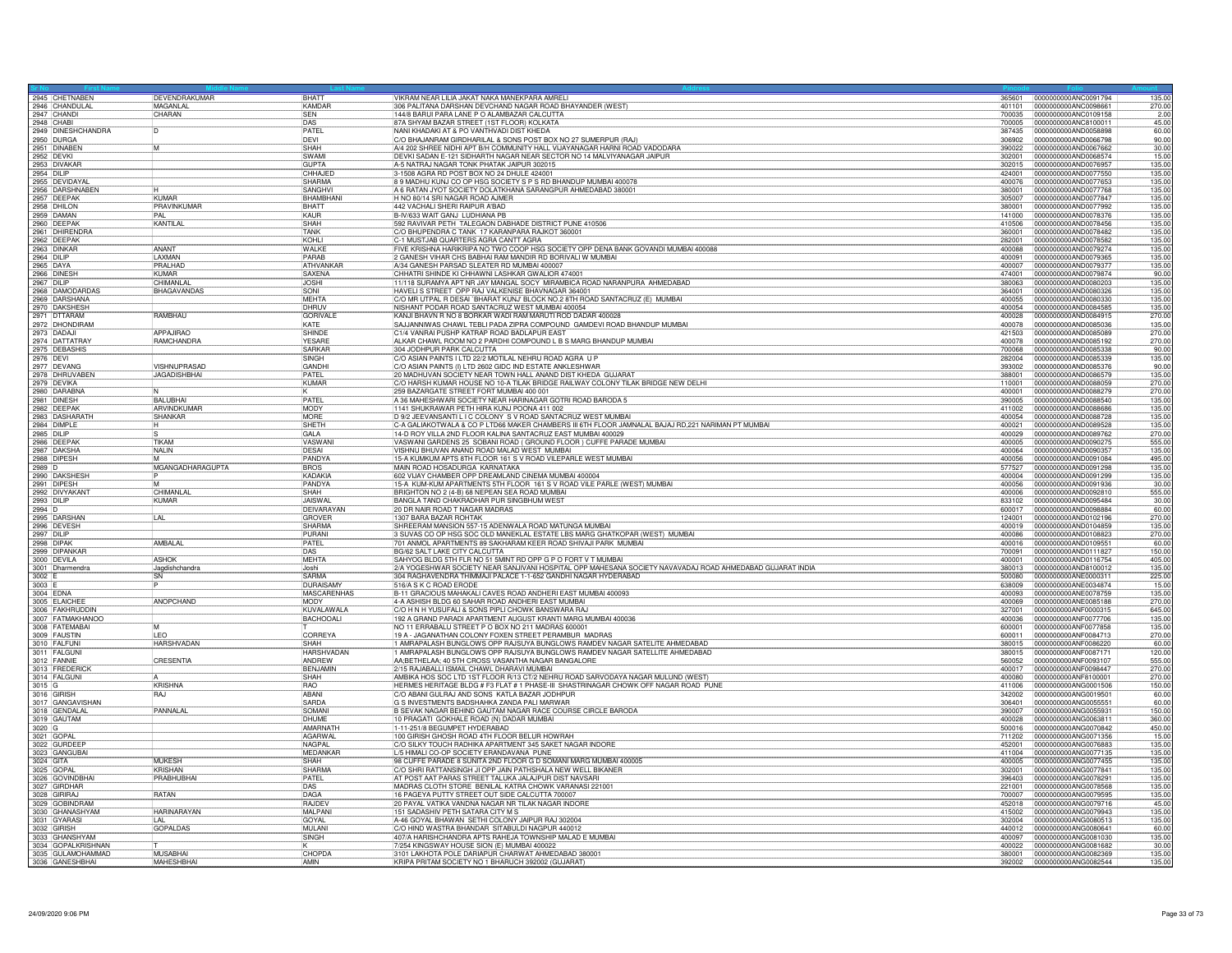| 3037 GIRISH                 |                                   | <b>SHANTILAL</b>           | SHAH                      | B-3 ASHIRWAD GOVANDI ROAD CHEMBUR MUMBAI 400071                                                                                                  | 400071           | 0000000000ANG0083194<br>135.00                                    |
|-----------------------------|-----------------------------------|----------------------------|---------------------------|--------------------------------------------------------------------------------------------------------------------------------------------------|------------------|-------------------------------------------------------------------|
|                             |                                   |                            | SFKHAR                    | 30 KRISHNAPURI SRINIVASA AVE R A PURAM MADRAS                                                                                                    | 600028           | 0000000000ANG0084388<br>60.00                                     |
| 3039 GEETA                  |                                   |                            |                           | C 243 NANAK CHAND BASTI KOTLA MUBRAKPUR NEW DELHI 110003                                                                                         | 110003           | 0000000000ANG0084397<br>60.00                                     |
|                             | 3040 GURUDEO<br>3041 GASPAR       | PURUSHOTTAM                | KOTKUNDE                  | CHANAKYA NAGARI BLDG-1 FLAT NO-10 ANAND NAGAR VITTALWADI NR MADHUKAR HOSPITAL PUNE                                                               | 411051           | 0000000000ANG0084704<br>60.00                                     |
|                             |                                   | MICHAELIGNATIUS<br>NAGAPPA | RAYAN<br><b>ACHARI</b>    | C 16 HILL TOP COOP HSG SOC 3RD FLR NEAR SARASWATHI HIGH SCHOOL TEKRI THANE<br>D 41/215 GOKUL DHAM FILIM CITY ROAD GOREGAON E MUMBAI 400063       | 400602<br>400063 | 0000000000ANG0084736<br>270.00<br>0000000000ANG0084951<br>270.00  |
|                             | 3042 GANAPAT                      |                            | MARATHE                   | RASAPRABHA 15 PANMALA SINHAGAD ROAD PUNE                                                                                                         | 411030           | 0000000000ANG0084971<br>270.00                                    |
|                             | 3044 GURUNATH                     | <b>SHANKAR</b>             | <b>BAGKAR</b>             | NARMADA NIWAS ROOM NO 1 KONKAN NAGAR BHANDUP MUMBAI                                                                                              | 400078           | 0000000000ANG0085230<br>270.00                                    |
|                             |                                   |                            | CHABRIA                   | 32 S S I IVEA RAJAJI NAGAR BANGALORE 10                                                                                                          | 560010           | 0000000000ANG0085481<br>135.00                                    |
|                             | 3045 GEETA<br>3046 GAUTAM         | RAMKRISHNA                 | VIRKAR                    | D/2 SHIVCHHAYA GROUND FLR BEHD C K P COLONY ESKAR RD BORIVALI W MUMBAI                                                                           | 400092           | 135.00<br>0000000000ANG0086118                                    |
|                             |                                   |                            | SAGAR                     | 471 EAT MOHAN NAGAR O/S SULTAN WIND GATE AMRITSAR                                                                                                | 143001           | 0000000000ANG0086262<br>135.00                                    |
|                             | 3047 GIAN<br>3048 GOPALKRISHNA    |                            | SHETTY                    | APPART DEMELLOW CHAWL NO 1/12 SHASTRY NAGAR KANJUR VILLAGE KANJUR MARG MUMBAI                                                                    | 400078           | 0000000000ANG0086436<br>135.00                                    |
| 3049 GIRISH                 |                                   | RAMANLA                    | DESAI                     | 17/2 MANGAL BHUVAN MANGAL WADI GIRGAON MUMBAI                                                                                                    | 400004           | 0000000000ANG0086550<br>135.00                                    |
|                             |                                   |                            | THOMAS                    | 24 PATRAKAR BANDRA EAST MUMBAI 400 051                                                                                                           | 400051           | 0000000000ANG0088575<br>270.00                                    |
|                             | 3050 GEOFRAN<br>3051 GAUTAMI      | <b>ROHIT</b>               | <b>IMEHTA</b>             | 203 WALKESHWAR ROAD PANARAMA BLDG 7TH FLOOR MUMBAI 400 006                                                                                       | 400006           | 0000000000ANG0089438<br>60.00                                     |
| 3052 GIRISH                 |                                   | <b>NARAIN</b>              | PANDE                     | SRIJAN DHAM B-19 SECTOR O ALIGANJ LUCKNOW                                                                                                        | 226024           | 0000000000ANG0090106<br>135.00                                    |
|                             |                                   | <b>JATIN</b>               | <b>RAWAL</b>              | 17/149 SHOBHA BLDG 9 SEWREE WADALA ROAD WADALA MUMBAI                                                                                            | 400031           | 0000000000ANG0090205<br>45.00                                     |
|                             | 3054 GIRIJADEVI                   |                            | VASTRAD                   | 1170 SAMADEVI GALLI KHANAPUR 591302 DIST BELGAUM                                                                                                 | 591302           | 0000000000ANG0090367<br>420.00                                    |
| 3055 GOVIND<br>3056 GIRIRAJ |                                   | PRASAD                     | BHARTIA                   | LAKE PALACE P-889 LAKE TOWN WEST OF WATER TANK BLOCK A FLAT NO 10 4TH FLOOR CALCUTTA                                                             | 700089           | 0000000000ANG0090872<br>135.00                                    |
|                             |                                   | <b>RATAN</b>               | DAG                       | C/O SHREE GANESH TEXTILES 16 PAGEYA PUTTY ST (OUT SIDE) CALCUTTA 70000                                                                           | 700007           | 0000000000ANG0091321<br>60.00                                     |
|                             | 3057 GWAL<br>3058 GUNVANTRAI      | DAS                        | DAGA                      | C/O SHREE GANESH TEXTILES 16 PAGEYA PUTTY ST (OUT SIDE) CALCUTTA 700007                                                                          | 700007           | 0000000000ANG0091327<br>135.00                                    |
|                             |                                   |                            | LAXMIDAS                  | KURJI MADHAVJI & SONS KAPAD BAZAR AMRELI                                                                                                         | 364535           | 135.00<br>0000000000ANG0091814                                    |
|                             | 3059 GUDURI                       |                            | ANASUYA                   | W/O LATE SRI GUDURI SURYANARAYANAN IRON AND PAINT SHOP, MAIN ROAD THANUKU WEST GODAWARI DIST                                                     | 999999           | 0000000000ANG0092501<br>135.00                                    |
|                             | 3060 GREGORY<br>3061 GEETADEVI    | <b>IAN</b>                 | PEREIRA                   | PLOT NO C 17 A LA MARVEL COLONY DONA PAULA SOA PANJI                                                                                             | 403004           | 0000000000ANG0092917<br>270.00                                    |
|                             |                                   |                            | AGARWAL                   | C/O SWASTIK TRADERS M G MARG NEW MARKET GANGTOK SIKKIM                                                                                           | 737101           | 0000000000ANG0093694<br>135.00                                    |
| 3062 GUDURI<br>3063 GIRISH  |                                   | RAMALINGESWARA             | RAO                       | C/O GUDURI SURYANARAYANA & SONS MAIN ROAD TANUKU W G DIST A P                                                                                    | 534211           | 0000000000ANG0095398<br>270.00                                    |
|                             |                                   | CHANDULAL                  | <b>DOSHI</b>              | 665 E 2ND LANE SHAHUPURI KOLHAPUR                                                                                                                | 416001           | 0000000000ANG0104226<br>15.00                                     |
|                             | 3064 GAUTAM                       | SABAJI                     | CHITNIS                   | 13 MADHAVI MAKARAND SOCIETY VEER SAVARKAR MARG MAHIM MUMBAI<br>PUSPAK HARDWARES POST NEAMATPUR SITARAMPUR NEAMATPUR                              | 400016<br>713359 | 0000000000ANG0116163<br>135.00<br>0000000000ANG0116561<br>90.00   |
|                             | 3065 GAUTAM<br>3066 HAKIMUDDIN    |                            | SANGHAI                   | C/O SAIFEE TRADERS BHOPAL GANJ BHILWARA                                                                                                          | 311001           | 0000000000ANH0022354<br>450.00                                    |
|                             |                                   |                            | SHAH                      | 202 SAMARPAN ROKADIA CROSS LANE BORIVLI WEST MUMBAI                                                                                              | 400092           | 15.00<br>0000000000ANH0040598                                     |
|                             | 3067 HIMATLAL<br>3068 HIMANSH     | NAVINCHANDRA               | <b>SHETH</b>              | A/2 41/42 ASHOK SAMRAT DAFTARY ROAD MALAD (E) MUMBAI                                                                                             | 400097           | 420.00<br>0000000000ANH0058990                                    |
| 3069 H                      |                                   | <b>DEVADAS</b>             | <b>BHAT</b>               | CANARA BANK K R ROAD HOSKOTE                                                                                                                     | 562114           | 420.00<br>0000000000ANH0061107                                    |
|                             |                                   |                            | LALWAN                    | 100 RANGOLE COLONY GENDAMAL SATARA SATARA (M S)                                                                                                  | 415002           | 0000000000ANH0076107<br>360.00                                    |
| 3070 HEERA                  |                                   |                            | <b>GUPTA</b>              | A 27 AMBA BARI JAIPUR 302012                                                                                                                     | 302012           | 0000000000ANH0076948<br>45.00                                     |
| 3072 HASHIM                 |                                   | AHMED                      | <b>BHOLA</b>              | SHABANA MANZIL 7/2165 RAMPURA CHHADAVLE SURAT                                                                                                    | 395003           | 0000000000ANH0077192<br>135.00                                    |
| 3073 HUDDA                  |                                   | <b>ANIS</b>                | AMIRAI I                  | C/26 RACHANA APT V P ROAD ANDHERI WEST MUMBAI                                                                                                    | 400058           | 135.00<br>0000000000ANH0077935                                    |
| 3074 HARISH                 |                                   |                            | PARIKH                    | C/O R K PAREKH, SECTOR 28 PLOT NO 380/1 B/H SHOPPING CENTRE NR CATEGORY III OTR GANDHI NAGR GUJ                                                  | 382028           | 0000000000ANH0078024<br>135.00                                    |
|                             |                                   |                            | <b>HASANAL</b>            | C/O A MOHAMEDALI & CO 6/7 GRANT STREET CALCUTTA                                                                                                  | 700013           | 0000000000ANH0079617<br>135.00                                    |
|                             | 3075 HUSENABA                     | <b>NARAYAN</b>             | <b>SAHA</b>               | 78 CHETLA ROAD DIPANWITA APARTMENT FLAT NO E 1 8 KOLKATA                                                                                         | 700027           | 135.00<br>0000000000ANH0079672                                    |
| 3077 HAST                   |                                   | MALMADANLAI                | PARFKH                    | ADVOCATE PAOTA NEAR PETROL PUMP JODHPUR RAJ 342001                                                                                               | 342001           | 135.00<br>0000000000ANH0080089                                    |
| 3078 HARISH                 |                                   | <b>KIIMAR</b>              | PARDASAN                  | C/O DARWESH HARDWARE STORE MARWARI ROAD BHOPAL                                                                                                   | 462001           | 0000000000ANH0080481<br>90.00                                     |
|                             | 3079 HARSHAD                      | <b>BAPUBHAI</b>            | <b>DESAI</b>              | SANJIVANI BLDG PHEROSHAH STREET SANTACRUZ WEST MUMBAI 400054                                                                                     | 400054           | 0000000000ANH0081312<br>135.00                                    |
| 3080 HEMANT                 |                                   |                            | KULKARNI                  | A-16/5 GOVT COLONY BANDRA EAST MUMBAI 400051                                                                                                     | 400051           | 0000000000ANH0081735<br>135.00                                    |
|                             | 3081 HARINATH                     |                            | YADAW                     | VILAG RD GOBIND NGR VILLAGE RD BHANDUP CHAWL I R N 4 MUMBAI                                                                                      | 400078           | 270.00<br>0000000000ANH0084913                                    |
| 3082 HIMADRI<br>3083 HARESH |                                   | SHACHIN                    | NANAVAT                   | AA;ARUNODAYAAA; SAROJINI ROAD VILE PARLE MUMBAI 400 086                                                                                          | 400086           | 120.00<br>0000000000ANH0085676                                    |
|                             |                                   |                            | MAJMUNDAF                 | B-7 HIMADRI APARTMENTS NR JUDGES BUNGALOWS NO 26 BODAKDEV AHMEDABAD                                                                              | 380015           | 0000000000ANH0086803<br>135.00                                    |
|                             | 3084 HEMALATA                     |                            | SHAF                      | GEETANJALEE APTS, B-7 256 LLOYDS ROAD MADRAS                                                                                                     | 600086           | 0000000000ANH0087517<br>270.00                                    |
| 3085 HIRJI<br>3086 HARI     |                                   | SHANKEF                    | KANYA                     | B-64 SILVER APARTMENT GHANEKAR MARG PRABHA DEVI MUMBAI<br>C/O ARUN KUMAR KAYA 51/ A BABU RAM GHOSE LANE KOLKATA                                  | 400028<br>700005 | 0000000000ANH0088051<br>270.00<br>0000000000ANH0088272<br>135.00  |
|                             |                                   | <b>HARSHADRA</b>           | <b>MEHTA</b>              | 1701 A SHANKAR SHETH PALACE 17TH FLOOR NANA CHOWK MUMBAI                                                                                         | 400007           |                                                                   |
| 3087 HEMANT<br>3088 HARSH   |                                   | <b>VIBHORE</b>             | <b>SINGHAL</b>            | F-8/15 VASANT VIHAR NEW DELHI 110057                                                                                                             | 110057           | 0000000000ANH0089677<br>135.00<br>0000000000ANH0091332<br>45.00   |
| 3089 HEMAN                  |                                   |                            | GANDH                     | B 402 SIDDHARTH BLDG NURSING LANE OPP N L HIGH SCHOOL MUMBAI                                                                                     | 400064           | 0000000000ANH0091336<br>135.00                                    |
| 3090 HARILAL                |                                   |                            | PATEL                     | E-303 VIKRAM APARTMENT NEW MANEKLAL ESTATE GHATKOPAR WEST MUMBAI                                                                                 | 400086           | 0000000000ANH0092313<br>135.00                                    |
|                             | 3091 HANSRAJ                      |                            | <b>JAIN</b>               | INDIA AUTOMOBILES A T ROAD GUWAHATI                                                                                                              | 781001           | 0000000000ANH0092814<br>135.00                                    |
|                             |                                   | <b>HARSHAD</b>             | DOSHI                     | TEJ PRAKASH P I DATTPADA RAILWAY CROSS LANE BORIVLI (W) MUMBAI                                                                                   | 400092           | 0000000000ANH0093387<br>90.00                                     |
|                             | 3092 HEMANG<br>3093 HARAKCHAND    | lG                         |                           | 36-A SANKARA NAIDU STREET CUDDALORE PORT SOUTH ARCOT VALLALAR DIST                                                                               | 607003           | 0000000000ANH0094710<br>30.00                                     |
|                             | 3094 HASSANAND                    | <b>HEMANDAS</b>            | LULLA                     | BLOCK NO C/23 ROOM NO 45 ULHASNAGAR DIST THANE                                                                                                   | 421004           | 0000000000ANH0099015<br>15.00                                     |
|                             | 3095 HARESH                       | <b>HASSANAND</b>           | LULLA                     | BLOCK NO C/23 ROOM NO 45 ULHASNAGAR DIST THANE                                                                                                   | 421004           | 0000000000ANH0099016<br>90.00                                     |
| 3096 HANSA                  |                                   | <b>PRAVIN</b>              | SHAH                      | 1/1 BEACH VIEW 1ST FLOOR CHOWPATTY SEA FACE MUMBA                                                                                                | 400007           | 60.00<br>0000000000ANH0100484                                     |
|                             | 3097 HARSHADKUMAR<br>3098 HUSSENI | SOMALA                     | GANDHI                    | 3 AMBRISH APP SBI SOCIETY AMBAWADI MANEKBAG AHMEDABAD                                                                                            | 380015           | 0000000000ANH0112100<br>360.00                                    |
|                             |                                   | ZENUL                      | <b>GHASIA</b>             | C/108 VIMLA CHAL APTS RAMCHANDRA LANE EXTN OFF LINK ROAD MALAD WEST MUMBAI                                                                       | 400064           | 0000000000ANH0112200<br>60.00                                     |
|                             | 3099 INDUMAT                      | <b>MOTILAL</b>             | CHANDAK                   | 3009 CHANDAK CHOWK ADTE BAZAR AHMEDNAGAR                                                                                                         | 414001           | 0000000000ANI0041669<br>30.00                                     |
| 3100 INDER                  |                                   | RATANCHAND                 | CHAWLA                    | 1/6 SHILPA BLDG HIND COOP SOC N S MANKIKAR MARG SION MUMBAI                                                                                      | 400022           | 0000000000ANI0077454<br>135.00                                    |
|                             |                                   | <b>GUI AM</b>              | <b>HARUD</b>              | OPP AMBICA LODGE SANTRAMPUR DIST PMS GUJARAT 389260                                                                                              | 389260           | 0000000000ANI0077551<br>60.00                                     |
| 3102 ITLI<br>3103 ILLA      |                                   | BAI<br>CHANDULAL           | SARDA<br><b>JHAVER</b>    | KASAT MARKET LADBAZAR HYDERABAD<br>AVANTI APTS A WING 4TH FLOOR FLAT NO 3 NEAR SHANMUKHANAND HALL NEW FLANK ROAD MUMBAI                          | 500002<br>400022 | 0000000000ANI0077799<br>135.00<br>0000000000ANI0078927<br>135.00  |
| 3104 ILA                    |                                   | <b>NAVIN</b>               | <b>BAVISI</b>             | C/O M/S MOTICHAND KESHAVJI AKOLA M S 444001                                                                                                      | 444001           | 0000000000ANI0081891<br>135.00                                    |
| 3105 ILA                    |                                   | м                          | <b>SHAH</b>               | TRUPTI M G ROAD VILE PARLE E MUMBAI 400057                                                                                                       | 400057           | 0000000000ANI0084551<br>135.00                                    |
| 3106 ILA                    |                                   | <b>MAHENDRA</b>            | <b>VASANI</b>             | 11/14 SHIVAJI NAGAR OPP GLAXO LABORATORY WORLI MUMBAI                                                                                            | 400025           | 135.00<br>0000000000ANI0086482                                    |
|                             |                                   |                            | VASANI                    | 11/14 SHIVAJI NAGAR OPP GLAXO LABORATORY WORLI MUMBAI                                                                                            | 400025           | 0000000000ANI0086582<br>135.00                                    |
|                             | 3107 ILA<br>3108 ISHWARLAL        | CHUNILALPATEL              | <b>HUF</b>                | C/O NATWARLAL D PATEL AT POST KACHHIAWADI TALUKA NAVSARI GUJARAT                                                                                 | 396427           | 135.00<br>0000000000ANI0086606                                    |
|                             | 3109 ISHWARLAL                    | <b>TRIBHOVANDAS</b>        | <b>VORA</b>               | M/S MAGANLAL T VORA 23 BHUPAN CHAMBER, DALAL STREET FORT, MUMBAI                                                                                 | 400023           | 420.00<br>0000000000ANI0088577                                    |
| 3110 IOBAI                  |                                   | KAUR                       | <b>BAWA</b>               | ARYA NAGAR NARBADA ROAD JABALPUR 482001                                                                                                          | 482001           | 0000000000ANI0089775<br>45.00                                     |
|                             | 3111 JAYESHKUMAR                  | IC.                        | <b>PATEL</b>              | GOWKHANA KHARIVAR ROAD RAOPURA BARODA                                                                                                            | 390001           | 615.00<br>0000000000ANJ0007485                                    |
|                             | 3112 JAMUNABAI                    |                            | THAKKAR                   | VIPUL B/14 DR R P ROAD MULUND WEST MUMBAI                                                                                                        | 400080           | 0000000000ANJ0015874<br>690.00                                    |
|                             |                                   | <b>JASHRTHLAI</b>          | PARDESH                   | 1542 KING GATE AHMEDNAGAR MAHARASHTRA-                                                                                                           | 414001           | 0000000000ANJ0046265<br>60.00                                     |
| 3114 JYOTI                  |                                   | <b>JAGDISH</b>             | PARDESH                   | 1542 KING GATE AHMEDNAGAR MAHARASHTRA-                                                                                                           | 414001           | 60.00<br>0000000000ANJ0046272                                     |
| 3115 JANK                   |                                   | <b>DFVI</b>                | GUPTA                     | F-144 AMBA BARLJAIPUR                                                                                                                            | 302012           | 0000000000ANJ0054302<br>60.00                                     |
| 3116 JAYANT                 |                                   | KUMAR                      | AGRAWAL                   | M/S L M CO KHETRAJPUR SAMBALPUR ORISSA                                                                                                           | 768003           | 0000000000ANJ0067846<br>330.00                                    |
|                             | 3117 JINESH<br>3118 JITENDAF      |                            | JAIN                      | C/O BHOJRAJ AMICHAND 196 JAMUNA LAL BAJAJ STREET CALCUTTA                                                                                        | 700007           | 0000000000ANJ0070301<br>60.00                                     |
|                             |                                   |                            |                           | NO 13 AUYA MUDALI STREET SOWCARPET MADRAS                                                                                                        | 600079           | 0000000000ANJ0071477<br>60.00                                     |
| 3120 JEEVAT                 | 3119 JAYABEN                      | MAHENDRABHA                | <b>KAPADIA</b><br>THADANI | C/O MATRUCHHAYA 3 TRIVENI SOCIETY B/H RLY STATION PU ROAD NADIAD DIST: KHEDA<br>H B 31/6 PIMPRI COLONY PUNE 411017                               | 387001<br>411017 | 135.00<br>0000000000ANJ0076737<br>0000000000AN.J0077096<br>135.00 |
|                             | 3121 JANAKRAY                     | <b>RHAISHANKAR</b>         | <b>JOSHI</b>              | BHAGWAT NIWAS 15 PRAHLAD PLOT RAJKOT                                                                                                             | 390001           | 0000000000ANJ0077148<br>135.00                                    |
|                             |                                   | PRAKASH                    | SHARMA                    | D 47 SAKET MARG NO 11 N DELHI                                                                                                                    | 110017           | 0000000000ANJ0077231<br>135.00                                    |
| 3122 JAI<br>3123 JAYESI     |                                   |                            | PATEL                     | FLAT NO 404 URMILA BLDG OFF SAHAR ROAD KOLDONGRI ANDHERI E MUMBAI 400069                                                                         | 400069           | 135.00<br>0000000000ANJ0077330                                    |
|                             |                                   |                            | SHAH                      | 1-B SHATHI NIWAS CO.OP HOU SOC NEAR SHILPALAY FLAT B/H ANJALI CINEMA VASNA AHMEDABAD<br>TAIBAH MANZIL YAKUTPURA OPP IRANI BAKERY VADODARA 390006 | 380007           | 135.00<br>0000000000ANJ0078106                                    |
|                             | 3124 JAYESH<br>3125 JARINABIB     |                            | <b>SHAIKH</b>             |                                                                                                                                                  | 390006           | 0000000000ANJ0078286<br>45.00                                     |
| 3126 JANAKI                 |                                   |                            | KRISHNAMOORTHY            | 7 MURUGESAN ST T NAGAR MADRAS                                                                                                                    | 600017           | 0000000000ANJ0078394<br>135.00                                    |
|                             |                                   |                            | KAMDAR                    | L/36/427 AJANTA PARK ANANDNAGAR RAJKOT 360002                                                                                                    | 360002           | 0000000000ANJ0078492<br>135.00                                    |
|                             | 3127 JAYESH<br>3128 JAYSHRE       | DILIPKUMAR                 | MISTRI                    | 104 RIVER CREAST APARTMENT NEAR MUNICIPAL COMMISSIONER BUNGLOW ATHWALINES SURAT                                                                  | 395007           | 0000000000ANJ0078554<br>135.00                                    |
|                             |                                   |                            |                           |                                                                                                                                                  |                  |                                                                   |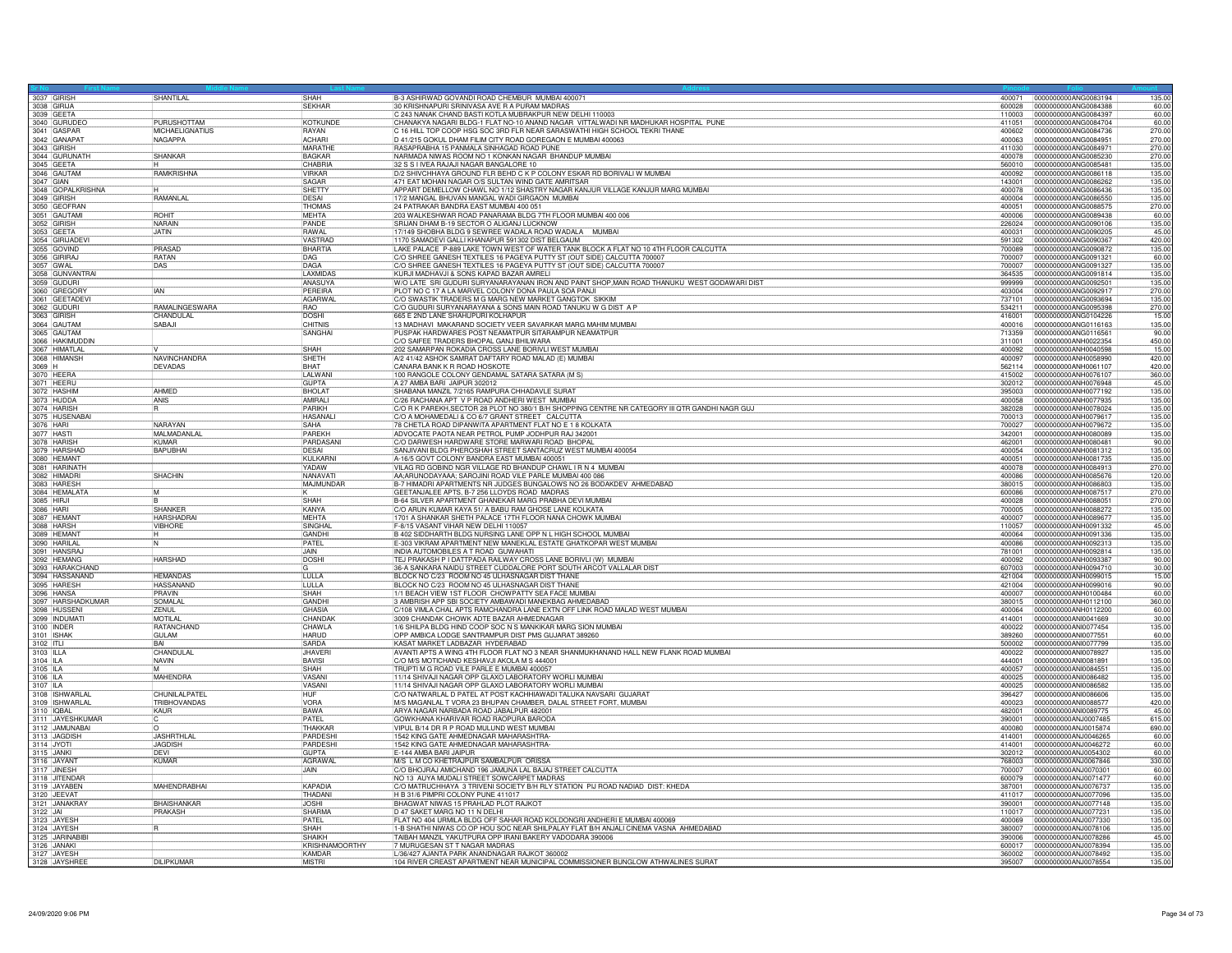| 3129 JNANENDRA                | NATH                | SARKAR                         | 12 H SABJI BAGAN LANE I FLR CHETLA CALCUTTA                                                                                                         | 700027           | 0000000000ANJ0079040                         | 135.00           |
|-------------------------------|---------------------|--------------------------------|-----------------------------------------------------------------------------------------------------------------------------------------------------|------------------|----------------------------------------------|------------------|
| 3130 JOSEPH                   |                     | <b>MONSERRATE</b>              | -5 JOSLYN APARTMENTS RUA DE SALINAS RAJ VADDO MAPUSA GOA                                                                                            | 403507           | 0000000000ANJ0079918                         | 135.00           |
| 3131 JOYA                     |                     | <b>RHAR</b>                    | P 192 BLOCK C BANGUR AVENUE CALCUTTA 700055                                                                                                         | 700055           | 0000000000ANJ0080345                         | 60.00            |
| 3132 JASNEEM                  | <b>SHABBIRHUSEN</b> | WAGH<br><b>NAYAK</b>           | C/O S S BROTHERS NETAJI SUBHASH ROAD MOHMEDALI CHOWK AKOLA                                                                                          | 444001           | 0000000000ANJ0080605                         | 135.00           |
| 3133 JAGDISH<br>3134 JYOTSNA  | PANDURANG<br>ARUN   | DESAI                          | 76 RAMAKRISHNA GARDENS RMVE STAGE II NEW BEL ROAD BANGALORE<br>14 ARADHANA VEERA DESAI ROAD ANDHERI WEST MUMBAI 400058                              | 560054<br>400058 | 0000000000ANJ0082495<br>0000000000ANJ0084671 | 30.00<br>60.00   |
| 3135 JOSEPH                   |                     |                                | THAREPARAMBIL HOUSE HOUSE NO CCX VII/1409 MUNDAMVELI PO COCHIN KERALA STATE                                                                         | 682507           | 0000000000ANJ0085100                         | 270.00           |
| 3136 JAYAKAR                  | <b>M</b>            | GANATRA                        | 36/5-A MADAN PAL LANE 1ST FLOOR CALCUTTA                                                                                                            | 700025           | 0000000000ANJ0085224                         | 270.00           |
| 3137 JAYESH                   | RAMESHCHANDRA       | <b>SHETH</b>                   | PLOT NO 13 KRUSHNASHRAY BUNGLOW GAYKHE COLONY DHONGADE NAGAR NASHIK ROAD NASHIK                                                                     | 422101           | 0000000000ANJ0085288                         | 135.00           |
| 3138 JAYAGVR                  | GAJANAN             | TRIVEDI                        | 12 GANGAVIHIR ROHADIA LANE S V ROAD BORIVLI WEST MUMBAI                                                                                             | 400092           | 0000000000ANJ0086244                         | 135.00           |
| 3139 JYOTI                    |                     | SABHARWAI                      | MP/92 MAURYA ENCLAVE NEW DELHI                                                                                                                      | 110034           | 0000000000ANJ0086560                         | 60.00            |
| 3140 JANARDAN                 | <b>GAMANLAL</b>     | SITWALA                        | 3/D SARDAR PATEL SOCIETY NEHRU ROAD VILEPARLE (E) MUMBAI                                                                                            | 400057           | 10000000000AN.J0087070                       | 135.00           |
| 3141 JIMMY                    |                     | ABRAHAM                        | JIBY COTTAGE THATTARAMBALAM MAVELIKARA KERALA                                                                                                       | 690103           | 0000000000ANJ0087586                         | 135.00           |
| 3142 JEETBAHADURSINGH         |                     | <b>BAKSHI</b>                  | 5 COMMUNITY CENTRE, 1ST FLOOR BASANT LOK VASANT VIHAR NEW DELHI 110 057                                                                             | 110057           | 0000000000ANJ0087873                         | 45.00            |
| 3143 JYOTISH                  |                     | DANDWALE                       | NR GUJARAT HIGH COURT NAVRANGPURA AHMEDABAD 380 009                                                                                                 | 380009           | 10000000000ANJ0089451                        | 90.00            |
| 3144 JIJU                     |                     | VARGHESE                       | JISUVANA TASS ROAD ALWAYE KERALA 683101                                                                                                             | 683101           | 0000000000ANJ0089873                         | 135.00           |
| 3145 JATIN                    | SHASHIKANT          | <b>RAWAL</b>                   | 17/149 SHOBHA BLDG 9 SEWREE WADALA ROAD WADALA MUMBAI                                                                                               | 400031           | 0000000000AN.J0090211                        | 180.00           |
| 3146 JAYANTILA                |                     | <b>JAIN</b>                    | 24 PERUMAL MUDALI STREET SOWCARPET MADRAS 600079                                                                                                    | 600079           | 0000000000ANJ0090378                         | 75.00            |
| 3147 JAGRUTI<br>3148 JAMNADAS | <b>UTTAMBHAI</b>    | PRAJAPATI<br><b>GIRDHARDAS</b> | BAJRANG KRUPA AT POST DABHOLI VIA KATARGAM DIST SURAT<br>BHITARIYA CHAWL JEEVANJI MAHARAJ COMPOUND 3RD BHOIWADA BULESHWAR MUMBAI                    | 395004<br>400002 | 0000000000ANJ0090614<br>0000000000ANJ0091346 | 135.00<br>45.00  |
| 3149 JASODA                   |                     | PATEL                          | E-303 VIKRAM APARTMENT NEW MANEKLAL ESTATE GHATKOPAR WEST MUMBAI                                                                                    | 400086           | 0000000000AN.J0092317                        | 135.00           |
| 3150 JIGNESH                  |                     | PATFI                          | A/1 SUTIRTH APARTMENT VASTRAPUR ROAD AHMEDABAD 380 015                                                                                              | 380015           | 0000000000ANJ0092433                         | 30.00            |
| 3151 JOHN                     | PASHAC              |                                | ANDAVAR TRADING COMPANY 854 AVANASHI ROAD COIMBATORE                                                                                                | 641018           | 0000000000ANJ0092807                         | 135.00           |
| 3152 JETHIBA                  | <b>HIRJI</b>        | <b>HARIA</b>                   | S 1/8 RANCHHODDAS VILLA BHAUDAJI CROSS ROAD MATUNGA MUMBAI                                                                                          | 400019           | 0000000000ANJ0093011                         | 270.00           |
| 3153 JITENDRA                 |                     | SHAH                           | 601 SHANTI KUNJ GODAVARI MHATRE ROAD DAHISAR (WEST) MUMBAI                                                                                          | 400068           | 0000000000ANJ0093301                         | 90.00            |
| 3154 JAYANTHI                 |                     |                                | DOOR NO 109 ANNA PILLAI STREET MADRAS                                                                                                               | 600079           | 0000000000AN.J0094712                        | 45.00            |
| 3155 JAYANT                   | SHRIRAM             | KUI KARNI                      | NO 1 SBI COLONY BIMANAGAR PALASIA INDORE M P                                                                                                        | 452001           | 0000000000ANJ0095286                         | 105.00           |
| 3156 JANARDAN                 | SADASHIV            | <b>DUMANE</b>                  | 8/9 PLEASANT PARK BHAIROBANALA PUNE                                                                                                                 | 411013           | 0000000000ANJ0104004                         | 15.00            |
| 3157 JIGNASA                  | <b>NIKUNJ</b>       | SHAH                           | SHREE RAM NAGAR SINDHI CHAWL BLDG NO 2 R NO 46 2ND FLOOR S V ROAD BORIVALI WEST MUMBAI                                                              | 400092           | 0000000000ANJ0113697                         | 15.00            |
| 3158 JASHWANT                 |                     | <b>SINGH</b>                   | A - 90 G FLOOR KRISHNA PARK EXTENSION GALI NO - 11 NEAR GURUDWARA SINGH SABHA PO TILAK NAGAR NEW DELHI                                              | 110018           | 0000000000ANJ0116684                         | 75.00            |
| 3159 JER                      | ANIMESH             | CHANCHAN<br>VASWANI            | PLOT NO 95 RAZIA MANOR FLAT NO 4 1ST FLR PROF ALMEIDA ROAD BANDRA (W) MUMBAI MAHARASHTRA INDIA                                                      | 400050           | 0000000000AN.I8100002                        | 30.00            |
| 3160 JANAK                    | <b>HARKISHEN</b>    | <b>BEHARI</b>                  | VASWANI GARDENS 25 SOBANI ROAD CUFFE PARADE MUMBAI<br>C/O M/S JUGAL KISHORE KASHI RAM ANAJ MANDI ROHTAK                                             | 400005<br>124001 | 0000000000ANJ8100019<br>0000000000ANK0008542 | 45.00<br>60.00   |
| 3161 KUNJ<br>3162 KHAJA       | SHAMSUUDDIN         | SHAFEEC                        | NO 16-8-238/6/2 NEW MALAKPET HYDERABAD INDIA                                                                                                        | 500036           | 0000000000ANK0008856                         | 420.00           |
| 3163 KRISHNA                  |                     | <b>MAHESHWARI</b>              | 3/5 1ST MAIN ROAD C IT COLONY MYLAPORE CHENNA                                                                                                       | 600004           | 0000000000ANK0009499                         | 240.00           |
| 3164 KULDIP                   | KISFNCHAND          | GIDWANI                        | A/12 TRIMURTI HSG SOCIETY OPP VITHALDAS NAGAR NORTH AVENUE SANTACRUZ (W) MUMBAI                                                                     | 400054           | 0000000000ANK0014266                         | 270.00           |
| 3165 KIRANKUMAR               | DHIRAJLAL           | GOSALIA                        | 2 VITHAL PRESS DEDADARA WALA SURENDRA NAGAR                                                                                                         | 363001           | 0000000000ANK0021815                         | 240.00           |
| 3166 KANCHAN                  |                     | NANDA                          | 2/24 SHANTI NIKETAN NEW DELHI                                                                                                                       | 110021           | 0000000000ANK0025207                         | 120.00           |
| 3167 KANTABAI                 |                     | <b>BOOB</b>                    | C/O BANKATLAL BOOB & CO 68 RAJENDRA GUNJ RAICHUR                                                                                                    | 584102           | 0000000000ANK0031558                         | 480.00           |
| 3168 KIRAN                    | SHANTILAL           | <b>SHAH</b>                    | C/O ILA KIRAN SHAH P O NAVJIVAN 18 KAMALNAYAN SOCIETY AHMEDABAD                                                                                     | 380014           | 0000000000ANK0038034                         | 15.00            |
| 3169 KIRAN                    | DEVI                | KOTHARI                        | SHREE WIRE INDUSTRIES 8 LYOUS RANGE CALCUTTA                                                                                                        | 700001           | 0000000000ANK0043628                         | 15.00            |
| 3170 KAMALAKAR                | SHIVARAM            | KASHELIKAR                     | K-44 PALM ACRES CHS M PHULE ROAD MULUND E MUMBAI                                                                                                    | 400081           | 0000000000ANK0045677                         | 420.00           |
| 3171 KANAK<br>3172 KIRAN      | RAMNIKLAI           | SHAH<br><b>SHAH</b>            | 1114 UPASHRAY'S KHANCHO KIKABHATT'S POLE GHEE KANTA ROAD AHMEDABAD<br>18/5 ARIHANT KRIPA V P ROAD MULUND (W) MUMBAI                                 | 380001<br>400080 | 0000000000ANK0047394<br>0000000000ANK0056591 | 15.00<br>15.00   |
| 3173 KALPANA                  |                     | JAIN                           | VAIJAYANT 101/2 PRABHAT NAGAR MEERUT                                                                                                                | 250001           | 0000000000ANK0057204                         | 480.00           |
| 3174 KIRIT                    |                     | <b>KANAKIYA</b>                | C/O POOJA CONSULTANCY BLOCK NO 14 AA; ROHINIAA; PLOT 178 B/H RUPAM TALKIES SION (E) MUMBAI                                                          | 400022           | 0000000000ANK0061151                         | 165.00           |
| 3175 KISHORI                  |                     | BHAVSAR                        | 82 LATIF BLDG DR AMBEDKAR ROAD 3RD FLR DADAR MUMBAI                                                                                                 | 400014           | 0000000000ANK0067106                         | 360.00           |
| 3176 KUSHBOC                  |                     | <b>HIRAWAT</b>                 | C/O SPICES INDIA LTD 10 AMARTOLLA STREET CALCUTTA                                                                                                   | 700001           | 0000000000ANK0067277                         | 60.00            |
| 3177 KIRAN                    |                     | MITTAL                         | C/O R K MITTAL & CO ADVOCATE HASTINGS CHAMBERS 7 C KIRAN SHANKAR ROY ROAD 1ST FLR KOLKATA                                                           | 700001           | 0000000000ANK0068971                         | 15.00            |
| 3178 KAVITA                   |                     | <b>KFSWANI</b>                 | 1/215 S F S AGARWAL FARM MANSAROVAR JAIPUR                                                                                                          | 1302020          | 10000000000ANK0070913                        | 330.00           |
| 3179 K                        |                     | SIVASANKARAN                   | 574 10TH CROSS 5TH MAIN J P NAGAR (SARAKKI) 3RD PHASE BANGALORE                                                                                     | 560078           | 0000000000ANK0074925                         | 90.00            |
| 3180 KUSUM                    |                     | THACKER                        | DINESH KUMAR MANSUKHLAL & BROS SHROFF BAZAR BHUJ KUTCH                                                                                              | 370001           | 0000000000ANK0076503                         | 135.00           |
| 3181 KHEMCHAND<br>3182 KAMAL  | KUMAR               | <b>AGARWAL</b><br>KABRA        | C/O SHIVA SHANKAR PAINT HOUSE MAHABIRSTHAN SILIGURI 734404<br>GOAL GANJ CHHINDWARA M P 480001                                                       | 734404<br>480001 | 0000000000ANK0076771<br>0000000000ANK0076877 | 135.00<br>135.00 |
| 3183 KAILASH                  | CHANDRA             | MAHA.JAN                       | M/S KAILASH CHANDRA M'LAL 5 JHNADA CHOWK KHARGONE M P                                                                                               | 451001           | 0000000000ANK0076897                         | 135.00           |
| 3184 KU                       | <b>MANORAMA</b>     | GOYAL                          | 558 BAJRANG NAGAR INDORE                                                                                                                            | 452001           | 0000000000ANK0076911                         | 90.00            |
| 3185 KRISHAN                  | MURARI              | KUMAWAT                        | SHRIRAM COLONY NEAR BUS STAND PO MAULASAR RAJ 341506                                                                                                | 341506           | 10000000000ANK0076945                        | 135.00           |
| 3186 KUSUMAKAR                | <b>MANSARAM</b>     | JAWALE                         | SHREE DHALAXMI F-16 HANUMANNAGAR S B ROAD PUNE                                                                                                      | 411016           | 0000000000ANK0077094                         | 135.00           |
| 3187 KAMLESH                  |                     | DAVE                           | SECTOR 2 B 12 FLAT NO 302 SHANTI NAGAR MIRA ROAD (E) DIST THANE                                                                                     | 401107           | 0000000000ANK0077531                         | 135.00           |
| 3188 KUMARI                   | AN.IUG              | SHARMA                         | S-3/602 SUNDER NAGAR, S V ROAD MALAD (W), MUMBAI 400 064                                                                                            | 400064           | 0000000000ANK0077628                         | 135.00           |
| 3189 KETAN                    |                     | MAJITHIA                       | MAJITHIA HOUSE 480/J GOLE COLONY NASIK 422002                                                                                                       | 422002           | 0000000000ANK0077739                         | 135.00           |
| 3190 KAMALESH                 | <b>GUNAVANTLAI</b>  | <b>VORA</b>                    | 16 B SWATI SOCIETY ST XAVIER S HIGH SCHOOL ROAD AHMEDABAD 380014                                                                                    | 380014           | 10000000000ANK0077770                        | 15.00            |
| 3191 KIRTIKUMAR               | GANGJI              | <b>VISARIA</b>                 | 117 TARWALLA TERRACE 4TH FLR R NO 35, NAWROJI HILL ROAD NO 2 MUMBAI<br>BRAHMANANDAM 191 MANEK BAG S M BD AHMEDABAD 380015                           | 400009           | 0000000000ANK0077931                         | 135.00           |
| 3192 KALPEN<br>3193 KOKILA    | <b>JAYENDRA</b>     | SHUKLA<br><b>DESAI</b>         | 6 TRIVENI CO OP HOUSING SOCIETY OPP SANGAM BUS STAND HARNI ROAD BARODA                                                                              | 380015<br>390001 | 0000000000ANK0078003<br>0000000000ANK0078208 | 135.00<br>135.00 |
| 3194 KURIAN                   |                     |                                | 2 I STREET SEETHANAGAM NUNGAMBAKKAM MADRAS 600034                                                                                                   | 600034           | 0000000000ANK0078382                         | 135.00           |
| 3195 KIRITKUMAF               | KESHAVLAL           | SHAH                           | C/O SHAH SAKARCHAND HARAKHCHAND KALAVAD GATE ROAD P B NO 26 JAMNAGAR GUJARAT 361001                                                                 | 361001           | 0000000000ANK0078531                         | 135.00           |
| 3196 KASHMIRA                 |                     | SONGHADWALA                    | DUBASH MANSION 491 BAJANWAD MOTAFALIA NAVSARI                                                                                                       | 396445           | 0000000000ANK0078750                         | 135.00           |
|                               |                     | <b>COUTINHL</b>                | GOAN SOCIETY BUILDING 5TH FLOOR FLAT NO 53 23 TADWADI CHIRA BAZAR MUMBAI 400002                                                                     | 400002           | 0000000000ANK0078799                         | 135.00           |
| 3197 KAREN<br>3198 KIRAN      |                     | <b>JHAVERI</b>                 | C/O ALFA SURGICAL & ENGG CO 97/AB OLD PRABHADEVI ROAD UDYOG BHAVAN MUMBAI 400025                                                                    | 400025           | 0000000000ANK0078980                         | 135.00           |
| 3199 KISHIN                   |                     |                                | C/O SONA FANCY CENTRE MAIN ROAD RAJAHMUNDRY 533101                                                                                                  | 533101           | 0000000000ANK0079083                         | 135.00           |
| 3200 KIRTIKUMAR               |                     | <b>DAMODAR</b>                 | C/O MANSUKHLAL DAMODAR 119/1 OLD CHINA BAZAR STREET CALCUTTA 700001                                                                                 | 700001           | 0000000000ANK0079649                         | 135.00           |
| 3201 KRISHANA                 | KUMAR               | <b>AGRAWAL</b>                 | KRISHANA HARDWARE STORES LALJI HIRJI ROAD RANCHI 834001                                                                                             | 834001           | 0000000000ANK0079702                         | 135.00           |
| 3202 KALPANA<br>3203 KANTABEN |                     | SINGH<br><b>AJITRAI</b>        | NO 86 LAKHANPUR HOUSING SOCIETY LAKHANPUR KANPUR                                                                                                    | 208024<br>380001 | 0000000000ANK0079763                         | 135.00           |
| 3204 KARUNA                   |                     |                                | RADIO HOTEL DELHI CHAKLA AHMEDABAD 380001<br>15 8 398 FEELKHAND HYDERABAD 500012                                                                    | 500012           | 0000000000ANK0080168<br>0000000000ANK0080438 | 135.00<br>135.00 |
| 3205 KRISHNA                  |                     | MAHESHWARI                     | 3/5 1ST MAIN RD C IT COLONY MYLAPORE CHENNAI                                                                                                        | 600004           | 0000000000ANK0080530                         | 30.00            |
| 3206 KALYAN                   | <b>MOTILAL</b>      | <b>GANGWAL</b>                 | 586 SADASHIV MAHARAJ SMRUTI UMBRYA GANPATI CHOWK LAXMI ROAD PUNE 411030                                                                             | 411030           | 0000000000ANK0080792                         | 60.00            |
| 3207 KAMINI                   | <b>CHANDRAKAN</b>   | SHAH                           | 71 MARINE DRIVE GIRI KUNJ 6TH FLOOR BLOCK NO 63 MUMBAI 400020                                                                                       | 400020           | 0000000000ANK0081678                         | 135.00           |
| 3208 KARL                     |                     | <b>MORAES</b>                  | 106 MARVE ROAD NEAR ARIHANT NAGAR SOCIETY MUMBAI-400064                                                                                             | 400064           | 0000000000ANK0082328                         | 135.00           |
| 3209 KIRAN<br>3210 KOKILABEN  |                     | SOOD                           | PARTAP COLD STORAGE TARN TARAN                                                                                                                      | 147001           | 0000000000ANK0082606                         | 60.00            |
|                               | <b>JAGMOHANDAS</b>  | <b>ENGINEEF</b>                | C/O J R ENGINEER RATNGR PALACE 1 FL 37 CHOWPATTY SEA FACE MUMBAI                                                                                    | 400007           | 0000000000ANK0083563                         | 135.00           |
| 3211 KRISHNAMURTHY            |                     | PARAR                          | APARTMENT-18 GOUTHAM APARTMENT 4 FIRST AVENUE SASTRINAGAR ADYAR CHENNAI                                                                             | 600020           | 0000000000ANK0084405                         | 135.00           |
| 3212 KESHAV<br>3213 KANCHAN   | <b>RAM</b>          | YADAV                          | ROOM NO 9 SAFALYA SADAN NARDAS NAGAR BHANDUP WEST MUMBAI<br>6/B OM SAI KRIPA APARTMENTS ANAND NAGAR PANDIT DINDAYAL ROAD DOMBIVLI (WEST) THANE DIST | 400078<br>421202 | 0000000000ANK0084816<br>0000000000ANK0085012 | 270.00<br>270.00 |
|                               | RAMJIBHAI           | VAGHELA                        | 408 NAVA DIVA ROAD NEAR KAILASH BHAVAN NAVA BORBHUTHA TA ANKLESHWAR                                                                                 | 393001           | 0000000000ANK0085409                         | 135.00           |
| 3214 KARSANBHAI               | <b>DEVJI</b>        | <b>SHAH</b>                    | C/O M/S KANTI TRADERS AT & POST KOREGAON DIST SATARA PIN 415 501                                                                                    | 415501           | 0000000000ANK0085924                         | 180.00           |
| 3216 KARIKALAN                |                     |                                | 27-C/7 VISWAPPA NAYAKKAN PETTAI STREET PUTHUR TRICHY                                                                                                | 620017           | 0000000000ANK0086033                         | 135.00           |
| 3217 KOKILABEN                | JAGMOHAMDAS         | <b>ENGIMEER</b>                | RATNAGAR PALACE 1ST FLOOR 37 CHOWPATY SEA FACE MUMBAI                                                                                               | 400007           | 0000000000ANK0086059                         | 240.00           |
| 3218 KRISHNASWAMY             | NARASIMHALU         | NAIDU                          | NO 418 DOMLUR LAYOUT BANGALORE-560 071                                                                                                              | 560071           | 0000000000ANK0086674                         | 135.00           |
| 3219 KISHORBHAI               | <b>DAMODARBHAI</b>  | SHAH                           | C/O SHAH SHOP FACTORY PALIYAD ROAD BOTAD 364 710                                                                                                    | 364710           | 0000000000ANK0087442                         | 135.00           |
| 3220 KRISHNAKUMAR             |                     | DHOLE                          | FLAT NO 291 RANADE WADA CO OPP HSQ SOC 1154-A SADASHIV PETH PUNE 30                                                                                 |                  | 411030 0000000000ANK0087449                  | 135.00           |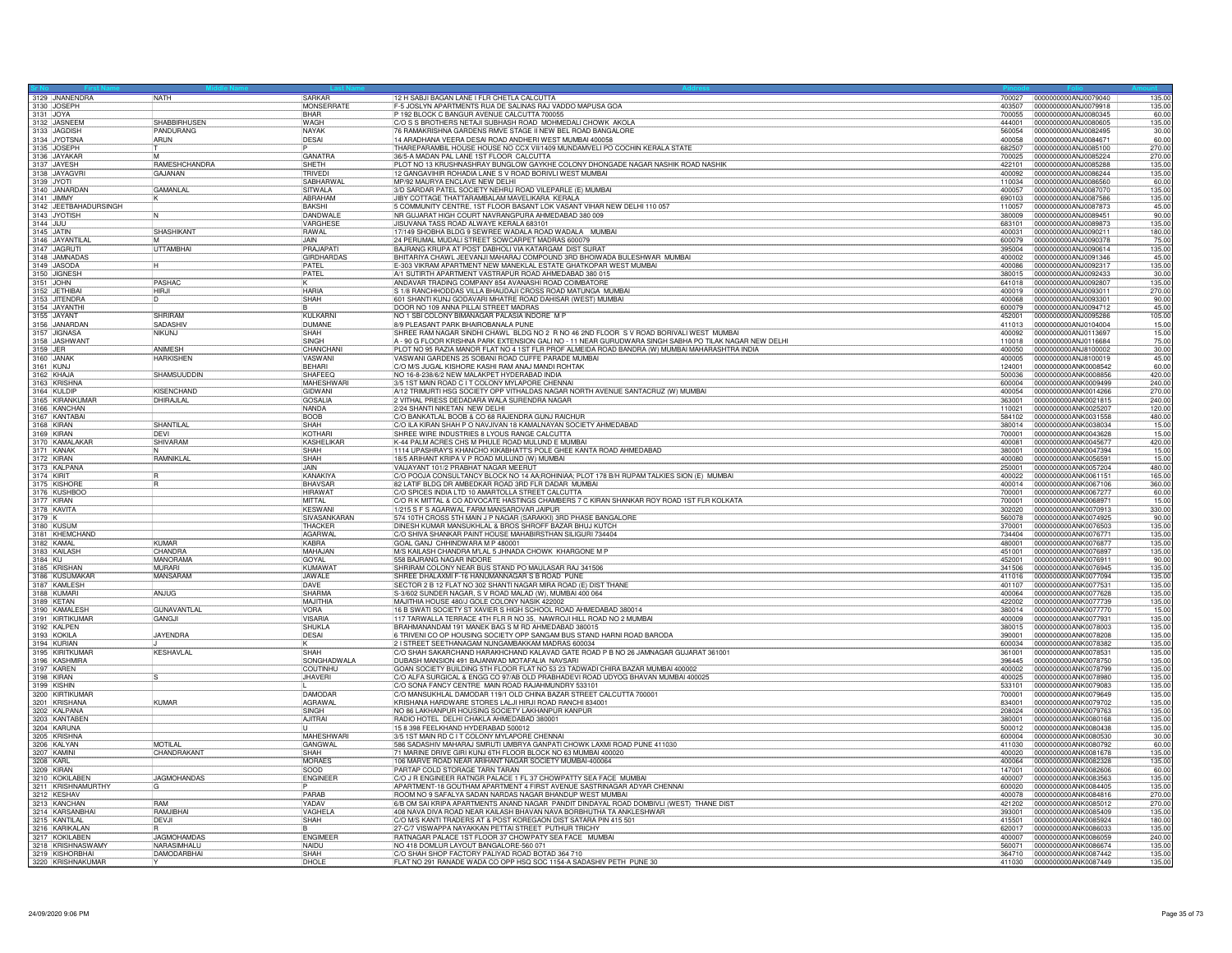| 3221 KRIPAL                     |                                 | SINGH                      | A/52 ROOP DARSHAN BLDG SAPTA TARANG CHS LTD BARFIWALA ROAD NR NEW INDIA COLONY ANDHERI (W) MUMBAI                                                                            |                  | 400058 0000000000ANK0087490                   | 90.00            |
|---------------------------------|---------------------------------|----------------------------|------------------------------------------------------------------------------------------------------------------------------------------------------------------------------|------------------|-----------------------------------------------|------------------|
| 3222 KUMAR                      |                                 |                            | 33/3 THAMBUCHETTY ROAD, COX TOWN BANGALORE 560 005                                                                                                                           | 560005           | 0000000000ANK0087561                          | 135.00           |
| 3223 KAILASH                    | CHAND                           | <b>LIAIN</b>               | M/S KAILASH CHAND KANHAIYALAL JAIN BAZAR KALAN P O KOSIKALANN (MATHURA) U P                                                                                                  | 281403           | 0000000000ANK0087697                          | 135.00           |
| 3224 KRISHAN<br>3225 KAMLESH    | <b>GOPAL</b>                    | YADAV                      | C/O M S YADAV UCO BANK PANSARI BAZAR ALWAR                                                                                                                                   | 301001           | 0000000000ANK0088804                          | 135.00           |
|                                 |                                 | BHANDARI                   | HOUSE NO 67 SECTOR NO 15 FARIDABAD 121 007                                                                                                                                   | 121007           | 0000000000ANK0089191                          | 30.00            |
| 3226 KISHORE                    | <b>SHRIKISAN</b>                | <b>BANG</b><br>CHANDER     | 1273 AGRA ROAD DHULE 424 001<br>27/64 RAJINDER NAGAR NEW DELHI 110060                                                                                                        | 424001<br>110060 | 0000000000ANK0089360<br>10000000000ANK0089988 | 60.00<br>135.00  |
| 3228 KUSH                       |                                 | SHAH                       |                                                                                                                                                                              | 380015           | 0000000000ANK0089992                          | 420.00           |
| 3229 KISHOR                     |                                 | KARIA                      | 23 VIJAY PLAZA OPP ABAD DAIRY AHMEDABAD 380015<br>C/O CHIMANLAL VRAJLAL NEAR TOWER AMREIL 365601                                                                             | 365601           | 0000000000ANK0090978                          | 135.00           |
| 3230 KAMAL                      | KUMAR                           | <b>JAIPURIA</b>            | 98-A BLOCK AA;JAA; NEW ALIPORE CALCUTTA                                                                                                                                      | 700053           | 0000000000ANK0091371                          | 60.00            |
| 3231 KIRITKUMAR                 | CHUNILAL                        | <b>JOSHI</b>               | SHARDUL INVESTMENT A/67 TRIKAMNAGAR SOCY I NR DARPAN CINEMA L H ROAD SURAT                                                                                                   | 395010           | 0000000000ANK0091383                          | 135.00           |
| 3232 KALYANI                    |                                 | RAJAGOPALAN                | FF-312 RBI QUARTERS BESANT NAGAR MADRAS 600090                                                                                                                               | 600090           | 0000000000ANK0091660                          | 135.00           |
| 3233 KALAVATH                   |                                 | YELISETTY                  | H NO 1-7-57/2 OPP S P OFFICE MAHABUBNAGAR                                                                                                                                    | 999999           | 0000000000ANK0092062                          | 120.00           |
|                                 |                                 | NANDA                      | PLOT NO 7-A ROOM NO 9 JAWAHAR NAGAR GOREGAON WEST MUMBAI                                                                                                                     | 400104           | 0000000000ANK0092233                          | 135.00           |
| 3234 KARSANDAS<br>3235 KRISHNAN | GN                              |                            | 48/7 I CROSS CAMBRIDGE LAYOUT ULSOOR BANGALORE                                                                                                                               | 560008           | 0000000000ANK0092309                          | 135.00           |
| 3236 KIRPAL                     |                                 | KAUR                       | CD-12 MALIBU TOWN SOHNA ROAD GURGAON                                                                                                                                         | 124001           | 0000000000ANK0092982                          | 135.00           |
| 3237 KUSUM                      |                                 | <b>IDFVI</b>               | C/O LAXMI SHREE BHANDARI NAI BAGAN PURANI BASTI BASTI U P                                                                                                                    | 272002           | 0000000000ANK0093522                          | 120.00           |
| 3238 KAMAL                      | KISHORE                         | <b>BANG</b>                | 5-2-49 PARIPALLY STREET POST SIDDIPET DIST MEDAH                                                                                                                             | 502103           | 0000000000ANK0093939                          | 135.00           |
| 3239 KALPANA                    |                                 |                            | NO 15 POONA MALLEE STREET VILLUPURAM TAMILNADU                                                                                                                               | 605602           | 0000000000ANK0094102                          | 30.00            |
| 3240 KARANSING                  | <b>MSIRDESAI</b>                | <b>JAMBOTIKA</b>           | 284 AGARKAR ROAD TILAKWADI BELGAUM                                                                                                                                           | 590006           | 0000000000ANK0094256                          | 75.00            |
| 3241 KISHAN                     |                                 | <b>THANVI</b>              | 2/10 ELEPHANTA MALAD EAST MUMBAI                                                                                                                                             | 400097           | 0000000000ANK0094258                          | 375.00           |
| 3242 K                          | <b>RGNYANA</b>                  | MURTHY                     | NO 7 S P MARKET A M LANE CHICKPET BANGALORE                                                                                                                                  | 560053           | 0000000000ANK0097146                          | 495.00           |
| 3243 KALPANA                    |                                 | SANGHAN                    | 8/16 PRAHLAD PLOT JAIN SHALA BLDG RAJKOT                                                                                                                                     | 360001           | 0000000000ANK0097971                          | 270.00           |
| 3244 KASHMIRA<br>3245 KALAWATI  | <b>SATISH</b><br><b>RATILAL</b> | <b>ENGINEER</b><br>PANCHAL | RATNAGAR PALACE 37 CHOWPATY SEAFACE MUMBAI<br>509-C AMRAT IRANI WADI J S ROAD DAHISAR (W) MUMBA                                                                              | 400007           | 0000000000ANK0098966                          | 225.00<br>135.00 |
|                                 |                                 | RAJE                       |                                                                                                                                                                              | 400068           | 10000000000ANK0101658                         |                  |
| 3246 KALPANA<br>3247 KAMALA     | <b>KISHORE</b>                  | NEELKANTAN                 | C/O S S KHARKHANIS 309-C ARCHANA CHS AMBIKA NAGAR M G ROAD DOMBIVLI (W) DIST THANE<br>303 DARSHAN ENCLAVE OLD AIRPORT ROAD BANGALORE                                         | 421202<br>560017 | 0000000000ANK0104436<br>0000000000ANK0107280  | 270.00<br>420.00 |
| 3248 KESHAVLAL                  |                                 | KOTAK                      | C/O ANUPAM DISTRIBUTORS 4-6-178/182 ANUPAM MANSION 1ST FLR PAN BAZAR SECUNDERABAD                                                                                            | 500003           | 0000000000ANK0108210                          | 45.00            |
| 3249 KAVITA                     |                                 | <b>BHANGAL</b>             | E-2 SHANTI SOCIETY MOGUL LANE MAHIM MUMBAI                                                                                                                                   | 400016           | 0000000000ANK0108331                          | 180.00           |
| 3250 K                          | SIVARAMAN                       | <b>MENON</b>               | 11/161 ADARSHA NAGAR PRABHADEVI MUMBAI                                                                                                                                       | 400025           | 0000000000ANK0109125                          | 135.00           |
| 3251 KUNJUKUTTY                 |                                 | DANIAL                     | KANNI AMMAN NAGAR VANAGRAM CHENNAI                                                                                                                                           | 600095           | 0000000000ANK0114671                          | 135.00           |
| 3252 KASTURIBEN                 | RATILAL                         | PATEL                      | 2 SARASWAT SOCIETY BEHIND RLY STATION PO NADAID DI KHEDA GUJARAT                                                                                                             | 387002           | 0000000000ANK0116236                          | 360.00           |
| 3253 KATTAMURI                  | <b>VENKATAFLLA</b>              | RAMADEV                    | SAROJINI NILAYAM DR NO 21-34/19 VIMAN NAGAR VISAKHAPATNAM                                                                                                                    | 530009           | 10000000000ANK0116530                         | 135.00           |
| 3254 KISHORE<br>3255 KOKIL      | KUMARC                          | <b>SHAH</b>                | NO-7/8 MURUGAN MANSION 3RD FLOOR SRIVS TSTREET AVENUE ROAD CROSS BANGALORE                                                                                                   | 560002           | 0000000000ANK0116549                          | 60.00            |
|                                 | MAITHILEI                       | SADANAND                   | KASTUR KAMALADEVI HOUSING SOCIETY KARMALA DIST SOLAPUR MAHARASHTRA                                                                                                           | 413203           | 0000000000ANK0116737                          | 15.00            |
| 3256 L                          |                                 | <b>INDIRAMMA</b>           | DOOR NO 8AM-325 4TH CROSS I BLOCK HRBR LAYOUT KALYAN NAGAR BANGALORE                                                                                                         | 560043           | 0000000000ANL0007095                          | 60.00            |
| 3257 LYLA                       | CYRUS                           | GAZDER                     | 3/W NAUROZE APARTMENT WARDEN ROAD MUMBAL                                                                                                                                     | 400026           | 0000000000ANL0035089                          | 135.00           |
| 3258 LEELABA                    | <b>GOPILAL</b>                  | PALLOD                     | BRAHMA PURI SOCIETY 1156, RAVIWAR PETH PUNE                                                                                                                                  | 411002           | 0000000000ANL0047794                          | 480.00           |
| 3259 LIFE                       | INSURANCECORPORATIONOF          | <b>INDIA</b>               | YOGAKSHEMA JEEVAN BIMA MARG MUMBAI                                                                                                                                           | 400021           | 0000000000ANL0051807                          | 750.00           |
| 3260 LIFE                       | <b>INSURANCECORPORATIONOF</b>   | <b>INDIA</b>               | STOCK HOLDING CORPORATION OF INDIA LTD 301 CENTRE POINT DR BABASAHEB AMBEDKAR ROAD PAREL MUMBAI                                                                              | 400012           | 0000000000ANL0056794                          | 750.00           |
| 3261 LAIQU                      |                                 | <b>HASAN</b>               | 401 GULISTAN PLOT NO 12 J P ROAD SEVEN BUNGLOWS MUMBAI                                                                                                                       | 400061           | 0000000000ANL0061998                          | 450.00           |
| 3262 LALIT                      | <b>KUMAR</b>                    | <b>AGARWALA</b>            | C/O ROOPSHREE P-35 COTTON STREET (MAHABIR KATRA) CALCUTTA                                                                                                                    | 700007           | 0000000000ANL0067052                          | 15.00            |
| 3263 LOUIS                      |                                 | FERNANDE:                  | FLAT NO 101 FIRST FLOOR A-15 AARTI COOPERATIVE HSG SOCIETY GOKUL DHAM GOREGAON (EAST) MUMBAI                                                                                 | 400063           | 0000000000ANL0079385                          | 135.00           |
| 3264 LALITA<br>3265 LILADHAP    |                                 | PAREEK<br>VALECHA          | C/O S N PAREEK ORISSA CEMENT LTD B 45/47 CONNAUGHT PLACE NEW DELHI 110001<br>6 B/102 SEVA SAMITI NAGAR SION KOLIWADA MUMBAI                                                  | 110001           | 0000000000ANL0079812                          | 135.00<br>135.00 |
| 3266 LEELA                      | KRISHNANAND                     | KULKARN                    | A/12 ULTRA HOUSING SOCIETY DILIP GUPTE MARG MAHIM MUMBAI 400016                                                                                                              | 400037<br>400016 | 0000000000ANL0079900<br>0000000000ANL0079912  | 45.00            |
| 3267 LALITA                     |                                 | GUPTA                      | C/O S R TRADERS OPP POLICE STATION MAIN ROAD GONDIA (MS)                                                                                                                     | 441601           | 00000000000ANI 0080636                        | 135.00           |
| 3268 LAJ                        |                                 | TAI RF.IA                  | 402 PRIYANKA APARTMENTS OPP : ATUR PARK S T ROAD CHEMBUR MUMBAI                                                                                                              | 400071           | 0000000000ANL0081063                          | 45.00            |
| 3269 LAKSHMIPATHY               |                                 | NARAYANASWAMY              | PLOT NO C-456 5TH CROSS STREET PERIYAR NAGAR CHENNAI                                                                                                                         | 600082           | 0000000000ANL0084732                          | 135.00           |
| 3270 LAXMAN                     | <b>TUKARAM</b>                  | BHAMBID                    | NIKLAS TIKSARA COLONY NO 1 ROOM NO 13 BEHIND MUNICIPAL MARATHI SCHOOL KANJUR VIL MUMBAI                                                                                      | 400078           | 10000000000ANL0084992                         | 270.00           |
| 3271 LASURE                     | <b>UTTAM</b>                    | TRAMBAK                    |                                                                                                                                                                              | 421002           | 0000000000ANL0085091                          | 30.00            |
| 3272 LAXMI                      |                                 | <b>SASTRY</b>              | SHIV SAGAR COMPLEX SIDDHI BUILDING RR NO 002 RAJU NAGAR DOMBIVLI WEST<br> MIO SRI AS ANIL NO 48 11TH CROS MUNIPAPAIAH LAYOUT PAPA REDDY PALYA NAGARABHAVI II STAGE BANGALORE | 560072           | 0000000000ANL0086163                          | 60.00            |
| 3273 LALITHA                    |                                 | BALASUBRAMANIAN            | B-2, 58 CHUTRAKULAM NORTH STREET, MYLAPORE, MADRAS - 600 004.                                                                                                                | 600004           | 0000000000ANL0088807                          | 135.00           |
| 3274 LILAVAT                    |                                 | KELA                       | C/O R B KELA SHIRISH APARTMENT 1ST FLOOR SUYOG COLONY CAMP AMRAVATI                                                                                                          | 444601           | 0000000000ANL0089462                          | 60.00            |
| 3275 LALITHA                    | Б                               |                            | AA;MANASAAA; 1110 35TH CROSS IV T BLOCK JAYANAGAR BANGALORE 560041                                                                                                           | 560041           | 0000000000ANL0090356                          | 270.00           |
| 3276 LALIT                      |                                 | MOHANDAGA                  | C/O SHREE GANESH TEXTILES 16 PAGEYA PUTTY ST (OUT SIDE) CALCUTTA 700007                                                                                                      | 700007           | 0000000000ANL0091392                          | 60.00            |
| 3277 LEENA                      | GIRDHARLAL                      | THAKKAR                    | B/402 RUNWAL TOWERS LBS MARG OPP VEENA NAGAR MULUND WEST MUMBAI                                                                                                              | 400080           | 0000000000ANL0091396                          | 135.00           |
| 3278 LEELAMMA                   |                                 | GEORGE                     | A-10 KUMAR NAGAR CHEVAYUR CALICUT                                                                                                                                            | 673017           | 0000000000ANL0092919                          | 180.00           |
| 3279 LAKSHMI                    | RANI                            | <b>KAPURIA</b>             | AA;MAYOOR MAHALAA; BURDWAN WEST BENGAL                                                                                                                                       | 713102           | 0000000000ANL0094515                          | 135.00           |
| 3280 LALITHA                    | <b>SRINIVAS</b>                 |                            | 102 MEGHNAD TIFR COLONY COLABA MUMBAI                                                                                                                                        | 400005           | 0000000000ANL0094904                          | 270.00           |
| 3281 LALITHA<br>3282 MAHENDRA   | LILCHAND                        | BHASKAR<br>DOSHI           | 67 71ST CROSS 5TH BLOCK RAJAJINAGAR BANGALORE<br>VIA VIRAMGAM TA PATRI TO ZINZUWADA                                                                                          | 560010<br>382755 | 0000000000ANL0110107<br>10000000000ANM0004578 | 135.00<br>630.00 |
| 3283 MEENA                      |                                 | <b>AMARPUR</b>             | NAND BHAWAN TOPI BAZAR JIWAJI CHOWK LASHKAR GWALIOR M P                                                                                                                      | 474001           | 0000000000ANM0006641                          | 300.00           |
| 3284 MAYANK                     |                                 | <b>BHATT</b>               | BLOCK NO 28-B AMBICAKUNJ CHS LTD NR LAKULESH AMIDHARA OPP PRABHAT COLONY WAGHODIA ROAD BARODA                                                                                | 390019           | 0000000000ANM0007726                          | 420.00           |
| 3285 MOHAN                      | RIF                             | SINGH                      | 401 TRITON GREENFIELDS JUHU MUMBAL                                                                                                                                           | 400049           | 0000000000ANM0015356                          | 60.00            |
|                                 | LAL                             | ARORA                      | K 36 GREEN PARK NEW DELHI                                                                                                                                                    | 110016           | 0000000000ANM0031307                          | 135.00           |
| 3286 MOHAN<br>3287 MOTILAL      |                                 | CHANDAM                    | 3009 CHANDAK CHOWK ADTE BAZAR AHMEDNAGAR                                                                                                                                     | 414001           | 0000000000ANM0041665                          | 30.00            |
| 3288 MOTILAL                    |                                 | CHANDAK                    | 3009 CHANDAK CHOWK ADTE BAZAR AHMEDNAGAR                                                                                                                                     | 414001           | 0000000000ANM0041666                          | 30.00            |
| 3289 MOTILAI                    |                                 | CHANDAR                    | 3009 CHANDAK CHOWK ADTE BAZAR AHMEDNAGAR                                                                                                                                     | 414001           | 0000000000ANM0041667                          | 30.00            |
| 3290 MOTILAL                    |                                 | <b>CHANDAK</b>             | 3009 CHANDAK CHOWK ADTE BAZAR AHMEDNAGAR                                                                                                                                     | 414001           | 0000000000ANM0041668                          | 30.00            |
| 3291 MANOJ                      |                                 | <b>AGARWAL</b>             | AJANTA ENTERPRISES 18 MOTILAL ATAL ROAD JAIPUR                                                                                                                               | 302001           | 0000000000ANM0043625                          | 60.00            |
| 3292 MANO                       |                                 | AGARWAI                    | AJANTA ENTERPRISES 18 MOTILAL ATAL ROAD JAIPUR                                                                                                                               | 302001           | 0000000000ANM0043627                          | 60.00            |
| 3293 M                          | TABDUL                          | KAREEM                     | KALLINGAL VALIYANGADI POST PERINTALMANNA KERALA                                                                                                                              | 679322           | 0000000000ANM0059070                          | 450.00           |
| 3294 M                          | DADISESHAVARA<br>KUMAR          | PRASAD                     | 45 SOUTH SIVAN KOIL STREET VADAPALANI MADRAS                                                                                                                                 | 600026<br>814101 | 0000000000ANM0061976                          | 240.00           |
| 3295 MANO<br>3296 MURLI         |                                 | <b>AGARWAL</b><br>BHATIA   | C/O HANUMAN PRASAD AGARWALA DURGA STHAN ROAD DUMKA BIHAR<br>723/3 SNOW WHITE GR FLOOR 12TH ROAD KHAR NR TEL EXCHANGE MUMBAI                                                  | 400052           | 0000000000ANM0065043<br>0000000000ANM0066856  | 105.00<br>30.00  |
| 3297 MADHL                      |                                 | <b>DEOLEKAR</b>            | EASE DALE FLAT NO 3 12TH ROAD KHAR MUMBA                                                                                                                                     | 400052           | 0000000000ANM0072268                          | 60.00            |
| 3298 MANPREE                    |                                 | <b>BINDRA</b>              | 107/1 DEBENDRA CHANDRA DEY ROAD CALCUTTA                                                                                                                                     | 700015           | 0000000000ANM0073775                          | 60.00            |
| 3299 MUSTAFA                    |                                 | BARODAWALA                 | C/O UNITED HARDWARE MART 16 MALAVALLI RAMARAO ROAD BANGALORE                                                                                                                 | 560002           | 0000000000ANM0074974                          | 360.00           |
| 3300 MAGANBHAI                  | RAVJIBHAI                       | PATEL                      | C/O 22 UMIYA NAGAR SOCIETY DAKOR ROAD KAPADWANJ DIST KHEDA                                                                                                                   | 387620           | 0000000000ANM0076299                          | 600.00           |
| 3301 MANJULA                    |                                 | SHAH                       | 2274 KHADAYATA S KHADKI RAIPUR AHMEDABAD                                                                                                                                     | 380001           | 0000000000ANM0076507                          | 135.00           |
| 3302 MINABEN                    |                                 | SHAH                       | 3-A APOLO PARK SOCIETY NARAYAN NAGAR ROAD PALDI AHMEDABAD                                                                                                                    | 380007           | 0000000000ANM0076561                          | 135.00           |
| 3303 MOHAMMEDBHAI               | VALLIBHAI                       | KAZIBOO                    | 7 SURYA KAMAL FLATS BEHIND MUSIUM KOCHRAB ELLISBRIDGE AREA PALDI AHMEDABAD                                                                                                   | 380006           | 0000000000ANM0076603                          | 135.00           |
| 3304 MAYABEN                    | VINODBHAI                       | MEHTA                      | D-2 RATNADEEP SOCIETY NEAR JAYKRISHNA SOCIETY ISANPUR ROAD AHMEDABAD                                                                                                         | 382443           | 0000000000ANM0076659                          | 135.00           |
| 3305 MANOHARAN                  | <b>HARUR</b>                    | MUNIKRISHNAN               | 165 BANGALORE ROAD KRISHNAGIRI                                                                                                                                               | 635001           | 0000000000ANM0076803                          | 45.00            |
| 3306 MOHAMED<br>3307 MANNAPPAN  | ABDULMAJEED                     | KHAN                       | 59 22/1/11 ADARSHNAGAR HYD 500 463                                                                                                                                           | 500463           | 0000000000ANM0076847                          | 45.00            |
|                                 |                                 |                            |                                                                                                                                                                              |                  |                                               | 135.00           |
|                                 |                                 |                            | NO 35 PILLAIYAR KOVIL STREET EXTENSION TIRUPATTUR VELLORE TIRUPATTUR                                                                                                         | 635601           | 0000000000ANM0076979                          |                  |
| 3308 MOHAMED                    |                                 |                            | 72 SANTHAPET STREET AMBUR TAMILNADU 635802                                                                                                                                   | 635802           | 0000000000ANM0076987                          | 135.00           |
|                                 | CHAMPALAL                       | <b>JAIN</b>                | C/O VARDHMAN ELECTRIC H/W STORES JAGDISH INDL ESTATE POKHRAN RD VARTAK NAGAR NAKA THANE                                                                                      | 400601           | 0000000000ANM0077390                          |                  |
| 3309 MOHANLAL<br>3310 MRINALINI | <b>GANESH</b>                   | PATIL                      | 163 ABHINAV NAGAR BORIVALI EAST MUMBAI 400066                                                                                                                                | 400066           | 0000000000ANM0077496                          | 135.00<br>135.00 |
| 3311 MANOJ                      | NARAIN                          | PUNWAN<br><b>WADHVANI</b>  | PLOT NO 588 FLAT NO 11 2ND FLOOR SRI RAMANAGAR COOP SOC 3RD ROAD KHAR (W) MUMBA<br>14 SARITA APARTMENTS B J ROAD BANDRA MUMBAI                                               | 400052           | 0000000000ANM0077571                          | 135.00<br>135.00 |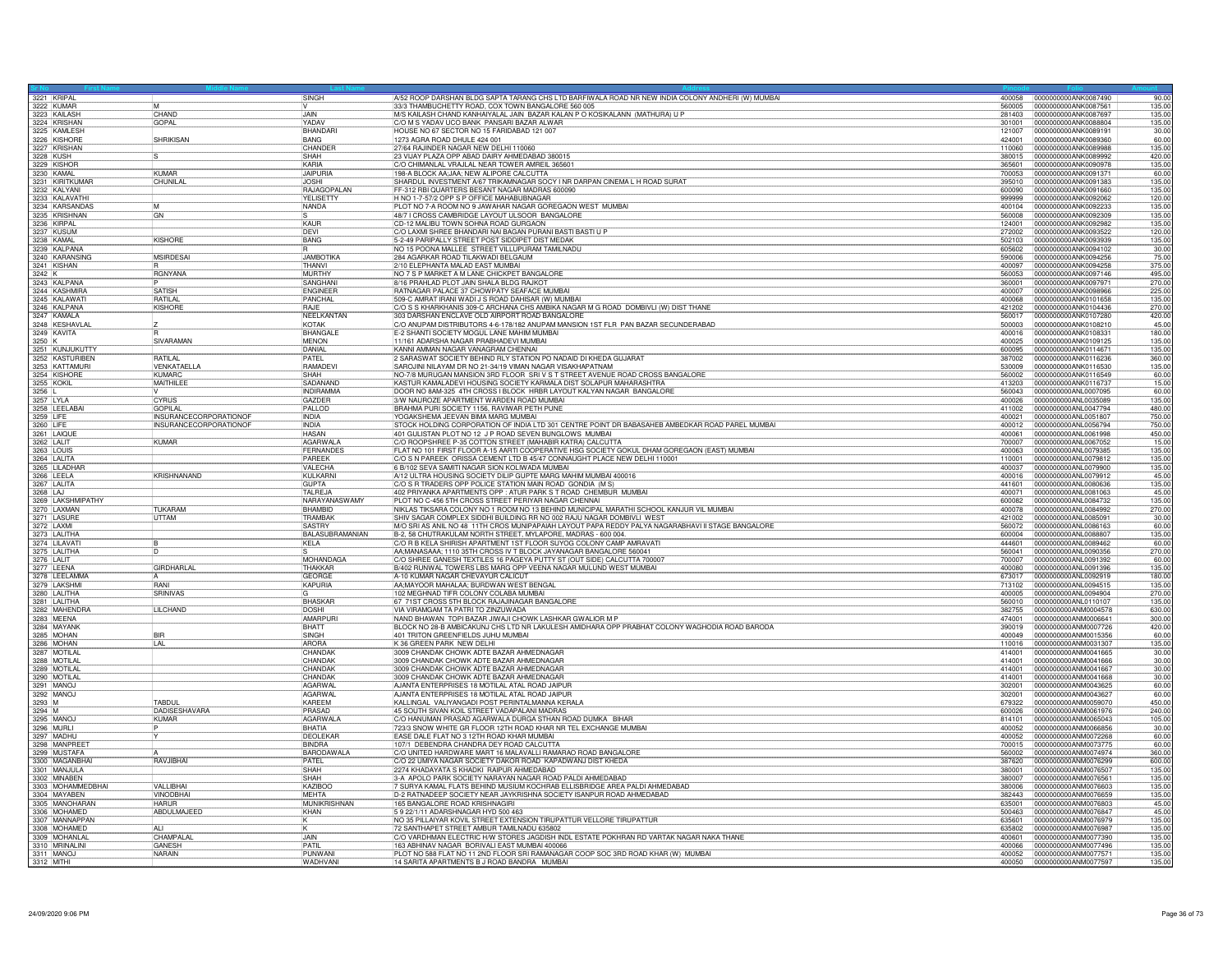| 3313 MAHENDRA                         | JETHALAL                    | GAI A                         | 1 LAXMI SMRUTI MALVIYA ROAD VILE PARLE E MUMBAI 400057                                                                                                                    |                  | 400057 0000000000ANM0077647<br>135.00                            |
|---------------------------------------|-----------------------------|-------------------------------|---------------------------------------------------------------------------------------------------------------------------------------------------------------------------|------------------|------------------------------------------------------------------|
| 3314 MANJU                            | <b>KIMAR</b>                | KHANDELWAL<br>SHARMA          | 481 BHUKHMARIA HOUSE TRIPOLIA BAZAR JAIPUR                                                                                                                                | 302002           | 0000000000ANM0077824<br>135.00                                   |
| 3315 MAHESH                           |                             |                               | 10A TAL KATORA JAIPUR 302002<br>BAVAVALOVAS NEAR JUNA CHORA KALOL N G DIST MEHSANA 382721                                                                                 | 302002           | 0000000000ANM0077831<br>135.00                                   |
| 3316 MAHESH<br>3317 MOHAN             | NARANDAS<br><b>KRISHNAK</b> | PANCHAL                       | 16 3 490 MAIN ROAD HINDUPUR A P                                                                                                                                           | 382721<br>515201 | 0000000000ANM0078004<br>135.00<br>0000000000ANM0078149<br>135.00 |
| 3318 MANU                             |                             | <b>JAGGI</b>                  | 128 VASANT ENCLAVE NEW DELHI                                                                                                                                              | 110057           | 0000000000ANM0078578<br>135.00                                   |
| 3319 MOHSINBHAI                       |                             | SULEMANJI                     | 95 BAZAR RD BANDRA MUMBAI 400050                                                                                                                                          | 400050           | 0000000000ANM0078847<br>135.00                                   |
| 3320 MARGARET                         |                             | SOUZA                         | 5 SIDDI SADAN COLONY S V P ROAD BORIVLI WEST MUMBAI 400103                                                                                                                | 400103           | 135.00<br>0000000000ANM0078850                                   |
| 3321 MANJIT                           | <b>SINGH</b>                | <b>GULATI</b>                 | 87C GULATI NIWAS BAZAR ROAD BANDRA MUMBAI 400050                                                                                                                          | 400050           | 0000000000ANM0079390<br>135.00                                   |
| 3322 MARIA                            | FATIMA                      | REBELLO                       | ANAND FLAT NO 1 OPP HOLY CROSS CONVENT KARNIK ROAD KALYAN 421304                                                                                                          | 421304           | 0000000000ANM0079392<br>135.00                                   |
| 3323 MANJU                            | DEVI                        | <b>MOHATA</b>                 | SARAD INDUSTRIES 2 JADUNANDAN GOSWAMI LANE CALCUTTA 700006                                                                                                                | 700006           | 0000000000ANM0079591<br>135.00                                   |
| 3324 MANIK                            | CHAND                       | NOLKHA                        | VIP ENCLAVE I 'M' BLOCK FLAT 402 VIP RD RAGHUNATHPUR NR DOLPHIN LABORATORY CALCUTTA                                                                                       | 700059           | 0000000000ANM0079635<br>135.00                                   |
| 3325 MOHAMED                          |                             | SHAMIM                        | C/O IMRAN WATCH CO 2/1 OLD COURT HOUSE CORNER CALCUTTA 700001                                                                                                             | 700001           | 0000000000ANM0079694<br>135.00                                   |
| 3326 MANDEEP<br>3327 MANUBHA          | PURSHOTTAMDAS               | <b>GREWAL</b><br><b>PATEL</b> | 1109 SECTOR 8-C CHANDIGARH 160008<br>DWARKESH JUNA RASTA NEAR LAKSHMI CROSSING ANAND GUJARAT                                                                              | 160008<br>388001 | 0000000000ANM0079882<br>45.00<br>45.00<br>0000000000ANM0080107   |
| 3328 MARY                             | <b>JOHN</b>                 |                               | X1/627 PIPE LINE ROAD COCHIN UNIVERSITY P O COCHIN 682022                                                                                                                 | 682022           | 0000000000ANM0080401<br>135.00                                   |
| 3329 MANO                             | <b>ANIL BHAI</b>            | SHAH                          | 169/D PURANDARE PARK SAVITRI NIWAS DR B A RD DADAR MUMBAI 400014                                                                                                          | 400014           | 0000000000ANM0080962<br>135.00                                   |
| 3330 MADHAVAN                         | NADAMUNINARASIMHA           | RAGHAVAN                      | 2/37 NEW TEXPROCIL HOUSE COOP HSG SOC D N NAGAR ANDHERI WEST MUMBAI                                                                                                       | 400058           | 0000000000ANM0081352<br>135.00                                   |
| 3331 MADHU                            | CHANDRAKANT                 | <b>MEHTA</b>                  | 5/16 AGRAWAL NAGAR DR B A ROAD MATUNGA MUMBAI 400019                                                                                                                      | 400019           | 0000000000ANM0081558<br>135.00                                   |
| 3332 MADHU                            | CHANDRAKANT                 | <b>MEHTA</b>                  | 5/16 AGARWAL NAGAR DR AMBEDKAR ROAD MATUNGA MUMBAI 400019                                                                                                                 | 400019           | 135.00<br>0000000000ANM0081559                                   |
| 3333 MEERA                            |                             | <b>SHUKLA</b>                 | E-49 GREENWOOD CITY SECTOR 46 (JHARSA) GURGAON                                                                                                                            | 122003           | 0000000000ANM0081703<br>60.00                                    |
| 3334 MAMMAN                           |                             | ABRHHAM                       | ADVOCATE M G ROAD COCHIN PIN CODE 682016                                                                                                                                  | 682016           | 135.00<br>0000000000ANM0082304                                   |
| 3335 MADHU                            | SUDAN                       | <b>AGRAWAL</b>                | 119 PRATAP NAGAR DADABARI KOTA                                                                                                                                            | 324009           | 0000000000ANM0083432<br>135.00                                   |
| 3336 MINOC                            | KHARSHED                    | <b>DEPUTY</b>                 | 142 ADERBAD HUGHES ROAD MUMBAI                                                                                                                                            | 400007           | 0000000000ANM0083884<br>135.00                                   |
| 3337 MARY                             |                             | <b>GEORGE</b>                 | A-99 SHIVALIK MALVIYA NAGAR EXTN NEW DELHI                                                                                                                                | 110017           | 0000000000ANM0084173<br>90.00                                    |
| 3338 MURTHY                           |                             |                               | 1ST FLR 6 MAYILAI RANGANATHAN ST NAGAR MADRAS 600017                                                                                                                      | 600017           | 0000000000ANM0084442<br>60.00                                    |
| 3339 MEENA                            |                             | DESAI                         | 26 ANJALI KIRAN VAKOLA BRIDGE SANTACRUZ E MUMBAI 400055                                                                                                                   | 400055           | 135.00<br>10000000000ANM0084628                                  |
| 3340 MANOHAF                          | <b>BHAGOJI</b>              | BHUVAD                        | 1/5 SANKALP NIWAS BHATWADI KISANNAGAR 3 ROAD NO 16 WAGLE ESTATE THANE                                                                                                     | 400604           | 0000000000ANM0084905<br>270.00                                   |
| 3341 MANOHAF                          | <b>SHANKAR</b>              | PARAB                         | ARUMODAYA HSG SOCIETY KOKAN NAGAR BHANDUP 400078                                                                                                                          | 400078           | 270.00<br>0000000000ANM0085198                                   |
| 3342 MANOHAR<br>3343 MUSTAK           | <b>HUSFNIBRAHIM</b>         | SAVE<br>PATEL                 | A1 GR FLOOR A WING GOVIND SMRUTI CHORGHE NAGAR NO 2 JIVDANI ROAD NR GANPATI MANDIR VIRAR EAST THANE                                                                       | 401305<br>392001 | 0000000000ANM0085212<br>270.00<br>135.00<br>0000000000ANM0085305 |
| 3344 MOHANBHAI                        | <b>RAMARHAI</b>             | PATFI                         | 42/1 G I D C COLONY KOSAMADI TALUKA-ANKLESHWAR DIST:BHARUCH<br>ST NEW CHANDRU AT MOR DT SURAT                                                                             | 393045           | 0000000000ANM0085377<br>270.00                                   |
| 3345 MAHESH                           | LAXMAN                      | KHASGIWALE                    | 351 NARAYAN PETH OPP BHANUVILAS CINEMA PUNE 411 030                                                                                                                       | 411030           | 0000000000ANM0085961<br>135.00                                   |
| 3346 MUNIRA                           | YUSUF                       | PATANWALA                     | 2A BUSTAN APARTMENT 8TH FLOOR FLAT NO 81 BELASIS ROAD MUMBAI                                                                                                              | 400008           | 135.00<br>0000000000ANM0086001                                   |
| 3347 MITI                             |                             | <b>SETHI</b>                  | D-45 ANAND NIKETAN NEW DELHI-110 021                                                                                                                                      | 110021           | 0000000000ANM0086331<br>270.00                                   |
| 3348 MAHENDRA                         |                             | VASAN                         | 11/14 SHIVAJI NAGAR OPP GLAXO LABORATORY WORLI MUMBAI                                                                                                                     | 400025           | 0000000000ANM0086483<br>135.0                                    |
| 3349 MAHENDRA                         |                             | VASAN                         | 11/14 SHIVAJI NAGAR OPP GLAXO LABORATORY WORLI MUMBAI                                                                                                                     | 400025           | 0000000000ANM0086581<br>135.00                                   |
| 3350 MOOLCHAND                        |                             | DAGA                          | TOLARAM MOTILAL DAGA OLD LANE GANGASHAHR RAJASTHAN                                                                                                                        | 334401           | 0000000000ANM0086907<br>135.0                                    |
| 3351 MOOLCHAND                        |                             | DAGA                          | FLAT NO 603 VANDANA APPT 22/1 ALIPORE ROAD KOLKATA WEST BENGAL                                                                                                            | 700027           | 0000000000ANM0086968<br>135.00                                   |
| 3352 MANGALA                          |                             | <b>BHUTADA</b>                | 203 KATARIA CHAMBERS OPP JAIN BHAWAN GANDHIBAG NAGPUR                                                                                                                     | 440002           | 0000000000ANM0087002<br>135.00                                   |
| 3353 MINAXI                           | <b>ANILKUMAR</b>            | <b>MODI</b>                   | C/O DR ANIL MODY 29 PRAMESH SOCY OPP TULSF ROW HOUSE JODHPUR ROAD AHMEDABAD 15                                                                                            | 380015           | 0000000000ANM0087030<br>135.00                                   |
| 3354 MAKANI                           |                             | IН.                           | CLOSADAS JEWELLERS ANSAR MANZIL 37/41 BANIAN ROAD SHOP NO 3 PYDHENIC MUMBAI 3                                                                                             | 400003           | 0000000000ANM0087286<br>135.00                                   |
| 3355 MARY                             |                             | <b>MATHAI</b>                 | KATTUMANGAT 34/2021 TEMPLE ROAD KADAVANTHARA COCHIN                                                                                                                       | 682020           | 15.00<br>0000000000ANM0087326                                    |
| 3356 MRITYUNJAY<br>3357 MANUBHAI      | RATILAL                     | DAS<br>PATWA                  | C/O H N SAHA & CO 16-B ROBERT STREET CALCUTTA 700 012<br>3 MADHUKUNJ SOCIETY POST UNJHA 384 170                                                                           | 700012<br>384170 | 0000000000ANM0087593<br>135.00<br>0000000000ANM0087702<br>270.00 |
| 3358 MATRI                            | PRASAD                      |                               | C/O SRI AUROBINDO ASHRAM PONDICHERRY                                                                                                                                      | 605002           | 0000000000ANM0088205<br>135.00                                   |
| 3359 MEERA                            |                             | <b>DESHPANDE</b>              | 12 GIRIVIHAR SOCIETY MALBAR HILL ROAD MULUND COLONY (W) MUMBAI                                                                                                            | 400082           | 0000000000ANM0088509<br>135.00                                   |
| 3360 MEERA                            |                             | <b>JAYAPRAKASH</b>            | KANIKUNNEL HOUSE PAMPAKUDA PANCHAYAT P O ERNAKULAM DIST KERALA                                                                                                            | 686667           | 0000000000ANM0088634<br>135.00                                   |
| 3361 MEENA                            |                             |                               | NO 46 WEST MADA STREET MADURAVOYAL CHENNAI                                                                                                                                | 602102           | 0000000000ANM0089020<br>135.00                                   |
| 3362 MEENA                            |                             | <b>DOSHI</b>                  | 31 PATEL BUILDINDG 2ND FLOOR M G ROAD MULUND WEST MUMBAI 400 080                                                                                                          | 400080           | 0000000000ANM0089469<br>135.00                                   |
| 3363 MOHENDRA                         | NATH                        | <b>MUKHERJE</b>               | 16 INDIA EXCHANGE PALACE CALCUTTA 700 001                                                                                                                                 | 700001           | 0000000000ANM0089471<br>135.0                                    |
| 3364 MAHAVEER                         |                             | CHAMPAWAT                     | B/106 SHREE SADAN SHANTI ASHRAM BORIVALI (W) MUMBAI                                                                                                                       | 400103           | 0000000000ANM0089606<br>420.00                                   |
| 3365 MUKUND                           |                             |                               | 32/1 7TH MAIN MALLESWARAM BANGALORE 560 003                                                                                                                               | 560003           | 0000000000ANM0089674<br>135.00                                   |
| 3366 MANJARI                          | SNEHAL                      | <b>MUZOOMDAR</b>              | 52 WALCHAND TERRACES TARDEO ROAD MUMBAI                                                                                                                                   | 400034           | 0000000000ANM0089694<br>135.00                                   |
| 3367 MOTI                             | <b>LAL</b>                  | SHARMA                        | VISHWAKARMA ENGINEERING WORKS NEAR BUS STAND PO MALAKHERA ALWAR                                                                                                           | 302001           | 0000000000ANM0091148<br>135.00                                   |
| 3368 MANOHAR                          | GAJANAN                     | <b>BHAVE</b>                  | 4B/175 BHAKTIYOG SOCIETY L T ROAD VAZIRA NAKA BORIVLI WEST MUMBAI                                                                                                         | 400092           | 0000000000ANM0091418<br>135.00                                   |
| 3369 MOTILAL                          |                             | OSWAL                         | 401-B NATWAR CHAMBERS 4 NAGINDAS MASTER ROAD FORT MUMBAI<br>C/O ROHIT OIL MILL AT POST LILIYAMOTA DIST AMRELI 365535                                                      | 400023           | 0000000000ANM0091431<br>135.00<br>0000000000ANM0091672           |
| 3370 MAHENDRABHAI<br>3371 MANGALCHAND | <b>NANUBHAI</b>             | PATEL<br><b>BAGREE</b>        | BAGREE ENTERPRISE SHYAM TALKIES ROAD RAIPUR                                                                                                                               | 365535<br>492001 | 135.00<br>0000000000ANM0091953<br>270.00                         |
| 3372 MAULIK                           |                             | PARIKH                        | 9 VIDYA BHAVAN 4TH FLOOR ANDHERI CO-OP HSG SCTY V P ROAD ANDHERI WEST MUMBAI                                                                                              | 400058           | 0000000000ANM0092069<br>135.00                                   |
| 3373 MOHINI                           |                             | <b>GANGARAMANI</b>            | 75 KUMUDINI SOCIETY 7TH FLOOR L B S MARG MULUND WEST MUMBAI                                                                                                               | 400080           | 0000000000ANM0092243<br>90.00                                    |
| 3374 MANISH                           | JAYANTILAL                  | SHAH                          | 601 GIRNAR BUILDING 69 TAGORE ROAD MUMBAI                                                                                                                                 | 400034           | 0000000000ANM0092339<br>135.00                                   |
| 3375 MOHAMMED                         | <b>GULANHUSAIN</b>          | <b>MFMAN</b>                  | AT & PO MOTAMIYA MANGROL DIST SURAT                                                                                                                                       | 394410           | 0000000000ANM0092345<br>135.00                                   |
| 3376 MANSUR                           | SARAFALI                    | GOLAWAL                       | RONA FASHION P O BOX NO 2742 AJMAN U A E                                                                                                                                  | 999999           | 180.00<br>0000000000ANM0092449                                   |
| 3377 MINAXI                           |                             | PATHAK                        | 204 403 HARESHWAR APT P G RD BHANDARWADA MALAD (W) MUMBAI                                                                                                                 | 400064           | 0000000000ANM0092452<br>135.00                                   |
| 3378 MAMTA                            |                             | PRUTHI                        | H NO 1295 1296 WARD NO 2 BARA BAZAR ROHTAK                                                                                                                                | 124001           | 0000000000ANM0093242<br>555.00                                   |
| 3379 MANISH                           | BHAVANJI                    | SHAH                          | SHAH SHIVJI TEJPAL COMPOUND STATION ROAD CHALISGAON DIST JALGAON                                                                                                          | 424101           | 0000000000ANM0093402<br>135.00                                   |
| 3380 MANJIT<br>3381 MANOKARAN         |                             | SINGH                         | H NO 143/1 SECTOR 45 A CHANDIGARH<br>VELLALA PALAYAM PARAMATHY PO SALEM DT TAMILNADU                                                                                      | 160045           | 0000000000ANM0093730<br>135.00<br>0000000000ANM0093891<br>60.00  |
| 3382 MUNIRATNA                        |                             | ID.                           | 36 AA;LAXMAN NIVASAA; MALLIGA THOTA LAYOUT 3RD CROSS CHOLURPALYA MAGADI ROAD BANGALORE                                                                                    | 637207<br>560023 | 135.00<br>0000000000ANM0094077                                   |
| 3383 MANOHARAN                        |                             | lV.                           | VELLALAPALAYAM PARAMATHI POST SALEM DIST                                                                                                                                  | 637207           | 0000000000ANM0094519<br>120.00                                   |
| 3384 MUNUSAMY                         |                             |                               | NO 5 TYPE III CVRDE OFFICERS QTRS VIKAS NAGAR AVADI CHENNAI                                                                                                               | 623001           | 135.00<br>0000000000ANM0095101                                   |
| 3385 MEENABEN                         | RAVJIBHAI                   | PATEL                         | SARDAR PATEL'S KNADKI POST VIRSAD TO BORSAD DIST KHEDA                                                                                                                    | 388580           | 0000000000ANM0095418<br>135.00                                   |
| 3386 MFHFR                            | <b>BURJOR</b>               | DASTUR                        | 608 CUMBALLA CREST 42 PEDDAR ROAD MUMBAI                                                                                                                                  | 400026           | 0000000000ANM0102632<br>210.00                                   |
| 3387 MAHABIR                          | <b>PRASAD</b>               | PARFFK                        | C/O MAL CHAND PAREEK PAREEK BHAVAN NAYA BAS SUJANGARH                                                                                                                     |                  | 15.00                                                            |
| 3388 MANOHAR                          | LAL                         | <b>SALWAN</b>                 | CANAL COLONY ROAD HOSHIARPUR                                                                                                                                              | 147001           | 0000000000ANM0106713<br>135.00                                   |
| 3389 MADHURI                          |                             |                               | C/O SH RAMJEE SINGH C-3 SHANTI VIHAR COLONY P O B V COLLEGE JAGDEO PATH OF BAILEY ROAD PATNA                                                                              | 800014           | 135.00<br>10000000000ANM0106977                                  |
| 3390 MUTHUSWAMY                       |                             | <b>KRISHNAKUMAR</b>           | 47 4TH TRUST CROSS STREET MANDAVELLIPAKKAM CHENNAI                                                                                                                        | 600028           | 0000000000ANM0107665<br>315.00                                   |
| 3391 MANGAL                           |                             | CHAND                         | 6 NARAYANAPPA NAICKEN ST OLD WASHERMEN PET CHENNAL                                                                                                                        | 600021           | 0000000000ANM0107746<br>420.00                                   |
| 3392 M                                | <b>SSESHA</b>               | <b>BAI</b><br><b>JAIN</b>     | 103 11TH CROSS BASAPPA LAYOUT HAMMANTHA NAGAR BANGALORE                                                                                                                   | 560019           | 0000000000ANM0110896<br>45.00                                    |
| 3393 MANGILA<br>3394 MANJULA          |                             | <b>DOSH</b>                   | NEW MUNCIPAL BUILDING, ROOM NO 39, 4TH FLOOR, R. S. NIMKAR MARG, MUMBAI CENTRAL, MUMBAI<br>D 38/79 KAUZ KATORA DIST VARANSI U P                                           | 400008<br>221001 | 0000000000ANM0112076<br>45.00<br>135.00<br>0000000000ANM0113556  |
| 3395 MANJL                            | DEVI                        | JAIN                          | 13/4 DR P K BANERJEE ROAD OPP MULLICK FATAK JAIL GATE HOWRAH                                                                                                              | 711101           | 0000000000ANM0116223<br>225.00                                   |
| 3396 MAYUF                            | <b>JAMNADAS</b>             | VORA                          | A/6 SHRIJINIKETAN CHS LTD 541/D DR AMBEDKAR ROAD MATUNGA CR MUMBAI                                                                                                        | 400019           | 150.00<br>0000000000ANM0116364                                   |
| 3397 M                                |                             | <b>SANTHA</b>                 | PLOT NO-26 PADHANAGAR FORT TRIVANDRUM KERALA                                                                                                                              | 695023           | 0000000000ANM0116452<br>375.00                                   |
| 3398 MADHURALECKSHMI                  |                             | RAVIMOHAN                     | FLAT NO-121 WING-A DR S S RAO ROAD KALPATARU HABITAT PAREL                                                                                                                | 400012           | 0000000000ANM0116537<br>135.0                                    |
| 3399 MEERA                            |                             | <b>ACHAR</b>                  | 3367/P 13TH MAIN HAL 2ND STAGE BANGALORE                                                                                                                                  | 560008           | 270.00<br>0000000000ANM0902527                                   |
| 3400 MUKESH                           |                             | LODAYA                        | 5 SRINIKETAN II FLOOR PLOT NO 15A OPP ASHRAY HOTEL SION (E) MUMBAI MAHARASHTRA INDIA<br>RAJABI HOUSE 2ND FLOOR ROOM NO 11 12 10 JANJIKAR STREET OPP JANABAI SCHOOL MUMBAI | 400022           | 0000000000ANM8100025<br>270.00                                   |
| 3401 MANNAN                           | MOHAMMED                    | <b>RANGWAL</b>                |                                                                                                                                                                           | 400003           | 0000000000ANM8100037<br>135.00                                   |
| 3402 NAFISA                           |                             | RAI                           | DHARAM PETH BUTY LAYOUT 706 NAGPUR                                                                                                                                        | 440010           | 0000000000ANN0009997<br>180.00                                   |
| 3403 NIRUPA                           | AMRITLAL                    | <b>SEJPAL</b>                 | 21 ALTAMOUNT ROAD PRITHUI APPT 14TH FLOOR B-2 MUMBAI                                                                                                                      | 400026           | 0000000000ANN0022620<br>315.00                                   |
| 3404 NOVEEN                           |                             | PESHIMAN                      | A/30 ROSARY HOUSE 297 GONPOWDER ROAD MAZAGAON MUMBA                                                                                                                       |                  | 600.00                                                           |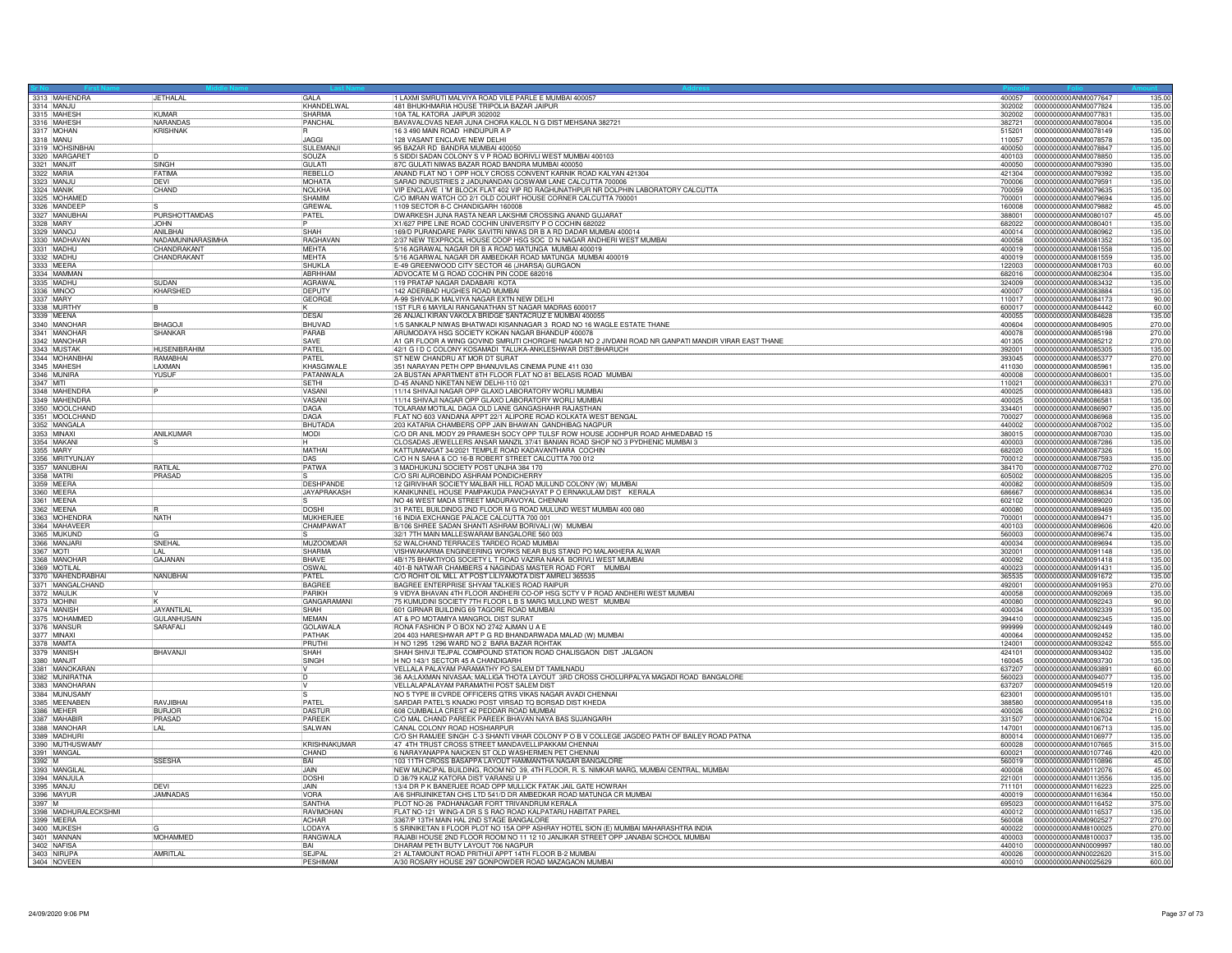| $3405$ N           |                                    |                                        |                                   |                                                                                                                                                            | 400024           |                                                                  |
|--------------------|------------------------------------|----------------------------------------|-----------------------------------|------------------------------------------------------------------------------------------------------------------------------------------------------------|------------------|------------------------------------------------------------------|
| 3406 NEEL          |                                    | <b>BHUPENDRA</b>                       | VENKATESHWARAN<br>DAI AI          | 303 RAM KRUPA 23-24 SHIV SRUSHJI NAGAR S G BARVE MARG KURLA E MUMBAI<br>39 ALLI CHAMBERS 3RD FLOOR TAMARIND LANE FORT MUMBAI                               | 400001           | 0000000000ANN0025916<br>555.00<br>0000000000ANN0037240<br>135.00 |
|                    | 3407 NIRMA                         |                                        | AGARWAL                           | AJANTA ENTERPRISES 18 MOTILAL ATAL ROAD JAIPUR                                                                                                             | 302001           | 0000000000ANN0043618<br>60.00                                    |
|                    | 3408 NILESH                        |                                        | SHAH                              | C/O M/S K J SHAH & SONS 102 STOCK EXCHANGE TOWERS DALAL STREET MUMBAL                                                                                      | 400023           | 0000000000ANN0058710<br>225.00                                   |
| 3410 N             | 3409 NILESH                        | VIJAYRAJ                               | UPADHYAY<br>KOTHARI               | 16 KRISHNA KUNJ LAXMI COLONY B/H DENA BANK ELLISBRIDGE AHMEDABAD<br>8 MAHAVEER COLONY E V K SAMPATH ROAD VEPERY MADRAS                                     | 380006<br>600007 | 0000000000ANN0061053<br>150.00<br>0000000000ANN0065695<br>15.00  |
| $3411$ N           |                                    | VIJAYRAJ                               | KOTHARI                           | 8 MAHAVEER COLONY E V K SAMPATH ROAD VEPERY MADRAS                                                                                                         | 600007           | 15.00<br>0000000000ANN0066401                                    |
| 3412 N             |                                    | VIJAYRAJ                               | KOTHAR                            | 8 MAHAVEER COLONY E V K SAMPATH ROAD VEPERY MADRAS                                                                                                         | 600007           | 0000000000ANN0066453<br>15.00                                    |
|                    | 3413 N<br>3414 NIRMAI              | VIJAYARAJ                              | KOTHARI<br><b>JAIN</b>            | 8 MAHAVEER COLONY E V K SAMPATH ROAD VEPERY MADRAS                                                                                                         | 600007           | 0000000000ANN0067728<br>15.00                                    |
|                    | 3415 NAVEEN                        | <b>KUMAR</b>                           | KHANNA                            | C/O G M LUNAWAT ASHALATA KUNJ 672 BLOCK-O 1ST FLR NEW ALIPUR CALCUTTA<br>C/O KHANNA DYEING & MILLING WORKS OUTSIDE GHEE MANDI GATE AMRITSAR                | 700053<br>143001 | 0000000000ANN0067809<br>60.00<br>0000000000ANN0074967<br>180.00  |
|                    | 3416 NARAYAN                       | <b>SHRIPAD</b>                         | SHEVADE                           | VASANT CHOWK BHADRA AHMEDABAD                                                                                                                              | 380017           | 0000000000ANN0076593<br>135.00                                   |
| 3417 NIRU          |                                    |                                        | <b>HAZARIKA</b>                   | PROFESSOR DEPTT OF POL SCIENCE GAUHATI UNIVERSITY GAUHATI ASSAM 781014                                                                                     | 781014           | 0000000000ANN0076822<br>135.00                                   |
|                    | 3418 NAFISA                        | ABULI                                  | VOHAVA<br><b>GANDHI</b>           | NEAR ST BUS STAND TOKARKHADA SILVASSA<br>671 BOYCE BLDG 1ST FLOOR ROAD NO 13 PARSI COLONY DADAR MUMBAI 400014                                              | 396230<br>400014 | 0000000000ANN0077536<br>135.00<br>0000000000ANN0077546<br>135.00 |
| 3420 NIKHI         |                                    | KUMARJAYANTILAL                        | SHAH                              | H 10 BHASKER APARTMENTS MIRAMBIKA ROAD NARANPURA AHMEDABAD 380013                                                                                          | 380013           | 0000000000ANN0078029<br>135.00                                   |
|                    | 3421 NAGARA                        |                                        |                                   | SRI VIJAYALAKSHMI HALL NO 5 GUNDOPANTH STREET BANGALORE 560002                                                                                             | 560002           | 0000000000ANN0078136<br>135.00                                   |
|                    | 3422 NATVARLAL                     |                                        | THAKKER                           | ISHVAR AKHANI BEHIND ARADHANA SOCIETY DAL MILL ROAD SURENDRANAGAR GUJARAT 363001                                                                           | 363001           | 0000000000ANN0078511<br>135.00                                   |
|                    | 3423 NAYNABEN<br>3424 NEELAM       |                                        | RANGWALA<br><b>GROVER</b>         | 1-1032 CHOKI SHERI NANPURA SURAT<br>D-14 REFINERY VIEW C H S MAROLI CHURCH CHEMBUR MUMBAI                                                                  | 395001<br>400074 | 0000000000ANN0078552<br>135.00<br>0000000000ANN0078581<br>135.00 |
|                    | 3425 NIRANJAN                      |                                        | DATA                              | C/O BHAGWATI SADAN SWAMI DAYANAND MARG, ALWAR RAJASTHAN                                                                                                    | 301001           | 0000000000ANN0078677<br>135.00                                   |
|                    | 3426 NEELIMA                       | PRAKASH                                | <b>SHILOTR</b>                    | 9 YUSUF PALACE 239 LADY JAMSHEDJI ROAD, MAHIM MUMBAI                                                                                                       | 400016           | 135.00<br>0000000000ANN0078852                                   |
|                    | 3427 NAYANA                        | <b>JASWANT</b>                         | ZAVERI                            | GARDEN VIEW KHESWALA SOCIETY 3RD FLOOR FLAT NO 302 8 HARKNESS ROAD MUMBAI 400006                                                                           | 400006           | 0000000000ANN0078950<br>90.00                                    |
|                    | 3428 NAJMA<br>3429 NEETA           |                                        | KHAN<br>KAPOOR                    | B IT BLOCK NO 4 FLAT NO 8 IBRAHIM REHMATULLA ROAD MUMBAI 400003<br>388 MAHAVIR NAGAR SECOND KOTA RAJ                                                       | 400003<br>324005 | 0000000000ANN0079366<br>135.00<br>0000000000ANN0079860<br>135.00 |
|                    | 3430 NILIMA                        |                                        | GHANFKAF                          | SHREEPRAKASH 165-C DR AMBEDKAR ROAD DADAR MUMBAI 400014                                                                                                    | 400014           | 0000000000ANN0081631<br>90.00                                    |
|                    | 3431 NIRANJAN                      | CHIMANLAL                              | MEHTA                             | 22 GITANJALI WALKESHWAR ROAD MUMBAI 400006                                                                                                                 | 400006           | 135.00<br>0000000000ANN0081777                                   |
|                    | 3432 NAWNIT                        |                                        | <b>JAIN</b>                       | C/O MRS HIRA MANI JAIN NEMICHAND JAIN & BROS BHAGWAN MAHAVIR MARG HAZARIBAGH                                                                               | 825301           | 0000000000ANN0081983<br>135.00                                   |
|                    | 3433 NEETA<br>3434 NAZMA           | <b>JAGDISH</b>                         | <b>NAYAK</b>                      | 76 RAMAKRISHNA GARDENS RMVE STAGE II NEW BEL ROAD BANGALORE<br>1 E KAMARAJAR ROAD MADURAI 625009                                                           | 560054<br>625009 | 0000000000ANN0082494<br>90.00<br>0000000000ANN0082646<br>135.00  |
|                    | 3435 NARENDRA                      | CHHOTALAL                              | SHETH                             | C/O C A GALIAKOTWALA & CO PVT LTD 66 MAKER CHAMBERS III JAMNALAL BAJAJ RD NARIMAN POINT MUMBAI                                                             | 400021           | 0000000000ANN0083120<br>135.00                                   |
|                    | 3436 NAGARAJAN                     | İΒ.                                    |                                   | FLAT NO 9 A GROUND FLOOR MAHALAKSHMI FLATS SRINIVASAN STREET MANDAIVELI CHENNAI                                                                            | 600028           | 0000000000ANN0083909<br>60.00                                    |
|                    | 3437 NANDA                         | <b>GOPALK</b>                          |                                   | PLOT NO 65-B PARRY COLONY DR RAMAMOORTHY NAGAR MAIN ROAD KEEL KATTALIA CHENNAI                                                                             | 600117           | 135.00<br>0000000000ANN0084726                                   |
|                    | 3438 NARESH<br>3439 NIRANJAN       |                                        | CHOKS<br><b>MEHTA</b>             | 101 SUNSILK APT 15 PATEL COLONY B/H DINESH MILLS VADODARA<br>148 V P ROAD PRABHU NIWAS GROUND FLOOR R NO 4 MUMBAI                                          | 390007<br>400004 | 135.00<br>0000000000ANN0084759<br>0000000000ANN0085019<br>45.00  |
|                    | 3440 NAMDEO                        | <b>DINKAR</b>                          | <b>DHUMAL</b>                     | FLAT NO 1 2ND FLR SHREERANG DURGA APPTS 533 GANPATI ALI WAI DIST SATARA                                                                                    | 999999           | 270.00<br>0000000000ANN0085189                                   |
|                    | 3441 NANDKUMAR                     |                                        | <b>GAIKWAD</b>                    | D33/294 M I G COLONY BANDRA E MUMBAI 400051                                                                                                                | 400051           | 0000000000ANN0085210<br>90.00                                    |
|                    | 3442 NITYANAND                     |                                        | BHANDIKER                         | PARMESHWARI PARADISE B / 704 OPP JAYDEEP PARK MAJIWADA VILLAGE MAJIWADA THANE (W)                                                                          | 400601           | 135.00<br>0000000000ANN0085465                                   |
| 3444 NETI          | 3443 NINAY                         | <b>ASHOK</b><br>LAKSHMANA              | MATHAPATI<br>KUMAR                | JYOTI C/21 DR R P ROAD MULUND (WEST) MUMBAI 400 080<br>N LAKSHMANA KUMAR 1-9-1113/30-1 DAYANANDA NAGAR HYDERABAD 500 044                                   | 400080<br>500044 | 0000000000ANN0085802<br>270.00<br>0000000000ANN0085816<br>135.00 |
|                    | 3445 NAYANA                        | <b>MAHFSH</b>                          | VAIDYA                            | 8/595 KESAR VILLA DR B A ROAD MATUNGA MUMBAI                                                                                                               | 400019           | 0000000000ANN0086255<br>270.00                                   |
|                    | 3446 NITIN                         | <b>BALIRAM</b>                         | PIMPARKAF                         | LAXMI NIVAS DHOBI ALLI TEMBHI NAKA THANE-400 601 (WEST)                                                                                                    | 400601           | 0000000000ANN0086297<br>135.00                                   |
|                    | 3447 NANDL                         |                                        | CHHABRIA                          | 5/A RAM BHAVAN 10TH ROAD KHAR MUMBAI 400 052                                                                                                               | 400052           | 0000000000ANN0086488<br>135.00                                   |
|                    | 3448 NARENDRANATH<br>3449 NARAYANA | <b>CHETTYS</b>                         |                                   | CHEBROLO HANUMAIAH + SONS 3/1/1 STHAMBALA GARUVU GUNTUR 522 006<br>70 SECOND MAIN VYYALIKAVAL BANGALORE 560 003                                            | 522006<br>560003 | 0000000000ANN0087313<br>135.00<br>0000000000ANN0087404<br>135.00 |
|                    | 3450 NILIMA                        | RAJEEV                                 | PHADKE                            | C/O N S GOKHALE GANESH KRUPA 3RD FLOOR 46A SADASHIV CROSS LANE GIRGAON MUMBAI                                                                              | 400004           | 45.00<br>0000000000ANN0088879                                    |
|                    | 3451 NALIN                         |                                        | DHINGRA                           | NO 224 MANDAKINI ENCLAVE ALAKNANDA NEW DELHI                                                                                                               | 110019           | 0000000000ANN0089615<br>135.00                                   |
|                    | 3452 NEERA                         |                                        | NAYYAR                            | 1177/5-B BEHIND PREM NAGAR POST OFFICE MADAN MAHAL JABALPUR                                                                                                | 450001           | 0000000000ANN0090023<br>135.00                                   |
|                    | 3453 NANDLA<br>3454 NAVNITLAL      | <b>NARBHERAM</b>                       | PARDASAN<br>SANGHVI               | 144 NEW SINDHI COLONY BERASIA ROAD BHOPAL 462018<br>OPP KAPOL BOARDING AMRELI 365601 GUJARAT                                                               | 462018<br>365601 | 0000000000ANN0090895<br>135.00<br>135.00<br>0000000000ANN0090994 |
|                    | 3455 NARENDRA                      | M                                      |                                   | KOHINOOR JEWELLERS OPP INDIAN BANK M G ROAD CHIKMAGALUR 577101                                                                                             | 577101           | 0000000000ANN0091194<br>45.00                                    |
|                    | 3456 NARENDRA                      | SINGH                                  | <b>SAMAR</b>                      | SAMAR CHEMICALS 205/1 SULTANPET BANGALORE 560053                                                                                                           | 560053           | 0000000000ANN0091442<br>60.00                                    |
|                    | 3457 NARESH                        | CHATARAM                               | <b>HUNDLAN</b>                    | A/8 3RD FLOOR SANT MIRA CHS LTD KOPRI COLONY NR THANEKARWADI NR KANAYA NAGAR THANE                                                                         | 400603           | 0000000000ANN0092246<br>135.00                                   |
|                    | 3458 NEELAM<br>3459 NUBINA         | RAMESHCHANDRA<br><b>IQBAL</b>          | SHAH<br>ULDE                      | BLD C-9 FLAT 10 JEEVAN BIMA NAGAR BORIVLI WEST MUMBAI<br>C/O S Y PARKAR 5/48 PRARTHANA VIDYANADHI MARG JUHU SCHEME MUMBA                                   | 400103<br>400049 | 0000000000ANN0093407<br>270.00<br>0000000000ANN0093551<br>270.00 |
|                    | 3460 NITIN                         |                                        | <b>SABNIS</b>                     | RELIABLE INVESTMENTS BOTAWALA BLDG GR FLOOR S T ROAD, MAHIM, MUMBAI                                                                                        | 400016           | 0000000000ANN0094377<br>420.00                                   |
|                    | 3461 NAGARAJA                      |                                        |                                   | KEREDDANDE KIGGA PORSPURA SRINGERI TO CHIKKMAGALUR DIST KARNATAKA STATE                                                                                    | 577139           | 0000000000ANN0094918<br>135.00                                   |
|                    | 3462 NAINESH                       |                                        | GANDHI                            | NO 7 DERKARAN MANSION VITHALDAS ROAD 3RD FLOOR FLAT NO 46 PRINCESS STREET MUMBAI                                                                           | 400002           | 0000000000ANN0095553<br>420.00                                   |
|                    | 3463 NABILA<br>3464 NALIN          | RATILAL                                | AVAIS<br>PANCHAL                  | 129 GREAMS ROAD MADRAS<br>509-C AMRAT IRANI WADI J S ROAD DAHISAR (W) MUMBAI                                                                               | 600006<br>400068 | 0000000000ANN0097157<br>90.00<br>0000000000ANN0101657<br>135.00  |
|                    |                                    |                                        | SHARMA                            | AT POST RAHATA TAL KOPARGAON DIST AHMADNAGAR                                                                                                               | 423107           | 0000000000ANN0102396<br>15.00                                    |
|                    | 3465 NANDKISHOR<br>3466 NISHA      | <b>GANESHA</b>                         | SHENOY                            | 2/22 SONAL APARTMENT JAYPRAKASH NAGAR GOREGAON (E) MUMBAI                                                                                                  | 400063           | 0000000000ANN0102441<br>15.00                                    |
|                    | 3467 NALINI                        |                                        | LOKHANDE                          | DATTAKRUPA STATION ROAD RATLAM<br>N K B SECURITIES 2 MALVIYA NAGAR RAJBHAVAN ROAD BHOPAL                                                                   | 457001           | 0000000000ANN0109213<br>90.00                                    |
| 3468 NEHA          | 3469 NFFNA                         |                                        | <b>MAHESHWAR</b><br><b>MITTAL</b> | 15/265 PANCH PEER STREET NOORI GATE UTTAR PRADESH AGRA                                                                                                     | 462003<br>282002 | 0000000000ANN0112051<br>135.00<br>0000000000ANN0113194<br>15.00  |
|                    |                                    |                                        |                                   | 71 PATTHAR WALAN MEERUT CITY                                                                                                                               | 250002           | 0000000000ANO0057675<br>390.00                                   |
|                    | 3470 OMPRAKASH                     |                                        | PRAKASH                           | C/O ASIAN PAINTS INDIA LTD 22/2 MOTILAL NEHRU ROAD AGRA UP                                                                                                 | 282004           | 0000000000ANO0085344<br>270.00                                   |
| 3472 OM<br>3473 OM |                                    | PRAKASH<br>KUMARI                      | <b>BANKA</b><br><b>GUPTA</b>      | 125 NETAJI SUBHASH ROAD 6TH FLOOR RN 69 CALCUTTA<br>C/O SHASHI OM GUPTA VIJAYA BANK JEONI MANDI AGRA                                                       | 700001<br>282004 | 0000000000ANO0095884<br>15.00<br>0000000000ANO0100085<br>135.00  |
|                    | 3474 PUSHKAR                       | <b>HARIVADEN</b>                       | DAI AI                            | 43 SARDAR PATEL COLONY P O NAVJIVAN AHMEDABAD                                                                                                              | 380014           | 240.00<br>0000000000ANP0022175                                   |
|                    | 3475 PARIMAL<br>3476 PURVI         | RAJNIKANT                              | SHAH                              | NR OLD PRANAMI TEMPLE MOTI CHHIPWAD VALSAD GUJRAT                                                                                                          | 396001           | 0000000000ANP0037730<br>285.00                                   |
|                    |                                    | <b>KAMLESH</b>                         | PAREKH                            | 16 PREM MILAN 87-B NEPEAN SEA ROAD MUMBAI                                                                                                                  | 400006           | 0000000000ANP0043075<br>90.00                                    |
|                    | 3477 PARWATIBAL<br>3478 PARWATIBAI | <b>JASHRTHLAI</b><br><b>JASHRTHLAL</b> | PARDESH<br>PARDESH                | 1542 KING GATE AHMEDNAGAR MAHARASHTRA-<br>1542 KING GATE AHMEDNAGAR MAHARASHTRA-                                                                           | 414001<br>414001 | 0000000000ANP0046256<br>60.00<br>0000000000ANP0046266<br>60.00   |
|                    | 3479 PRIYA                         | DASHI                                  | <b>NANGIA</b>                     | 3A- ANAND KUNJ BARODIA KABIR MARG BANI PARK JAIPUR                                                                                                         | 302016           | 0000000000ANP0051741<br>240.00                                   |
|                    | 3480 PADMABEN<br>3481 PALLAVI      | KIRTIKUMAR                             | <b>SHAH</b>                       | 12/B SATYAWADI SOCIETY USHMANPURA SHANTINAGAR AHMEDABAD                                                                                                    | 380013           | 0000000000ANP0055775<br>375.00                                   |
|                    |                                    | NATUBHAI                               | PATEL                             | PRABHU NIWAS 22 NEW NAGARDAS RD ANDHERI (E) MUMBAI                                                                                                         | 400069           | 0000000000ANP0057527<br>495.00                                   |
|                    | 3482 POORNIMA<br>3483 PARMOD       | KUMAR                                  | UPADHYAY<br>JAIN.                 | 16 KRISHNA KUNJ LAXMI COLONY B/H DENA BANK ELLISBRIDGE AHMEDABAD<br>42-B EAST AZAD NAGAR KRISHNA NAGAR DELHI                                               | 380006<br>110051 | 150.00<br>0000000000ANP0061052<br>0000000000ANP0065935<br>630.00 |
|                    | 3484 PRAVEEN                       | KUMAR                                  | <b>SARAOGI</b>                    | C/O GANESHLAL JAYKUMAR 8-B AMARTOLLA STREET CALCUTTA                                                                                                       | 700001           | 0000000000ANP0068742<br>60.00                                    |
|                    | 3485 PANKAJ<br>3486 P              | CHHOTALA                               | PATEL                             | AT CHENPUR POST JAGATPUR TA:DESKORI DIST:AHMEDABAD                                                                                                         | 382470           | 0000000000ANP0071421<br>420.00                                   |
|                    |                                    | <b>VIMAL</b>                           | KUMAF                             | IC/O AMAR OPTICIANS 123 BROADWAY MADRAS                                                                                                                    | 600108           | 15.00<br>0000000000ANP0075802                                    |
|                    | 3487 PALLAV<br>3488 PRASHAN        |                                        | SHAH<br>KFKRF                     | 20 SYNDICATE SOCIETY NEAR TOURISM GAURAGE NAVA WADAJ AHMEDABAD<br>A-9 ALSA TOWERS 186-187 POONAMALLEE HIGH ROAD KILPAUK CHENNAI                            | 380013<br>600010 | 135.00<br>0000000000ANP0076620<br>0000000000ANP0076685<br>45.00  |
|                    | 3489 PRABHU                        | <b>UJJINIC</b><br>$\mathbf{v}$         |                                   | M/S C R PRABHANNA & SONS MAUDIPET TUMKUR                                                                                                                   | 572101           | 135.00<br>0000000000ANP0076700                                   |
|                    | 3490 PRAVIN<br>3491 PRAKASH        |                                        | PATEL                             | C/O BHUPENDRABHAI SHANKERBHAI PATEL MAHALAXMI BANK LTD PATEL VAGE DABHOI DIST:BARODA                                                                       | 391110           | 0000000000ANP0076717<br>135.00                                   |
|                    |                                    | CHANDRA                                | JAIN                              | MOTI KUNJ 21 B ASHOKA GARDEN RAISEN ROAD BHOPAL 462023                                                                                                     | 462023           | 30.00<br>0000000000ANP0076918                                    |
|                    | 3492 PALANIRA<br>3493 PILOO        | <b>PIROJSHAW</b>                       | BHARDA                            | VICTORIA GARDEN 20 INNER RING ROAD FLAT NO 96 CHENNAI<br>KARANI WIDOWS BLOCK GROUND FLOOR ROOM NO 2 GILDER LANE OPP NAVJIVAN SOCIETY LAMINGTON ROAD MUMBAI | 600107<br>400008 | 135.00<br>0000000000ANP0077256<br>135.00<br>0000000000ANP0077613 |
|                    | 3494 PRAMILA                       |                                        | KOLHE                             | 1/1 HIRA PANNA APTS NEAR CIVIL HOSPITAL JILHA PETH JALGAON                                                                                                 | 425001           | 0000000000ANP0077658<br>135.00                                   |
|                    | 3495 PRASAD                        |                                        |                                   | MUNDY MERCHANT POST BOX NO 1 HINDUPUR 515201                                                                                                               | 515201           | 0000000000ANP0078148<br>135.00                                   |
|                    | 3496 PREET                         | MOHINDEF                               | SINGH                             | HOTEL ROXY JALANDHAR CITY PUNJAB                                                                                                                           | 144001           | 0000000000ANP0078377<br>135.00                                   |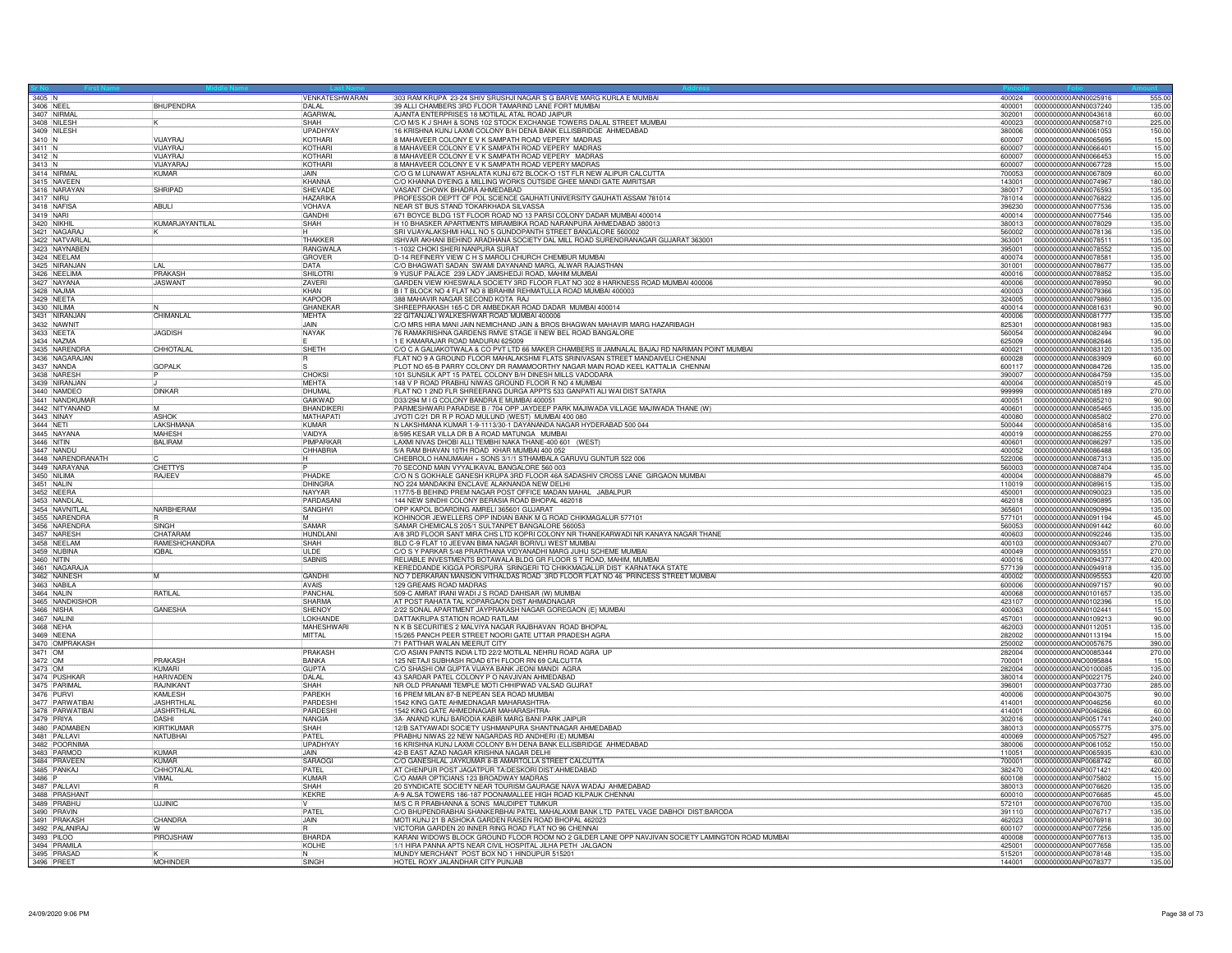| 3497 PRAMOD                       | <b>KUMAR</b>                     | YADAV                | K 49/6 AMBIA MANDI PILIKOTHI VARANASI UP 221001                                                                                                  |                  | 221001 0000000000ANP0078557                  | 135.00           |
|-----------------------------------|----------------------------------|----------------------|--------------------------------------------------------------------------------------------------------------------------------------------------|------------------|----------------------------------------------|------------------|
| 3498 PADMANABHAN                  |                                  |                      | 18 RAJAGOPALAN ST WEST MAMBALAM CHENNAI                                                                                                          | 600017           | 0000000000ANP0078646                         | 75.00            |
| 3499 PITAMBER                     | <b>NARANDAS</b>                  | BHARAKHDA            | A-5 POPULAR HOUSE 1ST FLOOR BESANT STREET SANTACRUZ WEST MUMBAI 400054                                                                           | 400054           | 0000000000ANP0078911                         | 135.00           |
| 3500 PRAKSH<br>3501 PARUL         |                                  | KELKAR               | 4 TOPIWALA GODAVARI CHAWL GRD FLR STATION ROAD GOREGAON WEST MUMBAL                                                                              | 400062           | 0000000000ANP0078954                         | 135.00           |
|                                   | RAJENDRA                         | <b>DOSHI</b>         | VIJAYRAJ PLOT NO 427 10TH ROAD NEAR JAIN TEMPLE CHEMBUR (EAST) MUMBAI                                                                            | 400071           | 0000000000ANP0079285                         | 135.00           |
| 3502 PANBAI                       |                                  | CHHEDA               | 53 BACHU VILLA RD NO 4 SWASTIC SOCIETY VILE PARLE W MUMBAI 400056                                                                                | 400056           | 0000000000ANP0079301                         | 135.00           |
| 3503 PRAVINA                      | <b>RAMNIK</b>                    | <b>VORA</b>          | 4 KRISHNA VRINDAVAN, 1ST FLOOR RAM RATNAN TRIVEDI ROAD MULUND (WEST), MUMBAI 400 080                                                             | 400080           | 0000000000ANP0079315                         | 15.00            |
| 3504 PRAKASH                      | SHANKARRAC                       | DAI VI               | 4/54 VANITA VISHWAKARMA NAGAR VISHWAKARMA MARG MULUND WEST MUMBAI 400080                                                                         | 400080           | 0000000000ANP0079375                         | 135.00           |
| 3505 PRAFUL<br>3506 PARITOSH      |                                  | PAREKH               | 16 PARWATI NIWAS PAINAGAR BORIVALI WEST MUMBAI 400092                                                                                            | 400092           | 0000000000ANP0079531                         | 135.00           |
|                                   |                                  | BHADURI              | 1 UPPER STAND ROAD P O SERAMPORE DT HOOGHLY WEST BENGAL 712201                                                                                   | 712201           | 0000000000ANP0079621                         | 135.00           |
| 3507 PUSHPA                       |                                  | <b>GUPTA</b>         | 60/3 SITE NO.1 KIDWAI NAGAR KANPUR 208 011                                                                                                       | 208011           | 0000000000ANP0079761                         | 135.00           |
| 3508 PRIYADARSHAN                 | <b>NARAYAN</b>                   | PRADHAN              | 81 MEHR NAZ CUFFE PARADE MUMBAI                                                                                                                  | 400005           | 0000000000ANP0081021                         | 135.00           |
| 3509 PRAJAKTA                     |                                  | KULKARN              | A-16/5 GOVT COLONY BANDRA EAST MUMBAI 400051                                                                                                     | 400051           | 0000000000ANP0081734                         | 135.00           |
| 3510 PRAVINKUMAR<br>3511 PUSHKAR  | <b>OCHHAVLA</b>                  | PARIKH               | NO 5 KALYAN BLDG KHADILKAR ROAD GIRGAUM MUMBAI 400004                                                                                            | 400004           | 0000000000ANP0082293                         | 135.00           |
|                                   | <b>HARIVADEN</b>                 | <b>DALAL</b>         | 43 SARDAR PATEL COLONY P O NAVJIVAN AHMEDABAD                                                                                                    | 380014           | 10000000000ANP0082361                        | 60.00            |
| 3512 PRAKASH<br>3513 PRADIPKUMAR  | <b>GORDHANDAS</b>                | BRAHMBHATI           | HOUSE NO 27 NILKHANT SOCIETY NEAR VASUNDHRA SOCIETY WAGHODIYA ROAD AJWA ROAD PADRA VADODARA                                                      | 390019           | 0000000000ANP0082528                         | 135.00           |
|                                   | <b>DINUBHAI</b>                  | PATFL                | C/O A P TRADERS DABHAN BHAGOL NADIAD GUJARAT 380001                                                                                              | 380001           | 0000000000ANP0082554                         | 135.00           |
| 3514 PARUL                        | <b>RAJENDRA</b>                  | <b>DOSHI</b>         | FLAT NO A 1001 RAJ GRANDEUR BEHIND HIRANANDANI HOSPITAL POWAI MUMBAI                                                                             | 400076           | 0000000000ANP0083560                         | 135.00           |
| 3515 PRADEEP                      | KUMAR                            | AGRAWA               | C/O KUNJ LAL AGRAWAL CLOTH MERCHANT G T ROAD P O NIRSHACHATTY DT DHANBAD BIHAR                                                                   | 828205           | 0000000000ANP0084006                         | 135.00           |
|                                   |                                  | AROOR                | R CHENSNEY EST COMMDR IN CH RD MADRAS 600105                                                                                                     | 600105           | 0000000000ANP0084424                         | 60.00            |
| 3517 PALANISAMY                   |                                  |                      | KANMANI 77 (NEW NO.68) DEFENCE OFFICERS COLONY EKKADUTHANGAL CHENNAI                                                                             | 600032           | 0000000000ANP0084729                         | 45.00            |
|                                   | <b>BAGARAM</b>                   | BANE                 | SHRI SAIBABA SAHKARI GRUHNIRMAN SANSTHA R NO 14 JANTA MARKET RD BANE COMPOUND OPP BLDG 82 KANNAMWAR NAGAR-02 VIKHROLI (E) MUMBAI                 | 400083           | 0000000000ANP0084845                         | 270.00           |
| 3519 PANKAJ                       | KUMAR                            | AGRAWA               | C/O SHRI K C AGRAWAL 187 A/1 CIVIL LINES BAREILLY U P 243001                                                                                     | 243001           | 0000000000ANP0085153                         | 270.00           |
| 3520 PRASANNA                     | GOVIND                           | PAGNIS               | BLDG NO 7/702 SHUBHARAMBH COMPLEX NR PHASE I MANPADA THANE WEST                                                                                  | 400001           | 0000000000ANP0085328                         | 270.00           |
| 3521 PREMA                        |                                  | KANDOL               | SHRI RAM BHAVAN, A FLAT NO 10 III FLOOR, BHAYADAR (W) DIST THANE 401 101                                                                         | 401101           | 0000000000ANP0085661                         | 135.00           |
| 3522 PUSHPAVATI                   | SHANTIL AI                       | JOBALIA              | VELJI SHIVJI BLDG HINGWALA LANE GHATKOPAR MUMBAI                                                                                                 | 400077           | 0000000000ANP0085833                         | 135.00           |
|                                   | ANTHONY                          | SACRAFAMILIA         | C/O MRS DLIVIA D'SOUZA VICTORY MANSION GR FLOOR SITADEVI TEMPLE RD, MAHIM MUMBAI                                                                 | 400016           | 10000000000ANP0086127                        | 135.00           |
| 3524 PREM                         | DEVI                             | DAGA                 | FLAT NO 603 VANDANA APPT 22/1 ALIPORE ROAD KOLKATA WEST BENGAL                                                                                   | 700027           | 0000000000ANP0086908                         | 105.00           |
| 3525 PADMANABHAN                  | <b>NAIRV</b>                     |                      | BEST ELECTRICAL ENGINEERING CO PUDUSSERY PALGHAT-7 KERALA                                                                                        | 999999           | 0000000000ANP0087126                         | 135.00           |
| 3526 PRAMILA                      | PRABHAKAR                        | VAKNALLI             | FLAT NO 1 CHANDRAMA APT BEHIND TATA PRESS P BALU MARG PRABHADEVI MUMBAI                                                                          | 400025           | 0000000000ANP0087232                         | 45.00            |
| 3527 POONAM<br>3528 POURNIMA      |                                  | RALLAN               | 39 LAJPAT KUNJ CIVIL LINES AGRA 2                                                                                                                | 282002           | 0000000000ANP0087400                         | 135.00           |
|                                   | KUMOD                            | <b>SHAH</b>          | 11 WALCHAND TERRACE TARDEO MUMBAI 400034                                                                                                         | 400034           | 0000000000ANP0087598                         | 135.00           |
| 3529 PREETY                       |                                  | SHARMA               | C-113 NARAIN VIHAR NEW DELHI                                                                                                                     | 110028           | 0000000000ANP0087750                         | 45.00            |
| 3530 PETER                        |                                  | SELVARAJAN           | KENCES ENCLAVE BLOCK NO 6 FLAT 4 A NO 1 RAMAKRISHNA STREET T NAGAR CHENNAI                                                                       | 600017           | 0000000000ANP0088822                         | 90.00            |
| 3531 PUNJIRAM                     | <b>NARBHERAM</b>                 | PURANI               | 25 SUVAS SOCIETY GROUND FLOUR ROOM NO 2 TELEPHONE EXCHANGE MANEKLAL EST GHATKOPAR (UP) MUMBAI                                                    | 400086           | 0000000000ANP0088828                         | 150.00           |
|                                   |                                  | <b>DUSAD</b>         | SHOP NO 45 CHANDPOLE BAZAR JAIPUR 302001                                                                                                         | 302001           | 0000000000ANP0089892                         | 135.00           |
| 3532 PURSHOTTAM                   |                                  | AGARWAL              | E-445 KAMLA NAGAR AGRA 282005                                                                                                                    | 282005           | 0000000000ANP0090304                         | 180.00           |
| 3534 PRIYA                        |                                  |                      | D/O DR G KANNUSAMY 29 POST OFFICE STREET PERAMBALUR TRICHY DIST                                                                                  | 621212           | 0000000000ANP0090513                         | 135.00           |
| 3535 PUSHPA                       |                                  | THAKAR               | 25/201 SHAKTI NAGAR C S C ROAD NO-3 DAHISAR (EAST) MUMBAI                                                                                        | 400068           | 0000000000ANP0090782                         | 90.00            |
| 3536 PRAMOD                       | BABURAO                          | AKOLKAR              | 38 GIRDHARI SADAN D L VAIDYA ROAD DADAR MUMBAI                                                                                                   | 400028           | 0000000000ANP0090905                         | 135.00           |
| 3537 PRAVINCHANDRA                |                                  | GADHIA               | C/O THA PRADEEP VRAJLAL NR TOWER AMRELI 365601                                                                                                   | 365601           | 0000000000ANP0091008                         | 135.00           |
| 3538 PRAKASH                      |                                  | <b>KUMAR</b>         | 52 N S C BOSE ROAD 1ST FLOOR MADRAS 600079                                                                                                       | 600079           | 0000000000ANP0091701                         | 270.00           |
| 3539 PAVAN                        | PRITHAVIRA.                      | JAIN                 | 4TH LANE 1410 BANK STREET DHULE (M S)                                                                                                            | 424001           | 0000000000ANP0091966                         | 60.00            |
| 3540 PRADIP                       | NANDLAL                          | JAIN                 | 4TH LANE 1410 BANK STREET DHULE (M S)                                                                                                            | 424001           | 0000000000ANP0091967                         | 135.00           |
| 3541 PRIYA                        |                                  | <b>IYER</b>          | 202 JYOTI APARTMENTS VITHALBHAI PATEL ROAD MULUND WEST MUMBAI                                                                                    | 400080           | 0000000000ANP0092195                         | 135.00           |
| 3542 PRASHANT                     |                                  | APTF                 | APTE WADI SHIRGAON POST KULGAON BADLAPUR (E)                                                                                                     | 421503           | 0000000000ANP0093031                         | 120.00           |
| 3543 PATEL                        | <b>GHANSHYAM</b>                 | <b>JAGJIVANDAS</b>   | 14 KRISHNA SWAMIGUNATITNAGAR SOC NEAR MANAVMANDIR MEMNAGAR AHMEDABAD                                                                             | 380052           | 0000000000ANP0093578                         | 30.00            |
| 3544 PRIYADARSHAN                 | SHANKARRAG                       | KULKAR               | PUNAVASU APPT B WING IST FLOOR R NO 5 DOMBIVLI (WEST) ANAND NAGAR                                                                                | 421202           | 0000000000ANP0093758                         | 135.00           |
| 3545 PRAKASH                      | <b>KANTILAL</b>                  | THAKKAR              | DEV NIVAS NEAR RLY CROSSING BEHIND JANKALYAN GOL LIMDA MANINAGAR AHMEDABAD                                                                       | 380008           | 0000000000ANP0093854                         | 135.00           |
| 3546 PRASHANT                     |                                  | SHAH                 | C/O DHANESH T GANDHI HAJI KASAM BUILDING OPP ANKUR HOTE 66 TAMARIND LANE MUMBAI                                                                  | 400023           | 10000000000ANP0095023                        | 195.00           |
| 3547 PRASAD                       |                                  | JAMSANDEKAR          | 14 CHAITALI CO-OP SHG SOC OFF WESTERN EXPRESS HIGHWAY BANDRA (E) MUMBAI                                                                          | 400051           |                                              | 135.00           |
|                                   |                                  | <b>RAI</b>           |                                                                                                                                                  |                  | 0000000000ANP0095217                         | 90.00            |
| 3548 PUSHPA                       |                                  |                      | NO 93 AZIZ MULK 3RD STREET THOUSAND LIGHTS MADRAS                                                                                                | 600006           | 0000000000ANP0095429<br>0000000000ANP0096743 |                  |
| 3549 POONAM<br>3550 PRADEEP       | <b>KAMATH</b>                    | RAHEJA               | BACK SIDE OF C-9-12 PIMPRI COLONY PUNE<br>NO 207 USHODAYA ELITE NEAR PADMAVATHI MEENAKSHI KALYAN MANTAP H V HALLI RAJARAJESHWARI NAGAR BANGALORE | 411017<br>560098 | 0000000000ANP0097449                         | 135.00<br>270.00 |
| 3551 PARESH                       |                                  | KAMAT                | B-12 494 SADHANA 16TH ROAD KHAR MUMBAI                                                                                                           | 400052           | 0000000000ANP0100232                         | 270.00           |
|                                   |                                  |                      | PEEJAY HOME NEELAMKAVIL HOUSE P O PERAMANGALAM THRISSUR                                                                                          | 680545           | 0000000000ANP0100852                         | 270.00           |
| 3552 PATRICIA<br>3553 PUSHKALA    | <b>HANDE</b>                     | <b>JOSE</b>          | AA;RAMYAAA; KOTA POST UDUPI DISTRICT                                                                                                             | 576221           | 0000000000ANP0102033                         | 60.00            |
| 3554 PRAHLAD                      |                                  | DAMMANI              | 1568 SECTOR B SCHEME NO 71 INDORE M P                                                                                                            | 452009           | 0000000000ANP0113572                         | 405.00           |
| 3555 PINAL                        | NAYANKUMAR                       | SHAH                 | C/O D C SHAH PANDOLI                                                                                                                             | 388160           | 0000000000ANP0113915                         | 135.00           |
| 3556 POPATLAL                     | TEJRAJ                           | GANDHI               | MAIN RD BARAMATI DIST PUNE                                                                                                                       | 413102           | 0000000000ANP0225184                         | 120.00           |
|                                   | CHAND                            | AGARWAI              | 20/2 GANGA MAI SANTER MORAR GWALIOR MADHYA PRADESH INDIA                                                                                         | 474006           | 0000000000ANP8100022                         | 135.00           |
| 3557 PRAKASH<br>3558 ROSEMARIE    |                                  | FERNANDES            | 34 SEASHELL S B I SENIOR OFFICERS CO OP HSG SOC 4 BUNGLOWS ANDHERI (W) MUMBAI                                                                    | 400058           | 0000000000ANR0004443                         | 15.00            |
| 3559 RASHIDA                      |                                  | BANU                 | C/O SAIFEE TRADERS IRON, HARDWARE & PAINTS MERCHANT BHILWARA                                                                                     | 311001           | 0000000000ANR0022355                         | 450.00           |
| 3560 RANJANBEN                    |                                  | SHAH                 | C/O JAYANT & CO 844 BUDHAWAR PETH LAXMI ROAD OPP CITY P O POONA                                                                                  | 411002           | 0000000000ANR0025557                         | 615.00           |
| 3561 RAMESH                       | <b>DAYALDAS</b>                  | BAJAJ                | FLAT-I PRITHVI APARTMENT A 21, ALTAMOUNT ROAD MUMBAI                                                                                             | 400026           | 10000000000ANB0034802                        | 180.00           |
|                                   | VRAJLAL                          | PAREKH               | C/O H V PAREKH INDIAN OVERSEAS BANK BHAKTI NAGAR CIRCLE MEGHANI RANG BHUVAN RAJKOT (GUJ)                                                         | 360002           | 0000000000ANR0039869                         | 630.00           |
| 3562 RUKMANI<br>3563 RADHIKA      |                                  | <b>RAO</b>           | HIRABAUG UDUPI PINCODE                                                                                                                           | 576103           | 0000000000ANR0040084                         | 135.00           |
| 3564 RADHA                        |                                  | RAMAMURTHY           | BLDG NO C-19/301 VASANT PALASH CHS VASANT VIHAR HSG COMPLEX POKHRAN ROAD NO 2 THANE (W)                                                          | 400601           | 0000000000ANR0041263                         | 495.00           |
| 3565 RASHMI                       |                                  | AGARWAL              | AJANTA ENTERPRISES 18 MOTILAL ATAL ROAD JAIPUR                                                                                                   | 302001           | 0000000000ANR0043621                         | 60.00            |
| 3566 RASHMIKANT                   | CHIMANLAL                        | KAPADIA              | 21 UTTAMPARK SOCIETY COLLEGE ROAD NADIAD                                                                                                         | 387001           | 0000000000ANR0049677                         | 600.00           |
|                                   |                                  | NANGIA               | 3/A ANAND KUNJ BARODIA KABIR MARG BANI PARK JAIPUR                                                                                               | 302016           | 0000000000ANR0051742                         | 240.00           |
| 3567 RAJEEV<br>3568 RASIKLA       |                                  | <b>SHAH</b>          | 1/20 BAKUL 79 LALLUBHAI PARK ANDHERI (W) MUMBAI                                                                                                  | 400058           | 0000000000ANR0055145                         | 150.00           |
|                                   |                                  |                      |                                                                                                                                                  |                  | 0000000000ANR0058622                         |                  |
|                                   |                                  |                      |                                                                                                                                                  |                  |                                              |                  |
| 3569 RANJANA                      |                                  | MAHESHWAR            | C/O HARISHCHAND MAHESHWARI JAYANDRA GANJ GWALIOR                                                                                                 | 474009           |                                              | 450.00           |
|                                   | SINGH                            | <b>IDAR</b>          | VIJAYA BHAVAN 4TH FLOOR ALTAMOUNT ROAD MUMBAI                                                                                                    | 400026           | 0000000000ANR0063536                         | 270.00           |
| 3570 RAJENDRA                     |                                  | <b>IUMA</b>          | AP119 AF 6TH STREET 11TH MAIN ROAD ANNA NAGAR MADRAS                                                                                             | 600040           | 0000000000ANR0064560                         | 60.00            |
|                                   |                                  | SINGH                | C/O SRI JAGAT BHASKAR VERMA 46A DARBHANGA CASTLE COMPOUND ALLAHABAD                                                                              | 201003           | 0000000000ANR0065165                         | 90.00            |
| 3572 RAMASHRAY<br>3573 RAMESH     |                                  | DAVE                 | OPP MATAWALI POLE UNDISHERI AT: ANAND DI: KHEDA                                                                                                  | 388001           | 10000000000ANR0065480                        | 525.00           |
| 3574 RAMESHBHA                    | <b>BAKORBHAI</b>                 | PATEL                | 23/A VASANT VIHAR SOCIETY OPP SURAJ PARK SOCIETY PIJ ROAD P O NADIAD TA NADIAD DIST KHEDA GUJARAT                                                | 387002           | 0000000000ANR0065612                         | 240.00           |
|                                   |                                  | <b>JAIN</b>          | 244 CYCLE MARKET JHANDEWALAN EXTN NEW DELHI                                                                                                      | 110055           | 0000000000ANR0067608                         | 75.00            |
| 3575 RAKESH                       |                                  |                      | BANSAL NIKETAN H NO 4 DEVI MANDIR STREET P O CHANDAUSI                                                                                           | 202412           | 0000000000ANR0069046                         | 150.00           |
|                                   |                                  | <b>JAJODIA</b>       | 85/1 BALLYGUNG PLACE 1ST FLOOR CALCUTTA                                                                                                          | 700019           | 0000000000ANR0069806                         | 15.00            |
| 3577 RAJESH                       |                                  | CHANDAH              | 38 B K PAUL AVENUE 4TH FLOOR KOLKATA                                                                                                             | 700005           | 0000000000ANR0071237                         | 15.00            |
| 3579 RAMNIKLA                     |                                  | SHAH                 | FLAT #9 GIRIRAJ BLDG 3RD FLOOR 201 WALKESHWAR ROAD MUMBAI                                                                                        | 400006           | 10000000000ANR0075557                        | 450.00           |
| 3580 RAJENDRAKUMAR                | <b>RASKI AI</b>                  | SHAH                 | LATA KUNJ 14 PARITOSH SOCIETY NR ST XAVIERS SCHOOL ROAD NARANPURA AHMEDABAD                                                                      | 380013           | 0000000000ANB0076518                         | 135.00           |
| 3581 RAJENDRA                     |                                  | <b>TRIVEDI</b>       | 216 KRISHNA NAGAR SOCIETY NAVA VADAJ AHMEDABAD                                                                                                   | 380013           | 0000000000ANR0076577                         | 135.00           |
|                                   |                                  | MUNDRA               | C/O RAMKUMAR JAIGOPAL DEALER IN ASIAN PAINT JHARSUGUDA                                                                                           | 768201           | 0000000000ANR0076765                         | 135.00           |
| 3582 RAMBILAS<br>3583 RAJARAM     |                                  | AGRAWA               | C/O RAJARAM & BROTHERS SUPER MARKET, MANDLA M P                                                                                                  | 450001           | 0000000000ANR0076905                         | 135.00           |
| 3584 RAMESH                       | CHANDRA                          | JAIN.                | C/O S KANAIYALAL JAIN P O BAMNIA WRLY M P DIST JHABUA 457770                                                                                     | 457770           | 0000000000ANR0076909                         | 135.00           |
| 3585 RAMESH                       | CHAND                            | SHARMA               | C/O MUMBAI PAINT HOUSE 23 TRIPOLIA BAZAR JAIPUR                                                                                                  | 302002           | 10000000000ANR0076934                        | 135.00           |
| 3586 RAJESH                       |                                  | DAMANI               | 31 ELAKANDAPPAN STREET CHENNAL                                                                                                                   | 600003           | 0000000000ANR0076995                         | 135.00           |
| 3587 RAMESH<br>3588 RAMESHCHANDRA | <b>KARSAN</b><br><b>DHANSUKH</b> | PATE<br><b>BHOOT</b> | C/O BEST TIMBER SUPPLYING CO BAGADGANJ BHANDARA ROAD NAGPUR 440008<br>C/O M/S RAMESH AUTOMOBILES SAEDAE CHOWK YAVATMAL 445001                    | 440008<br>445001 | 0000000000ANR0077037<br>0000000000ANR0077045 | 135.00<br>105.00 |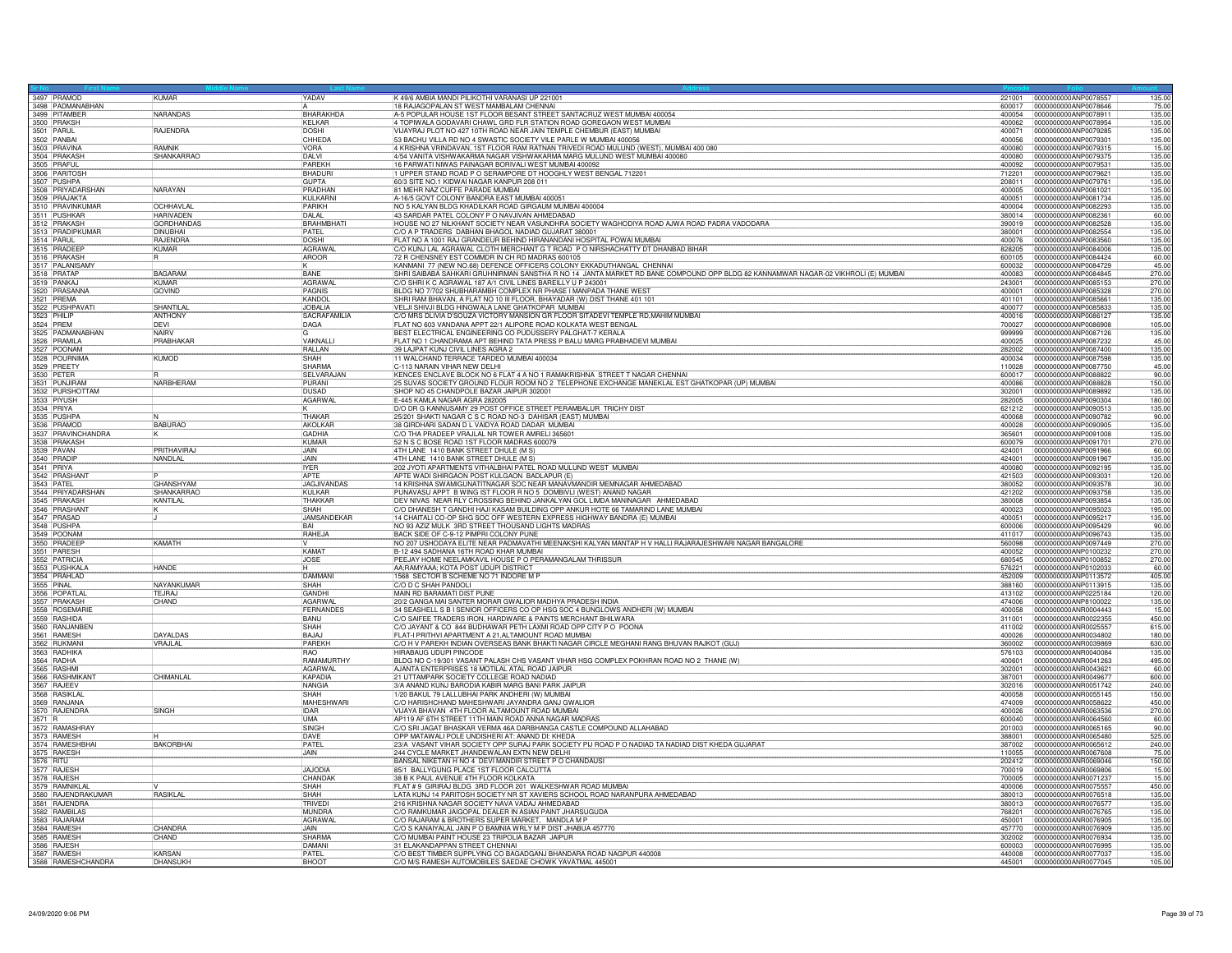|           | 3589 RAJENDRA                        |                   | MEDANKAR            | L/5 HIMALI CO-OP SOCIETY NR MHATRE BRIDGE ERANDWANA PUNE                                                                                 |        | 411004 0000000000ANR0077103 | 495.00 |
|-----------|--------------------------------------|-------------------|---------------------|------------------------------------------------------------------------------------------------------------------------------------------|--------|-----------------------------|--------|
|           | 3590 ROSHAN                          |                   | LAL                 | S W 65 SOAMI BAGH AGRA UP 282005                                                                                                         | 282005 | 0000000000ANR0077271        | 135.00 |
| 3591 Rosi |                                      | Ignatius          | Dsouza              | OLD CHURCH BAKERY PANCHGANI DIST SATARA 412805                                                                                           | 412805 | 0000000000ANR0077361        | 135.00 |
|           | 3592 RAJESH<br>3593 RAKESH           |                   | AHUJA               | C/O AHUJA IRON STORES BETULGANJ BETUL M P 460001                                                                                         | 460001 | 0000000000ANR0077552        | 135.00 |
|           |                                      | ARVINDBHAI        | <b>PARIKH</b>       | MARDABARI STREET SANTH PIPLI PO NADIAD W RLY GUJ 387001                                                                                  | 387001 | 0000000000ANR0077784        | 135.00 |
|           | 3594 RATAN                           | LAL               | SOMANI              | 306/14 BHANDARA GALI AJMER 305001                                                                                                        | 305001 | 0000000000ANR0077805        | 135.00 |
|           | 3595 RAJESH                          |                   | <b>GUPTA</b>        | C/O RAJESH PAINT & HARDWARE STORE 821 ADARSH NAGAR JAIPUR RAJ                                                                            | 302004 | 0000000000ANR0077813        | 135.00 |
| 3596 RAM  |                                      | <b>AVTAR</b>      | <b>GUPTA</b>        | KRISHNA MURARI AND COMPANY TRIPOLIA BAZAR JAIPUR RAJ 302002                                                                              | 302002 | 0000000000ANR0077820        | 45.00  |
|           | 3597 RAVINDRA<br>3598 RAJESWARI      | SINGH             | <b>JODHA</b>        | 97 L I C COLONY ANNA SAGAR CIRCULAR ROAD AJMER RAJASTHAN 305006                                                                          | 305006 | 0000000000ANR0077850        | 135.00 |
|           |                                      |                   |                     | 207 TILAK ROAD TIRUPATI 517501                                                                                                           | 517501 | 0000000000ANR0077859        | 555.00 |
|           | 3599 ROHITKUMAR                      | <b>BABUBHAI</b>   | VAISHNAV            | 1285 RAGHASUTARIA'S POLE KHADIA GOLWAD AHMEDABAD                                                                                         | 380001 | 0000000000ANR0078090        | 135.00 |
| 3600 ROOP |                                      |                   | CHAND               | 725 OLD KATRA ALLAHABAD U P 211002                                                                                                       | 211002 | 0000000000ANR0078130        | 135.00 |
|           | 3601 RAJENDRA                        | <b>BABULAL</b>    | GANDHI              | PLOT NO 15 BABUBHAI MARKET KOREGAON TAL KOREGAON DIST SATARA 415501                                                                      | 415501 | 0000000000ANR0078437        | 135.00 |
|           | 3602 RANJAN<br>3603 REKHABEN         |                   | VASAVA              | C/O GOVIND VASAVA REGIONAL OFFICE CENTRAL BANK OF INDIA STATION ROAD OPP NAVNIRALA BLDG ANAND DIST: KAIRA                                | 388001 | 0000000000ANR0078466        | 135.00 |
|           |                                      | <b>UDAYGIRI</b>   | <b>GOSWAM</b>       | BAR STREET KAILAS DEVLAGATE SAVAR KUNDLA GUJRAT 364515                                                                                   | 364515 | 0000000000ANR0078532        | 135.00 |
|           | 3604 RAJENDRA                        |                   | <b>GOENKA</b>       | BANARAS AUTO TRACTORS C 21/4 A MALDAHYA VARANASI                                                                                         | 221002 | 0000000000ANR0078569        | 135.00 |
|           |                                      |                   | KAPOOR              | TEPCO ENGINEERING SERVICES P LTD 1615 MADARASA ROAD KASHMERE GATE DELHI 110006                                                           | 110006 | 0000000000ANB0078589        | 135.00 |
|           | 3606 RAVINDER                        | NATH              | <b>BHARGAVA</b>     | A-49 ALLAHABAD BANK HOUS SOCIETY PLOT # 3 MAYUR KUNJ NR CHILLA REGULATOR DELHI                                                           | 110096 | 0000000000ANR0078594        | 135.00 |
|           | 3607 RAVI<br>3608 RAJINDER           |                   | KHANEJA             | 23/9 RAMESH NAGAR N DELHI 110015                                                                                                         | 110015 | 0000000000ANR0078645        | 135.00 |
|           |                                      | <b>NATH</b>       | KAUL                | V P O AURANGABAD DIST BULANDSHAHR U P 245401                                                                                             | 245401 | 0000000000ANR0078664        | 135.00 |
|           | 3609 RAJESHWAR                       | PARSHAD           | GOEL                | C/O SUMER CHAND ART CHHACHHRAULI 135103 DIST YAMUNANAGAR HARYANA                                                                         | 135103 | 0000000000ANR0078668        | 135.00 |
|           | 3610 RAGUNATHAN                      |                   | <b>KR</b>           | MANGUDIAR STREET KANDAVARAYANPATTI TAMILNADU 623203                                                                                      | 623203 | 0000000000ANR0079107        | 135.00 |
|           | 3611 RAMNIK                          | PRABHUDAS         | VORA                | 4 KRISHNA VRINDAVAN, 1ST FLOOR RAM RATNAN TRIVEDI ROAD MULUND (WEST), MUMBAI 400 080                                                     | 400080 | 0000000000ANR0079336        | 15.00  |
|           | 3612 RUSTOM<br>3613 RAJESHWARI       | <b>MINOCHER</b>   | DASTOOR             | A/10 BHAGWATI SOCIETY LINKING RD EXT SANTACRUZ W MUMBAI                                                                                  | 400054 | 0000000000ANR0079339        | 135.00 |
|           |                                      |                   | RAO                 | C/O MR N G RAO A 12/46 SUNDER NAGAR KALINA SANTACRUZ E MUMBAI 400098                                                                     | 400098 | 0000000000ANR0079504        | 135.00 |
|           | 3614 RITA<br>3615 RAJAVELU           |                   | <b>TFWAR</b>        | C/O VIJAY KUMAR TIWARI 5 PRIYANATH MALLICK ROAD CALCUTTA 700025                                                                          | 700025 | 0000000000ANR0079736        | 135.00 |
|           |                                      |                   | <b>GOVINDARAJAN</b> | 25 ARUNACHALA PANDARAM STREET PURASAWALKKAM MADRAS 600007                                                                                | 600007 | 0000000000ANR0079794        | 135.00 |
|           | 3616 RAMESH                          | RADHAKISHINDAS    | NANGPAL             | 1135 EAST MAIN STREET THANJAVUR                                                                                                          | 613001 | 0000000000ANR0079809        | 135.00 |
|           | 3617 RAMESH                          | KUMAR             | PARDASAN            | KRISHNA H/W STOSRES GHORA NIKKAS CHOWK BHOPAL                                                                                            | 462001 | 0000000000ANR0080480        | 135.00 |
|           | 3618 RASHM                           | CHANDULAI         | SHAH                | C/O CHUNILAL & CO JALIWALA 74 ABDUL REHMAN STREET MUMBAI                                                                                 | 400003 | 0000000000ANR0080964        | 135.00 |
|           | 3619 REGINALD<br>3620 RAMCHANDRA     | <b>MOHANDAS</b>   | <b>ISAAC</b>        | 102 SPENCER ROAD BANGALORE 560 005                                                                                                       | 560005 | 0000000000ANR0080984        | 60.00  |
|           |                                      |                   | KFDIA               | C/O GOVINDRAM BROTHERS PVT LTD SEKSARIA CHAMBERS 189 NAGINDAS MASTER ROAD MUMBAL                                                         | 400023 | 0000000000ANR0081756        | 135.00 |
|           | 3621 REKHA                           | <b>DINESH</b>     | SINGHAI             | 401 SHIVTIRTH NO-2 BHULABHAI DESAI ROAD MUMBAI 400026                                                                                    | 400026 | 0000000000ANR0081963        | 135.00 |
|           | 3622 RAJESH<br>3623 RAGUNATHAN       | <b>HASMUKH</b>    | TALATI              | 1215 LOTUS FLAT USMAN PURA AHMEDABAD-380013                                                                                              | 380013 | 0000000000ANR0082428        | 60.00  |
|           |                                      |                   | KR                  | MANGUDIAR STREET KANDAVARAYANPATTI RAMNAD DISTRICT TAMILNADU 623203                                                                      | 623203 | 0000000000ANR0083370        | 135.00 |
|           | 3624 RAJENDRA<br>3625 RADHA          | RATILAL           | DOSHI               |                                                                                                                                          | 400071 | 0000000000ANR0083561        | 135.00 |
|           |                                      |                   | PAREEK              | VIJAYRAJ PLOT NO 427 10TH ROAD NEAR JAIN TEMPLE CHEMBUR (EAST) MUMBAL C/O S N PAREEK ORISSA CEMENT LTD B-45/47 CONNAUGHT PLACE NEW DELHI | 110001 | 0000000000ANR0084159        | 135.00 |
|           | 3626 RATNAVELPANDIAN                 |                   |                     | AB 41 6TH MAIN ROAD ANNANAGAR MADRAS TAMILNADU 600040                                                                                    | 600040 | 0000000000ANR0084411        | 270.00 |
|           | 3627 RADHA                           |                   |                     | KANCHI NEW NO 32 KALAKSHETRA ROAD THIRUVANMIYUR CHENNAI                                                                                  | 600041 | 0000000000ANR0084435        | 60.00  |
|           | 3628 RAMKAN                          |                   |                     |                                                                                                                                          | 638001 | 0000000000ANR0084447        | 135.00 |
|           | 3629 RANGAMANI<br>3630 RAJIVRATNA    |                   | DEVANATHAN          | S/O S R SAMY 112 CUTCHERY ST ERODE PERIYAR DIST 638001<br>12, 34TH STREET NANGANALLUR MADRAS 600 061                                     | 600061 | 0000000000ANR0084455        | 60.00  |
|           |                                      |                   | <b>VORA</b>         | 3 RAHUL 34 WALKESHWAR ROAD MUMBAI                                                                                                        | 400006 | 0000000000ANR0084487        | 135.00 |
| 3631 RAVI |                                      | KUMAR             | BALASUBRAMANIAN     | C 14 BHANU NAGAR DOMBIVLI EAST                                                                                                           | 421201 | 0000000000ANR0084706        | 60.00  |
| 3632 REMY |                                      |                   | SAMUEL              | 1 THE SHELTER ST ANTHONY S ROAD CHEMBUR MUMBAI 400071                                                                                    | 400071 | 0000000000ANR0084739        | 270.00 |
|           | 3633 RAJAGOPALAN                     |                   | RANGACHARI          | BLDG NO 4 A 301 RATAN NAGAR FOUR BUNGALOWS ANDHERI WEST MUMBAI 400058                                                                    | 400058 | 0000000000ANR0084757        | 270.00 |
|           |                                      | KRISHNAN          |                     | NO 10 GAUTAM COTTAGE MITHAGAR ROAD MULUND EAST MUMBAI 400081                                                                             | 400081 | 0000000000ANR0084765        | 75.00  |
|           | 3634 RAMA<br>3635 RAMCHANDRA         | NARAYAN           | <b>JADHAV</b>       | AT & POST KAPADEBUDRU TALUKA POLADPUR DIST RAIGHAD                                                                                       | 410206 | 0000000000ANR0084897        | 135.00 |
|           | 3636 RAMLAKHAN                       | <b>BUDHU</b>      | <b>GUPTA</b>        | SITA NAGAR RAMRAJI BAI SHRIRAM CHAWL DUMPING ROAD MULUND WEST MUMBAI                                                                     | 400080 | 0000000000ANR0084907        | 270.00 |
|           | 3637 RATNAKAR                        | <b>BALKRISHNA</b> | KARPF               | BLOCK NO 12 SHAMBHOO NIWAS MITHAGAR ROAD MULUND EAST MUMBAI                                                                              | 400081 | 0000000000ANR0085022        | 270.00 |
|           | 3638 RAMESH                          | <b>SAKHARAM</b>   | PANDIT              | E/10-8 S G BARVE NAGAR MUNICIPAL COLONY GHATKOPAR MUMBAI                                                                                 | 400084 | 0000000000ANR0085083        | 270.00 |
|           |                                      | DHANAJI           | I ADE               | 2/3 SHRINATH PANDE CHAWL VILLAGE ROAD DATT MANDIR BHANDUP WEST MUMBAI                                                                    | 400078 | 0000000000ANR0085180        | 270.00 |
|           | 3639 RAMESH<br>3640 RAJESHKUMAR      |                   | PATEL               | 19 GIRDHARI SADAN D L VAIDYA ROAD DADAR MUMBAI                                                                                           | 400028 | 0000000000ANR0085240        | 270.00 |
|           | 3641 RAGHAVAN                        |                   |                     | 24/2 KRISHNA MURTHY STREET WEST MAMBALAM MADRAS                                                                                          | 600033 | 0000000000ANR0085370        | 90.00  |
|           | 3642 RAJENDRA                        | KUMAR             | PATEL               | C/O MANIBHAI AMBALAL PATEL 210 GOLBALLAR RAJPUR (MP) 492 001                                                                             | 492001 | 0000000000ANR0085570        | 555.00 |
|           | 3643 RABABBAI                        | M                 |                     | NO 11 ERRABALU STREET P O BOX NO 211 CHENNAI                                                                                             | 600001 | 0000000000ANR0085588        | 60.00  |
|           |                                      |                   | PATFI               | 14-A HARISHCHANDRA PARK SOCIETY OPP RUPAL PARK VIJAYNAGAR ROAD NARANPURA AHMEDABAD                                                       | 380013 | 0000000000ANR0086181        | 90.00  |
|           | 3644 RAMILABEN<br>3645 RENU          |                   | <b>SHAH</b>         | NIRMAL SADAN KAPINA ALMORA 263 601                                                                                                       | 263601 | 0000000000ANR0086196        | 135.00 |
|           | 3646 RAJIV                           | <b>KUMAR</b>      | <b>GUPTA</b>        | VIKRANT OPP GOVT PRESS SIRHIND ROAD PATIALA                                                                                              | 147001 | 0000000000ANR0086344        | 135.00 |
| 3647 RENU |                                      |                   | <b>AGARWA</b>       | 25 MILON TARDEO ROAD OPP AIR-CONDITION MARKET MUMBAI                                                                                     | 400034 | 0000000000ANR0086398        | 420.00 |
|           | 3648 RAKESH                          |                   | <b>WASON</b>        | OLD C-17/313/E DOUBLE ROAD RAJAJI PURAM LUCKNOW U P                                                                                      | 226017 | 0000000000ANR0086750        | 135.00 |
|           |                                      | KIIMAR            | I OHIA              | C/O UNIVERSAL HARDWARE CENTRE 44 R R ROAD P O RANIGANJ DIST BURDWAN W B                                                                  | 713347 | 0000000000ANR0086977        | 45.00  |
|           | 3649 RAJENDRA<br>3650 RAJESHKUMAR    | CHAMPALAL         | <b>SHAH</b>         | A-4 MASKATI MARKET AHMEDABAD 380 002                                                                                                     | 380002 | 0000000000ANR0087085        | 135.00 |
|           | 3651 RAMESHKUMAR                     | CHAMPALALJ        | SAKARIYA            | A-4 MASKATI MARKET AHMEDABAD 380 002                                                                                                     | 380002 | 0000000000ANR0087086        | 135.00 |
|           | 3652 RANJANBEN                       | SHAMBHUPRASAD     | <b>THAKAR</b>       | BALIAKAKA S STREET PETLAD 388 450 DIST KAIRA GUJARAT                                                                                     | 388450 | 0000000000ANR0087337        | 135.00 |
|           |                                      |                   | <b>BHARGAVA</b>     | 11 SHRI BUILDING, JUNU ROAD SANTA CRUZ (W), MUMBAI 54                                                                                    | 400054 | 0000000000ANR0087524        | 135.00 |
|           |                                      |                   | <b>BHUTEDIA</b>     | PLOT NO 1207/1 SECTOR NO 7/D GANDHINAGAR                                                                                                 | 382007 | 0000000000ANR0087649        | 360.00 |
|           | 3654 RUPABEN<br>3655 REKHA           | W                 | <b>MEHTA</b>        | PRABHU NIWAS GR. FLR VITTRALBHAI PATEL ROAD, MUMBAI                                                                                      | 400004 | 0000000000ANR0087894        | 45.00  |
|           | 3656 RAJNIKANT                       |                   | PATEL               | WESTERN INDIA ENGINEERING CO SIGNAL HILL AVENUE SEWREE MUMBAI                                                                            | 400033 | 0000000000ANR0088748        | 135.00 |
|           | 3657 RAJSHEKHAR                      |                   | <b>BASALE</b>       | C-7 SAI GANESH COMPLEX KARVE NAGAR PUNE                                                                                                  | 411052 | 0000000000ANR0089225        | 135.00 |
|           |                                      | VASUDEVA          | <b>HOLLA</b>        | NEW ANANDA BHAWAN NEHRU CHOWK SOLAPUR 413 002                                                                                            | 413002 | 0000000000ANR0089706        | 270.00 |
|           |                                      |                   | <b>BUDHRAN</b>      | ARYA BHAVAN PLOT NO 166 NEAR BK 214 ULHASNAGAR 421 001                                                                                   | 421001 | 0000000000ANR0089709        | 45.00  |
|           | 3659 ROMA<br>3660 RAMANBHAI          | LALLUBHAI         | PATEL               | NEAR RICE MILL NH 8 AT BORIAVI TA ANAND DT KHEDA GUJARAT 387310                                                                          | 387310 | 0000000000ANR0089825        | 135.00 |
|           | 3661 RAMACHANDRA                     |                   |                     | MATHUR POST 577203 VIA SHIMOGA TK & DIST KARNATAKA STATE                                                                                 | 577203 | 0000000000ANR0089963        | 30.00  |
|           |                                      |                   | SRINIVAS            | 102 MADHUVAN SRI KRISHNA COMPLEX NR RAMNAGAR VARTAK RD VIRAR (W)                                                                         | 401303 | 0000000000ANR0090044        | 135.00 |
|           | 3662 RAMMOHAN<br>3663 RAMESH         | PAUL              | <b>DHAWAN</b>       | S C F 2/44 AGGAR NAGAR LUDHIANA                                                                                                          | 141009 | 0000000000ANR0090127        | 135.00 |
|           |                                      |                   | <b>BANAWALA</b>     | C/O BANK OF BARODA DEESA 385535 (B K)                                                                                                    | 385535 | 0000000000ANR0090308        | 135.00 |
|           | 3664 RAMESH                          | PREMKUMAR         | <b>GIANANI</b>      | A-203 TULIP CO OP HOUSING SOCIETY CENTRAL AVENUE HIRANANDANI GARDEN POWAI MUMBAI                                                         | 400076 | 0000000000ANR0090416        | 135.00 |
|           | 3666 RAJESH                          | <b>HIRALAL</b>    | <b>KOTAK</b>        | C/O JANTA AGENCIES CANAL ROAD RAJKOT                                                                                                     | 360001 | 0000000000ANR0090422        | 135.00 |
|           | 3667 RAJAGOPAL                       |                   |                     | 28 SOUTH AVANI MOOLA STREET MADURAI 625001 TAMILNADU                                                                                     | 625001 | 0000000000ANR0090465        | 135.00 |
|           | 3668 RAJESH                          |                   | SACHDEV             | BLOCK NO D-1/7 KRIPA NAGAR ERLA VILE PARLE WEST MUMBAI                                                                                   | 400056 | 0000000000ANR0090549        | 135.00 |
|           |                                      | RAMJI             | <b>MEHTA</b>        | RENUKABAI RAGUNATH SHINDE CHWL PARSHIWADI GHATKOPAR W MUMBAI                                                                             | 400086 | 0000000000ANR0090562        | 45.00  |
|           | 3669 RUKSHMANI<br>3670 RAJINDER      |                   | <b>BHATIA</b>       | C/O NAVNIT BHATIA 52 MODEL TOWN AMRITSAR                                                                                                 | 143000 | 0000000000ANR0090786        | 135.00 |
|           | 3671 RAMUBHAI                        | <b>ASAJIBHAI</b>  | PATEL               | AT: KHEMANA POST MALANA TAL: PALANPUR DIST BANASKANTHA                                                                                   | 385001 | 0000000000ANR0090913        | 45.00  |
| 3672 RANI |                                      |                   | BHATIA              | WG 498 SARAJ GUNJ JALANDHAR CITY PUNJAB 144001                                                                                           | 144001 | 0000000000ANR0091013        | 30.00  |
|           | 3673 RAJESH                          |                   | KUMAR               | D NO 37-2-20 MARKET STREET KAKINADA 533001                                                                                               | 533001 | 0000000000ANR0091494        | 90.00  |
|           |                                      | PAI               |                     | STATE BANK OF INDIA P B NO 10 KRISHNA COMPLEX UDUPI D I                                                                                  | 576101 | 0000000000ANR0091986        | 135.00 |
|           | 3674 RAGHAVENDRA<br>3675 RAMESHKUMAR |                   | PATEL               | 37 GAYATRI NAGAR SOCIETY BATARWADI AMRELI DIST AMRELI GUJARAT                                                                            | 999999 | 0000000000ANR0092034        | 90.00  |
|           |                                      |                   | <b>JAIN</b>         | S/190 INDUSTRIAL AREA JALANDHAR CITY                                                                                                     | 144004 | 0000000000ANR0092274        | 75.00  |
|           | 3676 RAJKUMAR<br>3677 RAKSHA         | <b>HARISH</b>     | <b>SHAH</b>         | C/O B C SHAH 6 PATWA ESTATE RACE COURSE CIRCLE B/H BOMBAY SHOPPING CENTRE BARODA                                                         | 390007 | 0000000000ANR0092376        | 30.00  |
| 3678 RITA |                                      |                   | SOMAN               | 163 TAGORE PARK NR MODEL TOWN-I DELHI                                                                                                    | 110009 | 0000000000ANR0092947        | 45.00  |
|           | 3679 RAJES                           | <b>KUMAR</b>      | PRUTH               | H NO 1295 1296 WARD NO 2 BARA BAZAR ROHTAK                                                                                               | 124001 | 0000000000ANR0093254        | 270.00 |
| 3680 RAJU |                                      |                   | <b>JAIN</b>         | JAIN BHAWAN HOUSE NO.5321 NAL BANDA TÉHSIL ROAD REWARI                                                                                   | 123401 | 0000000000ANR0093326        | 135.00 |
|           |                                      |                   |                     |                                                                                                                                          |        |                             |        |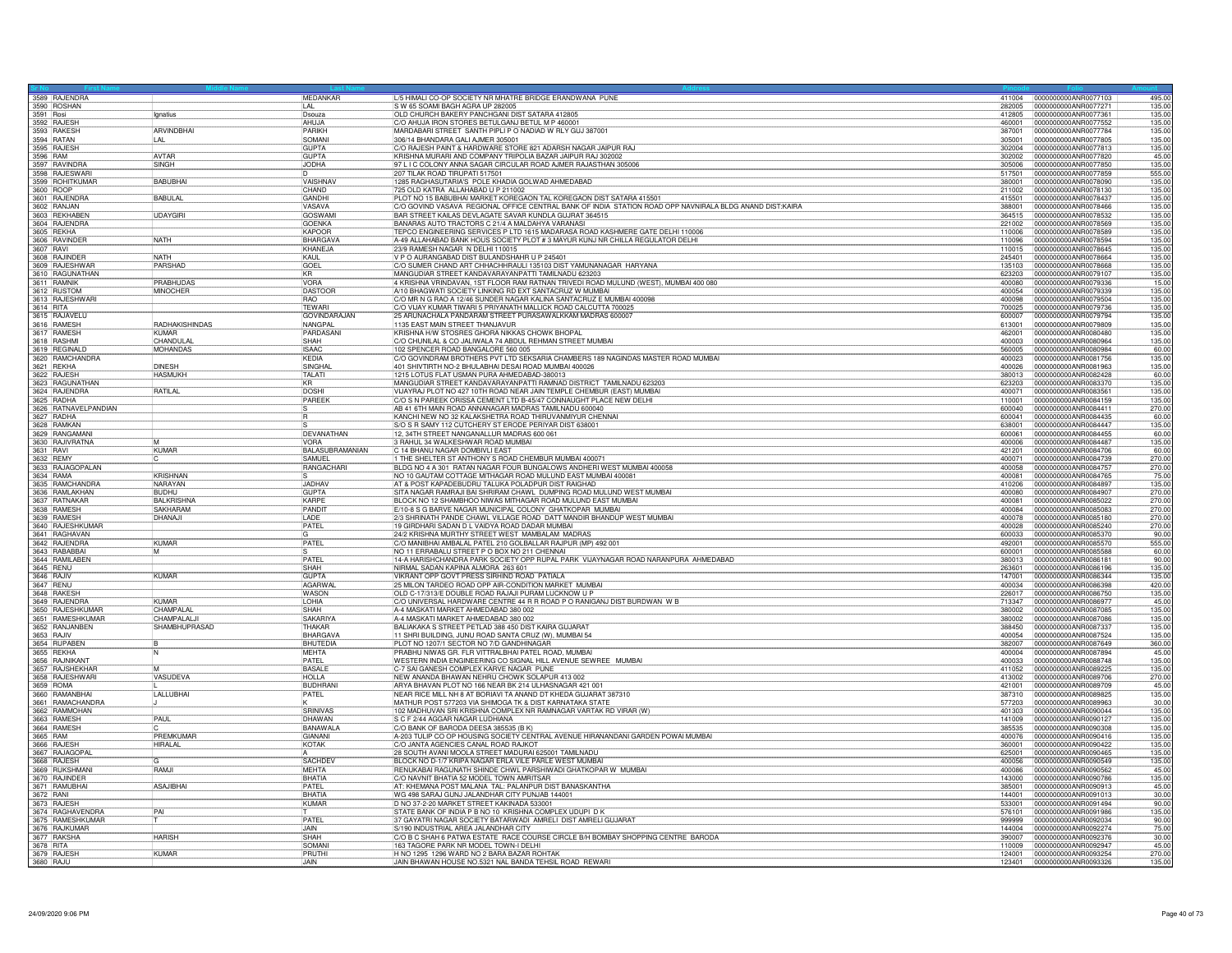|                     | 3681 RAJENDRA                      |                    | <b>BHATTI</b>   | 19-2 MOHAN NAGAR SOCIETY NEAR M N COLLEGE VISNAGAR N GUJ                                                                                                                                      | 384315           | 0000000000ANR0093593                         | 270.00 |
|---------------------|------------------------------------|--------------------|-----------------|-----------------------------------------------------------------------------------------------------------------------------------------------------------------------------------------------|------------------|----------------------------------------------|--------|
|                     | 3682 RASILA                        | ANILKUMAR          | KANABAR         | 15 ISRAL CHAWL 19 ST MARY ROAD MAZGAON MUMBAI                                                                                                                                                 | 400010           | 0000000000ANR0093768                         | 135.00 |
|                     | 3683 RANGARAJAN                    |                    |                 | NO 15 POONAMALEE STREET VILLUPURAM                                                                                                                                                            | 605602           | 0000000000ANR0094128                         | 135.00 |
|                     | 3684 RAMKRISHNA                    |                    | <b>BHONGALE</b> | AT & POST MALINAGAR GHAT NO 2 TAL MALSHIRASH DIST SOLAPUR                                                                                                                                     | 413108           | 0000000000ANR0094747                         | 135.00 |
|                     | 3685 RASILA                        | ANILKUMAR          | KANABAL         | NO 15 ISRAL'S CHAWL 19 ST MARY'S ROAD OPP CENTRAL BANK OF INDIA MAZGAON MUMBAI                                                                                                                | 400010           | 0000000000ANR0094823                         | 135.00 |
|                     | 3686 RAHUL<br>3687 RAJESH          |                    | PARAKH          | C/O SUBH LAXMI 40-A ARMENIAN STREET CALCUTTA                                                                                                                                                  | 700001           | 0000000000ANR0095328                         | 90.00  |
|                     |                                    | <b>KUMAR</b>       |                 | NO 93 AZIZ MULK 3RD STREET THOUSAND LIGHTS MADRAS                                                                                                                                             | 600006           | 0000000000ANR0095432                         | 135.00 |
|                     | 3688 RAJESH                        | CHAMPALA           | GANDHI          | C/O C Z GANDHI 2677(B) KIRANA ROAD PATEL CHOWK BARSI DIST SOLAPUR                                                                                                                             | 413401           | 0000000000ANR0096862                         | 60.00  |
|                     | 3689 RAJENDRA                      | RAMESHWAR          | KHANDELWAI      | PLOT NO 53 MISKIN NAGAR NEAR ZALANI HOSPITAL SAVEDI ROAD NAGAR AHMEDNAGAR                                                                                                                     | 414003           | 0000000000ANR0098883                         | 135.00 |
|                     | 3690 RADHAKRISHNA                  |                    | KHATRI          | 70 CENTRAL SCHOOL SCHEME NEAR AIR FORCE JODHPUR                                                                                                                                               | 342011           | 0000000000ANR0102732                         | 90.00  |
| 3691 RAVI<br>3692 R |                                    | PRAKASH            | LATHORIA        | C/O SURESH KUMAR BANPURIYA B-55 SUBHASH NAGAR GWALIOR                                                                                                                                         | 474003           | 0000000000ANR0104144                         | 135.00 |
|                     |                                    | KAMAI              | SONI            | OLD NO 43. THA THAMU THIAPPAN STREET FIRST FLOOR CHENNAL                                                                                                                                      | 600001           | 0000000000ANR0109204                         | 15.00  |
| 3693 R              |                                    | <b>VISHWANATH</b>  | PRABHU          | SRI VISHWA VAIKUNT BEEDU MARG AMBALPAY UDUPI                                                                                                                                                  | 576103           | 0000000000ANR0111573                         | 300.00 |
|                     | 3694 RAMESH                        | <b>ROSHAN</b>      | <b>BORANA</b>   | NO 5 2ND CROSS MODEL COLONY BANGALORE BANGALORE                                                                                                                                               | 560022           | 0000000000ANR0113446                         | 15.00  |
|                     | 3695 RAMESHCHANDRA                 | <b>DHANSUKH</b>    | <b>BHOOT</b>    | POOJA SMRUTI BAJORIYA NAGAR YAVATMAL                                                                                                                                                          | 445001           | 0000000000ANR0114043                         | 30.00  |
|                     | 3696 RAKESH                        |                    | PATEL           | 14 A G STREET NEW BHATWADI OPERA HOUSE MUMBAI                                                                                                                                                 | 400004           | 0000000000ANR0114312                         | 135.00 |
|                     | 3697 RASILABEN                     | CHAMPAKLAL         | <b>GORADIA</b>  | 604 HOME LAND BLDG 3RD CROSS LANE LOKHANDWALLA ADNHERI WEST MUMBAI                                                                                                                            | 400053           | 0000000000ANR0115941                         | 60.00  |
|                     | 3698 REKHA                         |                    | <b>BHIRUD</b>   |                                                                                                                                                                                               | 411027           | 0000000000ANR8100017                         | 135.00 |
|                     | 3699 RATANBA                       | RAMDAS<br>M        | SHETIYA         | 73 SAMARTH NAGAR ROAD NO 2 SAI CHOWK NAVI SANGVI PUNE MAHARASHTRA INDIA<br>W/O MISHRILAL SHETIYA RAILWAY STATION ROAD GAJANAN HOUSING SOCIETY NEAR BESMENT WATER TANK MALHAR CHOWK AHMEDNAGAR |                  | 0000000000ANR8100049                         | 135.00 |
|                     | 3700 SUREKHA                       |                    | AGRAWA          | C/O DR MANOJ KUMAR SINGHAL 10 KUNDAN MARKET DHULIAGANJ AGRA                                                                                                                                   | 414001<br>282003 | 0000000000ANS0006643                         | 420.00 |
|                     |                                    |                    | <b>PATEL</b>    |                                                                                                                                                                                               |                  |                                              |        |
|                     | 3701 SHARMISHTA                    | <b>KFSHAVJ</b>     |                 | DR COOK MARG ANAND                                                                                                                                                                            | 388001           | 0000000000ANS0006759                         | 420.00 |
|                     | 3702 SHAMJI                        |                    | DEDHIA          | 12/251 TANIBAI NIVAS STATION ROAD WADALA MUMBAI                                                                                                                                               | 400031           | 0000000000ANS0012109                         | 135.00 |
|                     | 3703 SHARDA                        | PRAMOD             | SHFTH           | 10 JASUD BHUVAN PLOT NO 120 SION WEST MUMBAI                                                                                                                                                  | 400022           | 0000000000ANS0013051                         | 120.00 |
|                     | 3704 SAKINA                        | ASGARAL            | LOKHANDWALA     | C/O MULLA ESSAJI HASANBHAI & SONS SARDAR ROAD MORB                                                                                                                                            | 363641           | 0000000000ANS0021601                         | 675.00 |
|                     | 3705 SHEHNAZ                       | MASOOD             | <b>IMAM</b>     | A/30 ROSARY HOUSE GUNPOWDER ROAD MAZAGAON MUMBAI                                                                                                                                              | 400010           | 0000000000ANS0025896                         | 600.00 |
|                     | 3706 SHARAD                        | <b>KUMAR</b>       | ARORA           | 3/9 GYAN GHAR SINDHI SOCIETY SION TROMBAY ROAD CHEMBUR MUMBAI                                                                                                                                 | 400071           | 0000000000ANS0035449                         | 180.00 |
|                     | 3707 SHANTI                        | <b>BAI</b>         | DAMMANI         | C/O K L DAMMANI 1568 SECTOR B SCHEME NO 71 INDORE                                                                                                                                             | 452009           | 0000000000ANS0037096                         | 60.00  |
|                     | 3708 SAROJ                         | KANUBHAI           | DESAI           | 493 ARTHUR ROAD GHASWALA BLDG TARDEO MUMBAI                                                                                                                                                   | 400034           | 0000000000ANS0040727                         | 360.00 |
| 3709 SMITA          |                                    |                    | PATEL           | 541/D SHRIJINIKETAN 3A DR AMBEDKAR RD MUMBAI                                                                                                                                                  | 400019           | 0000000000ANS0047993                         | 90.00  |
|                     | 3710 SARSWATI                      |                    | <b>RATHI</b>    | D-156 SHASTRI NAGAR JODHPUR                                                                                                                                                                   | 342003           | 0000000000ANS0049800                         | 495.00 |
|                     | 3711 SUREKHA                       |                    | SARDA           | 2207 CHANDAK NIWAS TAPKIR GALLI AHMEDNAGAR                                                                                                                                                    | 414001           | 0000000000ANS0050649                         | 135.00 |
|                     | 3712 SHAMA                         |                    | SARDA           | 2207 CHANDAK NIWAS TAPKIR GALLI AHMEDNAGAR                                                                                                                                                    | 414001           | 0000000000ANS0050650                         | 180.00 |
| 3713 SARLA          |                                    |                    | SONI            | 2207 CHANDAK NIWAS TAPKIR GALLI AHMEDNAGAR                                                                                                                                                    | 414001           | 0000000000ANS0050651                         | 180.00 |
|                     | 3714 SEEMA                         |                    | <b>SARDA</b>    | 2207 CHANDAK NIWAS TAPKIR GALLI AHMEDNAGAR                                                                                                                                                    | 414001           | 0000000000ANS0050652                         | 180.00 |
|                     | 3715 SANJEET                       |                    | <b>SINGH</b>    | C/O ASIAN PAINTS (I) LTD 16 PATEL CHOWK JALANDAR 676 SCETOR 11B                                                                                                                               | 160001           | 0000000000ANS0051816                         | 450.00 |
| 3716 SAROJ          |                                    | RAMNIKLA           | CHARNIA         | C/O RAMNIKLAL & BROS MAIN BAZAR CHOTILA                                                                                                                                                       | 363520           | 0000000000ANS0052458                         | 600.00 |
|                     | 3717 SANJAY                        | <b>VASANT</b>      | MUTHA           | 3679 CENTRAL BANK ROAD PANSARE LANE CORNER AHMEDNAGAR (M.S)                                                                                                                                   | 414001           | 0000000000ANS0058251                         | 60.00  |
|                     | 3718 SANJAY                        |                    | SHARMA          |                                                                                                                                                                                               | 400064           | 0000000000ANS0058761                         | 15.00  |
|                     | 3719 SUBHASH                       |                    | GANDHI          | SEKSARIA CHAWL NO 4 ROOM NO S/4 S V ROAD MALAD(W) MUMBAI GANDHI NIWAS LONAVALA DIST POONA MAHARASHTRA                                                                                         | 410401           | 0000000000ANS0058808                         | 210.00 |
|                     | 3720 SARUF                         | DAMAN              | <b>PAUL</b>     | B-5/175 SAFDARJUNG ENCLAVE NEW DELHI                                                                                                                                                          | 110029           | 0000000000ANS0059627                         | 480.00 |
|                     | 3721 SANDEEP                       | <b>KUMAR</b>       | <b>SETT</b>     | 6 RAM NARAYAN BHATTACHARJEE LANE CALCUTTA                                                                                                                                                     | 700006           | 0000000000ANS0064731                         | 420.00 |
|                     | 3722 SARLA                         |                    | TIBREWAL        | 18 JAY BIBI ROAD GHUSRI HOWRAH WEST BENGAL                                                                                                                                                    | 711107           | 0000000000ANS0064806                         | 225.00 |
|                     |                                    |                    | SINGHAL         | 236 JWALA VIHAR B/H SOMANI COLLEGE CHOPARANI ROAD JODHPUR                                                                                                                                     | 342008           | 0000000000ANS0065776                         | 60.00  |
|                     | 3723 SANTOSH<br>3724 SURESHCHANDRA |                    | PAREKH          | 6 ABHISAJNI SOCIETY KHANPUR AHMEDABAD                                                                                                                                                         | 380001           | 0000000000ANS0066173                         | 60.00  |
|                     | 3725 SUDHIR                        |                    | <b>MODI</b>     | 85/1 BALLYGUNG PLACE 1ST FLOOR CALCUTTA                                                                                                                                                       | 700019           | 0000000000ANS0069300                         | 15.00  |
| 3726 S              |                                    |                    | PARIKH          | ST GUJARAT TA NADIAD AT ALINA                                                                                                                                                                 | 387305           | 0000000000ANS0072207                         | 675.00 |
|                     | 3727 SANDIP                        | KLIMAR             | <b>BASU</b>     | A-16/3 KALINDI HOUSING ESTATE CALCUTTA                                                                                                                                                        | 700089           | 0000000000ANS0076450                         | 90.00  |
|                     |                                    |                    |                 |                                                                                                                                                                                               |                  |                                              |        |
|                     | 3728 SAROJBEN                      | YASHVANTKUMAR      | MODI            | SHANKER BHUVAN OPP RLY CLUB MANI NAGAR AHMEDABAD GUJRAT                                                                                                                                       | 380008           | 0000000000ANS0076630                         | 135.00 |
|                     | 3729 SATYANARAYANA                 | <b>SETTYK</b>      |                 | GENERAL MERCHANTS & ASIAN PAINTS DEALERS POST BELAGUR HOSADURGA K ST                                                                                                                          | 573114           | 0000000000ANS0076704                         | 135.00 |
|                     | 3730 SHITALBEN                     |                    | GANDHI          | DALAL INDUSTRIES P O BODELI DIST BARODA 391135                                                                                                                                                | 391135           | 0000000000ANS0076739                         | 45.00  |
|                     | 3731 SATYA                         | PRAKASH            | <b>GUPTA</b>    | BESIDE KAPOOR MEDICAL HALL HANUMAN CHOWK MORENA 476001                                                                                                                                        | 476001           | 0000000000ANS0076906                         | 135.00 |
| 3732 SHEEL          |                                    | CHAND              | JAIN.           | C/O BANSILAL SHEELCHAND MAIN BAZAR GOTEGAON MP 487118                                                                                                                                         | 487118           | 0000000000ANS0076916                         | 135.00 |
|                     | 3733 SURESH                        | KUMAR              | KABRA           | M/S DEEN DAYAL OMPRAKASH KABRA SADAR BAZAR P O DIDWANA 341303                                                                                                                                 | 341303           | 0000000000ANS0076922                         | 135.00 |
|                     | 3734 SEEMA                         |                    | <b>AGRAWAL</b>  | 43 ZINIRET CHOWK SURAJ POLE UDAIPUR 313001                                                                                                                                                    | 313001           | 0000000000ANS0076944                         | 135.00 |
|                     | 3735 SHANTI                        | DEVI               | <b>GUPTA</b>    | 2 KHA 11 PRATAP NAGAR MANU MARG ALWAR RAJ 301001                                                                                                                                              | 301001           | 0000000000ANS0076964                         | 135.00 |
|                     | 3736 SARASWATHI<br>3737 SURESH     | KAMATH             |                 | W/O V JANARDHAN KAMATH PANCHMAHAL MULKI D K 574154                                                                                                                                            | 574154           | 0000000000ANS0077013                         | 135.00 |
|                     |                                    | <b>BALIGA</b>      |                 | S/O B D V BALIGA SCHOOL LANE BANTWAL SOUTH KANARA                                                                                                                                             | 574211           | 0000000000ANS0077017                         | 135.00 |
|                     | 3738 SURESH                        | <b>MOHINIRAJ</b>   | AMBHORE         | KOLHAR BK TA SHRIRAMPUR DIST AHMEDNAGAR                                                                                                                                                       | 414001           | 0000000000ANS0077119                         | 135.00 |
|                     | 3739 SANJIVANI                     |                    | MEDANKAR        | L/5 HIMALI CO-OP SOCIETY ERANDAVANA PUNE                                                                                                                                                      | 411004           | 0000000000ANS0077136                         | 135.00 |
|                     | 3740 SURESH                        | KACHARDAS          | KARNAWAT        | C/O KARNAWAT ENTERPRISE LAXMI ROAD KOLHAPUR 416002                                                                                                                                            | 416002           | 0000000000ANS0077143                         | 135.00 |
|                     | 3741 SHOBHANABEN                   |                    | PAREKH          | ANIL GF SAYAJI GUNJ 41 PAYAL SOCIETY OPP STOCK EXCHANGE VADODARA                                                                                                                              | 390020           | 0000000000ANS0077181                         | 135.00 |
|                     | 3742 SANJAY                        |                    | <b>INDANI</b>   | C/O SARANG TRAD STATION RD DONDAICHA, DIST DHULIA M S                                                                                                                                         | 425408           | 0000000000ANS0077328                         | 135.00 |
|                     | 3743 SANJAY                        | M                  | SHAH            | A-301/2 SANAM SHANTI PARK SHANTI PATH GHATKOPAR MUMBA                                                                                                                                         | 400077           | 0000000000ANS0077384                         | 135.00 |
|                     | 3744 SUDHIR                        |                    | RAJWADE         | A-1 MILAP CO OP HSG SOCIETY GROUND FLOOR NAVAGAON DAHISAR WEST MUMBAI                                                                                                                         | 400068           | 0000000000ANS0077402                         | 135.00 |
|                     | 3745 SATISH                        |                    | PLIRI           | PURI NIKETAN PLOT 529 12TH ROAD CHEMBUR MUMBAI                                                                                                                                                | 400071           | 0000000000ANS0077468                         | 30.00  |
|                     | 3746 SHOBHA                        | <b>HARIDAS</b>     | KAPADIA         | 99 MULJI JETHA BLDG 3RD FLOOR VITHALWADI MUMBAI 400002                                                                                                                                        | 400002           | 0000000000ANS0077488                         | 45.00  |
|                     | 3747 SUSHILA                       | NAVALRAI           | SADHWAN         | D-204 RAMAYAN NAGAR O T SECTION ROAD ULHASNAGAR 421003                                                                                                                                        | 421003           | 0000000000ANS0077511                         | 135.00 |
|                     | 3748 SOONU                         | <b>MANCHERSHAW</b> | PATEL           | 11 MODY BLDG GAMADIA COLONY TARDEO MUMBAI 400007                                                                                                                                              | 400007           | 0000000000ANS0077612                         | 135.00 |
|                     | 3749 SHIRLEY                       |                    | PERIS           | PERIS COTTAGE B/H KHAR MEDICAL STORES I ROAD KHAR MUMBAI                                                                                                                                      | 400052           | 0000000000ANS0077691                         | 135.00 |
|                     | 3750 SANDHYA                       | SHAM               | PEVEKAR         | AT DEOGHAR PO MARGATAMHANE TAL GUHAGAR DIST RATNAGIRI                                                                                                                                         | 415703           | 0000000000ANS0077727                         | 135.00 |
|                     | 3751 SURESH                        |                    | MOCHI           | DHARAM CHAKLA BAZAR ALANKAR BOOT HOUSE, SIDHPUR N G                                                                                                                                           | 384151           | 0000000000ANS0077769                         | 135.00 |
|                     | 3752 SARLA                         | PADAMCHAND         | <b>JIRAWLA</b>  | 7 NARAYAN APPARTMENT AMBIKA NAWAR RAMNAGAR SABARMATI AHMEDABAD                                                                                                                                | 380005           | 0000000000ANS0077779                         | 45.00  |
| 3753 SNEH           |                                    | LATA               | LODHA           | 18 INCOME TAX OFFICERS COLONY CHANDRA NAGAR CIVIL LINES JAIPUR RAJ 302006                                                                                                                     | 302006           | 0000000000ANS0077819                         | 135.00 |
|                     | 3754 SARASWATHI                    |                    | <b>BIDADA</b>   | 588/2B SARITA APT FLAT NO 18 NEW ERA SOCIETY BIBEWADI KONDHWA ROAD PUNE                                                                                                                       | 411037           | 0000000000ANS0077901                         | 135.00 |
|                     | 3755 SUNNA                         | HIMATI AI          | SHAH            | 31 DEEPKUNJ SOCIETY PALDI AHMEDABAD 380007                                                                                                                                                    | 380007           | 0000000000ANS0078008                         | 135.00 |
|                     | 3756 SREENIVASA                    | MURTHYK            |                 | S/O K G SURYA NARAYANA GUPTA 117/6 BULL TEMPLE ROAD BANGALORE 560019                                                                                                                          | 560019           | 0000000000ANS0078190                         | 135.00 |
|                     | 3757 SANDHYA                       |                    | <b>ISETH</b>    | 43 BHERA ENCLAVE PASCHIM VIHAR OUTER RING ROAD DELHI                                                                                                                                          | 110041           | 0000000000ANS0078337                         | 135.00 |
|                     | 3758 SURESH                        | KUMAR              | <b>GUI ATI</b>  | 531-L MODEL TOWN LUDHIANA PUNJAB                                                                                                                                                              | 141002           | 0000000000ANS0078341                         | 45.00  |
|                     | 3759 SURINDEF                      | JIT.               | ANGURALA        | 748/6 RALIA RAM COLONY JAIL ROAD GURDASPUR PUNJAB 143521                                                                                                                                      | 143521           | 0000000000ANS0078370                         | 135.00 |
|                     | 3760 SANJEET                       |                    | <b>SINGH</b>    | H NO 676 SECTOR 11B CHANDIGARH                                                                                                                                                                | 160011           | 0000000000ANS0078424                         | 135.00 |
|                     | 3761 SHAILESH                      | KANTILAI           | SHAH            | 592 RAVIVAR PETH TALEGAON DABHADE DISTRICT PUNE 410506                                                                                                                                        | 410506           | 0000000000ANS0078451                         | 135.00 |
|                     | 3762 SAROJ                         | KUMARI             | SHAH            | C/O THE MODERN MEDICAL STORES RANJIT ROAD OPP BANK OF INDIA JAMNAGAR 361001                                                                                                                   | 361001           | 0000000000ANS0078529                         | 45.00  |
|                     | 3763 SAKTHI                        |                    | RAMACHANDRAN    | 28 SAMBAMOORTHY LAYOUT PALGHAT ROAD POLLACHI-642 001                                                                                                                                          | 642001           | 0000000000ANS0078841                         | 135.00 |
|                     | 3764 SEVANTILAL                    | <b>GOPALDAS</b>    | SHAH            | KHANDWALA NIWAS V P ROAD VILE PARLE WEST MUMBAI 400056                                                                                                                                        | 400056           | 0000000000ANS0078921                         | 45.00  |
|                     | 3765 SWAPAN                        | <b>KUMAR</b>       | <b>GOSWAM</b>   | 17/1 SARKHAL PARA LANE P O BALLY DIST HOWRAH WEST BENGAL                                                                                                                                      | 711201           | 0000000000ANS0079011                         | 135.00 |
|                     | 3766 SANJAY                        |                    | AGGARWA         | 18/14 DOVER LANE CALCUTTA                                                                                                                                                                     | 700029           | 0000000000ANS0079018                         | 45.00  |
|                     | 3767 SUBRATO                       |                    | <b>DUTT</b>     | 21 PANCHANON GHOSE LANE CALCUTTA                                                                                                                                                              | 700009           | 0000000000ANS0079025                         | 135.00 |
|                     |                                    |                    | <b>BHALLA</b>   |                                                                                                                                                                                               | 110016           |                                              | 135.00 |
|                     | 3768 SANTOSH                       |                    | ARORA           | C 21 GREEN PARK MAIN NEW DELHI<br>K D 68 B DDA FLATS ASHOK VIHAR PHASE - I DELHI 110 052                                                                                                      | 110052           | 0000000000ANS0079114<br>0000000000ANS0079208 | 135.00 |
|                     | 3769 SHALINI<br>3770 SWATI         | SADANANE           | KARALE          | 302 SARTHAK APARTMENTS SHIV MANDIR ROAD RAM NAGAR DOMBIVLI EAST 421201                                                                                                                        | 421201           | 0000000000ANS0079357                         | 135.00 |
|                     |                                    |                    |                 |                                                                                                                                                                                               |                  |                                              |        |
|                     | 3771 SHASHIKAR<br>3772 SHARADINI   | <b>GAJANAN</b>     | TENDULKAR       | YASHODA 30 KALA NAGAR BANDRA EAST MUMBAI 400051                                                                                                                                               | 400051           | 0000000000ANS0079405                         | 135.00 |
|                     |                                    |                    | TENDULKAR       | YASHODA 30 KALA NAGAR BANDRA EAST MUMBAI 400051                                                                                                                                               | 400051           | 0000000000ANS0079406                         | 135.00 |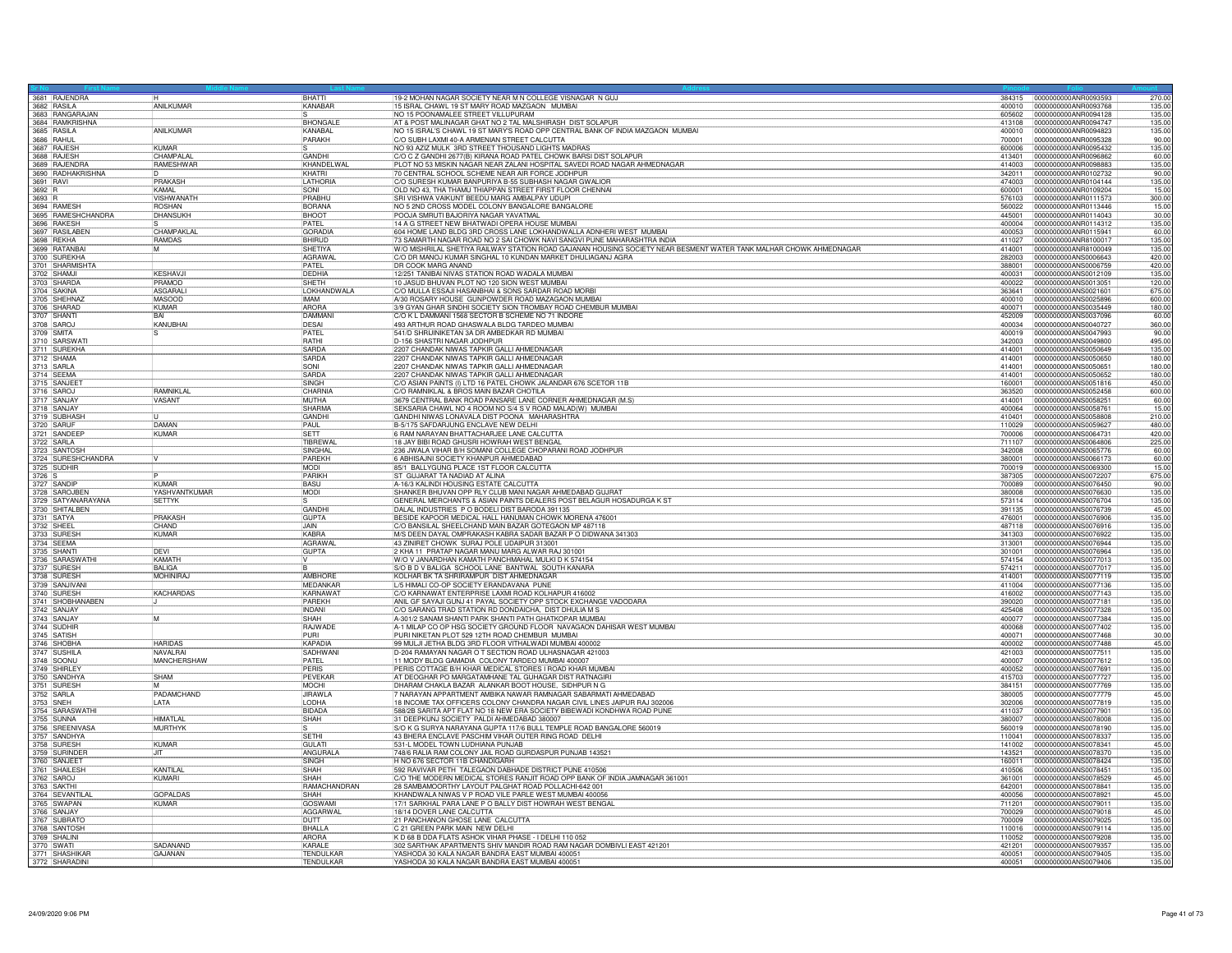| 3773 SHANTHARAM                     |                                      | $\overline{\mathsf{N}}$     | M/S PAI & RAO CHARTERED ACCOUNTANTS NO-4 YAMUNA BAI RD MADHAVANAGAR BANGALORE<br>C/O SRI VENKATESWARA INSTITUTE OF COMMERCE II CROSS T B EXTN RAMANAGARAM 571511 | 560001           | 0000000000ANS0079555<br>135.00<br>135.00                         |
|-------------------------------------|--------------------------------------|-----------------------------|------------------------------------------------------------------------------------------------------------------------------------------------------------------|------------------|------------------------------------------------------------------|
|                                     |                                      | <b>BHATIA</b>               |                                                                                                                                                                  | 571511           | 0000000000ANS0079562                                             |
| 3775 SWARN<br>3776 SURESH           | LATA                                 | KUMAR                       | 118/442 C KAUSHAL PURI KANPUR<br>D-5/6 VASANT VIHAR NEW DELHI                                                                                                    | 208012<br>110057 | 0000000000ANS0079754<br>135.00<br>0000000000ANS0079876<br>105.00 |
| 3777 SRINIVASAN                     |                                      |                             | 13/138 USHA VILLA GARODIA NAGAR GHATKOPAR E MUMBAI 400077                                                                                                        | 400077           | 0000000000ANS0079931<br>135.00                                   |
|                                     | NARBHERAM                            | PANCHAL                     | C/O KIRAN ELECTRICALS NEAR SCW HIGH SCHOOL NEW DEESA BK GUJARAT 385535                                                                                           | 385535           | 0000000000ANS0080223<br>90.00                                    |
| 3778 SUBHADRABEN<br>3779 SADHNA     | <b>BAI</b>                           | MEHTA                       | 48 SAYAR CHABUTRA RATLAM MADHYA PRADESH 457001                                                                                                                   | 457001           | 135.00<br>0000000000ANS0080463                                   |
| 3780 SAYA                           | BAI                                  | <b>MEHTA</b>                | 48 SAYAR CHABUTRA RATLAM MADHYA PRADESH 457001                                                                                                                   | 457001           | 0000000000ANS0080464<br>135.00                                   |
| 3781 SHOBHA<br>3782 SANSARI         |                                      | GROVER                      | NATIONAL INSURANCE BUILDING 4TH FLOOR KINGSWAY NAGPUR                                                                                                            | 440001           | 45.00<br>0000000000ANS0080635                                    |
|                                     |                                      | DEVI                        | E-B 124 (DUPLEX) S F S G-8 AREA RAJOURI GARDEN NEW DELHI 110064                                                                                                  | 110064           | 0000000000ANS0080729<br>135.00                                   |
| 3783 SMITA<br>3784 SAYARBA          | <b>BHUPAT</b>                        | SHROF                       | JORAWAR BHUVAN 5TH FLOOR 93 M KARVE ROAD MUMBAI                                                                                                                  | 400020           | 0000000000ANS0081171<br>135.00                                   |
|                                     | <b>RAMARAC</b>                       | <b>JAIN</b><br><b>RAOTI</b> | SHOP NO 2 & 3 SHRI LUHANA MAHAPARISHAD BLDG M G ROAD MULUND WEST MUMBAI                                                                                          | 400080           | 0000000000ANS0081341<br>135.00                                   |
| 3785 SHRIRANG<br>3786 SULABHA       | <b>CHINTAMAN</b>                     | GADRE                       | RAOTE BLDG 106 R B C K BOLE ROAD DADAR MUMBAI 400028<br>NAROTTAM BUILDING MANOR ROAD PALGHAR DIST THANE 401404                                                   | 400028<br>401404 | 0000000000ANS0081468<br>135.00<br>135.00<br>0000000000ANS0081574 |
| 3787 SALIM                          | NURUDDIN                             | <b>BOXWALA</b>              | BOMBAY SALES CORPORATION NO 1/1F BANKI NAWAB STREET S P ROAD CROSS BANGALORE                                                                                     | 560002           | 0000000000ANS0081708<br>135.00                                   |
|                                     | NURUDDIN                             | <b>BOXWALA</b>              | BOMBAY SALES CORPORATION NO 1/1F BANKI NAWAB STREET S P ROAD CROSS BANGALORE                                                                                     | 560002           | 135.0<br>0000000000ANS0081709                                    |
| 3788 SALIM<br>3789 SARLA            | <b>ISHWERLAL</b>                     | MEHTA                       | KUSUM VILLA S V ROAD KHAR MUMBAI 400052                                                                                                                          | 400052           | 0000000000ANS0081785<br>135.00                                   |
| 3790 SATISH                         | RAJARAM                              | NACHNOLKAR                  | KEITH BUILDING SHOP NO 3 ORMUZ ROAD PANAJI GOA 403001                                                                                                            | 403001           | 135.00<br>0000000000ANS0081809                                   |
| 3791 SANJI                          |                                      | BHAMBRI                     | 18/6 SUN BEAM 2ND FLOOR R A KIDWAI ROAD WADALA MUMBA                                                                                                             | 400031           | 135.00<br>0000000000ANS0081833                                   |
| 3792 SAIFUDDIN                      | AKBRAL                               | <b>BADAMI</b>               | C/O SAIFUDDIN AKBARALI & BROS BOHRA BAZAR JALGAON 425001                                                                                                         | 425001           | 0000000000ANS0081894<br>135.00                                   |
| 3793 SHAKUNTALA<br>3794 SHANMUGAM   | DEVIUMASHANKAR                       | TRIPATHI                    | 2/3 HARI HAR NIWAS PODDAR ROAD SANTACRUZ W MUMBAI 400054                                                                                                         | 400054           | 135.00<br>0000000000ANS0082045                                   |
|                                     |                                      |                             | C/O ASIAN PAINTS I LTD NO 502 MINT STREET NEW NO 240 MADRAS                                                                                                      | 600003           | 0000000000ANS0082227<br>45.00                                    |
| 3795 SHANMUGAM                      |                                      |                             | NO 240 MINT STREET MADRAS 600003                                                                                                                                 | 600003           | 135.00<br>0000000000ANS0082228                                   |
| 3796 SRINIVAS<br>3797 SURYABAL/     | <b>REDDY</b><br><b>DINESHCHANDRA</b> | PASHAM<br>SHAH              | H NO 61/B MARREDPALLY OPP SHENOY NURSING HOME SECUNDERABAD 500026<br>A/12 ON ROAD KRUPASAGAR SOCY NEAR SHANTIVAN STAND NARAYAN NAGAR ROAD PALDI AHMEDABAD        | 500026<br>380007 | 135.00<br>0000000000ANS0082251<br>0000000000ANS0082438<br>135.00 |
|                                     | CHOOLAKKALC                          |                             | 54 BUDHWAR PETH LAXMI ROAD PUNE                                                                                                                                  | 411002           | 0000000000ANS0082727<br>60.0                                     |
| 3798 SHAMSUDHEEN<br>3799 SHARAD     | <b>KIMAR</b>                         | <b>ARORA</b>                | 3/9 GYAN GHAR SINDHI SOCIETY SION TROMBAY ROAD CHEMBUR MUMBAI 400071                                                                                             | 400071           | 0000000000ANS0082815<br>45.00                                    |
| 3800 SHARDA                         | PRAMOD                               | SHETH                       | 10 JASUD BHUVAN PLOT NO 120 SION WEST MUMBAI 400022                                                                                                              | 400022           | 45.00<br>0000000000ANS0083219                                    |
| 3801 SANJAY                         | LAXMAN                               | RANE                        | 11/57 B I T TADWADI MAZGOAN MUMBAI 400010                                                                                                                        | 400010           | 0000000000ANS0083225<br>135.00                                   |
| 3802 SHANT                          | <b>DEVI</b>                          | BINNANI                     | 11 JADU LALL MULLICK ROAD CALCUTTA 700006                                                                                                                        | 700006           | 0000000000ANS0083313<br>135.00                                   |
| 3803 SHILPA                         | PRAVINKUMAR                          | PARIKH                      | KALYAN BUILDING 5 KHADILKAR ROAD MUMBAI 400004                                                                                                                   | 400004           | 0000000000ANS0083646<br>135.00                                   |
| 3804 SUNDER                         | <b>INDRU</b>                         | MANSUKHANI                  | ASHER MANSION A BLOCK 4TH FLOOR FORJET STREET GOWALIA TANK MUMBAI 400036                                                                                         | 400036           | 0000000000ANS0083755<br>135.00                                   |
| 3805 SANJIB                         | KUMAF                                | <b>GHOSH</b>                | 148 BLOCK G NEW ALIPORE CALCUTTA                                                                                                                                 | 700053           | 0000000000ANS0084072<br>135.00                                   |
| 3806 SULOCHANA                      | <b>SAMPATHE</b>                      |                             | NO 62 E V K SAMPATH ROAD VEPERY MADRAS                                                                                                                           | 600007           | 270.00<br>0000000000ANS0084383                                   |
| 3807 SEKHAR                         | M                                    |                             | 30 KRISHNAPURI SRINIVASA AVE R A PURAM MADRAS                                                                                                                    | 600028           | 0000000000ANS0084387<br>60.00                                    |
| 3808 SHIVANI                        |                                      | SHAH                        | 51-52 SHANTI-NI-KETAN 1ST ROAD PRABHAT COLONY SANTACRUZ (EAST) MUMBAI                                                                                            | 400055           | 0000000000ANS0084488<br>270.00                                   |
| 3809 SUDHAKAR                       | <b>GAJANAN</b>                       | PATWARDHAN                  | 16 A UDAY SHREE CO OP HSG SOCY BHANDUP VILLAGE E MUMBAI 400078                                                                                                   | 400078<br>600019 | 0000000000ANS0084535<br>60.00<br>0000000000ANS0084655            |
| 3810 SUSAN<br>3811 SHANMUGAM        |                                      | ZACHARIAH                   | C/O ZACHARIAH GEORGE MRF LTD TIRUVOTTIYUR MADRAS 600019<br>NO 240 MINT STREET MADRAS 600003                                                                      | 600003           | 60.00<br>0000000000ANS0084717<br>270.00                          |
| 3812 SELWYN                         | SAMUELNADAR                          |                             | A/52 GURUKRUPA NAGAR OPP HIRA NAGAR NAHUR ROAD MULUND WEST MUMBAI                                                                                                | 400080           | 0000000000ANS0084833<br>135.00                                   |
| 3813 SHAM                           | <b>TUKARAM</b>                       | II AD                       | SANT DYANESHWAR NAGAR NR E S I C HOSPITAL SAIPRASAD SADAN CHAWL-44 ROOM NO-11 WAGALE ESTATE THANE                                                                | 400604           | 270.00<br>0000000000ANS0084873                                   |
| 3814 STEPHEN                        | KAMIL                                | MAHANKALE                   | SERTIFY SCHOOL MAHATMA FULE SOCIETY ULHAS NAGAR NO 4                                                                                                             | 421004           | 0000000000ANS0084875<br>270.00                                   |
| 3815 SHANKAR                        | <b>JYOTI</b>                         | <b>KOLEKAR</b>              | AT AMBHEGHAR POST AMBRAJ TALUKA PATAN DIST SATARA                                                                                                                | 999999           | 0000000000ANS0084927<br>270.00                                   |
| 3816 SRIDHAR                        | <b>MAHADEO</b>                       | CHAWAN                      | SHATKUNTALA APRT PLOT NO 206 2ND FLOOR OPP POLICE STATION BHAYANDER WEST THANE DISTRICT                                                                          | 401101           | 270.00<br>0000000000ANS0084994                                   |
| 3817 SHAILESH                       | VASANT                               | MOKASHI                     | VIDYA VIHAR SMT RAMABAI CHEMBURKAR MARG NR PARLE TK VIDYALAYA VILE PARLE EAST MUMBAI                                                                             | 400057           | 0000000000ANS0085037<br>135.00                                   |
| 3818 SOMASUNDARAN                   |                                      | M                           | SOPANAM NEAR THENAMKUNNU AMBALAM MANKAVU KOZHIKODE                                                                                                               | 673007           | 0000000000ANS0085106<br>270.00                                   |
|                                     |                                      | <b>MANI</b>                 | 103 ERIC HOUSE 16TH ROAD CHEMBUR MUMBAI                                                                                                                          | 400071           | 0000000000ANS0085125<br>270.00                                   |
| 3820 SURESH                         | <b>BALAKRISHNAN</b>                  | <b>NAIR</b>                 | 201 SATLAJ VASANT HSG COMPLEX MAHAVIR NAGAR DHANUKARWADI KANDIVLI (W) MUMBAI                                                                                     | 400067           | 0000000000ANS0085134<br>270.00                                   |
| 3821 SHARAD<br>3822 SHIVRAM         | <b>I.IYOTI</b>                       | GANGAL<br><b>KOLEKAE</b>    | 10 SADHANA RAMWADI NAUPADA THANE<br>AT-AMBEGHAR POST-AMBRAG TALUKA-PATAN DIST-SATARA                                                                             | 400602           | 0000000000ANS0085150<br>90.00<br>10000000000ANS0085231           |
|                                     | KIIMAR                               |                             |                                                                                                                                                                  | 999999<br>282004 | 270.00<br>0000000000ANS0085342                                   |
| 3823 SATYAJEE<br>3824 SAMIR         | LAXMIKAN                             | TALAPATRA<br>VAISHNAV       | C/O ASIAN PAINTS INDIA LTD 22/2 MOTILAL NEHRU ROAD AGRA U P<br>DHIRAJ E/73 AYOJAN NAGAR SOCIETY PALDI AHMEDABAD 380007                                           | 380007           | 135.00<br>0000000000ANS0085368<br>135.00                         |
| 3825 SUBASH                         | CHANDRAMOHANBHAI                     | CHOHAN                      | GOYA BAZAR DHABI KHADKI ANKELSHWAR DIST BHARUCH 393001                                                                                                           | 393001           | 0000000000ANS0085394<br>270.00                                   |
| 3826 SHRIKAN                        |                                      | <b>KALYANKAF</b>            | C/O MR B M PAWAR SARTHAK 7TH CROSS BHAGYANAGAR TILAKWADI BELGAUM KARNATAKA                                                                                       | 590006           | 135.00<br>0000000000ANS0085416                                   |
| 3827 SANJEET                        |                                      | <b>ISINGH</b>               | H NO 676 SECTOR 11B CHANDIGARH                                                                                                                                   | 160011           | 0000000000ANS0085424<br>270.00                                   |
| 3828 SAFIFUDDINBHAI                 |                                      |                             | NO 11 ERRABALU STREET P O BOX NO 211 CHENNAI                                                                                                                     | 600001           | 0000000000ANS0085585<br>60.00                                    |
|                                     | KUMAF                                | GHOSH                       | 69/1/6 DIAMOND HARBOUR ROAD 15TH FLOOR P O SHAHAPUR CALCUTTA                                                                                                     | 700038           | 0000000000ANS0085787<br>135.00                                   |
| 3830 SUNIL                          | <b>ASHOK</b>                         | MATHAPATI                   | JYOTI C/21 DR R P ROAD MULUND (WEST) MUMBAI 400 080                                                                                                              | 400080           | 0000000000ANS0085801<br>270.00                                   |
| 3831 SANDHY                         |                                      | KHANNA                      | 111A/403 ASHOK NAGAR KANPUR 208 012                                                                                                                              | 208012           | 0000000000ANS0085839<br>30.00                                    |
| 3832 SHANTABEN                      | <b>RAM</b>                           | PATFI                       | 6 UMIYA COOP SOC MADI (NG) 382 715                                                                                                                               | 382715           | 135.00<br>10000000000ANS0086008                                  |
| 3833 SITA<br>3834 SHIV              | SHANKER                              | GOEL<br><b>JAJOO</b>        | C/O RAMKUMAR & SONS MAIN MARKET HANUMAN GARH TOWN 335 513<br>3 VIRIT APARTMENT PRABHA COLONY NR USHAMANPURA CROSSING, AHMEDABAD14                                | 335513<br>380014 | 0000000000ANS0086067<br>135.00<br>0000000000ANS0086077<br>135.00 |
| 3835 SANTOSH                        |                                      | MAHENDRU                    | L 14 MEDICAL COLLEGE CAMPASS SWARUP NAGAR KANPUR(U P) 208 002                                                                                                    | 208002           | 135.00<br>0000000000ANS0086078                                   |
| 3836 SATYAVAT                       |                                      | BAKSHI                      | 9/26 DIVYANG BUILDING 3RD FLOOR COLABA MUMBAI                                                                                                                    | 400005           | 135.00<br>0000000000ANS0086296                                   |
| 3837 SANDEEP                        |                                      | <b>AGARWA</b>               | CHARTERED ACCOUNTANT 25 GOPAL NAGAR SHIVAJI MARG FIROZABAD                                                                                                       | 283203           | 00000000000ANS0086399<br>135.00                                  |
|                                     | JASHBHAI                             | PATEI                       | 9/533 J B HOUSE MOTA PORE P O NADIAD KAIRA DIST (GUJARAT)                                                                                                        | 387001           | 0000000000ANS0086684<br>30.00                                    |
| 3838 SUBHASHCHANDRA<br>3839 SANDEEP |                                      | AHUJA                       | 4 OLD SURVEY ROAD DEHRA DUN                                                                                                                                      | 999999           | 135.00<br>0000000000ANS0086724                                   |
| 3840 SHELA                          | RANI                                 | NANDY                       | FLAT NO 2/7 W2C(R) PHASE IV-B GOLF GREEN KOLKATA                                                                                                                 | 700095           | 135.00<br>0000000000ANS0086818                                   |
| 3841 SEGU                           | ALAUDEENA                            |                             | C-204 AA;ASHISHAA; TIRUPATI APARTMENTS BHULABHAI DESAI ROAD MUMBAI                                                                                               | 400026           | 135.00<br>0000000000ANS0086874                                   |
| 3842 SITA                           | <b>KUMAR</b>                         | <b>SAHDEV</b>               | A-127 DEFENCE COLONY NEW DELHI                                                                                                                                   | 110024           | 0000000000ANS0086924<br>135.00                                   |
| 3843 SHREEPRAKASH<br>3844 SWATI     |                                      | <b>GUPTA</b>                | 3/26 CHOWK THANA TAJ GANJ AGRA                                                                                                                                   | 282001           | 0000000000ANS0087006<br>135.00                                   |
|                                     | <b>ASHOK</b>                         | <b>BHIDE</b>                | C 19 NUTAN VISHAL CO OP SOCIETY BHAGAT LANE MAHIM MUMBAI 400 016                                                                                                 | 400016           | 135.00<br>0000000000ANS0087147                                   |
| 3845 SARLA<br>3846 SHANKAR          | <b>ISHVERLA</b><br>KUMAR             | MEHTA<br>RAMANATHAPPA       | KUSUM VILLA I FLOOR S V ROAD X8TH ROAD KHAR MUMBAI<br>NO 6 SAWKARAPURAM IST STREET CHOOLAIMEDU CHENNAI                                                           | 400052<br>600094 | 135.00<br>0000000000ANS0087169<br>0000000000ANS0087342<br>135.00 |
| 3847 SHIVANAND                      | IV.                                  | KAMATH                      | 296/A SHANKAR SHETH MANSION 3RD FLOOR NANA CHOWK TARDEO RD MUMBAI                                                                                                | 400007           | 10000000000ANS0087346<br>600.00                                  |
| 3848 SUSHILA                        | DFVI                                 | BAJAJ                       | C/O DURGA DUTT PURUSHOTTAM DAS MAIN MARKET, CHURU                                                                                                                | 302001           | 0000000000ANS0087722<br>135.00                                   |
| 3849 SABAR                          | PERUMAL                              |                             | S R S HOUSE, SERMAN NEW STREET SHENGOHAN 627 809                                                                                                                 | 627809           | 135.00<br>0000000000ANS0087772                                   |
| 3850 SHAILENDRA                     |                                      |                             | MURTHY NURSING HOME. M G ROAD CHICKABALLAPUR 562 101                                                                                                             | 562101           | 135.00<br>0000000000ANS0087922                                   |
| 3851 SANTOSH                        | KUMAR                                |                             | 1683-84 KABIR ROAD, MYSORE 570 001                                                                                                                               | 570001           | 135.00<br>0000000000ANS0088002                                   |
| 3852 SURYAKANTA                     | RAJENDRAKUMAR                        | SHAH                        | VAIBHAV 2ND FLOOR VALLABHBHAI ROAD VILE PARLE MUMBAI                                                                                                             | 400056           | 0000000000ANS0088480<br>135.00                                   |
| 3853 SHARMA<br>3854 SATYANARAYAN    |                                      |                             | 8E-1 MAHAVIR NAGAR BHOPAL 462 016                                                                                                                                | 462016           | 90.00<br>0000000000ANS0088839                                    |
|                                     |                                      |                             | C/O K L DAMMANI 1568 SECTOR B SCHEME NO 71 INDORE                                                                                                                | 452009           | 0000000000ANS0088847<br>180.00                                   |
| 3855 SHAM                           | <b>SUNDER</b>                        | <b>BALANI</b>               | 329 DOUBLE STOREY NEW BAJINDER NAGAR NEW DELHL110 060                                                                                                            | 110060           | 135.00<br>10000000000ANS0088848                                  |
| 3856 SHRENI                         | SURFSH                               | SHAH<br><b>DESAL</b>        | 5. JOLLY CENTRE 2ND FLOOR 286 TILAK ROAD SANTACRUZ (W) MUMBA                                                                                                     | 400055           | 60.00<br>0000000000ANS0089330                                    |
| 3857 SMITA                          |                                      | BATRA                       | 1/29 SHIVSAHYADRI BLDG SANGUINJI MARG CHINCHOPOKLI MUMBAI<br>A103 SUNNY SIDE LOKHANDWALA COMPLEX ANDHERI WEST MUMBAI                                             | 400012<br>400058 | 0000000000ANS0089332<br>135.00<br>0000000000ANS0089380<br>135.0  |
| 3858 SAKET<br>3859 SARASWAT         |                                      | LAHOT                       | 1-51 LAHOTI BUILDING STATION ROAD GULBARGA 585 102 KARNATAKA                                                                                                     | 585102           | 90.00<br>0000000000ANS0089383                                    |
|                                     |                                      | MADHAN                      | YAMUNA MEDICO, MOTI TANKI CHOWK , RAJKOT 360 001                                                                                                                 | 360001           | 0000000000ANS0089497<br>135.00                                   |
| 3860 SAVITABEN<br>3861 SANTOSH      |                                      | KAUR                        | 288 SALEEM TABRI LUDHIANA 141 005                                                                                                                                | 141005           | 0000000000ANS0089716<br>135.00                                   |
| 3862 SHOBHA                         |                                      | <b>GUPTA</b>                | B/5 MAHARSHI APT B/H OLD HERO HONDA SHOWROOM RUPAPURA NR GANESH CHOKDI ANAND GUJARAT                                                                             | 388001           | 0000000000ANS0089907<br>135.00                                   |
| 3863 SNEHAKHATR                     |                                      |                             | 121 ADARASH NAGAR NARBADA ROAD JABALPUR 1                                                                                                                        | 450001           | 0000000000ANS0090074<br>135.00                                   |
| 3864 SUHAS                          | <b>MUKUND</b>                        | NAYAK                       | FLAT NO 1 GROUND FLOOR PLOT NO 32 SANT SANG SOCIETY SECTOR 9A VASHI                                                                                              | 400703           | 135.00<br>0000000000ANS0090183                                   |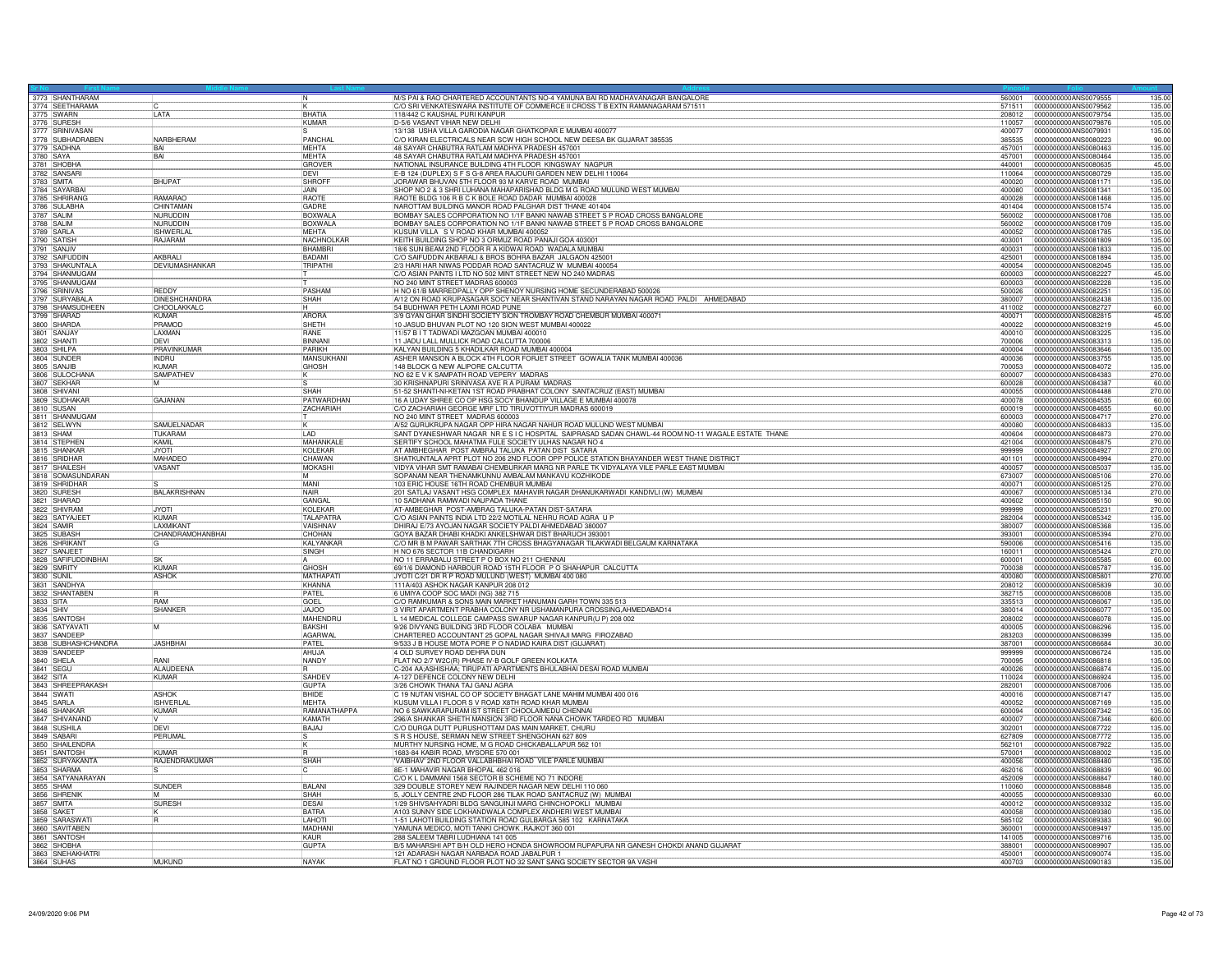| 3865 SHALINI<br>3866 SANTAN        |                    | <b>JAIN</b>       | 14 TULSIGALI JHABUA 457661 (MP)                                                                                                             |        | 457661 0000000000ANS0090319 | 135.00 |
|------------------------------------|--------------------|-------------------|---------------------------------------------------------------------------------------------------------------------------------------------|--------|-----------------------------|--------|
|                                    | <b>ALEX</b>        | MINEJ             | AGASHI MERBHAT VIA VIRAR TAL BASSIEN DIST THANE 401301                                                                                      | 401301 | 0000000000ANS0090432        | 135.00 |
| 3867 SHOBA                         | <b>RANIT</b>       |                   | DEVI ENTERPRISES NO 13/A 1ST CROSS J C ROAD THAYAPPA LAYOUT BANGALORE                                                                       | 560002 | 10000000000ANS0090723       | 135.00 |
| 3868 SIMON<br>3869 SREENIVASULU    | CHFRL              |                   | SANGEETA MONEY LENDERS RICE MARKET KUNNAMKULAM THRISSUR DIST KERALA                                                                         | 680503 | 0000000000ANS0090746        | 135.00 |
|                                    | <b>RFDD</b>        |                   | NO 23 ARUNACHALAM STREET CHINTADRIPET MADRAS                                                                                                | 600002 | 0000000000ANS0090917        | 45.00  |
| 3870 SURESH                        | <b>HARIDAS</b>     | RAICHURA          | 187 CROSS DADAR GALLI M J MARKET MUMBAI 400002                                                                                              | 400002 | 0000000000ANS0090927        | 135.00 |
| 3871 SUNILKUMAR                    | BABULAL            | KABRA             | A3/11 MANAV KALYAN COOP HSG SOC LTD BANGUR NAGAR MAHATMA GANDHI ROAD GOREGAON WEST MUMBAI                                                   | 400090 | 0000000000ANS0091025        | 135.00 |
| 3872 SARANJEET                     |                    | KAUR              | 1167 SECTOR 37 ARUN VIHAR NOIDA 201303<br> 28 SASTRI IST CROSS_STREET APAOO NAGAR SAIDAPET_MADRAS                                           | 201303 | 0000000000ANS0091528        | 45.00  |
| 3873 SOUNDARARAJAN<br>3874 SANJEEV |                    |                   |                                                                                                                                             | 600015 | 0000000000ANS0091658        | 135.00 |
|                                    |                    | KAPUF             | 11/1 OLD RAJINDER NAGAR NEW DELHI 110060                                                                                                    | 110060 | 0000000000ANS0091888        | 45.00  |
| 3875 SANJAY                        |                    | <b>GUPTA</b>      | 4/301 PAWANSUT CHS LTD PAEA BAUG CHINCHOLI PHATAK ROAD MALAD (W) MUMBAI                                                                     | 400064 | 0000000000ANS0092038        | 135.00 |
| 3876 SHABHAV                       | SHIVANAND          | <b>WAGIF</b>      | 301 SHILPALI SOCIETY ABOVE KALAPI SHOWROOM PANCHPAKHADI THANE (W)                                                                           | 400602 | 0000000000ANS0092040        | 135.00 |
| 3877 SANJAY                        |                    | BHADRA            | SWEET CO-OP HSG SOC LTD FLAT NO 1 GROUND FLOOR PLOT NO 19 SECTOR 14 VASHI NEW MUMBAI                                                        | 400703 | 0000000000ANS0092076        | 60.00  |
| 3878 SITALA<br>3879 SANDIP         | PRASAD             | JAISWAL           |                                                                                                                                             |        | 700006 0000000000ANS0092106 | 135.00 |
|                                    |                    | THAKAR            | AA;SHIVAMAA; MANEK PARA AMRELI                                                                                                              | 365601 | 0000000000ANS0092156        | 135.00 |
| 3880 SATHYAVATHI                   |                    |                   | AGRAHARA PO SUBRAHMANYA SULLIA TO KARNATAKA                                                                                                 | 574238 | 0000000000ANS0092244        | 135.00 |
| 3881 SADHANA                       | <b>ANIL</b>        | AUNDHAKAR         | 1101 E. SHAHUPURI, SYKES EXTENSION KOLHAPUR                                                                                                 | 416001 | 0000000000ANS0092785        | 45.00  |
| 3882 SHIVNARAYAN                   | RATIRAMJI          | PALIWAL           | SHIV-PREM CEMENT ROAD SANEWADI WARDHA<br>NO 365 AIRPORT WHITE FIELD ROAD WHITEFIELD BANGALORE                                               | 442001 | 0000000000ANS0092862        | 45.00  |
| 3883 SHAHNAZ<br>3884 SUBHASH       | IN.                | <b>KOTHAWALA</b>  |                                                                                                                                             | 560066 | 0000000000ANS0093045        | 135.00 |
|                                    | CHANDER            | PAHWA             | 83 ADARSH NAGAR JALANDHAR CITY PUNJAB                                                                                                       | 144008 | 0000000000ANS0093049        | 135.00 |
| 3885 SATHVARA                      | VASUDEV            | VITTHALDAS        | GANJI KALIKA MATANU PARU VISNAGAR GUJARAT                                                                                                   | 384315 | 0000000000ANS0093258        | 135.00 |
| 3886 SATISH                        |                    | PAREKH            | C-903 DSK CHANDRADEEP SOC MUKUNDNAGAR NARLIBAUGH PUNE                                                                                       | 411037 | 0000000000ANS0093780        | 135.00 |
| 3887 SATWAN                        |                    | KAUR              | H NO 143/1 SECTOR 45 A CHANDIGARH                                                                                                           | 160045 | 0000000000ANS0093781        | 270.00 |
| 3888 SANDHYA<br>3889 SHAILESH      |                    | RAO               | MEENAKSHI SADAN NO 231, 2ND MAIN 2ND CROSS MAHALAKSHMI LAYOUT BANGALORE                                                                     | 560086 | 0000000000ANS0093873        | 135.00 |
|                                    | NANDLAL            | SODHA             | CHANDRA BHAVAN ROOM NO'S GROUND FLOOR GORASWADI MALAD WEST MUMBAI                                                                           | 400064 | 0000000000ANS0094134        | 135.00 |
| 3890 SANJAY<br>3891 SAMEER         | <b>KUMAR</b>       | <b>RASTOGI</b>    | C/O SAMRIDHI INVESTMENT MOH SHERPUR BIHAR SHARIF DIST NALANDA                                                                               | 803101 | 0000000000ANS0094205        | 135.00 |
|                                    |                    | <b>IKAPOOR</b>    | KAPOORVILLA, KULKARNI COLONY SHARANPUR ROAD NASIK                                                                                           | 422002 | 10000000000ANS0094284       | 60.00  |
| 3892 SUJATA                        |                    | <b>ACHARYA</b>    | ASHOK-RAJ F/3 2ND FLOOR S V ROAD GOREGAON W MUMBAI                                                                                          | 400062 | 0000000000ANS0094303        | 135.00 |
| 3893 SUMAN<br>3894 SHEKHAR         |                    |                   | C/O VIJAY KUMAR KPAHI H NO 2 MODEL COLONY YAMUNANAGAR HARYANA                                                                               | 135001 | 0000000000ANS0094305        | 60.00  |
|                                    | SHASHIKANT         | CHAUDHAR          | A-7 NITYANAND SOCIETY RAMBAUG LANE NO 4 KALYAN WEST                                                                                         | 421304 | 0000000000ANS0094956        | 270.00 |
| 3895 SAMEER                        |                    | KAPOOR            |                                                                                                                                             | 422002 | 0000000000ANS0095048        | 60.00  |
| 3896 SURESH                        |                    | <b>IYFR</b>       | KAPOORVILLA KULKARNI COLONY SHARANPUR ROAD NASIK<br> H-4/16 JAN KALYAN SOCIETY BANGUR NAGAR GOREGAON WEST MUMBAI                            |        |                             | 135.00 |
| 3897 SHOBHA                        |                    | <b>GUPTA</b>      | J F 2/38 BLOCK NO 7 10 E ROAD RAJENDRA NAGAR PATNA                                                                                          | 800016 | 0000000000ANS0095131        | 135.00 |
| 3898 SUREN                         |                    | SHETTY            | ARUNODAYA SOCIETY 39/1241 TAGORE NAGAR VIKHROLI EAST MUMBAI                                                                                 | 400083 | 0000000000ANS0095139        | 135.00 |
| 3899 SANJIVANI                     |                    | <b>MEDANKAR</b>   | L/5 HIMALI CO-OP SOCIETY ERANDAVANA PUNE                                                                                                    | 411004 | 0000000000ANS0095348        | 135.00 |
|                                    |                    | BAI               |                                                                                                                                             | 600006 | 0000000000ANS0095450        | 135.00 |
| 3900 SOWBHAG                       | KUMAR              |                   | NO 93 AZIZ MULK 3RD STREET THOUSAND LIGHTS MADRAS<br>NO 93 AZIZ MULK 3RD STREET THOUSAND LIGHTS MADRAS                                      | 600006 | 0000000000ANS0095452        | 90.00  |
| 3902 SALMABA                       |                    | BHAGAT            | KALIM BUILDING ROOM NO 14 144 ABDUL REHMAN STREET MUMBAI                                                                                    | 400003 | 0000000000ANS0096829        | 495.00 |
| 3903 SUSHAMA                       | <b>SUBHASH</b>     | KONDALKAR         | A/103 PUSHPA CHANDRA APTS NEAR AAI LAUNDRY AYARE ROAD DOMBIVALI(EAST) THANE                                                                 | 421201 | 0000000000ANS0097210        | 135.00 |
| 3904 SHRENIK                       |                    | <b>DOSHI</b>      | C 3 AURBINDO SOCIETY OPP LAKE VASTRAPUR AHMEDABAD                                                                                           | 380015 | 0000000000ANS0097227        | 15.00  |
| $3905$ S                           |                    | ANAND             |                                                                                                                                             | 700017 | 0000000000ANS0098014        | 600.00 |
| 3906 SUMANA                        |                    | SADANAND          | FLAT NO 57/1A TOWER CIRCULAR ROAD OPP KALAMANDIR CALCUTTA<br>POOJA DENTAL CLINIC HIG 17 K H B COLONY 2ND STAGE BASAVESHWARA NAGAR BANGALORE | 560079 | 0000000000ANS0098656        | 210.00 |
|                                    |                    |                   |                                                                                                                                             |        |                             |        |
| 3907 SUCHARIT                      |                    | DASH              | C/O DR NITYANANDA ACHARYA PLOT NO 164/391 GAJAPATHI NAGAR P O SAINIK SCHOOL BHUBANESHWAR                                                    | 751005 | 0000000000ANS0098706        | 600.00 |
| 3908 SUNDRAWATI                    |                    | KHATR             | 70 CENTRAL SCHOOL SCHEME NEAR AIR FORCE JODHPUR<br>AT BAUDHAN DIST SURAT TAL MANDVI                                                         | 342011 | 0000000000ANS0099104        | 90.00  |
| 3909 SHOEB                         | YAKUB              | KOTWAL            |                                                                                                                                             | 394140 | 0000000000ANS0099225        | 450.00 |
| 3910 S                             |                    | VASHULA<br>PARIKH | C/O PRINCESS 210 FOUNTAIN PLAZA PANTHEON ROAD EGMORE CHENNAI                                                                                | 600008 | 0000000000ANS0099253        | 45.00  |
| 3911 SHYAM                         |                    |                   | 27 DELSTER 6TH FLOOR 9-9A HUGHES ROAD MUMBAI                                                                                                | 400036 | 0000000000ANS0099305        | 15.00  |
| 3912 SHEVANTIBAI                   |                    | <b>GORIVALI</b>   | NARIMAN BHAT NAGAR SONAPUR LANE ROOM NO 108 OLD PRABHADEVI MUMBAI                                                                           | 400025 | 0000000000ANS0099347        | 270.00 |
| 3913 SANTOSH                       |                    | KATARIYA          | A/P CHANDA TAL NEWASA DIST AHMEDNAGAR                                                                                                       | 414606 | 0000000000ANS0105289        | 15.00  |
| 3914 SUNIL                         |                    | <b>AGARWAL</b>    | 64/1 STREET # 11 P O JAGATDAL DIST 24 PGS (NORTH)                                                                                           | 743125 | 0000000000ANS0106529        | 90.00  |
| 3915 SHARMISHTHA                   | lR.                | SHAH              | 16 SANJAY SOCIETY II SHAHIBAUG ROAD AHMEDABAD                                                                                               | 380004 | 0000000000ANS0108052        | 135.00 |
| 3916 SHALINI                       |                    | <b>MANGLAN</b>    | E-9 SHANTI-NIKETAN OPP RAILWAY STATION THANE EAST                                                                                           | 400603 | 0000000000ANS0109013        | 90.00  |
| 3917 SUBHASH                       |                    | CHANCHLAN         | E-9 SHANTI-NIKETAN OPP RAILWAY STATION THANE EAST                                                                                           | 400603 | 0000000000ANS0109014        | 60.00  |
| 3918 S                             |                    | VASUDEVAN         | 15 RANGANATAPURAM SRIRANGAM TRICHY                                                                                                          | 620006 | 0000000000ANS0109985        | 90.00  |
| 3919 SWARAJYA                      | LAKSHMI            | RAMAKURU          | 17-7/3 1ST ROAD SRINAGAR COLONY DILSUK NAGAR HYDERABAD                                                                                      | 500660 | 0000000000ANS0110150        | 135.00 |
| 3920 SHANKER<br>3921 SANGITA       |                    | SINGAL            | G-34 ASHOK VIHAR PHASE - I NEW DELHI                                                                                                        | 110052 | 0000000000ANS0110530        | 15.00  |
|                                    | APURVA             | <b>SHAH</b>       | SANGHAVITALI NEAR AJITNATH'S TEMPLE VIRAMGAM                                                                                                | 382150 | 0000000000ANS0110571        | 135.00 |
| 3922 S                             | RAJESH             | KUMAR             | OLD # 93 NEW # 4 AZIZ MULK 3RD STREET THOUSANDS LIGHTS CHENNAI                                                                              | 600006 | 0000000000ANS0110587        | 135.00 |
| 3923 SADHANA                       |                    | KOTHARI           | C/2 SAMADHAN, 2ND FLOOR L T ROAD, OPP RAILWAY STATION MULUND (E) MUMBAI                                                                     | 400081 | 0000000000ANS0112060        | 135.00 |
| 3924 SMITHA                        |                    | <b>VANI</b>       | 105 SHANKARA KRUPA RAVINDRA NAGAR 5TH CROSS 1ST PARALLEL SHIMOGA KARNATAKA                                                                  | 577201 | 0000000000ANS0113450        | 15.00  |
| 3925 SANTOSH                       | <b>DATTATRAY</b>   | RASAM             | B/2 JAY GANESH SHAKAR SOCIETY KOKAN NAGAR BHANDUP WEST MUMBAI                                                                               | 400078 | 0000000000ANS0114456        | 270.00 |
|                                    | YASHWANTLAI        | ACHARYA           | ARUN-A/11 AGARWAL ESTATE MOGAL LANE MATUNGA ROAD WEST MUMBAI                                                                                | 400016 | 10000000000ANS0114852       | 225.00 |
| 3927 S                             |                    | VIJAYALAKSHMI     | D/6C JAIN ANTARIKSA 12 BATNAMMAL STREET KODAMBAKKAM CHENNAI                                                                                 | 600024 | 0000000000ANS0114874        | 90.00  |
| 3928 SHARVINI                      |                    | PATFI             | PRANETA 4TH FLOOR 23-B JUHU TARA RD JUHU MUMBAI                                                                                             | 400049 | 0000000000ANS0115775        | 135.00 |
| 3929 SUSHMA                        |                    | <b>GUTGUTIA</b>   | IS R K MILLS BHULI ROAD DHANBAD                                                                                                             | 826001 | 10000000000ANS0536004       | 525.00 |
| 3930 SHOBHA                        | <b>HARIDAS</b>     | KAPADIA           | MULJI JETHA BLDG 3RD FLOOR 99 VITHALWADI MUMBAI                                                                                             | 400002 | 0000000000ANS0764706        | 30.00  |
|                                    | <b>SATISH</b>      | VARAWDEKAR        | 4 VISHNU KUNJ KESAR BAUG MULUND (E) MUMBAI                                                                                                  | 400081 | 0000000000ANS8100027        | 135.00 |
| 3932 SUDHIF                        | <b>GOKULDAS</b>    | SHAH              | 23 NAVI WADI DEVIDAS BHUVAN 1ST FLOOR DADY SHETH AGIARY LANE MUMBAI MAHARASHTRA INDIA                                                       | 400002 | 0000000000ANS8100045        | 135.00 |
| 3933 SUDHIE                        |                    | <b>RAVAL</b>      | 104 SHANTIVIHAR FLAT PANCHESHWAR TOWER JAMNAGAR GUJARAT INDIA                                                                               | 361001 | 0000000000ANS8100079        | 360.00 |
| 3934 SUSAMMA                       |                    | <b>THOMAS</b>     | CHALAKUZHIL THAMARAVELIL PERA 96 KAVUNKAL LANE PULIKKILAM EAST ROAD CHEMBUMUKKU KAKKANAD ERNAKULAM                                          | 682030 | 0000000000ANS8100085        | 135.00 |
| 3935 T                             |                    | SHANMUGAM         | C/O ASIAN PAINTS I LTD NO 502 MINT STREET NEW NO 240 MADRAS                                                                                 | 600003 | 0000000000ANT0001196        | 210.00 |
| 3936 TULSIDAS                      | RAMANBHAI          | PATEL             | MUKHIVAS AT POST ADALAJ DIST GANDHINAGAR GUJARAT                                                                                            | 382421 | 0000000000ANT0059667        | 90.00  |
| 3937 TALLURI                       |                    | SHAKUNTALA        | DWARKAMANI GANDHINAGAR GAJUWAKA VISAKHAPATNAM                                                                                               | 530026 | 00000000000ANT0064090       | 360.00 |
| 3938 TUSHAR                        | <b>KIRTIKAN</b>    | SHAH              | C/O M/S KIRTIKANT SHANTILAL PAINTS AND HARDWARE MERCHANT MAIN ROAD SURENDRANAGAR                                                            | 363001 | 0000000000ANT0077174        | 135.00 |
| 3939 TAJINDER                      | SINGH              | DANG              | AMRITSAR CLOTH HOUSE 96 LOWER BAZAR SHIMLA                                                                                                  | 171001 | 0000000000ANT0077247        | 135.00 |
| 3940 TIRATHRAM                     |                    | <b>SHARMA</b>     | 8 9 MADHUKUNJ S P S ROAD BHANDUP MUMBAI 400078                                                                                              | 400078 | 0000000000ANT0077654        | 135.00 |
| 3941 THAIVAMATHI                   |                    |                   | A 23 PANDIAN ROAD ALAGAPPAN NAGAR MADURAI 625003                                                                                            | 625003 | 0000000000ANT0078412        | 135.00 |
| 3942 TEJINDER                      |                    | KAUF              | 10B ASHUTOSH MUKHERJEE ROAD CALCUTTA 700020                                                                                                 | 700020 | 0000000000ANT0079060        | 135.00 |
| 3943 TAHER                         | <b>TAYFBALL</b>    | LOKHANDWALA       | 492D MONTE STREET BANDRA MUMBAI                                                                                                             | 400050 | 0000000000ANT0081455        | 135.00 |
| 3944 TARMOHAMED                    | <b>HAJIABDULLA</b> | KHAKHU            | 25 DR A NAIR ROA IRFAN HOUSE I FLOOR AGRIPADA MUMBAI                                                                                        | 400011 | 0000000000ANT0084514        | 60.00  |
| 3945 TUKARAM                       | <b>SITARAM</b>     | CHAVAN            | ROOM NO 12 MULAI NIVAS SAMARTH NAGAR J M ROAD BHANDUP MUMBA                                                                                 | 400078 | 0000000000ANT0084923        | 270.00 |
| 3946 TIMMAPPA                      |                    | <b>KARKERA</b>    | AISHABAI CHAWL R NO 7 SARVODAYA NAGAR S P S MARG BHANDUP MUMBAI                                                                             | 400078 | 0000000000ANT0084943        | 135.00 |
| 3947 TASNIMBA                      |                    |                   |                                                                                                                                             | 600001 | 0000000000ANT0085586        | 60.00  |
| 3948 THADIKARAN                    | VARGHESE           | THOMAS            | NO 11 ERRABALU STREET POST BOX NO 211 CHENNAI<br>24/PATRAKAR COLONY BANDRA EAST MUMBAI 400 051                                              | 400051 | 0000000000ANT0086762        | 555.00 |
| 3949 THAMMI                        | REDDY              |                   | D NO 47-9-26 III LANE DWARAKA NAGAR VISAKHAPATNAM 530 016                                                                                   | 530016 | 0000000000ANT0087033        | 90.00  |
|                                    |                    |                   | XVIII/157 THAMARAPPALLY LANE THIRUNAKKARA, KOTTAYAM 686 001                                                                                 | 686001 | 0000000000ANT0087549        | 45.00  |
| 3950 THIRUVENKADAM                 | VARGHESE           | <b>THOMAS</b>     | 24 PATRAKAR, BANDRA EAST MUMBAI 400 051                                                                                                     | 400051 | 0000000000ANT0087577        | 270.00 |
| 3952 TIKAM                         |                    | VASWANI           | VASWANI GARDENS 25 SOBANI ROAD GROUND FLOOR CUFFE PARADE MUMBAI                                                                             | 400005 | 0000000000ANT0089006        | 270.00 |
|                                    |                    |                   | AA;RAMOS VILLAAA; MISSION COMPOUND MULKI(SOUTH KANARA) MANGALORE TALUK) KARNATAKA                                                           | 574154 | 0000000000ANT0089238        | 135.00 |
| 3953 TIMOTHY<br>3954 TANUGA        |                    | <b>GOLKIYA</b>    | C/O RAMESH ELECTRICALS PANSARI BAZAR JAISALMER                                                                                              | 345001 | 0000000000ANT0093347        | 270.00 |
| 3955 T                             | RNARAYANA          | <b>MURTHY</b>     | M/S KALPANA WEIGHING SERVICES 44/1333 A2 PB NO 1866 VELUKKARAN COMPLEX L F C ROAD KALOOR                                                    | 682017 | 0000000000ANT0098164        | 15.00  |
| 3956 URVASH                        | DHIRENDRA          | SHAH              | 16/5 BIMANAGAR SATELLITE RD AHMEDABAD                                                                                                       |        | 380015 0000000000ANU0001221 | 195.00 |
|                                    |                    |                   |                                                                                                                                             |        |                             |        |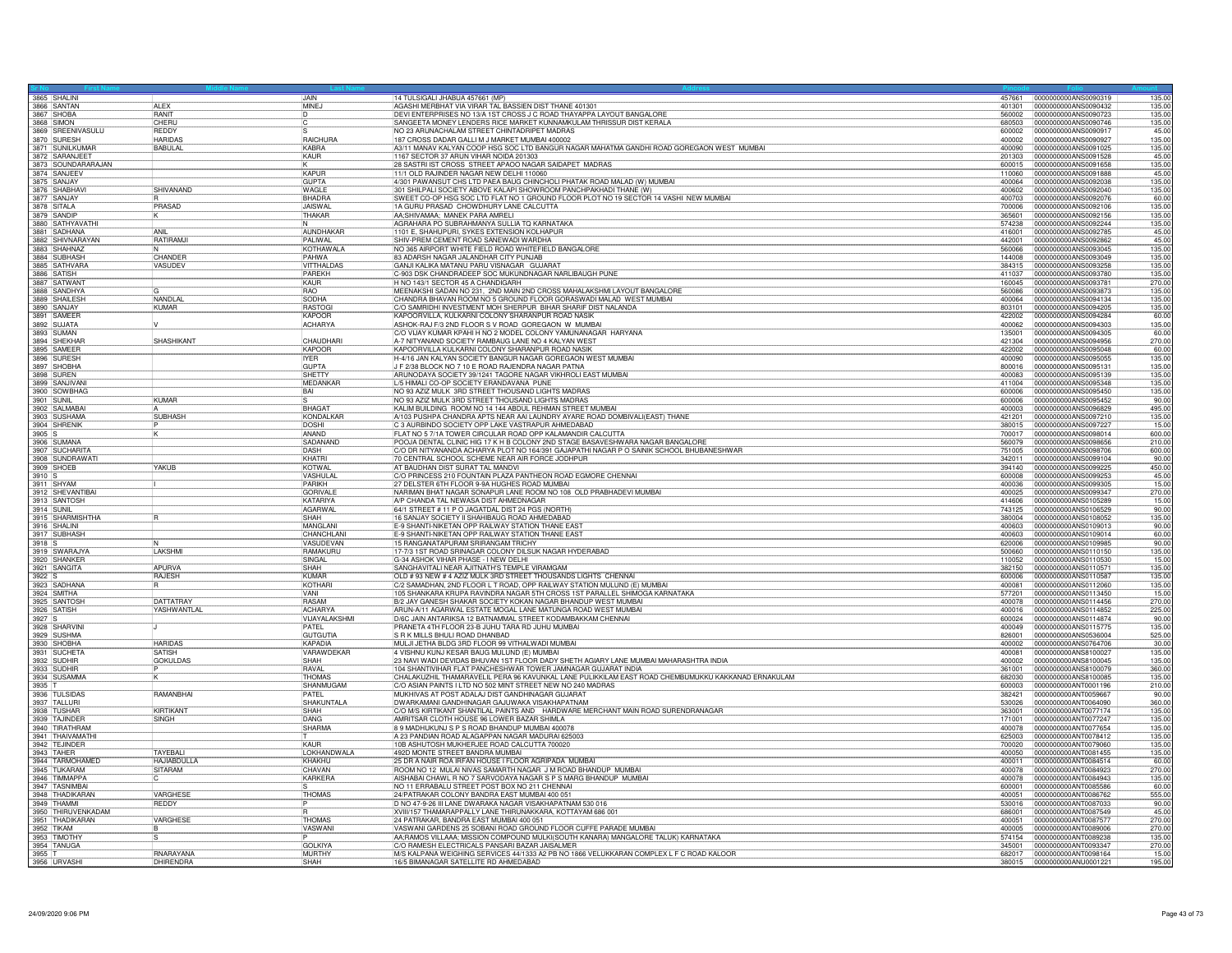|                          | 3957 USHA                         | ARUN                      | MOHARE                     | B/24 JEEVAN KANCHAN CO-OP HSG SOC OFF VIRA DESAI ROAD AMBOLI VILLAGE ANDHERI (W) MUMBAI<br>K-44 PALM ACRES HSG SOCIETY MULUND (EAST) MUMBAI             |                  | 400058 0000000000ANU0014620<br>375.00                  |
|--------------------------|-----------------------------------|---------------------------|----------------------------|---------------------------------------------------------------------------------------------------------------------------------------------------------|------------------|--------------------------------------------------------|
|                          |                                   | <b>KAMAI AKAR</b>         | KASHELIKAR                 |                                                                                                                                                         | 400081           | 0000000000ANU0038093<br>420.00                         |
| 3959 USHA                |                                   |                           | AGARWAL                    | AJANTA ENTERPRISES 18 MOTILAL ATAL RD. JAIPUR                                                                                                           | 302001           | 0000000000ANU0043619<br>60.00                          |
| 3960 USHA<br>3961 UMA    |                                   |                           | BHATIA                     | 28 KASHI VISHWANATH NAGAR NEHRU MARG BARODA                                                                                                             | 390001           | 0000000000ANU0055333<br>135.00                         |
|                          |                                   |                           | <b>JAIN</b>                | C/O BHOLARAM PURANMAL 180 MAHATMA GANDHI ROAD CALCUTTA                                                                                                  | 700007           | 0000000000ANU0068391<br>150.00                         |
| 3962 U                   |                                   | <b>RAJARAM</b>            | SHENOY                     | AA; VASUDEV SADANAA; V T ROAD TENKAPET UDUPI D K                                                                                                        | 576101           | 0000000000ANU0071813<br>225.00                         |
|                          | 3963 URVASH                       | <b>JAGMOHANDAS</b>        | SHAH                       | 16/5 BIMA NAGAR SOCIETY SATELLITE ROAD AHMEDABAD GUJARAT                                                                                                | 380015           | 0000000000ANU0080037<br>135.00                         |
|                          | 3964 UMESH                        |                           |                            | NO 111 II DIVISION SANGOLLI RAYANNA ROAD GUNDLUPET 571111                                                                                               | 571111           | 0000000000ANU0080278<br>135.00                         |
| 3965 USHA<br>3966 UJWAL  |                                   |                           | RAMAKRISHNAN               | LAVUNYA 5 TURNBULLS ROAD EXTENSION NANDANAM MADRAS 600035                                                                                               | 600035           | 0000000000ANU0084379<br>270.00                         |
|                          |                                   |                           | TAWDE                      | 237 RASTA PETH PUNE 411011                                                                                                                              | 411011           | 0000000000ANU0085433<br>135.00                         |
|                          | 3967 USHA<br>3968 UMESH           |                           | <b>BASKARAN</b>            | BRINDAVAN NO 2 VINAYAKA LAYOUT 5TH CROSS BOOPSANDRA BANGALORE                                                                                           | 560094           | 0000000000ANU0087830<br>60.00                          |
|                          |                                   | <b>GOVINDLAL</b>          | MISTRY                     | C/O BARODA MOTOR LYNING MADAN ZAMPA ROAD OPP AJADMAIDAN BARODA 390 001                                                                                  | 390001           | 270.00<br>0000000000ANU0089557                         |
|                          | 3969 USHA                         |                           | GUPTE                      | C/O MRS VEENA S KOLHATKAR FLAT NO 9 DAMODAR SMRUTI 382 14TH ROAD KHAR MUMBAI                                                                            | 400052           | 0000000000ANU0089558<br>135.00                         |
| 3970 USHA                |                                   |                           | SEETHARAMAN                | B 2 INDIRA FOUNDATION 16 LEITH CASTEL NORTH STREET RAJA ANNAMALIPURAM CHENNAI                                                                           | 600028           | 0000000000ANU0091242<br>135.00                         |
|                          |                                   |                           | UNADAKAT                   | O DR DILIP M UNADAKAT ANAND FLATS MANEK PARA AMRELI                                                                                                     | 365601           | 0000000000ANU0091911<br>135.00                         |
| 3972 USHA<br>3973 UMA    |                                   | <b>JITENDRA</b>           | <b>GOGHANI</b>             | A/4 SURAJ APARTMENTS KASTURPARK SHIMPOLI ROAD BORIVLI (W) MUMBAI                                                                                        | 400092           | 0000000000ANU0092639<br>135.00                         |
|                          |                                   |                           | SAHASRANAM                 | NEW NO 10 NO 14 F VEMBULIAMMAN APTS VEMBULI AMMAN STREET WEST K K NAGAR CHENNAI                                                                         | 600078           | 0000000000ANU0094412<br>555.00                         |
|                          | 3974 UMESH                        | <b>HASSANAND</b>          | LULLA                      | BLOCK NO C/23 ROOM NO 45 ULHASNAGAR DIST THANE                                                                                                          | 421004           | 0000000000ANU0099017<br>60.00                          |
|                          | 3975 URMILABEN<br>3976 URMILA     | BHANUPRASAD               | PARIKH                     | 45 A KARAMCHARI NAGAR NO 2 GHATLODIA AHMEDABAD                                                                                                          | 380061           | 0000000000ANU0099828<br>15.00                          |
|                          |                                   |                           | <b>OZA</b>                 | FLAT NO 604 6TH FLOOR DHEERAJ VIHAR NATWAR NAGAR RD NO 1 JOGESHWARI (E) MUMBAI                                                                          | 400060           | 270.00<br>0000000000ANU0104858                         |
|                          | 3977 VASANTBEN<br>3978 VINAYKANT  | <b>GHANSHYAMBHAI</b>      | PATEL                      | 10 AKSHAR COLONY BEHIND JALARAM COMPLEX DIST BHARUCH ANKLESHWAR                                                                                         | 393001           | 0000000000ANV0006691<br>60.00                          |
|                          |                                   | <b>MOHANI AI</b>          | <b>GOTECHA</b>             | GAREDIA KUVA ROAD CHAMPAK NIVAS 4 RAGHUVIR PARA RAJKOT                                                                                                  | 360001           | 15.00<br>0000000000ANV0021769                          |
|                          | 3979 VIMLA                        | SANATKUMAI                | MODY                       | 66 WALKESHWAR ROAD TRIVENI B 1ST FLOOR BLOCK NO 4 MUMBA                                                                                                 | 400006           | 0000000000ANV0023689<br>480.00                         |
|                          | 3980 VINAY<br>3981 VIJAYLAXMI     | <b>KUMARS</b>             | KHEMKA                     | 9/53 BHUPEN CHAMBERS 3RD FLOOR DALAL STREET FORT MUMBAI                                                                                                 | 400023           | 0000000000ANV0029377<br>495.00                         |
|                          |                                   |                           | <b>BOOB</b>                | C/O BANKATLAL BOOB & CO 68 RAJENDRA GUNJ RAICHUR                                                                                                        | 584102           | 0000000000ANV0031559<br>480.00                         |
|                          |                                   |                           | <b>BANGAL</b>              |                                                                                                                                                         | 414001           | 0000000000ANV0050653<br>45.00                          |
|                          | 3982 VIJAY<br>3983 VIJAYA         |                           | BANGAD                     | 2207 CHANDAK NIWAS TAPKIR GALLI AHMEDNAGAR<br>2207 CHANDAK NIWAS TAPKIR GALLI AHMEDNAGAR                                                                | 414001           | 0000000000ANV0051453<br>45.00                          |
|                          | 3984 VIDHYABEN                    | PRADUMAN                  | SIMARIA                    | C/O M/S DILIP & CO. KEDARESHWAR ROAD PORBANDAR GUJARAT                                                                                                  | 360575           | 135.00<br>0000000000ANV0059477                         |
|                          |                                   |                           | CHAND                      | JAIN ENTERPRISES MAIN ROAD NARSAPUR (A P)                                                                                                               | 534275           | 0000000000ANV0062330<br>360.00                         |
| 3985 VIMAL<br>3986 VIDYA |                                   |                           | PRABHU                     | C/O LIC OF INDIA . KOPPA                                                                                                                                | 577126           | 0000000000ANV0065589<br>225.00                         |
|                          | 3987 VINESH                       | <b>KUMARV</b>             | SHFTH                      | 2ND FLOOR 49 EZRA STREET CALCUTTA                                                                                                                       | 700001           | 0000000000ANV0069266<br>15.00                          |
|                          | 3988 VARSHA                       | KANAIYALAI                | <b>SHAH</b>                | C/6 DHARMAYUG SOC NR VASUNDHARA SOCIETY GULBAI TEKRA AHMEDABAD                                                                                          | 380006           | 0000000000ANV0076549<br>135.00                         |
|                          | 3989 VINOD                        | RATILAL                   | THAKKAF                    | 16 LAXMI CO OP SOCIETY HIGHWAY RD AT PO BODELI DIST BARODA GUJARAT                                                                                      | 391135           | 45.00<br>0000000000ANV0076664                          |
|                          | 3990 VISHNL                       | PRASHAD                   | MUNDRA                     | C/O NARSING PRASHAD VISHNU PRASHAD ASIAN PAINTS DEALER JHARSUGUDA ORISSA 768201                                                                         | 768201           | 0000000000ANV0076766<br>135.00                         |
| 3991 VILAS               |                                   |                           | GADRE                      | 13 BAGWE NIWAS PLAZA LANE S B MARG DADAR MUMBAI 400028                                                                                                  | 400028           | 0000000000ANV0076813<br>135.00                         |
|                          | 3992 VAIDEH                       |                           | GADRE                      |                                                                                                                                                         | 400028           | 135.00<br>0000000000ANV0076814                         |
| 3993 VIJAY               |                                   |                           | KANWAR                     | 13 BAGWE NIWAS PLAZA LANE S B MARG DADAR MUMBAI 400028<br>422 1ST D ROAD SARDARPURA NEAR NEHRU PARK JODHPUR RAJ 342002                                  | 342002           | 0000000000ANV0076943<br>135.00                         |
|                          | 3994 VENKATESH                    | SHENOY                    |                            | GANESH STAINLESS STEEL CENTRE MAIN ROAD KARKALA D K                                                                                                     | 590007           | 135.00<br>0000000000ANV0077000                         |
|                          | 3995 VISHWANATH                   |                           | <b>BOLOOR</b>              | SHESAMMA COMPOUND URVA MANGALORE D K 575006                                                                                                             | 575006           | 0000000000ANV0077006<br>135.00                         |
|                          | 3996 VINCENT                      |                           | <b>QUADROS</b>             | 7 ARLEM RAIA SALCETE GOA 403720                                                                                                                         | 403720           | 0000000000ANV0077080<br>135.00                         |
|                          | 3997 VASANT                       |                           | SHEGUNSH                   |                                                                                                                                                         | 411038           | 0000000000ANV0077137<br>135.00                         |
|                          | 3998 VINAY                        |                           | <b>MEHRA</b>               | SA KEDARNATH CO OP HSG SOC 78 RAMBAUG COLONY PAND ROAD KOTHEND PUNE<br>CIÓ MR SANJEEV MEHRA FLAT NO 16 DURGA COMPLEX SECTOR AA;HAA; ALIGANJ LUCKNOW U P | 226020           | 0000000000ANV0077401<br>135.00                         |
|                          | 3999 VINOD                        |                           | KUMAR                      | ULLANAT HOUSE (POST) VAKA, (VIA) MATTOM DIST.THRISSUR                                                                                                   | 680602           | 0000000000ANV0077589<br>135.00                         |
|                          | 4000 VISHNUBHAI                   | NAROTTAMDAS               | PATEL                      | 14/A HARISH CHANDRA PARK SOCIETY OPP RUPAL PARK VIJAYNAGAR ROAD NARANPURA AHMEDABAD                                                                     | 380013           | 0000000000ANV0077759<br>135.00                         |
|                          | 4001 VINABEN                      | <b>DALSUKHBHAI</b>        | GOVANI                     | C/O DALSUKHBHAI MOHANLAL GOVANI DIST SURENDRANAGAR GUJARAT AT & POST BAJANA 382745                                                                      | 382745           | 0000000000ANV0078123<br>135.00                         |
|                          |                                   |                           | KUMAR                      | 724 OLD KATRA ALLAHABAD 211002                                                                                                                          | 211002           | 0000000000ANV0078129<br>135.00                         |
|                          | 4002 VINOD                        | M                         | <b>PATFI</b>               | MANDIR FALIA DEROLGAM TA KALOL DIST PANCHMAHALS GUJ                                                                                                     | 389322           | 135.00                                                 |
|                          | 4003 VIJAYKUMAR                   |                           |                            |                                                                                                                                                         |                  | 0000000000ANV0078206                                   |
|                          | 4004 VIDYAWATI                    |                           | <b>SAXENA</b>              | F 2169 NETAJI NAGAR NEW DELHI 110023                                                                                                                    | 110023           | 0000000000ANV0078580<br>135.00                         |
|                          | 4005 VINDVASINI                   |                           | DEVI                       | GOYAL HANDLOOM UDYOG DHAMPUR DISTT BIJNOR 246761                                                                                                        | 246761           | 0000000000ANV0078661<br>45.00                          |
|                          | 4006 VEENA                        |                           | <b>BHTHEJA</b>             | 6A/6 W E A KAROL BAGH NEW DELHI                                                                                                                         | 110005           | 0000000000ANV0079132<br>135.00                         |
|                          | 4007 VASANTPRABHA                 | <b>JAYSUKHLAI</b>         | VASA                       | 36/2 HEMKUNJ BEHIND AURORA CINEMA SEWREE WADALA ROAD KING S CIRCLE MUMBAI 400019                                                                        | 400019           | 135.00<br>0000000000ANV0079349                         |
|                          | 4008 VINAYAKAMURTHI               | <b>GOVINDARAJ</b>         | lG.                        | PATTUNOOLKARA STREET MARIAMMANKOIL TANJORE 613501                                                                                                       | 613501           | 0000000000ANV0080940<br>105.00                         |
|                          | 4009 VASANT                       | CHATURBHA                 | PATEL                      | PRABHU NIVAS 22 NEW NAGARDS ROAD ANDHERI E MUMBAI 400069                                                                                                | 400069           | 000000000ANV0081294<br>45.00                           |
| 4010 VIJAY               |                                   | <b>VITHALDAS</b>          | BHATIA                     | MANI BHUVAN 27 PRARTHANA SAMAJ ROAD VILE PARLE MUMBAI                                                                                                   | 400057           | 0000000000ANV0081464<br>135.00                         |
|                          | 4011 VINAYAKUMAR                  |                           |                            | DEPT V T S BHEL R & D VIKASNAGAR HYDERABAD 500593                                                                                                       | 500593           | 0000000000ANV0082249<br>135.00                         |
|                          | 4012 VENKATESWARA<br>4013 VIJAY   | R <sub>AO</sub>           | TALLIR                     | C/O SATYASRI TRADERS OLD GUJUWAKA JUNCTION VISHAKAPATNAM 530026                                                                                         | 530026           | 0000000000ANV0082280<br>60.0                           |
|                          |                                   | SHANKARRAC                | <b>JOPULE</b>              | NUTAN KALPANA CO OP HSG SOCIETY B/I J D ROAD ANAND BAZAR MULUND MUMBAI 400080                                                                           | 400080           | 0000000000ANV0084254<br>135.00                         |
|                          | 4014 VAIDAYANATHAN                |                           |                            | EAST MOOR GFA WINGATE GDNS 2 SCHOOL ROAD R A PURAM MADRAS                                                                                               | 600028           | 0000000000ANV0084449<br>60.00                          |
|                          | 4015 VINAY                        |                           | BHANDARI                   | 7 MANORATH VIDYANIKETAN COLONY AURANGABAD 431001<br>BHAJIWALICHI CHAWL BEHIND VITTAL TEMPLE GOLIBAR SAINATHA NAGAR GHATKOPAR MUMBAI                     | 431001           | 0000000000ANV0084855<br>270.00                         |
|                          | 4016 VITTAL                       | SAKHARAM                  | GADEKAR                    |                                                                                                                                                         | 400086           | 270.00<br>0000000000ANV0084871                         |
|                          | 4017 VIJAY<br>4018 VENKATESHWAREN | LAXMIKANT                 | SHAYAL                     | LAXMAN BAUG DURGA RD MULUND COLONY MUMBAI 400082                                                                                                        | 400082           | 0000000000ANV0084941<br>270.00                         |
|                          |                                   |                           |                            | 6 NIRAV VAKOLA COOP HSG SOC LTD VAKOLA BRIDGE SANTACRUZ EAST MUMBAI                                                                                     | 400055           | 0000000000ANV0085042<br>270.00                         |
|                          | 4019 VIJAYASARATHY                |                           |                            | NEW NO 79 E MANGALAM APARTMENT II FLOOR P S SIVASAMI SALAI MYLAPORE CHENNAI                                                                             | 600004           | 0000000000ANV0085271<br>270.00                         |
|                          | 4020 VENKATESH                    | <b>RAMAKRISHNA</b>        | SHENOY<br><b>BHATIA</b>    | A 402 SHRIRAM SAMRUDDHI VARTHUR MAIN ROAD THUBARHALLI BANGALORE                                                                                         | 560066<br>400057 | 135.00<br>0000000000ANV0085379<br>0000000000ANV0085454 |
| 4021 VIJAY               |                                   | <b>VITHALDAS</b>          |                            | MANI BHUVAN 27 PRARTHANA SAMAJ ROAD VILE PARLE MUMBAI 400057                                                                                            |                  | 270.00                                                 |
|                          | 4022 VFARIDABA                    |                           |                            | NO 11 ERRABALU STREET P O BOX NO 211 CHENNAL                                                                                                            | 600001           | 0000000000ANV0085587<br>60.00                          |
|                          |                                   | NARAYAN                   | UMRANIKAR                  | NO 56-E LOKHMANYA NAGAR KOTARIA MARG MAHIM MUMBAI                                                                                                       | 400016           | 0000000000ANV0086820<br>135.00                         |
|                          | 4024 VRAJLA                       | KUMAR                     | <b>GOKALDAS</b><br>AGGARWA | 6 PATEL COLONY ROAD NO 3 IN CORNER AMBA NIVAS JAM NAGAR 361 008<br>ROSHAN LAL AGGARWAL & SONS GROCERS, RAMGALI CHOWKPHAWARA, AMRITSAR 143 006           | 361008           | 0000000000ANV0087355<br>135.00<br>135.00               |
| 4025 VIPIN               |                                   | KUMARCHADHA               |                            |                                                                                                                                                         | 143006           | 0000000000ANV0087724                                   |
|                          | 4026 VINOD                        |                           | FCA                        | F-11 N D S E II, NEW DELHI 110 049                                                                                                                      | 110049           | 0000000000ANV0087955<br>135.00                         |
|                          | 4027 VINAYAKA<br>4028 VIRESH      | KAMATH                    | AHUJA                      | I-269 WEST BLOCK ROAD KUNDAPURA D K 576 201                                                                                                             | 576201           | 0000000000ANV0087983<br>135.00                         |
|                          |                                   |                           |                            | C/O AHUJA & CO MANDIR MARG NEW DELHI                                                                                                                    | 110001           | 0000000000ANV0088348<br>135.00                         |
|                          | 4029 VIJAYKUMAR                   | BHAIYALAL<br><b>KUMAR</b> | PARATE                     | SONEGAON, POST OFFICE KHAMLA NAGPUR 440 025                                                                                                             | 440025           | 135.00<br>0000000000ANV0088672                         |
| 4030 VIPAN               | 4031 VASANT                       | KUMARM                    | AGGARWA                    | MS ROSHAN LAL AGGARWAL, GROCERS RAM GALI, CHOWK PHHWARA AMRITSAR 143 006 M G GOVINDRAYA SETTY DHANALAXMI STORES NR BUS STAND POST HULIAR TUMKUR DIST    | 143006           | 0000000000ANV0089516<br>135.00                         |
|                          |                                   |                           | lG                         |                                                                                                                                                         |                  | 60.00                                                  |
|                          | 4032 VEENA                        |                           | <b>GUPTA</b>               | 42 RATNESH PURAM MARRIS ROAD ALIGARH                                                                                                                    | 202002           | 135.00<br>0000000000ANV0090455                         |
| 4033 VIDYA               |                                   | VINAY                     | BHAT                       | 40 AANGAN 11TH FLOOR B/H MARYLAND CORNER SION MUMBAI                                                                                                    | 400022           | 30.00<br>0000000000ANV0090672                          |
|                          | 4034 VIJAYANAND                   | SITARAM                   | KOLLURL                    | H NO 14-262B DOYENS TOWNSHIP OPP ALIND SERILINGAMPALLY R R DIST HYDERABAD                                                                               | 500019<br>424001 | 0000000000ANV0091040<br>135.00                         |
| 4035 VIJAY               |                                   | <b>JHAVERCHAND</b>        | AGRAWA<br>SHAH             | 3147 J B ROAD DHULE 424001                                                                                                                              |                  | 0000000000ANV0091246<br>135.00                         |
|                          | 4036 VINESH                       |                           |                            | SHEETAL OPP JOLLY BUNGLOW SUMEER CLUB ROAD NR SIDDHARTH SHOPPING CENTRE JAMNAGAR                                                                        | 361005           | 0000000000ANV0091769<br>555.00                         |
|                          | 4037 VINOD<br>4038 VIDYADEV       |                           | KUMAR                      | H NO 1077 SECTOR 42-B<br>13/1 RACE COURSE ROAD G-1 SARJU APPARTMENT INDORE MP                                                                           | 160008           | 135.00<br>0000000000ANV0091770                         |
|                          |                                   |                           | GARG                       |                                                                                                                                                         | 462003           | 135.00<br>0000000000ANV0091991                         |
|                          | 4039 VINITKUMAR                   |                           | PARIKH                     | 9 VIDYA BHAVAN 4TH FLOOR ANDHERI CO-OP HSG SCTY V P ROAD ANDHERI WEST MUMBAI                                                                            | 400058           | 135.00<br>0000000000ANV0092082                         |
|                          | 4040 VYSAGH                       |                           | <b>MIRARKA</b>             | SREE RAMA ALAGAPPANAGAR PO TRICHUR                                                                                                                      | 680302           | 0000000000ANV0092207<br>135.00                         |
|                          | 4041 VINOD                        |                           |                            | C/O PLYWOOD EMPORIUM 94 RANGAPILLAI STREET PONDICHERRY                                                                                                  | 605001           | 0000000000ANV0093895<br>90.00                          |
|                          | 4042 VIJAYALAKSHMI                |                           | PISHARODY                  | 21 AMJAD MANZIL PANDYA LANE OPP ROYAL HOTEL JUHUTHARA MUMBAI                                                                                            | 400049           | 0000000000ANV0094695<br>90.0                           |
| 4043 VIJAY               |                                   | KUMAR.                    |                            | C/O JV KRISHNA 5-12-171 MANGAPURAM COLONY MIRPET MOULA-ALI HYDERABAD                                                                                    | 500040           | 105.00<br>0000000000ANV0095146                         |
| 4044 VINAY               |                                   | KUMAR                     | MARDA                      | 209 ASHOKA GARH FIRST FLOOR CALCUTTA<br>C/O THE VYSYA BANK LTD RAVIPURAM M G ROAD KOCHI                                                                 | 700035           | 0000000000ANV0096297<br>15.00                          |
|                          | 4045 VARKE                        |                           | CHERIAN                    |                                                                                                                                                         | 682016           | 600.00<br>0000000000ANV0096704                         |
| 4046 VINAY               |                                   |                           | <b>CHATURVED</b>           | 56-57/30 PUNJABI GALI VIJAY NAGAR MEERUT                                                                                                                | 201001           | 0000000000ANV0100151<br>60.00                          |
| 4047 V                   |                                   |                           | <b>DESAI</b>               | NR NAVRANGPURA TELEPHONE EXCHANGE OPP MADHUSUDAN HOUSE AHMEDABAD                                                                                        | 380006           | 0000000000ANV0104655<br>195.00                         |
|                          | 4048 VINAYA                       |                           | <b>HEGD</b>                | C/O M/S BAPPANALLI BROTHERS MARKET YARD SIRSI                                                                                                           | 581402           | 180.00<br>0000000000ANV0109763                         |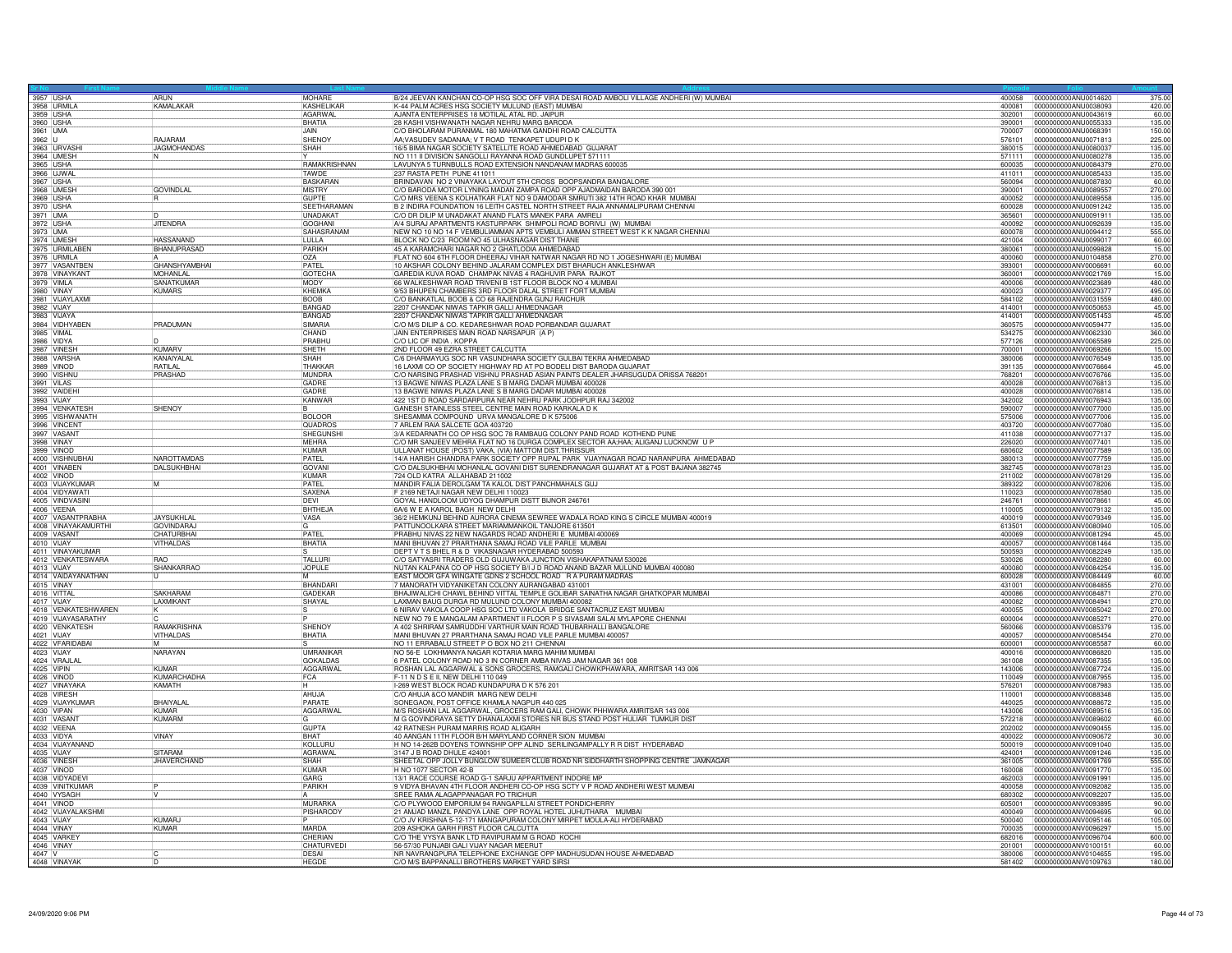| 4049 VALENTINE<br>$4050$ V    | SANTIAGO                         | FERNANDO<br>BALASUBRAMANIAM | B/102 GANESH DHAM GAVAN PADA MULUND - EAST MUMBAI MAHARASHTRA<br>SIVAN ARUC NO 695 PANDIT JAWAHARLAL NEHRU STREE VILLUPURAM                                 | 400081<br>605602 | 15.00<br>0000000000ANV0111779<br>150.00<br>0000000000ANV0113620  |
|-------------------------------|----------------------------------|-----------------------------|-------------------------------------------------------------------------------------------------------------------------------------------------------------|------------------|------------------------------------------------------------------|
| 4051 VIMAL                    |                                  | CHAND                       | C/O SANTOSH KUMAR 120 NORTH MADHAVARAM HIGH ROAD PERAMBUR CHENNAI                                                                                           | 600011           | 0000000000ANV0113713<br>15.00                                    |
| 4052 VIJAY                    | <b>MOTIRAM</b>                   | WADNERKAR                   | SAHAKAR APPTT NAVKALPANA SOC 1201/12 DECCAN GYMKHANA OPP FERGUSON COLLEGE MAIN GATE PUNE                                                                    | 411004           | 0000000000ANV0115769<br>60.00                                    |
| 4053 VARSHA                   | <b>CHANDRAKANT</b>               | <b>SHAH</b>                 | 14-CHANDRODAI SOCIETY OPP HARISH PETROL PUMP O/S PANIGATE VADODARA                                                                                          | 390019           | 0000000000ANV0115920<br>90.00                                    |
| 4054 VARSHA<br>4055 VIRENDRA  | CHANDRAKANT                      | SHAH                        | 14 CHANDRODAI SOCIETY OPP HARISH PETROL PUMP O/S PANIGATE VADODARA                                                                                          | 390019           | 0000000000ANV0116149<br>45.00                                    |
|                               | <b>NAROTTAMDAS</b><br><b>RAO</b> | SHAH<br>KODE                | M-5 VRUNDAVAN PASHABHAI PARK RACE COURSE CIRCLE VADODARA                                                                                                    | 390007<br>500033 | 459.00<br>0000000000ANV0116332<br>0000000000ANV0116620           |
|                               | 4056 VENKATESWARA<br>SUBRAMANIUM | TIMMARAJAPURAM              | Flat No F-1, Plot No 555 Rd No 92 Jubilee Hills Hyderabad<br>C/502 VRINDAVAN B/H DINDOSHI BUS DEPOT MALAD (EAST) MUMBAI                                     | 400097           | 8.00<br>0000000000ANV0116782<br>60.00                            |
| 4057 VENKATESH                | NATWARLAL                        | MODY                        | 19 NEETA APT G ROAD 90 MARINE DRIVE MUMBAI MAHARASHTRA INDIA                                                                                                | 400002           | 0000000000ANV8100008<br>135.00                                   |
| 4059 WADHAWAN                 |                                  |                             | A339 DEFENCE COLONY NEW DELHI                                                                                                                               | 110024           | 0000000000ANW0088794<br>180.00                                   |
| 4060 WILLIAM                  | <b>VERGHESEC</b><br>IC.          |                             | SANGEETH CORPORATION RICE MARKET KUNNAMKULAM PO THRISSUR DIST 680503                                                                                        | 680503           | 0000000000ANW0091623<br>135.00                                   |
| 4061 YASH                     | PAL                              | BATRA<br><b>HUSAIN</b>      | N-20 KIRTI NAGAR NEW DELHI<br>C/O IMPERIAL STORES ITWARI BAZAR NAGPUR 440002                                                                                | 110015           | 0000000000ANY0028168<br>300.00<br>0000000000ANY0077043<br>135.00 |
| 4062 YAKOOB<br>4063 YASHODHAN | <b>BHARGAO</b>                   | <b>GADGIL</b>               | 104 SONAKSHI PLOT NO R/16 SUDARSHAN NAGAR CROSS ROAD NO 1 DOMBIVLI EAST                                                                                     | 440002<br>421203 | 0000000000ANY0081270<br>135.00                                   |
| 4064 YASHODHAN                |                                  | GADGI                       | 104 SONAKSHI PLOT NO R/16 SUDARSHAN NAGAR CROSS ROAD NO 1 DOMBIVLI EAST                                                                                     | 421203           | 0000000000ANY0084856<br>270.00                                   |
| 4065 YOGESHBHAI               | NYALCHANDBHAI                    | <b>SHAH</b>                 | C/O N P SHAH & SONS 2278/4 MANEK CHOWK AHMEDABAD 380 001                                                                                                    | 380001           | 0000000000ANY0088304<br>270.00                                   |
| 4066 YATRI                    |                                  | BHAYAN                      | 27 GANGADWAR VITHALBHAI ROAD VILE PARLA (W) MUMBAI                                                                                                          | 400056           | 0000000000ANY0089144<br>135.00                                   |
| 4067 YASIN                    |                                  | MEMON                       | B4/4 IQBAL APTS JUHAPURA AHMEDABAD 380055                                                                                                                   | 380055           | 135.00<br>0000000000ANY0090844                                   |
| $4068$ Y<br>4069 ZENNIFER     | <b>AVGOPAL</b><br>ABBASBHA       | <b>RAO</b><br>UPLETAWALA    | C/O SRI RADHA KRISHNA BOOK CENTRE MAIN ROAD GUDIVADA<br>192 NEELAMBER 37 DR G DESHMUKH MARG PEDDER ROAD MUMBAI 400026                                       | 521301<br>400026 | 0000000000ANY0098891<br>135.00<br>0000000000ANZ0077434<br>135.00 |
| 4070 ZAIBUNNIS                |                                  | WAGH                        | NAURANG HARDWARE AND PAINTS MERCHANTS KIRANA BAZAR AKOLA 444001                                                                                             | 444001           | 135.00<br>0000000000ANZ0079452                                   |
| 4071 ZULFIQUAR                | HUSSAIN                          | <b>TAKSALI</b>              | BUILD WELL ENTERPRISES CHOWK AURANGABAD MAHARASHTRA                                                                                                         | 431001           | 60.00<br>0000000000ANZ0081910                                    |
| 4072 ZACKRIA                  |                                  | SAIT                        | 308 KALPATARU HABITAT NORTH MAIN ROAD KOREGAON PARK PUNE                                                                                                    | 411049           | 0000000000ANZ0084500<br>135.00                                   |
| 4073 ZARINA                   | <b>HARUN</b>                     | GIGAN                       | VADEGAON DIST AKOLA                                                                                                                                         | 444502           | 0000000000ANZ0102140<br>270.00                                   |
| 4074 ZAMEER                   |                                  | MOON                        | FLAT NO 305 2ND FLOOR SYLVERTON APT 102 WODE HOUSE RD COLABA MUMBAI MAHARASHTRA INDIA                                                                       | 400005           | 0000000000ANZ0911005<br>600.00                                   |
| 4075 SANGEETA<br>4076 SUSHEEI |                                  | PATIL<br>RAJE               | JAYWANT PATIL HOUSE NEW MANDALA VILLAGE SION TROMBAY ROAD MUMBAI<br>C/O MR D S RAJE 31/32 JAYDEVNAGAR VIRAJ PUNE SINHAGARJ ROAD PUNE                        | 400088<br>411030 | 0000IN30001110256067<br>45.00<br>225.00<br>0000IN30001110425746  |
| 4077 SKJAIN                   |                                  |                             | C 3/175, YAMUNA VIHAR DELHI DELHI                                                                                                                           | 110053           | 0000IN30001110436468<br>15.00                                    |
| 4078 SHYAMALI                 |                                  | PAUL                        | C/O PAUL JEWELLERS MAIN ROAD RANCHI RANCHI                                                                                                                  | 834001           | 0000IN30001110448480<br>75.00                                    |
| 4079 FIROZ                    |                                  | NAGREE                      | THE MAPLE LEAF 2ND FLOOR MAHALAXMI ENGG ESTATE OFF MORI ROAD MAHIM WEST MUMBAI                                                                              | 400016           | 23.00<br>0000IN30001110498576                                    |
| $4080$ K                      |                                  | PRABHAKARAN                 | ROSHAN MANSION 664 PALAMKOTE ROAD PARSI COLONY DADAR, MUMBAI                                                                                                | 400014           | 375.00<br>0000IN30001110569238                                   |
| 4081 KAUSER                   | <b>ABBAS</b>                     | RIZVI                       | C/O MR M T RIZVI ADVOCATE VIJAY LAXMI NAGAR SITAPUR SITAPUR                                                                                                 | 261001           | 0000IN30001110649617<br>15.00                                    |
| 4082 PARDEEF<br>4083 USHADEVI |                                  | DARGAN<br>MATKAR            | HOUSE NO. 2225 SECTOR-38-C CHANDIGARH<br>SANTOOLAN CLINIC D BLOCK 1ST FLOOR 4 5 DOCTOR HOUSE REVANKAR COMPLEX COURT CIRCLE HUBLI                            | 160014<br>580029 | 0000IN30001110685352<br>30.00<br>150.00<br>0000IN30001110756431  |
|                               |                                  | ALAGAWADI                   | C/O DR K R ALAGAWADI KLES COLLEGE OF PAHARMACY JNMC CAMPUS BELGAUM                                                                                          | 590010           | 0000IN30001110756755<br>74.00                                    |
| 4084 SUVARNA<br>4085 POPAT    | <b>TARACHAND</b>                 | <b>JAIN</b>                 | A 701 SAI DARSHAN COMPLEX ROAD NO 1 MAMLATDAAR WADI MALAD W MUMBAI                                                                                          | 400064           | 0000lN30002010193928<br>150.00                                   |
| 4086 VIPUI                    | CHIMANLAI                        | TRIVED                      | 10, PRESIDENT PARK B/H SATYAM BUNGLOW, OPP. SUVARNVILLA NR. AYNA COMPLEX, THALTEJ AHMEDABAD, GUJARAT                                                        | 380059           | 0000IN30007910139659<br>38.00                                    |
| 4087 ARPITABEN                | VIPULBHAI                        | TRIVED                      | 10, PRESIDENT PARK NR. SATYAM BUNGLOW, OPP. SUVRANVILLA NR. AYNA COMPLEX, THALTEJ AHMEDABAD, GUJARAT                                                        | 380059           | 0000IN30007910143214<br>38.00                                    |
| 4088 SANDEEP                  |                                  | KUNDU<br><b>ILITHRA</b>     | 258, SAINIK NAGAR P. O - JAGANNAPHPUR (BARBARIA) WEST BENGAL<br>B - 116, SECTOR - 36 NOIDA UTTAR PRADESH                                                    | 743203<br>201303 | 15.00<br>0000IN30007910219574<br>15.00<br>0000IN30007910305459   |
| 4089 HARJEET<br>4090 V        | AJAY                             | KUMAR                       | PLOT NO 15 JANAKPURI SECUNDERABAD ANDHRA PRADESH                                                                                                            | 500009           | 0000IN30007910439892<br>5.00                                     |
| 4091 C                        |                                  | Chandra                     | 369, 65th Cross 5th Block Rajaji Nagar Bangalore                                                                                                            | 560010           | 0000IN30009510176423<br>180.00                                   |
| 4092 Ajit                     | Govind                           | Pandit                      | 233/4, Bhaskar Bhuvan L J Road, Mahim BOMBAY                                                                                                                | 400016           | 0000IN30009510534267<br>555.00                                   |
| $4093$ B                      | Vinod                            | Kumar                       | No 7, Raja Market Avenue Road BANGALORE                                                                                                                     | 560002           | 0000IN30009510581562<br>15.00                                    |
| 4094 Kranti                   | Arun                             | Sathe                       | 5 - Aashirwad 16th Cross Road Khar (West) MUMBAI                                                                                                            | 400052           | 0000IN30009510604827<br>150.00                                   |
| 4095 Kusum<br>4096 Neelan     |                                  | Vaidya                      | 6/3, Ratan Vilash Road Basvangudi BANGALORE                                                                                                                 | 560004<br>421304 | 0000IN30009510679667<br>38.00<br>0000IN30009510750066<br>270.00  |
| 4097 Manish                   | Uday<br>IN.                      | Shah                        | 5, Prathamesh Darshan B/H St Joseph Colony, Karnik Road Kalyan West KALYAN                                                                                  | 400092           | 0000IN30009510809897<br>90.00                                    |
| 4098 Kiran                    |                                  | l Coomar                    | C/401, Pleasant Palace Sodawala Lane, Opp P F Bldg Borivii West MUMBAI<br>1491, Sector 29, Noida Gautam Budh Nagar NOIDA                                    | 201301           | 30.00<br>100001N30009511005065                                   |
| 4099 J                        |                                  | Dhandapani                  | 64 C Appavoo Nagar DHARMAPURI                                                                                                                               | 636701           | 0000IN30009511048497<br>165.00                                   |
| 4100 Rahul                    | Bhavanji                         | Furiya                      | 9 Zaveri Bldg J B Marg Opp Damodar Hall Parel Mumbai                                                                                                        | 400012           | 0000IN30009511100523<br>3.00                                     |
| 4101 Vinayal<br>4102 B        | Manohar                          | Wairkar                     | 5/508 Shrisiddhi Bhagwantrao Paralkar Marg, Parel Village Mumbai<br>Sree Krishnan Gurukulam , N P School, New No 24 Old No 18, Narasimmachari St Dharmapuri | 400012           | 0000IN30009511175687<br>15.00                                    |
| 4103 Nikhil                   |                                  | Vijayshankerar<br>Gupta     | 1301, Suchi Heights Suchidham Gen, A K Vaidya Marg Malad East Mumbai                                                                                        | 636701<br>400097 | 0000IN30009511191316<br>75.00<br>53.00<br>0000IN30009511348385   |
| 4104 Veena                    | Jain                             |                             | 63/1889, Aditya Co op Hsg Soc Pant Nagar Ghatkopar (E) Mumba                                                                                                | 400075           | 0000lN30009511492112<br>357.00                                   |
| $4105$ B                      | Latha                            | Shankar                     | Thrishul 10th A Cross Gangothri Road Gangothri Nagar Tumkur                                                                                                 | 572103           | 0000IN30009511606702<br>128.00                                   |
| 4106 N                        |                                  | Radha                       | 4 Cit Colony 2nd Link Street Azad Nagar South Chennai<br>P-192 BLOCK-C BANGUR AVENUE CALCUTTA                                                               | 600004           | 83.00<br>0000IN30009512113512                                    |
| 4107 JAYA                     |                                  | <b>BHAR</b>                 |                                                                                                                                                             | 700055           | 450.00<br>0000IN30010010202583                                   |
| 4108 GEETA                    |                                  | BHARGAVA                    | B-316 SARASWATI VIHAR PITAM PURA DELHI                                                                                                                      | 110034           | 0000IN30011810000211<br>38.00                                    |
| 4109 MAYA<br>4110 SEWAH       | RAM                              | AGARWAL<br>MANUJA           | 195 PATEL NAGAR RAILWAY ROAD HAPUR<br>OPP MASJID NAJIBABAD ROAD KOTDWARA GARHWAL                                                                            | 245101<br>246149 | 0000IN30011810048305<br>90.00<br>8.00<br>00000N30011810213294    |
| 4111 KULWAN                   |                                  | RAI                         | 12 AURANGZEB LANE NEW DELHI                                                                                                                                 | 110011           | 0000IN30011810366116<br>90.00                                    |
| 4112 ANUJ                     |                                  | <b>BAJORIA</b>              | 1/10745 B SUBASH PARK NAVIN SHAHDARA DELHI                                                                                                                  | 110032           | 0000IN30011810485338<br>8.00                                     |
| 4113 GAGAN                    | KUMAR                            | <b>PATWA</b>                | HOUSE NO-123 GANDHI NAGAR NEAR SURYA TALKIES AGRA                                                                                                           | 282001           | 15.00<br>0000IN30011811091605                                    |
| 4114 SAMTA<br>4115 SUKLA      |                                  | SHARMA<br><b>GHOSH</b>      | 205 A SHASTRI NAGAR JAMMU                                                                                                                                   | 180004<br>713304 | 0000lN30011811172977<br>3.00<br>00000N30011811329659             |
| 4116 KABITA                   | <b>RANI</b>                      | <b>MISHRA</b>               | HILL VIEW PARK (NORTH) OPP PARBATI PLAZA DT BURDWAN ASANSOL<br>25-D EVER SHINE APPTS VIKAS PURI D BLK NEW DELHI                                             | 110018           | 5.00<br>8.00<br>0000IN30011811332900                             |
| 4117 AMITAREN                 |                                  | PATFL                       | J P TOBACCO PRODUCTS LTD 202 POPULAR HOUSE ASHRAM ROAD AHMEDABAD                                                                                            | 380009           | 0000IN30012610323599<br>75.00                                    |
| 4118 KIRTIKUMAR               |                                  | PATFI                       | J P TOBACCO PRODUCTS LTD 202 POPULAR HOUSE ASHRAM ROAD AHMEDABAD                                                                                            | 380009           | 75.00<br>0000IN30012610325037                                    |
| 4119 SHIVANG                  |                                  | PATEL                       | J P TOBACCO PRODUCTS LTD., 202, POPULAR HOUSE, ASHRAM ROAD, AHMEDABAD                                                                                       | 380009           | 75.00<br>0000IN30012610326541                                    |
| 4120 SHRI                     | BHAGWAN                          | KANORIA                     | 32 Q NEW ROAD ALIPORE CALCUTTA                                                                                                                              | 700027           | 0000IN30012610380508<br>59.00                                    |
| 4121 LALITA<br>4122 SUVRA     |                                  | GARG<br><b>ROY</b>          | MAINAWAT HOUSE FD 333 SECTOR III SALT LAKE CITY CALCUTTA<br>4, SHYAMSAGAR (SOUTH) BURDWAN                                                                   | 700091<br>713101 | 8.00<br>0000IN30012610500540<br>0000IN30012610666120<br>45.00    |
| 4123 SHALINI                  |                                  | <b>JAPURIA</b>              | 198 A BLOCK J NEW ALIPORE CALCUTTA                                                                                                                          | 700053           | 0000lN30012611000959<br>30.00                                    |
| 4124 MODI                     | <b>HITESH</b>                    | <b>BHOGILAL</b>             | 3/B LAXMINARAYAN SOCIETY USMANPURA AHMEDABAD                                                                                                                | 380013           | 0000IN30012611166445<br>300.00                                   |
| 4125 ASHWIN                   | DHIRAJLAL                        | <b>SHFTH</b>                | 267 ENTERPRISE APTS 26TH FLOOR BLOCK 7 TARDEO MUMBAI                                                                                                        | 400034           | 0000IN30014210027752<br>135.00                                   |
| 4126 DURGA                    |                                  | CHOUDHARY                   | 68/1, BANGUR AVENUE BLOCK-D, 1ST FLOOR KOLKATA                                                                                                              | 700055           | 0000IN30014210071685<br>15.00                                    |
| 4127 RAIFFVI                  | TRILOKCHAND                      | PATEL                       | 19 NEW DELUX APTS 664 ALTAMOUNT ROAD MUMBAI<br>GLAMOUR APTS 3RD FLOOR ARTHUR BUNDER ROAD COLABA MUMBAI                                                      | 400026           | 0000IN30014210073445<br>300.00                                   |
| 4128 KHURSHEED<br>4129 NAGESH |                                  | FAIZULLABHOY<br>KUNDER      | C/108, KAVERI LOKGRAM KALYAN(E)                                                                                                                             | 400005<br>421306 | 0000lN30014210172211<br>270.00<br>0000lN30014210238443<br>300.00 |
| 4130 RAMA                     |                                  | GUPTA                       | 2/30, ANSARI ROAD DARYA GANJ NEW DELHI                                                                                                                      | 110002           | 263.00<br>0000IN30014210426178                                   |
| 4131 SANJAY                   |                                  | <b>KAPADIA</b>              | FLAT NO. 34 5TH FLOOR HIMGIRI PADAM TEKARI DR GOPALRAO DESHMUKH ROAD CUMBALLA HILL MUMBAI                                                                   | 400026           | 0000IN30015910054821<br>3.00                                     |
| 4132 PRAGNA                   | RAJENDRA                         | SHAH                        | PLOT 18, KAUSHALYA ROAD 11, JVPD SCHEME JUHU MUMBAI.                                                                                                        | 400049           | 0000IN30015910171930<br>135.00                                   |
| 4133 PRABHA                   | <b>MANHAR</b>                    | MAHESHWAR                   | AMBICA BHAVAN 5, SHAKTI PLOT MORBI GUJRAT                                                                                                                   | 363641           | 0000IN30015910188898<br>60.00                                    |
| 4134 SHANTILAL<br>4135 BHARAT | KHIM.II<br>VIRJIBHAI             | SHAH<br><b>HINGLAJIA</b>    | PLOT NO. 207 209 RESIDENTIAL AREA NEAR HARIA HOSPITAL GIDC, VAPI<br>RUSHABH NAGAR 1 BLOCK NO. 4 MORBI                                                       | 396195           | 0000IN30015910352543<br>188.00<br>135.00<br>0000IN30015910388804 |
| 4136 AMARJIT                  |                                  | KAUR                        | 27/B, MODEL TOWN PHAGWARA.                                                                                                                                  | 363642<br>144401 | 0000IN30015910414675<br>75.00                                    |
| 4137 PRAVINA                  | SHANTILAL                        | SHAH                        | PLOT NO 209/211 RESIDINTIAL AREA, OPP HARIA HOSPITAL G.I.D.I. VAPI.                                                                                         | 396195           | 0000IN30015910478556<br>263.00                                   |
| 4138 ADITYA                   |                                  | SALUNKE                     | 113, ST PATRICKS TOWN HADPSAR PUNE.                                                                                                                         | 411013           | 0000IN30015910485393<br>450.00                                   |
| 4139 RUPAL                    | KETUL                            | SHAH                        | 1201 RAHUL TOWERS DR R P ROAD OPP L I C COLONY MULUND WEST MUMBAI MAHARASHTRA                                                                               | 400080           | 0000IN30015910578903<br>263.00                                   |
| 4140 RAJEEV                   |                                  | <b>JAIN</b>                 | 79, JAIN VIHAR RADHA PURI RAILWAY ROAD HAPUR.                                                                                                               | 245101           | 00000N30015910685343<br>8.00                                     |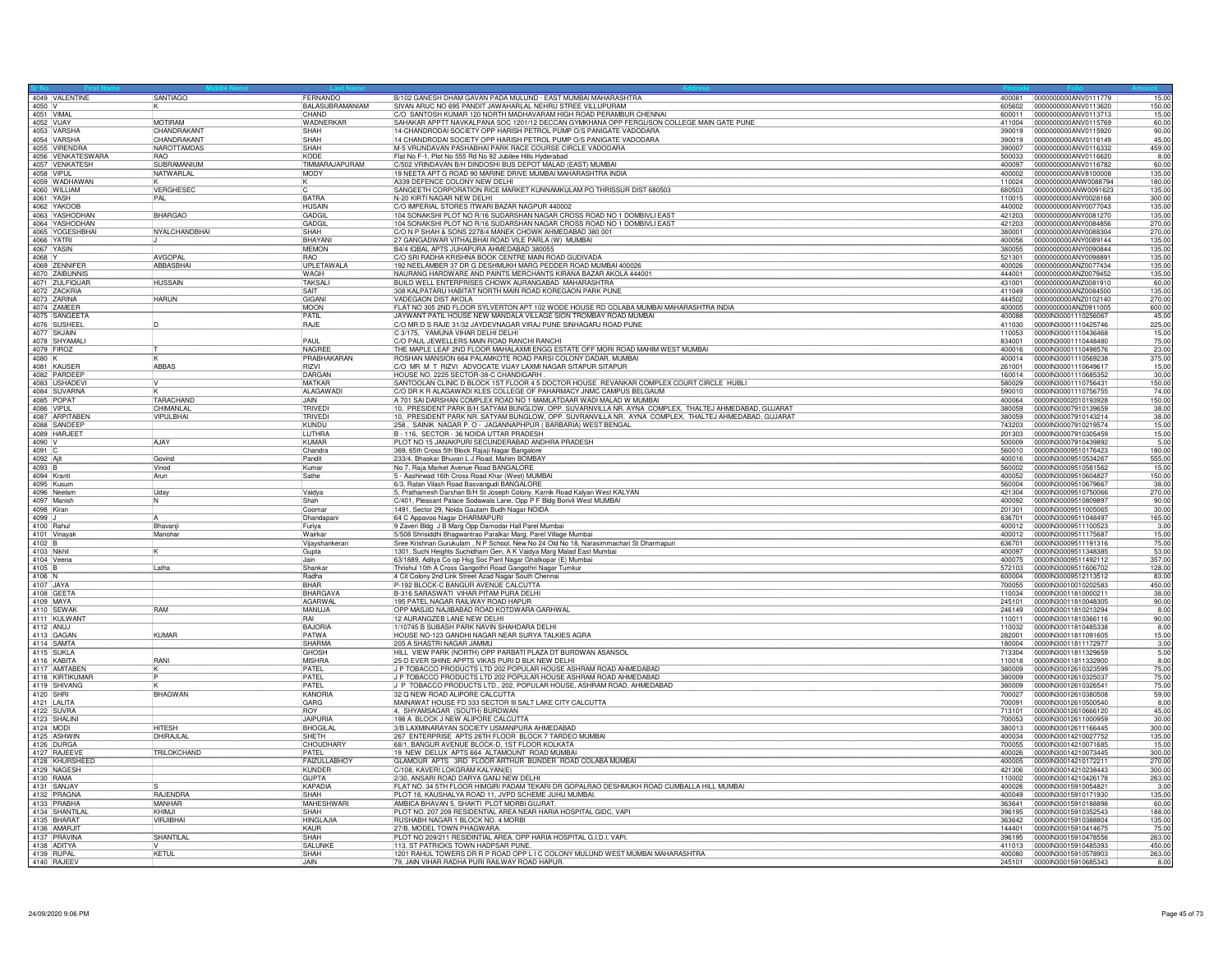| 4141 VINAYAK<br>MARUTI<br>PRABHU<br>400103 0000IN30015910833477<br>145 KALEESWARAR NAGAR KATTOOR COIMBATORE<br>4142 ANNAMALAI<br>0000IN30017510064991<br>38.00<br>641009<br>4143 SUNDARESWARAN<br>DOOR NO 9. THATTAN THOTTAM 2ND STREET TIRUPUR<br>641604<br>00000N30017510259802<br>11.00<br>12, IIIRD FLOOR C G APARTMENTS PERIYAR NAGAR NORTH KARUR<br>4144 MUTHUKUMARK<br>639002<br>0000IN30017510286240<br>30.00<br>4145 KANDASAMI<br>OLD NO 7/49, NEW NO 8/49 THOPPUKADU, GURUSAMIPALAYAM POST RASIPURAM TALUK NAMAKKAL DISTRICT<br>00000N30017510304142<br>900.00<br>637403<br>4146 BABY<br>VIJAYALAKSHMI<br>551, 1/260, MEYYANOOR ROAD A G P R COMPLEX SALEM<br>0000lN30017510318854<br>23.00<br>lG<br>636004<br>4147 CHOCKALINGAM<br>AL<br>87, CAR STREET KARUR<br>0000IN30017510364746<br>225.00<br>639001<br>4148 SIVAKUMAR<br>NEW 26 B, OLD 18 A AZAD STREET GANDHI NAGAR MADURAI<br>625020<br>0000IN30017510386122<br>15.00<br>4149 SHANMUGA<br>4150 RAJENDRAN<br>SUNDARAM<br>12, PATTAMANGALAM NEW STREET MAYILADUTHURAI<br>0000IN30017510407006<br>609001<br>15.00<br>31, RONDALA GOVINDAN STREET SHEVAPET SALEM<br>0000lN30017510462564<br>15.00<br>636002<br>4151 SUBRAMONIAN<br>NO 19E, NORTH CAR STREET NEXT TO HEAD POST OFFICE NAGERCOIL<br>629001<br>0000IN30017510625638<br>5.00<br>4152 SRINIVASAN<br>NO 27 MAIN ROAD KULLANCHAVADI CUDDALORE<br>75.00<br>607301<br>100001N30017510681809<br>4153 KUMAR<br><b>TALREJA</b><br>601, MANSAROVER SECTOR-17 VASHI NAVI MUMBAI<br>SOBHRAJ<br>400705<br>00000130018310177483<br>8.00<br>4154 P<br>4155 BHARAT<br>SUBRAMANIAM<br>67 BHAVANI MAIN ROAD B P AGRAHARAM ERODE<br>0000IN30018310268644<br>38.00<br>638005<br>MADHUKAR<br>SATAYE<br>MAHADEV HIRAJI KAMBLE CHAWL VAKOLA BRIDGE, DEMELLOW COMPOUND SANTACRUZ (EAST) MUMBAI<br>400055<br>00000N30018310302699<br>188,00<br>4156 D<br>PATEL<br>B/605 PATIDAR CHS LTD BUILDING NO 2 SHARDA NAGAR BEHIND SUNDER NAGAR OFF S. V. ROAD MALAD (WEST) MUMBAI<br>0000IN30018310315285<br>51.00<br>400064<br>4157 ROBER<br>SEBASTIAN<br>PERFIRA<br>VAIBHAT WADI, MERCES POST - VASAI DISTRICT-THANE<br>29.00<br>401201<br>100001N30018310378368<br>4158 RAJIV<br><b>GHATKAR</b><br>101, YOGESHWAR CO-OP. HSG. SOC. PLOT NO. 40, RSC-19 GORAI ROAD, BORIVALI (WEST) MUMBAI<br>400091<br>0000IN30018310451856<br>60.00<br>4159 TRILOR<br>SINGH<br>SADHANA<br>H. NO. 11/166, SECTOR 3 RAJENDERA NAGAR SAHIBABAD GHAZIABAD, U. P.<br>0000IN30018310506554<br>201005<br>230.00<br>4160 OMKARNATH<br><b>JAGANNATH</b><br>, RATAN ABHAD CO OP HOUSING SOC 1ST FLOOR, TUKARAM JAWJI ROAD MUMBAI<br><b>MANIYAR</b><br>400007<br>00000N30018310579585<br>300.00<br>11 2 VIVEKANAND NAGAR BLDG NO 4 S V ROAD BORIVALI WEST MUMBAI<br>4161 MAHESH<br>0000IN30018310604394<br>M<br><b>VASANI</b><br>400092<br>450.00<br>4162 VIVEK<br>F 502 SHREE BALAJI RESIDENCY MOTERA SABARMATI AHMEDABAD GIJJARA<br>MANGHNAN<br>380051<br>0000IN30018310626588<br>15.00<br>4163 NAZIM<br><b>IBRAHIM</b><br>KHAN<br>FLAT NO 1 EMBASSY APARTMENT 291 BELLASIS ROAD MEZZAMINE MUMBAI CENTRAL MUMBAI MAHARASHTRA<br>400008<br>0000IN30018310650297<br>12.00<br>4164 RAMESHCHANDRA<br><b>ISHWERLAL</b><br>SHREENIDHI, 2 NAVINCHANDRA PARK NEW CIVIL CAMP ROAD SHAHIBAUG AHMEDABAD<br>SHAH<br>380004<br>00000030018310712914<br>15.00<br>4165 RAJEEV<br>801/C ASHAVARI B/H KARNAVATI BUNGLOW GANDHINAGAR SARKHEJ HIGHWAY NR RAMDEVNAGAR CHOKDI SETELLITE AHMEDABAD GUJARAT<br><b>AMRATLAL</b><br>SHAH<br>380015<br>00000N30018310756329<br>5.00<br>TRIVED<br>C 4 7 BSES NAGAR DAHANU ROAD<br>4166 NILESH<br><b>RANJIT</b><br>401608<br>0000IN30018310866162<br>38.00<br>4167 JEAN<br>2 85 PRABHAT BUILDING OPP AGRIPADA POLICE STN GELL STREET MUMBAI<br>5.00<br><b>SHERRA</b><br>400011  00000IN30018310884252<br>4168 NEHAI<br>RAMESHCHANDRA<br>SHAH<br>SHREENIDHI, 2 NAVINCHANDRA PARK NEW CIVIL CAMP ROAD SHAHIBAUG AHMEDABAD<br>380004<br>0000IN30018310947555<br>8.00<br>4169 SHASHANK<br>PHADKE<br>PLOT NO 57 VEER BAJI PRABHU SOCIETY SAHAKARNAGAR I PUNE MAHARASTRA<br>411009<br>00000N30018311094796<br>38.00<br>4170 SOHAN<br>MADHUKAR<br>99, SOUTH PARK APARTMENT KALKAJI, OPP B-BLOCK NEW DELHI<br><b>MINZ</b><br>110019<br>0000IN30018311281942<br>60.00<br>4171 ANIL<br>SC 122 SHASTRI NAGAR GHAZIABAD<br>GARG<br>0000IN30018311337465<br>201002<br>15.00<br>4172 MANOHARLAL<br>GURUNANAK TRADERS SHARDA CHOWK RAIPUR<br>AHLIJA<br>492001  00000IN30018311505428<br>638.00<br>4173 MANDAKINI<br><b>KAMI FSH</b><br>SHAH<br>A-503, AVON MAJESTY AVON ENCLAVE, DATAPADA ROAD OPP. TATA SPECIAL STEELS LTD BORIVALI (E), MUMBAI<br>0000lN30018311815238<br>400066<br>8.00<br>4174 DESHMUKH<br>RAOSAHEB<br>52 SHANGRILA BUNGLOWS 1 NEAR SHEL PETROL PUMP SHILAJ ROAD HEBATPUR ROAD AHMEDABAD GUJARAT<br>NITIN<br>380059<br>0000IN30018311823914<br>6.00<br>4175 KAMLESH<br>A/ 201 WESTERN RAILWAY COLONY 2ND FLOOR CARTER ROAD BANDRA WEST MUMBAI MAHARASHTRA INDIA<br>SHARMA<br>0000IN30018311829197<br>30.00<br>400050<br>4176 SHAGUFTA<br>107 SAUDAGER MOHALLA GROUND FLOOR BHIWANDI DIST THANE<br><b>FAUZAN</b><br>KHATIMIT<br>00000N30018311829558<br>450.00<br>421302<br>4177 ANURADHA<br>OLD NO 20 NEW NO 25 SECOND MAIN ROAD AG S STAFF COLONY WEST VELACHERY CHENNAL<br>600042<br>0000IN30018312425255<br>53.00<br>4178 JASODA<br><b>DEVI</b><br>JASODA DEVI C O SITA RAM SARAN 4 29 VIDHYADHAR NAGAR JAIPUR RAJASTAN<br>0000lN30018312511292<br>15.00<br>111111<br>4179 VAIDEHI<br>3 PRASHASTI APARTMENTS 74-A PRITAM NAGAR SOCIETY ELLISBRIDGE<br>JHAVER<br>380006<br>0000IN30018312637229<br>300.00<br>4180 MUNISH<br>BHARGAVA<br>3-359 FIRST FLOOR GREATER KAILASH PART-I NEW DELHI<br>0000IN30018312723580<br>15.00<br>110017<br>4181 PARESH<br>301 ROSEWOOD APARTMENT JALARAM 01 ST NO 02 UNI ROAD RAJKOT GUJARAT<br><b>MOHANI AI</b><br>0000lN30018312954735<br><b>DHOLAKIA</b><br>14.00<br>360005<br>4182 SHAMA<br>SUDHIR<br><b>KULKARN</b><br>N 4 H 40 CIDCO AURANGABAD<br>431005<br>00000N30018313100555<br>30.00<br>4183 PISHOR<br>ARORA<br>1601 DHEERAJ VALLEY TOWER NEAR SAI BABA COMPLEX GOREGAON EAST MUMBAI<br>LAL<br>400063<br>0000IN30018313219085<br>2.00<br>4184 NANDA<br>C O SUPRINT TENDING ENGR E T NORTHERN COALFIELDS LTD SINGRAULI DIST SIDHI<br><b>MESHRAM</b><br>486889<br>0000IN30018313285454<br>18.00<br>4185 LALIT<br><b>KRISHAN</b><br><b>GUPTA</b><br>EF 247 A MANDI ROAD JALANDHAR<br>15.00<br>144001<br>0000IN30018313319988<br>4186 JATIN<br>4187 ARUN<br><b>THAKORBHAI</b><br>19 SATYAM NAGAR GRID ROAD KABILPORE NAVSARI<br>NAIK<br>0000030018313329395<br>150.00<br>396424<br>KANT<br><b>SAXENA</b><br>KU 60 VISHAKHA ENCLAVE PITAMPURA DELHI<br>110088<br>00000N30018313507925<br>15.00<br>E 8 MAMTA APARTMENTS LBS MARG MULUND WEST MUMBAI<br>4188 HARISH<br>KESHAVLA<br>MEHTA<br>400080<br>0000IN30018313545249<br>263.00<br>DWARKESH PAINTS & HARDWARE STORES BHARAT PUR GATE MATHURA (U P)<br>4189 SUNIL<br>KUMAR<br><b>AGRAWA</b><br>0000IN30020610201880<br>75.00<br>281001<br>4190 ATUL<br>K-2, GROUND FLOOR MODEL TOWN DELHI<br>54.00<br><b>GUPTA</b><br>0000IN30020610244606<br>110009<br>4191 SUSHMA<br>74, EK JOT APARTMENTS ROAD NO - 44 PITAM PURA DELHI<br>00000N30020610359719<br>75.00<br>DUA<br>110034<br>4192 GIRISH<br>KUMAR<br>GIRISH KUMAR ASHOK KUMAR TAMBAKOO MERCHANT KOSI KALA MATHURA<br>0000IN30020610396388<br>270.00<br>281403<br>4193 MEENAKSH<br><b>GUPTA</b><br>201 AGCR ENCLAVE DELHI<br>110092<br>0000IN30020610866038<br>14.00<br>71 SPM NAGAR BHARATPUR RAJASTHAN<br>4194 KAVITA<br>0000IN30020610960761<br>SINGHA<br>321001<br>38.00<br>4195 PAYAL<br><b>GIRDHARLAL</b><br>7/W SUNDATA APTS. 10 A MOUNT PLEASANT ROAD, MALABAR HILL MUMBAI<br>75.00<br>0000IN30021410006907<br>400006<br>4196 P<br>4197 MAN<br>AMRITAVARSHINI DELTA BLOCK FLAT N28 III FLR 5 DODLA SUNDARRAM RD B/H BANYAN MOGAPPAIR EAST CHENNAI<br>BHARATHKUMAR<br>00000N30021410226460<br>600058<br>2.00<br>ALEXANDER<br>PULIMOOD<br>41/1851 DHRUVA LAYOUT KATTIKKARAN LANE VEEKSHANAM ROAD ERNAKULAM ERNAKULAM, KERALA<br>0000IN30021410353554<br>15.00<br>682018<br>PLOT NO 13/1, SAILANI COLONY NEAR MAJDOOR FEDERATION OFFICE WADIBHOKAR ROAD DHULE<br>4198 BHALCHANDRA<br>RAGHU<br>DESAI<br>424002<br>0000lN30021410479848<br>6.00<br>NO 12, 1ST CROSS KEMPANNA LAYOUT PALACE GUTTAHALLI BANGALORE<br>4199 MADHUSUDAN<br>0000IN30021410522852<br>15.00<br>560020<br>4200 NARAYAN<br>KULKARNI<br>19 AKSHAYA PRIYADARSHINI COLONY GOKUL ROAD HUBLI<br>75.00<br>0000IN30021410525064<br>580030<br>4201 SAROJ<br>RAMESH<br>PLOT NO 26 YESHWANT NAGAR MALEGAON ROAD DHULE<br>SAHANI<br>424001 0000IN30021410610723<br>60.00<br>4202 JANARDAN<br>MANDAL<br>DHOKRASAHID NUTANPUKUR PO NUTANGANJ DT BURDWAN WEST BENGAL<br>0000lN30021410670184<br>8.00<br>713102<br>4203 MALLIKARJUNUDU<br>FL NO 302 RAMAVEDA S S APTS HNO 1/11/229 SHAMLAL BLDG BEGUMPET HYDERABAD<br>500016<br>0000IN30021410915770<br>2.00<br>4204 SANDHYA<br>NAIK<br>302 SKYWAY APTS YAC NAGAR KONDIVITA ROAD ANDHERI (E) MUMBAI<br>VITHAL<br>400059<br>00000N30021411000099<br>5.00<br>4205 MOHAMED<br><b>IMRANULLAH</b><br>A 7 GEMS COURT 14 KHADER NAWAZ KHAN BOAD NUNGAMBAKKAM CHENNA<br>15.00<br>800006<br>00000N30021411000445<br>4206 RENGARAJAN<br>4207 JATENDER<br>71/1 GROUND FLOOR 40TH SCHEME ROAD KAMDAR NAGAR NUNGAMBAKKAM CHENNAI<br>600034<br>0000IN30021411041557<br>105.00<br>SINGHLA<br>C1104 CIYADEL EMPRESS SURVEY NO 67A/3A BT KAWADE ROAD GHORPADI Pune, MAHARASHTRA<br>45.00<br>411001<br>00000N30021411068774<br>4208 T<br><b>ANNAMALA</b><br>NO C46 4TH CROSS THILLAINAGAR TRICHY<br>0000IN30021411091146<br>68.00<br>620018<br><b>SUBRAMANIUM</b><br>A003 314/7 PURVA PARADISE 3RD MAIN 7TH CROSS DOMLUR LAYOUT BANGALORE<br>4209 GOPALA<br>KRISHNAN<br>0000IN30021411104388<br>560071<br>14.00<br>4210 CHANDRAKALA<br>S 6 SHREEJI ASTHA AVENUE OPP SURENDRA PARK SUBHANPURA VADODARA<br>150.00<br><b>ROONGTA</b><br>390023<br>0000IN30021411148897<br>4211 K<br><b>VINODH</b><br>NO 3,10TH STREET EXTENSION VKL NAGAR THUDIYALUR COIMBATORE<br>641034<br>0000IN30021411151250<br>45.00<br>4212 MANASI<br>SHANTANU<br>KHURJEKAR<br>NANDANVAN PLOT NO A 60 TULSHIBAGWALE COLONY SAHAKAR NAGAR PARVATI PUNE<br>00000030021411157195<br>411009<br>3.00<br>4213 DEEPESH<br>3/4 FIRST FLOOR JAWAHAR NAGAR RAJ JAIPUR<br>00000N30021411281808<br>VAID<br>302004<br>5.00<br>4214 CHANDRA<br><b>PRAKASH</b><br>30/31 BHIWANDIWALLA TERRACE 618 J S S ROAD DHOBI TALAO MUMBAI<br><b>BAID</b><br>400002<br>0000IN30021411307777<br>300.00<br>$4215$ <sup>G</sup><br>803 CHEMBUR CASTLE BASANT GARDEN GHATLA ROAD CHEMBUR NEAR RATNA SUPERMARKET MUMBAI MAHARASHTRA<br>RAVICHANDRAN<br>400071  00000IN30021411324063<br>30.00<br>4216 VIJAY<br>4217 GHANASHYAM<br><b>KUMAR</b><br>MENDIRATTA<br>1310A BEVERLY PARK II, DLF CITY GURGAON<br>122002<br>00000N30021411382708<br>15.00<br>NO 12, FIRST FLOOR, SATYA BHAVAN, S.B. ROAD COLABA, MUMBAI<br>45.00<br><b>HEGDE</b><br>400005<br>00000N30021411416368<br>4218 VIJAY<br>LAXMI NIWAS 3RD FLR NR RAM WADI NAUPADA THANE W<br>YADAV<br>400602<br>0000IN30021411434562<br>8.00<br>FLAT NO 402 BLOCK A S B RESIDENCY APARTMENT OPP ALLAHABAD BANK SHEIKHPURA BAILEY ROAD Patna, BIHAR<br>4219 DINESH<br>KUMAR<br>800014<br>00000830021411447149<br>11.00<br>4220 SRIPATHI<br>SYCON CRESSIDA FLAT NO 717 HORAMAVU MAIN ROAD OPP UDUPI UPACHAR BANGALORE BANGALORE KARNATAKA<br>AITHAI<br>560042 0000IN30021411539073<br>105.00<br>4221 GAURI<br>SIDDHARTH<br>SATPUTE<br>7 SUVARNADEEP APTS 10TH LANE PRABHAT ROAD PUNE MAHARASHTRA<br>411004<br>0000lN30021411544651<br>90.00<br>4222 REKHA<br>G-503, ETERNITY KANAKIA SPACES TEEN HATH NAKA JUNCTION THANE - WEST THANE, MAHARASHTRA<br>75.00<br>KARNIK<br>400604  00000IN30021411562480<br><b>MAHABALA</b><br>SHETTY<br>SHRI BRAHMI BANKERS COLONY BELURJAD BRAHMAVAR<br>4223 BHASKAF<br>576213<br>00000N30021411621110<br>30.00<br>H NO 16 2 78 1 S S COLONY HYDERANAGAR KUKATPALLY HYDERABAD ANDHRA PRADESH<br>4224 SARVESHNATH<br>SHATAVFI<br>0000IN30021411632552<br>GUPTA<br>500072<br>8.00<br>4225 TEJENDER<br><b>KUMAR</b><br>BAREJA<br>A 1 B /111 JANAK PURI NEW DELHI<br>110058<br>0000IN30021411651915<br>8.00<br>4226 SHERRY<br>PATRA<br>BLOCK-CL-67, SECTOR-2 SALT LAKE CITY SECH BHAWAN SECH BHAWAN SALT LAKE NORTH 24 PARGANAS WEST BENGAL 700091 NORTH 24 PARGANAS, WEST BENGAL<br>0000lN30021411707641<br>700091<br>5.00<br>4227 PREM<br>PRAKASH<br>FLAT NO-D-702, PARK TITANIUM PARK STREET WAKAD PUNE, MAHARASHTRA<br>GAJPAL<br>411057<br>00000N30021411772641<br>3.00<br>RADIO ELECTRIC STORES MAWKHAR SHILLONG<br>4228 PAWAN<br>KUMAR<br><b>JASRASARL</b><br>00000N30021411834444<br>23.00<br>793001<br>D 501 HH APPT PL NO 12 A SEC 7 DWARKA DELHI<br>4229 CHANDRA<br>SHEKHAR<br>PRASAD<br>110075<br>0000IN30021411840906<br>2.00<br>4230 SUKHDEEP<br>17.00<br><b>ISINGH</b><br>H NO 1891 SECTOR 34 D CHANDIGARH<br>160022<br>0000lN30021411844079<br>4231 MADHU<br><b>JASRASARI</b><br>RADIO ELECTRIC STORES MAWKHAR MAIN ROAD SHILLONG<br>0000lN30021411865131<br>793002<br>23.00<br>4232 GITA<br>LILAMANI 13 A KALYAN SOC NR NAGRI HOSPITAL ELLIS BRIDGE AHMEDABAD GUJARAT<br>$\overline{\mathsf{N}}$<br>ZAVERI<br>380006 00000N30021411901443<br>75.00 |  |  |                                                                                  |  |       |
|-------------------------------------------------------------------------------------------------------------------------------------------------------------------------------------------------------------------------------------------------------------------------------------------------------------------------------------------------------------------------------------------------------------------------------------------------------------------------------------------------------------------------------------------------------------------------------------------------------------------------------------------------------------------------------------------------------------------------------------------------------------------------------------------------------------------------------------------------------------------------------------------------------------------------------------------------------------------------------------------------------------------------------------------------------------------------------------------------------------------------------------------------------------------------------------------------------------------------------------------------------------------------------------------------------------------------------------------------------------------------------------------------------------------------------------------------------------------------------------------------------------------------------------------------------------------------------------------------------------------------------------------------------------------------------------------------------------------------------------------------------------------------------------------------------------------------------------------------------------------------------------------------------------------------------------------------------------------------------------------------------------------------------------------------------------------------------------------------------------------------------------------------------------------------------------------------------------------------------------------------------------------------------------------------------------------------------------------------------------------------------------------------------------------------------------------------------------------------------------------------------------------------------------------------------------------------------------------------------------------------------------------------------------------------------------------------------------------------------------------------------------------------------------------------------------------------------------------------------------------------------------------------------------------------------------------------------------------------------------------------------------------------------------------------------------------------------------------------------------------------------------------------------------------------------------------------------------------------------------------------------------------------------------------------------------------------------------------------------------------------------------------------------------------------------------------------------------------------------------------------------------------------------------------------------------------------------------------------------------------------------------------------------------------------------------------------------------------------------------------------------------------------------------------------------------------------------------------------------------------------------------------------------------------------------------------------------------------------------------------------------------------------------------------------------------------------------------------------------------------------------------------------------------------------------------------------------------------------------------------------------------------------------------------------------------------------------------------------------------------------------------------------------------------------------------------------------------------------------------------------------------------------------------------------------------------------------------------------------------------------------------------------------------------------------------------------------------------------------------------------------------------------------------------------------------------------------------------------------------------------------------------------------------------------------------------------------------------------------------------------------------------------------------------------------------------------------------------------------------------------------------------------------------------------------------------------------------------------------------------------------------------------------------------------------------------------------------------------------------------------------------------------------------------------------------------------------------------------------------------------------------------------------------------------------------------------------------------------------------------------------------------------------------------------------------------------------------------------------------------------------------------------------------------------------------------------------------------------------------------------------------------------------------------------------------------------------------------------------------------------------------------------------------------------------------------------------------------------------------------------------------------------------------------------------------------------------------------------------------------------------------------------------------------------------------------------------------------------------------------------------------------------------------------------------------------------------------------------------------------------------------------------------------------------------------------------------------------------------------------------------------------------------------------------------------------------------------------------------------------------------------------------------------------------------------------------------------------------------------------------------------------------------------------------------------------------------------------------------------------------------------------------------------------------------------------------------------------------------------------------------------------------------------------------------------------------------------------------------------------------------------------------------------------------------------------------------------------------------------------------------------------------------------------------------------------------------------------------------------------------------------------------------------------------------------------------------------------------------------------------------------------------------------------------------------------------------------------------------------------------------------------------------------------------------------------------------------------------------------------------------------------------------------------------------------------------------------------------------------------------------------------------------------------------------------------------------------------------------------------------------------------------------------------------------------------------------------------------------------------------------------------------------------------------------------------------------------------------------------------------------------------------------------------------------------------------------------------------------------------------------------------------------------------------------------------------------------------------------------------------------------------------------------------------------------------------------------------------------------------------------------------------------------------------------------------------------------------------------------------------------------------------------------------------------------------------------------------------------------------------------------------------------------------------------------------------------------------------------------------------------------------------------------------------------------------------------------------------------------------------------------------------------------------------------------------------------------------------------------------------------------------------------------------------------------------------------------------------------------------------------------------------------------------------------------------------------------------------------------------------------------------------------------------------------------------------------------------------------------------------------------------------------------------------------------------------------------------------------------------------------------------------------------------------------------------------------------------------------------------------------------------------------------------------------------------------------------------------------------------------------------------------------------------------------------------------------------------------------------------------------------------------------------------------------------------------------------------------------------------------------------------------------------------------------------------------------------------------------------------------------------------------------------------------------------------------------------------------------------------------------------------------------------------------------------------------------------------------------------------------------------------------------------------------------------------------------------------------------------------------------------------------------------------------------------------------------------------------------------------------------------------------------------------------------------------------------------------------------------------------------------------------------------------------------------------------------------------------------------------------------------------------------------------------------------------------------------------------------------------------------------------------------------------------------------------------------------------------------------------------------------------------------------------------------------------------------------------------------------------------------------------------------------------------------------------------------------------------------------------------------------------------------------------------------------------------------------------------------------------------------------------------------------------------------------------------------------------------------------------------------------------------------------------------------------------------------------------------------------------------------------------------------------------------------------------------------------------------------------------------------------------------------------------------------------------------------------------------------------------------------------------------------------------------------------------------------------------------------------------------------------------------------------------------------------------------------------------------------------------------------------------------------------------------------------------------------------------------------------------------------------------------------------------------------------------------------------------------------------------------------------------------------------------------------------------------------------------------------------------------------------------------------------------------------------------------------------------------------------------------------------------------------------------------------------------------------------------------------------------------------------------------------------------------------------------------|--|--|----------------------------------------------------------------------------------|--|-------|
|                                                                                                                                                                                                                                                                                                                                                                                                                                                                                                                                                                                                                                                                                                                                                                                                                                                                                                                                                                                                                                                                                                                                                                                                                                                                                                                                                                                                                                                                                                                                                                                                                                                                                                                                                                                                                                                                                                                                                                                                                                                                                                                                                                                                                                                                                                                                                                                                                                                                                                                                                                                                                                                                                                                                                                                                                                                                                                                                                                                                                                                                                                                                                                                                                                                                                                                                                                                                                                                                                                                                                                                                                                                                                                                                                                                                                                                                                                                                                                                                                                                                                                                                                                                                                                                                                                                                                                                                                                                                                                                                                                                                                                                                                                                                                                                                                                                                                                                                                                                                                                                                                                                                                                                                                                                                                                                                                                                                                                                                                                                                                                                                                                                                                                                                                                                                                                                                                                                                                                                                                                                                                                                                                                                                                                                                                                                                                                                                                                                                                                                                                                                                                                                                                                                                                                                                                                                                                                                                                                                                                                                                                                                                                                                                                                                                                                                                                                                                                                                                                                                                                                                                                                                                                                                                                                                                                                                                                                                                                                                                                                                                                                                                                                                                                                                                                                                                                                                                                                                                                                                                                                                                                                                                                                                                                                                                                                                                                                                                                                                                                                                                                                                                                                                                                                                                                                                                                                                                                                                                                                                                                                                                                                                                                                                                                                                                                                                                                                                                                                                                                                                                                                                                                                                                                                                                                                                                                                                                                                                                                                                                                                                                                                                                                                                                                                                                                                                                                                                                                                                                                                                                                                                                                                                                                                                                                                                                                                                                                                                                                                                                                                                                                                                                                                                                                                                                                                                                                                                                                                                                                                                                                                                                                                                                                                                                                                                                                                                                                                                                                                                                                                                                                                                                                                                                                                                                                                                                                                                                                                                                                                                                                                                                                                                                                                                                                                                         |  |  | B/508, RAJ TOWER, I.C. COLONY, OPP SILVER COIN RESTAURANT, BORIVILI (W). MUMBAI. |  | 68.00 |
|                                                                                                                                                                                                                                                                                                                                                                                                                                                                                                                                                                                                                                                                                                                                                                                                                                                                                                                                                                                                                                                                                                                                                                                                                                                                                                                                                                                                                                                                                                                                                                                                                                                                                                                                                                                                                                                                                                                                                                                                                                                                                                                                                                                                                                                                                                                                                                                                                                                                                                                                                                                                                                                                                                                                                                                                                                                                                                                                                                                                                                                                                                                                                                                                                                                                                                                                                                                                                                                                                                                                                                                                                                                                                                                                                                                                                                                                                                                                                                                                                                                                                                                                                                                                                                                                                                                                                                                                                                                                                                                                                                                                                                                                                                                                                                                                                                                                                                                                                                                                                                                                                                                                                                                                                                                                                                                                                                                                                                                                                                                                                                                                                                                                                                                                                                                                                                                                                                                                                                                                                                                                                                                                                                                                                                                                                                                                                                                                                                                                                                                                                                                                                                                                                                                                                                                                                                                                                                                                                                                                                                                                                                                                                                                                                                                                                                                                                                                                                                                                                                                                                                                                                                                                                                                                                                                                                                                                                                                                                                                                                                                                                                                                                                                                                                                                                                                                                                                                                                                                                                                                                                                                                                                                                                                                                                                                                                                                                                                                                                                                                                                                                                                                                                                                                                                                                                                                                                                                                                                                                                                                                                                                                                                                                                                                                                                                                                                                                                                                                                                                                                                                                                                                                                                                                                                                                                                                                                                                                                                                                                                                                                                                                                                                                                                                                                                                                                                                                                                                                                                                                                                                                                                                                                                                                                                                                                                                                                                                                                                                                                                                                                                                                                                                                                                                                                                                                                                                                                                                                                                                                                                                                                                                                                                                                                                                                                                                                                                                                                                                                                                                                                                                                                                                                                                                                                                                                                                                                                                                                                                                                                                                                                                                                                                                                                                                                                                         |  |  |                                                                                  |  |       |
|                                                                                                                                                                                                                                                                                                                                                                                                                                                                                                                                                                                                                                                                                                                                                                                                                                                                                                                                                                                                                                                                                                                                                                                                                                                                                                                                                                                                                                                                                                                                                                                                                                                                                                                                                                                                                                                                                                                                                                                                                                                                                                                                                                                                                                                                                                                                                                                                                                                                                                                                                                                                                                                                                                                                                                                                                                                                                                                                                                                                                                                                                                                                                                                                                                                                                                                                                                                                                                                                                                                                                                                                                                                                                                                                                                                                                                                                                                                                                                                                                                                                                                                                                                                                                                                                                                                                                                                                                                                                                                                                                                                                                                                                                                                                                                                                                                                                                                                                                                                                                                                                                                                                                                                                                                                                                                                                                                                                                                                                                                                                                                                                                                                                                                                                                                                                                                                                                                                                                                                                                                                                                                                                                                                                                                                                                                                                                                                                                                                                                                                                                                                                                                                                                                                                                                                                                                                                                                                                                                                                                                                                                                                                                                                                                                                                                                                                                                                                                                                                                                                                                                                                                                                                                                                                                                                                                                                                                                                                                                                                                                                                                                                                                                                                                                                                                                                                                                                                                                                                                                                                                                                                                                                                                                                                                                                                                                                                                                                                                                                                                                                                                                                                                                                                                                                                                                                                                                                                                                                                                                                                                                                                                                                                                                                                                                                                                                                                                                                                                                                                                                                                                                                                                                                                                                                                                                                                                                                                                                                                                                                                                                                                                                                                                                                                                                                                                                                                                                                                                                                                                                                                                                                                                                                                                                                                                                                                                                                                                                                                                                                                                                                                                                                                                                                                                                                                                                                                                                                                                                                                                                                                                                                                                                                                                                                                                                                                                                                                                                                                                                                                                                                                                                                                                                                                                                                                                                                                                                                                                                                                                                                                                                                                                                                                                                                                                                                         |  |  |                                                                                  |  |       |
|                                                                                                                                                                                                                                                                                                                                                                                                                                                                                                                                                                                                                                                                                                                                                                                                                                                                                                                                                                                                                                                                                                                                                                                                                                                                                                                                                                                                                                                                                                                                                                                                                                                                                                                                                                                                                                                                                                                                                                                                                                                                                                                                                                                                                                                                                                                                                                                                                                                                                                                                                                                                                                                                                                                                                                                                                                                                                                                                                                                                                                                                                                                                                                                                                                                                                                                                                                                                                                                                                                                                                                                                                                                                                                                                                                                                                                                                                                                                                                                                                                                                                                                                                                                                                                                                                                                                                                                                                                                                                                                                                                                                                                                                                                                                                                                                                                                                                                                                                                                                                                                                                                                                                                                                                                                                                                                                                                                                                                                                                                                                                                                                                                                                                                                                                                                                                                                                                                                                                                                                                                                                                                                                                                                                                                                                                                                                                                                                                                                                                                                                                                                                                                                                                                                                                                                                                                                                                                                                                                                                                                                                                                                                                                                                                                                                                                                                                                                                                                                                                                                                                                                                                                                                                                                                                                                                                                                                                                                                                                                                                                                                                                                                                                                                                                                                                                                                                                                                                                                                                                                                                                                                                                                                                                                                                                                                                                                                                                                                                                                                                                                                                                                                                                                                                                                                                                                                                                                                                                                                                                                                                                                                                                                                                                                                                                                                                                                                                                                                                                                                                                                                                                                                                                                                                                                                                                                                                                                                                                                                                                                                                                                                                                                                                                                                                                                                                                                                                                                                                                                                                                                                                                                                                                                                                                                                                                                                                                                                                                                                                                                                                                                                                                                                                                                                                                                                                                                                                                                                                                                                                                                                                                                                                                                                                                                                                                                                                                                                                                                                                                                                                                                                                                                                                                                                                                                                                                                                                                                                                                                                                                                                                                                                                                                                                                                                                                                         |  |  |                                                                                  |  |       |
|                                                                                                                                                                                                                                                                                                                                                                                                                                                                                                                                                                                                                                                                                                                                                                                                                                                                                                                                                                                                                                                                                                                                                                                                                                                                                                                                                                                                                                                                                                                                                                                                                                                                                                                                                                                                                                                                                                                                                                                                                                                                                                                                                                                                                                                                                                                                                                                                                                                                                                                                                                                                                                                                                                                                                                                                                                                                                                                                                                                                                                                                                                                                                                                                                                                                                                                                                                                                                                                                                                                                                                                                                                                                                                                                                                                                                                                                                                                                                                                                                                                                                                                                                                                                                                                                                                                                                                                                                                                                                                                                                                                                                                                                                                                                                                                                                                                                                                                                                                                                                                                                                                                                                                                                                                                                                                                                                                                                                                                                                                                                                                                                                                                                                                                                                                                                                                                                                                                                                                                                                                                                                                                                                                                                                                                                                                                                                                                                                                                                                                                                                                                                                                                                                                                                                                                                                                                                                                                                                                                                                                                                                                                                                                                                                                                                                                                                                                                                                                                                                                                                                                                                                                                                                                                                                                                                                                                                                                                                                                                                                                                                                                                                                                                                                                                                                                                                                                                                                                                                                                                                                                                                                                                                                                                                                                                                                                                                                                                                                                                                                                                                                                                                                                                                                                                                                                                                                                                                                                                                                                                                                                                                                                                                                                                                                                                                                                                                                                                                                                                                                                                                                                                                                                                                                                                                                                                                                                                                                                                                                                                                                                                                                                                                                                                                                                                                                                                                                                                                                                                                                                                                                                                                                                                                                                                                                                                                                                                                                                                                                                                                                                                                                                                                                                                                                                                                                                                                                                                                                                                                                                                                                                                                                                                                                                                                                                                                                                                                                                                                                                                                                                                                                                                                                                                                                                                                                                                                                                                                                                                                                                                                                                                                                                                                                                                                                                                         |  |  |                                                                                  |  |       |
|                                                                                                                                                                                                                                                                                                                                                                                                                                                                                                                                                                                                                                                                                                                                                                                                                                                                                                                                                                                                                                                                                                                                                                                                                                                                                                                                                                                                                                                                                                                                                                                                                                                                                                                                                                                                                                                                                                                                                                                                                                                                                                                                                                                                                                                                                                                                                                                                                                                                                                                                                                                                                                                                                                                                                                                                                                                                                                                                                                                                                                                                                                                                                                                                                                                                                                                                                                                                                                                                                                                                                                                                                                                                                                                                                                                                                                                                                                                                                                                                                                                                                                                                                                                                                                                                                                                                                                                                                                                                                                                                                                                                                                                                                                                                                                                                                                                                                                                                                                                                                                                                                                                                                                                                                                                                                                                                                                                                                                                                                                                                                                                                                                                                                                                                                                                                                                                                                                                                                                                                                                                                                                                                                                                                                                                                                                                                                                                                                                                                                                                                                                                                                                                                                                                                                                                                                                                                                                                                                                                                                                                                                                                                                                                                                                                                                                                                                                                                                                                                                                                                                                                                                                                                                                                                                                                                                                                                                                                                                                                                                                                                                                                                                                                                                                                                                                                                                                                                                                                                                                                                                                                                                                                                                                                                                                                                                                                                                                                                                                                                                                                                                                                                                                                                                                                                                                                                                                                                                                                                                                                                                                                                                                                                                                                                                                                                                                                                                                                                                                                                                                                                                                                                                                                                                                                                                                                                                                                                                                                                                                                                                                                                                                                                                                                                                                                                                                                                                                                                                                                                                                                                                                                                                                                                                                                                                                                                                                                                                                                                                                                                                                                                                                                                                                                                                                                                                                                                                                                                                                                                                                                                                                                                                                                                                                                                                                                                                                                                                                                                                                                                                                                                                                                                                                                                                                                                                                                                                                                                                                                                                                                                                                                                                                                                                                                                                                                         |  |  |                                                                                  |  |       |
|                                                                                                                                                                                                                                                                                                                                                                                                                                                                                                                                                                                                                                                                                                                                                                                                                                                                                                                                                                                                                                                                                                                                                                                                                                                                                                                                                                                                                                                                                                                                                                                                                                                                                                                                                                                                                                                                                                                                                                                                                                                                                                                                                                                                                                                                                                                                                                                                                                                                                                                                                                                                                                                                                                                                                                                                                                                                                                                                                                                                                                                                                                                                                                                                                                                                                                                                                                                                                                                                                                                                                                                                                                                                                                                                                                                                                                                                                                                                                                                                                                                                                                                                                                                                                                                                                                                                                                                                                                                                                                                                                                                                                                                                                                                                                                                                                                                                                                                                                                                                                                                                                                                                                                                                                                                                                                                                                                                                                                                                                                                                                                                                                                                                                                                                                                                                                                                                                                                                                                                                                                                                                                                                                                                                                                                                                                                                                                                                                                                                                                                                                                                                                                                                                                                                                                                                                                                                                                                                                                                                                                                                                                                                                                                                                                                                                                                                                                                                                                                                                                                                                                                                                                                                                                                                                                                                                                                                                                                                                                                                                                                                                                                                                                                                                                                                                                                                                                                                                                                                                                                                                                                                                                                                                                                                                                                                                                                                                                                                                                                                                                                                                                                                                                                                                                                                                                                                                                                                                                                                                                                                                                                                                                                                                                                                                                                                                                                                                                                                                                                                                                                                                                                                                                                                                                                                                                                                                                                                                                                                                                                                                                                                                                                                                                                                                                                                                                                                                                                                                                                                                                                                                                                                                                                                                                                                                                                                                                                                                                                                                                                                                                                                                                                                                                                                                                                                                                                                                                                                                                                                                                                                                                                                                                                                                                                                                                                                                                                                                                                                                                                                                                                                                                                                                                                                                                                                                                                                                                                                                                                                                                                                                                                                                                                                                                                                                                                         |  |  |                                                                                  |  |       |
|                                                                                                                                                                                                                                                                                                                                                                                                                                                                                                                                                                                                                                                                                                                                                                                                                                                                                                                                                                                                                                                                                                                                                                                                                                                                                                                                                                                                                                                                                                                                                                                                                                                                                                                                                                                                                                                                                                                                                                                                                                                                                                                                                                                                                                                                                                                                                                                                                                                                                                                                                                                                                                                                                                                                                                                                                                                                                                                                                                                                                                                                                                                                                                                                                                                                                                                                                                                                                                                                                                                                                                                                                                                                                                                                                                                                                                                                                                                                                                                                                                                                                                                                                                                                                                                                                                                                                                                                                                                                                                                                                                                                                                                                                                                                                                                                                                                                                                                                                                                                                                                                                                                                                                                                                                                                                                                                                                                                                                                                                                                                                                                                                                                                                                                                                                                                                                                                                                                                                                                                                                                                                                                                                                                                                                                                                                                                                                                                                                                                                                                                                                                                                                                                                                                                                                                                                                                                                                                                                                                                                                                                                                                                                                                                                                                                                                                                                                                                                                                                                                                                                                                                                                                                                                                                                                                                                                                                                                                                                                                                                                                                                                                                                                                                                                                                                                                                                                                                                                                                                                                                                                                                                                                                                                                                                                                                                                                                                                                                                                                                                                                                                                                                                                                                                                                                                                                                                                                                                                                                                                                                                                                                                                                                                                                                                                                                                                                                                                                                                                                                                                                                                                                                                                                                                                                                                                                                                                                                                                                                                                                                                                                                                                                                                                                                                                                                                                                                                                                                                                                                                                                                                                                                                                                                                                                                                                                                                                                                                                                                                                                                                                                                                                                                                                                                                                                                                                                                                                                                                                                                                                                                                                                                                                                                                                                                                                                                                                                                                                                                                                                                                                                                                                                                                                                                                                                                                                                                                                                                                                                                                                                                                                                                                                                                                                                                                                                         |  |  |                                                                                  |  |       |
|                                                                                                                                                                                                                                                                                                                                                                                                                                                                                                                                                                                                                                                                                                                                                                                                                                                                                                                                                                                                                                                                                                                                                                                                                                                                                                                                                                                                                                                                                                                                                                                                                                                                                                                                                                                                                                                                                                                                                                                                                                                                                                                                                                                                                                                                                                                                                                                                                                                                                                                                                                                                                                                                                                                                                                                                                                                                                                                                                                                                                                                                                                                                                                                                                                                                                                                                                                                                                                                                                                                                                                                                                                                                                                                                                                                                                                                                                                                                                                                                                                                                                                                                                                                                                                                                                                                                                                                                                                                                                                                                                                                                                                                                                                                                                                                                                                                                                                                                                                                                                                                                                                                                                                                                                                                                                                                                                                                                                                                                                                                                                                                                                                                                                                                                                                                                                                                                                                                                                                                                                                                                                                                                                                                                                                                                                                                                                                                                                                                                                                                                                                                                                                                                                                                                                                                                                                                                                                                                                                                                                                                                                                                                                                                                                                                                                                                                                                                                                                                                                                                                                                                                                                                                                                                                                                                                                                                                                                                                                                                                                                                                                                                                                                                                                                                                                                                                                                                                                                                                                                                                                                                                                                                                                                                                                                                                                                                                                                                                                                                                                                                                                                                                                                                                                                                                                                                                                                                                                                                                                                                                                                                                                                                                                                                                                                                                                                                                                                                                                                                                                                                                                                                                                                                                                                                                                                                                                                                                                                                                                                                                                                                                                                                                                                                                                                                                                                                                                                                                                                                                                                                                                                                                                                                                                                                                                                                                                                                                                                                                                                                                                                                                                                                                                                                                                                                                                                                                                                                                                                                                                                                                                                                                                                                                                                                                                                                                                                                                                                                                                                                                                                                                                                                                                                                                                                                                                                                                                                                                                                                                                                                                                                                                                                                                                                                                                                                         |  |  |                                                                                  |  |       |
|                                                                                                                                                                                                                                                                                                                                                                                                                                                                                                                                                                                                                                                                                                                                                                                                                                                                                                                                                                                                                                                                                                                                                                                                                                                                                                                                                                                                                                                                                                                                                                                                                                                                                                                                                                                                                                                                                                                                                                                                                                                                                                                                                                                                                                                                                                                                                                                                                                                                                                                                                                                                                                                                                                                                                                                                                                                                                                                                                                                                                                                                                                                                                                                                                                                                                                                                                                                                                                                                                                                                                                                                                                                                                                                                                                                                                                                                                                                                                                                                                                                                                                                                                                                                                                                                                                                                                                                                                                                                                                                                                                                                                                                                                                                                                                                                                                                                                                                                                                                                                                                                                                                                                                                                                                                                                                                                                                                                                                                                                                                                                                                                                                                                                                                                                                                                                                                                                                                                                                                                                                                                                                                                                                                                                                                                                                                                                                                                                                                                                                                                                                                                                                                                                                                                                                                                                                                                                                                                                                                                                                                                                                                                                                                                                                                                                                                                                                                                                                                                                                                                                                                                                                                                                                                                                                                                                                                                                                                                                                                                                                                                                                                                                                                                                                                                                                                                                                                                                                                                                                                                                                                                                                                                                                                                                                                                                                                                                                                                                                                                                                                                                                                                                                                                                                                                                                                                                                                                                                                                                                                                                                                                                                                                                                                                                                                                                                                                                                                                                                                                                                                                                                                                                                                                                                                                                                                                                                                                                                                                                                                                                                                                                                                                                                                                                                                                                                                                                                                                                                                                                                                                                                                                                                                                                                                                                                                                                                                                                                                                                                                                                                                                                                                                                                                                                                                                                                                                                                                                                                                                                                                                                                                                                                                                                                                                                                                                                                                                                                                                                                                                                                                                                                                                                                                                                                                                                                                                                                                                                                                                                                                                                                                                                                                                                                                                                                                         |  |  |                                                                                  |  |       |
|                                                                                                                                                                                                                                                                                                                                                                                                                                                                                                                                                                                                                                                                                                                                                                                                                                                                                                                                                                                                                                                                                                                                                                                                                                                                                                                                                                                                                                                                                                                                                                                                                                                                                                                                                                                                                                                                                                                                                                                                                                                                                                                                                                                                                                                                                                                                                                                                                                                                                                                                                                                                                                                                                                                                                                                                                                                                                                                                                                                                                                                                                                                                                                                                                                                                                                                                                                                                                                                                                                                                                                                                                                                                                                                                                                                                                                                                                                                                                                                                                                                                                                                                                                                                                                                                                                                                                                                                                                                                                                                                                                                                                                                                                                                                                                                                                                                                                                                                                                                                                                                                                                                                                                                                                                                                                                                                                                                                                                                                                                                                                                                                                                                                                                                                                                                                                                                                                                                                                                                                                                                                                                                                                                                                                                                                                                                                                                                                                                                                                                                                                                                                                                                                                                                                                                                                                                                                                                                                                                                                                                                                                                                                                                                                                                                                                                                                                                                                                                                                                                                                                                                                                                                                                                                                                                                                                                                                                                                                                                                                                                                                                                                                                                                                                                                                                                                                                                                                                                                                                                                                                                                                                                                                                                                                                                                                                                                                                                                                                                                                                                                                                                                                                                                                                                                                                                                                                                                                                                                                                                                                                                                                                                                                                                                                                                                                                                                                                                                                                                                                                                                                                                                                                                                                                                                                                                                                                                                                                                                                                                                                                                                                                                                                                                                                                                                                                                                                                                                                                                                                                                                                                                                                                                                                                                                                                                                                                                                                                                                                                                                                                                                                                                                                                                                                                                                                                                                                                                                                                                                                                                                                                                                                                                                                                                                                                                                                                                                                                                                                                                                                                                                                                                                                                                                                                                                                                                                                                                                                                                                                                                                                                                                                                                                                                                                                                                                         |  |  |                                                                                  |  |       |
|                                                                                                                                                                                                                                                                                                                                                                                                                                                                                                                                                                                                                                                                                                                                                                                                                                                                                                                                                                                                                                                                                                                                                                                                                                                                                                                                                                                                                                                                                                                                                                                                                                                                                                                                                                                                                                                                                                                                                                                                                                                                                                                                                                                                                                                                                                                                                                                                                                                                                                                                                                                                                                                                                                                                                                                                                                                                                                                                                                                                                                                                                                                                                                                                                                                                                                                                                                                                                                                                                                                                                                                                                                                                                                                                                                                                                                                                                                                                                                                                                                                                                                                                                                                                                                                                                                                                                                                                                                                                                                                                                                                                                                                                                                                                                                                                                                                                                                                                                                                                                                                                                                                                                                                                                                                                                                                                                                                                                                                                                                                                                                                                                                                                                                                                                                                                                                                                                                                                                                                                                                                                                                                                                                                                                                                                                                                                                                                                                                                                                                                                                                                                                                                                                                                                                                                                                                                                                                                                                                                                                                                                                                                                                                                                                                                                                                                                                                                                                                                                                                                                                                                                                                                                                                                                                                                                                                                                                                                                                                                                                                                                                                                                                                                                                                                                                                                                                                                                                                                                                                                                                                                                                                                                                                                                                                                                                                                                                                                                                                                                                                                                                                                                                                                                                                                                                                                                                                                                                                                                                                                                                                                                                                                                                                                                                                                                                                                                                                                                                                                                                                                                                                                                                                                                                                                                                                                                                                                                                                                                                                                                                                                                                                                                                                                                                                                                                                                                                                                                                                                                                                                                                                                                                                                                                                                                                                                                                                                                                                                                                                                                                                                                                                                                                                                                                                                                                                                                                                                                                                                                                                                                                                                                                                                                                                                                                                                                                                                                                                                                                                                                                                                                                                                                                                                                                                                                                                                                                                                                                                                                                                                                                                                                                                                                                                                                                                                         |  |  |                                                                                  |  |       |
|                                                                                                                                                                                                                                                                                                                                                                                                                                                                                                                                                                                                                                                                                                                                                                                                                                                                                                                                                                                                                                                                                                                                                                                                                                                                                                                                                                                                                                                                                                                                                                                                                                                                                                                                                                                                                                                                                                                                                                                                                                                                                                                                                                                                                                                                                                                                                                                                                                                                                                                                                                                                                                                                                                                                                                                                                                                                                                                                                                                                                                                                                                                                                                                                                                                                                                                                                                                                                                                                                                                                                                                                                                                                                                                                                                                                                                                                                                                                                                                                                                                                                                                                                                                                                                                                                                                                                                                                                                                                                                                                                                                                                                                                                                                                                                                                                                                                                                                                                                                                                                                                                                                                                                                                                                                                                                                                                                                                                                                                                                                                                                                                                                                                                                                                                                                                                                                                                                                                                                                                                                                                                                                                                                                                                                                                                                                                                                                                                                                                                                                                                                                                                                                                                                                                                                                                                                                                                                                                                                                                                                                                                                                                                                                                                                                                                                                                                                                                                                                                                                                                                                                                                                                                                                                                                                                                                                                                                                                                                                                                                                                                                                                                                                                                                                                                                                                                                                                                                                                                                                                                                                                                                                                                                                                                                                                                                                                                                                                                                                                                                                                                                                                                                                                                                                                                                                                                                                                                                                                                                                                                                                                                                                                                                                                                                                                                                                                                                                                                                                                                                                                                                                                                                                                                                                                                                                                                                                                                                                                                                                                                                                                                                                                                                                                                                                                                                                                                                                                                                                                                                                                                                                                                                                                                                                                                                                                                                                                                                                                                                                                                                                                                                                                                                                                                                                                                                                                                                                                                                                                                                                                                                                                                                                                                                                                                                                                                                                                                                                                                                                                                                                                                                                                                                                                                                                                                                                                                                                                                                                                                                                                                                                                                                                                                                                                                                                                         |  |  |                                                                                  |  |       |
|                                                                                                                                                                                                                                                                                                                                                                                                                                                                                                                                                                                                                                                                                                                                                                                                                                                                                                                                                                                                                                                                                                                                                                                                                                                                                                                                                                                                                                                                                                                                                                                                                                                                                                                                                                                                                                                                                                                                                                                                                                                                                                                                                                                                                                                                                                                                                                                                                                                                                                                                                                                                                                                                                                                                                                                                                                                                                                                                                                                                                                                                                                                                                                                                                                                                                                                                                                                                                                                                                                                                                                                                                                                                                                                                                                                                                                                                                                                                                                                                                                                                                                                                                                                                                                                                                                                                                                                                                                                                                                                                                                                                                                                                                                                                                                                                                                                                                                                                                                                                                                                                                                                                                                                                                                                                                                                                                                                                                                                                                                                                                                                                                                                                                                                                                                                                                                                                                                                                                                                                                                                                                                                                                                                                                                                                                                                                                                                                                                                                                                                                                                                                                                                                                                                                                                                                                                                                                                                                                                                                                                                                                                                                                                                                                                                                                                                                                                                                                                                                                                                                                                                                                                                                                                                                                                                                                                                                                                                                                                                                                                                                                                                                                                                                                                                                                                                                                                                                                                                                                                                                                                                                                                                                                                                                                                                                                                                                                                                                                                                                                                                                                                                                                                                                                                                                                                                                                                                                                                                                                                                                                                                                                                                                                                                                                                                                                                                                                                                                                                                                                                                                                                                                                                                                                                                                                                                                                                                                                                                                                                                                                                                                                                                                                                                                                                                                                                                                                                                                                                                                                                                                                                                                                                                                                                                                                                                                                                                                                                                                                                                                                                                                                                                                                                                                                                                                                                                                                                                                                                                                                                                                                                                                                                                                                                                                                                                                                                                                                                                                                                                                                                                                                                                                                                                                                                                                                                                                                                                                                                                                                                                                                                                                                                                                                                                                                                                         |  |  |                                                                                  |  |       |
|                                                                                                                                                                                                                                                                                                                                                                                                                                                                                                                                                                                                                                                                                                                                                                                                                                                                                                                                                                                                                                                                                                                                                                                                                                                                                                                                                                                                                                                                                                                                                                                                                                                                                                                                                                                                                                                                                                                                                                                                                                                                                                                                                                                                                                                                                                                                                                                                                                                                                                                                                                                                                                                                                                                                                                                                                                                                                                                                                                                                                                                                                                                                                                                                                                                                                                                                                                                                                                                                                                                                                                                                                                                                                                                                                                                                                                                                                                                                                                                                                                                                                                                                                                                                                                                                                                                                                                                                                                                                                                                                                                                                                                                                                                                                                                                                                                                                                                                                                                                                                                                                                                                                                                                                                                                                                                                                                                                                                                                                                                                                                                                                                                                                                                                                                                                                                                                                                                                                                                                                                                                                                                                                                                                                                                                                                                                                                                                                                                                                                                                                                                                                                                                                                                                                                                                                                                                                                                                                                                                                                                                                                                                                                                                                                                                                                                                                                                                                                                                                                                                                                                                                                                                                                                                                                                                                                                                                                                                                                                                                                                                                                                                                                                                                                                                                                                                                                                                                                                                                                                                                                                                                                                                                                                                                                                                                                                                                                                                                                                                                                                                                                                                                                                                                                                                                                                                                                                                                                                                                                                                                                                                                                                                                                                                                                                                                                                                                                                                                                                                                                                                                                                                                                                                                                                                                                                                                                                                                                                                                                                                                                                                                                                                                                                                                                                                                                                                                                                                                                                                                                                                                                                                                                                                                                                                                                                                                                                                                                                                                                                                                                                                                                                                                                                                                                                                                                                                                                                                                                                                                                                                                                                                                                                                                                                                                                                                                                                                                                                                                                                                                                                                                                                                                                                                                                                                                                                                                                                                                                                                                                                                                                                                                                                                                                                                                                                                         |  |  |                                                                                  |  |       |
|                                                                                                                                                                                                                                                                                                                                                                                                                                                                                                                                                                                                                                                                                                                                                                                                                                                                                                                                                                                                                                                                                                                                                                                                                                                                                                                                                                                                                                                                                                                                                                                                                                                                                                                                                                                                                                                                                                                                                                                                                                                                                                                                                                                                                                                                                                                                                                                                                                                                                                                                                                                                                                                                                                                                                                                                                                                                                                                                                                                                                                                                                                                                                                                                                                                                                                                                                                                                                                                                                                                                                                                                                                                                                                                                                                                                                                                                                                                                                                                                                                                                                                                                                                                                                                                                                                                                                                                                                                                                                                                                                                                                                                                                                                                                                                                                                                                                                                                                                                                                                                                                                                                                                                                                                                                                                                                                                                                                                                                                                                                                                                                                                                                                                                                                                                                                                                                                                                                                                                                                                                                                                                                                                                                                                                                                                                                                                                                                                                                                                                                                                                                                                                                                                                                                                                                                                                                                                                                                                                                                                                                                                                                                                                                                                                                                                                                                                                                                                                                                                                                                                                                                                                                                                                                                                                                                                                                                                                                                                                                                                                                                                                                                                                                                                                                                                                                                                                                                                                                                                                                                                                                                                                                                                                                                                                                                                                                                                                                                                                                                                                                                                                                                                                                                                                                                                                                                                                                                                                                                                                                                                                                                                                                                                                                                                                                                                                                                                                                                                                                                                                                                                                                                                                                                                                                                                                                                                                                                                                                                                                                                                                                                                                                                                                                                                                                                                                                                                                                                                                                                                                                                                                                                                                                                                                                                                                                                                                                                                                                                                                                                                                                                                                                                                                                                                                                                                                                                                                                                                                                                                                                                                                                                                                                                                                                                                                                                                                                                                                                                                                                                                                                                                                                                                                                                                                                                                                                                                                                                                                                                                                                                                                                                                                                                                                                                                                                         |  |  |                                                                                  |  |       |
|                                                                                                                                                                                                                                                                                                                                                                                                                                                                                                                                                                                                                                                                                                                                                                                                                                                                                                                                                                                                                                                                                                                                                                                                                                                                                                                                                                                                                                                                                                                                                                                                                                                                                                                                                                                                                                                                                                                                                                                                                                                                                                                                                                                                                                                                                                                                                                                                                                                                                                                                                                                                                                                                                                                                                                                                                                                                                                                                                                                                                                                                                                                                                                                                                                                                                                                                                                                                                                                                                                                                                                                                                                                                                                                                                                                                                                                                                                                                                                                                                                                                                                                                                                                                                                                                                                                                                                                                                                                                                                                                                                                                                                                                                                                                                                                                                                                                                                                                                                                                                                                                                                                                                                                                                                                                                                                                                                                                                                                                                                                                                                                                                                                                                                                                                                                                                                                                                                                                                                                                                                                                                                                                                                                                                                                                                                                                                                                                                                                                                                                                                                                                                                                                                                                                                                                                                                                                                                                                                                                                                                                                                                                                                                                                                                                                                                                                                                                                                                                                                                                                                                                                                                                                                                                                                                                                                                                                                                                                                                                                                                                                                                                                                                                                                                                                                                                                                                                                                                                                                                                                                                                                                                                                                                                                                                                                                                                                                                                                                                                                                                                                                                                                                                                                                                                                                                                                                                                                                                                                                                                                                                                                                                                                                                                                                                                                                                                                                                                                                                                                                                                                                                                                                                                                                                                                                                                                                                                                                                                                                                                                                                                                                                                                                                                                                                                                                                                                                                                                                                                                                                                                                                                                                                                                                                                                                                                                                                                                                                                                                                                                                                                                                                                                                                                                                                                                                                                                                                                                                                                                                                                                                                                                                                                                                                                                                                                                                                                                                                                                                                                                                                                                                                                                                                                                                                                                                                                                                                                                                                                                                                                                                                                                                                                                                                                                                                                         |  |  |                                                                                  |  |       |
|                                                                                                                                                                                                                                                                                                                                                                                                                                                                                                                                                                                                                                                                                                                                                                                                                                                                                                                                                                                                                                                                                                                                                                                                                                                                                                                                                                                                                                                                                                                                                                                                                                                                                                                                                                                                                                                                                                                                                                                                                                                                                                                                                                                                                                                                                                                                                                                                                                                                                                                                                                                                                                                                                                                                                                                                                                                                                                                                                                                                                                                                                                                                                                                                                                                                                                                                                                                                                                                                                                                                                                                                                                                                                                                                                                                                                                                                                                                                                                                                                                                                                                                                                                                                                                                                                                                                                                                                                                                                                                                                                                                                                                                                                                                                                                                                                                                                                                                                                                                                                                                                                                                                                                                                                                                                                                                                                                                                                                                                                                                                                                                                                                                                                                                                                                                                                                                                                                                                                                                                                                                                                                                                                                                                                                                                                                                                                                                                                                                                                                                                                                                                                                                                                                                                                                                                                                                                                                                                                                                                                                                                                                                                                                                                                                                                                                                                                                                                                                                                                                                                                                                                                                                                                                                                                                                                                                                                                                                                                                                                                                                                                                                                                                                                                                                                                                                                                                                                                                                                                                                                                                                                                                                                                                                                                                                                                                                                                                                                                                                                                                                                                                                                                                                                                                                                                                                                                                                                                                                                                                                                                                                                                                                                                                                                                                                                                                                                                                                                                                                                                                                                                                                                                                                                                                                                                                                                                                                                                                                                                                                                                                                                                                                                                                                                                                                                                                                                                                                                                                                                                                                                                                                                                                                                                                                                                                                                                                                                                                                                                                                                                                                                                                                                                                                                                                                                                                                                                                                                                                                                                                                                                                                                                                                                                                                                                                                                                                                                                                                                                                                                                                                                                                                                                                                                                                                                                                                                                                                                                                                                                                                                                                                                                                                                                                                                                                                         |  |  |                                                                                  |  |       |
|                                                                                                                                                                                                                                                                                                                                                                                                                                                                                                                                                                                                                                                                                                                                                                                                                                                                                                                                                                                                                                                                                                                                                                                                                                                                                                                                                                                                                                                                                                                                                                                                                                                                                                                                                                                                                                                                                                                                                                                                                                                                                                                                                                                                                                                                                                                                                                                                                                                                                                                                                                                                                                                                                                                                                                                                                                                                                                                                                                                                                                                                                                                                                                                                                                                                                                                                                                                                                                                                                                                                                                                                                                                                                                                                                                                                                                                                                                                                                                                                                                                                                                                                                                                                                                                                                                                                                                                                                                                                                                                                                                                                                                                                                                                                                                                                                                                                                                                                                                                                                                                                                                                                                                                                                                                                                                                                                                                                                                                                                                                                                                                                                                                                                                                                                                                                                                                                                                                                                                                                                                                                                                                                                                                                                                                                                                                                                                                                                                                                                                                                                                                                                                                                                                                                                                                                                                                                                                                                                                                                                                                                                                                                                                                                                                                                                                                                                                                                                                                                                                                                                                                                                                                                                                                                                                                                                                                                                                                                                                                                                                                                                                                                                                                                                                                                                                                                                                                                                                                                                                                                                                                                                                                                                                                                                                                                                                                                                                                                                                                                                                                                                                                                                                                                                                                                                                                                                                                                                                                                                                                                                                                                                                                                                                                                                                                                                                                                                                                                                                                                                                                                                                                                                                                                                                                                                                                                                                                                                                                                                                                                                                                                                                                                                                                                                                                                                                                                                                                                                                                                                                                                                                                                                                                                                                                                                                                                                                                                                                                                                                                                                                                                                                                                                                                                                                                                                                                                                                                                                                                                                                                                                                                                                                                                                                                                                                                                                                                                                                                                                                                                                                                                                                                                                                                                                                                                                                                                                                                                                                                                                                                                                                                                                                                                                                                                                                                         |  |  |                                                                                  |  |       |
|                                                                                                                                                                                                                                                                                                                                                                                                                                                                                                                                                                                                                                                                                                                                                                                                                                                                                                                                                                                                                                                                                                                                                                                                                                                                                                                                                                                                                                                                                                                                                                                                                                                                                                                                                                                                                                                                                                                                                                                                                                                                                                                                                                                                                                                                                                                                                                                                                                                                                                                                                                                                                                                                                                                                                                                                                                                                                                                                                                                                                                                                                                                                                                                                                                                                                                                                                                                                                                                                                                                                                                                                                                                                                                                                                                                                                                                                                                                                                                                                                                                                                                                                                                                                                                                                                                                                                                                                                                                                                                                                                                                                                                                                                                                                                                                                                                                                                                                                                                                                                                                                                                                                                                                                                                                                                                                                                                                                                                                                                                                                                                                                                                                                                                                                                                                                                                                                                                                                                                                                                                                                                                                                                                                                                                                                                                                                                                                                                                                                                                                                                                                                                                                                                                                                                                                                                                                                                                                                                                                                                                                                                                                                                                                                                                                                                                                                                                                                                                                                                                                                                                                                                                                                                                                                                                                                                                                                                                                                                                                                                                                                                                                                                                                                                                                                                                                                                                                                                                                                                                                                                                                                                                                                                                                                                                                                                                                                                                                                                                                                                                                                                                                                                                                                                                                                                                                                                                                                                                                                                                                                                                                                                                                                                                                                                                                                                                                                                                                                                                                                                                                                                                                                                                                                                                                                                                                                                                                                                                                                                                                                                                                                                                                                                                                                                                                                                                                                                                                                                                                                                                                                                                                                                                                                                                                                                                                                                                                                                                                                                                                                                                                                                                                                                                                                                                                                                                                                                                                                                                                                                                                                                                                                                                                                                                                                                                                                                                                                                                                                                                                                                                                                                                                                                                                                                                                                                                                                                                                                                                                                                                                                                                                                                                                                                                                                                                                         |  |  |                                                                                  |  |       |
|                                                                                                                                                                                                                                                                                                                                                                                                                                                                                                                                                                                                                                                                                                                                                                                                                                                                                                                                                                                                                                                                                                                                                                                                                                                                                                                                                                                                                                                                                                                                                                                                                                                                                                                                                                                                                                                                                                                                                                                                                                                                                                                                                                                                                                                                                                                                                                                                                                                                                                                                                                                                                                                                                                                                                                                                                                                                                                                                                                                                                                                                                                                                                                                                                                                                                                                                                                                                                                                                                                                                                                                                                                                                                                                                                                                                                                                                                                                                                                                                                                                                                                                                                                                                                                                                                                                                                                                                                                                                                                                                                                                                                                                                                                                                                                                                                                                                                                                                                                                                                                                                                                                                                                                                                                                                                                                                                                                                                                                                                                                                                                                                                                                                                                                                                                                                                                                                                                                                                                                                                                                                                                                                                                                                                                                                                                                                                                                                                                                                                                                                                                                                                                                                                                                                                                                                                                                                                                                                                                                                                                                                                                                                                                                                                                                                                                                                                                                                                                                                                                                                                                                                                                                                                                                                                                                                                                                                                                                                                                                                                                                                                                                                                                                                                                                                                                                                                                                                                                                                                                                                                                                                                                                                                                                                                                                                                                                                                                                                                                                                                                                                                                                                                                                                                                                                                                                                                                                                                                                                                                                                                                                                                                                                                                                                                                                                                                                                                                                                                                                                                                                                                                                                                                                                                                                                                                                                                                                                                                                                                                                                                                                                                                                                                                                                                                                                                                                                                                                                                                                                                                                                                                                                                                                                                                                                                                                                                                                                                                                                                                                                                                                                                                                                                                                                                                                                                                                                                                                                                                                                                                                                                                                                                                                                                                                                                                                                                                                                                                                                                                                                                                                                                                                                                                                                                                                                                                                                                                                                                                                                                                                                                                                                                                                                                                                                                                                         |  |  |                                                                                  |  |       |
|                                                                                                                                                                                                                                                                                                                                                                                                                                                                                                                                                                                                                                                                                                                                                                                                                                                                                                                                                                                                                                                                                                                                                                                                                                                                                                                                                                                                                                                                                                                                                                                                                                                                                                                                                                                                                                                                                                                                                                                                                                                                                                                                                                                                                                                                                                                                                                                                                                                                                                                                                                                                                                                                                                                                                                                                                                                                                                                                                                                                                                                                                                                                                                                                                                                                                                                                                                                                                                                                                                                                                                                                                                                                                                                                                                                                                                                                                                                                                                                                                                                                                                                                                                                                                                                                                                                                                                                                                                                                                                                                                                                                                                                                                                                                                                                                                                                                                                                                                                                                                                                                                                                                                                                                                                                                                                                                                                                                                                                                                                                                                                                                                                                                                                                                                                                                                                                                                                                                                                                                                                                                                                                                                                                                                                                                                                                                                                                                                                                                                                                                                                                                                                                                                                                                                                                                                                                                                                                                                                                                                                                                                                                                                                                                                                                                                                                                                                                                                                                                                                                                                                                                                                                                                                                                                                                                                                                                                                                                                                                                                                                                                                                                                                                                                                                                                                                                                                                                                                                                                                                                                                                                                                                                                                                                                                                                                                                                                                                                                                                                                                                                                                                                                                                                                                                                                                                                                                                                                                                                                                                                                                                                                                                                                                                                                                                                                                                                                                                                                                                                                                                                                                                                                                                                                                                                                                                                                                                                                                                                                                                                                                                                                                                                                                                                                                                                                                                                                                                                                                                                                                                                                                                                                                                                                                                                                                                                                                                                                                                                                                                                                                                                                                                                                                                                                                                                                                                                                                                                                                                                                                                                                                                                                                                                                                                                                                                                                                                                                                                                                                                                                                                                                                                                                                                                                                                                                                                                                                                                                                                                                                                                                                                                                                                                                                                                                                                         |  |  |                                                                                  |  |       |
|                                                                                                                                                                                                                                                                                                                                                                                                                                                                                                                                                                                                                                                                                                                                                                                                                                                                                                                                                                                                                                                                                                                                                                                                                                                                                                                                                                                                                                                                                                                                                                                                                                                                                                                                                                                                                                                                                                                                                                                                                                                                                                                                                                                                                                                                                                                                                                                                                                                                                                                                                                                                                                                                                                                                                                                                                                                                                                                                                                                                                                                                                                                                                                                                                                                                                                                                                                                                                                                                                                                                                                                                                                                                                                                                                                                                                                                                                                                                                                                                                                                                                                                                                                                                                                                                                                                                                                                                                                                                                                                                                                                                                                                                                                                                                                                                                                                                                                                                                                                                                                                                                                                                                                                                                                                                                                                                                                                                                                                                                                                                                                                                                                                                                                                                                                                                                                                                                                                                                                                                                                                                                                                                                                                                                                                                                                                                                                                                                                                                                                                                                                                                                                                                                                                                                                                                                                                                                                                                                                                                                                                                                                                                                                                                                                                                                                                                                                                                                                                                                                                                                                                                                                                                                                                                                                                                                                                                                                                                                                                                                                                                                                                                                                                                                                                                                                                                                                                                                                                                                                                                                                                                                                                                                                                                                                                                                                                                                                                                                                                                                                                                                                                                                                                                                                                                                                                                                                                                                                                                                                                                                                                                                                                                                                                                                                                                                                                                                                                                                                                                                                                                                                                                                                                                                                                                                                                                                                                                                                                                                                                                                                                                                                                                                                                                                                                                                                                                                                                                                                                                                                                                                                                                                                                                                                                                                                                                                                                                                                                                                                                                                                                                                                                                                                                                                                                                                                                                                                                                                                                                                                                                                                                                                                                                                                                                                                                                                                                                                                                                                                                                                                                                                                                                                                                                                                                                                                                                                                                                                                                                                                                                                                                                                                                                                                                                                                                         |  |  |                                                                                  |  |       |
|                                                                                                                                                                                                                                                                                                                                                                                                                                                                                                                                                                                                                                                                                                                                                                                                                                                                                                                                                                                                                                                                                                                                                                                                                                                                                                                                                                                                                                                                                                                                                                                                                                                                                                                                                                                                                                                                                                                                                                                                                                                                                                                                                                                                                                                                                                                                                                                                                                                                                                                                                                                                                                                                                                                                                                                                                                                                                                                                                                                                                                                                                                                                                                                                                                                                                                                                                                                                                                                                                                                                                                                                                                                                                                                                                                                                                                                                                                                                                                                                                                                                                                                                                                                                                                                                                                                                                                                                                                                                                                                                                                                                                                                                                                                                                                                                                                                                                                                                                                                                                                                                                                                                                                                                                                                                                                                                                                                                                                                                                                                                                                                                                                                                                                                                                                                                                                                                                                                                                                                                                                                                                                                                                                                                                                                                                                                                                                                                                                                                                                                                                                                                                                                                                                                                                                                                                                                                                                                                                                                                                                                                                                                                                                                                                                                                                                                                                                                                                                                                                                                                                                                                                                                                                                                                                                                                                                                                                                                                                                                                                                                                                                                                                                                                                                                                                                                                                                                                                                                                                                                                                                                                                                                                                                                                                                                                                                                                                                                                                                                                                                                                                                                                                                                                                                                                                                                                                                                                                                                                                                                                                                                                                                                                                                                                                                                                                                                                                                                                                                                                                                                                                                                                                                                                                                                                                                                                                                                                                                                                                                                                                                                                                                                                                                                                                                                                                                                                                                                                                                                                                                                                                                                                                                                                                                                                                                                                                                                                                                                                                                                                                                                                                                                                                                                                                                                                                                                                                                                                                                                                                                                                                                                                                                                                                                                                                                                                                                                                                                                                                                                                                                                                                                                                                                                                                                                                                                                                                                                                                                                                                                                                                                                                                                                                                                                                                                                         |  |  |                                                                                  |  |       |
|                                                                                                                                                                                                                                                                                                                                                                                                                                                                                                                                                                                                                                                                                                                                                                                                                                                                                                                                                                                                                                                                                                                                                                                                                                                                                                                                                                                                                                                                                                                                                                                                                                                                                                                                                                                                                                                                                                                                                                                                                                                                                                                                                                                                                                                                                                                                                                                                                                                                                                                                                                                                                                                                                                                                                                                                                                                                                                                                                                                                                                                                                                                                                                                                                                                                                                                                                                                                                                                                                                                                                                                                                                                                                                                                                                                                                                                                                                                                                                                                                                                                                                                                                                                                                                                                                                                                                                                                                                                                                                                                                                                                                                                                                                                                                                                                                                                                                                                                                                                                                                                                                                                                                                                                                                                                                                                                                                                                                                                                                                                                                                                                                                                                                                                                                                                                                                                                                                                                                                                                                                                                                                                                                                                                                                                                                                                                                                                                                                                                                                                                                                                                                                                                                                                                                                                                                                                                                                                                                                                                                                                                                                                                                                                                                                                                                                                                                                                                                                                                                                                                                                                                                                                                                                                                                                                                                                                                                                                                                                                                                                                                                                                                                                                                                                                                                                                                                                                                                                                                                                                                                                                                                                                                                                                                                                                                                                                                                                                                                                                                                                                                                                                                                                                                                                                                                                                                                                                                                                                                                                                                                                                                                                                                                                                                                                                                                                                                                                                                                                                                                                                                                                                                                                                                                                                                                                                                                                                                                                                                                                                                                                                                                                                                                                                                                                                                                                                                                                                                                                                                                                                                                                                                                                                                                                                                                                                                                                                                                                                                                                                                                                                                                                                                                                                                                                                                                                                                                                                                                                                                                                                                                                                                                                                                                                                                                                                                                                                                                                                                                                                                                                                                                                                                                                                                                                                                                                                                                                                                                                                                                                                                                                                                                                                                                                                                                                                         |  |  |                                                                                  |  |       |
|                                                                                                                                                                                                                                                                                                                                                                                                                                                                                                                                                                                                                                                                                                                                                                                                                                                                                                                                                                                                                                                                                                                                                                                                                                                                                                                                                                                                                                                                                                                                                                                                                                                                                                                                                                                                                                                                                                                                                                                                                                                                                                                                                                                                                                                                                                                                                                                                                                                                                                                                                                                                                                                                                                                                                                                                                                                                                                                                                                                                                                                                                                                                                                                                                                                                                                                                                                                                                                                                                                                                                                                                                                                                                                                                                                                                                                                                                                                                                                                                                                                                                                                                                                                                                                                                                                                                                                                                                                                                                                                                                                                                                                                                                                                                                                                                                                                                                                                                                                                                                                                                                                                                                                                                                                                                                                                                                                                                                                                                                                                                                                                                                                                                                                                                                                                                                                                                                                                                                                                                                                                                                                                                                                                                                                                                                                                                                                                                                                                                                                                                                                                                                                                                                                                                                                                                                                                                                                                                                                                                                                                                                                                                                                                                                                                                                                                                                                                                                                                                                                                                                                                                                                                                                                                                                                                                                                                                                                                                                                                                                                                                                                                                                                                                                                                                                                                                                                                                                                                                                                                                                                                                                                                                                                                                                                                                                                                                                                                                                                                                                                                                                                                                                                                                                                                                                                                                                                                                                                                                                                                                                                                                                                                                                                                                                                                                                                                                                                                                                                                                                                                                                                                                                                                                                                                                                                                                                                                                                                                                                                                                                                                                                                                                                                                                                                                                                                                                                                                                                                                                                                                                                                                                                                                                                                                                                                                                                                                                                                                                                                                                                                                                                                                                                                                                                                                                                                                                                                                                                                                                                                                                                                                                                                                                                                                                                                                                                                                                                                                                                                                                                                                                                                                                                                                                                                                                                                                                                                                                                                                                                                                                                                                                                                                                                                                                                                                         |  |  |                                                                                  |  |       |
|                                                                                                                                                                                                                                                                                                                                                                                                                                                                                                                                                                                                                                                                                                                                                                                                                                                                                                                                                                                                                                                                                                                                                                                                                                                                                                                                                                                                                                                                                                                                                                                                                                                                                                                                                                                                                                                                                                                                                                                                                                                                                                                                                                                                                                                                                                                                                                                                                                                                                                                                                                                                                                                                                                                                                                                                                                                                                                                                                                                                                                                                                                                                                                                                                                                                                                                                                                                                                                                                                                                                                                                                                                                                                                                                                                                                                                                                                                                                                                                                                                                                                                                                                                                                                                                                                                                                                                                                                                                                                                                                                                                                                                                                                                                                                                                                                                                                                                                                                                                                                                                                                                                                                                                                                                                                                                                                                                                                                                                                                                                                                                                                                                                                                                                                                                                                                                                                                                                                                                                                                                                                                                                                                                                                                                                                                                                                                                                                                                                                                                                                                                                                                                                                                                                                                                                                                                                                                                                                                                                                                                                                                                                                                                                                                                                                                                                                                                                                                                                                                                                                                                                                                                                                                                                                                                                                                                                                                                                                                                                                                                                                                                                                                                                                                                                                                                                                                                                                                                                                                                                                                                                                                                                                                                                                                                                                                                                                                                                                                                                                                                                                                                                                                                                                                                                                                                                                                                                                                                                                                                                                                                                                                                                                                                                                                                                                                                                                                                                                                                                                                                                                                                                                                                                                                                                                                                                                                                                                                                                                                                                                                                                                                                                                                                                                                                                                                                                                                                                                                                                                                                                                                                                                                                                                                                                                                                                                                                                                                                                                                                                                                                                                                                                                                                                                                                                                                                                                                                                                                                                                                                                                                                                                                                                                                                                                                                                                                                                                                                                                                                                                                                                                                                                                                                                                                                                                                                                                                                                                                                                                                                                                                                                                                                                                                                                                                                                         |  |  |                                                                                  |  |       |
|                                                                                                                                                                                                                                                                                                                                                                                                                                                                                                                                                                                                                                                                                                                                                                                                                                                                                                                                                                                                                                                                                                                                                                                                                                                                                                                                                                                                                                                                                                                                                                                                                                                                                                                                                                                                                                                                                                                                                                                                                                                                                                                                                                                                                                                                                                                                                                                                                                                                                                                                                                                                                                                                                                                                                                                                                                                                                                                                                                                                                                                                                                                                                                                                                                                                                                                                                                                                                                                                                                                                                                                                                                                                                                                                                                                                                                                                                                                                                                                                                                                                                                                                                                                                                                                                                                                                                                                                                                                                                                                                                                                                                                                                                                                                                                                                                                                                                                                                                                                                                                                                                                                                                                                                                                                                                                                                                                                                                                                                                                                                                                                                                                                                                                                                                                                                                                                                                                                                                                                                                                                                                                                                                                                                                                                                                                                                                                                                                                                                                                                                                                                                                                                                                                                                                                                                                                                                                                                                                                                                                                                                                                                                                                                                                                                                                                                                                                                                                                                                                                                                                                                                                                                                                                                                                                                                                                                                                                                                                                                                                                                                                                                                                                                                                                                                                                                                                                                                                                                                                                                                                                                                                                                                                                                                                                                                                                                                                                                                                                                                                                                                                                                                                                                                                                                                                                                                                                                                                                                                                                                                                                                                                                                                                                                                                                                                                                                                                                                                                                                                                                                                                                                                                                                                                                                                                                                                                                                                                                                                                                                                                                                                                                                                                                                                                                                                                                                                                                                                                                                                                                                                                                                                                                                                                                                                                                                                                                                                                                                                                                                                                                                                                                                                                                                                                                                                                                                                                                                                                                                                                                                                                                                                                                                                                                                                                                                                                                                                                                                                                                                                                                                                                                                                                                                                                                                                                                                                                                                                                                                                                                                                                                                                                                                                                                                                                                                         |  |  |                                                                                  |  |       |
|                                                                                                                                                                                                                                                                                                                                                                                                                                                                                                                                                                                                                                                                                                                                                                                                                                                                                                                                                                                                                                                                                                                                                                                                                                                                                                                                                                                                                                                                                                                                                                                                                                                                                                                                                                                                                                                                                                                                                                                                                                                                                                                                                                                                                                                                                                                                                                                                                                                                                                                                                                                                                                                                                                                                                                                                                                                                                                                                                                                                                                                                                                                                                                                                                                                                                                                                                                                                                                                                                                                                                                                                                                                                                                                                                                                                                                                                                                                                                                                                                                                                                                                                                                                                                                                                                                                                                                                                                                                                                                                                                                                                                                                                                                                                                                                                                                                                                                                                                                                                                                                                                                                                                                                                                                                                                                                                                                                                                                                                                                                                                                                                                                                                                                                                                                                                                                                                                                                                                                                                                                                                                                                                                                                                                                                                                                                                                                                                                                                                                                                                                                                                                                                                                                                                                                                                                                                                                                                                                                                                                                                                                                                                                                                                                                                                                                                                                                                                                                                                                                                                                                                                                                                                                                                                                                                                                                                                                                                                                                                                                                                                                                                                                                                                                                                                                                                                                                                                                                                                                                                                                                                                                                                                                                                                                                                                                                                                                                                                                                                                                                                                                                                                                                                                                                                                                                                                                                                                                                                                                                                                                                                                                                                                                                                                                                                                                                                                                                                                                                                                                                                                                                                                                                                                                                                                                                                                                                                                                                                                                                                                                                                                                                                                                                                                                                                                                                                                                                                                                                                                                                                                                                                                                                                                                                                                                                                                                                                                                                                                                                                                                                                                                                                                                                                                                                                                                                                                                                                                                                                                                                                                                                                                                                                                                                                                                                                                                                                                                                                                                                                                                                                                                                                                                                                                                                                                                                                                                                                                                                                                                                                                                                                                                                                                                                                                                                                         |  |  |                                                                                  |  |       |
|                                                                                                                                                                                                                                                                                                                                                                                                                                                                                                                                                                                                                                                                                                                                                                                                                                                                                                                                                                                                                                                                                                                                                                                                                                                                                                                                                                                                                                                                                                                                                                                                                                                                                                                                                                                                                                                                                                                                                                                                                                                                                                                                                                                                                                                                                                                                                                                                                                                                                                                                                                                                                                                                                                                                                                                                                                                                                                                                                                                                                                                                                                                                                                                                                                                                                                                                                                                                                                                                                                                                                                                                                                                                                                                                                                                                                                                                                                                                                                                                                                                                                                                                                                                                                                                                                                                                                                                                                                                                                                                                                                                                                                                                                                                                                                                                                                                                                                                                                                                                                                                                                                                                                                                                                                                                                                                                                                                                                                                                                                                                                                                                                                                                                                                                                                                                                                                                                                                                                                                                                                                                                                                                                                                                                                                                                                                                                                                                                                                                                                                                                                                                                                                                                                                                                                                                                                                                                                                                                                                                                                                                                                                                                                                                                                                                                                                                                                                                                                                                                                                                                                                                                                                                                                                                                                                                                                                                                                                                                                                                                                                                                                                                                                                                                                                                                                                                                                                                                                                                                                                                                                                                                                                                                                                                                                                                                                                                                                                                                                                                                                                                                                                                                                                                                                                                                                                                                                                                                                                                                                                                                                                                                                                                                                                                                                                                                                                                                                                                                                                                                                                                                                                                                                                                                                                                                                                                                                                                                                                                                                                                                                                                                                                                                                                                                                                                                                                                                                                                                                                                                                                                                                                                                                                                                                                                                                                                                                                                                                                                                                                                                                                                                                                                                                                                                                                                                                                                                                                                                                                                                                                                                                                                                                                                                                                                                                                                                                                                                                                                                                                                                                                                                                                                                                                                                                                                                                                                                                                                                                                                                                                                                                                                                                                                                                                                                                                         |  |  |                                                                                  |  |       |
|                                                                                                                                                                                                                                                                                                                                                                                                                                                                                                                                                                                                                                                                                                                                                                                                                                                                                                                                                                                                                                                                                                                                                                                                                                                                                                                                                                                                                                                                                                                                                                                                                                                                                                                                                                                                                                                                                                                                                                                                                                                                                                                                                                                                                                                                                                                                                                                                                                                                                                                                                                                                                                                                                                                                                                                                                                                                                                                                                                                                                                                                                                                                                                                                                                                                                                                                                                                                                                                                                                                                                                                                                                                                                                                                                                                                                                                                                                                                                                                                                                                                                                                                                                                                                                                                                                                                                                                                                                                                                                                                                                                                                                                                                                                                                                                                                                                                                                                                                                                                                                                                                                                                                                                                                                                                                                                                                                                                                                                                                                                                                                                                                                                                                                                                                                                                                                                                                                                                                                                                                                                                                                                                                                                                                                                                                                                                                                                                                                                                                                                                                                                                                                                                                                                                                                                                                                                                                                                                                                                                                                                                                                                                                                                                                                                                                                                                                                                                                                                                                                                                                                                                                                                                                                                                                                                                                                                                                                                                                                                                                                                                                                                                                                                                                                                                                                                                                                                                                                                                                                                                                                                                                                                                                                                                                                                                                                                                                                                                                                                                                                                                                                                                                                                                                                                                                                                                                                                                                                                                                                                                                                                                                                                                                                                                                                                                                                                                                                                                                                                                                                                                                                                                                                                                                                                                                                                                                                                                                                                                                                                                                                                                                                                                                                                                                                                                                                                                                                                                                                                                                                                                                                                                                                                                                                                                                                                                                                                                                                                                                                                                                                                                                                                                                                                                                                                                                                                                                                                                                                                                                                                                                                                                                                                                                                                                                                                                                                                                                                                                                                                                                                                                                                                                                                                                                                                                                                                                                                                                                                                                                                                                                                                                                                                                                                                                                                                         |  |  |                                                                                  |  |       |
|                                                                                                                                                                                                                                                                                                                                                                                                                                                                                                                                                                                                                                                                                                                                                                                                                                                                                                                                                                                                                                                                                                                                                                                                                                                                                                                                                                                                                                                                                                                                                                                                                                                                                                                                                                                                                                                                                                                                                                                                                                                                                                                                                                                                                                                                                                                                                                                                                                                                                                                                                                                                                                                                                                                                                                                                                                                                                                                                                                                                                                                                                                                                                                                                                                                                                                                                                                                                                                                                                                                                                                                                                                                                                                                                                                                                                                                                                                                                                                                                                                                                                                                                                                                                                                                                                                                                                                                                                                                                                                                                                                                                                                                                                                                                                                                                                                                                                                                                                                                                                                                                                                                                                                                                                                                                                                                                                                                                                                                                                                                                                                                                                                                                                                                                                                                                                                                                                                                                                                                                                                                                                                                                                                                                                                                                                                                                                                                                                                                                                                                                                                                                                                                                                                                                                                                                                                                                                                                                                                                                                                                                                                                                                                                                                                                                                                                                                                                                                                                                                                                                                                                                                                                                                                                                                                                                                                                                                                                                                                                                                                                                                                                                                                                                                                                                                                                                                                                                                                                                                                                                                                                                                                                                                                                                                                                                                                                                                                                                                                                                                                                                                                                                                                                                                                                                                                                                                                                                                                                                                                                                                                                                                                                                                                                                                                                                                                                                                                                                                                                                                                                                                                                                                                                                                                                                                                                                                                                                                                                                                                                                                                                                                                                                                                                                                                                                                                                                                                                                                                                                                                                                                                                                                                                                                                                                                                                                                                                                                                                                                                                                                                                                                                                                                                                                                                                                                                                                                                                                                                                                                                                                                                                                                                                                                                                                                                                                                                                                                                                                                                                                                                                                                                                                                                                                                                                                                                                                                                                                                                                                                                                                                                                                                                                                                                                                                                                         |  |  |                                                                                  |  |       |
|                                                                                                                                                                                                                                                                                                                                                                                                                                                                                                                                                                                                                                                                                                                                                                                                                                                                                                                                                                                                                                                                                                                                                                                                                                                                                                                                                                                                                                                                                                                                                                                                                                                                                                                                                                                                                                                                                                                                                                                                                                                                                                                                                                                                                                                                                                                                                                                                                                                                                                                                                                                                                                                                                                                                                                                                                                                                                                                                                                                                                                                                                                                                                                                                                                                                                                                                                                                                                                                                                                                                                                                                                                                                                                                                                                                                                                                                                                                                                                                                                                                                                                                                                                                                                                                                                                                                                                                                                                                                                                                                                                                                                                                                                                                                                                                                                                                                                                                                                                                                                                                                                                                                                                                                                                                                                                                                                                                                                                                                                                                                                                                                                                                                                                                                                                                                                                                                                                                                                                                                                                                                                                                                                                                                                                                                                                                                                                                                                                                                                                                                                                                                                                                                                                                                                                                                                                                                                                                                                                                                                                                                                                                                                                                                                                                                                                                                                                                                                                                                                                                                                                                                                                                                                                                                                                                                                                                                                                                                                                                                                                                                                                                                                                                                                                                                                                                                                                                                                                                                                                                                                                                                                                                                                                                                                                                                                                                                                                                                                                                                                                                                                                                                                                                                                                                                                                                                                                                                                                                                                                                                                                                                                                                                                                                                                                                                                                                                                                                                                                                                                                                                                                                                                                                                                                                                                                                                                                                                                                                                                                                                                                                                                                                                                                                                                                                                                                                                                                                                                                                                                                                                                                                                                                                                                                                                                                                                                                                                                                                                                                                                                                                                                                                                                                                                                                                                                                                                                                                                                                                                                                                                                                                                                                                                                                                                                                                                                                                                                                                                                                                                                                                                                                                                                                                                                                                                                                                                                                                                                                                                                                                                                                                                                                                                                                                                                                                         |  |  |                                                                                  |  |       |
|                                                                                                                                                                                                                                                                                                                                                                                                                                                                                                                                                                                                                                                                                                                                                                                                                                                                                                                                                                                                                                                                                                                                                                                                                                                                                                                                                                                                                                                                                                                                                                                                                                                                                                                                                                                                                                                                                                                                                                                                                                                                                                                                                                                                                                                                                                                                                                                                                                                                                                                                                                                                                                                                                                                                                                                                                                                                                                                                                                                                                                                                                                                                                                                                                                                                                                                                                                                                                                                                                                                                                                                                                                                                                                                                                                                                                                                                                                                                                                                                                                                                                                                                                                                                                                                                                                                                                                                                                                                                                                                                                                                                                                                                                                                                                                                                                                                                                                                                                                                                                                                                                                                                                                                                                                                                                                                                                                                                                                                                                                                                                                                                                                                                                                                                                                                                                                                                                                                                                                                                                                                                                                                                                                                                                                                                                                                                                                                                                                                                                                                                                                                                                                                                                                                                                                                                                                                                                                                                                                                                                                                                                                                                                                                                                                                                                                                                                                                                                                                                                                                                                                                                                                                                                                                                                                                                                                                                                                                                                                                                                                                                                                                                                                                                                                                                                                                                                                                                                                                                                                                                                                                                                                                                                                                                                                                                                                                                                                                                                                                                                                                                                                                                                                                                                                                                                                                                                                                                                                                                                                                                                                                                                                                                                                                                                                                                                                                                                                                                                                                                                                                                                                                                                                                                                                                                                                                                                                                                                                                                                                                                                                                                                                                                                                                                                                                                                                                                                                                                                                                                                                                                                                                                                                                                                                                                                                                                                                                                                                                                                                                                                                                                                                                                                                                                                                                                                                                                                                                                                                                                                                                                                                                                                                                                                                                                                                                                                                                                                                                                                                                                                                                                                                                                                                                                                                                                                                                                                                                                                                                                                                                                                                                                                                                                                                                                                                                         |  |  |                                                                                  |  |       |
|                                                                                                                                                                                                                                                                                                                                                                                                                                                                                                                                                                                                                                                                                                                                                                                                                                                                                                                                                                                                                                                                                                                                                                                                                                                                                                                                                                                                                                                                                                                                                                                                                                                                                                                                                                                                                                                                                                                                                                                                                                                                                                                                                                                                                                                                                                                                                                                                                                                                                                                                                                                                                                                                                                                                                                                                                                                                                                                                                                                                                                                                                                                                                                                                                                                                                                                                                                                                                                                                                                                                                                                                                                                                                                                                                                                                                                                                                                                                                                                                                                                                                                                                                                                                                                                                                                                                                                                                                                                                                                                                                                                                                                                                                                                                                                                                                                                                                                                                                                                                                                                                                                                                                                                                                                                                                                                                                                                                                                                                                                                                                                                                                                                                                                                                                                                                                                                                                                                                                                                                                                                                                                                                                                                                                                                                                                                                                                                                                                                                                                                                                                                                                                                                                                                                                                                                                                                                                                                                                                                                                                                                                                                                                                                                                                                                                                                                                                                                                                                                                                                                                                                                                                                                                                                                                                                                                                                                                                                                                                                                                                                                                                                                                                                                                                                                                                                                                                                                                                                                                                                                                                                                                                                                                                                                                                                                                                                                                                                                                                                                                                                                                                                                                                                                                                                                                                                                                                                                                                                                                                                                                                                                                                                                                                                                                                                                                                                                                                                                                                                                                                                                                                                                                                                                                                                                                                                                                                                                                                                                                                                                                                                                                                                                                                                                                                                                                                                                                                                                                                                                                                                                                                                                                                                                                                                                                                                                                                                                                                                                                                                                                                                                                                                                                                                                                                                                                                                                                                                                                                                                                                                                                                                                                                                                                                                                                                                                                                                                                                                                                                                                                                                                                                                                                                                                                                                                                                                                                                                                                                                                                                                                                                                                                                                                                                                                                                                         |  |  |                                                                                  |  |       |
|                                                                                                                                                                                                                                                                                                                                                                                                                                                                                                                                                                                                                                                                                                                                                                                                                                                                                                                                                                                                                                                                                                                                                                                                                                                                                                                                                                                                                                                                                                                                                                                                                                                                                                                                                                                                                                                                                                                                                                                                                                                                                                                                                                                                                                                                                                                                                                                                                                                                                                                                                                                                                                                                                                                                                                                                                                                                                                                                                                                                                                                                                                                                                                                                                                                                                                                                                                                                                                                                                                                                                                                                                                                                                                                                                                                                                                                                                                                                                                                                                                                                                                                                                                                                                                                                                                                                                                                                                                                                                                                                                                                                                                                                                                                                                                                                                                                                                                                                                                                                                                                                                                                                                                                                                                                                                                                                                                                                                                                                                                                                                                                                                                                                                                                                                                                                                                                                                                                                                                                                                                                                                                                                                                                                                                                                                                                                                                                                                                                                                                                                                                                                                                                                                                                                                                                                                                                                                                                                                                                                                                                                                                                                                                                                                                                                                                                                                                                                                                                                                                                                                                                                                                                                                                                                                                                                                                                                                                                                                                                                                                                                                                                                                                                                                                                                                                                                                                                                                                                                                                                                                                                                                                                                                                                                                                                                                                                                                                                                                                                                                                                                                                                                                                                                                                                                                                                                                                                                                                                                                                                                                                                                                                                                                                                                                                                                                                                                                                                                                                                                                                                                                                                                                                                                                                                                                                                                                                                                                                                                                                                                                                                                                                                                                                                                                                                                                                                                                                                                                                                                                                                                                                                                                                                                                                                                                                                                                                                                                                                                                                                                                                                                                                                                                                                                                                                                                                                                                                                                                                                                                                                                                                                                                                                                                                                                                                                                                                                                                                                                                                                                                                                                                                                                                                                                                                                                                                                                                                                                                                                                                                                                                                                                                                                                                                                                                                                         |  |  |                                                                                  |  |       |
|                                                                                                                                                                                                                                                                                                                                                                                                                                                                                                                                                                                                                                                                                                                                                                                                                                                                                                                                                                                                                                                                                                                                                                                                                                                                                                                                                                                                                                                                                                                                                                                                                                                                                                                                                                                                                                                                                                                                                                                                                                                                                                                                                                                                                                                                                                                                                                                                                                                                                                                                                                                                                                                                                                                                                                                                                                                                                                                                                                                                                                                                                                                                                                                                                                                                                                                                                                                                                                                                                                                                                                                                                                                                                                                                                                                                                                                                                                                                                                                                                                                                                                                                                                                                                                                                                                                                                                                                                                                                                                                                                                                                                                                                                                                                                                                                                                                                                                                                                                                                                                                                                                                                                                                                                                                                                                                                                                                                                                                                                                                                                                                                                                                                                                                                                                                                                                                                                                                                                                                                                                                                                                                                                                                                                                                                                                                                                                                                                                                                                                                                                                                                                                                                                                                                                                                                                                                                                                                                                                                                                                                                                                                                                                                                                                                                                                                                                                                                                                                                                                                                                                                                                                                                                                                                                                                                                                                                                                                                                                                                                                                                                                                                                                                                                                                                                                                                                                                                                                                                                                                                                                                                                                                                                                                                                                                                                                                                                                                                                                                                                                                                                                                                                                                                                                                                                                                                                                                                                                                                                                                                                                                                                                                                                                                                                                                                                                                                                                                                                                                                                                                                                                                                                                                                                                                                                                                                                                                                                                                                                                                                                                                                                                                                                                                                                                                                                                                                                                                                                                                                                                                                                                                                                                                                                                                                                                                                                                                                                                                                                                                                                                                                                                                                                                                                                                                                                                                                                                                                                                                                                                                                                                                                                                                                                                                                                                                                                                                                                                                                                                                                                                                                                                                                                                                                                                                                                                                                                                                                                                                                                                                                                                                                                                                                                                                                                                                         |  |  |                                                                                  |  |       |
|                                                                                                                                                                                                                                                                                                                                                                                                                                                                                                                                                                                                                                                                                                                                                                                                                                                                                                                                                                                                                                                                                                                                                                                                                                                                                                                                                                                                                                                                                                                                                                                                                                                                                                                                                                                                                                                                                                                                                                                                                                                                                                                                                                                                                                                                                                                                                                                                                                                                                                                                                                                                                                                                                                                                                                                                                                                                                                                                                                                                                                                                                                                                                                                                                                                                                                                                                                                                                                                                                                                                                                                                                                                                                                                                                                                                                                                                                                                                                                                                                                                                                                                                                                                                                                                                                                                                                                                                                                                                                                                                                                                                                                                                                                                                                                                                                                                                                                                                                                                                                                                                                                                                                                                                                                                                                                                                                                                                                                                                                                                                                                                                                                                                                                                                                                                                                                                                                                                                                                                                                                                                                                                                                                                                                                                                                                                                                                                                                                                                                                                                                                                                                                                                                                                                                                                                                                                                                                                                                                                                                                                                                                                                                                                                                                                                                                                                                                                                                                                                                                                                                                                                                                                                                                                                                                                                                                                                                                                                                                                                                                                                                                                                                                                                                                                                                                                                                                                                                                                                                                                                                                                                                                                                                                                                                                                                                                                                                                                                                                                                                                                                                                                                                                                                                                                                                                                                                                                                                                                                                                                                                                                                                                                                                                                                                                                                                                                                                                                                                                                                                                                                                                                                                                                                                                                                                                                                                                                                                                                                                                                                                                                                                                                                                                                                                                                                                                                                                                                                                                                                                                                                                                                                                                                                                                                                                                                                                                                                                                                                                                                                                                                                                                                                                                                                                                                                                                                                                                                                                                                                                                                                                                                                                                                                                                                                                                                                                                                                                                                                                                                                                                                                                                                                                                                                                                                                                                                                                                                                                                                                                                                                                                                                                                                                                                                                                                                         |  |  |                                                                                  |  |       |
|                                                                                                                                                                                                                                                                                                                                                                                                                                                                                                                                                                                                                                                                                                                                                                                                                                                                                                                                                                                                                                                                                                                                                                                                                                                                                                                                                                                                                                                                                                                                                                                                                                                                                                                                                                                                                                                                                                                                                                                                                                                                                                                                                                                                                                                                                                                                                                                                                                                                                                                                                                                                                                                                                                                                                                                                                                                                                                                                                                                                                                                                                                                                                                                                                                                                                                                                                                                                                                                                                                                                                                                                                                                                                                                                                                                                                                                                                                                                                                                                                                                                                                                                                                                                                                                                                                                                                                                                                                                                                                                                                                                                                                                                                                                                                                                                                                                                                                                                                                                                                                                                                                                                                                                                                                                                                                                                                                                                                                                                                                                                                                                                                                                                                                                                                                                                                                                                                                                                                                                                                                                                                                                                                                                                                                                                                                                                                                                                                                                                                                                                                                                                                                                                                                                                                                                                                                                                                                                                                                                                                                                                                                                                                                                                                                                                                                                                                                                                                                                                                                                                                                                                                                                                                                                                                                                                                                                                                                                                                                                                                                                                                                                                                                                                                                                                                                                                                                                                                                                                                                                                                                                                                                                                                                                                                                                                                                                                                                                                                                                                                                                                                                                                                                                                                                                                                                                                                                                                                                                                                                                                                                                                                                                                                                                                                                                                                                                                                                                                                                                                                                                                                                                                                                                                                                                                                                                                                                                                                                                                                                                                                                                                                                                                                                                                                                                                                                                                                                                                                                                                                                                                                                                                                                                                                                                                                                                                                                                                                                                                                                                                                                                                                                                                                                                                                                                                                                                                                                                                                                                                                                                                                                                                                                                                                                                                                                                                                                                                                                                                                                                                                                                                                                                                                                                                                                                                                                                                                                                                                                                                                                                                                                                                                                                                                                                                                                                         |  |  |                                                                                  |  |       |
|                                                                                                                                                                                                                                                                                                                                                                                                                                                                                                                                                                                                                                                                                                                                                                                                                                                                                                                                                                                                                                                                                                                                                                                                                                                                                                                                                                                                                                                                                                                                                                                                                                                                                                                                                                                                                                                                                                                                                                                                                                                                                                                                                                                                                                                                                                                                                                                                                                                                                                                                                                                                                                                                                                                                                                                                                                                                                                                                                                                                                                                                                                                                                                                                                                                                                                                                                                                                                                                                                                                                                                                                                                                                                                                                                                                                                                                                                                                                                                                                                                                                                                                                                                                                                                                                                                                                                                                                                                                                                                                                                                                                                                                                                                                                                                                                                                                                                                                                                                                                                                                                                                                                                                                                                                                                                                                                                                                                                                                                                                                                                                                                                                                                                                                                                                                                                                                                                                                                                                                                                                                                                                                                                                                                                                                                                                                                                                                                                                                                                                                                                                                                                                                                                                                                                                                                                                                                                                                                                                                                                                                                                                                                                                                                                                                                                                                                                                                                                                                                                                                                                                                                                                                                                                                                                                                                                                                                                                                                                                                                                                                                                                                                                                                                                                                                                                                                                                                                                                                                                                                                                                                                                                                                                                                                                                                                                                                                                                                                                                                                                                                                                                                                                                                                                                                                                                                                                                                                                                                                                                                                                                                                                                                                                                                                                                                                                                                                                                                                                                                                                                                                                                                                                                                                                                                                                                                                                                                                                                                                                                                                                                                                                                                                                                                                                                                                                                                                                                                                                                                                                                                                                                                                                                                                                                                                                                                                                                                                                                                                                                                                                                                                                                                                                                                                                                                                                                                                                                                                                                                                                                                                                                                                                                                                                                                                                                                                                                                                                                                                                                                                                                                                                                                                                                                                                                                                                                                                                                                                                                                                                                                                                                                                                                                                                                                                                                                         |  |  |                                                                                  |  |       |
|                                                                                                                                                                                                                                                                                                                                                                                                                                                                                                                                                                                                                                                                                                                                                                                                                                                                                                                                                                                                                                                                                                                                                                                                                                                                                                                                                                                                                                                                                                                                                                                                                                                                                                                                                                                                                                                                                                                                                                                                                                                                                                                                                                                                                                                                                                                                                                                                                                                                                                                                                                                                                                                                                                                                                                                                                                                                                                                                                                                                                                                                                                                                                                                                                                                                                                                                                                                                                                                                                                                                                                                                                                                                                                                                                                                                                                                                                                                                                                                                                                                                                                                                                                                                                                                                                                                                                                                                                                                                                                                                                                                                                                                                                                                                                                                                                                                                                                                                                                                                                                                                                                                                                                                                                                                                                                                                                                                                                                                                                                                                                                                                                                                                                                                                                                                                                                                                                                                                                                                                                                                                                                                                                                                                                                                                                                                                                                                                                                                                                                                                                                                                                                                                                                                                                                                                                                                                                                                                                                                                                                                                                                                                                                                                                                                                                                                                                                                                                                                                                                                                                                                                                                                                                                                                                                                                                                                                                                                                                                                                                                                                                                                                                                                                                                                                                                                                                                                                                                                                                                                                                                                                                                                                                                                                                                                                                                                                                                                                                                                                                                                                                                                                                                                                                                                                                                                                                                                                                                                                                                                                                                                                                                                                                                                                                                                                                                                                                                                                                                                                                                                                                                                                                                                                                                                                                                                                                                                                                                                                                                                                                                                                                                                                                                                                                                                                                                                                                                                                                                                                                                                                                                                                                                                                                                                                                                                                                                                                                                                                                                                                                                                                                                                                                                                                                                                                                                                                                                                                                                                                                                                                                                                                                                                                                                                                                                                                                                                                                                                                                                                                                                                                                                                                                                                                                                                                                                                                                                                                                                                                                                                                                                                                                                                                                                                                                                                         |  |  |                                                                                  |  |       |
|                                                                                                                                                                                                                                                                                                                                                                                                                                                                                                                                                                                                                                                                                                                                                                                                                                                                                                                                                                                                                                                                                                                                                                                                                                                                                                                                                                                                                                                                                                                                                                                                                                                                                                                                                                                                                                                                                                                                                                                                                                                                                                                                                                                                                                                                                                                                                                                                                                                                                                                                                                                                                                                                                                                                                                                                                                                                                                                                                                                                                                                                                                                                                                                                                                                                                                                                                                                                                                                                                                                                                                                                                                                                                                                                                                                                                                                                                                                                                                                                                                                                                                                                                                                                                                                                                                                                                                                                                                                                                                                                                                                                                                                                                                                                                                                                                                                                                                                                                                                                                                                                                                                                                                                                                                                                                                                                                                                                                                                                                                                                                                                                                                                                                                                                                                                                                                                                                                                                                                                                                                                                                                                                                                                                                                                                                                                                                                                                                                                                                                                                                                                                                                                                                                                                                                                                                                                                                                                                                                                                                                                                                                                                                                                                                                                                                                                                                                                                                                                                                                                                                                                                                                                                                                                                                                                                                                                                                                                                                                                                                                                                                                                                                                                                                                                                                                                                                                                                                                                                                                                                                                                                                                                                                                                                                                                                                                                                                                                                                                                                                                                                                                                                                                                                                                                                                                                                                                                                                                                                                                                                                                                                                                                                                                                                                                                                                                                                                                                                                                                                                                                                                                                                                                                                                                                                                                                                                                                                                                                                                                                                                                                                                                                                                                                                                                                                                                                                                                                                                                                                                                                                                                                                                                                                                                                                                                                                                                                                                                                                                                                                                                                                                                                                                                                                                                                                                                                                                                                                                                                                                                                                                                                                                                                                                                                                                                                                                                                                                                                                                                                                                                                                                                                                                                                                                                                                                                                                                                                                                                                                                                                                                                                                                                                                                                                                                                                         |  |  |                                                                                  |  |       |
|                                                                                                                                                                                                                                                                                                                                                                                                                                                                                                                                                                                                                                                                                                                                                                                                                                                                                                                                                                                                                                                                                                                                                                                                                                                                                                                                                                                                                                                                                                                                                                                                                                                                                                                                                                                                                                                                                                                                                                                                                                                                                                                                                                                                                                                                                                                                                                                                                                                                                                                                                                                                                                                                                                                                                                                                                                                                                                                                                                                                                                                                                                                                                                                                                                                                                                                                                                                                                                                                                                                                                                                                                                                                                                                                                                                                                                                                                                                                                                                                                                                                                                                                                                                                                                                                                                                                                                                                                                                                                                                                                                                                                                                                                                                                                                                                                                                                                                                                                                                                                                                                                                                                                                                                                                                                                                                                                                                                                                                                                                                                                                                                                                                                                                                                                                                                                                                                                                                                                                                                                                                                                                                                                                                                                                                                                                                                                                                                                                                                                                                                                                                                                                                                                                                                                                                                                                                                                                                                                                                                                                                                                                                                                                                                                                                                                                                                                                                                                                                                                                                                                                                                                                                                                                                                                                                                                                                                                                                                                                                                                                                                                                                                                                                                                                                                                                                                                                                                                                                                                                                                                                                                                                                                                                                                                                                                                                                                                                                                                                                                                                                                                                                                                                                                                                                                                                                                                                                                                                                                                                                                                                                                                                                                                                                                                                                                                                                                                                                                                                                                                                                                                                                                                                                                                                                                                                                                                                                                                                                                                                                                                                                                                                                                                                                                                                                                                                                                                                                                                                                                                                                                                                                                                                                                                                                                                                                                                                                                                                                                                                                                                                                                                                                                                                                                                                                                                                                                                                                                                                                                                                                                                                                                                                                                                                                                                                                                                                                                                                                                                                                                                                                                                                                                                                                                                                                                                                                                                                                                                                                                                                                                                                                                                                                                                                                                                                                         |  |  |                                                                                  |  |       |
|                                                                                                                                                                                                                                                                                                                                                                                                                                                                                                                                                                                                                                                                                                                                                                                                                                                                                                                                                                                                                                                                                                                                                                                                                                                                                                                                                                                                                                                                                                                                                                                                                                                                                                                                                                                                                                                                                                                                                                                                                                                                                                                                                                                                                                                                                                                                                                                                                                                                                                                                                                                                                                                                                                                                                                                                                                                                                                                                                                                                                                                                                                                                                                                                                                                                                                                                                                                                                                                                                                                                                                                                                                                                                                                                                                                                                                                                                                                                                                                                                                                                                                                                                                                                                                                                                                                                                                                                                                                                                                                                                                                                                                                                                                                                                                                                                                                                                                                                                                                                                                                                                                                                                                                                                                                                                                                                                                                                                                                                                                                                                                                                                                                                                                                                                                                                                                                                                                                                                                                                                                                                                                                                                                                                                                                                                                                                                                                                                                                                                                                                                                                                                                                                                                                                                                                                                                                                                                                                                                                                                                                                                                                                                                                                                                                                                                                                                                                                                                                                                                                                                                                                                                                                                                                                                                                                                                                                                                                                                                                                                                                                                                                                                                                                                                                                                                                                                                                                                                                                                                                                                                                                                                                                                                                                                                                                                                                                                                                                                                                                                                                                                                                                                                                                                                                                                                                                                                                                                                                                                                                                                                                                                                                                                                                                                                                                                                                                                                                                                                                                                                                                                                                                                                                                                                                                                                                                                                                                                                                                                                                                                                                                                                                                                                                                                                                                                                                                                                                                                                                                                                                                                                                                                                                                                                                                                                                                                                                                                                                                                                                                                                                                                                                                                                                                                                                                                                                                                                                                                                                                                                                                                                                                                                                                                                                                                                                                                                                                                                                                                                                                                                                                                                                                                                                                                                                                                                                                                                                                                                                                                                                                                                                                                                                                                                                                                                                         |  |  |                                                                                  |  |       |
|                                                                                                                                                                                                                                                                                                                                                                                                                                                                                                                                                                                                                                                                                                                                                                                                                                                                                                                                                                                                                                                                                                                                                                                                                                                                                                                                                                                                                                                                                                                                                                                                                                                                                                                                                                                                                                                                                                                                                                                                                                                                                                                                                                                                                                                                                                                                                                                                                                                                                                                                                                                                                                                                                                                                                                                                                                                                                                                                                                                                                                                                                                                                                                                                                                                                                                                                                                                                                                                                                                                                                                                                                                                                                                                                                                                                                                                                                                                                                                                                                                                                                                                                                                                                                                                                                                                                                                                                                                                                                                                                                                                                                                                                                                                                                                                                                                                                                                                                                                                                                                                                                                                                                                                                                                                                                                                                                                                                                                                                                                                                                                                                                                                                                                                                                                                                                                                                                                                                                                                                                                                                                                                                                                                                                                                                                                                                                                                                                                                                                                                                                                                                                                                                                                                                                                                                                                                                                                                                                                                                                                                                                                                                                                                                                                                                                                                                                                                                                                                                                                                                                                                                                                                                                                                                                                                                                                                                                                                                                                                                                                                                                                                                                                                                                                                                                                                                                                                                                                                                                                                                                                                                                                                                                                                                                                                                                                                                                                                                                                                                                                                                                                                                                                                                                                                                                                                                                                                                                                                                                                                                                                                                                                                                                                                                                                                                                                                                                                                                                                                                                                                                                                                                                                                                                                                                                                                                                                                                                                                                                                                                                                                                                                                                                                                                                                                                                                                                                                                                                                                                                                                                                                                                                                                                                                                                                                                                                                                                                                                                                                                                                                                                                                                                                                                                                                                                                                                                                                                                                                                                                                                                                                                                                                                                                                                                                                                                                                                                                                                                                                                                                                                                                                                                                                                                                                                                                                                                                                                                                                                                                                                                                                                                                                                                                                                                                                                         |  |  |                                                                                  |  |       |
|                                                                                                                                                                                                                                                                                                                                                                                                                                                                                                                                                                                                                                                                                                                                                                                                                                                                                                                                                                                                                                                                                                                                                                                                                                                                                                                                                                                                                                                                                                                                                                                                                                                                                                                                                                                                                                                                                                                                                                                                                                                                                                                                                                                                                                                                                                                                                                                                                                                                                                                                                                                                                                                                                                                                                                                                                                                                                                                                                                                                                                                                                                                                                                                                                                                                                                                                                                                                                                                                                                                                                                                                                                                                                                                                                                                                                                                                                                                                                                                                                                                                                                                                                                                                                                                                                                                                                                                                                                                                                                                                                                                                                                                                                                                                                                                                                                                                                                                                                                                                                                                                                                                                                                                                                                                                                                                                                                                                                                                                                                                                                                                                                                                                                                                                                                                                                                                                                                                                                                                                                                                                                                                                                                                                                                                                                                                                                                                                                                                                                                                                                                                                                                                                                                                                                                                                                                                                                                                                                                                                                                                                                                                                                                                                                                                                                                                                                                                                                                                                                                                                                                                                                                                                                                                                                                                                                                                                                                                                                                                                                                                                                                                                                                                                                                                                                                                                                                                                                                                                                                                                                                                                                                                                                                                                                                                                                                                                                                                                                                                                                                                                                                                                                                                                                                                                                                                                                                                                                                                                                                                                                                                                                                                                                                                                                                                                                                                                                                                                                                                                                                                                                                                                                                                                                                                                                                                                                                                                                                                                                                                                                                                                                                                                                                                                                                                                                                                                                                                                                                                                                                                                                                                                                                                                                                                                                                                                                                                                                                                                                                                                                                                                                                                                                                                                                                                                                                                                                                                                                                                                                                                                                                                                                                                                                                                                                                                                                                                                                                                                                                                                                                                                                                                                                                                                                                                                                                                                                                                                                                                                                                                                                                                                                                                                                                                                                                                         |  |  |                                                                                  |  |       |
|                                                                                                                                                                                                                                                                                                                                                                                                                                                                                                                                                                                                                                                                                                                                                                                                                                                                                                                                                                                                                                                                                                                                                                                                                                                                                                                                                                                                                                                                                                                                                                                                                                                                                                                                                                                                                                                                                                                                                                                                                                                                                                                                                                                                                                                                                                                                                                                                                                                                                                                                                                                                                                                                                                                                                                                                                                                                                                                                                                                                                                                                                                                                                                                                                                                                                                                                                                                                                                                                                                                                                                                                                                                                                                                                                                                                                                                                                                                                                                                                                                                                                                                                                                                                                                                                                                                                                                                                                                                                                                                                                                                                                                                                                                                                                                                                                                                                                                                                                                                                                                                                                                                                                                                                                                                                                                                                                                                                                                                                                                                                                                                                                                                                                                                                                                                                                                                                                                                                                                                                                                                                                                                                                                                                                                                                                                                                                                                                                                                                                                                                                                                                                                                                                                                                                                                                                                                                                                                                                                                                                                                                                                                                                                                                                                                                                                                                                                                                                                                                                                                                                                                                                                                                                                                                                                                                                                                                                                                                                                                                                                                                                                                                                                                                                                                                                                                                                                                                                                                                                                                                                                                                                                                                                                                                                                                                                                                                                                                                                                                                                                                                                                                                                                                                                                                                                                                                                                                                                                                                                                                                                                                                                                                                                                                                                                                                                                                                                                                                                                                                                                                                                                                                                                                                                                                                                                                                                                                                                                                                                                                                                                                                                                                                                                                                                                                                                                                                                                                                                                                                                                                                                                                                                                                                                                                                                                                                                                                                                                                                                                                                                                                                                                                                                                                                                                                                                                                                                                                                                                                                                                                                                                                                                                                                                                                                                                                                                                                                                                                                                                                                                                                                                                                                                                                                                                                                                                                                                                                                                                                                                                                                                                                                                                                                                                                                                                                         |  |  |                                                                                  |  |       |
|                                                                                                                                                                                                                                                                                                                                                                                                                                                                                                                                                                                                                                                                                                                                                                                                                                                                                                                                                                                                                                                                                                                                                                                                                                                                                                                                                                                                                                                                                                                                                                                                                                                                                                                                                                                                                                                                                                                                                                                                                                                                                                                                                                                                                                                                                                                                                                                                                                                                                                                                                                                                                                                                                                                                                                                                                                                                                                                                                                                                                                                                                                                                                                                                                                                                                                                                                                                                                                                                                                                                                                                                                                                                                                                                                                                                                                                                                                                                                                                                                                                                                                                                                                                                                                                                                                                                                                                                                                                                                                                                                                                                                                                                                                                                                                                                                                                                                                                                                                                                                                                                                                                                                                                                                                                                                                                                                                                                                                                                                                                                                                                                                                                                                                                                                                                                                                                                                                                                                                                                                                                                                                                                                                                                                                                                                                                                                                                                                                                                                                                                                                                                                                                                                                                                                                                                                                                                                                                                                                                                                                                                                                                                                                                                                                                                                                                                                                                                                                                                                                                                                                                                                                                                                                                                                                                                                                                                                                                                                                                                                                                                                                                                                                                                                                                                                                                                                                                                                                                                                                                                                                                                                                                                                                                                                                                                                                                                                                                                                                                                                                                                                                                                                                                                                                                                                                                                                                                                                                                                                                                                                                                                                                                                                                                                                                                                                                                                                                                                                                                                                                                                                                                                                                                                                                                                                                                                                                                                                                                                                                                                                                                                                                                                                                                                                                                                                                                                                                                                                                                                                                                                                                                                                                                                                                                                                                                                                                                                                                                                                                                                                                                                                                                                                                                                                                                                                                                                                                                                                                                                                                                                                                                                                                                                                                                                                                                                                                                                                                                                                                                                                                                                                                                                                                                                                                                                                                                                                                                                                                                                                                                                                                                                                                                                                                                                                                                         |  |  |                                                                                  |  |       |
|                                                                                                                                                                                                                                                                                                                                                                                                                                                                                                                                                                                                                                                                                                                                                                                                                                                                                                                                                                                                                                                                                                                                                                                                                                                                                                                                                                                                                                                                                                                                                                                                                                                                                                                                                                                                                                                                                                                                                                                                                                                                                                                                                                                                                                                                                                                                                                                                                                                                                                                                                                                                                                                                                                                                                                                                                                                                                                                                                                                                                                                                                                                                                                                                                                                                                                                                                                                                                                                                                                                                                                                                                                                                                                                                                                                                                                                                                                                                                                                                                                                                                                                                                                                                                                                                                                                                                                                                                                                                                                                                                                                                                                                                                                                                                                                                                                                                                                                                                                                                                                                                                                                                                                                                                                                                                                                                                                                                                                                                                                                                                                                                                                                                                                                                                                                                                                                                                                                                                                                                                                                                                                                                                                                                                                                                                                                                                                                                                                                                                                                                                                                                                                                                                                                                                                                                                                                                                                                                                                                                                                                                                                                                                                                                                                                                                                                                                                                                                                                                                                                                                                                                                                                                                                                                                                                                                                                                                                                                                                                                                                                                                                                                                                                                                                                                                                                                                                                                                                                                                                                                                                                                                                                                                                                                                                                                                                                                                                                                                                                                                                                                                                                                                                                                                                                                                                                                                                                                                                                                                                                                                                                                                                                                                                                                                                                                                                                                                                                                                                                                                                                                                                                                                                                                                                                                                                                                                                                                                                                                                                                                                                                                                                                                                                                                                                                                                                                                                                                                                                                                                                                                                                                                                                                                                                                                                                                                                                                                                                                                                                                                                                                                                                                                                                                                                                                                                                                                                                                                                                                                                                                                                                                                                                                                                                                                                                                                                                                                                                                                                                                                                                                                                                                                                                                                                                                                                                                                                                                                                                                                                                                                                                                                                                                                                                                                                                                         |  |  |                                                                                  |  |       |
|                                                                                                                                                                                                                                                                                                                                                                                                                                                                                                                                                                                                                                                                                                                                                                                                                                                                                                                                                                                                                                                                                                                                                                                                                                                                                                                                                                                                                                                                                                                                                                                                                                                                                                                                                                                                                                                                                                                                                                                                                                                                                                                                                                                                                                                                                                                                                                                                                                                                                                                                                                                                                                                                                                                                                                                                                                                                                                                                                                                                                                                                                                                                                                                                                                                                                                                                                                                                                                                                                                                                                                                                                                                                                                                                                                                                                                                                                                                                                                                                                                                                                                                                                                                                                                                                                                                                                                                                                                                                                                                                                                                                                                                                                                                                                                                                                                                                                                                                                                                                                                                                                                                                                                                                                                                                                                                                                                                                                                                                                                                                                                                                                                                                                                                                                                                                                                                                                                                                                                                                                                                                                                                                                                                                                                                                                                                                                                                                                                                                                                                                                                                                                                                                                                                                                                                                                                                                                                                                                                                                                                                                                                                                                                                                                                                                                                                                                                                                                                                                                                                                                                                                                                                                                                                                                                                                                                                                                                                                                                                                                                                                                                                                                                                                                                                                                                                                                                                                                                                                                                                                                                                                                                                                                                                                                                                                                                                                                                                                                                                                                                                                                                                                                                                                                                                                                                                                                                                                                                                                                                                                                                                                                                                                                                                                                                                                                                                                                                                                                                                                                                                                                                                                                                                                                                                                                                                                                                                                                                                                                                                                                                                                                                                                                                                                                                                                                                                                                                                                                                                                                                                                                                                                                                                                                                                                                                                                                                                                                                                                                                                                                                                                                                                                                                                                                                                                                                                                                                                                                                                                                                                                                                                                                                                                                                                                                                                                                                                                                                                                                                                                                                                                                                                                                                                                                                                                                                                                                                                                                                                                                                                                                                                                                                                                                                                                                                                         |  |  |                                                                                  |  |       |
|                                                                                                                                                                                                                                                                                                                                                                                                                                                                                                                                                                                                                                                                                                                                                                                                                                                                                                                                                                                                                                                                                                                                                                                                                                                                                                                                                                                                                                                                                                                                                                                                                                                                                                                                                                                                                                                                                                                                                                                                                                                                                                                                                                                                                                                                                                                                                                                                                                                                                                                                                                                                                                                                                                                                                                                                                                                                                                                                                                                                                                                                                                                                                                                                                                                                                                                                                                                                                                                                                                                                                                                                                                                                                                                                                                                                                                                                                                                                                                                                                                                                                                                                                                                                                                                                                                                                                                                                                                                                                                                                                                                                                                                                                                                                                                                                                                                                                                                                                                                                                                                                                                                                                                                                                                                                                                                                                                                                                                                                                                                                                                                                                                                                                                                                                                                                                                                                                                                                                                                                                                                                                                                                                                                                                                                                                                                                                                                                                                                                                                                                                                                                                                                                                                                                                                                                                                                                                                                                                                                                                                                                                                                                                                                                                                                                                                                                                                                                                                                                                                                                                                                                                                                                                                                                                                                                                                                                                                                                                                                                                                                                                                                                                                                                                                                                                                                                                                                                                                                                                                                                                                                                                                                                                                                                                                                                                                                                                                                                                                                                                                                                                                                                                                                                                                                                                                                                                                                                                                                                                                                                                                                                                                                                                                                                                                                                                                                                                                                                                                                                                                                                                                                                                                                                                                                                                                                                                                                                                                                                                                                                                                                                                                                                                                                                                                                                                                                                                                                                                                                                                                                                                                                                                                                                                                                                                                                                                                                                                                                                                                                                                                                                                                                                                                                                                                                                                                                                                                                                                                                                                                                                                                                                                                                                                                                                                                                                                                                                                                                                                                                                                                                                                                                                                                                                                                                                                                                                                                                                                                                                                                                                                                                                                                                                                                                                                                                         |  |  |                                                                                  |  |       |
|                                                                                                                                                                                                                                                                                                                                                                                                                                                                                                                                                                                                                                                                                                                                                                                                                                                                                                                                                                                                                                                                                                                                                                                                                                                                                                                                                                                                                                                                                                                                                                                                                                                                                                                                                                                                                                                                                                                                                                                                                                                                                                                                                                                                                                                                                                                                                                                                                                                                                                                                                                                                                                                                                                                                                                                                                                                                                                                                                                                                                                                                                                                                                                                                                                                                                                                                                                                                                                                                                                                                                                                                                                                                                                                                                                                                                                                                                                                                                                                                                                                                                                                                                                                                                                                                                                                                                                                                                                                                                                                                                                                                                                                                                                                                                                                                                                                                                                                                                                                                                                                                                                                                                                                                                                                                                                                                                                                                                                                                                                                                                                                                                                                                                                                                                                                                                                                                                                                                                                                                                                                                                                                                                                                                                                                                                                                                                                                                                                                                                                                                                                                                                                                                                                                                                                                                                                                                                                                                                                                                                                                                                                                                                                                                                                                                                                                                                                                                                                                                                                                                                                                                                                                                                                                                                                                                                                                                                                                                                                                                                                                                                                                                                                                                                                                                                                                                                                                                                                                                                                                                                                                                                                                                                                                                                                                                                                                                                                                                                                                                                                                                                                                                                                                                                                                                                                                                                                                                                                                                                                                                                                                                                                                                                                                                                                                                                                                                                                                                                                                                                                                                                                                                                                                                                                                                                                                                                                                                                                                                                                                                                                                                                                                                                                                                                                                                                                                                                                                                                                                                                                                                                                                                                                                                                                                                                                                                                                                                                                                                                                                                                                                                                                                                                                                                                                                                                                                                                                                                                                                                                                                                                                                                                                                                                                                                                                                                                                                                                                                                                                                                                                                                                                                                                                                                                                                                                                                                                                                                                                                                                                                                                                                                                                                                                                                                                                                         |  |  |                                                                                  |  |       |
|                                                                                                                                                                                                                                                                                                                                                                                                                                                                                                                                                                                                                                                                                                                                                                                                                                                                                                                                                                                                                                                                                                                                                                                                                                                                                                                                                                                                                                                                                                                                                                                                                                                                                                                                                                                                                                                                                                                                                                                                                                                                                                                                                                                                                                                                                                                                                                                                                                                                                                                                                                                                                                                                                                                                                                                                                                                                                                                                                                                                                                                                                                                                                                                                                                                                                                                                                                                                                                                                                                                                                                                                                                                                                                                                                                                                                                                                                                                                                                                                                                                                                                                                                                                                                                                                                                                                                                                                                                                                                                                                                                                                                                                                                                                                                                                                                                                                                                                                                                                                                                                                                                                                                                                                                                                                                                                                                                                                                                                                                                                                                                                                                                                                                                                                                                                                                                                                                                                                                                                                                                                                                                                                                                                                                                                                                                                                                                                                                                                                                                                                                                                                                                                                                                                                                                                                                                                                                                                                                                                                                                                                                                                                                                                                                                                                                                                                                                                                                                                                                                                                                                                                                                                                                                                                                                                                                                                                                                                                                                                                                                                                                                                                                                                                                                                                                                                                                                                                                                                                                                                                                                                                                                                                                                                                                                                                                                                                                                                                                                                                                                                                                                                                                                                                                                                                                                                                                                                                                                                                                                                                                                                                                                                                                                                                                                                                                                                                                                                                                                                                                                                                                                                                                                                                                                                                                                                                                                                                                                                                                                                                                                                                                                                                                                                                                                                                                                                                                                                                                                                                                                                                                                                                                                                                                                                                                                                                                                                                                                                                                                                                                                                                                                                                                                                                                                                                                                                                                                                                                                                                                                                                                                                                                                                                                                                                                                                                                                                                                                                                                                                                                                                                                                                                                                                                                                                                                                                                                                                                                                                                                                                                                                                                                                                                                                                                                                                         |  |  |                                                                                  |  |       |
|                                                                                                                                                                                                                                                                                                                                                                                                                                                                                                                                                                                                                                                                                                                                                                                                                                                                                                                                                                                                                                                                                                                                                                                                                                                                                                                                                                                                                                                                                                                                                                                                                                                                                                                                                                                                                                                                                                                                                                                                                                                                                                                                                                                                                                                                                                                                                                                                                                                                                                                                                                                                                                                                                                                                                                                                                                                                                                                                                                                                                                                                                                                                                                                                                                                                                                                                                                                                                                                                                                                                                                                                                                                                                                                                                                                                                                                                                                                                                                                                                                                                                                                                                                                                                                                                                                                                                                                                                                                                                                                                                                                                                                                                                                                                                                                                                                                                                                                                                                                                                                                                                                                                                                                                                                                                                                                                                                                                                                                                                                                                                                                                                                                                                                                                                                                                                                                                                                                                                                                                                                                                                                                                                                                                                                                                                                                                                                                                                                                                                                                                                                                                                                                                                                                                                                                                                                                                                                                                                                                                                                                                                                                                                                                                                                                                                                                                                                                                                                                                                                                                                                                                                                                                                                                                                                                                                                                                                                                                                                                                                                                                                                                                                                                                                                                                                                                                                                                                                                                                                                                                                                                                                                                                                                                                                                                                                                                                                                                                                                                                                                                                                                                                                                                                                                                                                                                                                                                                                                                                                                                                                                                                                                                                                                                                                                                                                                                                                                                                                                                                                                                                                                                                                                                                                                                                                                                                                                                                                                                                                                                                                                                                                                                                                                                                                                                                                                                                                                                                                                                                                                                                                                                                                                                                                                                                                                                                                                                                                                                                                                                                                                                                                                                                                                                                                                                                                                                                                                                                                                                                                                                                                                                                                                                                                                                                                                                                                                                                                                                                                                                                                                                                                                                                                                                                                                                                                                                                                                                                                                                                                                                                                                                                                                                                                                                                                                                         |  |  |                                                                                  |  |       |
|                                                                                                                                                                                                                                                                                                                                                                                                                                                                                                                                                                                                                                                                                                                                                                                                                                                                                                                                                                                                                                                                                                                                                                                                                                                                                                                                                                                                                                                                                                                                                                                                                                                                                                                                                                                                                                                                                                                                                                                                                                                                                                                                                                                                                                                                                                                                                                                                                                                                                                                                                                                                                                                                                                                                                                                                                                                                                                                                                                                                                                                                                                                                                                                                                                                                                                                                                                                                                                                                                                                                                                                                                                                                                                                                                                                                                                                                                                                                                                                                                                                                                                                                                                                                                                                                                                                                                                                                                                                                                                                                                                                                                                                                                                                                                                                                                                                                                                                                                                                                                                                                                                                                                                                                                                                                                                                                                                                                                                                                                                                                                                                                                                                                                                                                                                                                                                                                                                                                                                                                                                                                                                                                                                                                                                                                                                                                                                                                                                                                                                                                                                                                                                                                                                                                                                                                                                                                                                                                                                                                                                                                                                                                                                                                                                                                                                                                                                                                                                                                                                                                                                                                                                                                                                                                                                                                                                                                                                                                                                                                                                                                                                                                                                                                                                                                                                                                                                                                                                                                                                                                                                                                                                                                                                                                                                                                                                                                                                                                                                                                                                                                                                                                                                                                                                                                                                                                                                                                                                                                                                                                                                                                                                                                                                                                                                                                                                                                                                                                                                                                                                                                                                                                                                                                                                                                                                                                                                                                                                                                                                                                                                                                                                                                                                                                                                                                                                                                                                                                                                                                                                                                                                                                                                                                                                                                                                                                                                                                                                                                                                                                                                                                                                                                                                                                                                                                                                                                                                                                                                                                                                                                                                                                                                                                                                                                                                                                                                                                                                                                                                                                                                                                                                                                                                                                                                                                                                                                                                                                                                                                                                                                                                                                                                                                                                                                                                                         |  |  |                                                                                  |  |       |
|                                                                                                                                                                                                                                                                                                                                                                                                                                                                                                                                                                                                                                                                                                                                                                                                                                                                                                                                                                                                                                                                                                                                                                                                                                                                                                                                                                                                                                                                                                                                                                                                                                                                                                                                                                                                                                                                                                                                                                                                                                                                                                                                                                                                                                                                                                                                                                                                                                                                                                                                                                                                                                                                                                                                                                                                                                                                                                                                                                                                                                                                                                                                                                                                                                                                                                                                                                                                                                                                                                                                                                                                                                                                                                                                                                                                                                                                                                                                                                                                                                                                                                                                                                                                                                                                                                                                                                                                                                                                                                                                                                                                                                                                                                                                                                                                                                                                                                                                                                                                                                                                                                                                                                                                                                                                                                                                                                                                                                                                                                                                                                                                                                                                                                                                                                                                                                                                                                                                                                                                                                                                                                                                                                                                                                                                                                                                                                                                                                                                                                                                                                                                                                                                                                                                                                                                                                                                                                                                                                                                                                                                                                                                                                                                                                                                                                                                                                                                                                                                                                                                                                                                                                                                                                                                                                                                                                                                                                                                                                                                                                                                                                                                                                                                                                                                                                                                                                                                                                                                                                                                                                                                                                                                                                                                                                                                                                                                                                                                                                                                                                                                                                                                                                                                                                                                                                                                                                                                                                                                                                                                                                                                                                                                                                                                                                                                                                                                                                                                                                                                                                                                                                                                                                                                                                                                                                                                                                                                                                                                                                                                                                                                                                                                                                                                                                                                                                                                                                                                                                                                                                                                                                                                                                                                                                                                                                                                                                                                                                                                                                                                                                                                                                                                                                                                                                                                                                                                                                                                                                                                                                                                                                                                                                                                                                                                                                                                                                                                                                                                                                                                                                                                                                                                                                                                                                                                                                                                                                                                                                                                                                                                                                                                                                                                                                                                                                                         |  |  |                                                                                  |  |       |
|                                                                                                                                                                                                                                                                                                                                                                                                                                                                                                                                                                                                                                                                                                                                                                                                                                                                                                                                                                                                                                                                                                                                                                                                                                                                                                                                                                                                                                                                                                                                                                                                                                                                                                                                                                                                                                                                                                                                                                                                                                                                                                                                                                                                                                                                                                                                                                                                                                                                                                                                                                                                                                                                                                                                                                                                                                                                                                                                                                                                                                                                                                                                                                                                                                                                                                                                                                                                                                                                                                                                                                                                                                                                                                                                                                                                                                                                                                                                                                                                                                                                                                                                                                                                                                                                                                                                                                                                                                                                                                                                                                                                                                                                                                                                                                                                                                                                                                                                                                                                                                                                                                                                                                                                                                                                                                                                                                                                                                                                                                                                                                                                                                                                                                                                                                                                                                                                                                                                                                                                                                                                                                                                                                                                                                                                                                                                                                                                                                                                                                                                                                                                                                                                                                                                                                                                                                                                                                                                                                                                                                                                                                                                                                                                                                                                                                                                                                                                                                                                                                                                                                                                                                                                                                                                                                                                                                                                                                                                                                                                                                                                                                                                                                                                                                                                                                                                                                                                                                                                                                                                                                                                                                                                                                                                                                                                                                                                                                                                                                                                                                                                                                                                                                                                                                                                                                                                                                                                                                                                                                                                                                                                                                                                                                                                                                                                                                                                                                                                                                                                                                                                                                                                                                                                                                                                                                                                                                                                                                                                                                                                                                                                                                                                                                                                                                                                                                                                                                                                                                                                                                                                                                                                                                                                                                                                                                                                                                                                                                                                                                                                                                                                                                                                                                                                                                                                                                                                                                                                                                                                                                                                                                                                                                                                                                                                                                                                                                                                                                                                                                                                                                                                                                                                                                                                                                                                                                                                                                                                                                                                                                                                                                                                                                                                                                                                                                                         |  |  |                                                                                  |  |       |
|                                                                                                                                                                                                                                                                                                                                                                                                                                                                                                                                                                                                                                                                                                                                                                                                                                                                                                                                                                                                                                                                                                                                                                                                                                                                                                                                                                                                                                                                                                                                                                                                                                                                                                                                                                                                                                                                                                                                                                                                                                                                                                                                                                                                                                                                                                                                                                                                                                                                                                                                                                                                                                                                                                                                                                                                                                                                                                                                                                                                                                                                                                                                                                                                                                                                                                                                                                                                                                                                                                                                                                                                                                                                                                                                                                                                                                                                                                                                                                                                                                                                                                                                                                                                                                                                                                                                                                                                                                                                                                                                                                                                                                                                                                                                                                                                                                                                                                                                                                                                                                                                                                                                                                                                                                                                                                                                                                                                                                                                                                                                                                                                                                                                                                                                                                                                                                                                                                                                                                                                                                                                                                                                                                                                                                                                                                                                                                                                                                                                                                                                                                                                                                                                                                                                                                                                                                                                                                                                                                                                                                                                                                                                                                                                                                                                                                                                                                                                                                                                                                                                                                                                                                                                                                                                                                                                                                                                                                                                                                                                                                                                                                                                                                                                                                                                                                                                                                                                                                                                                                                                                                                                                                                                                                                                                                                                                                                                                                                                                                                                                                                                                                                                                                                                                                                                                                                                                                                                                                                                                                                                                                                                                                                                                                                                                                                                                                                                                                                                                                                                                                                                                                                                                                                                                                                                                                                                                                                                                                                                                                                                                                                                                                                                                                                                                                                                                                                                                                                                                                                                                                                                                                                                                                                                                                                                                                                                                                                                                                                                                                                                                                                                                                                                                                                                                                                                                                                                                                                                                                                                                                                                                                                                                                                                                                                                                                                                                                                                                                                                                                                                                                                                                                                                                                                                                                                                                                                                                                                                                                                                                                                                                                                                                                                                                                                                                                                         |  |  |                                                                                  |  |       |
|                                                                                                                                                                                                                                                                                                                                                                                                                                                                                                                                                                                                                                                                                                                                                                                                                                                                                                                                                                                                                                                                                                                                                                                                                                                                                                                                                                                                                                                                                                                                                                                                                                                                                                                                                                                                                                                                                                                                                                                                                                                                                                                                                                                                                                                                                                                                                                                                                                                                                                                                                                                                                                                                                                                                                                                                                                                                                                                                                                                                                                                                                                                                                                                                                                                                                                                                                                                                                                                                                                                                                                                                                                                                                                                                                                                                                                                                                                                                                                                                                                                                                                                                                                                                                                                                                                                                                                                                                                                                                                                                                                                                                                                                                                                                                                                                                                                                                                                                                                                                                                                                                                                                                                                                                                                                                                                                                                                                                                                                                                                                                                                                                                                                                                                                                                                                                                                                                                                                                                                                                                                                                                                                                                                                                                                                                                                                                                                                                                                                                                                                                                                                                                                                                                                                                                                                                                                                                                                                                                                                                                                                                                                                                                                                                                                                                                                                                                                                                                                                                                                                                                                                                                                                                                                                                                                                                                                                                                                                                                                                                                                                                                                                                                                                                                                                                                                                                                                                                                                                                                                                                                                                                                                                                                                                                                                                                                                                                                                                                                                                                                                                                                                                                                                                                                                                                                                                                                                                                                                                                                                                                                                                                                                                                                                                                                                                                                                                                                                                                                                                                                                                                                                                                                                                                                                                                                                                                                                                                                                                                                                                                                                                                                                                                                                                                                                                                                                                                                                                                                                                                                                                                                                                                                                                                                                                                                                                                                                                                                                                                                                                                                                                                                                                                                                                                                                                                                                                                                                                                                                                                                                                                                                                                                                                                                                                                                                                                                                                                                                                                                                                                                                                                                                                                                                                                                                                                                                                                                                                                                                                                                                                                                                                                                                                                                                                                                                         |  |  |                                                                                  |  |       |
|                                                                                                                                                                                                                                                                                                                                                                                                                                                                                                                                                                                                                                                                                                                                                                                                                                                                                                                                                                                                                                                                                                                                                                                                                                                                                                                                                                                                                                                                                                                                                                                                                                                                                                                                                                                                                                                                                                                                                                                                                                                                                                                                                                                                                                                                                                                                                                                                                                                                                                                                                                                                                                                                                                                                                                                                                                                                                                                                                                                                                                                                                                                                                                                                                                                                                                                                                                                                                                                                                                                                                                                                                                                                                                                                                                                                                                                                                                                                                                                                                                                                                                                                                                                                                                                                                                                                                                                                                                                                                                                                                                                                                                                                                                                                                                                                                                                                                                                                                                                                                                                                                                                                                                                                                                                                                                                                                                                                                                                                                                                                                                                                                                                                                                                                                                                                                                                                                                                                                                                                                                                                                                                                                                                                                                                                                                                                                                                                                                                                                                                                                                                                                                                                                                                                                                                                                                                                                                                                                                                                                                                                                                                                                                                                                                                                                                                                                                                                                                                                                                                                                                                                                                                                                                                                                                                                                                                                                                                                                                                                                                                                                                                                                                                                                                                                                                                                                                                                                                                                                                                                                                                                                                                                                                                                                                                                                                                                                                                                                                                                                                                                                                                                                                                                                                                                                                                                                                                                                                                                                                                                                                                                                                                                                                                                                                                                                                                                                                                                                                                                                                                                                                                                                                                                                                                                                                                                                                                                                                                                                                                                                                                                                                                                                                                                                                                                                                                                                                                                                                                                                                                                                                                                                                                                                                                                                                                                                                                                                                                                                                                                                                                                                                                                                                                                                                                                                                                                                                                                                                                                                                                                                                                                                                                                                                                                                                                                                                                                                                                                                                                                                                                                                                                                                                                                                                                                                                                                                                                                                                                                                                                                                                                                                                                                                                                                                                                         |  |  |                                                                                  |  |       |
|                                                                                                                                                                                                                                                                                                                                                                                                                                                                                                                                                                                                                                                                                                                                                                                                                                                                                                                                                                                                                                                                                                                                                                                                                                                                                                                                                                                                                                                                                                                                                                                                                                                                                                                                                                                                                                                                                                                                                                                                                                                                                                                                                                                                                                                                                                                                                                                                                                                                                                                                                                                                                                                                                                                                                                                                                                                                                                                                                                                                                                                                                                                                                                                                                                                                                                                                                                                                                                                                                                                                                                                                                                                                                                                                                                                                                                                                                                                                                                                                                                                                                                                                                                                                                                                                                                                                                                                                                                                                                                                                                                                                                                                                                                                                                                                                                                                                                                                                                                                                                                                                                                                                                                                                                                                                                                                                                                                                                                                                                                                                                                                                                                                                                                                                                                                                                                                                                                                                                                                                                                                                                                                                                                                                                                                                                                                                                                                                                                                                                                                                                                                                                                                                                                                                                                                                                                                                                                                                                                                                                                                                                                                                                                                                                                                                                                                                                                                                                                                                                                                                                                                                                                                                                                                                                                                                                                                                                                                                                                                                                                                                                                                                                                                                                                                                                                                                                                                                                                                                                                                                                                                                                                                                                                                                                                                                                                                                                                                                                                                                                                                                                                                                                                                                                                                                                                                                                                                                                                                                                                                                                                                                                                                                                                                                                                                                                                                                                                                                                                                                                                                                                                                                                                                                                                                                                                                                                                                                                                                                                                                                                                                                                                                                                                                                                                                                                                                                                                                                                                                                                                                                                                                                                                                                                                                                                                                                                                                                                                                                                                                                                                                                                                                                                                                                                                                                                                                                                                                                                                                                                                                                                                                                                                                                                                                                                                                                                                                                                                                                                                                                                                                                                                                                                                                                                                                                                                                                                                                                                                                                                                                                                                                                                                                                                                                                                                                         |  |  |                                                                                  |  |       |
|                                                                                                                                                                                                                                                                                                                                                                                                                                                                                                                                                                                                                                                                                                                                                                                                                                                                                                                                                                                                                                                                                                                                                                                                                                                                                                                                                                                                                                                                                                                                                                                                                                                                                                                                                                                                                                                                                                                                                                                                                                                                                                                                                                                                                                                                                                                                                                                                                                                                                                                                                                                                                                                                                                                                                                                                                                                                                                                                                                                                                                                                                                                                                                                                                                                                                                                                                                                                                                                                                                                                                                                                                                                                                                                                                                                                                                                                                                                                                                                                                                                                                                                                                                                                                                                                                                                                                                                                                                                                                                                                                                                                                                                                                                                                                                                                                                                                                                                                                                                                                                                                                                                                                                                                                                                                                                                                                                                                                                                                                                                                                                                                                                                                                                                                                                                                                                                                                                                                                                                                                                                                                                                                                                                                                                                                                                                                                                                                                                                                                                                                                                                                                                                                                                                                                                                                                                                                                                                                                                                                                                                                                                                                                                                                                                                                                                                                                                                                                                                                                                                                                                                                                                                                                                                                                                                                                                                                                                                                                                                                                                                                                                                                                                                                                                                                                                                                                                                                                                                                                                                                                                                                                                                                                                                                                                                                                                                                                                                                                                                                                                                                                                                                                                                                                                                                                                                                                                                                                                                                                                                                                                                                                                                                                                                                                                                                                                                                                                                                                                                                                                                                                                                                                                                                                                                                                                                                                                                                                                                                                                                                                                                                                                                                                                                                                                                                                                                                                                                                                                                                                                                                                                                                                                                                                                                                                                                                                                                                                                                                                                                                                                                                                                                                                                                                                                                                                                                                                                                                                                                                                                                                                                                                                                                                                                                                                                                                                                                                                                                                                                                                                                                                                                                                                                                                                                                                                                                                                                                                                                                                                                                                                                                                                                                                                                                                                                                         |  |  |                                                                                  |  |       |
|                                                                                                                                                                                                                                                                                                                                                                                                                                                                                                                                                                                                                                                                                                                                                                                                                                                                                                                                                                                                                                                                                                                                                                                                                                                                                                                                                                                                                                                                                                                                                                                                                                                                                                                                                                                                                                                                                                                                                                                                                                                                                                                                                                                                                                                                                                                                                                                                                                                                                                                                                                                                                                                                                                                                                                                                                                                                                                                                                                                                                                                                                                                                                                                                                                                                                                                                                                                                                                                                                                                                                                                                                                                                                                                                                                                                                                                                                                                                                                                                                                                                                                                                                                                                                                                                                                                                                                                                                                                                                                                                                                                                                                                                                                                                                                                                                                                                                                                                                                                                                                                                                                                                                                                                                                                                                                                                                                                                                                                                                                                                                                                                                                                                                                                                                                                                                                                                                                                                                                                                                                                                                                                                                                                                                                                                                                                                                                                                                                                                                                                                                                                                                                                                                                                                                                                                                                                                                                                                                                                                                                                                                                                                                                                                                                                                                                                                                                                                                                                                                                                                                                                                                                                                                                                                                                                                                                                                                                                                                                                                                                                                                                                                                                                                                                                                                                                                                                                                                                                                                                                                                                                                                                                                                                                                                                                                                                                                                                                                                                                                                                                                                                                                                                                                                                                                                                                                                                                                                                                                                                                                                                                                                                                                                                                                                                                                                                                                                                                                                                                                                                                                                                                                                                                                                                                                                                                                                                                                                                                                                                                                                                                                                                                                                                                                                                                                                                                                                                                                                                                                                                                                                                                                                                                                                                                                                                                                                                                                                                                                                                                                                                                                                                                                                                                                                                                                                                                                                                                                                                                                                                                                                                                                                                                                                                                                                                                                                                                                                                                                                                                                                                                                                                                                                                                                                                                                                                                                                                                                                                                                                                                                                                                                                                                                                                                                                                                         |  |  |                                                                                  |  |       |
|                                                                                                                                                                                                                                                                                                                                                                                                                                                                                                                                                                                                                                                                                                                                                                                                                                                                                                                                                                                                                                                                                                                                                                                                                                                                                                                                                                                                                                                                                                                                                                                                                                                                                                                                                                                                                                                                                                                                                                                                                                                                                                                                                                                                                                                                                                                                                                                                                                                                                                                                                                                                                                                                                                                                                                                                                                                                                                                                                                                                                                                                                                                                                                                                                                                                                                                                                                                                                                                                                                                                                                                                                                                                                                                                                                                                                                                                                                                                                                                                                                                                                                                                                                                                                                                                                                                                                                                                                                                                                                                                                                                                                                                                                                                                                                                                                                                                                                                                                                                                                                                                                                                                                                                                                                                                                                                                                                                                                                                                                                                                                                                                                                                                                                                                                                                                                                                                                                                                                                                                                                                                                                                                                                                                                                                                                                                                                                                                                                                                                                                                                                                                                                                                                                                                                                                                                                                                                                                                                                                                                                                                                                                                                                                                                                                                                                                                                                                                                                                                                                                                                                                                                                                                                                                                                                                                                                                                                                                                                                                                                                                                                                                                                                                                                                                                                                                                                                                                                                                                                                                                                                                                                                                                                                                                                                                                                                                                                                                                                                                                                                                                                                                                                                                                                                                                                                                                                                                                                                                                                                                                                                                                                                                                                                                                                                                                                                                                                                                                                                                                                                                                                                                                                                                                                                                                                                                                                                                                                                                                                                                                                                                                                                                                                                                                                                                                                                                                                                                                                                                                                                                                                                                                                                                                                                                                                                                                                                                                                                                                                                                                                                                                                                                                                                                                                                                                                                                                                                                                                                                                                                                                                                                                                                                                                                                                                                                                                                                                                                                                                                                                                                                                                                                                                                                                                                                                                                                                                                                                                                                                                                                                                                                                                                                                                                                                                                                         |  |  |                                                                                  |  |       |
|                                                                                                                                                                                                                                                                                                                                                                                                                                                                                                                                                                                                                                                                                                                                                                                                                                                                                                                                                                                                                                                                                                                                                                                                                                                                                                                                                                                                                                                                                                                                                                                                                                                                                                                                                                                                                                                                                                                                                                                                                                                                                                                                                                                                                                                                                                                                                                                                                                                                                                                                                                                                                                                                                                                                                                                                                                                                                                                                                                                                                                                                                                                                                                                                                                                                                                                                                                                                                                                                                                                                                                                                                                                                                                                                                                                                                                                                                                                                                                                                                                                                                                                                                                                                                                                                                                                                                                                                                                                                                                                                                                                                                                                                                                                                                                                                                                                                                                                                                                                                                                                                                                                                                                                                                                                                                                                                                                                                                                                                                                                                                                                                                                                                                                                                                                                                                                                                                                                                                                                                                                                                                                                                                                                                                                                                                                                                                                                                                                                                                                                                                                                                                                                                                                                                                                                                                                                                                                                                                                                                                                                                                                                                                                                                                                                                                                                                                                                                                                                                                                                                                                                                                                                                                                                                                                                                                                                                                                                                                                                                                                                                                                                                                                                                                                                                                                                                                                                                                                                                                                                                                                                                                                                                                                                                                                                                                                                                                                                                                                                                                                                                                                                                                                                                                                                                                                                                                                                                                                                                                                                                                                                                                                                                                                                                                                                                                                                                                                                                                                                                                                                                                                                                                                                                                                                                                                                                                                                                                                                                                                                                                                                                                                                                                                                                                                                                                                                                                                                                                                                                                                                                                                                                                                                                                                                                                                                                                                                                                                                                                                                                                                                                                                                                                                                                                                                                                                                                                                                                                                                                                                                                                                                                                                                                                                                                                                                                                                                                                                                                                                                                                                                                                                                                                                                                                                                                                                                                                                                                                                                                                                                                                                                                                                                                                                                                                                                         |  |  |                                                                                  |  |       |
|                                                                                                                                                                                                                                                                                                                                                                                                                                                                                                                                                                                                                                                                                                                                                                                                                                                                                                                                                                                                                                                                                                                                                                                                                                                                                                                                                                                                                                                                                                                                                                                                                                                                                                                                                                                                                                                                                                                                                                                                                                                                                                                                                                                                                                                                                                                                                                                                                                                                                                                                                                                                                                                                                                                                                                                                                                                                                                                                                                                                                                                                                                                                                                                                                                                                                                                                                                                                                                                                                                                                                                                                                                                                                                                                                                                                                                                                                                                                                                                                                                                                                                                                                                                                                                                                                                                                                                                                                                                                                                                                                                                                                                                                                                                                                                                                                                                                                                                                                                                                                                                                                                                                                                                                                                                                                                                                                                                                                                                                                                                                                                                                                                                                                                                                                                                                                                                                                                                                                                                                                                                                                                                                                                                                                                                                                                                                                                                                                                                                                                                                                                                                                                                                                                                                                                                                                                                                                                                                                                                                                                                                                                                                                                                                                                                                                                                                                                                                                                                                                                                                                                                                                                                                                                                                                                                                                                                                                                                                                                                                                                                                                                                                                                                                                                                                                                                                                                                                                                                                                                                                                                                                                                                                                                                                                                                                                                                                                                                                                                                                                                                                                                                                                                                                                                                                                                                                                                                                                                                                                                                                                                                                                                                                                                                                                                                                                                                                                                                                                                                                                                                                                                                                                                                                                                                                                                                                                                                                                                                                                                                                                                                                                                                                                                                                                                                                                                                                                                                                                                                                                                                                                                                                                                                                                                                                                                                                                                                                                                                                                                                                                                                                                                                                                                                                                                                                                                                                                                                                                                                                                                                                                                                                                                                                                                                                                                                                                                                                                                                                                                                                                                                                                                                                                                                                                                                                                                                                                                                                                                                                                                                                                                                                                                                                                                                                                                                         |  |  |                                                                                  |  |       |
|                                                                                                                                                                                                                                                                                                                                                                                                                                                                                                                                                                                                                                                                                                                                                                                                                                                                                                                                                                                                                                                                                                                                                                                                                                                                                                                                                                                                                                                                                                                                                                                                                                                                                                                                                                                                                                                                                                                                                                                                                                                                                                                                                                                                                                                                                                                                                                                                                                                                                                                                                                                                                                                                                                                                                                                                                                                                                                                                                                                                                                                                                                                                                                                                                                                                                                                                                                                                                                                                                                                                                                                                                                                                                                                                                                                                                                                                                                                                                                                                                                                                                                                                                                                                                                                                                                                                                                                                                                                                                                                                                                                                                                                                                                                                                                                                                                                                                                                                                                                                                                                                                                                                                                                                                                                                                                                                                                                                                                                                                                                                                                                                                                                                                                                                                                                                                                                                                                                                                                                                                                                                                                                                                                                                                                                                                                                                                                                                                                                                                                                                                                                                                                                                                                                                                                                                                                                                                                                                                                                                                                                                                                                                                                                                                                                                                                                                                                                                                                                                                                                                                                                                                                                                                                                                                                                                                                                                                                                                                                                                                                                                                                                                                                                                                                                                                                                                                                                                                                                                                                                                                                                                                                                                                                                                                                                                                                                                                                                                                                                                                                                                                                                                                                                                                                                                                                                                                                                                                                                                                                                                                                                                                                                                                                                                                                                                                                                                                                                                                                                                                                                                                                                                                                                                                                                                                                                                                                                                                                                                                                                                                                                                                                                                                                                                                                                                                                                                                                                                                                                                                                                                                                                                                                                                                                                                                                                                                                                                                                                                                                                                                                                                                                                                                                                                                                                                                                                                                                                                                                                                                                                                                                                                                                                                                                                                                                                                                                                                                                                                                                                                                                                                                                                                                                                                                                                                                                                                                                                                                                                                                                                                                                                                                                                                                                                                                                                         |  |  |                                                                                  |  |       |
|                                                                                                                                                                                                                                                                                                                                                                                                                                                                                                                                                                                                                                                                                                                                                                                                                                                                                                                                                                                                                                                                                                                                                                                                                                                                                                                                                                                                                                                                                                                                                                                                                                                                                                                                                                                                                                                                                                                                                                                                                                                                                                                                                                                                                                                                                                                                                                                                                                                                                                                                                                                                                                                                                                                                                                                                                                                                                                                                                                                                                                                                                                                                                                                                                                                                                                                                                                                                                                                                                                                                                                                                                                                                                                                                                                                                                                                                                                                                                                                                                                                                                                                                                                                                                                                                                                                                                                                                                                                                                                                                                                                                                                                                                                                                                                                                                                                                                                                                                                                                                                                                                                                                                                                                                                                                                                                                                                                                                                                                                                                                                                                                                                                                                                                                                                                                                                                                                                                                                                                                                                                                                                                                                                                                                                                                                                                                                                                                                                                                                                                                                                                                                                                                                                                                                                                                                                                                                                                                                                                                                                                                                                                                                                                                                                                                                                                                                                                                                                                                                                                                                                                                                                                                                                                                                                                                                                                                                                                                                                                                                                                                                                                                                                                                                                                                                                                                                                                                                                                                                                                                                                                                                                                                                                                                                                                                                                                                                                                                                                                                                                                                                                                                                                                                                                                                                                                                                                                                                                                                                                                                                                                                                                                                                                                                                                                                                                                                                                                                                                                                                                                                                                                                                                                                                                                                                                                                                                                                                                                                                                                                                                                                                                                                                                                                                                                                                                                                                                                                                                                                                                                                                                                                                                                                                                                                                                                                                                                                                                                                                                                                                                                                                                                                                                                                                                                                                                                                                                                                                                                                                                                                                                                                                                                                                                                                                                                                                                                                                                                                                                                                                                                                                                                                                                                                                                                                                                                                                                                                                                                                                                                                                                                                                                                                                                                                                                                         |  |  |                                                                                  |  |       |
|                                                                                                                                                                                                                                                                                                                                                                                                                                                                                                                                                                                                                                                                                                                                                                                                                                                                                                                                                                                                                                                                                                                                                                                                                                                                                                                                                                                                                                                                                                                                                                                                                                                                                                                                                                                                                                                                                                                                                                                                                                                                                                                                                                                                                                                                                                                                                                                                                                                                                                                                                                                                                                                                                                                                                                                                                                                                                                                                                                                                                                                                                                                                                                                                                                                                                                                                                                                                                                                                                                                                                                                                                                                                                                                                                                                                                                                                                                                                                                                                                                                                                                                                                                                                                                                                                                                                                                                                                                                                                                                                                                                                                                                                                                                                                                                                                                                                                                                                                                                                                                                                                                                                                                                                                                                                                                                                                                                                                                                                                                                                                                                                                                                                                                                                                                                                                                                                                                                                                                                                                                                                                                                                                                                                                                                                                                                                                                                                                                                                                                                                                                                                                                                                                                                                                                                                                                                                                                                                                                                                                                                                                                                                                                                                                                                                                                                                                                                                                                                                                                                                                                                                                                                                                                                                                                                                                                                                                                                                                                                                                                                                                                                                                                                                                                                                                                                                                                                                                                                                                                                                                                                                                                                                                                                                                                                                                                                                                                                                                                                                                                                                                                                                                                                                                                                                                                                                                                                                                                                                                                                                                                                                                                                                                                                                                                                                                                                                                                                                                                                                                                                                                                                                                                                                                                                                                                                                                                                                                                                                                                                                                                                                                                                                                                                                                                                                                                                                                                                                                                                                                                                                                                                                                                                                                                                                                                                                                                                                                                                                                                                                                                                                                                                                                                                                                                                                                                                                                                                                                                                                                                                                                                                                                                                                                                                                                                                                                                                                                                                                                                                                                                                                                                                                                                                                                                                                                                                                                                                                                                                                                                                                                                                                                                                                                                                                                                                         |  |  |                                                                                  |  |       |
|                                                                                                                                                                                                                                                                                                                                                                                                                                                                                                                                                                                                                                                                                                                                                                                                                                                                                                                                                                                                                                                                                                                                                                                                                                                                                                                                                                                                                                                                                                                                                                                                                                                                                                                                                                                                                                                                                                                                                                                                                                                                                                                                                                                                                                                                                                                                                                                                                                                                                                                                                                                                                                                                                                                                                                                                                                                                                                                                                                                                                                                                                                                                                                                                                                                                                                                                                                                                                                                                                                                                                                                                                                                                                                                                                                                                                                                                                                                                                                                                                                                                                                                                                                                                                                                                                                                                                                                                                                                                                                                                                                                                                                                                                                                                                                                                                                                                                                                                                                                                                                                                                                                                                                                                                                                                                                                                                                                                                                                                                                                                                                                                                                                                                                                                                                                                                                                                                                                                                                                                                                                                                                                                                                                                                                                                                                                                                                                                                                                                                                                                                                                                                                                                                                                                                                                                                                                                                                                                                                                                                                                                                                                                                                                                                                                                                                                                                                                                                                                                                                                                                                                                                                                                                                                                                                                                                                                                                                                                                                                                                                                                                                                                                                                                                                                                                                                                                                                                                                                                                                                                                                                                                                                                                                                                                                                                                                                                                                                                                                                                                                                                                                                                                                                                                                                                                                                                                                                                                                                                                                                                                                                                                                                                                                                                                                                                                                                                                                                                                                                                                                                                                                                                                                                                                                                                                                                                                                                                                                                                                                                                                                                                                                                                                                                                                                                                                                                                                                                                                                                                                                                                                                                                                                                                                                                                                                                                                                                                                                                                                                                                                                                                                                                                                                                                                                                                                                                                                                                                                                                                                                                                                                                                                                                                                                                                                                                                                                                                                                                                                                                                                                                                                                                                                                                                                                                                                                                                                                                                                                                                                                                                                                                                                                                                                                                                                                                         |  |  |                                                                                  |  |       |
|                                                                                                                                                                                                                                                                                                                                                                                                                                                                                                                                                                                                                                                                                                                                                                                                                                                                                                                                                                                                                                                                                                                                                                                                                                                                                                                                                                                                                                                                                                                                                                                                                                                                                                                                                                                                                                                                                                                                                                                                                                                                                                                                                                                                                                                                                                                                                                                                                                                                                                                                                                                                                                                                                                                                                                                                                                                                                                                                                                                                                                                                                                                                                                                                                                                                                                                                                                                                                                                                                                                                                                                                                                                                                                                                                                                                                                                                                                                                                                                                                                                                                                                                                                                                                                                                                                                                                                                                                                                                                                                                                                                                                                                                                                                                                                                                                                                                                                                                                                                                                                                                                                                                                                                                                                                                                                                                                                                                                                                                                                                                                                                                                                                                                                                                                                                                                                                                                                                                                                                                                                                                                                                                                                                                                                                                                                                                                                                                                                                                                                                                                                                                                                                                                                                                                                                                                                                                                                                                                                                                                                                                                                                                                                                                                                                                                                                                                                                                                                                                                                                                                                                                                                                                                                                                                                                                                                                                                                                                                                                                                                                                                                                                                                                                                                                                                                                                                                                                                                                                                                                                                                                                                                                                                                                                                                                                                                                                                                                                                                                                                                                                                                                                                                                                                                                                                                                                                                                                                                                                                                                                                                                                                                                                                                                                                                                                                                                                                                                                                                                                                                                                                                                                                                                                                                                                                                                                                                                                                                                                                                                                                                                                                                                                                                                                                                                                                                                                                                                                                                                                                                                                                                                                                                                                                                                                                                                                                                                                                                                                                                                                                                                                                                                                                                                                                                                                                                                                                                                                                                                                                                                                                                                                                                                                                                                                                                                                                                                                                                                                                                                                                                                                                                                                                                                                                                                                                                                                                                                                                                                                                                                                                                                                                                                                                                                                                                                         |  |  |                                                                                  |  |       |
|                                                                                                                                                                                                                                                                                                                                                                                                                                                                                                                                                                                                                                                                                                                                                                                                                                                                                                                                                                                                                                                                                                                                                                                                                                                                                                                                                                                                                                                                                                                                                                                                                                                                                                                                                                                                                                                                                                                                                                                                                                                                                                                                                                                                                                                                                                                                                                                                                                                                                                                                                                                                                                                                                                                                                                                                                                                                                                                                                                                                                                                                                                                                                                                                                                                                                                                                                                                                                                                                                                                                                                                                                                                                                                                                                                                                                                                                                                                                                                                                                                                                                                                                                                                                                                                                                                                                                                                                                                                                                                                                                                                                                                                                                                                                                                                                                                                                                                                                                                                                                                                                                                                                                                                                                                                                                                                                                                                                                                                                                                                                                                                                                                                                                                                                                                                                                                                                                                                                                                                                                                                                                                                                                                                                                                                                                                                                                                                                                                                                                                                                                                                                                                                                                                                                                                                                                                                                                                                                                                                                                                                                                                                                                                                                                                                                                                                                                                                                                                                                                                                                                                                                                                                                                                                                                                                                                                                                                                                                                                                                                                                                                                                                                                                                                                                                                                                                                                                                                                                                                                                                                                                                                                                                                                                                                                                                                                                                                                                                                                                                                                                                                                                                                                                                                                                                                                                                                                                                                                                                                                                                                                                                                                                                                                                                                                                                                                                                                                                                                                                                                                                                                                                                                                                                                                                                                                                                                                                                                                                                                                                                                                                                                                                                                                                                                                                                                                                                                                                                                                                                                                                                                                                                                                                                                                                                                                                                                                                                                                                                                                                                                                                                                                                                                                                                                                                                                                                                                                                                                                                                                                                                                                                                                                                                                                                                                                                                                                                                                                                                                                                                                                                                                                                                                                                                                                                                                                                                                                                                                                                                                                                                                                                                                                                                                                                                                                                         |  |  |                                                                                  |  |       |
|                                                                                                                                                                                                                                                                                                                                                                                                                                                                                                                                                                                                                                                                                                                                                                                                                                                                                                                                                                                                                                                                                                                                                                                                                                                                                                                                                                                                                                                                                                                                                                                                                                                                                                                                                                                                                                                                                                                                                                                                                                                                                                                                                                                                                                                                                                                                                                                                                                                                                                                                                                                                                                                                                                                                                                                                                                                                                                                                                                                                                                                                                                                                                                                                                                                                                                                                                                                                                                                                                                                                                                                                                                                                                                                                                                                                                                                                                                                                                                                                                                                                                                                                                                                                                                                                                                                                                                                                                                                                                                                                                                                                                                                                                                                                                                                                                                                                                                                                                                                                                                                                                                                                                                                                                                                                                                                                                                                                                                                                                                                                                                                                                                                                                                                                                                                                                                                                                                                                                                                                                                                                                                                                                                                                                                                                                                                                                                                                                                                                                                                                                                                                                                                                                                                                                                                                                                                                                                                                                                                                                                                                                                                                                                                                                                                                                                                                                                                                                                                                                                                                                                                                                                                                                                                                                                                                                                                                                                                                                                                                                                                                                                                                                                                                                                                                                                                                                                                                                                                                                                                                                                                                                                                                                                                                                                                                                                                                                                                                                                                                                                                                                                                                                                                                                                                                                                                                                                                                                                                                                                                                                                                                                                                                                                                                                                                                                                                                                                                                                                                                                                                                                                                                                                                                                                                                                                                                                                                                                                                                                                                                                                                                                                                                                                                                                                                                                                                                                                                                                                                                                                                                                                                                                                                                                                                                                                                                                                                                                                                                                                                                                                                                                                                                                                                                                                                                                                                                                                                                                                                                                                                                                                                                                                                                                                                                                                                                                                                                                                                                                                                                                                                                                                                                                                                                                                                                                                                                                                                                                                                                                                                                                                                                                                                                                                                                                                                         |  |  |                                                                                  |  |       |
|                                                                                                                                                                                                                                                                                                                                                                                                                                                                                                                                                                                                                                                                                                                                                                                                                                                                                                                                                                                                                                                                                                                                                                                                                                                                                                                                                                                                                                                                                                                                                                                                                                                                                                                                                                                                                                                                                                                                                                                                                                                                                                                                                                                                                                                                                                                                                                                                                                                                                                                                                                                                                                                                                                                                                                                                                                                                                                                                                                                                                                                                                                                                                                                                                                                                                                                                                                                                                                                                                                                                                                                                                                                                                                                                                                                                                                                                                                                                                                                                                                                                                                                                                                                                                                                                                                                                                                                                                                                                                                                                                                                                                                                                                                                                                                                                                                                                                                                                                                                                                                                                                                                                                                                                                                                                                                                                                                                                                                                                                                                                                                                                                                                                                                                                                                                                                                                                                                                                                                                                                                                                                                                                                                                                                                                                                                                                                                                                                                                                                                                                                                                                                                                                                                                                                                                                                                                                                                                                                                                                                                                                                                                                                                                                                                                                                                                                                                                                                                                                                                                                                                                                                                                                                                                                                                                                                                                                                                                                                                                                                                                                                                                                                                                                                                                                                                                                                                                                                                                                                                                                                                                                                                                                                                                                                                                                                                                                                                                                                                                                                                                                                                                                                                                                                                                                                                                                                                                                                                                                                                                                                                                                                                                                                                                                                                                                                                                                                                                                                                                                                                                                                                                                                                                                                                                                                                                                                                                                                                                                                                                                                                                                                                                                                                                                                                                                                                                                                                                                                                                                                                                                                                                                                                                                                                                                                                                                                                                                                                                                                                                                                                                                                                                                                                                                                                                                                                                                                                                                                                                                                                                                                                                                                                                                                                                                                                                                                                                                                                                                                                                                                                                                                                                                                                                                                                                                                                                                                                                                                                                                                                                                                                                                                                                                                                                                                                                         |  |  |                                                                                  |  |       |
|                                                                                                                                                                                                                                                                                                                                                                                                                                                                                                                                                                                                                                                                                                                                                                                                                                                                                                                                                                                                                                                                                                                                                                                                                                                                                                                                                                                                                                                                                                                                                                                                                                                                                                                                                                                                                                                                                                                                                                                                                                                                                                                                                                                                                                                                                                                                                                                                                                                                                                                                                                                                                                                                                                                                                                                                                                                                                                                                                                                                                                                                                                                                                                                                                                                                                                                                                                                                                                                                                                                                                                                                                                                                                                                                                                                                                                                                                                                                                                                                                                                                                                                                                                                                                                                                                                                                                                                                                                                                                                                                                                                                                                                                                                                                                                                                                                                                                                                                                                                                                                                                                                                                                                                                                                                                                                                                                                                                                                                                                                                                                                                                                                                                                                                                                                                                                                                                                                                                                                                                                                                                                                                                                                                                                                                                                                                                                                                                                                                                                                                                                                                                                                                                                                                                                                                                                                                                                                                                                                                                                                                                                                                                                                                                                                                                                                                                                                                                                                                                                                                                                                                                                                                                                                                                                                                                                                                                                                                                                                                                                                                                                                                                                                                                                                                                                                                                                                                                                                                                                                                                                                                                                                                                                                                                                                                                                                                                                                                                                                                                                                                                                                                                                                                                                                                                                                                                                                                                                                                                                                                                                                                                                                                                                                                                                                                                                                                                                                                                                                                                                                                                                                                                                                                                                                                                                                                                                                                                                                                                                                                                                                                                                                                                                                                                                                                                                                                                                                                                                                                                                                                                                                                                                                                                                                                                                                                                                                                                                                                                                                                                                                                                                                                                                                                                                                                                                                                                                                                                                                                                                                                                                                                                                                                                                                                                                                                                                                                                                                                                                                                                                                                                                                                                                                                                                                                                                                                                                                                                                                                                                                                                                                                                                                                                                                                                                                                         |  |  |                                                                                  |  |       |
|                                                                                                                                                                                                                                                                                                                                                                                                                                                                                                                                                                                                                                                                                                                                                                                                                                                                                                                                                                                                                                                                                                                                                                                                                                                                                                                                                                                                                                                                                                                                                                                                                                                                                                                                                                                                                                                                                                                                                                                                                                                                                                                                                                                                                                                                                                                                                                                                                                                                                                                                                                                                                                                                                                                                                                                                                                                                                                                                                                                                                                                                                                                                                                                                                                                                                                                                                                                                                                                                                                                                                                                                                                                                                                                                                                                                                                                                                                                                                                                                                                                                                                                                                                                                                                                                                                                                                                                                                                                                                                                                                                                                                                                                                                                                                                                                                                                                                                                                                                                                                                                                                                                                                                                                                                                                                                                                                                                                                                                                                                                                                                                                                                                                                                                                                                                                                                                                                                                                                                                                                                                                                                                                                                                                                                                                                                                                                                                                                                                                                                                                                                                                                                                                                                                                                                                                                                                                                                                                                                                                                                                                                                                                                                                                                                                                                                                                                                                                                                                                                                                                                                                                                                                                                                                                                                                                                                                                                                                                                                                                                                                                                                                                                                                                                                                                                                                                                                                                                                                                                                                                                                                                                                                                                                                                                                                                                                                                                                                                                                                                                                                                                                                                                                                                                                                                                                                                                                                                                                                                                                                                                                                                                                                                                                                                                                                                                                                                                                                                                                                                                                                                                                                                                                                                                                                                                                                                                                                                                                                                                                                                                                                                                                                                                                                                                                                                                                                                                                                                                                                                                                                                                                                                                                                                                                                                                                                                                                                                                                                                                                                                                                                                                                                                                                                                                                                                                                                                                                                                                                                                                                                                                                                                                                                                                                                                                                                                                                                                                                                                                                                                                                                                                                                                                                                                                                                                                                                                                                                                                                                                                                                                                                                                                                                                                                                                                                                         |  |  |                                                                                  |  |       |
|                                                                                                                                                                                                                                                                                                                                                                                                                                                                                                                                                                                                                                                                                                                                                                                                                                                                                                                                                                                                                                                                                                                                                                                                                                                                                                                                                                                                                                                                                                                                                                                                                                                                                                                                                                                                                                                                                                                                                                                                                                                                                                                                                                                                                                                                                                                                                                                                                                                                                                                                                                                                                                                                                                                                                                                                                                                                                                                                                                                                                                                                                                                                                                                                                                                                                                                                                                                                                                                                                                                                                                                                                                                                                                                                                                                                                                                                                                                                                                                                                                                                                                                                                                                                                                                                                                                                                                                                                                                                                                                                                                                                                                                                                                                                                                                                                                                                                                                                                                                                                                                                                                                                                                                                                                                                                                                                                                                                                                                                                                                                                                                                                                                                                                                                                                                                                                                                                                                                                                                                                                                                                                                                                                                                                                                                                                                                                                                                                                                                                                                                                                                                                                                                                                                                                                                                                                                                                                                                                                                                                                                                                                                                                                                                                                                                                                                                                                                                                                                                                                                                                                                                                                                                                                                                                                                                                                                                                                                                                                                                                                                                                                                                                                                                                                                                                                                                                                                                                                                                                                                                                                                                                                                                                                                                                                                                                                                                                                                                                                                                                                                                                                                                                                                                                                                                                                                                                                                                                                                                                                                                                                                                                                                                                                                                                                                                                                                                                                                                                                                                                                                                                                                                                                                                                                                                                                                                                                                                                                                                                                                                                                                                                                                                                                                                                                                                                                                                                                                                                                                                                                                                                                                                                                                                                                                                                                                                                                                                                                                                                                                                                                                                                                                                                                                                                                                                                                                                                                                                                                                                                                                                                                                                                                                                                                                                                                                                                                                                                                                                                                                                                                                                                                                                                                                                                                                                                                                                                                                                                                                                                                                                                                                                                                                                                                                                                                                         |  |  |                                                                                  |  |       |
|                                                                                                                                                                                                                                                                                                                                                                                                                                                                                                                                                                                                                                                                                                                                                                                                                                                                                                                                                                                                                                                                                                                                                                                                                                                                                                                                                                                                                                                                                                                                                                                                                                                                                                                                                                                                                                                                                                                                                                                                                                                                                                                                                                                                                                                                                                                                                                                                                                                                                                                                                                                                                                                                                                                                                                                                                                                                                                                                                                                                                                                                                                                                                                                                                                                                                                                                                                                                                                                                                                                                                                                                                                                                                                                                                                                                                                                                                                                                                                                                                                                                                                                                                                                                                                                                                                                                                                                                                                                                                                                                                                                                                                                                                                                                                                                                                                                                                                                                                                                                                                                                                                                                                                                                                                                                                                                                                                                                                                                                                                                                                                                                                                                                                                                                                                                                                                                                                                                                                                                                                                                                                                                                                                                                                                                                                                                                                                                                                                                                                                                                                                                                                                                                                                                                                                                                                                                                                                                                                                                                                                                                                                                                                                                                                                                                                                                                                                                                                                                                                                                                                                                                                                                                                                                                                                                                                                                                                                                                                                                                                                                                                                                                                                                                                                                                                                                                                                                                                                                                                                                                                                                                                                                                                                                                                                                                                                                                                                                                                                                                                                                                                                                                                                                                                                                                                                                                                                                                                                                                                                                                                                                                                                                                                                                                                                                                                                                                                                                                                                                                                                                                                                                                                                                                                                                                                                                                                                                                                                                                                                                                                                                                                                                                                                                                                                                                                                                                                                                                                                                                                                                                                                                                                                                                                                                                                                                                                                                                                                                                                                                                                                                                                                                                                                                                                                                                                                                                                                                                                                                                                                                                                                                                                                                                                                                                                                                                                                                                                                                                                                                                                                                                                                                                                                                                                                                                                                                                                                                                                                                                                                                                                                                                                                                                                                                                                                                         |  |  |                                                                                  |  |       |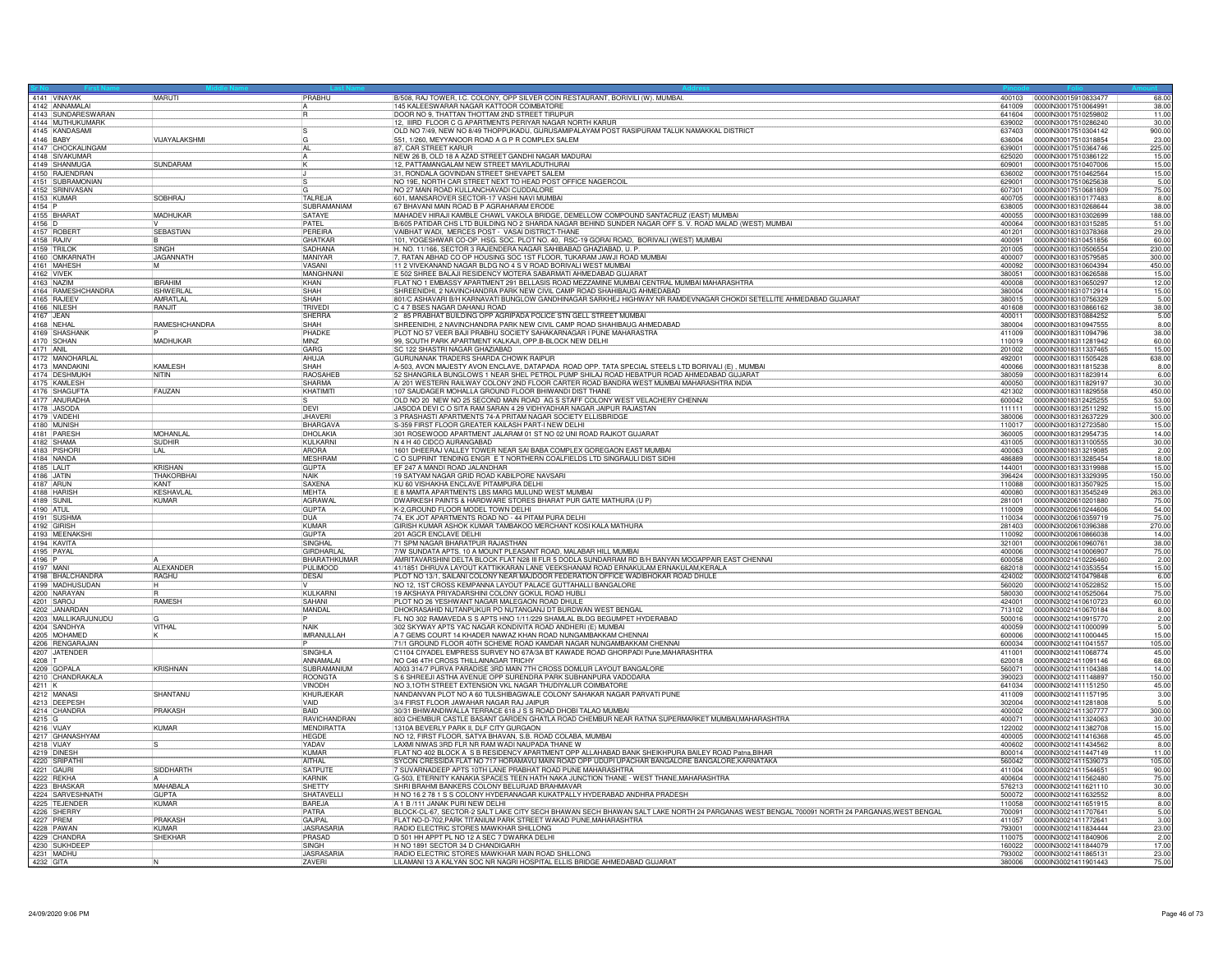|            | 4233 SHOBHIT                                    | <b>MAHENDRA</b>                            | <b>JAIN</b>                    | 1501 ASPEN MAHINDRA EMINENTE NEAR PATKAR COLLEGE S V ROAD GOREGAON WEST MUMBAI, MAHARASHTRA                                                                                              |                  | 400062 0000IN30021411913350                  | 15.00            |
|------------|-------------------------------------------------|--------------------------------------------|--------------------------------|------------------------------------------------------------------------------------------------------------------------------------------------------------------------------------------|------------------|----------------------------------------------|------------------|
|            | 4234 ABHISHEK                                   |                                            | DAI MIA                        | BRINDAVAN GARDEN B6 7TH FLOOR FLAT 4 98 CHRISTOPHER ROAD LING LANG SCHOOL KOLKATA WEST BENGAL                                                                                            | 700046           | 0000IN30021411947878                         | 15.00            |
|            | 4235 NANDITADEVI                                | PRAVINSINH                                 | GHATGE                         | JAY VILLA NAGALA PARK 249 A 2 E KOLHAPUR MAHARASHTRA                                                                                                                                     | 416003           | 0000IN30021411952277                         | 38.00            |
|            | 4236 SHARAD<br>4237 HAMIDA                      | KHALIDHAJI                                 | KARPF<br>OSMAN                 | 329 LOKMANYA NAGAR INDORE                                                                                                                                                                | 452009           | 0000IN30021411975505                         | 75.00            |
| 4238 S     |                                                 |                                            | PARTHASARATHY                  | 2ND FLOOR R M BYCULLA HOUSE N CLARE ROAD MUMBAI MAHARASHTRA<br>274-C TYPE - III QUARTERS BLOCK-5 NEYVELI CUDDALORE DISTRICT                                                              | 400008<br>607803 | 00000030021412011901<br>0000IN30021412037927 | 300.00<br>624.00 |
|            | 4239 DEBASISH                                   |                                            | IROY                           | 3 NO RAM SITA GHAT STREET MAY FAIR SUDAMA FLAT NO 407 BLOCK B UTTARPARA                                                                                                                  | 712232           | 0000IN30021412044967                         | 38.00            |
| 4240 AMIT  |                                                 |                                            | <b>JAIN</b>                    | <b>B 3 5 ASHOK VIHAR II DELHI</b>                                                                                                                                                        | 110052           | 0000IN30021412051304                         | 180.00           |
|            |                                                 | KUMAR                                      | <b>GUPTA</b>                   | H NO 329 GF F SIDE SANT NAGAR NEW DELHI DELHI                                                                                                                                            | 110065           | 0000IN30021412127421                         | 150.00           |
|            | 4241 PRAVEEN<br>4242 HEMLATABEN                 | <b>JAYANTILAL</b>                          | THAKKAR                        | 6 A RATNADHAM APT B H SARDAYATAN SCH CHANDNI CHAWK PIPLOD SURAT                                                                                                                          | 395007           | 0000IN30021412130102                         | 15.00            |
|            | 4243 AMITA                                      | RAJEEV                                     | <b>GUPTA</b>                   | D/4 AMOGH C H S LTD BEHIND AMAR TALKIES CHEMBUR MUMBAI                                                                                                                                   |                  | 400071 00000N30021412139907                  | 62.00            |
|            | 4244 PREMKUMAR                                  | KHUSHALDAS                                 | GIANANI                        | A 60 AKSHAR BUNGLOWS B/H NAND SOCIETY AKSHAR CHOWK OLD PADRA ROAD VADODARA GUJARAT                                                                                                       | 390020           | 10000IN30021412159106                        | 390.00           |
|            | 4245 RAGHAVENDRA                                | NARAYAN                                    | ANAVATT                        | 29 1A 2 GANESH PARK FLAT A 8 SINHAGAD ROAD WADGAON BADRUK PUNE MAHARASHTRA                                                                                                               | 411041           | 0000IN30021412168271                         | 3.00             |
|            | 4246 VIVEK                                      |                                            | AGARWAL                        | P17 VIVEKANAND NAGAR 111, GIRISH GHOSH RD. FLAT - 3A ASHWAMEDH APPT. LILUAH, HOWRAH                                                                                                      |                  | 711204 0000IN30021412186235                  | 20.00            |
|            | 4247 VARSHA                                     | MANINDER                                   | <b>SINGH</b>                   | 28/396 LOK MANYA NAGAR PUNE                                                                                                                                                              | 411031           | 00000N30021412187019                         | 53.00            |
|            | 4248 EKNATH                                     | <b>PRAKASH</b>                             | KHANDKAR                       | S NO 208 3 2 KASPATE WASTI ANMOL RESI BUILDING C 6 FLAT NO 10 WAKAD PUNE MAHARASHTRA                                                                                                     |                  | 411027 0000IN30021412241762                  | 15.00            |
|            | 4249 VISHWAJIT                                  | <b>RAMCHANDRA</b><br><b>RAMCHANDRA</b>     | <b>JAGTAP</b><br><b>JAGTAP</b> | 955 PLOT NO 4 JUNA VASHI NAKA SARNAIK COLONY KOLHAPUR MAHARASHTRA                                                                                                                        |                  | 416012  00000N30021412295515                 | 15.00            |
|            | 4250 ARUN<br>4251 INDRAJIT                      | RAMCHANDRA                                 | <b>JAGTAP</b>                  | 955 PLOT NO 4 JUNA VASHI NAKA SARNAIK COLONY KOLHAPUR MAHARASHTRA<br>1242 RS NO 955 PLOT NO 4 RESI 1 PHASE JUNA VASHI NAKA JUNA VASHI NAKA SHIVAJI PETH KOLHAPUR MAHARASHTRA             | 416012<br>416012 | 0000IN30021412295523<br>0000IN30021412295556 | 18.00<br>18.00   |
|            | 4252 MYTHILI                                    |                                            |                                | 8 I CROSS STREET SURYA GANDHI NAGAR PONDICHERY PONDICHERY                                                                                                                                | 605003           | 0000lN30021412303988                         | 23.00            |
|            | 4253 SATISH                                     | CHANDER                                    | KATHURIA                       | 708 MAYUR VIHAR POCKET E DELHI DELHI                                                                                                                                                     | 110091           | 0000IN30021412333647                         | 38.00            |
| 4254 VIJAY |                                                 | KUMAR                                      | <b>GUPTA</b>                   | 539 K 590 D YOGI NAGAR TRIVENI NAGAR III SITAPUR ROAD LUCKNOW UTTAR PRADESH                                                                                                              | 226020           | 0000IN30021412344376                         | 21.00            |
|            | 4255 MANO                                       | AMRITLAL                                   | <b>JETHWA</b>                  | C O A D JETHWA NERA PARK CONGRESS NAGAR NAGPUR MAHARASHTRA                                                                                                                               | 440012           | 0000IN30021412410427                         | 8.00             |
|            | 4256 REEMA                                      |                                            | PATEL                          | 177/I NEW AMRUT WADI ROOM NO 236 V P ROAD MUMBAI                                                                                                                                         | 400004           | 0000IN30021412413663                         | 75.00            |
|            | 4257 RASHMIN                                    | MANUBHAI                                   | PANAGAR                        | E 301 303 CHINMAY CRISTAL NR PRERNA TOWER BODAK DEV AHMEDABAD GUJARAT                                                                                                                    | 380015           | 0000IN30021412440430                         | 255.00           |
|            | 4258 TAHER<br>4259 PRATAAPAGIRI                 |                                            | MERCHANT                       | 252 DR B A ROAD ESSA ALI PALACE 4TH FLOOR ROOM NO 40 BYCULLA MUMBAI                                                                                                                      | 400027           | 00000N30021412490753                         | 38.00            |
|            |                                                 | <b>IIDAY</b>                               | <b>BHASKAR</b>                 | PLOT 56 NAVODAYA COLONY EIAMMABANDA ROAD OPP-K P H B COLONY, KUKATPALLY HYDERABAD, ANDHRA PRADESH                                                                                        | 500072           | 0000IN30021412524539                         | 8.00             |
|            | 4260 MINOO                                      | <b>KIRAN</b>                               | SHAH<br>SIRSA <sub>1</sub>     | KIRAN BHOKARE COLONY SANGLI ROAD MIRAJ MIRAJ MAHARASHTRA<br>S 6 HELEKAR COMPLEX CHINCH WADA CHIMBEL GOA GOA                                                                              | 416416           | 0000IN30021412538536                         | 12.00            |
|            | 4261 VIJAYKUMAR<br>4262 NAGESWARA               | SHRIDHAR<br><b>RAO</b>                     | BALANAGL                       | SF 2 MANASA OPERA BLOCK 2 ATCHUTARAMAYYA ST RAMA RAO PETA KAKINADA                                                                                                                       | 403006<br>533001 | 0000IN30021412576398<br>0000IN30021412579456 | 2.00<br>15.00    |
|            |                                                 |                                            | BHANDAR                        | 2 GULMOHAR RESIDENCY NEAR TO INDIA INTERIOR INDORE                                                                                                                                       | 452001           | 0000IN30021412609488                         | 30.00            |
|            | 4263 DEEPAK<br>4264 CHANDRA                     | PRAKASH                                    | <b>CHAWLA</b>                  | B 1 1103 VASANT KUNJ DELHI DELHI                                                                                                                                                         | 110070           | 0000lN30021412668024                         | 128.00           |
|            | 4265 DIXABEN                                    | <b>JITENDRA</b>                            | <b>HIRPARA</b>                 | C/O JITENDRA JIVRAJBHAI HIRPARA E-54 GCW TOWNSHIP KOVAYA TAL RAJULA DIST AMRELI RAJULA GUJARAT                                                                                           | 365541           | 0000IN30021412938650                         | 2.00             |
|            | 4266 MADHUKAR                                   | VASUDEO                                    | PARANJAP                       | 759/58 VRUDAVAN KARVE RD DECCAN GYM PUNE                                                                                                                                                 | 411004           | 0000IN30021412940688                         | 75.00            |
| 4267 AMIT  |                                                 | <b>KUMAR</b>                               | <b>DUTTA</b>                   | GE PROJECT OFFICE RATNAGIRI GAS & POWER PVT LTD TALUKA GUHAGAR DIST RATNAGIRI POST ANJANVEL MAHARASHTRA                                                                                  | 415703           | 0000IN30021412942255                         | 6.00             |
|            | 4268 SHAKUNTHALA                                | RAVIRAJ                                    | ULLAL                          | PRAKRATHI NEAR HOLY ROSARY CONVENT JEPPU SEMINARY 3RD CROSS MANGALORE KARNATAKA                                                                                                          | 575003           | 0000lN30021412992577                         | 2.00             |
|            | 4269 PAVANI                                     |                                            | VARANAS                        | VPAVANI, 27/2/1125, SARASWATHI NAGAR, NEAR MODERN SCHOOL, NELLORE, ANDHRA PRADESH                                                                                                        | 524002           | 0000IN30021413042003                         | 147,00           |
|            | 4270 ROHAN                                      | <b>GOPAL</b>                               | KHANNA                         | 178 SIDHARTH ENCLAVE DELHI DELHI                                                                                                                                                         | 110014           | 0000lN30021413087652                         | 75.00            |
|            | 4271 NISHA                                      |                                            | WADHWA                         | FLAT NO-36, HEWO APARTMENT, OPPOSITE RAIL VIHAR, SECTOR-15 PART-2, GURGAON, HARYANA                                                                                                      | 122001           | 0000IN30021413202769                         | 15.00            |
|            | 4272 SRINIVASA<br>4273 NEEPA<br>4274 DAKSHAYANI | BHAT                                       | IYL.<br>SHAH                   | SRINILAYA 75 76 KALLAHALLI VINOBANAGAR SHIMOGA                                                                                                                                           | 577201<br>400067 | 00000N30021413262959<br>0000IN30021413356930 | 83.00<br>6.00    |
|            |                                                 | SOHAM                                      |                                | 2A/502, HERITAGE PARODY (ARIHANT)CHS M.G.ROAD NO-1, NEAR SVI SCHOOL, SAI NAGAR, KANDIVALI W Mumbai, MAHARASHTRA<br>11/4, NO.47, BEHIND J.B.FLOORING OLD MADRAS ROAD, K R PURAM BANGALORE | 560036           | 0000IN30021413384048                         | 113.00           |
|            | 4275 SWARUPA                                    |                                            | DASH                           | QRS NO A/179 SECTOR 13 ROURKELA ORISSA                                                                                                                                                   | 769009           | 0000IN30021413385497                         | 15.00            |
|            | 4276 HARISH                                     | RAMANLA                                    | <b>GANDHI</b>                  | 696 ASHOK NAGAR NIPANI NIPPANI KARNATAKA                                                                                                                                                 | 591237           | 0000IN30021413402019                         | 149.00           |
|            | 4277 MAHESH                                     | <b>ISHWAR</b>                              | KEWALRAMANI                    | FLAT NO 6 2ND FLOOR GULMOHAR BLGD WEST AVENUE ROAD SANTACRUZ MUMBAI                                                                                                                      |                  | 400054 0000IN30021413450753                  | 15.00            |
|            | 4278 PRITHA<br>4279 NAVEEN                      |                                            | PURKAYASTHA                    | C/O AXIS BANK LTD PALTAN BAZAR BRANCH A T ROAD GUWAHATI ASSAM                                                                                                                            |                  | 781001 0000IN30021413503767                  | 8.00             |
|            |                                                 |                                            | SHARMA                         | S 30 2ND FLOOR ELDECO GREEN MEADOWS SEC PI GREATER NOIDA NOIDA UTTAR PRADESH                                                                                                             | 201306           | 0000lN30021413566279                         | 75.00            |
|            | 4280 KUNAL                                      |                                            | PURI                           | B 2031 PRESTIGE NOTTING HILL APTS BANNERGHATA MAIN ROAD BANGALORE, KARNATAKA                                                                                                             | 560076           | 00000N30021413584772                         | 113.00           |
|            | 4281 KANNAR                                     | RAMDAS                                     | MAN.IA                         | BAJASHREE NILAYA KANNAR CHERKADY                                                                                                                                                         | 576215           | 00000N30021413628117                         | 30.00            |
|            | 4282 CHETANA                                    | DHANAN.IAY                                 | <b>ISHETTY</b>                 | B /603 FIESTA VASANT OSCAR L B S MARG MULUND WEST MUMBAI                                                                                                                                 | 400080           | 100001N30021413646227                        | 53.00            |
| 4283 ASHIT |                                                 | <b>ATULBHAI</b>                            | SHAH                           | SECTOR 7 A H 6 NIMAY NAGAR NEW VADAJ ROAD AHMEDABAD GUJARAT                                                                                                                              | 382481           | 00000N30021413647035                         | 45.00            |
| 4284 P     | 4285 RAJESH                                     | <b>MONNAMOHAMED</b>                        | JABER<br>TRIPATHY              | 1/152 SOUTH NAMBIYAR ST RAVANA SAMUDRAM AMBAI TAMILNADU<br>PLOT NO 42, BHAGWAT SANDHAN COLONY CANAL RD, GGP, RASULGARH BHUBANESWAR, ORISSA                                               | 627424<br>751010 | 00000030021413707000<br>0000IN30021414038206 | 30.00<br>30.00   |
|            | 4286 AMLAN                                      |                                            | DATTA                          | 116 KALIKAPUR RD VIVEKANDA PALLY KOLKATA KOLKATA                                                                                                                                         | 700078           | 0000IN30021414071265                         | 15.00            |
| 4287 HEMA  |                                                 | <b>DEEPAK</b>                              | KOTHEKAR                       | 401 GURUKUL PLOT NO 14 KALANAGAR BANDRA E MUMBAI MAHARASHTRA                                                                                                                             | 400051           | 0000IN30021414295183                         | 3.00             |
|            | 4288 MADAN                                      |                                            | <b>VERMA</b>                   | C 68 FRIENDS COLONY NEW DELHI                                                                                                                                                            | 110065           | 0000lN30021414313822                         | 150.00           |
|            | 4289 MRINMOY                                    | <b>KANTA</b>                               | NANDI                          | 70, NAINAN PARA LANE, SHIVA TWINS BLOCK-A, KOLKATA-700036 KOLKATA, WEST BENGAL                                                                                                           | 700036           | 00000N30021414380215                         | 15.00            |
| 4290 P     |                                                 |                                            | KARAVEERAMATH                  | NEAR SCHOOL NO 16 VIVEKANAND NAGAR GADAG KARNATAKA                                                                                                                                       | 582101           | 0000IN30021414667656                         | 75.00            |
|            | 4291 SHRADDHA<br>4292 A                         | <b>VISHWAS</b>                             | KORANNE                        | JATHAR PETH GHATOLE LAYOUT SHANKAR NAGAR AKOLA MAHARASHTRA                                                                                                                               | 444001           | 0000IN30021414709102                         | 30.00            |
|            |                                                 |                                            | ANANDAN                        | IDEA CELLULAR LTD 2ND FLOOR MERCY ESTATE RAVIPURAM M G ROAD COCHIN KERALA                                                                                                                | 682015           | 00000030021414787077                         | 45.00            |
|            | 4293 SHAMBHUBHAI                                |                                            | PRAJAPATI                      | 54 AMBADY CHAMBERS ERNAKULAM COCHIN KERALA                                                                                                                                               | 682011           | 0000lN30021414838674                         | 33.00            |
|            |                                                 | <b>BAI WANT</b>                            | PATIL                          | A / 20 / 1-1, SECTOR-3, SANPADA N MUMBAI, MAHARASHTRA                                                                                                                                    | 400706           | 0000lN30021414915869                         | 150.00           |
|            | 4295 ROHIT                                      | <b>GORDHANDAS</b><br><b>PURSHOTTAMBHAI</b> | AMI ANI                        | 501 SHRADHHA NIKETAN 5TH FLOOR BEHIND MUGHA APARTMENT NEAR SATYA NAGAR SAIBABA TEMPLE ROAD BORIVALI MUMBAI MAHARASHTRA<br>10TH FLOOR 102 WALKESHWAR APP AMIN MARG RAJKOT GUJARAT         | 400092           | 00000N30021414930109                         | 75.00            |
|            | 4296 AJIT<br>4297 ANJANA                        | KHAGFSH                                    | NANDAN<br><b>BAXI</b>          | 11 CREADO SOCIETY CEASAR ROAD AMBOLI ANDHERI WEST MUMBAI MAHARASHTRA                                                                                                                     | 360005<br>400058 | 0000IN30021415286514<br>0000lN30021415587202 | 75.00<br>23.00   |
|            | 4298 JANAK                                      | CHHAGANLAL                                 | DESAI                          | 3 RAJ RAJESHWAR SOC U M ROAD B/H EVERSHINE MARBLE SURAT GUJARAT                                                                                                                          | 395017           | 0000IN30021415945660                         | 2.00             |
|            | 4299 RAJESH                                     | KHEMJIBHAI                                 | PATEL                          | SHANKAR VIJAY SAWMILL MAIN ROAD SHIRPUR DIST DHULE SHIRPUR MAHARASHTRA                                                                                                                   | 425405           | 00000030021416359623                         | 38.00            |
|            | 4300 SHARMILA                                   | BHAGACHAND                                 | <b>BAFANA</b>                  | 22, NAVA MONDHA PARTUR MONDHA PARTUR, DIST JALNA PARTUR MAHARASHTRA                                                                                                                      |                  | 431501 0000IN30021416725648                  | 8.00             |
|            | 4301 SHUBHAM<br>4302 SAURABH                    |                                            | AGRAWA                         | S M AGRAWAL HOSPITAL MOUNT CARMEL SCHOOL STATION RD AKOLA MAHARASHTRA                                                                                                                    | 444005           | 0000IN30021416891386                         | 150.00           |
|            |                                                 | <b>SATYANARAYAN</b>                        | AGRAWAL                        | JUNA RADHAKRUSHNA PLOT AKOLA MAHARASHTRA                                                                                                                                                 | 444001           | 0000lN30021416891394                         | 150,00           |
|            | 4303 HIMANGI                                    | RAJ                                        | <b>SOLANKI</b>                 | SIDDHI SIGNET FLAT NO 201 GULTEKADI NEAR GOLDENBAKERY PUNE CITY PUNE MAHARASHTRA                                                                                                         | 411037           | 0000IN30021432744755                         | 38.00            |
|            | 4304 THANKACHEN                                 |                                            |                                | ROSDALE THENHIPALAM POST MALAPURAM DIST KERALA                                                                                                                                           | 673636           | 0000IN30023910011336                         | 23.00            |
|            | 4305 JAMES                                      |                                            |                                | KURICHIANIL HOUSE CHEMBANODE PO KOZHIKODE DIST, KERALA                                                                                                                                   | 673528           | 0000IN30023910073847                         | 15.00            |
|            | 4306 NARAYANASWAMY<br>4307 SATHYANARAYANAN      |                                            | ĪМ                             | C 6TH FLOOR CHELOOR PUSHPAK RAVIPURAM ROAD RAVIPURAM KOCHI KERALA<br>SAI SIVAM PO KALLAI KOZHIKODE KERALA                                                                                | 682016<br>673003 | 0000IN30023910113174<br>00000N30023910135433 | 11.00<br>23.00   |
|            | 4308 AYYANANMAR                                 |                                            |                                | D.NO.1/143, MAIN ROAD ROYAPALAYAM P.O. TIRUMANGALAM MADURAI                                                                                                                              | 625704           | 0000IN30023910244237                         | 38.00            |
|            | 4309 DAYANANDA                                  | <b>NARASIMHA</b>                           | PRABHU                         | LAXMI NIVAS THAVAKKARA KANNUR KERALA                                                                                                                                                     | 670002           | 00000N30023910457687                         | 75.00            |
|            | 4310 POULY                                      |                                            | <b>THOMAS</b>                  | VALIPLACKAL HOUSE THADIAMPADU P O IDUKKI KERALA                                                                                                                                          | 685602           | 0000IN30023910481137                         | 15.00            |
|            | 4311 REGINA                                     |                                            | AUGUSTINE                      | THEVALAKKARA HOUSE INDUSTRIAL NAGAR P O CHANGANACHERRY KERALA                                                                                                                            | 686106           | 0000IN30023910482463                         | 38.00            |
| 4312 ANIL  |                                                 |                                            |                                | KALANGARA HOUSE NEAR IRON BRIDGE KOTTAKKAKOM KOLLAM KERALA                                                                                                                               | 691013           | 00000N30023910541600                         | 75.00            |
| 4313 BOBY  |                                                 | M                                          | <b>JACOB</b>                   | MECKAMKUNNEL HOUSE KIZHAKKAMBALAM P O VILANGU, EDATHALA KERALA                                                                                                                           | 683561           | 0000IN30023910550549                         | 113.00           |
|            | 4314 SATHIDEV                                   |                                            |                                | UDUMBANATTU MADOM PALLIPPURAM P O CHERTHALA                                                                                                                                              | 688541           | 00000830023910665412                         | 2.00             |
|            | 4315 SANTOSH                                    |                                            | KULKARNI                       | C/O AKSHAY MEDICALS SHOP NO.05/HIG I AKSHAY PARK, GOKUL ROAD HUBLI                                                                                                                       | 580030           | 0000IN30023910768798                         | 27.00            |
|            | 4316 SHYAMALA                                   |                                            | BHAT                           | SAMRIDDHI NO 36 SURYA LAY OUT NR NAIDU STORES 2ND STAGE SRIRAMPUR MYSORE KARNATAKA                                                                                                       | 570023           | 0000IN30023910831286                         | 23.00            |
|            | 4317 NIRMALA                                    |                                            |                                | 65 A RUPA NAGAR EXTENSION RAMANATHAPURAM P O COIMBATORE                                                                                                                                  | 641045           | 00000N30023910851904                         | 15.00            |
|            | 4318 PRAKASH<br>4319 SREENIVASA                 | SHENOY                                     |                                | VAISAKHAM EDAMULACKAL ANCHAL ANCHAL<br>CHANDANAPPALLY MADOM PALACE WARD ALAPPUZHA KERALA                                                                                                 | 691306<br>688011 | 0000IN30023910889716<br>0000IN30023910892182 | 15.00<br>2.00    |
|            | 4320 BHEEMA                                     |                                            | <b>RAO</b>                     | NO 9 SUNDEEP RESIDECY 2ND FLOOR 2ND CRS BASAPPA ROAD SHANTHINAGAR BANGALORE KARNATAKA                                                                                                    |                  | 560027 0000IN30023910898493                  | 5.00             |
| 4321 MINU  |                                                 |                                            | <b>BINO</b>                    | CHERICKAL OPP FEDERAL BANK ATM CONVENT SQUARE, SEA VIEW WARD ALAPPUZHA                                                                                                                   | 688012           | 0000IN30023910907718                         | 17.00            |
|            | 4322 NAWAZ                                      | AHMEDV                                     |                                | 9/1, DISPENSARY ROAD (N C ROAD) BANGALORE                                                                                                                                                | 560001           | 00000N30023911017626                         | 5.00             |
|            | 4323 DINESH                                     |                                            | KUMAR                          | H. NO 341 HYDER GUNTA ROAD NAZARBAD, MYSORE KARNATAKA                                                                                                                                    | 570010           | 0000IN30023911057535                         | 14.00            |
|            | 4324 SHANKAR                                    | <b>LAL</b>                                 |                                | 84/23, MAIN ROAD COWL BAZAAR BELLARY                                                                                                                                                     |                  | 583102 00000N30023911075327                  | 15.00            |
|            |                                                 |                                            |                                |                                                                                                                                                                                          |                  |                                              |                  |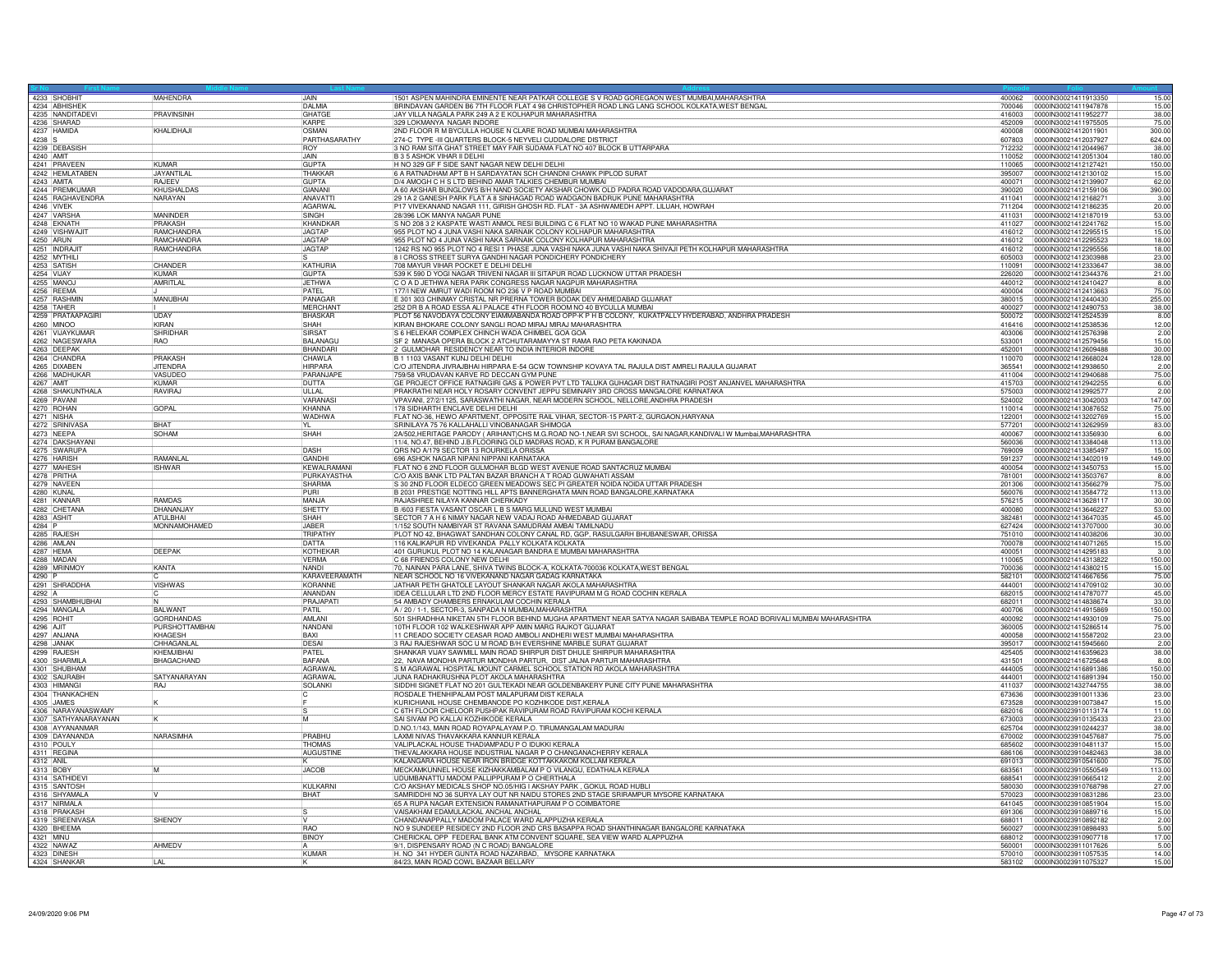|                         | 4325 BHAUSAHEB                         | GANGADHAR             | KASAR                      |                                                                                                                                                                                            |                  | 421202 0000IN30023911098399                         | 8.00            |
|-------------------------|----------------------------------------|-----------------------|----------------------------|--------------------------------------------------------------------------------------------------------------------------------------------------------------------------------------------|------------------|-----------------------------------------------------|-----------------|
|                         | 4326 SMITA                             |                       | <b>MYSORE</b>              | 5 MANJULA CHS G.GUPTE RD. NR.VISHNUNAGAR POLICE STATION DOMBIVLI (W)<br>95 A VIJAY NAGAR HUBLI KARNATAKA                                                                                   | 580032           | 0000IN30023911105537                                | 224.00          |
|                         | 4327 SURENDRAN                         |                       |                            | ANUGRAH GURUKULAM ROAD OUILANDY                                                                                                                                                            | 673305           | 0000IN30023911153254                                | 15.00           |
|                         | 4328 RAGHUNANDAN<br>4329 BASAVARAJAPPA | RAO<br>ΤÑ             |                            | NO.1688, 18TH CROSS, 21ST MAIN M C LAYOUT, MAGADI CHORD ROAD VIJAYA NAGAR BANGALORE<br> HAMPI STORES BASAVANAGUDI 3RD CROSS SHIMOGA                                                        | 560040           | 0000IN30023911162377                                | 99.00           |
|                         | 4330 GEORGE                            | π                     | <b>JOSEPH</b>              | KOORAN HOUSE NEAR KANNANKULANGARA L P S THATTUKADAVU ROAD NORTH PARUR                                                                                                                      | 577201<br>683513 | 00000130023911168487<br>0000IN30023911175807        | 131.00<br>32.00 |
|                         | 4331 SHIVARAJUR                        |                       |                            | HOUSE NO 6,6TH CROSS NEW MODEL HOUSES NEAR WOOD YARD ASHOKPURAM, MYSORI                                                                                                                    | 570008           | 0000IN30023911175830                                | 6.00            |
|                         | 4332 RUKMINI                           |                       | <b>RAJENDRAN</b>           | 25GANGOTHRI NETHAJI EXT OPP RELIANCE FRESH RD SBI CLNY 3RD PH TC PALYA ANANDAPURA KRISHNARAJAPURAM BANGALORE<br> A 302, 2ND FLOOR, ALAKNANDA, TELECOM QTRS, OPP IIT MAIN GATE POWAI MUMBAI | 560036           | 0000IN30023911195079                                | 8.00            |
|                         | 4333 SUGANDHA<br>4334 SURESH           | SUHAS<br>BABU         | JOSHI                      |                                                                                                                                                                                            | 400076           | 0000IN30023911227264                                | 15.00<br>8.00   |
| 4335 LATA               |                                        | SANJAY                | <b>BRAHMANKAR</b>          | 19/NA GOVINDHAMMAL NAGAR SEELANAICKANPATTTY SALEM TAMIL NADU<br>PLOT NO. 8, MANISHA BUNGLOW, GANGARAM COLONY, MALEGAON ROAD, AT POST SATANA, DISTRICT NASIK                                | 636201<br>423301 | 0000IN30023911269093<br>0000IN30023911285317        | 165.00          |
|                         | 4336 SUSAN                             |                       | MONDAL                     | BURLINGTON 1402 HIRANANDANI ESTATE GHODBUNDER ROAD PATLIPARA THANE (W)                                                                                                                     | 400607           | 0000IN30023911291319                                | 8.00            |
| 4337 AMIT<br>4338 AJAY  |                                        |                       | <b>VYAS</b>                | 9 AND 10 SARVE RITU VILAS, UDAIPUR (RAJ.)                                                                                                                                                  | 313001           | 00000N30023911292336                                | 6.00            |
|                         | 4339 PRASHANTH                         | KUMAR<br>KUMARPAI     | SRIVASTAVA<br>īпв          | FLAT AG 15 ELITE GREENWOODS APT BEGUR HOBLI CHIKKATHOGUR VILL BANGALORE KARNATAKA<br>PANCHAVATI COLONY 2 ND CROSS, PARISHRUTI, SAHYADRI HOSPITAL D.T.ROAD, SHIMOGA                         | 560100<br>577202 | 0000IN30023911298337<br>0000IN30023911391932        | 132.00<br>30.00 |
|                         | 4340 SOWMINI                           |                       | <b>UNNIKRISHNAN</b>        | NO.6 PALACE GARDEN MANIMALA ROAD COCHIN                                                                                                                                                    |                  | 682024 0000IN30023911396258                         | 213.00          |
|                         | 4341 MOHANDAS                          |                       |                            | SAPARYA MOTTAMMAL ROAD SOUTH BAZAR KANNUR KERALA                                                                                                                                           | 670002           | 00000N30023911412554                                | 53.00           |
|                         | 4342 SHAILA                            |                       |                            | NO.186, 4TH MAIN, 5TH CROSS, GIRINAGAR AVALAHALLI, BDA LAYOUT, BSK 3RD STAGE, BANGALORE                                                                                                    | 560085           | 0000IN30023911465068                                | 116.00          |
|                         | 4343 DHANWA<br>4344 ALEXANDER          |                       | THIRUMALAI<br><b>ISAAC</b> | 29 VAKIL GARDEN CITY KANAKAPURA ROAD TALAGHATTAPURA BANGALORE KARNATAKA<br>D1 202, WHITE HOUSE 6TH MAIN, 15TH CROSS, IIND BLOCK RT NAGAR BANGALORE                                         | 560062<br>560032 | 0000IN30023911472048<br>00000N30023911479352        | 75.00<br>300.00 |
|                         | 4345 UDAYA                             | <b>SANKAR</b>         |                            | FLAT NO 4 4TH FLOOR SATYA APTS KANDHARI HOTEL STREET REVENUE COLONY MOGHALRAJPURAM VIJAYAWADA KRISHNA ANDHRA PRADESH                                                                       | 520010           | 0000IN30023911545863                                | 8.00            |
|                         | 4346 APARNA                            |                       |                            | PUTHENPARAMBIL OTTATHILMUKKU ALUMKADAVU.PO KARUNAGAPPALLY                                                                                                                                  | 690573           | 00000N30023911547383                                | 75.00           |
|                         | 4347 DOLAS                             | <b>BARAN</b>          | CHANGDEO                   | 1301 A2 PRISM BEHIND SPICER SCHOOL AUNDH PUNE MAHARASHTRA                                                                                                                                  | 411007           | 0000IN30023911553216                                | 8.00            |
|                         | 4348 SAVITA<br>4349 ASHOK              | CHANDRAKANT<br>GIRIYA | VAINGANKAR<br>PAWASKAR     | OM NAVJEEVAN C/402 PLOT NO 79-80 DHURI ROAD DADAR COLONY BANDUP EAST MUMBAI<br>RAJEEV NAGAR PLOT NO 33, SHANTI KUNJA VIDYANAGAR, HUBLI                                                     | 400042<br>580031 | 0000IN30023911561507<br>0000IN30023911583713        | 23.00<br>11.00  |
|                         | 4350 SHAILENDRAN                       |                       |                            | SUSHAMA CHETTIKULAM BAZAR ELATHUR P.O KOZHIKODE                                                                                                                                            | 673303           | 0000IN30023911591644                                | 75.00           |
|                         | 4351 SUNITHA                           |                       | SYLVESTER                  | NO. 86, 8 TH MAIN H.M.T LAYOUT R.T NAGAR BANGALORE                                                                                                                                         | 560032           | 0000IN30023911595993                                | 75.00           |
| 4352 GAIL               |                                        | CARMEL                | CHANDI                     | KONTHIAMADOM (H) KOKKAYAR P O KOOTTICKAL KOTTAYAM                                                                                                                                          | 686514           | 0000IN30023911613547                                | 93.00           |
|                         | 4353 KAMAKSHI<br>4354 JACOB            | <b>MATHEW</b>         |                            | H/NO 15 GANESH NAGAR SIRUGUPPA ROAD NEAR KURIHATTI BELLARY<br>NO 1 10TH MAIN JEEVANBHIMA NAGAR BANGALORE                                                                                   | 583101<br>560075 | 0000IN30023911626918<br>00000030023911642160        | 30.00<br>5.00   |
|                         | 4355 ALIASGER                          | SADIKALI              | KUTUBJIWALA                | 7/4 WANWADI, B5 AMAR ASHYANA CO SOCIETY PUNE                                                                                                                                               | 411040           | 0000IN30023911654376                                | 6.00            |
|                         | 4356 YAHIYA                            |                       | KAMAL                      | THADATHIL HOUSE P O CHERUMUKKU TIRURANGADI (VIA) MALAPURAM DIST                                                                                                                            | 676306           | 0000IN30023911654747                                | 11.00           |
| 4357 GIRISH             |                                        |                       |                            | NO.186,4TH MAIN,5TH CROSS GIRINAGAR, AVALAHALLI EXTENSION BSK 3RD STAGE,BANGALORE                                                                                                          | 560085           | 0000IN30023911659919                                | 89.00           |
|                         | 4358 PARATHOLI<br>4359 ANANDA          | CHACKO                | <b>JOHN</b><br>KUMAF       | PARATHOLIL MERRYLAND VALAKODU P O PUNALUR PUNALUR<br>ATTUVALLIL HOUSE HOUSE NO. 15/765 PERUMPADAPPU PALLURUTHY                                                                             | 691331<br>682006 | 0000lN30023911681324<br>0000IN30023911688555        | 2.00<br>35.00   |
|                         |                                        |                       | KAPADIA                    | GORAJ, ASG 38, ASHWIN NAGAR, CIDCO, NASIK                                                                                                                                                  | 422009           | 0000IN30023911709205                                | 12.00           |
|                         | 4360 SANJAY<br>4361 SUJATA             | <b>VILAS</b>          | PANGARKAR                  | 1204/8, KAUMUDI, OPP. ICICI BANK, GHOLE ROAD, DECCAN GYMKHANA, PUNE                                                                                                                        | 411004           | 0000IN30023911718085                                | 15.00           |
|                         | 4362 GANESH                            |                       | PAI                        | NEAR BHARATH PRESS KALSANKA UDUPI                                                                                                                                                          | 576102           | 0000IN30023911757569                                | 15.00           |
| 4363 JEEJI              | 4364 NAGESH                            |                       |                            | 7/570, SRUTHI P0 KADUKKAN KUNNU PALGHAT<br>AUDITOR M G RAOD CHICKMAGALUR KARNATAKA                                                                                                         | 678651<br>577101 | 0000IN30023911769845<br>00000030023911771016        | 15.00<br>75.00  |
|                         |                                        | MATHEW                | KOKKAPUZHA                 | KOKKAPUZHA HOUSE JESUS ROAD NANNUVAKADU PATHANAMTHITTA                                                                                                                                     | 689645           | 0000IN30023911788207                                | 45.00           |
|                         | 4365 GEORGE                            |                       |                            | AMBIKALAYAM BUDHANOOR P O PULIYOOR (VIA) CHENGANNUR                                                                                                                                        | 689510           | 0000IN30023911791260                                | 15.00           |
|                         | 4367 NARENDRA                          | AMARNATHBHAI          | <b>DEVNANI</b>             | SURAJ GANESH COLONY B/H C.P.COLLEGE, NEAR NEW WATER TANK ANAND                                                                                                                             | 388001           | 0000IN30023911860422                                | 113.00          |
|                         | 4368 BOJAPPA<br>4369 VIDHYA            |                       |                            | ASHOKA 8H BLOCK CONVENT ROAD MADIKERI, KODAGU<br>VIDHYA HOSPITAL CUMBUM ROAD PALANICHETTI THENI                                                                                            | 571201<br>625531 | 00000N30023911910514<br>0000IN30023911911652        | 24.00<br>30.00  |
|                         |                                        | PRAKASH               | CHADAGA                    | S/O P RAMACHANDRA CHADAGA SAMRUDDI S N ROAD 4TH WARD HOSANAGARA SHIMOGA HOSANAGARA SHIMOGA KARNATAKA                                                                                       | 577418           | 0000IN30023911942070                                | 18.00           |
|                         | 4370 UDAYA<br>4371 RASHMI              | ANAND                 | <b>MHATRE</b>              | 5/A, ANAND VILLA NAHUR ROAD MULUND (WEST) MUMBAI                                                                                                                                           | 400080           | 00000030023911992270                                | 18.00           |
|                         | 4372 JOSEPH                            |                       | COUTO                      | A4, MARLEM VILLAS MARLEM BORDA, SALCETE GOA                                                                                                                                                | 403602           | 0000IN30023912011885                                | 20.00           |
|                         | 4373 SASIKALA<br>4374 VIJAYACHAND      | TF.JARAJ              | <b>BFTALA</b>              | NO 3 WEST LINK ROAD CO OP COLONY KRISHNAGIRI TAMILNADU<br>BUSINESSMAN STATION ROAD BAGALKOT BAGALKOT                                                                                       | 635001<br>587101 | 0000030023912023863<br>0000IN30023912035457         | 150.00<br>9.00  |
|                         |                                        | <b>JOHN</b>           | <b>MATHEW</b>              | VAZHANATHOTTATHIL HOUSE AMAYANNOOR P O AYARKUNNAM KOTTAYAM                                                                                                                                 | 686025           | 0000IN30023912044296                                | 8.00            |
|                         | 4375 JITH<br>4376 SULEKHA              |                       |                            | PALISSERI HOUSE PALLANTHURUTH P O N PARAVUR                                                                                                                                                |                  | 683513 00000N30023912078668                         | 105.00          |
|                         | 4377 INDIRAMANI                        |                       |                            | FRA 23 VIPANCHIKA BLOCK OFFICE ROAD KURUPAMPADY P O PERUMBAVOOR                                                                                                                            | 683545           | 0000IN30023912092186                                | 30.00           |
|                         | 4378 SHUBHANAN<br>4379 RAMACHANDRA     | PAI                   | LIMAYE                     | 3/51, VIJAY NAGAR CO OPERATIVE HSG SOC, SWAMI NITYANAND MARG, ANDHERI EAST, MUMBAI<br>DEVA KRIPA A N PURAM EAST GATE ALAPPUZHA                                                             | 400069           | 00000N30023912104670                                | 30.00<br>15.00  |
|                         | 4380 RICHARD                           | FRANCISD              | <b>CUNHA</b>               | NO.43,11ND CROSS, VINAYAKA LAYOUT BHOOPASANDRA BANGALORE                                                                                                                                   | 560094           | 688011 0000IN30023912158893<br>00000N30023912161196 | 8.00            |
|                         | 4381 THOMAS                            |                       |                            | PARAPPURAM HOUSE KOOVAPPADY P.O AYATHUPADY PERUMBAVOOR                                                                                                                                     |                  | 683544 00000N30023912177509                         | 15.00           |
| 4382 JOJO               |                                        |                       | GFORGE                     | PAINGARAPILLY P O THURITHIKARA MULANTHURUTHY MULANTHURUTHI                                                                                                                                 |                  | 682314 0000IN30023912241145                         | 23.00           |
|                         | 4383 DINESH<br>4384 MOHAMMED           | <b>IOBAL</b>          | DARAK                      | C/O R O ARALIKATTI GUBBI PETH ILKAL KARNATAKA<br>CHELAKKOTTIL HOUSE PURAMANNOR POST VALANCHERY VALANCHERY                                                                                  | 587125<br>676552 | 0000IN30023912273485<br>00000030023912314102        | 75.00<br>8.00   |
|                         | 4385 MATHEW                            |                       | GEORGE                     | CHEPPANALIL HOUSE KUTTAPUZHA P O PADAPPAD THIRUVALLA KERALA                                                                                                                                | 689103           | 0000IN30023912327027                                | 75.00           |
| 4386 JAYA               |                                        |                       | <b>BLESSON</b>             | MANNIL HOUSE MANJINIKARA OMALOOR P O PATHANAMTHITTA                                                                                                                                        | 689647           | 00000N30023912341060                                | 30.00           |
|                         | 4387 SOMAN                             |                       |                            | YAMUNA PUTHIYAVILA SOUTH PATTOLI MARKET P O KAYAMKULAM                                                                                                                                     | 690531           | 0000IN30023912352682                                | 27.00           |
|                         | 4388 VENUGOPAL<br>4389 PRADEEP         |                       | KUMAR                      | H NO 19 1068 RADHIKA CHALAPPURAM P O KOZHIKODE KERALA<br>KRISHNA, PATHRAT PARAMBIL CHETTIPPADI PO MALAPPURAM                                                                               | 673002<br>676319 | 0000IN30023912390426<br>0000IN30023912418359        | 17.00<br>15.00  |
|                         | 4390 SHEEBA                            |                       |                            | KALANGARA HOUSE KOTTAKKAKOM KOLLAM KOLLAM                                                                                                                                                  | 691013           | 0000IN30023912430837                                | 476.00          |
| 4391 P                  |                                        | RAGHUNADHA            | REDDY                      | PLOT NO 302 SRIDEVI APPORTMENTS KANAKABHUSHAN LAYOUT OPP PADMAVATHI PARK TIRUPATI                                                                                                          | 517501           | 00000N30023912442307                                | 8.00            |
| 4393 PRIYA              | 4392 VISHAL                            | KUMARR                | JAIN<br>GOPALAKRISHNAN     | MAHADEVA TEXTILE KAIPET DAVANGERE<br>THUNDATHIL (H) KOTTOLLI (PO) CALICUT                                                                                                                  | 577002<br>673016 | 0000IN30023912449604<br>0000IN30023912571567        | 48.00<br>90.00  |
|                         | 4394 BINNANI                           |                       | MADHURI                    | C/O DR M H TOSHNIWAL INDRAPRASTHA, BESIDES GOVT ENGG COLLG, ST RD 2 AURANGABAD                                                                                                             | 431005           | 0000030023912580254                                 | 105.00          |
|                         | 4395 SCARIA                            | <b>NEBU</b>           | <b>GEORGE</b>              | POTTAMKULAM HOUSE WILD FLOWER VALLEY MANGANAM KOTTAYAM                                                                                                                                     | 686018           | 0000IN30023912645876                                | 2.00            |
| 4396 SICILY             |                                        |                       | <b>JOSEPH</b>              | 33/3389 A, THENGADAYIL FRIENDS ROAD PAROPPADY, CHEVARAMBALAM P.O CALICUT                                                                                                                   | 673017           | 00000N30023912717624                                | 15.00           |
| 4398 DOSH               | 4397 JAMPALA                           | RISHI                 | KUMARASWAMI<br>KIRAN       | D NO 28 4 787 JNTU ROAD OLD SBI COLONY SBI COLONY JNTU ANANTAPUR<br>36/C/13 E BACK SIDE OF EAGLE CEMENT PIPE TARABAI PARK KOLHAPUR                                                         | 515002<br>416003 | 0000IN30023912757007<br>0000IN30023912797678        | 5.00<br>5.00    |
|                         | 4399 HEMAN                             | SHANKARRAO            | KENJALE                    | KRISHNAI 18 SHRINAGAR HOU SOC KRISHNANAGAR SATARA                                                                                                                                          |                  | 415003  00000IN30023912845086                       | 15.00           |
| 4400 N                  |                                        |                       | ABDU                       | NALAKATH HOUSE VENGARA POST VENGARA VENGARA<br>JUSHUS TC 50/1597 THALIYAL TRWA 205 KARAMANA PO TRIVANDRUM                                                                                  | 676304           | 0000IN30023912912828                                | 32.00           |
|                         | 4401 SURESH                            |                       |                            |                                                                                                                                                                                            | 695002           | 00000N30023912946974                                | 33.00           |
| 4402 ARUN<br>4403 JACOE |                                        |                       | MANVI                      | GANESH KRUPA, D.NO 19 -5 - 242/13, DOOMAPPA COMPOUND PANDESHWAR MANGALORE<br>PALLIPPARAMPIL HOUSE CHEMMALAMATTOM P O KOTTAYAM KERALA                                                       | 575001<br>686508 | 0000IN30023912979422<br>0000IN30023913005379        | 12.00<br>15.00  |
|                         | 4404 JITHIN                            | <b>JACOB</b>          | MALIYIL                    | S/O SAJI JACOB 3123 PARAMAHAMSA ROAD 2ND MAIN YADAVAGIRI MYSOREYADAVAGIRI MYSORE KARNATAKA                                                                                                 | 570020           | 0000IN30023913025330                                | 2.00            |
|                         | 4405 PRAVEEN                           |                       | VIJAYAN                    | NADUKUDY THAMARACHAL KIZAKKAMBALAM P O ERNAKULAM                                                                                                                                           | 683562           | 0000IN30023913049875                                | 30.00           |
|                         | 4406 KIRAN<br>4407 PHILIP              | NANALAL               | RAWAL                      | C/3, UMESH KIRAN SOCIETY BHAGAT SINGH ROAD VILE PARLE WEST MUMBAI                                                                                                                          | 400056<br>577101 | 0000IN30023913128193<br>0000IN30023913140503        | 8.00<br>9.00    |
|                         | 4408 ROSHAN                            | <b>JOSEPH</b>         | <b>MATHEW</b>              | PHILIP N S S/O SAMUEL ZION VILLA ARAVIND NAGAR CHIKAMAGALUR<br>THEVALAKKARA HOUSE INDUSTRIAL NAGAR PO CHANGANACHERRY CHANGANACHERRY                                                        | 686106           | 0000lN30023913160517                                | 60.00           |
|                         | 4409 JAYASREE                          |                       |                            | VRINDAVANAM HOUSE ARAKUZHA ROAD BAPPUJI LANE MUVATTUPUZHA                                                                                                                                  | 686661           | 00000N30023913165039                                | 75.00           |
|                         | 4410 P<br>4411 SARANYA                 | VINOD                 | KUMAR                      | PADINJARE VATTAKKATTU CHANGANASSERY CHANGANASSERY CHANGANASSERY                                                                                                                            |                  | 686101 0000IN30023913166245                         | 63.00           |
|                         | 4412 RAJAPPAN                          |                       |                            | DOOR NO 3 COLONY WEST CONNECTION ROAD KRISHNAGIRI KRISHNAGIRI<br>KANYE KONIL THUNDATHILMALA CHENGANNUR CHENGANNUR                                                                          | 635001<br>689121 | 00000N30023913189497<br>0000IN30023913206477        | 75.00<br>8.00   |
|                         | 4413 SAMBHU                            | CHANDRA               | MAITY                      | 7/32/11 BARADA BASAK STREET BARANAGAR KOLKATA                                                                                                                                              | 700036           | 0000IN30023913251107                                | 15.00           |
|                         | 4414 UMESH                             | <b>MAHABALESHWAR</b>  | REVANKAF                   | S/O MAHABALESHWAR REVANKAR RAMACHANDRA KRUPA B E O OFFICE ROAD PRABHATH NAGAR HONNAVAR KARNATAKA                                                                                           |                  |                                                     | 15.00           |
|                         | 4415 MUHAMMED                          |                       | SHAMEER                    | KOCHU KODIYATTU VEEDU MYLAKKADU P O KOLLAM KERALA                                                                                                                                          |                  | 691571 0000IN30023913294640                         | 2.00            |
|                         |                                        |                       |                            | THENMMAKKAL KUNNUMBAGAM KANJIRAPPALLY KOTTAYAM                                                                                                                                             |                  | 686507 00000N30023913297443                         | 8.00            |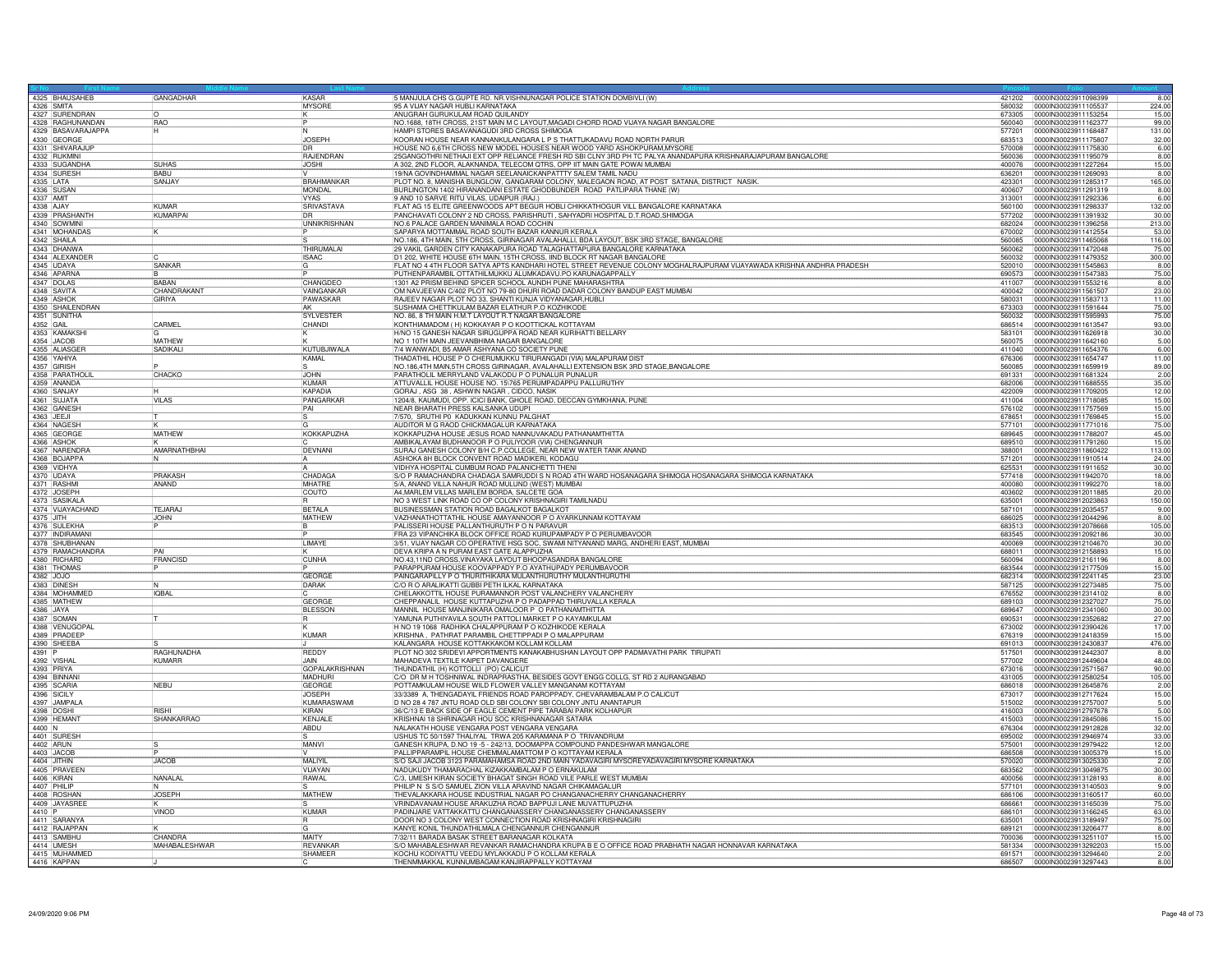| 4418 TFJRAJ               | 4417 MATHEW                         |                             | CHERIAN<br><b>PATFI</b>          | MANTHANATHU PERUMPRAMAVU P O KEEZHVAIPUR MALLAPPALLY                                                                                                                                 | 689587           | 00000N30023913300027                         | 60.00           |
|---------------------------|-------------------------------------|-----------------------------|----------------------------------|--------------------------------------------------------------------------------------------------------------------------------------------------------------------------------------|------------------|----------------------------------------------|-----------------|
|                           | 4419 ABRAHAM                        |                             | <b>JOSEPH</b>                    | WARD NO 7 KUCHINDA N A C KUCHINDA SAMBALPUR<br>VALAYIL HOUSE ARYAPADAM L.F.C ROAD KALOOR KOCH                                                                                        | 768222<br>682017 | 0000IN30023913320068<br>0000IN30023913342198 | 8.00<br>300.00  |
| 4420 SUMITH               |                                     |                             | <b>JOSEPH</b>                    | KANAYANKAL HOUSE MANAKADAVU PO, MAMPOIL KANNUR KANNUR                                                                                                                                | 670571           | 0000IN30023913352155                         | 14.00           |
| 4421 BINOJ                |                                     |                             | <b>JOSE</b>                      | PUNNOLIKUNNEL HOUSE PULPALLY WAYANAD WAYANAD                                                                                                                                         | 673579           | 0000IN30023913364945                         | 53.00           |
| 4422 RASHM                |                                     | VEERESH                     | SALGAR                           | H.NO.1-9/28G KHUBA PLOTS GULBARGA GULBARGA<br>THAREPARAMBIL HOUSE MARIATHURUTHU PO MALLOOSSERY KOTTAYAM                                                                              | 585102           | 00000N30023913423934                         | 15.00           |
|                           | 4423 THOMAS                         |                             | lМ                               |                                                                                                                                                                                      | 686027           | 0000IN30023913440542                         | 60.00           |
| 4424 DILEEP               |                                     | CHANDRAN                    |                                  | SREERAG SIVANAGAR, NEAR POOVANI TEMPLE KOLAZHY THRISSUR                                                                                                                              | 680010           | 0000IN30023913515831                         | 9.00            |
| 4425 S                    |                                     |                             | SOORAJ                           | KARIMPALOOR PUTHENKULAM KOLLAM KOLLAM                                                                                                                                                | 691302           | 0000IN30023913550311                         | 8.00            |
|                           | 4426 TAPADIYA                       | SAGAR                       | RAMGOPAL                         | SHANTI NIKETAN NEAR HINDI BED COLLEGE OPP POST OFFICE (RS) GADAG ROAD DIST KOPPAL                                                                                                    | 583231           | 0000IN30023913588847                         | 30.00           |
|                           | 4427 NFFI AM<br>4428 SHIVANAGOUDA   |                             | RANI<br><b>HARTI</b>             | GALI NO 5-A HOSUE NO 358 GURU NANAK PURA PHAGWARA PHAGWARA<br>BASAVESHWAR NILAYA ANTRAVALLI ROAD GOURISHANKAR RANEBENNUR                                                             | 144401<br>581115 | 0000IN30023913609870                         | 30.00<br>135.00 |
|                           | 4429 SHABEERALI                     |                             |                                  | PULAYAKALATHIL HOUSE KIZHAKUMPADAM (PO) MELATTUR MALAPPURAM                                                                                                                          | 679326           | 0000IN30023913643105<br>0000IN30023913725810 | 8.00            |
| 4430 ZAINAB               |                                     | <b>HUZEFA</b>               | <b>HAAMID</b>                    | D-503 DAYANAND GARDEN WANAWRIE PUNE                                                                                                                                                  | 411040           | 0000IN30023913808125                         | 60.00           |
|                           | 4431 MATHEW                         |                             | GREGORY                          | MEDAYIL HOUSE PERUNNAI P O CHANGANASERY CHANGANASERY                                                                                                                                 | 686102           | 0000IN30023913832616                         | 153.00          |
| 4432 RANJITH              |                                     |                             |                                  | 2474 (49/2675) SREERANGAM 28 KADAVANTHRA KOCHI KOCHI                                                                                                                                 | 682020           | 0000IN30023913915153                         | 3.00            |
| 4433 DINESH               |                                     |                             |                                  | NO 185 LAKSHMI VENKATESWARA SWAMY PRASANNA VINAYAKA LAYOUT ULLAL MAIN ROAD BANGALORE KARNATAKA                                                                                       | 560056           | 0000IN30023913968270                         | 15.00           |
| 4434 ADITI                |                                     |                             | SHINDE                           | 3 A/10 BHARATH SOCIETY ASALFA VILLAGE GHATKOPAR EAST MUMBAI                                                                                                                          | 400084           | 0000IN30023913996673                         | 2.00            |
| 4435 ANII                 |                                     |                             | <b>MATHIAS</b>                   | A 403 MANDAVI PEARL CITY VIDYARTHNA NAGAR MANIPAL                                                                                                                                    | 576104           | 0000IN30023914013337                         | 2.00            |
| 4436 ERIYA                |                                     |                             | <b>JAYAKUMAR</b>                 | URVARA SANTHIGRAM MANJERI MALAPPURAM                                                                                                                                                 | 676121           | 0000IN30023914085331                         | 45.00           |
| 4437 JOBES                |                                     |                             | <b>MATHEW</b>                    | KUNNAPPALLIL CHIRAKKADAVU PO CHIRAKKADAVU KOTTAYAM                                                                                                                                   | 686506           | 0000IN30023914292854                         | 9.00<br>30.00   |
| 4438 SNEHA<br>4439 ASHOP  |                                     |                             | NAYAK<br><b>TOSHNIWA</b>         | 1, NAGAPPA NAYAK ROAD BHATKAL BHATKAL                                                                                                                                                | 581320<br>586101 | 0000IN30023914342023<br>0000IN30023914502411 |                 |
|                           | 4440 VIJAYARDHA                     | <b>GULABRAO</b>             | SONPETHKAR                       | S S FRONT ROAD BESIDE MYSOR BANK BIJAPUR BIJAPUR<br>462 B /3 JADHAVWADI MARKETYARD SAMOR KOLHAPUR                                                                                    | 416005           | 0000IN30023914531312                         | 600.00<br>2.00  |
| 4441 NILESH               |                                     | <b>SUBHASH</b>              | <b>VANI</b>                      | BLOC 1, PLOT 29-30/1, S.N.136/3-4, AYODHYA NAGAR JALGAON AUDYOGIK VASAHAT JALGAON                                                                                                    | 425003           | 0000IN30023914733449                         | 3.00            |
| 4442 PRAVIN               |                                     | PRABHAKAR                   | <b>GOVEKAR</b>                   | 9-A-17 SHARAD CHS LTD KAMGAR NAGAR S G BARVE ROAD KURLA E                                                                                                                            | 400024           | 0000IN30023914748869                         | 3.00            |
|                           | 4443 MUTHULAKSHMI                   |                             |                                  | 512 SOUTHST CHATRAPATTI MELARAJAKULARAMAN RAJAPALAYAM                                                                                                                                | 626102           | 0000IN30023914873360                         | 15.00           |
| 4444 NISAR                |                                     | AHMED                       | KHAN                             | 29 6TH CROSS DINNUR BANGALORE KARNATAKA                                                                                                                                              | 560032           | 0000IN30023930004314                         | 3.00            |
|                           | 4445 NANJUNDA                       | <b>SETTYA</b>               |                                  | SURYA MEDICALS 1, VANFIYA BHAVAN SAKLASPUR                                                                                                                                           | 573134           | 0000IN30023930010714                         | 39.00           |
|                           | 4446 HIMADRI                        |                             | BARMAN                           | BARMAN COTTAGE RABINDRA NAGAR, ASANSOL DIST- BURDWAN                                                                                                                                 | 713304           | 0000IN30026310091755                         | 23.00           |
| 4447 UTTAM                |                                     | KUMAR                       | SAMANTA                          | C/O - PAL MOTOR PARTS BASUDEVPUR KHGANJANCHAK DIST - EAST MIDNAPUR                                                                                                                   | 721602           | 0000IN30026310142183                         | 54.00           |
| 4448 SHAH                 |                                     | <b>NAMRATA</b>              | <b>ANISH</b>                     | 48 AB, GIRDHARI BHAVAN SADASHIV CROSS LANE BLOCK NO.13, 3RD FLOOR MUMBAI                                                                                                             | 400004           | 0000lN30027110168067                         | 15.00           |
| 4449 SUDHI                |                                     | <b>RAMCHANDRA</b>           | <b>DESHPANDE</b>                 | PLOT.NO. B-135 S.NO.26, DAHANUKAR COLONY,LANE NO.1, RAMKANTA BUNGLOW,KOTHRUD, PUNE                                                                                                   | 411029           | 0000IN30028010105010                         | 150.00          |
| 4451 MEHTA                | 4450 PADMAKAR                       | RAMCHANDRA<br><b>SULBHA</b> | KULKARNI<br><b>KESHAV</b>        | BRAHAMIN BUDHAWAR PETH AT&POST TALUKA -JUNNAR JUNNAR DIST -PUNE<br>13. VARDHAMAN SOC LONAVALA                                                                                        | 410502<br>410401 | 0000IN30028010266250<br>0000IN30028010374989 | 38.00<br>75.00  |
| 4452 RANE                 |                                     | <b>RAVINDRA</b>             | SADASHIV                         | RH 18, MEDHI PARK OPP HOTEL SHIVSAGAR PARIHAR CHOWK, AUNDH PUNE                                                                                                                      | 411007           | 0000IN30028010434725                         | 105.00          |
| 4453 RAJESH               |                                     | MANIKCHAND                  | OSWAL                            | C/O AMICHAND SONS 145 MUMBAI PUNE ROAD KHANDALA PUNE                                                                                                                                 | 410301           | 0000IN30028010497303                         | 30.00           |
| 4454 SAMATA               |                                     | <b>SHASHIKANT</b>           | <b>JOSHI</b>                     | 5, RBI STAFF SOC TEJASNAGAR KOTHRUD PUNE                                                                                                                                             | 411038           | 0000IN30028010564243                         | 150.00          |
|                           | 4455 JAGADALI                       | <b>SURENDRA</b>             | VISHNU                           | H NO 2566.4 B PROFESSOR COLONY VIDHYAVIHAR HSG SOC SHIRUR PUNE<br>GURUNANAK CO-OP HSG SOC 1ST FLOOR 5TH FLOOR LONAWALA PUNE                                                          | 412210           | 0000IN30028010567499                         | 15.00           |
| 4456 OSWAL                |                                     | MIHIR                       | <b>POPAT</b>                     |                                                                                                                                                                                      | 410401           | 0000IN30028010627863                         | 30.00           |
|                           | 4457 SHRINIVAS                      | KRISHNAJ                    | VADAGBALKAR                      | 53 VEERSHAIV NGR OPP JIGJENI BIJAPUR ROAD I SOLAPUR                                                                                                                                  | 413004           | 0000IN30028010687076                         | 83.00           |
| 4458 SNEHA                |                                     | <b>JAGDISH</b>              | <b>RATHI</b>                     | RAM GANGA NIWAS NEAR NANYA SCHOOL AT POST LONI KALBHOR TAL HAVELI DIST PUNE                                                                                                          | 412201           | 0000IN30028010714563                         | 375.00          |
|                           | 4459 SUMATILAL                      | KUNDANMA                    | GANDH                            | PIONEER DOCTOR COLONY BURUDGAON ROAD AHMADNAGAR AHMADNAGAR                                                                                                                           | 414001           | 0000IN30028010752318                         | 75.00           |
|                           | 4460 KAILASH<br>4461 SUVENDU        | KUMAR                       | BAHETI<br>CHATTERJE              | TIRUPATI TRADE AND SUPPLY 11, CLIVE ROW, 1ST FLOOR KOLKATA<br>117/1, BORAL MAIN ROAD ATTABAGAN, FLAT NO 5, 1ST FLOOR GARIA KOLKATA                                                   | 700001           | 0000IN30032710026578                         | 15.00<br>15.00  |
| 4462 ARUP                 |                                     | SANKAR                      | <b>ROY</b>                       | 88, BAJAL PARA LANE SALKIA HOWRAH                                                                                                                                                    | 700084<br>711106 | 0000IN30032710081348<br>0000IN30032710232818 | 8.00            |
| 4463 SANJAY               |                                     |                             | AGARWAL                          | FLAT-2A PARAG APARTMENT 18/14 DOVER LANE BALLYGUNGE, NEAR GARIAHAT P.S. KOLKATA                                                                                                      | 700029           | 0000IN30032710265716                         | 30.00           |
| 4464 KALYAN               |                                     | SHANKERPRASAD               | <b>VYAS</b>                      |                                                                                                                                                                                      | 380004           | 0000IN30034310059375                         | 30.00           |
|                           | 4465 VISHNUBHAI                     | NAROTTAMDAS                 | PATEL                            | 1541, BARDOLPURA, PATELVAS, O/S DARIAPUR GATE, AHMEDABAD.<br>14/A, HARISHCHANDRA PARK SOC., NR.VIJAYNAGAR, NARANPURA, AHMEDABAD.                                                     | 380013           | 0000IN30034310138093                         | 645.00          |
| 4466 PATEL                |                                     | I AI BHAI                   | <b>ISHWARRHAI</b>                | TARPOJ VAS, VAVOL, DIST.GANDHINAGAR.                                                                                                                                                 | 382016           | 100001N30034310210794                        | 150.00          |
| 4467 PARESH               |                                     | HIRALAL                     | PATEL                            | H.No.1282, SONI NO KHANCHO, VASHAN SHERI, SARASPUR, AHMEDABAD.                                                                                                                       | 380018           | 0000IN30034310426629                         | 2.00            |
| 4468 DHRUT                |                                     | <b>HIREN</b>                | DALAL                            | 1 PUSHPA DHANVA BUNGLOW OPP TAXSHILA FLATS SATELLITE AHMEDABAD                                                                                                                       | 380015           | 0000IN30034310503260                         | 188.00          |
|                           | 4469 DINABEN                        |                             | PARMAR                           | B/188, JASUDNAGAR CO-OP. SOCIETY, SARASWATINAGAR, I. O. C. ROAD, CHANDKHEDA, GANDHINAGAR.                                                                                            | 382424           | 0000IN30034310544868                         | 33.00           |
| 4471 KAHANI               | 4470 THAKKAF                        | ROMESH<br>ROHITKUMAF        | <b>UJAMSHI</b><br><b>SANGHAV</b> | 27/A, VASUKI SOCIETY, OPP. VASNA BUS STOP, VASNA, AHMEDABAD.                                                                                                                         | 380007           | 0000IN30034310781638                         | 90.00           |
|                           |                                     |                             | SHAH                             | 3/A, S B I STAFF SOCIETY, NR. NAVRANG SCHOOL, NAVRANGPURA, AHMEDABAD.                                                                                                                | 380013<br>380007 | 0000IN30034310878019<br>0000IN30034311072596 | 3.00<br>2.00    |
| 4472 SAMIR<br>4473 DAKSHA |                                     | <b>RASIKLAL</b><br>ATUL     | <b>SHAH</b>                      | 6, YOGESHWAR NAGAR SOCIETY, OPP. ANJEE CINEMA, PALDI, AHMEDABAD.<br>1, SADBHAV APPARTMENT, RAMNAGAR SOCIETY, MANINAGAR, AHMEDABAD                                                    | 380008           | 00000N30034311136547                         | 105.00          |
| 4474 MODI                 |                                     | VIDITABEN                   | BHARATKUMAR                      | 2. VRUNDAVAN SOCIETY AT-RADHANPUR DIST-PATAN                                                                                                                                         | 385340           | 0000IN30034311189848                         | 15.00           |
| 4475 RUSHI                |                                     | <b>BIMAL</b>                | SARAIYA                          | SARAIYA NIWAS, MUKTI MEDAN B/H L.G. HOSPITAL, MANINAGAR AHMEDABAD                                                                                                                    | 380008           | 0000IN30034311196437                         | 8.00            |
| 4476 NILESH               |                                     | <b>DHIRA ICHANDRA</b>       | <b>BRAHMBHATT</b>                | 404-D SUKIRTI GARDEN NR AMAR KADAMB BUNGLOW SATELLITE AHMEDABAD                                                                                                                      | 380015           | 0000IN30034311212288                         | 8.00            |
| 4477 SOLANK               |                                     | SHAKUNTALABEN               | AMRUTLAL                         | A/4, ACHAL RESIDANCY-1, NEW C.G. ROAD, CHANDKHEDA AHMEDABAD                                                                                                                          | 382424           | 0000IN30034311214847                         | 15.00           |
| 4478 SHREYA               |                                     |                             | SAKHIDAS                         | 15, SURUCHI HOUSE B/H. DOCTOR HOUSE ELLISBRIDGE AHMEDABAD                                                                                                                            | 380006           | 00000N30034311219027                         | 15.00           |
|                           | 4479 HITENDRAKUMAR                  | <b>HIRALAL</b>              | PATEL                            | 9, PATEL NAGAR SOCIETY, B/H. DATATRAY SOCIETY, GUNGADI ROAD, PATAN.                                                                                                                  | 384265           | 0000IN30034320004527                         | 263.00          |
|                           | 4480 AMRUTLAL                       | NATHALA                     | <b>MODI</b>                      | 32, LALBHAI PARK SOCIETY NEAR GAYATRI MANDIR DIST-PATAN PATAN N.G.                                                                                                                   | 384265           | 0000IN30034320023577                         | 15.00           |
|                           | 4481 PRAJAPAT                       | <b>DIPAK</b>                | <b>GANPATBHAI</b><br>KAPADIA     | OPP.JAIN TEMPLE MAHALAXMI MATA NO PADO NEAR THREE GATE PATAN - (N.G.)                                                                                                                | 384265           | 0000IN30034320085299                         | 15.00           |
| 4482 B<br>4483 PETER      |                                     | <b>DENNIS</b>               | <b>MONTEIRO</b>                  | C/403 GURUDARSHAN PLOT NO 7 2ND CROSS LANE LOKHANDWALA COMPLEX ANDHERI-W MUMBAI<br>27, MAZAGON TERRACE NESBIT ROAD MUMBAI                                                            | 400053<br>400010 | 0000IN30036010546070<br>0000030036020254676  | 5.00<br>2.00    |
| 4484 VED                  |                                     | <b>PRAKASH</b>              | <b>GUPTA</b>                     | M-72 MARKET GREATER KAILASH PART I NEW DELHI                                                                                                                                         | 110048           | 0000IN30036020269047                         | 270.00          |
|                           | 4485 SANDEE                         | KUMAR                       | GHOSH                            | VILL. MAHADEVPUR PO RAMCHANDRAPUR, P.S. PAGNAN DIST HOWRAH WEST BENGAL                                                                                                               | 711303           | 0000IN30036020314503                         | 15.00           |
|                           | 4486 RAVINDER                       | SINGH                       | GAUR                             | H-69 MANSAROBAR PARK G T ROAD SHADARA DELHI                                                                                                                                          | 110032           | 0000IN30036020361098                         | 45.00           |
| 4487 VIBHA                |                                     |                             | NARAYAN                          | A3 7 RAJ NARAIN ROAD CIVIL LINES DELHI                                                                                                                                               | 110054           | 0000IN30036020509874                         | 65.00           |
|                           | 4488 KATYAYNI                       |                             | DAYAL                            | D 103 PALAM APARTMENTS BIJWASAW NEW DELHI                                                                                                                                            | 110061           | 0000IN30036020877332                         | 315.00          |
| 4489 ANAGH                |                                     |                             | KOHLI                            | B 92 SUBHADRA COLONY OLD ROHTAK ROAD SARIA ROHILA DELHI                                                                                                                              | 110035           | 0000IN30036020953717                         | 555.00          |
| 4490 KISHOF               |                                     | NARAINDAS                   | <b>JAVER</b>                     | 8/A/37 10TH FLOOR NAVZEEVAN SOCIETY D B MARG MUMBAI<br>BUILDING NO 2 ROOM NO 6 GAMADIA COLONY TARDEO GRANT ROAD MUMBAI                                                               | 400008           | 0000IN30036021244919                         | 45.00           |
|                           | 4491 FRAMROZ                        | <b>MANCHERSHA</b>           | BHADHA                           |                                                                                                                                                                                      | 400007           | 0000IN30036021659464                         | 150.00          |
| 4493 MOTILAL              | 4492 MULCHANDBHAI                   | BANDULAL                    | PATEL<br><b>BAFNA</b>            | A/1, VIDHYA LAXMI APPARTMENT B/H, BINDUPARK SUBHASHBRIDGE AHMEDABAD<br>P 320 P BUILDING SATARA ROAD PUNE ADINATH SAHAKARI GRIH R ADINATH SOCIETY HINGANE KHURD PUNE SATARA ROAD PUNE | 380027<br>411037 | 0000IN30036022096618<br>0000IN30036022164664 | 15.00<br>6.00   |
| 4494 TILOK                |                                     |                             | LALWANI                          | CTS 1276 P 56 ASHWINI APT FLAT 01 PIMPRI PUNE                                                                                                                                        | 411017           | 0000IN30036022180366                         | 135.00          |
|                           | 4495 SANTOSH                        | <b>SUKAN</b>                | <b>OSWAL</b>                     | S NO 585/26 SUNIL SNEH APTS FLAT NO 8 NEAR SAMBHAVNATH JAIN TEMPLE SALISBURY PARK PUNE                                                                                               | 411037           | 0000IN30036022418583                         | 75.00           |
| 4496 T                    |                                     |                             | SHARASWATHI                      | FLAT NO.1D, BELVEDRE APTS NO.18, OLD 475, KILPAUK GARDEN ROAD CHENNAI                                                                                                                | 600010           | 0000IN30037810020554                         | 27.00           |
| 4497 M                    |                                     |                             | EASWARAN                         | 292 BOMBAY CASTLE UTHAGAMANDALAM                                                                                                                                                     | 643001           | 0000IN30037810064879                         | 113.00          |
|                           | 4498 POTTUR                         | <b>VENKATA</b>              | <b>USHARANI</b>                  | 23-1-97 LAKSHMI JEWELLERS SANTHA BAZAR CHIRALA                                                                                                                                       | 523155           | 0000IN30037810183546                         | 6.00            |
| 4499 MOHAN                |                                     | KUMAR                       | <b>GUPTAPN</b>                   | PHARAMACIST P.H.V.G.R.HAI I Y CHITRADURGA TK                                                                                                                                         | 577501           | 0000IN30037810194557                         | 38.00           |
|                           | 4500 SRINIVASA                      | <b>SFTTY</b>                | <b>KR</b>                        | SANTHEPET CIRCLE CHITRADURGA                                                                                                                                                         | 577501           | 0000IN30037810201750                         | 240.00          |
|                           | 4501 SENTHIL                        | KUMARAN                     | N                                | 10/30 OLD NO 11/3, 1st AVENUE HARRINGTON ROAD CHETPET CHENNAI                                                                                                                        | 600031           | 0000IN30037810301682                         | 2.00            |
|                           | 4502 NAVINCHANDRA<br>4503 PUSHPABEN | LAXMICHAND<br>NAVINCHANDRA  | MEHTA<br>MEHTA                   | 308/14 AMBIKA BHAVAN SOCIETY NAZRANA COMPOUND BHIWANDI DIST THANE<br>308/14 AMBIKA BHAVAN SOCIETY NAZRANA COMPOUND BHIWANDI DIST. THANE                                              | 421302<br>421302 | 0000IN30038610078264<br>0000IN30038610100273 | 8.00<br>15.00   |
| 4504 RANJIT               |                                     | MANILAL                     | PATEL                            |                                                                                                                                                                                      | 400104           | 0000IN30038610170622                         | 15.00           |
|                           | 4505 NAYNESH                        |                             | SHFTH                            | SAI BABA CO OP SOC. BLDG.32 - 256 M I G COLONY NEW SIDDHARTH NAGAR ROAD NO 2 PRABODHAN MARG GOREGAON WEST - MUMBAI<br>MAHARANI PETICOATS 82,BAZAR GATE STREET, FORT, MUMBAI          | 400001           | 0000IN30038610188882                         | 8.00            |
|                           | 4506 YOGESH                         | CHANDRAKANT                 | TIKAM                            | S IN OORANWALA C HIS LTD ROOM NO 9 4TH FL DR AMBEDKAR ROAD PAREL NAKA MUMBAI                                                                                                         | 400012           | 0000IN30038610194925                         | 150.00          |
| 4507 RAJESH               |                                     | CHANDRAKANT                 | TIKAN                            | S/N OORANWALA C H S LTD ROOM NO-9, 4TH FL, DR AMBEDKAR RD PAREL NAKA MUMBAI                                                                                                          | 400012           | 0000IN30038610195286                         | 488.00          |
|                           | 4508 SHIKHAF                        |                             | BHARDWA                          | 33/151 HIG DUPLEX CREATIVE BEAUTY PARLOR VARUN PATH MANSAROVAR JAIPUR RAJASTHAN                                                                                                      | 302020           | 0000IN30039410009964                         | 30.00           |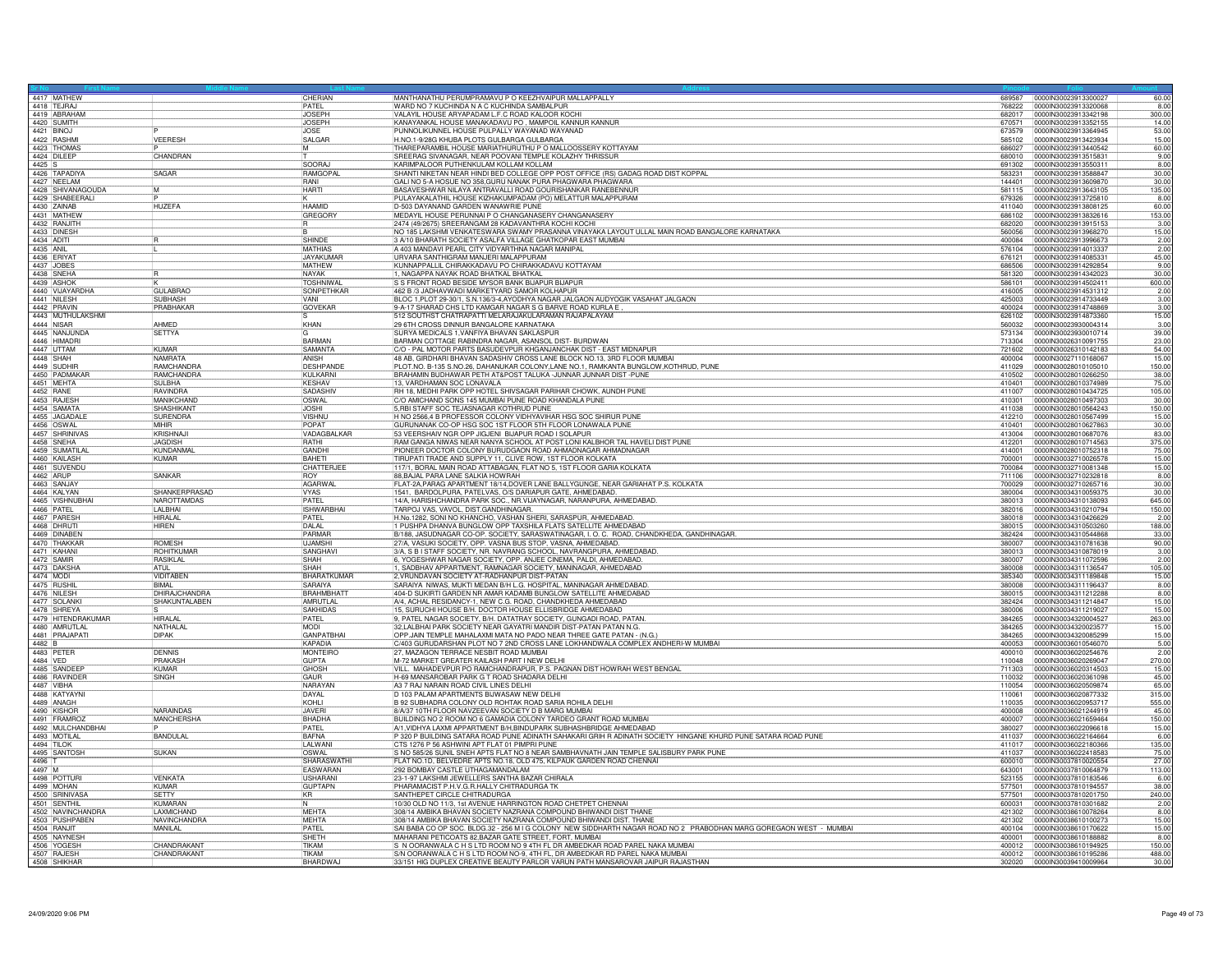| 4509 GOPAL<br>4510 OM |                                       | <b>BANKA</b>                        | Q/10 CIVIL TOWN MAIN ROAD ROURKELA ORISSA                                                                                                                                                              |                  | 769004 0000IN30039410088407                         | 135.00           |
|-----------------------|---------------------------------------|-------------------------------------|--------------------------------------------------------------------------------------------------------------------------------------------------------------------------------------------------------|------------------|-----------------------------------------------------|------------------|
|                       | <b>PRAKASH</b>                        | <b>MEHRA</b>                        | G-1 SHYAM ANUKAMPA BUILDING ASHOK MARG C SCHEME JAIPUR RAJ                                                                                                                                             | 302001           | 0000IN30039410100925                                | 20.00            |
|                       | 4511 ANALDAS<br>SURYAPRATAE           | <b>RAO</b>                          | H NO 1-9-10/1 DWARAKAPUR COLONY 6TH LANE DILSUKHNAGAR HYDERABAD                                                                                                                                        | 080005           | 00000N30039410193196                                | 15.00            |
| 4513 LEELA            | 4512 BHAVSAF<br><b>MUKUNDRAY</b>      | HIRAI AI<br><b>IKARAN</b>           | 11-AMBIKA NAGAR-1 NR-DELUX STAND NIZAMPURA BARODA                                                                                                                                                      | 390002           | 0000IN30039410193821                                | 375.00<br>630.00 |
|                       |                                       | KARAN                               | 8-2-596/5/1/A ROAD 8 BANJARA HILLS HYDERABAD                                                                                                                                                           | 500034           | 0000lN30039410491739                                | 630.00           |
|                       | 4514 SARTA<br>4515 BHAVNA<br>SURENDRA | TRIVEDI                             | 8-2-596/5/1/A ROAD NO 8 BANJARA HILLS HYDERABAD<br>A 3 VAISHNAVIDEVI SOCIETY NR HARRZUDHAM FLAT MANJALPUR G I D C ROAD MANJALPUR VADODARA                                                              | 390011           | 500034 0000IN30039410491747<br>00000N30039410602739 | 12.00            |
|                       |                                       | <b>BHATIA</b>                       | 1003-1004 SWASTIK RESIDENCY RCC CANAL ROAD BHARTHANA - VESU SURAT                                                                                                                                      | 395017           | 0000IN30039410940257                                | 38.00            |
|                       | 4516 RAJENDRA                         | BHEEMAVARAPU                        |                                                                                                                                                                                                        | 530020           | 00000N30039410993994                                | 8.00             |
|                       | 4517 SRIDHAR<br>4518 TRUPTIBEN<br>м   | AMIN                                | SRI PADMASRI ENTERPRISE 28 2 38 MAIN ROAD NEAR DASPALLA HOTEL VISAKHAPATNAM<br> C/O M F PATEL A/35 PARICHAY PARK OPP RAJIV GANDHI SWIMMING POOL NEAR MAHESH COMPLEX WAGHODIA ROAD AT AND POST VADODARA | 390019           | 0000IN30039411057133                                | 300.00           |
| 4519 A                |                                       | ELANGOVAN                           | M I G 1604 GANDHIMAA NAGAR PEELAMEDU POST COIMBATORE                                                                                                                                                   | 641004           | 0000IN30039411307514                                | 15.00            |
| 4520 KEDAR            | $\overline{A}$                        | <b>BARNWAL</b>                      | CHATA TAND BAZAR KENDVA PO KUSUNDA DHANBAD                                                                                                                                                             | 828116           | 00000N30039411333233                                | 225.00           |
| $4521$ V              | <b>RRAMAKRISHNA</b>                   | PRABHU                              | C/O CAN FIN HOMES LTD, IIND FLOOR SAI TOWER BLDG NEAR AZAD CHOWK POLICE STATION, G E ROAD AMAPARA RAIPUR (CHATTISGARH)                                                                                 | 492001           |                                                     |                  |
|                       | <b>IM</b>                             | VISALAKSHMI                         | 185 BANGALORE ROAD KRISHNAGIRI                                                                                                                                                                         | 635001           | 0000IN30039411448876<br>0000IN30039411651239        | 23.00<br>90.00   |
|                       | 4522 H<br><b>JIVABHA</b>              | <b>PATEL</b>                        | AT-MADHUPURA PO-LALAWADA TA-PALANPUR DIST-B-K N-GUJARAT                                                                                                                                                | 385001           | 0000IN30039411807320                                | 285.00           |
|                       | 4524 KALYAN<br>CHAKRAVARTHY           | PATHURI                             | 1-10-32/A/1 ASHOKNAGAR HYDERABAD                                                                                                                                                                       | 500020           | 0000IN30039411906893                                | 206.00           |
|                       | 4525 SANTILATA                        | <b>SAMANTRAY</b>                    | A5/11 INDIRA COLONY SISUPAL BHUBANESWAR                                                                                                                                                                | 750002           | 0000IN30039411929488                                | 12.00            |
| 4526 K                |                                       | NARAYANAN                           | 2/166 T PUDUR MAIN ROAD, T PUDUR OPP WATER TANK SIVAGANGA                                                                                                                                              | 630560           | 0000IN30039411956736                                | 15.00            |
|                       | <b>SURYA</b>                          | PRAKASH                             | Sr ASST(P) APSRTC DM'S OFFICE KORUTLA                                                                                                                                                                  | 505326           | 0000IN30039412282439                                | 2.00             |
|                       | 4527 T<br>4528 JAYASHREE              | SAWANT                              | NEELAMBARI APARTMENTS FLAT NO 501 NEAR NAVASHYA MARUTI SINHGAD ROAD PUNE                                                                                                                               | 411030           | 00000030039412333148                                | 38.00            |
|                       | 4529 SONTINENI                        | SATYANARAYANA                       | 401 MEENAKSHI RESIDENCY CHAITANYA COLLEGE KAMALA NAGAR ECIL (PO) HYDERABAD                                                                                                                             | 500062           | 0000IN30039412410864                                | 54.00            |
| 4530 N                |                                       | MANI                                | 3/51 SANKARI MAIN ROAD KONDALAMPATTY SALEM                                                                                                                                                             | 636010           | 0000IN30039412548544                                | 135.00           |
|                       | KISHORI                               | <b>RARLI</b>                        |                                                                                                                                                                                                        | 515005           | 0000IN30039412711324                                |                  |
|                       | 4531 KOVOOR<br>RAMA                   | <b>KRISHNA</b>                      | D NO 20/37 GANDHI BAZAR OLD TOWN ANANTAPUR<br>H NO 70-17A-12B/402 COASTAL GARDENS SASIKANTH NAGAR KAKINADA SARPAVARAM                                                                                  | 533005           | 0000IN30039412757673                                | 5.00<br>8.00     |
|                       | 4532 CHAVALI<br>4533 HEMALATA         | <b>HINGWE</b>                       | 32 POINEER RESIDENCY PARK WARDHA ROAD SOMALWADA NAGPUR                                                                                                                                                 | 440025           | 00000N30039412809600                                | 30.00            |
| $4534$ <sup>G</sup>   | GOPAL                                 | <b>RAO</b>                          | 18/150 NEAR AMMAVARISALA STREET SESHUGARI STREET PRODDATUR                                                                                                                                             | 516360           | 0000IN30039412921732                                | 23.00            |
|                       |                                       | SARADA                              | 49-53-8/15 BALAYYASASTRY LAYOUT VISAKHAPATNAM                                                                                                                                                          | 530013           | 10000IN30039412971223                               | 6.00             |
|                       | 4535 PUVVALA<br>4536 SAKPAL<br>DEEPAK | <b>BAJIRAO</b>                      | 10 SAGAR APTS LAXMINARAYAN NAGAR OPP MAHENDALE GARAGE ERANDWANA PUNE                                                                                                                                   | 411004           | 0000IN30039413049594                                | 225.00           |
| 4537 VALSA            |                                       | <b>GOPINATH</b>                     | 18-21 MANGALA FORT COLONY CHITTUR ROAD PALAKKAD                                                                                                                                                        | 678013           | 0000IN30039413318564                                | 105.00           |
|                       | 4538 PARTHA<br>PRATIM                 | KUNDU                               | H B ROAD NEAR OLD GOVT HOSPITAL ASANSOL                                                                                                                                                                | 713301           | 00000N30039413334773                                | 2.00             |
| 4539 M                |                                       | BALAKRISHNAN                        | 1/287/2 THAI COLONY SBI COLONY EAST VADAKARAI PERIYAKULAM THENI DISTRICT                                                                                                                               | 625601           | 0000IN30039413485824                                | 6.00             |
|                       | 4540 SACHIN                           | POTDAR                              | M/12 HARSHWARDHAN NAGAR BHOPAL                                                                                                                                                                         | 462003           | 00000N30039413490009                                | 8.00             |
| 4541 BONDE            | <b>DEEPAK</b>                         | GHANASHYAM                          | FLAT NO R-4 AMRUT SAI PLAZA SILK MILK COLONY BEHIND RAILWAY STATION AURANGABAD                                                                                                                         | 431003           | 0000IN30039413610429                                | 17.00            |
|                       | 4542 MAMON                            | SONOWAL                             | B-105 ONGC COLONY SIVASAGAR ASSAM                                                                                                                                                                      | 785640           | 0000IN30039413671832                                | 18.00            |
| 4543 R                |                                       | KAVITHA                             | 32 CO-OP COLONY K K PUDUR POST COIMBATORE                                                                                                                                                              | 641038           | 0000IN30039413736018                                | 30.00            |
| 4544 M                |                                       | MICHAEL                             | MOOSARUPARAMBIL TERRY NIVAS NEAR THONDAMKUIANGARA TEMPLE ALAPPUZHA                                                                                                                                     | 688013           | 0000IN30039413802679                                | 210.00           |
| 4545 P                |                                       | VARUGHESI                           | PUTHIEL HOUSE PO- MYLAPRA TOWN DIST PATHANAMTHITTA KERALA                                                                                                                                              | 689678           | 0000IN30039413935358                                | 11.00            |
| 4546                  |                                       | BHARATHY                            | B-1 K N V APARTMENTS 24 IYYANAGAR STREET KUMBAKONAM                                                                                                                                                    | 612001           | 0000IN30039414048798                                | 8.00             |
| 4547 USHA             |                                       | <b>AGARWAL</b>                      | CHAMELI CHOWK NEHRU MARG SAGAR                                                                                                                                                                         | 470002           | 0000IN30039414088026                                | 105.00           |
|                       | 4548 JANAKRAY<br>RAVJIBHAI            | PATEL                               | 20, PRAMUKH AASHISH SOCIETY OPPOSITE- S T WORKSHOP DHARAMPUR ROAD ABRAMA VALSAD                                                                                                                        | 396002           | 00000N30039414322589                                | 53.00            |
|                       | 4549 RAJEEV                           | KUNDBA                              | 44-B TAGORE NAGAR LUDHIANA                                                                                                                                                                             | 140001           | 0000IN30039414663694                                | 15.00            |
|                       | 4550 DIBYENDU                         | <b>DUTTA</b>                        | MILAN PALLY KURURIA DANGA PO AMRAI DURGAPUR                                                                                                                                                            | 713203           | 0000IN30039414695798                                | 8.00             |
| 4551 MINA             |                                       | <b>MITRA</b>                        | NO 22 SAINT GILLES STREET PONDICHERRY                                                                                                                                                                  | 605001           | 0000IN30039414926336                                | 135.00           |
| 4552 D                |                                       | <b>BINU</b>                         | TYPE -II 206/E ORDNANCE ESTATE PO TRICHY                                                                                                                                                               | 620016           | 0000IN30039414984227                                | 8.00             |
| 4553 S                | <b>PDS</b>                            | KUMARES                             | D 20 M G ROAD BLOCK 24 MAHATHMA GANDHI ROAD NEYVELI                                                                                                                                                    | 607801           | 0000IN30039415023319                                | 32.00            |
| $4554$ C<br>4555 C    | lм                                    | KUMAR                               | NO 5 VADIVELU NAGAR 3RD CROSS SANKARANPALAYAM VELLORE                                                                                                                                                  | 632001           | 00000N30039415044324                                | 30.00            |
|                       | IV.                                   | <b>ISHAMSUNDAR</b>                  | 5 VADIVEL NAGAR ALLAPURAM VELLORE                                                                                                                                                                      | 632001           | 00000N30039415044332                                | 30.00            |
| 4556 K                |                                       | SREELATHA                           | 9-1-34 G H STREET TIRUPATH                                                                                                                                                                             | 517501           | 0000IN30039415172098                                | 150.00           |
| 4557 K                | <b>VRAM</b>                           | KUMAR                               | 9-1-34 G M STREET TIRUPATHI                                                                                                                                                                            | 517501           | 0000IN30039415172339                                | 150.00           |
| 4558 MALEK            | MURTUJAHUSEN                          |                                     | <b>MOTI BHAGOL AT MATAR</b>                                                                                                                                                                            | 387530           | 00000N30039415222728                                | 3.00             |
| 4559 MANOJ            | KUMAR                                 | KAI RA                              | 1 GHA 6 F MACHHLA MAGRA SECTOR 11 UDAIPUR                                                                                                                                                              | 313001           | 0000IN30039415268763                                | 300.00           |
|                       | 4560 NARESH                           | KALRA                               | 1 GHA 6 F MACHHLA MAGRA SECTOR 11 UDAIPUR                                                                                                                                                              | 313001           | 00000N30039415268770                                | 315.00           |
| 4561 MOOL             | CHAND                                 | KALRA                               | GHA 6 F MACHLA MAGRA SECTOR 11 UDAIPUR                                                                                                                                                                 | 313001           | 0000IN30039415268789                                | 135.00           |
| 4562 ASHA             | <b>DEVI</b>                           | KALRA                               | 1 GHA 6 F MACHHLA MAGRA SECTOR 11 UDAIPUR                                                                                                                                                              | 313001           | 0000IN30039415268798                                | 300.00           |
|                       | 4563 ANJANA                           | <b>SAXENA</b>                       | C-19 VIDHYA NAGAR HOSHANGABAD ROAD BHOPAL (MP)                                                                                                                                                         | 462026           | 0000IN30039415335726                                | 150.00           |
| 4564 T<br>4565 SUNITA |                                       | BALASUBBRAMANIAN                    | 117 SUBRAMANIYAPURAM STREET IDACKUDI KALLIDAIKURUCHI (TP) AMBASAMUTHRAM (TK) TIRUNELVELI                                                                                                               | 627416           | 0000IN30039415384298                                | 18.00            |
|                       |                                       | KHANDELWAL                          | 253 USHA NAGAR EXTN F NO 101 INDORE                                                                                                                                                                    | 452009           | 0000IN30039415432068                                | 30.00            |
|                       | 4566 PUGALENTHI                       |                                     | 4/51 KVK COLONY PATTANAM POST RASIPURAM                                                                                                                                                                | 637408           | 0000IN30039415516745                                | 23.00            |
|                       | 4567 DIPTESH<br>CHATURBHAI            | PATEL                               | A-18 CHANDRALOK BUNGLOWS OPP SUMRTI MANDIR GODASAR AHMEDABAD                                                                                                                                           | 382443           | 0000IN30039415525480                                | 375.00           |
| 4568 T                | SADEESH                               | KUMAR                               | 16 MILL MAIN ROAD KATTERI KUPAM AND POST PONDICHERRY                                                                                                                                                   | 605502           | 100001N30039415583208                               | 2.00             |
| 4569 R<br>4570 SITA   |                                       | SOMASUNDARAM                        | 41 MALAIKATTI STREET CHIDAMBARAM                                                                                                                                                                       | 608001           | 0000IN30039415629347                                | 12.00            |
|                       |                                       | CHANDRASEKARAN                      | NO 23 WEST SANNADHI CHIDAMBARAM                                                                                                                                                                        | 608001           | 00000030039415670809                                | 158.00           |
|                       | 4571 SUBHASH<br>SHANKARRAO            | THAKARE                             | 320 4A 10 SAINAGAR SUDAMA COLONY OPP MUK BADHIR SCHOOL AMRAVAT                                                                                                                                         | 444605           | 0000IN30039415674209                                | 21.00            |
| $4572$ D              |                                       | CHITHTHARTHAN                       | 1369-A AMRITHA SAROJINI ILLAM MANORANJITHAM STREET VALLUVAR NAGAR KARAIKUDI                                                                                                                            | 630002           | 00000N30039415748698                                | 15.00            |
| 4573 DASARI           | VFNU                                  | <b>GOPAL</b>                        | H NO 1-27-19-(7) VYKUNTAPURAM CHIRALA (POST) PRAKASAM DIST                                                                                                                                             | 523155           | 00000N30039415807949                                | 23.00            |
|                       | 4574 NAGESH                           | KAMATH                              | D NO 5/147A CHINMAYA MISSION COLONY VIDYANAGAR KASARGOD                                                                                                                                                | 671121           | 0000IN30039415817496                                | 23.00            |
| 4575 S                | <b>ANTHONY</b>                        | ANBARAS                             | 12 MULLAI SALAIWEST ANNAMALAI NAGAR TRICHY                                                                                                                                                             | 620018           | 00000N30039415882476                                | 2.00             |
|                       | 4576 KISTURI<br>DEVI                  | <b>AGRAWAL</b>                      | NAYA GANJ ITWARI BAZAR 160 GOURI SHANKAR MANDIR ROAD RAIGARH                                                                                                                                           | 496001           | 0000IN30039415934243                                | 135.00           |
| 4577 V                |                                       | PARAMESWARAN                        | VAYALIL HOUSE VAYALIL CROSS ROAD THIRUVAMKULAM ERNAKULAM                                                                                                                                               | 682305           | 0000IN30039415954966                                | 300.00           |
|                       | 4578 MATTAPARTI<br><b>SAISATYA</b>    | <b>NARAYANAMMA</b>                  | W/O SATYANARAYANA RAO D NO 1-116 VISWESWARA AGRAHARAM AMALAPURAM P O                                                                                                                                   | 533201           | 0000IN30039415978442                                | 8.00             |
|                       | 4579 SASMITA                          | MOHANTA                             | C/O DEBENDRA MOHANTA MADHAPUR NEAR KALI MANDIRA KEONJHAR                                                                                                                                               | 758001           | 00000N30039416001694                                | 53.00            |
| 4580 K                | VIJAYA                                | <b>KUMAR</b>                        | H NO 4-12-563 DWARAKAMAI NAGAR VANASTHALIPURAM HYDERABAD                                                                                                                                               | 500070           | 0000IN30039416021692                                | 20.00            |
| 4581 JOSH             | DIPTI                                 | RAJAN                               | A-1/124 DARSHANAM GREEN OPP RUSHIPARK SOC WAGHODIA ROAD VADODARA                                                                                                                                       | 390019           | 0000IN30039416028102                                | 195.00           |
| 4582 SIVA             | PRASADE                               |                                     | HNO - 405 MODEL APARTMENT HOUSE GAYATRI ESTATES KURNOOL                                                                                                                                                | 518002           | 0000IN30039416072586                                | 2.00             |
| 4583 ANAL             | KUMAR                                 | <b>SAHA</b>                         | 6 CHUNNI SAHA LANE BERHAMPORE MSD                                                                                                                                                                      | 742101           | 00000N30039416296717                                | 8.00             |
| 4584 RITIKA           |                                       | <b>BHANSAL</b>                      | 51/10 G T ROAD (UT) (35-63) 13 GOLABARI HOWRAH                                                                                                                                                         | 711101           | 0000IN30039416346889                                | 15.00            |
| 4585 SHAM             | LAL                                   | <b>SAINT</b>                        | H NO-5 JAMMU COLONY-B CAMP YAMUNA NAGAR                                                                                                                                                                | 135001           | 0000IN30039416384952                                | 60.00            |
| 4586 P                |                                       | MUMTHA.                             | 32 KATCHIRAPALAYAM ROAD KALLAKURICHI VILLUPURAM DT                                                                                                                                                     | 606202           | 0000IN30039416520810                                | 75.00            |
|                       | 4587 ADUSUMILLI<br>SIVA               | KUMARI                              | 9/340 RAJENDRANAGAR GUDIWADA                                                                                                                                                                           | 521301           | 0000IN30039416552514                                | 135.00           |
|                       | 4588 GOLAKOTI<br>ΡΑΡΑΜΜΑ              | <b>RAO</b>                          | D NO 1-119/1 POST OFFICE STREET CH GUNNEPALLI E G DIST AP                                                                                                                                              | 533222           | 0000IN30039416570425                                | 15.00            |
|                       | 4589 ATTIPEDU<br><b>BHASKAR</b>       | RAO                                 | 4/F BLOCK B 4TH FLOOR DIAMOND VILLA SOUTH INDA KHARAGPUR                                                                                                                                               | 721301           | 0000IN30039416584882                                | 30.00            |
| 4590 DEEPA            |                                       | <b>MISHRA</b>                       | M-171 NCL KHADIA PROJECT COLONY SHAKTINAGAR SONEBHADRA                                                                                                                                                 | 231222           | 00000N30039416673547                                | 18.00            |
|                       | 4591 SHALINI                          | AGARWAL                             | 311 PARKINS GUNJ SULTANPUR                                                                                                                                                                             | 228001           | 0000IN30039416725899                                | 30.00            |
|                       | 4592 RAJESH                           | RHATIA                              | 62 NIRANJANI AKHARA HARDWAR                                                                                                                                                                            | 249401           | 0000IN30039416923364                                | 3.00             |
| $4593$ S              |                                       | LAKSHMINARAYANAN                    | C-22B MIT CAMPUS KAILAS QUARTERS SHIVALLI MANIPAL UDUPI                                                                                                                                                | 576104<br>276001 | 0000IN30039416927509                                | 2.00             |
| 4595 ASHIS            | 4594 NAVEEN<br>KUMAR                  | <b>GUPTA</b><br>GANGUL <sup>®</sup> | H NO 174 PAHARPUR AZAMGARH<br>NORTH KRISHNAPALLY NORTH PO AND DT- MALDA MALDA                                                                                                                          | 732101           | 0000IN30039417005716<br>00000N30039417006127        | 90.00<br>3.00    |
| 4596 RAJNI            |                                       | RATHORE                             |                                                                                                                                                                                                        | 462024           |                                                     |                  |
| 4597 SRI              | NIRA.                                 | KUMAR                               | NO 120 LIG B SECTOR SONAGIRI BHOPAL<br>STATION MASTER SSSPSNL KAPPALA BANDA CROSS PUTTAPARTHI                                                                                                          | 515133           | 0000IN30039417036340<br>0000IN30039417107779        | 30.00<br>60.00   |
| 4598 VINAY            | PRAKASH                               | <b>HAVANAG</b>                      | 1288/1 RANEBENNUR VINAYAKANAGAR P B ROAD MRUTHYUNJAYANAGAR HAVERI                                                                                                                                      |                  | 581115 00000030039417120105                         | 60.00            |
| 4599 R                |                                       | RAJESH                              | POLICE SUB INPECTOR POLICE STATION KONANUR                                                                                                                                                             | 573130           | 0000IN30039417231223                                | 15.00            |
|                       |                                       | NANDI                               | 2C/5 OFFICER S COLONY SECL KORBA (C G)                                                                                                                                                                 |                  |                                                     | 60.00            |
| 4600 KABIT/           |                                       |                                     |                                                                                                                                                                                                        |                  |                                                     |                  |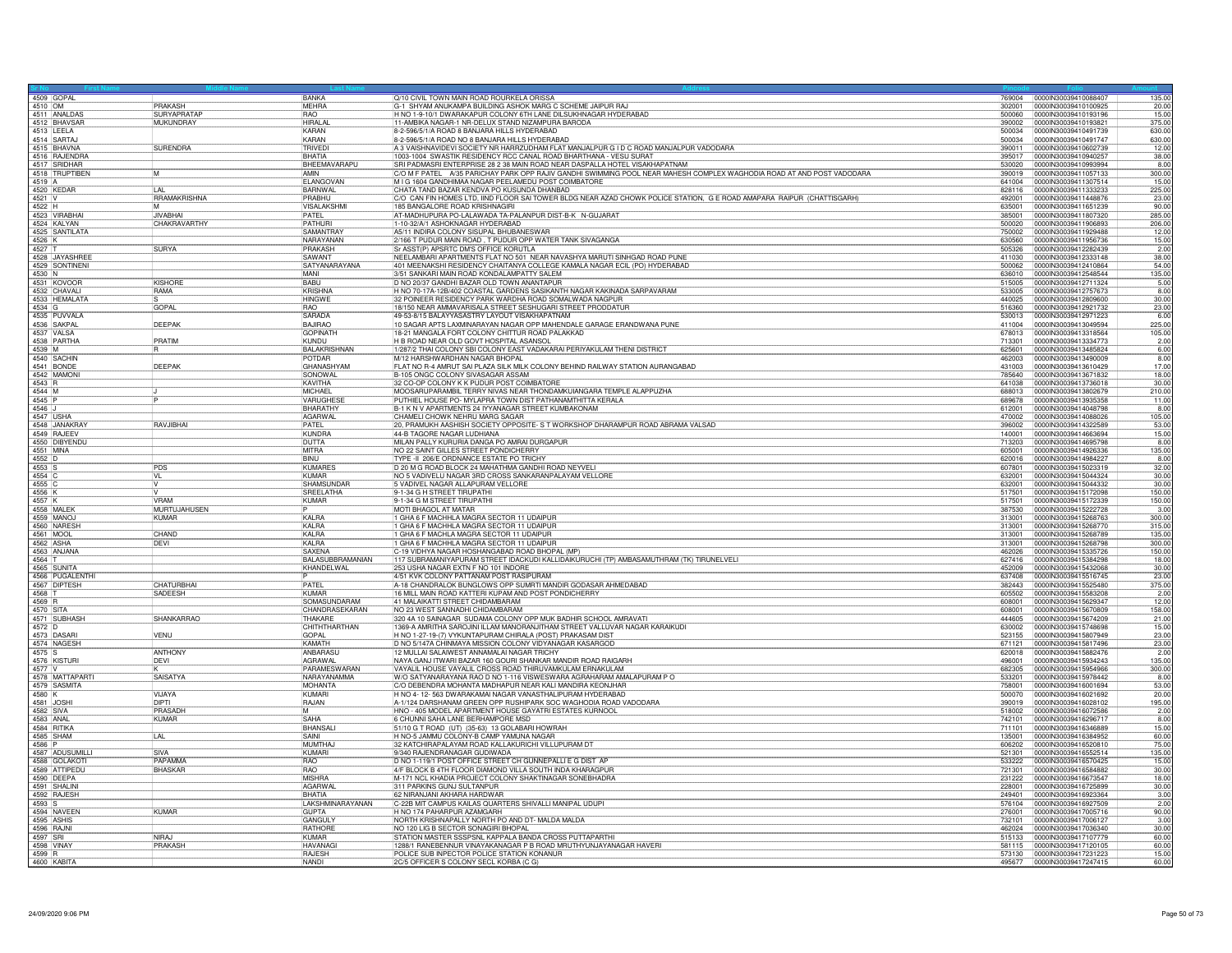|                       | 4601 SUSHIL                        | KUMAR                | GURWARA                        | NO 60 B VISHAL COLONY JAT NANGLOI NEW DELHI                                                                                                                                                                                                                                                                    | 110041           | 0000IN30039417306488<br>11.00                          |
|-----------------------|------------------------------------|----------------------|--------------------------------|----------------------------------------------------------------------------------------------------------------------------------------------------------------------------------------------------------------------------------------------------------------------------------------------------------------|------------------|--------------------------------------------------------|
|                       | 4602 SOMESWARASARMA                | GANU                 | GAPATI                         | NO 12/7 CHINNAYERUKAPADU GUDIVADA GUDIVADA                                                                                                                                                                                                                                                                     | 521322           | 0000IN30039417387112<br>5.00                           |
|                       | 4603 EMMANUEL                      |                      |                                | NO 4 BESHWA AGRAHARAM STREET PAPANASAM THANJAVUR                                                                                                                                                                                                                                                               | 614205           | 0000IN30039417390713<br>23.00                          |
|                       | 4604 DAISIN                        |                      | <b>JOSEPH</b>                  | PULLATT HOUSE POONJAR POST POONJAR                                                                                                                                                                                                                                                                             | 686581           | 0000IN30039417398365<br>8.00                           |
|                       | 4605 JITHIN                        |                      |                                | JITHIN COTTAGE NEAR ASS UMPTION HOSPITAL S BATHERY                                                                                                                                                                                                                                                             | 673592           | 0000IN30039417533700<br>6.00                           |
|                       | 4606 YARA                          | RAMA                 | KRISHNA                        | NO 20/516-7-1 MGO S COLONY MACHILIPATNAM                                                                                                                                                                                                                                                                       | 521001           | 0000IN30039417712185<br>23.00                          |
|                       | 4607 PLEMENA                       |                      | PHILIP                         | SHAKTHIPALMS APT A-1-A THIRUVENKADA NAGAR AMBATTUR PO CHENNAI                                                                                                                                                                                                                                                  | 600053           | 0000IN30039417719517<br>135.00                         |
|                       | 4608 ABBIE                         |                      | FASOW                          | VEERALASHERIL HOUSE PALLICACHIRA KAVALA CHANGANACHERRY CHANGANACHERRY                                                                                                                                                                                                                                          | 686537           | 0000IN30039417763693<br>8.00                           |
|                       | 4609 C<br>4610 URMILA              |                      | CHANDRASHEKAR                  | SRINIVASA RESIDENCY 24/29 2ND CROSS MOUNT JOY EXTN HANMANTHANAGAR BANGALORE                                                                                                                                                                                                                                    | 560019           | 0000IN30039417859072<br>360.00                         |
|                       |                                    |                      | SHARMA                         | NEAR REGISTRY OFFICE RED CROSS ROAD ADAMPUR BHAGALPUR                                                                                                                                                                                                                                                          | 812001           | 0000IN30039417954060<br>14.00                          |
|                       | 4611 CHANDRASHEKAR                 |                      | RAMAMURTHY                     | OLD MYSORE BANK BUILDINGS SHANKARMUTTU ROAD KRPURAM HASSAN                                                                                                                                                                                                                                                     | 573201           | 0000IN30039418088465<br>30.00                          |
| $4612$ T              |                                    | <b>GTHIMME</b>       | <b>GOWDA</b>                   | SRI LAKSHMI NIVASA TRIVENI ROAD SARSWATHI PURAM MARALUR TUMKUR                                                                                                                                                                                                                                                 | 572105           | 150.00<br>0000IN30039418222362                         |
|                       | 4613 URMILA                        |                      | ARORA                          | 536 LIG SECTOR 10 AVAS VIKAS COLONY AGRA                                                                                                                                                                                                                                                                       | 282007           | 0000IN30039418222555<br>2.00                           |
|                       | 4614 BINDU                         |                      | <b>N</b>                       | NO 391 10/226 KONDIYARA HOUSE 15 PULLUT NORTH KODUNGALLUR THRISSUR                                                                                                                                                                                                                                             | 680663           | 0000IN30039418274597<br>6.00                           |
|                       | 4615 BASAVARAJAPPA                 |                      |                                | HALLADAKERI SANGAMESHWARA TEMPLE HARIHAR                                                                                                                                                                                                                                                                       | 577601           | 14.00<br>0000IN30039418339629                          |
| 4616 K                |                                    | <b>SANTOSH</b>       | KUMAR                          | NEAR S K BASHA WELDING WORKS M J NAGAR HOSPET                                                                                                                                                                                                                                                                  | 583201           | 0000IN30039418408819<br>8.00                           |
| 4617 S                |                                    |                      | <b>FI ANKESWARI</b>            |                                                                                                                                                                                                                                                                                                                |                  | 128.00                                                 |
|                       |                                    |                      |                                | 1/580 NGO COLONY SATCHIYAPURAM SIVAKASI                                                                                                                                                                                                                                                                        | 626123           | 0000IN30039418494921                                   |
|                       | 4618 JYOTH                         |                      | AGARWAL                        | H NO-4-6-346/2 BHUKTAPUR ADILABAD                                                                                                                                                                                                                                                                              | 504001           | 0000IN30039418699752<br>15.00                          |
|                       | 4619 SANDEEF                       |                      | THAKUR                         | HOUSE NO-ST NO-11 KRISHNA NAGAR HOSHIAPUR                                                                                                                                                                                                                                                                      | 146001           | 2.00<br>0000IN30039418825246                           |
|                       | 4620 ARUN                          |                      | NETTOOR                        | SREEPADAM HOUSE EYYANMADA BENGALAM POST NILESHWAR KASARGOD                                                                                                                                                                                                                                                     | 671314           | 2.00<br>0000IN30039418901732                           |
|                       | 4621   INGANNA                     |                      | <b>BAIRA</b>                   | H NO 9-8-94/1 GAJULPET NIZAMABAD                                                                                                                                                                                                                                                                               | 503001           | 150.00<br>0000lN30039419035272                         |
|                       | 4622 NANDULA                       |                      |                                | SUBBANNADEEKSHITULU   H NO 5-9-22/30 ADARSHNAGAR HYDERABAD                                                                                                                                                                                                                                                     | 500063           | 0000IN30039419040295<br>8.00                           |
| 4623 T                |                                    | <b>SUNDAR</b>        |                                | PLOT NO 17 PART ROAD NO 3A SAMATHAPURI COLONY LB NAGAR RANGA REDDY DIST HYDERABAD                                                                                                                                                                                                                              | 500035           | 15.00<br>0000IN30039419057149                          |
|                       | 4624 KALPANA                       | EKNATH               | PATI                           | NO 2D/906 DREAMS LBS MARG NEAR PAWAR PUBLIC SCHOOL BHANDUP WEST MUMBAI                                                                                                                                                                                                                                         | 400078           | 0000IN30039419320719<br>2.00                           |
|                       | 4625 SHRIHAR                       | SHRIPAD              | AUTI                           | PLOT NO 448 UMA APARTMENT 1ST FLOOR SAI SECTION AMBERNATH EAST DIST THANE                                                                                                                                                                                                                                      | 421501           | 150.00<br>0000IN30040910067748                         |
|                       |                                    |                      | MANIYA                         | 50, VALLABH NAGAR VARACHHA ROAD SURAT                                                                                                                                                                                                                                                                          | 395006           | 0000lN30042510052787<br>300.00                         |
|                       | 4626 DHARMESH<br>4627 BANUMATHY    |                      | ΪK                             | OLD NO 11 NEW NO 22 AMMAN KOIL STREET PARK TOWN CHENNAL                                                                                                                                                                                                                                                        | 600003           | 0000IN30044110366951<br>8.00                           |
|                       | 4628 RAVINATH                      | KAMATH               |                                | NO 1-S-22-1685/11 SULTHAN BATTERY ROAD NEAR BILLAVA SANGHA MANGALORE                                                                                                                                                                                                                                           | 575006           | 0000IN30044110423970<br>3.00                           |
|                       | 4629 XAVIER                        |                      |                                | PLOT NO 352 M G R STREET SOODAMANI NAGAR KARAIKUDI                                                                                                                                                                                                                                                             | 630003           | 150.00<br>0000IN30044110433955                         |
|                       | 4630 SURYANARAYANA                 | RÄO                  | MANDAPAKA                      | 1/1/518 GANDHI NAGAR GANDHI NAGAR HYDERABAD                                                                                                                                                                                                                                                                    | 500080           | 0000IN30044110437983<br>30.00                          |
|                       |                                    |                      |                                | KUTTIAPPA HOUSE 235 MIDDLE STREET MUDIKONDAN POST TIRUVARUR DT                                                                                                                                                                                                                                                 | 609502           | 0000IN30044110638926<br>98.00                          |
|                       | 4631 RENGANATHAN<br>4632 SARAVANAN |                      | <b>RM</b>                      | 11 VISWESWARAPURAM STREET 11 VISWESWARAPURAM STREET MYLAPORE CHENNAL                                                                                                                                                                                                                                           | 600004           | 0000lN30044110683187<br>150.00                         |
|                       | 4633 JAGANNADHAM                   |                      | 1D                             | 3 SOMASUNDARA MUDALI STREET 3 SOMASUNDARA MUDALI STREET 3 SOMASUNDARA MUDALI STREET CHENNAI                                                                                                                                                                                                                    | 600001           | 0000lN30044110703083<br>135.00                         |
|                       | 4634 RAGHAVAN                      |                      | lG.                            | 24/2 KRISHNAMURTHY STREET 24/2 KRISHNAMURTHY STREET WEST MAMBALAM CHENNAI                                                                                                                                                                                                                                      | 600033           | 45.00<br>0000IN30044110708854                          |
|                       | 4635 VIJAI                         | KUMAR                | <b>AGARWAL</b>                 | ISFS FLAT EC 250 MAYA ENCLAVE HARI NAGAR NEW DELHI                                                                                                                                                                                                                                                             | 110064           | 0000IN30044110731335<br>27.00                          |
|                       |                                    |                      |                                |                                                                                                                                                                                                                                                                                                                |                  |                                                        |
|                       | 4636 YABASHEER<br>4637 MALA        |                      |                                | NO 55 MALLAN PONNAPPA STREET TRIPLICANE CHENNAI                                                                                                                                                                                                                                                                | 600005           | 0000lN30044110769647<br>2.00                           |
|                       |                                    |                      | ĪR                             | W/O RAGUPATHI 13L OMSAKTHI NAGAR KPN COLONY EXTN TIRUPPUR                                                                                                                                                                                                                                                      | 641601           | 30.00<br>0000IN30044110883665                          |
|                       | 4638 BALASUBRAMANIAN               |                      |                                | SANTHI NIKETAN 31 BUNDER GARDEN STREET PERAMBUR CHENNAL                                                                                                                                                                                                                                                        | 600011           | 0000IN30044110953756<br>45.00                          |
|                       | 4639 KANDASAMY                     |                      | MARGABANTHU                    | SRI SAI SADAN 75B 1ST AVENUE ASHOK NAGAR CHENNAL                                                                                                                                                                                                                                                               | 600083           | 0000IN30044111074082<br>150.00                         |
|                       | 4640 VASANT                        | <b>IM</b>            | KULKARNI                       | A/1, AMEYA SOCIETY ASHOK NAGAR ROAD NO. 2, KANDIVLI EAST MUMBAI                                                                                                                                                                                                                                                | 400101           | 0000IN30045010011537<br>30.00                          |
|                       | 4641 UPENDRA                       |                      | CHHAJER                        | 43 A/5 NEHRU NAGAR (WEST) MOTILAL NEHRU NAGAR, DURG BHILAI, CHHATTISGARH                                                                                                                                                                                                                                       | 490020           | 0000IN30045010690150<br>75.00                          |
|                       | 4642 KAMALINI                      |                      | PRADHAN                        | OR NO IV-B 35/3 UNIT-3 KHARVELANAGAR BHUBANESWAR                                                                                                                                                                                                                                                               | 751001           | 0000IN30045010866975<br>60.00                          |
|                       | 4643 PRAMOD                        |                      | JAIN                           | NEW BUS STAND MPHB COMPLEX DURG                                                                                                                                                                                                                                                                                | 491001           | 0000IN30045010980088<br>6.00                           |
|                       | 4644 RAJENDRA                      | KUMAR                | <b>I.IOSHI</b>                 | 257/18, ASHOK NAGAR UDAIPUR OPP. HANUMAN PARK                                                                                                                                                                                                                                                                  | 313001           | 0000IN30045011030459<br>20.00                          |
|                       | 4645 MEENA                         |                      | <b>JOSHI</b>                   | 257/18, ASHOK NAGAR OPP HANUMAN PARK UDAIPUR RAJASTHAN                                                                                                                                                                                                                                                         | 313001           | 00000N30045011030467<br>2.00                           |
|                       | 4646 CHIRAG                        |                      | PARFKH                         | DEVI BHUVAN VICTORIA PARK BHAVNAGAR                                                                                                                                                                                                                                                                            | 364002           | 0000IN30045011062022<br>75.00                          |
|                       | 4647 JAGDEER                       |                      | CHHANGAN                       | NARSINGH DARA JODHPUR RAJASTHAN                                                                                                                                                                                                                                                                                | 342001           | 45.00<br>0000IN30045011195380                          |
|                       | 4648 PRAKASH                       | CHANDK               | <b>GOI CHHA</b>                | 19/2 NEHRU NAGAR BHILAI CHATTISGARH                                                                                                                                                                                                                                                                            | 490020           | 0000IN30045011276590<br>75.00                          |
|                       | 4649 RANJANA                       |                      | PARMAR                         | ROLEX TALLOR, DABRIPITHA UJJAIN                                                                                                                                                                                                                                                                                | 456006           | 0000IN30045011912405<br>300.00                         |
|                       | 4650 KAUSHIKKUMAR                  |                      | <b>DESAI</b>                   | 27, SHANTINIKETAN SOCIETY MAHADEV NAGAR BILIMORA                                                                                                                                                                                                                                                               | 396321           | 0000IN30045011970035<br>15.00                          |
|                       | 4651 KULDIP                        |                      | <b>SHARMA</b>                  | SHARMA JEWELLERS BANSWALA BZR DIST KAPURTHALA PHAGWARA PUNJAB                                                                                                                                                                                                                                                  | 144401           | 0000IN30045011986646<br>3.00                           |
|                       | 4652 SANGEET/                      |                      | <b>LJAIN</b>                   | FLAT NO 42 VIVEKANANDPURI HYDEL COLONY P O NEW HYDERABAD LUCKNOW UTTAR PRADESH                                                                                                                                                                                                                                 | 226007           | 75.00<br>0000IN30045011991338                          |
|                       |                                    |                      |                                |                                                                                                                                                                                                                                                                                                                |                  |                                                        |
|                       | 4653 AMITA                         |                      | SARASWAT                       | BLOCK NO 77 PLOT NO 04 NEHRU NAGAR BHILAI                                                                                                                                                                                                                                                                      | 490020           | 0000IN30045012712222<br>15.00                          |
|                       | 4654 TAPAN                         | KIRANCHANDRA         | DAVE                           | 'SUBHAG' PLOT NO 1034 MEGHANI CIRCEL BHAVNAGAR GUJARAT                                                                                                                                                                                                                                                         | 364001           | 0000lN30045013027610<br>30.00                          |
|                       | 4655 ASHIT                         | MAHENDRABHA          | <b>MEHTA</b>                   | C/O PAREMES DIAMOND EXPORTS PAREMESH RD AT AND PO CHHAPRA NAVSARI GUJARAT                                                                                                                                                                                                                                      | 396445           | 0000IN30045013106938<br>143.00                         |
| 4656 S                |                                    | PUSHPA               | KUMAR                          | BOILER AND COGENERATION HINDALCO INDUSTRIES LTD RENUKOOT UTTAR PRADESH                                                                                                                                                                                                                                         | 231217           | 0000IN30045013260082<br>23.00                          |
|                       | 4657 SHANKER                       |                      | <b>SINGH</b>                   | H-3 HINDALCO COLONY WARD-11 RENUKOOT SONBHADRA RENUKOOT UTTAR PRADESH                                                                                                                                                                                                                                          | 231217           | 3.00<br>0000IN30045013591852                           |
|                       | 4658 VIJAY                         | KUMAR                | PODDAR                         | I 938 HINDALCO COLONY RENUKOOT SONEBHADRA RENUKOOT UTTAR PRADESH                                                                                                                                                                                                                                               | 231217           | 30.00<br>0000IN30045013639052                          |
|                       | 4659   INDARCHAND                  | LALURAN              | JANGID                         | FN 14 SN 19/10 SHAHUPURI KARANJE TAR TAL DIST STR SATARA MAHARASHTRA                                                                                                                                                                                                                                           | 415002           | 0000IN30045013671682<br>30.00                          |
|                       | 4660 KEDAR                         | <b>DATTATRAYA</b>    | TOPE                           | 129/B YADOGOPAL PETH OPP DATTA MANDIR SATARA MAHARASHTRA                                                                                                                                                                                                                                                       | 415002           | 15.00<br>0000IN30045013719296                          |
| 4661 ABIR             |                                    | <b>MAHESH</b>        | PATFI                          | 13 VINCENT COURT DR AMBEDKAR ROAD DADAR EAST MUMBAI MAHARASHTRA                                                                                                                                                                                                                                                | 400014           | 3.00<br>0000IN30045013799220                           |
|                       | 4662 ANIRUDDHA                     |                      | KATRE                          | 479 VIP PARASHPAR NAGAR INDORE MADHYA PRADESH                                                                                                                                                                                                                                                                  | 452001           | 15.00<br>0000IN30045014009654                          |
|                       | 4663 SANDIP                        |                      | INGULKAF                       | A/P ADAVALI KARANJAWANE TAL VELHA DIST PUNE ADAVALI MAHARASHTRA                                                                                                                                                                                                                                                | 412213           | 0000IN30045014066450<br>15.00                          |
|                       | 4664 GAJANAN                       | <b>MORESHWAR</b>     | <b>VIDWANS</b>                 |                                                                                                                                                                                                                                                                                                                |                  |                                                        |
|                       | 4665 MADHUWANT                     |                      |                                | A-7 TRIVANI DARSHAN SHREE KRISHNA NAGAR SUBHASH RD DOMBIVALI WEST MAHARASHTRA                                                                                                                                                                                                                                  | 421202           | 0000IN30045014086406<br>135.00                         |
|                       |                                    | <b>GANGADHAR</b>     | <b>OGALE</b>                   | VAKRATUND YASHODHAN SOCIETY CHINTAMANI NAGAR FLAT NO 5 BIBWEWADI PUNE BIBWEWADI MAHARASHTRA                                                                                                                                                                                                                    | 411037           | 00000N30045014162669<br>62.00                          |
|                       |                                    |                      | <b>BASAK</b>                   | 7 TAGORE CASTLE STREET KOLKATA WEST BENGAL                                                                                                                                                                                                                                                                     | 700006           | 0000IN30045014163127<br>23.00                          |
|                       | 4666 ANIMESH                       | CHINTAMAN            | GADGIL                         | FLAT NO 5835 II FLOOR BLDG NO 217 R N NARKAR MARG PANT NAGAR GHATKOPAR MUMBAI MAHARASHTRA                                                                                                                                                                                                                      | 400075           | 0000IN30045014219670<br>23.00                          |
|                       |                                    | CHINTAMAN            | SAHASRABUDHE                   | 1339, SADASHIV PETH, NEAR CHIMNYA GANPATI SAHASRABUDHES DATTA MANDIR PUNE                                                                                                                                                                                                                                      | 411030           | 0000IN30045080085419<br>83.00                          |
| 4668 ANIL             | 4669 DATTATRAYA                    | <b>VISHWANATH</b>    | KOKJE                          | 42/6, JANKI BUNGLOW BEHIND GOGATE PETROL PUMP KARVE ROAD PUNE                                                                                                                                                                                                                                                  | 411004           | 0000IN30045080089137<br>75.00                          |
|                       | 4670 KHUZEM                        | <b>FAZI FHUSSAIN</b> | KARACHIWALA                    | 28/2 SAFE CO-OP. HSG. SOC. BLOCK NO 17 GROUND FLR. PUNE                                                                                                                                                                                                                                                        | 411013           | 0000IN30045080133878<br>705.00                         |
|                       |                                    | <b>DASHRATH</b>      | BIHANI                         |                                                                                                                                                                                                                                                                                                                |                  |                                                        |
|                       |                                    |                      |                                | AT POST VAMBORI TAL RAHURI DIST AHMEDNAGAR VAMBORI                                                                                                                                                                                                                                                             | 413704<br>415001 | 0000IN30045080202850<br>135.00<br>0000IN30045080292993 |
|                       | 4671 SHARDA<br>4672 RADHESHYAM     | BHERULAL             | BHANDAR                        | 479 SAGAR SADAR BAZAR SATARA                                                                                                                                                                                                                                                                                   |                  | 75.00                                                  |
|                       | 4673 SUPRIYA                       |                      | GALANDE                        |                                                                                                                                                                                                                                                                                                                | 411007           | 15.00<br>0000IN30045080330926                          |
|                       | 4674 MINAI                         | <b>LAXMANRAC</b>     | <b>DESHMUKH</b><br><b>RANF</b> |                                                                                                                                                                                                                                                                                                                | 411014           | 0000IN30045080353267<br>2.00                           |
|                       | 4675 SACHIN                        |                      |                                | SHREE MALHAR 553 SIND CO OP HSG SOC BANER ROAD PUNE<br>111/18 VARSHA SAKORENAGAR NR PARKLAND VIMANNAGAR PHASE II PUNE<br>150NA NAGAR FRONT OF NCC BATAIIAN G S COLLEGE POST SUTALA KUD TAL KHAMGAON DIST BULDANA POST SUTALA KUD                                                                               | 444312           | 15.00<br>0000IN30045080357535                          |
|                       | 4676 SANJAY                        | RAMCHANDRA           | APTE                           | DWARKA APARTMENT NO 1 905 SHANIWAR PETH SATARA                                                                                                                                                                                                                                                                 | 415001           | 0000IN30045080403698<br>23.00                          |
|                       | 4677 SANJAY                        | <b>MOHAN</b>         | KALE                           | 2/5 SHAILENDRA SOCIETY SENAPATI BAPAT ROAD PUNE                                                                                                                                                                                                                                                                | 411016           | 0000IN30045080420036<br>8.00                           |
|                       | 4678 JAYANT                        | <b>BALKRISHNA</b>    | KHODE                          | CHAITANYA 478 B/2 ANURAG SOCIETY NR SHIVADRSHAN CHOWK PUNE                                                                                                                                                                                                                                                     | 411009           | 75.00<br>0000IN30045080432297                          |
|                       | 4679 NARENDRA                      | <b>MUKUND</b>        | KULKARNI                       | 167 PRATAP GANJ PETH F-4, SHIVSAI APTS SATARA                                                                                                                                                                                                                                                                  | 415002           | 0000IN30045080483033<br>30.00                          |
|                       | 4680 VASANTRAO                     | <b>RAJARAM</b>       | PAWAR                          | 538/12 MANGALWAR PETH CHAITANYA COLONY SATARA                                                                                                                                                                                                                                                                  | 415002           | 0000lN30045080531306<br>3.00                           |
|                       | 4681 HEMAN                         | MADHUKAF             | JADHAV                         | PLOT NO 8 GADKAR ALI SATARA                                                                                                                                                                                                                                                                                    | 415002           | 0000IN30045080537157<br>60.00                          |
|                       | 4682 NAVALIKAR                     | RAMCHANDRA           | <b>SADASHIV</b>                | 11 CHAITANYA COLONY SHAHUPURI SATARA                                                                                                                                                                                                                                                                           | 415002           | 0000IN30045080543554<br>45.00                          |
|                       | 4683 UDITA                         |                      | <b>GUPTA</b>                   | 43/1, RAJPUR ROAD CIVIL LINES DELHI                                                                                                                                                                                                                                                                            | 110054           | 0000IN30046810053810<br>15.00                          |
|                       | 4684 GAGAN                         |                      | JUNEJA                         | 467, METRO VIEW APTT, DDA (SFS) FLAT POCKET-B, SECTOR-13 DWARKA DELHI                                                                                                                                                                                                                                          | 110075           | 0000IN30046810069553<br>12.00                          |
|                       | 4685 KAMLAKAR                      |                      | VANJARE                        | FLAT NO 28 6TH FLOOR VISHRAMGHAR BUILDING SECTOR 6 SHREENAGAR THANE WEST                                                                                                                                                                                                                                       | 400604           | 0000IN30047640935634<br>90.00                          |
|                       | 4686 SEEMA                         | <b>RITESH</b>        | <b>RATHI</b>                   | 4/A MINILAND TANK ROAD BHANDUP WEST MUMBAI                                                                                                                                                                                                                                                                     | 400078           | 0000IN30047641360233<br>75.00                          |
|                       | 4687 DIPANI                        | NITIN                | <b>SUTARIA</b>                 | 9, ARANYA FARM PALODIYA TEKRA SHILAJ DASKROI AHMEDABAD, GUJARAT                                                                                                                                                                                                                                                | 382115           | 15.00<br>0000IN30047641692698                          |
|                       | 4688 DINAZ                         | <b>NOSHIR</b>        | CHHAPGAR                       | NO 5 HUSSANALI CHAWL JEEJIBHO DADABHOY LANE FORT MUMBAI                                                                                                                                                                                                                                                        | 400001           | 0000IN30047642299863<br>90.00                          |
|                       | 4689 FENECA                        | RASHMIKANT           | KAMPANI                        | 27 VISHNU MAHAL D ROAD CHURCHGATE MUMBAI                                                                                                                                                                                                                                                                       | 400020           | 0000IN30047643084274<br>41.00                          |
|                       |                                    | <b>HIRJIBHAI</b>     | PATEL                          |                                                                                                                                                                                                                                                                                                                | 396001           | 386.00<br>0000IN30048410725308                         |
| $4691$ K<br>$4692$ MR | 4690 PIYUSH                        | DHANSUKHARAIB        | <b>VISWANATHAM</b>             | X RAY AND SONOGRAPHY CLINIC AVI ARCADE OPP DOCTOR HOUSE HALAR ROAD VALSAD<br>C/O AXIS BANK LTD CUSTODIAL SERVICES RBP 4TH FLR NPC 1 BLDG NO 1 GIGAPLEX PLOT NO 05 MIDC PATNI ROAD AIROLI KNOWLEDGE PARK, AIROLI, NAVI MUMBAL<br>B11/216 TWINKLE STAR APPARTMENT SHRIPAL COMPLEX, AGASI ROAD BEHIND PETROL PUMP | 400708           | 36.00<br>0000IN30048414008612                          |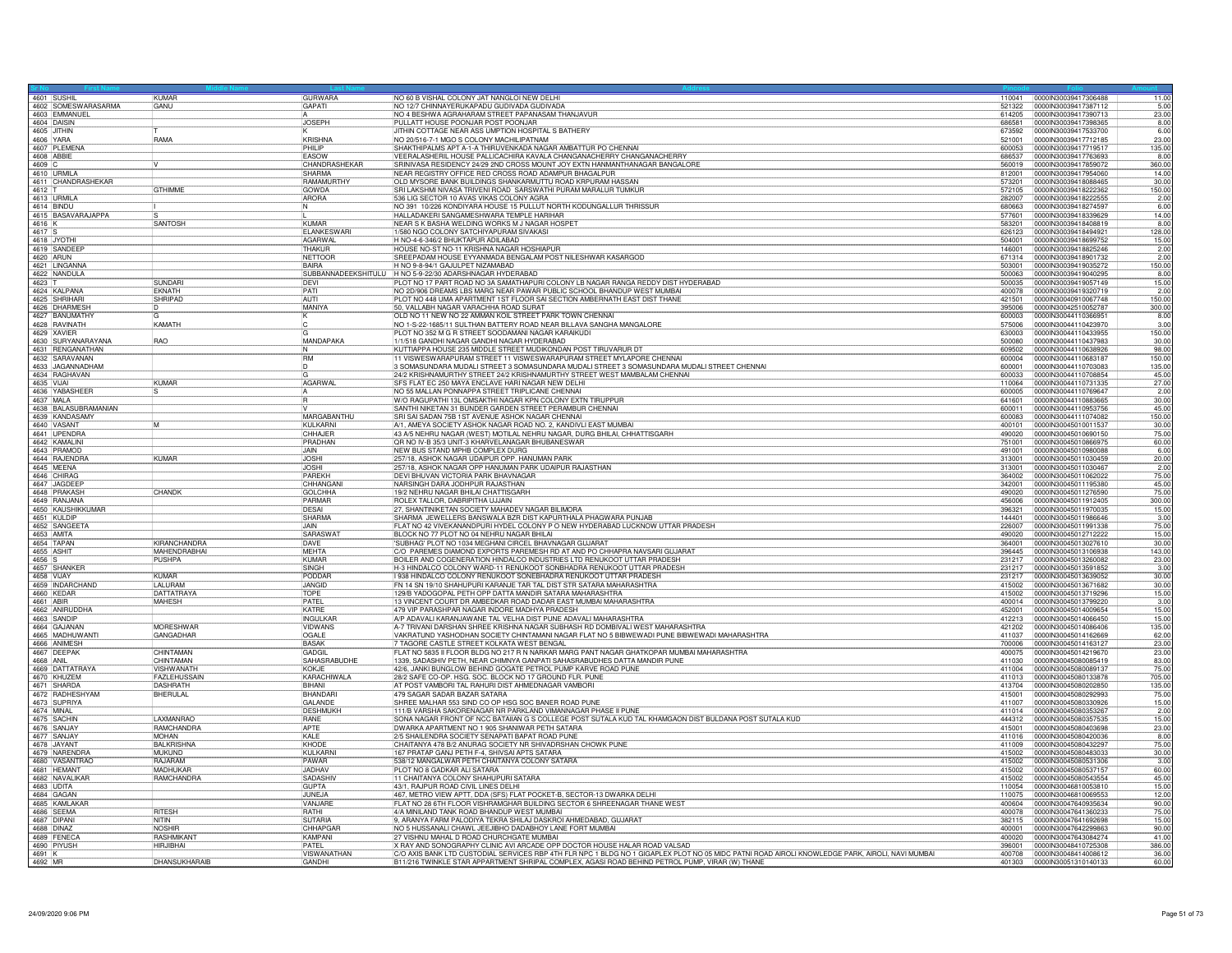| 4693 NATWARLAL                 | 4694 ASHVINKUMAR | JAYANTILAL              | SANGHAVI<br>SHAH                   | 5 D SIDHSHILA APARTMENT NANPURA KADAMPALI SURAT<br>B 25, DEEP ROAD NO 1 PUSHPA PARK, DAFTARY ROAD MALAD (E) MUMBAI                                      | 395001<br>400097 | 0000lN30051310148793<br>38.00<br>135.00<br>0000IN30051310162654  |
|--------------------------------|------------------|-------------------------|------------------------------------|---------------------------------------------------------------------------------------------------------------------------------------------------------|------------------|------------------------------------------------------------------|
| 4695 PRAVIN                    |                  | MANILAL                 | TRIVEDI                            | B/31 JAYSUKH SAGAR BLDG 3RD FLR MAHATMA GANDHI RD NR SWIMMING POOL KANDIVALI (WEST) MUMBAI                                                              | 400067           | 0000lN30051310173427<br>15.00                                    |
| 4696 ASHOP                     |                  | JAYANTILA               | SHAH                               | 25/C SONARIKA, 1ST FLOOR, FLAT NO 2 C P TANK, CHANDANWADI OPP MADHAV BAUG MUMBAI                                                                        | 400004           | 0000IN30051310253593<br>3.00                                     |
| 4697 KASHMIRA                  |                  | <b>GIRISH</b>           | MAKHIJAN                           | 7 TAPAS ROAD NEAR VIDYUT NAGAR VADODARA                                                                                                                 | 390015           | 0000lN30051310516048<br>15.00                                    |
| 4698 LATA                      |                  | <b>BHARA</b>            | NEGANDHI                           | 102 GITA GRAHA 4 PICKET ROAD R S SAPRE MARG MUMBAL                                                                                                      | 400002           | 0000IN30051310569820<br>180.00                                   |
| 4699 RAM                       |                  | AVTAR                   | KARRA                              | SHESHNAAG E/4 SHASTRI NAGAR JODHPUR                                                                                                                     | 342003           | 137.00<br>0000IN30051310584272                                   |
| 4700 MARIE<br>4701 SHAH        |                  | KANUBHAI                | CORREYA<br>CHIMANLAL               | 19A JAGANATHAN COLONY FOXEN STREET PERAMBUR CHENNAI<br>197/5A JAWAHAR NAGAR ROAD NO 3 GOREGAON WEST MUMBAI                                              | 600011<br>400062 | 0000IN30051310587482<br>210.00<br>0000IN30051310591776<br>11.00  |
| 4702 SARLA                     |                  | <b>SURESH</b>           | JHAMVAR                            | 2/17 GITANJALI KUNJ OPP NEHRU MEMORIAL HALL CAMP PUNE                                                                                                   | 411001           | 0000IN30051310634320<br>660.00                                   |
| 4703 MEETA                     |                  | MAHENDRA                | CHHEDA                             | 9 ELIZABETH HIGH SCHOOL PESTAM SAGAR ROAD NO 3 CHEMBUR MUMBAI                                                                                           | 400089           | 0000IN30051310647158<br>17.00                                    |
| 4704 SURESH                    |                  | KESHAV                  | MAGARE                             | A 4/4 SIDDHARTH COLONY CHEMBUR MUMBAI                                                                                                                   | 400071           | 30.00<br>0000lN30051310648536                                    |
| 4705 MR                        |                  | <b>BRIANROSHAN</b>      | RODRIGUE                           | A3/17 BEST NAGAR GOREGAON WEST MUMBAI                                                                                                                   | 400104           | 0000IN30051310674424<br>30.00                                    |
| 4706 SURESH<br>4707 VANGALA    |                  | CHANDRASEKHAR           | GOEL<br>REDDY                      | S/83 PANCHSHILA PARK NEW DELHI<br>188 KAMALAPURI COLONY HYDERABAD                                                                                       | 110017<br>500073 | 0000IN30051310686082<br>150.00<br>0000IN30051310696599<br>2.00   |
| 4708 PUSHPA                    |                  | VATI                    | SINGH                              | VITRUM GLASS COLONY ROOM NO 3 VIKHROLI WEST POWAI ROAD SURYA NAGAR MUMBAI                                                                               | 400083           | 75.00<br>0000IN30051310751510                                    |
|                                | 4709 SHAILENDRA  |                         | RAJAVARAM                          | F NO J102 ALIENS ELITE PRASHANTH NAGAR MIYAPUR HYDERABAD ANDHRA PRADESH INDIA                                                                           | 500049           | 0000IN30051310756275<br>18.00                                    |
| 4710 GIRIJA                    |                  |                         |                                    | 31 CLEMENS ROAD SECOND FLOOR VEPERY CHENNAL                                                                                                             | 600007           | 0000lN30051310775162<br>11.00                                    |
| 4711 PIYUSH                    |                  |                         | SHETH                              | 1 TRIVENI SAI BABA LANE OPP SAIBABA MANDIR VALLABH BAUG LANE GHATKOPAR EAST MUMBAI MAHARASHTRA                                                          | 400077           | 0000IN30051310897166<br>47.00                                    |
| 4712 RAJESH                    | 4713 SHANTARAM   | <b>KUMAR</b>            | <b>BANDIL</b><br><b>MORF</b>       | C/O MANGAL CHAND PADAM CHAND SARAFA BAZAR MORENA<br>D/1504 HARMONY HORIZON GHODBUNDER ROAD OVALA THANE KASARVADAVALI THANE MAHARASHTRA INDIA            | 476001<br>400615 | 0000IN30051310963667<br>6.00<br>0000IN30051311021499<br>6.00     |
|                                | 4714 RAJESHKUMAR | KABHAIBHAI              | <b>JADAV</b>                       | D/34 NDDB CAMPUS SYSTEM GROUP ANAND GUJARAT                                                                                                             | 388001           | 0000IN30051311099973<br>11.00                                    |
| 4715 A                         |                  |                         | <b>SWAMINATHAN</b>                 | PLOT NO 3B DOOR NO 14 FIRST LINK RD SADHASIVA NAGAR NORTH MADIPAKKAM CHENNAI TAMILNADU                                                                  | 600091           | 0000lN30051311140414<br>9.00                                     |
| 4716 RAKESH                    |                  |                         | <b>TAI FSRA</b>                    | 15/3 OLD FATEHPURA SAGAR ENCLAVE UDAIPUR RAJASTHAN                                                                                                      | 313001           | 0000IN30051311171979<br>150.00                                   |
| 4717 DHANANJAY                 |                  | <b>ASHOK</b>            | KARKHILE                           | KAKDE TOWNSHIP G 5 CHINCHWAD PUNE                                                                                                                       | 411033           | 15.00<br>0000IN30051311178044                                    |
| 4718 TAPAN                     |                  | <b>KIMAR</b><br>KRISHNA | ACHARYA                            | 28 D DR K D MUKHERJEE ROAD BEHALA KOLKATA WEST BENGAL                                                                                                   | 700060           | 0000IN30051311191766<br>11.00                                    |
| 4719 ARUNKUMAR<br>4720 SANJAY  |                  | NARAYAN                 | <b>IDEVATE</b><br>KULKARNI         | F NO G/1 KAMAT PALACE KHORLIM MAPUSA GOA<br>BUTTE PATIL PRESTIGE FLAT NO. 5 NEXT TO HOTEL SPAN REVENUE COLONY SHIVAJI NAGAR PUNE                        | 403507<br>411005 | 0000IN30051311235410<br>11.00<br>0000IN30051311254689<br>165.00  |
| 4721 VASUMAT                   |                  | <b>MULCHAND</b>         | SHAH                               | JEEVAN SAUKHYA BLDG 405/B M G CROSS ROAD NO 3 KANDIVALI W MUMBAI                                                                                        | 400067           | 0000lN30051311279744<br>5.00                                     |
| 4722 GOPAL                     |                  | <b>VASUDEV</b>          | PHADKE                             | OM VASUDEV KELVAI WADO MAYEM BICHOLIM GOA                                                                                                               | 403504           | 96.00<br>0000IN30051311376118                                    |
| 4723 VIVEK                     |                  |                         | MALHOTRA                           | 57 RAIN BASERA MANIHITOLA ADITYAUR JAMSHEDPUR JHARKHAND                                                                                                 | 831012           | 0000IN30051311518974<br>68.00                                    |
| 4724 MAHESH                    |                  | <b>VISHWANATH</b>       | PARADKAR                           | 4/8 SAMARTH NAGAR CHUNABHATTI SION NEAR CHUNABHATTI RLY STN EAST MUMBAI MAHARASHTRA                                                                     | 400022           | 0000IN30051311608859<br>8.00                                     |
| 4725 MANISHA<br>4726 MADHULIKA |                  | SAMIR                   | <b>RENUKDAS</b><br><b>CHOUDHRY</b> | VIDYA NAGAR VALLABH NAGAR BEHIND B AND C REST HOUSE PARLI VAIJNATH<br>C/O CAPT RAJIV CHOUDHRY 13/157 ARJUN VIHAR DELHI CANTT NEW DELHI                  | 431515<br>110010 | 0000IN30051311614737<br>26.00<br>0000IN30051311722554<br>21.00   |
| 4727 MASAL                     |                  | <b>HIRAPPA</b>          | MAHADEO                            | 325 MADHALI ALI TAL WAI DIST SATARA                                                                                                                     | 412803           | 0000IN30051311753854<br>9.00                                     |
| 4728 R                         |                  |                         | PONNI                              | 196 JEEVANANTHAN STREET MAJESTIC COLONY VALASARAVAKKAM CHENNAI TAMILNADU                                                                                | 600087           | 0000IN30051311771554<br>14.00                                    |
| 4729 NAURIYAL                  |                  | <b>DEVENDRA</b>         | SHEKHAR                            | JC/31 CHANDANVAN I MATHURA UTTAR PRADESH                                                                                                                | 281001           | 0000IN30051311790477<br>15.00                                    |
| 4730 SANJAY                    |                  |                         | <b>RAINA</b>                       | RH/1 JITENDRA CHS PLOT NO 91 SEC 3 KOPER KHAIRANE NAVI MUMBAI                                                                                           | 400705           | 0000IN30051311812919<br>150.00                                   |
| 4731 ANISH<br>4732 PAYAL       |                  |                         | SRIKRISHNA<br><b>TALESRA</b>       | C/116 2ND FLOOR INDER PURI DELHI DELHI<br>15/3 OLD FATEHPURA SAGAR ENCLAVE UDAIPUR RAJASTHAN                                                            | 110012<br>313004 | 0000IN30051311883159<br>8.00<br>225.00<br>00000830051311919968   |
|                                |                  |                         | KANDHAR                            | GG I/162 C VIKAS PURI NEW DELHI                                                                                                                         | 110018           | 0000IN30051311929857<br>5.00                                     |
| 4733 VIKAS                     |                  |                         | <b>RATHI</b>                       | 88 M G ROAD NAGDA MADHYA PRADESH                                                                                                                        | 456335           | 0000IN30051311976138<br>35.00                                    |
| 4735 COSME                     |                  | <b>JOAQUIM</b>          | PERFIRA                            | H NO 95/4 CHINCHANT PO TIVIM BARDEZ GOA                                                                                                                 | 403502           | 0000IN30051311976935<br>150.00                                   |
|                                | 4736 HRUSHIKESH  |                         | MANGALAMPALLI                      | 504/B SILVEROAK HIRANANDAN GARDENS A S MARG POWAI MUMBAI                                                                                                | 400076           | 0000IN30051311986013<br>150.00                                   |
| 4737 PINKY                     |                  |                         | <b>I</b> OHIA                      | C/O MANOJ KUMAR LOHIA SHAREKHAN LTD DOMA POKHAR SUTAPATTY MUZAFFARPUR BIHAR                                                                             | 842001<br>831007 | 0000IN30051311991178<br>38.00                                    |
| 4738 JAGJIT<br>4739 ANISHA     |                  | <b>SINGH</b><br>SAJI    | GILL<br><b>JACOB</b>               | OR NO 01 L4 TYPE DAG ROAD BURMAMINES EAST SINGHBHUM JAMSHEDPUR JHARKHAND INDIA<br>NO 5 3RD CROSS VIVEKANANDANAGAR BANGALORE KARNATAKA                   | 560033           | 0000IN30051312003656<br>15.00<br>2.00<br>0000IN30051312056983    |
| 4740 S                         |                  |                         | PORSELVI                           | 18 KUMARASAMY STRET THORAPADI VELLORE TAMILNADU                                                                                                         | 632002           | 0000IN30051312073600<br>50.00                                    |
| 4741 KUSHA                     |                  | <b>KUMAR</b>            | <b>GOUTHAMCHAND</b>                | 90 DEMELLOWS ROAD PATTALAM CHENNAI TAMILNADU                                                                                                            | 600012           | 47.00<br>0000IN30051312080640                                    |
| 4742 SHARDA                    |                  |                         | <b>ISINGH</b>                      | OTR NO D16/3 M T P S COLONY KANTI PO KANTI THERMAL MUZAFFARPUR BIHAR                                                                                    | 843130           | 15.00<br>0000IN30051312119616                                    |
| 4744 DIPTENDU                  | 4743 CHETLAPALLI | <b>KRISHNA</b>          | <b>MURTH</b><br><b>SAHOO</b>       | DOOR NO 5/21/61 2/11 BRODIEPET GUNTUR ANDHRA PRADESH<br>ORS NO 368 MIG II PHASE 3 NEAR KALINGA VIHAR CHHEND COLONY ROURKELA ORISSA                      | 522002<br>769015 | 0000lN30051312122468<br>2.00<br>9.00<br>0000IN30051312162713     |
|                                | 4745 VISAKHABEN  | MAHENDRAKUMAR           | PATEL                              | 15 A SHUKLA SOCIETY GAYATRI TEMPLE ROAD GODHRA GUJARAT                                                                                                  | 389001           | 0000IN30051312179948<br>135.00                                   |
| 4746 DOMINIC                   |                  |                         | ARIVARASI                          | 1102 GARDENIA EVEREST WORLD OPP BAYER CO LTD KOLSHET ROAD THANE WEST THANE MAHARASHTRA                                                                  | 400607           | 0000IN30051312181718<br>18.00                                    |
| 4747 SHALIESH                  |                  | <b>DIWAKAR</b>          | KULKARNI                           | FL A 502 NEELKAANTH GARDEN PL 29/5 BHOOMI CONST PNL PANUEL PANVEL MAHARASHTRA                                                                           | 410206           | 0000IN30051312192132<br>2.00                                     |
| 4748 SIBANATH                  |                  |                         | CHINA                              | C 72/B MTPS DVC COLONY P O MTPS BANKURA WEST BENGAL                                                                                                     | 722183           | 0000lN30051312200190<br>60.00                                    |
| 4749 POPATRAO                  |                  | <b>MARUTIRAO</b>        | MANE                               | 4 MAHARSHI NAGAR YESHWANTNAGAR AKLUJ SOLAPUR MAHARASHTRA                                                                                                | 413118           | 0000IN30051312237402<br>9.00                                     |
| 4750 NAMITA<br>4751 VIVEK      |                  |                         | GODHA<br>BUDHIRAJA                 | 56 IRIS BUILDING 14 FLOOR CUFFE PARADE MUMBAI<br>37A DARGA ROAD KOLKATA WEST BENGAL                                                                     | 400001<br>700017 | 0000IN30051312240084<br>420.00<br>0000IN30051312280158<br>167.00 |
| 4752 ABHILASH                  |                  |                         | NATH                               | VAASTU SERENITY FLAT 302 MYLASANDRA RV VIDYANIKETAN POST NEAR OYO 9026 BANGALORE KARNATAKA INDIA                                                        | 560059           | 0000IN30051312281632<br>6.00                                     |
| 4753 SHRIKANT<br>4754 ASHA     |                  | <b>SAKHARAM</b>         | JADHAV                             | 476/1 SAMANTWADI VITTHAL PARK GANGAPUR ROAD NASIK                                                                                                       | 422002           | 0000IN30051312307329<br>15.00                                    |
|                                |                  |                         | <b>SHAH</b>                        | 17/B 1 SINDHI COLONY SION WEST MUMBAI                                                                                                                   | 400022           | 0000IN30051312319150<br>26.00                                    |
| 4755 VISHAL<br>4756 DHIREN     |                  | <b>BHULABHA</b>         | SHAH<br>PATFI                      | 17/13/1 SINDHI COLONY OPP S I E S COLLEGE SION WEST MUMBAI<br>19 RAJHANS SOCIETY OPP JALIA TALAVADI ANAND VIDYANAGAR ROAD V V NAGAR ANAND GUJARAT       | 400029           | 0000IN30051312319377<br>12.00<br>0000IN30051312342414            |
|                                | 4757 GHANSHYAM   |                         | <b>MANTRI</b>                      | MANTRI MEDICALS PRESTIGE HOSPITAL KHADKESHWAR AURANGABAD                                                                                                | 388120<br>431001 | 38.00<br>5.00<br>0000IN30051312372267                            |
| 4758 SHILPA                    |                  |                         | SHAH                               | 111/9A GITA BLDG ROOM NO 24 SION WEST MUMBAI                                                                                                            | 400022           | 0000IN30051312385593<br>26.00                                    |
| 4759 NIVIDITA                  |                  | <b>UMESH</b>            | <b>KAPRE</b>                       | V/25 NARENDRA NAGAR NAGPUR                                                                                                                              | 440015           | 00000130051312478688<br>2.00                                     |
| 4760 C                         |                  | <b>BSUNIL</b>           | KUMAR                              | SRIVATSAN CHEMANCHERI PO QUILANDY KOZHIKODE DT CALICUT KERALA                                                                                           | 673306           | 456.00<br>0000IN30051312486469                                   |
| 4761 KARUNA                    |                  | igul                    | <b>BHATIA</b>                      | FLAT NO 202 MINI TOWER NR MAGAN MAHAL BEHIND KALA NIWAS ULHASNAGAR                                                                                      | 421001           | 0000IN30051312507387<br>375.00                                   |
| 4762 VINAY<br>4763 KAVITA      |                  | <b>SURESH</b>           | <b>REVANKAR</b><br><b>REDKAR</b>   | H NO 270 MADIBAG ROAD AT KADWAD KARWAR KARNATAKA<br>4 PRANAV PLOT 1 S NO 16/5 SADGURU NIVAS CO OP HSG SOC SINHAGAD ROAD HINGNE PUNE                     | 581339<br>411051 | 0000IN30051312550534<br>3.00<br>0000IN30051312578690<br>6.00     |
| 4764                           |                  |                         | NATARAJAN                          | NO 7 POLICE LINE KRISHNAGIRI TAMILNADU                                                                                                                  | 635001           | 15.00<br>0000lN30051312583814                                    |
| 4765 WAJAHA                    |                  |                         | JFFI ANI                           | J AND K BANK LTD ESTATES DEPTT CORPORATE HEAD QUARTERS M A ROAD SRINAGAR JAMMU AND KASHMIR                                                              | 190001           | 0000IN30051312586860<br>3.00                                     |
| 4766 SUMIT                     |                  |                         | PAHUJA                             | C 7/5 RANA PRATAP BAGH NEW DELHI                                                                                                                        | 110007           | 0000IN30051312642390<br>30.00                                    |
|                                |                  | RAJAGOPALAREDDYPRAKASH  | REDDY                              | NO 894 20TH MAIN 38TH CROSS 4TBLOCK JAYANAGAR BANGALORE KARNATAKA                                                                                       | 560041           | 00000N30051312683753<br>9.00                                     |
| 4768 P<br>4769 ALPESH          |                  | DEVENDRA                | KIRAN<br><b>SHAH</b>               | NO 509/10 6TH CROSS 7TH MAIN MAHALAKSHMI LAYOUT BANGALORE KARNATAKA<br>K 502 SHANGRI LA LUXURY APRT OP GORWA LAKE GORWA VADODARA VADODARA GUJARAT INDIA | 560086<br>390016 | 0000IN30051312684328<br>23.00<br>0000IN30051312710500<br>36.00   |
| 4770 ANANT                     |                  | MAHADEC                 | CHIPLUNKAR                         | BAHAR WARANALI ROAD KARAMAVAIBHAV HSG SOCIETY VISHRAMBAG SANGLI                                                                                         | 416415           | 0000IN30051312733870<br>38.00                                    |
| 4771 VIKRAM                    |                  |                         | <b>GROVER</b>                      | 12/407 SUNDER VIHAR OUTER RING ROAD NEW DELHI                                                                                                           | 110087           | 0000IN30051312768179<br>54.00                                    |
| 4772 RINA                      |                  |                         | <b>SHARMA</b>                      | E 83 SECTOR 41 NOIDA UTTAR PRADESH                                                                                                                      | 201301           | 0000IN30051312783692<br>45.00                                    |
| 4773 KISHOR                    |                  | <b>KUMAR</b>            | RANJAN                             | 680/1 RAJA GARDEN SECTOR 19 FARIDABAD HARYANA                                                                                                           | 121002           | 0000IN30051312788439<br>23.00                                    |
| 4774 CHITALIA                  |                  | GIRISH                  | MANILAL<br><b>RAMASAMY</b>         | 306 B VITHAL APARTMENT NO 1 MANDPESHWAR ROAD BORIVLI WEST MUMBAI<br>C11/4 CEMENT NAGAR SENGAMEDU DALAVOI SENDURAI TALUK PERAMBALUR TAMILNADU            | 400103           | 15.00<br>0000IN30051312796824                                    |
| 4775 P<br>4776 SHAINL          |                  |                         | VARGHESE                           | C 706 SAPPHIRE PARK PARKSTREET WAKAD BEHIND FOUNTAIN INN RESTAURANT PUNE MAHARASHTRA INDIA                                                              | 621730<br>411057 | 0000IN30051312813069<br>38.00<br>0000IN30051312820842<br>15.00   |
| 4777 KUNJAL                    |                  |                         | KAPADIA                            | 9/15 MORARJI VELJIBLDG KOLBHAT LANE KALBADEVI ROAD MUMBAI                                                                                               | 400002           | 0000IN30051312856683<br>555.00                                   |
| 4778 RIMPLE                    |                  | <b>NIMISH</b>           | SHAH                               | 305 ATHARVA APPARTMENT 60 FEET ROAD KANJI SWAMI MARG BHAYANDAR WEST THANE                                                                               | 401101           | 0000IN30051312890716<br>12.00                                    |
|                                | 4779 PHANSALKAR  | <b>VIKRAN</b>           | A.IIT                              | SUKHWANI UDHYAN ROW HOUSE 1 OPP DEVI LINK PIMPRI CHINCHWAD LINK ROAD PUNE                                                                               | 411033           | 3.00<br>00000N30051312917047                                     |
| 4780 RATNAKAR<br>4781 KANTILAL |                  | RAGHUNATH               | NERKAR                             | SHIVAJI ROAD TAL SATANA NASHIK                                                                                                                          | 423301           | 0000IN30051312999035<br>75.00                                    |
| 4782 N                         |                  | LALJIBHAI<br>NAGAPAVAN  | PRAJAPAT<br>KUMAR                  | GURU KRUPA BEHIND GURUDWARA HARI KRISHNA NAGAR SOCIETY BHURAVAVA GODHRA GUJARAT<br>FLAT 12/14/18 PRAGATHI APT LALLAPET SECUNDERABAD ANDHRA PRADESH      | 389001<br>500017 | 0000IN30051313027693<br>150.00<br>0000IN30051313083795<br>26.00  |
| 4783 STELLA                    |                  |                         | NAYAK                              | FLAT NO E/C/3 RADHA APPARTMENT NEAR MANKUNDU STAT CHARABAGAN CHANDANNAGORE HOOGHLY WEST BENGAL                                                          | 712136           | 0000lN30051313160272<br>18.00                                    |
| 4784 JAYANT                    |                  | DATTATRAYA              | PURANIK                            | N/9 PG 2/17/3 CIDCO OPP SHOPPING CENTRE NASHIK                                                                                                          | 422009           | 15.00<br>00000N30051313188482                                    |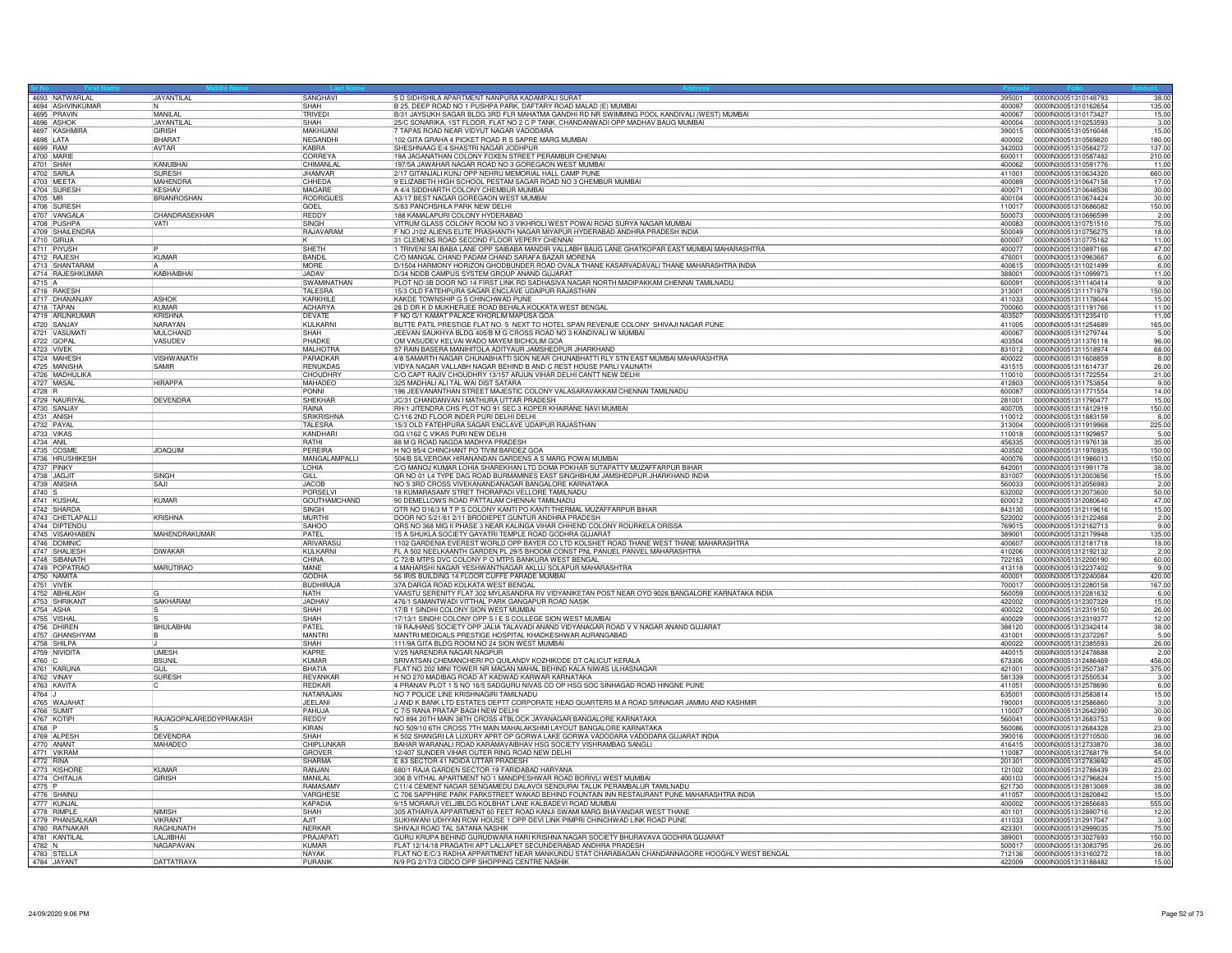| 4785 HASIT |                                 |                    | TRIVEDI            | 17/18 MINAXI SOCIETY NEAR UTKARSH VIDHYALAYA RACE COURSE VADODARA GUJARAT                                                         |        | 390007 0000IN30051313201837 |        | 8.00 |
|------------|---------------------------------|--------------------|--------------------|-----------------------------------------------------------------------------------------------------------------------------------|--------|-----------------------------|--------|------|
|            | 4786 YESHWANTH                  |                    |                    | NO 47/1 9TH CROSS SRI KRISHNA ARCADE 1ST MAIN SARAKKI IND AREA J P NAGAR 3RD PHASE BANGALORE KARNATAKA                            | 560078 | 0000IN30051313234165        |        | 8.00 |
|            | 4787 SHINDF                     | <b>AMIT</b>        | <b>RALASO</b>      | C 28 PTS NTPC LTD KAHALGAON BHAGALPUR BIHAR                                                                                       | 813214 | 0000IN30051313239340        | 15.00  |      |
|            | 4788 ADITYA                     |                    | KUMAR              | 802 GANGOTRI VRUSHAB SOC PLOT NO 38 SECTOR 3 KOPAR KHAIRANE NAVI MUMBAI                                                           | 400709 | 0000IN30051313275554        |        | 3.00 |
|            | 4789 ARUNA                      |                    | <b>GHATGE</b>      | 101 A/5 ANTARIKSHA HSG SOCIETY PIMPRI PUNE                                                                                        | 411018 | 00000N30051313278364        | 15.00  |      |
|            | 4790 SAMBHAJ                    |                    | POWAR              | 596/E BL6 2ND F LR PARAG COMMERCIAL ARCADE SHAHUPURI AREA SHAHUPURI KOLHAPUR                                                      | 416001 | 0000IN30051313293765        |        | 5.00 |
|            |                                 |                    |                    |                                                                                                                                   |        |                             |        |      |
|            | 4791 SITARAM                    | <b>DATTATRYA</b>   | WAIKAR             | SHIVAJI TALAV 13/B BHANDUP WEST MUMBAI                                                                                            | 400078 | 0000IN30051313357162        |        | 2.00 |
|            | 4792 NISHA                      |                    | PATFI              | B 264 FIRST FLOOR SUSHANT LOK III SECTOR 57 GURGAON HARYANA INDIA                                                                 | 122001 | 0000IN30051313373234        | 15.00  |      |
|            | 4793 PRADEEP<br>4794 KIRITKUMAR | SHRIDHAR           | PATIL              | H NO 17 SHRIRAM HSG SOC YEOLA NASHIK                                                                                              | 423401 | 0000IN30051313378682        | 15.00  |      |
|            |                                 | MULJIBHAI          | SHAH               | B/86 VIABHAV PARK BHADKODRA ANKLESHWAR BHARUCH GUJARAT                                                                            | 393002 | 0000lN30051313390920        | 53.00  |      |
| 4795 FAY   |                                 | MARIA              | PINTO              | G/7 DEV KRIPA BLDG NATH PAI NAGAR GHATKOPAR EAST MUMBAI                                                                           | 400077 | 0000IN30051313398266        | 75.00  |      |
| 4796 DR    |                                 | SURESHM<br>IN.     |                    | NO 192 II CROSS 9TH MAIN VIJAYANAGAR BANGALORE KARNATAKA                                                                          | 560040 | 10000IN30051313448936       | 38.00  |      |
|            | 4797 REKHA                      |                    | <b>LIAIN</b>       | B 22/5 B TYPE COLONY R D MINES POST DARIBA DISTT RAJSAMAND DARIBA RAJASTHAN                                                       | 313211 | 0000IN30051313485578        | 23.00  |      |
|            | 4798 KRANTI                     | <b>KUMAR</b>       | KALE               | MIG 1/928 HUDCO BHILAI NAGAR BHILAI CHHATTISGARH                                                                                  | 490009 | 0000IN30051313578646        | 18.00  |      |
|            | 4799 MILIND                     |                    | BHAGWAT            | 19 MADHURYA BHAVAN NEELAM SOCIETY NEAR NAVJIVAN MILL 2 DAHOD GUJARAT                                                              | 389151 | 00000N30051313611344        |        | 5.00 |
|            | 4800 SAURABH                    |                    | KOHLI              | V/35 GREEN PARK MAIN HAUZ KHAS NEW DELHI                                                                                          | 110016 | 0000IN30051313644159        | 75.00  |      |
|            | 4801 GODBOLE                    | <b>VINAYA</b>      | <b>VINAYAK</b>     | B/301 MORAJ MANOR PLOT NO 3 SECTOR 14 OFF PALM BEACH ROAD SANPADA NAVI MUMBAI                                                     |        | 0000030051313676968         |        |      |
|            |                                 |                    |                    |                                                                                                                                   | 400705 |                             |        | 8.00 |
|            | 4802 RAJNISH                    |                    | MITTAL             | C 27 MODEL TOWN GHAZIABAD UTTAR PRADESH GHAIZABAD UTTAR PRADESH INDIA                                                             | 201001 | 0000IN30051313683242        | 14.00  |      |
|            | 4803 VIMAL<br>4804 SHUBHANGI    | İМ                 | THAKKAR            | 19 AMBICA NAGAR SOCIETY B/H KRISHNA CO OP V V NAGAR V V NAGAR GUJARAT INDIA                                                       | 388120 | 0000IN30051313782456        |        | 2.00 |
|            |                                 |                    | PATIL              | FLAT NO 8 NEEL RATNA CO OP HSG SOC SILVER GARDEN GOKHALE PARK CHINCHWADGAON PUNE                                                  | 411033 | 0000IN30051313795015        |        | 6.00 |
| 4805 KUNAL |                                 |                    | KAMBLE             | M 75 SAHAYOG NAGAR JULE SOLAPUR SOLAPUR SOLAPUR MAHARASHTRA INDIA                                                                 | 413004 | 0000IN30051313845243        |        | 2.00 |
|            | 4806 MAYABEN                    | <b>MAHFSHKUMAR</b> | <b>JAIN</b>        | SHAKTI NAGAR DAHOD GUJARAT                                                                                                        | 389151 | 0000030051313859338         | 38.00  |      |
| 4807 JITEN |                                 | PUSHPINDEF         | <b>BHARDWA</b>     | FLAT NO 601 SAISHRADHA BLDG DEVNARGAO DEVNAR MUMBAI                                                                               | 400086 | 0000lN30051313865360        | 15.00  |      |
|            | 4808 NIGUDKAR                   | CHANDAN            | ARUN               | FLAT NO 19 BLEG E HARSH VIHAR S NO 163/1/2A/2B NAGRAS ROAD AUNDH PUNE MAHARASHTRA INDIA                                           | 411007 | 0000IN30051313876874        | 15.00  |      |
|            | 4809 AMBULKAR                   | KARTIK             |                    | SHARADA CHOWK JALALPURA GANDHIBAGH NAGPUR MAHARASHTRA                                                                             | 440002 | 0000IN30051313923524        |        | 8.00 |
|            | 4810 RAMAMURTHY                 |                    | ARUN               |                                                                                                                                   | 400052 | 0000IN30051314028914        |        |      |
|            | 4811 SHILPESH                   | NARENDRA           |                    | FLAT NO 202 2ND FLOOR SATHE HOUSE PLOT NO 379 CTS 299 14TH ROAD KHAR MUMBA                                                        |        |                             | 75.00  |      |
|            |                                 |                    | WANI               | F16 KENJALE NAGAR SURYAPRABHA GARDEN BIBWEWADI KONDWA ROAD BIBWEWADI PUNE                                                         | 411036 | 10000IN30051314059374       | 87.00  |      |
|            | 4812 CHANDRA                    | PRAKASH            | KHELWAR            | LIG 19 MUKUT NAGAR TITUROIH DURG CHHATISGARH                                                                                      | 491001 | 0000IN30051314142503        |        | 8.00 |
| 4813 M     |                                 |                    | JAGANNATHAN        | NO 14 G MIDDLE STREET MELAKKOTTIYUR MELACAUVERY POST KUMBAKONAM TK TANJORE TAMILNADU                                              | 612002 | 0000IN30051314184004        | 47.00  |      |
| 4814 H     |                                 |                    | KIRAN              | G 004 PURVA CARNATION MSO COLONY COX TOWN BANGALORE KARNATAKA                                                                     | 560005 | 0000lN30051314260999        | 585.00 |      |
|            | 4815 JOSEPH                     | MANUAL             | <b>BORGES</b>      | S/O MANUEL BORGES EMMANUEL VILL ANAND NAGAR DONGRI VILLAGE UTTAN RD NR SAGARI POLICE STATION BHAYANDER W THANE MAHARASHTRA INDIA  | 401106 | 0000IN30051314333983        | 38.00  |      |
|            | 4816 SUBHASH                    |                    | SINGH              | HNO 32 70 14 1A BANK COLONY NEREDMET X ROAD RAMAKRISHNA SECUNDERABAD HYDERABAD TELANGANA INDIA                                    | 500056 | 0000IN30051314423327        |        | 3.00 |
|            | 4817 SANGEETA                   |                    | GARG               | C/O VIKAS GARG E/311 VERTEX PRESTIGE NIZAMPET ROAD KUKATPALLY HYDERABAD ANDHRA PRADESH                                            | 500072 | 0000lN30051314465445        | 35.00  |      |
|            | 4818 SANGITA                    |                    | LAGAD              | SHIVAJINAGAR POLICE HO OFFICERS OTRS BLDG NO 2 2 OPPOSITE RAHUL TALKIES PUNE MAHARASHTRA                                          | 411005 |                             |        |      |
|            |                                 |                    | KUNZRU             |                                                                                                                                   |        | 0000IN30051314467522        | 20.00  |      |
| 4819 JUHI  |                                 |                    |                    | 703 THE RESIDENCY ARDEE CITY SECTOR 52 GURGAON HARYANA                                                                            | 122003 | 0000IN30051314494540        | 36.00  |      |
|            | 4820 DEEPAK                     | SINGH              | PATHANIA           | CONTROL ROOM 12 RAJAJI MARG NAVY HOUSE NEW DELHI DELHI                                                                            | 110011 | 0000IN30051314512842        | 35.00  |      |
|            | 4821 THORAT                     | NILESH             | <b>CHANDRAKANT</b> | 643 GURUWAR PETH SATARA MAHARASHTRA                                                                                               | 415002 | 0000IN30051314574870        |        | 2.00 |
|            | 4822 KAMLESH                    |                    | <b>BAROT</b>       | B 105 MARIA APT SAI NAGAR AMBADI ROAD VASAI WEST THANE MAHARASHTRA INDIA                                                          | 401202 | 0000IN30051314667502        | 638.00 |      |
|            | 4823 GIRIDHARA                  |                    |                    | DOOR NO 169 41ST MAIN ROAD BTM LAYOUT 2ND STAGE MADIWALA VILLAG BANGALORE KARNATAKA                                               | 560068 | 0000IN30051314671034        |        | 8.00 |
|            | 4824 MADHAV                     | PANDHARINATH       | <b>MURTADAK</b>    | GHULE WADI TAL SANGAMNER DIST ANAGA GHULEWADI DHEYA NEAR DATTA MANDIR AHEMADNAGAR MAHARASHTRA INDIA                               | 422605 | 0000IN30051314680332        | 86.00  |      |
|            | 4825 SAMIR                      | <b>ASHOK</b>       | PATIL              | H NO 15 SHIVAJI PARK KOLHAPUR MAHARASHTRA                                                                                         | 416001 | 0000IN30051314729024        | 150.00 |      |
|            | 4826 PADHIYAR                   | RAJENDRASINH       |                    | BLOCK 26 DWARKAPURI SOCIETY B/H SHASHIKUNJ JUNAGADH GUJARAT                                                                       | 362001 | 0000IN30051314822476        | 23.00  |      |
|            |                                 |                    |                    |                                                                                                                                   |        |                             |        |      |
| 4827 PATEL |                                 | KETAN              | PARSOTTAMBHAI      | 01 AKASHDEEP APPT OPPASHIRWAD HOSPITAL GOVIND NAGAR DAHOD                                                                         | 389151 | 0000IN30051314837277        | 15.00  |      |
| 4828 ATUL  |                                 | <b>KUMAF</b>       | YADAV              | 85 A KRISHAN KUNJ LAXMI NAGAR NEW DELHI                                                                                           | 110092 | 0000lN30051314838683        | 38.00  |      |
|            | 4829 LAMBA                      | RAJDEEP            | SINGH              | 418 SABARI RH NO 4 D K SANDU MARG CHEMBUR MUMBAI MAHARASHTRA                                                                      | 400071 | 0000IN30051314842222        | 11.00  |      |
|            | 4830 JAGDISH                    | VISHNU             | GORANE             | C O MR JAMBHULKAR F 20 GAJANAN APPT NR MANGALMURTY WADA GANDHI PETH CHINCHWAD PUNE MAHARASHTRA                                    | 411033 | 0000IN30051315044605        | 38.00  |      |
|            | 4831 LEELAVATI                  |                    | <b>BHALKE</b>      | 10A/27 SHARAD CHS KAMGAR NAGAR NEAR TILAK NAGAR RLY STN KURLA EAST NEAR TILAK NAGAR RAILWAY STATION MUMBAI MAHARASHTRA INDIA      | 400024 | 0000lN30051315119285        |        | 2.00 |
| 4832 VIJAY |                                 | <b>KUMAR</b>       | <b>DIXIT</b>       | MOH SANKATA DEVI LAKHIMPUR KHERI LAKHIMPUR UTTAR PRADESH                                                                          | 262701 | 0000IN30051315140624        | 23.00  |      |
|            | 4833 AMISHA                     |                    | SUTHAR             | 43 I LORA PARK MAHAVIR NAGAR HIMATNAGAR GUJARAT                                                                                   | 383001 | 0000lN30051315152852        |        | 8.00 |
|            | 4834 SAIYAD                     | <b>KARISHMA</b>    | ANIS               | A 14 UNITY APARTMENT OPP SHAIKH AND CO JUHAPURA AHMEDABAD GUJARAT                                                                 | 380055 | 0000IN30051315186642        | 72.00  |      |
|            |                                 |                    | <b>I IMAYE</b>     |                                                                                                                                   |        | 0000IN30051315188187        |        |      |
|            | 4835 NANDAN<br>4836 MADAN       | DHANANJAY          |                    | B6 VIAJAY APARTMENTS DAPHALE COMPOUND TARABAI PARK KOLHAPUR KOLHAPUR MAHARASHTRA                                                  | 416003 |                             | 15.00  |      |
|            |                                 | LAL                | ANCHALIYA          | PLOT NO 463 WARD 12C LILASHAH NAGAR GANDHIDHAM GUJARAT                                                                            | 370201 | 00000N30051315268589        | 15.00  |      |
|            | 4837 ROOPESH                    |                    |                    | S/O N C KRISHNA SHETTY C/A 104 FIRST KATTA RESIDENCY DOCTORS COLONY SIMHA LAYOUT CHIKALSANDRA BENGALURU BENGALURU KARNATAKA INDIA | 560061 | 0000lN30051315288912        |        | 8.00 |
| 4838 G     |                                 |                    | <b>UTHAMCHAND</b>  | NO 87 SANNATHI STREET THIRUPAPULIYUR CUDDALORE CUDDALORE TAMIL NADU INDIA                                                         | 607002 | 0000IN30051315291475        | 15.00  |      |
|            | 4839 PRASANNA                   |                    | KUMAR              | 14 GURUNATHA PILLAI LANE JAFFARSHA STREET TRICHY TAMILNADU                                                                        | 620008 | 0000IN30051315363883        | 150.00 |      |
|            | 4840 UNNATI                     | <b>MOHAN</b>       | JIANDANI           | 10 A 2 NITYANAND BLDG SOC MAHULN RD CHEMBUR MUMBAI MAHARASHTRA                                                                    | 400074 | 0000IN30051315364722        | 12.00  |      |
|            |                                 | RAMESHBHA          |                    | 108 GOKUL DHAM STREET NO 1 NEAR MEHVINAGAR JAMNAGAR GUJARAT                                                                       | 361006 | 0000030051315415622         | 14.00  |      |
|            | 4842 ASHOK                      |                    | RAJASHEKAR         | CLASSIC ROYALE APARTMENTS NO 39 22ND MAIN PADMANABHANAGAR NEAR KIDNEY FOUNDATION HOSPITAL BANGALORE KARNATAKA INDIA               | 560070 | 0000IN30051315433020        |        | 5.00 |
|            | 4843 SHOBNABEN                  | <b>VINODBHA</b>    |                    | 507 46 AAVKAR SOCIETY NR GIDC ANKLESHWAR GUJARAT                                                                                  | 393002 | 0000lN30051315446513        | 15.00  |      |
|            | 4844 NAVEEN                     |                    | PADARIA            | SAMBRAMA 9TH MAIN RAJASHEKAR GARDEN ASHOKA NAGAR TUMKUR KARNATAKA                                                                 |        |                             | 17.00  |      |
|            |                                 |                    |                    |                                                                                                                                   | 572102 | 0000IN30051315486684        |        |      |
|            |                                 | ARUN               | KUMAR              | 27 WEST VADAM POKKI STREET TIRUVARUR DT MANNARGUDI TAMILNADU                                                                      | 614001 | 0000IN30051315579279        | 23.00  |      |
|            | 4845 S<br>4846 TUSHAR           |                    | KANDALAGAONKAR     | FLAT NO 303 PLOT NO 62 SECTOR 44A NERUL OPPOSITE PODDAR SCHOOL NAVI MUMBAI MAHARASHTRA INDIA                                      | 400706 | 0000IN30051315599132        | 30.00  |      |
|            | 4847 NEHA                       | <b>SUNIL</b>       | <b>SACHDEV</b>     | 12 A SANT KANWARRAM SOCIETY ANAND ROAD DEOLALI CAMP NASIK MAHARASTRA                                                              | 422401 | 0000lN30051315613053        | 75.00  |      |
|            | 4848 MANOHAR                    |                    | MOTWANI            | PLOT NO 315 JARIPATKA NAGPUR MAHARASHTRA                                                                                          | 440014 | 0000IN30051315669570        | 15.00  |      |
|            | 4849 SUNITA                     | <b>DESHDIPAK</b>   | <b>MISHRA</b>      | C 40 JHANVI BUNGLOW NR TELEPHONE EX BHOPAL AHMEDABAD GUJARAT                                                                      | 380058 | 00000N30051315672242        | 45.00  |      |
|            |                                 |                    | <b>GAIKWAD</b>     | A/P POORVA RESI C BLDG FLAT NO 501 PIMPLE SAUDAGAR AUNDH PUNE MAHARASHTRA                                                         | 411027 | 0000IN30051315711198        |        | 8.00 |
|            | 4850 JAYWANT<br>4851 JAGANNATH  | <b>ATMARAM</b>     | PAWAR              | 141 SHANIWAR PETH SANGAR GALLI NR HEADPOST OFFICE KARAD SATARA MAHARASHTRA                                                        | 415110 | 00000N30051315779209        |        | 8.00 |
|            | 4852 BODDU                      | <b>SUBHADRA</b>    | DEVI               | 6 7 20 CHINNA VEEDHI WARD 6 VIZIANAGARAM ANDHRA PRADESH                                                                           | 535002 | 0000lN30051315800422        |        | 9.00 |
|            | 4853 DHARMENDRA                 |                    | <b>SAXENA</b>      |                                                                                                                                   | 400053 | 00000N30051315805380        | 15.00  |      |
|            | 4854 SHUVAJIT                   |                    | PAYNE              | 804 8TH FLOOR SIDBI OFFICERS ORTR 25 VEERA DESAI ROAD ANDHERI WEST MUMBAI MAHARASHTRA                                             | 700003 | 00000N30051315859567        | 105.00 |      |
|            |                                 |                    |                    |                                                                                                                                   |        |                             |        |      |
|            | 4855 AARTI<br>4856 HARIHARAN    | <b>VIVEK</b>       | RAMCHANDANI        | BM CHAMBERS PLOT NO 15 WARD 12/A N H GANDHIDHAM GUJARAT                                                                           | 370201 | 0000IN30051315881493        | 15.00  |      |
|            |                                 |                    |                    | A/3 1502 ELITA PROMENADE J P NAGAR PHASE 7 BANGALORE KARNATAKA INDIA                                                              | 560078 | 0000IN30051315922455        | 15.00  |      |
|            | 4857 ABHINAV                    |                    | GARG               | 37 CHINAV APARTMENT SECTOR 9 ROHINI DELHI                                                                                         | 110085 | 0000IN30051315965020        | 15.00  |      |
|            | 4858 SANDEEP                    |                    |                    | NO 405 G BLOCK MANTRI ALPYNE APARTMENT UTTARAHALLI KENGERI ROAD BANASHANKARI 5TH STAGE BANGALORE KARNATAKA INDIA                  | 560061 | 0000IN30051316017522        | 11.00  |      |
|            | 4859 HARSHADA                   |                    | <b>SALIAN</b>      | B 46 GEETANJALI BLDG CIBA SOCIETY AMRUT NAGAR GHATKOPAR WEST MUMBAI MAHARASHTRA                                                   | 400086 | 0000IN30051316169822        |        | 8.00 |
| 4860 SUNIL |                                 | DARYANOMAL         | SACHDEV            | 12 A SANT KANWARRAM SOCIETY ANAND ROAD DEOLALI CAMP NASIK MAHARASHTRA                                                             | 422401 | 0000IN30051316215326        | 300.00 |      |
| 4861 AJAY  |                                 |                    | RAIPURE            | SWAPNAPOORTI BLDG 8 SECT 26 155/1/7 RAVET PRADHIKARAN PUNE MAHARASHTRA                                                            | 411044 | 00000N30051316231848        | 15.00  |      |
| 4862 VIJAY |                                 | <b>KUMAR</b>       | VADDEM             | FLAT NO 303 DIVYA LEELA RESIDENCY STREET NO 4 LANE NO 3 KARTHIKEYA NGR NACHARAM NACHARAM POL HYDERABAD ANDHRA PRADESH INDIA       | 500076 | 0000IN30051316244520        |        | 8.00 |
|            | 4863 RAJESH                     | <b>SHRINIVAS</b>   | MAI VALL           |                                                                                                                                   | 411014 | 0000IN30051316311848        | 30.00  |      |
|            | 4864 RAICHEL                    |                    | <b>MATHEW</b>      | Flat No 201 B2Bulding Ganga Constella PUNE MAHARASHTRA<br>KUNNAIYATHU PUTHAN VEEDU VETTICODE PO PALLICKA KAYAMKULAM KERALA        | 690503 | 0000IN30051316316407        | 75.00  |      |
|            |                                 |                    |                    |                                                                                                                                   |        |                             |        |      |
|            | 4865 PRALHAD                    |                    | KULKARNI           | D 86 TYPE D KAIGA TOWNSHIP NEAR TEMPLE MALLAPUR KARWAR KARNATAKA                                                                  | 581400 | 0000lN30051316479466        |        | 2.00 |
|            | 4866 NILESHBHA                  | <b>VASANTBHAI</b>  | BAVAL              | C/O SHIVAM MAIN BAZAR NAKHATRANA NAKHATRANA GUJARAT                                                                               | 370615 | 0000IN30051316519127        | 60.00  |      |
|            | 4867 MADHURI                    | <b>HEMANT</b>      | KARMARKAF          | 404 SHREEJEE PARADISE BHAVANI MATA RD AMBOLI ANDHERI WEST MUMBAI MAHARASHTRA                                                      | 400058 | 0000IN30051316597848        |        | 8.00 |
|            | 4868 YOGESH                     | PRABHAKAE          | SANDU              | KRISHNA BHUVAN 7TH CROSS ROAD CHEMBUR MUMBAI MAHARASHTRA                                                                          | 400071 | 0000IN30051316616403        | 17.00  |      |
|            | 4869 NIRAV                      |                    | <b>HALVADIA</b>    | 629/2 PLOT NO 491 SECTOR 7 B GANDHINAGAR GUJARAT                                                                                  | 382007 | 0000IN30051316624928        |        | 8.00 |
|            | 4870 ASHOK                      |                    | <b>MISRA</b>       | 64 KHURSHED BAGH LUCKNOW UTTAR PRADESH                                                                                            | 226004 | 0000IN30051316630284        |        | 6.00 |
|            | 4871 PRAFULLA                   | <b>KRISHNAJI</b>   | CHITNIS            | 4/11 KUDALE PATIL COMPLEX S NO 33/14/7 WADGAON BK PUNE MAHARASHTRA                                                                | 411041 | 0000IN30051316655186        | 30.00  |      |
|            |                                 |                    | <b>BHANDAR</b>     | AL 3 31 FLAT NO 5 GODAVARI SOC SEC 19 AIROLI NAVI MUMBAI MAHARASHTRA                                                              | 400708 | 0000IN30051316744314        |        |      |
|            | 4872 DHANVANT                   |                    |                    |                                                                                                                                   |        |                             |        | 2.00 |
|            | 4873 SHRUTI                     |                    | KHANDWALA          | C/103 SAI ASHISH BLDG SAIKRISHMA COMPLEX MIRA BHAYANDER RD LIBERTY CORNER RAMDEV PARK RD MIRA RD THANE MAHARASHTRA                | 401202 | 0000030051316760380         | 12.00  |      |
|            | 4874 KAVITA                     | VLIAY              | KUMBHAR            | 104 SHIVRAJ PLAZA HOUSING SOCIETY PLOT NO 06 SECTOR NO 07 SANPADA NAVI MUMBAI MAHARASHTRA                                         | 400705 | 0000IN30051316784555        |        | 8.00 |
|            | 4875 SURESH                     | <b>KUMAF</b>       |                    | NO A2 IIIRD STREE THENMOZHI NAGAR KEELKATALAI AYANAVARAM CHENNAI TAMIL NADU INDIA                                                 | 600117 | 0000IN30051316802970        |        | 2.00 |
|            | 4876 UMESH                      | SHARAD             | SULE               | 147 JEEVDANI DARSHAN ARUNDAYA NGR MULUND E SHAMBHAJI PARK MUMBAI MAHARASHTRA                                                      | 400081 | 00000N30051316842460        |        | 3.00 |
|            |                                 |                    |                    |                                                                                                                                   |        |                             |        |      |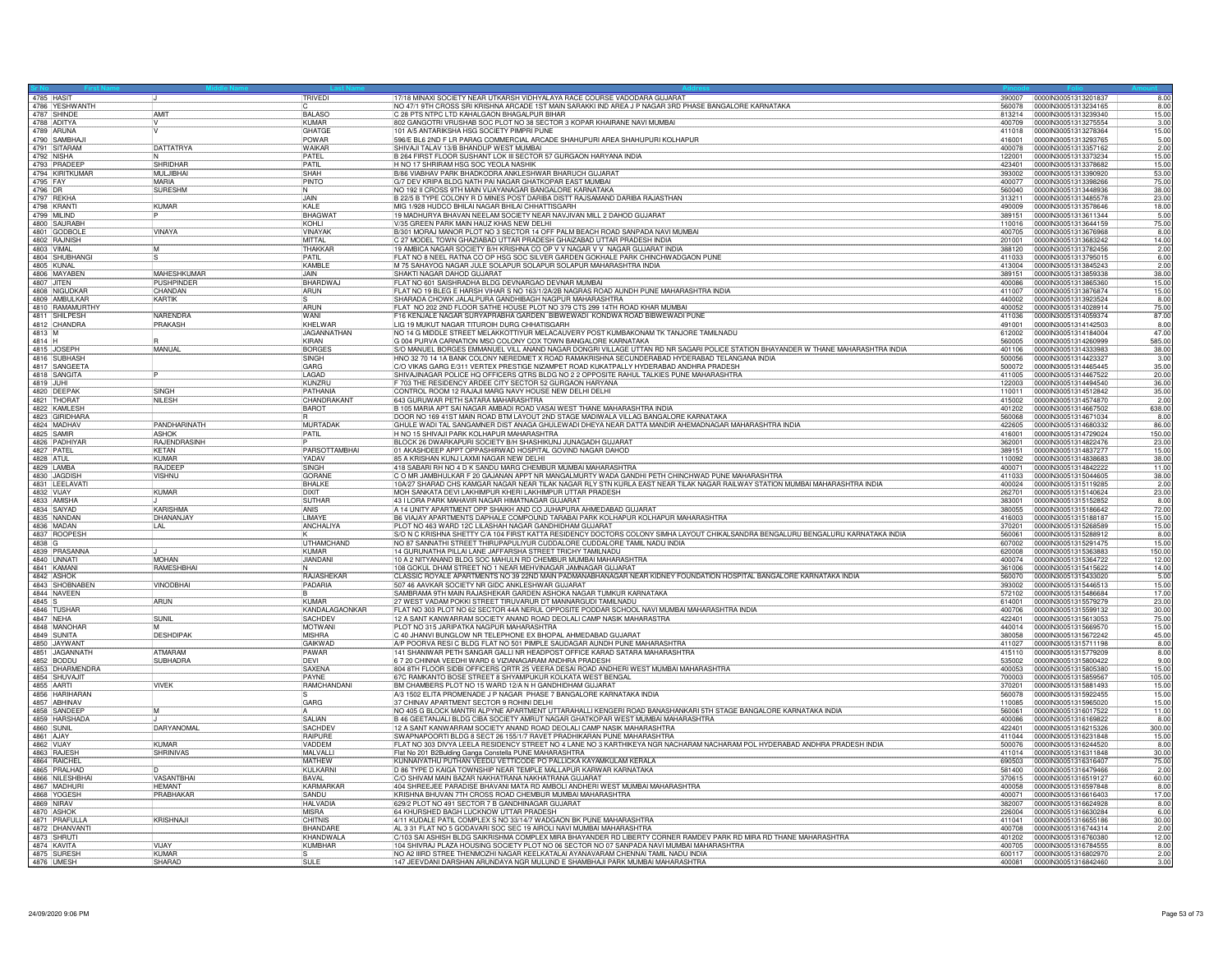| 4877 NAND                     |                     | KISHOR              | VILL AND PO TALFARA TEH KUMHER BHARATPUR RAJASTHAN                                                                         |        | 321001 0000IN30051316943817   | 60.00         |
|-------------------------------|---------------------|---------------------|----------------------------------------------------------------------------------------------------------------------------|--------|-------------------------------|---------------|
| 4878 SANJAY                   |                     | KUMAR               | C/O LATE MADAN PRASAD KALI BAGH BULAKI SINGH CHOUK BETTIAH BIHAR                                                           | 845438 | 0000IN30051316965728          | 30.00         |
| 4879 HARI                     |                     | <b>MOHAN</b>        | SP OFFICE LAKHIMPUR KHERI LAKHIMPUR UTTAR PRADESH                                                                          | 262701 | 0000IN30051316987207          | 6.00          |
| 4880 SHIVGONDA<br>4881 SACHIN |                     | PATIL               | H NO 1603 KHAN BHAG PATNE GALLI SANGLI MAHARASHTRA                                                                         | 416416 | 0000IN30051317063042          | 30.00         |
|                               |                     | TYAGI               | 15/II VIVEK VIHAR ROORKEE ROAD MEERUT UTTAR PRADESH                                                                        | 250001 | 00000030051317193507          | 3.00          |
| 4882 RAJENDEF                 | KUMAR               | SINGH               | 539/411/8 BAXI KURD DARAGANJ ALLAHABAD UTTAR PRADESH                                                                       | 211004 | 0000IN30051317268472          | 30.00         |
| 4883 OM                       | SINGH               | PAWAR               | RANOPALI AYODHYA FAIZABAD UTTAR PRADESH                                                                                    | 224001 | 0000IN30051317269678          | 5.00          |
| 4884 BAKAL                    | DII IP              | <b>DIGAMBEI</b>     | 335 KHATIK GALLI SINNAR MAHARASHTRA                                                                                        | 422103 | 0000IN30051317299645          | 3.00          |
| 4885 BHAGYA<br>4886 VED       | DASAPPA             | GOWDA               | NO 60 2ND MAIN AGB COLONY MAHALAKSHMI LAYOUT BANGALORE KARNATAKA                                                           | 560096 | 0000IN30051317318798          | 15.00         |
|                               |                     | <b>VYAS</b>         | 104 L TOWER L IITL NIMBUS HYDE PARK SECTOR 78 NOIDA UP SECTOR 76 METRO STATION NOIDA UTTAR PRADESH INDIA                   | 201301 | 00000130051317344372          | 12.00         |
| 4887 KUMUDBEN                 | <b>SANMUKHLAI</b>   | PAREKH              | 48 SAKAR COUNTY APPLEWOOD TO SHELA VILLAGE RD SHELA NR SHANTI ASIATIC SCHOOL AHMEDABAD GUJARAT INDIA                       | 380058 | 00000N30051317372710          | 3.00          |
| 4888 SARASWAT                 |                     | <b>IBHOL</b>        | C/O RABINDRA KUMAR MOHANTY BUDHA BIHAR GOPALGAON BALASORE ORISSA                                                           | 756001 | 00000N30051317442238          | 8.00          |
| 4889 HARSNA                   | <b>ANAND</b>        | MODI                | J/11 FLAT NO 16 JALMANDIR CHS BANGUR NAGAR GOREGAON MUMBAI MAHARASHTRA                                                     | 400090 | 0000IN30051317452344          | 75.00         |
| 4890 AJAY                     | KUMAR               | PARIDA              | AT LABOUR TENEMENT OR NO 63 WARD NO 10 CHARBATIA CUTTACK ORISSA                                                            |        | 754028 0000IN30051317513542   | 2.00          |
|                               |                     | <b>GEEVARGHESE</b>  | S NO 27 /1 2/2 FLAT NO 501 GULMOHAR HELIOS KHARADI PUNE PUNE MAHARASHTRA INDIA                                             | 411014 | 0000IN30051317516963          | 8.00          |
| 4892 JOSE                     |                     | BABY                | PUTHENPURA VEEDU DDANAVATTOM PO KOTTARAKKARA NEAR HIGH SCHOOL KOLLAM KERALA                                                |        | 691512 0000IN30051317533746   | 2.00          |
| 4893 DINKAR                   |                     | PANCHAL             | PLOT NO 41 2 SECTOR 3 A GANDHINAGAR GUJARAT                                                                                |        | 382003  00000IN30051317545794 | 2.00          |
| 4894 PARMAF                   | PURNIMA             |                     | MU PO DHARAMPUR GARDEN ROAD TA DHARAMPUR DIST VALSAD DHARAMPUR GUJARAT                                                     | 396050 | 0000IN30051317567746          | 9.00          |
| 4895 MISAL                    | <b>BALASAHEE</b>    | SHANKARRAO          | A/P JAWAHAR COLONY BEHIND GIVTITI BEED MAHARASHTRA                                                                         | 431122 | 00000130051317610605          | 5.00          |
| 4896 RANJAN                   |                     | MOHAPATRA           | PLOT 550 VIVEKANANDA MARG KHURDA NEAR VIVEKANANDA LIBRARY BHUBANESWAR ORISSA                                               | 751002 | 00000N30051317677525          | 15.00         |
| 4897 BHANUMATI                |                     | MEHTA               | 10 SHAKTI PLOT DIST RAJKOT TA MORBI MORBI GUJARAT                                                                          | 363641 | 0000IN30051317977663          | 15.00         |
| 4898 DEB                      | DFFP                | <b>RAY</b>          | IBM INDIA P L NEW TOWN 7TH FLR RAJARHAT TOWER B NEAR DLF IT PARK KOLKATA WEST BENGAL                                       | 700156 | 0000IN30051318039232          | 30.00         |
| 4899 BASAVARA                 |                     | GORGUDD             | 3 KARAGANVI ONIYIND PATHTHAR ONIMA NAM 1/E RIND 23E KALLOLLI GOKAK BELGAUM KARNATAKA                                       | 591224 | 0000IN30051318077570          | 2.00          |
| 4900 PRASHANT                 | KUMAF               | JHA                 | B 603 MAHINDRA AURA SECTOR 110 A NEW PALAM VIHAR CHOMA 62 GURGAON HARYANA INDIA                                            | 122017 | 0000IN30051318143242          | 15.00         |
| 4901 SHILPA                   | PRASHANT            | SHAH                | ROOM NO D3/2 BHANDRAN NAGAR MALAD BEHIND N L HIGH SCHOOL MUMBAI MAHARASHTRA                                                | 400064 | 0000lN30051318216057          | 60.00         |
| 4902 T                        |                     | <b>RAMESH</b>       | 7 P19 MITTAINDLU DAKSHINA BRAHMANA PALLE GUDIPALA BONNASAMUTHRA CHITTOOR ANDHRA PRADESH                                    | 517132 | 0000IN30051318384836          | 3.00          |
| 4903 OMPRAKASH                |                     | AGRAWAL             | BLOCK NO 12 HOUSE NO 4 MOTILAL NEHRU NAGAR WEST BHILAI CHHATTISGARH                                                        |        | 490020  0000IN30051318437342  | 6.00          |
| 4904 BHARATKUMAR              | BHIKHABHAI          | PATEL               | 5 UTSAV SOC DHAROI COLONI ROAD DIST MEHSANA VISNAGAR GUJARAT                                                               | 384315 | 0000IN30051318467620          | 38.00         |
| 4905 SARITA                   |                     | KUMARI              | VILL SHIVGANJ PO BIDUPUR R S DIST VAISHALI NEAR LAKHANI MIDDLE SCHOOL HAJIPUR BIHAR                                        | 844502 | 0000IN30051318512179          | 2.00          |
| 4906 MAHABIF                  | <b>SINGH</b>        | <b>RAWAT</b>        | 31/2 2 VIJAY COLONY CHATHI BARKALAI DEHRADUN DEHRADUN UTTARAKHAND NR SHIV MANDIR DEHRADUN UTTARAKHAND INDIA                | 248001 | 0000IN30051318572104          | 6.00          |
| 4907 NOOR                     |                     | AHMAD               | MOHALLA SUFIHATA TIWARIPUR HEAD POST OFFICE TIWARIPUR GORAKHPUR UTTAR PRADESH                                              | 273001 | 0000IN30051318784427          | 15.00         |
| 4908 JUGAL                    | KISHORE             | <b>MISHRA</b>       |                                                                                                                            | 490006 | 0000IN30051319438429          | 6.00          |
| 4909 SWAPNII                  | VIJAY               | SHINKAR             | 605 SHRI SANTOSHIMATA CO OP HGS SOC KJUPADA GHATKOPAR WEST MUMBAI MAHARASHTRA                                              | 800084 | 0000IN30051319463445          | 8.00          |
| 4910 KETAN                    |                     | MIRGULE             | THANE SERADAR DARSHAN 603 A 5 SADAFULY ALMEDA ROAD THANE W SAROWAR DARSHAN TOWER THANE MAHARASHTRA                         | 400602 | 0000IN30051319493750          | 5.00          |
| 4911 PRABHAKAR                | <b>BABURAO</b>      | <b>SANAS</b>        | SAIPRASAD CO OP HSG BLDG NO D/08 RM NO 10 C SEC 48 NERUL NAVI MUMBAI MAHARASHTRA                                           | 400706 | 0000IN30051319600514          | 38.00         |
| 4912 MARIYAM                  | AMJAD               | AII                 | B 3/35 BACHANI NGR MALAD EAST MUMBAI MAHARASHTRA                                                                           | 400097 | 0000IN30051319619104          | 150.00        |
| 4913 PARIKH                   | <b>MEENABEN</b>     | <b>DI IPBHAI</b>    | 15 JUBILEE COLONY BHUJ GUJARAT BHUJ GUJARAT INDIA                                                                          | 370001 | 00000N30051319901115          | 15.00         |
| 4914 KHADE                    | <b>KESHAV</b>       | VISHNU              | 1028 GANAPATI CHAUK BEDAG VILLAGE BEDAG TALUKA MIRAJ DISTRICT SANGLI SANGLI MAHARASHTRA                                    | 416421 | 0000IN30051319928443          | 8.00          |
| 4915 HANSABEN                 | PARAGJIBHAI         | <b>NAYAK</b>        | GOVAN DAJI/S CHAWAL MOTA FALIA JALALPORE NAVSARI GUJARAT                                                                   | 396445 | 0000IN30051319940915          | 17.00         |
| 4916 SWAPNIL                  | <b>UDAY</b>         | PARADKAR            | A/P H N 386 SARJEKOT TAL MALVAN MIRYABANDA MALVAN MAHARASHTRA                                                              | 416606 | 0000IN30051320023435          | 2.00          |
|                               |                     |                     |                                                                                                                            | 400075 | 0000lN30051320404811          |               |
| 4917 GAURISH                  | <b>DEVENDRA</b>     | BHATIKAR            | AG/13 BEST RAJDOOT CO OP HSG SOC GHATKOPAR E MUMBAI MAHARASHTRA<br>E 402 MUNIRKA APPT SEC 9 P NO 11 DWK DWARKA DELHI DELHI |        |                               | 3.00<br>42.00 |
|                               |                     | <b>TOKAS</b>        |                                                                                                                            | 110077 | 0000IN30051320515133          |               |
| 4919 HANSRA                   |                     |                     | KAJALA KUHARWAS BUHANA JHUNJHUNU RAJASTHAN                                                                                 | 333034 | 0000lN30051320631308          | 5.00          |
| 4920 SUBHASH                  |                     | PRADHAN             | B 502 SAI ORCHID SHIV VALLABH CROSS ROAD DAHISAR E NR N G PARK MUMBAI MAHARASHTRA                                          | 400068 | 0000IN30051321053335          | 8.00          |
| 4921 TVISHA                   | VIPUL               | <b>DESAI</b>        | B 8 MODEL TOWN CHS 2ND FLOOR GULMOUR RD 7 JVPD VILE PARLE WEST MUMBAI MAHARASHTRA                                          | 400049 | 0000lN30051321610639          | 60.00         |
| 4922 JITENDRA<br>4923 NEHA    | VISHNUPRASAD        | DAVE                | ROWHOUSE A 7 SOMESHWAR PART 2 NR BIDIWALA PARK SATELLITE AHMEDABAD GUJARAT                                                 | 380015 | 0000IN30051323489167          | 29.00         |
|                               | <b>DINESH</b>       | SALGAONKAR          | C/710 7TH FLOOR MAPLE LEAF RAHEJA VIHAR POWAI MUMBAI MUMBAI MAHARASHTRA                                                    | 400072 | 0000IN30051380871748          | 8.00          |
| 4924 PARAG                    | PRAMOD              | <b>GANDHI</b>       | PARAG BANGALA SHRIPAD HSG SOCIETY KHANDOBA MANDIR JAWAL SAVEDI AHMEDNAGAR AHMEDNAGAR MAHARASHTRA                           | 414003 | 0000lN30051384308246          | 5.00          |
| 4925 RAHUI                    |                     | <b>BAGGA</b>        | 120/498, LAJPAT NAGAR KANPUR                                                                                               | 208015 | 0000IN30055610168886          | 23.00         |
| 4926 GYAN                     |                     | PRAKASH             | 4, DAHELI SUJANPUR SIDDHARTH NAGAR KANPUR                                                                                  | 208013 | 00000N30055610264995          | 53.00         |
| 4927 RAJ<br>4928 TVIJAY       |                     | BAHADUR             | 237, AMBEDKAR ROAD VILLAGE- KAULAGARH DEHRADUN                                                                             | 248001 | 0000IN30055610326427          | 2.00          |
|                               |                     |                     | F-102, SRI SAI SRINIVASA APARTMENT 5, LANE BRAHMANAWADI BEGUMPET HYDERABAD                                                 | 500016 | 00000030057210027515          | 23.00         |
| 4929 Sanjee                   | Kumar               | Gupta               | 27-A Madan Park Puniabi Bagh New Delhi                                                                                     | 110026 | 0000IN30058910018199          | 15.00         |
| 4930 BALAJ                    |                     | MR                  | PLOT NO.82, ARIHANT NAGAR NEAR JAIN SCHOOL KALINJUR PANCHAYAT UNION VELLORE                                                | 632006 | 00000N30059710007887          | 488.00        |
| 4931 VIDHYASAGAR              |                     | <b>MR</b>           | PLOT NO.82, ARIHANT NAGAR NEAR JAIN SCHOOL KALINJUR PANCHAYAT UNION VELLORE                                                | 632006 | 0000IN30059710011738          | 38.00         |
| 4932 DEVDUTTA                 |                     | <b>GANGAWANWALE</b> | 201 SANGITA NEST MAHANT ROAD EXTENTION NEAR CENTRAL BANK VILE PARLE MUMBAI                                                 | 400057 | 0000IN30059710121900          | 618.00        |
| 4933 ARESH                    |                     | I AWYFR             | 74 A MEHER APTS ANSTEY ROAD MUMBAI                                                                                         | 400026 | 00000030059710208954          | 375.00        |
| 4934 VRINDHA                  |                     | RADHAKRISHNAN       | 4b/8 KARTHIKEYA APARTEMENTS OLD NO.17, NEW NO.8 1ST CANAL CROSS ROAD , ADYAR CHENNAI                                       | 600020 | 0000IN30059710223812          | 38.00         |
| 4935 GOVINDAM                 |                     | VIVEKANANDAN        | NO 24 SARANGAPANI SANNATHI KUMBAKONAM KUMBAKONAM                                                                           | 612001 | 0000IN30059710281640          | 38.00         |
| 4936 SUNIL                    |                     |                     | # 284, 'SOWMYA' IST FLOOR 17TH CROSS, 7TH MAIN SADASHIVA NAGAR BANGALORE                                                   | 560080 | 00000N30061010016244          | 360.00        |
| 4937 E                        | <b>GOPI</b>         | KISHORI             | 33 VYSYA BANK 2ND HOUSING COLONY BANNERGHATTA ROAD BANGALORE                                                               | 560076 | 0000lN30061010257222          | 45.00         |
| 4938 A                        | SHARI               | PRASAD              | NO 15 KANDA SWAMY MUDAWAR ROAD BANGALORE                                                                                   | 560005 | 00000130061010285620          | 15.00         |
| 4939 M                        | <b>GVASANTHA</b>    | KUMAR               | LAKSHMI TRADERS A P M C YARD HULIYAR C N HALLI TO                                                                          | 572218 | 0000IN30061010309204          | 75.00         |
| 4940 SHOBHA                   |                     | KAI RO              | NO 136 6TH A CROSS 9TH MAIN RMC EXTN SADASHIVANAGAR BANGALORE                                                              | 560080 | 0000IN30061010347427          | 135.00        |
| 4941 HEENA                    |                     | <b>PATEL</b>        | NO 11-9-27, LAXMINAGAR COLONY SAROORNAGAR HYDERABAD                                                                        | 500035 | 0000IN30061010746210          | 18.00         |
| 4942 GURURA                   |                     | CHANAGER            | B-8 DEEPIKA CO -OP HSG SOC USHA NAGAR MURBAD ROAD KALYAN (W) DIST -THANE                                                   | 421301 | 0000IN30061020003373          | 15.00         |
| 4943 PRAKASH                  | <b>ISHVARBHAI</b>   | <b>NAIK</b>         | 2, KRISHNA BUNGLOWS NR.CHAITANYA VRUND SOCIETY PRAMUKH SWAMI MARG ANAND                                                    | 388001 | 00000N30063610026318          | 90.00         |
| 4944 HITESHKUMAR              | <b>ARVINDBHAI</b>   | SHAH                | 14, MADHURAM BUNGLOWS OPP. EKTA PARIVAR ANAND V.V. NAGAR ROAD ANAND                                                        | 388001 | 0000IN30063610069294          | 8.00          |
| 4945 SURENDRAKUMAR            | <b>HARNAMDAS</b>    | PAN.IAR             | OPP. NILKANTH NAGAR SWAMINARAYAN SOCIETY ANAND                                                                             | 388001 | 0000IN30063610200722          | 75.00         |
| 4946 PRAFULLABEN              | <b>DIPAKCHANDRA</b> | DAVE                | 7-, TRUPTI BUNGLOW PRAMUKH SWAMIMARG ANAND                                                                                 | 388001 | 0000IN30063610262850          | 8.00          |
| 4947 KUNDANKUMAF              | NATVARLAL           | <b>MISTRY</b>       | 302, VAIBHAV TOWER ANAND V.V.NAGAR ROAD ANAND                                                                              | 388001 | 0000IN30063610265407          | 660.00        |
| 4948 GUNVANTBHAI              | ZAVERBHA            | PATEL               | MOTA PORE SATADIYA KHADKI NADIAD NADIAD                                                                                    | 387001 | 00000N30063620043014          | 38.00         |
| 4949 SAROJBEN                 | LAXMICHANDJ         | SHAH                | C/O. RAJULBEN C. DESAI SHREEDHAR, NAIROBI COLONY COLLEGE ROAD NADIAD                                                       | 387001 | 0000IN30063620053417          | 90.00         |
| 4950 MITESH                   |                     | SHAH                | MUNI NI KHADKI DHOBI CHAKLA NADIAD                                                                                         | 387001 | 0000IN30063620061853          | 135.00        |
| 4951 DIPTI                    | PINAKIN             | <b>IDESAI</b>       | D-7, MANAV MANDIR SOCIETY CIVIL HOSPITAL ROAD NADIAD                                                                       | 387001 | 0000IN30063630101668          | 5.00          |
| 4952 SANGEETA                 |                     | MANN                | FLAT NO A5 PLOT NO GH 69 PROGRESSIVE APPARTMENT SECTOR 55 GURGAON                                                          | 122003 | 0000IN30064410410132          | 150.00        |
| 4953 RAMABHAI                 | <b>JOITARAM</b>     | PATFI               | MU. POST. CHADASANA, TAL. IDER, DIST. SABARKANTHA                                                                          | 383110 | 0000IN30065210078066          | 426.00        |
| 4954 VIDHYABEN                | <b>SUHAGBHA</b>     | PATFI               | A-4, SHITTAL PARK NEAR VITTHAL NAGAR PIJ ROAD NADIAD                                                                       | 387002 | 0000IN30065210199215          | 68.00         |
| 4955   ALITA                  | DEVI                | AGARWA              | H NO 4-2-376 KUMARPET RANI SATIJI ROAD ADILABAD                                                                            | 504001 | 0000IN30066910187412          | 15.00         |
| 4956 DIPTI                    |                     | <b>BUBNA</b>        | NO 58 - LAXMI BHAVAN D - ROAD MARINE DRIVE MUMBAI                                                                          | 400020 | 0000IN30068510509322          | 420.00        |
| 4957 PULAK                    | <b>KUMAR</b>        | GHOSH               | AMBAGAN BABAJEE'S BLOCK, P.O. BURNPUR, DIST-BURDWAN, WEST BENGAL                                                           | 713332 | 0000IN30069310004370          | 83.00         |
| 4958 RAMANAND                 |                     | <b>RUSTAGI</b>      | C/O, RUSTAGI & CO 19, R.N. MUKHERJI ROAD EASTERN BUILDING CALCUTTA                                                         | 700001 | 00000N30069310006652          | 3.00          |
| 4959 DR                       | KUNTALKUMAR         | <b>IROY</b>         | 55, JIBAN KRISHNA CHATTERJEE ROAD P.O SODEPUR, DIST-24 PRGS                                                                | 743178 | 0000IN30069310009542          | 15.00         |
|                               | KIIMAR              | <b>JUMBAN</b>       | DHADKA ROAD P.O.-ASANSOL DIST-BURDWAN WEST BENGAL                                                                          | 713302 | 0000IN30069310048847          | 173.00        |
| 4960 RAMES                    | PRASAD              | <b>DOKANIA</b>      | 303, BENTINCK CHAMBERS 37A, BENTINCK STREET CALCUTTA                                                                       | 700069 | 0000IN30069310049042          | 17.00         |
| 4962 KAUSHLYA                 |                     |                     | 36, MAHAL SALEHATAR TEH DEHRA KANGRA                                                                                       | 176031 | 0000IN30070810408946          | 2.00          |
| 4963 UTKARSH                  |                     | <b>HOLKAR</b>       | UPPER WAIN GANGA COLONY SEONI SEONI M.P                                                                                    | 480661 | 00000030070810688450          | 39.00         |
| 4964 NAYAN                    |                     | <b>NAVGALE</b>      | S/O VILAS NAVGALE C 16 URVASHI NAGA BARWAHA KHARGONE BARWAHA MP MADHYA PRADESH BARWAHA                                     | 451115 | 0000IN30070810691154          | 8.00          |
| 4965 UDIT                     |                     | JAISWAL             | 10 A SADAR BAZAR NEW CANTT ALLAHABAD ALLAHABAD UP                                                                          | 211001 | 0000IN30070810819440          | 3.00          |
| 4966 waqar                    | mehdi               | abdi                | 536/103 attarsuiya attarsuiya damini nursing home allahabad                                                                | 211003 | 00000030070810819878          | 5.00          |
| 4967 JOHN                     |                     | <b>NIGESH</b>       | 5 10 MEKKAVILAI METHUKUMMAL POST KANYAKUMARI                                                                               | 629172 | 0000IN30070810832801          | 29.00         |
|                               |                     | KUMAR               | VPO KOODAN TEH. DISTT SIKAR SIKAR                                                                                          |        |                               | 9.00          |
| 4968 SURENDRA                 |                     |                     |                                                                                                                            |        |                               |               |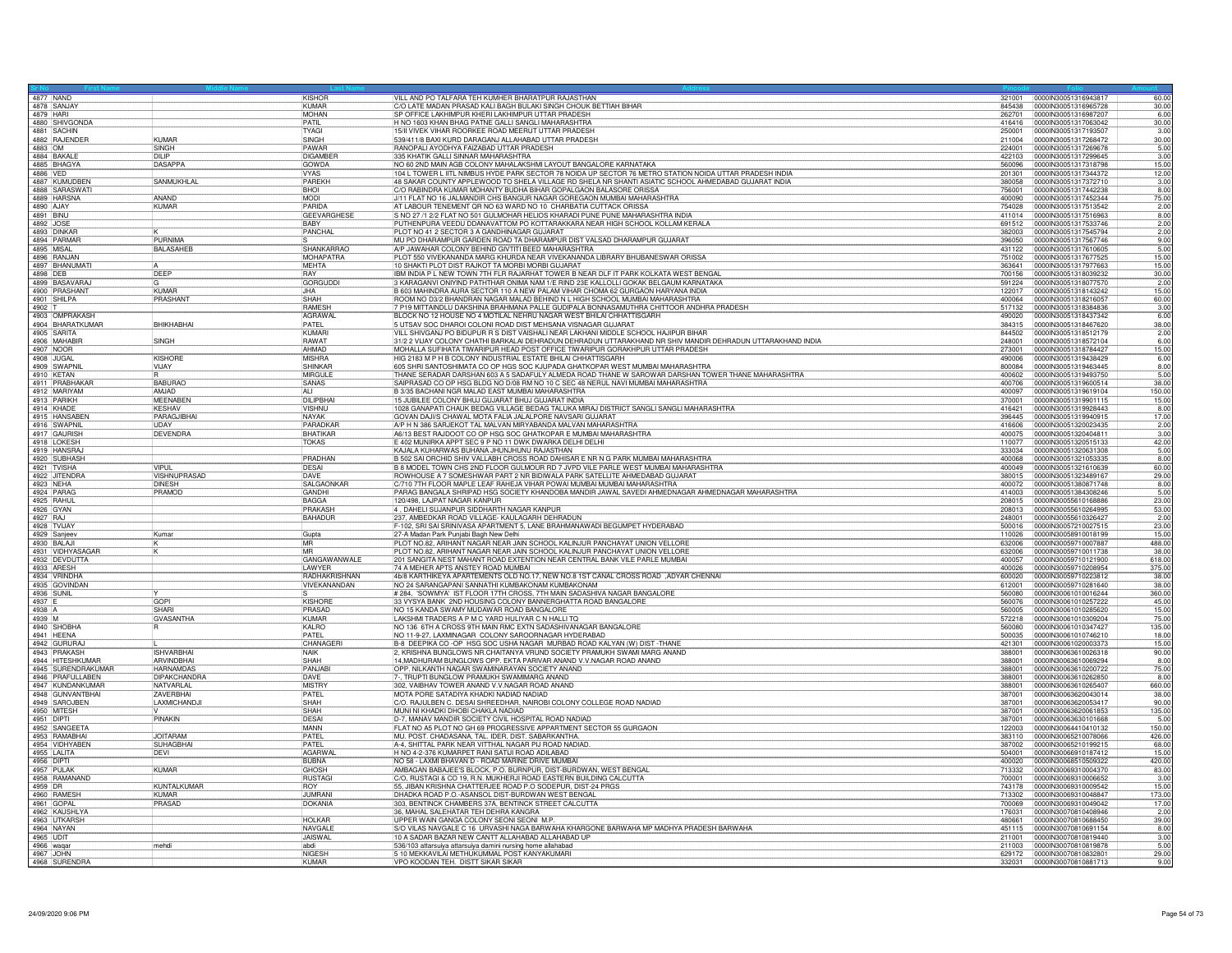|                       | 4969 RICHA                         |                                | SARIN                          | 10 MOTI BAGH DAYAL BAGH P/S NEW AGRA U P                                                                                                                                                                                 |                  | 282005 0000IN30072410147486                         | 15.00                   |
|-----------------------|------------------------------------|--------------------------------|--------------------------------|--------------------------------------------------------------------------------------------------------------------------------------------------------------------------------------------------------------------------|------------------|-----------------------------------------------------|-------------------------|
|                       | 4970 THAKUR                        |                                | MANUJA                         | 605 KAMDAR COMPLEX SEWASADAN SQUAR C A ROAD NAGPUF                                                                                                                                                                       | 440018           | 0000IN30073210103498                                | 2.00                    |
| 4971 AZIZ             |                                    | <b>FAKHRUDDIN</b>              | DAUD                           | FAKHRUDDIN HASAN ALI AND BROTHERS LOHAR OLI ITWARI NAGPUR<br>1986S, A. SAINATH ESTATE, V.N. PURAV MARG, CHUNABHATTI (EAST), MUMBAI<br>16,SATYABHAMA NIVAS OPP FRIENDSHIP SOCIETY, GOKHLE ROAD,DOMBIVALI WEST, DIST THANE | 440002           | 00000N30073210134308                                | 135.00                  |
|                       | 4972 HANS/<br>4973 BHART           | PRAKASH                        | <b>GOSALIA</b><br><b>ISHAH</b> |                                                                                                                                                                                                                          | 400022           | 0000IN30074910029553                                | 150.00<br>30.00         |
|                       | 4974 BHANWARLAL                    | <b>JUHARMALJI</b>              | JAIN                           | 903, DARSHAN HEIGHTS, BALASETH MADURKAR MARG, OPP- DEEPAK TALKIES, LOWER PAREL, MUMBAI                                                                                                                                   | 421202           | 0000IN30074910048372<br>400013 0000IN30074910294497 | 2.00                    |
|                       | 4975 ANTHONY                       | CARLISTO                       | <b>IDSOUZA</b>                 | 11,2ND FLOOR HONEY VISTA CHS LTD PLOT NO-18 SUNDER LANE MALAD(WEST) MUMBAI                                                                                                                                               | 400064           | 00000N30074910304953                                | 75.00                   |
|                       | 4976 VASANT                        | RAJARAM                        | BHADKAMKAR                     | NEW DAULAT CO OP HSG SOC G/12 SECTOR 16A VASHI NAVI MUMBAI                                                                                                                                                               | 400703           | 0000030074910430167                                 | 75.00                   |
|                       | 4977 TAHER<br>4978 KAILASH         | AI I<br>CHANDRA                | BARWANIWALA<br><b>MALVIYA</b>  | 87/2 SIYAGANJ MAIN ROAD INDORE M.P<br>132 A, BASANT VIHAR COLONY NEAR SATYA SAI SCHOOL VIJAYNAGAR INDORE M P                                                                                                             | 452007<br>452010 | 0000IN30074910493573<br>00000030074910507033        | 23.00<br>53.00          |
|                       | 4979 MANO                          | <b>KUMAR</b>                   | SHUKLA                         | SHIRDI NAGAR SAIDEVA APTS., A WING 203, NAVGHAR PHATAK ROAD BHAYANDAR (EAST) DIST.THANE                                                                                                                                  | 401105           | 0000IN30074910511059                                | 2.00                    |
|                       | 4980 NARAYAN                       | PRASAD                         | TIWARI                         | 2084 SUDAMA NAGAR INDORF                                                                                                                                                                                                 | 452009           | 00000N30074910536255                                | 23.00                   |
|                       | 4981 KIRAN                         | <b>TULSHIDAS</b>               | PATIL                          | 202, ASHOK NAGAR V. N. PURAV MARG CHUNABHATTI MUMBAI                                                                                                                                                                     | 400022           | 0000IN30074910650562                                | 15.00                   |
|                       | 4982 SATYAPRAKASH                  | RAO<br><b>JAIDEV</b>           | PARMAR                         | FLAT 53 A/6/2 TARUN APTS JEEVAN BIMA NAGAR JEEVAN BIMA NAGAR MUMBAI<br>6/324 B/H GAYANSHALA NAVSARI GUJARAT                                                                                                              | 400103<br>396445 | 0000IN30075710109449<br>0000IN30075710398820        | 210.00<br>600.00        |
|                       | 4984 RAJENDRA                      |                                | BHAGCHANDANI                   | 27 KUNDAN COLONY JARI PATKA NAGPUR                                                                                                                                                                                       | 440014           | 0000IN30075710422625                                | 60.00                   |
|                       | 4985 ASHA                          | SHARAD                         | DOSI                           | B/4/22 VIMAL VIHAR OPP POLICE STATION BIBAVEWADI PUNE                                                                                                                                                                    | 411037           | 0000IN30075710442101                                | 15.00                   |
|                       | 4986 JITENDRA                      | PRAKASH                        | <b>MAHESHWARI</b><br>KAUL      | FLAT 8 SHAM SMRUTI 79/A TAGORE ROAD SANTACRUZ WEST MUMBAL                                                                                                                                                                | 400054           | 0000IN30075710443145                                | 225.00                  |
|                       | 4987 VIJAY<br>4988 SUDHIR          | SANJIVA                        | <b>RAO</b>                     | 54/55, SUNRISE PARK VASNA ROAD BARODA<br>E/70 3RD FLOOR DHARAMNAGAR CO OP HSG SOC SHIVSHRUSTI KURLA EAST MUMBAI                                                                                                          | 400024           | 390016 0000IN30075710478292<br>0000IN30075710820940 | 441.00<br>30.00         |
|                       | 4989 KALPESH                       | RANCHHODBHAI                   | TAMBOI                         | 26 AMIN PARK NEAR VISHWAMITRI RAILWAY STATION VISHWAMITRI BARODA                                                                                                                                                         | 390011           | 0000IN30075710826753                                | 135.00                  |
|                       | 4990 SHYAMSUNDAR                   |                                | SHARMA                         | D/27 401 YOGI NAGAR EKSAR ROAD BORIVLI WEST MUMBAI                                                                                                                                                                       | 400091           | 0000IN30075711044149                                | 30.00                   |
|                       | 4991 JAYABEN                       |                                | PATEL                          | B/10 TULSI BUNGLOWS NR SHALIN BUNGLOWS NR GULAB TOWER THALTEJ AHMEDABAD                                                                                                                                                  | 380054           | 0000IN30075711130207                                | 15.00                   |
|                       | 4992 YUSUF<br>4993 SHRENIK         | <b>KADIR</b>                   | MALGUNDKAR<br>SANGHVI          | ZIA APTS 501 5TH FLOOR B WING 264 BELASIS ROAD MUMBAI<br>3 JAY BHARAT APARTMENT NR HIRA MOTI MARKET MANINAGAR AHMEDABAD                                                                                                  | 400008<br>380008 | 0000IN30075711147162<br>00000N30075711275080        | 135.00<br>18.00         |
|                       | 4994 SANGEETA                      | <b>MANI</b>                    | SHROFF                         | BLDG 10 2ND FLOOR 2ND BHATWADI LANE GIRGAON MUMBAI                                                                                                                                                                       |                  | 400004  0000IN30075711322022                        | 585.00                  |
|                       | 4995 IQBAL                         | KAUR                           | <b>BAWA</b>                    | 301 EXCEL RESIDENCY SECTOR 7 AIROLI NAVI MUMBAI                                                                                                                                                                          | 400708           | 00000N30075711336005                                | 90.00                   |
|                       | 4996 MOHAMMED                      | MUNEER                         | LUKMAN                         | 502/A RAFIYA PARK R V DEASI ROAD B/H SONPAL PETROL PUMP PRATAPNAGAR VADODARA<br>210/2 VIDHYANAND COM VASTA DEVADI ROAD KOTARGAM SURAT                                                                                    | 390004           | 0000IN30075711432219                                | 30.00                   |
|                       | 4997 SANJAY<br>4998 MAHESHKUMAR    | <b>DWARKADAS</b>               | SOGANI<br>CHAWLA               | F/1 FLAT NO 11 SUNDER MILAN C H S SUNDER NAGAR S V ROAD MALAD WEST MUMBAI                                                                                                                                                | 395004<br>400064 | 0000IN30075711566846<br>00000030075711624600        | 15.00<br>29.00          |
|                       | 4999 MANSUKH                       |                                | BHARWAD                        | SHAKTINAGAR OPP JANTANGR ODHAV AHMEDABAD                                                                                                                                                                                 |                  | 382415 0000IN30075711703568                         | 15.00                   |
|                       | 5000 CHAMPAKBHAI                   |                                | RANA                           | 152 SOMNATH SOCIETY U M ROAD SURAT                                                                                                                                                                                       |                  | 395002  00000N30075711795802                        | 29.00                   |
|                       | 5001 CHHANDA                       |                                | GHOSH                          | VILL.- CHANTINDA P.O.- KOLAGHAT DIST.- PURBA MIDNAPUR                                                                                                                                                                    | 721134           | 0000IN30077310212228                                | 2.00                    |
|                       | 5002 BHAGWAT                       | PRASAD                         | SINGHANIA<br>ROY               | H. NO.- 33B MOH. SAHSHIBHUSAN ROY ROAD P.O.- DEOGHAR DIST.- DEOGHAR                                                                                                                                                      | 814112<br>700091 | 0000IN30077310234315<br>00000N30077310242614        | 2.00<br>30.00           |
|                       |                                    |                                | DAS                            | BL-370, SALT LAKE SECTOR-II SALT LAKE KOLKATA<br>DASNAGAR KASHIPUR SHIB MANDIR PATH HOWRAH                                                                                                                               | 711110           | 0000IN30077310275920                                | 2.00                    |
|                       | 5004 SURYANARAYAN<br>5005 SATYA    | NARAYAN                        | CHAKRABARTY                    | 49/1, BALDEO PARA ROAD P.O. BEADON STREET CALCUTTA                                                                                                                                                                       | 700006           | 0000IN30085310029117                                | 60.00                   |
| 5006 V                |                                    | İМ                             | MUTHUVAEL                      | 476 AGRAHARAM STREET ALLAHABAD BANK ERODE ERODE                                                                                                                                                                          | 638001           | 0000IN30085310303110                                | 9.00                    |
|                       | 5007 SHILPI                        |                                | AGARWAL                        | HOUSE NO A 10 ALIGARH ROAD HATRAS                                                                                                                                                                                        | 204101           | 0000IN30085310321271                                | 2.00                    |
|                       | 5009 SUBHASH                       | CHAND                          | <b>WADHWA</b><br><b>GUPTA</b>  | MG-1/37, VikasPuri New Delhi<br>43/1 Rajpur Road Civil Lines Delhi                                                                                                                                                       | 110018<br>110054 | 00000N30086110045893<br>0000IN30086110120996        | 135.00<br>30.00         |
|                       | 5010 MINAL                         |                                | <b>MISTRY</b>                  | 3-C-9 SONAWALA BLDG TARDEO GRANT ROAD MUMBAI                                                                                                                                                                             | 400007           | 00000N30087010121649                                | 75.00                   |
|                       | 5011 ASHOP                         | <b>JAGANNATH</b>               | SHETTY                         | ALANKAR CO- OP-HOU. SOC. LTD., FLATNO.201, B- WING, SECTOR-8, PLOTNO.13, AIROLI, NAVI MUMBAI.                                                                                                                            | 400708           | 0000IN30087010129514                                | 75.00                   |
| $\frac{5012}{5013}$ K |                                    | <b>SURESHKUMAR</b>             | MAKHIJAN                       | C-200, KENDRIYA VIHAR, SECTOR-56, GURGAON                                                                                                                                                                                | 122002           | 0000IN30087020037443                                | 15.00                   |
| 5014 LALIT            |                                    | <b>GAYATHR</b><br><b>MOHAN</b> | PAI<br><b>GUPTA</b>            | W/O K ACHUTHA PAI NEAR S V TEMPLE KARKALA KARKALA<br>HNO 3256, FF SECTOR 15 D CHANDIGARH                                                                                                                                 | 574104<br>160015 | 00000N30088813033807<br>0000IN30088813081841        | 30.00<br>11.00          |
|                       | 5015 VEENA                         | <b>LACHMANDAS</b>              | SIPAHIMALAN                    | 5/1 AJANTA APARTMENTS 5TH FLOOR FLAT NO 1 75 COLABA ROAD MUMBAI, MUMBAI                                                                                                                                                  | 400005           | 0000IN30088813200264                                | 98.00                   |
|                       |                                    |                                |                                |                                                                                                                                                                                                                          |                  |                                                     |                         |
|                       | 5016 NIDHI                         |                                | AGRAWAL                        | 1980/3/1 DAMPIER NAGAR MATHURA MATHURA,                                                                                                                                                                                  | 281001           | 0000IN30088813235336                                | 45.00                   |
|                       |                                    | VINODCHANDRA                   | <b>MERCHAN</b>                 | 3/AKASHGANGA 89 BHULABHAI DESAI ROAD MUMBAI, MUMBA                                                                                                                                                                       | 400036           | 0000IN30088813283067                                | 270.00                  |
|                       | 5017 GAURANG                       |                                | PATIL                          | 1ST CROSS 2ND MAIN BEHIND AMRUT CINEMA VIDYANAGAR HUBL                                                                                                                                                                   | 580021           | 0000lN30088813442744                                | 38.00                   |
|                       | 5019 SAPNA                         | ANAN <sup>®</sup><br>KUMAR     | PADWAL                         | F/406 MAYUR APTS. MILITARY ROAD MAROL MAROSHI MARG ANDHERI(E) MUMBAI                                                                                                                                                     | 400059           | 0000IN30088813593768                                | 45.00<br>15.00          |
|                       | 5020 NAGENDRA<br>5021 PRAKASHCHAND |                                | <b>BORELE</b><br>LUNAVAT       | DR.NAGENDRA BORELE 102 TAPER HOSTEL ROAD LAXMI PALACE RAJAPETH AMRAVATI                                                                                                                                                  | 444001<br>444601 | 00000N30088813617247<br>0000IN30088813666224        | 150.00                  |
|                       |                                    | <b>INDARCHAND</b>              | <b>DCOSTA</b>                  | INDRA VIHAR SHRIKRISHNA PETH AMRAVTI AMRAVATI<br>C/O DULCINE VAZ 'MELTHOTA HOUSE' KULSHEKAR MANGALORE                                                                                                                    | 575005           | 0000IN30088813677039                                | 360.00                  |
|                       | 5022 JAMES                         |                                | <b>KASBEKAF</b>                | 5 LALIT APARTMENTS S.NO.131 GULMOHOR PARK AUNDH PUNE                                                                                                                                                                     | 411007           | 0000IN30088813689380                                | 15.00                   |
|                       | 5024 MRUDULA                       | in.                            | DAVE                           |                                                                                                                                                                                                                          | 410401           | 0000IN30088813709367                                |                         |
|                       | 5025 MEGHANA                       | ΙU                             | <b>RAJF</b>                    | 5/6 VIJAY NIWAS OPP ADARSH HOTEL GAWLI WADA LONAVLA DIST PUNE<br>PLOT NO 11, B/3 SAIDATTA PRASAD CHS. BANDRA RECLAMATION BANDRA W , MUMBAI                                                                               | 400050<br>226012 | 0000IN30088813721302<br>0000IN30088813887986        | 38.00<br>3.00           |
|                       | 5026 REKHA<br>5027 VARGHES         |                                | SRIVASTAVA<br><b>THOMAS</b>    | J 179 ASHIANA SECTOR J KANPUR ROAD LUCKNOW<br>KOKKAPARAMPIL HOUSE RAILWAY STATION P O TIRUVALLA KERALA                                                                                                                   | 689111           | 00000N30088813898584                                | 23.00                   |
|                       | 5028 PANZIE                        |                                | CRASTO                         | C.O ALEX NUNES ARCHER PARK BLOCK A/103 IST FLOOR HALL VILLAGE KURLA WEST MUMBAI                                                                                                                                          | 400070           | 0000IN30088814102107                                | 23.00                   |
|                       | 5029 JANIYA                        | NFFRA.<br>KIIMAR               | MALHOTRA                       | U -12 RH - 2 SECTOR 6 VASHI NAVI MUMBAI                                                                                                                                                                                  | 400703           | 0000IN30088814102620                                | 87.00                   |
|                       | 5030 ARUN<br>5031 KAMAI            | DEV                            | CHATTERJE<br><b>SHARMA</b>     | 705,7TH FLOOR, MALWANI AMARDEEP C.H.S PLOT NO.60, ROAD NO. RSC-21 MALWANI, MALAD(W), MUMBAI                                                                                                                              | 400095<br>171009 | 0000IN30088814207714<br>0000IN30088814214635        | 15.00<br>14.00<br>75.00 |
|                       |                                    |                                | SHAH                           | BLOCK NO-E SET NO.1 GOEL APARTMENT KASUMPTI SHIMLA (H.P)<br>C/O. M/S. GOVIDRAM SHOBHARAM & CO. P.O. BOX 42, GANAPATI PETH, SANGLI CITY (M.S.)                                                                            | 416416           | 0000IN30088814286414                                | 375.00                  |
|                       | 5032 RAJESH                        |                                | <b>BATH</b>                    | ALLAHABAD BANK TIN KONI, AMRIK SINGH ROAD BATHINDA (PB)                                                                                                                                                                  | 151001           | 0000IN30088814287563                                | 30.00                   |
|                       | 5034 CHANDER                       | SHFKHAR<br>CHETAN              | GANG<br><b>RAMANIA</b>         | A-M-GANG & COMPANY CHARTERED ACCOUNTANT SOJATI GATE JODHPUR - RAJASTHAN                                                                                                                                                  | 342001<br>422002 | 0000IN30088814299104                                | 300.00                  |
|                       | 5035 GANDHI<br>5036 SHOBHANA       | PRAVINCHANDRA                  | THAKKAR                        | 12 NINAD HOUSING SOCIETY ASHOK STAMBH GHARPURE GHAT LANE GOLE COLONY NASHIK<br>1/11 JAY VIJAY SHRI SOC STATION ROAD NEAR KALWA SAHKAR BAZAR BO 1 KALWA THANE                                                             | 400605           | 0000IN30088814318329<br>0000IN30088814390384        | 15.00<br>2.00           |
|                       |                                    | <b>GOVINDRAO</b>               | SHINDE                         | PLOT NO 108 SHASTRY NAGAR NEAR JAWAHAR COLONY TRIMURTI CHOWK AURANGABAD                                                                                                                                                  | 431005           | 0000IN30088814432564                                | 75.00                   |
|                       | 5037 VASANT                        | TRIMBAK                        | MEHENDALE                      | MATOSHRI VISHNU NAGAR NAUPADA THANE                                                                                                                                                                                      | 400602           | 0000IN30088814709953                                | 45.00                   |
|                       |                                    |                                | SHAH                           | C/O TILAK AGENCIES OPP LAXMI TALKIES MAIN ROAD PARATWADA DIST AMRAVATI                                                                                                                                                   | 444805           | 0000IN30088814821072                                | 60.00                   |
| 5041 DR               | 5039 DWARKADAS<br>5040 BHARTI      | AMARKANTJHA                    | CHHOWALLA<br>AMAR              | 2/C SONAWALA BLDG TARDEO MUMBAI MUMBAI<br>CP THAKUR PATH SHIVPURI NEAR A.N. COLLEGE PATNA                                                                                                                                | 400007<br>800023 | 0000IN30088814837374<br>0000IN30088814874105        | 128.00<br>150.00        |
|                       | 5042 JAYSHRE                       | PRAVIN                         | CHHEDA                         | 89 PRABHAT KUNJ PRABHAT COLONY RD NO 6 FLAT NO 5 FIRST FLOOR SANTACRUZ EAST                                                                                                                                              | 400055           | 0000IN30088814917659                                | 15.00                   |
|                       | 5043 ROSAMMA                       |                                |                                | MANNIL BHAVAN THUMPAMON THAZHAM P O VIA ELAVUMTHITTA                                                                                                                                                                     | 689632           | 00000N30089610061304                                | 135.00                  |
|                       | 5044 PHILIP                        |                                | JOSE                           | KAVUNNUKATTIL 5 KIDANGOOR SOUTH P O VAIKOM VAIKOM                                                                                                                                                                        | 686583           | 0000IN30089610323239                                | 150.00                  |
|                       | 5045 SHIJU<br>5046 MUKESH          | NAGINDAS                       | <b>JOBANPUTRA</b>              | SASTHAMKUNNEL H UDUMBANNOOR THODUPUZHA KERALA<br>106 107 15 F H L NIWAS 2 ND FLOOR SHANKAR BARI LANE CHIRA BAZAR MUMBAI                                                                                                  | 685595<br>400002 | 00000N30089610499788<br>0000IN30090710376254        | 8.00<br>2.00            |
|                       | 5047 DEVENDRA                      |                                | KUMAR                          | AREA ACCOUNTS OFFICE, S.E.CL. BAIKUNTHPUR P.O. BAIKUNTHPUR DIST. KOREA (M.P.)                                                                                                                                            | 497335           | 0000IN30094010007581                                | 23.00                   |
|                       | 5048 HEERA                         |                                | PAIKRA                         | STREET NO.7 JABDAPARA SARKANDA BILASPUR(C.G.)                                                                                                                                                                            | 495001           | 0000IN30094010193608                                | 6.00                    |
|                       |                                    |                                |                                | H - 4/31 SECTOR - 16 ROHINI DELHI                                                                                                                                                                                        | 110085           | 0000IN30094010244082                                | 12.00                   |
|                       | 5049 NEETA                         |                                | <b>DUTT</b><br>MA.II           | VPO - GOGODH TEH - KOSLI DISTT - REWARI (HARYANA)                                                                                                                                                                        | 123301<br>721126 | 0000IN30094010337109<br>0000IN30095810085699        | 600.00                  |
|                       | 5051 MAHADEV<br>5052 SURESH        |                                | KUMAR                          | VILL. ALISHAGARH P.O. DEBRA DIST. MIDNAPORE<br>D-5/6 VASANT VIHAR NEW DELHI                                                                                                                                              | 110057           | 0000IN30096610066528                                | 45.00<br>30.00          |
|                       | 5053 SANJEEV                       | KUMAR                          | <b>BANSAL</b>                  | 1/4980 BALBIR NAGAR EXTN. GALI NO-1 SHAHDARA DELHI                                                                                                                                                                       | 110032           | 100001N30096610134688                               | 15.00                   |
|                       |                                    | SINGH                          | CHADHA                         | CHADHA MOTOR 7/ 7 CO (P) LTD INSIDE GHEE MANDI AMRITSAR PUNJAB                                                                                                                                                           | 143006           | 0000IN30096610345924                                | 41.00                   |
|                       | 5054 HARJIT<br>5055 AMARLAL        | <b>UDHARAM</b>                 | DARDA                          | GALA NO 32 GUL SALE HALL MARKET YARD AHMEDNAGAR MAHARASHTRA                                                                                                                                                              | 414001           | 0000IN30096610764396                                | 300.00<br>2.00          |
|                       | 5056 UPENDRA                       | AMRATLAL<br>VADILAL            | PANDYA<br>SHAH                 | C/O. F-38, HOUSING BOARD, AMRELI.<br>B/H. MAHAVIR PARK SOCIETY, ASHIANA, JORAVARNAGAR.                                                                                                                                   | 365601<br>363020 | 0000IN30097410056590<br>0000IN30097410187654        | 525.00                  |
|                       | 5057 KANAIYALA                     | NURUDDIN                       | VF.II AN                       | NURANI IRON STORE, NEAR BHAGWATI HIGHWAY HOTEL, MIRZAPAR HIGHWAY, BHUJ-KUTCH.                                                                                                                                            | 370001           | 00000N30097410276924                                | 60.00                   |
|                       | 5059 SMT<br>5060 HARIKRISHNA       | VIJAYABENCHUNILAL              | LODHIYA<br>MAKWAN.             | KALPVRUKSH TOWNSHIP B-804 OPP YAMUNAWADI ZANZARDA ROAD JUNAGADH<br>NADI ROAD, MOCHI LINE, SAVARKUNDLA.                                                                                                                   | 362001           | 0000IN30097410289307<br>364515 00000N30097410342392 | 75.00<br>60.00          |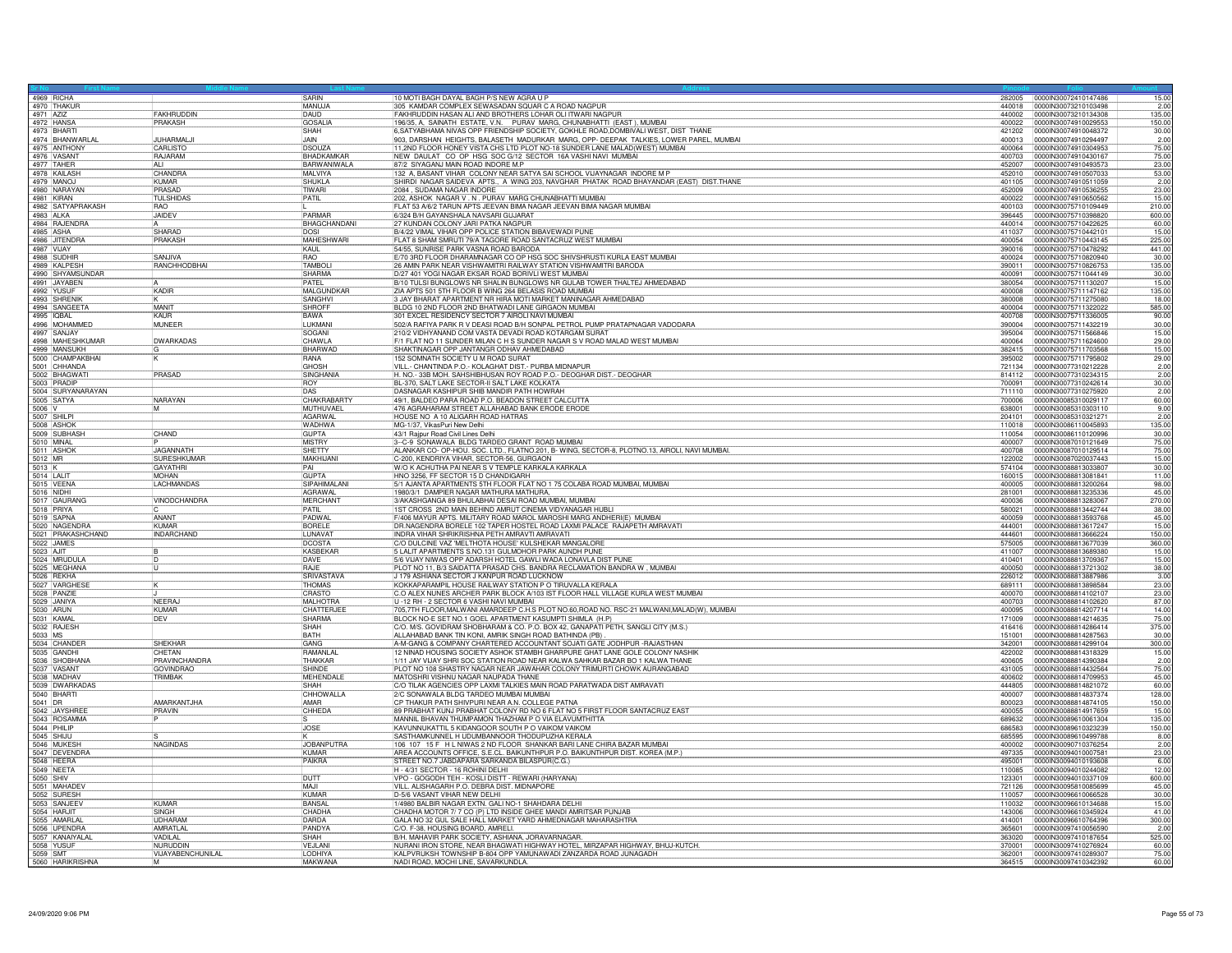|           | 5061 MAHENDRA                   | DAMJI                        | <b>SHAH</b>             | C/O. JOLLY ENTERPRISE, 107, ZAVERI COMM. CENTER, 1ST FLOOR, WANIAWAD, OPP. JAIN GURJAR WADI, BHUJ-KUTCH. |                  | 370001 0000IN30097410450926                  | 135.00          |
|-----------|---------------------------------|------------------------------|-------------------------|----------------------------------------------------------------------------------------------------------|------------------|----------------------------------------------|-----------------|
|           |                                 | NIKHIL                       | VAISHNAV                | 204, AMBAR APARTMENTS, NEAR ALPHA HIGH SCHOOL, MOTI BAUG, JUNAGADH                                       | 362001           | 0000IN30097410490616                         | 30.00           |
|           | 5063 DONGA                      | NAN.IIRHA                    | DAYARHAI                | OUT SIDE KALAVAD GATE, HAPA ROAD, OPP. LALVADI PRIMARY SCHOOL, JAMNAGAR.                                 | 361001           | 00000N30097410512035                         | 38.00           |
|           | 5064 CHETANBHAI                 | TRIKAMJI                     | MANIAR                  | A/3-404, JALARAM SOCIETY, ROYAL PARK, TALAV DARWAJA, JUNAGADH                                            | 362001           | 0000IN30097410545859                         | 75.00           |
|           | 5065 PARULBEN                   | PRADIPBHAI                   | GANDHI                  | VITTHAL PRESS, STREET NO. 3, NR. JALARAM SHOWROOM, SURENDRANAGAR.                                        | 363001           | 00000N30097410575910                         | 632.00          |
|           | 5066 RAHUL<br>5067 JAVERCHANDRA |                              | VED                     | RAJNIGANDHA APARTMENT, FLAT NO. 102, NEAR ESSAR HOUSE, SWASTIK SOCIETY, JAMANAGAR.                       | 361008           | 0000IN30097410658809                         | 30.00           |
|           |                                 | PRAGJIBHAI                   | VEKARIA                 | 62, SHIVPARK, CHITAL ROAD, AMRELI.                                                                       | 365601           | 0000IN30097410680237                         | 150.00          |
|           | 5068 RAVI                       | <b>SURESHCHANDRA</b>         | <b>TANNA</b>            | 17/ AJAY CO OP SOC AERODRAM ROAD KHODIYAR COLONY JAMNAGAR.                                               | 361006           | 0000IN30097410718316                         | 38.00           |
|           | 5069 KALUJ                      | PRATAPJ                      | THAKOR                  | RAM KRISHNA COLONY, OPP. PRIMARY SCHOOL, BHUJ-KUTCH.                                                     | 370001           | 0000IN30097410747850                         | 15.00           |
|           | 5070 NANJIBHAI                  | <b>GOKALBHAI</b>             | AKBARI                  | JEET, RAJNAGAR, SARU-SECTION ROAD, JAMNAGAR                                                              | 361002           | 00000N30097410823383                         | 150.00          |
|           | 5071 PATIL                      | KALPANA                      | VIJAY                   | RADHE GOPAL APARTMENT, FLAT NO. 5, 2ND FLOOR, PATEL COLONY - 11, ROAD NO. 2, BEDI BUNDER ROAD, JAMNAGAR  | 361008           | 00000N30097410894304                         | 158.00          |
|           | 5072 MURTUZA                    | SABBIRBHA                    | <b>BHARMAL</b>          | MARIYAM VILLA, 1. VIMANAGAR, RAIYA ROAD, RAJKOT,                                                         | 360007           | 0000IN30097410907193                         | 3.00            |
|           | 5073 RAKESH                     | MANSUKHLAL                   | GAJERA                  | RAJLAXMI, NR. NEW BUS STATION, OPP. MANDAN, DHORAJI.                                                     | 360410           | 0000IN30097410964394                         | 8.00            |
|           | 5074 PANKAJKUMAR                |                              | SHEKHALIYA              | 2164, GANESH NAGAR SOCIETY, GUJARAT HOUSING BOARD, KANKPUR, SACHIN. SURAT.                               | 394230           | 0000IN30097411000103                         | 15.00           |
|           | 5075 SAIDABANU                  |                              | KURESHI                 | GANCHIWAD, KHATKIWAD, NR. MORBI BRIDGE, SURENDRANAGAR                                                    | 363001           | 0000IN30097411009766                         | 29.00           |
|           | 5076 AMISHIBEN<br>5077 ALKABEN  | <b>VISHAL</b>                | GANDHI                  | A-1, 204-ROYAL PARK APPARMENT, NEAR JALARAM SOCIETY, JUNAGADH                                            | 362001           | 0000IN30097411086719                         | 15.00           |
|           |                                 |                              | KAKADIYA                | 339 PLENERY ARCADE NR.BOMBAY GARAGE, PETROL PUMP, GONDAL ROAD, RAJKOT.                                   | 360002           | 0000IN30097411108488                         | 3.00            |
|           | 5078 ROHITKUMAR                 | DHIRAJLAL                    | <b>BHAKHAR</b>          | KHODIYAR NIVAS 3 GADHIYA NAGAR SOC. SANT KABIR ROAD, RAJKOT                                              | 360001           | 0000lN30097411114110                         | 15.00           |
|           | 5079 KOTADIYA                   | <b>HITESH</b>                | VRAJLAL                 | GAYATRI CHOWK, AT. TORI, DIST. AMRELI, TAL. VADIA, TORI.                                                 | 365480           | 00000N30097411149662                         | 90.00           |
|           | <b>5080 VIKAS</b>               | <b>BHANUPRASAD</b>           | <b>JOSHI</b>            | GAYATRI KRUPA, CHANDRA HOUSE, GODI ROAD, DAHOD.                                                          | 389151           | 0000IN30097411151250                         | 8.00            |
|           | 5081 KALPANA                    | JAYANTILAL                   | PITRODA                 | 507-CITY PALACE, JAWAHAR SOCIETY, VALSAD.                                                                | 396001           | 0000IN30097411180566                         | 5.00            |
|           | 5082 KISHOR                     | IN.                          | KARIYA                  | 17-A RUSHI VATIKA SOCIETY MATRU MANDIR B/H DHARAM NAGAR 150 FEET ROAD RAJKOT                             | 360007           | 0000IN30097411202306                         | 15.00           |
|           | 5083 MAHETA                     | <b>DARSHNABEN</b>            | KINNARBHA               | 4/KESAV NAGAR SOC BORSAD                                                                                 | 388540           | 0000lN30097411237804                         | 15.00           |
|           | 5084 MEHTA                      | KINNERKUMAR                  | JAYANTIBHAI             | 4, KESAV NAGAR SOC, BORSAD                                                                               | 388540           | 0000IN30097411270535                         | 15.00           |
|           | 5085 POONAM                     | SUJAL                        | DOSHI                   | 602, NILKAMAL, DELUX TALAV DARVAJA, JUNAGADH.                                                            | 362001           | 0000IN30097411403849                         | 480.00          |
|           | 5086 VALIYANI                   | <b>SABBIR</b>                | SULFMAN                 | KOM FALI DIST JUNAGADH UNA                                                                               | 362560           | 0000IN30097411455508                         | 15.00           |
|           | 5087 SAVITABEN                  |                              | <b>MAKVANA</b>          | SHAKUN, OPP. ITI, A-3, NARAYAN C, AMRELI                                                                 | 365601           | 0000lN30097411624124                         | 60.00           |
|           | 5088 DILIPKUMAF                 | DAHYALAL                     | MEHTA                   | C-6, HARSIDDH SOCIETY, GAYATRI MANDIR ROAD, HIMATNAGAR                                                   | 383001           | 0000IN30097411677005                         | 75.00           |
|           |                                 | ANILKUMAR                    | PARIKH                  | 33, SAHYOG SOCIETY, NEAR SHASHI KUNJ, B/H. SARDAR BAUG, JUNAGADH                                         | 362001           | 0000IN30097411681836                         | 18.00           |
|           | 5089 NIMESH<br>5090 JAYQUEEN    |                              | <b>BHALARA</b>          | SUN-303, LAKE VIEW HEIGHTS, OPP. VYAM SALA, SARDAR GANJ, ANAND                                           | 388001           | 00000N30097411776292                         | 44.00           |
|           | 5091 KAVITA                     | <b>DAMJIRHAI</b>             | TANK                    | OM GAYATRI KRUPA, 3, BHAGVAT PARA, GONDAL                                                                | 360311           | 0000IN30097411781546                         | 113.00          |
|           | 5092 RAJENDRA                   | <b>BHOGILAL</b>              | PATFL                   | 78, NIHARIKA BUNGLOW POST AMBAWADI AREA AHMEDABAD                                                        |                  | 380015  0000IN30098210077831                 | 8.00            |
|           | 5093 KAMLESH                    | AI KHAJ                      | KHARAD                  | 8/90, MARUTI APPARTMENT, SOLA ROAD, NARANPURA AHMEDABAD                                                  | 380063           | 00000N30098210645310                         | 2.00            |
|           |                                 | <b>CHANDRA</b>               | MANYA                   | 26, PHASE 2, MANIMANGLAM SUSHIL ENCLAVE 808 GWALIOR ROAD, BANSAL COLONY JHANSI                           | 284001           | 0000IN30100610056783                         | 45.00           |
|           | 5094 DINESH                     |                              | <b>GOSWAM</b>           | 10/32. PATFL NAGAR MOTLKATRA AGRA (U.P.)                                                                 | 282003           | 00000N30100610103732                         | 180.00          |
|           | 5096 KAMAL                      | KISHORE                      | BAJAJ                   | ENT SPECIALIST 14 7 371/B BEGAMBAZAR HYDERABAD                                                           | 500012           | 0000IN30102220103865                         | 53.00           |
|           | 5097 NAGAMANI                   |                              | AYETHA                  | 26 126 ASAR STREET OLD TOWN ANANTAPUR A P                                                                | 515005           | 00000030102220376959                         | 15.00           |
|           | 5098 MEKALA                     |                              | ASWARTHANARAYANA        | DOOR NO 13 604 PANDU RANGA TEMPLE STREET DHARMAVARAM ANANTAPUR - DIST                                    | 515671           | 0000IN30102220571349                         | 5.00            |
| 5099 ANIL |                                 |                              | PEETI                   | H NO 8 2 248/A/5/43 44 ROAD NO 3 BANJARA HILLS HYDERABAD                                                 | 500034           | 0000IN30102220600366                         | 135.00          |
|           | 5100 SATYANARAYANA              |                              | KATAKAMSETTI            | DNO 8 3 2 A N STREET 13TH WARD NARASAPUR WG DIST                                                         | 534275           | 0000IN30102220625210                         | 75.00           |
|           | 5101 MADHU                      |                              | <b>KALIDINDI</b>        | C/O H P PETROL BUNK UNDI ROAD BHIMAVARAM W G DIST                                                        | 534202           | 0000IN30102220769280                         | 15.00           |
|           | 5102 KAMALA                     |                              | <b>RAI</b>              | 626 SADAR BAZAR BOLARUM SECUNDERABAD                                                                     | 500010           | 00000N30102220900532                         | 135.00          |
|           | 5103 VISWESWARA                 | PRASAD                       | VEDULA                  | PLOT NO 185 H NO 3 125/2 EMPLOYEES COLONY YAPRAL SECUNDERABAD                                            | 500087           | 0000IN30102221316818                         | 15.00           |
|           | 5104 VEDULA                     | <b>NAGA</b>                  | <b>MANI</b>             | PLOT NO 185 H NO 3 125/2 EMPLOYEES COLONY YAPRAL SECUNDERABAD                                            | 500087           | 00000N30102221316834                         | 15.00           |
|           | 5105 NAGA                       | <b>MUNAIAH</b>               | BEDUDURL                |                                                                                                          |                  |                                              | 135.00          |
|           |                                 |                              |                         | HNO 87 / 236 MADHAVI NAGAR B CAMP EXTN KURNOOL                                                           | 518002<br>518001 | 0000IN30102221365457                         |                 |
| 5106      | 5107 PINA                       | ANNAPURNA<br><b>RAJENDRA</b> | PURANIK<br><b>SHETH</b> | H NO 56 85 KHANDERI STREET WARD 1 KURNOOL<br>NEMANK 65 A PHASE II WALKESHVARI INDIRA MARG JAMNAGAR       | 361008           | 0000IN30102221516553<br>00000N30103910171010 | 210.00<br>30.00 |
|           | 5108 KALIND                     | <b>INDUKUMAR</b>             | <b>BHATT</b>            | CHITAL ROAD AVADH RESIDENCY BLOCK NO. 11, AMRELI                                                         |                  | 00000N30103924003637                         | 45.00           |
|           |                                 |                              | GANDHI                  |                                                                                                          | 365601<br>361001 |                                              |                 |
|           | 5109 SHIRINBEN                  | <b>FAZALEABBAS</b>           | <b>IDESAL</b>           | S FAZALEABBAS AND CO OPP MANUMARKET BEDI GATE JAMNAGAR                                                   |                  | 0000IN30103924011814                         | 45.00           |
|           | 5110 TRUPTI                     | <b>INDRAJIT</b>              |                         | NAVNIT KUNJ VANIA VORA STREET NEAR TOWER AMRELI                                                          | 365601           | 00000N30103924153411                         | 38.00           |
|           | 5111 SAROJKUMARI                | NAROTTAMDAS                  | SHAH                    | SHATRUKHANA NEAR ANANDABAWAS CHAKLOW JAMNAGAR JAMANGAR                                                   | 361001           | 0000IN30103924252478                         | 90.00           |
|           | 5112 JAYSHREE                   | SHAILESH                     | <b>BAVISH</b>           | TRISHA BUNGLOWS NO 7 AMIN ROAD RAJKOT                                                                    | 360001           | 00000N30103924259484                         | 30.00           |
|           | 5113 SHAILESH                   | BHAGWANJEE                   | <b>BAVISHI</b>          | TRISHA BUNGLOWS NO 7 AMIN ROAD RAJKOT                                                                    | 360001           | 00000N30103924259492                         | 30.00           |
|           | 5114 VIRAM                      |                              | GORSHIRA                | AT PO VISAWADA VLA BOKHIRA TA PORBANDAR DIST PORBANDAR                                                   | 360579           | 0000IN30103924504106                         | 23.00           |
|           | 5115 MAHESH                     | CHANDRA                      | <b>MAHESHWAR</b>        | 4 D - 4, RANGBADI COLONY, (OPP CHACHU KI BADI) KOTA (RAJASTHAN)                                          | 324005           | 0000lN30105510054948                         | 30.00           |
|           | 5116 RAJIV                      |                              | <b>GUPTA</b>            | B - 1384 INDIRA NAGAR LUCKNOW                                                                            | 226016           | 0000IN30105510132782                         | 8.00            |
|           |                                 | KUMAR                        | KAI RA                  | 15/69, INDIRA NAGAR LUCKNOW                                                                              | 226016           | 00000030105510188256                         | 8.00            |
|           | 5118 KISHAN                     | i Al                         | <b>JAISINGHAN</b>       | 239, SURAJ PALE DISPENSARY SHREEPURA KOTA (RAJASTHAN)                                                    | 324009           | 0000lN30105510215604                         | 150.00          |
|           | 5119 GOYAL                      | KAMLESH                      | KI IMAR                 | M/S HARNATH BRIJMOHAN DHARMADA CHOURAHA BARAN                                                            | 325205           | 00000N30105510366184                         | 75.00           |
|           | 5120 JITENDRA                   |                              | SHEKHAR                 | 509 GURUNANAK PLAZA STATION ROAD KOTA                                                                    | 324002           | 0000lN30105510497338                         | 30.00           |
|           | 5121 A<br>5122 SOHANLAL         | <b>SETHUMADHAVAN</b>         | <b>NAIR</b>             | PLOT NO.2020 H 24 B 2 5TH STREET 12TH MAIN ROAD ANNA NAGAR WEST CHENNAI                                  | 600040           | 0000IN30108010395917                         | 75.00           |
|           |                                 |                              | <b>JAIN</b>             | NO 58 ERULAPPAN STREET SOWCARPET CHENNAL                                                                 | 600079           | 00000N30108022095501                         | 30.00           |
|           | 5123 PADMINI                    |                              | PADMANARHAN             | OLD NO S40 NEW NO 3 32ND CROSS STREET BESANT NAGAR CHENNAI                                               | 600090           | 0000IN30108022105277                         | 150.00          |
| 5124 R    |                                 |                              | <b>SANTHA</b>           | 5 PONNI STREET RAJAJI NAGAR VILLIVAKKAM CHENNAI                                                          | 600049           | 0000IN30108022199635                         | 15.00           |
| $5125$ A  |                                 |                              | PANGAJAM                | 3 GREAT COTTON ROAD TUTICORIN                                                                            | 628001           | 00000030108022427312                         | 120.00          |
|           | 5126 S<br>5127 GULRAJ           | KSC                          | ARUNACHALAM             | 3 GREAT COTTON ROAD TUTICORIN                                                                            | 628001           | 0000IN30108022427329                         | 75.00           |
|           |                                 |                              |                         | NO 12 SUBBARAYA 2ND STREET NAMMALWARPET CHENNAL                                                          | 600012           | 00000030108022444196                         | 135.00          |
|           | 5128 RAVI                       |                              | SAM                     | 89 VENKATASAMY ROAD R S PURAM COIMBATORE COIMBATORE                                                      | 641002           | 0000IN30108022450752                         | 60.00           |
| 5129 NR   |                                 | <b>CTNN</b>                  | NACHIAPPAN              | OLD NO 21 NEW NO 2 MARAKADAIYAR STREET B MUTHUPATTINAM KARAIKUDI TALUK                                   | 630101           | 0000IN30108022616632                         | 8.00            |
| 5130 G    |                                 |                              | SAMPATH                 | NO 23 SANJEEVI RAYAN KOIL STREET CUDDALORE CUDDALORE                                                     | 607003           | 00000130108022624762                         | 8.00            |
| $5131$ V  |                                 |                              | SOUNDARARAJAN           | OLD NO 91 NEW NO 61 SANYASI GUNDU MAIN ROAD KITCHIPALAYAM SALEM                                          | 636015           | 0000IN30108022672427                         | 150.00          |
|           | 5132 JKANAKARAJAN               |                              |                         | NO.10 FAST MAIN STREET TIRUVARUR TIRUVARUR                                                               | 610001           | 00000830108022709339                         | 75.00           |
| 5133 SAI  |                                 | ANJAI I                      | NAIR                    | PLOT NO 2020 H 24 B 2 12TH MAIN ROAD 5TH STREET ANNANAGAR WEST CHENNAI                                   | 600040           | 0000IN30108022761287                         | 102.00          |
|           | 5134 SARIT                      | RAMPRASAD                    | <b>MINEEYAF</b>         | 25 SADASHIV PETH SATARA                                                                                  | 415002           | 0000lN30109810133217                         | 338.00          |
|           | 5135 VEENA                      |                              | CHANGEDE                | 7181 KHIST LANE AHMEDNAGAF                                                                               |                  | 414001  00000 N30109810172780                | 15.00           |
|           | 5136 VILAS<br>5137 VINITA       | <b>RAMCHANDRA</b>            | <b>BODAS</b>            | 241 MANGALWAR PETH SATARA                                                                                | 415002           | 00000N30109810263235                         | 53.00           |
|           |                                 | NARAYAN                      | <b>TUMMA</b>            | 42 GURUWAR PETH SOLAPUR                                                                                  | 413002           | 10000IN30109810373689                        | 15.00           |
|           | 5138 PRAKASH                    |                              | <b>HONAP</b>            | 11/4 2163 B SADASHIV PETH SUKHADHAM SNEHNAGAR PUNE                                                       | 411030           | 0000IN30109810404922                         | 15.00           |
|           | 5139 TIKAMDA                    | <b>HIRALAL</b>               | SHRIMAL                 | 10TH, VINAYAK PLAZA, SAHAKAR NAGAR, BHUSAWAL                                                             | 425201           | 0000IN30109810613620                         | 38.00           |
|           | 5140 SHIVAJEE                   | <b>DIGAMBER</b>              | PARANJPI                | 67, ANAND PARK, AUNDH, PUNE                                                                              | 411007           | 00000030109810625789                         | 45.00           |
|           | 5141 KHADSF                     | SARALA                       | SOPAN                   | AT POST TALWEL, (VIDYA NAGAR), TAL BHUSAWAL DIS JALGAON                                                  | 425322           | 0000IN30109810631714                         | 30.00           |
|           | 5142 RACHNA                     |                              | SHARMA                  | 32 LOWTHER ROAD GEORGE TOWN ALLAHABAD                                                                    | 211001           | 0000IN30112715021937                         | 75.00           |
|           | 5143 NAMRATA                    |                              | SAREEN                  | 407, 4TH FLOOR, SK HOUSE, NAGDEVI STREET MUMBAI                                                          | 400003           | 0000IN30112715033848                         | 15.00           |
|           | 5144 RAVI                       |                              | <b>GOSALIA</b>          | 32/34 MODI STREET 3RD FLOOR MUMBAI MUMBAI                                                                | 400001           | 0000IN30112715288113                         | 225.00          |
|           | 5145 ANIRUDDHA                  | GAJANAN                      | SOMAN                   | GANGA NIWAS RAM WADI NAUPADA THANE                                                                       | 400602           | 00000N30112715364840                         | 225.00          |
|           | 5146 ASHISH                     |                              | <b>THAKKAF</b>          | 10 NEELKANTH KUNJ 128/129 GARODIA NAGAR GHATKOPAR (E) MUMBAI                                             | 400077           | 0000IN30112715412207                         | 135.00          |
|           | 5147 NARESH                     | KUMAR                        | <b>GUPTA</b>            | 166 A B ANAND PURI RAILWAY ROAD MEERUT CITY MEERUT                                                       | 250002           | 00000130112715465284                         | 75.00           |
|           | 5148 KANTA                      |                              | <b>GUPTA</b>            | 1899 KUCHA CHELAN KHARI BAOLI DELHI                                                                      | 110006           | 0000IN30112715525230                         | 270.00          |
|           | 5149 MADHUSUDAN                 |                              | KAMBLE                  | 701 GANESH DARSHAN CO OP HSG SOC INDIRA NAGAR VILLAGE ROAD KANJURMARG EAST MUMBAI                        | 400042           | 0000lN30112715553194                         | 8.00            |
|           | 5150 DIBYENDU                   | <b>SEKHAR</b>                | <b>GHOSH</b>            | C/O YASH HARDWARE DHARMA NEAR INDIAN OIL PETROL PUMP MIDNAPORE PASCHIM MEDINIPUR (WB)                    | 721101           | 00000030112715746428                         | 150.00          |
|           |                                 |                              | <b>ROY</b>              | 154/A MONICA VILLA FLAT NO 5 KALINA SANTACRUZ (E) MUMBAI                                                 |                  | 400029 00000N30112715792616                  | 23.00           |
|           | 5151 RAVI<br>5152 NIRAJ         |                              | <b>SINGHA</b>           | JWALA MILLS STORES CIVIL LINES BULANDSHAHR U.P                                                           | 203001           | 000000112715816862                           | 45.00           |
|           |                                 |                              |                         |                                                                                                          |                  |                                              |                 |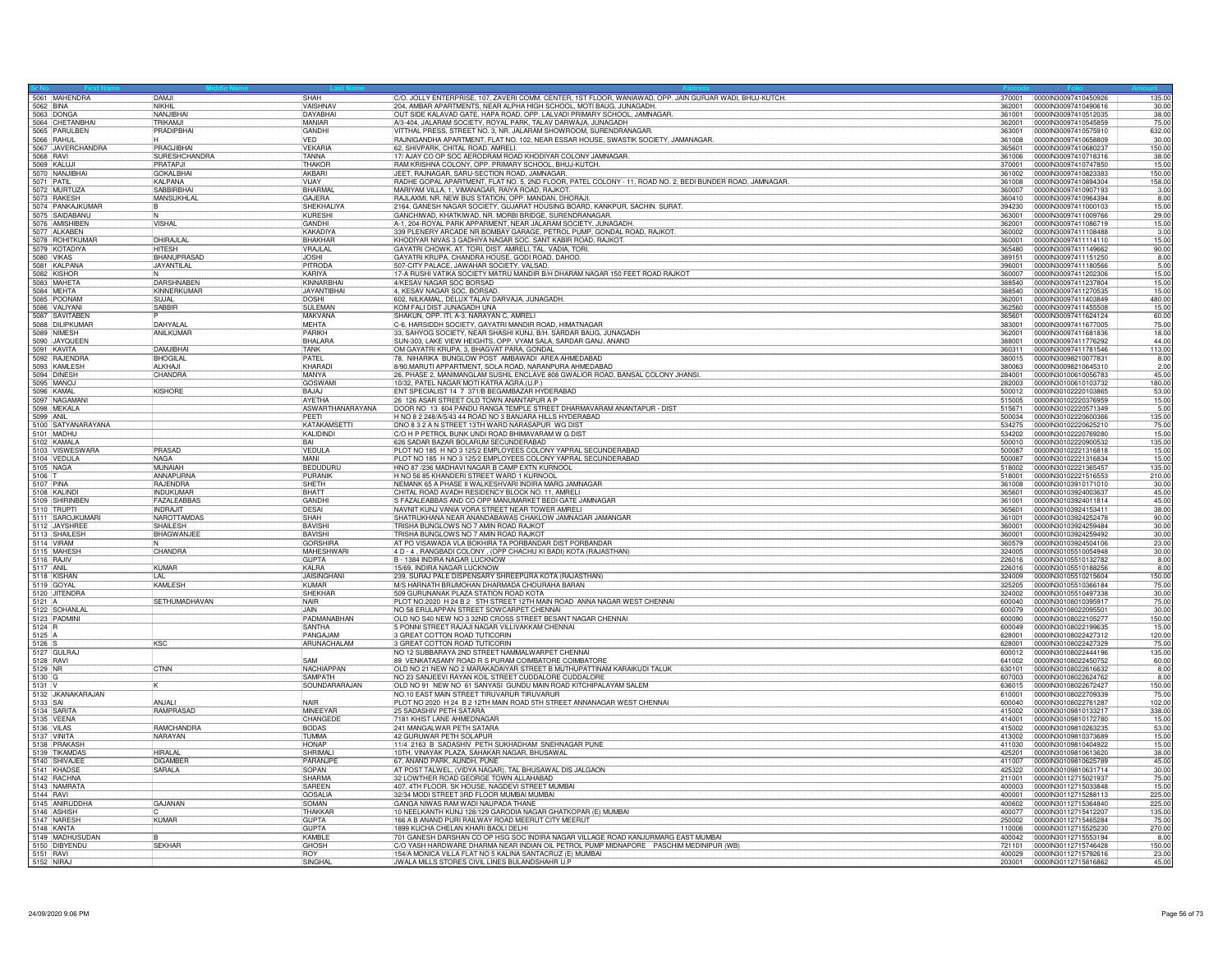|            | 5153 RAVINDRA<br>5154 GULZAR       | KUMAR             | SRIVASTAVA        | 28 B/47 ALLAPUR ALLAHABAD ALLAHABAD                                                                                     | 211001           | 00000N30112715906190                         | 150.00         |
|------------|------------------------------------|-------------------|-------------------|-------------------------------------------------------------------------------------------------------------------------|------------------|----------------------------------------------|----------------|
|            |                                    | SINGH             | <b>SWANI</b>      | 43 - THE MALL AMRITSAR (PB) AMRITSAR                                                                                    | 143001           | 0000lN30112716141138                         | 402.00         |
|            | 5155 HEMANTKUMAR                   | RAMNIVASJ         | <b>VYAS</b>       | C/O VYAS AGENCIES RAILWAY STATION IRVIN ROAD AMRAVATI                                                                   | 444601           | 0000lN30112716218512                         | 12.00          |
|            | 5156 RATANDEEP<br>5157 MADHUSUDAN  |                   | KOHL<br>JAVERI    | 49 BHARAT COLONY NAGPUR ROAD MADAN MAHAL JABALPUR (MP)<br>C/O TIKAMDAS G SARAF SARAFA BAZAR AMRAVATI                    | 482001<br>444601 | 0000lN30112716233642<br>00000N30112716540764 | 8.00<br>75.00  |
|            |                                    |                   | YADAV             |                                                                                                                         |                  |                                              |                |
|            | 5158 SUBHASH<br>5159 JADHAV        | <b>NITIN</b>      | KARBHAR           | HOUSE NO 56 D AIR FORCE ARJANGARH NEW DELHI<br>FLAT NO 13, SHIV RESIDENCY APT, NEXT TO AMBEDKARWADI, UTTARANAGAR NASHIK | 110047<br>422101 | 0000IN30112716596463<br>0000lN30112716847384 | 39.00<br>30.00 |
|            | 5160 JETHABHA                      |                   | PATEL             | C 7 MAHESANA NAGAR NIZAMPURA BARODA                                                                                     | 390002           | 0000lN30112716877272                         | 150.00         |
|            |                                    | <b>BHAGWANDAS</b> | SAHU              | DESHPANDE WADI SHARDA NAGAR AMRAVATI                                                                                    | 444605           | 0000lN30112716912164                         | 15.00          |
|            | 5161 SUDESH<br>5162 LAVKISHORI     |                   | KHANNA            | 15 NAGINA BAGH AJMER (RAJ)                                                                                              | 305001           | 0000IN30112716929276                         | 113.00         |
| $5163$ J   |                                    |                   | BADARINATH        | O/O PRAKASH ENTERPRISES 323/5D-1 OLD HOSPITAL ROAD, DAVANGERE                                                           | 577001           | 0000lN30113513426012                         |                |
| 5164 C     |                                    | KANTHA            | SHEKAR            | 132 D M M BUILDING BASAVESHWARA TEMPLE ROAD BANGALORE BANGALORE                                                         | 560018           | 0000IN30113526005051                         | 45.00<br>38.00 |
|            | 5165 SUDHIR                        | KUMAR             | <b>GUTTEDAF</b>   | PLOT NO 34 BALAJI NAGAR OLD JEWARGI ROAD GULBARGA                                                                       | 585102           | 0000lN30113526022128                         | 45.00          |
|            |                                    |                   | <b>UDUPA</b>      | SHREE RAKSHA FLAT NO 301 III FLOOR ADVAITH APT BHAGAVATHI NAGAR KODIALGUTHU (WEST) MANGALORE                            | 575003           | 0000IN30113526066688                         | 75.00          |
|            | 5166 SITHARAMA                     |                   | NIRANJANARADHYA   | NO 35 ESSAR I MAIN V R LAYOUT BASAVANAGUDI BANGALORE                                                                    | 560004           | 0000IN30113526095970                         | 345.00         |
| 5168 B     |                                    |                   | SHIVAPRASAD       | S/O LATE B N SRIKANTA GUPTHA, NO 446, 4TH MAIN, 5TH CROSS K R EXTENTION, TIPTUR                                         | 572202           | 0000IN30113526125309                         | 450.00         |
| 5169       |                                    | MOHAN             | PILAI             | NO 788/151 9TH CROSS RAMANUJA ROAD MYSORE MYSORE                                                                        | 570004           | 0000IN30113526180552                         | 3.00           |
|            | 5170 ABDULRAHIMAN                  |                   | KITTUR            | NEAR URBAN CO-OP BANK LAXMESHWAR TAL SHIRAHATTI DIST GADAG                                                              | 582116           | 0000IN30113526242585                         | 12.00          |
| 5171 K     |                                    | SANDHYA           | KINI              | W/O K SURESH KINI KALLARPE HOUSE SAMPYA POST ARYAPU PUTTUR TALUK D K                                                    | 574210           | 0000030113526253309                          | 135.00         |
|            | 5172 CHIDAMBAR                     | ANANT             | <b>NAIK</b>       | ROYALKERI HONAVAR (UK) HONAVAR HONAVAR                                                                                  | 581334           | 0000lN30113526258985                         | 113.00         |
| 5173 G     |                                    | SHANKER           | PRASAD            | #10 AG'S COLONY ANAND NAGAR BANGALORE                                                                                   | 560024           | 0000IN30113526353663                         | 225.00         |
| 5174 DR    |                                    | SATISHG           | BHAT              | S/O DR G P BHAT KANNI H B ROAD YELLAPUR                                                                                 | 581359           | 0000IN30113526366783                         | 15.00          |
|            | 5175 VIKRAM                        |                   | LENGADE           | H NO 37 SOMWARPETH TILAKWADI BELGAUM                                                                                    | 590006           | 0000IN30113526448782                         | 90.00          |
|            |                                    | VIJAYALAXMI       | <b>ACHARYA</b>    | H.NO.2/82/G SHRINAGAR BEHIND INDIRANAGAR CHURCH 76 BADAGUBETTU CHITPADY UDUPI                                           | 576101           | 0000IN30113526456837                         | 15.00          |
|            | 5176 P<br>5177 PURUSHOTHAM         | IN.               |                   | NO 102 BELVETH APT NO 81 KAVI LAKSHMEESHA ROAD VV PURAM BANGALORE                                                       | 560004           | 0000IN30113526461353                         | 75.00          |
|            | 5178 JYOTHI                        |                   | TATED             | MAHAVEER TEXTILES GANDHI BAZAR SHIMOGA SHIMOGA                                                                          | 577202           | 0000IN30113526484945                         | 15.00          |
|            | 5179 VEERENDRA                     |                   |                   | VEERENDRA AGARKHED S/O VITHALRAO HANUMANTA RAO SIDLINGESHWAR KHUBA LAYOUT GULBARGA                                      | 585102           | 0000IN30113526522233                         | 2.00           |
|            | 5180 ASHWINI                       |                   |                   | C/O BALASUBRAMANYA KALA NIVAS KALLOTTE PERVAJE KARKALA                                                                  | 574104           | 0000IN30113526526538                         | 15.00          |
| $5181$ M   |                                    | <b>MOHANDAS</b>   | $\frac{S}{PAI}$   | H NO 29 128 B DURGA PRASAD BAPUTHOTA ROAD MALPE                                                                         | 576108           | 0000IN30113526554728                         | 105.00         |
|            | 5182 ASHA                          | ΪÑ                |                   | NO 5 1ST CROSS KASTURI BAI NAGAR PALACE GUTTAHALLI MALLESWARAM BANGALORE                                                | 560003           | 0000IN30113526611407                         | 30.00          |
|            | 5183 NANDKUMAR                     |                   | KULKARNI          | 2/602 SRINIVAS NEAR TIRANDAZ NEW DARGA RAOD, GULBARGA                                                                   | 585101           | 0000lN30113526621134                         | 120.00         |
| 5184 C     |                                    | RAVI              | SHANKAR           | METTU STREET MOTCHAKULAM VILLIPURAM VILLIPURAM                                                                          | 605105           | 0000IN30113526629997                         | 165.00         |
|            |                                    |                   | KAMATH            | PRADEEP SERVICE STATION ANEKERE KARKALA KARKALA                                                                         | 574104           | 0000IN30113526640468                         | 150.00         |
|            | 5185 PREETHI                       |                   | NAGARAJA          | HOUSE NO 53 BRAMIN STREET 7TH WARD SANDUR                                                                               | 583119           | 0000lN30113526727712                         |                |
|            | 5186 PATTANASETTY<br>5187 GANESH   |                   |                   | SEETHARA 2/2/44B3 NETHAJI NAGAR NEAR MANDAVI RESIDENCY SIRIBEEDU UDUPI                                                  | 576101           | 0000lN30113526741266                         | 12.00<br>15.00 |
| 5188 AMIT  |                                    | SADANAND          | KINI              | S/O DR SADANAND S KINI BHAVANI NAGAR HUBLI HUBLI                                                                        | 580029           | 0000lN30113526753990                         | 38.00          |
|            | 5189 ANAND                         |                   | SHAH              | H.NO. 11 1872/31/A/1 DR. R R SHAH HOSPITAL VASANT NAGAR M.S.K. MILL ROAD GULBARGA                                       | 585102           | 0000IN30113526758637                         | 8.00           |
|            | 5190 PREMA                         |                   | KINI              | FLAT NO 25 SRIDEVI MATHOSHREE APARTMENTS BEHIND ALANKAR THEATRE UDUPI                                                   | 576101           | 0000IN30113526800633                         | 53.00          |
|            | 5191 MANDAR                        | RAVINDRA          | NAIK              | MAYOOR 2ND MAIN 4TH CROSS SADASHIV NAGAR BELGAUM                                                                        | 590001           | 0000IN30113526846523                         | 8.00           |
|            | 5192 SURINDER                      |                   | KUMAR             | 1172 URBAN ESTATE PHASE II JALANDHAR PUNJAB                                                                             | 144022           | 0000IN30114310318412                         | 135.00         |
|            |                                    |                   | CHAUBEY           | A / 402 HARBOUR VIEW SECTOR 19 A NERUL EAST NAVI MUMBAI MAHARASHTRA                                                     | 400706           | 0000lN30114310773428                         | 150.00         |
|            | 5193 SARVINDU                      |                   | <b>ISONI</b>      | WARD NO 12 BALACHAUR DISTT NAWANSHAHR PUNJAB                                                                            | 144521           | 0000IN30114310806577                         | 5.00           |
|            | 5195 JAGDISH                       | KALIR             | SODHI             | H NO 219 SECTOR 36 A CHANDIGARH                                                                                         | 160036           | 0000IN30114310976934                         | 150.00         |
|            | 5196 PREM                          | SAGAR             | GARG              | H NO 1821/1 MOTI BAGH ADDA RAIKOT JAGRAON PUNJAB                                                                        | 142026           | 0000lN30114311126419                         | 15.00          |
|            | 5197 MEENA                         |                   | <b>MENON</b>      | B WING 602 REGAL NEAR ALLAHABAD BANK POONAM SAGAR MIRA ROAD THANE MAHARASHTRA                                           | 401107           | 0000lN30114311223664                         | 225.00         |
|            | 5198 RAKESH                        | KUMAR             | SINGLA            | CIRCULAR ROAD GHULAR MANDI NABHA PUNJAB                                                                                 | 147201           | 0000IN30114311371984                         | 44.00          |
|            | 5199 SUSHIL                        | KUMAR             | <b>MOHINDRA</b>   | 251 / 10 G T B ROAD DORAHA LUDHIANA PUNJAB                                                                              | 141421           | 0000IN30114311376671                         | 8.00           |
|            | 5200 AMAR                          |                   | DEVI              | B - 7 / 116 KHALIFA STREET WARD NO 15 SUNAMI GATE SANGRUR PUNJAB                                                        | 148001           | 0000lN30114311473420                         | 38.00          |
|            | 5201 ASHWIN                        |                   | <b>KASHYAF</b>    | H NO 281 USHA NAGAR EXT INDORE MADHYA PRADESH                                                                           | 452009           | 0000IN30114311540280                         | 23.00          |
|            | 5202 NISHA                         |                   | <b>KASHYAP</b>    | 281 USHA NAGAR INDORE MADHYA PRADESH                                                                                    | 452009           | 0000lN30114311540476                         | 15.00          |
|            | 5203 ASHOK                         | KUMAR             | LAKHANPAL         | HOUSE NO 183 SECTOR - 9 PANCHKULA HARYANA                                                                               | 134109           | 0000030114311544166                          | 38.00          |
|            | 5204 MANISHA                       |                   | <b>SOOD</b>       | HOUSE NO G-16 NEW GENERATION APPT DHAKOLI ZIRAKPUR MOHALI SAS NAGAR PUNJAB                                              | 160104           | 0000IN30114311581969                         | 45.00          |
|            | 5205 TEJAS                         | <b>INDRAKANT</b>  | PATEL             | 10 SHANTI NAGAR SOC DINESH MILL RD AKOTA OPP AJIT NAGAR VADODARA GUJARAT                                                | 390007           | 0000lN30115112041746                         | 15.00          |
| 5206 BASIL |                                    |                   | <b>DSOUZA</b>     | 302 SINDHU APARTMENTS LINK ROAD MITH CHOWKIE MALAD WEST MUMBAI                                                          | 400064           | 0000IN30115112050030                         | 15.00          |
|            | 5207 RAMESH                        | <b>MULJIBHAI</b>  | <b>DOSHI</b>      | 303 A WING NEELAM CO OP SOC SECTOR 5 PLOT NO 242 CHARKOP KANDIVALI WEST MUMBAI                                          | 400067           | 0000IN30115112062559                         | 690.00         |
|            | 5208 SUSHILA                       |                   | KHAITAN           | ZEMICAL 3 DR M N GHOSH ROAD P O RANIGANJ DIST BURDWAN                                                                   | 713347           | 0000lN30115112076717                         | 20.00          |
|            | 5209 MONA                          |                   | <b>GYANI</b>      | 2/8, KAPUR BUILDING 312 J P ROAD ANDHERI (WEST) MUMBAI                                                                  | 400058           | 0000IN30115112256116                         | 45.00          |
|            | 5210 YOGESH                        | DULERAI           | MEHTA             | 302 3RD F BLOCK C RUDRA GREEN NR NAROL COURT SHAHWADI ROAD NAROL AHMEDABAD GUJARAT                                      | 382405           | 0000IN30115112447696                         | 8.00           |
|            |                                    |                   | <b>MISTRY</b>     | INDIA HOUSE NO 4 FLAT NO 3 76 PEDDAR ROAD MUMBAI                                                                        | 400036           | 0000lN30115112604546                         | 38.00          |
|            | 5211 TANVIR<br>5212 BHUPENDRA      | TRIKAMLAL         | MISTRY            | 16 AMI KRUPA APARTMENT NR SHREYAS RLY CROSSING AMBAWADI AHMEDABAD                                                       | 380015           | 0000lN30115112739797                         | 450.00         |
|            | 5213 RACHANA                       | <b>RAJEEV</b>     | KHINVASARA        | HIRA MOTI MUMBAI PUNE ROAD CHINCHWAD STATION PUNE MAHARASHTRA                                                           | 411019           | 0000lN30115112840602                         | 372.00         |
|            | 5214 ASHFAQ                        |                   | SARESHWALA        | 3 MENA GURJARI SOCIETY P T COLLEGE ROAD PALDI AHMEDABAD                                                                 | 380007           | 0000IN30115112912395                         | 450.00         |
|            | 5215 JYOTSANABEN                   | RAMESHKUMAR       | PATEL             | 11 VASANT VIHAR SOCIETY NO 1 NEAR MITHAKHALI SIX ROAD NAVRANGPURA AHMEDABAD                                             | 380009           | 0000lN30115112937529                         | 135.00         |
|            |                                    |                   | SHAH              | 3RD FLOOR LAKHENI TOWERS BABULNATH CROSS LANE CHOWPATTY MUMBAI                                                          | 400007           | 0000lN30115113026449                         | 450.00         |
|            | 5216 BINA<br>5217 PRADIE           | LAKHAMSHI         | <b>SAVIA</b>      | 19/13 SAHAKAR NAGAR BEHIND WADALA BUS DEPOT WADALA MUMBAI                                                               | 400031           | 00000N30115113031414                         | 150.00         |
|            | 5218 ARVIND                        |                   | SHRIVASTAVA       | N 79 ANOOP NAGAR INDORE                                                                                                 | 452008           | 0000IN30115113035511                         | 135.00         |
|            | 5219 MAYANK                        |                   | <b>RHATT</b>      | 23 SHARDA SOCIETY NR SHREYAS CROSSING PALDI AHMEDABAD                                                                   | 380007           | 0000IN30115113275593                         | 75.00          |
|            | 5220 SUHAS                         | RAMCHANDRA        | VAHIKAF           | SHREEYASH SR NO 4/1 PLOT NO 4 SANKET SOCIETY KARVE NAGAR PUNE                                                           | 411052           | 0000lN30115121228635                         | 113.00         |
|            | 5221 ABRAHAM                       |                   | PAULRAJ           | 25 A DESHBANDHU ROAD KOLKATA                                                                                            | 700032           | 0000IN30115122926273                         | 2.00           |
|            | 5222 USHA                          | <b>UMFSH</b>      | GANDHI            | 2ND FLOOR RADHASADAN 18TH ROAD KHAR WEST MUMBAI                                                                         | 400052           | 0000IN30115124044023                         | 38.00          |
|            | 5223 SNEHA                         | CHANDRASHEKHAR    | <b>TILAK</b>      | SHIVPRASAD SOC SHREE SOC NR SMITA SOC SHASTRI NAGAR DOMBIVALI WEST DOMBIVALI                                            | 421202           | 0000lN30115126120767                         | 248.00         |
|            | 5224 SUDHIF                        |                   | KAPOOR            | 30 KIRTI NAGAR NEW SANGANER ROAD, SODALA JAIPUR                                                                         | 302016           | 0000IN30116030000323                         | 38.00          |
|            | 5225 PARMINDER                     | SINGH             | BANGA             | 298-A, ADARSH NAGAR, JAIPUR                                                                                             | 302004           | 0000IN30116030000751                         | 150.00         |
|            |                                    | CHANDRA           | <b>DANGAYACH</b>  | PLOT NO- D-49 HATHI BABU MARG BANI PARK JAIPUR (RAJ.)                                                                   | 302006           | 0000IN30116030064353                         | 45.00          |
|            | 5226 SURESH<br>5227 RAMA           |                   | <b>SHARMA</b>     | MOHANJI JANGIR KE KARKHANE KI GALI SHASTRI NAGAR RANI SATI ROAD SIKAR (RAJ)                                             | 332001           | 0000IN30116030156910                         | 375.00         |
|            | 5228 NEETA                         |                   | <b>AGARWAL</b>    | D - 649 MALVIYA NAGAR JAIPUR (RAJ.)                                                                                     | 302017           | 0000lN30116030293524                         | 210.00         |
|            | 5229 MANJU                         |                   | <b>KHATOR</b>     | D -143 MALVIYA NAGAR JAIPUF                                                                                             | 302017           | 0000IN30116030386279                         | 75.00          |
|            | 5230 TANMAY                        |                   | PAI IWAI          | 9 BEHIND SABJI MANDI M.I. BOAD JAIPUR                                                                                   | 302001           | 0000IN30116030427303                         | 15.00          |
|            | 5231 VIJAY                         | SINGH             | FAUJDAR           | G-1 KARISHMA APPARTMENT 51 KRISHNA NAGAR SIRSI ROAD JAIPUR                                                              | 302021           | 0000IN30116030434960                         | 47.00          |
|            | 5232 SWETA                         |                   | <b>JAIN</b>       | 1588 KHEJRO KA RASTA INDIRA BAZAR JAIPUR                                                                                | 302001           | 0000IN30116030452870                         | 6.00           |
|            | 5233 AYUSH                         |                   | PERIWAL           | 33 SANJAY MARG HATHROI JAIPUR                                                                                           | 302001           | 0000IN30116030472633                         | 24.00          |
|            | 5234 SWAT                          |                   | AGARWAL           | 33 SANJAY MARGA HATHROI JAIPUR RAJASTHAN                                                                                | 302001           | 0000IN30116030476232                         | 45.00          |
|            | 5235 PRAVIR                        |                   | SINGH             | 29, AVAS VIKAS CIVIL LINES BAREILLY                                                                                     | 243001           | 0000IN30118620045169                         | 300.00         |
|            | 5236 AVTAR                         | SINGH             | <b>TAI WAR</b>    | E - 102, 1st FLOOR PRINCE APPT., PLOT NO. 54 I. P. EXTN, PATPAR GANJ DELHI                                              | 110092           | 0000lN30120910162353                         | 14.00          |
|            | 5237 NITESH                        |                   | BHARGAVA          | 3125, DASSAN STREET HAUZ QAZI DELHI                                                                                     | 110006           | 0000IN30120910203406                         | 3.00           |
|            |                                    |                   | <b>BRAHMBHATT</b> | VRUNDAVAN VIDHYUT SOCIETY SIDDHYOD PLOT, JAGANA ROAD PALANPUR (N.G.) DIST- BANASKANTHA                                  | 385001           | 0000IN30123310003490                         | 300.00         |
|            | 5238 PRAHALADBHAI<br>5239 PROSANTA | <b>KUMAR</b>      | <b>BISWAS</b>     | FL 1/2 114/B SALIMPUR ROAD KOLKATA                                                                                      | 700031           | 00000N30125028015014                         | 375.00         |
|            | 5240 SUNITA                        |                   | <b>BUBNA</b>      | 115 CANNING STREET CALCUTTA CALCUTTA                                                                                    | 700001           | 0000IN30125028107074                         | 38.00          |
|            | 5241 RAJESH                        | <b>KUMAR</b>      | <b>JAJODIA</b>    | 85/1 BALLYGUNGE PLACE CALCUTTA                                                                                          | 700019           | 0000IN30125028132141                         | 15.00          |
|            | 5242 SHAIKH                        | <b>SAMSUL</b>     | <b>HUDA</b>       | C/O DIAMOND BAKERY ANAND NAGAR DISPUR GUWAHATI                                                                          | 781005           | 00000N30125028264027                         | 39.00          |
|            |                                    |                   | <b>HAZARIKA</b>   | HAZARIKAS NIZORAPAR SAANMARI GUWAHATI                                                                                   | 781003           | 0000lN30125028282619                         | 194.00         |
|            | 5243 SHANTIKAM                     |                   | CHATTERJE         | 11/A BAISHNABGHATA LANE PO NAKTALA KOLKATA                                                                              | 700047           | 00000N30125028431235                         | 3.00           |
|            |                                    |                   |                   |                                                                                                                         |                  |                                              |                |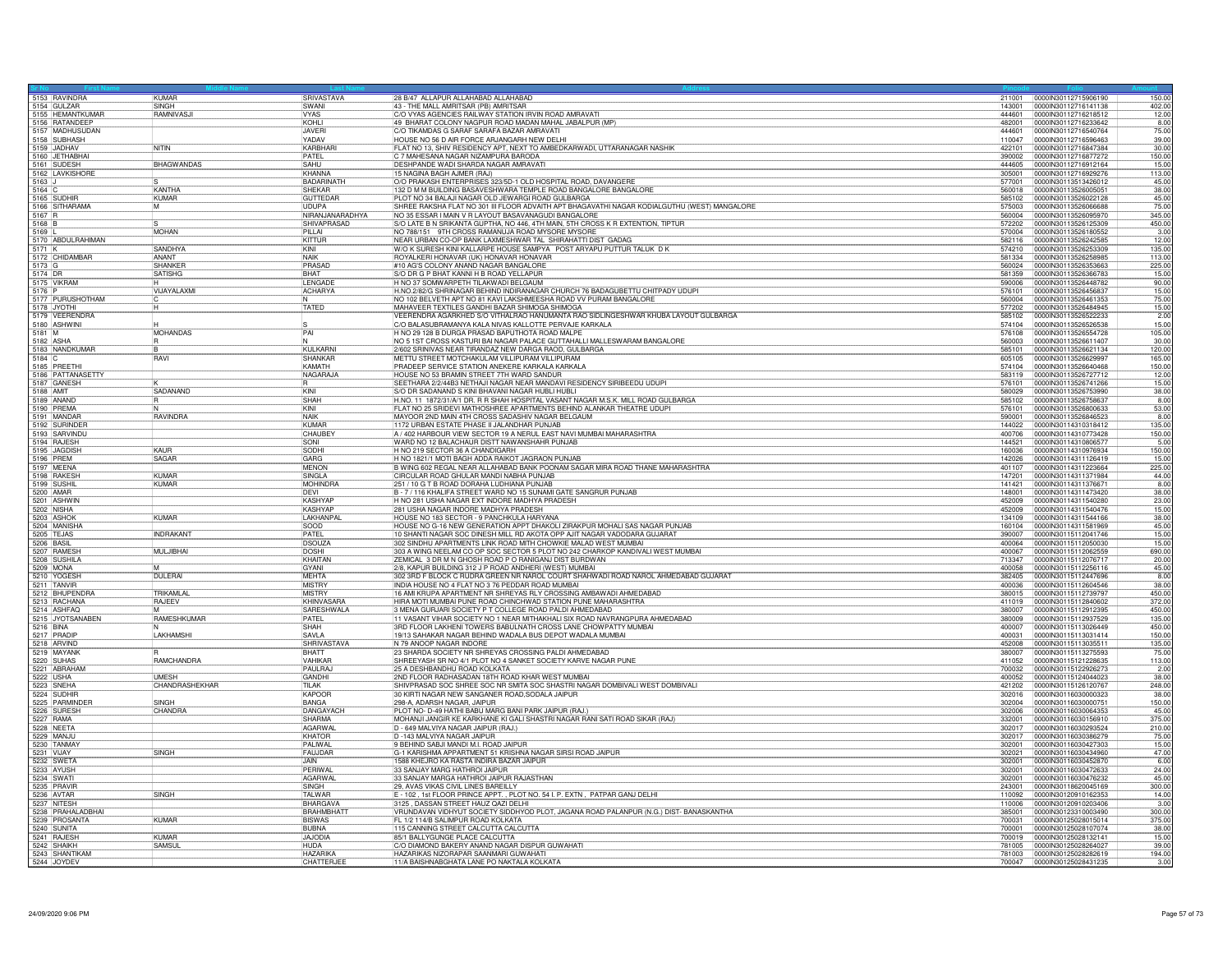| KHEMKA<br>781001 0000IN30125028537905<br>C O ARUNACHAL HARDWARE STORE G EXT ROAD PO NAHARLAGUN ARUNACHAL PRADESH<br>5246 SHANTI<br>0000IN30125028557862<br>75.00<br>DAGA<br>791110<br>LAL<br>41 KALI CHARAN GHOSH ROAD P O SINTHEE KOLKATA<br><b>RANI</b><br><b>MITRA</b><br>700050<br>0000IN30125028697195<br>90.00<br><b>SUBRATKUMAR</b><br>5248 SRI<br>PATRA<br>PLOT NO 2127 D MAHARANA SAHI VIVEKA NANDA MARG BHUBANESWAR<br>751002<br>0000IN30125028713926<br>8.00<br>OLD POST OFFICE LANE REHABARI TINIALI REHABARI GUWAHATI ASSAM<br>5249 UTPAL<br>PAI<br>00000N30125028743053<br>15.00<br>781008<br>QR NO1/135 SECTOR 2A SECTOR 2 A B S CITY<br>5250 SARO<br>KUMAF<br>MAHATHA<br>827001<br>0000IN30125028893643<br>2.00<br>DASPATTY FOREST OFFICE ROAD DIST PO KARIMGANJ ASSAM<br>5251 JAYANTA<br>KUMAR<br>83.00<br><b>DAS</b><br>0000IN30125028976591<br>788711<br>PATFI<br>5252 BHASKAR<br>MANII AI<br>A 5 NEW JASPARK SOCIETY NEAR ISHANPUR BUS STOP AHMEDABAD AHMEDABAD<br>382443<br>0000IN30127630104909<br>75.00<br>PURUSHOTTAMDAS<br>5253 BABUBHA<br>PATFI<br>25 CHANDANPARK SOCIETY VISNAGAR DIST MEHSANA MEHSANA NORTH GUJARAT<br>384315<br>0000IN30127630233188<br>150.00<br>5254 PATEL<br><b>HETALBEN</b><br>TRIBHOVANBHAI<br>SHREE NAGAR SOCIETY B/H JAWAHAR SOCIETY MEHSANA N G<br>30.00<br>384001<br>0000IN30127630234949<br>24 VASANT PARK SOCIETY STATION ROAD VISNAGAR N GUJ<br>5255 SHAH<br>SIDDHARTH<br>MAHENDRAKUMAR<br>384315<br>00000N30127630239242<br>360.00<br>4 ROOPMADHURI CO OP H SOCIETY BEHIND YOGASHRAM AMBAWADI AHMEDABAD<br>5256 SHAH<br>0000IN30127630308695<br>15.00<br>RUPAL<br>380015<br>H/98 CHITRAKUTDHAM SOCIETY OPP.AMBAJI MANDIR GROUND MANINAGAR AHMEDABAD<br>5257 MODI<br><b>DINESH</b><br>SOMAL AI<br>380008<br>0000IN30127630341633<br>30.00<br>PLOT NO 465 NR VIRATNAGAR SECTOR 23 GANDHINAGAR<br>5258 KIRITKUMAR<br>DHIRAJLAI<br>CHAUHAN<br>0000IN30127630343995<br>60.00<br>382023<br>5259 MAHESH<br><b>DHIRUBHAI</b><br>CHAUHAN<br>PLOT NO 465 NR VIRATNAGAR SECTOR 23 GANDHINAGAR<br>17.00<br>382023<br>0000IN30127630347644<br>15 ADIYAPARK SOCIETY DHAROI COLONY ROAD VISNAGAR, VISNAGAR<br>52 CHANDAN PARK SOCIETY STATION ROAD VISNAGAR VISNAGAR<br>5260 PRAJAPATI<br><b>SOMABHAI</b><br>MAFATLAL<br>384315<br>00000N30127630375819<br>15.00<br>5261 SHAH<br>RAVINDRAKUMAR<br>375.00<br><b>HIRALAL</b><br>384315<br>I0000IN30127630387842<br>5262 NILESHKUMAR<br>KANTII AI<br>PATEL<br>9 MAYUR PARK VISNAGAR VISNAGAR VISNAGAR<br>384315<br>0000lN30127630455594<br>23.00<br>5263 VARSHA<br><b>DHARMES</b><br>SHETH<br>NR GOKULMATAJI MANDIR ADUMBAR CHAKLA MODASA DIST SABARKANTHA<br>0000IN30127630470855<br>179.00<br>383315<br>5264 SUDHABEN<br><b>JITESHBHAI</b><br>PAREKH<br>PLOT NO 12 GAYATRI SOCIETY JAIL ROAD ANANTWADI BHAVNAGAR<br>30.00<br>364001<br>00000N30127630489735<br>B/75 SHRINATH PARK OPP JOGESHWARI SOCIETY B/S VISHAL PARK AMRAIWADI AHMEDABAD<br>5265 DILIP<br><b>TULSIRAM</b><br>DHANGAR<br>00000N30127630494476<br>3.00<br>380026<br>13 GOVIND CHAKLA SOCIETY VISNAGAR VISNAGAR<br>5266 PATFL<br><b>BABUBHAL</b><br><b>RAMJIDAS</b><br>29.00<br>384315<br>0000IN30127630538138<br>5267 ISMAIL<br><b>HUSENBHA</b><br>KADIWAR<br>DEEPAK SOCIETY RAIYA 150 FEET RING ROAD RAJKOT<br>360005<br>0000lN30127630552889<br>3.00<br>5268 RAMILABEN<br>ANILKUMAR<br>NR. GOKULNATHAJI TEMPLE AZAD CHOWK AT PO TA MODASA MODASA<br>0000lN30127630625012<br>120.00<br>SHETH<br>383315<br>PAHADJI<br>AT AND POST KHILOD TA SATLASANA KHILOD TA SATLASANA<br>300.00<br>5269 RAJAPUT<br><b>JASHUJ</b><br>384330<br>00000N30127630634498<br>5270 BABABHAI<br>PATEL<br>TO ABASANA TA VIJAPUR DIST MEHSANA ABASABA<br><b>ISHVARDAS</b><br>384315<br>0000IN30127630644325<br>75.00<br>F 5 TEMPLE VIEW APARTMENT 10 WEST TANK STREET THIRUVANMIYUR CHENNAL<br>5271 BALASUBRAMANIAM<br>600041<br>0000IN30131320052597<br>2.00<br>5272 PORCHELVAN<br>NEW NO 23 OLD NO 12 3RD STREET LAKE AREA NUNGAMBAKKAM CHENNA<br>600034<br>0000IN30131320187369<br>53.00<br>5273 RAMAKRISHNAN<br>5 SIVAM BLOCK 7 RAJAJI STREET RENGA NAGAR SRIRANGAM TRICHY<br>11.00<br>620006<br>0000IN30131320426633<br>5274 SHOBHA<br>MOHAN<br>C/6 264 2/ND STAGE 3/RD PHASE DOMLUR BANGALORE<br>26.00<br>560071<br>0000IN30131320471670<br>5275 VAIDYANATHAN<br>12/B WILLIAMS ROAD CANTONMENT TRICHY<br>0000lN30131320751055<br>620001<br>12/B WILLIAMS ROAD CANTONMENT TRICHY<br>5276 CHITRA<br>65.00<br>620001<br>0000IN30131320753026<br>19/9 14TH CROSS STREET SHASTRI NAGAR ADYAR CHENNAL<br>600020<br>0000IN30131320970467<br>5278 VEERASEKARAN<br>26 SUNKUVAR STREET TRIPLICANE CHENNAI<br>38.00<br>600005<br>0000IN30131321034827<br>NO 50 GANDHI ROAD WEST TAMBARAM WEST TAMBARAM CHENNAI<br>5279 BALAJI<br><b>SRIKANTH</b><br>600045<br>0000IN30131321121810<br>83.00<br>R<br>5280 SUMITHA<br>NEW NO 3/4 OLD NO 10/A3 LAWSER STREET EKKATTUTHANGAL PO CHENNAI<br>0000030131321146148<br>6.00<br>600097<br>PRASADB<br>OLD NO 46 BALAJI NAGAR 4TH CROSS STREET KOLATHUR CHENNAI<br>600099<br>0000IN30131321152054<br>TEJA<br>DOOR NO 13/2/22 LATCHI RAJU STREET LATCHI RAJU STREET KAKINADA<br>RAVI<br>533001<br>0000lN30131321195789<br>5283 SENTHAMARAI<br>OLD NO 18/A NEW NO 15 MARIS NAGAR NILAGIRI THANJAVUR<br>613004<br>0000IN30131321275529<br>8.00<br>NO 20/A GARCHA 1ST LANE 4TH FLOOR FLAT 4/A KOLKATA<br>5284 RAMA<br>GHOSE<br>0000lN30131321279924<br>135.00<br>700019<br>NO 3/27 4TH CROSS STREET ASHOKA AVENUE CHENNAI<br>5285 TAMIL<br>75.00<br><b>SFI VAN</b><br>600082<br>0000IN30131321308985<br>B-3 CAUVERY APPTS NO 14 15 16 AND 17 BAKTHAPURI STREET KUMBAKONAM<br>MUTHUKRISHNAN<br>612001<br>0000lN30131321376724<br>5287 RAJESWARI<br>PRABAKARAN<br>NO 2C ARCHWAY APARTMENTS O NO 151 N NO 44 ELDAMS ROAD BEHIND PUNJAB NATIONAL BANK TEYNAMPET CHENNAI<br>15.00<br>600018<br>0000lN30131321378623<br>OLD NO 42 NEW NO 35 ALLI STREET ALLI STREET VIRUDHUNAGAR<br>5288 RAJAN<br>626001<br>0000IN30131321415900<br>5289 ILAYARAJA<br>39 VELLALAR STREET MADAKUDI THIPPIRAJAPURAM POST KUMBAKONAM<br>0000lN30131321528047<br>8.00<br>612402<br>15 BABU RAJENDRA PRASAD SECOND ST OPPOSITE TO RAILWAY QUARTERS WEST MAMBALAM CHENNAI<br>H NO OLD NO 11 NEW NO 4 VISWESWARAPURAM STREET MYLAPORE H O CHENNAI<br>5290 BABU<br><b>RAO</b><br>15.00<br>600033<br>0000IN30131321819049<br>AN<br>600004<br>0000IN30131322176192<br>5292 MIHIR<br>PRAVINBHA<br>'MANEK'97,LAVANYA SOCIETY, NEW VIKAS GRUH ROAD,PALDI, AHMEDABAD<br>SHAF<br>380007<br>0000IN30132110020329<br>600.00<br>A.208, SHITAL SHOPPING CENTRE, CINEMA ROAD, PALANPUR<br>5293 VINODKUMAR<br><b>UJAMLA</b><br>PATEI<br>385001<br>0000IN30132110208459<br>270.00<br>14/A, HARISHCHANDRA PARK SOCIETY VIJAYNAGAR ROAD NARANPURA AHMEDABAD<br>5294 RAMILABEN<br>VISHNUBHAI<br>PATEL<br>45.00<br>380013<br>0000IN30132110334917<br>71 ANJALI BUNGLOW NR AMBIKA NAGAR PALANPUR DIST BANASKANTHA GUJARAT<br>5295 DALPATBHA<br>CHIMANI AI<br><b>MODI</b><br>385001<br>0000IN30132110405175<br>90.00<br>21 SUBODH SADAN 2ND FLOOR 365 V TPS SERVICE ROAD VILE PARLE EAST MUMBAI<br>5296 DILIP<br>NANDLAL<br>DHRUVA<br>400057<br>0000IN30133017002800<br>15.00<br>5297 GEETA<br><b>DHRUVA</b><br>21 SUBODH SADAN 2ND FLOOR 365 V TPS SERVICE ROAD VILE PARLE EAST MUMBAI<br>DILIP<br>400057<br>0000IN30133017002818<br>135.00<br>BALAJI KUTI WARKHEDKAR WADI BADNERA ROAD AMRAVATI AMRAVATI<br>5298 DEVENDRA<br>VINAYAKRAO<br>CHAUDHAR<br>444605<br>0000IN30133017114326<br>8.00<br>5299 MANGAL<br><b>GHORAWAT</b><br>P. BOX NO. 27 'RAJGANGA' SUBHASH ROAD JAYSINGPUR KOLHAPUR<br>0000lN30133017134337<br>75.00<br>416416<br>4 INDUS COURT A ROAD CHURCHGATE MUMBAI<br>303 SUMATINATH APPARTMENTS 142 FARM LAND MAHARAJ BAG ROAD NAGPUR<br>5300 ARUN<br>MULLA JL<br>400020<br>0000IN30133017182720<br>600.00<br>VINOD <sup>1</sup><br>5301 SULOCHANA<br>FATTEPURIA<br>440010<br>0000IN30133017207274<br>30.00<br>5302 PUSHPA<br>RATHI<br>6 SADHNA ENCLAVE NEW DELHI<br>110017<br>0000IN30133017456208<br>300.00<br>5303 PUNEESH<br>KHANNA<br>C 1/18 ASHOK VIHAR PHASE-II DELHI<br>110052<br>0000lN30133017520861<br>150.00<br>5304 RANJANA<br>BHALCHANDRA<br>BRAHME<br>7 RAJHANS 2ND FLR 500 OFF L J RD MAHIM, MUMBAI<br>400016<br>0000IN30133017525154<br>30.00<br>133 A NATHALAL BHUVAN 1ST FLOOR V P ROAD MUMBAI<br>5305 DAKASHA<br>SHAILESH<br>LADIWALA<br>400004<br>0000IN30133017798012<br>75.00<br>FLAT NO.308 3RD FLR B WING BLDG 2 HUMERA PARK PATHANWADI RANI SATI MARG MALAD EAST MUMBAI<br>5306 MUMTAZ<br>SIDDIQUI<br>400097<br>0000IN30133017847579<br>23.00<br>PA<br>5307 NALINI<br>MANHARLAL<br>SANGHAVI<br>1402 RAHUL APARTMENT DR RAJENDRA PRASAD ROAD MULUND WEST, MUMBAI<br>400080<br>0000IN30133018020797<br>30.00<br>4TH FLOOR R NO 36 19/21 BORA BAZAR ST FORT MUMBAI<br>5308 MAMTA<br>400001<br>0000lN30133018155077<br>45.00<br>JAIN.<br>C/O RAHUL JEWELLERS SHANTI BHAWAN BANK MORE DHANBAD<br>5309 BAJRANG<br>KUMAR<br>AGARWALA<br>8.00<br>0000IN30133018447753<br>826001<br>SHASHI KANT SAURABH KUMAR PATEL NAGAR KOTDWAR PAURI GARHWAL UA<br>AGARWAI<br>KANT<br>246149<br>0000IN30133018507110<br>420.00<br><b>MORARKA</b><br>A/702 ASTER 4TH CROSS RD I.C.COLONY BORIVALI(W) MUMBAI<br>400103<br>00000N30133018642734<br>38.00<br>118 SANJAY COLONY MOHINI ROAD DEHRADUN<br>248001<br>0000IN30133018654011<br>MALANKAR<br>30 NALANDA SUPER MARKET 1ST FL BANDU GORE MARG GOREGAON WEST MUMBAI<br>400062<br>0000IN30133018722265<br>M/S HAPPY TIMES GOLDEN PLAZA BUILDING OPP KSRTC BUS STAND MAVOOR ROAD KOZHIKODE<br>PAKRAN<br>673001<br>0000IN30133018760508<br>9 PANCHASAR BLDG 1ST FLOOR F ROAD 76 MARINE DRIVE MUMBAL<br>İN.<br>SHAH<br>400020<br>0000lN30133018794701<br>KUMAR<br>C/O PHOTO YADAN MAURYALOK C 149 GROUND FLOOR PATNA<br>800001<br>00000N30133018795133<br>MAHENDRA<br>SHAH<br>1408, AJITNATH, NEELKANTH ENCLAVE L.B.S. MARG GHATKOPAR WEST MUMBAI<br>400086<br>0000IN30133018882630<br>LAHOTI<br>H NO 143 LAHOTI BUNGLOW KALYAN ROAD BHIWANDI THANE<br>421302<br>0000IN30133019080728<br>H.NO 428 PHASE II URBAN ESTATE, PATIALA<br>00000N30133019149721<br>SYAL<br>147002<br><b>KUMAR</b><br>CK 23/28 JAWAHAR MARKET CHOWK VARANASI<br>SARAF<br>221001<br>0000IN30133019184269<br>SAHU<br>DEEP KUNJ NEAR SHANI MANDIR KHANDWA MP<br>450001<br>00000N30133019213831<br><b>SINGH</b><br>ALOPI HOSPITAL 49/6A ALOPI BAG (BISMIL ALLAHABAD MARG) ALLAHABAD<br>211005<br>0000lN30133019230293<br>16 KAILASH MANSION 3RD FLOOR TILAK ROAD GHATKOPAR EAST MUMBAI<br><b>MEHTA</b><br><b>BABULAL</b><br>400077<br>0000IN30133019337454<br><b>MASAR ROAD PADARA BARODA</b><br>DHAYABHA<br>SHAH<br>0000IN30133019533922<br>391421<br>PAREKH<br>TAMBOLI JIN COMPUND NEAR POWER HOUSE AMALNER DIST JALGAON AMALNER<br>PARESH<br>425401<br>0000IN30133019572395<br>DURGA SAW MILL NEW TIMBER MARKET FAFADIH RAIPUR CG<br>PATEL<br>492009<br>00000N30133019625036<br>ll Al<br>5327 RANGRAC<br><b>MOTIRAN</b><br>MAHAJAN<br>SHRI RAM COLONY NEW MUTTHE PLOT AMALNER AMALNER (DIST JALGAON)<br>425401<br>0000IN30133019767093<br><b>DESHMUKH</b><br>BHAWNA COLONY EKVIRA NAGAR AMRAVATI<br>VINAYAKRAC<br>444606<br>0000IN30133019775026<br>11 MAHASHWETA NAGAR UJJAIN MF<br>456010<br>RATHI<br>I0000IN30133019807271<br><b>KUMAR</b><br>SABNANI<br>FLAT NO.10 FLOOR 3 DEEP APARTMENTS KAMLA NAGAR AGRA<br>282005<br>0000IN30133019826907<br>SAREEN<br>7 NEW RAJINDER NAGAR POLICE LINES ROAD JALANDHAR<br>144001<br>0000IN30133019839211<br>5332 PRAKASH<br>CIVIL LINES BETUL MP.<br>0000IN30133019994090<br>CHANDRA<br><b>GOTHI</b><br>460001<br>LANE NO. 2 PEER CHODHARY ROAD OPP SAHARA HOSPITAL GREEN PARK KAPURTHALA<br>KAURA<br>144601<br>0000IN30133020037144<br>LAL<br>KRISHNA INDUSTRIES J/47 MIDC KUPWAD SANGLI SANGLI<br><b>ROJIVADIA</b><br>416436<br>0000IN30133020102368<br><b>BHUSHAN</b><br>SINHA<br>JURAN CHAPRA ROAD NO. 4 MUZAFFARPUR<br>842001<br>0000IN30133020127501<br>5336 PREM<br>145 B/9 C CHAND PUR SALORI ALLAHABAD UP<br>00000030133020159253<br>53.00<br>SINGH<br>211001 |                   |       |                                                |  |                |
|-------------------------------------------------------------------------------------------------------------------------------------------------------------------------------------------------------------------------------------------------------------------------------------------------------------------------------------------------------------------------------------------------------------------------------------------------------------------------------------------------------------------------------------------------------------------------------------------------------------------------------------------------------------------------------------------------------------------------------------------------------------------------------------------------------------------------------------------------------------------------------------------------------------------------------------------------------------------------------------------------------------------------------------------------------------------------------------------------------------------------------------------------------------------------------------------------------------------------------------------------------------------------------------------------------------------------------------------------------------------------------------------------------------------------------------------------------------------------------------------------------------------------------------------------------------------------------------------------------------------------------------------------------------------------------------------------------------------------------------------------------------------------------------------------------------------------------------------------------------------------------------------------------------------------------------------------------------------------------------------------------------------------------------------------------------------------------------------------------------------------------------------------------------------------------------------------------------------------------------------------------------------------------------------------------------------------------------------------------------------------------------------------------------------------------------------------------------------------------------------------------------------------------------------------------------------------------------------------------------------------------------------------------------------------------------------------------------------------------------------------------------------------------------------------------------------------------------------------------------------------------------------------------------------------------------------------------------------------------------------------------------------------------------------------------------------------------------------------------------------------------------------------------------------------------------------------------------------------------------------------------------------------------------------------------------------------------------------------------------------------------------------------------------------------------------------------------------------------------------------------------------------------------------------------------------------------------------------------------------------------------------------------------------------------------------------------------------------------------------------------------------------------------------------------------------------------------------------------------------------------------------------------------------------------------------------------------------------------------------------------------------------------------------------------------------------------------------------------------------------------------------------------------------------------------------------------------------------------------------------------------------------------------------------------------------------------------------------------------------------------------------------------------------------------------------------------------------------------------------------------------------------------------------------------------------------------------------------------------------------------------------------------------------------------------------------------------------------------------------------------------------------------------------------------------------------------------------------------------------------------------------------------------------------------------------------------------------------------------------------------------------------------------------------------------------------------------------------------------------------------------------------------------------------------------------------------------------------------------------------------------------------------------------------------------------------------------------------------------------------------------------------------------------------------------------------------------------------------------------------------------------------------------------------------------------------------------------------------------------------------------------------------------------------------------------------------------------------------------------------------------------------------------------------------------------------------------------------------------------------------------------------------------------------------------------------------------------------------------------------------------------------------------------------------------------------------------------------------------------------------------------------------------------------------------------------------------------------------------------------------------------------------------------------------------------------------------------------------------------------------------------------------------------------------------------------------------------------------------------------------------------------------------------------------------------------------------------------------------------------------------------------------------------------------------------------------------------------------------------------------------------------------------------------------------------------------------------------------------------------------------------------------------------------------------------------------------------------------------------------------------------------------------------------------------------------------------------------------------------------------------------------------------------------------------------------------------------------------------------------------------------------------------------------------------------------------------------------------------------------------------------------------------------------------------------------------------------------------------------------------------------------------------------------------------------------------------------------------------------------------------------------------------------------------------------------------------------------------------------------------------------------------------------------------------------------------------------------------------------------------------------------------------------------------------------------------------------------------------------------------------------------------------------------------------------------------------------------------------------------------------------------------------------------------------------------------------------------------------------------------------------------------------------------------------------------------------------------------------------------------------------------------------------------------------------------------------------------------------------------------------------------------------------------------------------------------------------------------------------------------------------------------------------------------------------------------------------------------------------------------------------------------------------------------------------------------------------------------------------------------------------------------------------------------------------------------------------------------------------------------------------------------------------------------------------------------------------------------------------------------------------------------------------------------------------------------------------------------------------------------------------------------------------------------------------------------------------------------------------------------------------------------------------------------------------------------------------------------------------------------------------------------------------------------------------------------------------------------------------------------------------------------------------------------------------------------------------------------------------------------------------------------------------------------------------------------------------------------------------------------------------------------------------------------------------------------------------------------------------------------------------------------------------------------------------------------------------------------------------------------------------------------------------------------------------------------------------------------------------------------------------------------------------------------------------------------------------------------------------------------------------------------------------------------------------------------------------------------------------------------------------------------------------------------------------------------------------------------------------------------------------------------------------------------------------------------------------------------------------------------------------------------------------------------------------------------------------------------------------------------------------------------------------------------------------------------------------------------------------------------------------------------------------------------------------------------------------------------------------------------------------------------------------------------------------------------------------------------------------------------------------------------------------------------------------------------------------------------------------------------------------------------------------------------------------------------------------------------------------------------------------------------------------------------------------------------------------------------------------------------------------------------------------------------------------------------------------------------------------------------------------------------------------------------------------------------------------------------------------------------------------------------------------------------------------------------------------------------------------------------------------------------------------------------------------------------|-------------------|-------|------------------------------------------------|--|----------------|
|                                                                                                                                                                                                                                                                                                                                                                                                                                                                                                                                                                                                                                                                                                                                                                                                                                                                                                                                                                                                                                                                                                                                                                                                                                                                                                                                                                                                                                                                                                                                                                                                                                                                                                                                                                                                                                                                                                                                                                                                                                                                                                                                                                                                                                                                                                                                                                                                                                                                                                                                                                                                                                                                                                                                                                                                                                                                                                                                                                                                                                                                                                                                                                                                                                                                                                                                                                                                                                                                                                                                                                                                                                                                                                                                                                                                                                                                                                                                                                                                                                                                                                                                                                                                                                                                                                                                                                                                                                                                                                                                                                                                                                                                                                                                                                                                                                                                                                                                                                                                                                                                                                                                                                                                                                                                                                                                                                                                                                                                                                                                                                                                                                                                                                                                                                                                                                                                                                                                                                                                                                                                                                                                                                                                                                                                                                                                                                                                                                                                                                                                                                                                                                                                                                                                                                                                                                                                                                                                                                                                                                                                                                                                                                                                                                                                                                                                                                                                                                                                                                                                                                                                                                                                                                                                                                                                                                                                                                                                                                                                                                                                                                                                                                                                                                                                                                                                                                                                                                                                                                                                                                                                                                                                                                                                                                                                                                                                                                                                                                                                                                                                                                                                                                                                                                                                                                                                                                                                                                                                                                                                                                                                                                                                                                                                                                                                                                                                                                                                                                                                                                                                                                                                                                                                                                                                                                                                                                                                                                                                                                                                                                                                                                                                                                                                                                                                                                                                                                                                                                                                                                                                                                                                                                                                                                                                                                                                                                                                                                                                                                                                                                                                                                                                                                                                                                                                                                                                                                                                                                                                                                                                         | 5245 SURESH       | KUMAR | VIKASH AGENCIES SRCB ROAD FANCY BAZAR GUWAHATI |  | 135.00         |
|                                                                                                                                                                                                                                                                                                                                                                                                                                                                                                                                                                                                                                                                                                                                                                                                                                                                                                                                                                                                                                                                                                                                                                                                                                                                                                                                                                                                                                                                                                                                                                                                                                                                                                                                                                                                                                                                                                                                                                                                                                                                                                                                                                                                                                                                                                                                                                                                                                                                                                                                                                                                                                                                                                                                                                                                                                                                                                                                                                                                                                                                                                                                                                                                                                                                                                                                                                                                                                                                                                                                                                                                                                                                                                                                                                                                                                                                                                                                                                                                                                                                                                                                                                                                                                                                                                                                                                                                                                                                                                                                                                                                                                                                                                                                                                                                                                                                                                                                                                                                                                                                                                                                                                                                                                                                                                                                                                                                                                                                                                                                                                                                                                                                                                                                                                                                                                                                                                                                                                                                                                                                                                                                                                                                                                                                                                                                                                                                                                                                                                                                                                                                                                                                                                                                                                                                                                                                                                                                                                                                                                                                                                                                                                                                                                                                                                                                                                                                                                                                                                                                                                                                                                                                                                                                                                                                                                                                                                                                                                                                                                                                                                                                                                                                                                                                                                                                                                                                                                                                                                                                                                                                                                                                                                                                                                                                                                                                                                                                                                                                                                                                                                                                                                                                                                                                                                                                                                                                                                                                                                                                                                                                                                                                                                                                                                                                                                                                                                                                                                                                                                                                                                                                                                                                                                                                                                                                                                                                                                                                                                                                                                                                                                                                                                                                                                                                                                                                                                                                                                                                                                                                                                                                                                                                                                                                                                                                                                                                                                                                                                                                                                                                                                                                                                                                                                                                                                                                                                                                                                                                                                                                         |                   |       |                                                |  |                |
|                                                                                                                                                                                                                                                                                                                                                                                                                                                                                                                                                                                                                                                                                                                                                                                                                                                                                                                                                                                                                                                                                                                                                                                                                                                                                                                                                                                                                                                                                                                                                                                                                                                                                                                                                                                                                                                                                                                                                                                                                                                                                                                                                                                                                                                                                                                                                                                                                                                                                                                                                                                                                                                                                                                                                                                                                                                                                                                                                                                                                                                                                                                                                                                                                                                                                                                                                                                                                                                                                                                                                                                                                                                                                                                                                                                                                                                                                                                                                                                                                                                                                                                                                                                                                                                                                                                                                                                                                                                                                                                                                                                                                                                                                                                                                                                                                                                                                                                                                                                                                                                                                                                                                                                                                                                                                                                                                                                                                                                                                                                                                                                                                                                                                                                                                                                                                                                                                                                                                                                                                                                                                                                                                                                                                                                                                                                                                                                                                                                                                                                                                                                                                                                                                                                                                                                                                                                                                                                                                                                                                                                                                                                                                                                                                                                                                                                                                                                                                                                                                                                                                                                                                                                                                                                                                                                                                                                                                                                                                                                                                                                                                                                                                                                                                                                                                                                                                                                                                                                                                                                                                                                                                                                                                                                                                                                                                                                                                                                                                                                                                                                                                                                                                                                                                                                                                                                                                                                                                                                                                                                                                                                                                                                                                                                                                                                                                                                                                                                                                                                                                                                                                                                                                                                                                                                                                                                                                                                                                                                                                                                                                                                                                                                                                                                                                                                                                                                                                                                                                                                                                                                                                                                                                                                                                                                                                                                                                                                                                                                                                                                                                                                                                                                                                                                                                                                                                                                                                                                                                                                                                                                                         | 5247 MANJL        |       |                                                |  |                |
|                                                                                                                                                                                                                                                                                                                                                                                                                                                                                                                                                                                                                                                                                                                                                                                                                                                                                                                                                                                                                                                                                                                                                                                                                                                                                                                                                                                                                                                                                                                                                                                                                                                                                                                                                                                                                                                                                                                                                                                                                                                                                                                                                                                                                                                                                                                                                                                                                                                                                                                                                                                                                                                                                                                                                                                                                                                                                                                                                                                                                                                                                                                                                                                                                                                                                                                                                                                                                                                                                                                                                                                                                                                                                                                                                                                                                                                                                                                                                                                                                                                                                                                                                                                                                                                                                                                                                                                                                                                                                                                                                                                                                                                                                                                                                                                                                                                                                                                                                                                                                                                                                                                                                                                                                                                                                                                                                                                                                                                                                                                                                                                                                                                                                                                                                                                                                                                                                                                                                                                                                                                                                                                                                                                                                                                                                                                                                                                                                                                                                                                                                                                                                                                                                                                                                                                                                                                                                                                                                                                                                                                                                                                                                                                                                                                                                                                                                                                                                                                                                                                                                                                                                                                                                                                                                                                                                                                                                                                                                                                                                                                                                                                                                                                                                                                                                                                                                                                                                                                                                                                                                                                                                                                                                                                                                                                                                                                                                                                                                                                                                                                                                                                                                                                                                                                                                                                                                                                                                                                                                                                                                                                                                                                                                                                                                                                                                                                                                                                                                                                                                                                                                                                                                                                                                                                                                                                                                                                                                                                                                                                                                                                                                                                                                                                                                                                                                                                                                                                                                                                                                                                                                                                                                                                                                                                                                                                                                                                                                                                                                                                                                                                                                                                                                                                                                                                                                                                                                                                                                                                                                                                                         |                   |       |                                                |  |                |
|                                                                                                                                                                                                                                                                                                                                                                                                                                                                                                                                                                                                                                                                                                                                                                                                                                                                                                                                                                                                                                                                                                                                                                                                                                                                                                                                                                                                                                                                                                                                                                                                                                                                                                                                                                                                                                                                                                                                                                                                                                                                                                                                                                                                                                                                                                                                                                                                                                                                                                                                                                                                                                                                                                                                                                                                                                                                                                                                                                                                                                                                                                                                                                                                                                                                                                                                                                                                                                                                                                                                                                                                                                                                                                                                                                                                                                                                                                                                                                                                                                                                                                                                                                                                                                                                                                                                                                                                                                                                                                                                                                                                                                                                                                                                                                                                                                                                                                                                                                                                                                                                                                                                                                                                                                                                                                                                                                                                                                                                                                                                                                                                                                                                                                                                                                                                                                                                                                                                                                                                                                                                                                                                                                                                                                                                                                                                                                                                                                                                                                                                                                                                                                                                                                                                                                                                                                                                                                                                                                                                                                                                                                                                                                                                                                                                                                                                                                                                                                                                                                                                                                                                                                                                                                                                                                                                                                                                                                                                                                                                                                                                                                                                                                                                                                                                                                                                                                                                                                                                                                                                                                                                                                                                                                                                                                                                                                                                                                                                                                                                                                                                                                                                                                                                                                                                                                                                                                                                                                                                                                                                                                                                                                                                                                                                                                                                                                                                                                                                                                                                                                                                                                                                                                                                                                                                                                                                                                                                                                                                                                                                                                                                                                                                                                                                                                                                                                                                                                                                                                                                                                                                                                                                                                                                                                                                                                                                                                                                                                                                                                                                                                                                                                                                                                                                                                                                                                                                                                                                                                                                                                                                         |                   |       |                                                |  |                |
|                                                                                                                                                                                                                                                                                                                                                                                                                                                                                                                                                                                                                                                                                                                                                                                                                                                                                                                                                                                                                                                                                                                                                                                                                                                                                                                                                                                                                                                                                                                                                                                                                                                                                                                                                                                                                                                                                                                                                                                                                                                                                                                                                                                                                                                                                                                                                                                                                                                                                                                                                                                                                                                                                                                                                                                                                                                                                                                                                                                                                                                                                                                                                                                                                                                                                                                                                                                                                                                                                                                                                                                                                                                                                                                                                                                                                                                                                                                                                                                                                                                                                                                                                                                                                                                                                                                                                                                                                                                                                                                                                                                                                                                                                                                                                                                                                                                                                                                                                                                                                                                                                                                                                                                                                                                                                                                                                                                                                                                                                                                                                                                                                                                                                                                                                                                                                                                                                                                                                                                                                                                                                                                                                                                                                                                                                                                                                                                                                                                                                                                                                                                                                                                                                                                                                                                                                                                                                                                                                                                                                                                                                                                                                                                                                                                                                                                                                                                                                                                                                                                                                                                                                                                                                                                                                                                                                                                                                                                                                                                                                                                                                                                                                                                                                                                                                                                                                                                                                                                                                                                                                                                                                                                                                                                                                                                                                                                                                                                                                                                                                                                                                                                                                                                                                                                                                                                                                                                                                                                                                                                                                                                                                                                                                                                                                                                                                                                                                                                                                                                                                                                                                                                                                                                                                                                                                                                                                                                                                                                                                                                                                                                                                                                                                                                                                                                                                                                                                                                                                                                                                                                                                                                                                                                                                                                                                                                                                                                                                                                                                                                                                                                                                                                                                                                                                                                                                                                                                                                                                                                                                                                                         |                   |       |                                                |  |                |
|                                                                                                                                                                                                                                                                                                                                                                                                                                                                                                                                                                                                                                                                                                                                                                                                                                                                                                                                                                                                                                                                                                                                                                                                                                                                                                                                                                                                                                                                                                                                                                                                                                                                                                                                                                                                                                                                                                                                                                                                                                                                                                                                                                                                                                                                                                                                                                                                                                                                                                                                                                                                                                                                                                                                                                                                                                                                                                                                                                                                                                                                                                                                                                                                                                                                                                                                                                                                                                                                                                                                                                                                                                                                                                                                                                                                                                                                                                                                                                                                                                                                                                                                                                                                                                                                                                                                                                                                                                                                                                                                                                                                                                                                                                                                                                                                                                                                                                                                                                                                                                                                                                                                                                                                                                                                                                                                                                                                                                                                                                                                                                                                                                                                                                                                                                                                                                                                                                                                                                                                                                                                                                                                                                                                                                                                                                                                                                                                                                                                                                                                                                                                                                                                                                                                                                                                                                                                                                                                                                                                                                                                                                                                                                                                                                                                                                                                                                                                                                                                                                                                                                                                                                                                                                                                                                                                                                                                                                                                                                                                                                                                                                                                                                                                                                                                                                                                                                                                                                                                                                                                                                                                                                                                                                                                                                                                                                                                                                                                                                                                                                                                                                                                                                                                                                                                                                                                                                                                                                                                                                                                                                                                                                                                                                                                                                                                                                                                                                                                                                                                                                                                                                                                                                                                                                                                                                                                                                                                                                                                                                                                                                                                                                                                                                                                                                                                                                                                                                                                                                                                                                                                                                                                                                                                                                                                                                                                                                                                                                                                                                                                                                                                                                                                                                                                                                                                                                                                                                                                                                                                                                                                         |                   |       |                                                |  |                |
|                                                                                                                                                                                                                                                                                                                                                                                                                                                                                                                                                                                                                                                                                                                                                                                                                                                                                                                                                                                                                                                                                                                                                                                                                                                                                                                                                                                                                                                                                                                                                                                                                                                                                                                                                                                                                                                                                                                                                                                                                                                                                                                                                                                                                                                                                                                                                                                                                                                                                                                                                                                                                                                                                                                                                                                                                                                                                                                                                                                                                                                                                                                                                                                                                                                                                                                                                                                                                                                                                                                                                                                                                                                                                                                                                                                                                                                                                                                                                                                                                                                                                                                                                                                                                                                                                                                                                                                                                                                                                                                                                                                                                                                                                                                                                                                                                                                                                                                                                                                                                                                                                                                                                                                                                                                                                                                                                                                                                                                                                                                                                                                                                                                                                                                                                                                                                                                                                                                                                                                                                                                                                                                                                                                                                                                                                                                                                                                                                                                                                                                                                                                                                                                                                                                                                                                                                                                                                                                                                                                                                                                                                                                                                                                                                                                                                                                                                                                                                                                                                                                                                                                                                                                                                                                                                                                                                                                                                                                                                                                                                                                                                                                                                                                                                                                                                                                                                                                                                                                                                                                                                                                                                                                                                                                                                                                                                                                                                                                                                                                                                                                                                                                                                                                                                                                                                                                                                                                                                                                                                                                                                                                                                                                                                                                                                                                                                                                                                                                                                                                                                                                                                                                                                                                                                                                                                                                                                                                                                                                                                                                                                                                                                                                                                                                                                                                                                                                                                                                                                                                                                                                                                                                                                                                                                                                                                                                                                                                                                                                                                                                                                                                                                                                                                                                                                                                                                                                                                                                                                                                                                                                                         |                   |       |                                                |  |                |
|                                                                                                                                                                                                                                                                                                                                                                                                                                                                                                                                                                                                                                                                                                                                                                                                                                                                                                                                                                                                                                                                                                                                                                                                                                                                                                                                                                                                                                                                                                                                                                                                                                                                                                                                                                                                                                                                                                                                                                                                                                                                                                                                                                                                                                                                                                                                                                                                                                                                                                                                                                                                                                                                                                                                                                                                                                                                                                                                                                                                                                                                                                                                                                                                                                                                                                                                                                                                                                                                                                                                                                                                                                                                                                                                                                                                                                                                                                                                                                                                                                                                                                                                                                                                                                                                                                                                                                                                                                                                                                                                                                                                                                                                                                                                                                                                                                                                                                                                                                                                                                                                                                                                                                                                                                                                                                                                                                                                                                                                                                                                                                                                                                                                                                                                                                                                                                                                                                                                                                                                                                                                                                                                                                                                                                                                                                                                                                                                                                                                                                                                                                                                                                                                                                                                                                                                                                                                                                                                                                                                                                                                                                                                                                                                                                                                                                                                                                                                                                                                                                                                                                                                                                                                                                                                                                                                                                                                                                                                                                                                                                                                                                                                                                                                                                                                                                                                                                                                                                                                                                                                                                                                                                                                                                                                                                                                                                                                                                                                                                                                                                                                                                                                                                                                                                                                                                                                                                                                                                                                                                                                                                                                                                                                                                                                                                                                                                                                                                                                                                                                                                                                                                                                                                                                                                                                                                                                                                                                                                                                                                                                                                                                                                                                                                                                                                                                                                                                                                                                                                                                                                                                                                                                                                                                                                                                                                                                                                                                                                                                                                                                                                                                                                                                                                                                                                                                                                                                                                                                                                                                                                                                         |                   |       |                                                |  |                |
|                                                                                                                                                                                                                                                                                                                                                                                                                                                                                                                                                                                                                                                                                                                                                                                                                                                                                                                                                                                                                                                                                                                                                                                                                                                                                                                                                                                                                                                                                                                                                                                                                                                                                                                                                                                                                                                                                                                                                                                                                                                                                                                                                                                                                                                                                                                                                                                                                                                                                                                                                                                                                                                                                                                                                                                                                                                                                                                                                                                                                                                                                                                                                                                                                                                                                                                                                                                                                                                                                                                                                                                                                                                                                                                                                                                                                                                                                                                                                                                                                                                                                                                                                                                                                                                                                                                                                                                                                                                                                                                                                                                                                                                                                                                                                                                                                                                                                                                                                                                                                                                                                                                                                                                                                                                                                                                                                                                                                                                                                                                                                                                                                                                                                                                                                                                                                                                                                                                                                                                                                                                                                                                                                                                                                                                                                                                                                                                                                                                                                                                                                                                                                                                                                                                                                                                                                                                                                                                                                                                                                                                                                                                                                                                                                                                                                                                                                                                                                                                                                                                                                                                                                                                                                                                                                                                                                                                                                                                                                                                                                                                                                                                                                                                                                                                                                                                                                                                                                                                                                                                                                                                                                                                                                                                                                                                                                                                                                                                                                                                                                                                                                                                                                                                                                                                                                                                                                                                                                                                                                                                                                                                                                                                                                                                                                                                                                                                                                                                                                                                                                                                                                                                                                                                                                                                                                                                                                                                                                                                                                                                                                                                                                                                                                                                                                                                                                                                                                                                                                                                                                                                                                                                                                                                                                                                                                                                                                                                                                                                                                                                                                                                                                                                                                                                                                                                                                                                                                                                                                                                                                                                                         |                   |       |                                                |  |                |
|                                                                                                                                                                                                                                                                                                                                                                                                                                                                                                                                                                                                                                                                                                                                                                                                                                                                                                                                                                                                                                                                                                                                                                                                                                                                                                                                                                                                                                                                                                                                                                                                                                                                                                                                                                                                                                                                                                                                                                                                                                                                                                                                                                                                                                                                                                                                                                                                                                                                                                                                                                                                                                                                                                                                                                                                                                                                                                                                                                                                                                                                                                                                                                                                                                                                                                                                                                                                                                                                                                                                                                                                                                                                                                                                                                                                                                                                                                                                                                                                                                                                                                                                                                                                                                                                                                                                                                                                                                                                                                                                                                                                                                                                                                                                                                                                                                                                                                                                                                                                                                                                                                                                                                                                                                                                                                                                                                                                                                                                                                                                                                                                                                                                                                                                                                                                                                                                                                                                                                                                                                                                                                                                                                                                                                                                                                                                                                                                                                                                                                                                                                                                                                                                                                                                                                                                                                                                                                                                                                                                                                                                                                                                                                                                                                                                                                                                                                                                                                                                                                                                                                                                                                                                                                                                                                                                                                                                                                                                                                                                                                                                                                                                                                                                                                                                                                                                                                                                                                                                                                                                                                                                                                                                                                                                                                                                                                                                                                                                                                                                                                                                                                                                                                                                                                                                                                                                                                                                                                                                                                                                                                                                                                                                                                                                                                                                                                                                                                                                                                                                                                                                                                                                                                                                                                                                                                                                                                                                                                                                                                                                                                                                                                                                                                                                                                                                                                                                                                                                                                                                                                                                                                                                                                                                                                                                                                                                                                                                                                                                                                                                                                                                                                                                                                                                                                                                                                                                                                                                                                                                                                                                         |                   |       |                                                |  |                |
|                                                                                                                                                                                                                                                                                                                                                                                                                                                                                                                                                                                                                                                                                                                                                                                                                                                                                                                                                                                                                                                                                                                                                                                                                                                                                                                                                                                                                                                                                                                                                                                                                                                                                                                                                                                                                                                                                                                                                                                                                                                                                                                                                                                                                                                                                                                                                                                                                                                                                                                                                                                                                                                                                                                                                                                                                                                                                                                                                                                                                                                                                                                                                                                                                                                                                                                                                                                                                                                                                                                                                                                                                                                                                                                                                                                                                                                                                                                                                                                                                                                                                                                                                                                                                                                                                                                                                                                                                                                                                                                                                                                                                                                                                                                                                                                                                                                                                                                                                                                                                                                                                                                                                                                                                                                                                                                                                                                                                                                                                                                                                                                                                                                                                                                                                                                                                                                                                                                                                                                                                                                                                                                                                                                                                                                                                                                                                                                                                                                                                                                                                                                                                                                                                                                                                                                                                                                                                                                                                                                                                                                                                                                                                                                                                                                                                                                                                                                                                                                                                                                                                                                                                                                                                                                                                                                                                                                                                                                                                                                                                                                                                                                                                                                                                                                                                                                                                                                                                                                                                                                                                                                                                                                                                                                                                                                                                                                                                                                                                                                                                                                                                                                                                                                                                                                                                                                                                                                                                                                                                                                                                                                                                                                                                                                                                                                                                                                                                                                                                                                                                                                                                                                                                                                                                                                                                                                                                                                                                                                                                                                                                                                                                                                                                                                                                                                                                                                                                                                                                                                                                                                                                                                                                                                                                                                                                                                                                                                                                                                                                                                                                                                                                                                                                                                                                                                                                                                                                                                                                                                                                                                                         |                   |       |                                                |  |                |
|                                                                                                                                                                                                                                                                                                                                                                                                                                                                                                                                                                                                                                                                                                                                                                                                                                                                                                                                                                                                                                                                                                                                                                                                                                                                                                                                                                                                                                                                                                                                                                                                                                                                                                                                                                                                                                                                                                                                                                                                                                                                                                                                                                                                                                                                                                                                                                                                                                                                                                                                                                                                                                                                                                                                                                                                                                                                                                                                                                                                                                                                                                                                                                                                                                                                                                                                                                                                                                                                                                                                                                                                                                                                                                                                                                                                                                                                                                                                                                                                                                                                                                                                                                                                                                                                                                                                                                                                                                                                                                                                                                                                                                                                                                                                                                                                                                                                                                                                                                                                                                                                                                                                                                                                                                                                                                                                                                                                                                                                                                                                                                                                                                                                                                                                                                                                                                                                                                                                                                                                                                                                                                                                                                                                                                                                                                                                                                                                                                                                                                                                                                                                                                                                                                                                                                                                                                                                                                                                                                                                                                                                                                                                                                                                                                                                                                                                                                                                                                                                                                                                                                                                                                                                                                                                                                                                                                                                                                                                                                                                                                                                                                                                                                                                                                                                                                                                                                                                                                                                                                                                                                                                                                                                                                                                                                                                                                                                                                                                                                                                                                                                                                                                                                                                                                                                                                                                                                                                                                                                                                                                                                                                                                                                                                                                                                                                                                                                                                                                                                                                                                                                                                                                                                                                                                                                                                                                                                                                                                                                                                                                                                                                                                                                                                                                                                                                                                                                                                                                                                                                                                                                                                                                                                                                                                                                                                                                                                                                                                                                                                                                                                                                                                                                                                                                                                                                                                                                                                                                                                                                                                                                         |                   |       |                                                |  |                |
|                                                                                                                                                                                                                                                                                                                                                                                                                                                                                                                                                                                                                                                                                                                                                                                                                                                                                                                                                                                                                                                                                                                                                                                                                                                                                                                                                                                                                                                                                                                                                                                                                                                                                                                                                                                                                                                                                                                                                                                                                                                                                                                                                                                                                                                                                                                                                                                                                                                                                                                                                                                                                                                                                                                                                                                                                                                                                                                                                                                                                                                                                                                                                                                                                                                                                                                                                                                                                                                                                                                                                                                                                                                                                                                                                                                                                                                                                                                                                                                                                                                                                                                                                                                                                                                                                                                                                                                                                                                                                                                                                                                                                                                                                                                                                                                                                                                                                                                                                                                                                                                                                                                                                                                                                                                                                                                                                                                                                                                                                                                                                                                                                                                                                                                                                                                                                                                                                                                                                                                                                                                                                                                                                                                                                                                                                                                                                                                                                                                                                                                                                                                                                                                                                                                                                                                                                                                                                                                                                                                                                                                                                                                                                                                                                                                                                                                                                                                                                                                                                                                                                                                                                                                                                                                                                                                                                                                                                                                                                                                                                                                                                                                                                                                                                                                                                                                                                                                                                                                                                                                                                                                                                                                                                                                                                                                                                                                                                                                                                                                                                                                                                                                                                                                                                                                                                                                                                                                                                                                                                                                                                                                                                                                                                                                                                                                                                                                                                                                                                                                                                                                                                                                                                                                                                                                                                                                                                                                                                                                                                                                                                                                                                                                                                                                                                                                                                                                                                                                                                                                                                                                                                                                                                                                                                                                                                                                                                                                                                                                                                                                                                                                                                                                                                                                                                                                                                                                                                                                                                                                                                                                                         |                   |       |                                                |  |                |
|                                                                                                                                                                                                                                                                                                                                                                                                                                                                                                                                                                                                                                                                                                                                                                                                                                                                                                                                                                                                                                                                                                                                                                                                                                                                                                                                                                                                                                                                                                                                                                                                                                                                                                                                                                                                                                                                                                                                                                                                                                                                                                                                                                                                                                                                                                                                                                                                                                                                                                                                                                                                                                                                                                                                                                                                                                                                                                                                                                                                                                                                                                                                                                                                                                                                                                                                                                                                                                                                                                                                                                                                                                                                                                                                                                                                                                                                                                                                                                                                                                                                                                                                                                                                                                                                                                                                                                                                                                                                                                                                                                                                                                                                                                                                                                                                                                                                                                                                                                                                                                                                                                                                                                                                                                                                                                                                                                                                                                                                                                                                                                                                                                                                                                                                                                                                                                                                                                                                                                                                                                                                                                                                                                                                                                                                                                                                                                                                                                                                                                                                                                                                                                                                                                                                                                                                                                                                                                                                                                                                                                                                                                                                                                                                                                                                                                                                                                                                                                                                                                                                                                                                                                                                                                                                                                                                                                                                                                                                                                                                                                                                                                                                                                                                                                                                                                                                                                                                                                                                                                                                                                                                                                                                                                                                                                                                                                                                                                                                                                                                                                                                                                                                                                                                                                                                                                                                                                                                                                                                                                                                                                                                                                                                                                                                                                                                                                                                                                                                                                                                                                                                                                                                                                                                                                                                                                                                                                                                                                                                                                                                                                                                                                                                                                                                                                                                                                                                                                                                                                                                                                                                                                                                                                                                                                                                                                                                                                                                                                                                                                                                                                                                                                                                                                                                                                                                                                                                                                                                                                                                                                                                         |                   |       |                                                |  |                |
|                                                                                                                                                                                                                                                                                                                                                                                                                                                                                                                                                                                                                                                                                                                                                                                                                                                                                                                                                                                                                                                                                                                                                                                                                                                                                                                                                                                                                                                                                                                                                                                                                                                                                                                                                                                                                                                                                                                                                                                                                                                                                                                                                                                                                                                                                                                                                                                                                                                                                                                                                                                                                                                                                                                                                                                                                                                                                                                                                                                                                                                                                                                                                                                                                                                                                                                                                                                                                                                                                                                                                                                                                                                                                                                                                                                                                                                                                                                                                                                                                                                                                                                                                                                                                                                                                                                                                                                                                                                                                                                                                                                                                                                                                                                                                                                                                                                                                                                                                                                                                                                                                                                                                                                                                                                                                                                                                                                                                                                                                                                                                                                                                                                                                                                                                                                                                                                                                                                                                                                                                                                                                                                                                                                                                                                                                                                                                                                                                                                                                                                                                                                                                                                                                                                                                                                                                                                                                                                                                                                                                                                                                                                                                                                                                                                                                                                                                                                                                                                                                                                                                                                                                                                                                                                                                                                                                                                                                                                                                                                                                                                                                                                                                                                                                                                                                                                                                                                                                                                                                                                                                                                                                                                                                                                                                                                                                                                                                                                                                                                                                                                                                                                                                                                                                                                                                                                                                                                                                                                                                                                                                                                                                                                                                                                                                                                                                                                                                                                                                                                                                                                                                                                                                                                                                                                                                                                                                                                                                                                                                                                                                                                                                                                                                                                                                                                                                                                                                                                                                                                                                                                                                                                                                                                                                                                                                                                                                                                                                                                                                                                                                                                                                                                                                                                                                                                                                                                                                                                                                                                                                                                                         |                   |       |                                                |  |                |
|                                                                                                                                                                                                                                                                                                                                                                                                                                                                                                                                                                                                                                                                                                                                                                                                                                                                                                                                                                                                                                                                                                                                                                                                                                                                                                                                                                                                                                                                                                                                                                                                                                                                                                                                                                                                                                                                                                                                                                                                                                                                                                                                                                                                                                                                                                                                                                                                                                                                                                                                                                                                                                                                                                                                                                                                                                                                                                                                                                                                                                                                                                                                                                                                                                                                                                                                                                                                                                                                                                                                                                                                                                                                                                                                                                                                                                                                                                                                                                                                                                                                                                                                                                                                                                                                                                                                                                                                                                                                                                                                                                                                                                                                                                                                                                                                                                                                                                                                                                                                                                                                                                                                                                                                                                                                                                                                                                                                                                                                                                                                                                                                                                                                                                                                                                                                                                                                                                                                                                                                                                                                                                                                                                                                                                                                                                                                                                                                                                                                                                                                                                                                                                                                                                                                                                                                                                                                                                                                                                                                                                                                                                                                                                                                                                                                                                                                                                                                                                                                                                                                                                                                                                                                                                                                                                                                                                                                                                                                                                                                                                                                                                                                                                                                                                                                                                                                                                                                                                                                                                                                                                                                                                                                                                                                                                                                                                                                                                                                                                                                                                                                                                                                                                                                                                                                                                                                                                                                                                                                                                                                                                                                                                                                                                                                                                                                                                                                                                                                                                                                                                                                                                                                                                                                                                                                                                                                                                                                                                                                                                                                                                                                                                                                                                                                                                                                                                                                                                                                                                                                                                                                                                                                                                                                                                                                                                                                                                                                                                                                                                                                                                                                                                                                                                                                                                                                                                                                                                                                                                                                                                                                         |                   |       |                                                |  |                |
|                                                                                                                                                                                                                                                                                                                                                                                                                                                                                                                                                                                                                                                                                                                                                                                                                                                                                                                                                                                                                                                                                                                                                                                                                                                                                                                                                                                                                                                                                                                                                                                                                                                                                                                                                                                                                                                                                                                                                                                                                                                                                                                                                                                                                                                                                                                                                                                                                                                                                                                                                                                                                                                                                                                                                                                                                                                                                                                                                                                                                                                                                                                                                                                                                                                                                                                                                                                                                                                                                                                                                                                                                                                                                                                                                                                                                                                                                                                                                                                                                                                                                                                                                                                                                                                                                                                                                                                                                                                                                                                                                                                                                                                                                                                                                                                                                                                                                                                                                                                                                                                                                                                                                                                                                                                                                                                                                                                                                                                                                                                                                                                                                                                                                                                                                                                                                                                                                                                                                                                                                                                                                                                                                                                                                                                                                                                                                                                                                                                                                                                                                                                                                                                                                                                                                                                                                                                                                                                                                                                                                                                                                                                                                                                                                                                                                                                                                                                                                                                                                                                                                                                                                                                                                                                                                                                                                                                                                                                                                                                                                                                                                                                                                                                                                                                                                                                                                                                                                                                                                                                                                                                                                                                                                                                                                                                                                                                                                                                                                                                                                                                                                                                                                                                                                                                                                                                                                                                                                                                                                                                                                                                                                                                                                                                                                                                                                                                                                                                                                                                                                                                                                                                                                                                                                                                                                                                                                                                                                                                                                                                                                                                                                                                                                                                                                                                                                                                                                                                                                                                                                                                                                                                                                                                                                                                                                                                                                                                                                                                                                                                                                                                                                                                                                                                                                                                                                                                                                                                                                                                                                                                                         |                   |       |                                                |  |                |
|                                                                                                                                                                                                                                                                                                                                                                                                                                                                                                                                                                                                                                                                                                                                                                                                                                                                                                                                                                                                                                                                                                                                                                                                                                                                                                                                                                                                                                                                                                                                                                                                                                                                                                                                                                                                                                                                                                                                                                                                                                                                                                                                                                                                                                                                                                                                                                                                                                                                                                                                                                                                                                                                                                                                                                                                                                                                                                                                                                                                                                                                                                                                                                                                                                                                                                                                                                                                                                                                                                                                                                                                                                                                                                                                                                                                                                                                                                                                                                                                                                                                                                                                                                                                                                                                                                                                                                                                                                                                                                                                                                                                                                                                                                                                                                                                                                                                                                                                                                                                                                                                                                                                                                                                                                                                                                                                                                                                                                                                                                                                                                                                                                                                                                                                                                                                                                                                                                                                                                                                                                                                                                                                                                                                                                                                                                                                                                                                                                                                                                                                                                                                                                                                                                                                                                                                                                                                                                                                                                                                                                                                                                                                                                                                                                                                                                                                                                                                                                                                                                                                                                                                                                                                                                                                                                                                                                                                                                                                                                                                                                                                                                                                                                                                                                                                                                                                                                                                                                                                                                                                                                                                                                                                                                                                                                                                                                                                                                                                                                                                                                                                                                                                                                                                                                                                                                                                                                                                                                                                                                                                                                                                                                                                                                                                                                                                                                                                                                                                                                                                                                                                                                                                                                                                                                                                                                                                                                                                                                                                                                                                                                                                                                                                                                                                                                                                                                                                                                                                                                                                                                                                                                                                                                                                                                                                                                                                                                                                                                                                                                                                                                                                                                                                                                                                                                                                                                                                                                                                                                                                                                                                         |                   |       |                                                |  |                |
|                                                                                                                                                                                                                                                                                                                                                                                                                                                                                                                                                                                                                                                                                                                                                                                                                                                                                                                                                                                                                                                                                                                                                                                                                                                                                                                                                                                                                                                                                                                                                                                                                                                                                                                                                                                                                                                                                                                                                                                                                                                                                                                                                                                                                                                                                                                                                                                                                                                                                                                                                                                                                                                                                                                                                                                                                                                                                                                                                                                                                                                                                                                                                                                                                                                                                                                                                                                                                                                                                                                                                                                                                                                                                                                                                                                                                                                                                                                                                                                                                                                                                                                                                                                                                                                                                                                                                                                                                                                                                                                                                                                                                                                                                                                                                                                                                                                                                                                                                                                                                                                                                                                                                                                                                                                                                                                                                                                                                                                                                                                                                                                                                                                                                                                                                                                                                                                                                                                                                                                                                                                                                                                                                                                                                                                                                                                                                                                                                                                                                                                                                                                                                                                                                                                                                                                                                                                                                                                                                                                                                                                                                                                                                                                                                                                                                                                                                                                                                                                                                                                                                                                                                                                                                                                                                                                                                                                                                                                                                                                                                                                                                                                                                                                                                                                                                                                                                                                                                                                                                                                                                                                                                                                                                                                                                                                                                                                                                                                                                                                                                                                                                                                                                                                                                                                                                                                                                                                                                                                                                                                                                                                                                                                                                                                                                                                                                                                                                                                                                                                                                                                                                                                                                                                                                                                                                                                                                                                                                                                                                                                                                                                                                                                                                                                                                                                                                                                                                                                                                                                                                                                                                                                                                                                                                                                                                                                                                                                                                                                                                                                                                                                                                                                                                                                                                                                                                                                                                                                                                                                                                                                                         |                   |       |                                                |  |                |
|                                                                                                                                                                                                                                                                                                                                                                                                                                                                                                                                                                                                                                                                                                                                                                                                                                                                                                                                                                                                                                                                                                                                                                                                                                                                                                                                                                                                                                                                                                                                                                                                                                                                                                                                                                                                                                                                                                                                                                                                                                                                                                                                                                                                                                                                                                                                                                                                                                                                                                                                                                                                                                                                                                                                                                                                                                                                                                                                                                                                                                                                                                                                                                                                                                                                                                                                                                                                                                                                                                                                                                                                                                                                                                                                                                                                                                                                                                                                                                                                                                                                                                                                                                                                                                                                                                                                                                                                                                                                                                                                                                                                                                                                                                                                                                                                                                                                                                                                                                                                                                                                                                                                                                                                                                                                                                                                                                                                                                                                                                                                                                                                                                                                                                                                                                                                                                                                                                                                                                                                                                                                                                                                                                                                                                                                                                                                                                                                                                                                                                                                                                                                                                                                                                                                                                                                                                                                                                                                                                                                                                                                                                                                                                                                                                                                                                                                                                                                                                                                                                                                                                                                                                                                                                                                                                                                                                                                                                                                                                                                                                                                                                                                                                                                                                                                                                                                                                                                                                                                                                                                                                                                                                                                                                                                                                                                                                                                                                                                                                                                                                                                                                                                                                                                                                                                                                                                                                                                                                                                                                                                                                                                                                                                                                                                                                                                                                                                                                                                                                                                                                                                                                                                                                                                                                                                                                                                                                                                                                                                                                                                                                                                                                                                                                                                                                                                                                                                                                                                                                                                                                                                                                                                                                                                                                                                                                                                                                                                                                                                                                                                                                                                                                                                                                                                                                                                                                                                                                                                                                                                                                                                         |                   |       |                                                |  |                |
|                                                                                                                                                                                                                                                                                                                                                                                                                                                                                                                                                                                                                                                                                                                                                                                                                                                                                                                                                                                                                                                                                                                                                                                                                                                                                                                                                                                                                                                                                                                                                                                                                                                                                                                                                                                                                                                                                                                                                                                                                                                                                                                                                                                                                                                                                                                                                                                                                                                                                                                                                                                                                                                                                                                                                                                                                                                                                                                                                                                                                                                                                                                                                                                                                                                                                                                                                                                                                                                                                                                                                                                                                                                                                                                                                                                                                                                                                                                                                                                                                                                                                                                                                                                                                                                                                                                                                                                                                                                                                                                                                                                                                                                                                                                                                                                                                                                                                                                                                                                                                                                                                                                                                                                                                                                                                                                                                                                                                                                                                                                                                                                                                                                                                                                                                                                                                                                                                                                                                                                                                                                                                                                                                                                                                                                                                                                                                                                                                                                                                                                                                                                                                                                                                                                                                                                                                                                                                                                                                                                                                                                                                                                                                                                                                                                                                                                                                                                                                                                                                                                                                                                                                                                                                                                                                                                                                                                                                                                                                                                                                                                                                                                                                                                                                                                                                                                                                                                                                                                                                                                                                                                                                                                                                                                                                                                                                                                                                                                                                                                                                                                                                                                                                                                                                                                                                                                                                                                                                                                                                                                                                                                                                                                                                                                                                                                                                                                                                                                                                                                                                                                                                                                                                                                                                                                                                                                                                                                                                                                                                                                                                                                                                                                                                                                                                                                                                                                                                                                                                                                                                                                                                                                                                                                                                                                                                                                                                                                                                                                                                                                                                                                                                                                                                                                                                                                                                                                                                                                                                                                                                                                                         |                   |       |                                                |  |                |
|                                                                                                                                                                                                                                                                                                                                                                                                                                                                                                                                                                                                                                                                                                                                                                                                                                                                                                                                                                                                                                                                                                                                                                                                                                                                                                                                                                                                                                                                                                                                                                                                                                                                                                                                                                                                                                                                                                                                                                                                                                                                                                                                                                                                                                                                                                                                                                                                                                                                                                                                                                                                                                                                                                                                                                                                                                                                                                                                                                                                                                                                                                                                                                                                                                                                                                                                                                                                                                                                                                                                                                                                                                                                                                                                                                                                                                                                                                                                                                                                                                                                                                                                                                                                                                                                                                                                                                                                                                                                                                                                                                                                                                                                                                                                                                                                                                                                                                                                                                                                                                                                                                                                                                                                                                                                                                                                                                                                                                                                                                                                                                                                                                                                                                                                                                                                                                                                                                                                                                                                                                                                                                                                                                                                                                                                                                                                                                                                                                                                                                                                                                                                                                                                                                                                                                                                                                                                                                                                                                                                                                                                                                                                                                                                                                                                                                                                                                                                                                                                                                                                                                                                                                                                                                                                                                                                                                                                                                                                                                                                                                                                                                                                                                                                                                                                                                                                                                                                                                                                                                                                                                                                                                                                                                                                                                                                                                                                                                                                                                                                                                                                                                                                                                                                                                                                                                                                                                                                                                                                                                                                                                                                                                                                                                                                                                                                                                                                                                                                                                                                                                                                                                                                                                                                                                                                                                                                                                                                                                                                                                                                                                                                                                                                                                                                                                                                                                                                                                                                                                                                                                                                                                                                                                                                                                                                                                                                                                                                                                                                                                                                                                                                                                                                                                                                                                                                                                                                                                                                                                                                                                                                         |                   |       |                                                |  |                |
|                                                                                                                                                                                                                                                                                                                                                                                                                                                                                                                                                                                                                                                                                                                                                                                                                                                                                                                                                                                                                                                                                                                                                                                                                                                                                                                                                                                                                                                                                                                                                                                                                                                                                                                                                                                                                                                                                                                                                                                                                                                                                                                                                                                                                                                                                                                                                                                                                                                                                                                                                                                                                                                                                                                                                                                                                                                                                                                                                                                                                                                                                                                                                                                                                                                                                                                                                                                                                                                                                                                                                                                                                                                                                                                                                                                                                                                                                                                                                                                                                                                                                                                                                                                                                                                                                                                                                                                                                                                                                                                                                                                                                                                                                                                                                                                                                                                                                                                                                                                                                                                                                                                                                                                                                                                                                                                                                                                                                                                                                                                                                                                                                                                                                                                                                                                                                                                                                                                                                                                                                                                                                                                                                                                                                                                                                                                                                                                                                                                                                                                                                                                                                                                                                                                                                                                                                                                                                                                                                                                                                                                                                                                                                                                                                                                                                                                                                                                                                                                                                                                                                                                                                                                                                                                                                                                                                                                                                                                                                                                                                                                                                                                                                                                                                                                                                                                                                                                                                                                                                                                                                                                                                                                                                                                                                                                                                                                                                                                                                                                                                                                                                                                                                                                                                                                                                                                                                                                                                                                                                                                                                                                                                                                                                                                                                                                                                                                                                                                                                                                                                                                                                                                                                                                                                                                                                                                                                                                                                                                                                                                                                                                                                                                                                                                                                                                                                                                                                                                                                                                                                                                                                                                                                                                                                                                                                                                                                                                                                                                                                                                                                                                                                                                                                                                                                                                                                                                                                                                                                                                                                                                                         |                   |       |                                                |  |                |
|                                                                                                                                                                                                                                                                                                                                                                                                                                                                                                                                                                                                                                                                                                                                                                                                                                                                                                                                                                                                                                                                                                                                                                                                                                                                                                                                                                                                                                                                                                                                                                                                                                                                                                                                                                                                                                                                                                                                                                                                                                                                                                                                                                                                                                                                                                                                                                                                                                                                                                                                                                                                                                                                                                                                                                                                                                                                                                                                                                                                                                                                                                                                                                                                                                                                                                                                                                                                                                                                                                                                                                                                                                                                                                                                                                                                                                                                                                                                                                                                                                                                                                                                                                                                                                                                                                                                                                                                                                                                                                                                                                                                                                                                                                                                                                                                                                                                                                                                                                                                                                                                                                                                                                                                                                                                                                                                                                                                                                                                                                                                                                                                                                                                                                                                                                                                                                                                                                                                                                                                                                                                                                                                                                                                                                                                                                                                                                                                                                                                                                                                                                                                                                                                                                                                                                                                                                                                                                                                                                                                                                                                                                                                                                                                                                                                                                                                                                                                                                                                                                                                                                                                                                                                                                                                                                                                                                                                                                                                                                                                                                                                                                                                                                                                                                                                                                                                                                                                                                                                                                                                                                                                                                                                                                                                                                                                                                                                                                                                                                                                                                                                                                                                                                                                                                                                                                                                                                                                                                                                                                                                                                                                                                                                                                                                                                                                                                                                                                                                                                                                                                                                                                                                                                                                                                                                                                                                                                                                                                                                                                                                                                                                                                                                                                                                                                                                                                                                                                                                                                                                                                                                                                                                                                                                                                                                                                                                                                                                                                                                                                                                                                                                                                                                                                                                                                                                                                                                                                                                                                                                                                                                         |                   |       |                                                |  |                |
|                                                                                                                                                                                                                                                                                                                                                                                                                                                                                                                                                                                                                                                                                                                                                                                                                                                                                                                                                                                                                                                                                                                                                                                                                                                                                                                                                                                                                                                                                                                                                                                                                                                                                                                                                                                                                                                                                                                                                                                                                                                                                                                                                                                                                                                                                                                                                                                                                                                                                                                                                                                                                                                                                                                                                                                                                                                                                                                                                                                                                                                                                                                                                                                                                                                                                                                                                                                                                                                                                                                                                                                                                                                                                                                                                                                                                                                                                                                                                                                                                                                                                                                                                                                                                                                                                                                                                                                                                                                                                                                                                                                                                                                                                                                                                                                                                                                                                                                                                                                                                                                                                                                                                                                                                                                                                                                                                                                                                                                                                                                                                                                                                                                                                                                                                                                                                                                                                                                                                                                                                                                                                                                                                                                                                                                                                                                                                                                                                                                                                                                                                                                                                                                                                                                                                                                                                                                                                                                                                                                                                                                                                                                                                                                                                                                                                                                                                                                                                                                                                                                                                                                                                                                                                                                                                                                                                                                                                                                                                                                                                                                                                                                                                                                                                                                                                                                                                                                                                                                                                                                                                                                                                                                                                                                                                                                                                                                                                                                                                                                                                                                                                                                                                                                                                                                                                                                                                                                                                                                                                                                                                                                                                                                                                                                                                                                                                                                                                                                                                                                                                                                                                                                                                                                                                                                                                                                                                                                                                                                                                                                                                                                                                                                                                                                                                                                                                                                                                                                                                                                                                                                                                                                                                                                                                                                                                                                                                                                                                                                                                                                                                                                                                                                                                                                                                                                                                                                                                                                                                                                                                                                                         |                   |       |                                                |  |                |
|                                                                                                                                                                                                                                                                                                                                                                                                                                                                                                                                                                                                                                                                                                                                                                                                                                                                                                                                                                                                                                                                                                                                                                                                                                                                                                                                                                                                                                                                                                                                                                                                                                                                                                                                                                                                                                                                                                                                                                                                                                                                                                                                                                                                                                                                                                                                                                                                                                                                                                                                                                                                                                                                                                                                                                                                                                                                                                                                                                                                                                                                                                                                                                                                                                                                                                                                                                                                                                                                                                                                                                                                                                                                                                                                                                                                                                                                                                                                                                                                                                                                                                                                                                                                                                                                                                                                                                                                                                                                                                                                                                                                                                                                                                                                                                                                                                                                                                                                                                                                                                                                                                                                                                                                                                                                                                                                                                                                                                                                                                                                                                                                                                                                                                                                                                                                                                                                                                                                                                                                                                                                                                                                                                                                                                                                                                                                                                                                                                                                                                                                                                                                                                                                                                                                                                                                                                                                                                                                                                                                                                                                                                                                                                                                                                                                                                                                                                                                                                                                                                                                                                                                                                                                                                                                                                                                                                                                                                                                                                                                                                                                                                                                                                                                                                                                                                                                                                                                                                                                                                                                                                                                                                                                                                                                                                                                                                                                                                                                                                                                                                                                                                                                                                                                                                                                                                                                                                                                                                                                                                                                                                                                                                                                                                                                                                                                                                                                                                                                                                                                                                                                                                                                                                                                                                                                                                                                                                                                                                                                                                                                                                                                                                                                                                                                                                                                                                                                                                                                                                                                                                                                                                                                                                                                                                                                                                                                                                                                                                                                                                                                                                                                                                                                                                                                                                                                                                                                                                                                                                                                                                                                         |                   |       |                                                |  |                |
|                                                                                                                                                                                                                                                                                                                                                                                                                                                                                                                                                                                                                                                                                                                                                                                                                                                                                                                                                                                                                                                                                                                                                                                                                                                                                                                                                                                                                                                                                                                                                                                                                                                                                                                                                                                                                                                                                                                                                                                                                                                                                                                                                                                                                                                                                                                                                                                                                                                                                                                                                                                                                                                                                                                                                                                                                                                                                                                                                                                                                                                                                                                                                                                                                                                                                                                                                                                                                                                                                                                                                                                                                                                                                                                                                                                                                                                                                                                                                                                                                                                                                                                                                                                                                                                                                                                                                                                                                                                                                                                                                                                                                                                                                                                                                                                                                                                                                                                                                                                                                                                                                                                                                                                                                                                                                                                                                                                                                                                                                                                                                                                                                                                                                                                                                                                                                                                                                                                                                                                                                                                                                                                                                                                                                                                                                                                                                                                                                                                                                                                                                                                                                                                                                                                                                                                                                                                                                                                                                                                                                                                                                                                                                                                                                                                                                                                                                                                                                                                                                                                                                                                                                                                                                                                                                                                                                                                                                                                                                                                                                                                                                                                                                                                                                                                                                                                                                                                                                                                                                                                                                                                                                                                                                                                                                                                                                                                                                                                                                                                                                                                                                                                                                                                                                                                                                                                                                                                                                                                                                                                                                                                                                                                                                                                                                                                                                                                                                                                                                                                                                                                                                                                                                                                                                                                                                                                                                                                                                                                                                                                                                                                                                                                                                                                                                                                                                                                                                                                                                                                                                                                                                                                                                                                                                                                                                                                                                                                                                                                                                                                                                                                                                                                                                                                                                                                                                                                                                                                                                                                                                                                                         |                   |       |                                                |  |                |
|                                                                                                                                                                                                                                                                                                                                                                                                                                                                                                                                                                                                                                                                                                                                                                                                                                                                                                                                                                                                                                                                                                                                                                                                                                                                                                                                                                                                                                                                                                                                                                                                                                                                                                                                                                                                                                                                                                                                                                                                                                                                                                                                                                                                                                                                                                                                                                                                                                                                                                                                                                                                                                                                                                                                                                                                                                                                                                                                                                                                                                                                                                                                                                                                                                                                                                                                                                                                                                                                                                                                                                                                                                                                                                                                                                                                                                                                                                                                                                                                                                                                                                                                                                                                                                                                                                                                                                                                                                                                                                                                                                                                                                                                                                                                                                                                                                                                                                                                                                                                                                                                                                                                                                                                                                                                                                                                                                                                                                                                                                                                                                                                                                                                                                                                                                                                                                                                                                                                                                                                                                                                                                                                                                                                                                                                                                                                                                                                                                                                                                                                                                                                                                                                                                                                                                                                                                                                                                                                                                                                                                                                                                                                                                                                                                                                                                                                                                                                                                                                                                                                                                                                                                                                                                                                                                                                                                                                                                                                                                                                                                                                                                                                                                                                                                                                                                                                                                                                                                                                                                                                                                                                                                                                                                                                                                                                                                                                                                                                                                                                                                                                                                                                                                                                                                                                                                                                                                                                                                                                                                                                                                                                                                                                                                                                                                                                                                                                                                                                                                                                                                                                                                                                                                                                                                                                                                                                                                                                                                                                                                                                                                                                                                                                                                                                                                                                                                                                                                                                                                                                                                                                                                                                                                                                                                                                                                                                                                                                                                                                                                                                                                                                                                                                                                                                                                                                                                                                                                                                                                                                                                                                         |                   |       |                                                |  |                |
|                                                                                                                                                                                                                                                                                                                                                                                                                                                                                                                                                                                                                                                                                                                                                                                                                                                                                                                                                                                                                                                                                                                                                                                                                                                                                                                                                                                                                                                                                                                                                                                                                                                                                                                                                                                                                                                                                                                                                                                                                                                                                                                                                                                                                                                                                                                                                                                                                                                                                                                                                                                                                                                                                                                                                                                                                                                                                                                                                                                                                                                                                                                                                                                                                                                                                                                                                                                                                                                                                                                                                                                                                                                                                                                                                                                                                                                                                                                                                                                                                                                                                                                                                                                                                                                                                                                                                                                                                                                                                                                                                                                                                                                                                                                                                                                                                                                                                                                                                                                                                                                                                                                                                                                                                                                                                                                                                                                                                                                                                                                                                                                                                                                                                                                                                                                                                                                                                                                                                                                                                                                                                                                                                                                                                                                                                                                                                                                                                                                                                                                                                                                                                                                                                                                                                                                                                                                                                                                                                                                                                                                                                                                                                                                                                                                                                                                                                                                                                                                                                                                                                                                                                                                                                                                                                                                                                                                                                                                                                                                                                                                                                                                                                                                                                                                                                                                                                                                                                                                                                                                                                                                                                                                                                                                                                                                                                                                                                                                                                                                                                                                                                                                                                                                                                                                                                                                                                                                                                                                                                                                                                                                                                                                                                                                                                                                                                                                                                                                                                                                                                                                                                                                                                                                                                                                                                                                                                                                                                                                                                                                                                                                                                                                                                                                                                                                                                                                                                                                                                                                                                                                                                                                                                                                                                                                                                                                                                                                                                                                                                                                                                                                                                                                                                                                                                                                                                                                                                                                                                                                                                                                                         |                   |       |                                                |  |                |
|                                                                                                                                                                                                                                                                                                                                                                                                                                                                                                                                                                                                                                                                                                                                                                                                                                                                                                                                                                                                                                                                                                                                                                                                                                                                                                                                                                                                                                                                                                                                                                                                                                                                                                                                                                                                                                                                                                                                                                                                                                                                                                                                                                                                                                                                                                                                                                                                                                                                                                                                                                                                                                                                                                                                                                                                                                                                                                                                                                                                                                                                                                                                                                                                                                                                                                                                                                                                                                                                                                                                                                                                                                                                                                                                                                                                                                                                                                                                                                                                                                                                                                                                                                                                                                                                                                                                                                                                                                                                                                                                                                                                                                                                                                                                                                                                                                                                                                                                                                                                                                                                                                                                                                                                                                                                                                                                                                                                                                                                                                                                                                                                                                                                                                                                                                                                                                                                                                                                                                                                                                                                                                                                                                                                                                                                                                                                                                                                                                                                                                                                                                                                                                                                                                                                                                                                                                                                                                                                                                                                                                                                                                                                                                                                                                                                                                                                                                                                                                                                                                                                                                                                                                                                                                                                                                                                                                                                                                                                                                                                                                                                                                                                                                                                                                                                                                                                                                                                                                                                                                                                                                                                                                                                                                                                                                                                                                                                                                                                                                                                                                                                                                                                                                                                                                                                                                                                                                                                                                                                                                                                                                                                                                                                                                                                                                                                                                                                                                                                                                                                                                                                                                                                                                                                                                                                                                                                                                                                                                                                                                                                                                                                                                                                                                                                                                                                                                                                                                                                                                                                                                                                                                                                                                                                                                                                                                                                                                                                                                                                                                                                                                                                                                                                                                                                                                                                                                                                                                                                                                                                                                                                         |                   |       |                                                |  | 38.00          |
|                                                                                                                                                                                                                                                                                                                                                                                                                                                                                                                                                                                                                                                                                                                                                                                                                                                                                                                                                                                                                                                                                                                                                                                                                                                                                                                                                                                                                                                                                                                                                                                                                                                                                                                                                                                                                                                                                                                                                                                                                                                                                                                                                                                                                                                                                                                                                                                                                                                                                                                                                                                                                                                                                                                                                                                                                                                                                                                                                                                                                                                                                                                                                                                                                                                                                                                                                                                                                                                                                                                                                                                                                                                                                                                                                                                                                                                                                                                                                                                                                                                                                                                                                                                                                                                                                                                                                                                                                                                                                                                                                                                                                                                                                                                                                                                                                                                                                                                                                                                                                                                                                                                                                                                                                                                                                                                                                                                                                                                                                                                                                                                                                                                                                                                                                                                                                                                                                                                                                                                                                                                                                                                                                                                                                                                                                                                                                                                                                                                                                                                                                                                                                                                                                                                                                                                                                                                                                                                                                                                                                                                                                                                                                                                                                                                                                                                                                                                                                                                                                                                                                                                                                                                                                                                                                                                                                                                                                                                                                                                                                                                                                                                                                                                                                                                                                                                                                                                                                                                                                                                                                                                                                                                                                                                                                                                                                                                                                                                                                                                                                                                                                                                                                                                                                                                                                                                                                                                                                                                                                                                                                                                                                                                                                                                                                                                                                                                                                                                                                                                                                                                                                                                                                                                                                                                                                                                                                                                                                                                                                                                                                                                                                                                                                                                                                                                                                                                                                                                                                                                                                                                                                                                                                                                                                                                                                                                                                                                                                                                                                                                                                                                                                                                                                                                                                                                                                                                                                                                                                                                                                                                                         |                   |       |                                                |  |                |
|                                                                                                                                                                                                                                                                                                                                                                                                                                                                                                                                                                                                                                                                                                                                                                                                                                                                                                                                                                                                                                                                                                                                                                                                                                                                                                                                                                                                                                                                                                                                                                                                                                                                                                                                                                                                                                                                                                                                                                                                                                                                                                                                                                                                                                                                                                                                                                                                                                                                                                                                                                                                                                                                                                                                                                                                                                                                                                                                                                                                                                                                                                                                                                                                                                                                                                                                                                                                                                                                                                                                                                                                                                                                                                                                                                                                                                                                                                                                                                                                                                                                                                                                                                                                                                                                                                                                                                                                                                                                                                                                                                                                                                                                                                                                                                                                                                                                                                                                                                                                                                                                                                                                                                                                                                                                                                                                                                                                                                                                                                                                                                                                                                                                                                                                                                                                                                                                                                                                                                                                                                                                                                                                                                                                                                                                                                                                                                                                                                                                                                                                                                                                                                                                                                                                                                                                                                                                                                                                                                                                                                                                                                                                                                                                                                                                                                                                                                                                                                                                                                                                                                                                                                                                                                                                                                                                                                                                                                                                                                                                                                                                                                                                                                                                                                                                                                                                                                                                                                                                                                                                                                                                                                                                                                                                                                                                                                                                                                                                                                                                                                                                                                                                                                                                                                                                                                                                                                                                                                                                                                                                                                                                                                                                                                                                                                                                                                                                                                                                                                                                                                                                                                                                                                                                                                                                                                                                                                                                                                                                                                                                                                                                                                                                                                                                                                                                                                                                                                                                                                                                                                                                                                                                                                                                                                                                                                                                                                                                                                                                                                                                                                                                                                                                                                                                                                                                                                                                                                                                                                                                                                                                         | 5277 UMAMAHESWARI |       |                                                |  | 2.00           |
|                                                                                                                                                                                                                                                                                                                                                                                                                                                                                                                                                                                                                                                                                                                                                                                                                                                                                                                                                                                                                                                                                                                                                                                                                                                                                                                                                                                                                                                                                                                                                                                                                                                                                                                                                                                                                                                                                                                                                                                                                                                                                                                                                                                                                                                                                                                                                                                                                                                                                                                                                                                                                                                                                                                                                                                                                                                                                                                                                                                                                                                                                                                                                                                                                                                                                                                                                                                                                                                                                                                                                                                                                                                                                                                                                                                                                                                                                                                                                                                                                                                                                                                                                                                                                                                                                                                                                                                                                                                                                                                                                                                                                                                                                                                                                                                                                                                                                                                                                                                                                                                                                                                                                                                                                                                                                                                                                                                                                                                                                                                                                                                                                                                                                                                                                                                                                                                                                                                                                                                                                                                                                                                                                                                                                                                                                                                                                                                                                                                                                                                                                                                                                                                                                                                                                                                                                                                                                                                                                                                                                                                                                                                                                                                                                                                                                                                                                                                                                                                                                                                                                                                                                                                                                                                                                                                                                                                                                                                                                                                                                                                                                                                                                                                                                                                                                                                                                                                                                                                                                                                                                                                                                                                                                                                                                                                                                                                                                                                                                                                                                                                                                                                                                                                                                                                                                                                                                                                                                                                                                                                                                                                                                                                                                                                                                                                                                                                                                                                                                                                                                                                                                                                                                                                                                                                                                                                                                                                                                                                                                                                                                                                                                                                                                                                                                                                                                                                                                                                                                                                                                                                                                                                                                                                                                                                                                                                                                                                                                                                                                                                                                                                                                                                                                                                                                                                                                                                                                                                                                                                                                                                                         |                   |       |                                                |  |                |
|                                                                                                                                                                                                                                                                                                                                                                                                                                                                                                                                                                                                                                                                                                                                                                                                                                                                                                                                                                                                                                                                                                                                                                                                                                                                                                                                                                                                                                                                                                                                                                                                                                                                                                                                                                                                                                                                                                                                                                                                                                                                                                                                                                                                                                                                                                                                                                                                                                                                                                                                                                                                                                                                                                                                                                                                                                                                                                                                                                                                                                                                                                                                                                                                                                                                                                                                                                                                                                                                                                                                                                                                                                                                                                                                                                                                                                                                                                                                                                                                                                                                                                                                                                                                                                                                                                                                                                                                                                                                                                                                                                                                                                                                                                                                                                                                                                                                                                                                                                                                                                                                                                                                                                                                                                                                                                                                                                                                                                                                                                                                                                                                                                                                                                                                                                                                                                                                                                                                                                                                                                                                                                                                                                                                                                                                                                                                                                                                                                                                                                                                                                                                                                                                                                                                                                                                                                                                                                                                                                                                                                                                                                                                                                                                                                                                                                                                                                                                                                                                                                                                                                                                                                                                                                                                                                                                                                                                                                                                                                                                                                                                                                                                                                                                                                                                                                                                                                                                                                                                                                                                                                                                                                                                                                                                                                                                                                                                                                                                                                                                                                                                                                                                                                                                                                                                                                                                                                                                                                                                                                                                                                                                                                                                                                                                                                                                                                                                                                                                                                                                                                                                                                                                                                                                                                                                                                                                                                                                                                                                                                                                                                                                                                                                                                                                                                                                                                                                                                                                                                                                                                                                                                                                                                                                                                                                                                                                                                                                                                                                                                                                                                                                                                                                                                                                                                                                                                                                                                                                                                                                                                                                         |                   |       |                                                |  |                |
|                                                                                                                                                                                                                                                                                                                                                                                                                                                                                                                                                                                                                                                                                                                                                                                                                                                                                                                                                                                                                                                                                                                                                                                                                                                                                                                                                                                                                                                                                                                                                                                                                                                                                                                                                                                                                                                                                                                                                                                                                                                                                                                                                                                                                                                                                                                                                                                                                                                                                                                                                                                                                                                                                                                                                                                                                                                                                                                                                                                                                                                                                                                                                                                                                                                                                                                                                                                                                                                                                                                                                                                                                                                                                                                                                                                                                                                                                                                                                                                                                                                                                                                                                                                                                                                                                                                                                                                                                                                                                                                                                                                                                                                                                                                                                                                                                                                                                                                                                                                                                                                                                                                                                                                                                                                                                                                                                                                                                                                                                                                                                                                                                                                                                                                                                                                                                                                                                                                                                                                                                                                                                                                                                                                                                                                                                                                                                                                                                                                                                                                                                                                                                                                                                                                                                                                                                                                                                                                                                                                                                                                                                                                                                                                                                                                                                                                                                                                                                                                                                                                                                                                                                                                                                                                                                                                                                                                                                                                                                                                                                                                                                                                                                                                                                                                                                                                                                                                                                                                                                                                                                                                                                                                                                                                                                                                                                                                                                                                                                                                                                                                                                                                                                                                                                                                                                                                                                                                                                                                                                                                                                                                                                                                                                                                                                                                                                                                                                                                                                                                                                                                                                                                                                                                                                                                                                                                                                                                                                                                                                                                                                                                                                                                                                                                                                                                                                                                                                                                                                                                                                                                                                                                                                                                                                                                                                                                                                                                                                                                                                                                                                                                                                                                                                                                                                                                                                                                                                                                                                                                                                                                                         |                   |       |                                                |  |                |
|                                                                                                                                                                                                                                                                                                                                                                                                                                                                                                                                                                                                                                                                                                                                                                                                                                                                                                                                                                                                                                                                                                                                                                                                                                                                                                                                                                                                                                                                                                                                                                                                                                                                                                                                                                                                                                                                                                                                                                                                                                                                                                                                                                                                                                                                                                                                                                                                                                                                                                                                                                                                                                                                                                                                                                                                                                                                                                                                                                                                                                                                                                                                                                                                                                                                                                                                                                                                                                                                                                                                                                                                                                                                                                                                                                                                                                                                                                                                                                                                                                                                                                                                                                                                                                                                                                                                                                                                                                                                                                                                                                                                                                                                                                                                                                                                                                                                                                                                                                                                                                                                                                                                                                                                                                                                                                                                                                                                                                                                                                                                                                                                                                                                                                                                                                                                                                                                                                                                                                                                                                                                                                                                                                                                                                                                                                                                                                                                                                                                                                                                                                                                                                                                                                                                                                                                                                                                                                                                                                                                                                                                                                                                                                                                                                                                                                                                                                                                                                                                                                                                                                                                                                                                                                                                                                                                                                                                                                                                                                                                                                                                                                                                                                                                                                                                                                                                                                                                                                                                                                                                                                                                                                                                                                                                                                                                                                                                                                                                                                                                                                                                                                                                                                                                                                                                                                                                                                                                                                                                                                                                                                                                                                                                                                                                                                                                                                                                                                                                                                                                                                                                                                                                                                                                                                                                                                                                                                                                                                                                                                                                                                                                                                                                                                                                                                                                                                                                                                                                                                                                                                                                                                                                                                                                                                                                                                                                                                                                                                                                                                                                                                                                                                                                                                                                                                                                                                                                                                                                                                                                                                                                         | 5281 KRISHNA      |       |                                                |  | 6.00           |
|                                                                                                                                                                                                                                                                                                                                                                                                                                                                                                                                                                                                                                                                                                                                                                                                                                                                                                                                                                                                                                                                                                                                                                                                                                                                                                                                                                                                                                                                                                                                                                                                                                                                                                                                                                                                                                                                                                                                                                                                                                                                                                                                                                                                                                                                                                                                                                                                                                                                                                                                                                                                                                                                                                                                                                                                                                                                                                                                                                                                                                                                                                                                                                                                                                                                                                                                                                                                                                                                                                                                                                                                                                                                                                                                                                                                                                                                                                                                                                                                                                                                                                                                                                                                                                                                                                                                                                                                                                                                                                                                                                                                                                                                                                                                                                                                                                                                                                                                                                                                                                                                                                                                                                                                                                                                                                                                                                                                                                                                                                                                                                                                                                                                                                                                                                                                                                                                                                                                                                                                                                                                                                                                                                                                                                                                                                                                                                                                                                                                                                                                                                                                                                                                                                                                                                                                                                                                                                                                                                                                                                                                                                                                                                                                                                                                                                                                                                                                                                                                                                                                                                                                                                                                                                                                                                                                                                                                                                                                                                                                                                                                                                                                                                                                                                                                                                                                                                                                                                                                                                                                                                                                                                                                                                                                                                                                                                                                                                                                                                                                                                                                                                                                                                                                                                                                                                                                                                                                                                                                                                                                                                                                                                                                                                                                                                                                                                                                                                                                                                                                                                                                                                                                                                                                                                                                                                                                                                                                                                                                                                                                                                                                                                                                                                                                                                                                                                                                                                                                                                                                                                                                                                                                                                                                                                                                                                                                                                                                                                                                                                                                                                                                                                                                                                                                                                                                                                                                                                                                                                                                                                                                         | 5282 DASARI       |       |                                                |  | 45.00          |
|                                                                                                                                                                                                                                                                                                                                                                                                                                                                                                                                                                                                                                                                                                                                                                                                                                                                                                                                                                                                                                                                                                                                                                                                                                                                                                                                                                                                                                                                                                                                                                                                                                                                                                                                                                                                                                                                                                                                                                                                                                                                                                                                                                                                                                                                                                                                                                                                                                                                                                                                                                                                                                                                                                                                                                                                                                                                                                                                                                                                                                                                                                                                                                                                                                                                                                                                                                                                                                                                                                                                                                                                                                                                                                                                                                                                                                                                                                                                                                                                                                                                                                                                                                                                                                                                                                                                                                                                                                                                                                                                                                                                                                                                                                                                                                                                                                                                                                                                                                                                                                                                                                                                                                                                                                                                                                                                                                                                                                                                                                                                                                                                                                                                                                                                                                                                                                                                                                                                                                                                                                                                                                                                                                                                                                                                                                                                                                                                                                                                                                                                                                                                                                                                                                                                                                                                                                                                                                                                                                                                                                                                                                                                                                                                                                                                                                                                                                                                                                                                                                                                                                                                                                                                                                                                                                                                                                                                                                                                                                                                                                                                                                                                                                                                                                                                                                                                                                                                                                                                                                                                                                                                                                                                                                                                                                                                                                                                                                                                                                                                                                                                                                                                                                                                                                                                                                                                                                                                                                                                                                                                                                                                                                                                                                                                                                                                                                                                                                                                                                                                                                                                                                                                                                                                                                                                                                                                                                                                                                                                                                                                                                                                                                                                                                                                                                                                                                                                                                                                                                                                                                                                                                                                                                                                                                                                                                                                                                                                                                                                                                                                                                                                                                                                                                                                                                                                                                                                                                                                                                                                                                                                         |                   |       |                                                |  |                |
|                                                                                                                                                                                                                                                                                                                                                                                                                                                                                                                                                                                                                                                                                                                                                                                                                                                                                                                                                                                                                                                                                                                                                                                                                                                                                                                                                                                                                                                                                                                                                                                                                                                                                                                                                                                                                                                                                                                                                                                                                                                                                                                                                                                                                                                                                                                                                                                                                                                                                                                                                                                                                                                                                                                                                                                                                                                                                                                                                                                                                                                                                                                                                                                                                                                                                                                                                                                                                                                                                                                                                                                                                                                                                                                                                                                                                                                                                                                                                                                                                                                                                                                                                                                                                                                                                                                                                                                                                                                                                                                                                                                                                                                                                                                                                                                                                                                                                                                                                                                                                                                                                                                                                                                                                                                                                                                                                                                                                                                                                                                                                                                                                                                                                                                                                                                                                                                                                                                                                                                                                                                                                                                                                                                                                                                                                                                                                                                                                                                                                                                                                                                                                                                                                                                                                                                                                                                                                                                                                                                                                                                                                                                                                                                                                                                                                                                                                                                                                                                                                                                                                                                                                                                                                                                                                                                                                                                                                                                                                                                                                                                                                                                                                                                                                                                                                                                                                                                                                                                                                                                                                                                                                                                                                                                                                                                                                                                                                                                                                                                                                                                                                                                                                                                                                                                                                                                                                                                                                                                                                                                                                                                                                                                                                                                                                                                                                                                                                                                                                                                                                                                                                                                                                                                                                                                                                                                                                                                                                                                                                                                                                                                                                                                                                                                                                                                                                                                                                                                                                                                                                                                                                                                                                                                                                                                                                                                                                                                                                                                                                                                                                                                                                                                                                                                                                                                                                                                                                                                                                                                                                                                                         |                   |       |                                                |  |                |
|                                                                                                                                                                                                                                                                                                                                                                                                                                                                                                                                                                                                                                                                                                                                                                                                                                                                                                                                                                                                                                                                                                                                                                                                                                                                                                                                                                                                                                                                                                                                                                                                                                                                                                                                                                                                                                                                                                                                                                                                                                                                                                                                                                                                                                                                                                                                                                                                                                                                                                                                                                                                                                                                                                                                                                                                                                                                                                                                                                                                                                                                                                                                                                                                                                                                                                                                                                                                                                                                                                                                                                                                                                                                                                                                                                                                                                                                                                                                                                                                                                                                                                                                                                                                                                                                                                                                                                                                                                                                                                                                                                                                                                                                                                                                                                                                                                                                                                                                                                                                                                                                                                                                                                                                                                                                                                                                                                                                                                                                                                                                                                                                                                                                                                                                                                                                                                                                                                                                                                                                                                                                                                                                                                                                                                                                                                                                                                                                                                                                                                                                                                                                                                                                                                                                                                                                                                                                                                                                                                                                                                                                                                                                                                                                                                                                                                                                                                                                                                                                                                                                                                                                                                                                                                                                                                                                                                                                                                                                                                                                                                                                                                                                                                                                                                                                                                                                                                                                                                                                                                                                                                                                                                                                                                                                                                                                                                                                                                                                                                                                                                                                                                                                                                                                                                                                                                                                                                                                                                                                                                                                                                                                                                                                                                                                                                                                                                                                                                                                                                                                                                                                                                                                                                                                                                                                                                                                                                                                                                                                                                                                                                                                                                                                                                                                                                                                                                                                                                                                                                                                                                                                                                                                                                                                                                                                                                                                                                                                                                                                                                                                                                                                                                                                                                                                                                                                                                                                                                                                                                                                                                                                         |                   |       |                                                |  |                |
|                                                                                                                                                                                                                                                                                                                                                                                                                                                                                                                                                                                                                                                                                                                                                                                                                                                                                                                                                                                                                                                                                                                                                                                                                                                                                                                                                                                                                                                                                                                                                                                                                                                                                                                                                                                                                                                                                                                                                                                                                                                                                                                                                                                                                                                                                                                                                                                                                                                                                                                                                                                                                                                                                                                                                                                                                                                                                                                                                                                                                                                                                                                                                                                                                                                                                                                                                                                                                                                                                                                                                                                                                                                                                                                                                                                                                                                                                                                                                                                                                                                                                                                                                                                                                                                                                                                                                                                                                                                                                                                                                                                                                                                                                                                                                                                                                                                                                                                                                                                                                                                                                                                                                                                                                                                                                                                                                                                                                                                                                                                                                                                                                                                                                                                                                                                                                                                                                                                                                                                                                                                                                                                                                                                                                                                                                                                                                                                                                                                                                                                                                                                                                                                                                                                                                                                                                                                                                                                                                                                                                                                                                                                                                                                                                                                                                                                                                                                                                                                                                                                                                                                                                                                                                                                                                                                                                                                                                                                                                                                                                                                                                                                                                                                                                                                                                                                                                                                                                                                                                                                                                                                                                                                                                                                                                                                                                                                                                                                                                                                                                                                                                                                                                                                                                                                                                                                                                                                                                                                                                                                                                                                                                                                                                                                                                                                                                                                                                                                                                                                                                                                                                                                                                                                                                                                                                                                                                                                                                                                                                                                                                                                                                                                                                                                                                                                                                                                                                                                                                                                                                                                                                                                                                                                                                                                                                                                                                                                                                                                                                                                                                                                                                                                                                                                                                                                                                                                                                                                                                                                                                                                                         | 5286 HARI         |       |                                                |  | 2.00           |
|                                                                                                                                                                                                                                                                                                                                                                                                                                                                                                                                                                                                                                                                                                                                                                                                                                                                                                                                                                                                                                                                                                                                                                                                                                                                                                                                                                                                                                                                                                                                                                                                                                                                                                                                                                                                                                                                                                                                                                                                                                                                                                                                                                                                                                                                                                                                                                                                                                                                                                                                                                                                                                                                                                                                                                                                                                                                                                                                                                                                                                                                                                                                                                                                                                                                                                                                                                                                                                                                                                                                                                                                                                                                                                                                                                                                                                                                                                                                                                                                                                                                                                                                                                                                                                                                                                                                                                                                                                                                                                                                                                                                                                                                                                                                                                                                                                                                                                                                                                                                                                                                                                                                                                                                                                                                                                                                                                                                                                                                                                                                                                                                                                                                                                                                                                                                                                                                                                                                                                                                                                                                                                                                                                                                                                                                                                                                                                                                                                                                                                                                                                                                                                                                                                                                                                                                                                                                                                                                                                                                                                                                                                                                                                                                                                                                                                                                                                                                                                                                                                                                                                                                                                                                                                                                                                                                                                                                                                                                                                                                                                                                                                                                                                                                                                                                                                                                                                                                                                                                                                                                                                                                                                                                                                                                                                                                                                                                                                                                                                                                                                                                                                                                                                                                                                                                                                                                                                                                                                                                                                                                                                                                                                                                                                                                                                                                                                                                                                                                                                                                                                                                                                                                                                                                                                                                                                                                                                                                                                                                                                                                                                                                                                                                                                                                                                                                                                                                                                                                                                                                                                                                                                                                                                                                                                                                                                                                                                                                                                                                                                                                                                                                                                                                                                                                                                                                                                                                                                                                                                                                                                                                         |                   |       |                                                |  |                |
|                                                                                                                                                                                                                                                                                                                                                                                                                                                                                                                                                                                                                                                                                                                                                                                                                                                                                                                                                                                                                                                                                                                                                                                                                                                                                                                                                                                                                                                                                                                                                                                                                                                                                                                                                                                                                                                                                                                                                                                                                                                                                                                                                                                                                                                                                                                                                                                                                                                                                                                                                                                                                                                                                                                                                                                                                                                                                                                                                                                                                                                                                                                                                                                                                                                                                                                                                                                                                                                                                                                                                                                                                                                                                                                                                                                                                                                                                                                                                                                                                                                                                                                                                                                                                                                                                                                                                                                                                                                                                                                                                                                                                                                                                                                                                                                                                                                                                                                                                                                                                                                                                                                                                                                                                                                                                                                                                                                                                                                                                                                                                                                                                                                                                                                                                                                                                                                                                                                                                                                                                                                                                                                                                                                                                                                                                                                                                                                                                                                                                                                                                                                                                                                                                                                                                                                                                                                                                                                                                                                                                                                                                                                                                                                                                                                                                                                                                                                                                                                                                                                                                                                                                                                                                                                                                                                                                                                                                                                                                                                                                                                                                                                                                                                                                                                                                                                                                                                                                                                                                                                                                                                                                                                                                                                                                                                                                                                                                                                                                                                                                                                                                                                                                                                                                                                                                                                                                                                                                                                                                                                                                                                                                                                                                                                                                                                                                                                                                                                                                                                                                                                                                                                                                                                                                                                                                                                                                                                                                                                                                                                                                                                                                                                                                                                                                                                                                                                                                                                                                                                                                                                                                                                                                                                                                                                                                                                                                                                                                                                                                                                                                                                                                                                                                                                                                                                                                                                                                                                                                                                                                                                                         |                   |       |                                                |  | 23.00          |
|                                                                                                                                                                                                                                                                                                                                                                                                                                                                                                                                                                                                                                                                                                                                                                                                                                                                                                                                                                                                                                                                                                                                                                                                                                                                                                                                                                                                                                                                                                                                                                                                                                                                                                                                                                                                                                                                                                                                                                                                                                                                                                                                                                                                                                                                                                                                                                                                                                                                                                                                                                                                                                                                                                                                                                                                                                                                                                                                                                                                                                                                                                                                                                                                                                                                                                                                                                                                                                                                                                                                                                                                                                                                                                                                                                                                                                                                                                                                                                                                                                                                                                                                                                                                                                                                                                                                                                                                                                                                                                                                                                                                                                                                                                                                                                                                                                                                                                                                                                                                                                                                                                                                                                                                                                                                                                                                                                                                                                                                                                                                                                                                                                                                                                                                                                                                                                                                                                                                                                                                                                                                                                                                                                                                                                                                                                                                                                                                                                                                                                                                                                                                                                                                                                                                                                                                                                                                                                                                                                                                                                                                                                                                                                                                                                                                                                                                                                                                                                                                                                                                                                                                                                                                                                                                                                                                                                                                                                                                                                                                                                                                                                                                                                                                                                                                                                                                                                                                                                                                                                                                                                                                                                                                                                                                                                                                                                                                                                                                                                                                                                                                                                                                                                                                                                                                                                                                                                                                                                                                                                                                                                                                                                                                                                                                                                                                                                                                                                                                                                                                                                                                                                                                                                                                                                                                                                                                                                                                                                                                                                                                                                                                                                                                                                                                                                                                                                                                                                                                                                                                                                                                                                                                                                                                                                                                                                                                                                                                                                                                                                                                                                                                                                                                                                                                                                                                                                                                                                                                                                                                                                                                         |                   |       |                                                |  |                |
|                                                                                                                                                                                                                                                                                                                                                                                                                                                                                                                                                                                                                                                                                                                                                                                                                                                                                                                                                                                                                                                                                                                                                                                                                                                                                                                                                                                                                                                                                                                                                                                                                                                                                                                                                                                                                                                                                                                                                                                                                                                                                                                                                                                                                                                                                                                                                                                                                                                                                                                                                                                                                                                                                                                                                                                                                                                                                                                                                                                                                                                                                                                                                                                                                                                                                                                                                                                                                                                                                                                                                                                                                                                                                                                                                                                                                                                                                                                                                                                                                                                                                                                                                                                                                                                                                                                                                                                                                                                                                                                                                                                                                                                                                                                                                                                                                                                                                                                                                                                                                                                                                                                                                                                                                                                                                                                                                                                                                                                                                                                                                                                                                                                                                                                                                                                                                                                                                                                                                                                                                                                                                                                                                                                                                                                                                                                                                                                                                                                                                                                                                                                                                                                                                                                                                                                                                                                                                                                                                                                                                                                                                                                                                                                                                                                                                                                                                                                                                                                                                                                                                                                                                                                                                                                                                                                                                                                                                                                                                                                                                                                                                                                                                                                                                                                                                                                                                                                                                                                                                                                                                                                                                                                                                                                                                                                                                                                                                                                                                                                                                                                                                                                                                                                                                                                                                                                                                                                                                                                                                                                                                                                                                                                                                                                                                                                                                                                                                                                                                                                                                                                                                                                                                                                                                                                                                                                                                                                                                                                                                                                                                                                                                                                                                                                                                                                                                                                                                                                                                                                                                                                                                                                                                                                                                                                                                                                                                                                                                                                                                                                                                                                                                                                                                                                                                                                                                                                                                                                                                                                                                                                                         |                   |       |                                                |  |                |
|                                                                                                                                                                                                                                                                                                                                                                                                                                                                                                                                                                                                                                                                                                                                                                                                                                                                                                                                                                                                                                                                                                                                                                                                                                                                                                                                                                                                                                                                                                                                                                                                                                                                                                                                                                                                                                                                                                                                                                                                                                                                                                                                                                                                                                                                                                                                                                                                                                                                                                                                                                                                                                                                                                                                                                                                                                                                                                                                                                                                                                                                                                                                                                                                                                                                                                                                                                                                                                                                                                                                                                                                                                                                                                                                                                                                                                                                                                                                                                                                                                                                                                                                                                                                                                                                                                                                                                                                                                                                                                                                                                                                                                                                                                                                                                                                                                                                                                                                                                                                                                                                                                                                                                                                                                                                                                                                                                                                                                                                                                                                                                                                                                                                                                                                                                                                                                                                                                                                                                                                                                                                                                                                                                                                                                                                                                                                                                                                                                                                                                                                                                                                                                                                                                                                                                                                                                                                                                                                                                                                                                                                                                                                                                                                                                                                                                                                                                                                                                                                                                                                                                                                                                                                                                                                                                                                                                                                                                                                                                                                                                                                                                                                                                                                                                                                                                                                                                                                                                                                                                                                                                                                                                                                                                                                                                                                                                                                                                                                                                                                                                                                                                                                                                                                                                                                                                                                                                                                                                                                                                                                                                                                                                                                                                                                                                                                                                                                                                                                                                                                                                                                                                                                                                                                                                                                                                                                                                                                                                                                                                                                                                                                                                                                                                                                                                                                                                                                                                                                                                                                                                                                                                                                                                                                                                                                                                                                                                                                                                                                                                                                                                                                                                                                                                                                                                                                                                                                                                                                                                                                                                                                         | 5291 SHREEMAAN    |       |                                                |  | 75.00          |
|                                                                                                                                                                                                                                                                                                                                                                                                                                                                                                                                                                                                                                                                                                                                                                                                                                                                                                                                                                                                                                                                                                                                                                                                                                                                                                                                                                                                                                                                                                                                                                                                                                                                                                                                                                                                                                                                                                                                                                                                                                                                                                                                                                                                                                                                                                                                                                                                                                                                                                                                                                                                                                                                                                                                                                                                                                                                                                                                                                                                                                                                                                                                                                                                                                                                                                                                                                                                                                                                                                                                                                                                                                                                                                                                                                                                                                                                                                                                                                                                                                                                                                                                                                                                                                                                                                                                                                                                                                                                                                                                                                                                                                                                                                                                                                                                                                                                                                                                                                                                                                                                                                                                                                                                                                                                                                                                                                                                                                                                                                                                                                                                                                                                                                                                                                                                                                                                                                                                                                                                                                                                                                                                                                                                                                                                                                                                                                                                                                                                                                                                                                                                                                                                                                                                                                                                                                                                                                                                                                                                                                                                                                                                                                                                                                                                                                                                                                                                                                                                                                                                                                                                                                                                                                                                                                                                                                                                                                                                                                                                                                                                                                                                                                                                                                                                                                                                                                                                                                                                                                                                                                                                                                                                                                                                                                                                                                                                                                                                                                                                                                                                                                                                                                                                                                                                                                                                                                                                                                                                                                                                                                                                                                                                                                                                                                                                                                                                                                                                                                                                                                                                                                                                                                                                                                                                                                                                                                                                                                                                                                                                                                                                                                                                                                                                                                                                                                                                                                                                                                                                                                                                                                                                                                                                                                                                                                                                                                                                                                                                                                                                                                                                                                                                                                                                                                                                                                                                                                                                                                                                                                                                         |                   |       |                                                |  |                |
|                                                                                                                                                                                                                                                                                                                                                                                                                                                                                                                                                                                                                                                                                                                                                                                                                                                                                                                                                                                                                                                                                                                                                                                                                                                                                                                                                                                                                                                                                                                                                                                                                                                                                                                                                                                                                                                                                                                                                                                                                                                                                                                                                                                                                                                                                                                                                                                                                                                                                                                                                                                                                                                                                                                                                                                                                                                                                                                                                                                                                                                                                                                                                                                                                                                                                                                                                                                                                                                                                                                                                                                                                                                                                                                                                                                                                                                                                                                                                                                                                                                                                                                                                                                                                                                                                                                                                                                                                                                                                                                                                                                                                                                                                                                                                                                                                                                                                                                                                                                                                                                                                                                                                                                                                                                                                                                                                                                                                                                                                                                                                                                                                                                                                                                                                                                                                                                                                                                                                                                                                                                                                                                                                                                                                                                                                                                                                                                                                                                                                                                                                                                                                                                                                                                                                                                                                                                                                                                                                                                                                                                                                                                                                                                                                                                                                                                                                                                                                                                                                                                                                                                                                                                                                                                                                                                                                                                                                                                                                                                                                                                                                                                                                                                                                                                                                                                                                                                                                                                                                                                                                                                                                                                                                                                                                                                                                                                                                                                                                                                                                                                                                                                                                                                                                                                                                                                                                                                                                                                                                                                                                                                                                                                                                                                                                                                                                                                                                                                                                                                                                                                                                                                                                                                                                                                                                                                                                                                                                                                                                                                                                                                                                                                                                                                                                                                                                                                                                                                                                                                                                                                                                                                                                                                                                                                                                                                                                                                                                                                                                                                                                                                                                                                                                                                                                                                                                                                                                                                                                                                                                                                                         |                   |       |                                                |  |                |
|                                                                                                                                                                                                                                                                                                                                                                                                                                                                                                                                                                                                                                                                                                                                                                                                                                                                                                                                                                                                                                                                                                                                                                                                                                                                                                                                                                                                                                                                                                                                                                                                                                                                                                                                                                                                                                                                                                                                                                                                                                                                                                                                                                                                                                                                                                                                                                                                                                                                                                                                                                                                                                                                                                                                                                                                                                                                                                                                                                                                                                                                                                                                                                                                                                                                                                                                                                                                                                                                                                                                                                                                                                                                                                                                                                                                                                                                                                                                                                                                                                                                                                                                                                                                                                                                                                                                                                                                                                                                                                                                                                                                                                                                                                                                                                                                                                                                                                                                                                                                                                                                                                                                                                                                                                                                                                                                                                                                                                                                                                                                                                                                                                                                                                                                                                                                                                                                                                                                                                                                                                                                                                                                                                                                                                                                                                                                                                                                                                                                                                                                                                                                                                                                                                                                                                                                                                                                                                                                                                                                                                                                                                                                                                                                                                                                                                                                                                                                                                                                                                                                                                                                                                                                                                                                                                                                                                                                                                                                                                                                                                                                                                                                                                                                                                                                                                                                                                                                                                                                                                                                                                                                                                                                                                                                                                                                                                                                                                                                                                                                                                                                                                                                                                                                                                                                                                                                                                                                                                                                                                                                                                                                                                                                                                                                                                                                                                                                                                                                                                                                                                                                                                                                                                                                                                                                                                                                                                                                                                                                                                                                                                                                                                                                                                                                                                                                                                                                                                                                                                                                                                                                                                                                                                                                                                                                                                                                                                                                                                                                                                                                                                                                                                                                                                                                                                                                                                                                                                                                                                                                                                                                         |                   |       |                                                |  |                |
|                                                                                                                                                                                                                                                                                                                                                                                                                                                                                                                                                                                                                                                                                                                                                                                                                                                                                                                                                                                                                                                                                                                                                                                                                                                                                                                                                                                                                                                                                                                                                                                                                                                                                                                                                                                                                                                                                                                                                                                                                                                                                                                                                                                                                                                                                                                                                                                                                                                                                                                                                                                                                                                                                                                                                                                                                                                                                                                                                                                                                                                                                                                                                                                                                                                                                                                                                                                                                                                                                                                                                                                                                                                                                                                                                                                                                                                                                                                                                                                                                                                                                                                                                                                                                                                                                                                                                                                                                                                                                                                                                                                                                                                                                                                                                                                                                                                                                                                                                                                                                                                                                                                                                                                                                                                                                                                                                                                                                                                                                                                                                                                                                                                                                                                                                                                                                                                                                                                                                                                                                                                                                                                                                                                                                                                                                                                                                                                                                                                                                                                                                                                                                                                                                                                                                                                                                                                                                                                                                                                                                                                                                                                                                                                                                                                                                                                                                                                                                                                                                                                                                                                                                                                                                                                                                                                                                                                                                                                                                                                                                                                                                                                                                                                                                                                                                                                                                                                                                                                                                                                                                                                                                                                                                                                                                                                                                                                                                                                                                                                                                                                                                                                                                                                                                                                                                                                                                                                                                                                                                                                                                                                                                                                                                                                                                                                                                                                                                                                                                                                                                                                                                                                                                                                                                                                                                                                                                                                                                                                                                                                                                                                                                                                                                                                                                                                                                                                                                                                                                                                                                                                                                                                                                                                                                                                                                                                                                                                                                                                                                                                                                                                                                                                                                                                                                                                                                                                                                                                                                                                                                                                                         |                   |       |                                                |  |                |
|                                                                                                                                                                                                                                                                                                                                                                                                                                                                                                                                                                                                                                                                                                                                                                                                                                                                                                                                                                                                                                                                                                                                                                                                                                                                                                                                                                                                                                                                                                                                                                                                                                                                                                                                                                                                                                                                                                                                                                                                                                                                                                                                                                                                                                                                                                                                                                                                                                                                                                                                                                                                                                                                                                                                                                                                                                                                                                                                                                                                                                                                                                                                                                                                                                                                                                                                                                                                                                                                                                                                                                                                                                                                                                                                                                                                                                                                                                                                                                                                                                                                                                                                                                                                                                                                                                                                                                                                                                                                                                                                                                                                                                                                                                                                                                                                                                                                                                                                                                                                                                                                                                                                                                                                                                                                                                                                                                                                                                                                                                                                                                                                                                                                                                                                                                                                                                                                                                                                                                                                                                                                                                                                                                                                                                                                                                                                                                                                                                                                                                                                                                                                                                                                                                                                                                                                                                                                                                                                                                                                                                                                                                                                                                                                                                                                                                                                                                                                                                                                                                                                                                                                                                                                                                                                                                                                                                                                                                                                                                                                                                                                                                                                                                                                                                                                                                                                                                                                                                                                                                                                                                                                                                                                                                                                                                                                                                                                                                                                                                                                                                                                                                                                                                                                                                                                                                                                                                                                                                                                                                                                                                                                                                                                                                                                                                                                                                                                                                                                                                                                                                                                                                                                                                                                                                                                                                                                                                                                                                                                                                                                                                                                                                                                                                                                                                                                                                                                                                                                                                                                                                                                                                                                                                                                                                                                                                                                                                                                                                                                                                                                                                                                                                                                                                                                                                                                                                                                                                                                                                                                                                                                         |                   |       |                                                |  |                |
|                                                                                                                                                                                                                                                                                                                                                                                                                                                                                                                                                                                                                                                                                                                                                                                                                                                                                                                                                                                                                                                                                                                                                                                                                                                                                                                                                                                                                                                                                                                                                                                                                                                                                                                                                                                                                                                                                                                                                                                                                                                                                                                                                                                                                                                                                                                                                                                                                                                                                                                                                                                                                                                                                                                                                                                                                                                                                                                                                                                                                                                                                                                                                                                                                                                                                                                                                                                                                                                                                                                                                                                                                                                                                                                                                                                                                                                                                                                                                                                                                                                                                                                                                                                                                                                                                                                                                                                                                                                                                                                                                                                                                                                                                                                                                                                                                                                                                                                                                                                                                                                                                                                                                                                                                                                                                                                                                                                                                                                                                                                                                                                                                                                                                                                                                                                                                                                                                                                                                                                                                                                                                                                                                                                                                                                                                                                                                                                                                                                                                                                                                                                                                                                                                                                                                                                                                                                                                                                                                                                                                                                                                                                                                                                                                                                                                                                                                                                                                                                                                                                                                                                                                                                                                                                                                                                                                                                                                                                                                                                                                                                                                                                                                                                                                                                                                                                                                                                                                                                                                                                                                                                                                                                                                                                                                                                                                                                                                                                                                                                                                                                                                                                                                                                                                                                                                                                                                                                                                                                                                                                                                                                                                                                                                                                                                                                                                                                                                                                                                                                                                                                                                                                                                                                                                                                                                                                                                                                                                                                                                                                                                                                                                                                                                                                                                                                                                                                                                                                                                                                                                                                                                                                                                                                                                                                                                                                                                                                                                                                                                                                                                                                                                                                                                                                                                                                                                                                                                                                                                                                                                                                                         |                   |       |                                                |  |                |
|                                                                                                                                                                                                                                                                                                                                                                                                                                                                                                                                                                                                                                                                                                                                                                                                                                                                                                                                                                                                                                                                                                                                                                                                                                                                                                                                                                                                                                                                                                                                                                                                                                                                                                                                                                                                                                                                                                                                                                                                                                                                                                                                                                                                                                                                                                                                                                                                                                                                                                                                                                                                                                                                                                                                                                                                                                                                                                                                                                                                                                                                                                                                                                                                                                                                                                                                                                                                                                                                                                                                                                                                                                                                                                                                                                                                                                                                                                                                                                                                                                                                                                                                                                                                                                                                                                                                                                                                                                                                                                                                                                                                                                                                                                                                                                                                                                                                                                                                                                                                                                                                                                                                                                                                                                                                                                                                                                                                                                                                                                                                                                                                                                                                                                                                                                                                                                                                                                                                                                                                                                                                                                                                                                                                                                                                                                                                                                                                                                                                                                                                                                                                                                                                                                                                                                                                                                                                                                                                                                                                                                                                                                                                                                                                                                                                                                                                                                                                                                                                                                                                                                                                                                                                                                                                                                                                                                                                                                                                                                                                                                                                                                                                                                                                                                                                                                                                                                                                                                                                                                                                                                                                                                                                                                                                                                                                                                                                                                                                                                                                                                                                                                                                                                                                                                                                                                                                                                                                                                                                                                                                                                                                                                                                                                                                                                                                                                                                                                                                                                                                                                                                                                                                                                                                                                                                                                                                                                                                                                                                                                                                                                                                                                                                                                                                                                                                                                                                                                                                                                                                                                                                                                                                                                                                                                                                                                                                                                                                                                                                                                                                                                                                                                                                                                                                                                                                                                                                                                                                                                                                                                                                         |                   |       |                                                |  |                |
|                                                                                                                                                                                                                                                                                                                                                                                                                                                                                                                                                                                                                                                                                                                                                                                                                                                                                                                                                                                                                                                                                                                                                                                                                                                                                                                                                                                                                                                                                                                                                                                                                                                                                                                                                                                                                                                                                                                                                                                                                                                                                                                                                                                                                                                                                                                                                                                                                                                                                                                                                                                                                                                                                                                                                                                                                                                                                                                                                                                                                                                                                                                                                                                                                                                                                                                                                                                                                                                                                                                                                                                                                                                                                                                                                                                                                                                                                                                                                                                                                                                                                                                                                                                                                                                                                                                                                                                                                                                                                                                                                                                                                                                                                                                                                                                                                                                                                                                                                                                                                                                                                                                                                                                                                                                                                                                                                                                                                                                                                                                                                                                                                                                                                                                                                                                                                                                                                                                                                                                                                                                                                                                                                                                                                                                                                                                                                                                                                                                                                                                                                                                                                                                                                                                                                                                                                                                                                                                                                                                                                                                                                                                                                                                                                                                                                                                                                                                                                                                                                                                                                                                                                                                                                                                                                                                                                                                                                                                                                                                                                                                                                                                                                                                                                                                                                                                                                                                                                                                                                                                                                                                                                                                                                                                                                                                                                                                                                                                                                                                                                                                                                                                                                                                                                                                                                                                                                                                                                                                                                                                                                                                                                                                                                                                                                                                                                                                                                                                                                                                                                                                                                                                                                                                                                                                                                                                                                                                                                                                                                                                                                                                                                                                                                                                                                                                                                                                                                                                                                                                                                                                                                                                                                                                                                                                                                                                                                                                                                                                                                                                                                                                                                                                                                                                                                                                                                                                                                                                                                                                                                                                                         |                   |       |                                                |  |                |
|                                                                                                                                                                                                                                                                                                                                                                                                                                                                                                                                                                                                                                                                                                                                                                                                                                                                                                                                                                                                                                                                                                                                                                                                                                                                                                                                                                                                                                                                                                                                                                                                                                                                                                                                                                                                                                                                                                                                                                                                                                                                                                                                                                                                                                                                                                                                                                                                                                                                                                                                                                                                                                                                                                                                                                                                                                                                                                                                                                                                                                                                                                                                                                                                                                                                                                                                                                                                                                                                                                                                                                                                                                                                                                                                                                                                                                                                                                                                                                                                                                                                                                                                                                                                                                                                                                                                                                                                                                                                                                                                                                                                                                                                                                                                                                                                                                                                                                                                                                                                                                                                                                                                                                                                                                                                                                                                                                                                                                                                                                                                                                                                                                                                                                                                                                                                                                                                                                                                                                                                                                                                                                                                                                                                                                                                                                                                                                                                                                                                                                                                                                                                                                                                                                                                                                                                                                                                                                                                                                                                                                                                                                                                                                                                                                                                                                                                                                                                                                                                                                                                                                                                                                                                                                                                                                                                                                                                                                                                                                                                                                                                                                                                                                                                                                                                                                                                                                                                                                                                                                                                                                                                                                                                                                                                                                                                                                                                                                                                                                                                                                                                                                                                                                                                                                                                                                                                                                                                                                                                                                                                                                                                                                                                                                                                                                                                                                                                                                                                                                                                                                                                                                                                                                                                                                                                                                                                                                                                                                                                                                                                                                                                                                                                                                                                                                                                                                                                                                                                                                                                                                                                                                                                                                                                                                                                                                                                                                                                                                                                                                                                                                                                                                                                                                                                                                                                                                                                                                                                                                                                                                                                         |                   |       |                                                |  |                |
|                                                                                                                                                                                                                                                                                                                                                                                                                                                                                                                                                                                                                                                                                                                                                                                                                                                                                                                                                                                                                                                                                                                                                                                                                                                                                                                                                                                                                                                                                                                                                                                                                                                                                                                                                                                                                                                                                                                                                                                                                                                                                                                                                                                                                                                                                                                                                                                                                                                                                                                                                                                                                                                                                                                                                                                                                                                                                                                                                                                                                                                                                                                                                                                                                                                                                                                                                                                                                                                                                                                                                                                                                                                                                                                                                                                                                                                                                                                                                                                                                                                                                                                                                                                                                                                                                                                                                                                                                                                                                                                                                                                                                                                                                                                                                                                                                                                                                                                                                                                                                                                                                                                                                                                                                                                                                                                                                                                                                                                                                                                                                                                                                                                                                                                                                                                                                                                                                                                                                                                                                                                                                                                                                                                                                                                                                                                                                                                                                                                                                                                                                                                                                                                                                                                                                                                                                                                                                                                                                                                                                                                                                                                                                                                                                                                                                                                                                                                                                                                                                                                                                                                                                                                                                                                                                                                                                                                                                                                                                                                                                                                                                                                                                                                                                                                                                                                                                                                                                                                                                                                                                                                                                                                                                                                                                                                                                                                                                                                                                                                                                                                                                                                                                                                                                                                                                                                                                                                                                                                                                                                                                                                                                                                                                                                                                                                                                                                                                                                                                                                                                                                                                                                                                                                                                                                                                                                                                                                                                                                                                                                                                                                                                                                                                                                                                                                                                                                                                                                                                                                                                                                                                                                                                                                                                                                                                                                                                                                                                                                                                                                                                                                                                                                                                                                                                                                                                                                                                                                                                                                                                                                                         |                   |       |                                                |  |                |
|                                                                                                                                                                                                                                                                                                                                                                                                                                                                                                                                                                                                                                                                                                                                                                                                                                                                                                                                                                                                                                                                                                                                                                                                                                                                                                                                                                                                                                                                                                                                                                                                                                                                                                                                                                                                                                                                                                                                                                                                                                                                                                                                                                                                                                                                                                                                                                                                                                                                                                                                                                                                                                                                                                                                                                                                                                                                                                                                                                                                                                                                                                                                                                                                                                                                                                                                                                                                                                                                                                                                                                                                                                                                                                                                                                                                                                                                                                                                                                                                                                                                                                                                                                                                                                                                                                                                                                                                                                                                                                                                                                                                                                                                                                                                                                                                                                                                                                                                                                                                                                                                                                                                                                                                                                                                                                                                                                                                                                                                                                                                                                                                                                                                                                                                                                                                                                                                                                                                                                                                                                                                                                                                                                                                                                                                                                                                                                                                                                                                                                                                                                                                                                                                                                                                                                                                                                                                                                                                                                                                                                                                                                                                                                                                                                                                                                                                                                                                                                                                                                                                                                                                                                                                                                                                                                                                                                                                                                                                                                                                                                                                                                                                                                                                                                                                                                                                                                                                                                                                                                                                                                                                                                                                                                                                                                                                                                                                                                                                                                                                                                                                                                                                                                                                                                                                                                                                                                                                                                                                                                                                                                                                                                                                                                                                                                                                                                                                                                                                                                                                                                                                                                                                                                                                                                                                                                                                                                                                                                                                                                                                                                                                                                                                                                                                                                                                                                                                                                                                                                                                                                                                                                                                                                                                                                                                                                                                                                                                                                                                                                                                                                                                                                                                                                                                                                                                                                                                                                                                                                                                                                                                         |                   |       |                                                |  |                |
|                                                                                                                                                                                                                                                                                                                                                                                                                                                                                                                                                                                                                                                                                                                                                                                                                                                                                                                                                                                                                                                                                                                                                                                                                                                                                                                                                                                                                                                                                                                                                                                                                                                                                                                                                                                                                                                                                                                                                                                                                                                                                                                                                                                                                                                                                                                                                                                                                                                                                                                                                                                                                                                                                                                                                                                                                                                                                                                                                                                                                                                                                                                                                                                                                                                                                                                                                                                                                                                                                                                                                                                                                                                                                                                                                                                                                                                                                                                                                                                                                                                                                                                                                                                                                                                                                                                                                                                                                                                                                                                                                                                                                                                                                                                                                                                                                                                                                                                                                                                                                                                                                                                                                                                                                                                                                                                                                                                                                                                                                                                                                                                                                                                                                                                                                                                                                                                                                                                                                                                                                                                                                                                                                                                                                                                                                                                                                                                                                                                                                                                                                                                                                                                                                                                                                                                                                                                                                                                                                                                                                                                                                                                                                                                                                                                                                                                                                                                                                                                                                                                                                                                                                                                                                                                                                                                                                                                                                                                                                                                                                                                                                                                                                                                                                                                                                                                                                                                                                                                                                                                                                                                                                                                                                                                                                                                                                                                                                                                                                                                                                                                                                                                                                                                                                                                                                                                                                                                                                                                                                                                                                                                                                                                                                                                                                                                                                                                                                                                                                                                                                                                                                                                                                                                                                                                                                                                                                                                                                                                                                                                                                                                                                                                                                                                                                                                                                                                                                                                                                                                                                                                                                                                                                                                                                                                                                                                                                                                                                                                                                                                                                                                                                                                                                                                                                                                                                                                                                                                                                                                                                                                                         |                   |       |                                                |  |                |
|                                                                                                                                                                                                                                                                                                                                                                                                                                                                                                                                                                                                                                                                                                                                                                                                                                                                                                                                                                                                                                                                                                                                                                                                                                                                                                                                                                                                                                                                                                                                                                                                                                                                                                                                                                                                                                                                                                                                                                                                                                                                                                                                                                                                                                                                                                                                                                                                                                                                                                                                                                                                                                                                                                                                                                                                                                                                                                                                                                                                                                                                                                                                                                                                                                                                                                                                                                                                                                                                                                                                                                                                                                                                                                                                                                                                                                                                                                                                                                                                                                                                                                                                                                                                                                                                                                                                                                                                                                                                                                                                                                                                                                                                                                                                                                                                                                                                                                                                                                                                                                                                                                                                                                                                                                                                                                                                                                                                                                                                                                                                                                                                                                                                                                                                                                                                                                                                                                                                                                                                                                                                                                                                                                                                                                                                                                                                                                                                                                                                                                                                                                                                                                                                                                                                                                                                                                                                                                                                                                                                                                                                                                                                                                                                                                                                                                                                                                                                                                                                                                                                                                                                                                                                                                                                                                                                                                                                                                                                                                                                                                                                                                                                                                                                                                                                                                                                                                                                                                                                                                                                                                                                                                                                                                                                                                                                                                                                                                                                                                                                                                                                                                                                                                                                                                                                                                                                                                                                                                                                                                                                                                                                                                                                                                                                                                                                                                                                                                                                                                                                                                                                                                                                                                                                                                                                                                                                                                                                                                                                                                                                                                                                                                                                                                                                                                                                                                                                                                                                                                                                                                                                                                                                                                                                                                                                                                                                                                                                                                                                                                                                                                                                                                                                                                                                                                                                                                                                                                                                                                                                                                                                         |                   |       |                                                |  |                |
|                                                                                                                                                                                                                                                                                                                                                                                                                                                                                                                                                                                                                                                                                                                                                                                                                                                                                                                                                                                                                                                                                                                                                                                                                                                                                                                                                                                                                                                                                                                                                                                                                                                                                                                                                                                                                                                                                                                                                                                                                                                                                                                                                                                                                                                                                                                                                                                                                                                                                                                                                                                                                                                                                                                                                                                                                                                                                                                                                                                                                                                                                                                                                                                                                                                                                                                                                                                                                                                                                                                                                                                                                                                                                                                                                                                                                                                                                                                                                                                                                                                                                                                                                                                                                                                                                                                                                                                                                                                                                                                                                                                                                                                                                                                                                                                                                                                                                                                                                                                                                                                                                                                                                                                                                                                                                                                                                                                                                                                                                                                                                                                                                                                                                                                                                                                                                                                                                                                                                                                                                                                                                                                                                                                                                                                                                                                                                                                                                                                                                                                                                                                                                                                                                                                                                                                                                                                                                                                                                                                                                                                                                                                                                                                                                                                                                                                                                                                                                                                                                                                                                                                                                                                                                                                                                                                                                                                                                                                                                                                                                                                                                                                                                                                                                                                                                                                                                                                                                                                                                                                                                                                                                                                                                                                                                                                                                                                                                                                                                                                                                                                                                                                                                                                                                                                                                                                                                                                                                                                                                                                                                                                                                                                                                                                                                                                                                                                                                                                                                                                                                                                                                                                                                                                                                                                                                                                                                                                                                                                                                                                                                                                                                                                                                                                                                                                                                                                                                                                                                                                                                                                                                                                                                                                                                                                                                                                                                                                                                                                                                                                                                                                                                                                                                                                                                                                                                                                                                                                                                                                                                                                                         |                   |       |                                                |  |                |
|                                                                                                                                                                                                                                                                                                                                                                                                                                                                                                                                                                                                                                                                                                                                                                                                                                                                                                                                                                                                                                                                                                                                                                                                                                                                                                                                                                                                                                                                                                                                                                                                                                                                                                                                                                                                                                                                                                                                                                                                                                                                                                                                                                                                                                                                                                                                                                                                                                                                                                                                                                                                                                                                                                                                                                                                                                                                                                                                                                                                                                                                                                                                                                                                                                                                                                                                                                                                                                                                                                                                                                                                                                                                                                                                                                                                                                                                                                                                                                                                                                                                                                                                                                                                                                                                                                                                                                                                                                                                                                                                                                                                                                                                                                                                                                                                                                                                                                                                                                                                                                                                                                                                                                                                                                                                                                                                                                                                                                                                                                                                                                                                                                                                                                                                                                                                                                                                                                                                                                                                                                                                                                                                                                                                                                                                                                                                                                                                                                                                                                                                                                                                                                                                                                                                                                                                                                                                                                                                                                                                                                                                                                                                                                                                                                                                                                                                                                                                                                                                                                                                                                                                                                                                                                                                                                                                                                                                                                                                                                                                                                                                                                                                                                                                                                                                                                                                                                                                                                                                                                                                                                                                                                                                                                                                                                                                                                                                                                                                                                                                                                                                                                                                                                                                                                                                                                                                                                                                                                                                                                                                                                                                                                                                                                                                                                                                                                                                                                                                                                                                                                                                                                                                                                                                                                                                                                                                                                                                                                                                                                                                                                                                                                                                                                                                                                                                                                                                                                                                                                                                                                                                                                                                                                                                                                                                                                                                                                                                                                                                                                                                                                                                                                                                                                                                                                                                                                                                                                                                                                                                                                                                         |                   |       |                                                |  |                |
|                                                                                                                                                                                                                                                                                                                                                                                                                                                                                                                                                                                                                                                                                                                                                                                                                                                                                                                                                                                                                                                                                                                                                                                                                                                                                                                                                                                                                                                                                                                                                                                                                                                                                                                                                                                                                                                                                                                                                                                                                                                                                                                                                                                                                                                                                                                                                                                                                                                                                                                                                                                                                                                                                                                                                                                                                                                                                                                                                                                                                                                                                                                                                                                                                                                                                                                                                                                                                                                                                                                                                                                                                                                                                                                                                                                                                                                                                                                                                                                                                                                                                                                                                                                                                                                                                                                                                                                                                                                                                                                                                                                                                                                                                                                                                                                                                                                                                                                                                                                                                                                                                                                                                                                                                                                                                                                                                                                                                                                                                                                                                                                                                                                                                                                                                                                                                                                                                                                                                                                                                                                                                                                                                                                                                                                                                                                                                                                                                                                                                                                                                                                                                                                                                                                                                                                                                                                                                                                                                                                                                                                                                                                                                                                                                                                                                                                                                                                                                                                                                                                                                                                                                                                                                                                                                                                                                                                                                                                                                                                                                                                                                                                                                                                                                                                                                                                                                                                                                                                                                                                                                                                                                                                                                                                                                                                                                                                                                                                                                                                                                                                                                                                                                                                                                                                                                                                                                                                                                                                                                                                                                                                                                                                                                                                                                                                                                                                                                                                                                                                                                                                                                                                                                                                                                                                                                                                                                                                                                                                                                                                                                                                                                                                                                                                                                                                                                                                                                                                                                                                                                                                                                                                                                                                                                                                                                                                                                                                                                                                                                                                                                                                                                                                                                                                                                                                                                                                                                                                                                                                                                                                                         |                   |       |                                                |  |                |
|                                                                                                                                                                                                                                                                                                                                                                                                                                                                                                                                                                                                                                                                                                                                                                                                                                                                                                                                                                                                                                                                                                                                                                                                                                                                                                                                                                                                                                                                                                                                                                                                                                                                                                                                                                                                                                                                                                                                                                                                                                                                                                                                                                                                                                                                                                                                                                                                                                                                                                                                                                                                                                                                                                                                                                                                                                                                                                                                                                                                                                                                                                                                                                                                                                                                                                                                                                                                                                                                                                                                                                                                                                                                                                                                                                                                                                                                                                                                                                                                                                                                                                                                                                                                                                                                                                                                                                                                                                                                                                                                                                                                                                                                                                                                                                                                                                                                                                                                                                                                                                                                                                                                                                                                                                                                                                                                                                                                                                                                                                                                                                                                                                                                                                                                                                                                                                                                                                                                                                                                                                                                                                                                                                                                                                                                                                                                                                                                                                                                                                                                                                                                                                                                                                                                                                                                                                                                                                                                                                                                                                                                                                                                                                                                                                                                                                                                                                                                                                                                                                                                                                                                                                                                                                                                                                                                                                                                                                                                                                                                                                                                                                                                                                                                                                                                                                                                                                                                                                                                                                                                                                                                                                                                                                                                                                                                                                                                                                                                                                                                                                                                                                                                                                                                                                                                                                                                                                                                                                                                                                                                                                                                                                                                                                                                                                                                                                                                                                                                                                                                                                                                                                                                                                                                                                                                                                                                                                                                                                                                                                                                                                                                                                                                                                                                                                                                                                                                                                                                                                                                                                                                                                                                                                                                                                                                                                                                                                                                                                                                                                                                                                                                                                                                                                                                                                                                                                                                                                                                                                                                                                                                         |                   |       |                                                |  |                |
|                                                                                                                                                                                                                                                                                                                                                                                                                                                                                                                                                                                                                                                                                                                                                                                                                                                                                                                                                                                                                                                                                                                                                                                                                                                                                                                                                                                                                                                                                                                                                                                                                                                                                                                                                                                                                                                                                                                                                                                                                                                                                                                                                                                                                                                                                                                                                                                                                                                                                                                                                                                                                                                                                                                                                                                                                                                                                                                                                                                                                                                                                                                                                                                                                                                                                                                                                                                                                                                                                                                                                                                                                                                                                                                                                                                                                                                                                                                                                                                                                                                                                                                                                                                                                                                                                                                                                                                                                                                                                                                                                                                                                                                                                                                                                                                                                                                                                                                                                                                                                                                                                                                                                                                                                                                                                                                                                                                                                                                                                                                                                                                                                                                                                                                                                                                                                                                                                                                                                                                                                                                                                                                                                                                                                                                                                                                                                                                                                                                                                                                                                                                                                                                                                                                                                                                                                                                                                                                                                                                                                                                                                                                                                                                                                                                                                                                                                                                                                                                                                                                                                                                                                                                                                                                                                                                                                                                                                                                                                                                                                                                                                                                                                                                                                                                                                                                                                                                                                                                                                                                                                                                                                                                                                                                                                                                                                                                                                                                                                                                                                                                                                                                                                                                                                                                                                                                                                                                                                                                                                                                                                                                                                                                                                                                                                                                                                                                                                                                                                                                                                                                                                                                                                                                                                                                                                                                                                                                                                                                                                                                                                                                                                                                                                                                                                                                                                                                                                                                                                                                                                                                                                                                                                                                                                                                                                                                                                                                                                                                                                                                                                                                                                                                                                                                                                                                                                                                                                                                                                                                                                                                                         |                   |       |                                                |  |                |
|                                                                                                                                                                                                                                                                                                                                                                                                                                                                                                                                                                                                                                                                                                                                                                                                                                                                                                                                                                                                                                                                                                                                                                                                                                                                                                                                                                                                                                                                                                                                                                                                                                                                                                                                                                                                                                                                                                                                                                                                                                                                                                                                                                                                                                                                                                                                                                                                                                                                                                                                                                                                                                                                                                                                                                                                                                                                                                                                                                                                                                                                                                                                                                                                                                                                                                                                                                                                                                                                                                                                                                                                                                                                                                                                                                                                                                                                                                                                                                                                                                                                                                                                                                                                                                                                                                                                                                                                                                                                                                                                                                                                                                                                                                                                                                                                                                                                                                                                                                                                                                                                                                                                                                                                                                                                                                                                                                                                                                                                                                                                                                                                                                                                                                                                                                                                                                                                                                                                                                                                                                                                                                                                                                                                                                                                                                                                                                                                                                                                                                                                                                                                                                                                                                                                                                                                                                                                                                                                                                                                                                                                                                                                                                                                                                                                                                                                                                                                                                                                                                                                                                                                                                                                                                                                                                                                                                                                                                                                                                                                                                                                                                                                                                                                                                                                                                                                                                                                                                                                                                                                                                                                                                                                                                                                                                                                                                                                                                                                                                                                                                                                                                                                                                                                                                                                                                                                                                                                                                                                                                                                                                                                                                                                                                                                                                                                                                                                                                                                                                                                                                                                                                                                                                                                                                                                                                                                                                                                                                                                                                                                                                                                                                                                                                                                                                                                                                                                                                                                                                                                                                                                                                                                                                                                                                                                                                                                                                                                                                                                                                                                                                                                                                                                                                                                                                                                                                                                                                                                                                                                                                                                         |                   |       |                                                |  |                |
|                                                                                                                                                                                                                                                                                                                                                                                                                                                                                                                                                                                                                                                                                                                                                                                                                                                                                                                                                                                                                                                                                                                                                                                                                                                                                                                                                                                                                                                                                                                                                                                                                                                                                                                                                                                                                                                                                                                                                                                                                                                                                                                                                                                                                                                                                                                                                                                                                                                                                                                                                                                                                                                                                                                                                                                                                                                                                                                                                                                                                                                                                                                                                                                                                                                                                                                                                                                                                                                                                                                                                                                                                                                                                                                                                                                                                                                                                                                                                                                                                                                                                                                                                                                                                                                                                                                                                                                                                                                                                                                                                                                                                                                                                                                                                                                                                                                                                                                                                                                                                                                                                                                                                                                                                                                                                                                                                                                                                                                                                                                                                                                                                                                                                                                                                                                                                                                                                                                                                                                                                                                                                                                                                                                                                                                                                                                                                                                                                                                                                                                                                                                                                                                                                                                                                                                                                                                                                                                                                                                                                                                                                                                                                                                                                                                                                                                                                                                                                                                                                                                                                                                                                                                                                                                                                                                                                                                                                                                                                                                                                                                                                                                                                                                                                                                                                                                                                                                                                                                                                                                                                                                                                                                                                                                                                                                                                                                                                                                                                                                                                                                                                                                                                                                                                                                                                                                                                                                                                                                                                                                                                                                                                                                                                                                                                                                                                                                                                                                                                                                                                                                                                                                                                                                                                                                                                                                                                                                                                                                                                                                                                                                                                                                                                                                                                                                                                                                                                                                                                                                                                                                                                                                                                                                                                                                                                                                                                                                                                                                                                                                                                                                                                                                                                                                                                                                                                                                                                                                                                                                                                                                                         | 5310 SHASHI       |       |                                                |  |                |
|                                                                                                                                                                                                                                                                                                                                                                                                                                                                                                                                                                                                                                                                                                                                                                                                                                                                                                                                                                                                                                                                                                                                                                                                                                                                                                                                                                                                                                                                                                                                                                                                                                                                                                                                                                                                                                                                                                                                                                                                                                                                                                                                                                                                                                                                                                                                                                                                                                                                                                                                                                                                                                                                                                                                                                                                                                                                                                                                                                                                                                                                                                                                                                                                                                                                                                                                                                                                                                                                                                                                                                                                                                                                                                                                                                                                                                                                                                                                                                                                                                                                                                                                                                                                                                                                                                                                                                                                                                                                                                                                                                                                                                                                                                                                                                                                                                                                                                                                                                                                                                                                                                                                                                                                                                                                                                                                                                                                                                                                                                                                                                                                                                                                                                                                                                                                                                                                                                                                                                                                                                                                                                                                                                                                                                                                                                                                                                                                                                                                                                                                                                                                                                                                                                                                                                                                                                                                                                                                                                                                                                                                                                                                                                                                                                                                                                                                                                                                                                                                                                                                                                                                                                                                                                                                                                                                                                                                                                                                                                                                                                                                                                                                                                                                                                                                                                                                                                                                                                                                                                                                                                                                                                                                                                                                                                                                                                                                                                                                                                                                                                                                                                                                                                                                                                                                                                                                                                                                                                                                                                                                                                                                                                                                                                                                                                                                                                                                                                                                                                                                                                                                                                                                                                                                                                                                                                                                                                                                                                                                                                                                                                                                                                                                                                                                                                                                                                                                                                                                                                                                                                                                                                                                                                                                                                                                                                                                                                                                                                                                                                                                                                                                                                                                                                                                                                                                                                                                                                                                                                                                                                                                         | 5311 DEWLYN       |       |                                                |  |                |
|                                                                                                                                                                                                                                                                                                                                                                                                                                                                                                                                                                                                                                                                                                                                                                                                                                                                                                                                                                                                                                                                                                                                                                                                                                                                                                                                                                                                                                                                                                                                                                                                                                                                                                                                                                                                                                                                                                                                                                                                                                                                                                                                                                                                                                                                                                                                                                                                                                                                                                                                                                                                                                                                                                                                                                                                                                                                                                                                                                                                                                                                                                                                                                                                                                                                                                                                                                                                                                                                                                                                                                                                                                                                                                                                                                                                                                                                                                                                                                                                                                                                                                                                                                                                                                                                                                                                                                                                                                                                                                                                                                                                                                                                                                                                                                                                                                                                                                                                                                                                                                                                                                                                                                                                                                                                                                                                                                                                                                                                                                                                                                                                                                                                                                                                                                                                                                                                                                                                                                                                                                                                                                                                                                                                                                                                                                                                                                                                                                                                                                                                                                                                                                                                                                                                                                                                                                                                                                                                                                                                                                                                                                                                                                                                                                                                                                                                                                                                                                                                                                                                                                                                                                                                                                                                                                                                                                                                                                                                                                                                                                                                                                                                                                                                                                                                                                                                                                                                                                                                                                                                                                                                                                                                                                                                                                                                                                                                                                                                                                                                                                                                                                                                                                                                                                                                                                                                                                                                                                                                                                                                                                                                                                                                                                                                                                                                                                                                                                                                                                                                                                                                                                                                                                                                                                                                                                                                                                                                                                                                                                                                                                                                                                                                                                                                                                                                                                                                                                                                                                                                                                                                                                                                                                                                                                                                                                                                                                                                                                                                                                                                                                                                                                                                                                                                                                                                                                                                                                                                                                                                                                                                         | 5312 MANISH       |       |                                                |  | 29.00          |
|                                                                                                                                                                                                                                                                                                                                                                                                                                                                                                                                                                                                                                                                                                                                                                                                                                                                                                                                                                                                                                                                                                                                                                                                                                                                                                                                                                                                                                                                                                                                                                                                                                                                                                                                                                                                                                                                                                                                                                                                                                                                                                                                                                                                                                                                                                                                                                                                                                                                                                                                                                                                                                                                                                                                                                                                                                                                                                                                                                                                                                                                                                                                                                                                                                                                                                                                                                                                                                                                                                                                                                                                                                                                                                                                                                                                                                                                                                                                                                                                                                                                                                                                                                                                                                                                                                                                                                                                                                                                                                                                                                                                                                                                                                                                                                                                                                                                                                                                                                                                                                                                                                                                                                                                                                                                                                                                                                                                                                                                                                                                                                                                                                                                                                                                                                                                                                                                                                                                                                                                                                                                                                                                                                                                                                                                                                                                                                                                                                                                                                                                                                                                                                                                                                                                                                                                                                                                                                                                                                                                                                                                                                                                                                                                                                                                                                                                                                                                                                                                                                                                                                                                                                                                                                                                                                                                                                                                                                                                                                                                                                                                                                                                                                                                                                                                                                                                                                                                                                                                                                                                                                                                                                                                                                                                                                                                                                                                                                                                                                                                                                                                                                                                                                                                                                                                                                                                                                                                                                                                                                                                                                                                                                                                                                                                                                                                                                                                                                                                                                                                                                                                                                                                                                                                                                                                                                                                                                                                                                                                                                                                                                                                                                                                                                                                                                                                                                                                                                                                                                                                                                                                                                                                                                                                                                                                                                                                                                                                                                                                                                                                                                                                                                                                                                                                                                                                                                                                                                                                                                                                                                                                         | 5313 S            |       |                                                |  | 105.00         |
|                                                                                                                                                                                                                                                                                                                                                                                                                                                                                                                                                                                                                                                                                                                                                                                                                                                                                                                                                                                                                                                                                                                                                                                                                                                                                                                                                                                                                                                                                                                                                                                                                                                                                                                                                                                                                                                                                                                                                                                                                                                                                                                                                                                                                                                                                                                                                                                                                                                                                                                                                                                                                                                                                                                                                                                                                                                                                                                                                                                                                                                                                                                                                                                                                                                                                                                                                                                                                                                                                                                                                                                                                                                                                                                                                                                                                                                                                                                                                                                                                                                                                                                                                                                                                                                                                                                                                                                                                                                                                                                                                                                                                                                                                                                                                                                                                                                                                                                                                                                                                                                                                                                                                                                                                                                                                                                                                                                                                                                                                                                                                                                                                                                                                                                                                                                                                                                                                                                                                                                                                                                                                                                                                                                                                                                                                                                                                                                                                                                                                                                                                                                                                                                                                                                                                                                                                                                                                                                                                                                                                                                                                                                                                                                                                                                                                                                                                                                                                                                                                                                                                                                                                                                                                                                                                                                                                                                                                                                                                                                                                                                                                                                                                                                                                                                                                                                                                                                                                                                                                                                                                                                                                                                                                                                                                                                                                                                                                                                                                                                                                                                                                                                                                                                                                                                                                                                                                                                                                                                                                                                                                                                                                                                                                                                                                                                                                                                                                                                                                                                                                                                                                                                                                                                                                                                                                                                                                                                                                                                                                                                                                                                                                                                                                                                                                                                                                                                                                                                                                                                                                                                                                                                                                                                                                                                                                                                                                                                                                                                                                                                                                                                                                                                                                                                                                                                                                                                                                                                                                                                                                                                                         | 5314 M            |       |                                                |  | 5.00           |
|                                                                                                                                                                                                                                                                                                                                                                                                                                                                                                                                                                                                                                                                                                                                                                                                                                                                                                                                                                                                                                                                                                                                                                                                                                                                                                                                                                                                                                                                                                                                                                                                                                                                                                                                                                                                                                                                                                                                                                                                                                                                                                                                                                                                                                                                                                                                                                                                                                                                                                                                                                                                                                                                                                                                                                                                                                                                                                                                                                                                                                                                                                                                                                                                                                                                                                                                                                                                                                                                                                                                                                                                                                                                                                                                                                                                                                                                                                                                                                                                                                                                                                                                                                                                                                                                                                                                                                                                                                                                                                                                                                                                                                                                                                                                                                                                                                                                                                                                                                                                                                                                                                                                                                                                                                                                                                                                                                                                                                                                                                                                                                                                                                                                                                                                                                                                                                                                                                                                                                                                                                                                                                                                                                                                                                                                                                                                                                                                                                                                                                                                                                                                                                                                                                                                                                                                                                                                                                                                                                                                                                                                                                                                                                                                                                                                                                                                                                                                                                                                                                                                                                                                                                                                                                                                                                                                                                                                                                                                                                                                                                                                                                                                                                                                                                                                                                                                                                                                                                                                                                                                                                                                                                                                                                                                                                                                                                                                                                                                                                                                                                                                                                                                                                                                                                                                                                                                                                                                                                                                                                                                                                                                                                                                                                                                                                                                                                                                                                                                                                                                                                                                                                                                                                                                                                                                                                                                                                                                                                                                                                                                                                                                                                                                                                                                                                                                                                                                                                                                                                                                                                                                                                                                                                                                                                                                                                                                                                                                                                                                                                                                                                                                                                                                                                                                                                                                                                                                                                                                                                                                                                                                         | 5315 MAULIK       |       |                                                |  | 120.00         |
|                                                                                                                                                                                                                                                                                                                                                                                                                                                                                                                                                                                                                                                                                                                                                                                                                                                                                                                                                                                                                                                                                                                                                                                                                                                                                                                                                                                                                                                                                                                                                                                                                                                                                                                                                                                                                                                                                                                                                                                                                                                                                                                                                                                                                                                                                                                                                                                                                                                                                                                                                                                                                                                                                                                                                                                                                                                                                                                                                                                                                                                                                                                                                                                                                                                                                                                                                                                                                                                                                                                                                                                                                                                                                                                                                                                                                                                                                                                                                                                                                                                                                                                                                                                                                                                                                                                                                                                                                                                                                                                                                                                                                                                                                                                                                                                                                                                                                                                                                                                                                                                                                                                                                                                                                                                                                                                                                                                                                                                                                                                                                                                                                                                                                                                                                                                                                                                                                                                                                                                                                                                                                                                                                                                                                                                                                                                                                                                                                                                                                                                                                                                                                                                                                                                                                                                                                                                                                                                                                                                                                                                                                                                                                                                                                                                                                                                                                                                                                                                                                                                                                                                                                                                                                                                                                                                                                                                                                                                                                                                                                                                                                                                                                                                                                                                                                                                                                                                                                                                                                                                                                                                                                                                                                                                                                                                                                                                                                                                                                                                                                                                                                                                                                                                                                                                                                                                                                                                                                                                                                                                                                                                                                                                                                                                                                                                                                                                                                                                                                                                                                                                                                                                                                                                                                                                                                                                                                                                                                                                                                                                                                                                                                                                                                                                                                                                                                                                                                                                                                                                                                                                                                                                                                                                                                                                                                                                                                                                                                                                                                                                                                                                                                                                                                                                                                                                                                                                                                                                                                                                                                                                                         | 5316 MANOHAR      |       |                                                |  | 14.00          |
|                                                                                                                                                                                                                                                                                                                                                                                                                                                                                                                                                                                                                                                                                                                                                                                                                                                                                                                                                                                                                                                                                                                                                                                                                                                                                                                                                                                                                                                                                                                                                                                                                                                                                                                                                                                                                                                                                                                                                                                                                                                                                                                                                                                                                                                                                                                                                                                                                                                                                                                                                                                                                                                                                                                                                                                                                                                                                                                                                                                                                                                                                                                                                                                                                                                                                                                                                                                                                                                                                                                                                                                                                                                                                                                                                                                                                                                                                                                                                                                                                                                                                                                                                                                                                                                                                                                                                                                                                                                                                                                                                                                                                                                                                                                                                                                                                                                                                                                                                                                                                                                                                                                                                                                                                                                                                                                                                                                                                                                                                                                                                                                                                                                                                                                                                                                                                                                                                                                                                                                                                                                                                                                                                                                                                                                                                                                                                                                                                                                                                                                                                                                                                                                                                                                                                                                                                                                                                                                                                                                                                                                                                                                                                                                                                                                                                                                                                                                                                                                                                                                                                                                                                                                                                                                                                                                                                                                                                                                                                                                                                                                                                                                                                                                                                                                                                                                                                                                                                                                                                                                                                                                                                                                                                                                                                                                                                                                                                                                                                                                                                                                                                                                                                                                                                                                                                                                                                                                                                                                                                                                                                                                                                                                                                                                                                                                                                                                                                                                                                                                                                                                                                                                                                                                                                                                                                                                                                                                                                                                                                                                                                                                                                                                                                                                                                                                                                                                                                                                                                                                                                                                                                                                                                                                                                                                                                                                                                                                                                                                                                                                                                                                                                                                                                                                                                                                                                                                                                                                                                                                                                                                                         | 5317 KETAN        |       |                                                |  | 75.00          |
|                                                                                                                                                                                                                                                                                                                                                                                                                                                                                                                                                                                                                                                                                                                                                                                                                                                                                                                                                                                                                                                                                                                                                                                                                                                                                                                                                                                                                                                                                                                                                                                                                                                                                                                                                                                                                                                                                                                                                                                                                                                                                                                                                                                                                                                                                                                                                                                                                                                                                                                                                                                                                                                                                                                                                                                                                                                                                                                                                                                                                                                                                                                                                                                                                                                                                                                                                                                                                                                                                                                                                                                                                                                                                                                                                                                                                                                                                                                                                                                                                                                                                                                                                                                                                                                                                                                                                                                                                                                                                                                                                                                                                                                                                                                                                                                                                                                                                                                                                                                                                                                                                                                                                                                                                                                                                                                                                                                                                                                                                                                                                                                                                                                                                                                                                                                                                                                                                                                                                                                                                                                                                                                                                                                                                                                                                                                                                                                                                                                                                                                                                                                                                                                                                                                                                                                                                                                                                                                                                                                                                                                                                                                                                                                                                                                                                                                                                                                                                                                                                                                                                                                                                                                                                                                                                                                                                                                                                                                                                                                                                                                                                                                                                                                                                                                                                                                                                                                                                                                                                                                                                                                                                                                                                                                                                                                                                                                                                                                                                                                                                                                                                                                                                                                                                                                                                                                                                                                                                                                                                                                                                                                                                                                                                                                                                                                                                                                                                                                                                                                                                                                                                                                                                                                                                                                                                                                                                                                                                                                                                                                                                                                                                                                                                                                                                                                                                                                                                                                                                                                                                                                                                                                                                                                                                                                                                                                                                                                                                                                                                                                                                                                                                                                                                                                                                                                                                                                                                                                                                                                                                                                                         | 5318 RAMAKANT     |       |                                                |  | 210.00         |
|                                                                                                                                                                                                                                                                                                                                                                                                                                                                                                                                                                                                                                                                                                                                                                                                                                                                                                                                                                                                                                                                                                                                                                                                                                                                                                                                                                                                                                                                                                                                                                                                                                                                                                                                                                                                                                                                                                                                                                                                                                                                                                                                                                                                                                                                                                                                                                                                                                                                                                                                                                                                                                                                                                                                                                                                                                                                                                                                                                                                                                                                                                                                                                                                                                                                                                                                                                                                                                                                                                                                                                                                                                                                                                                                                                                                                                                                                                                                                                                                                                                                                                                                                                                                                                                                                                                                                                                                                                                                                                                                                                                                                                                                                                                                                                                                                                                                                                                                                                                                                                                                                                                                                                                                                                                                                                                                                                                                                                                                                                                                                                                                                                                                                                                                                                                                                                                                                                                                                                                                                                                                                                                                                                                                                                                                                                                                                                                                                                                                                                                                                                                                                                                                                                                                                                                                                                                                                                                                                                                                                                                                                                                                                                                                                                                                                                                                                                                                                                                                                                                                                                                                                                                                                                                                                                                                                                                                                                                                                                                                                                                                                                                                                                                                                                                                                                                                                                                                                                                                                                                                                                                                                                                                                                                                                                                                                                                                                                                                                                                                                                                                                                                                                                                                                                                                                                                                                                                                                                                                                                                                                                                                                                                                                                                                                                                                                                                                                                                                                                                                                                                                                                                                                                                                                                                                                                                                                                                                                                                                                                                                                                                                                                                                                                                                                                                                                                                                                                                                                                                                                                                                                                                                                                                                                                                                                                                                                                                                                                                                                                                                                                                                                                                                                                                                                                                                                                                                                                                                                                                                                                                                         | 5319 KIRAN        |       |                                                |  | 38.00          |
|                                                                                                                                                                                                                                                                                                                                                                                                                                                                                                                                                                                                                                                                                                                                                                                                                                                                                                                                                                                                                                                                                                                                                                                                                                                                                                                                                                                                                                                                                                                                                                                                                                                                                                                                                                                                                                                                                                                                                                                                                                                                                                                                                                                                                                                                                                                                                                                                                                                                                                                                                                                                                                                                                                                                                                                                                                                                                                                                                                                                                                                                                                                                                                                                                                                                                                                                                                                                                                                                                                                                                                                                                                                                                                                                                                                                                                                                                                                                                                                                                                                                                                                                                                                                                                                                                                                                                                                                                                                                                                                                                                                                                                                                                                                                                                                                                                                                                                                                                                                                                                                                                                                                                                                                                                                                                                                                                                                                                                                                                                                                                                                                                                                                                                                                                                                                                                                                                                                                                                                                                                                                                                                                                                                                                                                                                                                                                                                                                                                                                                                                                                                                                                                                                                                                                                                                                                                                                                                                                                                                                                                                                                                                                                                                                                                                                                                                                                                                                                                                                                                                                                                                                                                                                                                                                                                                                                                                                                                                                                                                                                                                                                                                                                                                                                                                                                                                                                                                                                                                                                                                                                                                                                                                                                                                                                                                                                                                                                                                                                                                                                                                                                                                                                                                                                                                                                                                                                                                                                                                                                                                                                                                                                                                                                                                                                                                                                                                                                                                                                                                                                                                                                                                                                                                                                                                                                                                                                                                                                                                                                                                                                                                                                                                                                                                                                                                                                                                                                                                                                                                                                                                                                                                                                                                                                                                                                                                                                                                                                                                                                                                                                                                                                                                                                                                                                                                                                                                                                                                                                                                                                                                         | 5320 KAUSHAL      |       |                                                |  | 30.00          |
|                                                                                                                                                                                                                                                                                                                                                                                                                                                                                                                                                                                                                                                                                                                                                                                                                                                                                                                                                                                                                                                                                                                                                                                                                                                                                                                                                                                                                                                                                                                                                                                                                                                                                                                                                                                                                                                                                                                                                                                                                                                                                                                                                                                                                                                                                                                                                                                                                                                                                                                                                                                                                                                                                                                                                                                                                                                                                                                                                                                                                                                                                                                                                                                                                                                                                                                                                                                                                                                                                                                                                                                                                                                                                                                                                                                                                                                                                                                                                                                                                                                                                                                                                                                                                                                                                                                                                                                                                                                                                                                                                                                                                                                                                                                                                                                                                                                                                                                                                                                                                                                                                                                                                                                                                                                                                                                                                                                                                                                                                                                                                                                                                                                                                                                                                                                                                                                                                                                                                                                                                                                                                                                                                                                                                                                                                                                                                                                                                                                                                                                                                                                                                                                                                                                                                                                                                                                                                                                                                                                                                                                                                                                                                                                                                                                                                                                                                                                                                                                                                                                                                                                                                                                                                                                                                                                                                                                                                                                                                                                                                                                                                                                                                                                                                                                                                                                                                                                                                                                                                                                                                                                                                                                                                                                                                                                                                                                                                                                                                                                                                                                                                                                                                                                                                                                                                                                                                                                                                                                                                                                                                                                                                                                                                                                                                                                                                                                                                                                                                                                                                                                                                                                                                                                                                                                                                                                                                                                                                                                                                                                                                                                                                                                                                                                                                                                                                                                                                                                                                                                                                                                                                                                                                                                                                                                                                                                                                                                                                                                                                                                                                                                                                                                                                                                                                                                                                                                                                                                                                                                                                                                                         | 5321 DEVIRAM      |       |                                                |  | 8.00           |
|                                                                                                                                                                                                                                                                                                                                                                                                                                                                                                                                                                                                                                                                                                                                                                                                                                                                                                                                                                                                                                                                                                                                                                                                                                                                                                                                                                                                                                                                                                                                                                                                                                                                                                                                                                                                                                                                                                                                                                                                                                                                                                                                                                                                                                                                                                                                                                                                                                                                                                                                                                                                                                                                                                                                                                                                                                                                                                                                                                                                                                                                                                                                                                                                                                                                                                                                                                                                                                                                                                                                                                                                                                                                                                                                                                                                                                                                                                                                                                                                                                                                                                                                                                                                                                                                                                                                                                                                                                                                                                                                                                                                                                                                                                                                                                                                                                                                                                                                                                                                                                                                                                                                                                                                                                                                                                                                                                                                                                                                                                                                                                                                                                                                                                                                                                                                                                                                                                                                                                                                                                                                                                                                                                                                                                                                                                                                                                                                                                                                                                                                                                                                                                                                                                                                                                                                                                                                                                                                                                                                                                                                                                                                                                                                                                                                                                                                                                                                                                                                                                                                                                                                                                                                                                                                                                                                                                                                                                                                                                                                                                                                                                                                                                                                                                                                                                                                                                                                                                                                                                                                                                                                                                                                                                                                                                                                                                                                                                                                                                                                                                                                                                                                                                                                                                                                                                                                                                                                                                                                                                                                                                                                                                                                                                                                                                                                                                                                                                                                                                                                                                                                                                                                                                                                                                                                                                                                                                                                                                                                                                                                                                                                                                                                                                                                                                                                                                                                                                                                                                                                                                                                                                                                                                                                                                                                                                                                                                                                                                                                                                                                                                                                                                                                                                                                                                                                                                                                                                                                                                                                                                                                         | 5322 RAMASHRAY    |       |                                                |  | 120.00         |
|                                                                                                                                                                                                                                                                                                                                                                                                                                                                                                                                                                                                                                                                                                                                                                                                                                                                                                                                                                                                                                                                                                                                                                                                                                                                                                                                                                                                                                                                                                                                                                                                                                                                                                                                                                                                                                                                                                                                                                                                                                                                                                                                                                                                                                                                                                                                                                                                                                                                                                                                                                                                                                                                                                                                                                                                                                                                                                                                                                                                                                                                                                                                                                                                                                                                                                                                                                                                                                                                                                                                                                                                                                                                                                                                                                                                                                                                                                                                                                                                                                                                                                                                                                                                                                                                                                                                                                                                                                                                                                                                                                                                                                                                                                                                                                                                                                                                                                                                                                                                                                                                                                                                                                                                                                                                                                                                                                                                                                                                                                                                                                                                                                                                                                                                                                                                                                                                                                                                                                                                                                                                                                                                                                                                                                                                                                                                                                                                                                                                                                                                                                                                                                                                                                                                                                                                                                                                                                                                                                                                                                                                                                                                                                                                                                                                                                                                                                                                                                                                                                                                                                                                                                                                                                                                                                                                                                                                                                                                                                                                                                                                                                                                                                                                                                                                                                                                                                                                                                                                                                                                                                                                                                                                                                                                                                                                                                                                                                                                                                                                                                                                                                                                                                                                                                                                                                                                                                                                                                                                                                                                                                                                                                                                                                                                                                                                                                                                                                                                                                                                                                                                                                                                                                                                                                                                                                                                                                                                                                                                                                                                                                                                                                                                                                                                                                                                                                                                                                                                                                                                                                                                                                                                                                                                                                                                                                                                                                                                                                                                                                                                                                                                                                                                                                                                                                                                                                                                                                                                                                                                                                                                         | 5323 SUSHILA      |       |                                                |  | 135.00         |
|                                                                                                                                                                                                                                                                                                                                                                                                                                                                                                                                                                                                                                                                                                                                                                                                                                                                                                                                                                                                                                                                                                                                                                                                                                                                                                                                                                                                                                                                                                                                                                                                                                                                                                                                                                                                                                                                                                                                                                                                                                                                                                                                                                                                                                                                                                                                                                                                                                                                                                                                                                                                                                                                                                                                                                                                                                                                                                                                                                                                                                                                                                                                                                                                                                                                                                                                                                                                                                                                                                                                                                                                                                                                                                                                                                                                                                                                                                                                                                                                                                                                                                                                                                                                                                                                                                                                                                                                                                                                                                                                                                                                                                                                                                                                                                                                                                                                                                                                                                                                                                                                                                                                                                                                                                                                                                                                                                                                                                                                                                                                                                                                                                                                                                                                                                                                                                                                                                                                                                                                                                                                                                                                                                                                                                                                                                                                                                                                                                                                                                                                                                                                                                                                                                                                                                                                                                                                                                                                                                                                                                                                                                                                                                                                                                                                                                                                                                                                                                                                                                                                                                                                                                                                                                                                                                                                                                                                                                                                                                                                                                                                                                                                                                                                                                                                                                                                                                                                                                                                                                                                                                                                                                                                                                                                                                                                                                                                                                                                                                                                                                                                                                                                                                                                                                                                                                                                                                                                                                                                                                                                                                                                                                                                                                                                                                                                                                                                                                                                                                                                                                                                                                                                                                                                                                                                                                                                                                                                                                                                                                                                                                                                                                                                                                                                                                                                                                                                                                                                                                                                                                                                                                                                                                                                                                                                                                                                                                                                                                                                                                                                                                                                                                                                                                                                                                                                                                                                                                                                                                                                                                                                         | 5324 DHANUBHA     |       |                                                |  | 75.00          |
|                                                                                                                                                                                                                                                                                                                                                                                                                                                                                                                                                                                                                                                                                                                                                                                                                                                                                                                                                                                                                                                                                                                                                                                                                                                                                                                                                                                                                                                                                                                                                                                                                                                                                                                                                                                                                                                                                                                                                                                                                                                                                                                                                                                                                                                                                                                                                                                                                                                                                                                                                                                                                                                                                                                                                                                                                                                                                                                                                                                                                                                                                                                                                                                                                                                                                                                                                                                                                                                                                                                                                                                                                                                                                                                                                                                                                                                                                                                                                                                                                                                                                                                                                                                                                                                                                                                                                                                                                                                                                                                                                                                                                                                                                                                                                                                                                                                                                                                                                                                                                                                                                                                                                                                                                                                                                                                                                                                                                                                                                                                                                                                                                                                                                                                                                                                                                                                                                                                                                                                                                                                                                                                                                                                                                                                                                                                                                                                                                                                                                                                                                                                                                                                                                                                                                                                                                                                                                                                                                                                                                                                                                                                                                                                                                                                                                                                                                                                                                                                                                                                                                                                                                                                                                                                                                                                                                                                                                                                                                                                                                                                                                                                                                                                                                                                                                                                                                                                                                                                                                                                                                                                                                                                                                                                                                                                                                                                                                                                                                                                                                                                                                                                                                                                                                                                                                                                                                                                                                                                                                                                                                                                                                                                                                                                                                                                                                                                                                                                                                                                                                                                                                                                                                                                                                                                                                                                                                                                                                                                                                                                                                                                                                                                                                                                                                                                                                                                                                                                                                                                                                                                                                                                                                                                                                                                                                                                                                                                                                                                                                                                                                                                                                                                                                                                                                                                                                                                                                                                                                                                                                                                                         | 5325 NEELAM       |       |                                                |  | 8.00           |
|                                                                                                                                                                                                                                                                                                                                                                                                                                                                                                                                                                                                                                                                                                                                                                                                                                                                                                                                                                                                                                                                                                                                                                                                                                                                                                                                                                                                                                                                                                                                                                                                                                                                                                                                                                                                                                                                                                                                                                                                                                                                                                                                                                                                                                                                                                                                                                                                                                                                                                                                                                                                                                                                                                                                                                                                                                                                                                                                                                                                                                                                                                                                                                                                                                                                                                                                                                                                                                                                                                                                                                                                                                                                                                                                                                                                                                                                                                                                                                                                                                                                                                                                                                                                                                                                                                                                                                                                                                                                                                                                                                                                                                                                                                                                                                                                                                                                                                                                                                                                                                                                                                                                                                                                                                                                                                                                                                                                                                                                                                                                                                                                                                                                                                                                                                                                                                                                                                                                                                                                                                                                                                                                                                                                                                                                                                                                                                                                                                                                                                                                                                                                                                                                                                                                                                                                                                                                                                                                                                                                                                                                                                                                                                                                                                                                                                                                                                                                                                                                                                                                                                                                                                                                                                                                                                                                                                                                                                                                                                                                                                                                                                                                                                                                                                                                                                                                                                                                                                                                                                                                                                                                                                                                                                                                                                                                                                                                                                                                                                                                                                                                                                                                                                                                                                                                                                                                                                                                                                                                                                                                                                                                                                                                                                                                                                                                                                                                                                                                                                                                                                                                                                                                                                                                                                                                                                                                                                                                                                                                                                                                                                                                                                                                                                                                                                                                                                                                                                                                                                                                                                                                                                                                                                                                                                                                                                                                                                                                                                                                                                                                                                                                                                                                                                                                                                                                                                                                                                                                                                                                                                                                         | 5326 CHANDU       |       |                                                |  | 120.00         |
|                                                                                                                                                                                                                                                                                                                                                                                                                                                                                                                                                                                                                                                                                                                                                                                                                                                                                                                                                                                                                                                                                                                                                                                                                                                                                                                                                                                                                                                                                                                                                                                                                                                                                                                                                                                                                                                                                                                                                                                                                                                                                                                                                                                                                                                                                                                                                                                                                                                                                                                                                                                                                                                                                                                                                                                                                                                                                                                                                                                                                                                                                                                                                                                                                                                                                                                                                                                                                                                                                                                                                                                                                                                                                                                                                                                                                                                                                                                                                                                                                                                                                                                                                                                                                                                                                                                                                                                                                                                                                                                                                                                                                                                                                                                                                                                                                                                                                                                                                                                                                                                                                                                                                                                                                                                                                                                                                                                                                                                                                                                                                                                                                                                                                                                                                                                                                                                                                                                                                                                                                                                                                                                                                                                                                                                                                                                                                                                                                                                                                                                                                                                                                                                                                                                                                                                                                                                                                                                                                                                                                                                                                                                                                                                                                                                                                                                                                                                                                                                                                                                                                                                                                                                                                                                                                                                                                                                                                                                                                                                                                                                                                                                                                                                                                                                                                                                                                                                                                                                                                                                                                                                                                                                                                                                                                                                                                                                                                                                                                                                                                                                                                                                                                                                                                                                                                                                                                                                                                                                                                                                                                                                                                                                                                                                                                                                                                                                                                                                                                                                                                                                                                                                                                                                                                                                                                                                                                                                                                                                                                                                                                                                                                                                                                                                                                                                                                                                                                                                                                                                                                                                                                                                                                                                                                                                                                                                                                                                                                                                                                                                                                                                                                                                                                                                                                                                                                                                                                                                                                                                                                                                                         |                   |       |                                                |  | 150.00         |
|                                                                                                                                                                                                                                                                                                                                                                                                                                                                                                                                                                                                                                                                                                                                                                                                                                                                                                                                                                                                                                                                                                                                                                                                                                                                                                                                                                                                                                                                                                                                                                                                                                                                                                                                                                                                                                                                                                                                                                                                                                                                                                                                                                                                                                                                                                                                                                                                                                                                                                                                                                                                                                                                                                                                                                                                                                                                                                                                                                                                                                                                                                                                                                                                                                                                                                                                                                                                                                                                                                                                                                                                                                                                                                                                                                                                                                                                                                                                                                                                                                                                                                                                                                                                                                                                                                                                                                                                                                                                                                                                                                                                                                                                                                                                                                                                                                                                                                                                                                                                                                                                                                                                                                                                                                                                                                                                                                                                                                                                                                                                                                                                                                                                                                                                                                                                                                                                                                                                                                                                                                                                                                                                                                                                                                                                                                                                                                                                                                                                                                                                                                                                                                                                                                                                                                                                                                                                                                                                                                                                                                                                                                                                                                                                                                                                                                                                                                                                                                                                                                                                                                                                                                                                                                                                                                                                                                                                                                                                                                                                                                                                                                                                                                                                                                                                                                                                                                                                                                                                                                                                                                                                                                                                                                                                                                                                                                                                                                                                                                                                                                                                                                                                                                                                                                                                                                                                                                                                                                                                                                                                                                                                                                                                                                                                                                                                                                                                                                                                                                                                                                                                                                                                                                                                                                                                                                                                                                                                                                                                                                                                                                                                                                                                                                                                                                                                                                                                                                                                                                                                                                                                                                                                                                                                                                                                                                                                                                                                                                                                                                                                                                                                                                                                                                                                                                                                                                                                                                                                                                                                                                                                         | 5328 DEEPAK       |       |                                                |  |                |
|                                                                                                                                                                                                                                                                                                                                                                                                                                                                                                                                                                                                                                                                                                                                                                                                                                                                                                                                                                                                                                                                                                                                                                                                                                                                                                                                                                                                                                                                                                                                                                                                                                                                                                                                                                                                                                                                                                                                                                                                                                                                                                                                                                                                                                                                                                                                                                                                                                                                                                                                                                                                                                                                                                                                                                                                                                                                                                                                                                                                                                                                                                                                                                                                                                                                                                                                                                                                                                                                                                                                                                                                                                                                                                                                                                                                                                                                                                                                                                                                                                                                                                                                                                                                                                                                                                                                                                                                                                                                                                                                                                                                                                                                                                                                                                                                                                                                                                                                                                                                                                                                                                                                                                                                                                                                                                                                                                                                                                                                                                                                                                                                                                                                                                                                                                                                                                                                                                                                                                                                                                                                                                                                                                                                                                                                                                                                                                                                                                                                                                                                                                                                                                                                                                                                                                                                                                                                                                                                                                                                                                                                                                                                                                                                                                                                                                                                                                                                                                                                                                                                                                                                                                                                                                                                                                                                                                                                                                                                                                                                                                                                                                                                                                                                                                                                                                                                                                                                                                                                                                                                                                                                                                                                                                                                                                                                                                                                                                                                                                                                                                                                                                                                                                                                                                                                                                                                                                                                                                                                                                                                                                                                                                                                                                                                                                                                                                                                                                                                                                                                                                                                                                                                                                                                                                                                                                                                                                                                                                                                                                                                                                                                                                                                                                                                                                                                                                                                                                                                                                                                                                                                                                                                                                                                                                                                                                                                                                                                                                                                                                                                                                                                                                                                                                                                                                                                                                                                                                                                                                                                                                                                         | 5329 RUCH         |       |                                                |  | 45.00<br>57.00 |
|                                                                                                                                                                                                                                                                                                                                                                                                                                                                                                                                                                                                                                                                                                                                                                                                                                                                                                                                                                                                                                                                                                                                                                                                                                                                                                                                                                                                                                                                                                                                                                                                                                                                                                                                                                                                                                                                                                                                                                                                                                                                                                                                                                                                                                                                                                                                                                                                                                                                                                                                                                                                                                                                                                                                                                                                                                                                                                                                                                                                                                                                                                                                                                                                                                                                                                                                                                                                                                                                                                                                                                                                                                                                                                                                                                                                                                                                                                                                                                                                                                                                                                                                                                                                                                                                                                                                                                                                                                                                                                                                                                                                                                                                                                                                                                                                                                                                                                                                                                                                                                                                                                                                                                                                                                                                                                                                                                                                                                                                                                                                                                                                                                                                                                                                                                                                                                                                                                                                                                                                                                                                                                                                                                                                                                                                                                                                                                                                                                                                                                                                                                                                                                                                                                                                                                                                                                                                                                                                                                                                                                                                                                                                                                                                                                                                                                                                                                                                                                                                                                                                                                                                                                                                                                                                                                                                                                                                                                                                                                                                                                                                                                                                                                                                                                                                                                                                                                                                                                                                                                                                                                                                                                                                                                                                                                                                                                                                                                                                                                                                                                                                                                                                                                                                                                                                                                                                                                                                                                                                                                                                                                                                                                                                                                                                                                                                                                                                                                                                                                                                                                                                                                                                                                                                                                                                                                                                                                                                                                                                                                                                                                                                                                                                                                                                                                                                                                                                                                                                                                                                                                                                                                                                                                                                                                                                                                                                                                                                                                                                                                                                                                                                                                                                                                                                                                                                                                                                                                                                                                                                                                                                         | 5330 ASHOK        |       |                                                |  | 15.00          |
|                                                                                                                                                                                                                                                                                                                                                                                                                                                                                                                                                                                                                                                                                                                                                                                                                                                                                                                                                                                                                                                                                                                                                                                                                                                                                                                                                                                                                                                                                                                                                                                                                                                                                                                                                                                                                                                                                                                                                                                                                                                                                                                                                                                                                                                                                                                                                                                                                                                                                                                                                                                                                                                                                                                                                                                                                                                                                                                                                                                                                                                                                                                                                                                                                                                                                                                                                                                                                                                                                                                                                                                                                                                                                                                                                                                                                                                                                                                                                                                                                                                                                                                                                                                                                                                                                                                                                                                                                                                                                                                                                                                                                                                                                                                                                                                                                                                                                                                                                                                                                                                                                                                                                                                                                                                                                                                                                                                                                                                                                                                                                                                                                                                                                                                                                                                                                                                                                                                                                                                                                                                                                                                                                                                                                                                                                                                                                                                                                                                                                                                                                                                                                                                                                                                                                                                                                                                                                                                                                                                                                                                                                                                                                                                                                                                                                                                                                                                                                                                                                                                                                                                                                                                                                                                                                                                                                                                                                                                                                                                                                                                                                                                                                                                                                                                                                                                                                                                                                                                                                                                                                                                                                                                                                                                                                                                                                                                                                                                                                                                                                                                                                                                                                                                                                                                                                                                                                                                                                                                                                                                                                                                                                                                                                                                                                                                                                                                                                                                                                                                                                                                                                                                                                                                                                                                                                                                                                                                                                                                                                                                                                                                                                                                                                                                                                                                                                                                                                                                                                                                                                                                                                                                                                                                                                                                                                                                                                                                                                                                                                                                                                                                                                                                                                                                                                                                                                                                                                                                                                                                                                                                                         | 5331 SUMAN        |       |                                                |  | 53.00          |
|                                                                                                                                                                                                                                                                                                                                                                                                                                                                                                                                                                                                                                                                                                                                                                                                                                                                                                                                                                                                                                                                                                                                                                                                                                                                                                                                                                                                                                                                                                                                                                                                                                                                                                                                                                                                                                                                                                                                                                                                                                                                                                                                                                                                                                                                                                                                                                                                                                                                                                                                                                                                                                                                                                                                                                                                                                                                                                                                                                                                                                                                                                                                                                                                                                                                                                                                                                                                                                                                                                                                                                                                                                                                                                                                                                                                                                                                                                                                                                                                                                                                                                                                                                                                                                                                                                                                                                                                                                                                                                                                                                                                                                                                                                                                                                                                                                                                                                                                                                                                                                                                                                                                                                                                                                                                                                                                                                                                                                                                                                                                                                                                                                                                                                                                                                                                                                                                                                                                                                                                                                                                                                                                                                                                                                                                                                                                                                                                                                                                                                                                                                                                                                                                                                                                                                                                                                                                                                                                                                                                                                                                                                                                                                                                                                                                                                                                                                                                                                                                                                                                                                                                                                                                                                                                                                                                                                                                                                                                                                                                                                                                                                                                                                                                                                                                                                                                                                                                                                                                                                                                                                                                                                                                                                                                                                                                                                                                                                                                                                                                                                                                                                                                                                                                                                                                                                                                                                                                                                                                                                                                                                                                                                                                                                                                                                                                                                                                                                                                                                                                                                                                                                                                                                                                                                                                                                                                                                                                                                                                                                                                                                                                                                                                                                                                                                                                                                                                                                                                                                                                                                                                                                                                                                                                                                                                                                                                                                                                                                                                                                                                                                                                                                                                                                                                                                                                                                                                                                                                                                                                                                                                         |                   |       |                                                |  | 8.00           |
|                                                                                                                                                                                                                                                                                                                                                                                                                                                                                                                                                                                                                                                                                                                                                                                                                                                                                                                                                                                                                                                                                                                                                                                                                                                                                                                                                                                                                                                                                                                                                                                                                                                                                                                                                                                                                                                                                                                                                                                                                                                                                                                                                                                                                                                                                                                                                                                                                                                                                                                                                                                                                                                                                                                                                                                                                                                                                                                                                                                                                                                                                                                                                                                                                                                                                                                                                                                                                                                                                                                                                                                                                                                                                                                                                                                                                                                                                                                                                                                                                                                                                                                                                                                                                                                                                                                                                                                                                                                                                                                                                                                                                                                                                                                                                                                                                                                                                                                                                                                                                                                                                                                                                                                                                                                                                                                                                                                                                                                                                                                                                                                                                                                                                                                                                                                                                                                                                                                                                                                                                                                                                                                                                                                                                                                                                                                                                                                                                                                                                                                                                                                                                                                                                                                                                                                                                                                                                                                                                                                                                                                                                                                                                                                                                                                                                                                                                                                                                                                                                                                                                                                                                                                                                                                                                                                                                                                                                                                                                                                                                                                                                                                                                                                                                                                                                                                                                                                                                                                                                                                                                                                                                                                                                                                                                                                                                                                                                                                                                                                                                                                                                                                                                                                                                                                                                                                                                                                                                                                                                                                                                                                                                                                                                                                                                                                                                                                                                                                                                                                                                                                                                                                                                                                                                                                                                                                                                                                                                                                                                                                                                                                                                                                                                                                                                                                                                                                                                                                                                                                                                                                                                                                                                                                                                                                                                                                                                                                                                                                                                                                                                                                                                                                                                                                                                                                                                                                                                                                                                                                                                                                                         | 5333 SHIV         |       |                                                |  | 150.00         |
|                                                                                                                                                                                                                                                                                                                                                                                                                                                                                                                                                                                                                                                                                                                                                                                                                                                                                                                                                                                                                                                                                                                                                                                                                                                                                                                                                                                                                                                                                                                                                                                                                                                                                                                                                                                                                                                                                                                                                                                                                                                                                                                                                                                                                                                                                                                                                                                                                                                                                                                                                                                                                                                                                                                                                                                                                                                                                                                                                                                                                                                                                                                                                                                                                                                                                                                                                                                                                                                                                                                                                                                                                                                                                                                                                                                                                                                                                                                                                                                                                                                                                                                                                                                                                                                                                                                                                                                                                                                                                                                                                                                                                                                                                                                                                                                                                                                                                                                                                                                                                                                                                                                                                                                                                                                                                                                                                                                                                                                                                                                                                                                                                                                                                                                                                                                                                                                                                                                                                                                                                                                                                                                                                                                                                                                                                                                                                                                                                                                                                                                                                                                                                                                                                                                                                                                                                                                                                                                                                                                                                                                                                                                                                                                                                                                                                                                                                                                                                                                                                                                                                                                                                                                                                                                                                                                                                                                                                                                                                                                                                                                                                                                                                                                                                                                                                                                                                                                                                                                                                                                                                                                                                                                                                                                                                                                                                                                                                                                                                                                                                                                                                                                                                                                                                                                                                                                                                                                                                                                                                                                                                                                                                                                                                                                                                                                                                                                                                                                                                                                                                                                                                                                                                                                                                                                                                                                                                                                                                                                                                                                                                                                                                                                                                                                                                                                                                                                                                                                                                                                                                                                                                                                                                                                                                                                                                                                                                                                                                                                                                                                                                                                                                                                                                                                                                                                                                                                                                                                                                                                                                                                                         | 5334 KIRAN        |       |                                                |  | 15.00          |
|                                                                                                                                                                                                                                                                                                                                                                                                                                                                                                                                                                                                                                                                                                                                                                                                                                                                                                                                                                                                                                                                                                                                                                                                                                                                                                                                                                                                                                                                                                                                                                                                                                                                                                                                                                                                                                                                                                                                                                                                                                                                                                                                                                                                                                                                                                                                                                                                                                                                                                                                                                                                                                                                                                                                                                                                                                                                                                                                                                                                                                                                                                                                                                                                                                                                                                                                                                                                                                                                                                                                                                                                                                                                                                                                                                                                                                                                                                                                                                                                                                                                                                                                                                                                                                                                                                                                                                                                                                                                                                                                                                                                                                                                                                                                                                                                                                                                                                                                                                                                                                                                                                                                                                                                                                                                                                                                                                                                                                                                                                                                                                                                                                                                                                                                                                                                                                                                                                                                                                                                                                                                                                                                                                                                                                                                                                                                                                                                                                                                                                                                                                                                                                                                                                                                                                                                                                                                                                                                                                                                                                                                                                                                                                                                                                                                                                                                                                                                                                                                                                                                                                                                                                                                                                                                                                                                                                                                                                                                                                                                                                                                                                                                                                                                                                                                                                                                                                                                                                                                                                                                                                                                                                                                                                                                                                                                                                                                                                                                                                                                                                                                                                                                                                                                                                                                                                                                                                                                                                                                                                                                                                                                                                                                                                                                                                                                                                                                                                                                                                                                                                                                                                                                                                                                                                                                                                                                                                                                                                                                                                                                                                                                                                                                                                                                                                                                                                                                                                                                                                                                                                                                                                                                                                                                                                                                                                                                                                                                                                                                                                                                                                                                                                                                                                                                                                                                                                                                                                                                                                                                                                                                         | 5335 RAJIV        |       |                                                |  | 675.00         |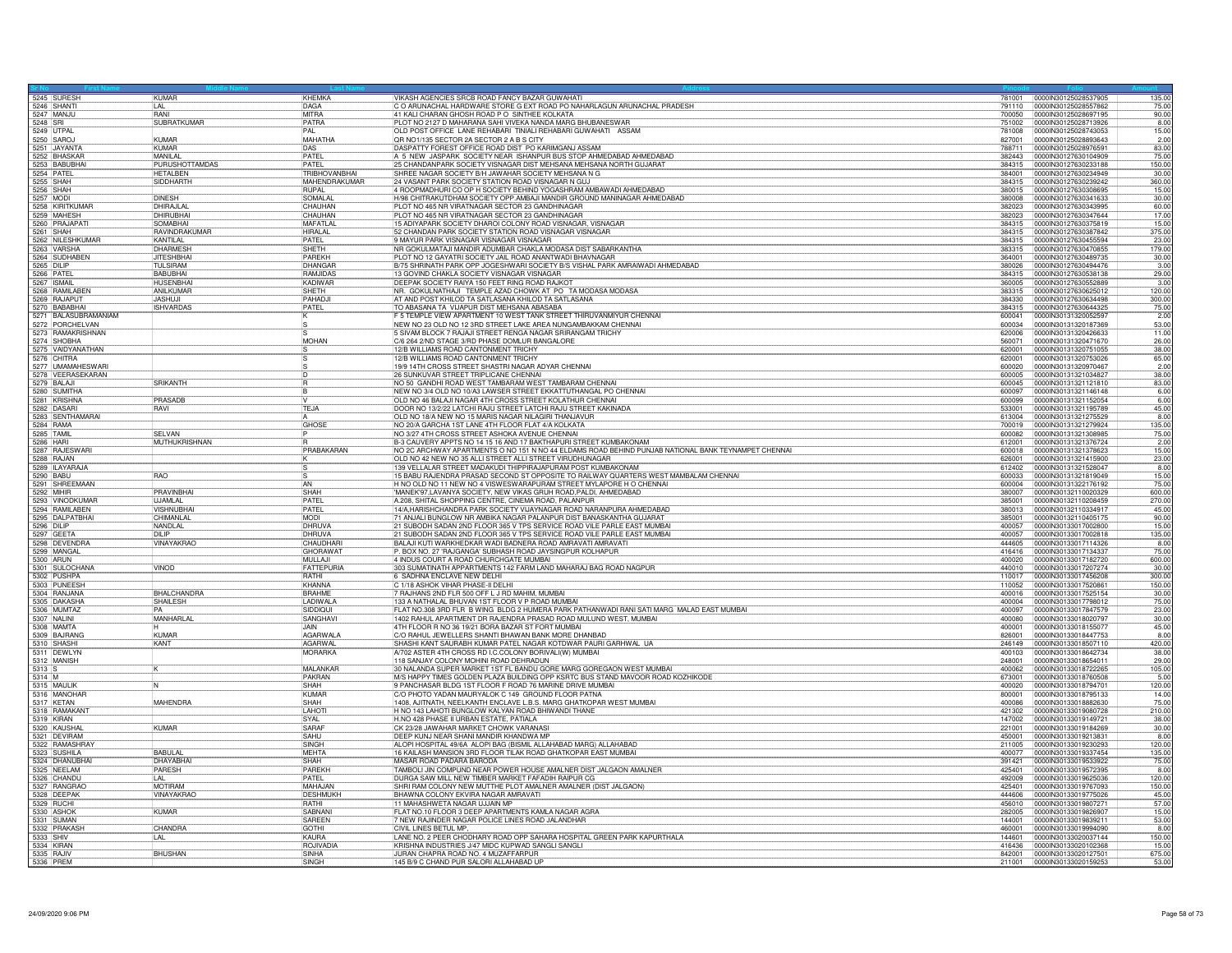| 5337 ASHISH                      | KIMAR<br><b>PRITAMSING</b>                | <b>GUPTA</b><br><b>BIRDI</b> | 1431 / 32 CHARITAL WARD JABALPUR MP                                                                                                        |                  | 482002 0000IN30133020183077                  | 15.00           |
|----------------------------------|-------------------------------------------|------------------------------|--------------------------------------------------------------------------------------------------------------------------------------------|------------------|----------------------------------------------|-----------------|
| 5338 RENU                        |                                           | SHAH                         | SURJIT VILLA PLOT NO 30 GURUNANAK SOCIETY BOMBAY AGRA ROAD BEHIND INAYAT CAFE NASHIK                                                       | 422001<br>400086 | 0000lN30133020214936                         | 218.00<br>30.00 |
| 5339 HEM<br>5340 GITA            | RAJESH                                    | <b>BHART</b>                 | GELDA SADAN A PLOT NO 14 FLAT NO 5 RIFLE RANGE GHATKOPAR WEST MUMBAI<br>S 21 INDUSTRIAL AREA JALANDHAR CITY                                | 144004           | 0000IN30133020264869<br>0000IN30133020279548 | 675.00          |
| 5341 RAJENDRA                    |                                           | YADAV                        | 2/29 N.E.B.EXTN. HOUSIND BOARD T.P. NAGAR ALWAR                                                                                            | 301001           | 00000830133020301183                         | 77.00           |
| 5342 RAMA                        | DEVI                                      | SARDA                        | B34 NEW LITE COLONY TONK ROAD JAIPUR                                                                                                       | 302018           | 0000IN30133020318535                         | 150.00          |
| 5343 FALGUN                      |                                           | SHAH                         | A/101 KINJAL APT SANGHANI ESTATE LBS MARG GHATKOPAR WEST MUMBAI                                                                            | 400086           | 0000IN30133020330468                         | 15.00           |
| 5344 RUPALI                      | NITIN                                     | <b>BHATTAD</b>               | 5 RACHANA APPARTMENT PAVASKAR LAYOUT TOPE NAGAR AMRAVATI                                                                                   | 444606           | 0000IN30133020348186                         | 8.00            |
| 5345 TEJASWIN                    | <b>SUDHAKAF</b>                           | <b>BOKARE</b>                | 3 1 289/4 DR LANE NANDED                                                                                                                   | 431601           | 00000N30133020397073                         | 53.00           |
| 5346 SUDHAKAF                    | NAMDEORAC                                 | <b>BOKARE</b>                | BOKRE HOSPITAL NEAR SBI GHAMODAA DOCTORS LANE, NANDED                                                                                      | 431601           | 0000IN30133020398468                         | 53.00           |
| 5347 ANOP                        | CHAND                                     | <b>KOCHAR</b>                | KOCHARON KA CHOWK BIKANER                                                                                                                  | 334005           | 0000IN30133020415536                         | 21.00           |
| 5348 ADITYA                      | <b>JAGDEVPRASAD</b>                       | <b>SHARMA</b>                | C1/10 HIGHWAY ROSE DIXIT ROAD VILE PARLE EAST MUMBAI                                                                                       | 400057           | 0000IN30133020437814                         | 8.00            |
| 5349 VARUN                       | NANAK                                     | KHETANI                      | 703 GANGA TOWER 1 ATUR PARK S T ROAD CHEMBUR MUMBAI                                                                                        | 400071           | 0000IN30133020525986                         | 33.00           |
| 5350 SYED                        | MUJAHID                                   | <b>HUSAIN</b>                | HAJI COMPOUND NEAR CIRCUIT HOUSE CAMP AMRAVATI                                                                                             | 444602           | 0000IN30133020555164                         | 15.00           |
| 5351 AJINKY                      | ANAND                                     | <b>JOSHI</b>                 | 1041 / 10 PETH BHAG SANGLI SANGLI                                                                                                          | 416416           | 0000IN30133020558082                         | 75.00           |
| 5352 KANCHAN                     | BAI                                       | <b>MEENA</b>                 | PLOT NO 59 PANCHSHEEL NAGAR BHOPAL MP                                                                                                      | 462003           | 0000IN30133020567598                         | 188.00          |
| 5353 PARDEEF                     |                                           | <b>KUMAR</b>                 | H NO 162 LOWER MAST GARH JAMMU JAMMU AND KASHMIR                                                                                           | 180001           | 0000IN30133020583469                         | 617.00          |
| 5354 SATNAM                      | KAUR                                      | SWANI                        | H NO 43 THE MALL AMRITSAR AMRITSAR                                                                                                         | 143001           | 00000030133020738787                         | 185.00          |
| 5355 BABITA                      |                                           | GUPTA                        | 1431/32 SARAWATI COLONY CHERITAL JABALPUR MP                                                                                               | 482002           | 0000IN30133020756250                         | 45.00           |
| 5356 NANASAHEE                   | <b>VASANTRAO</b>                          | <b>JADHAV</b>                | 20 INDRAJEET NEAR NIRMALA CONVENT GANGAPUR ROAD NASHIK                                                                                     | 422013           | 0000IN30133020829544                         | 15.00           |
| 5357 NIRMAL                      | <b>KUMAR</b>                              | JHA                          | MANIK SARKAR T.N SINGH GALI BHAGALPUR BHAGALPUR                                                                                            | 812001           | 0000IN30133020846989                         | 114.00          |
| 5358 AJIT                        | KUMAR                                     | <b>BASAL</b>                 | 729/2 AGRAWAL COLONY NEAR JAIN MANDIR JABALPUR MP                                                                                          | 482002           | 0000IN30133020890643                         | 5.00            |
| 5359 KAMAI                       | <b>KISHORE</b>                            | SACHDEV/                     | H. NO. 1040 NEW HOUSING BOARD COLONY KARNAL                                                                                                | 132001           | 0000IN30133020906671                         | 29.00           |
| 5360 AVANTILA                    | KESHAVLAL                                 | SHAH                         | 77/18 F ROAD MARINE DRIVE MUMBAI                                                                                                           | 400020           | 0000IN30133020907768                         | 75.00           |
| 5361 RAVINDEF                    | PAI                                       | SINGH                        | 232 H BHAI RANDHIR SINGH NAGAR LUDHIANA                                                                                                    | 141012           | 00000N30133020920443                         | 75.00           |
| 5362 KALPANA                     | SANJAY                                    | <b>DONGRE</b>                | 1 ARCHANA BUILDING RAMESHWARI ROAD KUKDE LAYOUT JOSHI WADI NAGPUR MS                                                                       | 440027           | 0000IN30133020989740                         | 188.00          |
| 5363 TEJAS                       | PANKAJ                                    | PARFKH                       | 402 GREESHMA RESIDENCY I MENTAL HOSPITAL ROAD OPP MENTAL HOSPITAL THANE WEST                                                               | 400602           | 0000IN30133021031650                         | 9.00            |
| 5364 PRASANTH                    |                                           |                              | REVATHI BEHIND TEL EXCHANGE KONGAD POST PALAKKAD                                                                                           | 678632           | 0000IN30133021164466                         | 35.00           |
| 5365 AMITA                       | <b>CYNTHIA</b>                            | <b>DSOUZA</b>                | 1/29 GOLDEN VALLEY KALINA KURLA ROAD SANTACRUZ EAST MUMBAI                                                                                 | 400098           | 0000lN30133021307086                         | 2.00            |
| 5366 KIRIT                       | JAYANTILAI                                | <b>DOSHI</b>                 | 114/A MARINE MANSION 1ST MARINE STREET MARINE LINES MUMBAL                                                                                 | 400002           | 00000N30135610018586                         | 15.00           |
| 5367 RAMESH                      | <b>KRISHNA</b>                            | GAWDE                        | 348-352, ZAVERI BLDG, 1st FLOOR A.R.STREET. MUMBAI                                                                                         | 400003           | 0000IN30135610058766                         | 150.00          |
| 5368 MITHILESH                   | <b>KUMAR</b>                              | PANDEY                       | QTR-4B 202 DAMODAR PARK, GHATKOPAR WEST, MUMBAI                                                                                            | 400086           | 0000IN30135610076766                         | 3.00            |
| 5369 HORACE                      | ANTHONY                                   | FERNANDES                    | 7, DEVJI TRUST BUILDING GROUND FLOOR, ROOM NO.10 JAIL ROAD, NORTH CROSS STREET MUMBAI                                                      | 400009           | 0000IN30135610081546                         | 135.00          |
| 5370 M                           | RBALAVARDHANA                             | RAJU                         | 9/1, H SIDDAIAH ROAD, AMBIKA BUILDINGS WILSON GARDEN BANGALORE                                                                             | 560027           | 0000IN30135620046083                         | 150.00          |
| 5371 SUJATHA                     |                                           | RAJU                         | 76 9THMAIN 13TH CROSS WILSON GARDEN BANGALORE                                                                                              | 560030           | 00000N30135620066794                         | 150.00          |
| 5372 SUBHADRA                    |                                           | <b>UDUPA</b>                 | STAMP VENDOR 496 NEHRU ROAD HOSANAGAR TOWN SHIMOGA DIST                                                                                    | 577418           | 00000N30135620110366                         | 135.00          |
| 5373 ILANGOVANR                  |                                           |                              | MAINFRAME GROUP, CPPD, CANARA BANK, HO ANNEXE, NAVEENCOMPLEX BANGALORE                                                                     | 560001           | 0000IN30135620170536                         | 8.00            |
| 5374 LEELA                       |                                           | <b>RAO</b>                   | NO 17/202MANTRI RESIDENCY OPP.MEENAKSHI TEMPLE BANNERGATTA ROAD BANGALORE                                                                  | 560076           | 0000lN30135620170786                         | 150.00          |
| 5375 SATINDERPAI                 |                                           | SINGH                        | WZ 256 G BLOCK HARI NAGAR NEW DELHI                                                                                                        | 110058           | 0000IN30135620254185                         | 75.00           |
| 5376 SAURABH                     |                                           | GOEL                         | C-9/79 YAMUNA VIHAR DELHI                                                                                                                  | 110053           | 00000N30135620285569                         | 2.00            |
| 5377 GOUTAM                      |                                           | <b>BHADRA</b>                | UDAYAN PALLY BATANAGAR KOLKATA                                                                                                             | 700140           | 0000IN30135620317838                         | 23.00           |
| 5378 SAJITH                      |                                           | SASIDHARAN                   | TC 48/684/3. SARIKA AMBALATARA NEAR MILMA PLANT TRIVANDRUM                                                                                 | 695026           | 100001N30135620400368                        | 45.00           |
| 5379 ARUNDHATHI                  |                                           | PAI                          | 189 RAJKAMAL 15TH MAIN ROAD 4TH T BLOCK JAYANAGAR BANGALORE                                                                                | 560041           | 0000lN30135620423478                         | 30.00           |
| 5380 SHIVAKUMARA                 |                                           |                              | 16 SAMPADA A CROSS IDEAL HOMES IISTAGE SHANKARAPPA LANE R R NAGAR BANGALORE                                                                | 560098           | 0000IN30135620459306                         | 15.00           |
| 5381 PARMINDER                   |                                           | <b>KAUR</b>                  | 138 VIVEKANAND PURI AZAD MARG DELHI                                                                                                        | 110007           | 0000IN30135630015789                         | 8.00            |
|                                  |                                           |                              |                                                                                                                                            |                  |                                              |                 |
| 5382 RAJESH                      |                                           | LOOMBA                       |                                                                                                                                            | 110024           | 0000IN30135630026679                         | 263.00          |
| 5383 B                           | <b>CHRISTU</b>                            | RANI                         | A-264 DEFENCE COLONY NEW DELHI                                                                                                             | 600056           | 0000IN30135640055072                         | 23.00           |
|                                  |                                           |                              | 2/98 BALAN HOUSE KARPAGA VINAYAGAR KOIL STREET SRINIVASA NAGAR AYYAPPANTHANGAL KANCHEEPURAM KANCHEEPURAM                                   |                  |                                              |                 |
| 5384 MAHALAKSHMI<br>5385 KANCHAN |                                           | <b>BATCHU</b>                | 1-1-4, STEEMAR ROAD WARD 4 NARASAPUR                                                                                                       | 534275<br>421201 | 0000IN30136410008146<br>0000IN30136410009580 | 135.00          |
| 5386 MURTHY                      | MANOHAR<br><b>BVS</b>                     | <b>LELE</b>                  | 303, TRIMBAK PALACE PATHARLI ROAD GOGRASWADI DOMBIVLI E<br>-1-4 STEEMAR ROAD WARD-4 WEST GODAVARI NARASAPUR                                | 534275           | 0000lN30136410067787                         | 15.00<br>90.00  |
| 5387 PATEL                       |                                           |                              |                                                                                                                                            | 383215           | 0000IN30146910004274                         | 375.00          |
| 5388 RAMILABEN                   | <b>JITENDRAKUMAR</b><br><b>HASMUKHLAL</b> | RATIBHAI<br>DOSHI            | 3, BHAGWATI SOCIETY, JAYNAGAR AREA, AT & PO MAHIYAL TA TALOD, DIST SABARKANTHA<br>AT AND POST MEGHRAJ DIST- SABARKANTHA GUJARAT            | 383350           | 0000IN30146910020057                         | 345.00          |
| 5389 PATEL                       | <b>ANKIT</b>                              | NATVARLAL                    |                                                                                                                                            | 380004           | 0000lN30146910056812                         |                 |
| 5390 PATE                        | YOGESHBHAI                                | BHARATBHA                    | C/9, MILAP FLAT OPP. RANAKPUR SOCIETY SHAHIBAUG AHMEDABAD<br>16, RAMESH PARK SOCIETY NR. PANCHSHIL BUS-STOP USMANPURA, NARANPURA AHMEDABAD | 380013           | 0000IN30146910069609                         | 8.00<br>3.00    |
| 5391 RAJENDRA                    | <b>KUMAR</b>                              | SHARMA                       | 5813, JOGI WARA NAI SARAK DELHI                                                                                                            | 110006           | 0000IN30147720020190                         | 15.00           |
| 5392 DINESH                      |                                           | KUMAR                        | A-303, FIRST FLOOR, MAJLIS PARK, AZADPUR SUBZI MANDI DELHI                                                                                 | 110033           | 0000lN30147720072722                         | 23.00           |
| 5393 BHARA1                      | <b>RATILAL</b>                            | PRAJAPAT                     | 15, KIRANNAGAR SOCIETY O/S. SHAHPUR GATE AHMEDABAD                                                                                         | 380004           | 0000IN30148510046652                         | 120.00          |
| 5394 SMITA                       | BHARATBHAI                                | PRAJAPATI                    | 15, KIRAN NAGAR SOCIETY O/S. SHAHPUR GATE AHMEDABAD                                                                                        | 380004           | 0000IN30148510046742                         | 150.00          |
| 5395 RAKSHIT                     |                                           | <b>SURTI</b>                 | 5, LALDAS RAIJI SOCIETY SHAHIBAUG AHMEDABAD                                                                                                | 380004           | 0000IN30148510134290                         | 15.00           |
| 5396 <b>DESAI</b>                | <b>DASHRATH</b>                           | <b>TEJABHAI</b>              | 1. SUDEEP APARTMENT THALTEJ AHMEDABAD                                                                                                      | 380054           | 00000130148510146752                         | 2.00            |
| 5397 NAND                        | KISHORE                                   | BANGA                        | BANGA COTTAGE ST. XAVIERS HIGH SCHOOL ROAD OPP. SWATI SOCIETY, NAVRANGPURA AHMEDABAD (GUJARAT)                                             | 380014           | 0000IN30148510184305                         | 38.00           |
| 5398 BHARATBHAI                  |                                           | <b>VYAS</b>                  | 379, OLD KHADIA GATE KHADIA KHADIA AHMEDABAD                                                                                               | 380001           | 0000lN30148510407244                         | 23.00           |
| 5399 ARATI                       |                                           | VAYAS                        | 379, OLD KHADIA GATE KHADIA KHADIA AHMEDABAD                                                                                               | 380001           | 0000IN30148510407252                         | 23.00           |
| 5400 PUSHPASEN                   |                                           | GANDH                        | A-103 - SILVER SHOWER CHS OPP. OCTROI NAKA PAPDY VASAI (W) MAHARASHTRA                                                                     | 401202           | 0000lN30148510612766                         | 33.00           |
| 5401 RAJENDRAKUMAR               |                                           | KOCHAF                       | BIKANER SUPPLY CENTRE KEM ROAD BIKANER RAJASTHAN                                                                                           | 334001           | 0000IN30148510660091                         | 15.00           |
| 5402 SUDHIR                      | <b>RASIKI AI</b>                          | SHAH                         | 101 SURYA MANDIR TOWER OPP. AKASH TOWER NEAR SAMBHAV PRESS, BODAKDEV AHMEDABAD (GUJARAT)                                                   | 380015           | 0000lN30148510796264                         | 15.00           |
| 5403 PATEL                       | BHARATKUMAF                               | <b>GANPATLAL</b>             | B/88, HARINANDAN TENAMENT ARBUDANAGAR ROAD ODHAV AHMEDABAD                                                                                 | 382415           | 00000N30148540009322                         | 15.00           |
| 5404 ASHWIN                      | SHIVLAL                                   | SHAH                         | A 20, KAKAD ESTATE 3RD FLOOR WORLI SEA FACE ROAD, WORLI MUMBAI, MAHARASHTRA                                                                | 400018           | 0000lN30154914066039                         | 75.00           |
| 5405 JYOTI                       |                                           | AHUJA                        | C/6 KAKAD ESTATE 106 SEA FACE ROAD WORLI MUMBAI                                                                                            | 400018           | 0000IN30154914090509                         | 30.00           |
| 5406 HEEN/                       | <b>HEMANT</b>                             | <b>SHAH</b>                  | 78 MARINE DRIVE BLOCK NO 9 1ST FLOOR F ROAD MUMBAI                                                                                         | 400020           | 0000IN30154914156910                         | 60.00           |
| 5407 NIKITA                      | <b>MANISH</b>                             | SHAH                         | 78 MARINE DRIVE BLOCK NO 9 IST FLOOR F ROAD MUMBAI                                                                                         | 400020           | 0000IN30154914156987                         | 60.00           |
| 5408 RUPAL                       | SHIVANG                                   | PATEL                        | 102 202 POPULAR HOUSE ASHRAM ROAD AHMEDABAD                                                                                                | 380009           | 00000N30154914234485                         | 75.00           |
| 5409 ATIN                        |                                           | <b>GUPTA</b>                 | 19 AVE 5 BANJARA HILLS HYDERABAD                                                                                                           | 500034           | 0000lN30154914404604                         | 135.00          |
| 5410 SANJAY                      | <b>NEMCHAND</b>                           | SHAH                         | 22 VELANI BHUVAN 3RD FLOOR SEVARAM LALVANI ROAD MULUND WEST MUMBAI                                                                         | 400080           | 0000IN30154914479269                         | 6.00            |
| 5411 PREMI ATA                   | RAMESHWARI AI                             | <b>BATHI</b>                 | 4/A MINILAND TANK ROAD BHANDUP W MUMBAI                                                                                                    | 400078           | 00000N30154914516603                         | 263.00          |
| 5412 DOLLAR                      | SHANTILAL                                 | PAREKH                       | 206 A/6 YOGI NAGAR EKSAR ROAD BORIVLI WEST MUMBAI                                                                                          | 400091           | 0000IN30154915473200                         | 135.00          |
| $5413$ M                         |                                           | KAMALAKKANNAN                | PLOT NO 712 III STREET ANNA NAGAR WEST EXTN CHENNAI                                                                                        | 600101           | 00000N30154916088000                         | 30.00           |
| 5414 RAJESHWER                   | <b>KUMAR</b>                              | <b>MATHUR</b>                | H NO 1027 SECTOR 43 B CHANDIGARH                                                                                                           | 160047           | 0000IN30154916205959                         | 135.00          |
| 5415 RANJANA                     | <b>VIJAY</b>                              | KHANDELWAI                   | 803 GOPI VALLABH NR T O 1 PRESS VEJALPUR AHMEDABAD                                                                                         | 380015<br>411036 | 00000N30154916298613                         | 15.00           |
| 5416 POKARNA                     |                                           | SHANKARLALJI                 | A 402 SSILVER WOODS KOREGAON PARK EXNN MUNDHWA NEAR ARMY SPORTS INSTITUTE PUNE, MAHARASHTRA                                                |                  | 0000IN30154917306173                         | 3.00            |
| 5417 POKARNA                     | ARUNA                                     | VIJAY                        | BUNGLOW NO 7 SAMRAT CO-OP HSG SOCIETY 7 A ROAD NEAR FORTALEZA KALYANI NAGAR PUNE                                                           | 411014           | 0000IN30154917306198                         | 8.00            |
| 5418 HITESH                      |                                           | <b>SAVLA</b>                 | 19 13 SAHAKAR NAGAR BEHIND WADALA BUS DEPOT WADALA MUMBAI                                                                                  | 400031           | 00000N30154918247554                         | 150.00          |
| 5419 PROBIR<br>5420 KRUTI        | ADESH                                     | DAS                          | B, 2ND SARASWATI 194 - 196 JAYKAR MARG MUMBAI, MAHARASHTRA                                                                                 | 400002<br>380015 | 0000IN30154918364979<br>0000IN30154918552394 | 53.00<br>75.00  |
| 5421 NIRMA                       |                                           | PATEL<br>TANEJA              | 5 PRAHLADBHAI BIDIWALA PARK NR JODHPUR CHAR RASTA SATELLITE ROAD AHMEDABAD<br>123/356 FAZAL GANJ KANPUR                                    | 208012           | 0000IN30155710348966                         |                 |
|                                  |                                           |                              |                                                                                                                                            | 226020           |                                              | 75.00           |
| 5422 ANGIRA                      |                                           |                              | 8/344 VIKAS NAGAR LUCKNOW                                                                                                                  | 226022           | 0000lN30155710744586<br>00000N30155720026707 | 36.00           |
| 5423 UMESH<br>5424 I OK          | CHANDRA<br>NATH                           | PANDEY                       | 529-G/300 KAMLA NEHRU NAGAR VIKAS NAGAR LUCKNOW                                                                                            | 226017           |                                              | 2.00            |
| 5425 ARUN                        | KUMAR                                     | <b>VERMA</b><br>JAIN.        | LIG- E-3229, RAJAJIPURAM LUCKNOW                                                                                                           | 247776           | 0000IN30155720062463<br>0000IN30155720303890 | 15.00<br>15.00  |
| 5426 GAURAV                      |                                           | <b>MISHRA</b>                | ANAND BHAWAN NEAR TYAGI PUBLIC SCHOOL C B GUPTA COLONY SAMLI MUZAFFARNAGAR                                                                 | 208001           |                                              | 15.00           |
| 5427 OM                          |                                           | <b>VERMA</b>                 | SRI DURGA ANNPURNA BHANDAR NEAR GOVT HOSPITAL SHUKLAGANJ UNNAO                                                                             | 226001           | 0000IN30155720632359<br>0000IN30155720744081 | 15.00           |
| 5428 KALI                        | PRAKASH<br>PRASAD                         | SHARMA                       | 38, PURANA QILA CANTT ROAD LUCKNOW<br>TYPE-III, 10/4 MAHANAGAR SECRETARIATE COLONY MAHANAGAR LUCKNOW                                       | 226006           | 0000IN30155720905740                         | 150.00          |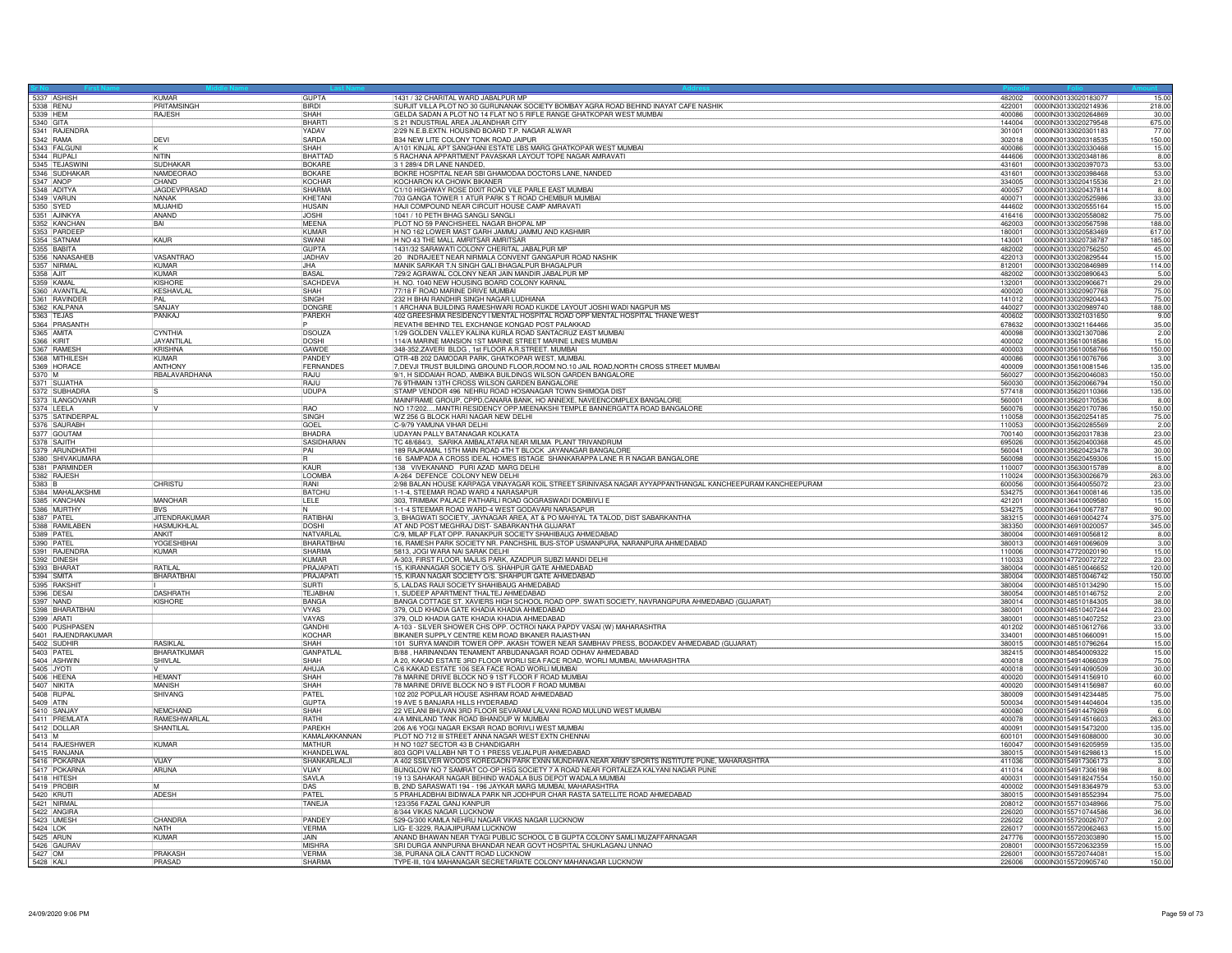|           | 5429 MITHILESH                   | KUMAR             | PANDEY                     | 171, JAGARNATH PUR GORAKHPUR                                                                                                        | 273001           | 0000IN30155721002186<br>3.00                                   |
|-----------|----------------------------------|-------------------|----------------------------|-------------------------------------------------------------------------------------------------------------------------------------|------------------|----------------------------------------------------------------|
|           | 5430 SHAKTI                      |                   | <b>SHARMA</b>              | 705 SATYAM APARTMENT(RESIDENCEY) SATYA DEV NAGAR GANDHI ROAD GWALIOR                                                                | 474003           | 75.00<br>0000IN30155721003777                                  |
|           | 5431 CHANDRASHEKHAR              | <b>MANOHARRAO</b> | <b>BAPAT</b><br>SHARMA     | 123 MAHABALLNAGAR KOLAR ROAD BHOPAL<br>GOVT. CONTRACTOR KASUMPTI BAZAR SHIMLA                                                       | 462013<br>171009 | 0000IN30155721004055<br>2.00<br>0000IN30155721008510           |
|           | 5432 SOHAN<br>5433 VINAY         | SHANKAR           | <b>PANDEY</b>              | TYPE -III 7/2, MAHANAGAR SECRETARATE COLONY LUCKNOW                                                                                 | 226006           | 225.00<br>504.00<br>0000lN30155721063688                       |
|           | 5434 PRATIBHA                    |                   | PANDEY                     | HAUSHILA NAGER COLONY OPP-JINGLE BELL SCHOOL FAIZABAD                                                                               | 224001           | 0000IN30155721119780<br>8.00                                   |
|           | 5435 SEEMA                       |                   | SINGH                      | RENUSAGAR POWER DIV OTR NO ER/06 PO- RENUSAGAR SONEBHADRA                                                                           | 231218           | 0000IN30155721132558<br>83.00                                  |
|           | 5436 SOHAN                       |                   | DFANF                      | C-3, SOUTH CITY RAI BAREILLY ROAD LUCKNOW                                                                                           | 226001           | 0000IN30155721321104<br>30.00                                  |
|           |                                  | <b>KISHORE</b>    | <b>SINGH</b>               | VAISHNAV HOUSE VANDAN LAYOUT PUTHUR PALGHAT                                                                                         | 678001           | 0000IN30155721427436<br>30.00                                  |
|           | 5437 RAVINDRA<br>5438 RAM        | <b>BABU</b>       | AGRAHARI                   | RAJAPUR CHITRAKOOT                                                                                                                  | 210205           | 0000lN30155721589630<br>161.00                                 |
|           | 5439 ASHO                        | KUMAR             | AGRAWAL                    | ASHOKA HARDWARE AND PAINT STORE KOTWALI ROAD MATHURA                                                                                | 281001           | 0000IN30155721720033<br>135.00                                 |
|           | 5440 RAKESH                      |                   | ARORA                      | H.NO. 66, AVAS VIKAS VIVEK VIHAR JWALAPUR HARIDWAR                                                                                  | 249407           | 0000IN30155721763355<br>5.00                                   |
|           | 5441 PIYUSH                      |                   | SINGHAI                    | A-39 GANDHI NAGAR MORADABAD (UP)                                                                                                    | 244001           | 45.00<br>0000IN30155721781034                                  |
|           | 5442 NAVIN<br>5443 SWATANTRA     | <b>KIMAR</b>      | AGGARWAL                   | JEH-3, BAIRAJ COLONY NEAR DM RESIDENCE MAYAPUR HARIDWAR<br>SHANKER TRADERS OPP KWARSI PETROL PUMP RAMGHAT ROAD ALIGARH              | 249401           | 0000IN30155721916897<br>8.00                                   |
|           |                                  | <b>KUMAR</b>      | <b>GUPTA</b>               |                                                                                                                                     | 202001           | 15.00<br>0000lN30155721922730                                  |
|           | 5444 PANKAJ                      |                   | <b>UPADHYAY</b>            | BEHIND BANK OF BARODA SULTANPUR                                                                                                     | 228001           | 0000lN30155721936878<br>8.00                                   |
|           | 5445 SYED                        | <b>ZAFAR</b>      | <b>ABBAS</b>               | 13/330 INDIRA NAGAR SECTOR- 13 LUCKNOW                                                                                              | 226016           | 0000IN30155721943204<br>15.00                                  |
| 5446 NEHA |                                  |                   | SHARMA                     | B-489, PHASE-II SECTOR-4 NEW SHIMLA SHIMLA                                                                                          | 171009           | 0000lN30155721957426<br>18.00                                  |
|           | 5447 SUSHMA<br>5448 RAJIV        |                   | KHANNA                     | NO #176 AMARAVATI ENCLAVE CHANDIMANDAR VILLAGE SURAJPUR PANCHKULA CHANDI MANDIR CANTT PANCHKULA                                     | 134107           | 0000lN30155721991689<br>3.00                                   |
|           |                                  | <b>KUMAR</b>      | <b>SRIVASTAVA</b><br>MANI  | 528 DARIYAPUR BEHIND LOCO SHED SULTANPUR                                                                                            | 228001           | 0000IN30155722007820<br>3.00                                   |
| 5449 K    | 5450 VIDYA                       | SAGAR             | GAYAL                      | II/32 C M P D I COMPANY COLONY JAYANT SIDHI<br>C 15 GANGA ENCLAVE TALLI BAMORI BEHIND MAHILA DEGREE COLLEGE HALDWANI                | 486890<br>263139 | 0000lN30155722087631<br>60.00<br>0000IN30155722091750<br>38.00 |
|           | 5451 SHASH                       |                   | RANI                       | 74 GAUSHALA NAGAR VRINDABAN MATHURA                                                                                                 | 281121           |                                                                |
|           | 5452 SHYAM                       |                   | NARAYN                     | 434/2 GEETANJALI VIHAR ROORKEE                                                                                                      | 247667           | 0000lN30155722147411<br>23.00<br>0000IN30155722152313<br>21.00 |
|           | 5453 KAMAL                       |                   | KAPURIA                    | J 2, SARITA VIHAR NEW DELHI                                                                                                         | 110044           | 15.00<br>0000IN30158130002258                                  |
|           |                                  |                   | <b>KARKARIA</b>            | A -14, SHAPUR BAUG, V. P. ROAD, MUMBAI                                                                                              | 400004           | 0000IN30160410019983<br>48.00                                  |
|           | 5454 KARIMAN<br>5455 PRAMOD      |                   | PATIL                      | VIVEKANAND NAGAR PLOT NO 48 MAI TAL SWATANRA CHOWK JALGAON                                                                          | 425001           | 5.00<br>0000IN30160410121805                                   |
|           | 5456 JAYDATT                     | SADANAND          | <b>BORGE</b>               | 702 NALINI SADAN CHS, EKSAR ROAD, THAKUR PAKHADI, NEAR MARATHA SAHAKAR BANK BORIVALI (WEST), MUMBAI                                 | 400092           | 0000IN30160410182409<br>23.00                                  |
|           |                                  | TARACHAND         | <b>VISHARIA</b>            | 9 WADIA STREET BAI MAHAL 3RD FLR R.NO. 3 & 4 TARDEO MUMBAI                                                                          | 400034           | 0000lN30160410211299<br>3.00                                   |
|           | 5457 KUSUM<br>5458 TARACHAND     | <b>SAHEBRAO</b>   | TAMBOLIYA                  | R-7/8, JAI SHREE DHAN CO-OP. HSG. BANGUR NAGAR GOREGAON (W) MUMBAI                                                                  | 400090           | 8.00<br>0000IN30160410214356                                   |
|           | 5459 AKASH                       |                   | KEDIA                      | 2A, 203, RAHUL BLDG MARVE ROAD MALAD (W) MUMBAI                                                                                     | 400064           | 0000IN30160410246375<br>45.00                                  |
|           | 5460 KAILASH                     | CHAND             | SHARMA                     | SANJAY MARKET BEHIND VYAS PETROL PUMP MALPURA DIST-TONK                                                                             | 304502           | 0000IN30160410297764<br>143.00                                 |
|           | 5461 RADHAKISHAN                 |                   | <b>VYAS</b>                | FAGARDA BHAVAN PHALODI DIST- JODHPUR                                                                                                | 342301           | 0000IN30160410322649<br>23.00                                  |
| 5462 ALEX |                                  | <b>BAPTISA</b>    | <b>GONSALUES</b>           | JOSHGHAR UMRALE P.O. SOPARA TAL VASAI DIST THANE THANE                                                                              | 401203           | 75.00<br>0000IN30160410327982                                  |
|           | 5463 MURARILAL                   |                   | <b>JHUNJHUNWALA</b>        | 1507/1508, MAGNUM TOWER LOKHANDWALA COMPLEX ANDHERI (WEST) MUMBAI                                                                   | 400053           | 75.00<br>0000IN30160410353452                                  |
|           | 5464 BHALCHANDRA<br>5465 BHASKAR | <b>VISHNU</b>     | NARKAR                     | SIDDHESHWAR HIGHTS BLOCK NO 403 PATILWADI PANCHPAKHADI THANE                                                                        | 421201           | 3.00<br>0000IN30160410481685                                   |
|           |                                  | <b>MORESHWAR</b>  | <b>ATHAVALI</b>            | 342 YAMUNA SADAN GURU DATTA SO DATTANAGAR DOMBIVLI EAST THANE                                                                       | 421201           | 23.00<br>0000IN30160410890648                                  |
|           | 5466 RAJASHEKHAR                 |                   |                            | SOMAMANGALA VILAS NO 7/2 SUBRAMANIAPURAM 7TH STREET NORTH EXTENSION KARAIKUDI KARAIKUDI                                             | 630002           | 0000lN30160411178823<br>8.00                                   |
|           | 5467 SAVITA                      | SHARAD            | DALMIA                     | 229 LAM ROAD NR SUVIDHA BUNGLOW DEVLAL CAMP NASHIK NASHIK                                                                           | 422401<br>689548 | 150.00<br>0000IN30160411506821                                 |
|           | 5468 BINDHL                      |                   | <b>KRISHNA</b>             | KURIKALLUMPURATH KURAVANKUZHI PO PULLAD PATHANAMTHITTA PATHANAMTHITTA<br>MELETH HOUSE ARUVAPARA P O PERUMBAVOOR KERALA              | 683545           | 0000lN30160411715256<br>15.00<br>6.00<br>0000IN30163710080572  |
|           | 5469 KURIACHAN<br>5470 JEMMA     |                   | KURIAN                     | 26/218, VACHAPARAMBIL MYLIPADAM TRICHUR KERALA                                                                                      | 680020           | 0000IN30163710228077<br>129.00                                 |
|           | 5471 BIGILY                      | ZACHARIAH         |                            | XIV / 508 B PAREKKATTIL HOUSE NEAR CHIYYARAM CONVENT CHIYYARAM, THRISSUR                                                            | 680026           | 0000IN30163710292923<br>15.00                                  |
|           | 5472 PREMACHANDRAN               | PILLAI            |                            | ARCHANA SGRA 4 TC 21/1033 3 NEDUMCAD KARAMANA TRIVANDRUM                                                                            | 695002           | 0000IN30163710415273<br>45.00                                  |
|           | 5473 BALASUBRAMANIAN             |                   | ΪĀ                         | LAKSHMY NIVAS PULIKOT STREET KOLLENKODE PALAKKAD KERALA                                                                             | 678506           | 0000IN30163740066964<br>135.00                                 |
|           | 5474 BINOJ                       | <b>MATHEW</b>     | Ιĸ                         | KACHAPPILLY HOUSE KONOOR PO NALUKETTU KORATTY CHALAKUDY                                                                             | 680308           | 0000IN30163740091965<br>6.00                                   |
|           | 5475 KURUVILLA                   |                   | MATHEW                     | THYKADAVIL HOUSE RAJALEKSHMI NAGAR PATTOM P.O. TRIVANDRUM                                                                           | 695004           | 0000IN30163740162482<br>150.00                                 |
|           | 5476 BALAJI                      |                   | SREENIVASAN                | OLD NO 55/2, NEW NO 107, STRAHANS ROAD OTTERI CHENNAI                                                                               | 600012           | 57.00<br>0000IN30163740164116                                  |
|           | 5477 BOOPATH                     |                   |                            | 127 N.M.PURAM COLONY, SAKTHI NAGAR BHAVANI ERODE                                                                                    | 638315           | 0000lN30163740364682<br>8.00                                   |
|           | 5478 POLLEY                      |                   |                            | CHUNGATH HOUSE RAILWAY STATION ROAD PUDUKAD P.O THRISSUR                                                                            | 680301           | 0000IN30163740388974<br>8.00                                   |
|           | 5479 MUDIT                       |                   | MAHAJAN                    | E76, ANNA COLONY BESANT NAGAR CHENNAI                                                                                               | 600090           | 0000lN30163740398156<br>300.00                                 |
|           | 5480 PREETHAN                    |                   |                            | KUNDUVARAVALAPPIL HOUSE P.O.VADOOKARA KOORKENCHERY PANCHAYATH THRISSUR                                                              | 680007           | 0000IN30163740420798<br>98.00                                  |
|           | 5481 DHARMASEELAN                |                   |                            | C 6 LABOUR OFFICER QUARTERS P BLOCK 6 TH AVENUE ANNA NAGAR CHENNAI                                                                  | 600040           | 0000IN30163740466260<br>8.00                                   |
|           | 5482 ALUGUBELLY                  | SAROJINI          | <b>REDDY</b>               | 3.4.526/41, 303 VINTECS SAVITHRI SADANAM STREET NO 10 LINGAMPALLY, HYDERABAD                                                        | 500027           |                                                                |
|           |                                  |                   |                            |                                                                                                                                     |                  | 0000lN30163740514422<br>38.00                                  |
|           |                                  |                   | MEHTA                      | JUHU TARA FLYINGCLUB 12 SILVER SAND BUNGLOWS DARIYALALSOCIETY SANTCRUZ W MUMBAI MAHARASHTRA                                         | 400049           | 0000IN30163740520487<br>225.00                                 |
|           |                                  | GANAPATHYP        |                            | NANDANAM PO MALAMAKKAVU VIA KOODALLUR PALAKKAD DIST                                                                                 | 679554           | 0000IN30163740538112<br>23.00                                  |
|           | 5484 GEETHA                      |                   | SREEVIDYA                  | MUTHANGAPARAMBIL KUMERANALLUR WADAKKANCHERY THRISSUR                                                                                | 680590           | 0000lN30163740544866<br>14.00                                  |
| 5486 R    |                                  | VIJAY             | SHANKAR                    | NEW NO 19 ,OLD NO 9 LUZ CHURCH ROAD MYLAPORE CHENNAI                                                                                | 600004           | 0000IN30163740565678<br>3.00                                   |
|           | 5487 PUGAZHENDHI                 |                   |                            | NO 40/E1 THIYAGI SINGARAVEL STREET THURAIYUR TALUK TURAIYUR THURAIYUR TIRUCHIRAPPALLI TAMILNADU                                     | 621010           | 0000lN30163740568240<br>41.00                                  |
|           | 5488 BIBIANA                     | <b>DELPHINE</b>   | MARY                       | 166 A DHINDUKALL ROAD MANAPPARAI TRICHY                                                                                             | 621306           | 15.00<br>0000IN30163740584868                                  |
|           | 5489 SARUMATHI                   |                   |                            | NO37 JHON SELVARAJ NAGAR KUMBAKONAM                                                                                                 | 612001           | 0000IN30163740596216<br>8.00                                   |
|           | 5490 PEEYUS                      |                   |                            | PUTHUR HOUSE PUDURUTHY P O THRISSUR DT KERALA                                                                                       | 680623           | 00000N30163740607396<br>6.00                                   |
| 5491 R    |                                  | CHAND             | BALASUBRAMANIAN<br>KUMBHAT | DEVIKRIPA MUTTATH HOUSE KOZHUKULLY P O MOORKANIKKARA THRISSUR                                                                       | 680752<br>600079 | 0000lN30163740644336<br>24.00<br>0000lN30163740655828<br>15.00 |
|           | 5492 PRAFL<br>5493 ABOOBACKER    |                   |                            | NO.5 KUMBHAT NIVAS PALLIAPPAN STREET SOWCARPET CHENNAL<br>PUKKAYIL HOUSE PUNNAYURKULAM P O TRICHUR DIST                             | 679561           | 0000IN30163740681106<br>8.00                                   |
|           | 5494 SAJITH                      | <b>KUMARV</b>     |                            | SP 3/243 - 1, SHRUTHI PALLOTI LANE SREEKARIAM, GANDHIPURAM TRIVANDRUM TRIVANDRUM                                                    | 695017           | 0000IN30163740696274<br>8.00                                   |
| $5495$ S  |                                  |                   | RAJAMANICKAM               | O.NO.40/11, N.NO.85 KATPADI ROAD VELLORE VELLORE                                                                                    | 632004           | 00000N30163740714126<br>90.00                                  |
| 5496 M    |                                  | RAJAJAWAHAR       | <b>LAL</b>                 | 5D, LASANCE ROAD 7C ROCK FORT ENCLAVE CANTONMENT TRICHY                                                                             | 620001           | 0000lN30163740722279<br>2.00                                   |
|           |                                  |                   |                            | 110/46, MILL ROAD, NAZERETH, TIRUCHENDUR TK THOOTHUKKUDI DIST                                                                       | 628617           | 0000IN30163740746767<br>30.00                                  |
|           | 5497 JEBASTINED                  |                   |                            | C/O LUCY M A MAVARA HOUSE EVANNUR DESOM CHEROOR PO, THRISSUR                                                                        | 680008           | 15.00<br>0000IN30163740773529                                  |
| 5499 BIJU |                                  |                   |                            | SIVAM AHLADAPURAM CHEMPAZHANTY P O TRIVANDRUM                                                                                       | 695587           | 0000IN30163740786313<br>2.00                                   |
|           | 5500 ARRAKONDAL                  | PILLAIARRAJA      | PRAKASAMRAJA               | DOOR NO 66 A/4 MOUNT PLEASANT COONOOR NILGIRIS                                                                                      | 643102           | 0000lN30163740842494<br>150.00                                 |
|           | 5501 PUTHIYEDATH                 | RFMA              | <b>MENON</b>               | XX111/197 SKV COLLEGE ROAD P O KANATTUKARA TRICHUR                                                                                  | 680011           | 0000IN30163740850188<br>75.00                                  |
|           | 5502 MARY                        | PUSHPAM           |                            | 28 /6 CHANDEEPS E V R ROAD CROSS ROAD PUTHUR TRICHY TAMILNADU                                                                       | 620017           | 0000IN30163740872563<br>30.00                                  |
|           | 5503 SHANMUGAM                   |                   |                            | NEW NO B 11 CHEMICALS PLANT 1 COLONY METTUR RS SALEM TAMIL NADU                                                                     | 636402           | 0000IN30163740933553<br>2.00                                   |
|           | 5504 PRASAND                     |                   |                            | KUNNAMPARAMP HOUSE MATHUR PO                                                                                                        | 678571           | 0000IN30163740962034<br>24.00                                  |
| 5505 V    |                                  |                   | ARUNAGIRI                  | L-340 IIND FLR 16TH CROSS STREET THIRUVALLUVAR NAGAR CHENNAL                                                                        | 600041           | 15.00<br>0000IN30163740996902                                  |
|           | 5506 AKILAVATHI                  |                   |                            | NO 1412 KAMBAN NAGAR PUDUKKOTTAI PUDUKKOTTAI                                                                                        | 622001<br>620006 | 44.00<br>0000IN30163741003314<br>0000IN30163741057592<br>23.00 |
|           | 5507 MURALIDHARAN                |                   | <b>RAVI</b>                | NO 8 LAKSHMI NAGAR MELUR WEST STREET SRIRANGAM TRICHY TAMILNADU                                                                     | 679303           | 0000IN30163741109292<br>83.00                                  |
|           | 5508 PUTHANAYIL                  |                   |                            | PUTHANAYIL HOUSE PERUMUDIYOOR POST PATTAMBI VIA PALAKKAD DIST                                                                       | 626123           | 0000030163741135807<br>89.00                                   |
| 5509 S    | 5510 RAMYA                       |                   | ABIRAMI                    | OLD NO.140 NEW NO 518 KAMARAJAR ROAD SIVAKASI<br>D.NO.7, 1/131 NATARAJAPURAM 4TH STREET THANJAVUR                                   | 613007           | 0000lN30163741158595<br>48.00                                  |
|           | 5511 PRASHANTH                   |                   |                            | W NO 34 BARATHI PARK CROSS ROAD 5 COIMBATORE                                                                                        | 641011           | 0000IN30163741165182<br>3.00                                   |
|           | 5512 ANITHA                      |                   | lB.                        | 6/4/4 VISWANATHAPURAM 1 ST AVENUE, VISWANATHAPURAM MADURAI                                                                          | 625014           | 0000IN30163741174810<br>30.00                                  |
|           |                                  | <b>ATIFI</b>      | A                          | NO 223 HOSPITAK ANNEXE CMC HOSPITAL VELLORE                                                                                         | 632004           | 5.00<br>0000IN30163741198972                                   |
|           | 5513 SHAIKH<br>5514 SHIBILI      | RAHMANP           | Īм                         | IMBICHI MANZIL NEAR MIUP SCHOOL PONNANI PO MALAPPURAM                                                                               | 679583           | 0000IN30163741201342<br>6.00                                   |
|           | 5515 SURESH                      |                   | ĪМ                         | E 42 KAMARAJ SALAI BLOCK 18 NEYVELI                                                                                                 | 607803           | 8.00<br>0000IN30163741212002                                   |
|           |                                  |                   | <b>SEDHURAMAN</b>          |                                                                                                                                     | 641017           | 15.00<br>0000IN30163741218287                                  |
|           | 5516 V<br>5517 PUNYADEER         |                   | <b>SINGH</b>               | 3/33 SRILAKSHMI KURUNTHACHALA NAGAR KURUDAMPALAYAM COIMBATORE TAMILNADU<br>10 TYPE V NIRMAN VIHAR 2, SEC-2, VIDYA DHAR NAGAR JAIPUR | 302023           | 23.00<br>0000IN30163741302600                                  |
|           | 5518 SOORAJ                      |                   |                            | T C 5/1915 KUZHIVILAKATHU VEEDU KOWDIAR P O THIRUVANANTHAPURAM                                                                      | 695003           | 5.00<br>0000IN30163741457643                                   |
|           | 5519 NISHANT<br>5520 SUDHAKARAN  |                   | LOUIS<br>lΚ                | CHELAKKATU PARAMBIL HOUSE IRINJALAKUDA P O THRISSUR KERALA<br>754 RAJALINGAM STREET NESAMONY NAGAR NAGERCOIL KANYAKUMARI            | 680125<br>629002 | 0000lN30163741484734<br>3.00<br>00000030163741524869<br>30.00  |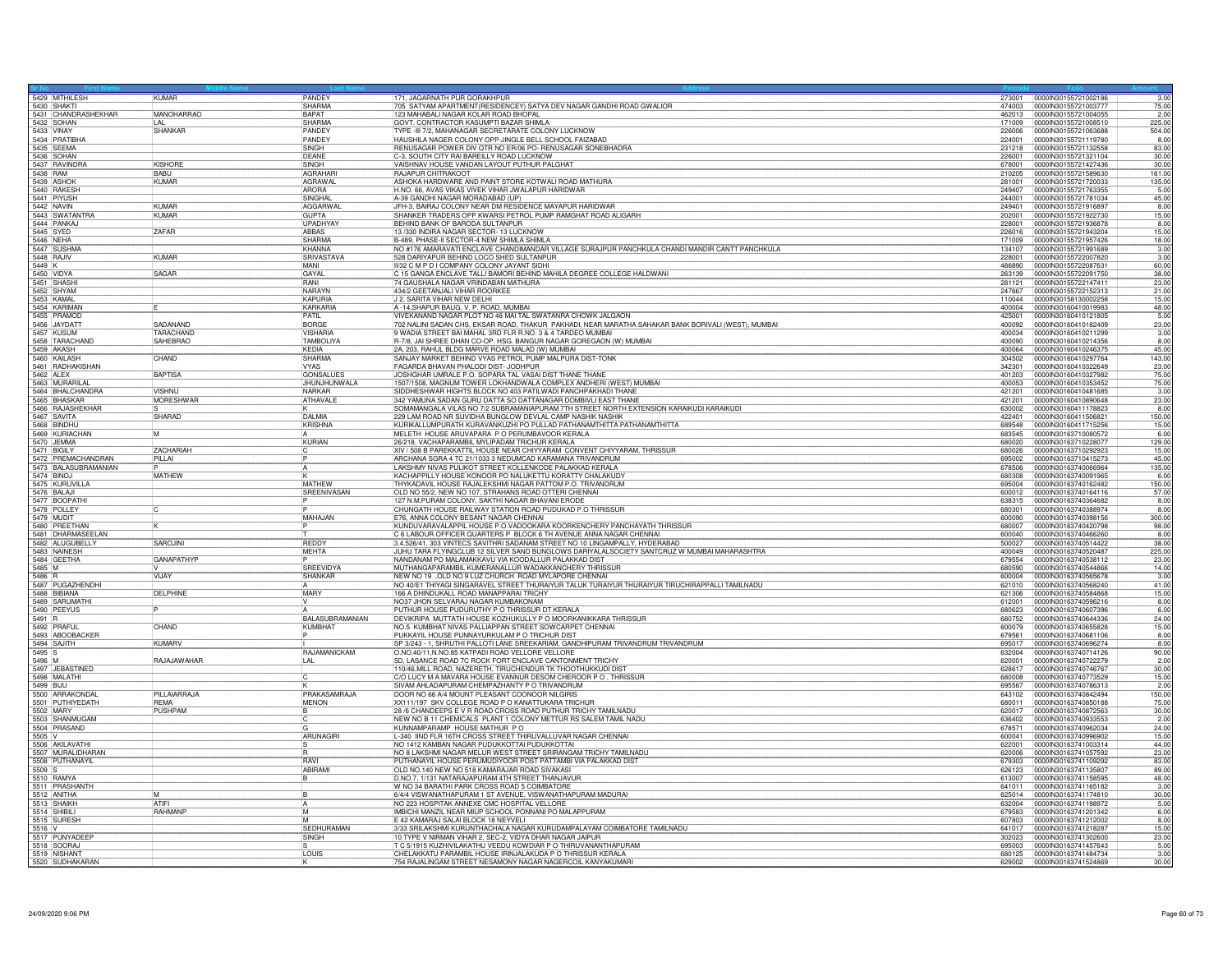|                       | 5521 MUNUSWAMY                       |                    |                 | NO 236, RAMALINGAM ROAD (EAST) R S PURAM COIMBATORE                                                                  |        | 641002 00000N30163760015304   | 32.00  |
|-----------------------|--------------------------------------|--------------------|-----------------|----------------------------------------------------------------------------------------------------------------------|--------|-------------------------------|--------|
|                       | 5522 JAISHREE                        | KULYASH            | <b>SETHI</b>    | 3OLDEN DALE APTS 2ND FLOOR FLAT NO 5 6TH AVENUE PLOT NO 1000 ANNANAGAR WEST CHENNAI                                  | 600040 | 0000IN30163760060742          | 45.00  |
|                       | 5523 PANDIYAN                        |                    |                 | C/O BANK OF INDIA KUMAR NAGAR AVINASHI ROAD TIRUPUR                                                                  | 641603 | 0000IN30163760067480          | 105.00 |
|                       | 5524 DHARMISHTHABEN                  |                    | PATFI           | 14 SHIROMANI BUNGLOWS OPP AMRAI WADI BARODA EXP WAY NH CTM AHMEDABAD                                                 | 380026 | 0000IN30164510315950          | 75.00  |
|                       |                                      | SHASHIKANTBHAI     | PADIA           | A/4 ASHAPURI SOCIETY NR AVKAR HALL GHODASAR AHMEDABAD                                                                | 380050 | 0000IN30164510347008          | 3.00   |
| 5526 JANKI            |                                      |                    | SHAH            | C/17 ISHWARNAGAR SOC RAJPUR HIRAPUR MANINAGAR AHMEDABAD                                                              |        | 380008 00000IN30164510371522  | 30.00  |
|                       | 5527 URVIBAHEN                       |                    | SHAH            | 0 NIRMALA APPARTMENT RAMBAG ROAD KANKARIA MANINAGAR AHMEDABAD                                                        | 380008 | 0000IN30164510465745          | 75.00  |
|                       | 5528 JAGDISH                         |                    | SARAN           | C/O OM SAHAI NNNU MAL SUBHASH BAZAR AGRA                                                                             | 282003 | 0000IN30165310023908          | 30.00  |
|                       |                                      |                    |                 |                                                                                                                      |        |                               |        |
|                       | 5529 ALKA<br>5530 SANDHYA            |                    | <b>RANI</b>     | H.NO-206-P SECTOR-2 U.E KURUKSHETRA                                                                                  | 136118 | 00000N30165310102828          | 15.00  |
|                       |                                      |                    | CHAUHAN         | PKT NU -88-C DDA FLATS PITAMPURA DELHI                                                                               | 110088 | 00000030165310130629          | 8.00   |
|                       | 5531 KAMLESH                         |                    |                 | 588 LAXMI NAGAR BULANDSHAHR                                                                                          |        | 203001 0000IN30165310162619   | 30.00  |
|                       | 5532 NEELAM                          |                    | <b>VERMA</b>    | FLAT NO. A 1704 PRATEEK WISTERIA SOCIETY SECTOR 77, NOIDA (G. B. NAGAR) UTTAR PRADESH                                | 201307 | 0000IN30165310166017          | 15.00  |
|                       | 5533 ROSHAN                          |                    | KHAN            | VPO DHAN CHOUDHARY VAS DIST HISAR HARYANA                                                                            | 122001 | 0000IN30167010196074          | 20.00  |
|                       | 5534 SMRITI                          |                    | <b>HARI</b>     | VIKAS HOTEL KULRI MUSSOORIE DEHRADUN UTTRAKHAND                                                                      |        | 248179  0000IN30167010253612  | 3.00   |
|                       |                                      |                    |                 |                                                                                                                      |        |                               |        |
|                       | 5535 GULAMHUSAIN                     |                    | AHMED           | 4/170, MARDUPANDYAR STREET TAHSILDAR NAGAR MADURAI                                                                   | 625020 | 00000N30169610031824          | 375.00 |
|                       | 5536 ROOPAKP                         |                    |                 | NO.452, ARAHANTA 1ST BLOCK RAMAKRISHNA NAGAR MYSORI                                                                  |        | 570023 0000IN30169610035972   | 15.00  |
|                       | 5537 MALLADI                         | RAMESH             | BABU            | 8/791, ISUKA DONKA RANGANAYA KULA PET NELLORE ANDHRA PRADEESH                                                        | 524001 | 0000IN30169610064340          | 30.00  |
|                       | 5538 SANGEETHA                       |                    | KOTHARIB        | M I G 17, SECOND MAIN KUVEMPU NAGAR HASSAN                                                                           | 573201 | 0000IN30169610085578          | 168.00 |
|                       |                                      |                    |                 | 27, BHARATHI STREET GOBICHETTIPALAYAM ERODE DIST                                                                     |        | 638452 0000IN30169610178193   | 360.00 |
|                       | 5539 YEGNANARAYANASV<br>5540 PRAVEEN |                    | <b>KUMARBH</b>  | 4303-2 U B ROAD KADUR CHICKMAGALUR KADUR KARNATAKA KADUR                                                             | 577548 | 0000lN30169610190618          | 150,00 |
|                       |                                      |                    |                 |                                                                                                                      |        |                               |        |
|                       | 5541 VENKATARAMAIAHM                 |                    |                 | C/O SARASWATHI KESARI NO 719, SRINIKETHANA 1ST C MAIN, GIRI NAGAR IIND PHASE BANGALORE                               |        |                               | 75.00  |
|                       | 5542 RAMA                            | <b>KRISHNA</b>     | <b>BHAT</b>     | -360 NEAR S V TEMPLE CAR STREET KARKALA, UDUPI DIST                                                                  | 574104 | 00000N30169610217443          | 8.00   |
|                       | 5543 SRIVIDHYA                       |                    | RAMAKRISHNAN    | RAMYA, 101, SASTRI ROAD RAM NAGAR COIMBATORE                                                                         | 641009 | 0000IN30169610274765          | 60.00  |
|                       | 5544 LIPIKA<br>5545 ADISHESHA        |                    | GHOSH           | CHURCHPALLY POST DISTRICT MALDA                                                                                      | 732101 | 0000IN30169610281965          | 21.00  |
|                       |                                      |                    | GUPTAAS         | H.NO.172, PETE BEEDI HOLENARASIPURA HASSAN DISTRICT                                                                  | 573211 | 00000030169610299426          | 15.00  |
|                       |                                      | <b>JAYARANGA</b>   | REDDY           | QWATER NO B-79 RAM NAGAR GHUGUS MHATARDEVI GHUGUS CHANDRAPUR MAHARASHTRA CHANDRAPUR                                  | 442502 | 0000IN30169610313558          | 8.00   |
|                       | 5546 NANDYALA                        |                    | PRASAD          | HOUSE NO.5/97/2 CHANDANAGAR R.R.DISTRICT, HYDERABAD ANDHRAPRADESH                                                    |        |                               | 15.00  |
|                       |                                      | <b>HARI</b>        |                 |                                                                                                                      | 500050 | 0000IN30169610391256          |        |
|                       | 5548 SANDEEP                         | SUBHASH            | RAUT            | ASHIRWAD HOTEL PADAMPANI COLONY AURANGABAD                                                                           | 431001 | 0000IN30169610543184          | 15.00  |
|                       | 5549 PUSHPA<br>5550 PUSHPANJALI      |                    |                 | 40 BHARATHI STREET GOBICHETTI PALAYAM. ERODE                                                                         | 638452 | 0000IN30169610564018          | 74.00  |
|                       |                                      |                    |                 | C'S OFFICE, POST B DEOGHAR DIST DEOGHAR JHARKHAND                                                                    | 814112 | 00000N30169610600036          | 38.00  |
|                       | 5551 VANDANA                         |                    | SHENOYB         | JAI KRISHNA W/O BASTY VENKATESH SHENOY NEAR PADVA HIGH SCHOOL MANGALORE                                              |        | 575004 0000000169610605315    | 525.00 |
|                       | 5552 JAYAKUMARK                      |                    |                 | W - 689, FLAT NO - 1 FIRST STREET ANNA NAGAR WEST EXTENSION CHENNAL                                                  |        | 600101  00000 N30169610824205 | 15.00  |
|                       |                                      |                    | NAIRMK          |                                                                                                                      |        |                               |        |
|                       | 5553 RAGEEVAN                        |                    |                 | KANNAN KUNNIL KODIMATHA KOTTAYAM KERALA                                                                              | 686039 | 0000IN30169610878469          | 11.00  |
|                       | 5554 RAMESH                          |                    | NAYAKK          | SHENI KODANDOOR MAIRE VIA PERLA KASARAGOD KERALA DISTRICT                                                            |        | 671552 0000IN30169610937802   | 8.00   |
|                       | 5555 SALIGRAMA                       | CHANDAKANTH        | <b>ASHA</b>     | BEHIND SANDAL KOTI K.R.PURAM HASSAN                                                                                  | 573201 | 00000N30169610942767          | 9.00   |
|                       | 5556 BADRINARAYAN                    |                    | <b>SUBUDHIT</b> | VIM 46, SAILASHREE VIHAR CHANDRASEKHAR PUR BHUBANESWAR ORISSA                                                        | 751021 | 0000IN30169611040322          | 5.00   |
| 5557 VANI             |                                      |                    | <b>UMFSHk</b>   | 19-4-26 SATYANARAYANA PETA HINDUPUR ANDHRA PRADESH HINDUPUR                                                          | 515201 | 0000IN30169611135666          | 24.00  |
|                       | 5558 RAMAKRISHNAN                    |                    | SRIVIDHY/       | 101 SASTHIRI ROAD RAM NAGAR COIMBATORE                                                                               | 641009 | 0000IN30169611190342          | 225.00 |
|                       | 5559 ABDUL                           | <b>MOMEN</b>       | KHAN            | SCHOOL PARA BARASUJAPUR SUJAPUR MALDAH MALDA                                                                         | 732206 | 0000IN30169611354990          | 2.00   |
|                       | 5560 JAYARAMAN                       |                    |                 | PLOT NO 84 AYYAPPA NAGAR EXTN 11TH CROSS LANE VIEW MADIPPAKKAM CHENNAI                                               | 600091 | 00000N30169611484562          | 30.00  |
|                       |                                      |                    |                 |                                                                                                                      |        |                               |        |
|                       | 5561 SATYANARAYANA                   | CHARYULU           | PALLERLAMUDI    | 3/1/103/1 SRI CHAITANYA NAGAR INDIRA NAGAR KHAMMAM                                                                   | 507002 | 0000lN30169611514305          | 15.00  |
|                       | 5562 CHALAPATHI                      | RAO                | <b>KODA</b>     | FLAT NO 402 SAI SRAVANTHI ESTATES K R M COLONY VISAKHAPATNAM                                                         |        |                               | 75.00  |
|                       | 5563 SULAIHA                         |                    | FAKHRUDDIN      | 7/72 BIG AMBALAM STREET KILAKARAI RAMNAD DIST                                                                        | 623517 | 0000IN30169611628960          | 3.00   |
|                       | 5564 JITENDRA<br>5565 REKHA          | <b>BHIKAJI</b>     | SARODE          | 49 RAMANAND NAGAR JALGAON                                                                                            | 425002 | 0000IN30169611659892          | 2.00   |
|                       |                                      |                    | JAIN            | RAKSHA DENTAL CLINIC NO 9 FIRST FLOOR PAWAN COMPLEX NEHRU ROAD CHICKMAGALUR                                          | 577101 | 0000IN30169611667009          | 72.00  |
|                       | 5566 SATISH                          | <b>GANPATRAO</b>   | RAUT            | VIVEKANAD COLONY MAMA CHOWK CIVIL LINES GONDIA                                                                       | 441601 | 0000030169611733292           | 255.00 |
|                       |                                      |                    |                 |                                                                                                                      |        |                               |        |
|                       | 5567 JETHABHAI                       | PUNJABHA           | PARMAR          | SALIYA MUVADI PANCHMAHALS DIWADA COLONY PANCHMAHALS                                                                  | 389250 | 0000IN30169611815219          | 38.00  |
|                       | 5568 PRAFULLA                        | <b>RAJESH</b>      | SHAH            | 17/18 SIMPLEX COLONY MALVIYA NAGAR DURG CHHATTISGARH                                                                 | 491001 | 0000IN30169611926075          | 135.00 |
|                       |                                      |                    | ROUT            | PLOT NO 753/2720 1ST FLR BHUBANPURI KANSARI JHARANA BHIMPUR UNIT-6 PS-CAPITAL AERODROME AREA SO-KHORDHA BHUBANESHWAR | 751020 | 0000IN30169612136289          | 2.00   |
|                       | 5569 MUKTARANI<br>5570 SHANTILAL     |                    | PATFI           | UMIYA APPARTMENT FLATE NO KAYAJI PLOT 5 MORBI                                                                        | 363641 | 0000IN30169612200180          | 38.00  |
|                       | 5571 KARUNA                          |                    | KIRAN           | KAMADHENU ESTATE ANKIHALLI POST BELUR TALUK HASSAN DIST.                                                             | 573215 | 00000N30169612236830          | 75.00  |
|                       | 5572 SHRAVAN                         |                    |                 | S/O RAVIKUMAR G N GONIBEEDU GONIBEEDU MÜDIGERE CHICKMAGALUR GONIBEEDU KARNATAKA CHIKMAGALUR                          | 577132 | 00000030169612270749          | 2.00   |
|                       |                                      |                    |                 |                                                                                                                      |        |                               |        |
|                       | 5573 SAGAR                           | MADANLALJI         | <b>AGRAWA</b>   | PARSHAV APP FLAT NO.3 LAXMINAGAR KHOLESHWAR AKOLA, MAHARASHTRA                                                       | 444001 | 0000IN30169612279977          | 3.00   |
|                       | 5574 NEELAM<br>5575 Amarjeet         |                    | YADAV           | H NO 21 MOTI BAGH COLONY PATIALA                                                                                     | 147001 | 0000IN30169612325515          | 15.00  |
|                       |                                      |                    | Kaur            | 54 Gopal Vatika P L Sharma Road Meerut U I                                                                           | 250001 | 0000IN30177410068403          | 30.00  |
| 5576 T<br>5577 Urmish |                                      |                    | Indiramma       | T P Kailasam Road Sapthagiri Extn Amshula Tumkur                                                                     | 572102 | 0000IN30177410171289          | 3.00   |
|                       |                                      | Sanat              | Vora            | 132 B V S Marg Mahim Mumbai                                                                                          | 400016 | 000000177410177058            | 30.00  |
| 5578 B                |                                      |                    | Vimala          | New No 33 1st Street Postal Colony West Mambalam Chennai                                                             | 600003 | 0000IN30177410251927          | 150.00 |
|                       | 5579 Pankaj                          |                    | Kumar           |                                                                                                                      | 843302 |                               |        |
|                       |                                      |                    |                 | S/o Prabhunath Prasad Koat Bazar Sitamarhi                                                                           |        | 00000N30177410252149          | 38.00  |
| 5580 Ajay             |                                      |                    | Kumar           | 56 Saraian Dakki Jammu                                                                                               |        |                               | 188.00 |
|                       | 5581 JOGINDAR                        |                    | KALIR           | KHALSA RADIO CO BAZAZA FAIZABAD                                                                                      | 224001 | 0000lN30177410327904          | 23.00  |
|                       | 5582 MADHUKAR                        | ABHIMAN            | <b>WARKE</b>    | A/P P NO 9 SOHAM BLDG ISHWAR COLONY JILHA PETH JALGAON                                                               | 425001 | 0000IN30177410365072          | 3.00   |
| 5583 K                |                                      |                    | <b>ESVARAN</b>  | OLD NO 157-E NEW NO 54 OLD BUS STAND AMMAN OFSET COMPOUND PERUNDURAI DIST ERODE                                      | 638052 | 0000lN30177410476443          | 45.00  |
|                       | 5584 TAHERALI                        | <b>MOHMADALI</b>   | <b>BOHARI</b>   | DESHMUKHWADI PACHORA PACHORA                                                                                         | 424201 | 00000N30177410500413          | 225.00 |
|                       | 5585 RAJESH                          | PRAKASHCHANDRA     | <b>IMUTHA</b>   | A/P BELAPUR TAL SHRIRAMPUR DIST AHMEDNAGAR                                                                           |        |                               | 45.00  |
|                       | 5586 MALLIKA                         |                    | KUMARAPPAN      | NO 1-B REGUNATHAPURAM WEST STREET SIVAGANGAI DIST DEVAKOTTAI                                                         | 630302 | 0000IN30177410541944          | 8.00   |
| 5587 PUR              |                                      | SHOTTAMLALJIBHAI   | <b>PATEL</b>    | 388 PRAGATI INDUSTRIAL ESTATE N M JOSHI MARG LOWER PAREL MUMBAI                                                      |        | 400011 00000N30177410570095   | 6.00   |
|                       |                                      |                    | PATNI           |                                                                                                                      |        |                               |        |
| 5588 ATUL             |                                      | SHARADKUMAR        |                 | MAHESH NAGAR NEAR SHIVAJI STATUE MALEGAON                                                                            | 423203 | 0000lN30177410647792          | 21.00  |
|                       | 5589 ARPANA                          | KETAN              | DESAI           | HANUMAN BHAGDA VALSAD                                                                                                | 396001 | 0000IN30177410972222          | 150.00 |
| 5590 ASIT             |                                      |                    | KAR             | 36 KALI BISWAS ROAD KANCHRAPARA 24 PGS NORTH KOLKATA                                                                 |        | 743145 00000N30177410982208   | 2.00   |
|                       |                                      | <b>MAYURKUMAR</b>  | SHAH            | BHAIRAVNATH ROAD KANKARIA 18 G/F RADHNPUR SOCIETY AHMEDABAD                                                          | 380028 | 0000IN30177410999619          | 15.00  |
|                       | 5591 SANJU<br>5592 KISHOF            | SHANTILAL          | KOTHARI         | SHANTIPUSHP PLOT NO 17 AWADHUTNAGAR A/P BARAMATI DIST PUNE BARAMATI                                                  |        | 413102 00000N30177411043026   | 75.00  |
|                       | 5593 SACHIN                          |                    | SHANKER         | 1419 HAIDERGANJ MURAITOLA FAIZABAD                                                                                   |        | 224001 00000N30177411088239   | 15.00  |
|                       | 5594 SARANGDHAR                      | <b>HARIBA</b>      | <b>JOSHI</b>    | H NO K-35/6 PAWAN NAGAR N-9 HUDCO HARSOOL AURANGABAD                                                                 | 431003 | 0000IN30177411197871          | 15.00  |
| 5595 VIJAY            |                                      |                    | <b>SFHGAL</b>   | 135 VASUDEV LANE JHANSI KHAS JHANSI                                                                                  |        | 284002  00000IN30177411371887 | 3.00   |
|                       |                                      |                    |                 |                                                                                                                      |        |                               |        |
| 5596 ANIS             |                                      |                    | <b>BANO</b>     | 850 SHEESH MAHAL SADAR BAZAR NEW DELHI                                                                               |        | 110006 0000IN30177411476107   | 3.00   |
|                       | 5597 RANJITH                         |                    |                 | NO 29 DEIVASIGAMANI NAGAR KOOTHAPAKKAM CUDDALORE                                                                     |        | 607002  0000000177411598363   | 75.00  |
|                       | 5598 HEMANT                          | <b>GULABCHAND</b>  | JAIN            | G 11 PANNALAL TRACS GRANT ROAD MUMBAI                                                                                | 400007 | 0000lN30177411781022          | 44.00  |
|                       | 5599 KEYUR                           | <b>MAHFNDRABHA</b> | PATEL           | 56 SHRINATHJI SOCIETY RL STATION NADIAD                                                                              | 387002 | 0000030177411830269           | 30.00  |
|                       | 5600 DEEPALI                         |                    | <b>JAIN</b>     | A 2/08 SUNRISE APARTMENT SECTOR 13 ROHINI DELHI                                                                      |        |                               | 30.00  |
|                       | 5601 DHANABAI                        |                    |                 | 12 SAKTHI GANAPATHY SALAI IYYANGRAM NAGAR INDRA NAGAR KANCHEEPURAM                                                   | 631502 | 0000lN30177411900504          | 30.00  |
|                       | 5602 SHANKAR                         | <b>DAMODAR</b>     | POTHADAR        | 2095 A LONAR GALLI TAL CHIKODI DIST BELGAUM NIPANI                                                                   | 591237 | 00000N30177412037943          | 150.00 |
|                       |                                      |                    |                 |                                                                                                                      |        |                               |        |
|                       | 5603 JAYASHREE                       | ASHWIN             | SHAH            | ABOVE BANK OF BARODA RING ROAD JALGAON                                                                               | 425001 | 0000lN30177412340400          | 38.00  |
|                       | 5604 RAVINDRA                        | SUMATILAL          | DOSHI           | ASHOK NAGAR NIPANI NIPANI                                                                                            | 591237 | 0000030177412606101           | 15.00  |
|                       | 5605 PERUMALSAMY                     |                    | <b>DURAIRAJ</b> | MAIN NADAR COMPLEX NO 18 IMPERIAL ROAD CUDDALORE O T CUDDALORE                                                       | 607003 | 0000IN30177412653969          | 15.00  |
|                       | 5606 RAJENDRA                        |                    | <b>MEHTA</b>    | NO 5 AKC COLONY CHINNANDAN KOIL ROAD KARUR                                                                           | 639001 | 0000lN30177412748534          | 8.00   |
|                       | 5607 GANGA                           | KARNA              | BHAVANI         | 14 148 13 POLAVARAPU PETA PEDANA                                                                                     | 521366 | 00000N30177412861877          | 15.00  |
|                       | 5608 KISHORE                         | <b>NAMDEV</b>      | PEDNEKAE        | MRUDULA H NO 1003 ANNAPURNA NAGAR BB BORKAR RD ALTO PORVORIM BARDEZ PORVORIM                                         | 403521 | 0000IN30177412947074          | 75.00  |
|                       |                                      |                    | <b>REVATHI</b>  | 8 GILL NAGAR IST CROSS STREET CHOOLAIMEDU CHENNAI                                                                    |        | 600094 00000030177412949081   | 30.00  |
|                       |                                      |                    |                 |                                                                                                                      |        |                               |        |
|                       | 5609 RAJESH                          |                    |                 |                                                                                                                      |        |                               |        |
| 5610 VIMAL            |                                      |                    | <b>KIMAR</b>    | MOH MAHADEV RAMLILA ROAD DIBAI BULAND SHAHR                                                                          |        |                               | 15.00  |
|                       | 5611 SUBHASI                         |                    | <b>MUKHERJE</b> | B-102 BLDG NO 3 PH-1 RUTU RIVER SIDE ESTATE NEAR K M AGARWAL COLLEGE KALYAN WEST                                     | 421301 | 0000lN30177412997055          | 5.00   |
|                       | 5612 NAVANITHAN                      |                    | ANBUMANNAN      | 73/41 SENTAMIL NAGAR VALANGAIMAN                                                                                     |        | 612804 00000N30177413007125   | 8.00   |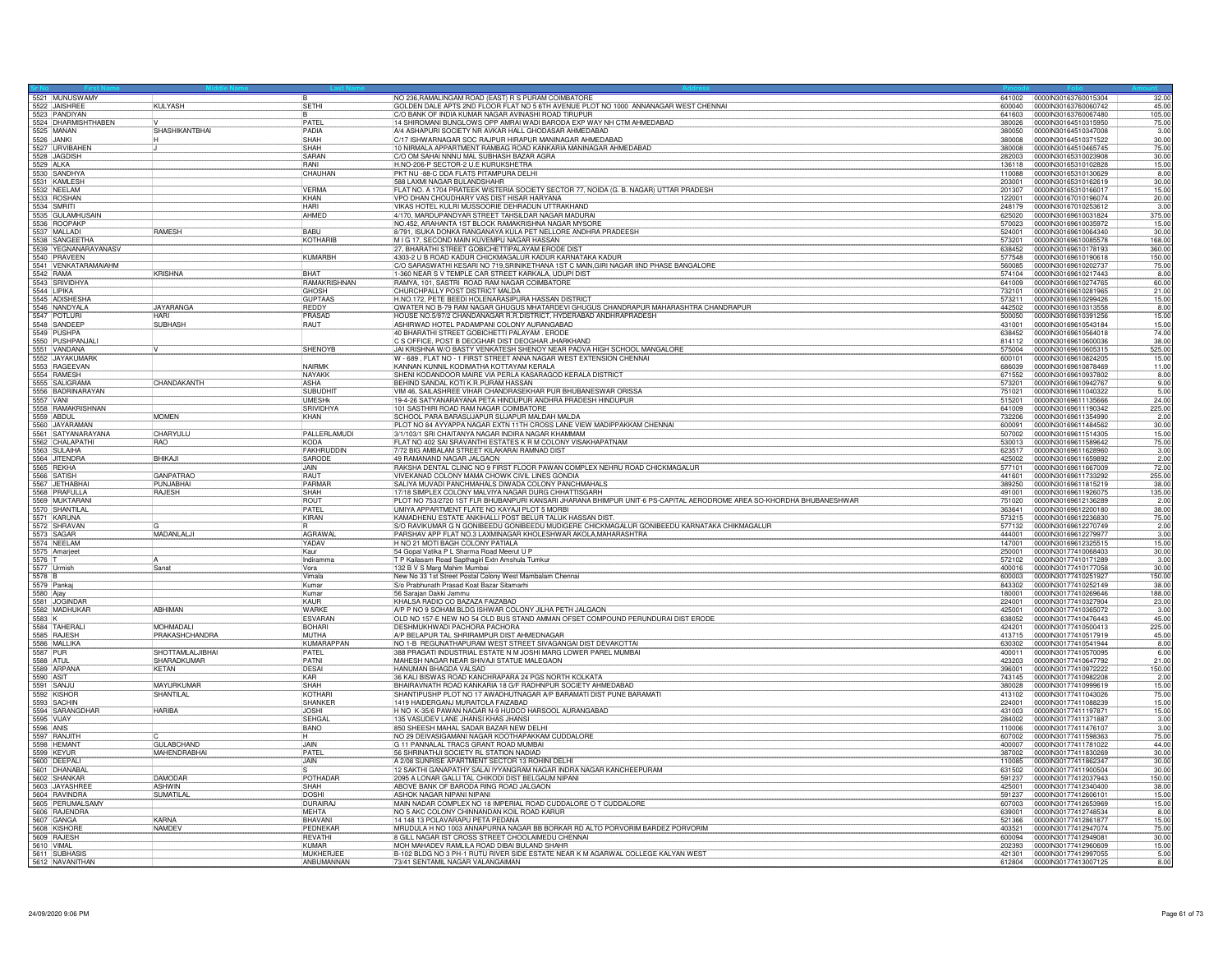| 5613 ZOEB                       | <b>HUSEN</b>         | SULEMAN          | OPP KHOJA JAMAT KHANA MAHADEOPURA WARDHA                                                                   |                  | 2.00<br>442001 0000IN30177413034956                            |
|---------------------------------|----------------------|------------------|------------------------------------------------------------------------------------------------------------|------------------|----------------------------------------------------------------|
| 5614 SCARIACHAN                 |                      |                  | VADAKUM CHERY HOUSE KIZHAKKAMBALAM KOCHI                                                                   | 683562           | 0000lN30177413064795<br>119.00                                 |
| 5615 MEHUL                      | <b>MOHANLA</b>       | <b>GUTKA</b>     | ROOM NO 41 1ST FLOOR AHMED BUILDING GUN POWDER ROAD MAZGAON MUMBAI                                         | 400010           | 0000IN30177413064869<br>12.00                                  |
| 5616 NARESH                     | <b>KUMAR</b>         | BHARDWAJ         | H NO 1124 19 SUBASH NAGAR KAITHAL                                                                          | 136027           | 0000lN30177413305858<br>102.00                                 |
| 5617 SNIGDHADIP                 |                      | <b>PAI</b>       | C/O ANJAN KUMAR PAUL 2 NO GOVT COLONY PO MOKDUMEPUR MALDA                                                  | 732101           | 100001N30177413331923<br>15.00                                 |
| 5618 T                          |                      | SUBRAMANIAN      | O NO 13 N NO 5 19TH CROSS STREET MAHARAJANAGAR TIRUNELVELI                                                 | 627011           | 0000IN30177413355947<br>51.00                                  |
| 5619 KAMLESHKUMAR               | <b>HARIVADANBHAI</b> | <b>BHATT</b>     | S SHREEDARSHAN SOCIETY-1 INDU CHACHA LANE TP 13 CHAHANI JAKAT NAKA CHHANI ROAD VADODARA                    | 390024           | 0000IN30177413404951<br>2.00                                   |
| 5620 VIKIL                      | <b>OMPRAKASH</b>     | <b>BIYALA</b>    | B/3 ALISHAN APARTMENT AMBADI ROAD VASAI ROAD WEST THANE                                                    | 401202           | 0000lN30177413488668<br>75.00                                  |
| 5621 SAMPAT                     | MAHADU               | <b>WAGHAMARE</b> | FLAT NO 2 KOMAL APTS BIJALINAGAR CHINCHWAD PUNE                                                            | 411033           | 0000lN30177413635173<br>8.00                                   |
| 5622 MD                         | <b>FOURAL</b>        | AHAMAD           | ASST GARRISON ENGINEER INDP PACHMARHI HOSHANGABAD                                                          | 461881           | 00000N30177413770346<br>5.00                                   |
| 5623 JAGDEVI                    | SHIVNING             | <b>JAMKHANDI</b> | SHIKSHAK COLONY NATEPUTE TAL MALSHIRAS NATEPUTE NATEPUTE SOLAPUR SOLAPUR                                   | 413109           | 00000130177413874185<br>15.00                                  |
| 5624 PRADEEP                    |                      |                  | H NO 19/1 POWER HOUSE ROAD SOMWARPET KODAGU                                                                | 571236           | 15.00<br>0000lN30177413887848                                  |
| 5625 BASANT                     | <b>KUMAR</b>         | <b>GUPTA</b>     | A 65 SRINATH PURAM KOTA                                                                                    | 324009           | 00000N30177414185918<br>8.00                                   |
| 5626 CHIRAG                     | NIRAN.IAN            | SHAH             | GANESH NIWAS-1/D 2ND FLOOR OPP GANESH THEATER CHARAI THANE                                                 | 400601           | 00000N30177414319809<br>15.00                                  |
| 5627 VED                        | PARKASH              | <b>SUD</b>       | 237 SUD SADAN MOHALLA GARHI GATE HOSHIARPUR                                                                | 146001           | 0000lN30177414506345<br>135.00                                 |
| 5628 NIRANJAN                   | <b>VITHALDAS</b>     | SHAH             | 120 ASHIRWAD SOCIETY SCIENCE COLLEGE ROAD GODHRA                                                           | 389001           | 0000IN30177414655443<br>75.00                                  |
| 5629 DEEPAK                     | ANAND                | KUMAR            | SDH 07 SADHU VASWANI NAGAR KUTCH ADIPUR                                                                    | 370205           | 0000IN30177414737152<br>3.00                                   |
| 5630 SITA                       |                      | SHARMA           | JAL KAL PRABHAG MORADABAD                                                                                  | 244001           | 0000030177414880679<br>23.00                                   |
| 5631 RUDRA                      | <b>DUTT</b>          | SHARMA           | 1 WATER WORKS COMPOUND CIVIL LINES MORADABAD                                                               | 244001           | 0000IN30177414947567                                           |
|                                 |                      | SINGH            | HOUSE NO - FCA-88 NEAR GYATRI MANDIR CHAWLA COLONY BALLABGARH                                              | 121004           | 38.00<br>3.00<br>0000lN30177414968265                          |
| 5632 ROHTAS                     |                      |                  |                                                                                                            |                  |                                                                |
| 5633 RAJESH                     | <b>KUMAR</b>         | <b>RASTOG</b>    | SHRADDHA NURSING HOME MOH ANTA JAIL ROAD SHAHJAHANPUR                                                      | 242001           | 0000IN30177415152505<br>150.00                                 |
| 5634 VINAY                      |                      | <b>AGARWAI</b>   | 3/14/968 DILLIDARWAZA FAIZABAD                                                                             | 224001           | 0000lN30177415237114<br>3.00                                   |
| 5635 PRATHAMESH                 | AVINASH              | KUI KARN         | A-3 BHASKAR DARSHAN ARUNODAYA NAGAR MULUND E MUMBAI                                                        | 400081           | 15.00<br>0000IN30177415361980                                  |
| 5636 MOHAN<br>5637 TEEKKADEVI   | KASHINATH            | KADAM            | BEHIND RAJASTHANI CHATRALAYA KIRTI NAGAR NEAR TAMNE HOSPITAL AKOLA                                         | 444001           | 0000lN30177415402923<br>8.00                                   |
|                                 |                      |                  | 33 CLIVE STREET CUDDALORE                                                                                  | 607003           | 00000N30177415476327<br>150.00                                 |
| 5638 NEETA                      | KRISHNA              | <b>DIWATE</b>    | 1095 PLOT NO 15 A WARD GANPATRAO SALOKHE NAGAR BEHIND DESHMUKH HIGH SCHOOL KOLHAPUR CITY                   | 416012           | 0000lN30177415490834<br>2.00                                   |
| 5639 VIJAY                      | <b>SHRISHAIL</b>     | METGUD           | BHARAT COTTON OIL MILL BAILHONGAL BELGAUM                                                                  | 591102           | 0000IN30177415506753<br>38.00                                  |
| 5640 ANNAPURNA                  |                      | VELLANK          | H NO 9 5 15 LAXMI SRI NURSING HOME J P N ROAD WARANGAL                                                     | 506002           | 0000IN30177415512815<br>113.00                                 |
| 5641 VIDYA                      | <b>GOVINDBAC</b>     | GURUDE           | PARVATI NIVAS THODGA ROAD AHAMADPUR LATUR                                                                  | 413515           | 0000lN30177415572090<br>30.00                                  |
| 5642 PAVAN                      | <b>PRITHAVIRA</b>    | JAIN             | HOUSE NO 1410 LANE NO 4 BANK STREET LA DHULE                                                               | 424001           | 00000030177415724809<br>75.00                                  |
| 5643 SANJAY                     | RAMNARAYAN           | TAPADIA          | SAMBHAJI NIWAS NR SUPARI HANUMAN MOTI NAGAR P3 LATUR                                                       | 413512           | 00000N30177415782909<br>66.00                                  |
| 5644 PRASHANT                   | ARVIND               | VAJAGE           | A/P NARAYANGAON TAL JUNNAR PUNE                                                                            | 410504           | 0000lN30177415921646<br>5.00                                   |
| 5645 KULDEEP                    |                      | <b>JAIN</b>      | 27/F NAKODA NAGER I BEDWAS UDAIPUR                                                                         | 313003           | 12.00<br>0000IN30177415983875                                  |
|                                 | <b>NATH</b>          | SHARMA           | 25/1 TEEKA TELKAD TEHSIL BARSAR HAMIRPUR                                                                   | 174312           | 0000IN30177415985467<br>3.00                                   |
| 5646 TARKESHWAR<br>5647 RADHIKA | RAJENDRA             | DAIV             | AP RENDAL TAL HATKANANGALE KOLHAPUR                                                                        | 416203           | 00000N30177416061984<br>6.00                                   |
| 5648 VISHAKHA                   |                      | <b>GUPTA</b>     | 23 VIKAS PATH ALWAR                                                                                        | 301001           | 00000N30177416133506<br>90.00                                  |
| 5649 MAHENDBA                   | <b>KUMAR</b>         | <b>BANSAL</b>    | S/O R C SAHAY, H 202 SHIVALIK NAGAR BHEL RANIPUR HARIDWAR                                                  | 249403           | 00000N30177416340808<br>135.00                                 |
|                                 |                      |                  |                                                                                                            | 425003           |                                                                |
| 5650 RAHUL                      |                      | ANAND            | 15 RAYMOND STAFF COLONY MIDC JALGAON<br>M 225/34 ANBU NAGAR HOUSING BOARD COLONY PALAYAMKOTTAI TIRUNELVELI |                  | 0000lN30177416350799<br>29.00                                  |
| 5651 SHANTHI                    | <b>AJITKUMAR</b>     | <b>BHAVSAR</b>   |                                                                                                            | 627011<br>380015 | 0000lN30177416483944<br>75.00<br>00000N30177416615637<br>38.00 |
| 5652 HARITA                     |                      |                  | D 304 SHARNAM APPT 3 SATELLITE AHMEDABAD                                                                   |                  |                                                                |
| 5653 SHEELA                     | <b>SHANTARAM</b>     | SHFI AR          | AT PO NARAYANGAON TAL JUNNAR PUNE                                                                          | 410504           | 0000lN30177416948284<br>15.00                                  |
| 5654 SUDARSHAN                  | NARAYAN              | KARHADKAF        | 59 GANAPATTI MANDIR PARISAR BHANGARWADI LONAVALA TAL MAVAL PUNE                                            | 410401           | 00000N30177416948581<br>8.00                                   |
| 5655 HARI                       | <b>OM</b>            | SAXENA           | 50 SHASTRI NAGAR IZAT NAGAR BAREILY                                                                        | 243001           | 0000lN30177417035621<br>90.00                                  |
| 5656 KHUSH                      |                      | GARG             | H NO 970 SECTOR 21 D FARIDABAD                                                                             | 121001           | 0000lN30177417061922<br>83.00                                  |
| 5657 MANI                       |                      | RAMAR            | 147 4TH ST S V G PURAM SURANDAI TIRUNELVELI                                                                | 627859           | 0000IN30177417563846<br>8.00                                   |
| 5658 DOKE                       | <b>DAIVASHALA</b>    | <b>SHIVDAS</b>   | 16 26/5 HANUMAN NAGAR PIPE LINE ROAD BHISTBAG AHMEDNAGAR                                                   | 414001           | 00000130177417718764<br>9.00                                   |
| 5659 VEERARAGHAVA               | RAJU                 | NANDYAF          | P/O ANEGUNDI BLOCK 3 GANGAVATHI TO KOPPAL DIST KOPPAL                                                      | 583227           | 23.00<br>0000lN30177417867289                                  |
| 5660 SHYAM                      | LAL                  | SHARMA           | 59 GRAMA-HATHI PURA UMAR GRAM UMRA TEHSIL JAVAD NIMACH                                                     | 458226           | 0000lN30177417947665<br>38.00                                  |
| 5661 PATEL                      | <b>MADHURIBEN</b>    | MANOJKUM         | HOUSE NO 1173 SECTOR 13 U E KARNAL KARNAL                                                                  | 132001           | 518.00<br>0000IN30177417960880                                 |
| 5662 SENTHI                     | PRABHU               |                  | 10 10 MILL ROAD SOMANUR COIMBATORE                                                                         | 641668           | 0000IN30177418600600<br>2.00                                   |
| 5663 MANPREE                    |                      | SINGH            | IS O JASWANT SINGH NEAR DSP HOUSE NEW SULAR PATIALA                                                        | 147001           | 0000IN30177418806348<br>2.00                                   |
| 5664 AYOOB                      |                      | AHAMED           | 9 86 MAIN ROAD SEMBIKULAM RADHAPURAM PALAVOOR                                                              | 627116           | 00000N30177418872915<br>3.00                                   |
| 5665 KISHAN                     | LAL                  | <b>WADHWA</b>    | A 3 PANCHAWATI COLONY JUNCTION ROAD BULANDSHAHR KHURJA                                                     | 203131           | 0000lN30177418895520<br>38.00                                  |
| 5666 DIVISHA                    |                      | <b>JAIN</b>      | HOUSE NO-742 WARD NO-18 NEAR ADARSH SCHOOL SHASTRI NAGAR ROHTAK                                            | 124001           | 0000lN30177419155874<br>8.00                                   |
| 5667 ANILA                      |                      | MANI             | ANILAM KURUMANDAL PARAVOOR KOLLAM                                                                          | 691301           | 0000IN30181110258755<br>30.00                                  |
|                                 |                      |                  |                                                                                                            |                  | 15.00                                                          |
| 5668 SUMAN                      | <b>KUMAR</b>         | <b>BHAGAT</b>    | 167 - D BHAI RANDHIR SINGH NAGAR LUDHIANA                                                                  | 141001           | 0000IN30184610049532                                           |
| 5669 VANITA                     |                      | <b>GOYAL</b>     | 2517, PHASE I URBAN ESTATE DUGRI LUDHIANA                                                                  | 141002           | 00000030184610109892<br>35.00                                  |
| 5670 ARDEER                     |                      | SINGH            | H.NO W.G 554/1 SARAJ GANJ JALANDHAR                                                                        | 144001           | 0000lN30184610114032<br>45.00                                  |
| 5671 KRISHAN                    | LAL                  | MADAAN           | HOUSE NO-5 ROYAL ENCLAVE OLD PHAGWARA ROAD DEEP NAGAR, JALANDHAR                                           | 144005           | 0000IN30184610121677<br>180.00                                 |
| 5672 VINOD                      |                      | PASSI            | 448 SEC 7 PANCHKULA HARYANA                                                                                | 134109           | 00000N30184610282475<br>2.00                                   |
| 5673 PRADEEP                    |                      |                  | T.C 9/1948, K-180 KOCHAR ROAD, SASTHAMANGALAM THIRUVANANTHAPURAM KERALA                                    | 695010           | 0000IN30189510025545<br>5.00                                   |
| 5674 LISA                       |                      | <b>JAMES</b>     | VADAKKEDATHU HOUSE PALA P O KOTTAYAM KERALA                                                                | 686575           | 00000N30189510063575<br>30.00                                  |
| 5675 POCUDYIL                   | CHACKO               | <b>MATHEW</b>    | POCUDYIL BUILDING PALARIVATTOM ERNAKULAM KOCHI, KERALA                                                     | 682025           | 0000lN30189510093463<br>300.00                                 |
| 5676 SAJITH                     |                      | NHALOOR          | LAKSHMI NIVAS CHELAKKAD P O PULAMANTHOLE VIA, KOZHIKODE KERALA                                             | 679323           | 0000IN30189510115973<br>75.00                                  |
| 5677 THOMAS                     |                      | CHACKO           | CHERUKILIKATTU ARUNOOTTIMANGALAM P O KADUTHURUTHY KOTTAYAM, KERALA                                         | 686604           | 00000N30189510159364<br>30.00                                  |
| 5678 MURALI                     |                      | IM.              | POLIYEADATH, KADALASSERY VALLACHIRA P O THRISSUR, KERALA                                                   | 680562           | 0000IN30189510172813<br>41.00                                  |
| 5679 MANORANJAN                 |                      | SHARMA           | D 4 TOWER 2 NEW MOTI NAGAR DELHI DELHI                                                                     | 110021           | 00000030189510183894<br>135.00                                 |
| 5680 SHOBHA                     |                      | <b>BHAT</b>      | 3 5 SRIGURU CHADAV KATEEL ROAD BAJPE MANGALORE DAKSHINA KANNADA KARNATAKA                                  | 574142           | 0000IN30189510223995<br>15.00                                  |
| 5681 BHARATKUMAR                |                      | PATFI            | RAM NIVAS B S PATEL DHARWAD, KARNATAKA                                                                     | 580001           | 00000N30189510271553<br>2.00                                   |
| 5682 JOSEPH                     |                      | MANAVALAN        | ALENGHAT HOUSE CHEROOR P O THRISSUR THRISSUR, KERALA                                                       | 680008           | 0000IN30189510271907<br>2.00                                   |
| 5683 MURALEEDHARAN              |                      |                  | SHREYAS KOVOOR CHEVAYUR KOZHIKODE, KERALA                                                                  | 673017           | 0000IN30189510290090<br>75.00                                  |
| 5684 MATHEW                     | A                    |                  | ARACKAPARAMBIL HOUSE PANAMPLAY P O THOTTUMUKKOM, AREACODE MALAPPURAM, KERALA                               | 673639           | 15.00<br>0000IN30189510300325                                  |
| 5685                            |                      | VENUGOPAL        | 3/153, SRINIKETAN KOTHAKULANGARA ANGAMALY ERNAKULAM, KERALA                                                | 683572           | 0000IN30189510336140<br>15.00                                  |
| 5686 JOHNSON                    |                      | <b>MATHFW</b>    | KAILATH HOUSE THRIKODITHANAM P O CHANGANACHERRY KOTTAYAM, KERALA                                           | 686105           | 0000IN30189510350064<br>75.00                                  |
| 5687 SREEVIDYA                  |                      | SEKHARAN         | T C 15/1013, GAYATHRI TN E2, TAGORE NAGAR VAZHUTHACAUD THIRUVANANTHAPURAM, KERALA                          | 695014           | 15.00<br>0000IN30189510377915                                  |
|                                 |                      |                  |                                                                                                            |                  |                                                                |
| 5688 GANESH                     | <b>KAMATH</b>        |                  | KMC V 190 NULLIPADY KASARAGOD P O KASARAGOD, KERALA                                                        | 671121           | 0000IN30189510518825<br>3.00                                   |
| $5689$ S                        |                      | NATESAN          | NO 10 RAJAJI ROAD MADURAI, TAMILNADU                                                                       | 625020           | 2.00<br>00000N30189510538684                                   |
| 5690 REMESH                     |                      |                  | ALAPPATT JEWELLERY CENTRAL JUNCTION KOTTAYAM, KERALA                                                       | 686001           | 00000830189510560608<br>2.00                                   |
| 5691 CHACKO                     | NONGINIYIL           | THOMAS           | NONGINIYIL HOUSE ATHIRAMPUZHA SREEKANDAMANGALAM P O KOTTAYAM, KERALA                                       | 686562           | 0000IN30189510605413<br>165.00                                 |
| 5692 SAHIRA                     |                      |                  | AHAMED MANZIL MUNDUPARAMBA P O MALAPPURAM, KERALA                                                          | 676509           | 00000N30189510620455<br>8.00                                   |
| 5693 CHEMPI                     | RAMACHANDRA          | SHANBHOGUE       | S/O SRINIVAS SHANBHOGUE VEGETABLE MERCHANT YEDABETTY, CHEMPI UDUPI, KARNATAKA                              | 576226           | 0000IN30189510679525<br>75.00                                  |
| 5694 ANITA                      |                      | <b>JOSE</b>      | PARASSERIL HOUSE RAMAPURAM BAZAR P O KOTTAYAM, KERALA                                                      | 686576           | 0000IN30189510835216<br>38.00                                  |
| 5695 JAMES                      |                      | <b>ZACHARIAH</b> | PANAKKALS ANGAMALLY SOUTH OPPOSITE ST MARTIN CHURCH SANTHI NAGAR ERNAKULAM KERALA                          | 683573           | 0000IN30189510835618<br>23.00                                  |
| 5696 PEESA                      | VENKATARAMANA        | <b>MLIRTY</b>    | UMAPATHI BUILDING BUILDING SOCIETY COLONY SOMPETA SRIKAKULAM, ANDHRA PRADESH                               | 534357           | 0000IN30189510907652<br>2.00                                   |
| 5697 IBY                        |                      | VARGHES          | CHEMPAKOTTUPUTHENPURA PULINTHANAM POST PARAMBANCHERY ERNAKULAM KERALA                                      | 686671           | 0000IN30189510910883<br>24.00                                  |
| 5698 ABDU                       | <b>HAKEEMAMEER</b>   | PARY             | AMN, 6/NEDUMBOAK P O HAJIYAR PALLI DOWN HILL MALAPURAM, KERALA                                             | 676519           | 0000IN30189510946790<br>5.00                                   |
| 5699 GANGADHAR                  | $\overline{C}$       | KITTUR           | B 145 CHANNABASAVESHWAR STREET HALIYAL UTTARA KANNADA, KARNATAKA                                           | 581329           | 30.00<br>00000N30189511027698                                  |
| 5700 VENKATRATNAM               |                      | LAKSHMINARAYANAN | OLD NO 206, NEW NO 28 ATTUR MAIN ROAD, NAMAGIRIPET RASIPURAM TALUK NAMAKKAL, TAMILNADU                     | 637406           | 15.00<br>0000IN30189511054950                                  |
| 5701 B                          |                      | <b>GURURAJ</b>   | NO 1150 SANTHRUPTHI 8TH CROSS ASHOK NAGAR BSK 1 STAGE BANGALORE                                            | 560050           | 0000IN30192610331102<br>90.00                                  |
| 5702 ASHA                       |                      | SATYAPAL         | C-2 1308 L AND T SOUTHCITY APARTMENT BANNERGHATTA ROAD AREKERE MICO LAYOUT BANGALORE                       | 560076           | 00000030192611138618<br>15.00                                  |
| 5703 K                          | <b>BOJAMMA</b>       | <b>MADAPPA</b>   | C/O K W BOPAYYA KALLUMANTI ESTATE P B NO 37 SIDDAPUR KODAGU DIST                                           | 571253           | 0000IN30192630031983<br>2.00                                   |
| $5704$ S                        |                      | VASUDEVA         | NO 52 VANI VILAS ROAD OPP NATIONAL COLLEGE BASAVANAGUDI BANGALORE                                          |                  | 75.00                                                          |
|                                 |                      |                  |                                                                                                            |                  |                                                                |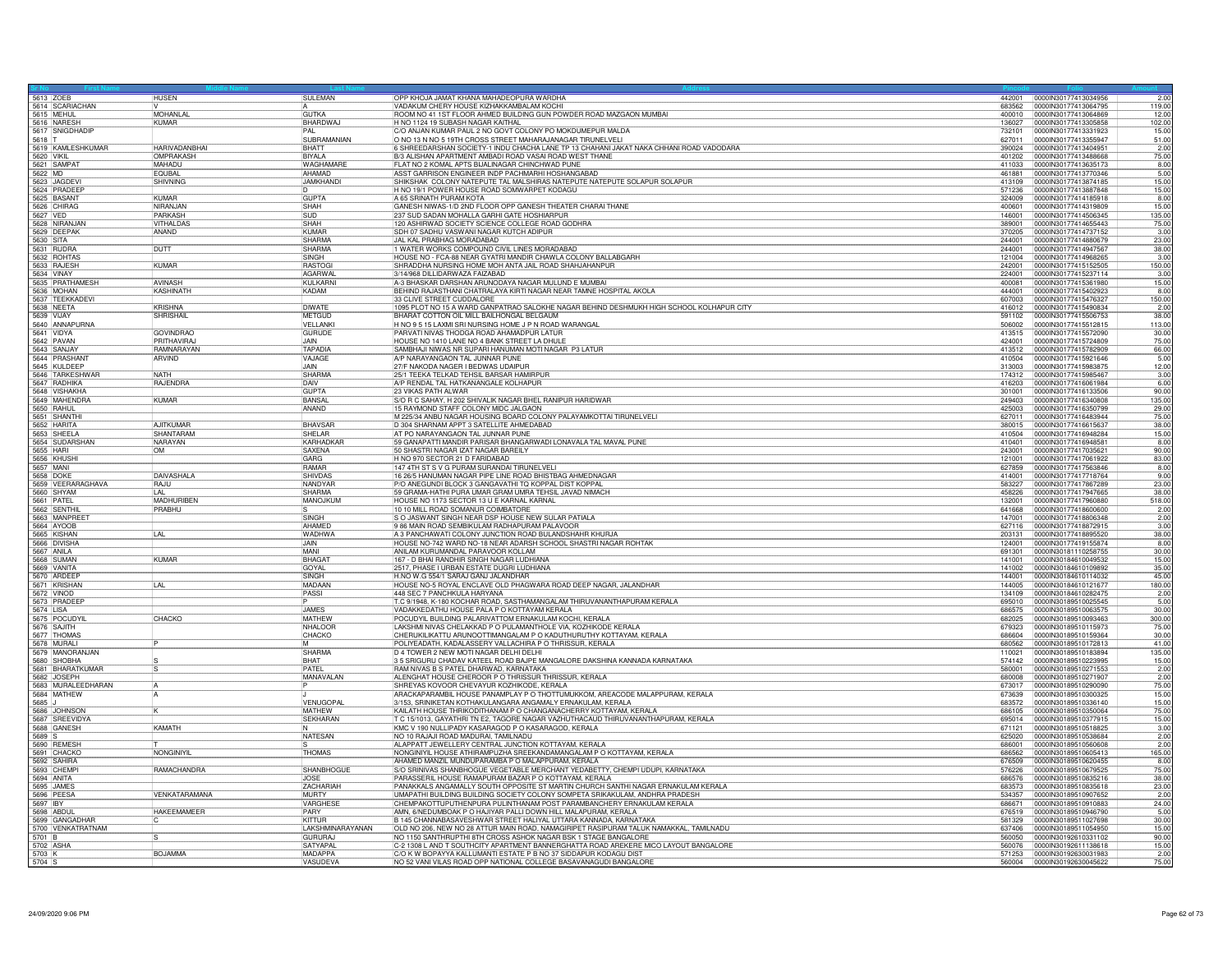| 5705 LALITA                         | BASAVARAJ          | DHARANI                           | NO 44 BHUVANESHWARI COLONY SHREE BLDG NAGASHETTY KOPPA HUBLI                                                       | 580023           | 15.00<br>0000IN30192630140020                                   |
|-------------------------------------|--------------------|-----------------------------------|--------------------------------------------------------------------------------------------------------------------|------------------|-----------------------------------------------------------------|
|                                     |                    | <b>NAIK</b><br>ANDOL A            | SANMATHI D NO 4-18 HAREKALA POST MANGALORE                                                                         | 574181           | 299.00<br>0000IN30192630160467                                  |
| 5707 SAINATH                        |                    | LAHOTI                            | SHOP NO 01 IMA HOUSE OPP CENTRE KAMATH GULBARGA                                                                    | 585105           | 0000IN30192630174737<br>3.00                                    |
| 5708 SARASWATI                      | ANANT              | RIVANKAR                          | 1-51 LAHOTI HOUSE STATION ROAD GULBARGA<br>H NO E 35 1ST FLOOR FONTAINHAS MALA PANAJI GOA                          | 585102<br>403001 | 0000IN30192630183156<br>180.00<br>0000IN30192630215513<br>8.00  |
|                                     |                    | <b>VISWANATHAN</b>                | OLD NO 5/1 NEW NO 22 1ST CROSS SARASWATHIPURAM JOGUPALYA ULSOOR BANGALORE                                          | 560008           | 0000IN30192630287845<br>8.00                                    |
| 5710 V<br>5711 MEERA                |                    | KAMATH                            | NO 173 VISHRANTH OPP DVS HIGH SCHOOL 1ST STAGE VINOBA NAGAR SHIMOGA                                                | 577204           | 15.00<br>0000IN30192630308420                                   |
| 5712 SREEPADA                       |                    |                                   | NO 200/07 MALLASANDRA T DASARAHALLI OPP PATEL TIMBER BANGALORE                                                     | 560057           | 0000IN30192630359183<br>15.00                                   |
|                                     | PRAVEEN            | KUMAR                             | W NO 3 H NO 1 MANAPPA LANE GEETHA NILAYA BRAHMIN STREET BELLARY                                                    | 583101           | 0000IN30192630370530<br>30.00                                   |
| 5713 D<br>5714 KRISHNA              | RAJA               | <b>RAO</b>                        | NO 21/2 NEW NO 28 5TH MAIN 50FEET ROAD HANUMANTHNAGAR BANGALORE                                                    | 560019           | 0000IN30192630387394<br>15.00                                   |
| 5715 P                              |                    | KALPANA                           | SUBRAMANYA SADAN MISSION COMPOUND DHARWAD                                                                          | 580001           | 00000N30192630432788<br>150.00                                  |
| 5716 M                              | RAMACHANDRA        | <b>BHAT</b>                       | MAIN ROAD REGD MEDICAL PRACTINER UPPINANGADY D K KARNATAKA                                                         | 574241           | 150.00<br>10000IN30192630436144                                 |
| 5717 MAHENDRAKUMAR                  |                    |                                   | HOUSE NO 25 BENAKANAHALLI HONNALI TALUK DAVANAGERE                                                                 | 577224           | 0000IN30192630506704<br>15.00                                   |
| $\frac{5718}{5719}$ D               |                    | PRABHU                            | SRI SIDDALINGA CHARANA HORTICULTURE GORDEN ROAD S S PURAM TUMKUR                                                   | 572102           | 18.00<br>0000IN30192630527131                                   |
|                                     | <b>GANESH</b>      | PAI<br>MANVANTH                   | C/O P K P PAI COMPOUND H NO 18-172 SCHOOL ROAD PANEMANGALORE<br>NO 96 1ST CROSS ASHOKA NAGAR MANDYA                | 574231<br>571401 | 17.00<br>0000IN30192630533379<br>0000IN30192630538452<br>180.00 |
| 5720 M<br>5721 PREMNATH             |                    | SHANBHAG                          | NO B-1 LINCOLN APTS NEAR DR COSTA HOSPITAL FATORDA GOA                                                             | 403602           | 45.00<br>0000IN30192630539107                                   |
| 5722 K                              | NAGAPPA            | NAIK                              | H NO 4-196A KIRAN 9TH CROSS DASHARATH NAGAR MANIPAL                                                                | 575104           | 0000IN30192630642270<br>5.00                                    |
|                                     |                    | KUDVA                             | MANASA BELOOR JADDU ROAD HANDADI VILLAGE BRAHMAVAF                                                                 | 576213           | 8.00<br>0000IN30192630668780                                    |
| 5723 GOPALAKRISHNA                  |                    | <b>JAIN</b>                       | ROTARY CONVENT SCHOOL ROAD POST BOX NO 24 RANEBENNUR                                                               | 581115           | 0000IN30192630688610<br>75.00                                   |
| 5725 SHAIR                          |                    | ALI                               | KULLAYAPPA BUILDING NO 4 IIND FLOOR HOSPET                                                                         | 583201           | 0000IN30192630783895<br>15.00                                   |
| 5726 GAJANAN                        |                    | <b>HFGDF</b>                      | D NO 6- 61/1 IDDYA VILLAGE SURATHKAL                                                                               | 575014           | 0000IN30192630805597<br>30.00                                   |
| 5727 KIRAN                          | VENKATRAMAN        | NAYAK                             | BS4 RAJ TILAK APARTMENT RAJ TILAK CO OP HSG SOCIETY NEAR L I C OFFICE KHADPABAND PONDA GOA                         | 403401           | 0000IN30192630816070<br>75.00                                   |
| 5728 SANJAYA                        |                    |                                   | KALAJYOTHI NEAR SHARADHA SAW MILL BATAWADI TUMKUR                                                                  | 572103           | 0000IN30192630830389<br>8.00                                    |
| 5729 HASMUKH                        |                    | BAFNA                             | RAJKAMAL CLOTH STORES GADAG                                                                                        | 588101           | 0000IN30192630865379<br>26.00                                   |
| 5730 GURUDATH                       |                    | PAI                               | RADHESHYAM OPP OLD BUS STAND MAIN ROAD BEHIND KALPANA JUICE CENTRE KUNDAPURA                                       | 576201           | 0000IN30192630924680<br>33.00                                   |
| 5731 MOHAMMED                       | FAIYAZ             | YADAGIRI                          | MAHALAPUR MASJID STREET MAHALAPUR DHARWAD                                                                          | 580008           | 0000IN30192630928644<br>2.00                                    |
| 5732 H                              |                    | MALLIKARJUN                       | SREE MALLIKARJUNA POLY CLINIC OPP BASAVANAHALLI GIRLS HIGH SCHOOL BASAVANAHALLI CHIKMAGALUR                        | 577101           | 0000IN30192630955663<br>23.00                                   |
| 5733 PRAJWAL<br>5734 SIDDHARTH      |                    |                                   | NO 643/A 3RD CROSS 1ST MAIN BSK 3RD STAGE 3RD PHASE BANGALORE                                                      | 560085           | 0000IN30192630967720<br>26.00                                   |
| 5735 HEMA                           |                    | KHURANA<br>AHUJA                  | 782 SECTOR-7 EXTN. GURGAON HARYANA<br>54 DARLING APARTMENTS MINI LAND TANK ROAD BHANDUP WEST MUMBAI                | 122001<br>400078 | 0000IN30195910052363<br>38.00<br>0000IN30197510065375<br>30.00  |
|                                     | MOHAN              | PURANDARI                         | BLDG NO. 8 R NO. 176 VIJAY NGR SOC SWAMY NITYANAND RD. NR MUNICIPAL WARD ANDHERI EAST MUMBAI                       | 400069           | 0000IN30197510089397<br>20.00                                   |
| 5736 SUVARNA<br>5737 ERUMBALA       | NARAYANAM          | RAVINDRAN                         | 21 A/3 TAKSHILA MAHAKALI CAVES ROAD ANDHERI (E) MUMBAI                                                             | 400093           | 0000lN30197510109939<br>135.00                                  |
|                                     |                    | POOJARY                           | C 4 103 PANVELKAR CAMPAS BEHIND BETHAL CHURCH AMBERNATH WEST THANE                                                 | 421501           | 0000lN30197510115106<br>270.00                                  |
| 5738 KUMAR                          |                    | VYJAYANTHI                        | NO 19 SITE NO.8 BRAHMA KUMARI ROAD NEAR HEALTH LAYOUT PARK SRIGANDHAKAVAL BANGALORE                                | 560091           | 0000IN30197510123657<br>2.00                                    |
| 5740 MANJULA                        | <b>RANGLAI</b>     | CHORDIA                           | 60. CHANDNI CHOWK, BATLAM (M.P.)                                                                                   | 457001           | 587.00<br>0000IN30198310016630                                  |
| 5741 SHYAM                          | SUNDER             | SONTHALIA                         | FH-431, SCHEME NO.54, VIJAY NAGAR, INDORE (M.P.)                                                                   | 452010           | 0000lN30198310059297<br>15.00                                   |
| 5742 KAMALAKAR                      | <b>WAMANRAO</b>    | PATIL                             | H. NO.274/19, M.G.NAGAR, OSMANABAD (MAHA)                                                                          | 413501           | 0000IN30198310090793<br>150.00                                  |
| 5743 RAGHUNATHSINGH                 |                    | CHOUHAN                           | A-1001, PUSHP VINOD-1, S.V. ROAD, NEAR KORA KENDRA, BORIVALI (W) MUMBAI (MAH.)                                     | 400092           | 0000lN30198310120472<br>300.00                                  |
| 5744 AMITABH                        |                    | <b>GOEL</b>                       | HOSPITAL CAMPUS, T. CHOITHRAM HOSPITAL, INDORE (M.P.)                                                              | 452001           | 0000IN30198310146464<br>15.00                                   |
| 5745 RAJINDER                       |                    | <b>GUPTA</b>                      | SARASWATI HOTEL, ASHOK MARKET, RAGHUNATH BAZAR, JAMMU (J AND K)                                                    | 180001           | 645.00<br>0000IN30198310201509                                  |
| 5746 SUBHAS                         | KUMAR              | I.IHA                             | 196, SHYAM NAGAR NX "A", NR. JINESHWAR SCHOOL, MR 10 CHOURAHA, INDORE (M.P.)                                       | 452010           | 00000N30198310271720<br>15.00                                   |
| 5747 SHREE                          | <b>KRISHNA</b>     | GARG                              | JR. MIG-22, E-8, AKASH GANGA COLONY, SHAHPURA, BHOPAL (M.P.)                                                       | 462016           | 0000IN30198310272876<br>60.00                                   |
| 5748 TEJA<br>5749 BHAVANA           | <b>BAI</b>         | <b>AGRAWA</b><br><b>MAHESHWAR</b> | 2, "ASHRAY" RAJIV NAGAR, KASTURABA NAGAR, RATLAM (M.P.)<br>SURAJ SADAN, NEAR SAMAJ WADI, BHAGWAN GANJ, SAGAR (M.P. | 457001<br>470002 | 0000IN30198310533936<br>75.00<br>0000IN30198310660364<br>9.00   |
| 5750 PRADEEP                        | GIRDHARLAL         | SHAH                              | SAPTARSHI MALA, NEAR S.T.STAND, KOPARGAON ,DIST.- AHMEDNAGAR, KOPARGAON (MAH.)                                     | 423601           | 15.00<br>0000IN30198310666122                                   |
| 5751 RANJNA                         |                    | LADDHA                            | BADA BAZAR, UNHEL (M.P.)                                                                                           | 456221           | 0000IN30198310668684<br>23.00                                   |
| 5752 KAILASH                        | CHANDRA            | <b>GUPTA</b>                      | NIWALI POST, TEH NIWALI, DIST. BARWANI (M.P.)                                                                      | 451667           | 0000IN30198310680558<br>15.00                                   |
| 5753 JAYSHRI                        |                    | PANCHAL                           | 1/A - VASUDHA SOCIETY NIZAMPURA VADODARA                                                                           | 390002           | 0000IN30199110020065<br>75.00                                   |
| 5754 CHANDRAPRAKASH                 | PRITAMDAS          | <b>GUPTA</b>                      | 30-MEGHDOOT SOCIETY KARELIBAUG VADODARA                                                                            | 390018           | 15.00<br>0000030199110036632                                    |
|                                     | NILESHBHAI         | SHAH                              | 20. GAURAV SOCIETY PANIGATE BARODA                                                                                 | 390006           | 0000IN30199110065743<br>225.00                                  |
| 5755 VASUBEN<br>5756 SEEMABEN       | VIJENDRA           | PATEL                             | MARKET AREA L.I.C OF INDIA AT/ PO. LIMKHEDA DIST. PANCHMAHAL                                                       | 389146           | 0000IN30199110095010<br>18.00                                   |
| 5757 SHAH                           | DIPIKA             | VIJAYKUMAF                        | 4, SHRI NATHKUNJ SOCIETY B/H. NAGESHWAR TEMPLE HARNI ROAD VADODARA                                                 | 390006           | 0000lN30199110151916<br>18.00                                   |
| 5758 SAVITABEN                      | <b>BHARATKUMAF</b> | LABANA                            | AT. AND POST MOTI BANDIBAR TAL. LIMKHEDA                                                                           | 389140           | 0000IN30199110162489<br>11.00                                   |
| 5759 PRAMODBHAI                     |                    | KANTAWALA                         | G-202, VIMALNATH COMP. H. T. ROAD SUBHANPURA VADODARA                                                              | 390023           | 60.00<br>0000IN30199110210060                                   |
| 5760 YOGINABEN<br>5761 DINESHKUMAR  |                    | SHAH                              | 44, SHANTINAGAR SOCIETY OPP. SAIPHY HOSPITAL LUNAWADA DIST. PANCHMAHAL                                             | 389230           | 0000IN30199110219198<br>150.00                                  |
|                                     | NATUBHA            | PARMAE                            | DHARMYUG SOCIETY DALMILL ROAD SURENDRANAGAR                                                                        | 363001           | 00000N30199110235541<br>2.00                                    |
| 5762 VIMLABEN                       |                    | PATEL<br><b>VYAS</b>              | 7-A, SUDAMAPURI SOCIETY MANJALPUR BARODA                                                                           | 390011           | 0000lN30199110273721<br>195.00<br>0000IN30199110294374          |
| 5763 DHARMENDRA<br>5764 LILAKRISHAN | MAYASHANKAR        | KADAWALA                          | TALETI ROAD PALITANA DIST. BHAVNAGAR<br>A/5, TEMPLA STEP CO-OP. HSG. SOCIETY G I D C ANKLESHWAR                    | 364270<br>393002 | 3.00<br>75.00<br>0000IN30199110341576                           |
|                                     | KUNDANBEN          | <b>DINESHBHAI</b>                 | B-194, JAGANNATHPURA NR. LALBAUG CROSSING MANJALPUR BARODA                                                         | 390001           | 0000lN30199110360816<br>23.00                                   |
| 5765 PANCHAL<br>5766 MEENA          | SANDEEP            | KHATRI                            | G-301, SHUBHAM VISTA VASNA BHAILI VADODARA                                                                         | 390017           | 0000IN30199110456288<br>8.00                                    |
| 5767 KALPESH                        | <b>ARVINDBHAI</b>  | PATEL                             | NANDAVAN SOC. TA. KHAMBHOLAJ DIST. ANAND                                                                           | 388330           | 0000IN30199110474249<br>14.00                                   |
| 5768 MALDE                          | <b>HITFSH</b>      | JAYANTII A                        | FLAT NO. 101 J. K. RESIDENCY 53, DIGVIJAY PLOT JAMNAGAR                                                            | 361005           | 0000IN30199110498067<br>12.00                                   |
| 5769 KALPESH                        | <b>INDRAVAN</b>    | <b>JAISWAL</b>                    | 13/A SHREJI BAUG SOC. MANJALPUR VADODARA                                                                           | 390011           | 0000IN30199110555291<br>18.00                                   |
| 5770 BHART                          | SANJAY             | GOSAI                             | D- 30, MARUTI TOWNSHIP OPP. SWAMINARAYAN NAGAR VADODARA                                                            | 390002           | 0000lN30199110647621<br>30.00                                   |
|                                     | PRAKASH            | <b>JOSHI</b>                      | PANDYA FALIYA VILL. NALIYA TA. ABDASA DIST. KUTCH                                                                  | 370655           | 00000N30199110695572<br>225.00                                  |
| 5772 RAINIKANT                      | SHANTILAL          | PATFI                             | BLOCK NO. 34, FF-784 PRAKUTI APPT, GORWA VADODARA                                                                  | 390016           | 0000IN30199110722074<br>38.00                                   |
| 5773 PUSHPABEN                      | MAHFSHKUMAR        | <b>AMIN</b>                       | 8. ALEMBICNAGAR GORWA VADODARA                                                                                     | 390016           | 0000IN30199110729457<br>30.00                                   |
| 5774 NATAVERSINH                    | <b>MADHUSINH</b>   | <b>RATHOD</b>                     | CHAUTA CHOKE NAGARWADA LUNAWADA PANCHMAHAL                                                                         | 389230           | 0000lN30199110734011<br>3.00                                    |
| 5775 RAJNIKANT                      |                    | UPADHYAY                          | 150, SHANTIKUNJ SOCIETY - 2 MANJALPUR VADODARA                                                                     | 390011           | 0000IN30199110751851<br>15.00<br>0000lN30199110754480<br>38.00  |
| 5777 MAHFSH                         | <b>BHAGWANDAS</b>  | CHANCHAD<br>DHARMANI              | B/31, CITIZEN SOCIETY ATMAJYOTI ASHRAM ROAD ELLORAPARK VADODARA<br>278/2, SUBJI MARKET OPP. CIVIL COURT DAHOD      | 390023<br>389151 | 0000IN30199110759943<br>75.00                                   |
| 5778 HARJIBHA                       | <b>DAMJIRHAI</b>   | <b>BHATTI</b>                     | 4. GOKUL NAGAR NEAR KUVA JAMNAGAR                                                                                  | 361001           | 0000IN30199110768229<br>11.00                                   |
| 5779 DIVYESH                        | MANUBHAI           | <b>ISHAH</b>                      | 41, KALYANBAUG SOCIETY MANJALPUR VADODARA                                                                          | 390011           | 0000lN30199110776438<br>20.00                                   |
|                                     |                    | JHA                               | ORIENTAL BANK OF COMMERCE 13, GANDHAR TOWER, ONGC COLONY BHARUCH ANKLESHWAR                                        | 393010           | 0000IN30199110779016<br>11.00                                   |
| 5780 SINKI<br>5781 SHRIKAN          |                    | <b>NAGAE</b>                      | 158, ADARSH NAGAR AJMER RAJASHTHAN                                                                                 | 305008           | 0000IN30199110790144<br>713.00                                  |
| 5782 VITTHALDAS                     | <b>HARIDAS</b>     | DESAL                             | C/O. DESAI CYCLE STORE M. G. ROAD DAHOD                                                                            | 389151           | 0000IN30199110803645<br>300.00                                  |
| 5783 PRAVINA                        |                    | PATFI                             | A/15, VINAYAK BUNGLOW AKOTA VADODARA                                                                               | 390020           | 0000IN30199110832974<br>38.00                                   |
| 5784 KISHOR                         | SHIVJI             | KFRAI                             | 45, FALORMIL VISTAR NARNAPAR PASHAYTI - 1 BHUJ                                                                     | 370429           | 75.00<br>0000IN30199110848294                                   |
| 5785 SHIVJI<br>5786 JAGJIVAN        |                    | KERAI                             | 45, FALORMIL VISTAR NARNAPAR PASHAYTI - 1 BHUJ                                                                     | 370429           | 0000IN30199110848317<br>75.00                                   |
|                                     | PREMJIBHAI         | GOKANI                            | PUSPAK APPARTMENT OPP. MULJI JETHA DHARMSHALA ARYA SAMAJ ROAD JAMNAGAR                                             | 361005           | 0000IN30199110893878<br>11.00                                   |
| 5787 MEGHA                          | SOHAM              | <b>IDAVE</b>                      | 28. VIHAR SOCIETY NEAR ASHANAGAR NADIAD KHEDA                                                                      | 387001           | 30.00<br>0000IN30199110922384                                   |
| 5788 JAIDEEF<br>5789 SKBANSAL       |                    | SINGH                             | C/O DR JUNEJA CLINIC 118/267 KAUSHAL PURI KANPUR<br>S-252, GREATER KAILASH-I, NEW DELHI                            | 208012<br>110048 | 0000IN30202534026953<br>36.00<br>0000IN30205010011458<br>15.00  |
|                                     |                    | <b>GUPTA</b>                      | E-34A SHRI RAM ROAD CIVIL LINES NORTH DELHI DELHI                                                                  | 110054           | 0000IN30205010037305<br>8.00                                    |
| 5790 NEELU                          |                    | GARG                              | 298/3, P.L. SHARMA ROAD, MEERUT(U.P.)                                                                              | 250001           | 45.00<br>00000N30205010070074                                   |
| 5792 KAMLESH                        |                    | TRIVED                            | H.N-125 MOHALLA DADAUN TOWN DADAUN POLICE JOSHIMATH, CHAMOLI,UTTRAKHAND                                            | 246174           | 0000IN30209210134176<br>15.00                                   |
| 5793 SHELLEY                        |                    | MARYA                             | F-15/18 1ST FLOOR, SECTOR-15 ROHINI DELHI                                                                          | 110089           | 0000IN30209210138506<br>75.00                                   |
| 5794 CHANDA                         | <b>DEVI</b>        | <b>SOMAN</b>                      | B- 67 SUBHASH NAGAR JAIPUR                                                                                         | 302016           | 0000lN30210510070074<br>300.00                                  |
| 5795 NARENDRA<br>5796 RAJIB         | <b>KUMAR</b>       | JAIN                              | RAJ BHAWAN APARTMENT, FLAT NO-302B KAMALAKANT ROAD, NAWATOLI HARMU ROAD, RANCHI G.P.O JHARKHAND, RANCHI            | 834001           | 0000lN30210510092731<br>15.00                                   |
|                                     |                    | PAUL                              | 79, LENIN NAGAR, P.O-GARULIA, P.S.-NOAPARA, DIST.-24PGS(N)                                                         | 743133           | 30.00<br>00000N30210510123921                                   |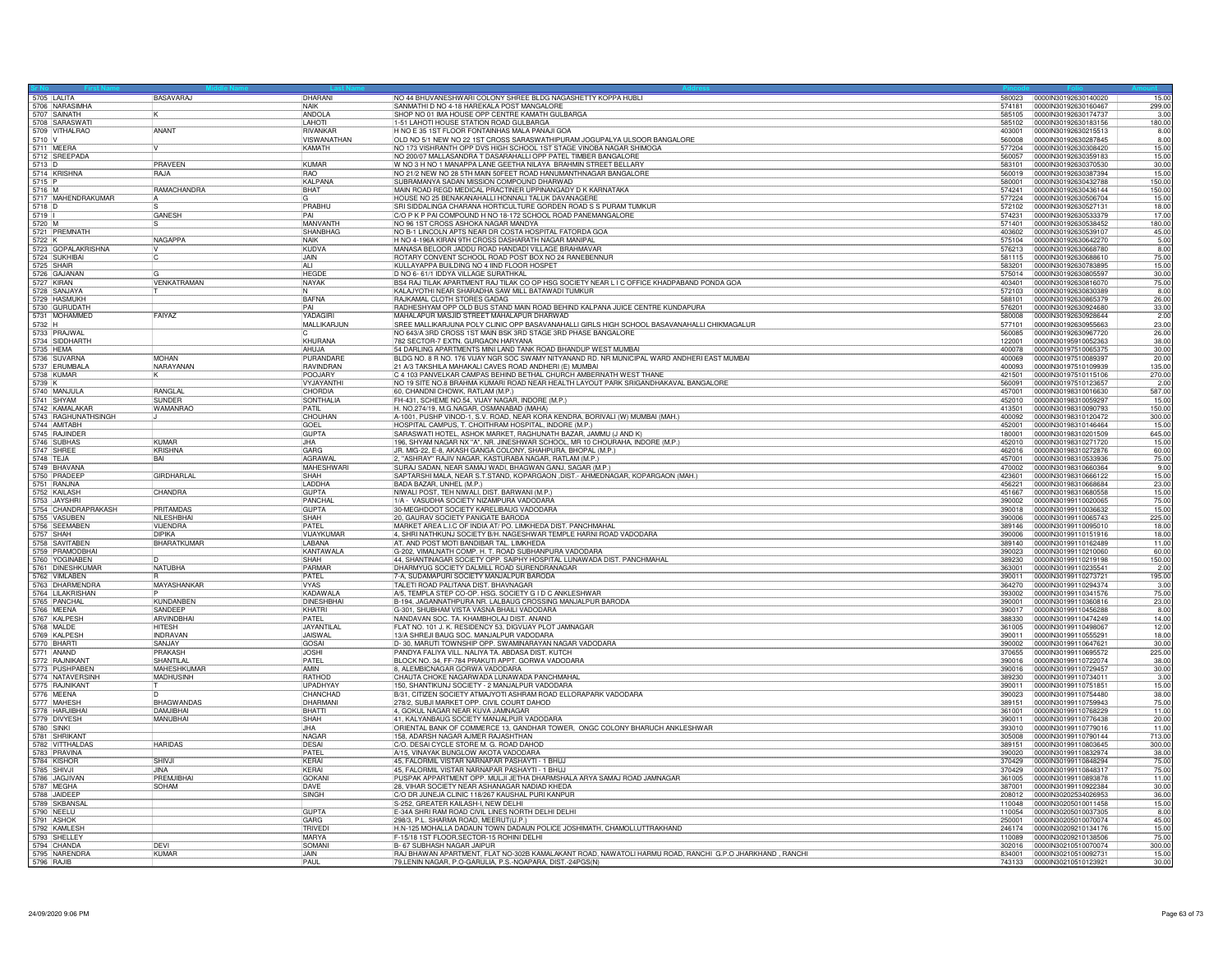|                        | 5797 BALKISHAN                   |                     | BAJAJ                   | P-II,C.I.T.ROAD, SCHEME-VIIM, OPPOSITE EASTERN MOTORTRAININGSCHOOL KOLKATA                                                                        |                  | 700054 0000IN30210510139982                  | 150.00                |
|------------------------|----------------------------------|---------------------|-------------------------|---------------------------------------------------------------------------------------------------------------------------------------------------|------------------|----------------------------------------------|-----------------------|
|                        | 5798 SHIKHA                      |                     |                         | DAKSHIN PARA MAIN ROAD, P.O-BANSBERIA, DIST-HOOGHLY, WEST BENGAL                                                                                  | 712502           | 0000lN30210510144242                         | 15.00                 |
|                        | 5799 ASHIM<br>5800 PRADEER       | <b>RANJAN</b>       | MUKHERJEE               | RAJKAMAL BUILDING, FLAT NO. - 6B, 128, RASH BEHARI AVENUE, KOLKATA                                                                                | 700029           | 0000IN30210510325618                         | 6.00                  |
|                        | 5801 SANGITA                     |                     | JAIN.<br>PATWARI        | CO PARAS SYNTHETICS, 38, ARMENIAN, KOLKATA<br>CO PARAS SYNTHETICS, 38, ARMENIAN, KOLKATA<br>CO, J.J.STORE, THAKURBARI ROAD, NORTH LAKHIMPUR ASSAM | 700001<br>787001 | 0000IN30210510339610<br>00000N30210510344674 | 450.00                |
| 5802 JYOTI             |                                  |                     | <b>BAHETY</b>           | AE-512, SECTOR-I, SALT LAKE CITY, KOLKATA                                                                                                         |                  |                                              | 75.00<br>30.00        |
| 5803 RITESH            |                                  |                     | DARUKA                  | CD-73 SECTOR I SALT LAKE CITY                                                                                                                     | 700064<br>700064 | 0000IN30210510348047<br>0000IN30210510353624 | 300.00                |
| 5804 SUNITA            |                                  |                     | AGARWAL                 | C/O,OM SAREE CENTRE, LITHURIA ROAD, NEAMATPUR, P.O.- SITARAMPUR, DIST- BURDWAN (W.B.                                                              | 713359           | 0000IN30210510396873                         | 150.00                |
|                        | 5805 KARTAR                      | <b>NARAIN</b>       | <b>SHARMA</b>           | 34, PRATAP NAGAR, TONK ROAD, JAIPUR                                                                                                               | 302015           | 0000IN30210510458318                         |                       |
| 5806 ADESH             |                                  | KUMAR               | GOEL                    | 14 LAJPAT RAI MARG RISHIKESH                                                                                                                      | 249201           | 00000N30211310080514                         | $\frac{30.00}{75.00}$ |
| 5807 G                 |                                  |                     | PHANISHEKAR             | NO 95 8TH MAIN KAMAKSHI HOSPITAL ROAD SARASWATHIPURAM MYSORE                                                                                      | 570009           | 0000IN30214810034727                         | 15.00                 |
| 5808 KALA              |                                  |                     | <b>BHASKAR</b>          | D NO 5 5TH TEMPLE ROAD NEAR SUBBANNA KALYANA MANTAPA MALLESWARAM BANGALORE                                                                        | 560003           | 0000IN30214810045406                         | 15.00                 |
| 5809 G                 |                                  |                     | AJJAPPA                 | NO 590 1ST CROSS WEST V M DOUBLE ROAD KUVEMPUNAGAR MYSORE                                                                                         | 570023           | 0000IN30214810094197                         | 15.00                 |
|                        |                                  |                     | LALITHAMMA              | 1695/13 3RD MAIN ROAD RAMAMOHANAPURAM NAGAPPA BLOCK BANGALORE                                                                                     | 560021           | 0000IN30214810104602                         | 30.00                 |
|                        | 5810 S<br>5811 SHRIKANT          | <b>BASAVANTAPPA</b> | <b>HASILAKAR</b>        | DANDIN PETH AT AND PO KAMATGI DISTBAGALKOT                                                                                                        | 587120           | 0000lN30214810113278                         | 38.00                 |
|                        | 5812 ATTIGUPPE                   | <b>GEETHA</b>       | PRASHANTH               | 1596 KABIR ROAD MYSORE                                                                                                                            | 570001           | 0000lN30214810191882                         | 15.00                 |
| $5813$ H               |                                  | <b>RSHIVAKUMARA</b> | <b>ISWAMY</b>           | G R NILAYA 4TH MAIN 4TH LEFT CROSS 4TH LINK ROAD JAYANAGARA WEST TUMKUR                                                                           | 572103           | 0000IN30214810227926                         | 8.00                  |
|                        | 5814 BHARAT                      | KUMART              | KOTHARI                 | NO. 1039 1ST MAIN ROAD 4TH BLOCK DR. RAJKUMAR ROAD RAJAJINAGAR BANGALORE                                                                          | 560010           | 0000IN30214810278602                         | 15.00                 |
| 5815 A<br>5816 B       |                                  | <b>GAYATHR</b>      | ASHOK                   | A GAYATHRI ASHOK NO 613/1 7TH MAIN P J EXTENISTON DAVANAGERE                                                                                      | 577002           | 0000IN30214810296106                         | 135.00                |
|                        |                                  |                     | NIRMALA                 | 1606, "SAI SHREE" III RD MAIN, V STAGE BEML LAYOUT, RAJESHWARI NAGAR BANGALORE                                                                    | 560098           | 0000lN30214810298919                         | 45.00                 |
| $\frac{5817}{5818}$ K  |                                  |                     | CHANDRASHEKAR           | 1022 2ND MAIN 3RD CROSS VINOBANAGAR DAVANAGERE                                                                                                    | 577006           | 0000IN30214810300266                         | 38.00                 |
|                        |                                  |                     | RAMAMANI                | NO 1193/3, " ABHAYASHRI" BALAKRISHNA RAO ROAD CHAMARAJAPURAM MYSORE                                                                               | 570005           | 0000IN30214810314722                         | 135.00                |
| 5819 K                 |                                  |                     | <b>SHWETHA</b>          | NO 228 6TH MAIN 4TH BLOCK JAYANAGAR BANGALORE                                                                                                     | 560011           | 0000IN30214810330715                         | 8.00                  |
| 5820 D                 | 5821 UDAYARAVI                   |                     | RAMESH<br>YELIGAR       | NO. 515 8TH CROSS J P NAGAR III PHASE BANGALORE<br>"ANNAPURNA BUILDING" 14 TH CROSS NAVODAYA NAGAR DHARWAD                                        | 560078<br>580003 | 0000lN30214810336455<br>0000IN30214810423338 | 338.00<br>15.00       |
|                        | 5822 VENKATESHA                  | RAOK                |                         | NO 13 4TH 'D' MAIN ROAD MAHALAKSHMI LAYOUT FURTHER EXTENSION BANGALORE                                                                            | 560086           | 0000IN30214810525765                         |                       |
| $5823$ <sup>G</sup>    |                                  | <b>SUDHA</b>        | GURURAJ                 | NO 1647 5TH MAIN SUDHASHREE KENGERI SATELLITE TOWN BANGALORE                                                                                      | 560060           | 0000IN30214810586709                         | $\frac{2.00}{150.00}$ |
| 5824 B                 |                                  |                     | <b>GOPALAKRISHNA</b>    | 13/1 MANAGER RANGANNA LANE MANAVARTHI PET BANGALORE                                                                                               | 560053           | 0000lN30214810611888                         | 8.00                  |
|                        | 5825 KAVITHA                     |                     |                         | NO 105 DHATHRI VENKATADRI APARTMENTS 3RD CROSS MANORAYANAPALYA R T NAGAR BANGALORE                                                                | 560032           | 0000IN30214810648759                         | 15.00                 |
|                        | 5826 SHIVALINGEGOWDA             | CHANNABASAVAIAH     | NAGARAJ                 | SRI MARULASIDDESHWARA TEXTILES HULIYAR HULIYAR                                                                                                    | 572218           | 0000IN30214810655398                         | 150.00                |
| 5827 PATEL             |                                  | THIMMANA            | <b>GOWDA</b>            | DOOR NO 2520/1 8TH MAIN M C C A BLOCK DAVANGERE                                                                                                   | 577004           | 0000IN30214810694885                         | 2.00                  |
| 5828 A                 |                                  |                     | <b>ROOPA</b>            | ABM KARNATAKA BANK LTD NO 544 15TH MAIN 50FEET ROAD SRINAGAR BANGALORE                                                                            | 560050           | 0000IN30214810766094                         | 30.00                 |
|                        | 5829 ANILKUMAR                   |                     | <b>BALIGA</b>           | D NO 4119/76B GANAPATHI KRUPA NEAR RTO OFFICE DAVANGERE                                                                                           | 577004           | 0000lN30214810815568                         | 15.00                 |
|                        | 5830 SUJATHASHREE                |                     |                         | NO 13 AMEYA 1ST MAIN OLD 4TH MAIN KAREKALLU BH SBI OFFICERS COLONY KAMAKSHIPALYA BASAVESHWARANAGAR BANGALORE                                      | 560079           | 0000lN30214811128631                         | 15.00                 |
|                        | 5831 PUSHPA                      | KIRANRAJ            | JAIN                    | A/304, SHRI RAM SADAN SENAPATI BAPAT MARG MUMBAI                                                                                                  | 400601           | 0000IN30216410173547                         | 300.00                |
|                        | 5832 JIGNESH                     | <b>RAMESH</b>       | RUPAREL                 | TOWER-1, 2404, GEMINI RUNWAL ANTHURIUM, L B S ROAD, OPP VEENA NAGAR, MULUND (WEST) MUMBA                                                          | 400080           | 0000IN30216410217955                         | 38.00                 |
| 5833 PIYUSH            |                                  | JAWAHARI A          | DOSHI                   | ANUBHUTI BLDG, PANDHARPUR ROAD, NR SHIVRATNA MOTORS, AKLUJ, TALUKA MALSHIRAS, DIST SOLAPUR SOLAPUR                                                | 413101           | 0000lN30216410224423                         | 150.00                |
|                        | 5834 SANCHET                     | MANOJ               | <b>GHEWARCHAND</b>      | A/P.- MUTHA BUILDING SHIVAJI ROAD SHRIRAMPUR PUNE                                                                                                 | 413709           | 0000IN30216410245170                         | 15.00                 |
|                        | 5835 AMEY<br>5836 RALSTON        | VILAS               | <b>KADUSKAR</b>         | 13, SUPRACHI NEAR VITHAL MANDIR KARVE NAGAR PUNE                                                                                                  | 411052           | 0000lN30216410292912                         | 2.00<br>2.00          |
|                        |                                  | SHANKAR             | RAJVAIDYA<br>POPLE      | B/101, SAI DHAM APT JANAKALYAN NAGAR MALAD (WEST) MUMBAI                                                                                          | 400095<br>400064 | 0000IN30216410331086                         |                       |
|                        | 5837 RAMESH                      | MAHENDRA            | <b>PATFI</b>            | WING-K-201, BHOOMI PARK IV CHS LTD NR MALWANI FIRE BRIGADE, OFF MARVE ROAD, MALAD (WEST) MUMBAI<br>11-C ASHOKA COMPLEX NR RAILWAY MALA PATAN      | 384265           | 0000IN30216410337399<br>0000IN30220110308929 | 128.00<br>30.00       |
|                        | 5838 JATINKUMAR<br>5839 JAYENDRA |                     | SHINDE                  | RAVJI SOJPAL CHAWL NO 6 R.NO 5, J J ROAD SHIVRI MUMBAI                                                                                            | 400015           | 0000IN30220110396992                         | 17.00                 |
|                        |                                  |                     | BHATIA                  | HOUSE NO-183 D-2-1404 WARD NO-2 MODEL COLONY YAMUNA NAGAR                                                                                         | 135001           | 0000lN30220110431792                         | 15.00                 |
|                        | 5840 SIMMI<br>5841 BADRESHIA     | <b>GEETABEN</b>     |                         | BALAJI PARK OPP - SATELLITE SADHU VASRANI ROAD RAJKOT                                                                                             | 360005           | 0000IN30220110473463                         | 15.00                 |
|                        | 5842 PRATIMA                     |                     | SENAPATI                | VILL- SANKARARA WARD NO 12 PO AND PS - TAMLUK PURBA MEDINIPUR                                                                                     | 721636           | 0000lN30220110673540                         | 21.00                 |
|                        | 5843 SOUDAMINI                   |                     | <b>DHAI</b>             | W / O - NIRMAL KUMAR NAYAK C / O - GOVT. HOSPITAL AT AND PO - BARBIL, CHAMPUA DIST - KEONJHAR                                                     | 758035           | 0000lN30220110768323                         | 30.00                 |
|                        | 5844 SANJAY                      | KUMAR               | MUNDHRA                 | MUNDHRA HOUSE EUROPEAN QUATERS NR POLICE LINE, CHAIBASA WEST SINGHBHUM                                                                            | 833201           | 0000lN30220111131290                         | 5.00                  |
| 5845 VIJAY             |                                  | <b>TULSHIRAM</b>    | LOTKE                   | 602 PLOT NO 29 CTS 33 AMRUT ASHISH NATWAR NAGAR ROAD NO 4 NR SURAJBA VIDYA MANDIR SCHOOL JOGESHWARI (E) MUMBAI                                    | 400060           | 0000IN30220111183675                         | 150.00                |
|                        | 5846 PARTHASARATHY               |                     |                         | 13, BODI CHETTY STREET THIRUBAPULIYUR CUDDALORE                                                                                                   | 607002           | 0000IN30220111209877                         | 15.00                 |
|                        | 5847 ANSOYABEN                   | MANUBHAI            | TANNA                   | F / 23, GOKUL FLAT AND RAW HOUSE NEW RAJUPARK SOC NR SAMARTH SOC, MEMNAGAR AHMEDABAD                                                              | 380052           | 0000IN30220111256462                         | 15.00                 |
| 5848 P                 |                                  |                     | MONNAPPA                | HOUSE NO 579 2ND FLOOR 3RD CROSS 1ST MAIN BLOCK 3RD PHASE UNIVERSITY LAYOUT BASAVESHWAR BANGALORE                                                 | 560079           | 0000lN30220111275498                         | 11.00                 |
|                        | 5849 DISHANK                     |                     | <b>SARDANA</b>          | 53, FERAHEDIYANA JWALAPUR HARIDWAR                                                                                                                | 249407           | 0000lN30220111277627                         | 17.00                 |
|                        | 5850 PRASHANT                    | KUMAR               | JAIN                    | 304 SHANTINATH KRISHANAGAR OPP SHASHI PRABHU CHOWK NR RUPANI CIRCLE BHAVNAGAR                                                                     | 364002           | 0000IN30223610008895                         | 2.00                  |
|                        | 5851 SATISH                      | BABOO               | AGRAWAL                 | 578 POCKET D DILSHAD GARDEN DELHI                                                                                                                 | 110095           | 0000IN30223610261304                         | 15.00                 |
|                        | 5852 SHALINI                     |                     | JAIN                    | 1157/ A, VALLABH COLONY CIRCULAR ROAD AMBALA AMBALA                                                                                               | 134003           | 0000lN30223610348536                         | 8.00                  |
|                        | 5853 VINUKONDA                   | JOHN <sup>'</sup>   | <b>MOSES</b>            | 1-7-137/304 RISALAGADDA SRK NAGAR BAKARAM, MUSHEERBAD HYDERABAD                                                                                   | 500020           | 0000IN30223610361454                         | 3.00                  |
| 5854 KUM<br>5855 LEENA |                                  | <b>KUM</b>          | JHA<br>TAVRO            | STATE BANK OF PATIALA SHYAM GANJ BAREILLY<br>301 AMI APARTMENT 2ND DOMINIC ROAD ORLEM MALAD WEST MUMABI                                           | 243001<br>400064 | 0000IN30223610460746<br>0000IN30223610551825 | 17.00<br>30.00        |
| 5856 SAVITA            |                                  |                     | KUMARI                  | 76 GOVINDAPPAN STREET SOWCARPET CHENNAI                                                                                                           | 600001           | 0000IN30223610570405                         | 2.00                  |
|                        | 5857 CHANDRA                     | KUMAR               | JAIN                    | U 14 GREEN PARK EXTN NEW DELHI                                                                                                                    | 110016           | 0000lN30223610574676                         | 15.00                 |
|                        | 5858 YOGESH                      |                     | <b>GUPTA</b>            | C-11/150 YAMUNA VIHAR DELHI                                                                                                                       | 110053           | 0000IN30223610926876                         | 45.00                 |
|                        | 5859 JAGDEEP                     |                     | NFGI                    | 5/5 TEG BAHADUR ROAD 3 DAI AN WALA DEHRADUN                                                                                                       | 248001           | 0000IN30223610934963                         | 23.00                 |
|                        | 5860 ARAVIND                     |                     | BHANDARKAR              | NO 100 3RD MAIN 3RD BLOCK 3RD STAGE BASAVESHWARA NAGAR BANGALORE                                                                                  | 560079           | 0000IN30223611017682                         | 45.00                 |
|                        | 5861 RAJASHREE                   | YOGESHWAR           | <b>BHATE</b>            | Om Dnyanesh Chs Ltd Flat No 17 3rd Floor S G Barve Marg Kurla (W) Mumbai                                                                          | 400070           | 0000IN30223611404545                         | 90.00                 |
|                        | 5862 SHEKHAR<br>5863 PRAMILA     | VASUDEO             | NERURKAR                | 2/16, OMKAR APTS S V ROAD SANTACRUZ WEST MUMBAI, MAHARASHTRA                                                                                      | 400054           | 0000IN30226910050059                         | 300.00                |
|                        |                                  | KAILASH             | KABRA                   | PAANCH KABRA MOHALLA CLOTH MARKET, GANDHI CHOWK, CHITTORGARH RAJASTHAN                                                                            | 312001           | 0000IN30226910093235                         | 15.00                 |
|                        | 5864 PRATIMA                     | <b>VIVEK</b>        | <b>HATODE</b>           | 204, HEENA ARCADE PREMISES CHS, 2ND FLR, ABOVE ALLAHABAD BANK BANDIVALI HILLS, S.V.ROAD, JOGESHWARI (WEST), MUMBAI                                | 400102           | 0000IN30226910121677                         | 2.00                  |
|                        | 5865 NILESH                      | TUKARAM             | TAWDE                   | JN4 16 7 BUE HEAVEN CHS SECTOR 10 VASHI NAVI MUMBAI                                                                                               | 400705           | 0000IN30226910123797                         | 30.00                 |
|                        | 5866 VOMBETKERE                  |                     | PADMINI                 | FLAT-103, FLLOR NO-T, WING-11 KALYANI CHSL THANE (W) KALYANI GHODBANDAR ROAD, TULSIDHAM THANE MAHARASHTRA                                         | 400610           | 0000IN30226910169450                         | 12.00                 |
|                        | 5867 MANSUKHBHAI                 |                     | VAGHANI<br><b>SINHA</b> | B 35 RADHAKRUSNA SOCIETY, KHODIYAR NAGAR ROAD, VARACHHA, SURAT<br>70 5 BALLUPUR, NEAR ONGC HOSPITAL, DEHRADUN                                     | 395006<br>248001 | 0000IN30226910220920                         | 15.00<br>150.00       |
|                        | 5869 VARSHA                      |                     | PATNI                   |                                                                                                                                                   | 411033           | 0000IN30226910222520<br>0000IN30226910266723 |                       |
|                        |                                  |                     | <b>GADHIYA</b>          | SHANTIBAN C 1 BLDG, FLAT NO 3, NEAR CHAFEKAR CHOWK, CHINCHWAD, PUNE<br>44, TULSHIDHAM SOC, AT UNA, JUNAGADH                                       | 362560           | 0000lN30226910314620                         | 23.00<br>3.00         |
|                        | 5870 MANSUKH                     | <b>MUKESHBHAI</b>   | LATHIA                  | E-6, SOMNATH MAHADEV SOCIETY, ITCHHA NATH PARLE POINT, SURAT, GUJARAT                                                                             | 395007           | 00000N30226910401230                         | 69.00                 |
|                        |                                  | LAKMICHAND          | KHANDELWAL              | DESHMUKH WADI, AHMEDNAGAR                                                                                                                         | 414001           | 0000IN30226910424295                         | 14.00                 |
|                        | 5872 KAILASH<br>5873 SHRAVAN     | <b>KUMAR</b>        | CIRIGA                  | 28, OPP H NO-3-137, GANGA NAGAR, VAKALAPUDI, KAKINADA, EAST GODAVARI, ANDHRA PRADESH                                                              | 533005           | 0000IN30226910629477                         | 75.00                 |
|                        | 5874 JAYDEV                      |                     | DAVE                    | VALLKESHVARI P II, P N 13, 2ND FLOOR, FLAT NO. 02, JAMNAGAR, GUJARAT                                                                              | 361008           | 0000IN30226910668546                         | 38.00                 |
| 5875 ARATI             |                                  |                     | <b>RATH</b>             | QTR NO.33/ A, AVNEUC- C, SECTOR- -1 BHILAI, CHATTISGARH                                                                                           | 490001           | 0000IN30226910687873                         | 354.00                |
| 5876 SUNIL             |                                  | KUMAR               | MASIH                   | OR NO. 4, A STREET EMR, SECTOR 4, BHILAI, CHHATTISGARH                                                                                            | 490001           | 0000IN30226910726826                         | 8.00                  |
| 5877 ASHLEY            |                                  | <b>MOHAN</b>        | M                       | 203, MUPPUNHI, THRISSUR MUNICIPALITY, PO AYYANTHOLE, THRISSUR, KERALA                                                                             | 680003           | 0000IN30226910850963                         | 11.00                 |
|                        |                                  | <b>VS</b>           | GOPALACHARYULU          | FF-4 SAI BHAVANA APTS, KAMALA DEVI STREET 8-10-14, GANDHI NAGAR E.G.DIST, KAKINADA                                                                | 533004           | 0000IN30226910883076                         | 8.00                  |
| 5879 ALI               |                                  |                     | MOAZZAM                 | 1/1, NAYASARAK ROAD, GORABAZAR, BERHAMPUR, WEST BENGAL                                                                                            | 742101           | 0000IN30226910946765                         | 8.00                  |
|                        | 5880 RAJLAXMI                    | SINGH               | DEO                     | 33-17/2, POST OFFICE LANE, R.K.PURAM, RANGAREDDY, ANDHRA PRADESH                                                                                  | 500032           | 0000lN30226911017101                         | 75.00                 |
| 5881 BANT              |                                  | <b>RAM</b>          | SAINI                   | H NO-1047 SECTOR-5, URBAN ESTATE, KURUKSHETRA, HARYANA                                                                                            | 136118           | 0000IN30226911059742                         | 15.00                 |
| 5883 RAHUL             | 5882 JAYADEV                     |                     | SRIVASTAVA              | RAGADEEP, P O CHOVVA, KANNUR<br>VINDHYA TEKELINKS LTD, UDYOG VIHAR POCHORHATA, REWA                                                               | 670006<br>486001 | 0000IN30226911244660<br>0000IN30226911253582 | 75.00<br>2.00         |
| 5884 ABRAR             |                                  |                     | <b>HASSAN</b>           |                                                                                                                                                   | 190002           | 0000IN30226911388513                         | 41.00                 |
|                        | 5885 RAMASARMA                   |                     | AKELLA                  | BATAYAR ALI, KADAL, SRINAGAR, JAMMU AND KASHMIR<br>217/J, SITE-III, WARD 8, CIRCLE-7, BORABANDA, HYDERABAD, ANDHRA PRADESH                        | 500018           | 0000IN30226911395526                         | 17.00                 |
|                        | 5886 PRAVEEN                     |                     | KANSA                   | LONGLIFE CLINIC AND MEDICOS, 60 - JAGAT FARM G NOIDA, GREATER NOIDA, UTTAR PRADESH                                                                | 201308           | 0000IN30226911400594                         | 24.00                 |
|                        | 5887 HEMANT                      | <b>RAJNIKAN</b>     | <b>MODI</b>             | H R MODI, 9, HARESHWAR NAGAR, NEAR SUYOG OPP RING ROAD, JALGAON, MAHARASHTRA                                                                      | 425001           | 0000IN30226911421621                         | 15.00                 |
|                        | 5888 ALPESHKUMAR                 | KISHORLAL           | SHAH                    | NR JEAL DERRSAR, NAVAPURA, BILIMORA, GUJARAT                                                                                                      | 396321           | 0000IN30226911524767                         | 150.00                |
|                        |                                  |                     |                         |                                                                                                                                                   |                  |                                              |                       |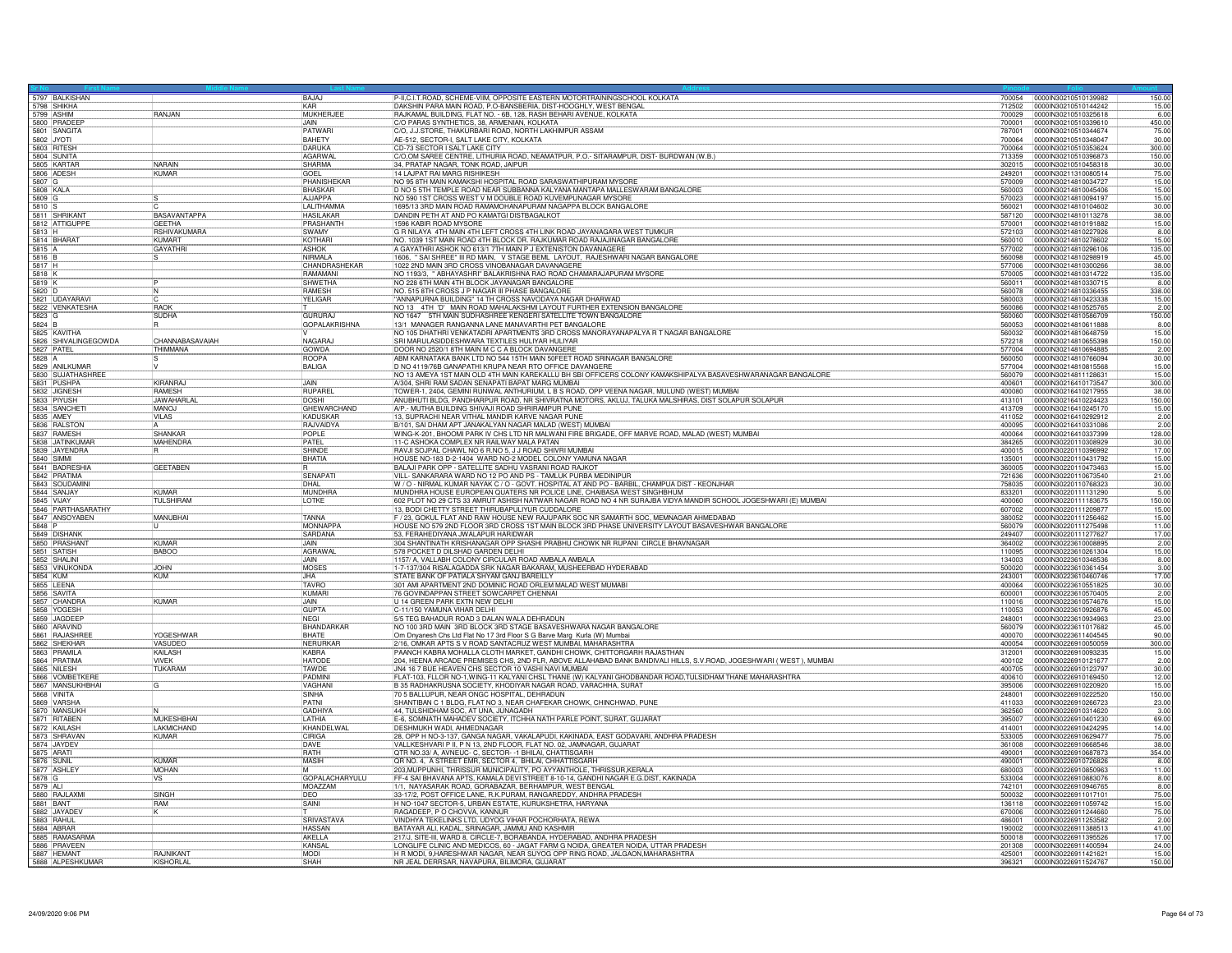|                          | 5889 MANDAR                 | MADHAV                 | JOSHI               | A 304 SHRINIWAS CHS, SEC 12, PLOT E51A KHARGHAR, NAVI MUMBAI, MAHARASHTRA                                                              |        | 410210 0000IN30226911534045 | 63.00        |
|--------------------------|-----------------------------|------------------------|---------------------|----------------------------------------------------------------------------------------------------------------------------------------|--------|-----------------------------|--------------|
| 5890 NITIN               |                             | <b>WASUDEORAO</b>      | <b>INGOLE</b>       | FARSHI STOP CHHATRI TALAV ROAD, VIMAL NAVJ COLONY, AMRAVATI, MAHARASHTRA                                                               | 444606 | 0000IN30226911558477        | 8.00         |
|                          | 5891 SURINDEF               | <b>KUMAR</b>           | <b>MAKIN</b>        | C-47, BALI NAGAR, NEW DELHI                                                                                                            | 110015 | 0000IN30226911625452        | 192.00       |
|                          | 5892 R<br>5893 VARAHA       |                        | <b>BHOJAN</b>       | DOOR NO. 12G, WOOD COCK ROAD, NEAR GOODSHED, OOTY TAMILNADU                                                                            | 643001 | 0000IN30226911737949        | 15.00        |
|                          |                             | NARASIMHASATYANARAYANA | <b>KOMMOJU</b>      | OTR NO C-3, BSNL-P AND T, STAFF QUARTERS, MAMILLA GUDEM, KHAMMAM, ANDHRA PRADESH                                                       | 507001 | 0000IN30226911865229        | 15.00        |
|                          | 5894 HEMANT                 | <b>BHARGAV</b>         | POTPHODE            | AT POST KHEDSHI GAYALVADI, TAL AND DIST RATNAGIRI, RATNAGIRI, MAHARASHTRA                                                              | 415612 | 0000IN30226911903234        | 32.00        |
| 5895 G                   |                             |                        | SUBRAMAN            | 155/3, KETCHANI PATTI, ERIODU, DINDIGUL, TAMILNADU                                                                                     | 624702 | 0000IN30226911917014        | 30.00        |
| 5896 G                   |                             | <b>SR</b>              | PRAKASH             | H NO 66-10-32/6, NARASANNA NAGAR, KAKINADA, ANDHRA PRADESH                                                                             | 533004 | 0000IN30226911929670        | 45.00        |
| 5897 SAMIR<br>5898 BHOLA |                             | NITIN                  | PAREKH              | B 203, 2ND FLOOR, PLOT NO 79, DHAVAL APT, FACTORY LANE, BORIVALI WEST, MUMBAI, MAHARASHTRA                                             | 400092 | 0000IN30226911948235        | 6.00         |
|                          |                             | <b>NATH</b>            | MITTAL              | POST JEALGORA DHANBAD JHARKHAND                                                                                                        | 828110 | 0000lN30226911954592        | 24.00        |
| 5899 ANIL                |                             | PANDURANG              | PUROHIT             | SHRI PARSHURAM SAHAKARI GRUHNIRMAN SANSTHA MARYADIT, 2ND FLR BLOCK NO 202, MIDC, RATNAGIRI MAHARASHTRA                                 | 415612 | 0000IN30226912020420        | 15.00        |
| 5900 AMIT                |                             |                        | <b>BHATIA</b>       | H NO 183 MODEL COLONY YAMUNA NAGAR HARYANA                                                                                             | 135001 | 0000IN30226912035953        | 8.00         |
|                          | 5901 RAGHU                  | NANDAN                 | PALIWAL             | 557, GATE NO.6, NAINWA ROAD, RAJAT GRAH COLONY, BUNDI, RAJASTHAN                                                                       | 323001 | 0000lN30226912092189        | 21.00        |
|                          | 5902 SATYENDRA              | <b>KUMAR</b>           | SINGH               | 268 NAVSHEEL DHAM BITHOOR ROAD KALYANPUR KANPUR UTTAR PRADESH INDIA                                                                    | 208017 | 0000IN30226912205654        | 2.00         |
|                          | 5903 HITESH                 |                        | <b>JAIN</b>         | JAIN SILK AND SAREES COLLEGE ROAD NEAR FOUNTAIN CHOWK LUDHIANA PUNJAB INDIA                                                            | 141001 | 0000IN30226912437197        | 6.00         |
|                          | 5904 DILIP<br>5905 SRINIVAS |                        | <b>GODAMBE</b>      | B 406 CHERISH VINAYAK ENCLAVE BLD NO 9 VIVA COLLEGE ROAD VIRAR W NEAR OLD VIVA COLLEGE THANE MAHARASHTRA                               | 401303 | 0000IN30226912589480        | 8.00         |
|                          |                             |                        |                     | G 371 H A L OLD TOWNSHIP VIMANAPURA POST BANGALORE KARNATAKA INDIA                                                                     | 560017 | 0000IN30226912712191        | 8.00         |
| 5906 ADITI               |                             |                        | <b>BHATNAGAR</b>    | B-201, ASHOKA KOHINOOR, ASHOKA RATAN CAMPUS, VIDHAN SABHA ROAD, KHAMHARDIH RAIPUR, CHHATTISGARH                                        | 492007 | 0000lN30226912937571        | 29.00        |
| 5907 ANIL                |                             |                        | <b>KUMAR</b>        | 469 D M S QRS HARI NAGAR NEW DELHI DELHI INDIA                                                                                         | 110064 | 0000IN30226912970057        | 14.00        |
| 5908 AMIT                |                             | <b>KUMAR</b>           | BHATNAGAR           | H N 8 RAMPUR WARD DHAMTARI TAH DHAMTARI DIST DHAMTARI DHAMTARI CHHATTISGARH INDIA                                                      | 493773 | 0000lN30226913016392        | 5.00         |
|                          | 5909 JAGDISH                | <b>KACHRULA</b>        | RATHI               | KAPDA BAZAR JALNA MAHARASHTRA INDIA                                                                                                    | 431203 | 0000IN30226913058778        | 2.00         |
|                          | 5910 MEHUL                  | RAJENDRA               | PARFKH              | BUTT BHAVANI KRUPA 9 PATEL COLONY ROAD NO 3 JAMNAGAR GUJARAT INDIA                                                                     | 361008 | 0000IN30226913122216        | 5.00         |
|                          | 5911 PRAVIN                 | <b>KUMAR</b>           | <b>HOSABETTL</b>    | NO 301 A KRISTAL GEM HAL 2 STG DOOPANAHAL 13 H MN RD 3 CRS BANGALORE BANGALORE KARNATAKA INDIA                                         | 560008 | 0000IN30226913185885        | 75.00        |
| 5912 GOPAL               |                             | <b>REDDY</b>           | <b>JONNALAGADDA</b> | H NO 15 ALIVELLU MANGAPURAM PANGALU ROAD NALGONDA ANDHRA PRADESH INDIA                                                                 | 508001 | 0000IN30226913205286        | 15.00        |
| 5913 G                   |                             |                        | MALLIGA             | 207 THANGA LAKSHMI ILLAM OPP KAMACHI AMMAN KOIL OTTUPATTARAI COONOOR COONOOR                                                           | 643102 | 0000IN30226913250609        | 6.00         |
|                          |                             | KUMARI                 | SINGH               | 1 SIJUA PO SIJUA NEAR SIJUA DURGA MANDIR DHANBAD JHARKHAND INDIA                                                                       | 828121 | 0000lN30226913351670        | 21.00        |
|                          | 5914 RUDRANI                |                        | KUMAR               | ROOM NO 14 OORGAVM KGF KARNATAKA INDIA                                                                                                 | 563120 | 0000IN30226913385727        | 3.00         |
| 5916 K                   |                             | VRSHEKHARA             | RAO                 | 11/2/30 HOTEL MANASA COMPLEX 1ST FLOOR WYRA ROAD KHAMMAM ANDHRA PRADESH INDIA                                                          | 507001 | 0000IN30226913665658        | 23.00        |
| 5917 GEETA               |                             |                        | AMBRE               | LA CREME CHS FLAT NO 304 3RD FLOOR KONDIVITA MIDC RAMKRISHNA MANDIR ROAD ANDHERI EAST MUMBAI MAHARASHTRA INDIA                         | 400059 | 0000IN30226914009759        | 375.00       |
| 5918 ADITI               |                             |                        | <b>HOLANI</b>       | 2 HO CHI MINH SARANI PO MIDDLETON ROW 9TH FLOOR KOLKATA WEST BENGAL INDIA                                                              | 700071 | 0000IN30226914026323        | 26.00        |
| 5919 VIJAY               |                             | KUMAR                  | SHARMA              | 3/169 KATRA FULEL TAJ GANJ AGRA UTTAR PRADESH                                                                                          | 282002 | 0000IN30231610100229        | 60.00        |
|                          | 5920 HITESH                 | KUMAR                  | <b>VFRMA</b>        | VILL- PLANIYA PO- BATHALANG ARKI, SOLAN HIMACHAL PRADESH                                                                               | 173208 | 0000IN30231610139033        | 23.00        |
| 5921 SHAM                |                             | <b>SUNDER</b>          | <b>GROVER</b>       | HOUSE NO-C-50 YAMUNA ENCLAVE, SECTOR 13-17 PANIPAT HARYANA                                                                             | 132103 | 0000IN30231610244145        | 38.00        |
|                          | 5922 ARVIND                 |                        | KUMAR               | ARVIND KUMAR SHARMA SET NO 39 TYPE III, BLOCK-E GOVT RESIDENTIAL COLONY KASUMPTI SHIMLA HIMACHAL PRADESH                               | 171009 | 0000lN30231610267245        | 38.00        |
|                          | 5923 KOTTA                  | <b>BRAHMANANDA</b>     | <b>RAO</b>          | DOOR NO. 12-5-36, NEW COLONY, WARD NO-29 SAI TOWERS ANAKAPALLE                                                                         | 531001 | 0000lN30232410014664        | 300.00       |
|                          | 5924 LINGAMANENI            | <b>BHANU</b>           | PRASAD              | D NO 8-12-72/1 BALAJI NAGAR, NEAR S P BUNGLOW MAYURI JUNCTION VIZIANAGARAM<br> D. NO 7 . 36 UPADYAYA NAGAR VENKATAGIRI NELLORE (DIST.) | 535003 | 0000IN30232410020164        | 15.00        |
|                          | 5925 LAKKAKULA              | <b>DASARADHA</b>       | <b>RAMAIAH</b>      |                                                                                                                                        | 524132 | 0000IN30232410049955        | 15.00        |
|                          | 5926 VEMULA                 | <b>VEERAVENKATA</b>    | SATYANARAYANA       | D. NO. 4 - 8 - 136/2 VELAMURI VARI VEEDHI 4TH WARD REPALLE                                                                             | 522265 | 0000IN30232410055525        | 15.00        |
|                          | 5927 NUNNA                  | <b>SRINIVASA</b>       | RAO                 | RAJU TRADERS OPP POLICE STATION KOTHAVEEDHI CHODAVARAM                                                                                 | 531036 | 0000IN30232410098785        | 585.00       |
|                          | 5928 SIRIPURAPU             | VENKATARAMA            | <b>RAO</b>          | D. NO MIG-I-64 SIMHAPURI HOUSING COLONY VEPAGUNTA POST VISAKHAPATNAM                                                                   | 530043 | 0000IN30232410168793        | 135.00       |
| 5929 K                   |                             | <b>RSSVNRAVI</b>       | KUMAR               | FLAT NO 402, CHANUKYA TOWER NARASIMHA NAGAR VISAKHAPATNAM                                                                              | 530024 | 0000IN30232410172024        | 15.00        |
|                          | 5930 PERLA                  | NAGASATYAVENKATESWARA  | <b>RAO</b>          | D NO 22-132 BANK STREET NUZVID KRISHNA DIST                                                                                            | 521201 | 0000lN30232410216124        | 15.00        |
|                          | 5931 MANDAVILLI             |                        | CHALAMARAJU         | D NO 32-7-13 YALLAVARI STREET KAKINADA                                                                                                 | 533001 | 0000IN30232410219230        | 30.00        |
|                          |                             | <b>JAGANMOHAN</b>      | <b>RAO</b>          | D NO 1-3/24-17/1 VIDYADHARAPURAM VIJAYAWADA                                                                                            | 520012 | 0000IN30232410299799        | 83.00        |
|                          | 5932 V<br>5933 SAMPATHI     | RAORAJENDRA            | PRASAD              | S V S M NURSING HOME SOMPETA SRIKAKULAM DIST                                                                                           | 532284 | 0000IN30232410749876        | 30.00        |
|                          | 5934 SURLA                  |                        | DEMUDU              | 58-9-68/1 NEW KARASA VISAKHAPATNAM                                                                                                     | 530007 | 0000IN30232410819460        | 15.00        |
|                          | 5935 CHODAY                 | <b>VENKATAJOSNA</b>    | <b>RANI</b>         | D NO 43-19-29/A VENKATA RAJU NAGAR T S N COLONY VISAKHAPATNAM                                                                          | 530016 | 0000lN30232410863084        | 300.00       |
| 5936 IPPILI              |                             | RAVI                   | KUMAF               | 1-130 BANISETTI STREET SOMPETA SRIKAKULAM DIST                                                                                         | 532284 | 0000IN30232410933997        | 8.00         |
|                          |                             |                        | CHINNAPPAN          | 27/8-B, GROUND FLOOR 3RD MAIN ROAD RAJALAKSHMI NAGAR VELACHERY, CHENNAI                                                                | 600042 | 0000lN30232410970115        | 2.00         |
| 5937 A<br>5938 D         |                             | <b>VENKATA</b>         | <b>REDDY</b>        | 5-6-16 BASVI REDDY VEEDHI SURYARAOPET KAKINADA                                                                                         | 533001 | 0000IN30232410973954        | 15.00        |
| 5939 B                   |                             |                        | PURUSHOTHAMAKUMAR   | 193 KALLAR SOCIETY BACKSIDE BANGALOWMEDU THENI                                                                                         | 625531 | 0000IN30232411008884        |              |
|                          | 5940 KRISHNA                | RAMANUJAM              | W.                  | OLD NO 7 NEW NO 31/5A PALANICHETTPATTI THENI                                                                                           | 625531 | 0000IN30232411034657        | 2.00<br>3.00 |
|                          | 5941 MUTHU                  | M<br>KRISHNAN          |                     | DOOR NO 247 MIRANDAA LANE, IST CROSS STREET ALLINAGARAM THENI                                                                          | 625531 | 0000IN30232411037598        | 6.00         |
|                          | 5942 NAGAVENI               |                        | TATA                | W/O DR T S N PRASADA RAO SUJATHA NURSING HOME NIDUBROLU PONNUF                                                                         | 522123 | 0000IN30232411089957        | 75.00        |
|                          | 5943 NOOLI                  | VENKATAMALATI          | KALYANI             | D NO 3-8, GANDHI ROAD PENUGONDA PENUGONDA WEST GODAVARI DIST, AF                                                                       | 534320 | 0000IN30232411166197        | 11.00        |
|                          | 5944 SRINIVASA              | <b>RAO</b>             | CHITIKENA           | H NO 8-26/1 POTHURAJU TEMPLE STREET PENUGONDA MANDALAM, VADALI WEST GODAVARI DIST, AP                                                  | 534324 | 0000IN30232411166210        | 600.00       |
| 5945 B                   |                             |                        | BHARGAVI            | DNO-7-975 KOTHAPETA NAGULAGUNTA STREET SRIKALAHASTI CHITTOOR                                                                           | 517644 | 00000N30232411218667        | 30.00        |
| 5946 PATEL               |                             | <b>BABUBHAI</b>        | <b>HARGOVINDDAS</b> | 59 VRAJGARDEN SOCIETY CHOILA ROAD BAYAD TA BAYAD DIST SABARKANTHA                                                                      | 383325 | 0000IN30233210075783        | 15.00        |
|                          | 5947 MOHMMAD                | <b>SHAFI</b>           | <b>HAFIZ</b>        | HOKAR SAR ZAINAKOTE BEHIND PETROL PUMP SRINAGAR                                                                                        | 190012 | 0000lN30234910104524        | 12.00        |
|                          | 5948 SUDARSHAN              | <b>KUMAR</b>           | <b>GUPTA</b>        | PLOT NO 7 SECTOR 5 CHANNI HIMMAT JAMMU                                                                                                 | 180015 | 0000IN30234910262046        | 15.00        |
| 5949 VIKAS               |                             |                        | KHAJURIA            | HOUSE NO.12 INDIRA COLONY TALAB JAMMU GOL GUJRAL ROAD JAMMU                                                                            | 180002 | 0000IN30234910299505        | 15.00        |
|                          | 5950 RAJNISH                | <b>KUMAR</b>           | FERIA               | 12 BN MARKET MAIN BAZAR UDHAMPUR JAMMU AND KASHMIR                                                                                     | 182101 | 0000IN30234910319027        | 8.00         |
|                          | 5951 RAMESH                 | KUMAR                  | ARORA               | HANS RAJ SANT RAM, 63-A, GRAIN MARKET, BHATINDA, PUNJAB                                                                                | 151001 | 0000IN30236510077243        | 3.00         |
|                          |                             |                        | <b>MALIK</b>        |                                                                                                                                        | 132103 | 0000IN30236510294059        | 3.00         |
| 5952 VIPAN<br>5953 ALKA  |                             |                        |                     | H.NO.23, FRIENDS COLONY, PANIPAT, HARYANA                                                                                              | 127021 | 0000IN30236510476434        | 15.00        |
| 5954 SUSHII              |                             |                        | KUMAR               | H.NO.- 170 VILL.- MADINA GINDHRAN TEH. MEHAM, DISTT.- ROHTAK HARYANA                                                                   | 124001 | 0000IN30236510742638        | 3.00         |
|                          | 5955 KAMLESH                | KUMAR                  | MITTAI              | H.NO.28/889 NEW GEET COLONY TEH. AND DISTT. MOGA PUNJAB                                                                                | 142001 | 0000IN30236510775186        | 150.00       |
|                          | 5956 JATINDER               |                        | <b>VFRMA</b>        | C/O I.D. VERMA, LOWER RAM NAGAR TEHSIL DHARAMSHALA, DISTT. KANGRA LOWER RAM NAGAR, DHARAMSHALA HIMACHAL PARDESH                        | 176215 | 0000IN30236510840470        | 75.00        |
|                          |                             | KUMAR                  | AGARWA              |                                                                                                                                        | 204101 | 0000IN30240410069843        | 135.00       |
|                          | 5957 SUNIL                  | JANHAVI                | <b>DEVENDRA</b>     | JAGANNATH VISHAMBHAR DAYAL SADABAD GATE HATHRAS UP<br>C/2, MEGHSYAM PRASAD CHSL PARNAKA OPP. PHADKE HOSPITAL KALYAN (W) THANE          | 421301 | 0000IN30245310111685        | 9.00         |
|                          | 5959 AMANDEEP               |                        | SINGH               | ROOM NO- 105, H- BLOCK MEN'S HOSTEL VIT UNIVERSITY VELLORE (TN.)                                                                       | 632014 | 0000IN30245310153986        | 6.00         |
| 5960 KRUPA               |                             | <b>TUSHAR</b>          | JHAVERI             | 38, VARDHAMAN FLAT, JAIN MERCHANT SOCIETY, PALDI. AHMEDABAD.                                                                           | 380007 | 0000IN30246110151867        | 638.00       |
| 5961 MAYA                |                             | <b>BHUPENDRA</b>       | <b>KATWALA</b>      | 403 B HARMONY BLDG 4 FLR B WING ASHOK CHAKRAVARTY ROAD NEAR DAMODAR WADI KANDIVLI EAST MUMBAI                                          | 400101 | 0000IN30247011056219        | 30.00        |
|                          |                             | <b>HARILAL</b>         | AKKAD               | D/3 MEWAWALA APTS SAROJINI RD VILE PARLE (W) MUMBAI                                                                                    | 400056 | 0000IN30247040187936        | 38.00        |
|                          | 5962 JAYPRAKASH             |                        | <b>SUVARNA</b>      | 301 F WING CHEMBUR GULMOHAR CHSL R C MARG CHEMBUR NAKA CHEMBUR MUMBAI                                                                  | 400071 | 0000IN30247040196760        | 15.00        |
|                          | 5964 JOITARAM               |                        | PATEL               | 122, SARDAR PATEL COLONY STEDIUM ROAD NARANPURA AHMEDABAD                                                                              | 380014 | 0000IN30248810005524        | 150.00       |
|                          | 5965 SULOCHANA              |                        | <b>JAIN</b>         | C/O- SHANTI LAL JAIN FLAT NO- 4 EG 3B, RAM MOHAN MULLICK GARDEN LANE KOLKATA                                                           | 700010 | 0000IN30249610028077        | 23.00        |
|                          | 5966 HEMENDRA               | <b>BHAGWANJ</b>        | MAJITHIA            | 58/15 F, H.L.NIWAS, SHANKER BARI LANE, CHIRA BAZAR, MUMBAI                                                                             | 400002 | 0000IN30258210004032        | 75.00        |
|                          |                             | CHIRAG                 | SHAH                | 704, RAGHUVANSI APT., CHANDAVARKAR ROAD, BORIVALI (WEST), MUMBA                                                                        | 400092 | 0000IN30258210032206        | 15.00        |
|                          | 5967 MONALI                 | <b>DIPAKKUMAF</b>      | <b>HASMUKHLAL</b>   | SHIVSHAKTI, 30 DWARKA NAGAR, BAMROLI ROAD, GODHRA.                                                                                     | 389001 | 0000IN30258210058737        | 105.00       |
|                          | 5969 ALPESH                 | RATILAL                | MAI I               | 2/173, VAISHALI FLOWERS, NEAR MASJID, PANCH HATDI, MAIN ROAD, NAVSARI                                                                  | 396445 | 0000IN30258210083095        | 15.00        |
|                          | 5970 SUCHITRA               | N                      | PAI                 | B 201 JAMUNA APARTMENTS SAHARA CARGO ESTATE COMPOUND J B NAGAR ANDHERI(EAST) MUMBAI                                                    | 400099 | 0000IN30260310092805        | 30.00        |
|                          | 5971 REENA                  |                        | JAIN                | A 20 ANUPAM BUILDING L B S MARG GHATKOPAR (WEST) MUMBAI                                                                                | 400086 | 0000IN30260310115677        | 45.00        |
| 5972 ANNIE               |                             |                        | THOMAS              | A 7 BALAJI OPP CANARA BANK KALINA SANTACRUZ EAST MUMBAI                                                                                | 400098 | 0000IN30260310117460        | 150.00       |
|                          | 5973 CHIRAG                 | KIRIT                  | <b>MEHTA</b>        | 403 LUV APARTMENT OFF VEERA DESAI ROAD ANDHERI WEST MUMBAI                                                                             | 400058 | 0000IN30260310127960        | 75.00        |
|                          | 5974 NAGESH                 |                        | KAMATH              | DOOR NO. 1-19-1450(4), 1ST FLOOR PASCAL VILLA MARIGUDI NEW ROAD, URVA MANGALORE                                                        | 575006 | 0000IN30260310130634        | 3.00         |
| 5975 KALI                |                             | <b>SANKAR</b>          | SAHA                | HOUSE NO-22 NETAJI ROAD, DEWRI PARA KALABAGAN DIST-COOCHBEHAR                                                                          | 736131 | 0000IN30264610024979        | 15.00        |
|                          |                             | Nath                   | Yadav               |                                                                                                                                        | 743318 | 0000IN30265410005444        | 15.00        |
|                          | 5976 Dudh<br>5977 SHAIKH    | MOHAMMED               | <b>TARIOUR</b>      | D-52, Chawk Kashipur (Mandir Side), Ps - Noda Khali, South 24 Pgns<br>907, DIAMOND APARTMENT, JASMINE MILL ROAD, MAHIM (EAST) MUMBAI   | 400017 | 0000IN30266210146606        | 30.00        |
| 5978 BABU                |                             |                        | <b>THOMAS</b>       | 402 A BLOCK 4TH FLOOR SAATH APARTMENT ST XAVIERS ROAD MEMNAGAR AHMEDABAD                                                               | 380052 | 0000lN30267930050745        | 75.00        |
| 5979 HARISI              |                             |                        | <b>KHURAN</b>       | 132 DILBAGH NAGAR JALANDHAR                                                                                                            | 144002 | 0000IN30267930088676        | 5.00         |
|                          | 5980 MANJEE                 | KUMAR                  | <b>SINHA</b>        | C 89THIRD FLOOR NTPC COLONY SECTOR 33 NOIDA IN UTTAR PARDESH                                                                           | 201307 | 0000IN30267930229498        | 20.00        |
|                          |                             |                        |                     |                                                                                                                                        |        |                             |              |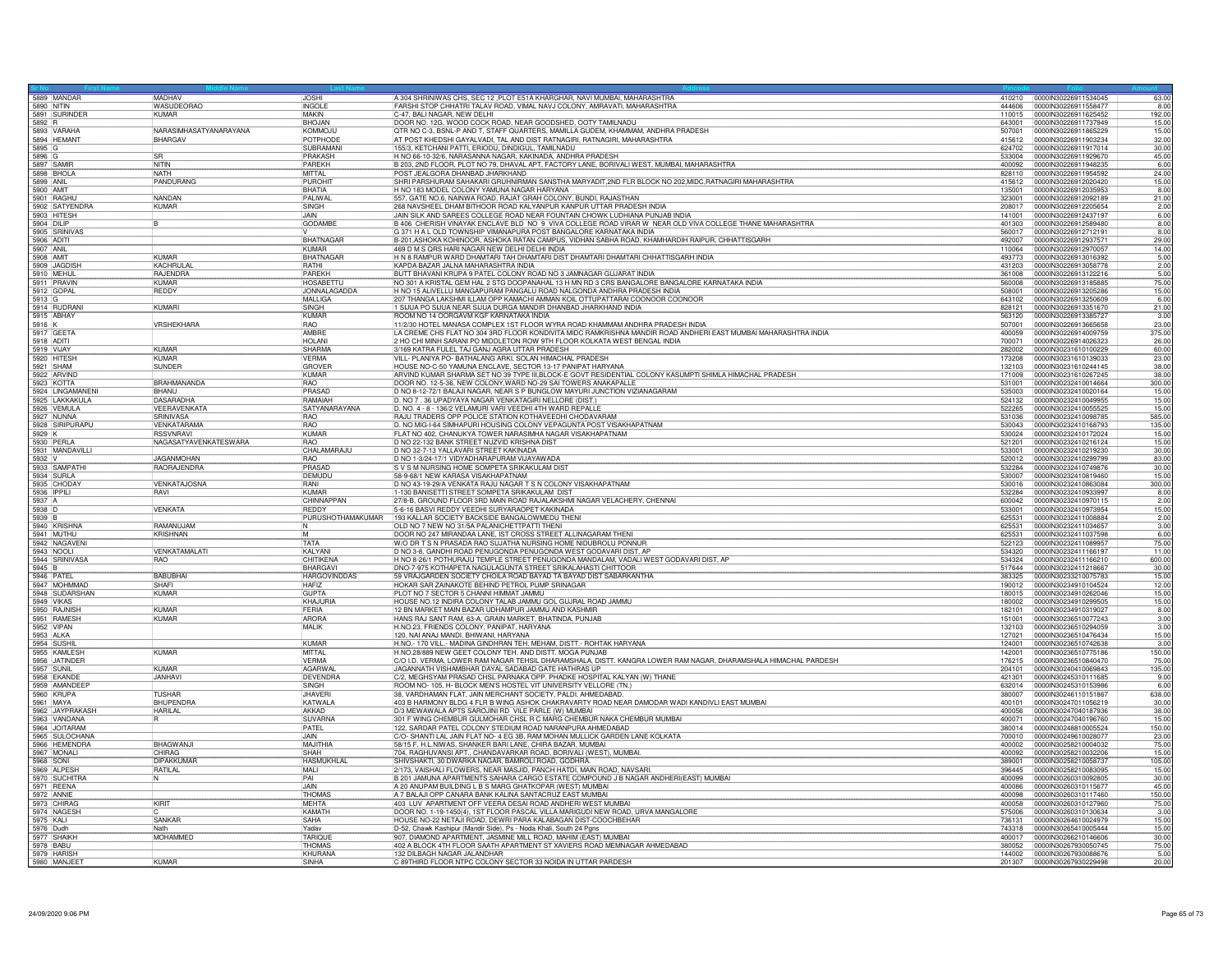| 5981 ASHWINI                        |                    | PHADKE                   | C 401 YUDHISHTRA N L COMPLEX NEAR ANAND NAGAR DAHISAR EAST MUMBAI MAHARASHTRA                                                                     |                  | 400068 0000IN30267930238724 | 195.00 |
|-------------------------------------|--------------------|--------------------------|---------------------------------------------------------------------------------------------------------------------------------------------------|------------------|-----------------------------|--------|
|                                     |                    | <b>KAVERY</b>            | 826 P A PILLAI NAGAR MAHARAJANAGAR TIRUNELVELI                                                                                                    | 627011           | 0000IN30267930292017        | 3.00   |
| 5983 GOVERDHAN                      | DASS               | <b>KANKANI</b>           | 26 59 BIRHANA ROAD KANPUR                                                                                                                         | 208001           | 0000IN30267930302932        | 135.00 |
| 5984 N<br>5985 PRABHA               |                    | SRIRAM                   | NO 3 PARTHASARATHY SWAMY LANE TRIPLICANE CHENNAI                                                                                                  | 600005           | 0000IN30267930321583        | 8.00   |
|                                     | BALA               | SUBRAMANIAN              | S 27 E PONNAMBALAM SALAI K K NAGAR CHENNAI                                                                                                        | 600078           | 0000IN30267930327366        | 225.00 |
| 5986 SHOBHANABEN                    | <b>SATISHBHAI</b>  | AMBANI                   | 17 TIRTH NUTAN NAGAR STREET NO 2 KALAWAD ROAD RAJKOT GUJARAT                                                                                      | 360005           | 0000IN30267930525436        | 15.00  |
| 5987 GUNVANTRAI                     | CHHELSHANKER       | BHATT                    | "BHUVAN MANGALAM" KAILASH DHARA PARK, SAU KALA KENDRA-7 NEAR BUS STOP, 150, RING ROAD RAJKOT                                                      | 360007           | 0000IN30267930525444        | 3.00   |
| 5988 SAURABH                        | <b>BHUPENDRA</b>   | <b>MFHTA</b>             | 188 D BHIMRAO S WADI DR JAYKAR MARG MUMBAI                                                                                                        | 400002           | 0000IN30267930769428        | 690.00 |
| 5989 PRIYA                          | RAMESH             | CHORGE                   | 36 AHMED UMAR BLDG DR D SILVA ROAD DADAR MUMBAI                                                                                                   | 400028           | 0000IN30267931023983        | 53.00  |
|                                     |                    | RAVICHANDRAN             | 188 POLICE KANDASWAMY ST OMYMTUS BUS STOP RAMANATHAPURAM COIMBATORE TAMIL NADU                                                                    | 641045           | 00000N30267932108963        | 15.00  |
| 5991 HUFRISH                        | <b>RUZBEH</b>      | <b>MISTRY</b>            | 2 D/28 MALEGAMWALLA BLDG M M CHOTTANI ROAD MAHIM (W) MUMBAI                                                                                       | 400016           | 0000IN30267933312240        | 75.00  |
| 5992 RAVINDRA                       | <b>RAGHUNATH</b>   | KARFKAR                  | 55 A MADHAVDAS PREMJI CO OP HSG SOC ROOM NO 28 TATYA GHARPURE PATH MUGHBHAT LANE GIRGAUM MUMBAI                                                   | 400004           | 00000830267933494043        | 15.00  |
| 5993 RAJASHRI                       |                    | RANGNEKAR                | C1/704 THE RUTU ESTATE PATLIPADA GHOD BUNDER ROAD NR MUNICIPLE COMMISSIONERS BUNGLOW THANE                                                        | 400607           | 0000IN30267935022997        | 15.00  |
| 5994 SHRADDHA                       | <b>ASHOK</b>       | NAIK                     | A/18 ANJANA PESTOM SAGAR ROAD NO 6 2ND FLOOR CHEMBUR MUMBAI                                                                                       | 400089           | 0000IN30267935161742        | 3.00   |
|                                     |                    |                          | 346 A SECTOR 13TH A MAIN YELAHANKA NEW TOWN BANGALORE                                                                                             | 560064           | 00000N30267935192367        | 26.00  |
| 5996 TARANJEET                      |                    | KAUR                     | C/O PONTIKA ASS. BADRI NAGAR PAONTA SAHIB H.P                                                                                                     | 173025           | 0000IN30282210288947        | 8.00   |
| 5997 KISHAN                         | <b>BAO</b>         |                          | 1-258 GAYATRI NAGAR PONKAL JANNARAM ADILABAD                                                                                                      | 504205           | 00000N30286310144453        | 15.00  |
| 5998 SUNEETHA                       |                    | <b>GOTTUMUKKALA</b>      | H NO 30-10-3 ROTARY CLUB ROAD TANUKU WEST GODAVARI DIST                                                                                           | 534211           | 0000IN30286310244367        | 60.00  |
| 5999 Arati                          | Sachin             | Abhyankar                | Susheel 759/13, Deccan Gymkhana, Pune                                                                                                             | 411004           | 0000IN30287120152882        | 23.00  |
| 6000 Sachin                         | Vishnu             | Abhyankar                | 759/13, Deccan Gymkhana, Pune                                                                                                                     | 411004           | 0000IN30287120153553        | 23.00  |
| 6001 Pratan                         | Kumar              | Bairiganjan              | Sarbodaya Nagar, Near Post Office, Puri<br>VIKRAM VIHAR 493/B/56, G.T. ROAD (S) BONGLOW NO. 17 HOWRAH                                             | 752002           | 00000N30287120292334        | 30.00  |
| 6002 APURVA                         |                    | <b>BOTHRA</b>            |                                                                                                                                                   | 711102           | 0000IN30289810303257        | 15.00  |
| 6003 HEMANTKUMAR                    |                    | KORABAND                 | FLAT NO D 1 B GROUND FLOOR KONARKPOORAM KONDHWA PUNE MAHARASHTRA                                                                                  | 411048           | 0000IN30290240528916        | 15.00  |
| 6004 FAHEEM                         | AKHTER             | ANSARI                   | 3A 52 LOHIA NAGAR TAXIMENS CHS LTD 306, L B S MARG KURLA (W) MUMBAI                                                                               | 400070           | 0000IN30290243127190        | 8.00   |
| 6005 Bijay                          | Kumar              | Tekriwal                 | 1 Flag Staff Road CIVIL LINES UNDER HILL ROAD Delhi                                                                                               | 110054           | 0000lN30292710003360        | 150.00 |
| 6006 Mahes                          | Basavarai          | Angadi                   |                                                                                                                                                   | 560080           | 0000IN30292710029513        | 75.00  |
| 6007 Shailesh                       | Chandrakan         | Parikh                   | 35, 1st A-Cross Rajmahal Vilas Extn Bangalore<br>D 12 3RD FLOOR JAL DARSHAN CO OP HSG SOC LTD OPP NATRAJ CINEMA ASHRAM ROAD NAVRANGPURA AMMEDABAD | 380009           | 0000IN30292710041415        | 41.00  |
| 6008 Maulik                         | Nitinkuma          | Patel                    | H-5, Sun Power Flat B/H. Vishram Nagar Memnagar Ahmedabad                                                                                         | 380052           | 0000lN30292710070419        | 150.00 |
| 6009 SUNI                           | KUMAR              | YADAV                    | C 17 PURU APTS BLUCK R ROHINI SECTOR 13 ROHINI DELHI                                                                                              | 110085           | 0000IN30292710237650        | 53.00  |
| 6010 SEEMA                          |                    | JAIN                     | C-1/72, RAJASTHALI APARTMENTS PITAM PURA DELHI                                                                                                    | 110034           | 0000IN30294310001139        | 135.00 |
| 6011 Pradip                         | Kumar              | Kataruka                 | P.N. Ghosh Street Purulia                                                                                                                         | 723101           | 0000IN30297810018872        | 12.00  |
| 6012 Neera                          |                    | Kachi                    | Puratan Bazar Kharagpur Paschim Midnapur                                                                                                          | 721301           | 0000IN30297810297621        | 15.00  |
| 6013 PURAN                          | DEVI               | AHUJA                    | BOLTMASTER INDUSTRIES NOVELTY CINEMA ROAD, KHURJA UP                                                                                              | 203131           | 0000IN30298610022757        | 135.00 |
| 6014 SHUAIB                         | AR                 | KHATIE                   | B 301 SAGAR RESIDENCY PLOT 98/ 99 SEC 27 NERUL NAVI MUMBAI MAHARASHTRA, INDIA                                                                     | 400706           | 0000IN30302857260183        | 6.00   |
| 6015 AMOL                           | <b>SHRIHARI</b>    | LAHANE                   | VITHAI HOSPITAL JALNA ROAD VITHAI HOSPITAL BEED BEED MAHARASHTRA, INDIA                                                                           | 431122           | 0000IN30302858391281        | 120.00 |
| 6016 CHETAN                         | <b>BHASKAR</b>     | DESHPANDE                | A202 SHIVALAYA SARASWAT COLONY GURUMANDIR ROAD DOMBIVALI E KALYAN TILAK NAGAR THANE MAHARASHTRA, INDIA                                            | 421201           | 0000IN30302858547412        | 15.00  |
| 6017 ANURADHA                       |                    | <b>TIWARI</b>            | 127/451 S BLOCK VINOBA NAGAR KANPUR UTTAR PRADESH                                                                                                 | 208014           | 0000IN30302858786282        | 3.00   |
| 6018 NANDAN                         | ATMARAM            | <b>SAMANT</b>            | OM KARTVYA SADHANA HOSPITAL ABHINAVNAGAR PO KUDAL DIST SINDHUDURG MAHARASHTRA, INDIA                                                              | 416520           | 0000IN30302858822954        | 45.00  |
| 6019 PRITEE                         |                    | PRABHUTENDOLKAR          | A P ZARAP TAL KUDAL DIST SINDHUDURG KUDAL KUDAL MAHARASHTRA, INDIA                                                                                | 416520           | 0000IN30302859479015        | 150.00 |
| 6020 ANANT                          | <b>TANU</b>        | <b>BHAGANE</b>           | SAGAR HERITAGE SANT SENA NAGAR SHIVTAR ROAD TAL KHED DIST KHED RATNAGIRI MAHARASHTRA INDIA                                                        | 415709           | 00000N30302859784174        | 15.00  |
| 6021 JAYASHREE                      | MALHARI            | <b>DESHMANE</b>          | HOUSE NO 1553 1 TASGAON TAL TASGAON DIST SANGLI VITA ROAD WATER TANK TASGAON SANGLI MAHARASHTRA, INDIA                                            | 416312           | 0000IN30302860139187        | 2.00   |
|                                     |                    | CHOUDHARY                | B 1310 PEARL HEIGHTS YARI ROAD VERSOVA MUMBAI MAHARASHTRA                                                                                         | 400061           | 0000IN30302861125976        | 18.00  |
| 6022 PRAVEEN                        |                    |                          | EAST STATION ROAD AGARPARA AGARPARA NORTH 24 PARGANAS , NORTH 24 PARGANAS WEST BENGAL, INDIA                                                      |                  | 0000IN30302861196130        | 14.00  |
| 6023 AMBAREESH<br>6024 YAMINI       | CHUNCHU            | PRABHAKAR                |                                                                                                                                                   | 700109<br>600077 | 0000IN30302866999877        | 195.00 |
| 6025 RAJESHKUMAR                    | RAJNIKANT          | SHAH                     | 64 PERUMALAGARAM THIRUVERKADU POST ,CHENNAI TAMILNADU, INDIA<br>DANTAR VADO KHAMBHAT KHAMBHAT                                                     |                  |                             |        |
|                                     | <b>VIJAYBHAI</b>   |                          |                                                                                                                                                   | 388620           | 0000IN30305210125709        | 3.00   |
| 6026 SHARMISTHABEN<br>6027 HEMENDRA |                    | DAVF                     | G-9-SUDARSHAN APPT NR. NEW VIDHYAVIHAR SOCIETY RAMJI MANDIR ROAD, RANIP AHMEDABAD                                                                 | 382480           | 0000IN30305210150558        | 15.00  |
|                                     | TRAMBAKLA          | PARIKH                   | E-2 SHREE RADAY APT NR.SHANTIVAN BUS STOP PALDI AHMEDABAD                                                                                         | 380007           | 0000lN30305210220747        | 18.00  |
| 6028 MADHAVLA                       | <b>BECHARDAS</b>   | PATFI                    | AT RANCHHODPURA, DHEDHU POST VAGOSNA KALOL GANDHINAGAR                                                                                            | 382845           | 0000IN30305210372410        | 75.00  |
| 6029 HANUMANT                       | CHANDRASINH        | CHAUHAN                  | 69, NISHAZH FAZHIYUA BHELIDRA TA-KALOL PANCHMAHAL                                                                                                 | 389320           | 0000IN30305210452823        | 30.00  |
| 6030 JIGNASA                        | <b>APURVA</b>      | KHANDHAR                 | 104, ANAL TOWER COMMERCE SIX ROAD NAVRANGPURA AHMEDABAD                                                                                           | 380006           | 00000N30305210505992        | 600.00 |
| 6031 THOPAIAH                       |                    |                          | NO 9, BANJARU PALYA BANJARU PALYA BANGALORE                                                                                                       | 560062           | 0000IN30307710110567        | 21.00  |
| 6032 HIMACHAL                       |                    | KANADE                   | H NO 26 SHRI KRISHNA BEHIND PACIFIC SHEETAL APPT ARIHANT ANAGAR KESHWAPUR HUBLI KARNATAKA                                                         | 580023           | 00000030307710155039        | 30.00  |
| 6033 KAMALABAI                      | <b>SURENDRASA</b>  | KABADI                   | JAIHIND BHAVAN BASAVESHWAR ROAD GADAG KARNATAKA                                                                                                   | 582101           | 0000IN30307710185508        | 29.00  |
| 6034 THRILOCHAN                     |                    |                          | MAITHRI 1ST CROSS VISHNUMOORTHY NAGARA KUNJIBETTU POST UDUPI KARNATAKA                                                                            | 576102           | 0000IN30307710205739        | 5.00   |
| 6035 PURUSHOTHAMRAO                 |                    | IN.                      | S/O LATE NARAYANA RAO BHOOMIKA, 1STMAIN, 3RD CROSS, BANK COLONY, CHITRADURGA                                                                      | 577501           | 0000030307710215749         | 75.00  |
| 6036 DAMODAR                        | SHANKAR            | PRABHU                   | C O KIRAN D PAI NEAR VINAYAK SAW MILL HERWATTA KUMTA KARNATAKA                                                                                    | 581343           | 0000IN30307710263009        | 15.00  |
| 6037 CHANDRASHEKARAIAH              |                    |                          | SÍDDAGANGA MUTT QUARTERS SÍDDAGANGA MÚTT SIDDAGANGA MÚTT KYATSANDRA TUMKUR                                                                        | 572104           | 00000N30307710280798        | 120.00 |
| 6038 GUNASEKARAN                    |                    | <b>GURUSAMY</b>          | OLD NO 46 NEW NO 40 SOUNDAMMAN KOVIL STREET DINDIGUL TAMILNADU                                                                                    | 624001           | 0000IN30307710358970        | 5.00   |
| 6039 JOGINDER                       | KAUR               | <b>JASSAI</b>            | 1 207 SARDAR BAZAR DELHI CANTT NEW DELHI                                                                                                          | 110010           | 00000830307710405908        | 420.00 |
| 6040 KAVITHA                        | IN.                | KAMATH                   | C O MUKUND NAYAK SHREE PADMA RAYARPETH SIRSI KARNATAKA                                                                                            | 581401           | 0000IN30307710496077        | 135.00 |
| 6041 PHILOMINAL                     |                    | 1D                       | PLOT NO. 126 SECOND STREET PHILOMINA NAGAR NANJIKOTTAI ROAD THANJAVUR                                                                             | 613006           | 0000IN30309310103974        | 8.00   |
| 6042 DOSS                           |                    | ĪМ                       | NO 4B BABU JAGAN SALAI ARUMBAKKAM CHENNAI                                                                                                         | 600106           | 00000N30309310105084        | 30.00  |
| 6043 SADANAND                       |                    | BALIGA                   | 13 VAISHALI APARTMENTS SOMESHWAR PARK BANER ROAD PUNE                                                                                             | 411008           | 0000IN30309310170854        | 30.00  |
| 6044 SANJAY                         |                    | GUPTA                    | 165 SAINIK VIHAR PITAMPURA DELHI                                                                                                                  | 110034           | 00000830310810011558        | 90.00  |
| 6045 RAJESH                         |                    | <b>GUPTA</b>             | 165 SAINIK VIHAR PITAMPURA DELHI                                                                                                                  | 110034           | 00000N30310810011575        | 90.00  |
| 6046 ARUN                           |                    | SURABHATTANAVAR          | ARUN M SURABHATTANAVAR GADAGERI ONI NAREGAL                                                                                                       | 582119           | 00000N30311610030946        | 8.00   |
| 6047 ASHOK                          |                    | URANKAR                  | AT POST 8 TILAVALLI TALUK HANGAL DIST HAVERI                                                                                                      | 581110           | 0000lN30311610036975        | 15.00  |
| 6048 RIPUDAMAN                      | <b>JOGINDAR</b>    | <b>UBERO</b>             | 32 GURUNANAK COLONY NAGPUR NAGPUR                                                                                                                 | 440017           | 0000IN30311610037742        | 75.00  |
| 6049 UTTAM                          | <b>RAMACHANDAR</b> | PUJARE                   | ROOM NO/3 CHANDRALOKE CHAWL NO-1 SHIV TEKDI GUFA ROAD JOGESHWARI (EAST) MUMBAI                                                                    | 400060           | 0000IN30311610038454        | 15.00  |
| 6050 SUMA                           |                    | <b>MANVI</b>             | 19 5 242 13 TRIMOORTY LAYOUT GANESH KRUPA DHOOMAPPA COMPOUND PANDESHWAR MANGALRE                                                                  | 575003           | 00000N30311610131255        | 3.00   |
| 6051 JIGNESH                        | SURYAKANT          | MEHTA                    | FLAT NO 602 6TH FLOOR C WING PARIVARTAN CO OP HOUSING SOCIETY PANT NAGAR GHATKOPAR                                                                | 400075           | 0000IN30311610142454        | 90.00  |
| 6052 RAJ                            |                    | KUMAR                    | RAJENDRA NAGAR OPP PTC GATE CIVIL LINES MORADABAD                                                                                                 | 244001           | 0000IN30311610162502        | 23.00  |
| 6053 HARFSH                         |                    | WORLIKAR                 | ROOM NO 38 DUKUR GALLI WORLI KOLI MUMBAI                                                                                                          | 400025           | 0000IN30311610166844        | 75.00  |
| 6054 SASHIKANT                      | SHIVRAM            | ANGRE                    | FLAT NO 802 8TH FLOOR A WING RUNWAL TOWER CHS LTD KOLBAD THANE WEST THANE                                                                         | 400601           | 0000IN30311610306093        | 75.00  |
| 6055 CHANDRAKANT                    | MARUTI             | GODGE                    | APNA GHAR HOUSING SOCIETY 2 A ROOM NO 406 TELIGALI ANDHERI EAST MUMBAI                                                                            | 400069           | 0000lN30311610308283        | 15.00  |
| 6056 ASHOK                          | KUMAR              | YADAV                    | R 29 NEAR SUB POST OFFICE PADMANA DURG (CG)                                                                                                       | 490006           | 0000IN30311610322350        | 8.00   |
| 6057 SMITA                          | <b>DINESH</b>      | LANJEWAR                 | 76 SHASTRI NAGAR BHANDARA BHANDARA                                                                                                                | 441904           | 0000IN30311610331392        | 38.00  |
| 6058 SRIKRISHNAN                    |                    | <b>RANGNATHAN</b>        | 9 64 AMAR KUTIR PESTOM SAGAR ROAD NO 2 CHEMBUR MUMBAI                                                                                             | 400089           | 0000IN30311610348656        | 15.00  |
| 6059 5                              |                    | MI ITHI IRAMAN           | RAJ PALACE F NO G11 3RD FLOOR DHANTOLI NAGPUR                                                                                                     | 440012           | 0000IN30311610414379        | 45.00  |
| 6060 GAYATR                         |                    | TRIKANNAD                | B 401 SATYAM SHIVAM SUNDARAM CHSL OFF LINK ROAD CHIKUWADI NEAR JOGGERS PARK BORIVALI WEST MUMBAI                                                  | 400092           | 00000N30311610448994        | 60.00  |
| 6061 PIYUSH                         |                    | SHAH                     | 604 PARIMAL APARTMENT SECTOR-23 PLOT-C-1 NERUL NAVI MUMBAI                                                                                        | 400706           | 0000IN30311610503949        | 9.00   |
| 6062 JAY                            | PRAKASH            | <b>PANDEY</b>            | NEAR GURUDWARA OPP OBC S DURG DURG                                                                                                                | 491001           | 00000N30311610536354        | 15.00  |
| 6063 MOHIN                          |                    | KAMATH                   | 103 MAMTA PLOT NO-138 MAHAKALI CAVES ROAD SHERE PUNJAB STY ANDHERI EAST MUMBAI                                                                    | 400093           | 0000IN30311610555068        | 15.00  |
| 6064 CHANCHA                        |                    | SETHI                    | 350/B PRIYA BLDG FLAT 3 AND 4 LINKING ROAD KHAR (W) MUMBAI                                                                                        | 400052           | 0000IN30311610658027        | 38.00  |
| 6065 ACHUT                          | <b>BHASKAR</b>     | RANE                     | 12/211 TEJAS NAGAR M B P T STAFF ORTS RENOLDS ROAD WADALA EAST MUMBAL                                                                             | 400037           | 00000N30311610667054        | 8.00   |
| 6066 SEEMA                          | <b>JMESH</b>       | GANDHI                   | 352 BASANT VIHAR NEAR SWAGAR LODGE TEKDI ROAD SITABUL NAGPUR                                                                                      | 440012           | 0000IN30311610742365        | 2.00   |
| 6067 BIPINKUMAR                     |                    | <b>GUPTA</b>             | H NO 5 KUSUGAL ROAD SUVIDHA COLONY KESHWAPUR HUBLI                                                                                                | 580023           | 00000N30311610825402        | 38.00  |
|                                     |                    |                          |                                                                                                                                                   |                  |                             |        |
| 6068 JAGDISH                        | CHAND              | SONI                     | S/O MAHA SINGHRAM SONI RAY COLONY BARMER RAJASTHAN                                                                                                | 344001<br>486884 | 0000IN30311610831245        | 60.00  |
| 6069 SATYAWATI                      | WAMANRAC           | SINGH<br><b>ANSURKAR</b> | D-34 NIGAHI PROJECT DIST SINGRAULI MADHYA PRADESH MADHYA PRADESH                                                                                  |                  | 0000IN30311610841970        | 29.00  |
| 6070 GOPAL                          |                    |                          | AT POST MATH VENGURLA NEAR GANESH TEMPLE TAL- SINDHUDURG VENGURLA MAHARASHTRA                                                                     | 416516           | 00000030311610895425        | 150.00 |
| 6071 SIDHARTHA                      | DIL IP             | <b>MODI</b>              | PLOT NO 32 FLAT NO DB 1 SHREE KRISHNA APPART HINDUSTAN COLONY AMRAVATI ROAD NAGPUR                                                                | 440033           | 0000IN30311610901532        | 21.00  |
| 6072 PRASHANT                       | RAMKRISHNA         | KUSHE                    | 107 B VAIBHAV INDUSTRIAL ESTATE SAKI VIHAR ROAD POWAI MUMBAI                                                                                      | 400072           | 00000030311611420178        | 15.00  |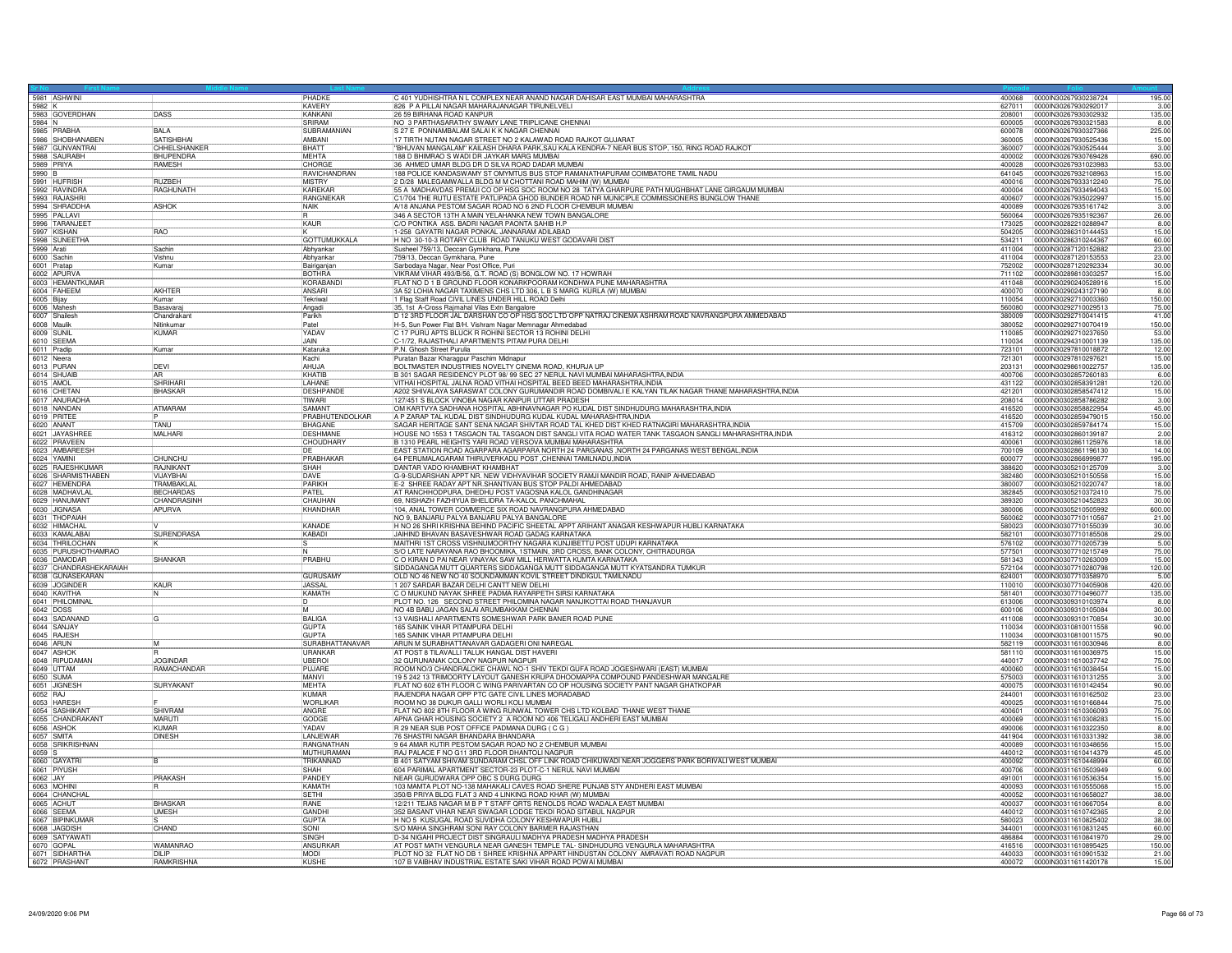| 6073 KETAN                 | <b>KISHOR</b>             | MAMIDWAR          | GHAR NO 26 GANESH NAGAR NANDED MAHILLA KENDRA NANDED GANESH NAGAR NANDED MAHARASHTRA                     |                  | 431602 0000IN30311611675745                         | 8.00            |
|----------------------------|---------------------------|-------------------|----------------------------------------------------------------------------------------------------------|------------------|-----------------------------------------------------|-----------------|
| 6074 PRASANNA              | KUMARI                    | <b>PRODDUTURI</b> | 6-27 GANGASTHAN PHASE 111 GOPANPALLI NIZAMABAD NIZAMABAD TELANGANA                                       | 503003           | 0000lN30311611717387                                | 8.00            |
| 6075 NARENDRA              |                           | VANF              | ROOM NO 16 PANKAJ APARTMENT NR SHIVAI VIDYAMANDIR SCHOOL BHANDUP VILLAGE BHANDUP EAST MUMBAI MAHARASHTRA | 400042           | 00000N30311611818158                                | 6.00            |
| 6076 VIVEK                 | <b>SADASHIV</b>           | SAHASRABUDHE      | C 72 RAJDEEP SOC GOKHALE RD NR MALHAR CINEMA NAUPADA THANE THANE MH                                      | 400602           | 0000lN30311612103154                                | 8.00            |
| 6077 PADMAVATHI            |                           | <b>BATTULA</b>    | KOMPALLE FL NO 104 SURVEY NO 135 /137 MANASA LAKE VIEW JAYA BHERI PARK KOMPALLE K V RANGAREDDY TELANGANA |                  | 500014  00000030311612188623                        | 8.00            |
| 6078 MUNIPALLE             | <b>MOHAN</b>              | RAO               | H NO 14-23-4 JADALA VARI STREET WARD-4 REPALLE, GUNTUR(DT), A.P.                                         |                  | 522265 000000030316510010447                        | 128.00          |
| 6079 MAMTA                 |                           | <b>PUNMIYA</b>    | FLAT NO 13 PLOT 86 16TH ROAD TPS III HILL CREST CHS LTD BANDRA WEST OPP SHREE SAGAR MUMBAI               | 400050           | 0000IN30323710143288                                | 45.00           |
| 6080 DINESH                | <b>GHISULAL</b>           | PUNMIYA           | FLAT -13 PLOT -86 16TH ROAD TPS III HILL CREST CHS LTD BANDRA WEST OPP SHREE SAGAR MUMBAI                | 400050           | 0000030323710143906                                 | 45.00           |
| 6081 SAMIDHA               |                           | <b>SAVLA</b>      | KALPTARU - 28 HOSPITAL ROAD VIDISHA VIDISHA                                                              | 464001           | 0000IN30342010022185                                | 8.00            |
| 6082 KRUSHNAKUMAR          | <b>DHARAMSHIBHAI</b>      | VACHHAN           | LALIT, NEW MARUTI PARK 1 B/H BIG BAJAR 150 FT RING ROAD RAJKOT                                           | 360005           | 00000N30357510063966                                | 38.00           |
| 6083 ANKIT                 | MAHENDRABHAI              | PATEL             | KAILASH, ST. NO. 1, DAMJI PARA GOLDEN PARK B/H RAIYA TELEPHONE EXCHANGE RAJKOT                           |                  | 360005 0000IN30357510076040                         | 8.00            |
| 6084 SURA                  | SHRIMAL                   | MUNOT             | 108, BHAVANI PETH, SATARA, SATARA, SATARA,                                                               | 415002           | 00000N30364710001891                                | 15.00           |
| 6085 PRAJACTA              | PRASHAN <sup>®</sup>      | SABLE             | AT POST BHOI ALI, TAL.MAHAD, DIST.RAIGAD, MAHAD                                                          | 402301           | 0000IN30364710002824                                | 150.00          |
| 6086 INDUMATI              | TULSIDAS                  | LATE              | 65/15, SWAROOP APARTMENT, S.REGE MARG, ERANDAWANA KARVE ROAD, PUNE                                       |                  | 411004 00000N30364710005113                         | 189.00          |
| 6087 SHAKUNTALA            | <b>VIJAY</b>              | <b>MEHTA</b>      | 1921, NAVI PETH OPP. RAMESH STORES MAHAD                                                                 | 402301           | 00000N30364710018780                                | 15.00           |
| 6088 VIRAJ                 | PANDURANG                 | <b>TAMBADE</b>    | FLAT NO 7 DEVGIRI GANESH APPT NEW VISHAL NAGAR GARKHEDA AURANGABAD MAHARASHTRA                           |                  | 431003 0000IN30371910370178                         | 2.00            |
| 6089 SUNIL                 |                           | MALHOTRA          | A-2B/46-B EKTA APTS PASCHIM VIHAR NEW DELHI NEW DELHI                                                    | 110063           | 00000N30371910981747                                | 104.00          |
| 6090 ASHOK                 | <b>KUMAR</b>              | KOTHARI           | 12, AMRATALA LANE RAJA PLASTICS KOLKATA                                                                  | 700001           | 0000IN30372710002449                                | 75.00           |
| 6091 ADITYA                |                           | DUGAR             | 9, PRINCEP STREET DUGGAR HOUSE KOLKATA                                                                   | 700072           | 0000IN30400410006601                                | 300.00          |
| 6092 SIDHRAJ               |                           | <b>GOHIL</b>      | 42/3 TIRTH NAGAR SOCIETY VIBHAG THREE, SOLA ROAD, GHATLODZYA AHMEDABAD                                   | 380061           | 00000N30429510012089                                | 15.00           |
| 6093 HARISH                | KUMAR                     | <b>JEPPU</b>      | SHIVASTHAN BLD NO 1 C 009 AGASHI RD VIRAR WEST                                                           | 401303           | 0000IN30429510537639                                | 60.00           |
| 6094 INDER                 | <b>JFFT</b>               | DHAWAN            | SURYA BHAWAN NEAR KINGS HOTEL ROOK VILA THE MALL SHIMLA                                                  | 171001           | 0000IN30429510663324                                | 83.00           |
| 6095 RAJENDRA              | NATH                      | CHOUDHARY         | A/1203 PATEL HERITAGE SECTOR 7 KHARGHAR                                                                  | 410210           | 0000IN30429510929913                                | 300.00          |
| 6096 THANAWALA             | JATIN                     | <b>HASMUKHLAL</b> | DHIRAJ BAUG LBS MARG NEAR HARINIWAS CIRCLE THANE                                                         | 400602           | 0000lN30429511471934                                | 30.00           |
| 6097 SUNIL                 | KESHAV                    | THAKUR            | B/208, QUEENS PARK C.H.S.LTD BLD   AZAD ROAD PARNAKA, VASAI TAL VASAI                                    | 401201           | 00000N30429511747275                                | 27.00           |
| 6098 SANDEEP               | VASTUPAL                  |                   | DHIRAJ BAUG, 2ND FLOOR LBS MARG NAUPADA THANE                                                            |                  |                                                     |                 |
|                            |                           | <b>THANAWALA</b>  |                                                                                                          | 400602           | 0000lN30429512005174                                | 15.00           |
| 6099 SURESH                | BALWANT                   | <b>WARKF</b>      | A 24, ABHISHEK, LOKHANDWALA COMPLEX 2ND CROSS ROAD ANDHERI WEST MUMBAI                                   |                  | 400053  0000IN30429512038445                        | 75.00           |
| 6100                       |                           | GOSAV             | AT POST RAMLING OLD SHIRUR TAL SHIRUR DIST PUNE                                                          | 412210           | 0000IN30429512826039                                | 5.00            |
| 6101 AKSHADA               | <b>VIJAY</b>              | <b>VICHARE</b>    | A/601, VAZIRA JAYESH SOC OFF LINK ROAD VAZIRA NAKA BORIVALI (W)                                          | 400091           | 0000lN30429513213316                                | 3.00            |
| 6102 JAYANTKUMAR           | RAVISHANKER               | JANI              | D 1301 ROYAL HOMES NEAR SG HIGHWAY OPP SATYAMEV VISTA GOTA CHANDLODIYA AHMEDABAD                         | 382481           | 0000IN30429513340819                                | 20.00           |
| 6103 ADARSH                |                           | LAHOTI            | B-1903 OBEROI WOODS MOHAN GOKHALE ROAD GOREGAON E MUMBAI                                                 | 400063           | 00000N30429513471812                                | 15.00           |
| 6104 RANJAN                | PRASAD                    | <b>SAH</b>        | D/7 PRAGATI NAGAR P O DIPKA KORBA                                                                        | 495452           | 0000IN30429513884099                                | 150.00          |
| 6105 AJAY                  |                           | KUMAR             | 4 RONALDSHAY ROAD A FLAT NO 5B KOLKATA WEST BENGAL                                                       | 700027           | 0000lN30611410322661                                | 17.00           |
| 6106 ASHA                  |                           | TANWAN            | 234 PAWANSUT COLONY AJMER                                                                                | 305001           | 0000IN30611420046606                                | 23.00           |
| 6107 RAMESH                | CHAND                     | <b>MEENA</b>      | 2/564 KALA KUA HOUSING BOARD ARAVALI VIHAR ALWAR                                                         | 301001           | 0000lN30611420078094                                | 38.00           |
| 6108 REKHA                 | VANGITURATU               | AMARNATH          | H NO A(2) D HUDA COMPLEX SUMAN TECHNOLOGIES (P) LTD TARNAKA HYDERABAD                                    | 500017           | 00000N30611421115847                                | 330.00          |
| 6109 A                     |                           | SHYLA             | SRI NANJUNDESHWARA NILAYA NEAR PATTANAGERE BUS STOP, RAJARAJESWARINAGAR BANGALORE                        | 560039           | 0000lN30611490415134                                | 135.00          |
| 6110 SURYA                 | PRAKASH                   | AKURATHI          | FLAT NO-108, H NO 19-3-37/D AVENUE OLD REGINUNTA ROAD OPP HOTEL SUNIL KRISHNA TIRUPATHI CHITTOOR         | 517501           | 0000IN30612210007532                                | 8.00            |
| 6111 GEPL                  | CAPITALPV                 | LTD               | D-21, DHANRAJ MAHAL, C.S.M MARG Colaba MUMBAI                                                            | 400039           | 00AN1100001000012809                                | 173.00          |
| 6112 LKP                   | <b>SECURITIES</b>         | LIMITED           | 10th NARIMAN BHAVAN, NARIMAN POINT, MUMBAI                                                               | 400021           | 00AN1100001000014352                                | 926.00          |
| 6113 PANKAJ                | MANGALDASSECURITIESPVT    | II TD             | 701, P.J. TOWER DALAL STREET FORT MUMBAI                                                                 | 400023           | 00AN1100001000016569                                | 88.00           |
| 6114 HEM                   | <b>FINLEASEPVT</b>        | <b>ILTD</b>       | 203, JAIPUR TOWER M I ROAD JAIPUR                                                                        | 302001           | 00AN1100001100015348                                | 24.00           |
| 6115 GRESHMA               | SHARESANDSTOCKS           | LIMITED           | 124 VIRAJ 41 42 FOURTH FLOOR S V ROAD KHAR WEST MUMBAI                                                   | 400052           | 00AN1100001100017881                                | 160.00          |
| 6116 PRUDENT               | <b>BROKINGSERVICESPVT</b> | I TD              | 701 SEARS TOWER OFF C G ROAD GULBAI TEKRA AHMEDABAD                                                      | 380006           | 00AN1100001100018391                                | 24.00           |
| 6117 SAMCO                 |                           | <b>SECURITIES</b> | 66 1 HANSA VILLA BHAUDAJI X LANE OPP SOUTH INDIAN GYMKHANA MATUNGA CR MUMBAI                             |                  |                                                     | 835.00          |
| 6118 MANUBHAI              | MANGALDASSECURITIESPVT    | II TD             | 4TH FLOOR HERITAGE PLAZA J P ROAD OPP INDIAN OIL NAGAR ANDHERI WEST MUMBAI                               | 400053           | 00AN1100001100018636                                | 138.00          |
| 6119 SMITA                 | <b>JITENDRA</b>           | <b>SHAH</b>       | 3/B/15 PREM NAGAR MANDPESHWAR ROAD BORIVALI[W]                                                           |                  | 400092 00AN1201060000255200                         | 707.00          |
| 6120 MILIND                | <b>MADHAV</b>             | KANE              | NO 93 SUMATI NIWAS AAREY ROAD GOREGAON EAST MUMBA                                                        | 400063           | 00AN1201060002231767                                | 35.00           |
| 6121 KAPIL                 |                           | BHAMBHANI         | H.NO. 80/14 BEHIND TANWAR MOTORS SRI NAGAR ROAD AJMER                                                    | 305001           | 00AN1201060500477034                                | 509.00          |
|                            | <b>DEVELOPERSPRIVATE</b>  | <b>ILIMITED</b>   | 24. PARK STREET KOLKATA                                                                                  |                  |                                                     |                 |
| 6122 CELICA                |                           |                   |                                                                                                          |                  |                                                     | 1.179.00        |
| 6123 STRATEGIC             | EXIMPRIVATE               | LIMITED           | P-36 INDIA EXCHANGE PLACE 4TH FLOOR ROOM NO-59 KOLKATA KOLKATA                                           | 700001           | 00AN1201090004990015                                | 13.00           |
| 6124 NAYNISH               | SUBHASH                   | SHAH              | 733, HINDUSTAN PAINTS, GANPATI PETH, SANGLI                                                              |                  |                                                     | 721.00          |
| 6125 RAMCHAND              | <b>RAJENDRA</b>           | KUMARHUF          | DHADKA ROAD, ASANSOL. ASANSOL                                                                            | 713302           | 00AN1201092600126121                                | 55.00           |
| 6126 PRASHANT              | VIDYADHARMISHRA           | <b>IHUF</b>       | HANSA VIHAR, SHRIKANT VERMA MARG, VYAPAR VIHAR ROAD, BILASPUR                                            | 495001           | 00AN1201130000256712                                | 151.00          |
| 6127 ANAND                 | GANAPATHI                 | <b>PAI</b>        | S/O. GANAPATHI PAI, 15-7-365, KADRI ROAD, BHARATH BAGH, MANGALORE DAKSHINA KANNADA, DAKSHINA KANNADA     |                  | 575003  00AN1201130000307566                        | 693.00          |
| 6128 PRIYA                 | PRASHANT                  | CHAPHEKAR         | 103 GAJANAN SOC NAVGHAR AMBADI ROAD VASAI WEST THANE                                                     | 401202           | 00AN1201320001240942                                | 693.00          |
| 6129 MANJAR                | SNEHAL                    | MUZOOMDAR         | 52 WALCHAND TERRACES TARDEO ROAD MUMBAI                                                                  |                  |                                                     | 138.00          |
| 6130 MANGAL/               | <b>RAJESH</b>             | BHAT              | PLOT NO. 33, SHUBHAM, LAXMI NAGAR, NEAR HOUSING- CO-OP SOCIETY, HINDALAGA, BELGAUM                       | 591108           | 00AN1201320001535479                                | 277.00          |
| 6131 SHRIKANT              | <b>RAJASHEKHAF</b>        | KITTUR            | 133, MANGALWAR PETH, TILAKWADI BELGAUM                                                                   | 590006           | 00AN1201320600042292                                | 138.00          |
| 6132 ANAND                 | RAMESHCHAND               | LUNKAD            | JAIN PAINT HOUSE, SHOP NO. 3, SUKHANI COMPLEX, VAISHNODEVI CHOWK, WARDHAMAN NAGAR, NAGPUR                |                  | 440008  00AN1201750100009811                        | 666.00          |
| 6133 KULDEEP               | KRISHNALAL                | DAWARHUI          | PLOT NO.17, OPP. SAGAR APT., SHANKAR NAGAR, ANANDVALI NASHIK                                             | 422013           | 00AN1201750200061518                                | 138.00          |
| 6134 SUSHIL                | <b>KUMAR</b>              | AGARWALHUR        | 928/2/N, BANKIM NAGAR SARKAR PARA 2nd MILE SILIGURI                                                      | 734401           | 00AN1201910100409670                                | 1.00            |
| 6135 KISHOR                | <b>GOVINDI AI</b>         | SHAH              | 1957 DESAIWAD HAVELI MANDIR TALAV FALIYA OPP JAMANWADI MARKET YARD DAHOD DAHOD                           | 389151           | 00AN1201910103164356                                | 1,387.00        |
| 6136 RAMCHAND              | RAJENDRA                  | KUMARHUI          | DHADKA ROAD ASANSOL ASANSOL                                                                              | 713302           | 00AN1201910300069501                                | 35.00           |
| 6137 NEELA                 | VISHNU                    | KELKAR            | A/12 HIMANSHU MANDAR SOC., LALLUBHAI PARK ROAD VILEPARLE (WEST) MUMBAI                                   | 400056           | 00AN1202000000149661                                | 749.00          |
| 6138 ALOK                  | JHUNJHUNWALLA             |                   | 1A, NEW ROAD ALIPORE KOLKATA                                                                             | 700027           | 00AN1202350000120951                                | 24.00           |
| 6139 MERCY                 |                           | JOLLY             | CHUNGATH HOUSE 100, INDIRA NAGAR 1st AVENUE, KUNNAMKULAM TRICHUR                                         | 680503           | 00AN1202390000085523                                | 1,387.00        |
| 6140 AJAY                  | CHAND                     |                   |                                                                                                          |                  | 700019  00AN1202650100020927                        | 13.00           |
|                            |                           | <b>BOTHRAHUR</b>  | 3. DOVER ROAD KOLKATA                                                                                    |                  |                                                     |                 |
| 6141 KHOJEMA               | ABDULHUSAIN               | JAORAWALA         |                                                                                                          |                  |                                                     |                 |
| 6142 AJAY                  | <b>DEVSHIDEDHIA</b>       | <b>HUF</b>        | AHMEDI & SONS VILLA PLOT NO 8/2 TAPI NAGAR BHUSAVAL                                                      | 425201<br>400101 | 00AN1202890001122592<br>00AN1202890001770532        | 208.00          |
|                            |                           |                   | 18 PRAGANYA APT AKURLI ROAD KANDIVALI EAST MUMBAI                                                        |                  |                                                     | 21.00           |
| 6143 RAJIV                 | MANEKHU                   |                   | 617- 6th FLOOR, CHURCHGATE CHAMBERS, 5-NEW MARINE LINCE MUMBAI                                           | 400020           | 00AN1202940000006976                                | 138.00          |
| 6144 SHIRIN                | KHUZAIMA                  | DALAL             | 140, ABDUL REHMAN STREET, MUMBAI                                                                         | 400003           | 00AN1203000000151661                                | 1,054.00        |
| 6145 BHARATI               | SATISH                    | SHAH              | 303, LAXMI BHUVAN, OPP JAIN TEMPLE, SAINATH NAGAR GHATKOPAR - WEST, MUMBAI                               | 400086           | 00AN1203000000269251                                | 13.00           |
| 6146 JAYASIMHA             |                           | VARADARAJAN       | 342 P2 PALM MEADOWS RAMAGONDANA HALLI BANGALORE                                                          | 560066           | 00AN1203020000080749                                | 60.00           |
| 6147 ARTI                  |                           |                   | 104/38, SISAMAU, SHANTAYSHWAR NAGAR, KANPUR                                                              |                  |                                                     | 693.00          |
| 6148 PRASHANTH             | <b>KUMARSHETTY</b>        |                   | RAMAKRISHNA CLINIC OPP-CANARA BANK C N HALLI TUMKUR                                                      | 572214           | 00AN1203070000086079                                | 138.00          |
| 6149 K                     | NGOVINDA                  | RAJU              | C/O:KNS LORRY TRANSPORT IST MAIN NEW MANDIPETE TUMKUR                                                    | 572101           | 00AN1203070000086220                                | 138.00          |
| 6150 LALITMANI             | PRIVATE                   | <b>I IMITED</b>   | UNIT NO 11 SHANTI BUILDING 6, BANAJI STREET, FORT MUMBAI                                                 | 400001           | 00AN1203230000144730                                | 277.00          |
| 6151 HARENDRA              |                           | KAPADIA           | B-57 ASHRAY SOCI NANDELAV ROAD BHARUCH                                                                   | 392001           | 00AN1203320001874237                                | 763.00          |
| 6152 SUNDAR                | SAKHARAM                  | <b>BHAT</b>       | PLOT NO 14 DWARKA NAGAR OM DATTA SAI CHOUGULEWADI MANDOLI ROAD BELGAUM                                   | 590006           | 00AN1203320002070697                                | 479.00          |
| 6153 VIJENDRA              | KUMAR                     | <b>TOMAR</b>      | STATION ARMOURY NO 47 SU AF VIA KALOL GANDHINAGAR AHMEDABAD                                              | 382721           | 00AN1203350000053707                                | 763.00          |
| 6154 KASHMIRA              |                           | CHIKHAI           | 201, CHIKHAL APARTMENT, L.T.ROAD, BORIVALI (WEST) MUMBAI                                                 | 400092           | 00AN1203370000057786                                | 707.00          |
| 6155 DEENA                 | PRAKASH                   | BARALIYA          | SARLA SMRUTI, JANATA COLONY, NANDURA                                                                     |                  | 443404  00AN1203390000140072                        | 1,040.00        |
| 6156 DHANESWAR             | SAHOO                     |                   | HIG-B-361, KALINGA VIHAR CHHEND ROURKELA                                                                 | 769015           | 00AN1203450000721441                                | 277.00          |
| $6157$ J                   | M                         | SARWATEHUF        | 482/A, SADAR BAZAR, SATARA                                                                               | 415001           | 00AN1203500000090589                                | 41.00           |
| 6158 RAMESH                |                           |                   | NO 58 BAGURU RASTHE PETE BEEDI CHANNARAYAPATNA TALUK                                                     | 573116           | 00AN1203760000035784                                | 37.00           |
| 6159 ISMAILJI              | <b>IBHRAHIMJ</b>          | LOKHANDWALA       | AMLI FALIA, AT- GODHRA, DIST-PANCHMAHAL, GODHRA                                                          | 389001           | 00AN1203820000027792                                | 832.00          |
| 6160 ASHOK                 | CHHOTALAI                 | SHAH              | 9 "HIRAVILLA" 6 TH ROAD, SANTACRUZ (E) MUMBAI                                                            |                  | 400055 00AN1203820000044311                         | 419.00          |
| 6161 RAMESH                | SJAIN                     |                   | 301, KAMAL DARSHAN, CHIWADA GALLI, NR LALBAUG LALBAUG MUMBAI                                             | 400012           | 00AN1204000000031529                                | 137.00          |
| 6162 KAPIL                 | <b>BHUPAT</b>             | GANATRAHUF        | A-704, SUMER CASTLE, L. B. S. MARG, THANE (WEST)                                                         | 400601           | 00AN1204000000151713                                | 7.00            |
| 6163 PUMARTH<br>6164 VIMAL | <b>INFRASTRUCTUREPVT</b>  | I TD<br>TOTLAHUR  | 401. ALANKAR POINT GEETA BHAVAN SQ., A.B. ROAD INDORE<br>B-806 SURYA PLAZA, U.M ROAD, BHATAR SURAT       | 452001           | 00AN1204100000006262<br>395017 00AN1204150000424141 | 111.00<br>62.00 |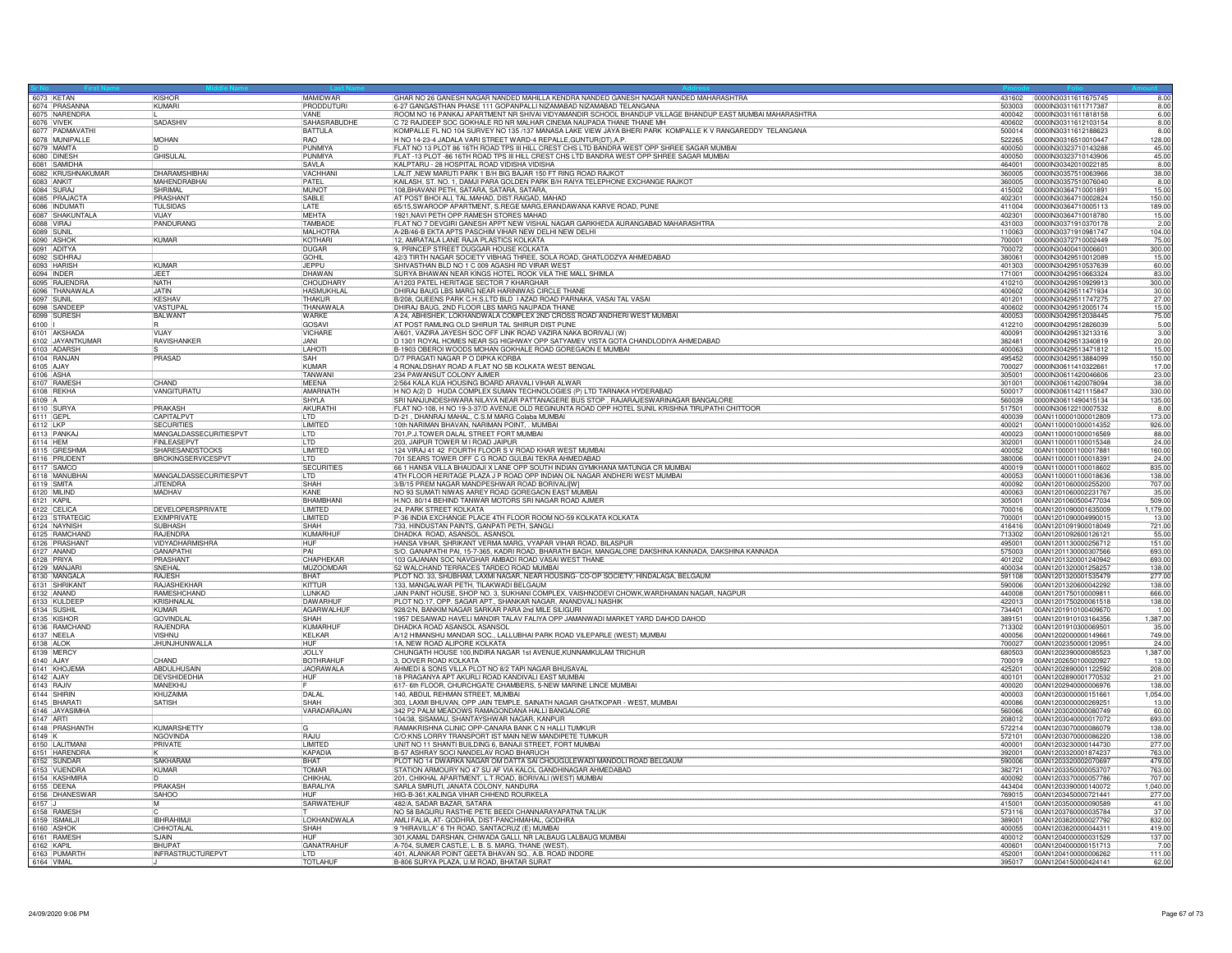| 6165 NIRAV               |                                   | MPRAJAPATI                       | <b>HUF</b>                       | B-5 MADHURAM FLATS 3RD FLOOR NKN RD NADIAD NADIAD                                                                                                              |                  | 387001 00AN1204470001149551                  | 2.00               |
|--------------------------|-----------------------------------|----------------------------------|----------------------------------|----------------------------------------------------------------------------------------------------------------------------------------------------------------|------------------|----------------------------------------------|--------------------|
| 6166 SALIL<br>6167 VIPUL |                                   | GUPTA                            | GODIKA<br><b>HUF</b>             | 577-C 12TH MAIN 2ND CROSS 4TH BLOCK KORAMANGALA BANGALORE<br>13/12-A MALVIYA NAGAR JAIPUR JAIPUR                                                               | 560034<br>302017 | 00AN1204470006018749<br>00AN1204470007924049 | 1,110.00<br>8.00   |
|                          | 6168 MAHABALESHWARA               | <b>BHAT</b>                      |                                  | 1/1505, NEAR SURGICARE HOSITAL KRISHNA MANDIR ROAD KANHANGAD P.O KASARGOD                                                                                      | 671315           | 00AN1204760000077334                         | 1.401.00           |
| 6169 M                   |                                   | <b>AGAR</b>                      | CHAND                            | NO 65/33 SOUTH FORT STREET VIRUDHACHALAM CUDDALORE                                                                                                             | 606001           | 00AN1205040000003729                         | 555.00             |
| 6170 NITIN               |                                   | MANSHI                           | <b>SATRA</b>                     | 602, ARIHANT TOWER, DR. PRADHAN ROAD, TALAOPALI, THANE (W), THANE                                                                                              |                  | 400602 00AN1205150000027511                  | 5.00               |
| 6171 PARAS               |                                   | <b>INDULALDOSHI</b>              | <b>HUF</b>                       | OPP MEERA APP PARK COLONY PARAS SOCIETY JAMNAGAR                                                                                                               | 361008           | 00AN1206380000112818                         | 7.00               |
|                          | 6172 TRUPT                        | <b>SATISH</b>                    | NAGDA                            | 3, RAVIDARSHAN BUILDING, 1ST FLOOR, EDULJI ROAD, TEMBHI NAKA, THANE (W), MUMBAI                                                                                | 400601           | 00AN1206810000012081                         | 832.00             |
| 6173 SUNIL               |                                   | VENKATESHJANADRI                 | <b>HUF</b>                       | #19 DAKSHAYANI BESIDE KONARK APARTMENT BAILAPPANAVAR NAGAR HUBLI DHARWAD                                                                                       | 580029           | 00AN1207430000118913                         | 7.00               |
|                          | 6174 SUDHIF                       | RAJNIKANT                        | PARIKH                           | 203, REENA APARTMENTS 6TH ROAD, MAMLATDAR WADI MALAD WEST MUMBAI                                                                                               | 400064           | 00AN1301380000019573                         | 1,110.00           |
| 6175 SMITA               |                                   | PARIMALKUMAF                     | PARIKH                           | 1, NIPAMKUNJ SOCIETY, P.T. COLLEGE ROAD, NEAR SAGAR HALL, PALDI, AHMEDABAD                                                                                     | 380007           | 00AN1301520000030429                         | 1,373.00           |
| 6176 SAJ                 |                                   | <b>TESTPLANTPVT</b>              | LTD                              | 72 / 76 MUNDHWA INDUSTRIAL EST PUNE CANTONMENT PUNE                                                                                                            | 411036           | 00AN1301870000197503                         | 784.00             |
|                          | 6177 KALPANA                      | PRAFUL                           | SANGHAN                          | 8-16, PRAHLAD PLOT 3 JAIN SHALA BLDG. RAJKOT RAJKOT<br>5-A DENABENK SOC.STREET NO.3 AMIN MARG RAJKOT                                                           | 360001           | 00AN1301990000009335                         | 749.00             |
|                          | 6178 LALITBHAI                    | MOHANLA                          | <b>KAKKAD</b>                    |                                                                                                                                                                | 360001           | 00AN1301990000076546                         | 1,318.00           |
| 6179 BANK                |                                   |                                  | <b>INDIA</b>                     | 70/80, M G ROAD MUMBAI MUMBAI                                                                                                                                  | 400023           | 00AN1302080000000019                         | 41.00              |
|                          | 6180 SURENDER                     |                                  | KUMAR                            | 711, SECTOR 19 FARIDABAD FARIDABAD                                                                                                                             | 121002           | 00AN1302590000077475                         | 1,054.00           |
|                          | 6181 SHANTILAL                    | <b>MANIKCHAND</b>                | GANDHI                           | JAIHIND BLDG NO 1, BHULESHWAR . MUMBAI                                                                                                                         | 400002           | 00AN1302860000088555                         | 864.00             |
|                          | 6182 RAJESH                       |                                  | BHAT                             | SHUBHAM PLOT NO 33 BHARAT HOUSING CO OP SOCI LAXMI BELGAUM                                                                                                     | 591108           | 00AN1304140004449872                         | 1,179.00           |
|                          | 6183 DUNGARMAI<br>6184 UNITED     | <b>CREDITSECURITIES</b>          | <b>AGARWA</b><br>LTD             | KRISHNA HARDWARE STORES LALJI HIRJI ROAD RANCHI<br>7C MIDDLETON STREET KOLKATA                                                                                 | 834001<br>700071 | 00AN1601010000171006<br>00AN1601010200002845 | 1,110.00<br>416.00 |
| 6185 A                   |                                   | SRINIVASA                        | <b>GUPTA</b>                     | 2734 CHANDRA GUPTA ROAD MYSORE KARNATAKA INDIA                                                                                                                 | 570001           | 0000000000ANA0007274                         | 1,332.00           |
| 6186 ANSHU               |                                   | LATA                             | KOHLI                            | 39 LAJPAT NAGAR NAKODAR ROAD JALANDHAR CITY                                                                                                                    | 144001           | 0000000000ANA0011302                         | 1.080.00           |
|                          | 6187 ANJANA                       | MULCHAND                         | <b>MFHTA</b>                     | C/O MULCHAND G MEHTA 704/B ARIHANT APARTMENTS 31 DR D B MARG MUMBAL                                                                                            | 400008           | 0000000000ANA0012772                         | 732.00             |
| 6188 ANUJ                |                                   |                                  | BHARGAVA                         | 31 SWADHIN SADAN 5TH FLOOR C ROAD CHURCHGATE MUMBAI                                                                                                            | 400020           | 0000000000ANA0015959                         | 648.00             |
| 6189 ABDUI               |                                   |                                  | <b>HUSAIN</b>                    | C/O IMPERIAL STORES ITWARI BAZAR NAGPUR                                                                                                                        | 440002           | 0000000000ANA0020770                         | 1.440.00           |
|                          | 6190 ARJUNSA                      | <b>KRISHNASA</b>                 | CHOUDHARI                        | 1857 JADEGALLI SHAHAPUR BELGAUM                                                                                                                                | 590003           | 0000000000ANA0024902                         | 1,152.00           |
| 6191 AJAY                |                                   | <b>MAHASUKHI AI</b>              | <b>ISHAH</b>                     | 96 KIKA STREET 1ST FLOOR MUMBAI                                                                                                                                | 1400004          | 10000000000ANA0033464                        | 912.00             |
| 6192 A                   |                                   | SRINIVASA                        | <b>GUPTA</b>                     | 2734 CHANDRA GUPTA ROAD MYSORE                                                                                                                                 | 570001           | 0000000000ANA0042780                         | 485.00             |
|                          | 6193 AJITSINH                     | <b>JAMNADAS</b>                  | BHATIA                           | 38 MULJETHA MARKER CROSS LANE MUMBAI                                                                                                                           | 400002           | 0000000000ANA0051636                         | 912.00             |
| 6194 ALKA                |                                   |                                  | <b>SETH</b>                      | 1/6324 STREET NO 4 EAST ROHTAS NAGAR SHADRA DELHI                                                                                                              | 110032           | 0000000000ANA0054540                         | 756.00             |
| 6195 ASHO                |                                   | MAGANLA                          | SHAH                             | VALLABHJI HIRJI BUILDING VALLABHBAUG LANE GHATKOPAR (EAST) MUMBAI                                                                                              | 400077           | 0000000000ANA0065075                         | 912.0              |
|                          | 6196 ANAND                        | KUMAR                            | <b>GUTGUTIA</b>                  | GUTGUTIA HOUSE GILAN PARA DUMKA JHARKHAND                                                                                                                      | 814101           | 0000000000ANA0066167                         | 576.00             |
| 6197 ABIDA               |                                   |                                  |                                  | ERAKATH HOUSE H B PLOT NO 34 K K P NAGAR U C C P O ALUVA ERNAKULAM DIST KERALA                                                                                 | 683102           | 0000000000ANA0066303                         | 666.00             |
| 6198 AJAM                |                                   | <b>BABULAL</b>                   | SHEIKH                           | SHARDA NIVAS ROOM NO 5 BHATTIPADA CROSS ROAD BHANDUP (W) MUMBA                                                                                                 | 400078           | 0000000000ANA0066576                         | 864.00             |
| 6199 AKILA               |                                   | PFTFR                            | SUNDAF                           | OLD NO 2-172 A6 ATHIYAMAN ST SENTHIL NAGAR COLLECTORATE PO DHARAMPURI                                                                                          | 636705<br>400037 | 0000000000ANA0068717<br>0000000000ANA0070710 | 1,368.00<br>576.00 |
|                          | 6200 ALOYSIUS<br>6201 ARVINDBHAI  | RAO.IIRHAI                       | <b>MASCARENHAS</b><br>PATFI      | 12/A JYOTHI VIHAR 2ND FLOOR ANTOP HILL WADALA (E) MUMBAI<br>AA; PRINALAA; D, SAPTARSHI SOCIETY BEHIND P K CHAMBER, AMUL DAIRY ROAD ANAND                       | 388001           | 0000000000ANA0073462                         | 720.00             |
| 6202 AMITA               |                                   | PURNENDL                         | <b>MEHTA</b>                     | M/S MAGANLAL T VORA 33 BHUPEN CHAMBERS DALAL STREET FORT MUMBAI                                                                                                | 400001           | 0000000000ANA0088717                         | 576.00             |
| 6203 ANIL                |                                   | PRABHAKAF                        | NAIK                             | 64/F PAREL VILLAGE PAREL BOMBAY MUMBAI                                                                                                                         | 400012           | 0000000000ANA0101029                         | 576.00             |
| 6204 ALOK                |                                   | KUMAR                            | DAS                              | 3A BRINDA BON PAL LANE CALCUTTA                                                                                                                                | 700003           | 0000000000ANA0102552                         | 1,440.00           |
| 6205 ANIL                |                                   | PRABHUJI                         | TRIVED                           | 30/A JANAPATH SOCIETY NR PURVI SOC SUMMESHWAR MAHADEV RD GHODASAR AHMEDABAD                                                                                    | 999999           | 0000000000ANA0111746                         | 900.00             |
|                          | 6206 ANAND                        |                                  | <b>BHATT</b>                     | 603/A RAM TOWER OFF LINK ROAD BORIVALI (WEST) MUMBAI MAHARASHTRA INDIA                                                                                         | 400091           | 0000000000ANA8100033                         | 1,387.00           |
|                          | 6207 BIPINCHANDRA                 |                                  | AMIN                             | 1 RAJIV CO OP HSG SOCY BEHIND L D ENG COLLEGE HOSTEL AHMEDABAD                                                                                                 | 380015           | 0000000000ANB0005250                         | 720.00             |
|                          | 6208 BHARAT                       | <b>BHOOSHAN</b>                  | <b>GOSWAM</b>                    | 2174 RADHAVALLABH_S TEMPLE PANDITJI_S POLE SARANG PUR AHMEDABAD                                                                                                | 380001           | 0000000000ANB0005929                         | 1,200.00           |
| 6209 BIMLA               |                                   |                                  | DEVI                             | C/O JUGALKISHORE KASHIRAM ROHTAK HARYANA                                                                                                                       | 124001           | 0000000000ANB0018118                         | 1.152.00           |
| 6210 B                   |                                   | SHALINIS                         | KAMATH                           | C/O M/S B R KAMATH & SONS P O KUKKUNDUR KARKALA KARNATAKA STATE S K                                                                                            | 576117           | 0000000000ANB0020639                         | 1.152.0            |
|                          | 6211 BALDEY                       | <b>RAIG</b>                      | MAHAJAN                          | 12 SHOLAPUR ROAD PUNE                                                                                                                                          | 411001           | 0000000000ANB0021174                         | 1.152.00           |
|                          | 6212 BANKIN                       | PRADYUMNARAI                     | VAISHNAV                         | 4 SAURASHTRA KALAKENDRA SOCIETY OPP NIRMALA CONVENT SCHOOL KALAVAD ROAD RAJKOT                                                                                 | 360007           | 0000000000ANB0021882                         | 960.00             |
|                          | 6213 BABULA                       |                                  | GOYAL                            | C/O JANKILAL GAJANAND RANGWALA NAYA BAZAR AJMER                                                                                                                | 305001           | 0000000000ANB0049567                         | 1,200.00           |
| 6214 BIPIN               |                                   |                                  | PARIKH                           | OO HASMUKHBHAI S SHAH SIFCOS BUNGLOW NO 7 JAWAHAR SOC R V DESAI ROAD BARODA<br>COO HASMUKHBHAI S SHAH SIFCOS BUNGLOW NO 7 JAWAHAR SOC R V DESAI ROAD BARODA    | 1390001          | 0000000000ANB0054769                         | 1.080.00           |
| 6215 BIPIN               |                                   |                                  | PARIKH                           |                                                                                                                                                                | 390001           | 0000000000ANB0054770                         | 624.00             |
| $6216$ B                 |                                   | <b>JAGANNATHA</b>                | <b>GUPTA</b>                     | S/O B ANANDA KRISHNA MURTHY D NO 17-2-150 PARIGI ROAD HINDUPUR                                                                                                 | 515201           | 0000000000ANB0054806                         | 912.00             |
|                          | 6217 BHAGWANTI                    | ACHMANDAS                        | SIPAHIMALANI                     | 5/1 AJANTA APARTMENTS 5TH FLOOR FLAT NO 1 75 COLABA ROAD MUMBA                                                                                                 | 400005           | 0000000000ANB0060308                         | 1,368.00           |
|                          | 6218 BIPINCHANDRA<br>6219 BHASKAR | <b>BABULAL</b>                   | SHAH<br>PAREKH                   | 8 STATE BANK SOCIETY NEAR PRAKASH SOCIETY ATHWA LINES SURAT<br>PLOT NO 184 SAURABH SOCIETY NR GIDC 3 STAR BLDG G I D C VAPI                                    | 395001           | 0000000000ANB0060807<br>0000000000ANB0061637 | 1,152.00           |
|                          |                                   | MANSUKHLAL                       | KAMDAR                           |                                                                                                                                                                | 396195<br>400092 | 0000000000ANB0066240                         | 1.152.00           |
|                          | 6220 BHAVIK<br>6221 BIHARI        |                                  | BRAHMBHATTA                      | 102 AKASHDEEP SODAWALA LANE GOVIND NAGAR BORIVLI (W) MUMBAI<br>13/15 DHANJI STREET PARSI GALLI OPP SANJAY HOTEL MUMBAI                                         | 400003           | 0000000000ANB0092491                         | 576.00<br>576.00   |
|                          | 6222 BURHANUDDIN                  | <b>MOHAMMED</b>                  | KAMARI                           | BURHANI COLLEGE OF COMM & ARTS 6TH FLOOR NESBIT ROAD MAZAGAON MUMBAI                                                                                           | 400010           | 0000000000ANB0101425                         | 1,440.00           |
|                          |                                   |                                  | DAS                              | 3A BRINDA BON PAL LANE CALCUTTA                                                                                                                                | 700003           | 0000000000ANB0102553                         | 1.440.00           |
|                          | 6223 BHARATI                      |                                  | MAI LIKA                         | 13 BAZAR STREET RASIPURAM RAJAJI DIST                                                                                                                          |                  | 637408  00000000000ANB0103844                | 960.00             |
|                          | 6225 BEHRAN                       | <b>HORMUSJ</b>                   | KASAD                            | NAVROZ VILLA 2ND FLOOR 188 LAMINGTON ROAD B/H MINERVA TALKIES MUMBAI                                                                                           | 400007           | 0000000000ANB0104171                         | 960.00             |
| 6226 BIPIN               |                                   | NARENDRA                         | PARMAF                           | 40B GUJARI BAZAR KOLHAPUR                                                                                                                                      | 416002           | 10000000000ANB0111745                        | 600.00             |
|                          | 6227 CHANCHAL                     | SINGH                            | <b>GADHOKE</b>                   | C/O M/S DELHI PAINTS CORP KAMPTEE ROAD NAGPUR                                                                                                                  | 440001           | 0000000000ANC0000219                         | 1.440.00           |
|                          | 6228 CHANDER                      | RA.I                             | OSWAL                            | STAMP VENDOR DHARIWAL FINANCIER PALIBAZAR MAHAMANDIR JODHPUR                                                                                                   | 342006           | 0000000000ANC0019523                         | 1.080.00           |
|                          | 6229 CHANDRIKA                    | PARMANANDDAS                     | <b>DOSHI</b>                     | 9 JAY MAHAL 2ND FLR 29 DADABHAI ROAD VILE PARLE WEST MUMBAI                                                                                                    | 400056           | 0000000000ANC0042163                         | 1.260.00           |
|                          | 6230 CHANDRAKANT                  |                                  | DEOGADE                          | C 5/16/1:3, SECTOR 3 C B D NEW MUMBAI                                                                                                                          | 400614           | 0000000000ANC0061739                         | 912.0              |
|                          | 6231 CHETAN                       |                                  | KHANDWALA                        | KHANDWALA'S BUNGLOW GROUND FLOOR GHATKOPAR WEST 42 M G ROAD MUMBAI                                                                                             | 400086           | 0000000000ANC0094988                         | 576.00             |
|                          | 6232 CHANDRIKA                    | NIRANJAN                         | KAPADIA                          | 4A SAGAR VIHAR 45 CHOWPATTY ROAD KULPATI MUNSHI MARG MUMBAI MUMBAI MAHARASHTRA INDIA                                                                           | 400007           | 0000000000ANC8100004                         | 1.456.00           |
|                          | 6233 DEEPSHIKHA                   |                                  | APTF                             | 32 A SHIVAJI NAGAR SANGLI                                                                                                                                      | 416416           | 0000000000AND0011415                         | 972.00             |
| 6234 DEVI                |                                   | SANMUKHDAS                       | <b>BUDHRAN</b>                   | ARYA BHAVAN PLOT 166 NEAR BK 214 ULHASNAGAR                                                                                                                    | 421001           | 0000000000AND0014480                         | 864.00             |
| 6235 D<br>6236 DAVID     |                                   | DHARMARAJ                        | <b>HAREENDRAN</b>                | B-69/302 ANAND NAGAR DAHISAR (E) MUMBAI<br><b>B 31 PERUMALPURAM TIRUNELVELY</b>                                                                                | 400068           | 0000000000AND0016814                         | 912.0<br>1,200.00  |
|                          | 6237 DEBJYOT                      |                                  | SARGUNAR<br><b>POLLEY</b>        | 43 DESHPRAN SASMAL ROAD HOWRAH                                                                                                                                 | 627007<br>711101 | 0000000000AND0028466<br>0000000000AND0034494 | 972.00             |
| 6238 DEVI                |                                   | SANMUKHDAS                       | <b>BUDHRAN</b>                   | ARYA BHAVAN PLOT NO 166 BK 214 ULHASNAGAR                                                                                                                      | 421001           | 0000000000AND0049638                         | 864.00             |
| 6239 DIPTI               |                                   |                                  | PAUL                             | 85 INDRA BISWAS ROAD CALCUTTA                                                                                                                                  | 700037           | 0000000000AND0057340                         | 1,368.00           |
| 6240 DINIAF              |                                   | <b>TEMAS</b>                     | PANDOL                           | B/302 SHALIGRAM APT PANDAV BUNGLOW LANE LAL BUNGLOW ATHWA LINES SURAT                                                                                          | 395007           | 0000000000AND0058691                         | 912.0              |
|                          | 6241 DEEPAK                       | SUNDARJI                         | KOTAK                            | DELUX PAINT & HARDWARE MART VIMAN DARSHAN SHOP NO 9 SAHAR RD, ANDHERI(E) MUMBAI                                                                                | 400069           | 0000000000AND0060609                         | 1,152.00           |
| 6242 DIPTI               |                                   | <b>RAJESH</b>                    | RATHOD                           | SUNDERLAL SADASHIV 2652 TAPIDAS LANE DALMANDAI AHMEDNAGAR                                                                                                      | 414001           | 0000000000AND0065468                         | 790.00             |
| 6243 DEFPA               |                                   |                                  | <b>SURANA</b>                    | C/O PHOOLCHAND MISHRILAL JOHARI BAZAR AGRA                                                                                                                     | 282003           | 0000000000AND0067724                         | 600.00             |
|                          | 6244 DANUMAL                      |                                  |                                  | SHA DEEPCHAND DHOKA MONDIPET SHIKARIPUR                                                                                                                        | 577427           | 0000000000AND0069088                         | 576.00             |
|                          | 6245 DINKARRAO                    |                                  | PATEL                            | AT & PO: MOTI KAKRAD VIA: BORI FALIA DIST: VALSAD                                                                                                              | 396412           | 0000000000AND0071974                         | 1,440.00           |
| 6246 DAVID               |                                   | <b>FI</b> IAS                    | NAHOUM                           | 1 HARTFORD LANE CALCUTTA                                                                                                                                       | 700016           | 0000000000AND0072799                         | 1,200.00           |
| 6247 DEVAL               |                                   | BHARATBHAI                       | <b>SHAH</b>                      | C/O ARUNBHAI CHINUBHAI PARIKH AA; VASANT BHUVANAA; KAMP ROAD SHAHIBAUG AHMEDABAD                                                                               | 380004           | 0000000000AND0073988                         | 1,200.00           |
|                          | 6248 DEVENDER                     |                                  | SURI                             | DEVENDER SURI B-2/3 JANAKPURI NEW DELHI                                                                                                                        | 110058           | 0000000000AND0095876                         | 960.00             |
|                          | 6249 DHANANJAY                    | MADHAV                           | BHATT                            | ALICA NAGAR 8-A FLAT NO 104 1ST FLOOR LOKHANDWALA COMPLEX POST KANDIVLI E MUMBAI                                                                               | 400101           | 0000000000AND0095925                         | 792.00             |
|                          | 6250 DEVANSU                      | <b>ASHOK</b>                     | GUPTA<br>MFHTA                   | 6-F KEYATALA ROAD 2ND FLOOR KOLKATA<br>SAHYOG BLDG 5TH FLOOR NO-51 5 MINT ROAD OPP G P O FORT V T MUMBAI                                                       | 700029           | 0000000000AND0112989                         | 1,020.0            |
|                          |                                   |                                  |                                  |                                                                                                                                                                | 400001           | 0000000000AND0116749                         | 864.00             |
|                          | 6252 FATEMA<br>6253 FAKHARUDDIN   | FAKHRUDDIN<br><b>GULAMHUSEIN</b> | <b>MOTIWALA</b><br><b>HIRANI</b> | FAKHRI MANZIL CHSL GROUND FLOOR FLAT NO 3 PLOT NO 29 SAIFEE PARK MAROL CHURCH RD MAROL VILLAGE ANDHERI(E) MUMBAI<br>MAIN BAZAAR OPPOSITE GEB OFFICE VISAVADAR. | 400059<br>362130 | 0000000000ANF0067735<br>0000000000ANF0096676 | 1,152.00<br>576.00 |
|                          | 6254 FAROOQUE                     |                                  | <b>JALIAWALA</b>                 | 48 BURHANI 'B' 2ND FLOOR JEEVAN BAUG OPP POST OFFICE ROAD MUMBRA DIST THANE                                                                                    |                  |                                              | 912.00             |
| 6255 GUBBI               |                                   | SIDDALINGAPPA                    | CHANNAPP/                        | C/O G C HUTCHAPPA HARDWARE AND PAINT MERCHANTS GUBBI                                                                                                           | 572216           | 0000000000ANG0006983                         | 1.440.00           |
| $6256$ <sup>G</sup>      |                                   |                                  | KESHAVAMURTHY                    | MANGALA 282/D 37TH A CROSS 8TH BLOCK JAYANAGAR BANGALORE                                                                                                       |                  | 560082 0000000000ANG0020669                  | 828.00             |
|                          |                                   |                                  |                                  |                                                                                                                                                                |                  |                                              |                    |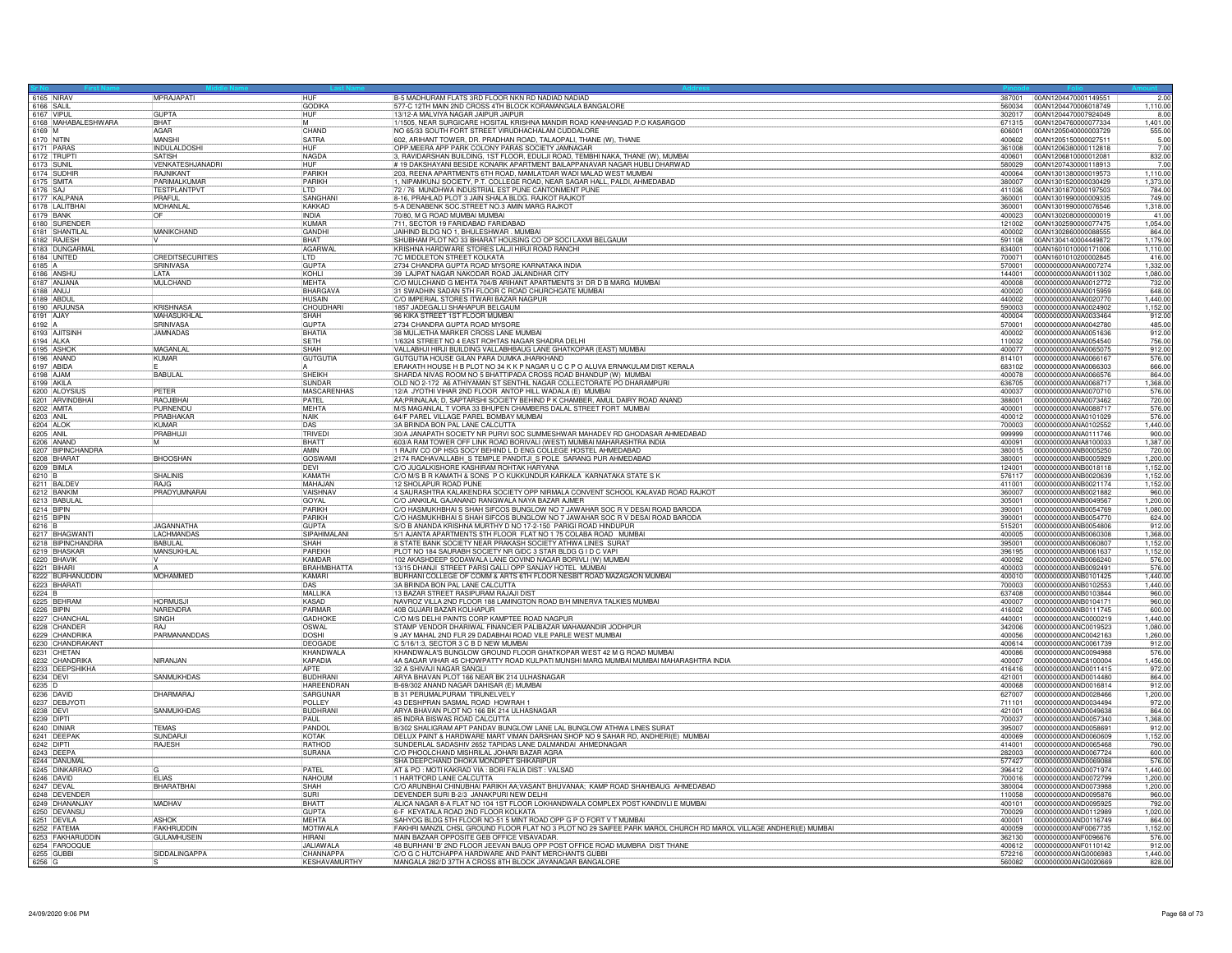| 6257 GHANSHYAM               |                                   | <b>SINGH</b>              | 407/A HARISHCHANDRA APTS RAHEJA TOWNSHIP MALAD E MUMBAI                                     |        | 400097  0000000000ANG0041128<br>1,368.00                           |
|------------------------------|-----------------------------------|---------------------------|---------------------------------------------------------------------------------------------|--------|--------------------------------------------------------------------|
| 6258 GOPAL                   | <b>GOVIND</b>                     | KAMAT                     | B/403 KRISHNA UTSAV CHS LTD KHANDELWAL LAYOUT RAMCHANDRA LANE MALAD WEST MUMBAL             | 400064 | 0000000000ANG0059886<br>600.00                                     |
| 6259 GANES                   | CHAND                             | KARFCHA                   | 20 KINARI BAZAR NEW DELHI                                                                   | 110006 | 0000000000ANG0065694<br>1.308.00                                   |
| 6260 G                       | <b>BSINGH</b>                     | KARTA                     | BUNGALOW NO 14 VAIKUNTH CHS SINDHI SOC ROAD NO 8 CHEMBUR MUMBAI                             | 400071 | 0000000000ANG0073051<br>1,440.00                                   |
| 6261 GAURANG                 | CHINOOBHAI                        | <b>DESAI</b>              | DESAI COTTAGE LAJPATRAI ROAD VILE PARLE WEST MUMBAI                                         | 400056 | 0000000000ANG0090366<br>576.0                                      |
| 6262 GIRIN                   | <b>MOHAN</b>                      | PYNE                      | C/O G M PYNE 14 INDIA EXCHANGE PLACE CALCUTTA                                               | 700001 | 0000000000ANG0103606<br>1,440.00                                   |
| 6263 GURMEE                  |                                   | <b>ISINGH</b>             | 10 HAMIDA ROAD BHOPAL                                                                       | 462001 | 0000000000ANG0109539<br>900.00                                     |
| 6264 GYAN                    | <b>SHANKER</b>                    | <b>AGRAWA</b>             | C/O G N AGRAWAL H NO 40/868 PURANI BASTI KAYASTHA PARA RAIPUR                               | 492001 | 0000000000ANG0110321<br>588.00                                     |
| 6265 GOVINDLA                | <b>MOHANLAL</b>                   | GANDHI                    | 162 NAVYUG NAGAR NO 3 FORJETT HILL ROAD MUMBAI                                              | 400036 | 0000000000ANG0112461<br>1,140.00                                   |
| 6266 HEMANGINI               | <b>ASHOKKUMAR</b>                 | PATEL                     | C/O SHREE LAXMI BIDI TRADING CO GOMITPUR ROAD AHMEDABAD                                     | 380021 | 0000000000ANH0017717<br>1,152.00                                   |
| 6267 HIROO                   |                                   | KARAMCHANDANI             | C-46 BHAGWATI CO OP HSG SOC LINKING ROAD EXT SANTACRUZ W MUMBAI                             | 400054 | 0000000000ANH0029777<br>840.00                                     |
| 6268 HARESH                  | <b>TUI SIDAS</b>                  | <b>THACKER</b>            | 16A/6 SINDHI COLONY OPP S.I.E.S COLLEGE SION, MUMBAL                                        | 400022 | 0000000000ANH0033878<br>912.00                                     |
| 6269 HARI                    | MAHADEO                           | DAMLE                     | 1/1205 CENTRAL GOVT STAFF QUARTERS MUMBAI                                                   | 400037 | 0000000000ANH0040468<br>1,380.0                                    |
| 6270 HIMADR                  | <b>SHACHIN</b>                    | NANAVAT                   | ARUNODAYA SAROJNI ROAD VILE PARLE (W) MUMBAI                                                | 400056 | 0000000000ANH0041015<br>1.116.00                                   |
| 6271 HEENA                   | MAYANK                            | PANDIT                    | 2 BHUMI APARTMENTS 33 ANAND NAGAR SOC B/H PALDI P O AHMEDABAD                               | 380007 | 0000000000ANH0055046<br>1.080.00                                   |
| 6272 HIRALAL                 | PREMIL                            | CHHATBAR                  | 122 A KIKA STREET GHAT'S CHAWL 2ND FLOOR ROOM NO 29 MUMBAI                                  | 400004 | 0000000000ANH0057350<br>912.0                                      |
| 6273 HARUN                   | NOORMOHOMED                       | KHAN                      | C/O HILL TOP ICE CREAMS DR BILLIMORIA ROAD PANCHGANI SATARA                                 | 412805 | 0000000000ANH0065711<br>720.00                                     |
| 6274 HARJIT                  |                                   | SINGH                     | 16/III/III BHEL RANIPUR HARIDWAR                                                            | 249403 | 0000000000ANH0095648<br>1.440.00                                   |
| 6275 HAZAR                   |                                   | SHAHDADPURI               | 52 SWAIR VIHAR SOCIETY ARTIRA ROAD AHMEDABAD                                                | 380015 | 0000000000ANH0101149<br>1,440.00                                   |
| 6276 HUSAIN                  | <b>SHABBIR</b>                    | SONI                      | FLAT NO 103 1ST FLOOR CENTRAL VIEW 29 SOUTER STREET MUMBAI CENTRAL MUMBAI MAHARASHTRA INDIA | 400008 | 0000000000ANH8100010<br>1.040.00                                   |
|                              | SHARRIR                           | SONI                      | FLAT NO 103 1ST FLOOR CENTRAL VIEW 29 SOUTER STREET MUMBAI CENTRAL MUMBAI MAHARASHTRA INDIA | 400008 | 0000000000ANH8100014<br>1.110.0                                    |
| 6277 HUSAIN                  | CHANDUMA                          | VASWANI                   | 26 ANJALI 2ND FLOOR OPP RADIO CLUB OFF ARTHUR BUNDER ROAD COLABA MUMBAI                     | 400005 | 0000000000ANI0023845<br>912.00                                     |
| 6279 ZABELLA                 | POSHIAN                           | <b>MISQUITA</b>           | AT CHAVDI POST PAPDY TALUKA VASAI DIST THANA                                                | 401207 | 0000000000ANI0041818<br>1,368.00                                   |
| 6280 ISHWARBHA               |                                   | PATEL                     | 13 RACHNA SOCIETY SATELITE ROAD AMBAWADI AHMEDABAD                                          | 380015 | 0000000000ANI0064807<br>1,128.00                                   |
| 6281 INDRAKUMAR              |                                   |                           | SRINIDHI SHOW ROOM M S ROAD SHIKARIPUR KARNATAKA                                            | 577427 | 0000000000ANI0069086<br>864.00                                     |
|                              |                                   | DAGA                      | FLAT NO 603 VANDANA APPT 22/1 ALIPORE ROAD KOLKATA WEST BENGAL                              | 700027 |                                                                    |
| 6282 INDER<br>6283 JAUHAR    | CHAND<br><b>LAL</b>               | <b>JAIN</b>               | C/O RADHAMOHAN JAVHARILAL JAIN 258 SADAR BAZAR FIROZABAD                                    | 283203 | 0000000000ANI0087090<br>576.00<br>0000000000ANJ0006613<br>1,440.00 |
| 6284 JUGAL                   | KISHORE                           | BAJAJ                     | 14-7-371/B BEGUM BAZAR HYDERABAD                                                            | 500012 | 0000000000ANJ0019437<br>912.00                                     |
| 6285 JAGDISH                 | PANDURANG                         | <b>NAYAK</b>              | GILDER HOUSE 2ND FLOOR 67F BHULABHAI DESAI ROAD MUMBAI                                      | 400026 | 0000000000AN.J0043117<br>1.296.00                                  |
| 6286 JITENDRA                |                                   | SANCHANIA                 | SHRINATHJI KRUPA GONDAL ROAD 5 RAMNAGAR RAJKOT                                              | 360004 | 0000000000ANJ0054444                                               |
|                              |                                   |                           |                                                                                             |        | 576.00                                                             |
| 6287 J                       | MFINANCIA                         | <b>INVESTCONSSERVICES</b> | MAKERS CHAMBERS-III NARIMAN POINT MUMBAI                                                    | 400021 | 0000000000ANJ0058790<br>48.00                                      |
| 6288                         | <b>MFININVCONSULTANCYSERVICES</b> | <b>LTD</b>                | MAKER CHAMBERS - III NARIMAN POINT MUMBAI                                                   | 400021 | 0000000000ANJ0062765<br>48.00                                      |
| 6289 JFROO                   |                                   | <b>BILLIMORIA</b>         | NEW KHAN BLDG 3BD ELOOB CHIKHALWADL275/N TABDEO MUMBAL                                      | 400007 | 0000000000AN.J0068162<br>1.260.00                                  |
| 6290 JALOC                   | $S$ <sub>Oll</sub>                | <b>VACHHA</b>             | FLAT NO 4 1ST FLOOR PLOT NO 695 PARSI COLONY DR DINSHAW MASTER RD DADAR MUMBAI              | 400014 | 0000000000ANJ0076093<br>1.440.00                                   |
| 6291 JYOSHNA                 |                                   | PANDA                     | C/O JAGANNATH PANDA 236 SUNDAR NAGAR DT/PO RAIPUR C G                                       | 492013 | 0000000000ANJ0083906<br>55.00                                      |
| 6292 JASPAL                  |                                   | <b>BINDRA</b>             | 52/10 PUNJABI BAGH, NEW DELHI                                                               | 110026 | 0000000000ANJ0087805<br>576.0                                      |
| 6293 JAGDISH                 |                                   | PAUL                      | SCF 2/44 AGGAR NAGAR LUDHIANA                                                               | 141001 | 576.00<br>0000000000ANJ0091344                                     |
| 6294 JAMNA                   | DASS                              | SFTH                      | MANDI RAM DASS PILEE KOTHI NR KATARA ELECTRONICS MATHURA                                    | 281001 | 0000000000AN.J0104088<br>1.440.00                                  |
| 6295 KALYAN                  |                                   | <b>VYAS</b>               | 1541 BARDOLPURA NR DARIAPUR POLICE STN AHMEDABAD                                            | 380004 | 0000000000ANK0005616<br>900.00                                     |
| 6296 KASHMIRABEN             | CHAMPAKLAI                        | <b>MODI</b>               | 5 SHRI HARIKRUPA CO OP HSG SOCIETY NEAR TELEPHONE EXCHANGE TOWN ANKLESHWAR                  | 393001 | 0000000000ANK0006666<br>912.00                                     |
| 6297 K                       |                                   | <b>KRISHNAN</b>           | 202 KT-20 APTS 8, 16TH CROSS ROAD MALLESWARAM BANGALORE                                     | 560055 | 0000000000ANK0007090<br>864.00                                     |
| 6298 KANTIBAL                | GULJARILAL                        | NAMDEV                    | C/O NAMDEV HARDWARE STORES LOHA BAZAR ITARASI M P                                           | 461111 | 0000000000ANK0009058<br>912.00                                     |
| 6299 KOKILA                  | <b>HARISH</b>                     | <b>JAGIWALA</b>           | 2/7 PARUL APARTMENT MAHARANI SHANTA DEVI ROAD NAVSARI                                       | 396445 | 0000000000ANK0011863<br>912.00                                     |
| 6300 K<br>6301 KIRAN         |                                   | KUNHAMED                  | KOOLIKAD HOUSE P O CHITHARI VIA KANHANGAD CANNANORE DT                                      | 695001 | 0000000000ANK0019268<br>600.00                                     |
|                              |                                   | SOOD                      | PARTAP COLD STORAGE TARN TARAN PUNJAB                                                       | 147001 | 0000000000ANK0026507<br>1,440.00                                   |
| 6302 KADIRVELU               | <b>BABU</b>                       | CHANDRASEKAR              | C/O OIC INVESMENT DEPARTMENT HONGKONG BANK 52/60 M G ROAD FORT MUMBAI                       | 400001 | 0000000000ANK0029828<br>684.00                                     |
| 6303 KIRAN                   | <b>RATILAL</b>                    | <b>IIPADHYAY</b>          | 17/18 B NEELDHARA R B MEHTA MARG GHATKOPAR (EAST) MUMBAI                                    | 400077 | 1,456.00<br>0000000000ANK0036289                                   |
| 6304 KOKILABEN               | JAGMOHANDAS                       | <b>ENGINEER</b>           | C/O J R ENGINEER RATNAGAR PALACE 1ST FLOOR 37 CHOWPATTY SEA FACE MUMBAI                     | 400007 | 0000000000ANK0038745<br>972.00                                     |
| 6305 KUNJABALA               |                                   | DIXIT                     | C/O B J DIXIT GANESH SADAN BLDG NO 662/1 SECTOR 23 GANDHINAGAR GUJRAT STATE                 | 382023 | 0000000000ANK0039217<br>1,368.00                                   |
| 6306 KAMALA                  |                                   | LALCHAND                  | 83 HALLS ROAD AA;DAA; BLOCK FLAT NO 15 3RD FLOOR EGMORE MADRAS                              | 600008 | 0000000000ANK0055860<br>684.00                                     |
| 6307 KRISHNA                 |                                   | KHANDIGE                  | DENTAL SURGEON MANGALORE NURSING HOME UPPER BENDOOR MANGALORE                               | 575002 | 0000000000ANK0057481<br>960.00                                     |
| 6308 KALPANA                 | PRAVINCHANDRA                     | <b>JANI</b>               | C/O S P TEXTILE 19 CLOTH COMMERCIAL CENTRE SAKAR BAZAR AHMEDABAD                            | 380002 | 600.00<br>00000000000ANK0058391                                    |
| 6309 K                       | <b>ISHWARA</b>                    | <b>BHAT</b>               | BADAGAMOOLE HOUSE P O NEERCHAL KASARAGOD KERALA                                             | 671321 | 0000000000ANK0059184<br>960.00                                     |
| 6310 KAMALA                  |                                   | LALCHAND                  | 33 HALLS ROAD 'D' BLOCK FLAT NO 15 3RD FLOOR EGMORE MADRAS                                  | 600008 | 0000000000ANK0059516<br>1.368.0                                    |
| 6311 KALYAN                  | <b>SINGH</b>                      | MEHTA                     | C/O K S M TEXTILES 36 GODOWN STREET MADRAS                                                  | 600001 | 0000000000ANK0059748<br>1,440.00                                   |
|                              | MAHESH                            | SHAH                      | JAIN AYEMBIL BHAVAN GOPIPURA SURAT                                                          | 395001 | 0000000000ANK0063020                                               |
| 6312 KANAN<br>6313 KULBIR    |                                   | SINGH                     | 436-R MODEL TOWN LUDHIANA                                                                   | 141002 | 576.00<br>0000000000ANK0065976                                     |
|                              |                                   |                           |                                                                                             |        |                                                                    |
| 6314 K                       | <b>MUKESH</b>                     | KUMAR                     | NEW SAPNA SHOWROOM M S ROAD SHIKARIPUR                                                      | 577427 | 0000000000ANK0069087<br>1.440.00                                   |
| 6315 K<br>6316 K             | 'N                                | <b>RAO</b><br><b>RAO</b>  | C/O SALEM POLYCLINIC 128 OMALUR ROAD SALEM<br>C/O SALEM POLYCLINIC 128 OMALUR ROAD SALEM    | 636007 | 0000000000ANK0069630<br>1,440.00<br>0000000000ANK0069631<br>600.00 |
|                              |                                   |                           |                                                                                             | 636007 |                                                                    |
| 6317 KANTA                   |                                   | <b>GUPTA</b>              | 522 KATJUNAGAR RATLAM MADHYA PRADESH                                                        | 457001 | 0000000000ANK0069666<br>912.00                                     |
|                              |                                   | SHAH                      | 204 MODY NAGAR 'A' MATHURADAS ROAD KANDIVLI (W) MUMBAI                                      | 400067 | 10000000000ANK0074073<br>1.440.00                                  |
| 6319 KUMUDIN                 | RAJARAM                           | PHATAK                    | B/8 INDRAVADAN CHS PADMABAI THAKKAR ROAD MAHIM MUMBAI                                       | 400016 | 0000000000ANK0075745<br>1.440.00                                   |
| 6320 KRISHNA<br>$6321$ K     |                                   | <b>WADHWA</b>             | B-4 BHOLANATH NAGAR MAIN ROAD NEAR CHHOTEY LAL MANDIR SHAHDARA DELHI                        | 110032 | 0000000000ANK0095934<br>1.440.00                                   |
|                              |                                   | RAMCHAND                  | 1683-84 KABIR ROAD MYSORE                                                                   | 570001 | 0000000000ANK0099002<br>900.00                                     |
| 6322 KAVITA<br>6323 KETAN    |                                   | KOTHARI                   | C/O M D BIHANY D 105 A DEVIMARG BANI PARK A 203 MAHARAJA APARTMENT JAIPUR                   | 302016 | 0000000000ANK0100909<br>1,440.00                                   |
|                              | <b>KISHORCHANDRA</b>              | MEHTA                     | DALL MILL COMPOUND NEAR FARUKI MASJID DUDHSAGAR ROAD RAJKOT                                 | 360003 | 0000000000ANK8100003<br>1,332.00                                   |
| 6324 LALITA                  | PRAMOD                            | BHARGAVE                  | 480 GOLE COLONY GAYKE SADAN NASIK                                                           | 422002 | 0000000000ANL0070009<br>1,440.00                                   |
| 6325  LILADHAF               | PASOOFORWARDERSP                  | <b>LTD</b>                | MULJI HOUSE 41 45 DEVJI RATANSEY MARG DANABUNDER MUMBAI                                     | 400009 | 0000000000ANL0084495<br>108.0                                      |
| 6326 LEKHA                   | <b>PREMANAND</b>                  | KAMATH                    | # 4 `SUKRUTINDRA' BHUVANENRA C H S DAHISAR (E) MUMBAI                                       | 400068 | 1.440.00<br>00000000000ANL0102309                                  |
| 6327 LILA<br>6328 MANJULABEN |                                   | <b>THAKUR</b>             | BHAGNARI SOCIETY A-1006 TENTH FLOOR CHUNABHATI MUMBAI                                       | 400022 | 0000000000ANL0102807<br>576.00                                     |
|                              | CHIMANBHAI                        | PATEL                     | B/5 CHAITANYA VIHAR SOCIETY BEHIND DENA PARIVAR ANAND-V V NAGAR ROAD ANAND                  | 388001 | 0000000000ANM0007469<br>900.00                                     |
| 6329 M                       | SATISH                            | NYLAPUR                   | C/O SRI VENKATESHWARA AGENCIES SINDOL SHOPPING COMPLEX NR RAILWAY STATION BIDAR             | 585401 | 0000000000ANM0008620<br>864.00                                     |
| 6330 MANO                    | SHANTII A                         | SHAH                      | 816/8 SHRI KRISHNA NIVAS 3RD FLOOR BLOCK NO 14 PUDUMJEE ROAD POONA                          | 411002 | 0000000000ANM0011497<br>912.0                                      |
| 6331 MUNIRA                  | AHSAN                             | BANDOOKWALA               | 2ND FLOOR ROOM 24 70 MOHANADI MANZIL MOHAMEDALLY ROAD MUMBAI                                | 400003 | 0000000000ANM0012465<br>648.00                                     |
| 6332 M                       |                                   | KANCHANA                  | NO 11 12 PACHARARI CAVA LANE WEST AWANI MIRDE STREET MADHURAI TAMIL NADU                    | 999999 | 0000000000ANM0020402<br>1,152.00                                   |
| 6333 MANSOOR                 |                                   | ZOJWALLA                  | ZOJWALA BUILDING STATION ROAD KALYAN DIST THANA                                             | 421301 | 0000000000ANM0022931<br>720.00                                     |
| 6334 MOHINI                  | DEEPAK                            | CHHABNA                   | 101 DINDOSHILA APTS 15TH ROAD KHAR (W) MUMBAI                                               | 400052 | 0000000000ANM0025907<br>576.00                                     |
| 6335 MOHINI                  |                                   | <b>GANGARAMAN</b>         | FLAT NO 75 7TH FLOOR KUMUDINI SOC L B S ROAD MULUND WEST MUMBAI                             | 400080 | 0000000000ANM0039967<br>576.00                                     |
| 6336 MR                      | <b>JAMNADASPAHILAJRAI</b>         | GIYANAN                   | 3432/119 PANT NAGAR GAHATKOPAR E MUMBAI                                                     | 400075 | 0000000000ANM0044346<br>1,152.00                                   |
| 6337 MANOHAR                 | VINAYAK                           | <b>GOKHALE</b>            | 488/1 TILOK ROAD GOKHALE BLDG SADASHIV PETH PUNE                                            | 411030 | 0000000000ANM0055821<br>1.032.00                                   |
| 6338 MAHESH                  | VAMAN                             | <b>BHAT</b>               | C/O RAJESH VAMAN BHAT CANARA BANK TILAKWADI BR PB NO.525 KHANAPUR ROAD TILAKWADI BELGAUM    | 590006 | 0000000000ANM0065212<br>600.00                                     |
| 6339 MELVIN                  | KULDEEF                           | NORONHA                   | LITTLE FLOWER 76 BADAGUBETTU BAILUR POST UDIPI DIST D K                                     | 576101 | 0000000000ANM0070540<br>693.00                                     |
|                              |                                   | CHANNAVEERAIAH            | H NO 49 SIDDESHWARA NILAYA I CROSS VINOBA NAGAR SHIMOGA                                     | 577201 | 0000000000ANM0072076<br>600.00                                     |
| 6340 M<br>6341 MANJULA       | IW                                | OSWAL                     | FLAT NO 3 DURGA SOCIETY 266 BHAVANI PETH PUNE                                               | 411042 | 0000000000ANM0072291<br>720.00                                     |
| 6342 MAHENDERAKUMAR          |                                   | <b>JAIN</b>               | P C CHHAJER & CO 2ND FLOOR OLETY MARKET 125 AVENUE ROAD BANGALORE                           | 560002 | 0000000000ANM0073022<br>972.00                                     |
| 6343 MILIND                  | LAXMAN                            | KELKAR                    | 8 LOUKIK' OFF DADASAHEB PHALKE RD DADAR CROSS ROAD DADAR (E) MUMBAI                         | 400014 | 0000000000ANM0073984<br>1.152.00                                   |
| 6344 MANJL                   |                                   | GUPTA                     | HOUSE NO 42 ROAD NO 78 PUNJABI BAGH WEST NEW DELHI                                          | 110026 | 0000000000ANM0085779<br>1,332.00                                   |
| 6345 MANAL                   |                                   | <b>RESHAMWALA</b>         | 5 RICE APTS 18 RIDGE ROAD MUMBAI 400 006                                                    | 400006 | 0000000000ANM0086757<br>142.00                                     |
| 6346 MAGADH                  | <b>STOCKASSOCIATION</b>           |                           | BINA INDUSTRIES ASSOCIATION PREMISES SINHA LIBRARY ROAD POST BOX NO 7 PATNA                 | 800001 | 0000000000ANM0087786<br>72.00                                      |
| 6347 MAMTA                   |                                   | PRUTH                     | H NO 1295 1296 WARD NO 2 BARA BAZAR ROHTAK                                                  | 124001 | 0000000000ANM0093239<br>624.00                                     |
| 6348 MUKTABEN                | BHASKARBHAI                       | PATFI                     | C/O WESTERN INDIA DYESTUFFS 61/5 RAMCHANDRA LANE EXTN MALAD (W) MUMBAI                      |        | 1.440.00                                                           |
|                              |                                   |                           |                                                                                             |        |                                                                    |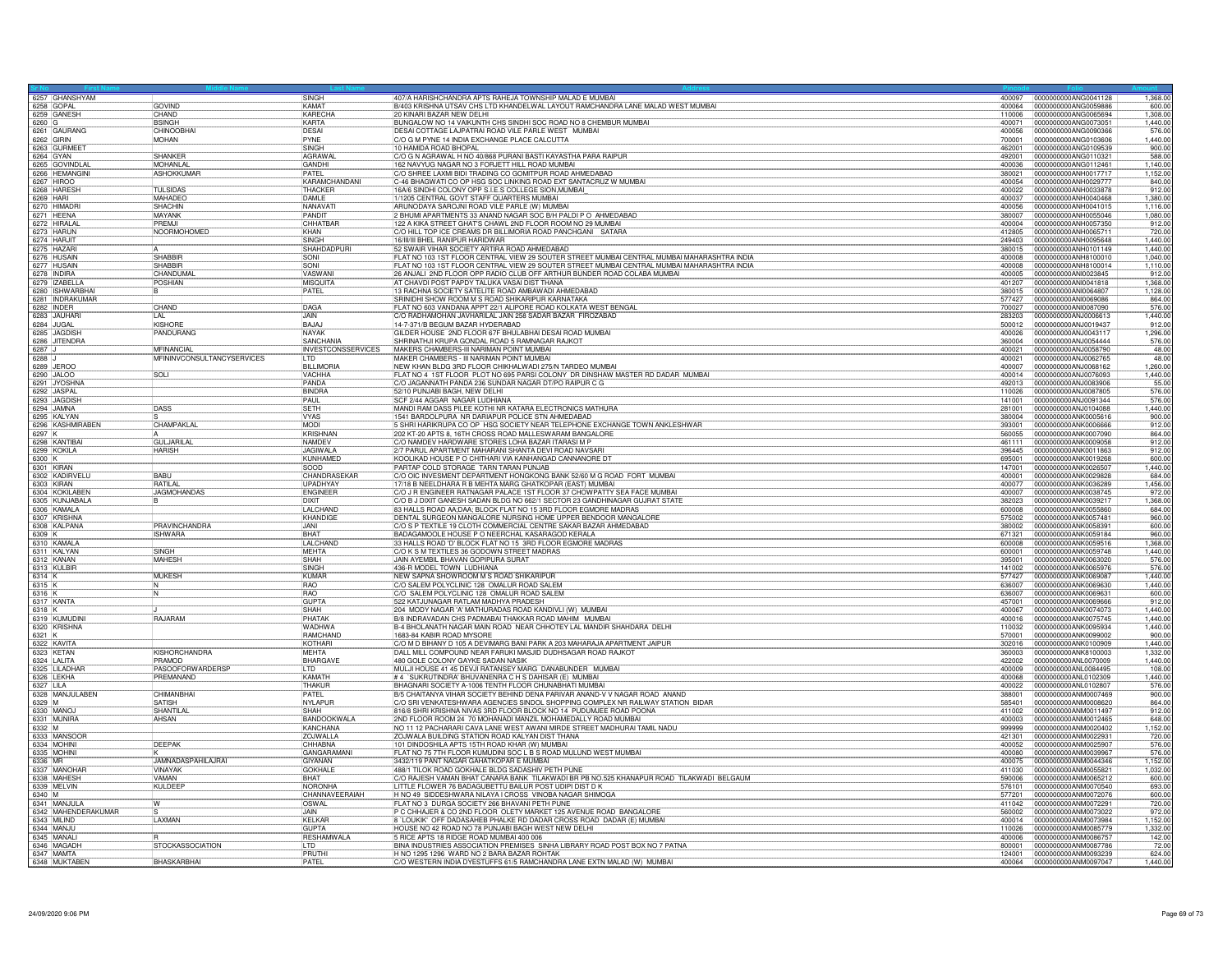|                            | 6349 MUKESH                       | CHANDRA                   | <b>GUPTA</b>                     | C/O RUKMIN AGRAWAL 527H/1 K P KAKKAR NAGAR DARIYABAD ALLAHABAD                                                                          |                  | 211003 0000000000ANM0098434                  | 1,440.00             |
|----------------------------|-----------------------------------|---------------------------|----------------------------------|-----------------------------------------------------------------------------------------------------------------------------------------|------------------|----------------------------------------------|----------------------|
|                            | 6350 MANDAKINI                    |                           |                                  | C/O ARVIND MISRA C-67 SECTOR O ALIGANJ LUCKNOW                                                                                          | 226024           | 0000000000ANM0098946                         | 588.00               |
| 6351 M                     |                                   |                           | NARAYANAMURTHY                   | CHILLIES TRADERS 238 6TH MAIN A P M C YARD YESWANTHPURA BANGALORE                                                                       | 560022           | 0000000000ANM0100825                         | 720.00               |
| 6352 MADHL                 |                                   |                           | BAJAJ                            | VRINDAVAN PLOT #332 PIMPRI PUNE                                                                                                         | 411017           | 0000000000ANM0104992                         | 1.440.00             |
|                            | 6353 MUKUNDBALA                   | AMRITLAL                  | <b>SONI</b>                      | AMRIT-KUNJ 37/1 NAND-DHAM SOCIETY B/H KALINDI APTS OPP PRANAMI SCHOOL HIRJI MISTRY RD JAMNAGAR                                          | 361004           | 0000000000ANM0106126                         | 1,152.00             |
| 6354 M                     |                                   | MEENAKSHISOMA             | SUNDARAM                         | NEW NO 19 RAJA STREET T NAGAR CHENNAI TAMIL NADU                                                                                        | 600017           | 0000000000ANM0111026                         | 1.440.00             |
| 6355 MEHRL                 |                                   | <b>KHUSHROO</b>           | CONTRACTOR                       | 201 ETHIC PALACE NEAR CHINMAI HOSPITAL GHOD DOD ROAD SURAT                                                                              | 395001           | 0000000000ANM0113715                         | 1,080.00             |
| 6356 MEHRL                 |                                   | KHUSHROO                  | CONTRACTOR                       | 201 ETHIC PALACE NEAR CHINMAI HOSPITAL GHOD DOD ROAD SURAT                                                                              | 395001           | 0000000000ANM0114485                         | 600.00               |
|                            | 6357 MANIKBAI                     | PUNDAL IK                 | PAIVERNEKAR                      | A-103 HOUSE OF LORDS OPP GOA MARRIOTT RESORT MIRAMAR PANAJI                                                                             | 403001           | 0000000000ANM0115449                         | 936.00               |
|                            | 6358 MOHANLAL                     | <b>DAHYABHA</b>           | PATEL                            | SINGOD TAL BARDOLI DIST SURAT SURAT GUJARAT INDIA                                                                                       | 394335           | 0000000000ANM8100030                         | 1.165.00             |
|                            | 6359 NAVNITBHAI                   | RAOJIBHAI                 | PATEL                            | NEAR TOWN HALL SAMIR BUNGLOW V V NAGAR ROAD ANAND                                                                                       | 388001           | 0000000000ANN0006860                         | 864.00               |
|                            | 6360 NAZIMUDDIN                   |                           | <b>NAKHAWA</b>                   | 46/50 B ROGHAY BUILDING CLARE ROAD BYCULLA MUMBAI                                                                                       | 400008           | 0000000000ANN0017306                         | 1,200.00             |
|                            | 6361 NAGESH                       | NAYAK                     | ARKUL                            | POST BOX NO 9 COURT ROAD KASARAGOD KERALA STATE                                                                                         | 670121           | 0000000000ANN0019267                         | 864.00               |
|                            |                                   | <b>NURUDDIN</b>           | SHAM                             | ALLI CHAMBER G K ROAD RAJKOT                                                                                                            | 360001           | 0000000000ANN0021637                         | 912.00               |
|                            | 6362 NAFISABAN<br>6363 NANDAKUMAR | RAMCHANDRA                | <b>BARVE</b>                     | 9 PUSHKARAJ PAHALAJRAI NAGAR LOHAR ALI THANE MAHARASHTA                                                                                 | 400601           | 0000000000ANN0022294                         | 912.00               |
| 6364 N                     |                                   | NARASIMHA                 | MURTHY                           | NO 3 THIRD CROSS OBAIAH LANE COTTON PET BANGALORE                                                                                       | 560053           | 0000000000ANN0026664                         | 912.00               |
| 6365 N                     |                                   |                           | JAYASHREI                        | NO 7 RADHAKRISHNAN STREET T NAGAR MADRAS                                                                                                | 600017           | 0000000000ANN0038714                         | 912.00               |
|                            |                                   |                           |                                  |                                                                                                                                         |                  |                                              |                      |
|                            | 6366 NARAYAN                      |                           | GAWANDALKAR                      | A1/40 JAI PUNIT NAGAR PLOT NO.1 S V ROAD BORIVALI (W) MUMBAI                                                                            | 400092           | 0000000000ANN0076420                         | 1.440.00             |
|                            | 6367 NURUDDIN<br>6368 NEETA       | KADERBHAI                 | RATANPURWALA                     | FLAT NO 6 1ST FLOOR MOHAMMEDIC H S. TAKLI ROAD DWARKA AREA NASHIK                                                                       | 422011           | 0000000000ANN0099343                         | 912.00               |
|                            |                                   |                           | <b>AGRAWAL</b>                   | C/O G N AGRAWAL H NO 40/868 PURANI BASTI KAYAST PARA RAIPUR                                                                             | 492001           | 0000000000ANN0110320                         | 600.00               |
| 6369 OMANA                 |                                   |                           | <b>SKARIA</b>                    | THELAPILLIL HOUSE P O MAMBRA KORATTY KERALA                                                                                             | 680308           | 0000000000ANO0045660                         | 818.00               |
|                            | 6370 PARAMESH                     |                           | SUBRAMONIAM                      | 13/135 PRABHU NIWAS NEAR NATIONAL KANNADA HIGH SCHOOL WADALA MUMBAI                                                                     | 400031           | 0000000000ANP0003669                         | 684.00               |
|                            | 6371 PRAVINKUMAR                  | <b>GANESHBHAIBALCHAND</b> | PATFI                            | HOUSE NO 3/14/90 SALATWADO PARABADI'S KHANCHO GUNDIKHAD MANARO VISNAGAR (N G)                                                           | 384315           | 0000000000ANP0004883                         | 912.00               |
|                            | 6372 PRATIMA<br>6373 PRAKASH      |                           | PANJAB                           | RONAK OPP: NILKAMAL SOCIETY LAMBHVEL ROAD ANAND                                                                                         | 388001           | 0000000000ANP0011757                         | 1,152.00             |
|                            |                                   | <b>GORDHANDAS</b>         | BRAHMBHAT                        | BAJWADA KHATRI POLE MITHAWALAS KHADKI BARODA                                                                                            | 390001           | 0000000000ANP0018426                         | 1,224.00             |
|                            | 6374 PRATIMA                      | PARMANANDDAS              | <b>DOSHI</b>                     | 9 JAY MAHAL 11 FLOOR 29 DADABHAI ROAD VILE PARLE WEST MUMBAI                                                                            | 400056           | 0000000000ANP0025783                         | 1.260.00             |
|                            | 6375 PRAGNA                       | PARMANANDDAS              | <b>DOSHI</b>                     | 9 JAY MAHAL 11 FLR 29 DADABHAI ROAD VILE PARLE WEST MUMBAI                                                                              | 400056           | 0000000000ANP0030109                         | 1.260.00             |
|                            | 6376 PRABODH                      | MAGANLA                   | <b>BHATT</b>                     | C/O MR R T ADHVARYU 39 SHARDA SOCIETY AHMEDABAD                                                                                         | 380007           | 0000000000ANP0058961                         | 1,368.00             |
|                            | 6377 PRAMOD<br>6378 PARUL         | <b>KUMAR</b>              | <b>TODI</b>                      | C/O JAMUNALAL MANNALAL 161/1 M G ROAD CALCUTTA                                                                                          | 700007           | 0000000000ANP0060776                         | 720.00               |
|                            |                                   |                           | SHAH                             | C/O H K TRADING CO 20 NETAJI SUBHAS ROAD 2ND FLOOR G P O POST BOX NO 2857 CALCUTTA                                                      | 700001           | 0000000000ANP0062130                         | 960.00               |
| 6379 PARUL                 |                                   |                           | SHAH                             | C/O H.K.TRADING CO 20 NETAJI SUBHAS RAOD 2ND FLOOR G P O POST BOX NO 2857 CALCUTTA                                                      | 700001           | 0000000000ANP0062206                         | 960.00               |
| 6380 PIYUSH                |                                   |                           | <b>GOFNKA</b>                    | 5-C SHANTI-KUNJ 52/2-B HAZRA ROAD CALCUTTA                                                                                              | 700019           | 0000000000ANP0064534                         | 900.00               |
| 6381 P                     |                                   |                           | SHENBAGALAKSHMI                  | FLAT NO 2 KOMLA APT BHOIR COLONY CHINCHWAD PUNE                                                                                         | 411033           | 0000000000ANP0067263                         | 1.440.00             |
| 6382 PURNA<br>6383 PARESH  |                                   |                           | SINGHVI                          | 51 GOLIMAR GARDEN BEHIND SAHKAR BHAWAN BHAWANI SINGH ROAD JAIPUR                                                                        | 302004           | 0000000000ANP0067528                         | 1,152.00             |
|                            |                                   |                           | PATEL                            | C/O SURESH R PATEL 10-KAMLESH PARK SOCIETY COLLEGE ROAD NADIAD                                                                          | 387001           | 0000000000ANP0069775                         | 1.440.00             |
|                            | 6384 PRADEEF                      |                           | VARSHNEY                         | C-37 SURYA NAGAR (OPP VIVEK VIHAR DELHI) SAHIBABAD                                                                                      | 201011           | 0000000000ANP0070717                         | 864.00               |
|                            | 6385 PATANJALI                    |                           | NINNE                            | C/O PANKAJ M THANEKAR 4/22 WALMIKINAGAR SOCIETY MITHBANDAR ROAD THANE (E)                                                               | 400603           | 0000000000ANP0070882                         | 1.440.00             |
|                            | 6386 PRASHANT                     |                           | <b>SHAH</b>                      | DHANESH T GANDHI 431 STOCK EXCHANGE DALAL STREET FORT MUMBAI                                                                            | 400023           | 0000000000ANP0091866                         | 864.00               |
|                            | 6387 PRAHLAD                      |                           | MAHESHWARI                       | C/O K L DAMMANI 1568 SECTOR B SCHEME NO 71 INDORE                                                                                       | 452009           | 0000000000ANP0095501                         | 1,488.00             |
| 6388 PRABHA                |                                   |                           | MALOO                            | JRM SECURITIES & FINANCE PVT LTD 4380/4B ANSARI ROAD FLAT NO 16 DARYAGANJ NEW DELHI                                                     | 110002           | 0000000000ANP0095741                         | 1,440.00             |
| 6389 PERVIZ                |                                   | <b>RUSI</b>               | <b>MITHAWALA</b>                 | 405 SIBYLLE APARTMENTS PLOT NO 65 WORLI MUMBAI                                                                                          | 400018           | 0000000000ANP0097591                         | 1.440.00             |
| 6390 PRAGAT                |                                   | SAMANT                    | <b>SINGHAR</b>                   | C/O MURALIDHAR SINGHAR CHILIKA RD AT & PO BALUGAON DIST KHURDHA                                                                         | 752030           | 0000000000ANP0100135                         | 1.440.00             |
| 6391 PRITI                 |                                   | RAKESH                    | ADHVARYL                         | C/O R J ADHVARYU 39 SHARDA SOCIETY AHMEDABAD                                                                                            | 380007           | 0000000000ANP0101077                         | 900.00               |
|                            | 6392 PRAVEEN                      | KUMAR                     | GADALE                           | #3-5-1094/14 PLOT NO 15 VENKATESHWARA COLONY NARAYANGUDA HYDERABAD                                                                      | 500029           | 0000000000ANP0103830                         | 1.440.00             |
| 6393 PANKAJ                |                                   | DAHAYALAL                 | SHAH                             | PLOT NO 255 ROOM NO 101 ROAD NO 15 JAWAHAR NAGAR GOREGAON WEST MUMBAI                                                                   | 400062           | 0000000000ANP0115909                         | 600.00               |
| 6394 RAJIVE                |                                   |                           | GROVER                           | N-167 PANCHSHILA PARK NEW DELHI                                                                                                         | 110016           | 0000000000ANR0000931                         | 912.00               |
|                            |                                   |                           |                                  |                                                                                                                                         |                  |                                              |                      |
|                            |                                   |                           |                                  |                                                                                                                                         |                  |                                              |                      |
| 6395 RAMESH                |                                   | MOTILAL                   | <b>VYAS</b>                      | C/1 PARAS NAGAR MAJAS ROAD JOGESHWARI (E) MUMBAI                                                                                        | 400060           | 0000000000ANR0001536                         | 912.00               |
|                            | 6396 RAMANANDA                    |                           | RAJANAHALLY                      | 35 JOTHI NILAYA 2ND MAIN P J EXTENSION DAVANAGARI KARNATAKA                                                                             | 577002           | 0000000000ANR0007266                         | 777.00               |
|                            | 6397 RAGHUNATH                    |                           | KHARE                            | 500, GF2, 15TH MAIN III STAGE, I BLOCK WCR BASAVESHWAR NAGAR BANGALORE                                                                  | 560079           | 0000000000ANR0018298                         | 1,260.00             |
|                            | 6398 RAJGURU                      | VENKATANARASIMHACHAR      | <b>KADAMB</b>                    | 57 DEFENCE COLONY IV MAIN ROAD INDIRANAGAR BANGALORE                                                                                    | 560038           | 0000000000ANR0021250                         | 612.00               |
|                            | 6399 RAMNIVAS                     |                           | <b>BOOB</b>                      | C/O BHAGWAN COTTON COMPANY 68 RAJENDRA GUNJ RAICHUR                                                                                     | 584102           | 0000000000ANR0031562                         | 576.00               |
|                            | 6400 RAJNIKANT                    | VANDRAVAN                 | <b>MANIAR</b>                    | 10B PRAFUL BUILDING 3RD FLOOR MATHURADAS RD KANDIVLI (W) MUMBAI                                                                         | 400067           | 0000000000ANR0036122                         | 792.00               |
| 6401 RENUKA                |                                   | <b>SURESH</b>             | SHAH                             | C/O M/S SURESH SHAH & CO. 39 COMMERCIAL CHAMBERS MASJID BUNDER ROAD MUMBAI                                                              | 400003           | 0000000000ANR0041370                         | 804.00               |
|                            | 6402 RAJENDRA                     | <b>DEVKRISHNA</b>         | SHUKLA                           | NEAR MUMBAI CHAWL VADTAL TALUKA NADIAD DIST KHEDA                                                                                       | 387376           | 0000000000ANR0046643                         | 672.00               |
| 6403 RAMA                  |                                   |                           | PARIKH                           | C/O HASMUKHBHAI S SHAH SIFCOS BUNGLOW NO 7 JAWAHAR SOC R V DESAI ROAD BARODA                                                            | 390001           | 0000000000ANR0054768                         | 1.368.00             |
| 6404 RAJNI                 |                                   |                           |                                  | H NO 611 SECTOR 9 FARIDABAD                                                                                                             | 121006           | 0000000000ANR0057969                         | 1,080.00             |
|                            | 6405 RANJANA                      |                           | MAHESHWARI                       | C/O HARISHCHAND MAHESHWARI JAYANDRA GANJ GWALIOR                                                                                        | 474009           | 0000000000ANR0058645                         | 720.00               |
| 6406 RAMAN                 |                                   |                           | BUDHIRAJA                        | C/O KAMAL SHOE STORE 59A CANNING STREET CALCUTTA                                                                                        | 700001           | 0000000000ANR0059975                         | 1,368.00             |
|                            | 6407 RAJSHREE                     | SADANAND                  | CHINGALE                         | 46 SHANIWAR KARAD SATARA                                                                                                                | 415110           | 0000000000ANR0060664                         | 960.00               |
|                            | 6408 RAMBHAI                      | VALLABHBHA                | PATEL                            | C/O SHIV FINANCIAL CONSULTANCY CHAWADI BAZAR PETLAD DIST KAIRA                                                                          | 388450           | 0000000000ANR0062266                         | 576.00               |
|                            | 6409 RADHIKA                      |                           | KATARIYA                         | D-964 NEW FRIENDS COLONY NEW DELHI                                                                                                      | 110065           | 0000000000ANR0062968                         | 576.00               |
|                            |                                   | <b>VAMAN</b>              | <b>BHAT</b>                      | C/O CANARA BANK TILAKWADI BRANCH P BOX NO.525 KHANAPUR ROAD TILAKWADI BELGAUM                                                           | 590006           | 0000000000ANR0063326                         | 1.320.00             |
| 6410 RAJESH<br>6411 RASHMI |                                   |                           | <b>BOTHRA</b>                    | SHEKHAR SADAN 3RD FLOOR NEAR NATIONAL PLASTIC SUBHASH ROAD VILEPARLE (E) MUMBAI                                                         | 400058           | 0000000000ANR0064573                         | 1,440.00             |
| 6412 RAJEEV                |                                   |                           | <b>SINGHVI</b>                   | 51 GOLIMAR GARDEN BEHIND SAHKAR BHAWAN BHAWANI SINGH ROAD JAIPUR                                                                        | 302004           | 0000000000ANR0067525                         | 684.00               |
| 6413 RANJAN                |                                   |                           | <b>ISHAH</b>                     | 84 NALANDA NAGAR COLLEGE NADIAD KHEDA GUJARAT                                                                                           | 999999           | 0000000000ANR0071281                         | 1.440.00             |
|                            | 6414 RAJKUMAR                     | CHAMPALAL                 | SANKALECHA                       | AT SOMWAR PETH PO TO CHANDWAD DIST NASIK                                                                                                | 423101           | 0000000000ANR0074887                         | 1.440.00             |
|                            | 6415 ROHINTON                     |                           | SAHURAJA                         | TOWER BUILDING 1ST FLOOR NAWROZ BAUG LALBAUG MUMBAI                                                                                     | 400012           | 0000000000ANR0075637                         | 1,440.00             |
|                            | 6416 RAMCHANDRA                   | RATHIFINANCEPVT           | LTD                              | 1162/2 SHIVAJINAGAR BEHIND OBSERVATORY PUNE                                                                                             | 411005           | 0000000000ANR0096776                         | 1,440.00             |
| 6417 RADHA                 |                                   |                           | AGRAWA                           | 1146-A KHATIWALA TANK INDORE                                                                                                            | 452014           | 0000000000ANR0101197                         | 1.440.00             |
| 6418 RONALD                |                                   |                           | <b>DSILVA</b>                    | 3 VISHWAJITH APTS 25 NEHRU ROAD VAKOLA SANTACRUZ (E) MUMBAI                                                                             | 400055           | 0000000000ANB0102858                         | 1,440.00             |
|                            | 6419 RESHMA                       | SUDESHKUMAR               | SHAH                             | NO 1 KAMAL SOCIETY OPP MAIN HOSPITAL AKOLA                                                                                              | 444001           | 0000000000ANR0103749                         | 1,440.00             |
| 6420 RADHA                 |                                   |                           | KAMATH                           | 104 1ST FLOOR KIRTAN APARTMENTS V T ROAD MANGALORE                                                                                      | 575001           | 0000000000ANR0109908                         | 912.00               |
|                            | 6421 RAJSHREE                     | <b>RASHMIKANT</b>         | KUVADIA                          | 1/7 CHAITANYA SOCIETY VAKOLA BRIDGE SANTACRUZ EAST MUMBAI                                                                               | 400055           | 0000000000ANR0116250                         | 576.00               |
| 6422 RAKESH                |                                   | <b>KUMAR</b>              |                                  | NO 689/12 1ST FLOOR 10TH A MAIN JAYANAGAR 4TH BLOCK NEAR JAYANAGAR P O BANGALORE                                                        | 560011           | 0000000000ANR0116697                         | 720.00               |
| 6423 RAJU                  |                                   | <b>DFVAKARAN</b>          | TANNA                            | FLAT NO 7 BLDG NO 3 KAGALWALA APARTMENTS 381/12 BHAWANI PETH PUNE                                                                       | 411002           | 0000000000ANR0116768                         | 912.00               |
|                            | 6424 SUKHDEV                      | <b>GANPAT</b>             | NIGVEKAR                         | 2042 A WARD DHOTTRI GALLI KOLHAPUR                                                                                                      | 416001           | 0000000000ANS0001034                         | 960.00               |
|                            | 6425 SHASHIKIRAN                  | MURLIDHAF                 | NAVSARIKAR                       | 203 ARADHANA 14A GOKULDHAM GOREGAON (E) MUMBAI                                                                                          | 400063           | 0000000000ANS0001139                         | 600.00               |
|                            | 6426 SURENDRA                     |                           | KAUR                             | 28 GURU NANAK PURA COLONY OLD STATION ROAD UDAIPUR RAJASTHAN                                                                            | 313001           | 0000000000ANS0004203                         | 912.00               |
| 6427 SUNITA                |                                   |                           | SHARMA                           | A-34 SHANKAR GARDEN VIKASPURI NEW DELHI                                                                                                 | 110018           | 0000000000ANS0010332                         | 1.380.00             |
|                            |                                   | <b>KUMAR</b>              | <b>BHATIA</b>                    | 72D KAMI A NAGAR DELHI                                                                                                                  | 110007           | 0000000000ANS0011038                         | 600.00               |
| 6428 SHIV                  |                                   |                           | VENKATARAMAIAH                   |                                                                                                                                         | 560076           | 0000000000ANS0013538                         | 1,128.00             |
| 6430 SANJIV                | 6429 SREENIVAS                    |                           | BHAMBRI                          | PLOT NO 240 AA;SRIDHARAAA; PANDURANG NAGAR OPP IIM BANNERGHATTA ROAD BANGALORE<br>18/6 SUN BEAM 2ND FLOOR R A KIDWAI ROAD WADALA MUMBAI | 400031           | 0000000000ANS0016562                         | 768.00               |
| 6431 SHAFIP                |                                   | KASAMALI                  | VIRANI                           |                                                                                                                                         | 400016           | 0000000000ANS0017630                         | 768.00               |
|                            | 6432 SHIVLAXMIBEN                 |                           | SONI                             | FLAT NO G-3 GR FLR SHANTINIKETAN LADY JAMSHEDJI CROSS RD NO 1 MAHIM MUMBAI<br>SONIWADO NEAR KRISHNA CINEMA PATAN N G                    | 384265           | 0000000000ANS0017911                         | 1.260.00             |
|                            |                                   | Sakharam                  | <b>Bhat</b>                      |                                                                                                                                         | 400068           | 0000000000ANS0018276                         | 600.00               |
| 6433 Sundar                |                                   |                           |                                  | IC 409 RAJ SUNDARAM C H S LTD SHIV VALLABH ROAD ASHOK VAN DAHISAR EAST MUMBAI                                                           |                  | 0000000000ANS0018837                         |                      |
| 6434 SASSI                 |                                   |                           | SANGHAI                          | C/O HIRALAL BADRI PRASAD NEAMATPUR G T ROAD P O SITARAM PUR BURDWAN                                                                     | 713359           | 0000000000ANS0022912                         | 1,152.00<br>1.080.00 |
|                            | 6435 SEVANTIBEN                   | KUMAR                     | RANDERIA<br><b>WADHWA</b>        | SHETH M M TRUST COMPOUND GR FLR 164/170 C P TANK ROAD OPP KOTHARI HOSPITAL MUMBAI                                                       | 400004<br>110032 |                                              |                      |
| 6436 SURESH                |                                   |                           |                                  | B-4 BHOLANATH NAGAR MAIN ROAD SHAHDARA DELHI                                                                                            |                  | 0000000000ANS0028220                         | 1,008.00             |
| 6437 SUSANA                |                                   | <b>VIVIAN</b>             | <b>FERNANDES</b><br><b>IDFVI</b> | C-22 PEARL HOUSES 205 DR AMBEDKAR ROAD DADAR MUMBAL                                                                                     | 400014           | 0000000000ANS0029135                         | 912.00               |
|                            | 6438 SANSARI                      |                           |                                  | E-B 124 (DUPLEX) S F S G-8 AREA RAJOURI GARDEN NEW DELHI                                                                                | 110064           | 0000000000ANS0035743                         | 600.00               |
| 6439 SHALINI               | 6440 SHAHEEN                      | SAYED                     | <b>KEJRIWA</b><br>KADRI          | 25/32 A KARACHI KHANA VISHAMBHAR HOUSE KANPUR<br>6/436 ABHUDAYA NAGAR KALA CHOWKI COTTON GREEN MUMBAI                                   | 208001<br>400033 | 0000000000ANS0036620<br>0000000000ANS0039790 | 1,152.00<br>864.00   |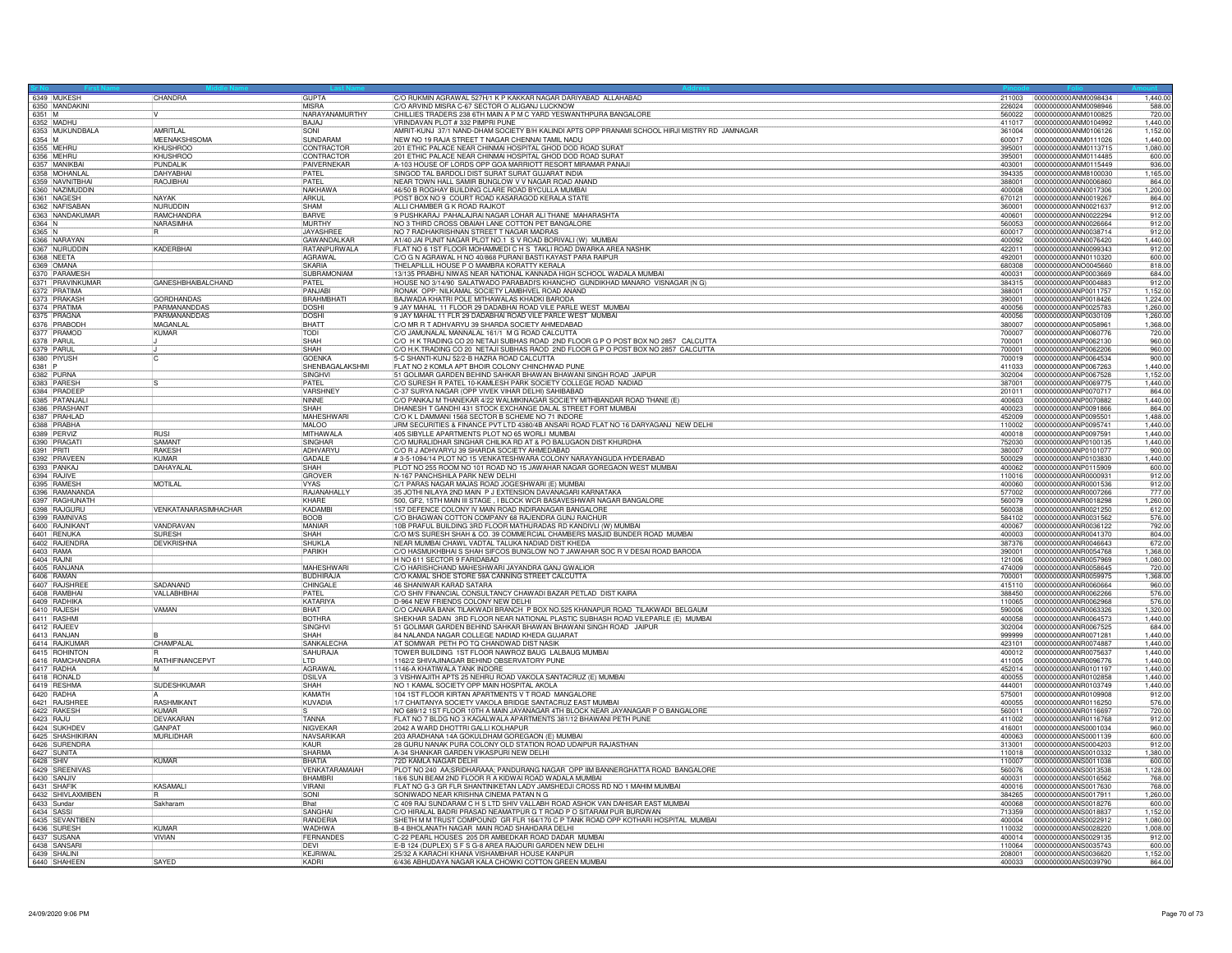|                            | 6441 SHRIDEVI                     | SHRIKANT                            | DESHPANDE               | C/O SHRIS G DESHPANDE 157 SHANIPETH JALGAON                                                                                                                                             |                  | 425001 0000000000ANS0052551                   | 1,152.00             |
|----------------------------|-----------------------------------|-------------------------------------|-------------------------|-----------------------------------------------------------------------------------------------------------------------------------------------------------------------------------------|------------------|-----------------------------------------------|----------------------|
|                            | 6442 SALIM                        |                                     | VALI                    | VALI BLDG SITABULDI NAGPUR                                                                                                                                                              | 440012           | 0000000000ANS0054077                          | 600.00               |
| $6443$ S                   |                                   |                                     | <b>SAYEED</b>           | C/O SOUTHERN HARDWARES 591 ASOKA ROAD MYSORE                                                                                                                                            | 570001           | 0000000000ANS0054627                          | 576.00               |
|                            | 6444 SANTOSH                      | SHARAD                              | THETI<br><b>SHAH</b>    | C-102 PRAKASH NAGAR MOGAL LANE MAHIM, MUMBAI<br>1222 STOCK EXCHANGE TOWERS DALAL ST FORT MUMBAI                                                                                         | 400016<br>400023 | 0000000000ANS0055495<br>0000000000ANS0055946  | 864.00<br>1,200.00   |
| 6446 S                     |                                   |                                     | KALYANI                 | 20 ABIRAMI AMMAN KOVIL STREET DINDIGUL TAMILNADU                                                                                                                                        | 624001           | 0000000000ANS0056355                          | 960.00               |
|                            | 6447 SUSHMA                       |                                     | <b>GUTGUTIA</b>         | S R K MILLS BHULI ROAD P O DHANBAD                                                                                                                                                      | 826001           | 0000000000ANS0057003                          | 576.00               |
| 6448 SYED                  |                                   | <b>ABDUL</b>                        | WAHEED                  | C/O SOUTHERN HARDWARE 591 ASHOKA ROAD MYSORE                                                                                                                                            | 570001           | 0000000000ANS0058032                          | 576.00               |
|                            |                                   | MANIT                               | SHROFF                  | BLDG NO 10 2ND FLOOR 2ND BHATWADI LANE GIRGAON MUMBAI                                                                                                                                   | 400004           | 0000000000ANS0058202                          | 792.00               |
|                            | 6449 SANGEETA                     | <b>TULSIDAS</b>                     | SOMAIYA                 | G/2 VIVEK SOC SAINATH NAGAR L B S MARG GHATKOPAR (WEST) MUMBAI                                                                                                                          | 400086           | 0000000000ANS0059009                          | 624.00               |
|                            | 6451 SHANTI                       |                                     | NARANG                  | BHAGAT APARTMENTS GR FLR GOAL MAIDAN ULHASNAGAR                                                                                                                                         | 421001           | 0000000000ANS0064047                          | 576.00               |
|                            | 6452 SUBHASH                      |                                     | FULCHAND                | C/O FULCHAND & SONS 206 CREATIVE IND. ESTATE 72 N M JOSHI MARG MUMBAI                                                                                                                   | 400011           | 0000000000ANS0064167                          | 1.440.00             |
| 6453 SUJAL                 |                                   | ATUL                                | MUNSHI                  | 51 PRITAM NAGAR ELLIS BRIDGE AHMEDABAD                                                                                                                                                  | 380006           | 0000000000ANS0067755                          | 1,152.00             |
| 6454 SUNIT                 |                                   | SHANTARAM                           | RATNAPARKHI             | SHREE AJEE PRASAD 1ST FLOOR OPP KRISHNA SOCIETY JUHU VILLAGE MUMBAI                                                                                                                     | 400049           | 0000000000ANS0067896                          | 720.00               |
|                            |                                   | KUMAR                               | <b>VERMA</b>            | 80/2 BHAWANPUR COLONY ANNAPURNA ROAD INDORE                                                                                                                                             | 452009           | 0000000000ANS0071445                          | 1,440.00             |
|                            | 6456 SNEHA                        | SANJAY                              | SHAH<br>MAI VIYA        | RANI KITTUR CHANNAMA CHOWK ASHOK NAGAR NIPANI                                                                                                                                           | 591237           | 0000000000ANS0071594                          | 900.00<br>1.440.00   |
|                            | 6457 SHANKARLAL                   |                                     | MAINDARG                | C/O 302 MAHANTESH COMPLEX ITAGI MARUTI GALLI HUBLI KARNATAKA                                                                                                                            | 580020           | 0000000000ANS0072706                          |                      |
|                            | 6458 SHASHIKANT                   |                                     | DMELLO                  | 16/A AA;MADHUBANAA; NISEN HUT SOCIETY PUNE<br>B/209 BLDG 3 N M M CO OP HSG SOC MUMBAI POONA ROAD KALVA (THANE                                                                           | 411030<br>400605 | 0000000000ANS0073184<br>0000000000ANS0076208  | 1,440.00<br>1,440.00 |
|                            | 6459 STEPHEN                      |                                     |                         | HI LINE PARK FLAT NO B 401 ZUNJHAR CO OP HSG SOCIETY S NO 30 RAMWADI NAGAR PUNE ROAD PUNE                                                                                               | 411014           | 0000000000ANS0095128                          | 576.00               |
|                            | 6461 SURJIT                       |                                     | KAUR                    | 297 KACHIPURA AGRA CANTT AGRA                                                                                                                                                           | 282001           | 0000000000ANS0095654                          | 1.440.00             |
|                            | 6462 SANJIVANI                    | <b>RAJENDRA</b>                     | MFDANKAR                | L/5 HIMALI SOCIETY ERANDAWANA PUNE                                                                                                                                                      | 411004           | 0000000000ANS0096064                          | 1.440.00             |
|                            | 6463 SABBIR                       |                                     | SHAIDABHAI              | 303 3RD FLOOR ADVANCE COMPLEX BHADRA LAL-DARWAJA AHMEDABAD                                                                                                                              | 380001           | 0000000000ANS0096128                          | 576.00               |
|                            |                                   | POPATLAL                            | CHOKSHI                 | 12 SHANTI NAGAR SOCIETY UNJHA (NORTH GUJARAT)                                                                                                                                           | 384170           | 0000000000ANS0101748                          | 900.00               |
|                            | 6464 SHAILESH                     |                                     | SAROJA                  | NO 2880/2 NEW L 2/1 1ST CROSS HALLADAKERI LASHKAR MOHALLA MYSORE                                                                                                                        | 570001           | 0000000000ANS0102245                          | 1,200.00             |
| 6466 STATE                 |                                   | <b>BANKO</b>                        | <b>INDIA</b>            | A/C OF KOSHY KOSHY MUTHALALI PERSONAL BNKG DIVN ADV CELL O/D A/C NO P/5/11956 MAIN BR MUMBAI                                                                                            | 400023           | 0000000000ANS0103100                          | 972.00               |
| 6467 STATE                 |                                   | <b>BANKOR</b>                       | <b>INDIA</b>            | A/C OF MRS JASBIR GILL SBI PERSONAL BNKG DIV ADVANCES CELL O/D A/C NO P4/10449 MAIN BR MUMBAI                                                                                           | 400023           | 10000000000ANS0105739                         | 540.00               |
| 6468 STATE                 |                                   | <b>BANKOR</b>                       | <b>INDIA</b>            | A/C OF SMT HANSA SURESH SHAH PERSONAL BANKING DIV ADVANCE CELL O/D A/C NO P/9/23227 MAIN BR MUMBAI                                                                                      | 400023           | 0000000000ANS0106734                          | 540.00               |
| 6469 STATE                 |                                   | <b>BANKOF</b>                       | <b>INDIA</b>            | A/C OF MRS JASBIR GILL PERSONAL BANKING DIV ADVANCE CELL O/D A/C NO P/9/23202 MAIN BR MUMBAI                                                                                            | 400023           | 0000000000ANS0106745                          | 540.00               |
| 6470 SANDI                 |                                   |                                     | VIMADALAL               | 301/B NEELKKANTH COMP PARSIWADA 122 SAHAR ROAD PARLE (EAST) MUMBAI                                                                                                                      | 400099           | 0000000000ANS0108867                          | 864.00               |
|                            | 6471 SHANTI                       | DEVI                                | SARDANA                 | 25/21 WEST PATEL NAGAR NEW DELHI                                                                                                                                                        | 110008           | 0000000000ANS0108869                          | 1,080.00             |
|                            | 6472 SHASHANK                     |                                     | <b>CHAUDHARY</b>        | 66 A/4 NEW ROHTAK ROAD KAROL BAGH NEW DELHI                                                                                                                                             | 110005           | 0000000000ANS0113060                          | 1,368.00             |
| 6473 SONI                  | 6474 SAROJ                        | PREETI                              | JAYANTILAI<br>KRISHNAN  | 27 VINAYAK PARK SOCIETY B/H DHARAM CINEMA MEHSANA<br>FLAT NO 100 LAKSHMI NIKETAN SCHEME 6 ROAD NO 5 MATUNGA MUMBAI                                                                      | 384002<br>400019 | 0000000000ANS0115572<br>0000000000ANS0115694  | 346.00<br>1,440.00   |
|                            | 6475 SAKINA                       | SHABBIR                             | SONI                    | FLAT NO 103 1ST FLOOR CENTRAL VIEW 29 SOUTER STREET MUMBAI CENTRAL MUMBAI MAHARASHTRA INDIA                                                                                             | 400008           | 0000000000ANS8100074                          | 1,110.00             |
|                            | 6476 SHABBIF                      | <b>MOHSIN</b>                       | SONI                    | FLAT NO 103 1ST FLOOR CENTRAL VIEW 29 SOUTER STREET MUMBAI CENTRAL MUMBAI MAHARASHTRA INDIA                                                                                             | 400008           | 0000000000ANS8100075                          | 1.110.00             |
|                            | 6477 SHABBIR                      | <b>MOHSIN</b>                       | SONI                    | FLAT NO 103 1ST FLOOR CENTRAL VIEW 29 SOUTER STREET MUMBAI CENTRAL MUMBAI MAHARASHTRA INDIA                                                                                             | 400008           | 0000000000ANS8100076                          | 1.110.00             |
|                            | 6478 SHENAZ                       |                                     | MOON                    | FLAT NO 305 SYLVERTON APT 2ND FLOOR 102 WODE HOUSE ROAD COLABA MUMBAI MAHARASHTRA INDIA                                                                                                 | 400005           | 0000000000ANS8100077                          | 1.110.00             |
| 6479 T                     |                                   | KOIL                                | PICHA                   | A/52 GURURUPA NAGAR OPP HIRA NAGAR NAHUR ROAD MULUND WEST MUMBAI                                                                                                                        | 400080           | 0000000000ANT0003652                          | 912.00               |
|                            | 6480 TITIKSHA                     | <b>JASHVANT</b>                     | DESAI                   | 42 ANAND NAGAR SOCIETY CHIKHILI ROAD BILIMORA DIST VALSAD                                                                                                                               | 396321           | 0000000000ANT0004459                          | 756.00               |
|                            | 6481 TARUN                        | <b>KUMAR</b>                        | BANERJEE                | 55 DESH BANDHU ROAD WEST CALCUTTA                                                                                                                                                       | 700035           | 0000000000ANT0033185                          | 756.00               |
|                            | 6482 THERESA                      |                                     | NORONHA                 | LITTLE FLOWER 76 BADAGUBETTU BAILUR POST UDIPI DIST D K                                                                                                                                 | 576101           | 0000000000ANT0070539                          | 693.00               |
|                            | 6483 TEJBIR                       |                                     | SINGH                   | E D 33 KHINGRANGATE JALANDHAR CITY                                                                                                                                                      | 144001           | 0000000000ANT0074361                          | 1,152.00             |
| 6484 T                     |                                   |                                     | JAISANKAF               | E-9 JIPMER QUARTERS PONDICHERRY                                                                                                                                                         | 605006           | 0000000000ANT0103637                          | 900.00               |
|                            | 6485 THADIKARAN                   | VARGHESE                            | <b>THOMAS</b>           | 24 PATRAKAR BANDRA EAST MUMBAI                                                                                                                                                          | 400051           | 0000000000ANT0113014                          | 768.00               |
|                            | 6486 TEKKATTE                     | VENKATARAMANA                       | <b>GURURAJA</b>         | SRI RAGHAVENDRA NILAYA NO 1 GROUND FLOOR 2ND MAIN ROAD NEAR 2ND CROSS CHAMARAJPET BANGALORE                                                                                             | 560018           | 0000000000ANT8100001                          | 13.00                |
| 6487 USHA                  |                                   |                                     | GAWANDALKAR             | A1/40 JAI PUNIT NAGAR PLOT 1 S V ROAD BORIVALI (W) MUMBAI                                                                                                                               | 400092           | 0000000000ANU0076401                          | 1,440.00             |
| 6488 VIJAY                 |                                   | CHAND                               | KOTHARI<br>JOSE         | 1C, ARIHANT NIWAS 1127 2655 GOVIND PRASAD JAY DURGA NAGAR BOMIKHAL SOUTH INDIAN HOTEL LANE BHUBANESHWAR BHUBANESWAR<br>VAZHAPPILLY HOUSE VARADIYAM P O AVANUR DIST TRICHUR KERALA STATE | 751006           | 0000000000ANV0008579                          | 912.00               |
| 6489 V                     | 6490 VISHAL                       |                                     | SHEKHAR                 | C/O SH J PANDEY RAJENDRA NAGAR ROAD NO 6/C PATNA BIHAR                                                                                                                                  | 680547<br>800016 | 0000000000ANV0019380<br>0000000000ANV0021466  | 1,200.00<br>1.104.00 |
|                            | 6491 VISHWANATH                   |                                     | SULTANIA                | C/O HINDUSTAN TEA TRADERS 7 RABINDRA SARANI CALCUTTA                                                                                                                                    | 700001           | 0000000000ANV0027755                          | 1.152.00             |
|                            | 6492 VAIDEHI                      |                                     | CHANDRASEKAR            | HONG KING BANK 314D N ROAD FORT MUMBAI                                                                                                                                                  | 400001           | 0000000000ANV0029827                          | 648.00               |
|                            | 6493 VIRENDRA                     | <b>HAKORBHAI</b>                    | PATEL                   | USHMA OPP MAHI CANAL COLONY ANAND 388001 (GUJARAT)                                                                                                                                      | 388001           | 0000000000ANV0041360                          | 708.00               |
|                            | 6494 VISHALA                      |                                     |                         | 18/1/145 M F RD HINDUPUR                                                                                                                                                                | 515201           | 0000000000ANV0055753                          | 768.00               |
| 6495 VIDYA                 |                                   | I FO                                | <b>BARNES</b>           | 11 MASSABIELLE 40 MANUEL GONSALVES ROAD BANDRA(W) MUMBAI                                                                                                                                | 400050           | 0000000000ANV0071349                          | 1.080.00             |
| 6496 VIPUL                 |                                   | <b>DHANSUKHLA</b>                   | KAPADIA                 | RAMABEN HOSPITAL RUSTOMWADI ROAD NAVSARI                                                                                                                                                | 396445           | 0000000000ANV0071799                          | 600.00               |
|                            |                                   | MADHUBHAI                           | PATEL                   | MADHURAM RAVAL FALI POST HALVAD SINAGAR HALVAD                                                                                                                                          | 363330           | 0000000000ANV0073756                          | 1,440.00             |
| 6498 V                     |                                   |                                     | RAMALAKSHMI             | C/O S RAMAMURTHY 410 1 B CROSS 8 TH MAIN 3RD STAGE 4 TH BLOCK BASAVESHWARNAGAR BANGALORE                                                                                                | 560079           | 0000000000ANV0095687                          | 1,440.00             |
|                            | 6499 VEENITA                      |                                     | <b>GUPTA</b>            | Z BLOCK VITH STREET OLD NO 231 NEW NO 06 SIVAM SUBRAMANAYAM APARTMETS 1ST FLOOR ANNA NAGAR WEST CHENNAI                                                                                 | 600040           | 0000000000ANV0096263                          | 648.00               |
|                            | 6500 WALCHAND                     |                                     | OSWAL                   | 586/4 A RAJLAXMI SOCIETY MARKET YARD PUNE                                                                                                                                               | 411037           | 0000000000ANW0072290                          | 720.00               |
|                            | 6501 YOGENDRA                     | NAGJIBHAI                           | MEHTA                   | 50 SARDAR PATEL NAGAR ELLISBRIDGE AHMEDABAD                                                                                                                                             | 380006           | 0000000000ANY0097488                          | 1,440.00             |
|                            |                                   | <b>INVESTMENTSPVT</b>               | LTD                     | PREM NIVAS 13 ALTAMOUNT ROAD MUMBAI                                                                                                                                                     | 400026           | 0000000000ANZ0046648                          | 1,080.00             |
| 6503 LKP<br>6504 A         |                                   | <b>SECURITIES</b>                   | LIMITED<br>BHANDAR      | 1303 & 1304, RAHEJA CENTER, 13TH FLOOR FREE PRESS MARG, NARIMAN POINT MUMBAI<br>49 VIDYUT ABHIYANTA COLONY MALVIYA NAGAR JAIPUR RAJASTHAN                                               | 400021<br>302017 | 0000IN30001110004177<br>0000IN30001110438445  | 160.00<br>900.00     |
| 6505 MAN                   |                                   | <b>MOHANKRISHAN</b>                 | <b>ISOOD</b>            | B 1/1326 RAJINDER NAGAR CIVIL LINES (NEAR KAILASH CINEMA) LUDHIANA                                                                                                                      | 141001           | 00000N30001110513133                          | 249.00               |
|                            |                                   |                                     | GANDHI                  | 27 DAHANUKAR BUILDING 480 KALBADEVI ROAD MUMBAI, MUMBAI                                                                                                                                 | 400002           | 0000IN30001110706571                          | 721.00               |
|                            | 6506 TARULATA<br>6507 SUBRAMANYAM |                                     | BASKARAN                | 14 KAMAL PLOT NO 8 CHEDDA NAGAR CHEMBUR MUMBAI                                                                                                                                          | 400089           | 00000030002010917674                          | 118.00               |
|                            | 6508 SATISH                       | PRABHAKAR                           | <b>SAKHALKAF</b>        | 204/B BINDRA CLASSIC BLDG NO.5 SHER E PUNJAB SOCIETY MAHAKALI CAVES ROAD, ANDHERI E MUMBAI                                                                                              | 400093           | 0000IN30002011300144                          | 1,387.00             |
|                            | 6509 MANAS                        | NAVIN                               | PATEL                   | 3 KAIRAVI BUNGLOW NEAR SARTHI HOTEL VASTRAPUR AHMEDABAD                                                                                                                                 | 380054           | 0000IN30002011404083                          | 888.00               |
| 6510 S                     |                                   | lG.                                 | <b>SECURITIES</b>       | C - 17 & 18 Mezzanine Floor Satyam Society Ltd M G Road Ghatkopar East Mumbai                                                                                                           | 400077           | 00000N30009510000287                          | $-5.00$              |
| 6511 Joanne<br>6512 Khader |                                   |                                     | Pereira                 | 5 Royal Arch 119A/119, Dr Peter Dias Road Bandra Mumbai                                                                                                                                 | 400050           | 0000IN30009510108874                          | 1,387.00             |
|                            |                                   | Mohammed                            | Salahuddir              | 24 Godown Street Bangalore                                                                                                                                                              | 560002           | 00000030009511486190                          | 1,073.00             |
|                            | 6513 BIJANDER                     |                                     | JAIN                    | A 15 SATYAWATI NAGAR BEHIND LAXMI BAI COLLEGE ASHOK VIHAR PHASE III DELHI                                                                                                               | 110052           | 0000IN30011810259112                          | 693.00               |
|                            | 6514 PATRICK                      | <b>TULSICOMMERCIALCO</b>            | <b>SOUSA</b>            | 11 PRASANNA 29/31 NESBIT ROAD OPPOSITE MAZAGAON COURT MAZAGAON MUMBAL 7, OLD POST OFFICE STREET, R N 2, GROUND FLOOR, CALCUTTA                                                          | 400010           | 0000IN30014210249353                          | 1.304.00             |
|                            | 6515 SHREE                        |                                     | II TD                   |                                                                                                                                                                                         | 700001           | 00000N30014210292159                          | 208.00               |
|                            | 6516 JAYSUKHLAL                   | JAGJIVANSTOCKBROKING<br><b>RANI</b> | PVTLTD                  | 406 P J TOWER 4TH FLOOR BSE LIMITED DALAL STREET FORT MUMBAI<br>OLD NO 7/1-A, NEW NO 8/3 THOPPUKADU, GURUSAMIPALAYAM POST RASIPURAM TALUK NAMAKKAL                                      | 400001<br>637403 | 0000IN30015910570116<br>100001N30017510174445 | 138.00<br>971.00     |
|                            | 6518 BALAJI                       | LALKV                               |                         | NO 57 THIRU NEELA KANDAR STREET KITCHIPALAYAM SALEM                                                                                                                                     | 636015           | 0000IN30017510263725                          | 1,151.00             |
|                            | 6519 PFRC)                        | COOVERJ                             | <b>IRANI</b>            | 233 CHIRAG BUILDING 1ST FLOOR ROOM NO 6 MOUNT ROAD MAZGAON MUMBAI                                                                                                                       | 400010           | 0000IN30018310635691                          | 1.387.00             |
|                            | 6520 PANAMBUR                     | NEELAYA                             | <b>GUJARAN</b>          | KAILAS A 8 2ND FLOOR 170 SARDAR V P ROAD BORIVALI WEST MUMBAI                                                                                                                           | 400103           | 00000N30018311390497                          | 763.00               |
|                            |                                   |                                     | <b>JAIN</b>             | D - 28 MAHENDRU ENCLAVE BEHIND HANS CINEMA DELHI                                                                                                                                        | 110033           | 0000IN30020610495413                          | 1,387.00             |
|                            | 6521 SANJEEV                      |                                     | JAIN                    | D - 28. MAHENDRU ENCLAVE, DELHI                                                                                                                                                         | 110033           | 0000IN30020610603450                          | 971.00               |
| 6523 VIR                   |                                   | KRISHEN                             | <b>KAUL</b>             | B1-803, SUNNY VALLEY CGHS, PLOT NO - 27, SECTOR - 12, DWARKA, NEW DELHI                                                                                                                 | 110078           | 0000IN30021411483920                          | 693.00               |
| 6524 T                     |                                   | VPRADEE                             | KUMAR                   | POPULAR HOUSE 617 T H ROAD TONDIARPET CHENNAI TAMILNADU                                                                                                                                 | 600081           | 0000IN30021411512827                          | 13.00                |
|                            | 6525 DHAVAL                       |                                     | DAVE                    | A-406,407,408,SHAPATH HEXA, OPP GUJARAT HIGH COURT,S.G HIGHWAY SOLA AHMEDABAD,GUJARAT                                                                                                   | 380060           | 0000IN30021411785701                          | 1,110.00             |
|                            | 6526 JIGARKUMAR<br>6527 SHIRISH   | VIHARI                              | PATEL                   | BHAILAL JINI KHADKI PO BAKROL ANAND GUJARAT                                                                                                                                             | 388315           | 0000IN30021411969873                          | 13.0                 |
|                            |                                   |                                     | DALAL                   | 2 SHIVAM SOCIETY BH NAVYUG COLLEGE OPP SRENIK PARK RAW HOUSE RANDER ROAD SURAT                                                                                                          | 395009           | 0000IN30021412662929                          | 832.00               |
| 6529 K                     | 6528 AMARDEEP                     |                                     | JAIN.                   | PLOT NO A1, ASIAN TOWER OPPOSITE KANCHANJUNGA MARKET SECTOR 61, NOIDA GAUTAM BUDH NAGAR,UTTAR PRADESH<br>28 KAMARAI ROAD OPP CIRCUIT HOUSE COIMBATORE TAMILNADU                         | 201301           | 00000N30021412695659                          | 1.037.0              |
|                            |                                   |                                     | AR.IUN<br><b>SATISH</b> |                                                                                                                                                                                         | 641018<br>576101 | 0000IN30021412757754                          | 832.0<br>13.00       |
| 6530 UDUPI                 |                                   |                                     | <b>THAKAF</b>           | H NO 12 4 74 C U K BHANDARY TOWERS VIDYA RANA MARG UDUPI KARNATAKA<br>44/62 NAVA SAHYADRI HOUSIG SOCIETY FIONA PARIJAT LANE PUNE MAHARASHTRA                                            | 411052           | 0000lN30021414788324<br>0000IN30021415044391  | 7.00                 |
|                            | 6531 D<br>6532 DEVENDRA           | VINOD                               | SHAH                    | 41/17 ANNAPURNA BULD PRATIBHA SOCIETY SHIVDARSHAN SHAHU COLLEGE ROAD PUNE MAHARASHTRA                                                                                                   |                  | 411009 0000IN30021415160624                   | 138.00               |
|                            |                                   |                                     |                         |                                                                                                                                                                                         |                  |                                               |                      |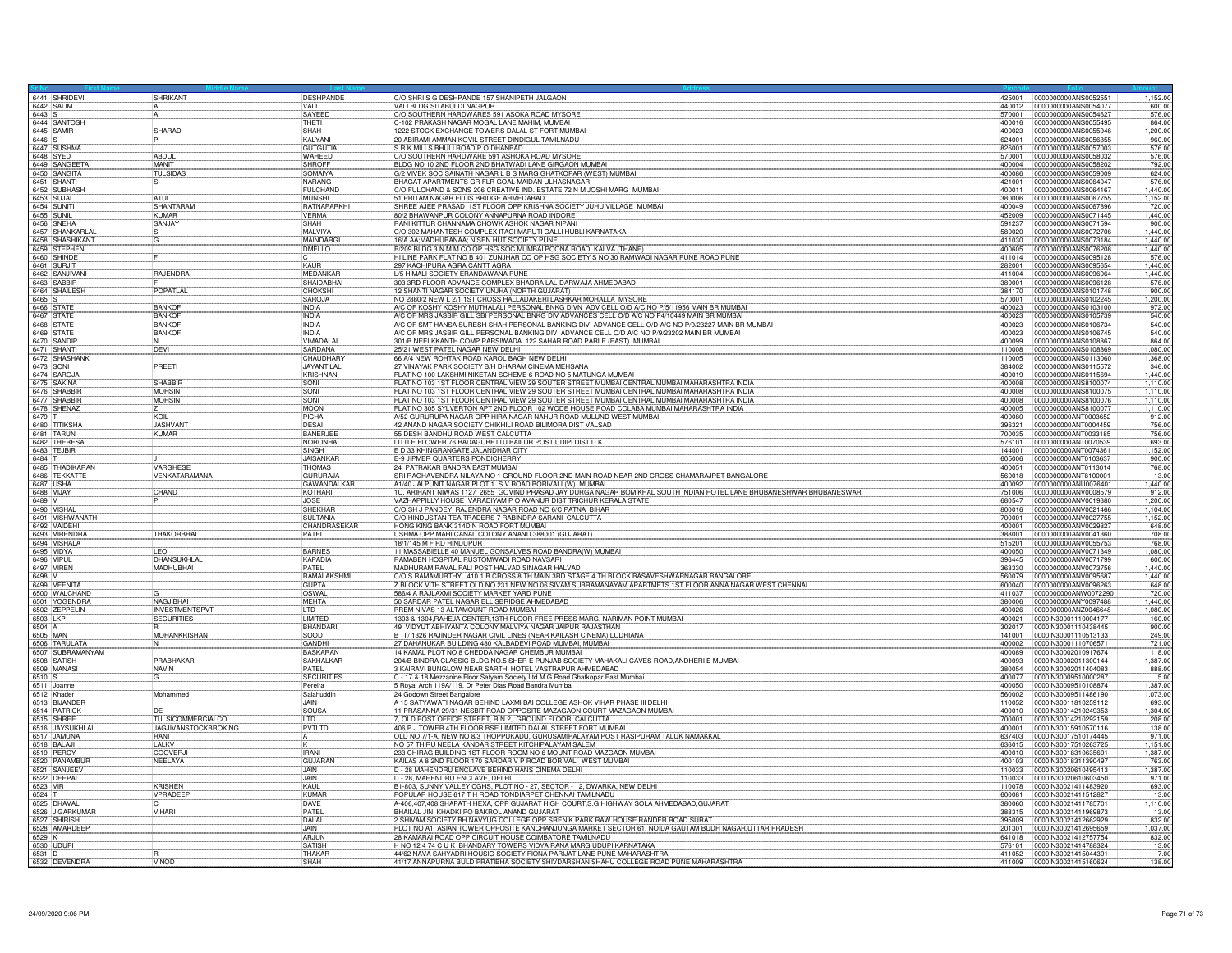|             | 6533 SANGEETA                   |                                | GARG                     | B 132 JANAK PURI SAHARANPUR UTTAR PRADESH                                                                                                        |                  | 247001 00000N30021415271519                         | 693.00             |
|-------------|---------------------------------|--------------------------------|--------------------------|--------------------------------------------------------------------------------------------------------------------------------------------------|------------------|-----------------------------------------------------|--------------------|
|             | 6534 WATER                      | SERVICESINFRASTRUCTUREINDIAPVT | RAVINDRANATH             | 207 MAKER POINT CHAMBERS V NARIMAN POINT MUMBAI MAHARASHTRA                                                                                      | 400021<br>689121 | 0000IN30021417492010<br>00000830023910351207        | 194.00<br>693.00   |
| 6535 REMA   |                                 |                                |                          | AMBALLOOR HOUSE CHENGANNUR P O KERALA                                                                                                            |                  |                                                     |                    |
|             | 6536 THANKAMO<br>6537 JAGADEESH | M                              |                          | ASWINI P.O KOLLAM KOYILANDY CALICUT<br>CHAITHRAM EROOR SOUTH P O KAIRALI ROAD TRIPUNITHURA                                                       | 673307           | 0000IN30023910712040                                | 1.387.00           |
|             |                                 |                                | <b>DOSHI</b>             |                                                                                                                                                  | 682306           | 00000N30023910827455                                | 971.00<br>832.00   |
|             | 6538 UNMESH<br>6539 KAIPANATTU  | RAMANLAL<br><b>JOSEPH</b>      | LUKOSE                   | 695 E WARD LAXMI APPARTMENT SHAHUPURI 2ND LANE KOLHAPUR<br>P.O. BOX 6032 SHARJAH UAE                                                             | 416001           | 0000IN30023911387307<br>0000IN30023911660760        | 148.00             |
|             | 6540 SUNANDA                    | <b>DURGADAS</b>                | <b>BHFNDF</b>            | PLOT NO 101 ATOMIKA CHS SECTOR 17, NERUL NAVI MUMBAI                                                                                             | 400706           | 0000IN30023950042046                                | 1.054.00           |
|             |                                 | <b>YESHAVAN</b>                | PARANJAPE                | 767/10 DECCAN GYMKHANA NEAR PYC GROUND PUNE                                                                                                      |                  |                                                     | 41.00              |
|             | 6541 DHANANJAY<br>6542 AFFRAZ   | FEROZE                         | <b>BOOMLA</b>            |                                                                                                                                                  | 411014           | 00000N30028010032253                                | 1.040.00           |
| 6543 JAIN   |                                 | SANJAY                         |                          | 19/12 KONARK NAGAR VIMANNAGAR PUNE<br>185 RAVIWAR PETH SATARA                                                                                    | 415002           |                                                     | 832.00             |
| 6544 R      |                                 | <b>BASTHIMAL</b>               | KHEMCHAND<br><b>JAIN</b> | NO.86/2 TANA STREET PURSAIWAKKAM CHENNAI                                                                                                         | 600007           | 0000IN30028010510303<br>0000IN30030210037127        | 693.00             |
|             | 6545 PRASHANT                   |                                | <b>VYAS</b>              |                                                                                                                                                  | 380001           | 0000IN30034310005387                                | 971.00             |
|             |                                 | <b>ATMARAM</b>                 | PATFI                    | 1541/9-BARDOL PURA O/S DARIAPUR GATE DARIAPUR GATE AHMEDABAD                                                                                     | 380013           | 0000IN30034310013104                                | 1,248.00           |
| 6547 PATEL  | 6546 KALIDAS                    | <b>VISHNUBHA</b>               | <b>MATHURDAS</b>         | 14, VARNIRAJ SOCIETY, NEAR VEDHSHALA, NARANPURA, AHMEDABAD.<br>C/O. MUKESH PAN CENTRE, AT & POST--CHARADA, TA--VIJAPUR, DIST. MEHSANA            | 382810           | 0000IN30034310185602                                | 1,200,00           |
|             | 6548 AMBALA                     | MAGANLAL                       | PATEL                    | "CHANCHAL NIVAS" 6, MEVAWALA NAGAR SOC., NR. KIRAN PARK, NAVA VADAJ, AHMEDABAD.                                                                  | 380013           | 0000IN30034310555250                                | 69.00              |
|             | 6549 PADAMABEN                  | RAMESHCHANDRA                  | <b>JOSHI</b>             | 49 LAKEVIEW SOCIETY NEAR GOVIND WADI ISANPUR AHMEDABAD                                                                                           | 382443           | 0000IN30034311317782                                | 41.00              |
|             | 6550 RATHNAKAR                  | BELLAMPALLI                    | SHETTY                   |                                                                                                                                                  | 400023           | 0000IN30036021394400                                | 582.00             |
|             |                                 |                                | ANAND                    | 1219 STOCK EXCHANGE TOWERS DALAL STREET MUMBAI<br>328 T H ROAD CHENNAI                                                                           | 600021           | 0000IN30036021857408                                | 804.00             |
|             | 6551 K<br>6552 SANSAR           | DEVI                           | <b>RIAT</b>              | EB 124 MAYA ENCLAVE NEW DELHI NEW DELHI                                                                                                          | 110064           | 0000IN30036022509294                                | 1.498.00           |
|             | 6553 KNADARAJAH                 |                                |                          | 11/3, 1ST AVENUE, HARRINGTON ROAD, CHETPUT, CHENNAI                                                                                              | 600031           | 0000IN30037810009044                                | 693.00             |
|             | 6554 DEVINDRA                   |                                | SHAH                     | 77/8, SHREE PATAN JAIN MANDAL MARG, MARINE DRIVE, MUMBA                                                                                          | 400020           | 0000IN30038610016025                                | 1,387.00           |
|             | 6555 BHARATI                    | <b>JITENDRA</b>                | <b>CHHOWALA</b>          | B/501 STERLING HEIGHTS NEAR PRYMID ROW HOUSE UGAT CANAL UGAT CANAL ROAD JAHAGIRABAD RANDER SURAT                                                 | 395005           | 0000IN30038610154593                                |                    |
|             |                                 |                                | TARKAR                   | ROOM NO 5 2 ND FLOOR POSUBAI HOUSE NAWROJI ROAD KOLIWADA COLABA MUMBAI                                                                           | 400005           | 0000IN30038610177452                                | 1,353.00<br>832.00 |
|             | 6556 PRALHAD<br>6557 MAGANBHA   |                                | PATFI                    | A/35 " PARICHAY PARK " OPP RAJIV GANDHI SWIMMING POOL NR MAHESH COMPLEX WAGHODIA ROAD AT AND POST VADODARA                                       | 390019           | 0000IN30039410777124                                | 1,387.00           |
| 6558 KUNAL  |                                 |                                | THAKKAR                  | MATRU SMRUTI BUILDING OPPOSITE KOTHI BUILDING RAOPURA ROAD BARODA                                                                                | 390001           | 0000IN30039411073703                                | 1,387.00           |
|             | 6559 JIGNESH                    | <b>HASMUKHLAL</b>              | <b>GANDHI</b>            | 66 PRITAM SOCIETY NO-1 BHARUCH                                                                                                                   | 392001           | 0000IN30039411864573                                | 1.112.00           |
| 6560 G      |                                 |                                | <b>RAMAKRISHNAN</b>      | NO 7 S G FLATS SRIVARI FLAT F3 10TH STREET PARTHASARATHY NAGAR ADAMBAKKAM CHENNAI                                                                | 600088           | 0000IN30039412484159                                | 693.00             |
|             | 6561 VIRBALABEN                 |                                | PATEL                    | A/35 PARICHAY PARK OPP RAJIV GANDHI SWIMMING POOL WAGHDIA ROAD VADODARA                                                                          | 390019           | 0000IN30039415117989                                | 416.00             |
| 6562 K      |                                 | DAMODARA                       | <b>BHAKTHA</b>           | DEEPAK UMA NURSING HOME ROAD KASARGOD KERALA                                                                                                     | 671121           | 0000IN30039416289804                                | 1.456.00           |
|             | 6563 DAXABEN                    | DIPAKKUMAR                     | SAILOR                   | PANCH PIPLA SHERI RANDER SURAT.                                                                                                                  | 395005           | 0000IN30042510109583                                | 693.00             |
| 6564 SHAH   |                                 | <b>INDIRABEN</b>               | SUMATILA                 | 16, GHANSHYAM SOCIETY, NEAR RUSHAB TOWER RANDER ROAD ADAJAN SURAT                                                                                | 395009           | 00000N30042510178804                                | 693.00             |
|             | 6565 JAYARAM                    |                                |                          | VOORAKGARAI K JEYARAM MERCHANTS AND COMMISSION AGENTS 287 CHINNAKADAI STREET SALEM                                                               | 636001           | 0000IN30044110434634                                | 1,040.00           |
|             | 6566 RUPCHAND                   |                                | <b>SHAH</b>              | 17 BHASKAR MANSION 31 SITLADEVI TEMPLE RD. MAHIM (W) MUMBAI                                                                                      | 400016           | 0000IN30045013868830                                | 13.00              |
|             | 6567 SANJAY                     | <b>BALKRISHNA</b>              | NAVANDHAR                | 180 RAVIWAR PETH SATARA                                                                                                                          | 415001           | 0000IN30045080316193                                | 69.00              |
|             | 6568 KONSTELEO                  | ENGINEERSPVT                   | LTD                      | 308 CREATIVE INDUSTRIAL ESTATE SUNDER NAGAR LANE NO 2 KALINA MUMBAI                                                                              | 400098           | 00000N30047610412156                                | 35.00              |
|             | 6569 RAMILABEN                  | KIRITRHAI                      | PATFI                    | 7/A SHREE NATHAJI PARK OPP BHAVANS SCHOOL MAKARPURA ROAD VADODARA                                                                                | 390009           | 0000IN30047640419280                                | 1.110.00           |
| 6570 JANKI  |                                 | PRADIPBHAI                     | PANCHAI                  | B /2 AISHWARYA APPTS SWATI SOCIETY NAVRANGPURA AHMEDABAD                                                                                         | 380014           | 0000IN30047641253010                                | 1,387.00           |
|             | 6571 UPPALA                     |                                | SATYANARAYANA            | TF/3, MANIKANTA TOWERS FUN TIMES CLUB ROAD TEACHERS COLONY VIJAYAWADA                                                                            | 520008           | 0000IN30048413256978                                | 13.00              |
|             | 6572 SHOBHA                     | RAMKISHOR                      | DARAK                    | 70 RAMWADI CAVEL X LANE 3 2ND FLOOR JAI JAGRUTI NIWAS ROOM NO 24 MUMBAI                                                                          | 400002           | 00000N30051310086333                                | 1.040.00           |
|             | 6573 HUNED                      | NURUDDIN                       | KADIYANI                 | P NO 18 BOHARI COLONY BEHIND VIKAS HIGH SCHOOL DONDAICHA ROAD SHAHADA                                                                            | 425409           | 0000IN30051312425404                                | 735.00             |
|             | 6574 NAGESHAR                   | NARAYAN                        | SHAHI                    | C/O SHAHI SADAN DAK BANGLOW ROAD BETTIAH BIHAR                                                                                                   | 845938           | 0000IN30051315103143                                | 12.00              |
|             | 6575 BLOSSOM                    | <b>ANTHONY</b>                 | FERNANDES                | SMALL CARPENTRY TAMTALAO VASAI DIST THANE HOUSE NO 47/48 JOHNNY CROSS LA NE VASAI MAHARASHTRA                                                    | 401201           | 0000IN30051318901898                                | 49.00              |
|             | 6576 SHANTHA                    | <b>KUMARSETTYC</b>             |                          | C/o C V S TRADING COMPANY 29/1, M R R LANE BANGALORE                                                                                             | 560002           | 0000IN30061010135708                                | 1,332.00           |
| 6577 K      |                                 |                                | RAMESH                   | 16-1-32A M F ROAD HINDUPUR                                                                                                                       | 515201           | 0000IN30061010146204                                | 1,304.00           |
| 6578 J      |                                 | <b>KSECURITIESPVT</b>          | II TD                    | OPP. PEOPLE'S BANK PARK SARDAR GUNJ ROAD ANAND                                                                                                   | 388001           | 0000IN30063610000908                                | 90.00              |
|             | 6579 HANSRAJBHAI                | MANDANBHAI                     | <b>PATFI</b>             | C/O NAVJIVAN HOSPITAL, MAHUDHA                                                                                                                   | 387335           | 0000IN30063610022572                                | 1,332.00           |
|             | 6580 UMABEN                     |                                | PATEL                    | P.C. & B FACTORY PETLAD ROAD PIPLAG                                                                                                              | 387355           | 0000IN30063630068494                                | 693.00             |
|             | 6581 RAMESHBHA                  | DHULABHAI                      | PATEL                    | RAMDAS PURA POST PIJ TA. NADIAD DIST KHEDA                                                                                                       | 387230           | 0000IN30063630093567                                | 929.00             |
|             | 6582 SOMABHAI                   | <b>DEVRAM</b>                  | PRAJAPATI                | TULSINAGAR, SABARMATI, AHMEDABAD.                                                                                                                | 380005           | 0000IN30065210055754                                | 912.00             |
| 6583 UMA    |                                 | SHANKAR                        | <b>GOPALKA</b>           | 22 GT ROAD WEST LOWER CHELIDANGA ASANSOL BARDDHAMAN                                                                                              | 713304           | 0000IN30069310107284                                | 693.00             |
|             | 6584 SANGEETA                   | SATISH                         | <b>BUDHAKAF</b>          | A/51, PALM ACRES CHS GAVANPADA MULUND (EAST) MUMBAI                                                                                              | 400081           | 00000N30074910177636                                | 693.00             |
|             | 6585 PANAMBUF                   | NEELAYA                        | <b>GUJARAN</b>           | KAILAS A/8 2ND FLOOR 170 SARDAR V P ROAD BORIVLI W MUMBAI                                                                                        | 400103           | 0000IN30075710890398                                | 901.00             |
|             | 6586 NAVINBHAI                  | <b>BABUBHAI</b>                | PATEL                    | 5 PRATAPGUNJ B/H NATRAJ CINEMA BARODA                                                                                                            | 390002           | 00000N30075711391007                                | 1,054.00           |
|             | 6587 ASHOK                      | <b>KUMAR</b>                   | JAIN                     | C.D.- 295 SALT LAKE KOLKATA                                                                                                                      | 700064           | 00000N30077310106707                                | 208,00             |
|             | 6588 GAJANAND                   | ABASANPVT                      | II TD                    | 42, MAULANA ABUL KALAM AZAD PRAKASH MARKET HOWRAH                                                                                                | 711101           | 0000IN30077310337432                                | 38.00              |
|             | 6589 SURENDER                   | <b>IDFV</b>                    | KAPOOF                   | BLDG. NO.C/17, FLAT NO.T 3, JUHI CHSL., DEWAN & SHAH HSG. ENCLAVE, AMBADI ROAD, VASAI (W) DT. THANE                                              | 401202           | 0000IN30087010076655                                | 83.00              |
|             | 6590 HARISH                     | CHANDRA                        | <b>GUPTA</b>             | B 14 VASUDEV APARTMENTS P P ROAD ANDHERI (E) MUMBAI MUMBAI                                                                                       | 400069           | 0000IN30088813030001                                | 41.00              |
|             | 6591 RADHA                      | VAMAN                          | <b>BHAT</b>              | C/O RAJESH VAMAN BHAT SHUBHAM PLOT NO.33 BHARAT HOUSING CO OP SOCIETY LAXMINAGAR HINDALAGA BELGAUM                                               | 591108           | 0000IN30088813180587                                | 1,110.00           |
|             | 6592 MANMOHAN                   | KRISHAN                        | SOOD                     | B 1 / 1326 A RAJINDER NAGAR CIVIL LINES (NEAR KAILASH CINEMA) LUDHIANA                                                                           | 141001           | 0000IN30088813307336                                | 513.00             |
| 6593 SWATI  |                                 | PARESH                         | <b>MEHTA</b>             | 23/402 KALPVRUKSH K A SUBRAMANIAN ROAD OPP SIES SCHOOL KING'S CIRCLE MATUNGA C R MUMBAI                                                          | 400019           | 0000IN30088813447999                                | 1,110.00           |
|             | 6594 JAGDISH                    | SHANKAR                        | SAOJI                    | AS 1 UJWAL FLATS RAHATE COLONY WARDHA ROAD NAGPUR                                                                                                | 440022           | 0000IN30088813900978                                | 763.00             |
|             | 6595 RAKESH                     | <b>MOTILAL</b>                 | JAIN                     | 5 KAMATHI PURA 10TH V K HOUSE 2ND FLR ROOM NO 63 MUMBAI MUMBAI                                                                                   | 400008           | 0000IN30088814022592                                | 832.00             |
| 6596 ROHIT  |                                 |                                | BHATIA                   | 119 / 536 DARSHAN PURVA KANPUR.                                                                                                                  | 208012           | 0000IN30088814170656                                | 1.040.00           |
|             | 6597 PUNEE                      |                                | <b>BHATIA</b>            | 118 / 442 C KAUSHAL PURI KANPUR                                                                                                                  |                  |                                                     | 291.00             |
|             | 6598 SANJAY                     |                                | <b>AGARWA</b>            | C/O. ROSHAN LAL SONS NEAR NASIA JI JAIN MANDIR CURCULAR ROAD BHARATPUR RAJASTHAN                                                                 | 321001           | 0000IN30088814343923                                | 901.00             |
| 6599 VINOD  |                                 | KUMAR                          | SHARMA                   | 85 RAJPUR ROAD DEHRADUN DEHRADUN                                                                                                                 | 248001           | 0000lN30088814449094                                | 971.00             |
| 6600 AMI    |                                 |                                | CHHOWALA                 | 2/C SONAWALA BLDG TARDEO MUMBAI MUMBAI                                                                                                           | 400007           | 0000lN30088814844405                                | 1,214.00           |
| 6601 MEHTA  |                                 | MANOJ                          | CHIMANLAL                | SANKET, 19, SARVAR NAGAR, B/H. ASTRON CINEMA, RAJKOT.                                                                                            | 360001           | 0000IN30097410073775                                | 1.415.00           |
|             | 6602 VITHAL BHAL                |                                | PATFI                    | C/O. JYOTI ENGINEERING CORPORATION, OPP. OLD POWER HOUSE, KANAK ROAD, TRIPUTI, RAJKOT                                                            | 360001           | 0000IN30097410221633                                | 693.00             |
|             | 6603 DHIRAJLAL                  | <b>HAKABHAI</b>                | DOBARIA                  | YADAV ROAD UPLETA UPLETA                                                                                                                         | 360490           | 0000IN30103924221228                                | 693.00             |
|             | 6604 CHANDRIKA                  | RAMESHCHANDRA                  | PAREKH                   | THE KATHIAWAR HING SUPPLY CO POST SONGADH DIST BHAVNAGAR                                                                                         | 364250           | 00000030103924427276                                | 929.00             |
| 6605 P      |                                 |                                | ARUNACHALAM              | 86 WEST BOULEWARD ROAD TRICHY                                                                                                                    | 620008           | 0000IN30108022358413                                | 1,054.00           |
| 6606 S      |                                 |                                | KOKILA                   | NO 20 SUBRAMANIAPILLAI STREET S.S. COLONY MADURAI                                                                                                | 625010           | 0000IN30108022705168                                | 999.00             |
| 6607 TR     |                                 |                                | ARUI MOZH                | OLD NO C43 / NEW NO 8 FIRST CROSS STREET THILLAI NAGAR TRICHY                                                                                    |                  |                                                     | 971.00             |
| 6608 LATA   |                                 | VASANT                         | <b>HATTIANGADI</b>       | 18/D BALGOVINDAS SOCIETY TAIKALWADI ROAD MUMBAI                                                                                                  | 400016           | 00000N30109810033115                                | 1,387.00           |
| 6609 DEEPA  |                                 | DHAN.II                        | <b>SHAH</b>              | E/1105 SUMIT SAMARTH ARCADE AAREY ROAD GOREGAON WEST MUMBAI                                                                                      | 400104           | 100001N30109810263410                               | 888.00             |
|             | 6610 HATTIANGADI                | VASANT                         | PANDURANG                | 18/D BAL GOVINDAS SOC TAIKALWADI ROAD MUMBAI                                                                                                     | 400016           | 0000IN30109810323647                                | 1,387.00           |
| $6611$ G    |                                 | PARAMESWARAN                   | PILAI                    | PARVATHEEPURAM MENAMPALLY PATHIYOOR P O KERALA                                                                                                   | 690552           | 00000N30112715303949                                | 1.110.00           |
|             | 6612 RAJSHRI                    |                                | YFOI F                   | SHITAL THEATRE AT/POST RAHURI TALUKA RAHURI DIST AHMEDNAGAR                                                                                      |                  | 413705 0000IN30112715382642                         | 693.00             |
| 6613 LALITA |                                 | <b>DEVI</b>                    | <b>TEKRIWAL</b>          | SANGAM SAREE CENTRE GOLGHAR GORAKHPUR                                                                                                            | 273001           | 0000IN30112715560926                                | 1,429.00           |
| 6614 JYOTI  |                                 | CHETAN                         | <b>DESAI</b>             | OPP. CALTEX PETROL PUMP NEAR JAIDEEP CINEMA THALA CHIKLI, DIST. NAVSARI                                                                          | 396521           | 00000030112715596010                                | 798.00             |
|             | 6615 JYOSHNA                    |                                | PANDA                    | 236 SUNDER NAGAR RAIPUR CG                                                                                                                       | 492001           | 0000IN30112716018825                                | 1.193.00           |
|             | 6616 AMRITLAL                   | CHEMAUXPRIVATE                 | LIMITED<br><b>HUF</b>    | RANG UDYAN SITLADEVI TEMPLE ROAD MAHIM MUMBAI                                                                                                    | 400016           | 0000030112716429908                                 | 1.387.00           |
|             | 6617 KISHORECHANDRA             | PRABHAKARSHARMA                |                          | 14 WARDEN COURT GOWALIA TANK MUMBAI                                                                                                              | 400036           | 0000IN30112716517334                                | 243.00             |
|             | 6618 RAJESH                     | VAMAN                          | BHAT                     | SHUBHAM PLOT NO 33 BHARAT HOUSING CO OP SOCIETY LAXMINAGAR HINDALAGA BELGAUM                                                                     | 591108           | 0000IN30113526018662                                | 277.00             |
|             | 6619 MALLIKARJUNA               |                                |                          | CONSULTANT I CROSS I MAIN H S EXTENTION HARIHAR                                                                                                  | 577601           | 00000N30113526208623                                | 427.00             |
|             | 6620 SANJAY                     | WAMANARAO                      | POTDAR                   | LAXMI VENKTESH PLOT NO 925 CROSS NO VIIITH NEAR BHAGYA NAGAR TELEPHONE EXCHANGE BAGHYA NAGAR , BELGAUM<br>THULASI 2ND CROSS RAKSHANAPURAM HASSAN | 590006           | 0000IN30113526245317                                | 1,081.00           |
| 6621 T      |                                 |                                | SATYANARAYANA            |                                                                                                                                                  | 573201           | 0000IN30113526333093<br>590002 0000000113526607123  | 194.00<br>1,387.00 |
|             |                                 |                                |                          |                                                                                                                                                  |                  |                                                     |                    |
|             | 6622 DILIP                      | SURAJMAI                       | <b>MFHTA</b>             | 3117 KHADE BAZAR BELGAUM BELGAUM                                                                                                                 |                  |                                                     |                    |
| 6624 ANUP   | 6623 PRAMOD                     | KUMAR                          | <b>GUNDA</b><br>KAD      | H NO 1 9/25E 1 PALLAVI KHUBA PLOT GULBARGA<br>H NO 583 MEHAL MUBARAK COLONY SANGRUR PUNJAB                                                       | 585102           | 0000IN30113526683798<br>148001 00000N30114310503842 | 13.00<br>138.00    |